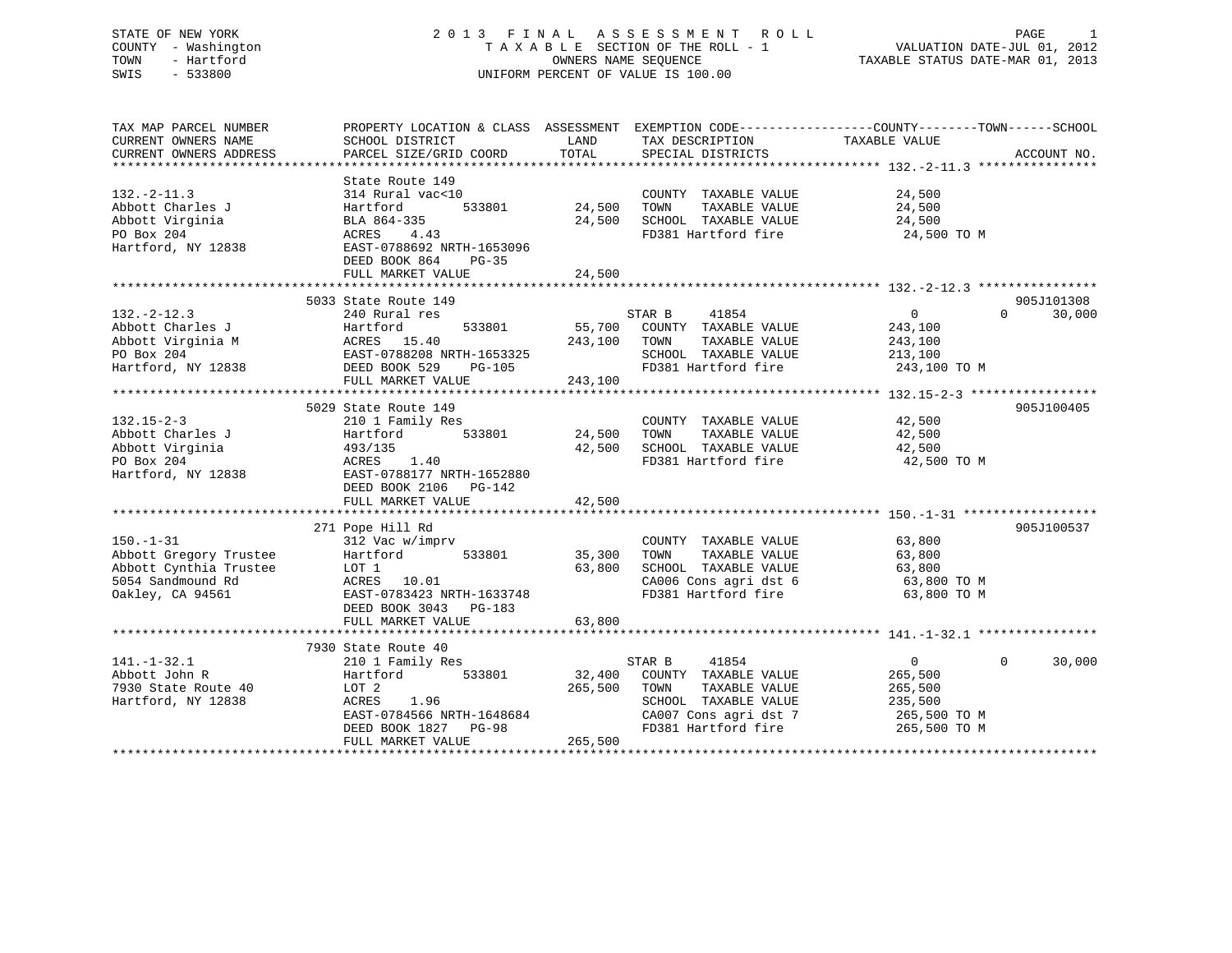# STATE OF NEW YORK 2 0 1 3 F I N A L A S S E S S M E N T R O L L PAGE 2 COUNTY - Washington T A X A B L E SECTION OF THE ROLL - 1 VALUATION DATE-JUL 01, 2012 TOWN - Hartford **TAXABLE STATUS DATE-MAR 01, 2013** OWNERS NAME SEQUENCE TAXABLE STATUS DATE-MAR 01, 2013 SWIS - 533800 UNIFORM PERCENT OF VALUE IS 100.00

| TAX MAP PARCEL NUMBER     | PROPERTY LOCATION & CLASS ASSESSMENT EXEMPTION CODE---------------COUNTY-------TOWN-----SCHOOL                                                        |              |                             |                        |                    |
|---------------------------|-------------------------------------------------------------------------------------------------------------------------------------------------------|--------------|-----------------------------|------------------------|--------------------|
| CURRENT OWNERS NAME       | SCHOOL DISTRICT                                                                                                                                       | LAND         | TAX DESCRIPTION             | TAXABLE VALUE          |                    |
| CURRENT OWNERS ADDRESS    | PARCEL SIZE/GRID COORD                                                                                                                                | TOTAL        | SPECIAL DISTRICTS           |                        | ACCOUNT NO.        |
|                           |                                                                                                                                                       |              |                             |                        |                    |
|                           | Blood St                                                                                                                                              |              |                             |                        | 905J100010         |
| $142. - 1 - 20$           | 311 Res vac land                                                                                                                                      |              | COUNTY TAXABLE VALUE        | 1,000                  |                    |
| Abbott Stephen A          | Hartford<br>533801                                                                                                                                    | 1,000        | TAXABLE VALUE<br>TOWN       | 1,000                  |                    |
| Duval Angelia L           | FRNT 235.00 DPTH 196.00                                                                                                                               | 1,000        | SCHOOL TAXABLE VALUE        | 1,000                  |                    |
| 199 Blood St              | EAST-0792889 NRTH-1645532                                                                                                                             |              | FD381 Hartford fire         | 1,000 TO M             |                    |
| Granville, NY 12832       | DEED BOOK 2448 PG-113                                                                                                                                 |              |                             |                        |                    |
|                           | FULL MARKET VALUE                                                                                                                                     | 1,000        |                             |                        |                    |
|                           |                                                                                                                                                       |              |                             |                        |                    |
|                           | 199 Blood St                                                                                                                                          |              |                             |                        | 905J100334         |
| $142. - 1 - 21$           | 210 1 Family Res                                                                                                                                      |              | STAR B<br>41854             | $\overline{0}$         | $\Omega$<br>30,000 |
|                           |                                                                                                                                                       |              | 27,100 COUNTY TAXABLE VALUE | 112,200                |                    |
|                           |                                                                                                                                                       | 112,200      | TOWN<br>TAXABLE VALUE       | 112,200                |                    |
|                           |                                                                                                                                                       |              | SCHOOL TAXABLE VALUE        | 82,200<br>112,200 TO M |                    |
|                           | Abbott Stephen A Martford 533801<br>Duval Angelia L ACRES 2.08<br>199 Blood St EAST-0792696 NRTH-1645423<br>Granville, NY 12832 DEED BOOK 2448 PG-113 |              | FD381 Hartford fire         |                        |                    |
|                           | FULL MARKET VALUE                                                                                                                                     | 112,200      |                             |                        |                    |
|                           |                                                                                                                                                       |              |                             |                        |                    |
|                           | 52 Baker Rd                                                                                                                                           |              |                             |                        | 905J101050         |
| $132. - 2 - 19.3$         | 210 1 Family Res                                                                                                                                      |              | STAR B<br>41854             | $\overline{0}$         | $\Omega$<br>30,000 |
| Abolafia Andrew           | 533801<br>Hartford                                                                                                                                    |              | 25,300 COUNTY TAXABLE VALUE | 119,200                |                    |
| 52 Baker Rd               | 1.60<br>ACRES                                                                                                                                         | 119,200      | TAXABLE VALUE<br>TOWN       | 119,200                |                    |
| Granville, NY 12832       | EAST-0791803 NRTH-1653403                                                                                                                             |              | SCHOOL TAXABLE VALUE        | 89,200                 |                    |
|                           | DEED BOOK 821<br>PG-119                                                                                                                               |              | FD381 Hartford fire         | 119,200 TO M           |                    |
|                           | FULL MARKET VALUE                                                                                                                                     | 119,200      |                             |                        |                    |
|                           |                                                                                                                                                       |              |                             |                        |                    |
|                           | 48 Gilchrist Hill Ext                                                                                                                                 |              |                             |                        | 905J100547         |
| $141. - 3 - 8$            | 210 1 Family Res                                                                                                                                      |              | 41854<br>STAR B             | $\overline{0}$         | $\Omega$<br>30,000 |
| Adams Robert L            | 533801<br>Hartford                                                                                                                                    |              | 29,600 COUNTY TAXABLE VALUE | 200,000                |                    |
| Higgins Betty A           | ACRES<br>2.44                                                                                                                                         | 200,000 TOWN | TAXABLE VALUE               | 200,000                |                    |
|                           | 48 Gilchrist Hill Ext EAST-0784538 NRTH-1644146                                                                                                       |              | SCHOOL TAXABLE VALUE        | 170,000                |                    |
| Hartford, NY 12838        | DEED BOOK 3112 PG-309                                                                                                                                 |              | FD381 Hartford fire         | 200,000 TO M           |                    |
|                           | FULL MARKET VALUE                                                                                                                                     | 200,000      |                             |                        |                    |
|                           |                                                                                                                                                       |              |                             |                        |                    |
|                           | 41 Lily Pond Rd                                                                                                                                       |              |                             |                        |                    |
| $150. - 1 - 8.2$          | 312 Vac w/imprv                                                                                                                                       |              | AG BUILD<br>41700           | 3,800<br>3,800         | 3,800              |
| Allen John                | 533801<br>Hartford                                                                                                                                    | 30,000       | COUNTY TAXABLE VALUE        | 30,000                 |                    |
| Allen Rebecca             | Sub Div Lot 2                                                                                                                                         | 33,800       | TAXABLE VALUE<br>TOWN       | 30,000                 |                    |
| 468 County Route 12       | 7.93<br>ACRES                                                                                                                                         |              | SCHOOL TAXABLE VALUE        | 30,000                 |                    |
| Whitehall, NY 12887       | EAST-0792116 NRTH-1641843                                                                                                                             |              | CA008 Cons agri dst 8       | 33,800 TO M            |                    |
|                           | DEED BOOK 2801<br>PG-309                                                                                                                              |              | FD381 Hartford fire         | 33,800 TO M            |                    |
| MAY BE SUBJECT TO PAYMENT | FULL MARKET VALUE                                                                                                                                     | 33,800       |                             |                        |                    |
| UNDER RPTL483 UNTIL 2021  |                                                                                                                                                       |              |                             |                        |                    |
|                           |                                                                                                                                                       |              |                             |                        |                    |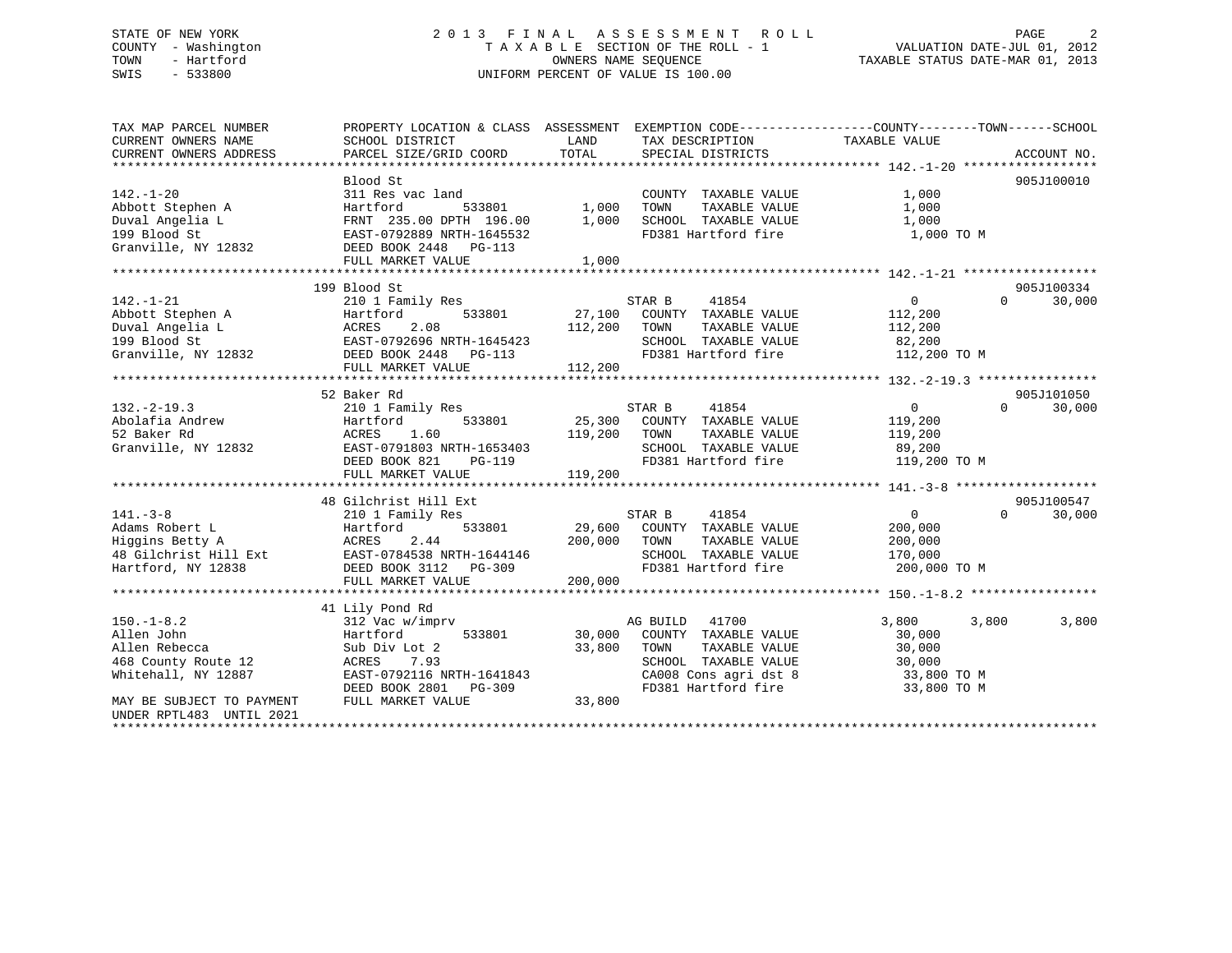| STATE OF NEW YORK<br>- Washington<br>COUNTY<br>- Hartford<br>TOWN<br>SWIS<br>$-533800$ |                                                 |         | 2013 FINAL ASSESSMENT ROLL<br>TAXABLE SECTION OF THE ROLL - 1<br>OWNERS NAME SEQUENCE<br>UNIFORM PERCENT OF VALUE IS 100.00 | VALUATION DATE-JUL 01, 2012<br>TAXABLE STATUS DATE-MAR 01, 2013 | $\sim$ 3<br>PAGE                          |
|----------------------------------------------------------------------------------------|-------------------------------------------------|---------|-----------------------------------------------------------------------------------------------------------------------------|-----------------------------------------------------------------|-------------------------------------------|
| TAX MAP PARCEL NUMBER                                                                  | PROPERTY LOCATION & CLASS ASSESSMENT            |         | EXEMPTION CODE-----------------COUNTY-------TOWN------SCHOOL                                                                |                                                                 |                                           |
| CURRENT OWNERS NAME                                                                    | SCHOOL DISTRICT                                 | LAND    | TAX DESCRIPTION                                                                                                             | TAXABLE VALUE                                                   |                                           |
| CURRENT OWNERS ADDRESS                                                                 | PARCEL SIZE/GRID COORD TOTAL SPECIAL DISTRICTS  |         |                                                                                                                             |                                                                 | ACCOUNT NO.                               |
|                                                                                        |                                                 |         |                                                                                                                             |                                                                 |                                           |
|                                                                                        | 8137 State Route 40                             |         |                                                                                                                             |                                                                 | 905J100002                                |
| $132 - 2 - 12.2$                                                                       | 210 1 Family Res                                |         | COUNTY<br>TAXABLE VALUE                                                                                                     | 137,800                                                         |                                           |
| Allen Richard                                                                          | Hartford<br>533801                              | 25,700  | TOWN<br>TAXABLE VALUE                                                                                                       | 137,800                                                         |                                           |
| Allen Barbara                                                                          | 418/45                                          | 137,800 | SCHOOL TAXABLE VALUE                                                                                                        | 137,800                                                         |                                           |
| 8137 State Route 40                                                                    | ACRES 1.70                                      |         | CA007 Cons agri dst 7                                                                                                       | 137,800 TO M                                                    |                                           |
| Hartford, NY 12838                                                                     | EAST-0787502 NRTH-1653280                       |         | FD381 Hartford fire                                                                                                         | 137,800 TO M                                                    |                                           |
|                                                                                        | DEED BOOK 426 PG-484                            |         |                                                                                                                             |                                                                 |                                           |
|                                                                                        | FULL MARKET VALUE                               | 137,800 |                                                                                                                             |                                                                 |                                           |
|                                                                                        |                                                 |         |                                                                                                                             |                                                                 |                                           |
| 109 & 135 North Rd                                                                     |                                                 |         |                                                                                                                             |                                                                 | 905J101075                                |
| $140 - 17$                                                                             | $200 \text{ Pa} \approx 1.1 \pm 1.1 \times 1.0$ |         | $OMAD$ $D$ $A10FA$                                                                                                          |                                                                 | $\sim$ $\sim$ $\sim$ $\sim$ $\sim$ $\sim$ |

|                                                                                 | 109 & 135 North Rd                          |                                                    |                               | 905J101075 |
|---------------------------------------------------------------------------------|---------------------------------------------|----------------------------------------------------|-------------------------------|------------|
|                                                                                 |                                             | 41854<br>STAR B                                    | $\overline{0}$<br>$\Omega$    | 30,000     |
|                                                                                 |                                             | 533801 90,700 COUNTY TAXABLE VALUE                 | 321,600                       |            |
|                                                                                 | 321,600                                     | TOWN<br>TAXABLE VALUE                              | 321,600                       |            |
|                                                                                 |                                             | SCHOOL TAXABLE VALUE                               | 291,600                       |            |
|                                                                                 | DEED BOOK 2115 PG-120                       | FD381 Hartford fire 321,600 TO M                   |                               |            |
|                                                                                 | FULL MARKET VALUE                           | 321,600                                            |                               |            |
|                                                                                 |                                             |                                                    |                               |            |
|                                                                                 | 1400 Baldwin Corners Rd                     |                                                    |                               |            |
| $121. -4 - 7.1$                                                                 | 323 Vacant rural                            | AG DIST 41720                                      | 35,902 35,902                 | 35,902     |
| Amato Giulio                                                                    |                                             | Hartford 533801 81,900 COUNTY TAXABLE VALUE        | 45,998                        |            |
|                                                                                 |                                             | 81,900<br>TOWN<br>TAXABLE VALUE                    | 45,998                        |            |
| Amato Sidilo<br>Amato Loretta 121.-1-7.1<br>1374 Baldwin Corners Rd ACRES 77.00 |                                             | SCHOOL TAXABLE VALUE 45,998                        |                               |            |
| Fort Ann, NY 12827                                                              | RO ACRES 77.00<br>EAST-0768848 NRTH-1662043 | CA007 Cons agri dst 7                              | 45,998 TO M                   |            |
|                                                                                 | DEED BOOK 940                               |                                                    |                               |            |
| MAY BE SUBJECT TO PAYMENT                                                       | FULL MARKET VALUE                           | PG-163 35,902 EX<br>LUE 81,900 FD381 Hartford fire | 81,900 TO M                   |            |
| UNDER AGDIST LAW TIL 2017                                                       |                                             |                                                    |                               |            |
|                                                                                 |                                             |                                                    |                               |            |
|                                                                                 | 1374 Baldwin Corners Rd                     |                                                    |                               |            |
| $121. -4 - 7.2$                                                                 | 210 1 Family Res                            | 41854<br>STAR B                                    | $0 \qquad \qquad$<br>$\Omega$ | 30,000     |
| Amato Giulio                                                                    | Hartford                                    | 533801 30,800 COUNTY TAXABLE VALUE                 | 236,700                       |            |
| Amato Loretta                                                                   |                                             | 236,700<br>TAXABLE VALUE<br>TOWN                   | 236,700                       |            |
| 1374 Baldwin Corners Rd                                                         |                                             | SCHOOL TAXABLE VALUE                               | 206,700                       |            |
| Fort Ann, NY 12827                                                              | EAST-0768194 NRTH-1661942                   | CA007 Cons agri dst 7 236,700 TO M                 |                               |            |
|                                                                                 | DEED BOOK 940<br>$PG-163$                   | FD381 Hartford fire 236,700 TO M                   |                               |            |
|                                                                                 | FULL MARKET VALUE                           | 236,700                                            |                               |            |
|                                                                                 |                                             |                                                    |                               |            |
|                                                                                 | 171 Gilchrist Hill Rd                       |                                                    |                               | 905J100674 |
| $141. - 3 - 19$                                                                 | 210 1 Family Res                            | STAR B<br>41854                                    | $\overline{0}$<br>$\Omega$    | 30,000     |
| Andersen Bruce                                                                  | Hartford                                    | 533801 34,600 COUNTY TAXABLE VALUE 96,000          |                               |            |
| Andersen April                                                                  | LOT H                                       | 96,000<br>TOWN<br>TAXABLE VALUE                    | 96,000                        |            |
| 171 Gilchrist Hill Rd                                                           | ACRES 6.80                                  | SCHOOL TAXABLE VALUE                               | 66,000                        |            |
| Hartford, NY 12838                                                              | EAST-0784795 NRTH-1643115                   | FD381 Hartford fire                                | 96,000 TO M                   |            |
|                                                                                 | DEED BOOK 496<br>PG-302                     |                                                    |                               |            |
|                                                                                 | FULL MARKET VALUE                           | 96,000                                             |                               |            |
|                                                                                 |                                             |                                                    |                               |            |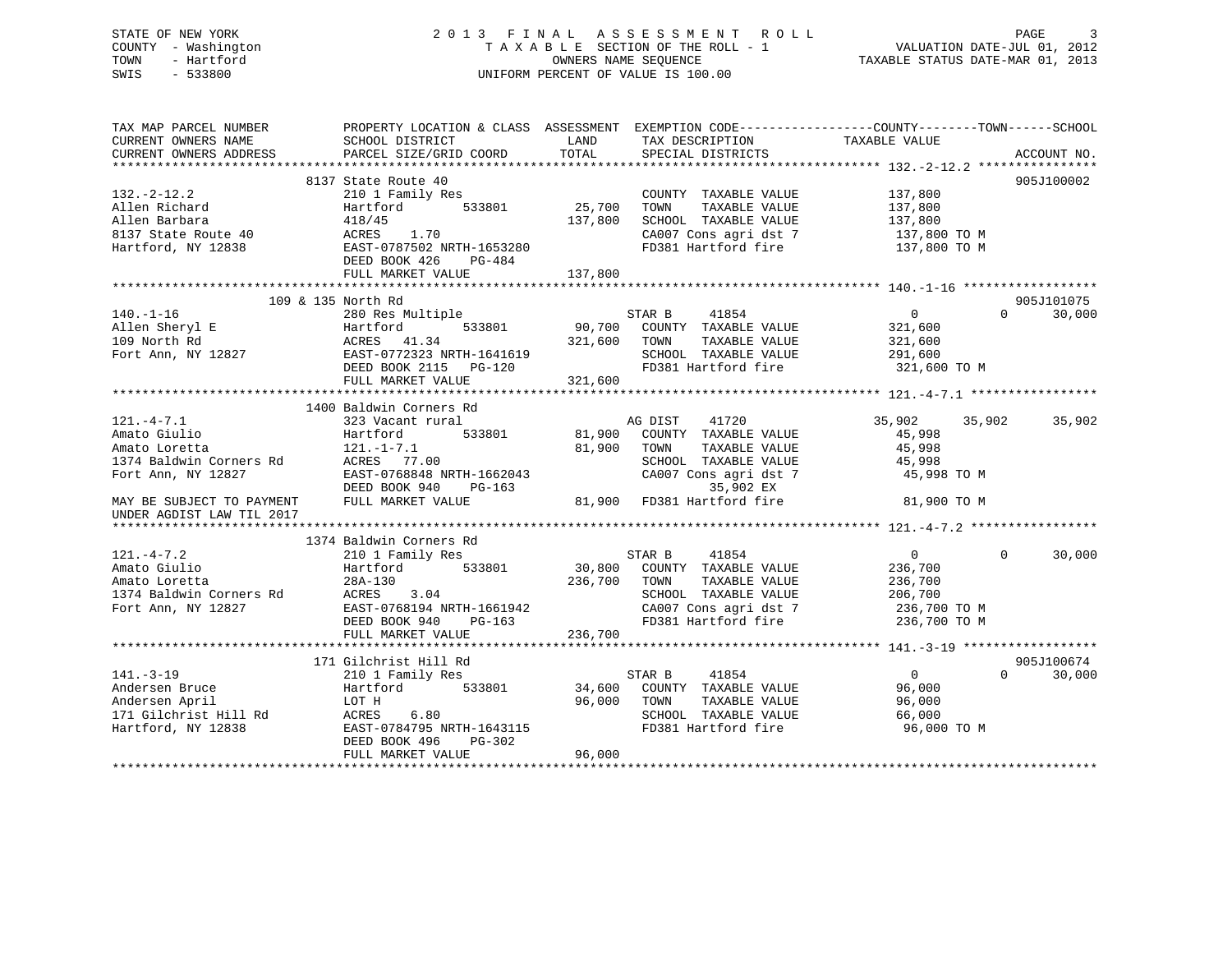# STATE OF NEW YORK 2 0 1 3 F I N A L A S S E S S M E N T R O L L PAGE 4 COUNTY - Washington T A X A B L E SECTION OF THE ROLL - 1 VALUATION DATE-JUL 01, 2012 STATE OF NEW YORK MOTOR CONTROLLER AND LOCAL AGAIN AND A COUNTROLL - IN A LOCAL COUNTROLLER OF MALUATION DATE-JUL 01, 2012<br>COUNTY - Washington<br>TOWN - Hartford CWNERS NAME SEQUENCE TOWN TAXABLE STATUS DATE-MAR 01, 2013 SWIS - 533800 UNIFORM PERCENT OF VALUE IS 100.00

TAX MAP PARCEL NUMBER PROPERTY LOCATION & CLASS ASSESSMENT EXEMPTION CODE------------------COUNTY--------TOWN------SCHOOL CURRENT OWNERS NAME SCHOOL DISTRICT LAND TAX DESCRIPTION TAXABLE VALUE CURRENT OWNERS ADDRESS PARCEL SIZE/GRID COORD TOTAL SPECIAL DISTRICTS ACCOUNT NO. \*\*\*\*\*\*\*\*\*\*\*\*\*\*\*\*\*\*\*\*\*\*\*\*\*\*\*\*\*\*\*\*\*\*\*\*\*\*\*\*\*\*\*\*\*\*\*\*\*\*\*\*\*\*\*\*\*\*\*\*\*\*\*\*\*\*\*\*\*\*\*\*\*\*\*\*\*\*\*\*\*\*\*\*\*\*\*\*\*\*\*\*\*\*\*\*\*\*\*\*\*\*\* 132.-4-4.5 \*\*\*\*\*\*\*\*\*\*\*\*\*\*\*\*\* 176 Baker Rd 132.-4-4.5 210 1 Family Res STAR EN 41834 0 0 63,300 Anderson Charles E Hartford 533801 26,600 COUNTY TAXABLE VALUE 131,400 Anderson Lorraine FRNT 338.00 DPTH 251.00 131,400 TOWN TAXABLE VALUE 131,400 176 Baker Rd EAST-0794494 NRTH-1654282 SCHOOL TAXABLE VALUE 68,100 Granville, NY 12832 DEED BOOK 2330 PG-22 FD381 Hartford fire 131,400 TO M The Baker Rd<br>Granville, NY 12832 DEED BOOK 2330 PG-22<br>FULL MARKET VALUE 131,400 \*\*\*\*\*\*\*\*\*\*\*\*\*\*\*\*\*\*\*\*\*\*\*\*\*\*\*\*\*\*\*\*\*\*\*\*\*\*\*\*\*\*\*\*\*\*\*\*\*\*\*\*\*\*\*\*\*\*\*\*\*\*\*\*\*\*\*\*\*\*\*\*\*\*\*\*\*\*\*\*\*\*\*\*\*\*\*\*\*\*\*\*\*\*\*\*\*\*\*\*\*\*\* 148.-1-19 \*\*\*\*\*\*\*\*\*\*\*\*\*\*\*\*\*\* Mcdougal Rd OFF 905J100005 148.-1-19 314 Rural vac<10 COUNTY TAXABLE VALUE 3,800 Anderson Neil R Hartford 533801 3,800 TOWN TAXABLE VALUE 3,800 Anderson Lulumae ACRES 5.90 3,800 SCHOOL TAXABLE VALUE 3,800 PO Box 65 EAST-0766352 NRTH-1631946 CA006 Cons agri dst 6 3,800 TO M Hudson Falls, NY 12839 DEED BOOK 431 PG-383 FD381 Hartford fire 3,800 TO M FULL MARKET VALUE 3,800 \*\*\*\*\*\*\*\*\*\*\*\*\*\*\*\*\*\*\*\*\*\*\*\*\*\*\*\*\*\*\*\*\*\*\*\*\*\*\*\*\*\*\*\*\*\*\*\*\*\*\*\*\*\*\*\*\*\*\*\*\*\*\*\*\*\*\*\*\*\*\*\*\*\*\*\*\*\*\*\*\*\*\*\*\*\*\*\*\*\*\*\*\*\*\*\*\*\*\*\*\*\*\* 123.-1-11.9 \*\*\*\*\*\*\*\*\*\*\*\*\*\*\*\* Warren Rd 123.-1-11.9 260 Seasonal res COUNTY TAXABLE VALUE 31,000 Andrews Daniel L Hartford 533801 15,600 TOWN TAXABLE VALUE 31,000 427 Hasting Rd ACRES 5.00 31,000 SCHOOL TAXABLE VALUE 31,000 Granville, NY 12832 EAST-0792303 NRTH-1664006 CA007 Cons agri dst 7 31,000 TO M DEED BOOK 3004 PG-20 FD381 Hartford fire 31,000 TO M DEED BOOK 3004 PG-20<br>FULL MARKET VALUE 31,000 \*\*\*\*\*\*\*\*\*\*\*\*\*\*\*\*\*\*\*\*\*\*\*\*\*\*\*\*\*\*\*\*\*\*\*\*\*\*\*\*\*\*\*\*\*\*\*\*\*\*\*\*\*\*\*\*\*\*\*\*\*\*\*\*\*\*\*\*\*\*\*\*\*\*\*\*\*\*\*\*\*\*\*\*\*\*\*\*\*\*\*\*\*\*\*\*\*\*\*\*\*\*\* 132.-1-11.1 \*\*\*\*\*\*\*\*\*\*\*\*\*\*\*\* 46 Hastings Rd 905J100006 132.-1-11.1 210 1 Family Res STAR EN 41834 0 0 63,300 Andrews George M Hartford 533801 32,900 COUNTY TAXABLE VALUE 174,000 Andrews Kathleen E BLA 764/233 174,000 TOWN TAXABLE VALUE 174,000 46 Hastings Rd ACRES 8.30 SCHOOL TAXABLE VALUE 110,700 Granville, NY 12832 EAST-0787585 NRTH-1656818 CA007 Cons agri dst 7 174,000 TO M DEED BOOK 401 PG-224 FD381 Hartford fire 174,000 TO M FULL MARKET VALUE 174,000 \*\*\*\*\*\*\*\*\*\*\*\*\*\*\*\*\*\*\*\*\*\*\*\*\*\*\*\*\*\*\*\*\*\*\*\*\*\*\*\*\*\*\*\*\*\*\*\*\*\*\*\*\*\*\*\*\*\*\*\*\*\*\*\*\*\*\*\*\*\*\*\*\*\*\*\*\*\*\*\*\*\*\*\*\*\*\*\*\*\*\*\*\*\*\*\*\*\*\*\*\*\*\* 132.-1-8 \*\*\*\*\*\*\*\*\*\*\*\*\*\*\*\*\*\*\* 95 Hastings Rd 905J100007 132.-1-8 210 1 Family Res STAR EN 41834 0 51,600 Andrews Robert Hartford 533801 21,200 COUNTY TAXABLE VALUE 51,600 95 Hastings Rd FRNT 116.00 DPTH 300.00 51,600 TOWN TAXABLE VALUE 51,600 Granville, NY 12832 EAST-0786509 NRTH-1657296 SCHOOL TAXABLE VALUE 0<br>DEED BOOK 423 PG-751 CA007 Cons agri dst 7 51,600 DEED BOOK 423 PG-751 CA007 Cons agri dst 7 51,600 TO M FULL MARKET VALUE 51,600 FD381 Hartford fire 51,600 TO M \*\*\*\*\*\*\*\*\*\*\*\*\*\*\*\*\*\*\*\*\*\*\*\*\*\*\*\*\*\*\*\*\*\*\*\*\*\*\*\*\*\*\*\*\*\*\*\*\*\*\*\*\*\*\*\*\*\*\*\*\*\*\*\*\*\*\*\*\*\*\*\*\*\*\*\*\*\*\*\*\*\*\*\*\*\*\*\*\*\*\*\*\*\*\*\*\*\*\*\*\*\*\*\*\*\*\*\*\*\*\*\*\*\*\*\*\*\*\*\*\*\*\*\*\*\*\*\*\*\*\*\*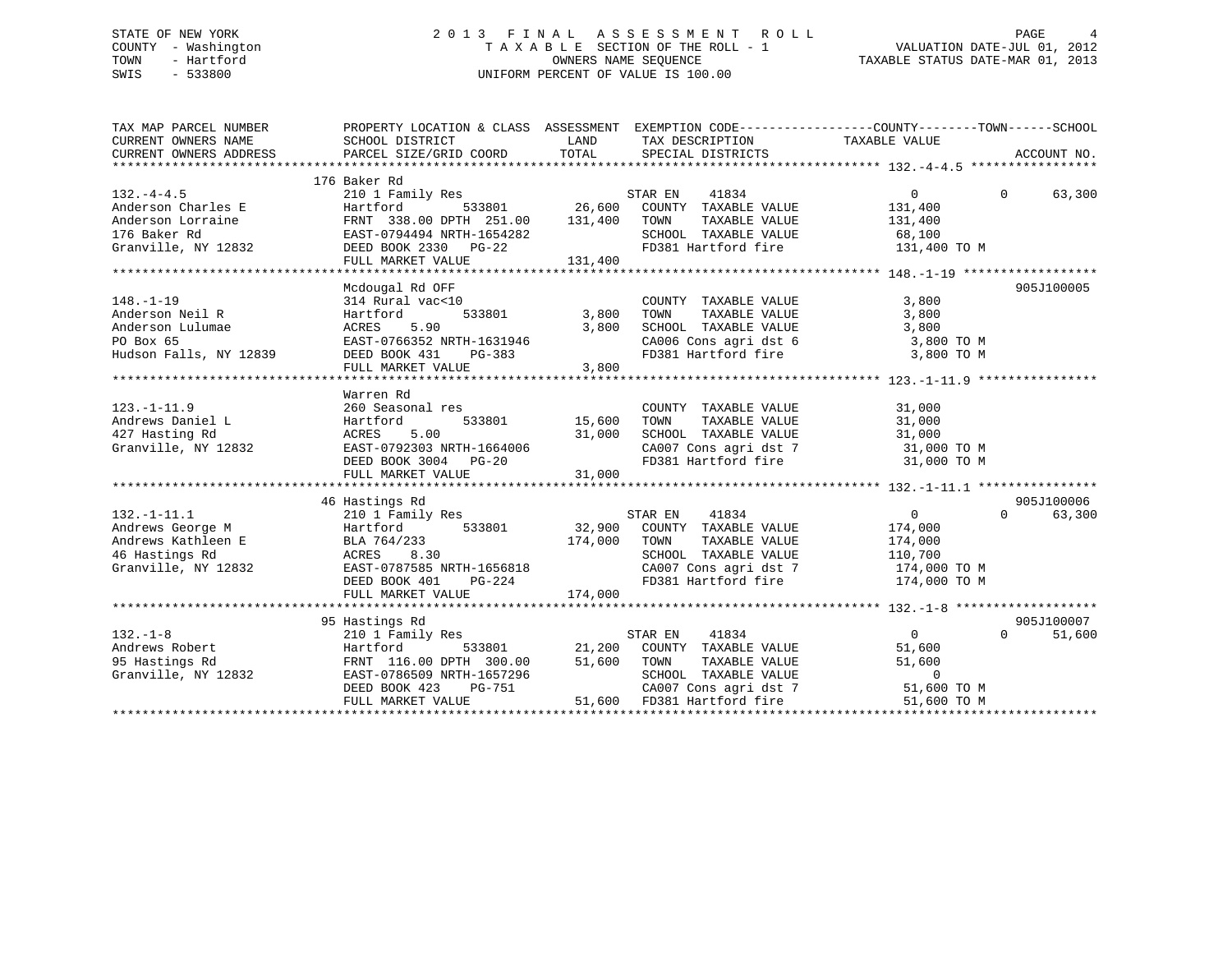# STATE OF NEW YORK 2 0 1 3 F I N A L A S S E S S M E N T R O L L PAGE 5 COUNTY - Washington T A X A B L E SECTION OF THE ROLL - 1 VALUATION DATE-JUL 01, 2012 TOWN - Hartford **TAXABLE STATUS DATE-MAR 01, 2013** OWNERS NAME SEQUENCE TAXABLE STATUS DATE-MAR 01, 2013 SWIS - 533800 UNIFORM PERCENT OF VALUE IS 100.00

| TAX MAP PARCEL NUMBER<br>CURRENT OWNERS NAME<br>CURRENT OWNERS ADDRESS                                       | PROPERTY LOCATION & CLASS ASSESSMENT<br>SCHOOL DISTRICT<br>PARCEL SIZE/GRID COORD                                                                             | LAND<br>TOTAL      | EXEMPTION CODE-----------------COUNTY--------TOWN------SCHOOL<br>TAX DESCRIPTION<br>SPECIAL DISTRICTS                  | TAXABLE VALUE                                                  | ACCOUNT NO.                      |
|--------------------------------------------------------------------------------------------------------------|---------------------------------------------------------------------------------------------------------------------------------------------------------------|--------------------|------------------------------------------------------------------------------------------------------------------------|----------------------------------------------------------------|----------------------------------|
|                                                                                                              | 8291 State Route 40                                                                                                                                           |                    |                                                                                                                        |                                                                | 905J101231                       |
| $132. - 1 - 18.3$<br>Appling William<br>8291 State Route 40<br>Granville, NY 12832                           | 210 1 Family Res<br>Hartford<br>533801<br>ACRES<br>3.97<br>EAST-0789463 NRTH-1656603<br>DEED BOOK 858<br>PG-308                                               | 34,300<br>192,600  | STAR B<br>41854<br>COUNTY TAXABLE VALUE<br>TOWN<br>TAXABLE VALUE<br>SCHOOL TAXABLE VALUE<br>CA007 Cons agri dst 7      | $\Omega$<br>192,600<br>192,600<br>162,600<br>192,600 TO M      | 30,000<br>$\Omega$               |
|                                                                                                              | FULL MARKET VALUE                                                                                                                                             |                    | 192,600 FD381 Hartford fire                                                                                            | 192,600 TO M                                                   |                                  |
|                                                                                                              | 177 Marlboro Country Rd                                                                                                                                       |                    |                                                                                                                        |                                                                | 905J100102                       |
| $141. - 3 - 24.1$<br>Arberger Shawn<br>177 Marlboro Country Rd<br>Hartford, NY 12838                         | 210 1 Family Res<br>533801<br>Hartford<br>2567/321<br>FRNT 102.00 DPTH 199.00<br>EAST-0785144 NRTH-1643279<br>DEED BOOK 3027 PG-174<br>FULL MARKET VALUE      | 101,400<br>101,400 | STAR B<br>41854<br>16,600 COUNTY TAXABLE VALUE<br>TOWN<br>TAXABLE VALUE<br>SCHOOL TAXABLE VALUE<br>FD381 Hartford fire | $\overline{0}$<br>101,400<br>101,400<br>71,400<br>101,400 TO M | $\Omega$<br>30,000               |
|                                                                                                              |                                                                                                                                                               |                    |                                                                                                                        |                                                                |                                  |
| $150. - 1 - 48$<br>Archambault Michael B<br>Archambault Nancy<br>416 Gilchrist Hill Rd<br>Hartford, NY 12838 | 416 Gilchrist Hill Rd<br>210 1 Family Res<br>533801<br>Hartford<br>6.84<br>ACRES<br>EAST-0783139 NRTH-1639291<br>DEED BOOK 507<br>PG-752<br>FULL MARKET VALUE | 148,600<br>148,600 | STAR B<br>41854<br>36,200 COUNTY TAXABLE VALUE<br>TOWN<br>TAXABLE VALUE<br>SCHOOL TAXABLE VALUE<br>FD381 Hartford fire | 0<br>148,600<br>148,600<br>118,600<br>148,600 TO M             | 905J101243<br>30,000<br>$\Omega$ |
|                                                                                                              | State Route 40                                                                                                                                                |                    |                                                                                                                        |                                                                | 905J100254                       |
| $141. - 1 - 20.1$<br>Arlen Darwin J<br>Arlen Rebecca<br>54 Gilchrest Hill Rd<br>Hartford, NY 12838           | 323 Vacant rural<br>533801<br>Hartford<br>ACRES 38.90<br>EAST-0782542 NRTH-1644803<br>DEED BOOK 786<br><b>PG-119</b>                                          | 56,400<br>56,400   | COUNTY TAXABLE VALUE<br>TOWN<br>TAXABLE VALUE<br>SCHOOL TAXABLE VALUE<br>FD381 Hartford fire                           | 56,400<br>56,400<br>56,400<br>56,400 TO M                      |                                  |
|                                                                                                              | FULL MARKET VALUE                                                                                                                                             | 56,400             |                                                                                                                        |                                                                |                                  |
|                                                                                                              | 54 Gilchrist Hill Rd                                                                                                                                          |                    |                                                                                                                        |                                                                | 905J101077                       |
| $141. - 1 - 20.2$<br>Arlen Darwin J<br>Arlen A. Rebecca<br>54 Gilchrist Hill Rd<br>Hartford, NY 12838        | 210 1 Family Res<br>533801<br>Hartford<br>510/265<br>ACRES<br>3.40<br>EAST-0783349 NRTH-1644949<br>DEED BOOK 462<br>PG-126<br>FULL MARKET VALUE               | 156,100<br>156,100 | STAR B<br>41854<br>32,100 COUNTY TAXABLE VALUE<br>TOWN<br>TAXABLE VALUE<br>SCHOOL TAXABLE VALUE<br>FD381 Hartford fire | $\Omega$<br>156,100<br>156,100<br>126,100<br>156,100 TO M      | 30,000<br>$\Omega$               |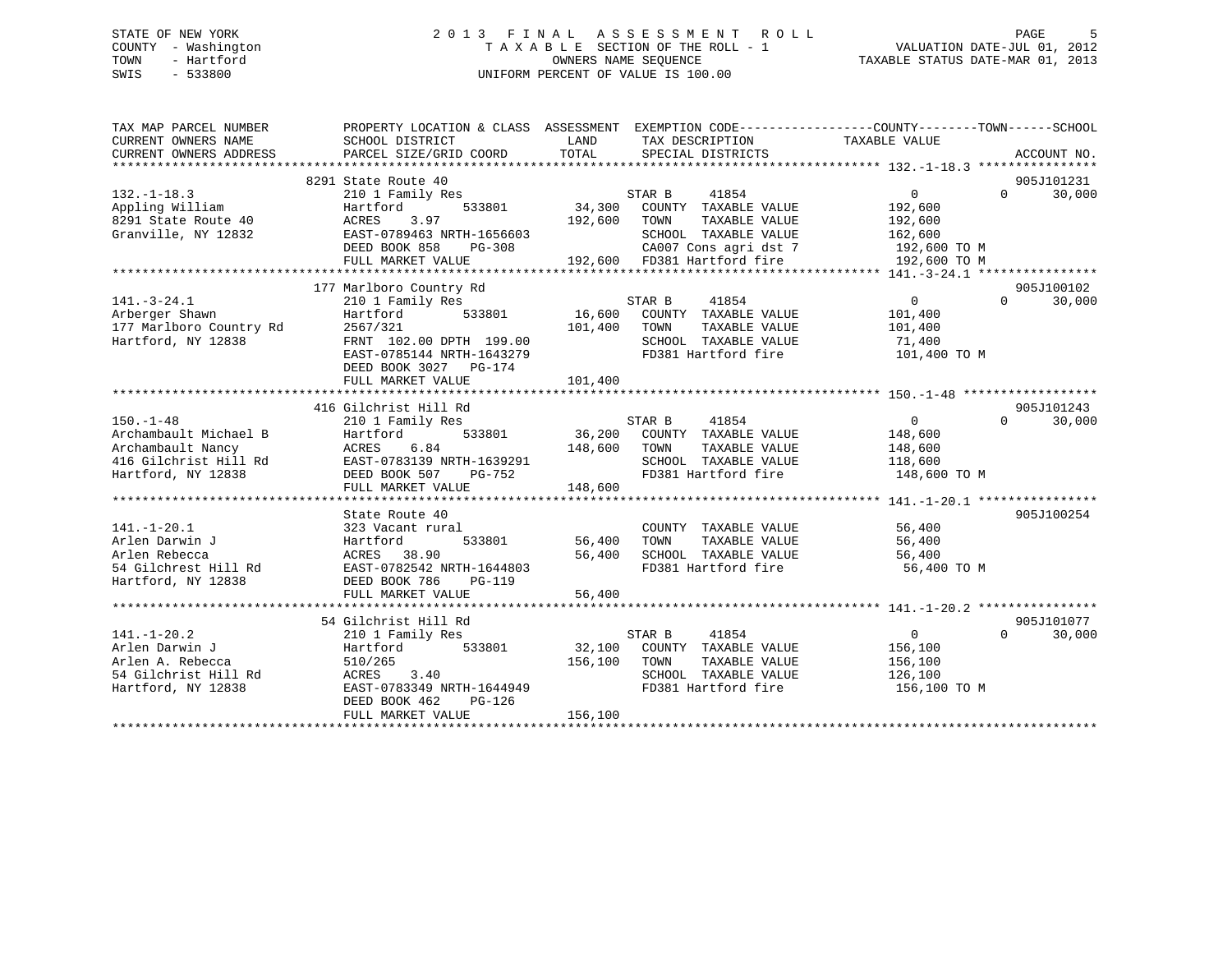| STATE OF NEW YORK<br>COUNTY - Washington<br>TOWN<br>- Hartford<br>SWIS<br>$-533800$                |                                                                                                                                                                                                                                                           |                               | 2013 FINAL ASSESSMENT ROLL<br>UNIFORM PERCENT OF VALUE IS 100.00                                                                                                       | FINAL ASSESSMENT ROLL<br>TAXABLE SECTION OF THE ROLL - 1 VALUATION DATE-JUL 01, 2012<br>OWNERS NAME SEQUENCE TAXABLE STATUS DATE-MAR 01, 2013 |                              |
|----------------------------------------------------------------------------------------------------|-----------------------------------------------------------------------------------------------------------------------------------------------------------------------------------------------------------------------------------------------------------|-------------------------------|------------------------------------------------------------------------------------------------------------------------------------------------------------------------|-----------------------------------------------------------------------------------------------------------------------------------------------|------------------------------|
| TAX MAP PARCEL NUMBER<br>CURRENT OWNERS NAME<br>CURRENT OWNERS ADDRESS                             | PROPERTY LOCATION & CLASS ASSESSMENT EXEMPTION CODE----------------COUNTY-------TOWN------SCHOOL<br>SCHOOL DISTRICT<br>CURRENT OWNERS ADDRESS FORCEL SIZE/GRID COORD TOTAL SPECIAL DISTRICTS MANUS AND ACCOUNT NO.<br>TOTAL SPECIAL DISTRICTS ACCOUNT NO. |                               | LAND TAX DESCRIPTION                                                                                                                                                   | TAXABLE VALUE                                                                                                                                 |                              |
|                                                                                                    |                                                                                                                                                                                                                                                           |                               |                                                                                                                                                                        |                                                                                                                                               |                              |
| $141. - 1 - 20.5$<br>Arlen Darwin J<br>Arlen Rebecca<br>54 Gilchrist Hill Rd<br>Hartford, NY 12838 | 29 Gibson Rd<br>714 Lite Ind Man<br>Hartford<br>3090/292<br>3.00<br>ACRES<br>EAST-0783172 NRTH-1645857<br>DEED BOOK 841 PG-185<br>FULL MARKET VALUE                                                                                                       | 533801 29,600 TOWN<br>147,500 | COUNTY TAXABLE VALUE 147,500<br>TAXABLE VALUE<br>147,500 SCHOOL TAXABLE VALUE<br>FD381 Hartford fire                                                                   | 147,500<br>147,500<br>147,500 TO M                                                                                                            |                              |
|                                                                                                    |                                                                                                                                                                                                                                                           |                               |                                                                                                                                                                        |                                                                                                                                               |                              |
| $149. - 1 - 24.8$<br>Arlen Jesse<br>10 Hinck Ln<br>Argyle, NY 12809                                | 10 Hinck Ln<br>210 1 Family Res<br>Hartford<br>ACRES<br>6.40<br>EAST-0779723 NRTH-1640215<br>DEED BOOK 841<br>PG-188<br>FULL MARKET VALUE                                                                                                                 | 533801 43,500 TOWN<br>172,400 | COUNTY TAXABLE VALUE<br>TAXABLE VALUE<br>172,400 SCHOOL TAXABLE VALUE<br>FD381 Hartford fire<br>FD381 Hartford fire                                                    | 172,400<br>172,400<br>172,400<br>172,400 TO M                                                                                                 |                              |
|                                                                                                    | 8774 State Route 40                                                                                                                                                                                                                                       |                               |                                                                                                                                                                        |                                                                                                                                               | 905J100092                   |
| $114. - 1 - 11$<br>Armenio Matthew W<br>8774 State Route 40<br>Fort Ann, NY 12827                  | 210 1 Family Res<br>Hartford<br>ACRES<br>7.16<br>EAST-0792355 NRTH-1666962<br>DEED BOOK 2743 PG-103<br>FULL MARKET VALUE                                                                                                                                  |                               | STAR B<br>41854<br>533801 46,400 COUNTY TAXABLE VALUE<br>165,000 TOWN<br>TAXABLE VALUE<br>SCHOOL TAXABLE VALUE<br>CA007 Cons agri dst 7<br>165,000 FD381 Hartford fire | $\Omega$<br>0<br>165,000<br>165,000<br>135,000<br>165,000 TO M<br>165,000 TO M                                                                | 30,000                       |
|                                                                                                    |                                                                                                                                                                                                                                                           |                               |                                                                                                                                                                        |                                                                                                                                               |                              |
| $132.15 - 2 - 39$                                                                                  | 92 County Route 23<br>210 1 Family Res                                                                                                                                                                                                                    |                               | CBT VET/TC 41131                                                                                                                                                       | 27,075<br>27,075                                                                                                                              | 905J100402<br>$\overline{0}$ |
| Armstrong Donald H<br>Armstrong Sharon L<br>PO Box 117<br>Hartford, NY 12838                       | Hartford<br>HALCLUI - 150.00 DPTH 225.00 108,300 COUNTY TAXABLE VALUE<br>FRNT 150.00 DPTH 225.00 108,300 COUNTY TAXABLE VALUE<br>DEED BOOK 464<br>PG-311<br>FULL MARKET VALUE                                                                             | 533801 20,900 STAR EN         | 41834<br>SCHOOL TAXABLE VALUE<br>108,300 CA007 Cons agri dst 7 108,300 TO M<br>FD381 Hartford fire 108 300 TO M<br>FD381 Hartford fire                                 | $\Omega$<br>$\Omega$<br>81,225<br>81,225<br>45,000<br>108,300 TO M                                                                            | 63,300                       |
|                                                                                                    |                                                                                                                                                                                                                                                           |                               |                                                                                                                                                                        |                                                                                                                                               |                              |

|                    | 98 County Route 23        |        |                         | 905J100304  |  |
|--------------------|---------------------------|--------|-------------------------|-------------|--|
| $132.15 - 2 - 41$  | 210 1 Family Res          |        | TAXABLE VALUE<br>COUNTY | 79,400      |  |
| Armstrong Donald H | Hartford<br>533801        | 21,000 | TOWN<br>TAXABLE VALUE   | 79,400      |  |
| Armstrong Sharon   | FRNT 145.00 DPTH 234.00   | 79,400 | SCHOOL TAXABLE VALUE    | 79,400      |  |
| PO Box 117         | EAST-0786975 NRTH-1653893 |        | CA007 Cons agri dst 7   | 79,400 TO M |  |
| Hartford, NY 12838 | DEED BOOK 925 PG-131      |        | FD381 Hartford fire     | 79,400 TO M |  |
|                    | FULL MARKET VALUE         | 79,400 |                         |             |  |
|                    |                           |        |                         |             |  |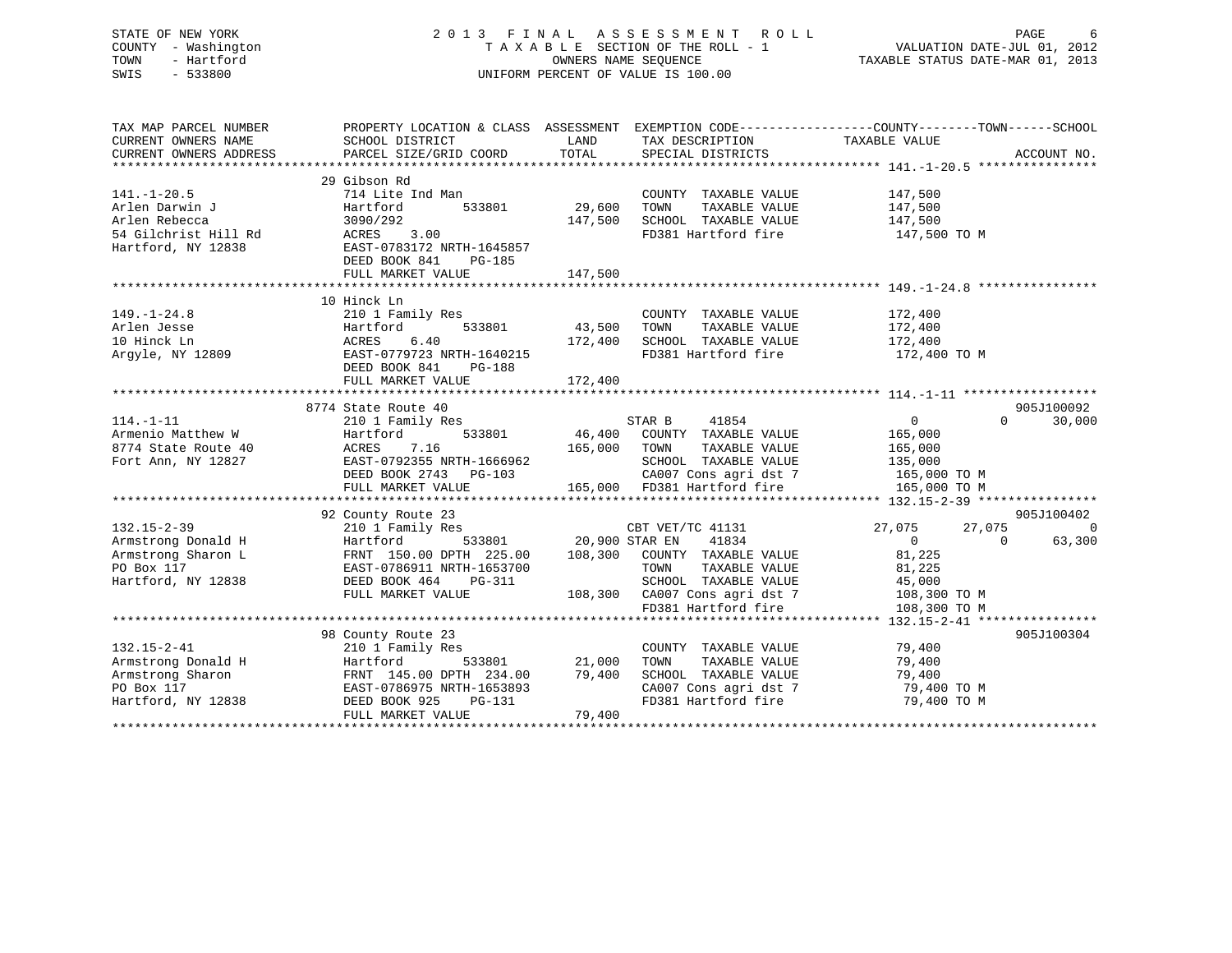# STATE OF NEW YORK 2 0 1 3 F I N A L A S S E S S M E N T R O L L PAGE 7 COUNTY - Washington T A X A B L E SECTION OF THE ROLL - 1 VALUATION DATE-JUL 01, 2012 TOWN - Hartford OWNERS NAME SEQUENCE TAXABLE STATUS DATE-MAR 01, 2013 SWIS - 533800 UNIFORM PERCENT OF VALUE IS 100.00

| TAX MAP PARCEL NUMBER<br>CURRENT OWNERS NAME<br>CURRENT OWNERS ADDRESS | PROPERTY LOCATION & CLASS ASSESSMENT EXEMPTION CODE----------------COUNTY-------TOWN------SCHOOL<br>SCHOOL DISTRICT<br>PARCEL SIZE/GRID COORD | LAND<br>TOTAL          | TAX DESCRIPTION<br>SPECIAL DISTRICTS        | TAXABLE VALUE  |          | ACCOUNT NO.    |
|------------------------------------------------------------------------|-----------------------------------------------------------------------------------------------------------------------------------------------|------------------------|---------------------------------------------|----------------|----------|----------------|
|                                                                        | 143 Wright Rd                                                                                                                                 |                        |                                             |                |          | 905J100012     |
| $132. - 1 - 31$                                                        | 112 Dairy farm                                                                                                                                |                        | AG DIST<br>41720                            | 208,034        | 208,034  | 208,034        |
| Armstrong Family Irrevoc Trust Hartford                                |                                                                                                                                               | 533801 349,200 STAR EN | 41834                                       | $\overline{0}$ | $\Omega$ | 63,300         |
| Pruiksma, Trustee Trudy                                                | Life Estate to house & 1                                                                                                                      |                        | 493,700 COUNTY TAXABLE VALUE                | 285,666        |          |                |
| Care of: Richard L Armstrong 440/719 470/915                           |                                                                                                                                               |                        | TAXABLE VALUE<br>TOWN                       | 285,666        |          |                |
| 143 Wright Rd                                                          | ACRES 318.60                                                                                                                                  |                        | SCHOOL TAXABLE VALUE                        | 222,366        |          |                |
| Granville, NY 12832                                                    | EAST-0782121 NRTH-1655051                                                                                                                     |                        | CA007 Cons agri dst 7                       | 285,666 TO M   |          |                |
|                                                                        | DEED BOOK 3198 PG-173                                                                                                                         |                        | 208,034 EX                                  |                |          |                |
| MAY BE SUBJECT TO PAYMENT<br>UNDER AGDIST LAW TIL 2017                 | FULL MARKET VALUE                                                                                                                             |                        | 493,700 FD381 Hartford fire                 | 493,700 TO M   |          |                |
|                                                                        |                                                                                                                                               |                        |                                             |                |          |                |
|                                                                        | 69 Rowe Hill Rd                                                                                                                               |                        |                                             |                |          | 905J100627     |
| $141. - 1 - 37$                                                        | 210 1 Family Res                                                                                                                              |                        | STAR B<br>41854                             | $\overline{0}$ | $\Omega$ | 30,000         |
| Armstrong Kyle                                                         | Hartford<br>533801                                                                                                                            | 24,400                 | COUNTY TAXABLE VALUE                        | 165,800        |          |                |
| 69 Rowe Hill Rd                                                        | ACRES<br>1.48                                                                                                                                 | 165,800                | TOWN<br>TAXABLE VALUE                       | 165,800        |          |                |
| Hartford, NY 12838                                                     | EAST-0786011 NRTH-1649767                                                                                                                     |                        | SCHOOL TAXABLE VALUE                        | 135,800        |          |                |
|                                                                        | DEED BOOK 2439 PG-348                                                                                                                         |                        | CA007 Cons agri dst 7                       | 165,800 TO M   |          |                |
|                                                                        | FULL MARKET VALUE                                                                                                                             |                        | 165,800 FD381 Hartford fire                 | 165,800 TO M   |          |                |
|                                                                        | 1156 Lundy Rd                                                                                                                                 |                        | 87 PCT OF VALUE USED FOR EXEMPTION PURPOSES |                |          | 905J100014     |
| $158. - 2 - 4$                                                         | 240 Rural res                                                                                                                                 |                        | CBT VET/TC 41131                            | 22,620         | 22,620   | $\overline{0}$ |
| Arnado Edward P                                                        | 533801<br>Hartford                                                                                                                            |                        | 41,500 DIS VET/TC 41141                     | 45,240         | 45,240   | $\mathbf 0$    |
| 1156 Lundy Rd                                                          | $158. - 1 - 4$                                                                                                                                | 104,000 STAR B         | 41854                                       | $\overline{0}$ | $\Omega$ | 30,000         |
| Granville, NY 12832                                                    | ACRES 10.01                                                                                                                                   |                        | COUNTY TAXABLE VALUE                        | 36,140         |          |                |
|                                                                        | EAST-0787008 NRTH-1633456                                                                                                                     |                        | TOWN<br>TAXABLE VALUE                       | 36,140         |          |                |
|                                                                        | DEED BOOK 504<br>PG-868                                                                                                                       |                        | SCHOOL TAXABLE VALUE                        | 74,000         |          |                |
|                                                                        | FULL MARKET VALUE                                                                                                                             |                        | 104,000 FD381 Hartford fire                 | 104,000 TO M   |          |                |
|                                                                        |                                                                                                                                               |                        |                                             |                |          |                |
|                                                                        | 672 County Route 17                                                                                                                           |                        |                                             |                |          | 905J100662     |
| $113. - 2 - 5$                                                         | 113 Cattle farm                                                                                                                               |                        | COUNTY TAXABLE VALUE                        | 410,700        |          |                |
| Arno Mary D                                                            | 533801<br>Hartford                                                                                                                            | 288,000                | TOWN<br>TAXABLE VALUE                       | 410,700        |          |                |
| C/O Denise Rudenko                                                     | $113.-1-5$                                                                                                                                    | 410,700                | SCHOOL TAXABLE VALUE                        | 410,700        |          |                |
| PO Box 130                                                             | ACRES 254.10                                                                                                                                  |                        | CA007 Cons agri dst 7                       | 410,700 TO M   |          |                |
| Fort Ann, NY 12827                                                     | EAST-0776194 NRTH-1667474                                                                                                                     |                        | FD381 Hartford fire                         | 410,700 TO M   |          |                |
|                                                                        | DEED BOOK 2176 PG-199                                                                                                                         |                        |                                             |                |          |                |
| MAY BE SUBJECT TO PAYMENT                                              | FULL MARKET VALUE                                                                                                                             | 410,700                |                                             |                |          |                |
| UNDER AGDIST LAW TIL 2016                                              |                                                                                                                                               |                        |                                             |                |          |                |
|                                                                        | 3470 State Route 196                                                                                                                          |                        |                                             |                |          | 905J100694     |
| $140. - 1 - 39$                                                        | 210 1 Family Res                                                                                                                              |                        | 41854<br>STAR B                             | $\overline{0}$ | $\Omega$ | 30,000         |
| Ashe Kenneth                                                           | Hartford                                                                                                                                      | 533801 11,400          | COUNTY TAXABLE VALUE                        | 153,300        |          |                |
| Martens Deborah                                                        | FRNT 100.00 DPTH 109.00                                                                                                                       | 153,300                | TAXABLE VALUE<br>TOWN                       | 153,300        |          |                |
| 3470 State Route 196                                                   | EAST-0770198 NRTH-1643883                                                                                                                     |                        | SCHOOL TAXABLE VALUE                        | 123,300        |          |                |
| Fort Ann, NY 12827                                                     | DEED BOOK 2032    PG-111                                                                                                                      |                        | FD381 Hartford fire                         | 153,300 TO M   |          |                |
|                                                                        | FULL MARKET VALUE                                                                                                                             | 153,300                |                                             |                |          |                |
|                                                                        |                                                                                                                                               |                        |                                             |                |          |                |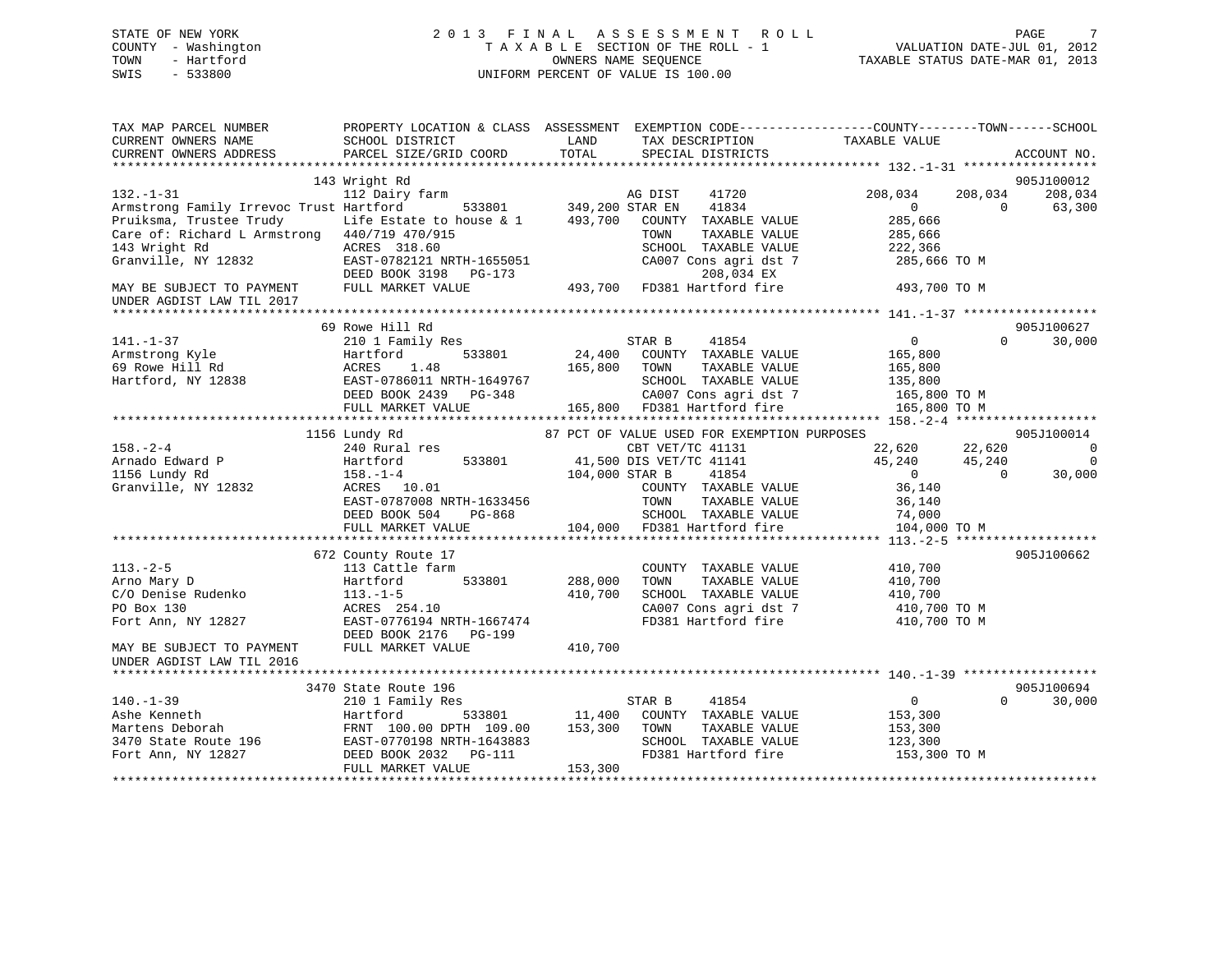# STATE OF NEW YORK 2 0 1 3 F I N A L A S S E S S M E N T R O L L PAGE 8 COUNTY - Washington T A X A B L E SECTION OF THE ROLL - 1 VALUATION DATE-JUL 01, 2012 TOWN - Hartford **TAXABLE STATUS DATE-MAR 01, 2013** OWNERS NAME SEQUENCE TAXABLE STATUS DATE-MAR 01, 2013 SWIS - 533800 UNIFORM PERCENT OF VALUE IS 100.00

| TAX MAP PARCEL NUMBER                                                                                                                                                                                                                                 | PROPERTY LOCATION & CLASS ASSESSMENT EXEMPTION CODE---------------COUNTY-------TOWN-----SCHOOL |               |                                                             |                                                                                              |                            |
|-------------------------------------------------------------------------------------------------------------------------------------------------------------------------------------------------------------------------------------------------------|------------------------------------------------------------------------------------------------|---------------|-------------------------------------------------------------|----------------------------------------------------------------------------------------------|----------------------------|
|                                                                                                                                                                                                                                                       |                                                                                                |               |                                                             |                                                                                              |                            |
|                                                                                                                                                                                                                                                       | 3466 State Route 196                                                                           |               |                                                             |                                                                                              | 905J101342                 |
|                                                                                                                                                                                                                                                       |                                                                                                |               |                                                             |                                                                                              | $\Omega$<br>30,000         |
|                                                                                                                                                                                                                                                       |                                                                                                |               |                                                             |                                                                                              |                            |
|                                                                                                                                                                                                                                                       |                                                                                                | 148,900 TOWN  | TAXABLE VALUE                                               | 148,900                                                                                      |                            |
|                                                                                                                                                                                                                                                       |                                                                                                |               | SCHOOL TAXABLE VALUE 118,900                                |                                                                                              |                            |
|                                                                                                                                                                                                                                                       |                                                                                                |               |                                                             | FD381 Hartford fire 148,900 TO M                                                             |                            |
| 140.-1-41.1<br>Ashe Michael K<br>3466 State Route 196<br>Fort Ann, NY 12827<br>Fort Ann, NY 12827<br>Fort Ann, NY 12827<br>CEED BOOK 2179<br>PG-46<br>THE VALUE<br>THE VALUE<br>THE VALUE                                                             |                                                                                                |               |                                                             |                                                                                              |                            |
|                                                                                                                                                                                                                                                       |                                                                                                |               |                                                             |                                                                                              |                            |
|                                                                                                                                                                                                                                                       | Gilchrist Hill Rd                                                                              |               |                                                             |                                                                                              | 905J100015                 |
| $150. - 1 - 45$                                                                                                                                                                                                                                       | 323 Vacant rural                                                                               |               | <br>L FOR 480A 47460<br>533801 102,600 COUNTY TAXABLE VALUE | 70,000                                                                                       | 70,000<br>70,000           |
| Atkinson Malcom & Louise Trust Hartford                                                                                                                                                                                                               |                                                                                                |               |                                                             | 32,600                                                                                       |                            |
|                                                                                                                                                                                                                                                       |                                                                                                | 102,600 TOWN  |                                                             |                                                                                              |                            |
|                                                                                                                                                                                                                                                       |                                                                                                |               |                                                             |                                                                                              |                            |
| Moore Marlene Trustee 823/75<br>456 Gilchrist Hill Rd Forest Tax 2324/32<br>Hartford, NY 12838 ACRES 155.60<br>EAST-0782161 NRTH-1637361                                                                                                              |                                                                                                |               |                                                             | TOWN TAXABLE VALUE 32,600<br>SCHOOL TAXABLE VALUE 32,600<br>FD381 Hartford fire 102,600 TO M |                            |
|                                                                                                                                                                                                                                                       |                                                                                                |               |                                                             |                                                                                              |                            |
|                                                                                                                                                                                                                                                       | PG-329                                                                                         |               |                                                             |                                                                                              |                            |
| MAY BE SUBJECT TO PAYMENT DEED BOOK 737<br>UNDER RPTL480A UNTIL 2022 FULL MARKET VF                                                                                                                                                                   | FULL MARKET VALUE                                                                              | 102,600       |                                                             |                                                                                              |                            |
|                                                                                                                                                                                                                                                       |                                                                                                |               |                                                             |                                                                                              |                            |
|                                                                                                                                                                                                                                                       | 3245 State Route 196 33 PCT OF VALUE USED FOR EXEMPTION PURPOSES                               |               |                                                             |                                                                                              | 905J100024                 |
|                                                                                                                                                                                                                                                       |                                                                                                |               |                                                             | 81,260 81,260                                                                                | 81,260                     |
|                                                                                                                                                                                                                                                       |                                                                                                |               |                                                             | 11,369                                                                                       | $\overline{0}$<br>$\sim$ 0 |
| 3245 State Route 196<br>Aubrey Doris<br>Aubrey Willard<br>280 Res Multiple<br>280 Res Multiple<br>280 Res Multiple<br>280 Res Multiple<br>280 Res Multiple<br>280 Res Multiple<br>280 Res Multiple<br>280 Res Multiple<br>280 Res Multiple<br>280 Res |                                                                                                |               |                                                             | $0 \t 22,737$                                                                                | $\overline{0}$             |
|                                                                                                                                                                                                                                                       |                                                                                                |               |                                                             | $\overline{0}$                                                                               | $\overline{0}$<br>63,300   |
|                                                                                                                                                                                                                                                       |                                                                                                |               | COUNTY TAXABLE VALUE 251,871                                |                                                                                              |                            |
|                                                                                                                                                                                                                                                       |                                                                                                |               |                                                             |                                                                                              |                            |
|                                                                                                                                                                                                                                                       |                                                                                                |               |                                                             |                                                                                              |                            |
| MAY BE SUBJECT TO PAYMENT                                                                                                                                                                                                                             |                                                                                                |               | FD381 Hartford fire                                         |                                                                                              |                            |
| UNDER AGDIST LAW TIL 2020                                                                                                                                                                                                                             |                                                                                                |               |                                                             | 344,500 TO M                                                                                 |                            |
|                                                                                                                                                                                                                                                       |                                                                                                |               |                                                             |                                                                                              |                            |
|                                                                                                                                                                                                                                                       | 13 Rowe Hill Rd                                                                                |               |                                                             |                                                                                              | 905J100396                 |
| $141. - 1 - 42$                                                                                                                                                                                                                                       | 210 1 Family Res                                                                               |               | 41854<br>STAR B                                             | $\overline{0}$                                                                               | $\Omega$<br>30,000         |
|                                                                                                                                                                                                                                                       |                                                                                                |               |                                                             |                                                                                              |                            |
| Aubrey Lynne I and Hartford<br>Aubrey Lynne I Hartford 533801 17,600 COUNTY TAXABLE VALUE 135,200<br>Aubrey Robert FRNT 165.00 DPTH 150.00 135,200 TOWN TAXABLE VALUE 135,200<br>135,200 TOWN TAXABLE VALUE 135,200<br>135,200 SCHOOL                 |                                                                                                |               |                                                             |                                                                                              |                            |
|                                                                                                                                                                                                                                                       |                                                                                                |               |                                                             |                                                                                              |                            |
|                                                                                                                                                                                                                                                       |                                                                                                |               | G-106 CA007 Cons agri dst 7<br>135,200 FD381 Hartford fire  | 135,200 TO M                                                                                 |                            |
|                                                                                                                                                                                                                                                       | FULL MARKET VALUE                                                                              |               |                                                             | 135,200 TO M                                                                                 |                            |
|                                                                                                                                                                                                                                                       |                                                                                                |               |                                                             |                                                                                              |                            |
|                                                                                                                                                                                                                                                       | Hall Rd                                                                                        |               |                                                             |                                                                                              |                            |
| $122. - 1 - 27.3$                                                                                                                                                                                                                                     | 314 Rural vac<10                                                                               |               | COUNTY TAXABLE VALUE                                        | 20,000                                                                                       |                            |
| Aubrey Nathan H                                                                                                                                                                                                                                       | Hartford                                                                                       | 533801 20,000 | TOWN                                                        | TAXABLE VALUE<br>20,000                                                                      |                            |
| Aubrey Amy L                                                                                                                                                                                                                                          | LOT 3                                                                                          | 20,000        |                                                             | SCHOOL TAXABLE VALUE 20,000<br>CA007 Cons agri dst 7 20,000 TO M                             |                            |
| 295 Hall Rd                                                                                                                                                                                                                                           | ACRES<br>3.17                                                                                  |               |                                                             |                                                                                              |                            |
| Fort Ann, NY 12827                                                                                                                                                                                                                                    | EAST-0772925 NRTH-1661894                                                                      |               | FD381 Hartford fire                                         | 20,000 TO M                                                                                  |                            |
|                                                                                                                                                                                                                                                       | DEED BOOK 935<br>$PG-213$                                                                      |               |                                                             |                                                                                              |                            |
|                                                                                                                                                                                                                                                       | FULL MARKET VALUE                                                                              | 20,000        |                                                             |                                                                                              |                            |
|                                                                                                                                                                                                                                                       |                                                                                                |               |                                                             |                                                                                              |                            |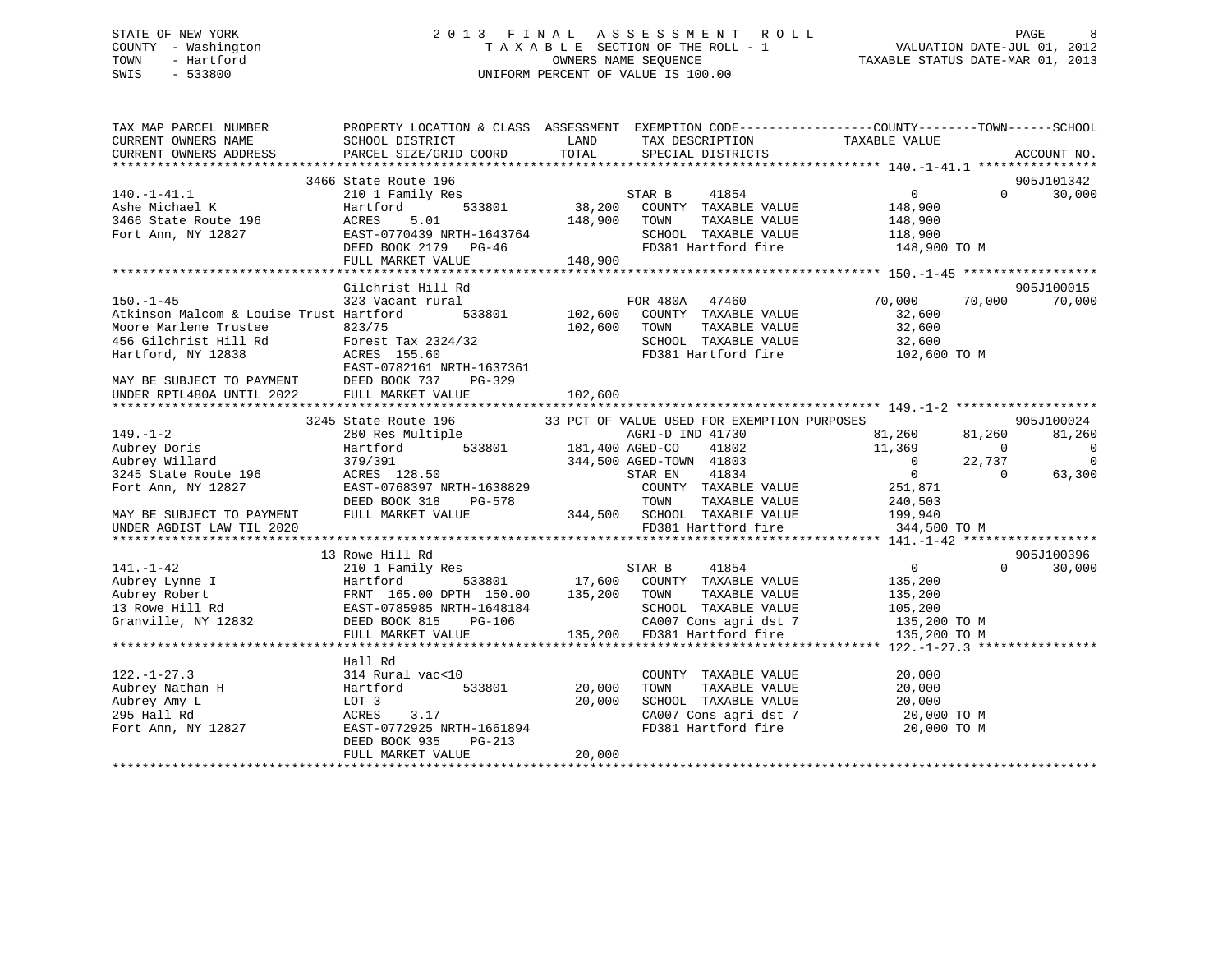# STATE OF NEW YORK 2 0 1 3 F I N A L A S S E S S M E N T R O L L PAGE 9 COUNTY - Washington T A X A B L E SECTION OF THE ROLL - 1 VALUATION DATE-JUL 01, 2012 TOWN - Hartford OWNERS NAME SEQUENCE TAXABLE STATUS DATE-MAR 01, 2013 SWIS - 533800 UNIFORM PERCENT OF VALUE IS 100.00

| TAX MAP PARCEL NUMBER<br>CURRENT OWNERS NAME<br>CURRENT OWNERS ADDRESS | PROPERTY LOCATION & CLASS ASSESSMENT<br>SCHOOL DISTRICT<br>PARCEL SIZE/GRID COORD | LAND<br>TOTAL | TAX DESCRIPTION TAXABLE VALUE<br>SPECIAL DISTRICTS | EXEMPTION CODE-----------------COUNTY-------TOWN------SCHOOL | ACCOUNT NO.            |
|------------------------------------------------------------------------|-----------------------------------------------------------------------------------|---------------|----------------------------------------------------|--------------------------------------------------------------|------------------------|
|                                                                        |                                                                                   |               |                                                    |                                                              |                        |
|                                                                        | 295 Hall Rd                                                                       |               |                                                    |                                                              |                        |
| $122. - 1 - 27.4$                                                      | 210 1 Family Res                                                                  |               | STAR B<br>41854                                    | $\overline{0}$                                               | $\Omega$<br>30,000     |
| Aubrey Nathan H                                                        | 533801<br>Hartford                                                                | 37,200        | COUNTY TAXABLE VALUE                               | 226,600                                                      |                        |
| Aubrey Amy L                                                           | LOT 3                                                                             | 226,600       | TOWN<br>TAXABLE VALUE                              | 226,600                                                      |                        |
| 295 Hall Rd                                                            | ACRES<br>4.73                                                                     |               | SCHOOL TAXABLE VALUE                               | 196,600                                                      |                        |
| Fort Ann, NY 12827                                                     | EAST-0772649 NRTH-1661913                                                         |               | CA007 Cons agri dst 7                              | 226,600 ТО М                                                 |                        |
|                                                                        | DEED BOOK 935<br>PG-213                                                           |               | FD381 Hartford fire                                | 226,600 TO M                                                 |                        |
|                                                                        | FULL MARKET VALUE                                                                 | 226,600       |                                                    |                                                              |                        |
|                                                                        |                                                                                   |               |                                                    |                                                              |                        |
|                                                                        | 3236 County Route 43                                                              |               | 50 PCT OF VALUE USED FOR EXEMPTION PURPOSES        |                                                              | 905J100020             |
| $148. - 1 - 5.1$                                                       | 240 Rural res                                                                     |               | AGED-CO/TN 41801                                   | 62,225<br>62,225                                             | $\Omega$               |
| Aubrey Richard J                                                       | 533801<br>Hartford                                                                |               | 106,200 AGED-SCH<br>41804                          | $\overline{0}$                                               | 24,890<br>$\Omega$     |
| Aubrey Betty Ann                                                       | ACRES 65.00                                                                       |               | 248,900 STAR EN<br>41834                           | $\mathbf 0$                                                  | $\Omega$<br>63,300     |
| 3236 County Route 43                                                   | EAST-0766163 NRTH-1640451                                                         |               | COUNTY TAXABLE VALUE                               | 186,675                                                      |                        |
| Fort Ann, NY 12827                                                     | DEED BOOK 341<br>PG-482                                                           |               | TOWN<br>TAXABLE VALUE                              | 186,675                                                      |                        |
|                                                                        | FULL MARKET VALUE                                                                 |               | 248,900 SCHOOL TAXABLE VALUE                       | 160,710                                                      |                        |
|                                                                        |                                                                                   |               | CA007 Cons agri dst 7                              | 248,900 TO M                                                 |                        |
|                                                                        |                                                                                   |               | FD381 Hartford fire                                | 248,900 TO M                                                 |                        |
|                                                                        |                                                                                   |               |                                                    |                                                              |                        |
|                                                                        | Rowe Hill Rd                                                                      |               |                                                    |                                                              |                        |
| $141. - 1 - 70.3$                                                      | 312 Vac w/imprv                                                                   |               | COUNTY TAXABLE VALUE                               | 15,500                                                       |                        |
| Aubrey Robert                                                          | Hartford                                                                          | 533801 13,500 | TAXABLE VALUE<br>TOWN                              | 15,500                                                       |                        |
| Aubrey Lynne E                                                         | ACRES<br>2.80                                                                     | 15,500        | SCHOOL TAXABLE VALUE                               | 15,500                                                       |                        |
| 13 Rowe Hill Rd                                                        | EAST-0786314 NRTH-1648162                                                         |               | CA007 Cons agri dst 7                              | 15,500 TO M                                                  |                        |
| Granville, NY 12832                                                    | DEED BOOK 824<br>PG-42                                                            |               | FD381 Hartford fire                                | 15,500 TO M                                                  |                        |
|                                                                        | FULL MARKET VALUE                                                                 | 15,500        |                                                    |                                                              |                        |
|                                                                        |                                                                                   |               |                                                    |                                                              |                        |
|                                                                        | 141 Baker Rd                                                                      |               |                                                    |                                                              | 905J100595<br>$\Omega$ |
| $132. -4-1$                                                            | 240 Rural res                                                                     |               | STAR EN<br>41834<br>46,900 COUNTY TAXABLE VALUE    | $\overline{0}$                                               | 63,300                 |
| Aubrey Robert B                                                        | Hartford<br>533801                                                                | 243,700       | TOWN                                               | 243,700                                                      |                        |
| Aubrey Jean<br>PO Box 57                                               | ACRES 28.00<br>EAST-0793942 NRTH-1655225                                          |               | TAXABLE VALUE<br>SCHOOL TAXABLE VALUE              | 243,700                                                      |                        |
| Hartford, NY 12838                                                     | DEED BOOK 449<br>PG-761                                                           |               | FD381 Hartford fire                                | 180,400<br>243,700 TO M                                      |                        |
|                                                                        | FULL MARKET VALUE                                                                 | 243,700       |                                                    |                                                              |                        |
|                                                                        |                                                                                   |               |                                                    |                                                              |                        |
|                                                                        | 82 County Route 23                                                                |               |                                                    |                                                              | 905J100023             |
| $132.15 - 2 - 37$                                                      | 210 1 Family Res                                                                  |               | COUNTY TAXABLE VALUE                               | 77,700                                                       |                        |
| Aubrey Robert B                                                        | 533801<br>Hartford                                                                | 21,100        | TAXABLE VALUE<br>TOWN                              | 77,700                                                       |                        |
| Aubrey Jean A                                                          | FRNT 150.00 DPTH 230.00                                                           | 77,700        | SCHOOL TAXABLE VALUE                               | 77,700                                                       |                        |
| PO Box 57                                                              | EAST-0786812 NRTH-1653381                                                         |               | CA007 Cons agri dst 7                              | 77,700 TO M                                                  |                        |
| Hartford, NY 12838                                                     | DEED BOOK 462<br>PG-977                                                           |               | FD381 Hartford fire                                | 77,700 TO M                                                  |                        |
|                                                                        | FULL MARKET VALUE                                                                 | 77,700        |                                                    |                                                              |                        |
|                                                                        |                                                                                   |               |                                                    |                                                              |                        |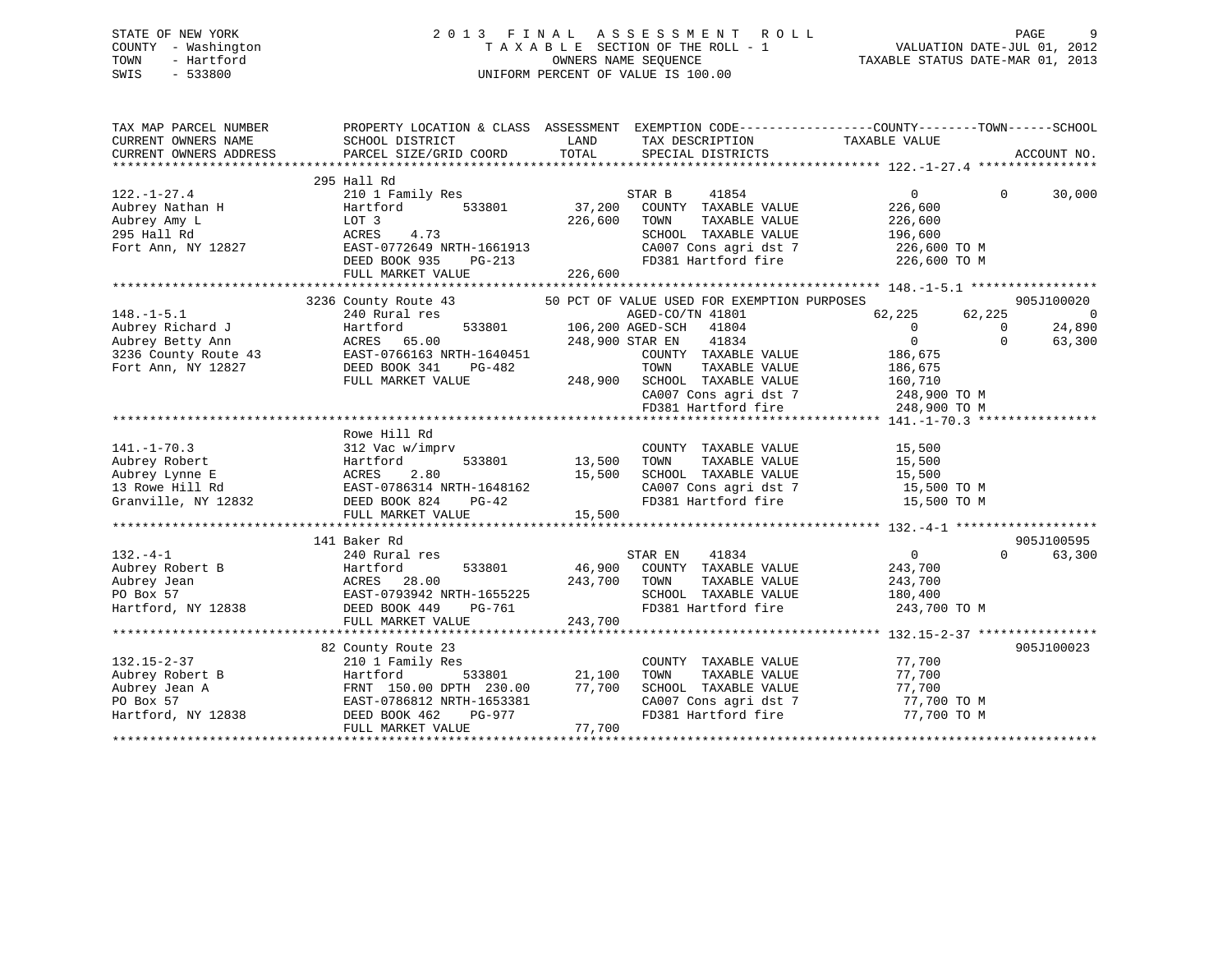| STATE OF NEW YORK   | 2013 FINAL ASSESSMENT ROLL         | 10<br>PAGE                       |
|---------------------|------------------------------------|----------------------------------|
| COUNTY - Washington | TAXABLE SECTION OF THE ROLL - 1    | VALUATION DATE-JUL 01, 2012      |
| TOWN<br>- Hartford  | OWNERS NAME SEOUENCE               | TAXABLE STATUS DATE-MAR 01, 2013 |
| SWIS<br>- 533800    | UNIFORM PERCENT OF VALUE IS 100.00 |                                  |
|                     |                                    |                                  |

| TAX MAP PARCEL NUMBER  | PROPERTY LOCATION & CLASS ASSESSMENT EXEMPTION CODE---------------COUNTY-------TOWN------SCHOOL                                                                                                                                                                |                 |                                                                |                |                          |
|------------------------|----------------------------------------------------------------------------------------------------------------------------------------------------------------------------------------------------------------------------------------------------------------|-----------------|----------------------------------------------------------------|----------------|--------------------------|
| CURRENT OWNERS NAME    | SCHOOL DISTRICT                                                                                                                                                                                                                                                |                 | LAND TAX DESCRIPTION                                           | TAXABLE VALUE  |                          |
| CURRENT OWNERS ADDRESS |                                                                                                                                                                                                                                                                |                 |                                                                |                |                          |
|                        |                                                                                                                                                                                                                                                                |                 |                                                                |                |                          |
|                        | 141.-3-49<br>2001 Family Res<br>2001 Family Res<br>2001 Family Res<br>2001 Family Res<br>2001 Family Res<br>2001 Family Res<br>26,400 AGED-CO/TN 41801<br>26,400 AGED-CO/TN 41801<br>26,100<br>26,100<br>39,150<br>39,150<br>39,150<br>39,150<br>39,150<br>39, |                 |                                                                |                | 905J100030               |
|                        |                                                                                                                                                                                                                                                                |                 |                                                                |                | $\overline{\phantom{0}}$ |
|                        |                                                                                                                                                                                                                                                                |                 |                                                                |                | $\sim$ 0                 |
|                        |                                                                                                                                                                                                                                                                |                 |                                                                |                | 26,100                   |
|                        |                                                                                                                                                                                                                                                                |                 |                                                                |                | 63,300                   |
|                        |                                                                                                                                                                                                                                                                |                 |                                                                |                |                          |
|                        |                                                                                                                                                                                                                                                                |                 |                                                                |                |                          |
|                        |                                                                                                                                                                                                                                                                |                 |                                                                |                |                          |
|                        |                                                                                                                                                                                                                                                                |                 | SCHOOL TAXABLE VALUE $15,000$<br>FD381 Hartford fire $104,400$ |                |                          |
|                        |                                                                                                                                                                                                                                                                |                 |                                                                |                |                          |
|                        | 93 Dick Hill Rd                                                                                                                                                                                                                                                |                 |                                                                |                | 905J100025               |
| $141. - 1 - 67$        | 210 1 Family Res WAR VET/TC 41121                                                                                                                                                                                                                              |                 |                                                                | 19,875 19,875  | $\bigcirc$               |
|                        |                                                                                                                                                                                                                                                                |                 |                                                                |                |                          |
|                        |                                                                                                                                                                                                                                                                |                 |                                                                |                |                          |
|                        |                                                                                                                                                                                                                                                                |                 |                                                                |                |                          |
|                        |                                                                                                                                                                                                                                                                |                 |                                                                |                |                          |
|                        |                                                                                                                                                                                                                                                                |                 |                                                                |                |                          |
|                        | 141.-1-67<br>Austin Richard E Jr Hartford 533801 32,000 COUNTI IAAADLE VALUE 112,625<br>Austin Linda ACRES 7.50 132,500 TOWN TAXABLE VALUE 112,625<br>PO Box 96 EAST-0788435 NRTH-1648391 SCHOOL TAXABLE VALUE 132,500 TO M<br>Hartfo                          |                 |                                                                |                |                          |
|                        | 3378 State Route 196                                                                                                                                                                                                                                           |                 |                                                                |                | 905J100692               |
|                        | 3378 State Route 196<br>2378 State Route 196<br>214 Lite Ind Man<br>214 Lite Ind Man<br>214 Lite Ind Man<br>21378 State Route 196<br>214 Lite Ind Man<br>21378 State Route 196<br>214 Lite Ind Man<br>21378 State Route 196<br>214 Lite Ind Man<br>2           |                 |                                                                |                |                          |
|                        |                                                                                                                                                                                                                                                                |                 |                                                                |                |                          |
|                        |                                                                                                                                                                                                                                                                |                 |                                                                |                |                          |
|                        |                                                                                                                                                                                                                                                                |                 |                                                                |                |                          |
|                        |                                                                                                                                                                                                                                                                |                 |                                                                |                |                          |
|                        |                                                                                                                                                                                                                                                                |                 |                                                                |                |                          |
|                        |                                                                                                                                                                                                                                                                |                 |                                                                |                |                          |
|                        | State Route 40 OFF                                                                                                                                                                                                                                             |                 |                                                                |                |                          |
| $141. -1 - 10.1$       |                                                                                                                                                                                                                                                                |                 | COUNTY TAXABLE VALUE<br>TOWN TAXABLE VALUE                     | 500            |                          |
|                        |                                                                                                                                                                                                                                                                | d<br>533801 500 |                                                                | 500            |                          |
|                        |                                                                                                                                                                                                                                                                |                 | SCHOOL TAXABLE VALUE 500<br>CA007 Cons agri dst 7 500 TO M     |                |                          |
|                        | 141.-1-10.1 311 Res vac land COUNTY TAXABLE VALUE<br>Backus Curtis Hartford 533801 500 TOWN TAXABLE VALUE<br>Backus E Jean FRNT 165.00 DPTH 50.00 500 SCHOOL TAXABLE VALUE<br>7841 State Route 40 EAST-0783386 NRTH-1647315 CA007 Co                           |                 |                                                                |                |                          |
|                        |                                                                                                                                                                                                                                                                |                 | FD381 Hartford fire                                            | 500 TO M       |                          |
|                        | FULL MARKET VALUE                                                                                                                                                                                                                                              | 500             |                                                                |                |                          |
|                        |                                                                                                                                                                                                                                                                |                 |                                                                |                |                          |
|                        | 7841 State Route 40                                                                                                                                                                                                                                            |                 |                                                                | $\overline{0}$ | 905J100265               |
| 141.-1-11              | 433 Auto body                                                                                                                                                                                                                                                  |                 | STAR EN<br>41834                                               |                | 63,300<br>$\Omega$       |
|                        |                                                                                                                                                                                                                                                                |                 |                                                                |                |                          |
|                        |                                                                                                                                                                                                                                                                |                 |                                                                |                |                          |
|                        |                                                                                                                                                                                                                                                                |                 |                                                                |                |                          |
|                        | Packus Curtis Fartford Backus E Jean Martford 533801 43,900 COUNTY TAXABLE VALUE 194,300<br>Backus E Jean ACRES 2.30 194,300 TOWN TAXABLE VALUE 194,300<br>7841 State Route 40 EAST-0783321 NRTH-1647356 SCHOOL TAXABLE VALUE 131,                             |                 | CA007 Cons agri dst 7 194,300 TO M                             |                |                          |
|                        | FULL MARKET VALUE                                                                                                                                                                                                                                              |                 | 194,300 FD381 Hartford fire                                    | 194,300 TO M   |                          |
|                        |                                                                                                                                                                                                                                                                |                 |                                                                |                |                          |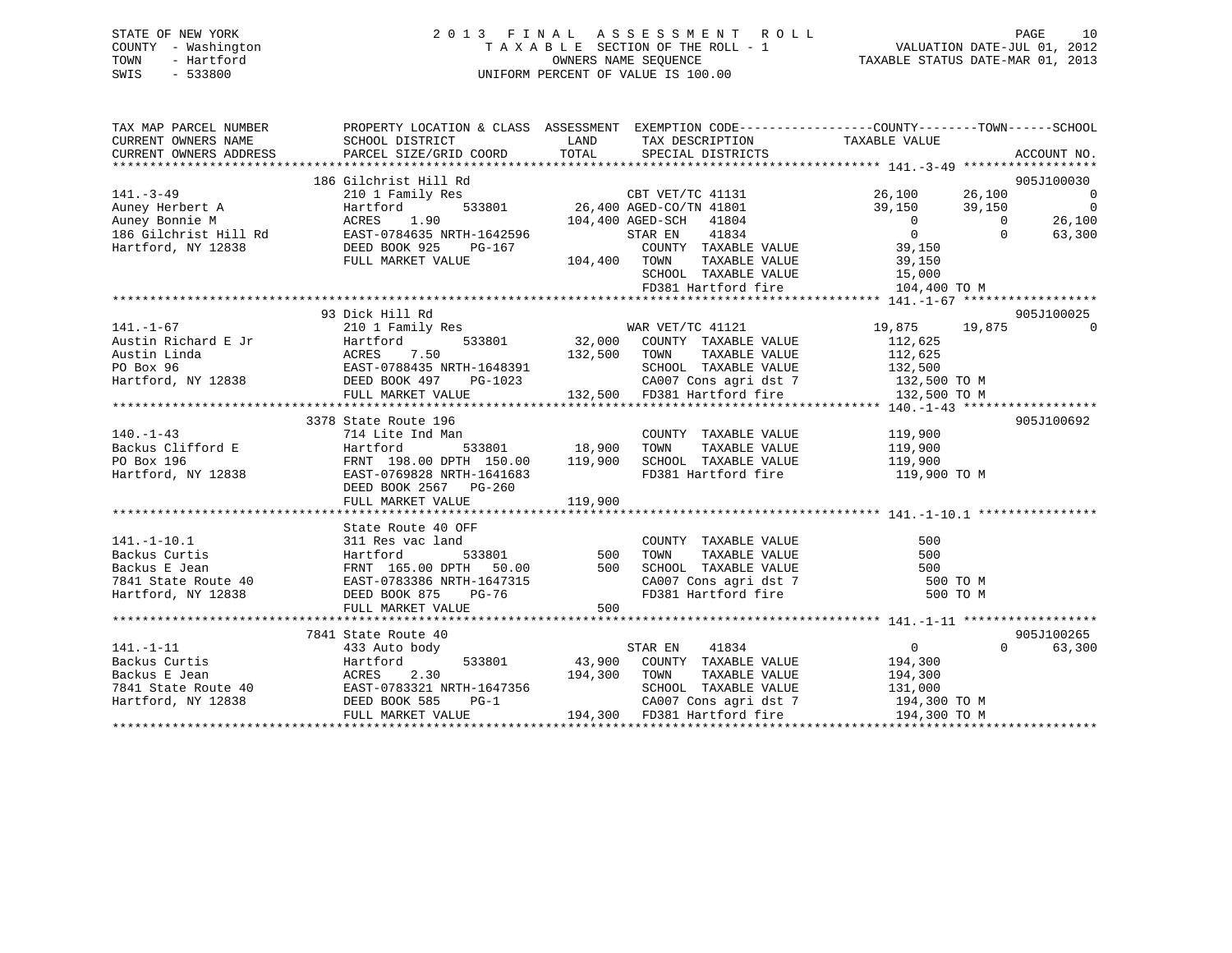# STATE OF NEW YORK 2 0 1 3 F I N A L A S S E S S M E N T R O L L PAGE 11 COUNTY - Washington T A X A B L E SECTION OF THE ROLL - 1 VALUATION DATE-JUL 01, 2012 TOWN - Hartford **TAXABLE STATUS DATE-MAR 01, 2013** OWNERS NAME SEQUENCE TAXABLE STATUS DATE-MAR 01, 2013 SWIS - 533800 UNIFORM PERCENT OF VALUE IS 100.00

| TAX MAP PARCEL NUMBER                                               | PROPERTY LOCATION & CLASS ASSESSMENT EXEMPTION CODE----------------COUNTY-------TOWN------SCHOOL                                                                                                                                                                          |               |                                                                  |                      |                          |
|---------------------------------------------------------------------|---------------------------------------------------------------------------------------------------------------------------------------------------------------------------------------------------------------------------------------------------------------------------|---------------|------------------------------------------------------------------|----------------------|--------------------------|
| CURRENT OWNERS NAME                                                 | SCHOOL DISTRICT                                                                                                                                                                                                                                                           | LAND          | TAX DESCRIPTION                                                  | TAXABLE VALUE        |                          |
| CURRENT OWNERS ADDRESS                                              | PARCEL SIZE/GRID COORD                                                                                                                                                                                                                                                    | TOTAL         | SPECIAL DISTRICTS                                                |                      | ACCOUNT NO.              |
|                                                                     |                                                                                                                                                                                                                                                                           |               |                                                                  |                      |                          |
|                                                                     | 11 County Route 23                                                                                                                                                                                                                                                        |               |                                                                  |                      |                          |
| $132. - 1 - 27.6$                                                   |                                                                                                                                                                                                                                                                           |               |                                                                  | 8,000                | 8,000<br>$\overline{0}$  |
| Backus Maryanne C                                                   |                                                                                                                                                                                                                                                                           |               | 41854                                                            | $\overline{0}$       | 30,000<br>$\Omega$       |
|                                                                     |                                                                                                                                                                                                                                                                           |               |                                                                  |                      |                          |
|                                                                     | $\begin{array}{ccccccccc} 11 & \text{County} & \text{Route 23} & \text{ACRES} & 2.00 & & & 178,500 & \text{COUNTY} & \text{TAXABLE VALUE} \\ \text{Hartford, NY} & 12838 & & & \text{EAST-0785908 NRTH-1651975} & & & & \text{TOWN} & & \text{TAXABLE VALUE} \end{array}$ |               | TOWN TAXABLE VALUE                                               | 170,500<br>170,500   |                          |
|                                                                     | DEED BOOK 3242 PG-214                                                                                                                                                                                                                                                     |               |                                                                  |                      |                          |
| PRIOR OWNER ON 3/01/2013 FULL MARKET VALUE                          |                                                                                                                                                                                                                                                                           |               |                                                                  |                      |                          |
| Backus Richard                                                      |                                                                                                                                                                                                                                                                           |               |                                                                  |                      |                          |
|                                                                     |                                                                                                                                                                                                                                                                           |               |                                                                  |                      |                          |
|                                                                     | 7823 State Route 40                                                                                                                                                                                                                                                       |               |                                                                  |                      | 905J101041               |
| $141. - 1 - 2.3$                                                    | ily Res<br>533801 533801 77,600 STAR B<br>210 1 Family Res                                                                                                                                                                                                                |               | WAR VET/TC 41121                                                 | 24,240               | 24,240<br>$\bigcirc$     |
| Backus Mazella L                                                    | Hartford                                                                                                                                                                                                                                                                  |               | 41854                                                            | $\overline{0}$       | 30,000<br>$\overline{0}$ |
|                                                                     |                                                                                                                                                                                                                                                                           |               |                                                                  |                      |                          |
|                                                                     |                                                                                                                                                                                                                                                                           |               |                                                                  |                      |                          |
|                                                                     |                                                                                                                                                                                                                                                                           |               |                                                                  |                      |                          |
|                                                                     | Backus Mazelia L<br>7823 State Route 40 FRNT 355.00 DPTH 270.00 161,600 COUNTY TAXABLE VALUE 137,360<br>Hartford, NY 12838 EAST-0783285 NRTH-1646950 TOWN TAXABLE VALUE 137,360<br>DEED BOOK 1734 PG-3 SCHOOL TAXABLE VALUE 161,600<br>                                   |               |                                                                  | 161,600 TO M         |                          |
|                                                                     |                                                                                                                                                                                                                                                                           |               |                                                                  |                      |                          |
|                                                                     | Baldwin Corners Rd                                                                                                                                                                                                                                                        |               |                                                                  |                      | 905J101359               |
| $122. - 1 - 33.2$                                                   | 323 Vacant rural                                                                                                                                                                                                                                                          |               | COUNTY TAXABLE VALUE 55,000                                      |                      |                          |
| Bacon Newell                                                        | Hartford                                                                                                                                                                                                                                                                  | 533801 55,000 | TOWN                                                             | TAXABLE VALUE 55,000 |                          |
| Bacon Nancy                                                         | ACRES 54.45                                                                                                                                                                                                                                                               | 55,000        |                                                                  |                      |                          |
|                                                                     | 1546 County Route 42 Rd EAST-0770342 NRTH-1662053                                                                                                                                                                                                                         |               | SCHOOL TAXABLE VALUE 55,000<br>CA007 Cons agri dst 7 55,000 TO M |                      |                          |
| Fort Edward, NY 12828                                               |                                                                                                                                                                                                                                                                           |               | FD381 Hartford fire 55,000 TO M                                  |                      |                          |
|                                                                     |                                                                                                                                                                                                                                                                           |               |                                                                  |                      |                          |
|                                                                     |                                                                                                                                                                                                                                                                           |               |                                                                  |                      |                          |
|                                                                     | Baldwin Corners Rd                                                                                                                                                                                                                                                        |               |                                                                  |                      |                          |
| $122. - 1 - 33.7$                                                   |                                                                                                                                                                                                                                                                           |               | COUNTY TAXABLE VALUE 1,500                                       |                      |                          |
|                                                                     | 311 Res vac land                                                                                                                                                                                                                                                          |               |                                                                  |                      |                          |
| Bacon Newell                                                        | $\begin{array}{ccccc} & 533801 & & 1,500 \\ 2873/136 & & & 1,500 \end{array}$<br>Hartford                                                                                                                                                                                 |               |                                                                  |                      |                          |
|                                                                     | 2041/166 2873/136                                                                                                                                                                                                                                                         |               |                                                                  |                      |                          |
| Bacon Nancy<br>1546 County Route 42 Rd<br>31 December 1973 NY 12828 | FRNT 37.00 DPTH 583.00                                                                                                                                                                                                                                                    |               | CA007 Cons agri dst 7 $1,500$ TO M                               |                      |                          |
|                                                                     | EAST-0770899 NRTH-1663290                                                                                                                                                                                                                                                 |               | FD381 Hartford fire                                              | 1,500 TO M           |                          |
|                                                                     | DEED BOOK 2873 PG-136                                                                                                                                                                                                                                                     |               |                                                                  |                      |                          |
|                                                                     | FULL MARKET VALUE                                                                                                                                                                                                                                                         | 1,500         |                                                                  |                      |                          |
|                                                                     |                                                                                                                                                                                                                                                                           |               |                                                                  |                      |                          |
|                                                                     | 258 Blood St                                                                                                                                                                                                                                                              |               |                                                                  |                      | 905J101258               |
| $142. - 1 - 16.1$                                                   | 312 Vac w/imprv                                                                                                                                                                                                                                                           |               | COUNTY TAXABLE VALUE 3,600                                       |                      |                          |
| Bailey James M                                                      | 533801 1,600<br>Hartford                                                                                                                                                                                                                                                  |               | TOWN                                                             | TAXABLE VALUE 3,600  |                          |
| 260 Blood St                                                        | FRNT 130.00 DPTH 140.00                                                                                                                                                                                                                                                   | 3,600         | SCHOOL TAXABLE VALUE 3,600<br>FD381 Hartford fire 3,600          |                      |                          |
| Granville, NY 12832                                                 | 35<br>BANK                                                                                                                                                                                                                                                                |               |                                                                  | 3,600 TO M           |                          |
|                                                                     | EAST-0793804 NRTH-1646531                                                                                                                                                                                                                                                 |               |                                                                  |                      |                          |
|                                                                     | DEED BOOK 777 PG-118                                                                                                                                                                                                                                                      |               |                                                                  |                      |                          |
|                                                                     | FULL MARKET VALUE                                                                                                                                                                                                                                                         | 3,600         |                                                                  |                      |                          |
|                                                                     |                                                                                                                                                                                                                                                                           |               |                                                                  |                      |                          |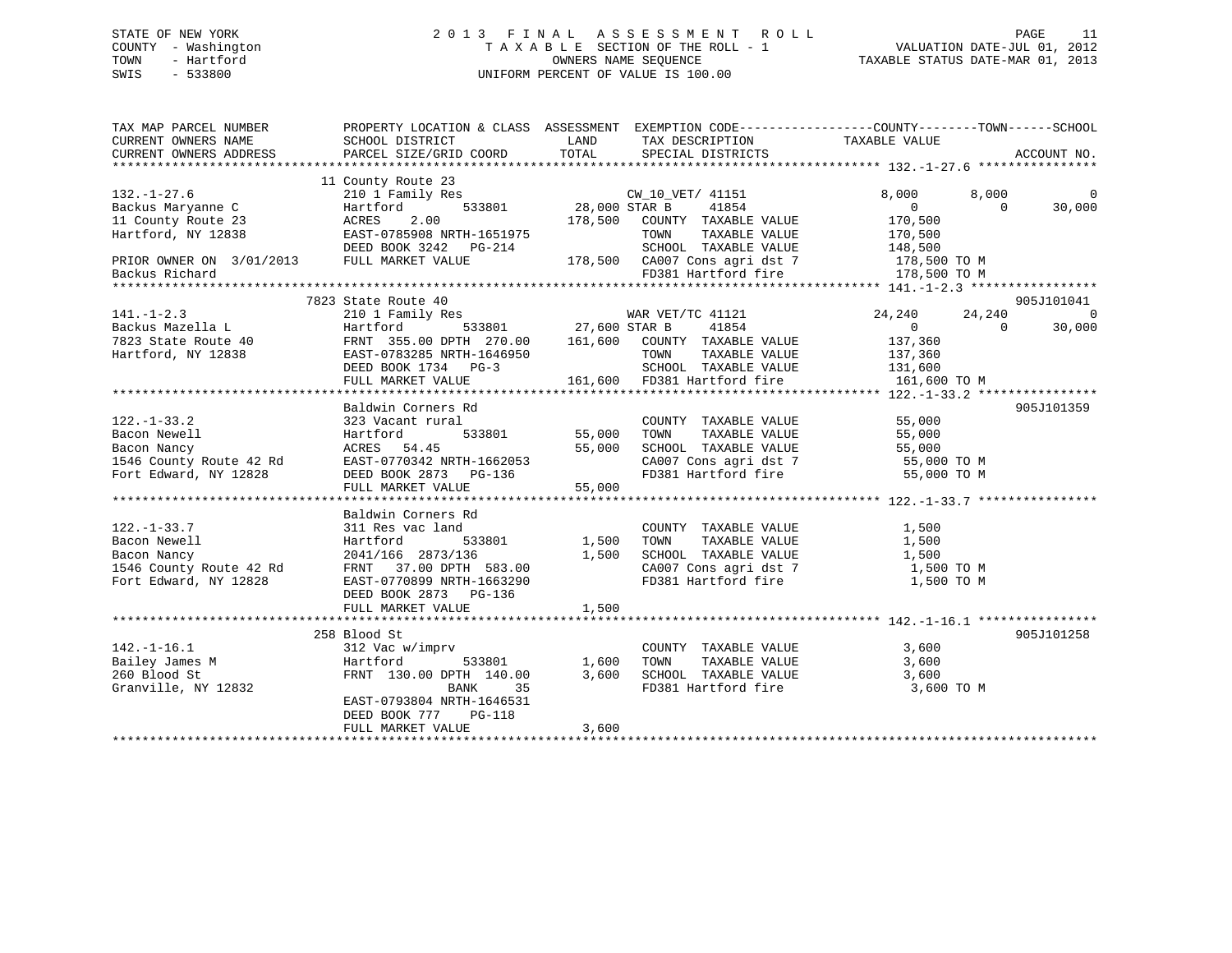# STATE OF NEW YORK 2 0 1 3 F I N A L A S S E S S M E N T R O L L PAGE 12 COUNTY - Washington T A X A B L E SECTION OF THE ROLL - 1 VALUATION DATE-JUL 01, 2012 TOWN - Hartford **TAXABLE STATUS DATE-MAR 01, 2013** OWNERS NAME SEQUENCE TAXABLE STATUS DATE-MAR 01, 2013 SWIS - 533800 UNIFORM PERCENT OF VALUE IS 100.00

| TAX MAP PARCEL NUMBER<br>CURRENT OWNERS NAME<br>CURRENT OWNERS ADDRESS                                                                                                                                 | SCHOOL DISTRICT<br>PARCEL SIZE/GRID COORD                                        | LAND<br>TOTAL | TAX DESCRIPTION<br>SPECIAL DISTRICTS                                                                                                       | PROPERTY LOCATION & CLASS ASSESSMENT EXEMPTION CODE----------------COUNTY-------TOWN-----SCHOOL<br>TAXABLE VALUE<br>ACCOUNT NO. |  |
|--------------------------------------------------------------------------------------------------------------------------------------------------------------------------------------------------------|----------------------------------------------------------------------------------|---------------|--------------------------------------------------------------------------------------------------------------------------------------------|---------------------------------------------------------------------------------------------------------------------------------|--|
|                                                                                                                                                                                                        |                                                                                  |               |                                                                                                                                            |                                                                                                                                 |  |
|                                                                                                                                                                                                        | 260 Blood St                                                                     |               |                                                                                                                                            | 905J100609                                                                                                                      |  |
| $142. - 1 - 14$                                                                                                                                                                                        | 270 Mfg housing                                                                  |               | STAR B<br>41854                                                                                                                            | $\overline{0}$<br>$\Omega$<br>29,500                                                                                            |  |
|                                                                                                                                                                                                        |                                                                                  |               | $533801$ 13,100 COUNTY TAXABLE VALUE                                                                                                       | 29,500                                                                                                                          |  |
|                                                                                                                                                                                                        |                                                                                  | 29,500        | TAXABLE VALUE<br>TOWN                                                                                                                      | 29,500                                                                                                                          |  |
|                                                                                                                                                                                                        |                                                                                  |               | SCHOOL TAXABLE VALUE<br>FD381 Hartford fire                                                                                                | $\overline{0}$                                                                                                                  |  |
| Pailey Shirley Hartford 533801 13,100<br>Bailey James FRNT 150.00 DPTH 200.00 29,500<br>260 Blood St EAST-0793714 NRTH-1646540<br>Granville, NY 12832 DEED BOOK 1898 PG-161<br>THE MONTH WATHER PG-161 |                                                                                  |               |                                                                                                                                            | 29,500 TO M                                                                                                                     |  |
|                                                                                                                                                                                                        | FULL MARKET VALUE                                                                | 29,500        |                                                                                                                                            |                                                                                                                                 |  |
|                                                                                                                                                                                                        | 7791 State Route 40                                                              |               |                                                                                                                                            | 905J100579                                                                                                                      |  |
| $140. -2 - 11$                                                                                                                                                                                         | 210 1 Family Res                                                                 |               | COUNTY TAXABLE VALUE                                                                                                                       | 60,000                                                                                                                          |  |
|                                                                                                                                                                                                        | 533801<br>Hartford                                                               | 9,200         | TOWN<br>TAXABLE VALUE                                                                                                                      | 60,000                                                                                                                          |  |
|                                                                                                                                                                                                        | FRNT 54.00 DPTH 165.00 60,000                                                    |               | SCHOOL TAXABLE VALUE                                                                                                                       | 60,000                                                                                                                          |  |
| Bain Loanne<br>275 Street Rd<br>Argyle, NY 12809                                                                                                                                                       | EAST-0782688 NRTH-1646189                                                        |               | FD381 Hartford fire                                                                                                                        | 60,000 TO M                                                                                                                     |  |
|                                                                                                                                                                                                        | DEED BOOK 890 PG-241                                                             |               |                                                                                                                                            |                                                                                                                                 |  |
|                                                                                                                                                                                                        | FULL MARKET VALUE                                                                | 60,000        |                                                                                                                                            |                                                                                                                                 |  |
|                                                                                                                                                                                                        |                                                                                  |               |                                                                                                                                            |                                                                                                                                 |  |
|                                                                                                                                                                                                        | Country Ln                                                                       |               |                                                                                                                                            |                                                                                                                                 |  |
| $122. - 1 - 46.4$                                                                                                                                                                                      | 314 Rural vac<10                                                                 |               | COUNTY TAXABLE VALUE                                                                                                                       | 14,500                                                                                                                          |  |
|                                                                                                                                                                                                        |                                                                                  |               | TOWN      TAXABLE  VALUE<br>SCHOOL    TAXABLE  VALUE                                                                                       |                                                                                                                                 |  |
|                                                                                                                                                                                                        |                                                                                  |               |                                                                                                                                            | 14,500<br>14,500                                                                                                                |  |
|                                                                                                                                                                                                        |                                                                                  |               | CA007 Cons agri dst 7                                                                                                                      | 14,500 TO M                                                                                                                     |  |
|                                                                                                                                                                                                        |                                                                                  |               | FD381 Hartford fire                                                                                                                        | 14,500 TO M                                                                                                                     |  |
|                                                                                                                                                                                                        |                                                                                  |               |                                                                                                                                            |                                                                                                                                 |  |
|                                                                                                                                                                                                        | 129 Baker Rd                                                                     |               |                                                                                                                                            | 905J100028                                                                                                                      |  |
| $132 - 2 - 4$                                                                                                                                                                                          | 240 Rural res                                                                    |               | 75 PCT OF VALUE USED FOR EXEMPTION PURPOSES<br>AGED-ALL 41800                                                                              | 59,175<br>59,175<br>59,175                                                                                                      |  |
| Baker Dennis J                                                                                                                                                                                         | 533801 83,500 STAR EN                                                            |               | 41834                                                                                                                                      | $\overline{0}$<br>$\Omega$<br>63,300                                                                                            |  |
| 129 Baker Rd                                                                                                                                                                                           | Hartford<br>ACRES 34.80                                                          | 157,800       | COUNTY TAXABLE VALUE                                                                                                                       | 98,625                                                                                                                          |  |
| Granville, NY 12832                                                                                                                                                                                    |                                                                                  |               | TOWN<br>TAXABLE VALUE                                                                                                                      | 98,625                                                                                                                          |  |
|                                                                                                                                                                                                        | EAST-0793308 NRTH-1655187<br>EAST-0793308 NRTH-1655187<br>DEED BOOK 507<br>PG-43 |               |                                                                                                                                            |                                                                                                                                 |  |
| MAY BE SUBJECT TO PAYMENT                                                                                                                                                                              | FULL MARKET VALUE                                                                |               |                                                                                                                                            |                                                                                                                                 |  |
| UNDER AGDIST LAW TIL 2015                                                                                                                                                                              |                                                                                  |               |                                                                                                                                            |                                                                                                                                 |  |
|                                                                                                                                                                                                        |                                                                                  |               | 30,625<br>SCHOOL TAXABLE VALUE 35,325<br>157,800 CA007 Cons agri dst 7<br>FD381 Hartford fire 157,800 TO M<br>157,800 TO M<br>157,800 TO M |                                                                                                                                 |  |
|                                                                                                                                                                                                        | 7797 State Route 40                                                              |               |                                                                                                                                            | 905J100040                                                                                                                      |  |
| $140. - 2 - 10$                                                                                                                                                                                        | 311 Res vac land                                                                 |               | COUNTY TAXABLE VALUE 3,000                                                                                                                 |                                                                                                                                 |  |
|                                                                                                                                                                                                        |                                                                                  |               | TOWN<br>TAXABLE VALUE                                                                                                                      | 3,000                                                                                                                           |  |
|                                                                                                                                                                                                        |                                                                                  |               | SCHOOL TAXABLE VALUE<br>FD381 Upxtf: '                                                                                                     | 3,000                                                                                                                           |  |
|                                                                                                                                                                                                        |                                                                                  |               | FD381 Hartford fire                                                                                                                        | 3,000 TO M                                                                                                                      |  |
|                                                                                                                                                                                                        | DEED BOOK 815<br>PG-306                                                          |               |                                                                                                                                            |                                                                                                                                 |  |
|                                                                                                                                                                                                        | FULL MARKET VALUE                                                                | 3,000         |                                                                                                                                            |                                                                                                                                 |  |
|                                                                                                                                                                                                        |                                                                                  |               |                                                                                                                                            |                                                                                                                                 |  |
| $141. - 3 - 45$                                                                                                                                                                                        | Gilchrist Hill Rd                                                                |               |                                                                                                                                            | 905J100234                                                                                                                      |  |
| Baker Richard C                                                                                                                                                                                        | 323 Vacant rural<br>Hartford                                                     | 533801 66,500 | COUNTY TAXABLE VALUE<br>TOWN                                                                                                               | 66,500<br>TAXABLE VALUE 66,500                                                                                                  |  |
| 360 Rock City Rd                                                                                                                                                                                       |                                                                                  |               | SCHOOL TAXABLE VALUE                                                                                                                       | 66,500                                                                                                                          |  |
| Hudson Falls, NY 12839                                                                                                                                                                                 | ACRES 45.00 66,500<br>EAST-0784511 NRTH-1641689 66,500                           |               | FD381 Hartford fire                                                                                                                        | 66,500 TO M                                                                                                                     |  |
|                                                                                                                                                                                                        | DEED BOOK 2184 PG-311                                                            |               |                                                                                                                                            |                                                                                                                                 |  |
|                                                                                                                                                                                                        | FULL MARKET VALUE                                                                | 66,500        |                                                                                                                                            |                                                                                                                                 |  |
|                                                                                                                                                                                                        |                                                                                  |               |                                                                                                                                            |                                                                                                                                 |  |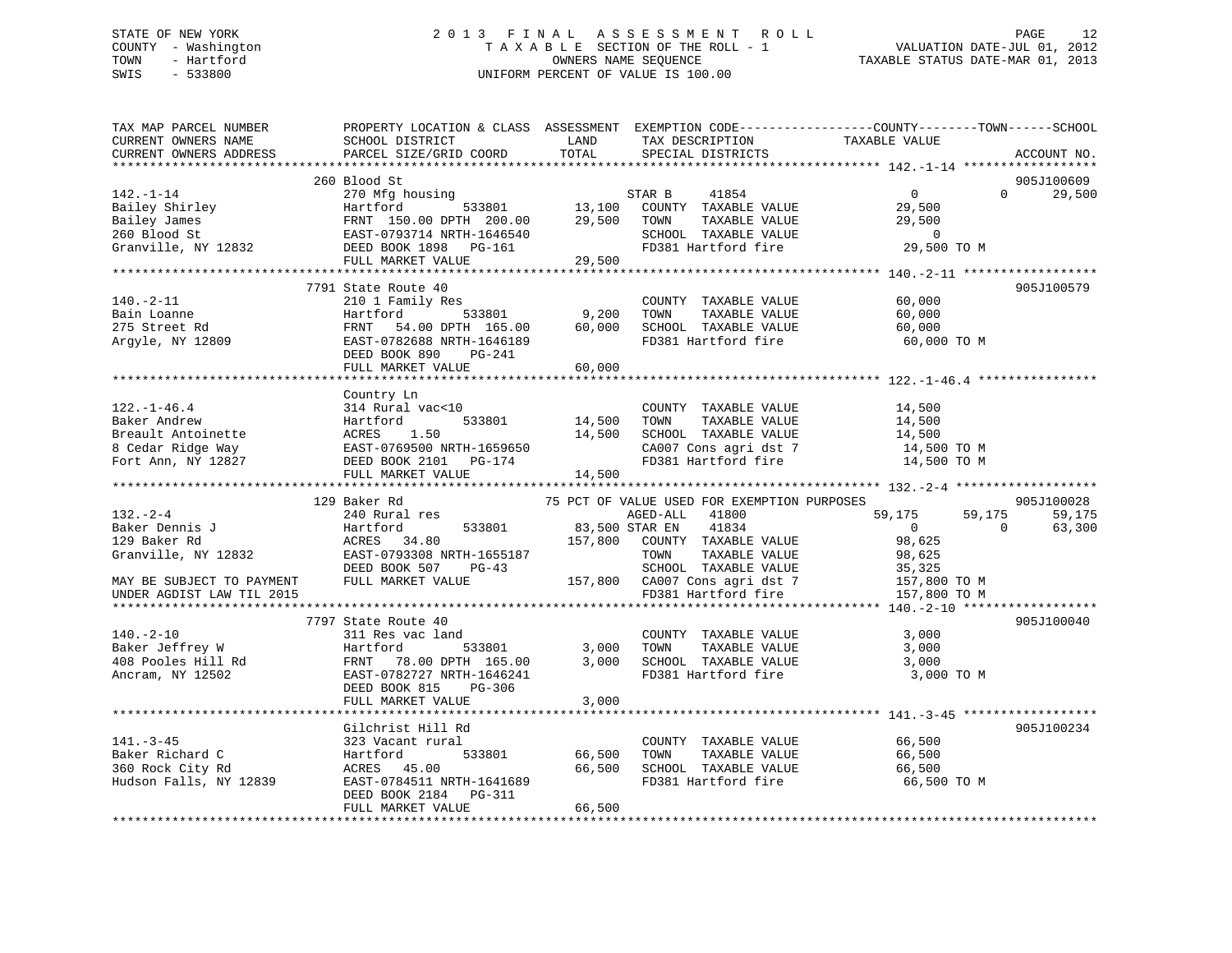| STATE OF NEW YORK<br>COUNTY - Washington<br>TOWN<br>- Hartford<br>SWIS<br>$-533800$                                                                                                                                                                     |                                                                                                                                                                                                         |                       | 2013 FINAL ASSESSMENT ROLL<br>TAXABLE SECTION OF THE ROLL - 1<br>OWNERS NAME SEQUENCE<br>UNIFORM PERCENT OF VALUE IS 100.00                                                                                                                                                                                                                                                                 | PAGE 13<br>VALUATION DATE-JUL 01, 2012<br>TAXABLE STATUS DATE-MAR 01, 2013 |                    |                                  |
|---------------------------------------------------------------------------------------------------------------------------------------------------------------------------------------------------------------------------------------------------------|---------------------------------------------------------------------------------------------------------------------------------------------------------------------------------------------------------|-----------------------|---------------------------------------------------------------------------------------------------------------------------------------------------------------------------------------------------------------------------------------------------------------------------------------------------------------------------------------------------------------------------------------------|----------------------------------------------------------------------------|--------------------|----------------------------------|
| TAX MAP PARCEL NUMBER<br>CURRENT OWNERS NAME<br>CURRENT OWNERS ADDRESS                                                                                                                                                                                  | PROPERTY LOCATION & CLASS ASSESSMENT EXEMPTION CODE----------------COUNTY-------TOWN------SCHOOL<br>SCHOOL DISTRICT<br>PARCEL SIZE/GRID COORD                                                           | <b>LAND</b><br>TOTAL  | TAX DESCRIPTION TAXABLE VALUE<br>SPECIAL DISTRICTS                                                                                                                                                                                                                                                                                                                                          |                                                                            |                    | ACCOUNT NO.                      |
|                                                                                                                                                                                                                                                         | 501 Halls Pond Rd                                                                                                                                                                                       |                       |                                                                                                                                                                                                                                                                                                                                                                                             |                                                                            |                    | 905J100649                       |
| $158. - 2 - 9$                                                                                                                                                                                                                                          | 323 Vacant rural                                                                                                                                                                                        | COUNTY<br>48,400 TOWN | COUNTY TAXABLE VALUE 48,400<br>48,400 TOWN TAXABLE VALUE 48,400<br>48,400 SCHOOL TAXABLE VALUE 48,400<br>CA008 Cons agri dst 8 48,400 TO M<br>FD381 Hartford fire 48,400 TO M                                                                                                                                                                                                               |                                                                            |                    |                                  |
| Baker Richard P                                                                                                                                                                                                                                         |                                                                                                                                                                                                         |                       |                                                                                                                                                                                                                                                                                                                                                                                             |                                                                            |                    |                                  |
| 9400 Woodington Dr<br>Potomac, MD 20850                                                                                                                                                                                                                 | 891/193 + 196+ 198<br>158.-1-9<br>ACRES 50.90                                                                                                                                                           |                       |                                                                                                                                                                                                                                                                                                                                                                                             |                                                                            |                    |                                  |
|                                                                                                                                                                                                                                                         |                                                                                                                                                                                                         |                       |                                                                                                                                                                                                                                                                                                                                                                                             |                                                                            |                    |                                  |
|                                                                                                                                                                                                                                                         | EAST-0789445 NRTH-1632303<br>DEED BOOK 891 PG-198<br>FULL MARKET VALUE                                                                                                                                  | 48,400                |                                                                                                                                                                                                                                                                                                                                                                                             |                                                                            |                    |                                  |
|                                                                                                                                                                                                                                                         |                                                                                                                                                                                                         |                       |                                                                                                                                                                                                                                                                                                                                                                                             |                                                                            |                    |                                  |
|                                                                                                                                                                                                                                                         | 122 Gilchrist Hill Rd                                                                                                                                                                                   |                       |                                                                                                                                                                                                                                                                                                                                                                                             |                                                                            |                    |                                  |
| $141.-3-53.1$<br>141.-3-53.1 210 1 Family Res AGED-CO 41802<br>Baker Walter L Hartford 533801 24,000 AGED-TOWN 41803<br>Baker Marilyn J Lot A 90,600 STAR EN 41834<br>122 Gilchrist Hill Rd ACRES 1.27 COUNTY TAXABLE VALUE<br>Hartford, NY 12838 EAST- | 210 1 Family Res                                                                                                                                                                                        |                       | AGED-CO 41802                                                                                                                                                                                                                                                                                                                                                                               | 4,530                                                                      | $\sim$ 0           | $\overline{0}$<br>$\overline{0}$ |
|                                                                                                                                                                                                                                                         |                                                                                                                                                                                                         |                       |                                                                                                                                                                                                                                                                                                                                                                                             | $\begin{array}{c} 0 \\ 0 \end{array}$                                      | 18,120<br>$\sim$ 0 | 63,300                           |
|                                                                                                                                                                                                                                                         |                                                                                                                                                                                                         |                       |                                                                                                                                                                                                                                                                                                                                                                                             | $0$<br>86,070<br>72,480<br>27,300                                          |                    |                                  |
|                                                                                                                                                                                                                                                         |                                                                                                                                                                                                         |                       | COUNTY TAXABLE VALUE<br>TOWN     TAXABLE VALUE<br>SCHOOL   TAXABLE VALUE                                                                                                                                                                                                                                                                                                                    |                                                                            |                    |                                  |
|                                                                                                                                                                                                                                                         | DEED BOOK 3139 PG-147                                                                                                                                                                                   |                       |                                                                                                                                                                                                                                                                                                                                                                                             |                                                                            |                    |                                  |
|                                                                                                                                                                                                                                                         | FULL MARKET VALUE 90,600 FD381 Hartford fire 90,600 TO M                                                                                                                                                |                       |                                                                                                                                                                                                                                                                                                                                                                                             |                                                                            |                    |                                  |
|                                                                                                                                                                                                                                                         |                                                                                                                                                                                                         |                       |                                                                                                                                                                                                                                                                                                                                                                                             |                                                                            |                    |                                  |
|                                                                                                                                                                                                                                                         | 79 Gilchrist Hill Ext                                                                                                                                                                                   |                       |                                                                                                                                                                                                                                                                                                                                                                                             |                                                                            |                    | 905J100171                       |
| $141.-3-11$                                                                                                                                                                                                                                             | 210 1 Family Res                                                                                                                                                                                        |                       | STAR B 41854                                                                                                                                                                                                                                                                                                                                                                                | $\overline{0}$                                                             |                    | $0 \t 30,000$                    |
| Baldwin Karen                                                                                                                                                                                                                                           |                                                                                                                                                                                                         |                       |                                                                                                                                                                                                                                                                                                                                                                                             |                                                                            |                    |                                  |
| 79 Gilchrist Hill Ext                                                                                                                                                                                                                                   |                                                                                                                                                                                                         |                       |                                                                                                                                                                                                                                                                                                                                                                                             | 159,100<br>159,100                                                         |                    |                                  |
| Hartford, NY 12838                                                                                                                                                                                                                                      |                                                                                                                                                                                                         |                       |                                                                                                                                                                                                                                                                                                                                                                                             | 129,100                                                                    |                    |                                  |
|                                                                                                                                                                                                                                                         | 210 1 Family Res<br>Hartford 533801 24,900 COUNTY TAXABLE VALUE<br>ACRES 1.89 159,100 TOWN TAXABLE VALUE<br>EAST-0785020 NRTH-1644850 SCHOOL TAXABLE VALUE<br>DEED BOOK 2878 PG-144 FD381 Hartford fire |                       |                                                                                                                                                                                                                                                                                                                                                                                             | 159,100 TO M                                                               |                    |                                  |
|                                                                                                                                                                                                                                                         | FULL MARKET VALUE                                                                                                                                                                                       | 159,100               |                                                                                                                                                                                                                                                                                                                                                                                             |                                                                            |                    |                                  |
|                                                                                                                                                                                                                                                         |                                                                                                                                                                                                         |                       |                                                                                                                                                                                                                                                                                                                                                                                             |                                                                            |                    |                                  |
| $139. -4 - 4.6$                                                                                                                                                                                                                                         | State Route 196                                                                                                                                                                                         |                       |                                                                                                                                                                                                                                                                                                                                                                                             |                                                                            |                    |                                  |
|                                                                                                                                                                                                                                                         | 692 Road/str/hwy<br>Hartford 533801                                                                                                                                                                     |                       | RPTL1138 41500<br>1,200 COUNTY TAXABLE VALUE                                                                                                                                                                                                                                                                                                                                                | 1,200<br>$\mathbf{0}$                                                      | 1,200              | 1,200                            |
| $\begin{array}{c}\n \cdot \cdot \cdot \\  \text{Bannon Leslie E} \\  \text{Coker: } \cdot \cdot\n \end{array}$<br>Cosey Marquerite M                                                                                                                    |                                                                                                                                                                                                         |                       | 1,200 TOWN TAXABLE VALUE                                                                                                                                                                                                                                                                                                                                                                    | $\overline{0}$                                                             |                    |                                  |
| 3391 State Route 196                                                                                                                                                                                                                                    |                                                                                                                                                                                                         |                       |                                                                                                                                                                                                                                                                                                                                                                                             | $\mathbf{0}$                                                               |                    |                                  |
| Fort Ann, NY 12827                                                                                                                                                                                                                                      | Roadway<br>139.-1-4.6<br>ACRES 2.67<br>DICE 15.17                                                                                                                                                       |                       | SCHOOL TAXABLE VALUE<br>FD381 Hartford fire                                                                                                                                                                                                                                                                                                                                                 |                                                                            | 0 TO M             |                                  |
|                                                                                                                                                                                                                                                         | EAST-0768987 NRTH-1642237                                                                                                                                                                               |                       | 1,200 EX                                                                                                                                                                                                                                                                                                                                                                                    |                                                                            |                    |                                  |
|                                                                                                                                                                                                                                                         | DEED BOOK 847 PG-117                                                                                                                                                                                    |                       |                                                                                                                                                                                                                                                                                                                                                                                             |                                                                            |                    |                                  |
|                                                                                                                                                                                                                                                         | FULL MARKET VALUE                                                                                                                                                                                       | 1,200                 |                                                                                                                                                                                                                                                                                                                                                                                             |                                                                            |                    |                                  |
|                                                                                                                                                                                                                                                         |                                                                                                                                                                                                         |                       |                                                                                                                                                                                                                                                                                                                                                                                             |                                                                            |                    |                                  |
|                                                                                                                                                                                                                                                         | 31 Skyview Meadows Ln                                                                                                                                                                                   |                       |                                                                                                                                                                                                                                                                                                                                                                                             |                                                                            |                    | 905J100193                       |
|                                                                                                                                                                                                                                                         |                                                                                                                                                                                                         |                       |                                                                                                                                                                                                                                                                                                                                                                                             |                                                                            |                    |                                  |
| 31 Skyview Meadows Ln<br>210 1 Family Res<br>Barber Dorothy<br>31 Skyview Meadows Ln<br>31 Skyview Meadows Ln<br>31 Skyview Meadows Ln<br>31 Skyview Meadows Ln<br>31 Skyview Meadows Ln<br>31 Skyview Meadows Ln<br>31 Skyview Meadows Ln<br>31 S      |                                                                                                                                                                                                         |                       |                                                                                                                                                                                                                                                                                                                                                                                             |                                                                            |                    |                                  |
|                                                                                                                                                                                                                                                         |                                                                                                                                                                                                         |                       |                                                                                                                                                                                                                                                                                                                                                                                             |                                                                            |                    |                                  |
|                                                                                                                                                                                                                                                         |                                                                                                                                                                                                         |                       |                                                                                                                                                                                                                                                                                                                                                                                             |                                                                            |                    |                                  |
|                                                                                                                                                                                                                                                         |                                                                                                                                                                                                         |                       |                                                                                                                                                                                                                                                                                                                                                                                             |                                                                            |                    |                                  |
|                                                                                                                                                                                                                                                         | FULL MARKET VALUE                                                                                                                                                                                       |                       | 137,400 SCHOOL TAXABLE VALUE<br>$\begin{tabular}{lllllllllll} \texttt{SCHOOL} & \texttt{TAXABLE} & \texttt{VAJUE} & & \texttt{74,100} \\ \texttt{CA007} & \texttt{Cons} & \texttt{agri} & \texttt{dst} & \texttt{7} & & \texttt{137,400} & \texttt{TO} & \texttt{M} \\ \texttt{FD381} & \texttt{Hartford} & \texttt{fire} & & \texttt{137,400} & \texttt{TO} & \texttt{M} \\ \end{tabular}$ |                                                                            |                    |                                  |
|                                                                                                                                                                                                                                                         |                                                                                                                                                                                                         |                       |                                                                                                                                                                                                                                                                                                                                                                                             |                                                                            |                    |                                  |
|                                                                                                                                                                                                                                                         |                                                                                                                                                                                                         |                       |                                                                                                                                                                                                                                                                                                                                                                                             |                                                                            |                    |                                  |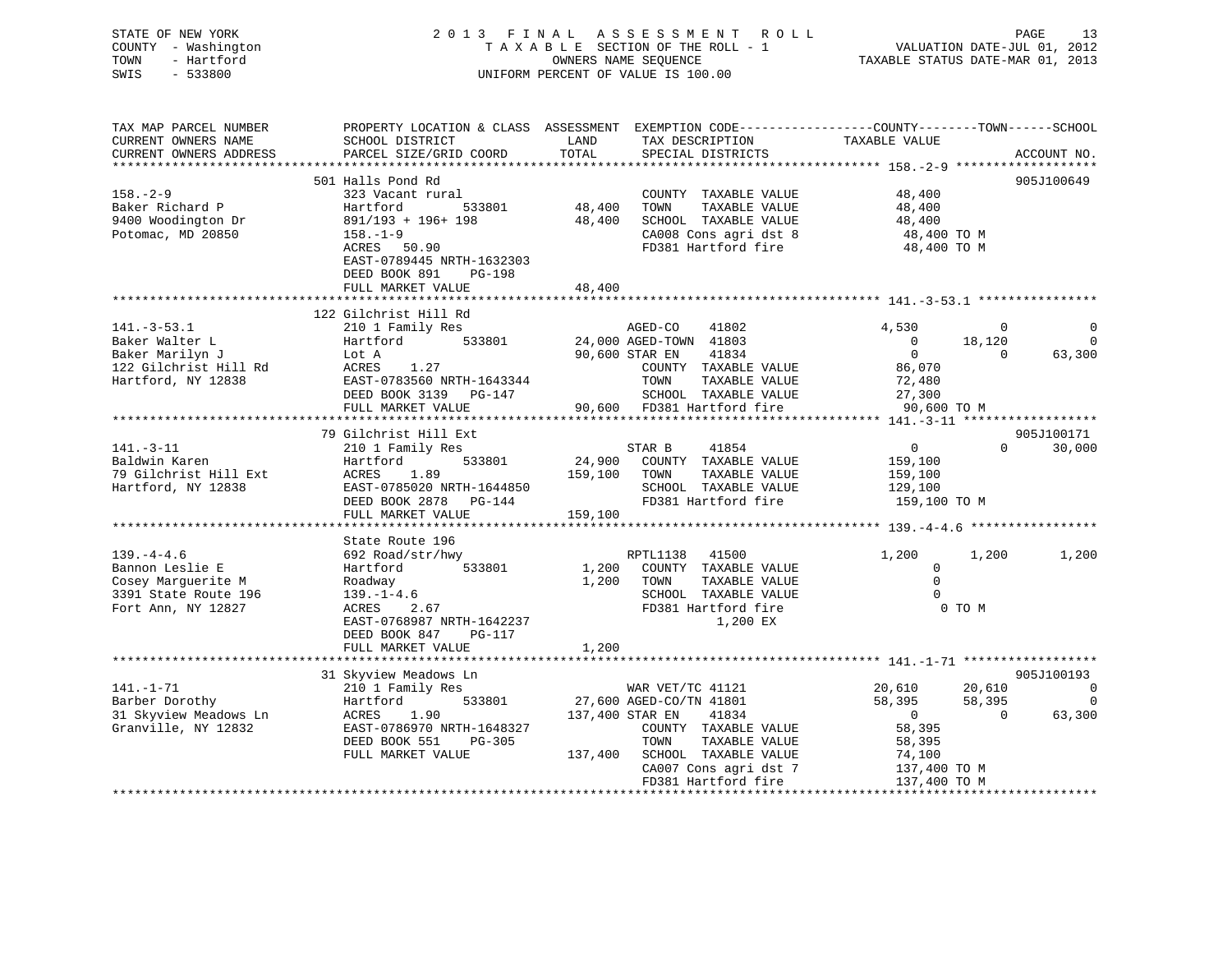# STATE OF NEW YORK 2 0 1 3 F I N A L A S S E S S M E N T R O L L PAGE 14 COUNTY - Washington T A X A B L E SECTION OF THE ROLL - 1 VALUATION DATE-JUL 01, 2012 TOWN - Hartford **TAXABLE STATUS DATE-MAR 01, 2013** OWNERS NAME SEQUENCE TAXABLE STATUS DATE-MAR 01, 2013 SWIS - 533800 UNIFORM PERCENT OF VALUE IS 100.00

| TAX MAP PARCEL NUMBER<br>CURRENT OWNERS NAME<br>CURRENT OWNERS ADDRESS                                                                                                                                                                | PROPERTY LOCATION & CLASS ASSESSMENT EXEMPTION CODE----------------COUNTY-------TOWN------SCHOOL<br>SCHOOL DISTRICT<br>PARCEL SIZE/GRID COORD                                                 | LAND<br>TOTAL                   | TAX DESCRIPTION<br>SPECIAL DISTRICTS                                                                                                                                                 | TAXABLE VALUE                                                                     | ACCOUNT NO.                      |
|---------------------------------------------------------------------------------------------------------------------------------------------------------------------------------------------------------------------------------------|-----------------------------------------------------------------------------------------------------------------------------------------------------------------------------------------------|---------------------------------|--------------------------------------------------------------------------------------------------------------------------------------------------------------------------------------|-----------------------------------------------------------------------------------|----------------------------------|
| $151.-2-13.2$<br>Bardin Ann<br>PO Box 3<br>Hartford, NY 12838                                                                                                                                                                         | 158 Washburn Hill Rd<br>220 2 Family Res<br>533801<br>Hartford<br>$151.-1-13.2$<br>FRNT 125.00 DPTH 140.00<br>EAST-0792914 NRTH-1637348<br>DEED BOOK 658<br>PG-296<br>FULL MARKET VALUE       | 15,000<br>60,300                | COUNTY TAXABLE VALUE<br>TOWN<br>TAXABLE VALUE<br>60,300 SCHOOL TAXABLE VALUE<br>CA008 Cons agri dst 8 60,300 TO M<br>FD381 Hartford fire 60,300 TO M                                 | 60, 300<br>60,300<br>60,300                                                       |                                  |
| $151.-2-14.3$<br>Bardin Louise<br>172 Washburn Hill Rd<br>Granville NY 12832<br>Granville, NY 12832                                                                                                                                   | 172 Washburn Hill Rd<br>210 1 Family Res<br>。<br>533801<br>Hartford<br>$151. - 1 - 14.3$<br>FRNT 215.00 DPTH 300.00<br>EAST-0793317 NRTH-1637620<br>DEED BOOK 658 PG-293<br>FULL MARKET VALUE | 82,600 TOWN<br>82,600           | STAR B 41854<br>24,800 COUNTY TAXABLE VALUE<br>TAXABLE VALUE<br>SCHOOL TAXABLE VALUE<br>CA008 Cons agri dst 8 32,600 TO M<br>FD381 Hartford fire                                     | $\overline{0}$<br>82,600<br>82,600<br>52,600<br>82,600 TO M                       | $\Omega$<br>30,000               |
| 151.-2-14.1 210 1 $r_{\text{a}}$<br>Bardin Raymond A Hartford 533801 1812abeth A 151.-1-14.1 148,300<br>702 Halls Pond Rd ACRES 2.23<br>7--nwille, NY 12832 EAST-0791929 NRTH-1636298<br>PEED BOOK 595 PG-229<br>PEED BOOK 595 PG-229 |                                                                                                                                                                                               | 148,300 TOWN                    | STAR B<br>41854<br>39,200 COUNTY TAXABLE VALUE<br>TAXABLE VALUE<br>SCHOOL TAXABLE VALUE<br>CAOO8 Cons agri dst 8 148,300 TO M<br>FD381 Hartford fire 148,300 TO M                    | $\overline{0}$<br>148,300<br>148,300<br>118, 300<br>148, 300 TO M<br>10, 300 TO M | 905J101398<br>30,000<br>$\Omega$ |
| $151. - 2 - 14.2$                                                                                                                                                                                                                     | 748 Halls Pond Rd<br>210 1 Family Res<br>DEED BOOK 658 PG-290<br>FULL MARKET VALUE                                                                                                            | 17,000 TOWN<br>50,300<br>50,300 | COUNTY TAXABLE VALUE<br>TAXABLE VALUE<br>SCHOOL TAXABLE VALUE<br>CA008 Cons agri dst 8 50,300 TO M<br>FD381 Hartford fire 50,300 TO M                                                | 50,300<br>50,300<br>50,300                                                        |                                  |
| $151. - 2 - 13$<br>Bardin Raymond etal<br>Bardin Louise<br>702 Halls Pond Rd<br>Granville, NY 12832<br>MAY BE SUBJECT TO PAYMENT<br>UNDER AGDIST LAW TIL 2017                                                                         | Washburn Hill Rd<br>323 Vacant rural<br>Hartford<br>$151.-1-13$<br>ACRES 88.00<br>EAST-0793037 NRTH-1636820<br>DEED BOOK 658<br>PG-299<br>FULL MARKET VALUE                                   | 117,600 TOWN                    | AG DIST<br>41720<br>533801 117,600 COUNTY TAXABLE VALUE<br>TAXABLE VALUE<br>SCHOOL TAXABLE VALUE<br>$CA008$ Cons agri dst 8<br>70,145 EX<br>117,600 FD381 Hartford fire 117,600 TO M | 70,145<br>70,145<br>47,455<br>47,455<br>47,455<br>47,455 TO M                     | 905J100273<br>70,145             |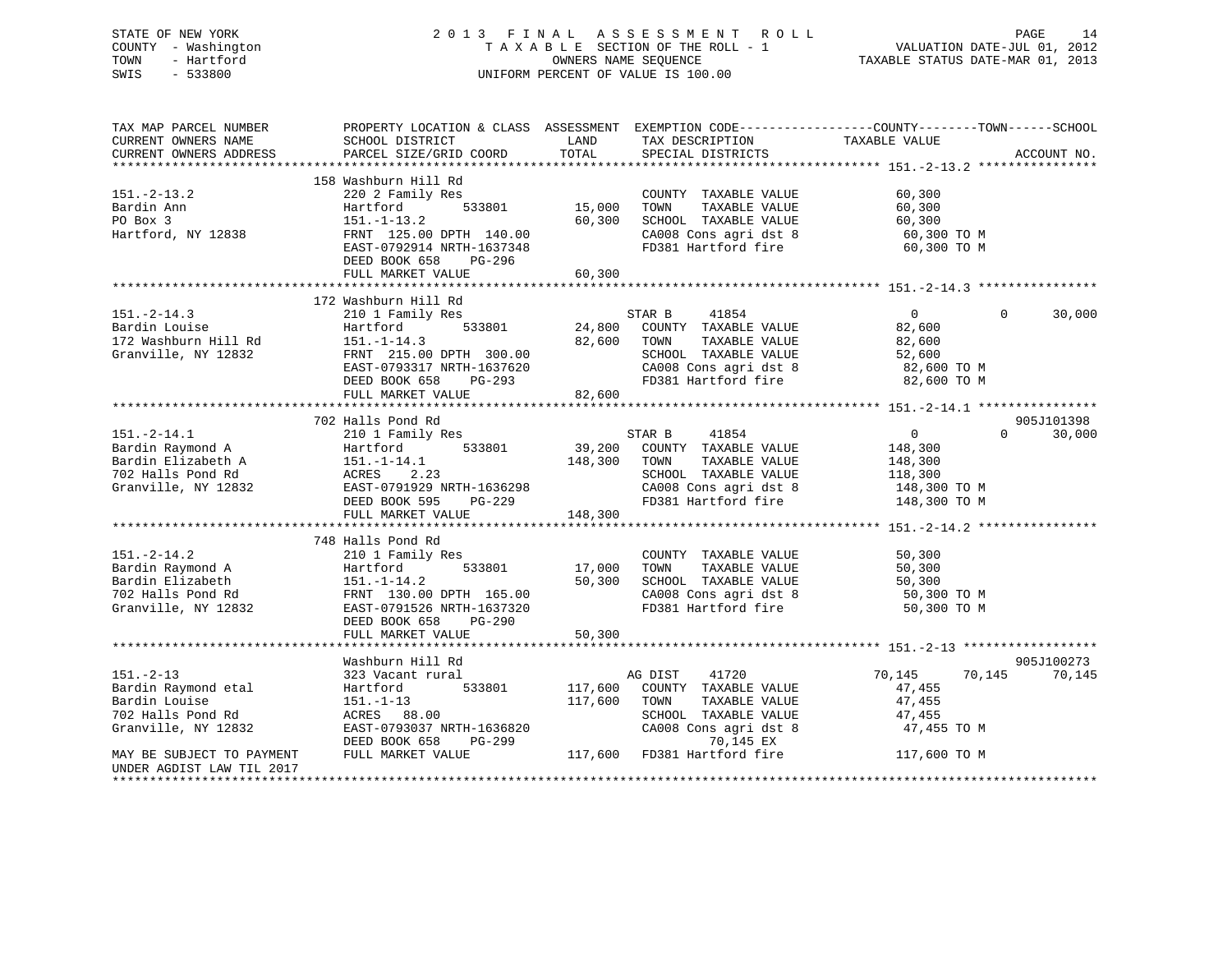# STATE OF NEW YORK 2 0 1 3 F I N A L A S S E S S M E N T R O L L PAGE 15 COUNTY - Washington T A X A B L E SECTION OF THE ROLL - 1 VALUATION DATE-JUL 01, 2012 TOWN - Hartford **TAXABLE STATUS DATE-MAR 01, 2013** OWNERS NAME SEQUENCE TAXABLE STATUS DATE-MAR 01, 2013 SWIS - 533800 UNIFORM PERCENT OF VALUE IS 100.00

| TAX MAP PARCEL NUMBER<br>CURRENT OWNERS NAME                                                             | PROPERTY LOCATION & CLASS ASSESSMENT EXEMPTION CODE----------------COUNTY-------TOWN------SCHOOL<br>SCHOOL DISTRICT                                                                 | LAND                      | TAX DESCRIPTION                                                                                                                                            | TAXABLE VALUE                                                                                |                                |
|----------------------------------------------------------------------------------------------------------|-------------------------------------------------------------------------------------------------------------------------------------------------------------------------------------|---------------------------|------------------------------------------------------------------------------------------------------------------------------------------------------------|----------------------------------------------------------------------------------------------|--------------------------------|
| CURRENT OWNERS ADDRESS                                                                                   | PARCEL SIZE/GRID COORD                                                                                                                                                              | TOTAL                     | SPECIAL DISTRICTS                                                                                                                                          |                                                                                              | ACCOUNT NO.                    |
|                                                                                                          | Washburn Hill Rd                                                                                                                                                                    |                           |                                                                                                                                                            |                                                                                              | 905J100033                     |
| $151. - 2 - 14$<br>Bardin Raymond etal<br>Bardin Louise<br>702 Halls Pond Rd<br>Granville, NY 12832      | 120 Field crops<br>533801<br>Hartford<br>$151. - 1 - 14$<br>ACRES 248.00<br>EAST-0793215 NRTH-1638373<br>DEED BOOK 658<br>PG-302                                                    | 269,000<br>279,000        | 41720<br>AG DIST<br>COUNTY TAXABLE VALUE<br>TOWN<br>TAXABLE VALUE<br>SCHOOL TAXABLE VALUE<br>CA008 Cons agri dst 8<br>150,113 EX                           | 150,113<br>150,113<br>128,887<br>128,887<br>128,887<br>128,887 TO M                          | 150,113                        |
| MAY BE SUBJECT TO PAYMENT<br>UNDER AGDIST LAW TIL 2017                                                   | FULL MARKET VALUE                                                                                                                                                                   |                           | 279,000 FD381 Hartford fire                                                                                                                                | 279,000 TO M                                                                                 |                                |
|                                                                                                          |                                                                                                                                                                                     |                           |                                                                                                                                                            |                                                                                              |                                |
|                                                                                                          | 1624 Burch Rd                                                                                                                                                                       |                           |                                                                                                                                                            |                                                                                              | 905J100036                     |
| $151. - 2 - 5$<br>Bardwell Lewis G<br>Bardwell Carol A<br>1624 Burch Rd<br>Granville, NY 12832           | 210 1 Family Res<br>533801<br>Hartford<br>$151.-1-5$<br>ACRES 3.86<br>EAST-0795991 NRTH-1639542<br>DEED BOOK 950<br>PG-86<br>FULL MARKET VALUE                                      | 33,900 STAR EN<br>125,000 | WAR VET/TC 41121<br>41834<br>COUNTY TAXABLE VALUE<br>TAXABLE VALUE<br>TOWN<br>SCHOOL TAXABLE VALUE<br>CA008 Cons agri dst 8<br>125,000 FD381 Hartford fire | 18,750<br>18,750<br>$\Omega$<br>106,250<br>106,250<br>61,700<br>125,000 TO M<br>125,000 TO M | $\Omega$<br>63,300<br>$\Omega$ |
|                                                                                                          |                                                                                                                                                                                     |                           |                                                                                                                                                            |                                                                                              |                                |
| $151. - 2 - 6$<br>Bardwell Ralph E Jr<br>Bardwell Joann<br>1069 Big Burch Hill Rd<br>Granville, NY 12832 | Big Burch Hill Rd<br>105 Vac farmland<br>Hartford<br>533801<br>507/531<br>$151. - 1 - 6$<br>ACRES<br>4.60<br>EAST-0796684 NRTH-1639403<br>DEED BOOK 507<br>PG-262                   | 2,300<br>2,300            | COUNTY TAXABLE VALUE<br>TAXABLE VALUE<br>TOWN<br>SCHOOL TAXABLE VALUE<br>CA008 Cons agri dst 8<br>FD381 Hartford fire                                      | 2,300<br>2,300<br>2,300<br>2,300 TO M<br>2,300 TO M                                          | 905J101005                     |
|                                                                                                          | FULL MARKET VALUE                                                                                                                                                                   | 2,300                     |                                                                                                                                                            |                                                                                              |                                |
|                                                                                                          |                                                                                                                                                                                     | * * * * * * * * * * * * * |                                                                                                                                                            |                                                                                              |                                |
| $139. -4 - 6$<br>Barker C. Dale<br>Barker Elaine G<br>153 Gulf Ln<br>Fort Ann, NY 12827                  | 153 Gulf Ln<br>280 Res Multiple<br>Hartford<br>533801<br>449/90<br>Bdy Line Agmt 805-119<br>$139. - 1 - 6$<br>3.20<br>ACRES<br>EAST-0764730 NRTH-1643724<br>DEED BOOK 354<br>PG-576 | 31,400<br>84,300          | STAR EN<br>41834<br>COUNTY TAXABLE VALUE<br>TAXABLE VALUE<br>TOWN<br>SCHOOL TAXABLE VALUE<br>CA007 Cons agri dst 7<br>FD381 Hartford fire                  | 0<br>84,300<br>84,300<br>21,000<br>84,300 TO M<br>84,300 TO M                                | 905J100037<br>0<br>63,300      |
|                                                                                                          | FULL MARKET VALUE                                                                                                                                                                   | 84,300                    |                                                                                                                                                            |                                                                                              |                                |
|                                                                                                          |                                                                                                                                                                                     |                           |                                                                                                                                                            |                                                                                              |                                |
| $140. - 2 - 5$<br>Barker Deborah<br>503 Blood St<br>Granville, NY 12832                                  | State Route 196<br>311 Res vac land<br>533801<br>Hartford<br>FRNT 200.00 DPTH 156.00<br>EAST-0781575 NRTH-1645661<br>DEED BOOK 684<br>PG-66                                         | 300<br>300                | COUNTY TAXABLE VALUE<br>TOWN<br>TAXABLE VALUE<br>SCHOOL TAXABLE VALUE<br>CA007 Cons agri dst 7<br>FD381 Hartford fire                                      | 300<br>300<br>300<br>300 TO M<br>300 TO M                                                    | 905J100039                     |
|                                                                                                          | FULL MARKET VALUE                                                                                                                                                                   | 300                       |                                                                                                                                                            |                                                                                              |                                |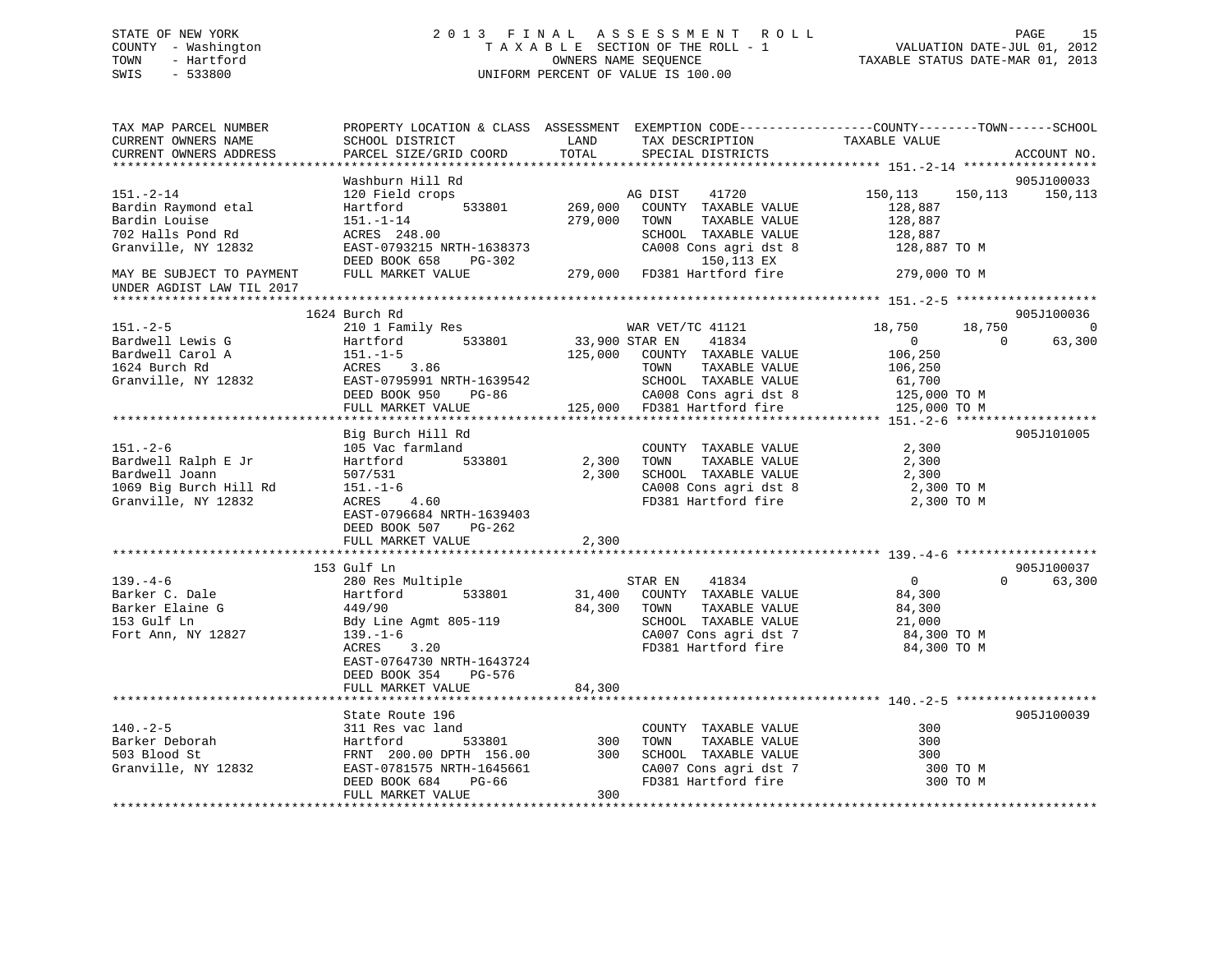# STATE OF NEW YORK 2 0 1 3 F I N A L A S S E S S M E N T R O L L PAGE 16 COUNTY - Washington T A X A B L E SECTION OF THE ROLL - 1 VALUATION DATE-JUL 01, 2012 TOWN - Hartford **TAXABLE STATUS DATE-MAR 01, 2013** OWNERS NAME SEQUENCE TAXABLE STATUS DATE-MAR 01, 2013 SWIS - 533800 UNIFORM PERCENT OF VALUE IS 100.00

| TAX MAP PARCEL NUMBER                                                           |                                                                                                                                                                                                                                                                                                          |                                                                                                                                                                                                                                                        | PROPERTY LOCATION & CLASS ASSESSMENT EXEMPTION CODE---------------COUNTY-------TOWN------SCHOOL               |
|---------------------------------------------------------------------------------|----------------------------------------------------------------------------------------------------------------------------------------------------------------------------------------------------------------------------------------------------------------------------------------------------------|--------------------------------------------------------------------------------------------------------------------------------------------------------------------------------------------------------------------------------------------------------|---------------------------------------------------------------------------------------------------------------|
| $150. - 1 - 11$                                                                 | 1787 Burch Rd<br>210 1 Family Res                                                                                                                                                                                                                                                                        | STAR EN 41834<br>150.-1-11<br>Barnes William M Sr Hartford 533801 24,500 COUNTI IMMERT UNITE WILD 64,100<br>Barnes Joann M ACRES 1.40 64,100 TOWN TAXABLE VALUE 64,100<br>1787 Burch Rd EAST-0792677 NRTH-1641228 SCHOOL TAXABLE VALUE 800<br>Granvill | 905J100041<br>$\overline{0}$<br>$\Omega$ and $\Omega$<br>63,300                                               |
|                                                                                 | 125 Country Ln<br>122.-1-46.2 210 1 $\overline{\text{Family Res}}$ 25,500<br>Barrachina Michael A Hartford 533801 25,500<br>151,100<br>151,100<br>151,100<br>Fort Ann, NY 12827 BAST-0769281 NRTH-1659625<br>DEED BOOK 684 PG-252<br>FULL MARKET VALUE                                                   | STAR B<br>41854<br>25,500 COUNTY TAXABLE VALUE<br>151,100 TOWN TAXABLE VALUE<br>151,100 TOWN<br>SCHOOL TAXABLE VALUE 121,100<br>CA007 Cons agri dst 7 151,100 TO M<br>FD381 Hartford fire 151,100 TO M<br>151,100                                      | $\overline{0}$<br>$\Omega$<br>30,000<br>151,100<br>151,100                                                    |
|                                                                                 | 3519 State Route 196                                                                                                                                                                                                                                                                                     | SCHOOL TAXABLE VALUE<br>FD381 Hartford fire                                                                                                                                                                                                            | 905J101076<br>$\overline{0}$<br>30,000<br>$\Omega$<br>83,500<br>TAXABLE VALUE 83,500<br>53,500<br>83,500 TO M |
|                                                                                 | 2 3.<br>210 1 Family Res<br>210 1 Family Res<br>210 1 Family Res<br>210 1 Family Res<br>210 1 533801<br>210 533801<br>210 533801<br>210 533801<br>210 533801<br>210 533801<br>210 533801<br>210,000 TOWN<br>210,000 TOWN<br>210,000 TOWN<br>210,500 SCHOOT<br>DEED BOOK 2158 PG-226<br>FULL MARKET VALUE | COUNTY TAXABLE VALUE 13,500<br>TOWN TAXABLE VALUE 13,500<br>SCHOOL TAXABLE VALUE 13,500<br>FD381 Hartford fire<br>13,500                                                                                                                               | 905J100641<br>13,500<br>13,500 TO M                                                                           |
| $140. - 2 - 32$<br>Farrett Lorri A<br>7737 State Route 40<br>Hartford, NY 12838 | 7737 State Route 40<br>210 1 Family Res                                                                                                                                                                                                                                                                  | $STAR B$ 41854<br>210 1 Paint Lips 2014 12, 100 COUNTY TAXABLE VALUE 77, 600<br>FRNT 57.00 DPTH 345.00 77, 600 TOWN TAXABLE VALUE 77, 600<br>EAST-0781834 NRTH-1645172 SCHOOL TAXABLE VALUE 47, 600<br>DEED BOOK 1731 PG-49 77, 600 FULL MARKET VALUE  | 905J100076<br>$\overline{0}$<br>$\Omega$<br>30,000<br>FD381 Hartford fire 77,600 TO M                         |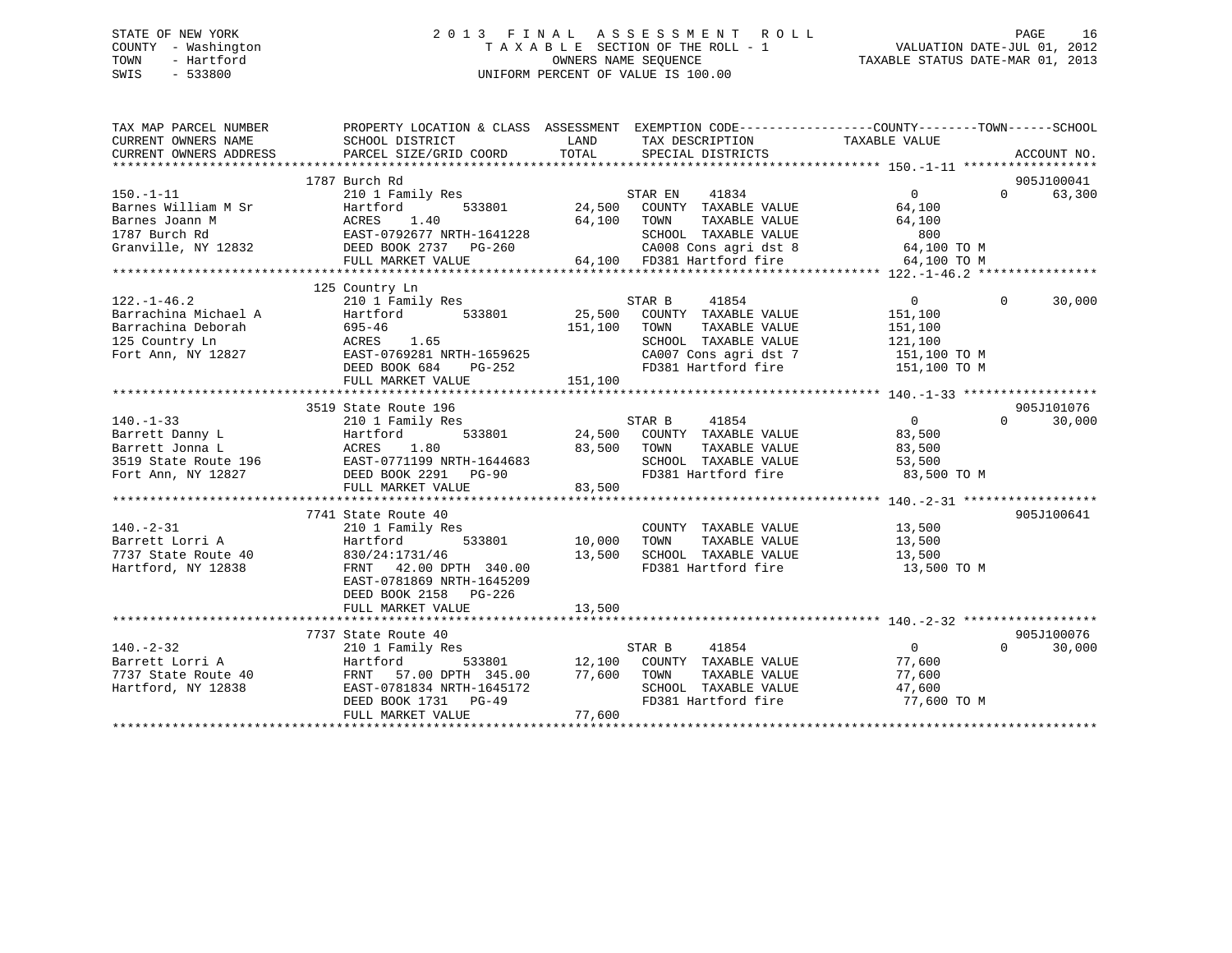# STATE OF NEW YORK 2 0 1 3 F I N A L A S S E S S M E N T R O L L PAGE 17 COUNTY - Washington T A X A B L E SECTION OF THE ROLL - 1 VALUATION DATE-JUL 01, 2012 TOWN - Hartford **TAXABLE STATUS DATE-MAR 01, 2013** SWIS - 533800 UNIFORM PERCENT OF VALUE IS 100.00

| TAX MAP PARCEL NUMBER<br>CURRENT OWNERS NAME<br>CURRENT OWNERS ADDRESS | PROPERTY LOCATION & CLASS ASSESSMENT EXEMPTION CODE---------------COUNTY-------TOWN-----SCHOOL<br>SCHOOL DISTRICT<br>PARCEL SIZE/GRID COORD                                                                                                        | LAND<br>TOTAL | TAX DESCRIPTION<br>SPECIAL DISTRICTS                             | TAXABLE VALUE        | ACCOUNT NO.                    |
|------------------------------------------------------------------------|----------------------------------------------------------------------------------------------------------------------------------------------------------------------------------------------------------------------------------------------------|---------------|------------------------------------------------------------------|----------------------|--------------------------------|
|                                                                        |                                                                                                                                                                                                                                                    |               |                                                                  |                      |                                |
|                                                                        | 3696 State Route 149                                                                                                                                                                                                                               |               |                                                                  |                      | 905J100109                     |
| $130. - 1 - 10$                                                        | 323 Vacant rural                                                                                                                                                                                                                                   |               | AG DIST<br>41720                                                 | 87,344 87,344        | 87,344                         |
| Barrett Shawn M                                                        | 534401 154,600<br>Hudson Falls                                                                                                                                                                                                                     |               | COUNTY TAXABLE VALUE                                             | 67,256               |                                |
| Barrett Virginia D                                                     | ACRES 119.50                                                                                                                                                                                                                                       | 154,600       | TOWN<br>TAXABLE VALUE                                            | 67,256               |                                |
|                                                                        |                                                                                                                                                                                                                                                    |               |                                                                  | 67,256               |                                |
|                                                                        |                                                                                                                                                                                                                                                    |               | SCHOOL TAXABLE VALUE<br>CA007 Cons agri dst 7                    | 67,256 TO M          |                                |
|                                                                        | FULL MARKET VALUE                                                                                                                                                                                                                                  | 154,600       | 87,344 EX                                                        |                      |                                |
| MAY BE SUBJECT TO PAYMENT<br>UNDER AGDIST LAW TIL 2017                 |                                                                                                                                                                                                                                                    |               | FD381 Hartford fire 154,600 TO M                                 |                      |                                |
|                                                                        |                                                                                                                                                                                                                                                    |               |                                                                  |                      |                                |
| $142. - 1 - 16$                                                        | 256 Blood St<br>270 Mfg housing                                                                                                                                                                                                                    |               | AGED-ALL 41800                                                   | 19,050               | 905L100541<br>19,050<br>19,050 |
|                                                                        |                                                                                                                                                                                                                                                    |               | 533801 28,000 STAR EN 41834                                      | $\overline{0}$       | $\overline{0}$<br>19,050       |
|                                                                        |                                                                                                                                                                                                                                                    |               | 38,100 COUNTY TAXABLE VALUE                                      | 19,050               |                                |
|                                                                        |                                                                                                                                                                                                                                                    |               | TOWN                                                             | TAXABLE VALUE 19,050 |                                |
|                                                                        | DEED BOOK 718<br>$PG-19$                                                                                                                                                                                                                           |               |                                                                  |                      |                                |
|                                                                        | FULL MARKET VALUE                                                                                                                                                                                                                                  |               | SCHOOL TAXABLE VALUE 0<br>38,100 FD381 Hartford fire 38,100 TO M |                      |                                |
|                                                                        |                                                                                                                                                                                                                                                    |               |                                                                  |                      |                                |
|                                                                        | 1508 Baldwin Corners Rd                                                                                                                                                                                                                            |               |                                                                  |                      | 905J101319                     |
| $122. - 1 - 31.3$                                                      | 210 1 Family Res                                                                                                                                                                                                                                   |               | STAR B 41854                                                     | $\overline{0}$       | $\Omega$<br>30,000             |
|                                                                        |                                                                                                                                                                                                                                                    |               |                                                                  |                      |                                |
|                                                                        |                                                                                                                                                                                                                                                    |               |                                                                  |                      |                                |
|                                                                        |                                                                                                                                                                                                                                                    |               |                                                                  |                      |                                |
|                                                                        |                                                                                                                                                                                                                                                    |               |                                                                  |                      |                                |
|                                                                        |                                                                                                                                                                                                                                                    |               |                                                                  |                      |                                |
|                                                                        |                                                                                                                                                                                                                                                    |               |                                                                  |                      |                                |
|                                                                        | 103 Gilchrist Hill Rd                                                                                                                                                                                                                              |               |                                                                  |                      | 905J100561                     |
| $141. - 3 - 2$                                                         | 210 1 Family Res                                                                                                                                                                                                                                   |               | STAR B<br>41854                                                  | $\overline{0}$       | $\Omega$<br>30,000             |
|                                                                        |                                                                                                                                                                                                                                                    |               | 533801 35,700 COUNTY TAXABLE VALUE 129,500                       |                      |                                |
|                                                                        | 141.-3-2<br>Bates Janet R<br>103 Gilchrist Hill Rd<br>103 Gilchrist Hill Rd<br>103 Gilchrist Hill Rd<br>103 Gilchrist Hill Rd<br>103 Gilchrist Hill Rd<br>103 Gilchrist Hill Rd<br>103 Gilchrist Hill Rd<br>103 Gilchrist Hill Rd<br>103 Gilchrist | 129,500       | TOWN<br>TAXABLE VALUE<br>SCHOOL TAXABLE VALUE 129,500            | 129,500              |                                |
|                                                                        |                                                                                                                                                                                                                                                    |               |                                                                  |                      |                                |
|                                                                        | DEED BOOK 851<br>PG-197                                                                                                                                                                                                                            |               | FD381 Hartford fire 129,500 TO M                                 |                      |                                |
|                                                                        | FULL MARKET VALUE                                                                                                                                                                                                                                  | 129,500       |                                                                  |                      |                                |
|                                                                        |                                                                                                                                                                                                                                                    |               |                                                                  |                      | 9079900736                     |
| $132.15 - 2 - 19$                                                      | 20 County Route 23<br>210 1 Family Res                                                                                                                                                                                                             |               | COUNTY TAXABLE VALUE 79,200                                      |                      |                                |
| Bates Judith B                                                         | Hartford                                                                                                                                                                                                                                           | 533801 16,100 | TOWN<br>TAXABLE VALUE                                            | 79,200               |                                |
| 19 Smith St                                                            |                                                                                                                                                                                                                                                    |               |                                                                  |                      |                                |
| Fort Edward, NY 12828                                                  |                                                                                                                                                                                                                                                    |               | SCHOOL TAXABLE VALUE 79,200<br>CA007 Cons agri dst 7 79,200 TO M |                      |                                |
|                                                                        | FRNT 100.00 DPTH 195.00 79,200<br>EAST-0786308 NRTH-1651940<br>DEED BOOK 2084 PG-154                                                                                                                                                               |               | FD381 Hartford fire 79,200 TO M                                  |                      |                                |
|                                                                        | FULL MARKET VALUE                                                                                                                                                                                                                                  | 79,200        |                                                                  |                      |                                |
|                                                                        |                                                                                                                                                                                                                                                    |               |                                                                  |                      |                                |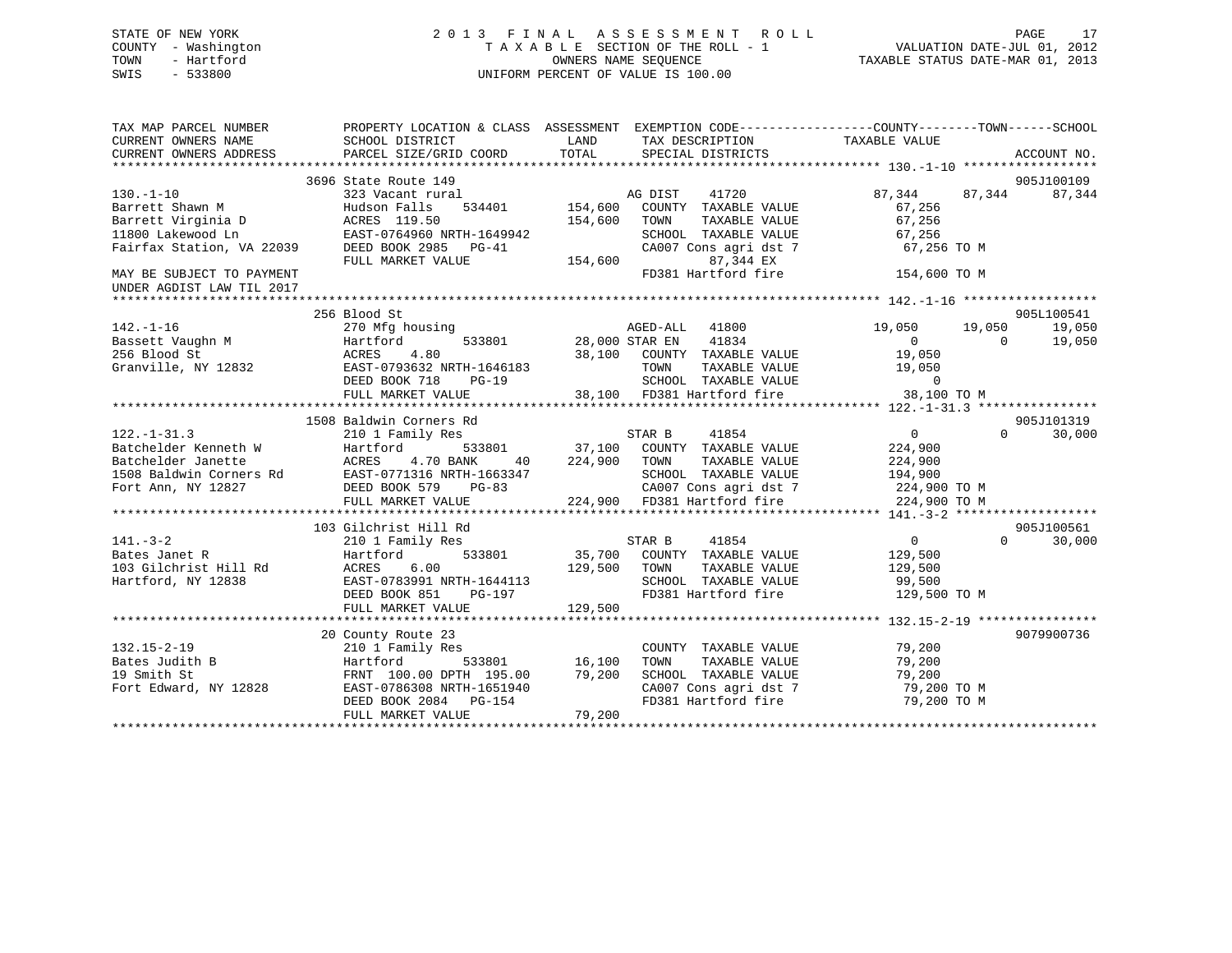# STATE OF NEW YORK 2 0 1 3 F I N A L A S S E S S M E N T R O L L PAGE 18 COUNTY - Washington T A X A B L E SECTION OF THE ROLL - 1 VALUATION DATE-JUL 01, 2012 TOWN - Hartford **TAXABLE STATUS DATE-MAR 01, 2013** OWNERS NAME SEQUENCE TAXABLE STATUS DATE-MAR 01, 2013 SWIS - 533800 UNIFORM PERCENT OF VALUE IS 100.00

| TAX MAP PARCEL NUMBER     |                           |         |                                             | PROPERTY LOCATION & CLASS ASSESSMENT EXEMPTION CODE---------------COUNTY-------TOWN------SCHOOL |             |
|---------------------------|---------------------------|---------|---------------------------------------------|-------------------------------------------------------------------------------------------------|-------------|
| CURRENT OWNERS NAME       | SCHOOL DISTRICT           | LAND    | TAX DESCRIPTION                             | TAXABLE VALUE                                                                                   |             |
| CURRENT OWNERS ADDRESS    | PARCEL SIZE/GRID COORD    | TOTAL   | SPECIAL DISTRICTS                           |                                                                                                 | ACCOUNT NO. |
|                           |                           |         |                                             |                                                                                                 |             |
|                           | Swamp Ln                  |         |                                             |                                                                                                 | 905J101266  |
| $149. - 1 - 30.7$         | 314 Rural vac<10          |         | COUNTY TAXABLE VALUE                        | 27,500                                                                                          |             |
| Bates Stephanie A         | Hartford<br>533801        | 27,500  | TAXABLE VALUE<br>TOWN                       | 27,500                                                                                          |             |
| Bates James M             | LOT 7                     | 27,500  | SCHOOL TAXABLE VALUE                        | 27,500                                                                                          |             |
| 114 Swamp Ln              | 6.29<br>ACRES             |         | CA006 Cons agri dst 6                       | 27,500 TO M                                                                                     |             |
| Argyle, NY 12809          | EAST-0775956 NRTH-1634437 |         | FD381 Hartford fire                         | 27,500 TO M                                                                                     |             |
|                           | DEED BOOK 3011<br>PG-117  |         |                                             |                                                                                                 |             |
|                           | FULL MARKET VALUE         | 27,500  |                                             |                                                                                                 |             |
|                           |                           |         |                                             |                                                                                                 |             |
|                           | Christian Hill Rd         |         |                                             |                                                                                                 | 905J100046  |
| $132. - 1 - 26.1$         | 105 Vac farmland          |         | 41720<br>AG DIST                            | 20,330<br>20,330                                                                                | 20,330      |
| Battease Richard J        | Hartford<br>533801        | 39,600  | COUNTY TAXABLE VALUE                        | 19,270                                                                                          |             |
| Battease Adrienne         | ACRES<br>20.00            | 39,600  | TOWN<br>TAXABLE VALUE                       | 19,270                                                                                          |             |
| 8098 State Route 40       | EAST-0785747 NRTH-1653124 |         | SCHOOL TAXABLE VALUE                        | 19,270                                                                                          |             |
| Hartford, NY 12838        | DEED BOOK 448<br>PG-990   |         | CA007 Cons agri dst 7                       | 19,270 TO M                                                                                     |             |
|                           | FULL MARKET VALUE         | 39,600  | 20,330 EX                                   |                                                                                                 |             |
| MAY BE SUBJECT TO PAYMENT |                           |         | FD381 Hartford fire                         | 39,600 TO M                                                                                     |             |
| UNDER AGDIST LAW TIL 2017 |                           |         |                                             |                                                                                                 |             |
|                           |                           |         |                                             |                                                                                                 |             |
|                           | 8098 State Route 40       |         | 48 PCT OF VALUE USED FOR EXEMPTION PURPOSES |                                                                                                 | 905J100045  |
| $132 - 2 - 39$            | 113 Cattle farm           |         | 41720<br>AG DIST                            | 88,275<br>88,275                                                                                | 88,275      |
| Battease Richard J        | 533801<br>Hartford        |         | 144,000 AGED-ALL 41800                      | 57,600<br>57,600                                                                                | 57,600      |
| Battease Adrienne S       | 771/181                   |         | 41834<br>240,000 STAR EN                    | $\overline{0}$<br>$\Omega$                                                                      | 63,300      |
| 8098 State Route 40       | SUBJ TO EASEMENT 2417/216 |         | COUNTY TAXABLE VALUE                        | 94,125                                                                                          |             |
| Hartford, NY 12838        | 94.90<br>ACRES            |         | TOWN<br>TAXABLE VALUE                       | 94,125                                                                                          |             |
|                           | EAST-0787948 NRTH-1651074 |         | SCHOOL TAXABLE VALUE                        | 30,825                                                                                          |             |
| MAY BE SUBJECT TO PAYMENT | DEED BOOK 448<br>PG-990   |         | CA007 Cons agri dst 7                       | 151,725 TO M                                                                                    |             |
| UNDER AGDIST LAW TIL 2017 | FULL MARKET VALUE         | 240,000 | 88,275 EX                                   |                                                                                                 |             |
|                           |                           |         | FD381 Hartford fire                         | 240,000 TO M                                                                                    |             |
|                           |                           |         |                                             |                                                                                                 |             |
|                           | 1776 Burch Rd             |         |                                             |                                                                                                 | 905J100194  |
| $142. - 1 - 26$           | 240 Rural res             |         | FOR 480A 47460                              | 42,300<br>42,300                                                                                | 42,300      |
| Baumgartner Johann        | Hartford<br>533801        | 94,600  | COUNTY TAXABLE VALUE                        | 155,600                                                                                         |             |
| Baumgartner Sonja         | ACRES 103.00              | 197,900 | TOWN<br>TAXABLE VALUE                       | 155,600                                                                                         |             |
| 9 Lindberg Ct             | EAST-0794827 NRTH-1642116 |         | SCHOOL TAXABLE VALUE                        | 155,600                                                                                         |             |
| Northport, NY 11768       | DEED BOOK 864<br>$PG-37a$ |         | CA008 Cons agri dst 8                       | 197,900 TO M                                                                                    |             |
|                           | FULL MARKET VALUE         |         | 197,900 FD381 Hartford fire                 | 197,900 TO M                                                                                    |             |
| MAY BE SUBJECT TO PAYMENT |                           |         |                                             |                                                                                                 |             |
| UNDER RPTL480A UNTIL 2022 |                           |         |                                             |                                                                                                 |             |
|                           |                           |         |                                             |                                                                                                 |             |
|                           | 8192 State Route 40       |         |                                             |                                                                                                 | 905J101429  |
|                           |                           |         |                                             | $\overline{0}$<br>$\Omega$                                                                      |             |
| $132 - 2 - 1.2$           | 210 1 Family Res          |         | 41834<br>STAR EN                            |                                                                                                 | 63,300      |
| Bawlick Gregory L Sr      | Hartford<br>533801        | 26,000  | COUNTY TAXABLE VALUE                        | 172,700                                                                                         |             |
| Bawlick Patricia E        | 1.78<br>ACRES             | 172,700 | TAXABLE VALUE<br>TOWN                       | 172,700                                                                                         |             |
| 8192 State Route 40       | EAST-0788776 NRTH-1654378 |         | SCHOOL TAXABLE VALUE                        | 109,400                                                                                         |             |
| Granville, NY 12832       | DEED BOOK 824<br>$PG-11$  |         | FD381 Hartford fire                         | 172,700 TO M                                                                                    |             |
|                           | FULL MARKET VALUE         | 172,700 |                                             |                                                                                                 |             |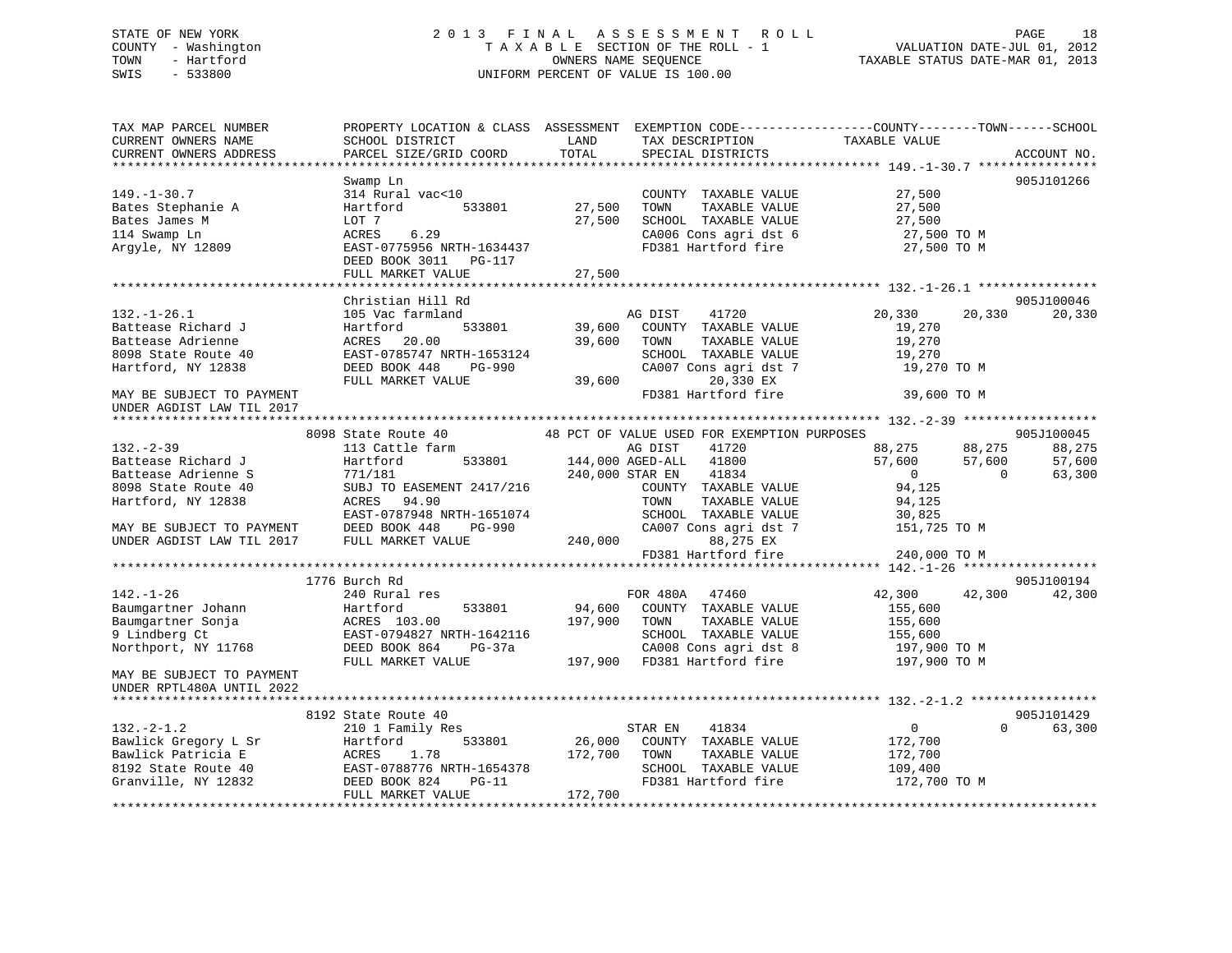# STATE OF NEW YORK 2 0 1 3 F I N A L A S S E S S M E N T R O L L PAGE 19 COUNTY - Washington T A X A B L E SECTION OF THE ROLL - 1 VALUATION DATE-JUL 01, 2012 TOWN - Hartford **TAXABLE STATUS DATE-MAR 01, 2013** OWNERS NAME SEQUENCE TAXABLE STATUS DATE-MAR 01, 2013 SWIS - 533800 UNIFORM PERCENT OF VALUE IS 100.00

| TAX MAP PARCEL NUMBER     | PROPERTY LOCATION & CLASS ASSESSMENT EXEMPTION CODE----------------COUNTY-------TOWN------SCHOOL |                 |                                             |                |            |                |
|---------------------------|--------------------------------------------------------------------------------------------------|-----------------|---------------------------------------------|----------------|------------|----------------|
| CURRENT OWNERS NAME       | SCHOOL DISTRICT                                                                                  | LAND            | TAX DESCRIPTION                             | TAXABLE VALUE  |            |                |
| CURRENT OWNERS ADDRESS    | PARCEL SIZE/GRID COORD                                                                           | TOTAL           | SPECIAL DISTRICTS                           |                |            | ACCOUNT NO.    |
|                           |                                                                                                  |                 |                                             |                |            |                |
|                           | 45 County Route 23                                                                               |                 |                                             |                |            | 905J100412     |
| $132.15 - 1 - 14$         | 210 1 Family Res                                                                                 |                 | COUNTY TAXABLE VALUE                        | 180,200        |            |                |
| Beach Patricia            | 533801<br>Hartford                                                                               | 25,100          | TOWN<br>TAXABLE VALUE                       | 180,200        |            |                |
| 45 County Route 23        | ACRES<br>1.54                                                                                    | 180,200         | SCHOOL TAXABLE VALUE                        | 180,200        |            |                |
| Hartford, NY 12838        | EAST-0786118 NRTH-1652677                                                                        |                 | CA007 Cons agri dst 7                       | 180,200 TO M   |            |                |
|                           | DEED BOOK 2276<br>PG-220                                                                         |                 | FD381 Hartford fire                         | 180,200 TO M   |            |                |
|                           | FULL MARKET VALUE                                                                                | 180,200         |                                             |                |            |                |
|                           |                                                                                                  |                 |                                             |                |            |                |
|                           | 7188 State Route 40                                                                              |                 | 71 PCT OF VALUE USED FOR EXEMPTION PURPOSES |                |            |                |
| $149. - 1 - 37.3$         | 240 Rural res                                                                                    |                 | CBT VET/TC 41131                            | 41,198         | 41,198     | 0              |
| Beadnell Patrick          | 533801<br>Hartford                                                                               |                 | 73,600 DIS VET/TC 41141                     | 49,437         | 49,437     | $\overline{0}$ |
| Beadnell Brenda           | ACRES 41.90                                                                                      | 232,100 AG DIST | 41720                                       | 34,331         | 34,331     | 34,331         |
| 7188 State Route 40       | EAST-0774182 NRTH-1634671                                                                        |                 | 41834<br>STAR EN                            | $\sim$ 0       | $\bigcirc$ | 63,300         |
| Argyle, NY 12809          | DEED BOOK 1892    PG-253                                                                         |                 | COUNTY TAXABLE VALUE                        | 107,134        |            |                |
|                           | FULL MARKET VALUE                                                                                | 232,100 TOWN    | TAXABLE VALUE                               | 107,134        |            |                |
| MAY BE SUBJECT TO PAYMENT |                                                                                                  |                 | SCHOOL TAXABLE VALUE                        | 134,469        |            |                |
| UNDER AGDIST LAW TIL 2017 |                                                                                                  |                 | CA006 Cons agri dst 6                       | 197,769 TO M   |            |                |
|                           |                                                                                                  |                 | 34,331 EX                                   |                |            |                |
|                           |                                                                                                  |                 | FD381 Hartford fire                         | 232,100 TO M   |            |                |
|                           |                                                                                                  |                 |                                             |                |            |                |
|                           | 124 Rowe Hill Rd                                                                                 |                 |                                             |                |            | 905J100049     |
| $141. - 1 - 48$           | 210 1 Family Res                                                                                 |                 | 41834<br>STAR EN                            | $\overline{0}$ | $\Omega$   | 63,300         |
| Bebo Patricia J           | Hartford<br>533801                                                                               | 34,800          | COUNTY TAXABLE VALUE                        | 124,600        |            |                |
| 124 Rowe Hill Rd          | ACRES<br>4.10                                                                                    | 124,600         | TAXABLE VALUE<br>TOWN                       | 124,600        |            |                |
| PO Box 85                 | EAST-0786744 NRTH-1651017<br>DEED BOOK 658 PG-45                                                 |                 | SCHOOL TAXABLE VALUE                        | 61,300         |            |                |
| Hartford, NY 12838        |                                                                                                  |                 | CA007 Cons agri dst 7                       | 124,600 TO M   |            |                |
|                           | FULL MARKET VALUE                                                                                |                 | 124,600 FD381 Hartford fire                 | 124,600 TO M   |            |                |
|                           |                                                                                                  |                 |                                             |                |            |                |
|                           | 3939 State Route 196                                                                             |                 |                                             |                |            |                |
| $140. - 2 - 2.4$          | 210 1 Family Res                                                                                 |                 | WAR VET/TC 41121                            | 18,255         | 18,255     | $\mathbf 0$    |
| Bedford John              | 533801<br>Hartford                                                                               |                 | 24,300 DIS VET/TC 41141                     | 60,850         | 60,850     | $\Omega$       |
| 3939 State Route 196      | ACRES<br>1.34                                                                                    | 121,700 STAR B  | 41854                                       | $\overline{0}$ | $\Omega$   | 30,000         |
| Fort Ann, NY 12827        | EAST-0780868 NRTH-1645889                                                                        |                 | COUNTY TAXABLE VALUE                        | 42,595         |            |                |
|                           | DEED BOOK 2378<br>PG-116                                                                         |                 | TAXABLE VALUE<br>TOWN                       | 42,595         |            |                |
|                           | FULL MARKET VALUE                                                                                |                 | 121,700 SCHOOL TAXABLE VALUE                | 91,700         |            |                |
|                           |                                                                                                  |                 | CA007 Cons agri dst 7                       | 121,700 TO M   |            |                |
|                           |                                                                                                  |                 | FD381 Hartford fire                         | 121,700 TO M   |            |                |
|                           |                                                                                                  |                 |                                             |                |            |                |
|                           | 221 Pope Hill Rd                                                                                 |                 |                                             |                |            | 905J101333     |
| $150. - 1 - 30.1$         | 240 Rural res                                                                                    |                 | STAR B<br>41854                             | $\overline{0}$ | $\Omega$   | 30,000         |
| Beebe Donald V            | 533801<br>Hartford                                                                               | 43,900          | COUNTY TAXABLE VALUE                        | 231,100        |            |                |
| Beebe Crystal D           | LOT 1                                                                                            | 231,100         | TOWN<br>TAXABLE VALUE                       | 231,100        |            |                |
| 221 Pope Hill Rd          | ACRES 13.14                                                                                      |                 | SCHOOL TAXABLE VALUE                        | 201,100        |            |                |
| Arqyle, NY 12809          | EAST-0782139 NRTH-1634913                                                                        |                 | FD381 Hartford fire                         | 231,100 TO M   |            |                |
|                           | DEED BOOK 554<br>PG-215                                                                          |                 |                                             |                |            |                |
|                           | FULL MARKET VALUE                                                                                | 231,100         |                                             |                |            |                |
|                           |                                                                                                  |                 |                                             |                |            |                |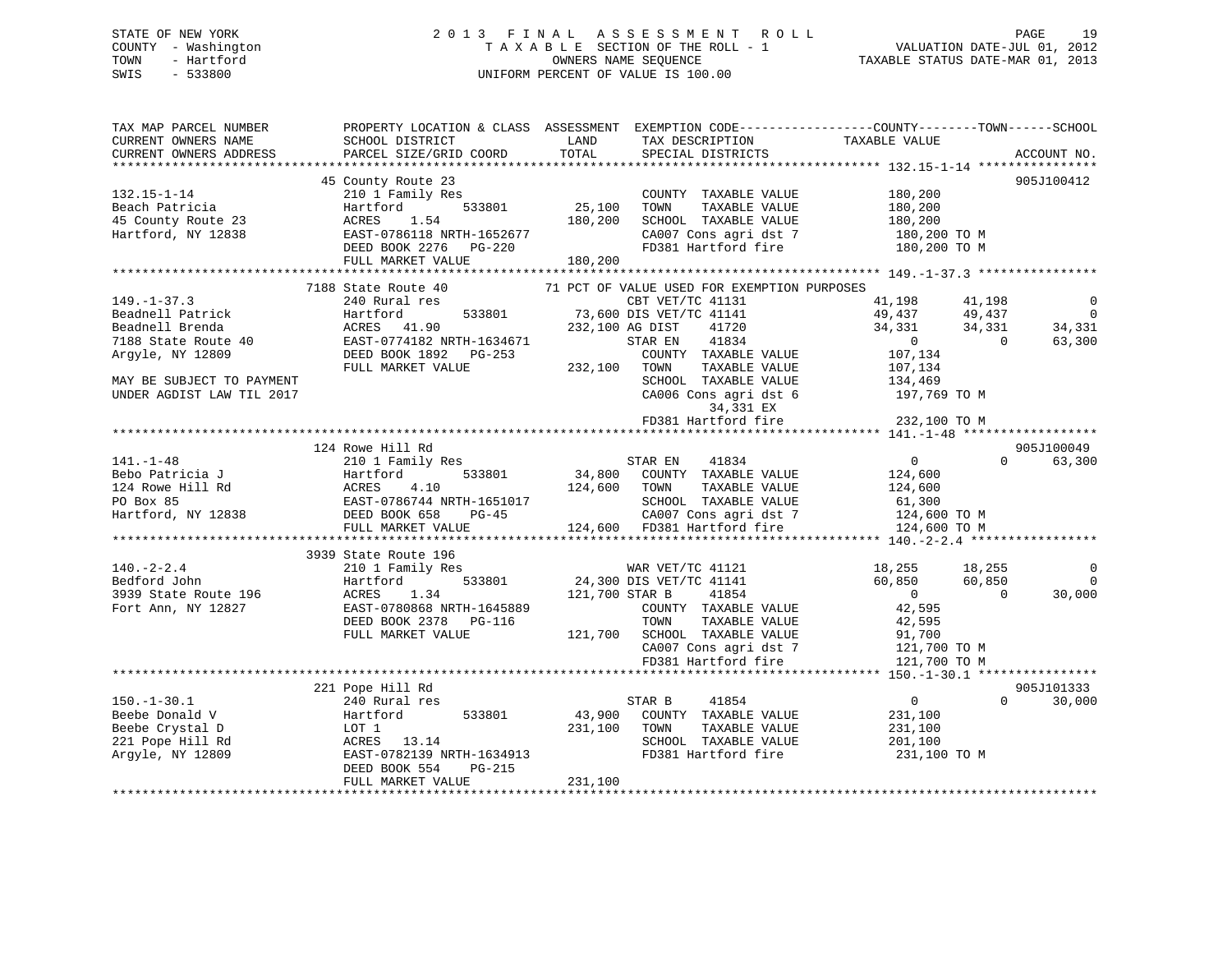# STATE OF NEW YORK 2 0 1 3 F I N A L A S S E S S M E N T R O L L PAGE 20 COUNTY - Washington T A X A B L E SECTION OF THE ROLL - 1 VALUATION DATE-JUL 01, 2012 TOWN - Hartford **TAXABLE STATUS DATE-MAR 01, 2013** OWNERS NAME SEQUENCE TAXABLE STATUS DATE-MAR 01, 2013 SWIS - 533800 UNIFORM PERCENT OF VALUE IS 100.00

| TAX MAP PARCEL NUMBER                                                                                                                                                                                                                                                      | PROPERTY LOCATION & CLASS ASSESSMENT EXEMPTION CODE----------------COUNTY-------TOWN------SCHOOL |                 |                                                                                                         |                      |                |                |
|----------------------------------------------------------------------------------------------------------------------------------------------------------------------------------------------------------------------------------------------------------------------------|--------------------------------------------------------------------------------------------------|-----------------|---------------------------------------------------------------------------------------------------------|----------------------|----------------|----------------|
| CURRENT OWNERS NAME                                                                                                                                                                                                                                                        | SCHOOL DISTRICT                                                                                  | LAND            |                                                                                                         |                      |                |                |
| CURRENT OWNERS ADDRESS                                                                                                                                                                                                                                                     | PARCEL SIZE/GRID COORD                                                                           | TOTAL           |                                                                                                         |                      |                | ACCOUNT NO.    |
|                                                                                                                                                                                                                                                                            |                                                                                                  |                 |                                                                                                         |                      |                |                |
|                                                                                                                                                                                                                                                                            | 7774 State Route 40                                                                              |                 |                                                                                                         |                      |                | 905J100051     |
| $140. -2 - 20$                                                                                                                                                                                                                                                             | 210 1 Family Res                                                                                 |                 | 3<br>533801 12,000 AGED-TOWN 41803                                                                      | 33,120               | $\Omega$       | $\overline{0}$ |
| 140.12.20<br>Beebe Edward R<br>Beebe Edward R<br>7774 State Route 40<br>Hartford, NY 12838<br>Hartford, NY 12838<br>COUNTY<br>Hartford, NY 12838<br>COUNTY<br>TOWN<br>TOWN<br>TOWN<br>TOWN<br>TOWN<br>TOWN<br>TOWN<br>TOWN<br>TOWN<br>TOWN<br>TOWN<br>TOWN<br>TOWN<br>TOWN |                                                                                                  |                 |                                                                                                         | $\overline{0}$       | 41,400         | $\mathbf 0$    |
|                                                                                                                                                                                                                                                                            |                                                                                                  |                 | 41834                                                                                                   | $\overline{0}$       | $\Omega$       | 63,300         |
|                                                                                                                                                                                                                                                                            |                                                                                                  |                 | COUNTY TAXABLE VALUE 49,680                                                                             |                      |                |                |
|                                                                                                                                                                                                                                                                            |                                                                                                  |                 | TAXABLE VALUE                                                                                           | 41,400               |                |                |
|                                                                                                                                                                                                                                                                            | FULL MARKET VALUE                                                                                |                 | 82,800 SCHOOL TAXABLE VALUE 19,500                                                                      |                      |                |                |
|                                                                                                                                                                                                                                                                            |                                                                                                  |                 | FD381 Hartford fire                                                                                     | 82,800 TO M          |                |                |
|                                                                                                                                                                                                                                                                            |                                                                                                  |                 |                                                                                                         |                      |                |                |
| 123.-1-8.1<br>Beecher Bridget<br>390 Gibbs Rd<br>Fort Ann, NY 12827<br>EAST-0788556 NRTH-1663734<br>DEED BOOK 2758 PG-80<br>Fort Ann, NY 12827<br>DEED BOOK 2758 PG-80<br>THI, MARKET VALUE<br>THI, MARKET VALUE<br>CAOOT CONS agridst 7<br>136,700                        | 390 Gibbs Rd                                                                                     |                 |                                                                                                         |                      |                |                |
|                                                                                                                                                                                                                                                                            |                                                                                                  |                 |                                                                                                         |                      | $\mathbf{0}$   | 30,000         |
|                                                                                                                                                                                                                                                                            |                                                                                                  |                 |                                                                                                         |                      |                |                |
|                                                                                                                                                                                                                                                                            |                                                                                                  |                 |                                                                                                         |                      |                |                |
|                                                                                                                                                                                                                                                                            |                                                                                                  |                 |                                                                                                         |                      |                |                |
|                                                                                                                                                                                                                                                                            |                                                                                                  |                 |                                                                                                         |                      |                |                |
|                                                                                                                                                                                                                                                                            |                                                                                                  |                 |                                                                                                         |                      |                |                |
|                                                                                                                                                                                                                                                                            |                                                                                                  |                 |                                                                                                         |                      |                |                |
|                                                                                                                                                                                                                                                                            |                                                                                                  |                 |                                                                                                         |                      |                | 905J100565     |
| $123. - 1 - 8$                                                                                                                                                                                                                                                             | 112 Dairy farm (CBT VET)<br>Hartford 533801 159,500 AG DIST                                      |                 | CBT VET/TC 41131                                                                                        | 50,000 45,000        |                | - 0            |
| Beecher Lawrence W                                                                                                                                                                                                                                                         |                                                                                                  |                 | 41720                                                                                                   | $82,147$<br>0        | 82,147         | 82,147         |
| Beecher Barbara S                                                                                                                                                                                                                                                          |                                                                                                  | 435,700 STAR EN | 41834                                                                                                   |                      | $\overline{0}$ | 63,300         |
| 590 Warren Rd                                                                                                                                                                                                                                                              |                                                                                                  |                 | COUNTY TAXABLE VALUE                                                                                    | 303,553              |                |                |
| Fort Ann, NY 12827                                                                                                                                                                                                                                                         | EAST-0790130 NRTH-1663465                                                                        |                 | TOWN<br>TAXABLE VALUE                                                                                   | 308,553              |                |                |
|                                                                                                                                                                                                                                                                            | DEED BOOK 589 PG-225                                                                             |                 | SCHOOL TAXABLE VALUE                                                                                    | 290,253              |                |                |
| MAY BE SUBJECT TO PAYMENT                                                                                                                                                                                                                                                  | FULL MARKET VALUE                                                                                |                 | 435,700 CA007 Cons agri dst 7                                                                           | 353,553 TO M         |                |                |
| UNDER AGDIST LAW TIL 2017                                                                                                                                                                                                                                                  |                                                                                                  |                 | 82,147 EX                                                                                               |                      |                |                |
|                                                                                                                                                                                                                                                                            |                                                                                                  |                 | FD381 Hartford fire                                                                                     | 435,700 TO M         |                |                |
|                                                                                                                                                                                                                                                                            |                                                                                                  |                 |                                                                                                         |                      |                |                |
|                                                                                                                                                                                                                                                                            | 68 Blood St                                                                                      |                 |                                                                                                         |                      |                | 905J100055     |
| $142. - 1 - 28$                                                                                                                                                                                                                                                            | 280 Res Multiple                                                                                 |                 | COUNTY TAXABLE VALUE                                                                                    | 93,100               |                |                |
|                                                                                                                                                                                                                                                                            |                                                                                                  |                 |                                                                                                         |                      |                |                |
|                                                                                                                                                                                                                                                                            |                                                                                                  |                 |                                                                                                         |                      |                |                |
|                                                                                                                                                                                                                                                                            |                                                                                                  |                 | CA008 Cons agri dst 8<br>FD381 Hartford fire                                                            | 93,100 TO M          |                |                |
| Granville, NY 12832<br>EAST-0790997 NRTH-1642323                                                                                                                                                                                                                           |                                                                                                  |                 |                                                                                                         | 93,100 TO M          |                |                |
|                                                                                                                                                                                                                                                                            | DEED BOOK 2842 PG-236                                                                            |                 |                                                                                                         |                      |                |                |
|                                                                                                                                                                                                                                                                            | FULL MARKET VALUE                                                                                | 93,100          |                                                                                                         |                      |                |                |
|                                                                                                                                                                                                                                                                            |                                                                                                  |                 |                                                                                                         |                      |                |                |
|                                                                                                                                                                                                                                                                            | 176 Marlboro Country Rd                                                                          |                 |                                                                                                         |                      |                | 905J101039     |
| $141. - 3 - 24.2$                                                                                                                                                                                                                                                          | 210 1 Family Res                                                                                 |                 | COUNTY TAXABLE VALUE                                                                                    | 84,400               |                |                |
| Beneficial Homeowner Svc Corp Hartford                                                                                                                                                                                                                                     |                                                                                                  |                 | TOWN                                                                                                    | TAXABLE VALUE 84,400 |                |                |
| 636 Grand Regency Blvd                                                                                                                                                                                                                                                     |                                                                                                  |                 |                                                                                                         |                      |                |                |
| Brandon, FL 33510                                                                                                                                                                                                                                                          | Trans Exempt Repay 2013 84,400<br>FRNT 416.00 DPTH 369.00<br>EAST-0785276 NRTH-1643604           |                 | SCHOOL TAXABLE VALUE $84,400$<br>FD381 Hartford fire $84,400$ TO M<br>TE533 Trans exmt repay-flg .00 MT |                      |                |                |
|                                                                                                                                                                                                                                                                            |                                                                                                  |                 |                                                                                                         |                      |                |                |
|                                                                                                                                                                                                                                                                            | DEED BOOK 3192 PG-33                                                                             |                 |                                                                                                         |                      |                |                |
|                                                                                                                                                                                                                                                                            | FULL MARKET VALUE                                                                                | 84,400          |                                                                                                         |                      |                |                |
|                                                                                                                                                                                                                                                                            |                                                                                                  |                 |                                                                                                         |                      |                |                |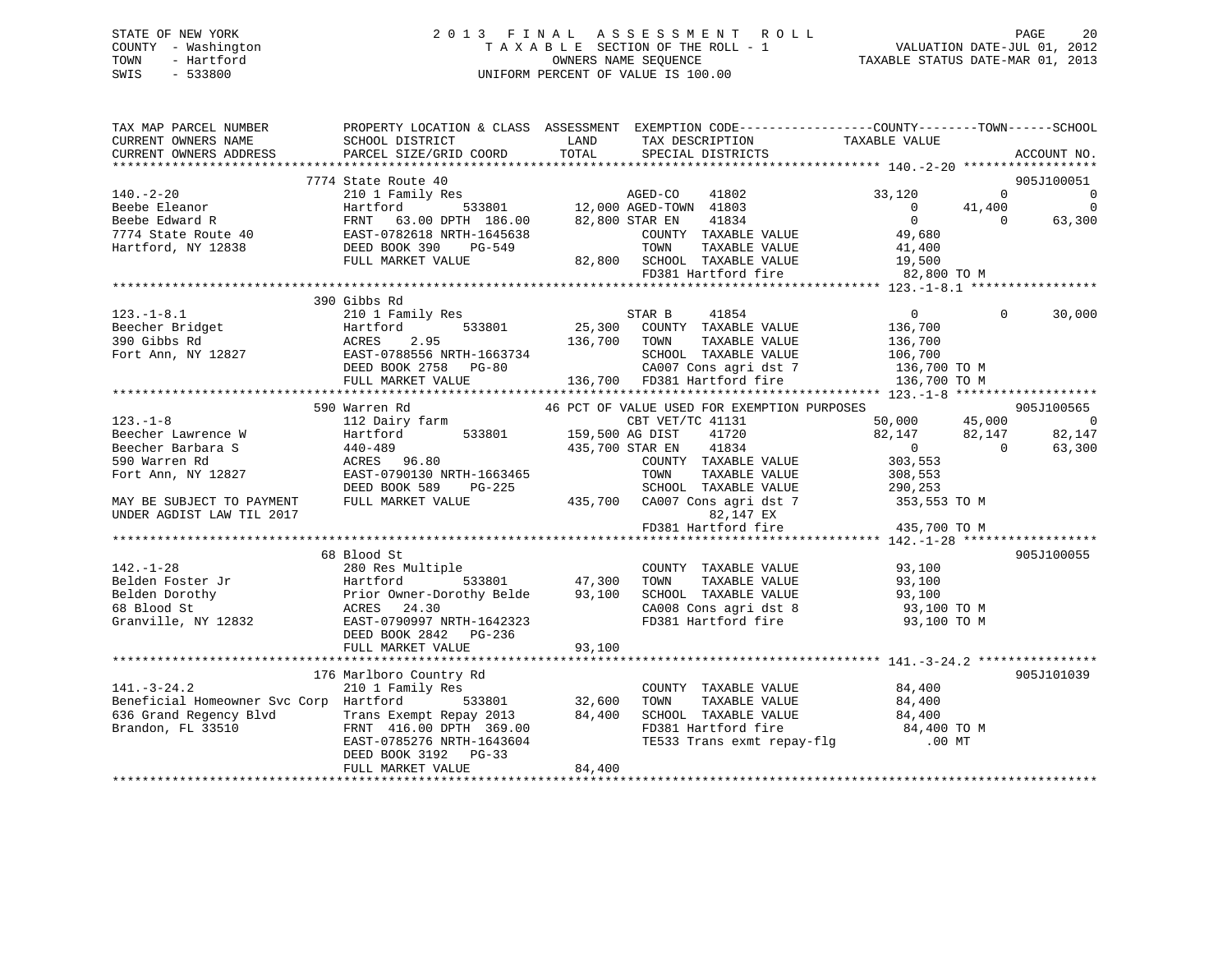# STATE OF NEW YORK 2 0 1 3 F I N A L A S S E S S M E N T R O L L PAGE 21 COUNTY - Washington T A X A B L E SECTION OF THE ROLL - 1 VALUATION DATE-JUL 01, 2012 TOWN - Hartford **TAXABLE STATUS DATE-MAR 01, 2013** SWIS - 533800 UNIFORM PERCENT OF VALUE IS 100.00

| TAX MAP PARCEL NUMBER<br>CURRENT OWNERS NAME<br>CURRENT OWNERS ADDRESS                                                                                            | PROPERTY LOCATION & CLASS ASSESSMENT EXEMPTION CODE---------------COUNTY-------TOWN-----SCHOOL<br>SCHOOL DISTRICT<br>PARCEL SIZE/GRID COORD | LAND<br>TOTAL                     | TAX DESCRIPTION TAXABLE VALUE<br>SPECIAL DISTRICTS                        |                                |            | ACCOUNT NO. |
|-------------------------------------------------------------------------------------------------------------------------------------------------------------------|---------------------------------------------------------------------------------------------------------------------------------------------|-----------------------------------|---------------------------------------------------------------------------|--------------------------------|------------|-------------|
|                                                                                                                                                                   | 51 Skyview Meadows Ln                                                                                                                       |                                   |                                                                           |                                |            | 905J101016  |
| $141. - 1 - 53$                                                                                                                                                   | 210 1 Family Res                                                                                                                            |                                   | CBT VET/TC 41131                                                          | 36,350                         | 36,350     | $\Omega$    |
| Benincasa Elaine I -LE-                                                                                                                                           | Hartford<br>533801                                                                                                                          | 32,200 STAR EN                    | 41834                                                                     | $\Omega$                       | $\bigcirc$ | 63,300      |
| Benincasa Michael K                                                                                                                                               | 1.90<br>ACRES                                                                                                                               | 145,400                           | COUNTY TAXABLE VALUE                                                      | 109,050                        |            |             |
| PO Box 123                                                                                                                                                        | EAST-0787312 NRTH-1648897                                                                                                                   |                                   | TOWN<br>TAXABLE VALUE                                                     | 109,050                        |            |             |
| Hartford, NY 12838                                                                                                                                                | DEED BOOK 775<br>PG-27                                                                                                                      |                                   |                                                                           |                                |            |             |
|                                                                                                                                                                   | FULL MARKET VALUE                                                                                                                           |                                   | SCHOOL TAXABLE VALUE 82,100<br>145,400 CA007 Cons agri dst 7 145,400 TO M |                                |            |             |
|                                                                                                                                                                   |                                                                                                                                             |                                   | FD381 Hartford fire                                                       | 145,400 TO M                   |            |             |
|                                                                                                                                                                   |                                                                                                                                             |                                   |                                                                           |                                |            |             |
|                                                                                                                                                                   | 276 Eldridge Ln                                                                                                                             |                                   | 95 PCT OF VALUE USED FOR EXEMPTION PURPOSES                               |                                |            | 905J100483  |
| $140. -1 - 1.1$                                                                                                                                                   | 210 1 Family Res                                                                                                                            |                                   | WAR VET/TC 41121                                                          | 25,622                         | 25,622     | $\Omega$    |
| Bennett Gordon J                                                                                                                                                  | Hartford                                                                                                                                    | MAR VET/<br>533801 39,200 STAR EN | 41834                                                                     | $\overline{0}$                 | $\Omega$   | 63,300      |
| 276 Eldridge Ln                                                                                                                                                   | ACRES<br>9.68                                                                                                                               |                                   | 179,800 COUNTY TAXABLE VALUE                                              | 154,178                        |            |             |
| Fort Ann, NY 12827                                                                                                                                                | EAST-0770738 NRTH-1650212                                                                                                                   |                                   | TOWN<br>TAXABLE VALUE                                                     | 154,178                        |            |             |
|                                                                                                                                                                   | DEED BOOK 795<br>PG-204                                                                                                                     |                                   | TOWN       TAXABLE  VALUE<br>SCHOOL    TAXABLE  VALUE                     | $\frac{1}{116}, \frac{1}{500}$ |            |             |
|                                                                                                                                                                   | FULL MARKET VALUE                                                                                                                           |                                   | 179,800 FD381 Hartford fire                                               | 179,800 TO M                   |            |             |
|                                                                                                                                                                   |                                                                                                                                             |                                   |                                                                           |                                |            |             |
|                                                                                                                                                                   | 71 Christian Hill Rd                                                                                                                        |                                   |                                                                           |                                |            | 905J100079  |
| $132.15 - 1 - 28$                                                                                                                                                 | 220 2 Family Res                                                                                                                            |                                   | COUNTY TAXABLE VALUE                                                      | 54,300                         |            |             |
| Bennett William A                                                                                                                                                 | Hartford<br>533801                                                                                                                          | 22,300                            | TAXABLE VALUE<br>TOWN                                                     | 54,300                         |            |             |
| Bennett Christie A                                                                                                                                                | FRNT 134.00 DPTH 298.00                                                                                                                     | 54,300                            | SCHOOL TAXABLE VALUE                                                      | 54,300                         |            |             |
| 473 Dix Ave                                                                                                                                                       |                                                                                                                                             |                                   | CA007 Cons agri dst 7 54,300 TO M                                         |                                |            |             |
| Queensbury, NY 12804                                                                                                                                              | EAST-0785849 NRTH-1652499<br>DEED BOOK 586    PG-161                                                                                        |                                   | FD381 Hartford fire                                                       | 54,300 TO M                    |            |             |
|                                                                                                                                                                   | FULL MARKET VALUE                                                                                                                           | 54,300                            |                                                                           |                                |            |             |
|                                                                                                                                                                   |                                                                                                                                             |                                   |                                                                           |                                |            |             |
|                                                                                                                                                                   | 8 Marlboro Country Rd                                                                                                                       |                                   |                                                                           |                                |            | 905J100624  |
| $141. - 3 - 44.1$                                                                                                                                                 | 280 Res Multiple                                                                                                                            |                                   | CBT VET/TC 41131                                                          | 35,250                         | 35,250     | $\Omega$    |
|                                                                                                                                                                   |                                                                                                                                             | 41,500 STAR B                     | 41854                                                                     | $\overline{0}$                 | $\Omega$   | 30,000      |
|                                                                                                                                                                   |                                                                                                                                             |                                   | 141,000 COUNTY TAXABLE VALUE                                              | 105,750                        |            |             |
| Benson Dennis F<br>Benson Shirley Renson Shirley ACRES 2.39<br>8 Marlboro Country Rd EAST-0785540<br>RENS 2.39<br>8 Marlboro Country Rd EAST-0785540<br>RENS 2.39 |                                                                                                                                             |                                   | TOWN<br>TAXABLE VALUE                                                     | 105,750                        |            |             |
| Hartford, NY 12838                                                                                                                                                | DEED BOOK 466<br>PG-631                                                                                                                     |                                   | SCHOOL TAXABLE VALUE                                                      | 111,000                        |            |             |
|                                                                                                                                                                   | FULL MARKET VALUE                                                                                                                           |                                   | 141,000 FD381 Hartford fire 141,000 TO M                                  |                                |            |             |
|                                                                                                                                                                   |                                                                                                                                             |                                   |                                                                           |                                |            |             |
|                                                                                                                                                                   | 5584 County Route 30                                                                                                                        |                                   |                                                                           |                                |            | 905J100612  |
| $141. - 3 - 31$                                                                                                                                                   | 210 1 Family Res                                                                                                                            |                                   | STAR B<br>41854                                                           | $\overline{0}$                 | $\Omega$   | 30,000      |
| Benson Jacob A.                                                                                                                                                   | 533801<br>Hartford                                                                                                                          |                                   | 35,500 COUNTY TAXABLE VALUE                                               | 123,300                        |            |             |
| 5584 County Route 30                                                                                                                                              | ACRES<br>3.98                                                                                                                               | 123,300                           | TOWN<br>TAXABLE VALUE                                                     | 123,300                        |            |             |
| Hartford, NY 12838                                                                                                                                                | EAST-0788694 NRTH-1643126                                                                                                                   |                                   | SCHOOL TAXABLE VALUE                                                      | 93,300                         |            |             |
|                                                                                                                                                                   | DEED BOOK 3262 PG-180                                                                                                                       |                                   | 180 CA008 Cons agri dst 8<br>123,300 FD381 Hartford fire                  | 123,300 TO M                   |            |             |
| PRIOR OWNER ON 3/01/2013 FULL MARKET VALUE                                                                                                                        |                                                                                                                                             |                                   |                                                                           | 123,300 TO M                   |            |             |
| Burch Bruce                                                                                                                                                       |                                                                                                                                             |                                   |                                                                           |                                |            |             |
|                                                                                                                                                                   |                                                                                                                                             |                                   |                                                                           |                                |            |             |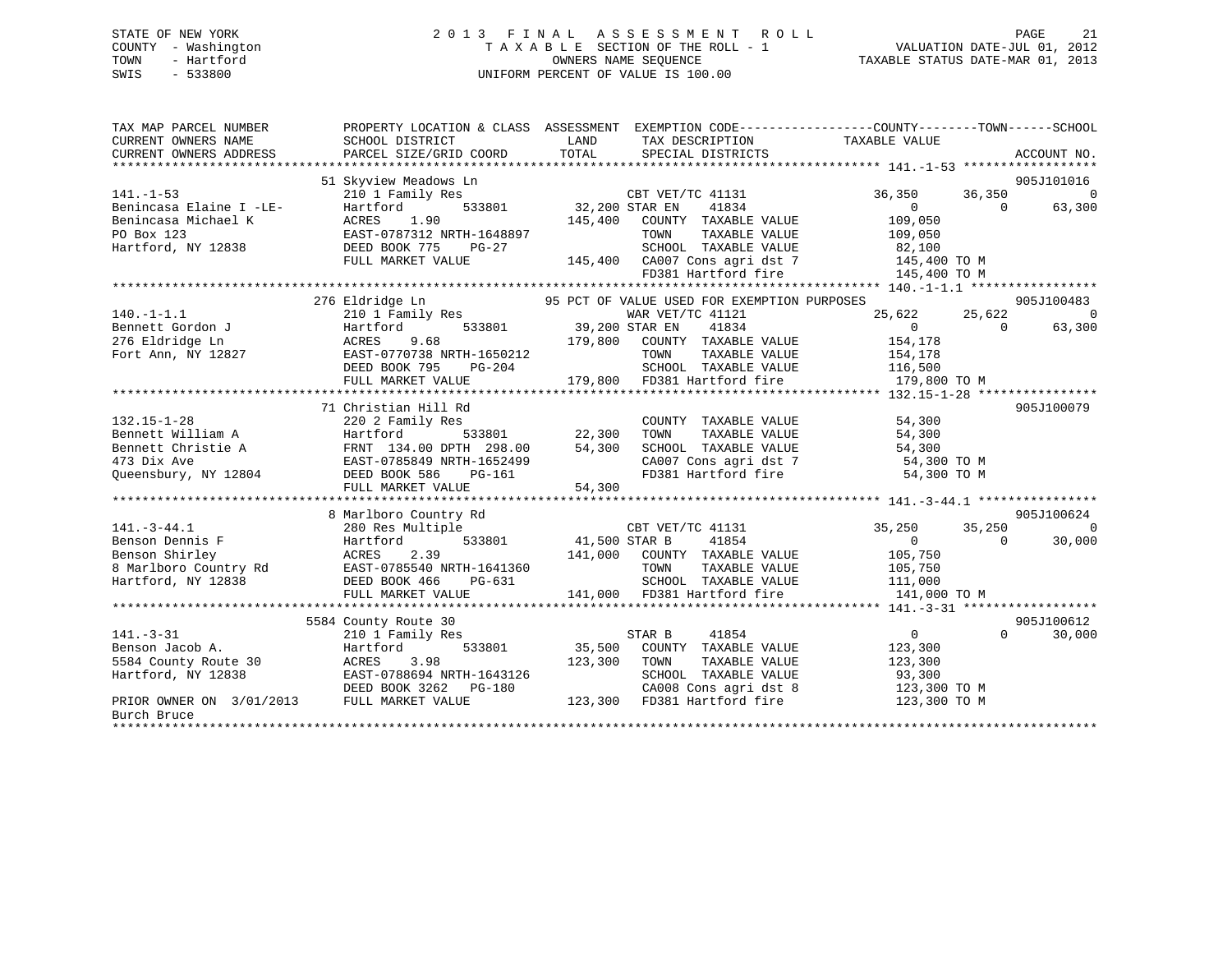# STATE OF NEW YORK 2 0 1 3 F I N A L A S S E S S M E N T R O L L PAGE 22 COUNTY - Washington T A X A B L E SECTION OF THE ROLL - 1 VALUATION DATE-JUL 01, 2012 TOWN - Hartford **TAXABLE STATUS DATE-MAR 01, 2013** OWNERS NAME SEQUENCE TAXABLE STATUS DATE-MAR 01, 2013 SWIS - 533800 UNIFORM PERCENT OF VALUE IS 100.00

| TAX MAP PARCEL NUMBER<br>CURRENT OWNERS NAME                                                                                                                                  | PROPERTY LOCATION & CLASS ASSESSMENT<br>SCHOOL DISTRICT                                                                                                                                                                                                                                                          | LAND                                              | EXEMPTION CODE-----------------COUNTY--------TOWN------SCHOOL<br>TAX DESCRIPTION                                                                                                                                                                            | TAXABLE VALUE                                                                                                                                     |                                                                      |
|-------------------------------------------------------------------------------------------------------------------------------------------------------------------------------|------------------------------------------------------------------------------------------------------------------------------------------------------------------------------------------------------------------------------------------------------------------------------------------------------------------|---------------------------------------------------|-------------------------------------------------------------------------------------------------------------------------------------------------------------------------------------------------------------------------------------------------------------|---------------------------------------------------------------------------------------------------------------------------------------------------|----------------------------------------------------------------------|
| CURRENT OWNERS ADDRESS                                                                                                                                                        | PARCEL SIZE/GRID COORD                                                                                                                                                                                                                                                                                           | TOTAL                                             | SPECIAL DISTRICTS                                                                                                                                                                                                                                           |                                                                                                                                                   | ACCOUNT NO.                                                          |
|                                                                                                                                                                               | State Route 40                                                                                                                                                                                                                                                                                                   |                                                   |                                                                                                                                                                                                                                                             |                                                                                                                                                   | 905J101149                                                           |
| $132 - 2 - 2.4$<br>Bentley-Schult Lucille N<br>30 Hillcrest Way<br>Granville, NY 12832                                                                                        | 312 Vac w/imprv<br>533801<br>Hartford<br>FRNT 400.00 DPTH 300.00<br>EAST-0790057 NRTH-1656892<br>DEED BOOK 476<br>PG-617<br>FULL MARKET VALUE                                                                                                                                                                    | 11,000<br>16,000<br>16,000                        | COUNTY TAXABLE VALUE<br>TOWN<br>TAXABLE VALUE<br>SCHOOL TAXABLE VALUE<br>FD381 Hartford fire                                                                                                                                                                | 16,000<br>16,000<br>16,000<br>16,000 TO M                                                                                                         |                                                                      |
|                                                                                                                                                                               | 51 Rowe Hill Rd                                                                                                                                                                                                                                                                                                  |                                                   |                                                                                                                                                                                                                                                             |                                                                                                                                                   | 905J100422                                                           |
| $141. - 1 - 39$<br>Berky Michael Jr<br>Kalms M Evelyn<br>51 Rowe Hill Rd<br>PO Box 125<br>Hartford, NY 12838                                                                  | 210 1 Family Res<br>533801<br>Hartford<br>FRNT 152.00 DPTH 259.00<br>EAST-0785791 NRTH-1649260<br>DEED BOOK 934<br>PG-255<br>FULL MARKET VALUE                                                                                                                                                                   | 22,100<br>186,400                                 | 41854<br>STAR B<br>COUNTY TAXABLE VALUE<br>TOWN<br>TAXABLE VALUE<br>SCHOOL TAXABLE VALUE<br>CA007 Cons agri dst 7<br>186,400 FD381 Hartford fire                                                                                                            | $\mathbf 0$<br>186,400<br>186,400<br>156,400<br>186,400 TO M<br>186,400 TO M                                                                      | $\Omega$<br>30,000                                                   |
|                                                                                                                                                                               |                                                                                                                                                                                                                                                                                                                  |                                                   |                                                                                                                                                                                                                                                             | **************** 140.-2-37.3 ****************                                                                                                     |                                                                      |
| $140. - 2 - 37.3$<br>Bidwell Bradley B<br>7679 State Route 40<br>Hartford, NY 12838<br>$150. - 1 - 30.3$<br>Bink Robert<br>Bink Linda<br>243 Pope Hill Rd<br>Arqyle, NY 12809 | 7679 State Route 40<br>210 1 Family Res<br>Hartford<br>533801<br>FRNT 387.00 DPTH 331.00<br>BANK<br>185<br>EAST-0780970 NRTH-1643987<br>DEED BOOK 2544 PG-24<br>FULL MARKET VALUE<br>243 Pope Hill Rd<br>240 Rural res<br>533801<br>Hartford<br>LOT 3<br>13.60 BANK<br>185<br>ACRES<br>EAST-0782671 NRTH-1634848 | 24,300<br>112,300<br>112,300<br>45,700<br>134,600 | STAR B<br>41854<br>COUNTY TAXABLE VALUE<br>TOWN<br>TAXABLE VALUE<br>SCHOOL TAXABLE VALUE<br>CA007 Cons agri dst 7<br>FD381 Hartford fire<br>41854<br>STAR B<br>COUNTY TAXABLE VALUE<br>TAXABLE VALUE<br>TOWN<br>SCHOOL TAXABLE VALUE<br>FD381 Hartford fire | $\overline{0}$<br>112,300<br>112,300<br>82,300<br>112,300 TO M<br>112,300 TO M<br>$\overline{0}$<br>134,600<br>134,600<br>104,600<br>134,600 TO M | 905J101368<br>$\Omega$<br>30,000<br>905J101335<br>$\Omega$<br>30,000 |
|                                                                                                                                                                               | DEED BOOK 1910 PG-302<br>FULL MARKET VALUE                                                                                                                                                                                                                                                                       | 134,600                                           |                                                                                                                                                                                                                                                             |                                                                                                                                                   |                                                                      |
|                                                                                                                                                                               | 5052 State Route 149                                                                                                                                                                                                                                                                                             |                                                   |                                                                                                                                                                                                                                                             |                                                                                                                                                   | 905J101224                                                           |
| $132. - 2 - 38.2$<br>Birardi Joseph<br>Birardi Caroline<br>PO Box 201<br>Hartford, NY 12838                                                                                   | 240 Rural res<br>533801<br>Hartford<br>ACRES 10.00<br>EAST-0788868 NRTH-1652399<br>DEED BOOK 497<br>$PG-102$<br>FULL MARKET VALUE                                                                                                                                                                                | 163,700                                           | CBT VET/TC 41131<br>35,200 AGED-CO/TN 41801<br>163,700 AGED-SCH 41804<br>41834<br>STAR EN<br>COUNTY TAXABLE VALUE<br>TOWN<br>TAXABLE VALUE<br>SCHOOL TAXABLE VALUE<br>FD381 Hartford fire                                                                   | 40,925<br>40,925<br>61,388<br>61,388<br>$\overline{0}$<br>$\overline{0}$<br>61,387<br>61,387<br>59,475<br>163,700 TO M                            | $\overline{0}$<br>0<br>40,925<br>$\Omega$<br>$\Omega$<br>63,300      |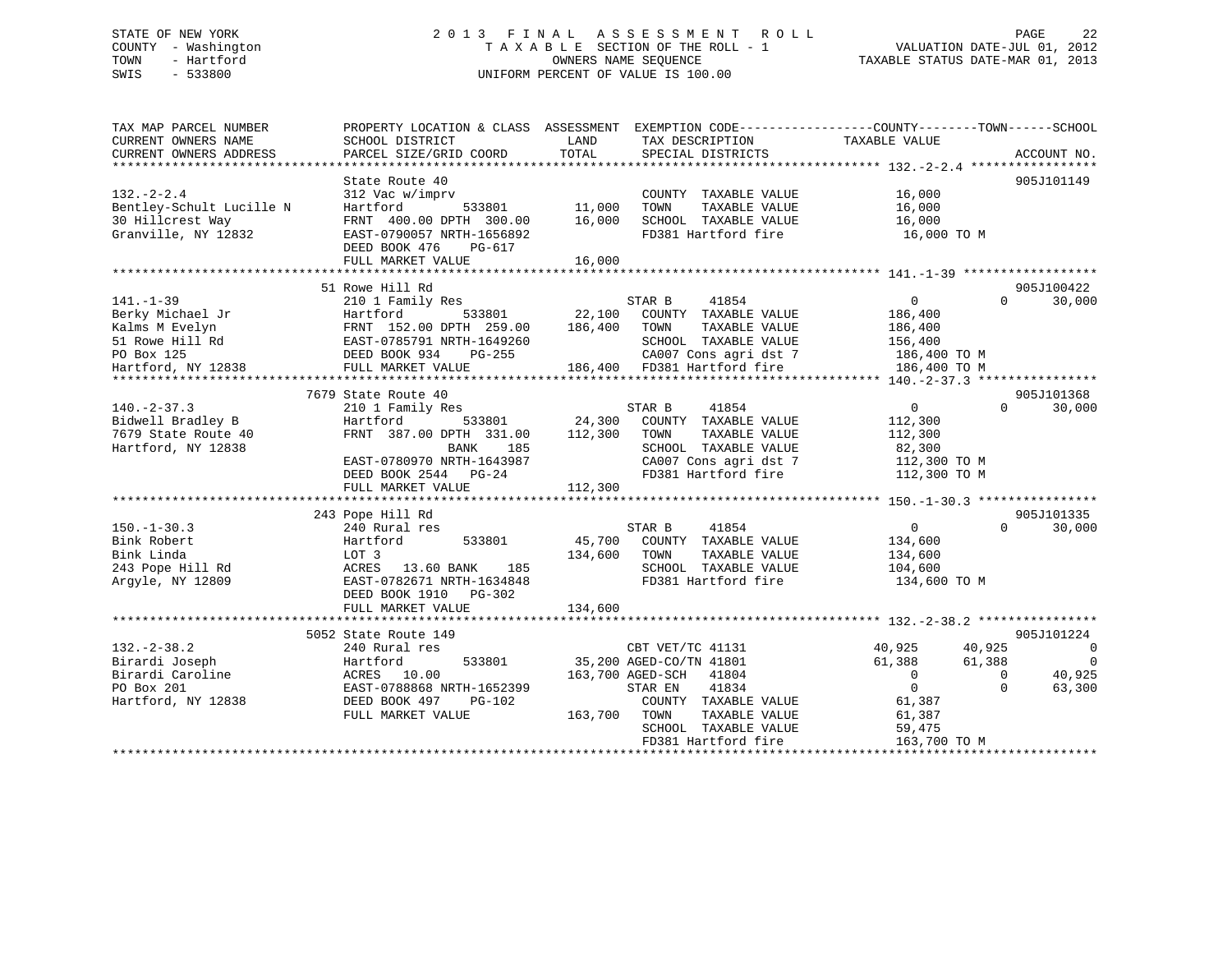# STATE OF NEW YORK 2 0 1 3 F I N A L A S S E S S M E N T R O L L PAGE 23 COUNTY - Washington T A X A B L E SECTION OF THE ROLL - 1 VALUATION DATE-JUL 01, 2012 TOWN - Hartford **TAXABLE STATUS DATE-MAR 01, 2013** OWNERS NAME SEQUENCE TAXABLE STATUS DATE-MAR 01, 2013 SWIS - 533800 UNIFORM PERCENT OF VALUE IS 100.00

| TAX MAP PARCEL NUMBER<br>CURRENT OWNERS NAME | SCHOOL DISTRICT                            | LAND<br>TAX DESCRIPTION                                           | PROPERTY LOCATION & CLASS ASSESSMENT EXEMPTION CODE---------------COUNTY-------TOWN------SCHOOL<br>TAXABLE VALUE |
|----------------------------------------------|--------------------------------------------|-------------------------------------------------------------------|------------------------------------------------------------------------------------------------------------------|
| CURRENT OWNERS ADDRESS                       | PARCEL SIZE/GRID COORD                     | TOTAL<br>SPECIAL DISTRICTS                                        | ACCOUNT NO.                                                                                                      |
|                                              |                                            |                                                                   |                                                                                                                  |
|                                              | 1215 Baldwin Corners Rd                    |                                                                   | 905J101065                                                                                                       |
| $121. - 4 - 12$                              | 210 1 Family Res                           | STAR EN<br>41834                                                  | 0<br>$\Omega$<br>63,300                                                                                          |
| Blanford Sharon M                            | 532802<br>Fort Ann                         | 37,100<br>COUNTY TAXABLE VALUE                                    | 118,500                                                                                                          |
| 1215 Baldwin Corners Rd                      | $121. - 1 - 12$                            | 118,500<br>TOWN<br>TAXABLE VALUE                                  | 118,500                                                                                                          |
| Fort Ann, NY 12827                           | 4.71<br>ACRES<br>EAST-0764696 NRTH-1661636 | SCHOOL TAXABLE VALUE<br>FD381 Hartford fire                       | 55,200                                                                                                           |
|                                              | DEED BOOK 461<br>PG-444                    |                                                                   | 118,500 TO M                                                                                                     |
|                                              | FULL MARKET VALUE                          | 118,500                                                           |                                                                                                                  |
|                                              |                                            |                                                                   |                                                                                                                  |
|                                              | 61 Winch Way                               |                                                                   | 905J100259                                                                                                       |
| $149. - 1 - 26.17$                           | 240 Rural res                              | STAR B<br>41854                                                   | $\overline{0}$<br>30,000<br>$\Omega$                                                                             |
| Bleau Shirley A                              | 533801<br>Hartford                         | 27,100<br>COUNTY TAXABLE VALUE                                    | 78,800                                                                                                           |
| 61 Winch Way                                 | ACRES 10.14                                | 78,800<br>TOWN<br>TAXABLE VALUE                                   | 78,800                                                                                                           |
| Argyle, NY 12809                             | EAST-0780428 NRTH-1636973                  | SCHOOL TAXABLE VALUE                                              | 48,800                                                                                                           |
|                                              | DEED BOOK 892<br>PG-162                    | FD381 Hartford fire                                               | 78,800 TO M                                                                                                      |
|                                              | FULL MARKET VALUE                          | 78,800                                                            |                                                                                                                  |
|                                              |                                            |                                                                   |                                                                                                                  |
|                                              | 2064 County Route 43                       |                                                                   |                                                                                                                  |
| $148. - 1 - 25.2$                            | 270 Mfg housing                            | STAR EN<br>41834                                                  | $\Omega$<br>61,000<br>$\Omega$                                                                                   |
| Bogardus Harry F                             | Hartford<br>533801                         | 29,400<br>COUNTY TAXABLE VALUE                                    | 61,000                                                                                                           |
| Bogardus Peggy A<br>2064 County Route 43     | LOT 3<br>ACRES<br>6.00                     | 61,000<br>TOWN<br>TAXABLE VALUE<br>SCHOOL TAXABLE VALUE           | 61,000<br>$\overline{0}$                                                                                         |
| Fort Edward, NY 12828                        | EAST-0765726 NRTH-1635319                  | CA006 Cons agri dst 6                                             | 61,000 TO M                                                                                                      |
|                                              | DEED BOOK 726<br>PG-347                    | FD381 Hartford fire                                               | 61,000 TO M                                                                                                      |
|                                              | FULL MARKET VALUE                          | 61,000                                                            |                                                                                                                  |
|                                              |                                            |                                                                   |                                                                                                                  |
|                                              | 8360 State Route 40                        |                                                                   | 905J101230                                                                                                       |
| $123. - 1 - 13.4$                            | 210 1 Family Res                           | COUNTY TAXABLE VALUE                                              | 90,500                                                                                                           |
| Boisevenue Albert L                          | Hartford<br>533801                         | 23,000<br>TOWN<br>TAXABLE VALUE                                   | 90,500                                                                                                           |
| Boisevenue Thomas A                          | 1.00<br>ACRES                              | 90,500<br>SCHOOL TAXABLE VALUE                                    | 90,500                                                                                                           |
| 612 County Route 17                          | EAST-0790567 NRTH-1657743                  | FD381 Hartford fire                                               | 90,500 TO M                                                                                                      |
| Fort Ann, NY 12827                           | DEED BOOK 1774 PG-273                      |                                                                   |                                                                                                                  |
|                                              | FULL MARKET VALUE                          | 90,500                                                            |                                                                                                                  |
|                                              |                                            |                                                                   |                                                                                                                  |
|                                              | County Route 17                            |                                                                   | 905J100068                                                                                                       |
| $122. - 1 - 10.1$                            | 323 Vacant rural                           | AG DIST<br>41720                                                  | 42,632<br>42,632<br>42,632                                                                                       |
| Boisvenue Albert L<br>Boisvenue Joan         | Hartford<br>533801<br>ACRES 31.80          | COUNTY TAXABLE VALUE<br>50,900<br>50,900<br>TOWN<br>TAXABLE VALUE | 8,268<br>8,268                                                                                                   |
| 612 County Route 17                          | EAST-0779110 NRTH-1662899                  | SCHOOL TAXABLE VALUE                                              | 8,268                                                                                                            |
| Ft Ann, NY 12827                             | DEED BOOK 2914 PG-182                      | CA007 Cons agri dst 7                                             | 8,268 TO M                                                                                                       |
|                                              | FULL MARKET VALUE                          | 50,900<br>42,632 EX                                               |                                                                                                                  |
| MAY BE SUBJECT TO PAYMENT                    |                                            | FD381 Hartford fire                                               | 50,900 TO M                                                                                                      |
| UNDER AGDIST LAW TIL 2017                    |                                            |                                                                   |                                                                                                                  |
|                                              |                                            |                                                                   |                                                                                                                  |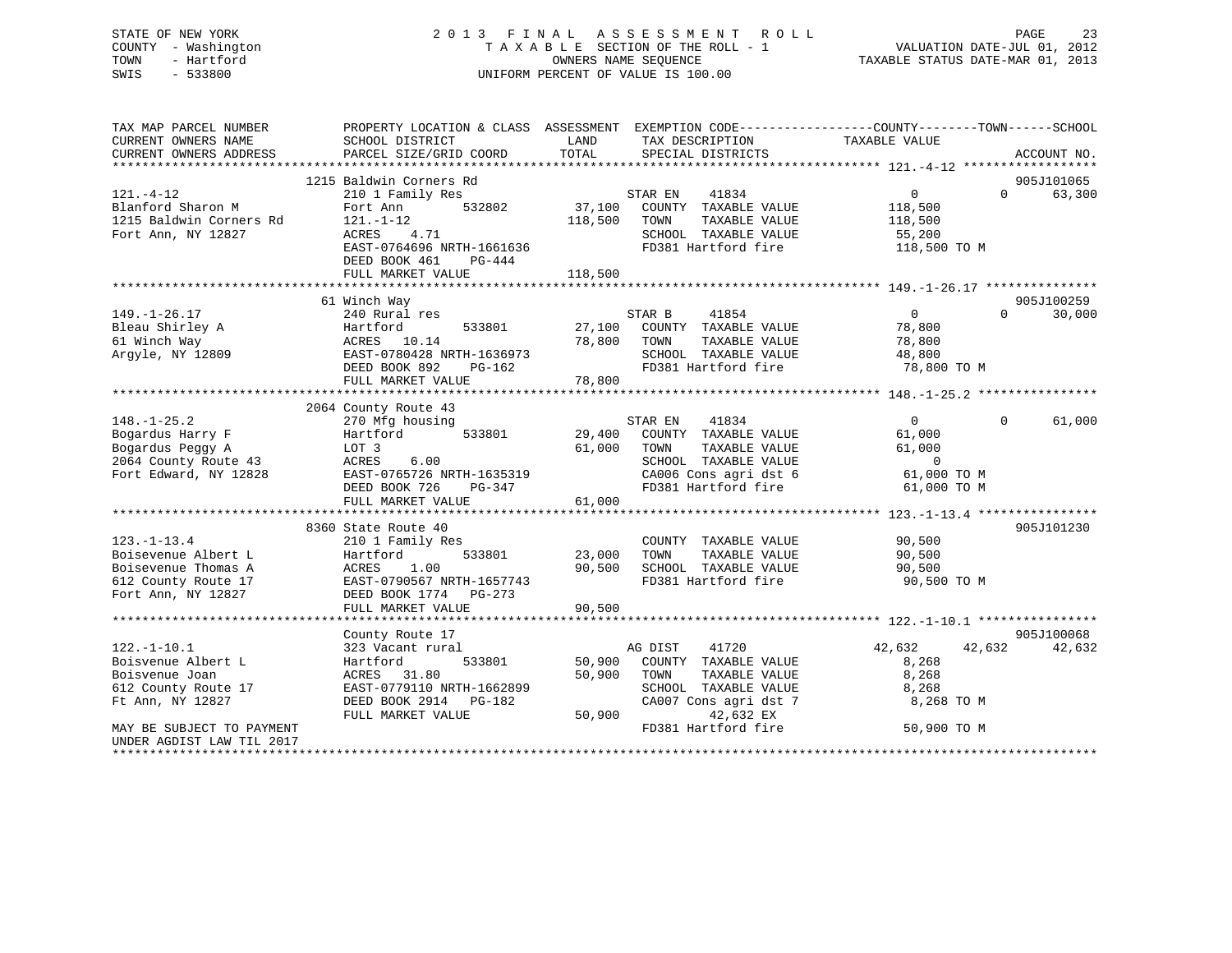# STATE OF NEW YORK 2 0 1 3 F I N A L A S S E S S M E N T R O L L PAGE 24 COUNTY - Washington T A X A B L E SECTION OF THE ROLL - 1 VALUATION DATE-JUL 01, 2012 TOWN - Hartford **TAXABLE STATUS DATE-MAR 01, 2013** OWNERS NAME SEQUENCE TAXABLE STATUS DATE-MAR 01, 2013 SWIS - 533800 UNIFORM PERCENT OF VALUE IS 100.00

| TAX MAP PARCEL NUMBER<br>CURRENT OWNERS NAME<br>CURRENT OWNERS ADDRESS                                                                                                                                                                     | PROPERTY LOCATION & CLASS ASSESSMENT EXEMPTION CODE---------------COUNTY-------TOWN------SCHOOL<br>SCHOOL DISTRICT<br>PARCEL SIZE/GRID COORD | LAND<br>TOTAL               | TAX DESCRIPTION<br>SPECIAL DISTRICTS                                                                                    | TAXABLE VALUE                      | ACCOUNT NO.              |
|--------------------------------------------------------------------------------------------------------------------------------------------------------------------------------------------------------------------------------------------|----------------------------------------------------------------------------------------------------------------------------------------------|-----------------------------|-------------------------------------------------------------------------------------------------------------------------|------------------------------------|--------------------------|
|                                                                                                                                                                                                                                            |                                                                                                                                              |                             |                                                                                                                         |                                    |                          |
|                                                                                                                                                                                                                                            | County Route 17                                                                                                                              |                             |                                                                                                                         |                                    | 905J100065               |
| $122. - 1 - 10.2$                                                                                                                                                                                                                          | 314 Rural vac<10                                                                                                                             |                             | COUNTY TAXABLE VALUE 14,800                                                                                             |                                    |                          |
| Boisvenue Albert L                                                                                                                                                                                                                         |                                                                                                                                              |                             | TAXABLE VALUE<br>TOWN                                                                                                   | 14,800                             |                          |
| Boisvenue Joan R                                                                                                                                                                                                                           | Hartford 533801 13,000<br>ACRES 1.30 14,800<br>EAST-0778800 NRTH-1663103<br>DEED BOOK 2914 PG-182<br>14,800                                  |                             | SCHOOL TAXABLE VALUE                                                                                                    | 14,800                             |                          |
| 612 County Route 17                                                                                                                                                                                                                        |                                                                                                                                              |                             | CA007 Cons agri dst 7                                                                                                   | 14,800 TO M                        |                          |
| Ft Ann, NY 12827                                                                                                                                                                                                                           |                                                                                                                                              |                             | FD381 Hartford fire                                                                                                     | 14,800 TO M                        |                          |
|                                                                                                                                                                                                                                            | FULL MARKET VALUE                                                                                                                            | 14,800                      |                                                                                                                         |                                    |                          |
|                                                                                                                                                                                                                                            |                                                                                                                                              |                             |                                                                                                                         |                                    |                          |
|                                                                                                                                                                                                                                            | 612 + 619 County Route 17 44 PCT OF VALUE USED FOR EXEMPTION PURPOSES                                                                        |                             |                                                                                                                         |                                    | 905J101214               |
| $122. - 1 - 10.3$                                                                                                                                                                                                                          | 240 Rural res                                                                                                                                |                             | WAR VET/TC 41121                                                                                                        | 18,447<br>18,447                   | $\overline{0}$           |
| Boisvenue Albert L                                                                                                                                                                                                                         |                                                                                                                                              | WAR VET/<br>180,400 AG DIST | 41720                                                                                                                   | 95,911<br>95,911                   | 95,911                   |
| Boisvenue Joan R                                                                                                                                                                                                                           |                                                                                                                                              |                             | 279,500 AGED-TOWN 41803                                                                                                 | $\sim$ 0<br>5,227                  | $\Omega$                 |
| 612 County Route 17                                                                                                                                                                                                                        |                                                                                                                                              |                             | STAR EN<br>41834                                                                                                        | $\overline{0}$<br>$\bigcirc$       | 63,300                   |
| Fort Ann, NY 12827                                                                                                                                                                                                                         | -<br>ACRES 127.00<br>EAST-0779356 NRTH-1665798<br>DEED BOOK 1774 PG-265<br>- MALIE                                                           |                             | COUNTY TAXABLE VALUE                                                                                                    | 165,142                            |                          |
|                                                                                                                                                                                                                                            |                                                                                                                                              | 279,500                     | TAXABLE VALUE<br>TOWN                                                                                                   | 159,915                            |                          |
| MAY BE SUBJECT TO PAYMENT                                                                                                                                                                                                                  |                                                                                                                                              |                             | SCHOOL TAXABLE VALUE                                                                                                    | 120,289                            |                          |
| UNDER AGDIST LAW TIL 2017                                                                                                                                                                                                                  |                                                                                                                                              |                             | CA007 Cons agri dst 7                                                                                                   | 183,589 TO M                       |                          |
|                                                                                                                                                                                                                                            |                                                                                                                                              |                             | 95,911 EX                                                                                                               |                                    |                          |
|                                                                                                                                                                                                                                            |                                                                                                                                              |                             | FD381 Hartford fire                                                                                                     | 279,500 TO M                       |                          |
|                                                                                                                                                                                                                                            |                                                                                                                                              |                             |                                                                                                                         |                                    |                          |
| 123.-1-18<br>Boisvenue Albert L<br>Boisvenue Joan R<br>612 County Route 17<br>The Ann. NY 12827<br>FULL MARKET VALUE<br>FULL MARKET VALUE<br>CONSITING THE POST OF THE POST OF THE POST OF THE POST OF THE POST OF THE POST OF THE POST OF | 326 Warren Rd                                                                                                                                |                             |                                                                                                                         |                                    | 905J100634               |
|                                                                                                                                                                                                                                            |                                                                                                                                              |                             | COUNTY TAXABLE VALUE                                                                                                    | 112,000                            |                          |
|                                                                                                                                                                                                                                            |                                                                                                                                              | 533801 41,200               | TAXABLE VALUE<br>TOWN                                                                                                   | 112,000                            |                          |
|                                                                                                                                                                                                                                            |                                                                                                                                              | 112,000                     | SCHOOL TAXABLE VALUE                                                                                                    | 112,000                            |                          |
|                                                                                                                                                                                                                                            |                                                                                                                                              |                             |                                                                                                                         | CA007 Cons agri dst 7 112,000 TO M |                          |
|                                                                                                                                                                                                                                            |                                                                                                                                              |                             | FD381 Hartford fire                                                                                                     | 112,000 TO M                       |                          |
|                                                                                                                                                                                                                                            |                                                                                                                                              | 112,000                     |                                                                                                                         |                                    |                          |
|                                                                                                                                                                                                                                            |                                                                                                                                              |                             |                                                                                                                         |                                    |                          |
|                                                                                                                                                                                                                                            | 7849 State Route 40                                                                                                                          |                             |                                                                                                                         |                                    | 905J100266               |
| $141. - 1 - 10$                                                                                                                                                                                                                            | 270 Mfg housing                                                                                                                              |                             | WAR VET/TC 41121                                                                                                        | 5,625<br>5,625                     | $\sim$ 0                 |
| Bonner Violet E                                                                                                                                                                                                                            |                                                                                                                                              |                             | $\begin{tabular}{lllll} \bf{WAR} & \tt VET/TC & 41121 \\ \bf 533801 & 16,600 & \tt AGED-CO/TN & 41801 \\ \end{tabular}$ | 15,938<br>15,938                   | $\overline{0}$           |
| 7849 State Route 40                                                                                                                                                                                                                        | Hartford 533801<br>FRNT 165.00 DPTH 125.00                                                                                                   |                             | 37,500 AGED-SCH 41804                                                                                                   | $\overline{0}$                     | $\overline{0}$<br>11,250 |
| Hartford, NY 12838                                                                                                                                                                                                                         | EAST-0783463 NRTH-1647288                                                                                                                    |                             | 41834<br>STAR EN                                                                                                        | $\overline{0}$                     | $\Omega$<br>26,250       |
|                                                                                                                                                                                                                                            | DEED BOOK 606<br>PG-213                                                                                                                      |                             | COUNTY TAXABLE VALUE                                                                                                    | 15,937                             |                          |
|                                                                                                                                                                                                                                            | FULL MARKET VALUE                                                                                                                            | 37,500                      | TOWN<br>TAXABLE VALUE                                                                                                   | 15,937                             |                          |
|                                                                                                                                                                                                                                            |                                                                                                                                              |                             | SCHOOL TAXABLE VALUE                                                                                                    | $\overline{0}$                     |                          |
|                                                                                                                                                                                                                                            |                                                                                                                                              |                             | CA007 Cons agri dst 7<br>CA007 Cons agri dst 7                                                                          | 37,500 TO M                        |                          |
|                                                                                                                                                                                                                                            |                                                                                                                                              |                             | FD381 Hartford fire                                                                                                     | 37,500 TO M                        |                          |
|                                                                                                                                                                                                                                            |                                                                                                                                              |                             |                                                                                                                         |                                    |                          |
|                                                                                                                                                                                                                                            | 275 Blood St                                                                                                                                 |                             |                                                                                                                         |                                    | 905J100070               |
| $142. - 1 - 13$                                                                                                                                                                                                                            | 240 Rural res                                                                                                                                |                             | STAR B<br>41854                                                                                                         | $\overline{0}$                     | $\Omega$<br>30,000       |
| Borden Phyllis                                                                                                                                                                                                                             | Hartford<br>533801                                                                                                                           | 41,300                      | COUNTY TAXABLE VALUE                                                                                                    | 65,400                             |                          |
| 275 Blood St                                                                                                                                                                                                                               | ACRES 16.60                                                                                                                                  | 65,400                      | TOWN<br>TAXABLE VALUE                                                                                                   | 65,400                             |                          |
| Granville, NY 12832                                                                                                                                                                                                                        | EAST-0793300 NRTH-1646787                                                                                                                    |                             | SCHOOL TAXABLE VALUE                                                                                                    | 35,400                             |                          |
|                                                                                                                                                                                                                                            | DEED BOOK 913<br>PG-51                                                                                                                       |                             | FD381 Hartford fire                                                                                                     | 65,400 TO M                        |                          |
|                                                                                                                                                                                                                                            | FULL MARKET VALUE                                                                                                                            | 65,400                      |                                                                                                                         |                                    |                          |
|                                                                                                                                                                                                                                            |                                                                                                                                              |                             |                                                                                                                         |                                    |                          |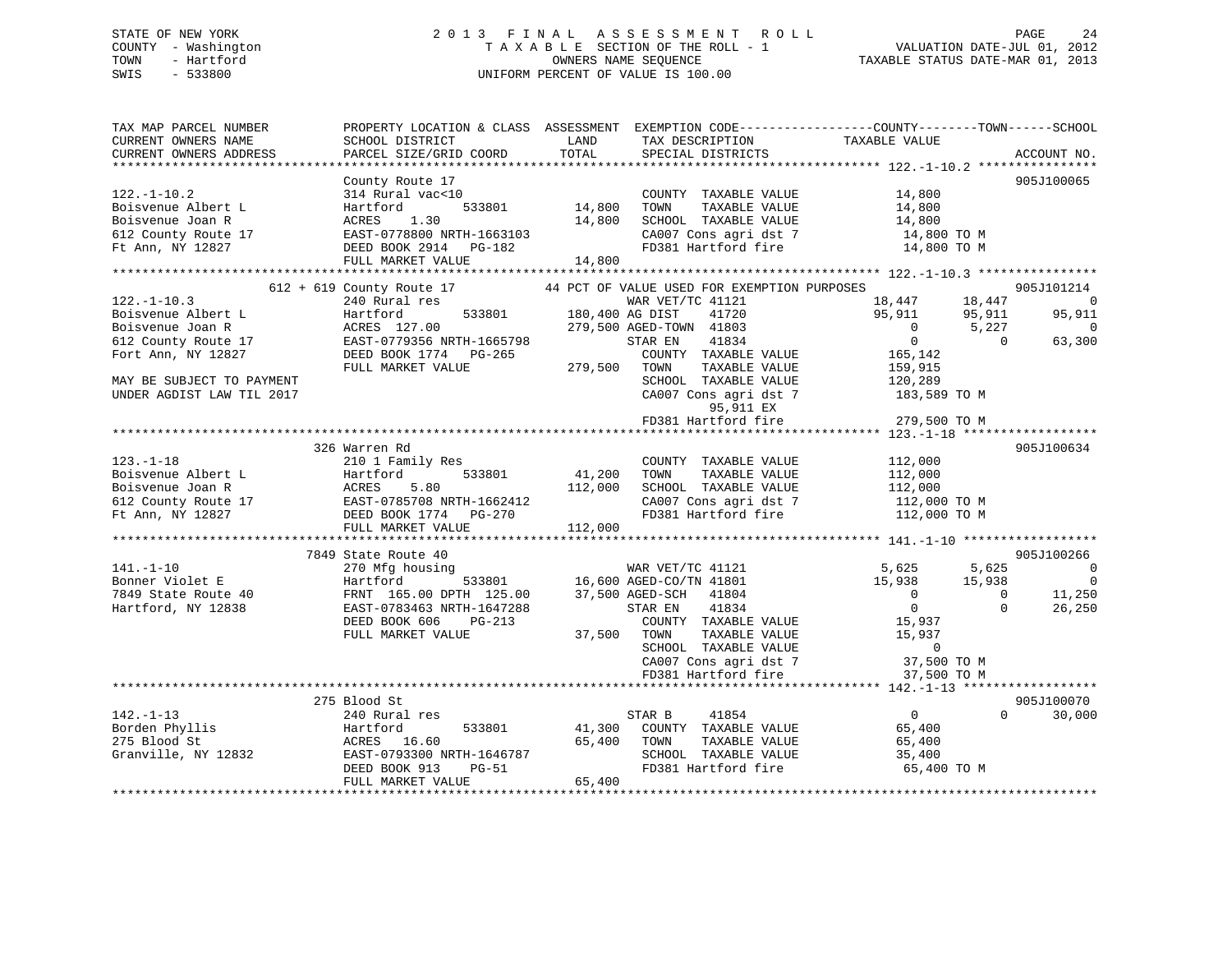| STATE OF NEW YORK<br>COUNTY - Washington<br>- Hartford<br>TOWN<br>$-533800$<br>SWIS |                                                                                                        | 2013 FINAL<br>A S S E S S M E N T<br>R O L L<br>TAXABLE SECTION OF THE ROLL - 1<br>OWNERS NAME SEQUENCE<br>UNIFORM PERCENT OF VALUE IS 100.00 |                                                 |                          |                    |             |
|-------------------------------------------------------------------------------------|--------------------------------------------------------------------------------------------------------|-----------------------------------------------------------------------------------------------------------------------------------------------|-------------------------------------------------|--------------------------|--------------------|-------------|
| TAX MAP PARCEL NUMBER                                                               | PROPERTY LOCATION & CLASS ASSESSMENT EXEMPTION CODE----------------COUNTY-------TOWN-----SCHOOL        |                                                                                                                                               |                                                 |                          |                    |             |
| CURRENT OWNERS NAME                                                                 | SCHOOL DISTRICT                                                                                        | LAND                                                                                                                                          | TAX DESCRIPTION                                 | TAXABLE VALUE            |                    |             |
| CURRENT OWNERS ADDRESS                                                              | PARCEL SIZE/GRID COORD                                                                                 | TOTAL                                                                                                                                         | SPECIAL DISTRICTS                               |                          |                    | ACCOUNT NO. |
|                                                                                     | 7787&7789 State Route 40                                                                               |                                                                                                                                               |                                                 |                          |                    | 905J100280  |
| $140. -2 - 12$                                                                      | 280 Res Multiple                                                                                       |                                                                                                                                               | COUNTY TAXABLE VALUE                            | 131,600                  |                    |             |
| Boucher Brian D                                                                     | Hartford<br>533801                                                                                     | 23,000                                                                                                                                        | TAXABLE VALUE<br>TOWN                           | 131,600                  |                    |             |
| 7785 State Route 40                                                                 | 1 Bldg comml w/apt                                                                                     | 131,600                                                                                                                                       | SCHOOL TAXABLE VALUE                            | 131,600                  |                    |             |
| Hartford, NY 12838                                                                  | 2nd bldg 2 family<br>FRNT 132.00 DPTH 165.00<br>EAST-0782632 NRTH-1646114<br>DEED BOOK 561<br>$PG-135$ |                                                                                                                                               | FD381 Hartford fire                             | 131,600 TO M             |                    |             |
|                                                                                     | FULL MARKET VALUE                                                                                      | 131,600                                                                                                                                       |                                                 |                          |                    |             |
|                                                                                     |                                                                                                        |                                                                                                                                               |                                                 |                          |                    |             |
|                                                                                     | 7785 State Route 40                                                                                    |                                                                                                                                               |                                                 |                          | $\Omega$           | 905J100248  |
| $140. -2 - 13$<br>Boucher Brian D                                                   | 210 1 Family Res<br>Hartford<br>533801                                                                 | 12,000                                                                                                                                        | STAR B<br>41854<br>COUNTY TAXABLE VALUE         | $\mathbf{0}$<br>100,700  |                    | 30,000      |
| 7785 State Route 40                                                                 | FRNT<br>61.00 DPTH 191.00                                                                              | 100,700                                                                                                                                       | TOWN<br>TAXABLE VALUE                           | 100,700                  |                    |             |
| Hartford, NY 12838                                                                  | EAST-0782587 NRTH-1646027                                                                              |                                                                                                                                               | SCHOOL TAXABLE VALUE                            | 70,700                   |                    |             |
|                                                                                     | DEED BOOK 529<br>$PG-15$                                                                               |                                                                                                                                               | FD381 Hartford fire                             | 100,700 TO M             |                    |             |
|                                                                                     | FULL MARKET VALUE                                                                                      | 100,700                                                                                                                                       |                                                 |                          |                    |             |
|                                                                                     |                                                                                                        |                                                                                                                                               |                                                 |                          |                    |             |
|                                                                                     | 7804 State Route 40                                                                                    |                                                                                                                                               |                                                 |                          |                    | 905J100681  |
| $141. - 1 - 13$                                                                     | 210 1 Family Res                                                                                       |                                                                                                                                               | 41854<br>STAR B                                 | $\overline{0}$           | $\Omega$           | 30,000      |
| Boucher Delores C.                                                                  | 533801<br>Hartford                                                                                     | 21,800                                                                                                                                        | COUNTY TAXABLE VALUE                            | 220,600                  |                    |             |
| 7804 State Route 40                                                                 | FRNT 192.00 DPTH 198.00                                                                                | 220,600                                                                                                                                       | TOWN<br>TAXABLE VALUE                           | 220,600                  |                    |             |
| Hartford, NY 12838                                                                  | EAST-0783004 NRTH-1646202                                                                              |                                                                                                                                               | SCHOOL TAXABLE VALUE                            | 190,600                  |                    |             |
|                                                                                     | DEED BOOK 3264 PG-29                                                                                   |                                                                                                                                               | FD381 Hartford fire                             | 220,600 TO M             |                    |             |
| PRIOR OWNER ON 3/01/2013<br>Boucher Dolores                                         | FULL MARKET VALUE                                                                                      | 220,600                                                                                                                                       |                                                 |                          |                    |             |
|                                                                                     |                                                                                                        |                                                                                                                                               |                                                 |                          |                    |             |
|                                                                                     | 208 County Route 23                                                                                    |                                                                                                                                               |                                                 |                          |                    | 905J100408  |
| $132. - 1 - 20$                                                                     | 270 Mfg housing                                                                                        |                                                                                                                                               | AGED-CO<br>41802                                | 16,500<br>$\mathbf 0$    | $\Omega$           | $\Omega$    |
| Boucher Douglas                                                                     | Hartford<br>533801                                                                                     |                                                                                                                                               | 14,000 AGED-TOWN 41803                          | $\overline{0}$           | 26,400<br>$\Omega$ | $\mathbf 0$ |
| Boucher Zoeann<br>208 County Route 23                                               | 685/176<br>FRNT 126.00 DPTH 126.00                                                                     |                                                                                                                                               | 66,000 STAR EN<br>41834<br>COUNTY TAXABLE VALUE | 49,500                   |                    | 63,300      |
| Granville, NY 12832                                                                 | EAST-0788676 NRTH-1655743                                                                              |                                                                                                                                               | TOWN<br>TAXABLE VALUE                           | 39,600                   |                    |             |
|                                                                                     | DEED BOOK 3226<br>$PG-343$                                                                             |                                                                                                                                               | SCHOOL TAXABLE VALUE                            | 2,700                    |                    |             |
|                                                                                     | FULL MARKET VALUE                                                                                      | 66,000                                                                                                                                        | CA007 Cons agri dst 7                           | 66,000 TO M              |                    |             |
|                                                                                     |                                                                                                        |                                                                                                                                               | FD381 Hartford fire                             | 66,000 TO M              |                    |             |
|                                                                                     | ******************************                                                                         |                                                                                                                                               |                                                 | ****** 132.15-2-6 ****** |                    |             |
|                                                                                     | 27 East St                                                                                             |                                                                                                                                               |                                                 |                          |                    | 905J100074  |
|                                                                                     |                                                                                                        |                                                                                                                                               |                                                 |                          |                    |             |

|                    | 27 East St                |         |                       |              | 905J100074 |
|--------------------|---------------------------|---------|-----------------------|--------------|------------|
| 132.15-2-6         | 210 1 Family Res          |         | 41854<br>STAR B       |              | 30,000     |
| Boucher Janet E    | 533801<br>Hartford        | 28,300  | COUNTY TAXABLE VALUE  | 136,700      |            |
| 27 East St         | 2.40<br>ACRES             | 136,700 | TAXABLE VALUE<br>TOWN | 136,700      |            |
| Hartford, NY 12838 | EAST-0787070 NRTH-1652470 |         | SCHOOL TAXABLE VALUE  | 106,700      |            |
|                    | DEED BOOK 931<br>PG-80    |         | CA007 Cons agri dst 7 | 136,700 TO M |            |
|                    | FULL MARKET VALUE         | 136,700 | FD381 Hartford fire   | 136,700 TO M |            |
|                    |                           |         |                       |              |            |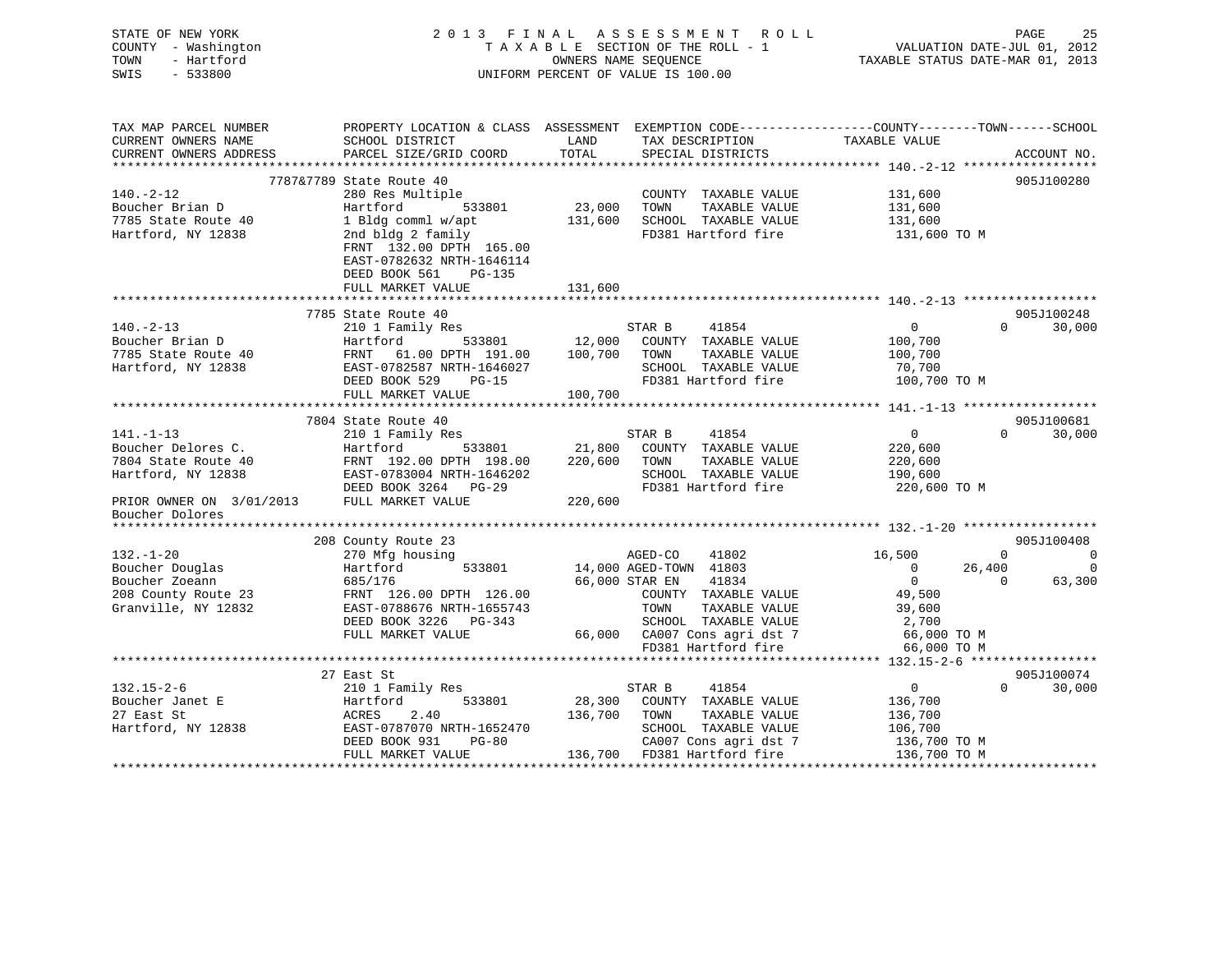# STATE OF NEW YORK 2 0 1 3 F I N A L A S S E S S M E N T R O L L PAGE 26 COUNTY - Washington T A X A B L E SECTION OF THE ROLL - 1 VALUATION DATE-JUL 01, 2012 TOWN - Hartford **TAXABLE STATUS DATE-MAR 01, 2013** OWNERS NAME SEQUENCE TAXABLE STATUS DATE-MAR 01, 2013 SWIS - 533800 UNIFORM PERCENT OF VALUE IS 100.00

| TAX MAP PARCEL NUMBER<br>CURRENT OWNERS NAME<br>CURRENT OWNERS ADDRESS            | SCHOOL DISTRICT<br>PARCEL SIZE/GRID COORD                                                                                                                              | LAND<br>TAX DESCRIPTION<br>TOTAL<br>SPECIAL DISTRICTS                                                                                                                 | PROPERTY LOCATION & CLASS ASSESSMENT EXEMPTION CODE---------------COUNTY-------TOWN------SCHOOL<br>TAXABLE VALUE<br>ACCOUNT NO.                                                                                                     |
|-----------------------------------------------------------------------------------|------------------------------------------------------------------------------------------------------------------------------------------------------------------------|-----------------------------------------------------------------------------------------------------------------------------------------------------------------------|-------------------------------------------------------------------------------------------------------------------------------------------------------------------------------------------------------------------------------------|
| $150. - 1 - 32$<br>Boucher Jeffrey                                                | 347 Pope Hill Rd<br>280 Res Multiple<br>Hartford<br>ACRES 10.80                                                                                                        | STAR B<br>41854<br>533801 65,800 COUNTY TAXABLE VALUE<br>255,800 TOWN<br>TAXABLE VALUE<br>SCHOOL TAXABLE VALUE 225,800                                                | 905J100072<br>$\overline{0}$<br>$\Omega$<br>30,000<br>255,800<br>255,800<br>FD381 Hartford fire 355,800 TO M                                                                                                                        |
| $141. - 3 - 40$<br>Boucher Robbie<br>44 Marlboro Country Rd<br>Hartford, NY 12838 | 44 Marlboro Country Rd<br>210 1 Family Res<br>533801<br>Hartford<br>812/217<br>ACRES 3.20<br>EAST-0786266 NRTH-1642075<br>DEED BOOK 2923 PG-273                        | STAR B<br>41854<br>31,400 COUNTY TAXABLE VALUE<br>195,000 TOWN TAXABLE VALUE<br>SCHOOL TAXABLE VALUE<br>FD381 Hartford fire                                           | 905J100206<br>$\overline{0}$<br>$0 \qquad \qquad$<br>30,000<br>195,000<br>195,000<br>165,000<br>195,000 TO M                                                                                                                        |
| $141. - 1 - 7$<br>Boucher Scott<br>7941 State Route 40<br>Hartford, NY 12838      | 7941 State Route 40<br>210 1 Family Res<br>533801<br>Hartford<br>626/57<br>ACRES 1.80<br>EAST-0784643 NRTH-1649376<br>DEED BOOK 2745 PG-215                            | COUNTY TAXABLE VALUE<br>27,200<br>TAXABLE VALUE<br>TOWN<br>189,300<br>SCHOOL TAXABLE VALUE                                                                            | 905J100075<br>189,300<br>189,300<br>189,300<br>CA007 Cons agri dst 7 189,300 TO M<br>FD381 Hartford fire 189,300 TO M                                                                                                               |
| $141. - 1 - 8.1$<br>Boucher Scott<br>7941 State Route 40<br>Hartford, NY 12838    | State Route 40<br>311 Res vac land<br>Hartford 533801 1,000<br>FRNT 54.00 DPTH 300.00 1,000<br>EAST-0784540 NRTH-1649251<br>DEED BOOK 2745 PG-215<br>FULL MARKET VALUE | COUNTY TAXABLE VALUE<br>TAXABLE VALUE<br>TOWN<br>SCHOOL TAXABLE VALUE<br>CA007 Cons agri dst 7<br>FD381 Hartford fire<br>1,000                                        | 905J101389<br>1,000<br>1,000<br>1,000<br>1,000 TO M<br>1,000 TO M                                                                                                                                                                   |
| $132. - 1 - 24$<br>Boucher Timothy A<br>PO Box 62<br>Hartford, NY 12838           | 190 County Route 23<br>270 Mfg housing<br>Hartford<br>FRNT 136.00 DPTH 202.00<br>EAST-0788261 NRTH-1655411<br>DEED BOOK 1887 PG-171<br>FULL MARKET VALUE               | sing<br>533801 19,000 DIS VET/TC 41141<br>78,300 STAR EN 41834<br>COUNTY TAXABLE VALUE<br>TOWN<br>TAXABLE VALUE<br>78,300 SCHOOL TAXABLE VALUE<br>FD381 Hartford fire | 905L100303<br>$\overline{0}$<br>19,575          19,575<br>35,235           35,235<br>$\overline{0}$<br>63,300<br>$\overline{0}$<br>$\overline{0}$<br>23,490<br>23,490<br>15,000<br>CA007 Cons agri dst 7 78,300 TO M<br>78,300 TO M |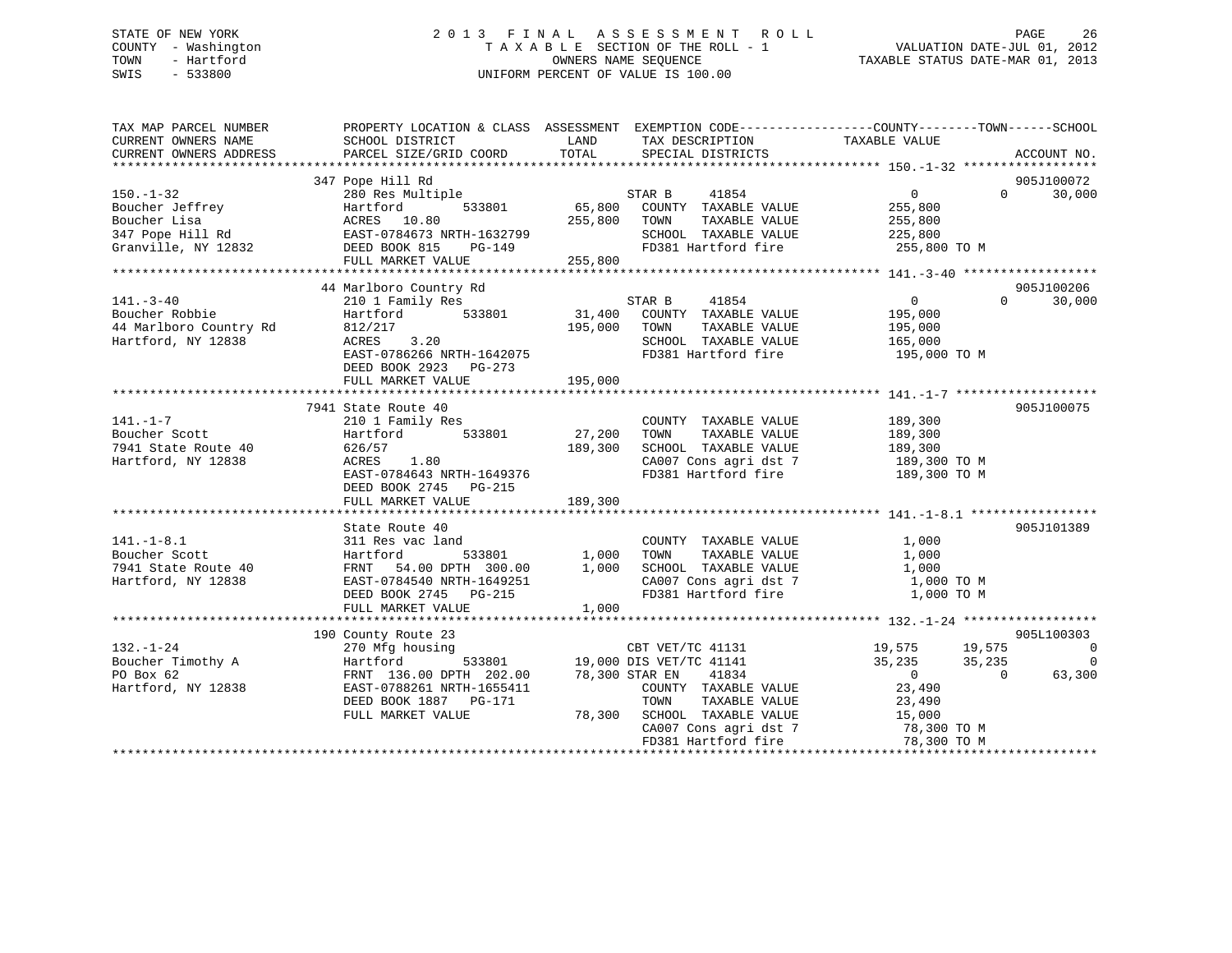| STATE OF NEW YORK   | 2013 FINAL ASSESSMENT ROLL         | 27<br>PAGE                       |
|---------------------|------------------------------------|----------------------------------|
| COUNTY - Washington | TAXABLE SECTION OF THE ROLL - 1    | VALUATION DATE-JUL 01, 2012      |
| - Hartford<br>TOWN  | OWNERS NAME SEOUENCE               | TAXABLE STATUS DATE-MAR 01, 2013 |
| - 533800<br>SWIS    | UNIFORM PERCENT OF VALUE IS 100.00 |                                  |
|                     |                                    |                                  |
|                     |                                    |                                  |

| TAX MAP PARCEL NUMBER<br>CURRENT OWNERS NAME                                           | PROPERTY LOCATION & CLASS ASSESSMENT EXEMPTION CODE---------------COUNTY-------TOWN-----SCHOOL<br>SCHOOL DISTRICT<br>CURRENT OWNERS ADDRESS PARCEL SIZE/GRID COORD TOTAL                                                                                                                                                | LAND        | TAX DESCRIPTION<br>SPECIAL DISTRICTS                                                                                                      | TAXABLE VALUE                         |          | ACCOUNT NO.         |
|----------------------------------------------------------------------------------------|-------------------------------------------------------------------------------------------------------------------------------------------------------------------------------------------------------------------------------------------------------------------------------------------------------------------------|-------------|-------------------------------------------------------------------------------------------------------------------------------------------|---------------------------------------|----------|---------------------|
|                                                                                        | 5545 County Route 30                                                                                                                                                                                                                                                                                                    |             |                                                                                                                                           |                                       |          |                     |
| $141. - 3 - 34.2$<br>Bowen Philip                                                      | = 2000 EOT B<br>2000 EOT B<br>2000 EOT B<br>2000 EOT B<br>2000 EAST-0788455 NRTH-1641809<br>2000 EAST-0788455 NRTH-1641809<br>2000 ED381 Hartford fire 117,900 TO M<br>217,900 EAST-0788455 NRTH-1641809<br>2010 ED381 Hartford fire 117,900<br>DEED BOOK 2364 PG-21<br>FULL MARKET VALUE                               | 117,900     |                                                                                                                                           | $\overline{0}$<br>117,900             | $\Omega$ | 30,000              |
|                                                                                        | 5537 County Route 30                                                                                                                                                                                                                                                                                                    |             |                                                                                                                                           |                                       |          | 905J100173          |
| $141. - 3 - 35$<br>Bowen Philip<br>Bowen Sherry                                        | 3337 UNIVERSITY OF THE MANUE STATE OF THE SANDER STATE OF THE STATE OF STATE SOUNCE SO TOWN TAXABLE VALUE SO TOWN TAXABLE VALUE SO TOWN TAXABLE VALUE SO TOWN TAXABLE VALUE SO TOWN TAXABLE VALUE SO TOWN TAXABLE VALUE SO TOW<br>5545 County Route 30<br>Granville, NY 12832<br>FULL MARKET VALUE<br>FULL MARKET VALUE | 500         | FD381 Hartford fire 500 TO M                                                                                                              |                                       |          |                     |
|                                                                                        | County Route 30                                                                                                                                                                                                                                                                                                         |             |                                                                                                                                           |                                       |          |                     |
|                                                                                        | Granville, NY 12832 EAST-0788829 NRTH-1641813<br>DEED BOOK 2706 PG-164<br>FULL MARKET VALUE                                                                                                                                                                                                                             | 6,000       | CA008 Cons agri dst 8 6,000 TO M<br>FD381 Hartford fire 6,000 TO M                                                                        |                                       |          |                     |
|                                                                                        | 5291 State Route 149                                                                                                                                                                                                                                                                                                    |             |                                                                                                                                           |                                       |          |                     |
| $132. -4 - 4.4$<br>Bradley Stanley H Jr<br>421 Gilchrest Hill Rd<br>Hartford, NY 12838 | 433 Auto body<br>Hartford<br>533801<br>732/8<br>ACRES 1.80<br>EAST-0794443 NRTH-1653862<br>DEED BOOK 732<br>$PG-6$                                                                                                                                                                                                      | 25,000 TOWN | COUNTY TAXABLE VALUE<br>TAXABLE VALUE<br>117,000 SCHOOL TAXABLE VALUE 117,000<br>FD381 Hartford fire 117,000 TO M                         | 117,000<br>117,000                    |          |                     |
|                                                                                        | FULL MARKET VALUE                                                                                                                                                                                                                                                                                                       | 117,000     |                                                                                                                                           |                                       |          |                     |
| $150. - 1 - 59$<br>Bradley Stanley H Jr<br>421 Gilchrist Hill Rd<br>Hartford, NY 12838 | Gilchrist Hill Rd OFF<br>322 Rural vac>10<br>Hartford<br>LOT 12<br>ACRES 10.53<br>EAST-0783783 NRTH-1638480                                                                                                                                                                                                             |             | AGRI-D IND 41730<br>533801 6,800 COUNTY TAXABLE VALUE<br>6,800 TOWN<br>TAXABLE VALUE<br>SCHOOL TAXABLE VALUE 3,896<br>FD381 Hartford fire | 2,904<br>3,896<br>3,896<br>6,800 TO M | 2,904    | 905J101295<br>2,904 |
| MAY BE SUBJECT TO PAYMENT<br>UNDER AGDIST LAW TIL 2020                                 | DEED BOOK 666<br>$PG-29$<br>FULL MARKET VALUE                                                                                                                                                                                                                                                                           | 6,800       |                                                                                                                                           |                                       |          |                     |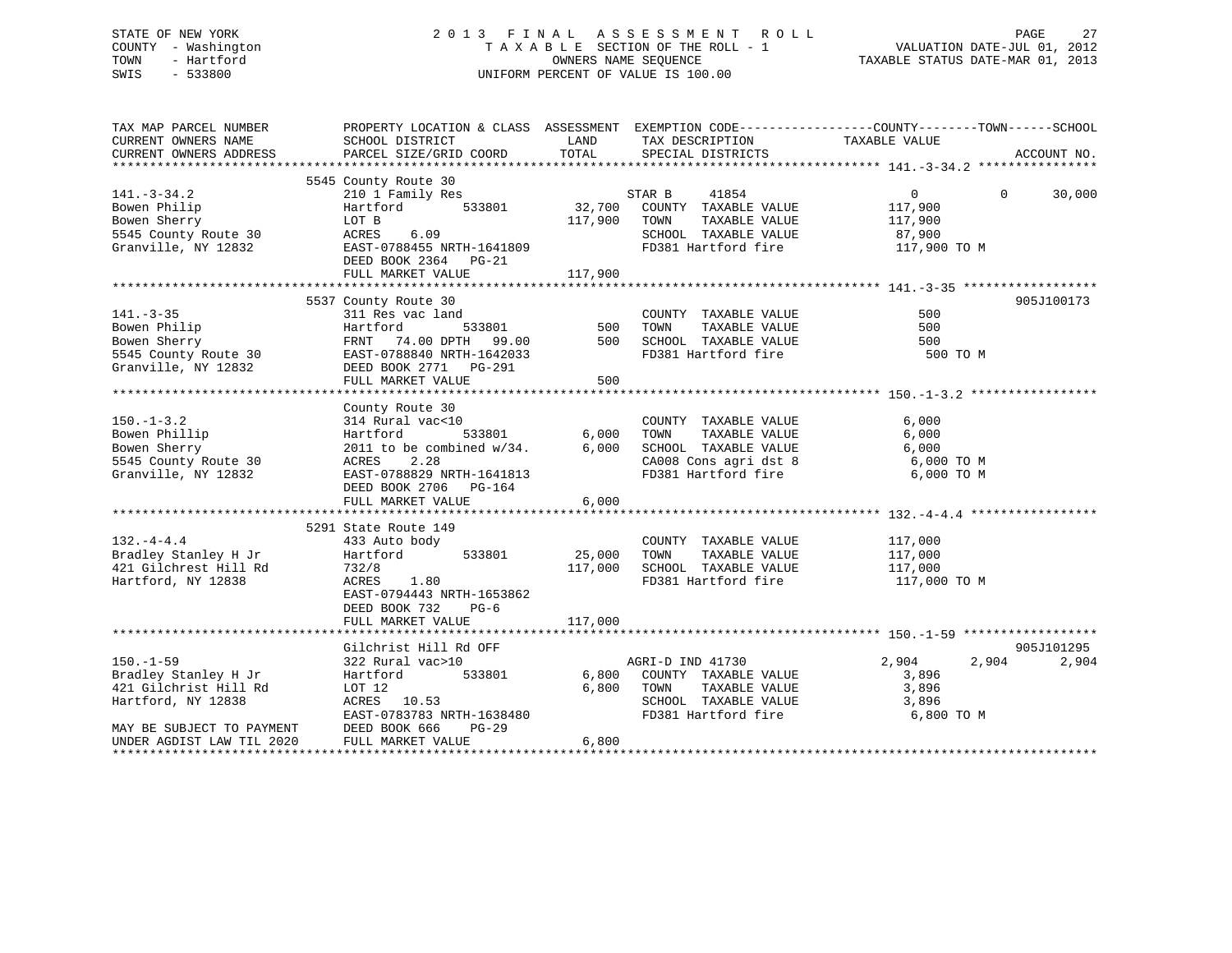# STATE OF NEW YORK 2 0 1 3 F I N A L A S S E S S M E N T R O L L PAGE 28 COUNTY - Washington T A X A B L E SECTION OF THE ROLL - 1 VALUATION DATE-JUL 01, 2012 TOWN - Hartford OWNERS NAME SEQUENCE TAXABLE STATUS DATE-MAR 01, 2013 SWIS - 533800 UNIFORM PERCENT OF VALUE IS 100.00

| TAX MAP PARCEL NUMBER     |                           |         |                             | PROPERTY LOCATION & CLASS ASSESSMENT EXEMPTION CODE----------------COUNTY-------TOWN------SCHOOL |
|---------------------------|---------------------------|---------|-----------------------------|--------------------------------------------------------------------------------------------------|
| CURRENT OWNERS NAME       | SCHOOL DISTRICT           | LAND    | TAX DESCRIPTION             | TAXABLE VALUE                                                                                    |
| CURRENT OWNERS ADDRESS    | PARCEL SIZE/GRID COORD    | TOTAL   | SPECIAL DISTRICTS           | ACCOUNT NO.                                                                                      |
|                           |                           |         |                             |                                                                                                  |
|                           | Gilchrist Hill Rd OFF     |         |                             | 905J101296                                                                                       |
| $150. - 1 - 60$           | 312 Vac w/imprv           |         | COUNTY TAXABLE VALUE        | 50,700                                                                                           |
| Bradley Stanley H Jr      | Hartford<br>533801        | 24,100  | TOWN<br>TAXABLE VALUE       | 50,700                                                                                           |
| 421 Gilchrist Hill Rd     | LOT 13                    | 50,700  | SCHOOL TAXABLE VALUE        | 50,700                                                                                           |
| Hartford, NY 12838        | 3.91<br>ACRES             |         | FD381 Hartford fire         | 50,700 TO M                                                                                      |
|                           | EAST-0783867 NRTH-1638099 |         |                             |                                                                                                  |
|                           | DEED BOOK 854<br>$PG-235$ |         |                             |                                                                                                  |
|                           | FULL MARKET VALUE         | 50,700  |                             |                                                                                                  |
|                           |                           |         |                             |                                                                                                  |
|                           | Gilchrist Hill Rd OFF     |         |                             | 905J101297                                                                                       |
| $150. - 1 - 62$           | 322 Rural vac>10          |         | COUNTY TAXABLE VALUE        | 21,400                                                                                           |
| Bradley Stanley H Jr      | Hartford<br>533801        | 21,400  | TAXABLE VALUE<br>TOWN       | 21,400                                                                                           |
| 421 Gilchrist Hill Rd     | LOTS 14 & 15              | 21,400  | SCHOOL TAXABLE VALUE        | 21,400                                                                                           |
| Hartford, NY 12838        | 517/212 622/340           |         | FD381 Hartford fire         | 21,400 TO M                                                                                      |
|                           | ACRES 22.87               |         |                             |                                                                                                  |
|                           | EAST-0783927 NRTH-1637540 |         |                             |                                                                                                  |
|                           | DEED BOOK 513<br>$PG-220$ |         |                             |                                                                                                  |
|                           | FULL MARKET VALUE         | 21,400  |                             |                                                                                                  |
|                           |                           |         |                             |                                                                                                  |
|                           | 421 Gilchrist Hill Rd     |         |                             | 905J101295                                                                                       |
| $150. - 1 - 64$           | 240 Rural res             |         | STAR B<br>41854             | $\mathbf{0}$<br>$\Omega$<br>30,000                                                               |
| Bradley Stanley H Jr      | Hartford<br>533801        | 39,100  | COUNTY TAXABLE VALUE        | 265,300                                                                                          |
| 421 Gilchrist Hill Rd     | P/O LOT 11 & LOTS 16, 17  | 265,300 | TOWN<br>TAXABLE VALUE       | 265,300                                                                                          |
| Hartford, NY 12838        | ACRES 15.14               |         | SCHOOL TAXABLE VALUE        | 235,300                                                                                          |
|                           | EAST-0783373 NRTH-1637810 |         | FD381 Hartford fire         | 265,300 TO M                                                                                     |
| MAY BE SUBJECT TO PAYMENT | DEED BOOK 609<br>PG-312   |         |                             |                                                                                                  |
| UNDER AGDIST LAW TIL 2020 | FULL MARKET VALUE         | 265,300 |                             |                                                                                                  |
|                           |                           |         |                             |                                                                                                  |
|                           | 4221 State Route 149      |         |                             | 905J101362                                                                                       |
|                           |                           |         |                             | $\overline{0}$<br>$\Omega$                                                                       |
| $131. - 1 - 8.2$          | 210 1 Family Res          |         | 41854<br>STAR B             | 30,000                                                                                           |
| Braundsdorf Wayne R       | Hartford<br>533801        | 19,000  | COUNTY TAXABLE VALUE        | 160,500                                                                                          |
| Braundsdorf Shirley       | 3.73<br>ACRES             | 160,500 | TOWN<br>TAXABLE VALUE       | 160,500                                                                                          |
| PO Box 131                | EAST-0776101 NRTH-1653718 |         | SCHOOL TAXABLE VALUE        | 130,500                                                                                          |
| Hartford, NY 12838        | DEED BOOK 579<br>PG-117   |         | CA007 Cons agri dst 7       | 160,500 TO M                                                                                     |
|                           | FULL MARKET VALUE         |         | 160,500 FD381 Hartford fire | 160,500 TO M                                                                                     |
|                           |                           |         |                             |                                                                                                  |
|                           | 3151 State Route 196      |         |                             | 905J100703                                                                                       |
| $148. - 1 - 8$            | 240 Rural res             |         | STAR B<br>41854             | $\overline{0}$<br>$\Omega$<br>30,000                                                             |
| Brayman Mickey            | Hartford<br>533801        | 116,600 | COUNTY TAXABLE VALUE        | 300,000                                                                                          |
| 3151 State Route 196      | ACRES 56.40               | 300,000 | TOWN<br>TAXABLE VALUE       | 300,000                                                                                          |
| Fort Ann, NY 12827        | EAST-0766241 NRTH-1638162 |         | SCHOOL TAXABLE VALUE        | 270,000                                                                                          |
|                           | DEED BOOK 688<br>$PG-240$ |         | FD381 Hartford fire         | 300,000 TO M                                                                                     |
|                           | FULL MARKET VALUE         | 300,000 |                             |                                                                                                  |
|                           |                           |         |                             |                                                                                                  |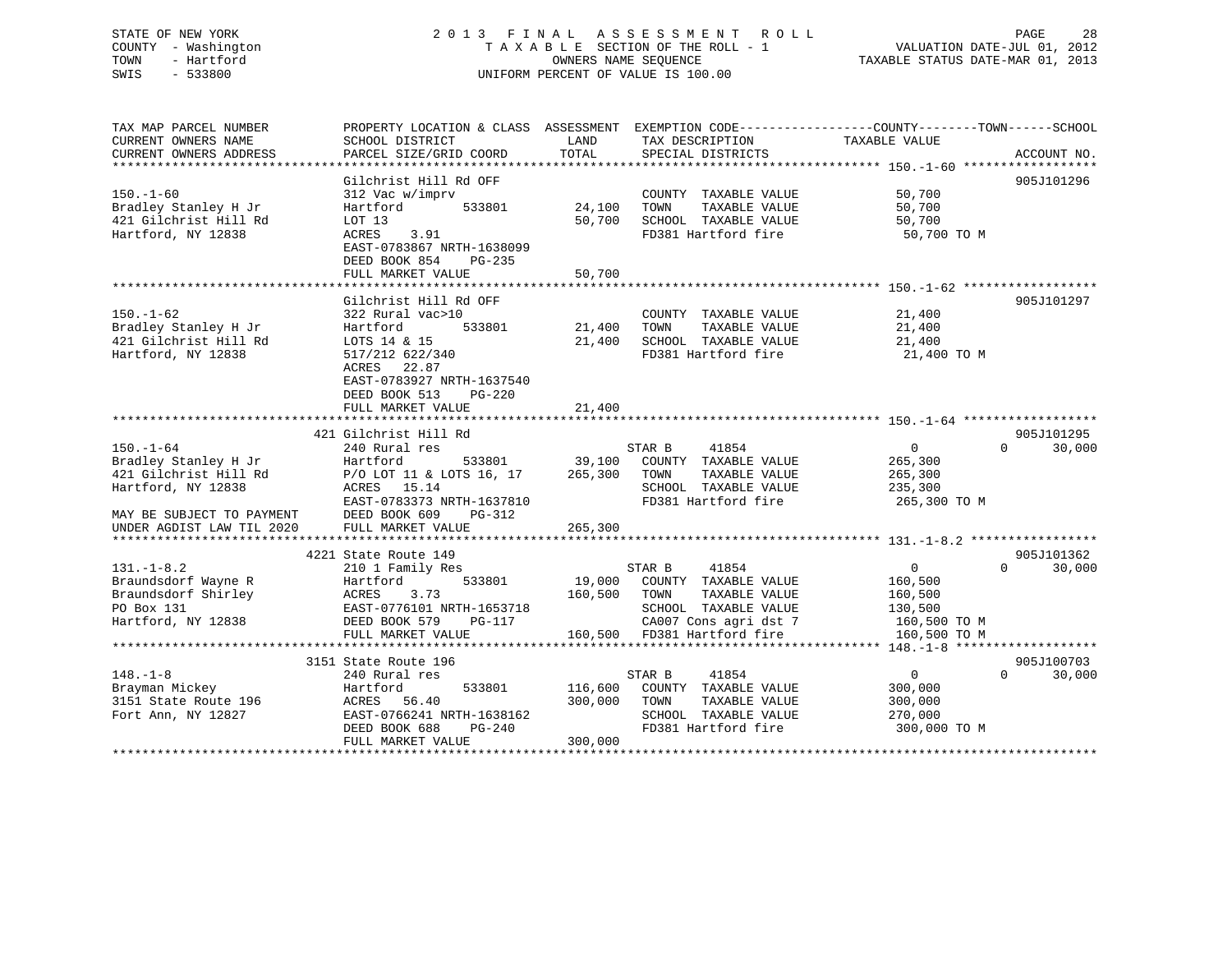# STATE OF NEW YORK 2 0 1 3 F I N A L A S S E S S M E N T R O L L PAGE 29 COUNTY - Washington T A X A B L E SECTION OF THE ROLL - 1 VALUATION DATE-JUL 01, 2012 TOWN - Hartford **TAXABLE STATUS DATE-MAR 01, 2013** OWNERS NAME SEQUENCE TAXABLE STATUS DATE-MAR 01, 2013 SWIS - 533800 UNIFORM PERCENT OF VALUE IS 100.00

| TAX MAP PARCEL NUMBER  | PROPERTY LOCATION & CLASS ASSESSMENT EXEMPTION CODE----------------COUNTY-------TOWN------SCHOOL |                |                                |                  |                    |
|------------------------|--------------------------------------------------------------------------------------------------|----------------|--------------------------------|------------------|--------------------|
| CURRENT OWNERS NAME    | SCHOOL DISTRICT                                                                                  | LAND           | TAX DESCRIPTION                | TAXABLE VALUE    |                    |
| CURRENT OWNERS ADDRESS | PARCEL SIZE/GRID COORD                                                                           | TOTAL          | SPECIAL DISTRICTS              |                  | ACCOUNT NO.        |
|                        |                                                                                                  |                |                                |                  |                    |
|                        | State Route 196                                                                                  |                |                                |                  |                    |
| $148. - 1 - 14.1$      | 314 Rural vac<10                                                                                 |                | COUNTY TAXABLE VALUE           | 18,500           |                    |
| Brayman Mickey         | Hartford<br>533801                                                                               | 18,500         | TAXABLE VALUE<br>TOWN          | 18,500           |                    |
| Brayman Nancy          | 2.75<br>ACRES                                                                                    | 18,500         | SCHOOL TAXABLE VALUE 18,500    |                  |                    |
| 3151 State Route 196   | EAST-0766697 NRTH-1637495                                                                        |                | FD381 Hartford fire            | 18,500 TO M      |                    |
| Fort Ann, NY 12827     | DEED BOOK 805<br>PG-168                                                                          |                |                                |                  |                    |
|                        | FULL MARKET VALUE                                                                                | 18,500         |                                |                  |                    |
|                        |                                                                                                  |                |                                |                  |                    |
|                        | State Route 196                                                                                  |                |                                |                  | 905J101394         |
| $148. - 1 - 27$        | 314 Rural vac<10                                                                                 |                | COUNTY TAXABLE VALUE           | 2,000            |                    |
| Brayman Mickey         | 533801<br>Hartford                                                                               | 2,000          | TOWN<br>TAXABLE VALUE          | 2,000            |                    |
| Griffin Mary S         | 688/240                                                                                          | 2,000          | SCHOOL TAXABLE VALUE 2,000     |                  |                    |
| 3151 State Route 196   | 688/127 Thru 130                                                                                 |                | FD381 Hartford fire            | 2,000 TO M       |                    |
| Fort Ann, NY 12827     | FRNT 204.00 DPTH 234.00                                                                          |                |                                |                  |                    |
|                        | EAST-0766978 NRTH-1637659                                                                        |                |                                |                  |                    |
|                        |                                                                                                  |                |                                |                  |                    |
|                        | DEED BOOK 407<br>PG-112                                                                          | 2,000          |                                |                  |                    |
|                        | FULL MARKET VALUE                                                                                |                |                                |                  |                    |
|                        | Baker Rd                                                                                         |                |                                |                  | 905J100689         |
|                        |                                                                                                  |                |                                |                  |                    |
| $132 - 4 - 3.1$        | 314 Rural vac<10                                                                                 |                | COUNTY TAXABLE VALUE           | 6,500            |                    |
| Breault Dale L         | 533801<br>Hartford                                                                               | 6,500          | TOWN<br>TAXABLE VALUE          | 6,500            |                    |
| 163 Baker Rd           | ACRES 1.00                                                                                       |                | 6,500 SCHOOL TAXABLE VALUE     | 6,500            |                    |
| Granville, NY 12832    | EAST-0794449 NRTH-1654574                                                                        |                | FD381 Hartford fire 6,500 TO M |                  |                    |
|                        | DEED BOOK 819 PG-143                                                                             |                |                                |                  |                    |
|                        | FULL MARKET VALUE                                                                                | 6,500          |                                |                  |                    |
|                        |                                                                                                  |                |                                |                  |                    |
|                        | 163 Baker Rd                                                                                     |                |                                |                  | 905J101133         |
| $132 - 4 - 3.2$        | 210 1 Family Res                                                                                 |                | WAR VET/TC 41121               | 16,365<br>16,365 | $\Omega$           |
| Breault Dale L         | 533801<br>Hartford                                                                               | 23,000 STAR EN | 41834                          | $\overline{0}$   | 63,300<br>$\Omega$ |
| 163 Baker Rd           | ACRES<br>1.00                                                                                    |                | 109,100 COUNTY TAXABLE VALUE   | 92,735           |                    |
| Granville, NY 12832    | EAST-0794296 NRTH-1654592                                                                        |                | TOWN<br>TAXABLE VALUE          | 92,735           |                    |
|                        | DEED BOOK 819<br>PG-143                                                                          |                | SCHOOL TAXABLE VALUE 45,800    |                  |                    |
|                        | FULL MARKET VALUE                                                                                |                | 109,100 FD381 Hartford fire    | 109,100 TO M     |                    |
|                        |                                                                                                  |                |                                |                  |                    |
|                        | Baker Rd                                                                                         |                |                                |                  | 905J101218         |
| $132. -4 - 4.1$        | 314 Rural vac<10                                                                                 |                | COUNTY TAXABLE VALUE 10,200    |                  |                    |
| Breault Dale L         | 533801<br>Hartford                                                                               | 10,200         | TOWN<br>TAXABLE VALUE          | 10,200           |                    |
| Breault Linda          | ACRES 4.70                                                                                       | 10,200         | SCHOOL TAXABLE VALUE           | 10,200           |                    |
| 163 Baker Rd           | EAST-0794402 NRTH-1654921                                                                        |                | FD381 Hartford fire            | 10,200 TO M      |                    |
| Granville, NY 12832    | DEED BOOK 2483 PG-1                                                                              |                |                                |                  |                    |
|                        | FULL MARKET VALUE                                                                                | 10,200         |                                |                  |                    |
|                        |                                                                                                  |                |                                |                  |                    |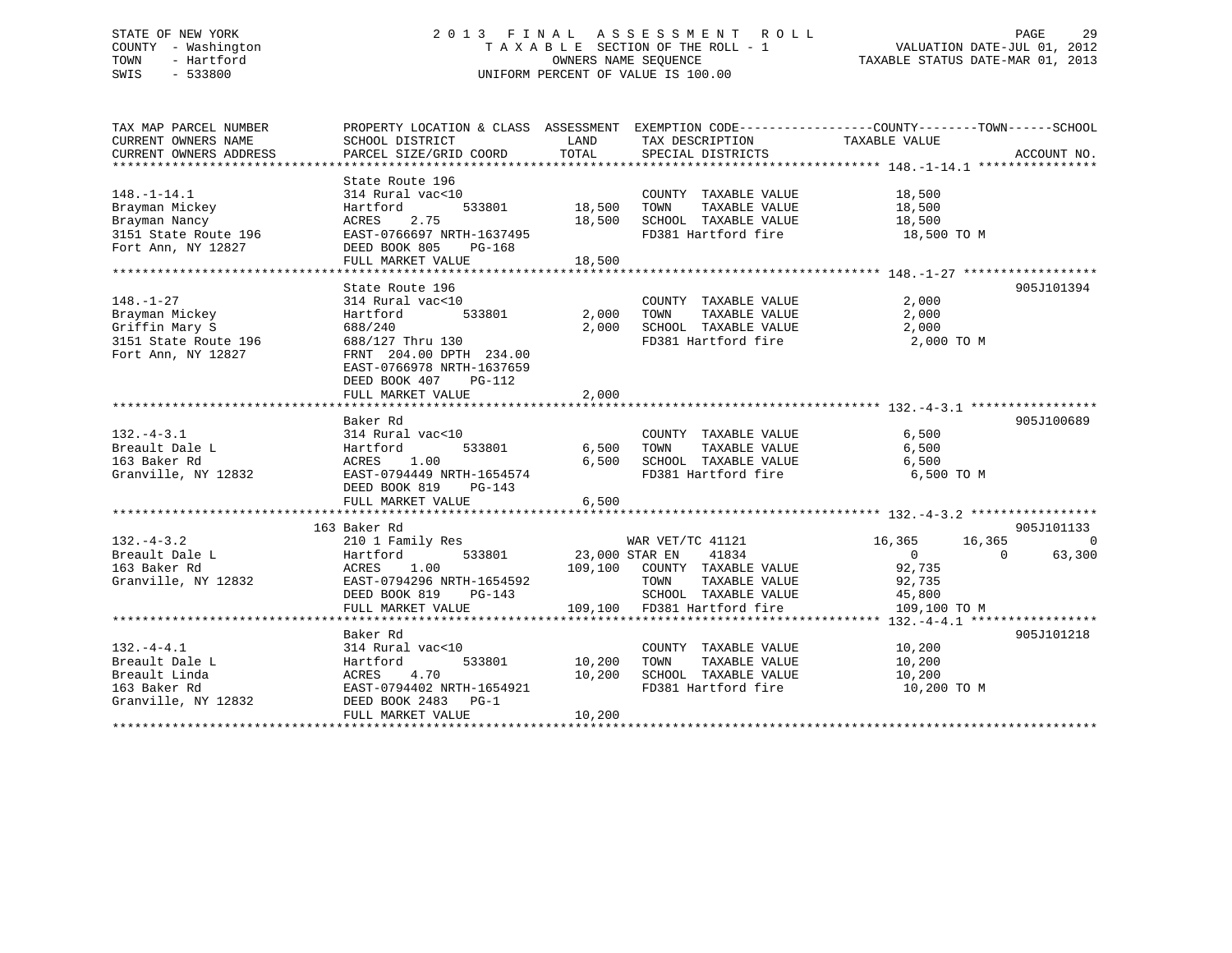# STATE OF NEW YORK 2 0 1 3 F I N A L A S S E S S M E N T R O L L PAGE 30 COUNTY - Washington T A X A B L E SECTION OF THE ROLL - 1 VALUATION DATE-JUL 01, 2012 TOWN - Hartford **TAXABLE STATUS DATE-MAR 01, 2013** OWNERS NAME SEQUENCE TAXABLE STATUS DATE-MAR 01, 2013 SWIS - 533800 UNIFORM PERCENT OF VALUE IS 100.00

| TAX MAP PARCEL NUMBER     |                                                                                                                                                                                                                      |              | PROPERTY LOCATION & CLASS ASSESSMENT EXEMPTION CODE----------------COUNTY-------TOWN------SCHOOL |                  |                |             |
|---------------------------|----------------------------------------------------------------------------------------------------------------------------------------------------------------------------------------------------------------------|--------------|--------------------------------------------------------------------------------------------------|------------------|----------------|-------------|
| CURRENT OWNERS NAME       | SCHOOL DISTRICT                                                                                                                                                                                                      | LAND         | TAX DESCRIPTION                                                                                  | TAXABLE VALUE    |                |             |
| CURRENT OWNERS ADDRESS    | PARCEL SIZE/GRID COORD                                                                                                                                                                                               | TOTAL        | SPECIAL DISTRICTS                                                                                |                  |                | ACCOUNT NO. |
|                           |                                                                                                                                                                                                                      |              |                                                                                                  |                  |                |             |
|                           | 8 Cedar Ridge Way                                                                                                                                                                                                    |              |                                                                                                  |                  |                | 905J101127  |
| $122. - 1 - 46$           | 210 1 Family Res                                                                                                                                                                                                     |              | AGED-CO/TN 41801<br>33801 28,600 AGED-SCH 41804                                                  | 67,600           |                | 67,600 0    |
| Breault Emma L LE         | 533801<br>Hartford                                                                                                                                                                                                   |              |                                                                                                  | $\overline{0}$   | $\overline{0}$ | 47,320      |
| Hadrick Susan D           | ACRES<br>2.47                                                                                                                                                                                                        |              | 41834<br>135,200 STAR EN                                                                         | $\overline{0}$   | $\Omega$       | 63,300      |
| 8 Cedar Ridge Way         | EAST-0769578 NRTH-1659451<br>DEED BOOK 875 PG-252                                                                                                                                                                    |              | COUNTY TAXABLE VALUE                                                                             | 67,600<br>67,600 |                |             |
| Fort Ann, NY 12827        |                                                                                                                                                                                                                      |              | TAXABLE VALUE<br>TOWN                                                                            |                  |                |             |
|                           | FULL MARKET VALUE                                                                                                                                                                                                    |              | 135,200 SCHOOL TAXABLE VALUE 24,580<br>CA007 Cons agri dst 7 135,200                             |                  |                |             |
|                           |                                                                                                                                                                                                                      |              | CA007 Cons agri dst 7                                                                            | 135,200 TO M     |                |             |
|                           |                                                                                                                                                                                                                      |              | FD381 Hartford fire                                                                              | 135,200 TO M     |                |             |
|                           |                                                                                                                                                                                                                      |              |                                                                                                  |                  |                |             |
|                           | 32 Cedar Ridge Way                                                                                                                                                                                                   |              |                                                                                                  |                  |                | 905J101382  |
| $122. - 1 - 46.1$         | 210 1 Family Res                                                                                                                                                                                                     |              | 41854<br>STAR B                                                                                  | $\overline{0}$   | $\Omega$       | 30,000      |
|                           | Example 1 Example 1 Hartford 533801<br>Breault Michael L<br>32 Cedar Ridge Way<br>Fort Ann, NY 12827<br>Fort Ann, NY 12827<br>CHERE BOOK 603<br>THERE BOOK 603<br>THERE BOOK 603<br>THERE BOOK 603<br>THERE BOOK 603 | 30,600       | COUNTY TAXABLE VALUE                                                                             | 159,000          |                |             |
|                           |                                                                                                                                                                                                                      | 159,000 TOWN | TAXABLE VALUE                                                                                    | 159,000          |                |             |
|                           |                                                                                                                                                                                                                      |              | SCHOOL TAXABLE VALUE                                                                             | 129,000          |                |             |
|                           |                                                                                                                                                                                                                      |              | CA007 Cons agri dst 7 159,000 TO M                                                               |                  |                |             |
|                           | FULL MARKET VALUE                                                                                                                                                                                                    |              | 159,000 FD381 Hartford fire                                                                      | 159,000 TO M     |                |             |
|                           |                                                                                                                                                                                                                      |              |                                                                                                  |                  |                |             |
|                           | 5125 County Route 30                                                                                                                                                                                                 |              |                                                                                                  |                  |                | 905J100557  |
| $150. - 1 - 33$           | 240 Rural res<br>res<br>533801 57,200                                                                                                                                                                                |              | COUNTY TAXABLE VALUE                                                                             | 150,300          |                |             |
| Brink Raymond             | Hartford                                                                                                                                                                                                             |              | TOWN<br>TAXABLE VALUE                                                                            | 150,300          |                |             |
| 5125 County Route 30      | Trans Exempt Repay 2013 150,300                                                                                                                                                                                      |              | SCHOOL TAXABLE VALUE 150,300                                                                     |                  |                |             |
| Granville, NY 12832       | ACRES 10.00                                                                                                                                                                                                          |              | FD381 Hartford fire                                                                              | 150,300 TO M     |                |             |
|                           | EAST-0785310 NRTH-1633317                                                                                                                                                                                            |              | TE533 Trans exmt repay-flg .00 MT                                                                |                  |                |             |
|                           | DEED BOOK 696<br>PG-115                                                                                                                                                                                              |              |                                                                                                  |                  |                |             |
|                           | FULL MARKET VALUE                                                                                                                                                                                                    | 150,300      |                                                                                                  |                  |                |             |
|                           |                                                                                                                                                                                                                      |              |                                                                                                  |                  |                |             |
|                           | 8329 State Route 40                                                                                                                                                                                                  |              |                                                                                                  |                  |                |             |
| $123. - 1 - 15.3$         | 210 1 Family Res                                                                                                                                                                                                     |              | 41854<br>STAR B                                                                                  | $\overline{0}$   | $\Omega$       | 30,000      |
| Britton David B           | Hartford 533801                                                                                                                                                                                                      |              | 27,600 COUNTY TAXABLE VALUE                                                                      | 127,400          |                |             |
| Britton Diana M           | Lot 2                                                                                                                                                                                                                | 127,400      | TAXABLE VALUE<br>TOWN                                                                            | 127,400          |                |             |
| 8329 State Route 40       | 2.20<br>ACRES                                                                                                                                                                                                        |              | SCHOOL TAXABLE VALUE                                                                             | 97,400           |                |             |
| Granville, NY 12832       | EAST-0789968 NRTH-1657561                                                                                                                                                                                            |              | CA007 Cons agri dst 7 127,400 TO M                                                               |                  |                |             |
|                           | DEED BOOK 2554 PG-225                                                                                                                                                                                                |              | FD381 Hartford fire                                                                              | 127,400 TO M     |                |             |
|                           | FULL MARKET VALUE                                                                                                                                                                                                    | 127,400      |                                                                                                  |                  |                |             |
|                           |                                                                                                                                                                                                                      |              |                                                                                                  |                  |                |             |
|                           | 3665 State Route 196                                                                                                                                                                                                 |              |                                                                                                  |                  |                |             |
| $140. - 1 - 4.1$          | 323 Vacant rural                                                                                                                                                                                                     |              | AG DIST 41720                                                                                    | 24,120           | 24,120         | 24,120      |
| Britton Stephen           | 533801<br>Hartford                                                                                                                                                                                                   | 121,800      | COUNTY TAXABLE VALUE                                                                             | 97,680           |                |             |
| PO Box 347                | ACRES 47.00                                                                                                                                                                                                          | 121,800      | TOWN<br>TAXABLE VALUE                                                                            | 97,680           |                |             |
| Lake George, NY 12845     | EAST-0774234 NRTH-1647980                                                                                                                                                                                            |              | SCHOOL TAXABLE VALUE                                                                             | 97,680           |                |             |
|                           | DEED BOOK 3052 PG-41                                                                                                                                                                                                 |              | CA007 Cons agri dst 7                                                                            | 97,680 TO M      |                |             |
| MAY BE SUBJECT TO PAYMENT | FULL MARKET VALUE                                                                                                                                                                                                    | 121,800      | 24,120 EX                                                                                        |                  |                |             |
| UNDER AGDIST LAW TIL 2017 |                                                                                                                                                                                                                      |              | FD381 Hartford fire                                                                              | 121,800 TO M     |                |             |
|                           |                                                                                                                                                                                                                      |              |                                                                                                  |                  |                |             |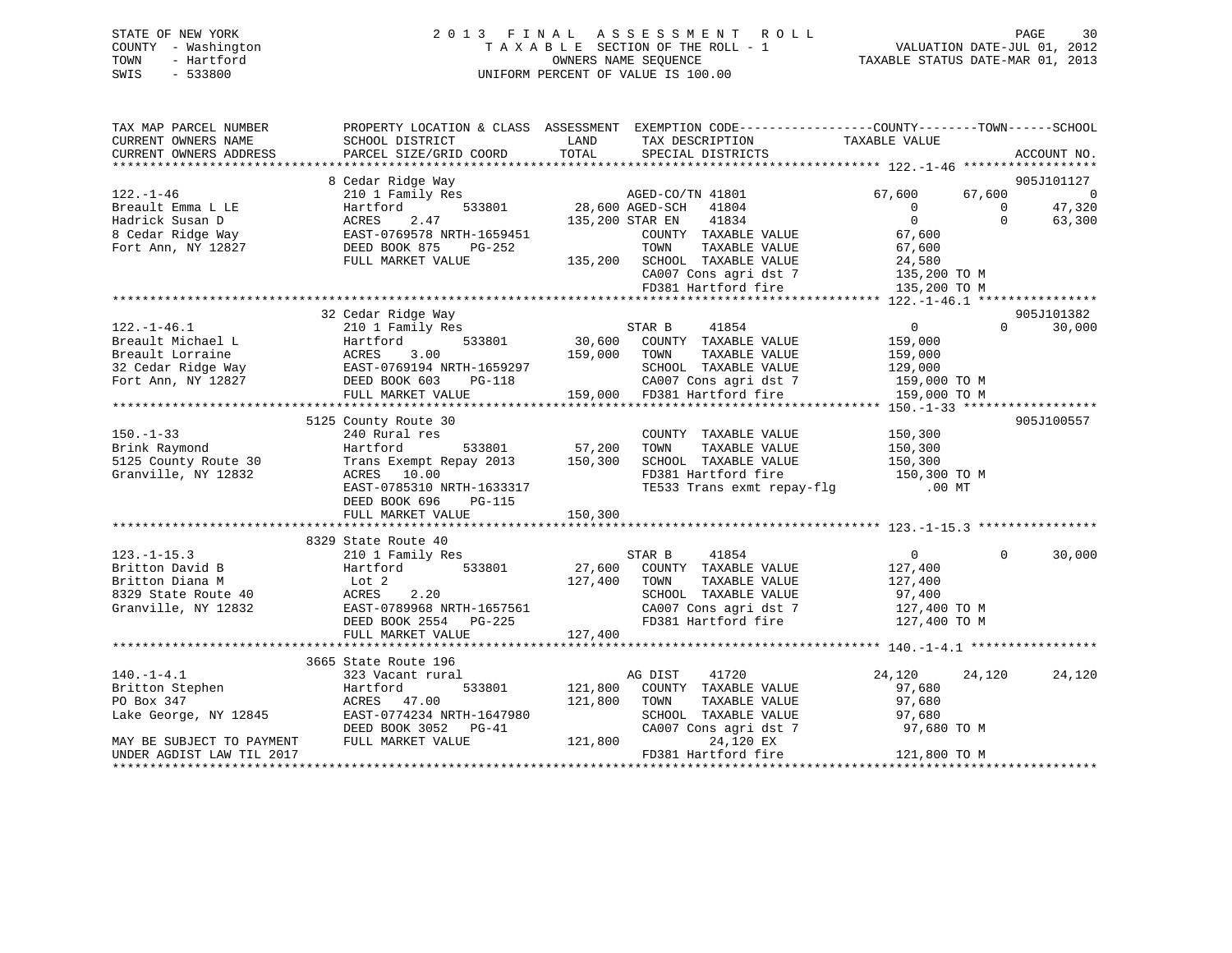# STATE OF NEW YORK 2 0 1 3 F I N A L A S S E S S M E N T R O L L PAGE 31 COUNTY - Washington T A X A B L E SECTION OF THE ROLL - 1 VALUATION DATE-JUL 01, 2012 TOWN - Hartford OWNERS NAME SEQUENCE TAXABLE STATUS DATE-MAR 01, 2013 SWIS - 533800 UNIFORM PERCENT OF VALUE IS 100.00

| TAX MAP PARCEL NUMBER<br>CURRENT OWNERS NAME                                                                                                                                                                            | SCHOOL DISTRICT                                                                                                                                                                      | LAND                                                     | TAX DESCRIPTION                                                                                                                                                                                          | PROPERTY LOCATION & CLASS ASSESSMENT EXEMPTION CODE----------------COUNTY-------TOWN-----SCHOOL<br>TAXABLE VALUE |
|-------------------------------------------------------------------------------------------------------------------------------------------------------------------------------------------------------------------------|--------------------------------------------------------------------------------------------------------------------------------------------------------------------------------------|----------------------------------------------------------|----------------------------------------------------------------------------------------------------------------------------------------------------------------------------------------------------------|------------------------------------------------------------------------------------------------------------------|
| CURRENT OWNERS ADDRESS                                                                                                                                                                                                  | PARCEL SIZE/GRID COORD                                                                                                                                                               | TOTAL                                                    | SPECIAL DISTRICTS                                                                                                                                                                                        | ACCOUNT NO.                                                                                                      |
|                                                                                                                                                                                                                         | State Route 196                                                                                                                                                                      |                                                          |                                                                                                                                                                                                          | 905J101042                                                                                                       |
| $140. -1 - 7$<br>Britton Stephen<br>PO Box 347<br>Lake George, NY 12845                                                                                                                                                 | 314 Rural vac<10<br>Hartford<br>ACRES 8.00<br>EAST-0774090 NRTH-1646393<br>DEED BOOK 3052 PG-41                                                                                      | 533801 22,700<br>22,700 TOWN                             | AG DIST<br>41720<br>COUNTY TAXABLE VALUE<br>TAXABLE VALUE<br>SCHOOL TAXABLE VALUE 16,165                                                                                                                 | 6,535 6,535<br>6,535<br>16,165<br>16,165<br>CA007 Cons agri dst 7 16,165 TO M                                    |
| MAY BE SUBJECT TO PAYMENT<br>UNDER AGDIST LAW TIL 2017                                                                                                                                                                  | FULL MARKET VALUE                                                                                                                                                                    |                                                          | 22,700<br>6,535 EX                                                                                                                                                                                       | FD381 Hartford fire 22,700 TO M                                                                                  |
|                                                                                                                                                                                                                         |                                                                                                                                                                                      |                                                          |                                                                                                                                                                                                          |                                                                                                                  |
| $140.-2-1.4$<br>Britton Stephen<br>PO Box 347<br>Lake George, NY 12845<br>MAY BE SUBJECT TO PAYMENT                                                                                                                     | State Route 196 OFF<br>323 Vacant rural<br>Hartford<br>ACRES 46.60<br>EAST-0775206 NRTH-1649321<br>DEED BOOK 3052 PG-41<br>FULL MARKET VALUE                                         | AG DIST<br>49,800 TOWN<br>1649321 SCHOOL<br>G-41 CA007 C | 41720<br>533801 49,800 COUNTY TAXABLE VALUE<br>TAXABLE VALUE<br>SCHOOL TAXABLE VALUE 25,000<br>CA007 Cons agri dst 7 25,680 TO M<br>24,120 EX                                                            | 905J101309<br>24,120 24,120<br>24,120<br>25,680<br>25,680                                                        |
| UNDER AGDIST LAW TIL 2017                                                                                                                                                                                               |                                                                                                                                                                                      |                                                          | FD381 Hartford fire                                                                                                                                                                                      | 49,800 TO M                                                                                                      |
|                                                                                                                                                                                                                         | 336 Shine Hill Rd                                                                                                                                                                    |                                                          |                                                                                                                                                                                                          | 905J101379                                                                                                       |
| $149. - 1 - 32.6$<br>Bromley Harry J Martford<br>Bromley aaily of the MCDC 3<br>Bromley Euphrosine MCDC 1<br>336 Shine Hill Rd (ACRES 5.41 Fort Ann, NY 12827 EAST-0774759 NRTH-1637960                                 | 210 1 Family Res<br>FULL MARKET VALUE                                                                                                                                                | 533801 35,400 STAR EN                                    | WAR VET/TC 41121<br>41834<br>70,700 COUNTY TAXABLE VALUE<br>TOWN TAXABLE VALUE<br>537960 SCHOOL TAXABLE VALUE 7,400<br>3-348 CA006 Cons agri dst 6 70,700 TO M<br>70,700 FD381 Hartford fire 70,700 TO M | 10,605<br>10,605<br>$\bigcirc$<br>$\overline{0}$<br>63,300<br>$\Omega$<br>60,095<br>60,095                       |
|                                                                                                                                                                                                                         | 24 North Rd                                                                                                                                                                          |                                                          |                                                                                                                                                                                                          | 905J100521                                                                                                       |
| $149. - 1 - 12$<br>149.-1-12<br>Brooking Gary<br>Brooking Kelly<br>24 North Rd<br>24 North Rd<br>Fort Ann, NY 12827<br>24 North Rd<br>24 North Rd<br>2600 Pool 24 NRTH-1639549<br>2600 PG-53<br>27 DEED BOOK 2260 PG-53 | 210 1 Family Res<br>133,000<br>FULL MARKET VALUE                                                                                                                                     | 533801 30,600<br>133,000                                 | COUNTY TAXABLE VALUE<br>TOWN<br>TAXABLE VALUE<br>SCHOOL TAXABLE VALUE 133,000<br>FD381 Hartford fire                                                                                                     | 133,000<br>133,000<br>133,000 TO M                                                                               |
|                                                                                                                                                                                                                         | 212 West Starbuck Ln                                                                                                                                                                 |                                                          |                                                                                                                                                                                                          | 905J101054                                                                                                       |
| $112. - 2 - 4$<br>Brown Douglas<br>212 West Starbuck Ln<br>Fort Ann, NY 12827                                                                                                                                           | 210 1 Family Res<br>532802<br>Fort Ann<br>- 010 Anni<br>112. - 1 - 4<br>----<br>FRNT 364.00 DPTH 100.00<br>FAST-0768168 NRTH-1668338<br>PG-217<br>DEED BOOK 664<br>FULL MARKET VALUE | 21,500<br>121,400<br>121,400                             | 41854<br>STAR B<br>COUNTY TAXABLE VALUE<br>TOWN<br>TAXABLE VALUE<br>SCHOOL TAXABLE VALUE 91,400<br>FD381 Hartford fire                                                                                   | $\Omega$<br>$\overline{0}$<br>30,000<br>121,400<br>121,400<br>121,400 TO M                                       |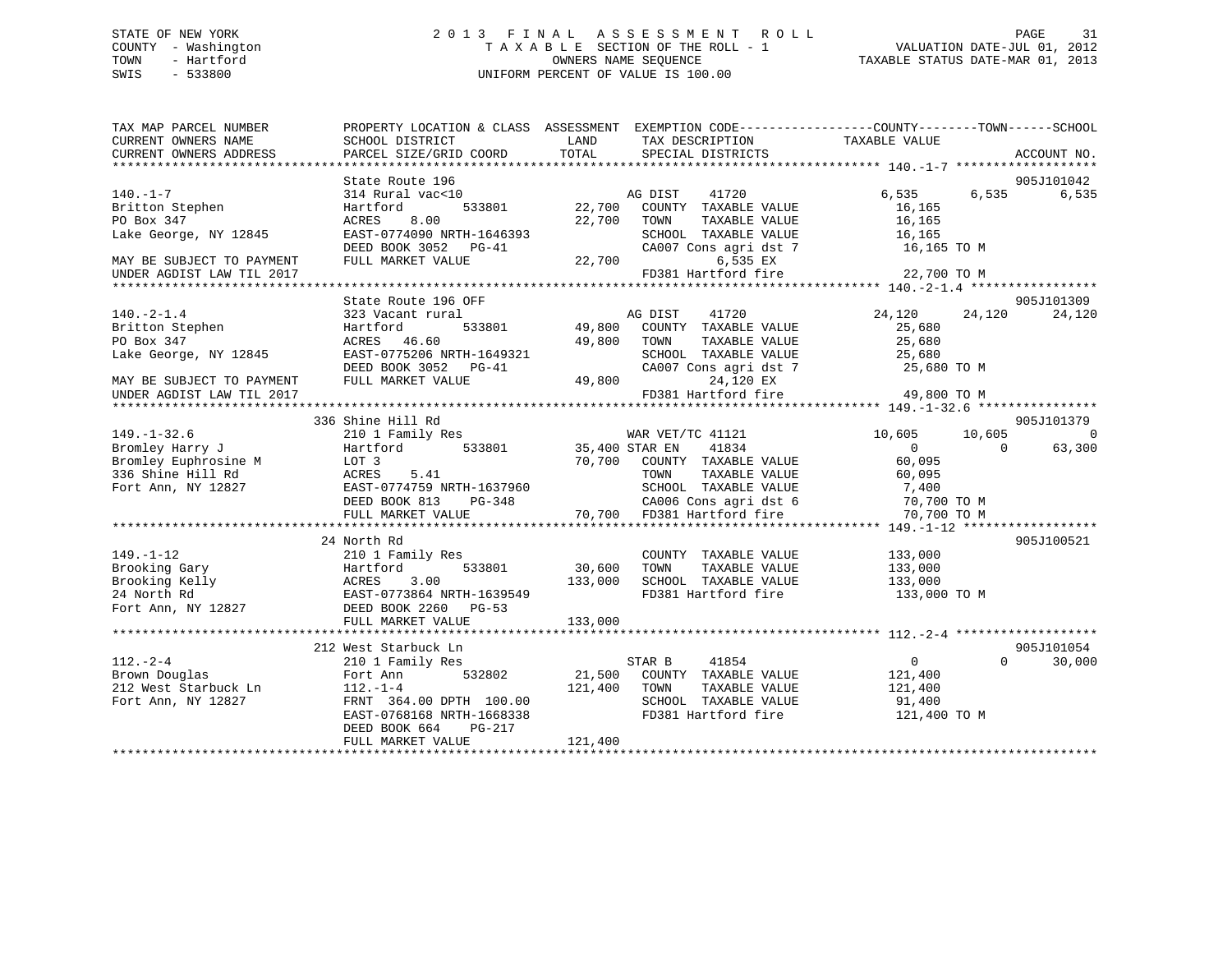# STATE OF NEW YORK 2 0 1 3 F I N A L A S S E S S M E N T R O L L PAGE 32 COUNTY - Washington T A X A B L E SECTION OF THE ROLL - 1 VALUATION DATE-JUL 01, 2012 TOWN - Hartford **TAXABLE STATUS DATE-MAR 01, 2013** OWNERS NAME SEQUENCE TAXABLE STATUS DATE-MAR 01, 2013 SWIS - 533800 UNIFORM PERCENT OF VALUE IS 100.00

| TAX MAP PARCEL NUMBER<br>CURRENT OWNERS NAME<br>CURRENT OWNERS ADDRESS | PROPERTY LOCATION & CLASS ASSESSMENT EXEMPTION CODE----------------COUNTY-------TOWN------SCHOOL<br>SCHOOL DISTRICT<br>PARCEL SIZE/GRID COORD                                                                                            | LAND<br>TOTAL          | TAX DESCRIPTION<br>SPECIAL DISTRICTS                                                                | TAXABLE VALUE     |          | ACCOUNT NO. |
|------------------------------------------------------------------------|------------------------------------------------------------------------------------------------------------------------------------------------------------------------------------------------------------------------------------------|------------------------|-----------------------------------------------------------------------------------------------------|-------------------|----------|-------------|
|                                                                        |                                                                                                                                                                                                                                          |                        |                                                                                                     |                   |          |             |
|                                                                        | 39 Brayton Rd                                                                                                                                                                                                                            |                        |                                                                                                     |                   |          | 905J101227  |
| $113.-2-3.1$                                                           | 210 1 Family Res                                                                                                                                                                                                                         |                        | STAR B<br>41854                                                                                     | $0 \qquad \qquad$ | $\Omega$ | 30,000      |
| Brown Gregory F                                                        | 533801<br>Hartford                                                                                                                                                                                                                       |                        | 22,400 COUNTY TAXABLE VALUE                                                                         | 132,100           |          |             |
| Brown Susan                                                            | $113.-1-3.1$                                                                                                                                                                                                                             | 132,100                | TAXABLE VALUE<br>TOWN                                                                               | 132,100           |          |             |
| 39 Brayton Rd                                                          | FRNT 203.00 DPTH 200.00<br>EAST-0779821 NRTH-1668368                                                                                                                                                                                     |                        | SCHOOL TAXABLE VALUE                                                                                | 102,100           |          |             |
| Fort Ann, NY 12827                                                     |                                                                                                                                                                                                                                          |                        | CA007 Cons agri dst 7 132,100 TO M<br>FD381 Hartford fire 132,100 TO M                              |                   |          |             |
|                                                                        | $PG-140$<br>DEED BOOK 501                                                                                                                                                                                                                |                        |                                                                                                     |                   |          |             |
|                                                                        |                                                                                                                                                                                                                                          |                        |                                                                                                     |                   |          |             |
|                                                                        |                                                                                                                                                                                                                                          |                        |                                                                                                     |                   |          |             |
|                                                                        | 5069 State Route 149                                                                                                                                                                                                                     |                        |                                                                                                     |                   |          | 905J101236  |
| $132 - 2 - 11.2$                                                       | 210 1 Family Res                                                                                                                                                                                                                         |                        |                                                                                                     | $\overline{0}$    | $\Omega$ | 30,000      |
| Brown Gregory W<br>Brown Gregory W<br>Brown Suzanne                    | Hartford                                                                                                                                                                                                                                 |                        |                                                                                                     | 234,000           |          |             |
|                                                                        |                                                                                                                                                                                                                                          | 234,000 TOWN           | TAXABLE VALUE                                                                                       | 234,000           |          |             |
|                                                                        |                                                                                                                                                                                                                                          |                        | SCHOOL TAXABLE VALUE $204,000$<br>FD381 Hartford fire $234,000$ TO M                                |                   |          |             |
|                                                                        | Brown Suzanne<br>Brown Suzanne<br>5069 State Route 149 (1833/209 3207/326 (1893)<br>87669 State Route 149 (1893)<br>RAST-0788982 NRTH-1653683                                                                                            |                        |                                                                                                     |                   |          |             |
|                                                                        | DEED BOOK 1833 PG-213                                                                                                                                                                                                                    |                        |                                                                                                     |                   |          |             |
|                                                                        | FULL MARKET VALUE                                                                                                                                                                                                                        | 234,000                |                                                                                                     |                   |          |             |
|                                                                        |                                                                                                                                                                                                                                          |                        |                                                                                                     |                   |          |             |
|                                                                        | 508 County Route 17                                                                                                                                                                                                                      |                        |                                                                                                     |                   |          |             |
| $122. - 1 - 10.5$                                                      | 270 Mfg housing                                                                                                                                                                                                                          |                        | STAR B 41854                                                                                        | $\overline{0}$    | $\Omega$ | 30,000      |
| Brown Kelsey                                                           | Hartford 533801 25,000 COUNTY TAXABLE VALUE                                                                                                                                                                                              |                        |                                                                                                     | 53,400            |          |             |
|                                                                        |                                                                                                                                                                                                                                          |                        |                                                                                                     |                   |          |             |
|                                                                        |                                                                                                                                                                                                                                          |                        |                                                                                                     |                   |          |             |
|                                                                        | 39 Brayton Rd 27 2.05<br>Fort Ann, NY 12827 2.05<br>Fort Ann, NY 12827 2.05<br>EEED BOOK 2914 PG-182 2.000 2018 23,400<br>EEED BOOK 2914 PG-182 2.0007 Cons agri dst 7 53,400 TO M<br>FULL MARKET VALUE 53,400 FD381 Hartford fire 53,40 |                        |                                                                                                     |                   |          |             |
|                                                                        |                                                                                                                                                                                                                                          |                        |                                                                                                     |                   |          |             |
|                                                                        |                                                                                                                                                                                                                                          |                        |                                                                                                     |                   |          |             |
|                                                                        | Pope Hill Rd                                                                                                                                                                                                                             |                        |                                                                                                     |                   |          |             |
| $150. - 1 - 29.12$                                                     | 314 Rural vac<10                                                                                                                                                                                                                         | )<br>532001     33,500 | COUNTY TAXABLE VALUE                                                                                | 33,500            |          |             |
| Brown Terry L                                                          | Arqyle                                                                                                                                                                                                                                   |                        | TAXABLE VALUE<br>TOWN                                                                               | 33,500            |          |             |
| Brown Carol N                                                          | ACRES 6.01<br>EAST-0782139 NRTH-1633534                                                                                                                                                                                                  | 33,500                 | SCHOOL TAXABLE VALUE 33,500<br>CA006 Cons agri dst 6 33,500 TO M<br>FD381 Hartford fire 33,500 TO M |                   |          |             |
| 402 Luzerne Rd                                                         |                                                                                                                                                                                                                                          |                        |                                                                                                     |                   |          |             |
| Queensbury, NY 12804                                                   | DEED BOOK 660                                                                                                                                                                                                                            | $PG-235$               |                                                                                                     |                   |          |             |
|                                                                        | FULL MARKET VALUE                                                                                                                                                                                                                        | 33,500                 |                                                                                                     |                   |          |             |
|                                                                        |                                                                                                                                                                                                                                          |                        |                                                                                                     |                   |          |             |
|                                                                        | 18 Miller Rdg                                                                                                                                                                                                                            |                        |                                                                                                     |                   |          | 905J101160  |
| $141. - 3 - 44.2$                                                      | $210$ 1 Family Res                                                                                                                                                                                                                       |                        | STAR B<br>41854                                                                                     | $\overline{0}$    | $\Omega$ | 30,000      |
| Bruce Gregory H                                                        | Hartford                                                                                                                                                                                                                                 |                        | 533801 23,000 COUNTY TAXABLE VALUE                                                                  | 60,600            |          |             |
| RORES<br>38 EAST-0<br>18 Miller Rdg                                    | 1.00                                                                                                                                                                                                                                     | 60,600 TOWN            | TAXABLE VALUE                                                                                       | 60,600            |          |             |
| Hartford, NY 12838                                                     |                                                                                                                                                                                                                                          |                        | SCHOOL TAXABLE VALUE                                                                                | 30,600            |          |             |
|                                                                        | EAST-0785732 NRTH-1641344<br>DEED BOOK 603 PG-283                                                                                                                                                                                        |                        | FD381 Hartford fire                                                                                 | 60,600 TO M       |          |             |
|                                                                        | FULL MARKET VALUE                                                                                                                                                                                                                        | 60,600                 |                                                                                                     |                   |          |             |
|                                                                        |                                                                                                                                                                                                                                          |                        |                                                                                                     |                   |          |             |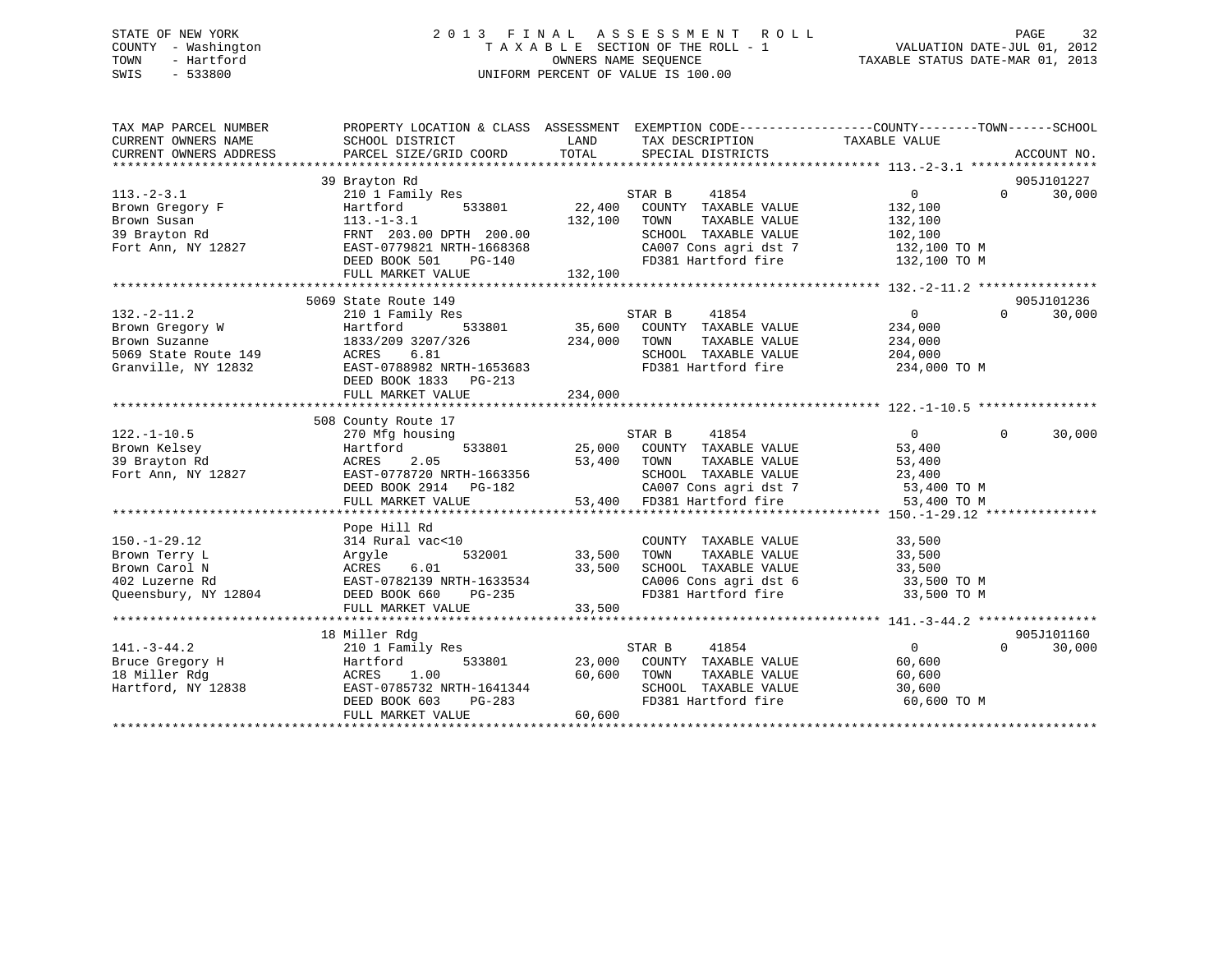# STATE OF NEW YORK 2 0 1 3 F I N A L A S S E S S M E N T R O L L PAGE 33 COUNTY - Washington T A X A B L E SECTION OF THE ROLL - 1 VALUATION DATE-JUL 01, 2012 TOWN - Hartford **TAXABLE STATUS DATE-MAR 01, 2013** SWIS - 533800 UNIFORM PERCENT OF VALUE IS 100.00

| TAX MAP PARCEL NUMBER<br>CURRENT OWNERS NAME<br>CURRENT OWNERS ADDRESS                            | PROPERTY LOCATION & CLASS ASSESSMENT<br>SCHOOL DISTRICT<br>PARCEL SIZE/GRID COORD                                                                                   | LAND<br>TOTAL                | EXEMPTION CODE----------------COUNTY-------TOWN-----SCHOOL<br>TAX DESCRIPTION<br>SPECIAL DISTRICTS                                               | TAXABLE VALUE                                                                      | ACCOUNT NO.        |
|---------------------------------------------------------------------------------------------------|---------------------------------------------------------------------------------------------------------------------------------------------------------------------|------------------------------|--------------------------------------------------------------------------------------------------------------------------------------------------|------------------------------------------------------------------------------------|--------------------|
| $122. - 1 - 41.1$<br>Brummaqyn Bo<br>19 Country Ln<br>Fort Ann, NY 12827                          | 23 Country Ln<br>240 Rural res<br>533801<br>Hartford<br>15.88<br>ACRES<br>EAST-0770251 NRTH-1658026<br>DEED BOOK 2744 PG-99<br>FULL MARKET VALUE                    | 31,000<br>171,600            | STAR B<br>41854<br>COUNTY TAXABLE VALUE<br>TAXABLE VALUE<br>TOWN<br>SCHOOL TAXABLE VALUE<br>CA007 Cons agri dst 7<br>171,600 FD381 Hartford fire | $\mathbf{0}$<br>171,600<br>171,600<br>141,600<br>171,600 TO M<br>171,600 TO M      | $\Omega$<br>30,000 |
|                                                                                                   | 77 Christian Hill Rd                                                                                                                                                |                              |                                                                                                                                                  |                                                                                    | 905J100482         |
| $132.15 - 1 - 30$<br>Brummaqyn LLC<br>19 Country Ln<br>Fort Ann, NY 12827                         | $425$ Bar<br>533801<br>Hartford<br>FRNT 120.00 DPTH 200.00<br>EAST-0786024 NRTH-1652525<br>DEED BOOK 3118<br>PG-174<br>FULL MARKET VALUE                            | 17,200<br>116,000<br>116,000 | COUNTY TAXABLE VALUE<br>TAXABLE VALUE<br>TOWN<br>SCHOOL TAXABLE VALUE<br>CA007 Cons agri dst 7<br>FD381 Hartford fire                            | 116,000<br>116,000<br>116,000<br>116,000 TO M<br>116,000 TO M                      |                    |
|                                                                                                   | 19 Country Ln                                                                                                                                                       |                              |                                                                                                                                                  |                                                                                    | 905J101195         |
| $122. - 1 - 40$<br>Brummaqyn Paul F<br>Brummaqyn Cecilia S<br>19 Country Ln<br>Fort Ann, NY 12827 | 240 Rural res<br>Hartford<br>533801<br>519/3,860/237<br>ACRES 16.30<br>EAST-0770508 NRTH-1657768<br>DEED BOOK 519<br>$PG-3$<br>FULL MARKET VALUE                    | 31,400<br>234,000<br>234,000 | 41854<br>STAR B<br>COUNTY TAXABLE VALUE<br>TAXABLE VALUE<br>TOWN<br>SCHOOL TAXABLE VALUE<br>CA007 Cons agri dst 7<br>FD381 Hartford fire         | $0 \qquad \qquad$<br>234,000<br>234,000<br>204,000<br>234,000 TO M<br>234,000 TO M | $\Omega$<br>30,000 |
|                                                                                                   | Swamp Ln                                                                                                                                                            |                              |                                                                                                                                                  |                                                                                    | 905J101276         |
| $149. - 1 - 30.18$<br>Brunelle William B<br>Brunelle Bonnie L<br>43 Swamp Ln<br>Argyle, NY 12809  | 314 Rural vac<10<br>533801<br>Hartford<br>LOT 18<br>ACRES<br>5.56<br>EAST-0776033 NRTH-1635970<br>DEED BOOK 813<br>PG-105                                           | 27,000<br>27,000             | COUNTY TAXABLE VALUE<br>TAXABLE VALUE<br>TOWN<br>SCHOOL TAXABLE VALUE<br>CA006 Cons agri dst 6<br>FD381 Hartford fire                            | 27,000<br>27,000<br>27,000<br>27,000 TO M<br>27,000 TO M                           |                    |
|                                                                                                   | FULL MARKET VALUE                                                                                                                                                   | 27,000                       |                                                                                                                                                  |                                                                                    |                    |
| $149. - 1 - 30.19$<br>Brunelle William B<br>Brunelle Bonnie L<br>43 Swamp Ln<br>Argyle, NY 12809  | Swamp Ln<br>314 Rural vac<10<br>533801<br>Hartford<br>LOT 19<br><b>ACRES</b><br>7.02<br>EAST-0776164 NRTH-1635776<br>DEED BOOK 813<br>$PG-105$<br>FULL MARKET VALUE | 28,500<br>28,500<br>28,500   | COUNTY TAXABLE VALUE<br>TAXABLE VALUE<br>TOWN<br>SCHOOL TAXABLE VALUE<br>CA006 Cons agri dst 6<br>FD381 Hartford fire                            | 28,500<br>28,500<br>28,500<br>28,500 TO M<br>28,500 TO M                           | 905J101277         |
|                                                                                                   |                                                                                                                                                                     |                              |                                                                                                                                                  |                                                                                    |                    |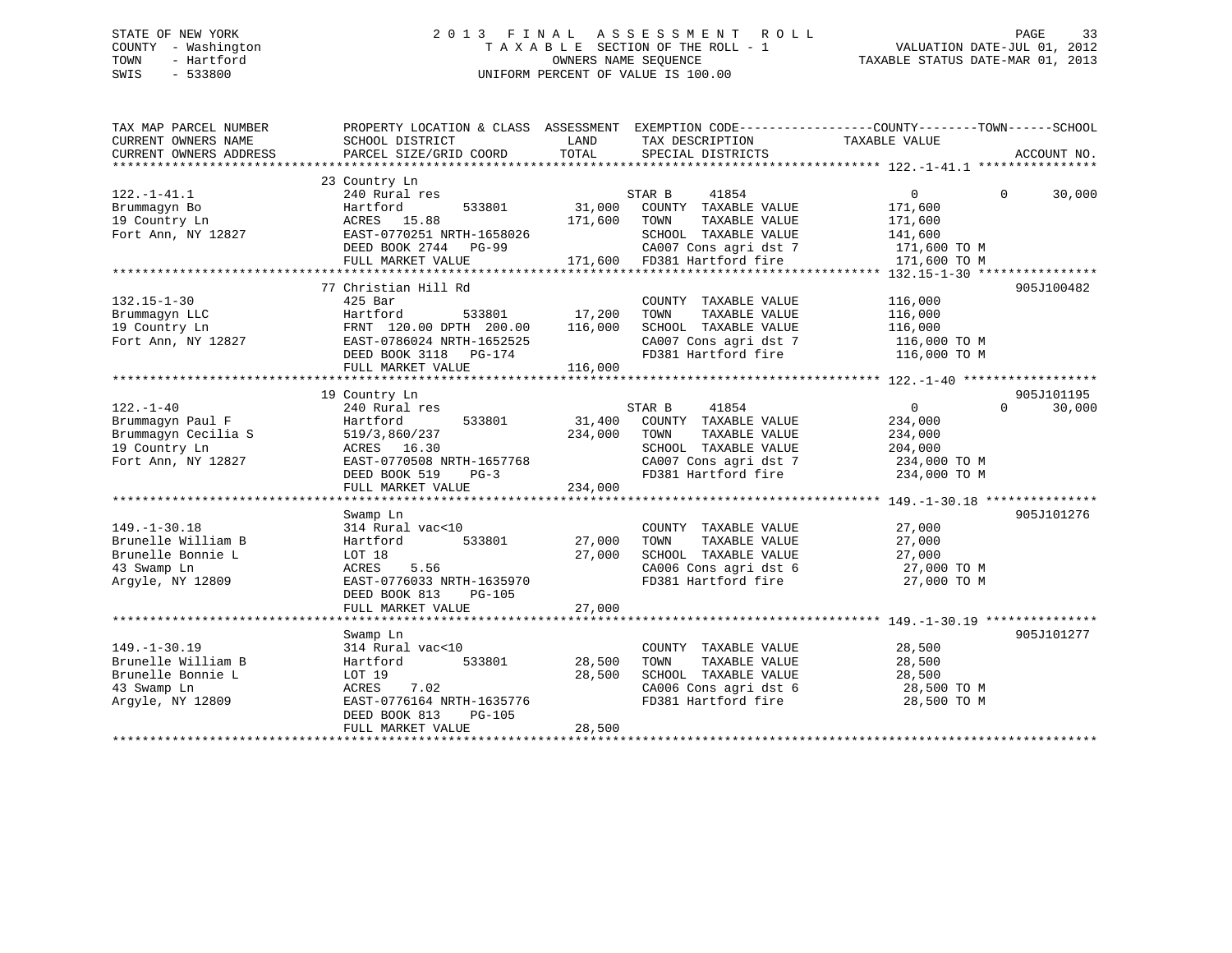#### STATE OF NEW YORK 2 0 1 3 F I N A L A S S E S S M E N T R O L L PAGE 34COUNTY - Washington T A X A B L E SECTION OF THE ROLL - 1 VALUATION DATE-JUL 01, 2012 OWNERS NAME SEQUENCE TAXABLE STATUS DATE-MAR 01, 2013 SWIS - 533800 UNIFORM PERCENT OF VALUE IS 100.00

| TAX MAP PARCEL NUMBER  | PROPERTY LOCATION & CLASS ASSESSMENT EXEMPTION CODE----------------COUNTY-------TOWN------SCHOOL                                                                                                                                                                                                                                                                                                            |         |                                                                             |                    |                   |             |
|------------------------|-------------------------------------------------------------------------------------------------------------------------------------------------------------------------------------------------------------------------------------------------------------------------------------------------------------------------------------------------------------------------------------------------------------|---------|-----------------------------------------------------------------------------|--------------------|-------------------|-------------|
| CURRENT OWNERS NAME    | SCHOOL DISTRICT                                                                                                                                                                                                                                                                                                                                                                                             | LAND    | TAX DESCRIPTION                                                             | TAXABLE VALUE      |                   |             |
| CURRENT OWNERS ADDRESS | PARCEL SIZE/GRID COORD                                                                                                                                                                                                                                                                                                                                                                                      | TOTAL   | SPECIAL DISTRICTS                                                           |                    |                   | ACCOUNT NO. |
|                        |                                                                                                                                                                                                                                                                                                                                                                                                             |         |                                                                             |                    |                   |             |
|                        | 43 Swamp Ln                                                                                                                                                                                                                                                                                                                                                                                                 |         |                                                                             |                    |                   | 905J100157  |
| $149. - 1 - 31$        | 240 Rural res                                                                                                                                                                                                                                                                                                                                                                                               |         | 41854<br>STAR B                                                             | $0 \qquad \qquad$  | $\overline{0}$    | 30,000      |
| Brunelle William B     | Hartford<br>533801                                                                                                                                                                                                                                                                                                                                                                                          | 52,000  | COUNTY TAXABLE VALUE                                                        | 176,700            |                   |             |
| Brunelle Bonnie L      | ACRES 10.98                                                                                                                                                                                                                                                                                                                                                                                                 | 176,700 | TAXABLE VALUE<br>TOWN                                                       | 176,700            |                   |             |
|                        | EAST-0775747 NRTH-1636314<br>DEED BOOK 813 PG-107<br>TILL MARGER HALLER                                                                                                                                                                                                                                                                                                                                     |         |                                                                             |                    |                   |             |
| Argyle, NY 12809       |                                                                                                                                                                                                                                                                                                                                                                                                             |         |                                                                             |                    |                   |             |
|                        | $\begin{tabular}{lllllllllll} \textbf{43 } \texttt{Swamp} & \texttt{EMS} & \texttt{EAST-0775747} & \texttt{NRTH-1636314} & \texttt{SCHOOL} & \texttt{TAXABLE} & \texttt{VALUE} & 146,700 \\ \texttt{Argyle, NY 12809} & \texttt{DEED BOOK 813 } & \texttt{PG-107} & \texttt{CAO06} & \texttt{Cons } \texttt{agr} & \texttt{dst 6} & 176,700 T0 M \\ & \texttt{FULL MARKET VALUE} & 176,700 & \texttt{FD381$ |         |                                                                             |                    |                   |             |
|                        |                                                                                                                                                                                                                                                                                                                                                                                                             |         |                                                                             |                    |                   |             |
|                        | 137 Townsend Rd                                                                                                                                                                                                                                                                                                                                                                                             |         |                                                                             |                    |                   | 905J101369  |
| $141. - 1 - 1.2$       | 210 1 Family Res                                                                                                                                                                                                                                                                                                                                                                                            |         | 41854<br>STAR B                                                             | $\overline{0}$     | $0 \qquad \qquad$ | 30,000      |
| Bryer Arthur E         | Hartford                                                                                                                                                                                                                                                                                                                                                                                                    |         | 533801 29,100 COUNTY TAXABLE VALUE                                          | 123,700            |                   |             |
| Bryer Susan K          |                                                                                                                                                                                                                                                                                                                                                                                                             |         | 123,700 TOWN TAXABLE VALUE 123,700<br>H-1648910 SCHOOL TAXABLE VALUE 93,700 |                    |                   |             |
| 137 Townsend Rd        |                                                                                                                                                                                                                                                                                                                                                                                                             |         |                                                                             |                    |                   |             |
|                        |                                                                                                                                                                                                                                                                                                                                                                                                             |         |                                                                             |                    |                   |             |
|                        | 137 IOWISER MARKET VALUE 123,700 FOR ACTIVITY CONSIDERED BOOK 569 PEED BOOK 569 PEED 280<br>FULL MARKET VALUE 123,700 FD381 Hartford fire 123,700 TO M<br>FULL MARKET VALUE 123,700 FD381 Hartford fire 123,700 TO M<br>************                                                                                                                                                                        |         |                                                                             |                    |                   |             |
|                        |                                                                                                                                                                                                                                                                                                                                                                                                             |         |                                                                             |                    |                   |             |
|                        | 13 Old Mill Ln                                                                                                                                                                                                                                                                                                                                                                                              |         |                                                                             |                    |                   | 905J100436  |
| $141. - 1 - 25$        | 210 1 Family Res                                                                                                                                                                                                                                                                                                                                                                                            |         | STAR B<br>41854<br>STAR B 41854<br>53,600 COUNTY TAXABLE VALUE              | $\overline{0}$     | $0 \qquad \qquad$ | 30,000      |
|                        |                                                                                                                                                                                                                                                                                                                                                                                                             |         |                                                                             | 191,800            |                   |             |
|                        |                                                                                                                                                                                                                                                                                                                                                                                                             | 191,800 | TAXABLE VALUE<br>TOWN                                                       | 191,800            |                   |             |
|                        |                                                                                                                                                                                                                                                                                                                                                                                                             |         | SCHOOL TAXABLE VALUE 161,800                                                |                    |                   |             |
|                        |                                                                                                                                                                                                                                                                                                                                                                                                             |         | FD381 Hartford fire                                                         | 191,800 TO M       |                   |             |
|                        | FULL MARKET VALUE                                                                                                                                                                                                                                                                                                                                                                                           | 191,800 |                                                                             |                    |                   |             |
|                        |                                                                                                                                                                                                                                                                                                                                                                                                             |         |                                                                             |                    |                   |             |
|                        | 28 Big Burch Hill Rd                                                                                                                                                                                                                                                                                                                                                                                        |         |                                                                             |                    |                   |             |
| $151. - 2 - 4.5$       | 210 1 Family Res                                                                                                                                                                                                                                                                                                                                                                                            |         | COUNTY TAXABLE VALUE                                                        | 114,900            |                   |             |
| Burch Benjamin C       | Hartford 533801 24,500                                                                                                                                                                                                                                                                                                                                                                                      |         | TAXABLE VALUE<br>TOWN                                                       | 114,900            |                   |             |
| 28 Big Burch Hill Rd   | $\texttt{101.} - 1 - 4.5$<br>ACRES 1.40                                                                                                                                                                                                                                                                                                                                                                     | 114,900 | SCHOOL TAXABLE VALUE 114,900<br>CA008 Cons agri dst 8 114,900 TO M          |                    |                   |             |
| Granville, NY 12832    |                                                                                                                                                                                                                                                                                                                                                                                                             |         |                                                                             |                    |                   |             |
|                        | EAST-0796545 NRTH-1638643                                                                                                                                                                                                                                                                                                                                                                                   |         | FD381 Hartford fire 114,900 TO M                                            |                    |                   |             |
|                        | DEED BOOK 2703 PG-59                                                                                                                                                                                                                                                                                                                                                                                        |         |                                                                             |                    |                   |             |
|                        | FULL MARKET VALUE                                                                                                                                                                                                                                                                                                                                                                                           | 114,900 |                                                                             |                    |                   |             |
|                        |                                                                                                                                                                                                                                                                                                                                                                                                             |         |                                                                             |                    |                   |             |
|                        | 183 Pope Hill Rd<br>210 1 Family Res                                                                                                                                                                                                                                                                                                                                                                        |         |                                                                             |                    |                   | 905J100222  |
| $150. - 1 - 28$        |                                                                                                                                                                                                                                                                                                                                                                                                             |         | 41854<br>STAR B                                                             | $\overline{0}$     | $0 \qquad \qquad$ | 30,000      |
| Burch Brian S          | Arqyle                                                                                                                                                                                                                                                                                                                                                                                                      |         | 532001 28,000 COUNTY TAXABLE VALUE                                          | 160,800            |                   |             |
|                        | 160,800 TOWN                                                                                                                                                                                                                                                                                                                                                                                                |         | TAXABLE VALUE                                                               | 160,800<br>130,800 |                   |             |
|                        |                                                                                                                                                                                                                                                                                                                                                                                                             |         | SCHOOL TAXABLE VALUE                                                        |                    |                   |             |
|                        | Argyle, NY 12809 DEED BOOK 2747 PG-269                                                                                                                                                                                                                                                                                                                                                                      |         | CA006 Cons agri dst 6 160,800 TO M                                          |                    |                   |             |
|                        | FULL MARKET VALUE                                                                                                                                                                                                                                                                                                                                                                                           |         | 160,800 FD381 Hartford fire                                                 | 160,800 TO M       |                   |             |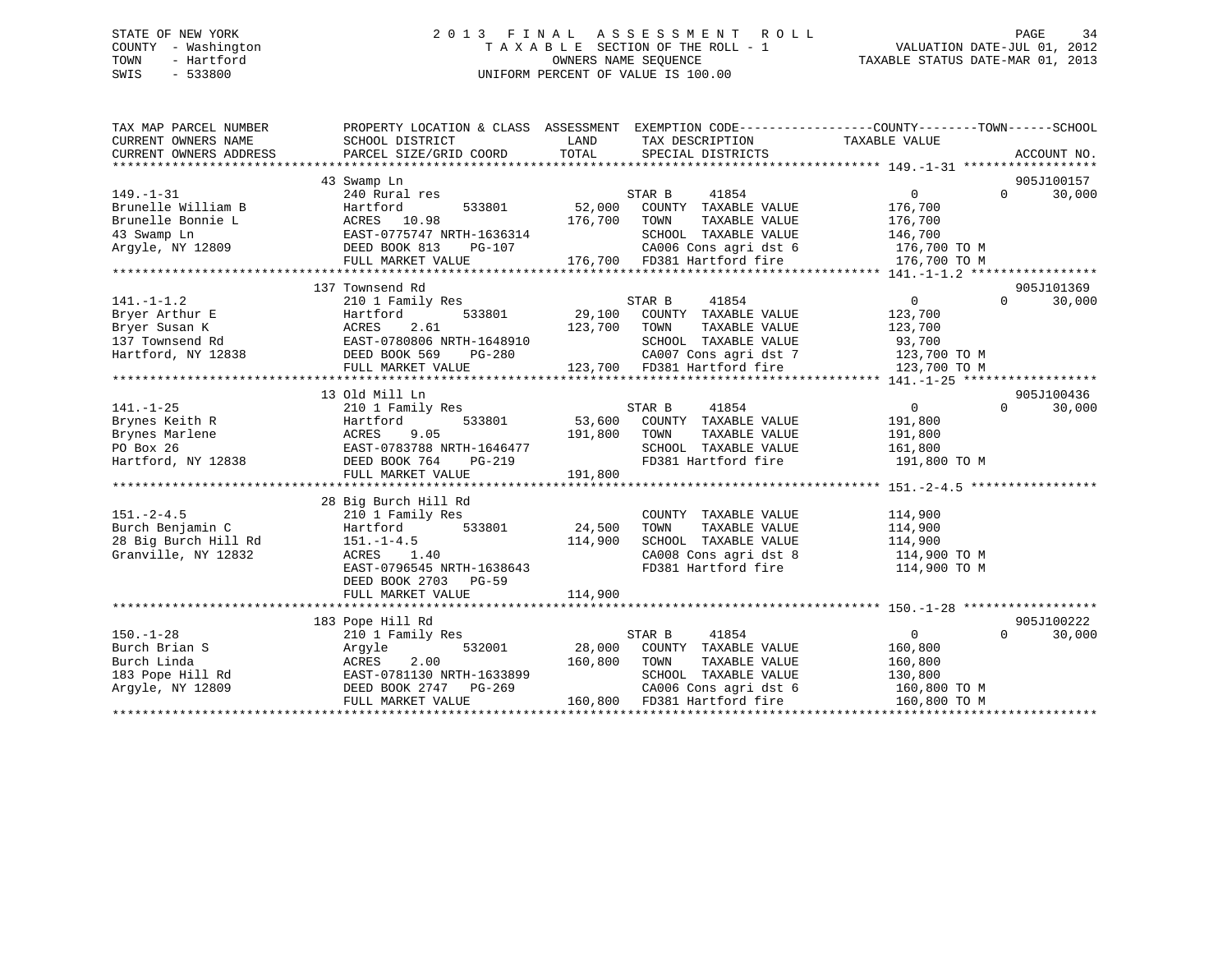# STATE OF NEW YORK 2 0 1 3 F I N A L A S S E S S M E N T R O L L PAGE 35 COUNTY - Washington T A X A B L E SECTION OF THE ROLL - 1 VALUATION DATE-JUL 01, 2012 TOWN - Hartford **TAXABLE STATUS DATE-MAR 01, 2013** OWNERS NAME SEQUENCE TAXABLE STATUS DATE-MAR 01, 2013 SWIS - 533800 UNIFORM PERCENT OF VALUE IS 100.00

| TAX MAP PARCEL NUMBER  | PROPERTY LOCATION & CLASS ASSESSMENT EXEMPTION CODE----------------COUNTY-------TOWN------SCHOOL |         |                             |                |                    |
|------------------------|--------------------------------------------------------------------------------------------------|---------|-----------------------------|----------------|--------------------|
| CURRENT OWNERS NAME    | SCHOOL DISTRICT                                                                                  | LAND    | TAX DESCRIPTION             | TAXABLE VALUE  |                    |
| CURRENT OWNERS ADDRESS | PARCEL SIZE/GRID COORD                                                                           | TOTAL   | SPECIAL DISTRICTS           |                | ACCOUNT NO.        |
|                        |                                                                                                  |         |                             |                |                    |
|                        | Pope Hill Rd                                                                                     |         |                             |                |                    |
| $150.-1-29.11$         | 314 Rural vac<10                                                                                 |         | COUNTY TAXABLE VALUE        | 30,000         |                    |
| Burch Brian S          | 532001<br>Arqyle                                                                                 | 30,000  | TAXABLE VALUE<br>TOWN       | 30,000         |                    |
| 183 Pope Hill Rd       | 2.36<br>ACRES                                                                                    | 30,000  | SCHOOL TAXABLE VALUE        | 30,000         |                    |
| Argyle, NY 12809       | EAST-0781296 NRTH-1634027                                                                        |         | CA006 Cons agri dst 6       | 30,000 TO M    |                    |
|                        | DEED BOOK 1976 PG-142                                                                            |         | FD381 Hartford fire         | 30,000 TO M    |                    |
|                        | FULL MARKET VALUE                                                                                | 30,000  |                             |                |                    |
|                        |                                                                                                  |         |                             |                |                    |
|                        | Burch Rd OFF                                                                                     |         |                             |                | 905J100105         |
| $151. - 2 - 9$         | 314 Rural vac<10                                                                                 |         | COUNTY TAXABLE VALUE        | 5,800          |                    |
| Burch Brian S          | Hartford<br>533801                                                                               | 5,800   | TAXABLE VALUE<br>TOWN       | 5,800          |                    |
| King David J           | 151.-1-9                                                                                         | 5,800   | SCHOOL TAXABLE VALUE        | 5,800          |                    |
| 183 Pope Hill Rd       | ACRES 9.50                                                                                       |         | CA008 Cons agri dst 8       | 5,800 TO M     |                    |
| Argyle, NY 12809       | EAST-0794791 NRTH-1634249                                                                        |         | FD381 Hartford fire         | 5,800 TO M     |                    |
|                        | DEED BOOK 2190 PG-338                                                                            |         |                             |                |                    |
|                        | FULL MARKET VALUE                                                                                | 5,800   |                             |                |                    |
|                        |                                                                                                  |         |                             |                |                    |
|                        | Burch Rd OFF                                                                                     |         |                             |                | 905J100062         |
| $151. - 2 - 10$        | 322 Rural vac>10                                                                                 |         | COUNTY TAXABLE VALUE        | 7,400          |                    |
| Burch Brian S          | 533801<br>Hartford                                                                               | 7,400   | TOWN<br>TAXABLE VALUE       | 7,400          |                    |
| King David J           | 151.-1-10                                                                                        | 7,400   | SCHOOL TAXABLE VALUE        | 7,400          |                    |
| 183 Pope Hill Rd       | ACRES 12.00                                                                                      |         | CA008 Cons agri dst 8       | 7,400 TO M     |                    |
| Argyle, NY 12809       | EAST-0794932 NRTH-1634572                                                                        |         | FD381 Hartford fire         | 7,400 TO M     |                    |
|                        | DEED BOOK 2190 PG-338                                                                            |         |                             |                |                    |
|                        | FULL MARKET VALUE                                                                                | 7,400   |                             |                |                    |
|                        |                                                                                                  |         |                             |                |                    |
|                        | 5059 State Route 149                                                                             |         |                             |                | 905J101210         |
| $132 - 2 - 11.1$       | 230 3 Family Res                                                                                 |         | COUNTY TAXABLE VALUE        | 134,500        |                    |
| Burch Bruce            | 533801                                                                                           | 37,300  | TOWN<br>TAXABLE VALUE       | 134,500        |                    |
|                        | Hartford                                                                                         | 134,500 |                             |                |                    |
| Burch Carolyn          | 2806/125,2806/128                                                                                |         | SCHOOL TAXABLE VALUE        | 134,500        |                    |
| PO Box 21              | Trans Exempt Repay 2013                                                                          |         | FD381 Hartford fire         | 134,500 TO M   |                    |
| Hartford, NY 12838     | ACRES<br>4.77                                                                                    |         | TE533 Trans exmt repay-flg  | $.00$ $MT$     |                    |
|                        | EAST-0788993 NRTH-1653180                                                                        |         |                             |                |                    |
|                        | DEED BOOK 3183 PG-67                                                                             |         |                             |                |                    |
|                        | FULL MARKET VALUE                                                                                | 134,500 |                             |                |                    |
|                        |                                                                                                  |         |                             |                |                    |
|                        | 4388 State Route 149                                                                             |         |                             |                | 905J101067         |
| $131. - 1 - 16$        | 210 1 Family Res                                                                                 |         | STAR B<br>41854             | $\overline{0}$ | $\Omega$<br>30,000 |
| Burch Daniel H         | 533801<br>Hartford                                                                               | 33,600  | COUNTY TAXABLE VALUE        | 102,600        |                    |
| Burch Judith I         | 5.50<br>ACRES                                                                                    | 102,600 | TOWN<br>TAXABLE VALUE       | 102,600        |                    |
| 4388 State Route 149   | EAST-0778356 NRTH-1651201<br>EAST-0778356 M<br>DEED BOOK 462                                     |         | SCHOOL TAXABLE VALUE        | 72,600         |                    |
| Fort Ann, NY 12827     | PG-26                                                                                            |         | CA007 Cons agri dst 7       | 102,600 TO M   |                    |
|                        | FULL MARKET VALUE                                                                                |         | 102,600 FD381 Hartford fire | 102,600 TO M   |                    |
|                        |                                                                                                  |         |                             |                |                    |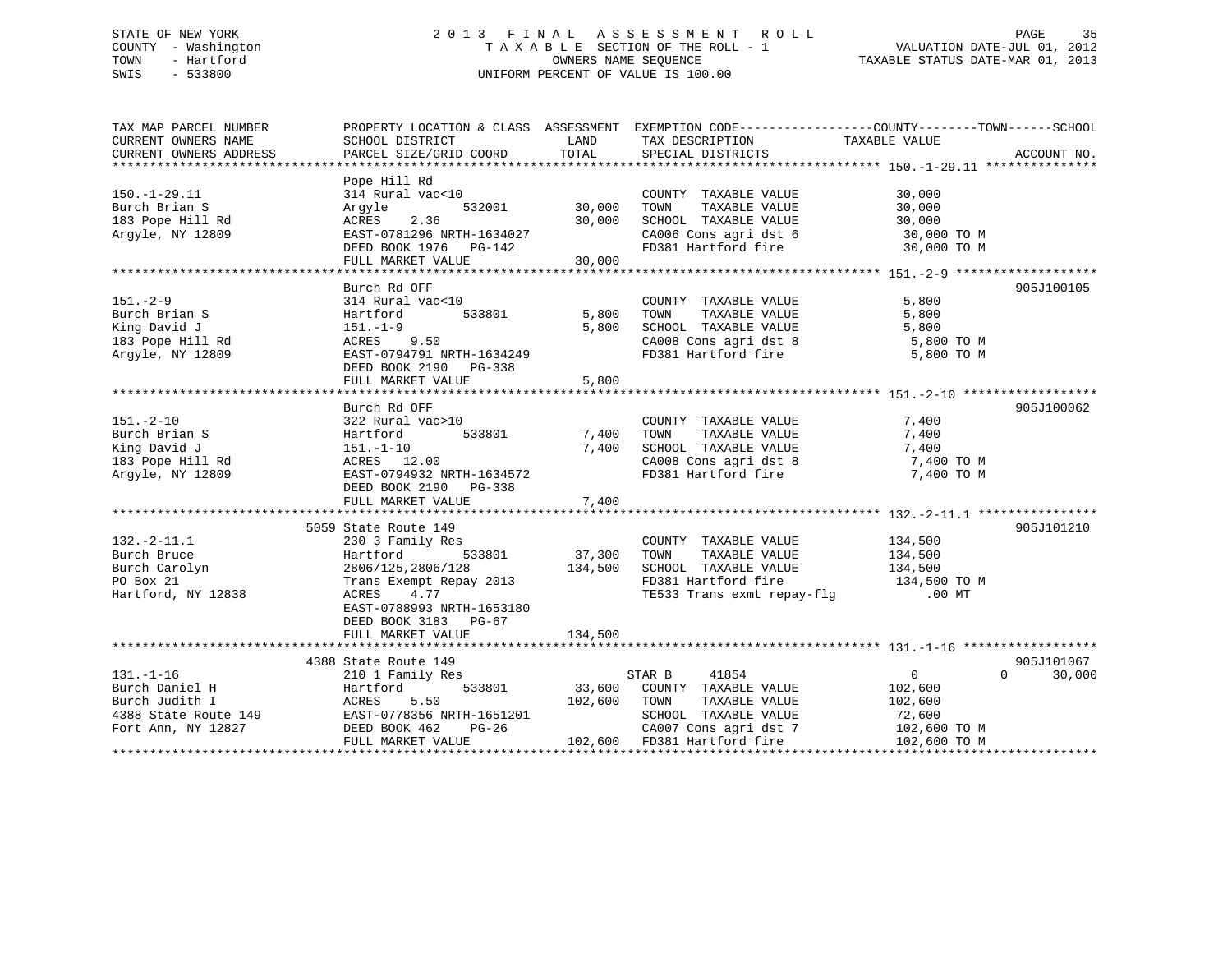# STATE OF NEW YORK 2 0 1 3 F I N A L A S S E S S M E N T R O L L PAGE 36 COUNTY - Washington T A X A B L E SECTION OF THE ROLL - 1 VALUATION DATE-JUL 01, 2012 TOWN - Hartford **TAXABLE STATUS DATE-MAR 01, 2013** OWNERS NAME SEQUENCE TAXABLE STATUS DATE-MAR 01, 2013 SWIS - 533800 UNIFORM PERCENT OF VALUE IS 100.00

| TAX MAP PARCEL NUMBER<br>CURRENT OWNERS NAME<br>CURRENT OWNERS ADDRESS                                                                                                                           | PROPERTY LOCATION & CLASS ASSESSMENT EXEMPTION CODE---------------COUNTY-------TOWN------SCHOOL<br>SCHOOL DISTRICT<br>PARCEL SIZE/GRID COORD                                           | LAND<br>TOTAL                                         | TAX DESCRIPTION<br>SPECIAL DISTRICTS                                                                                                                                        | TAXABLE VALUE                                                       |                  | ACCOUNT NO.                    |
|--------------------------------------------------------------------------------------------------------------------------------------------------------------------------------------------------|----------------------------------------------------------------------------------------------------------------------------------------------------------------------------------------|-------------------------------------------------------|-----------------------------------------------------------------------------------------------------------------------------------------------------------------------------|---------------------------------------------------------------------|------------------|--------------------------------|
|                                                                                                                                                                                                  |                                                                                                                                                                                        |                                                       |                                                                                                                                                                             |                                                                     |                  |                                |
| $140. - 2 - 15$<br>Burch Daniel H<br>$4388$ State Route 149<br>Fort Ann, NY 12827                                                                                                                | State Route 196<br>311 Res vac land<br>Hartford<br>Hartloru<br>FRNT 65.00 DPTH 307.00<br>EAST-0782353 NRTH-1645943<br>DEED BOOK 530<br>PG-87<br>FULL MARKET VALUE                      | TOWN<br>3.000<br>3,000                                | COUNTY TAXABLE VALUE<br>TAXABLE VALUE<br>SCHOOL TAXABLE VALUE<br>FD381 Hartford fire                                                                                        | 3,000<br>3,000<br>3,000<br>3,000 TO M                               |                  | 905J100104                     |
|                                                                                                                                                                                                  |                                                                                                                                                                                        |                                                       |                                                                                                                                                                             |                                                                     |                  |                                |
| $151. - 2 - 4.1$<br>Burch Duane L<br>Burch Stephanie M<br>1466 Burch Hill Rd<br>Granville, NY 12832                                                                                              | Big Burch Hill Rd<br>117 Horse farm<br>Hartford<br>sub div 12357<br>$151. - 1 - 4.1$<br>ACRES 105.30<br>EAST-0796508 NRTH-1637051                                                      | AG DIST<br>533801 123,900 TEMP GRHSE 42120<br>123,900 | 41720<br>COUNTY TAXABLE VALUE<br>TOWN      TAXABLE  VALUE<br>SCHOOL   TAXABLE  VALUE<br>$CA008$ Cons agri dst $8$<br>116,303 EX                                             | 56,292<br>60,011<br>7,597<br>7,597<br>7,597<br>7,597 TO M           | 56,292<br>60,011 | 905J100106<br>56,292<br>60,011 |
| MAY BE SUBJECT TO PAYMENT DEED BOOK 1747 PG-60<br>UNDER AGDIST LAW TIL 2017                                                                                                                      | FULL MARKET VALUE                                                                                                                                                                      |                                                       | 123,900 FD381 Hartford fire                                                                                                                                                 | 63,889 TO M                                                         |                  |                                |
|                                                                                                                                                                                                  |                                                                                                                                                                                        |                                                       | 60,011 EX                                                                                                                                                                   |                                                                     |                  |                                |
|                                                                                                                                                                                                  |                                                                                                                                                                                        |                                                       |                                                                                                                                                                             |                                                                     |                  |                                |
|                                                                                                                                                                                                  | 1466 Burch Rd                                                                                                                                                                          |                                                       |                                                                                                                                                                             |                                                                     |                  | 905J101089                     |
| $151. - 2 - 4.2$<br>Burch Duane L<br>Burch Stephanie 151.-1-4.2<br>1466 Burch Rd ACRES 1.62<br>Granville, NY 12832<br>EXECT-0796258 NRTH-1635829<br>NRTH-1635829<br>NRTH-1635829<br>NRTH-1635829 | 210 1 Family Res<br>DEED BOOK 466<br>PG-305<br>FULL MARKET VALUE                                                                                                                       | STAR B<br>119,800<br>TOWN<br>119,800                  | 41854<br>25,400 COUNTY TAXABLE VALUE<br>TAXABLE VALUE<br>SCHOOL TAXABLE VALUE 89,800<br>CA008 Cons agri dst 8 119,800 TO M<br>FD381 Hartford fire                           | $\overline{0}$<br>119,800<br>119,800<br>119,800 TO M                | $\Omega$         | 30,000                         |
|                                                                                                                                                                                                  |                                                                                                                                                                                        |                                                       |                                                                                                                                                                             |                                                                     |                  |                                |
|                                                                                                                                                                                                  | Burch Rd                                                                                                                                                                               |                                                       |                                                                                                                                                                             |                                                                     |                  | 905J100094                     |
| $151. - 2 - 8$<br>Burch Duane L<br>1466 Burch Rd<br>Granville, NY 12832<br>MAY BE SUBJECT TO PAYMENT<br>UNDER AGDIST LAW TIL 2017                                                                | 120 Field crops<br>533801<br>Hartford<br>895/240<br>$151. - 1 - 8$<br>$ACRES$ 111.40<br>ACRES 111.40<br>EAST-0795801 NRTH-1635020<br>DEED BOOK 2939 PG-27<br>FULL MARKET VALUE 101,300 | 101,300<br>TOWN                                       | AG DIST 41720<br>101,300 COUNTY TAXABLE VALUE<br>TAXABLE VALUE<br>SCHOOL TAXABLE VALUE<br>SCHOOL TAXABLE VALUE<br>CA008 Cons agri dst 8<br>40,043 EX<br>FD381 Hartford fire | 40,043<br>61,257<br>61,257<br>61,257<br>61,257 TO M<br>101,300 TO M | 40,043           | 40,043                         |
|                                                                                                                                                                                                  |                                                                                                                                                                                        |                                                       |                                                                                                                                                                             |                                                                     |                  |                                |
|                                                                                                                                                                                                  |                                                                                                                                                                                        |                                                       |                                                                                                                                                                             |                                                                     |                  |                                |
| $151. - 2 - 8.1$<br>Burch Duane L<br>Burch Stephanie M<br>Burch Stephanie M<br>1466 Burch Hill Rd<br>Granville, NY 12832<br>MAY BE SUBJECT TO PAYMENT                                            | Burch Rd<br>105 Vac farmland<br>533801<br>Hartford<br>EAST-0796490 NRTH-1633103<br>DEED BOOK 1747 PG-60<br>FULL MARKET VALUE                                                           | AG DIST<br>40,200<br>40,200<br>TOWN                   | 41720<br>COUNTY TAXABLE VALUE<br>TAXABLE VALUE<br>TOWN         TAXABLE  VALUE<br>SCHOOL     TAXABLE  VALUE<br>CA008 Cons agri dst 8<br>9,546 EX<br>FD381 Hartford fire      | 9,546<br>30,654<br>30,654<br>30,654<br>30,654 TO M<br>40,200 TO M   | 9,546            | 905J101338<br>9,546            |
| UNDER AGDIST LAW TIL 2017                                                                                                                                                                        | FULL MARKET VALUE                                                                                                                                                                      | 40,200                                                |                                                                                                                                                                             |                                                                     |                  |                                |
|                                                                                                                                                                                                  |                                                                                                                                                                                        |                                                       |                                                                                                                                                                             |                                                                     |                  |                                |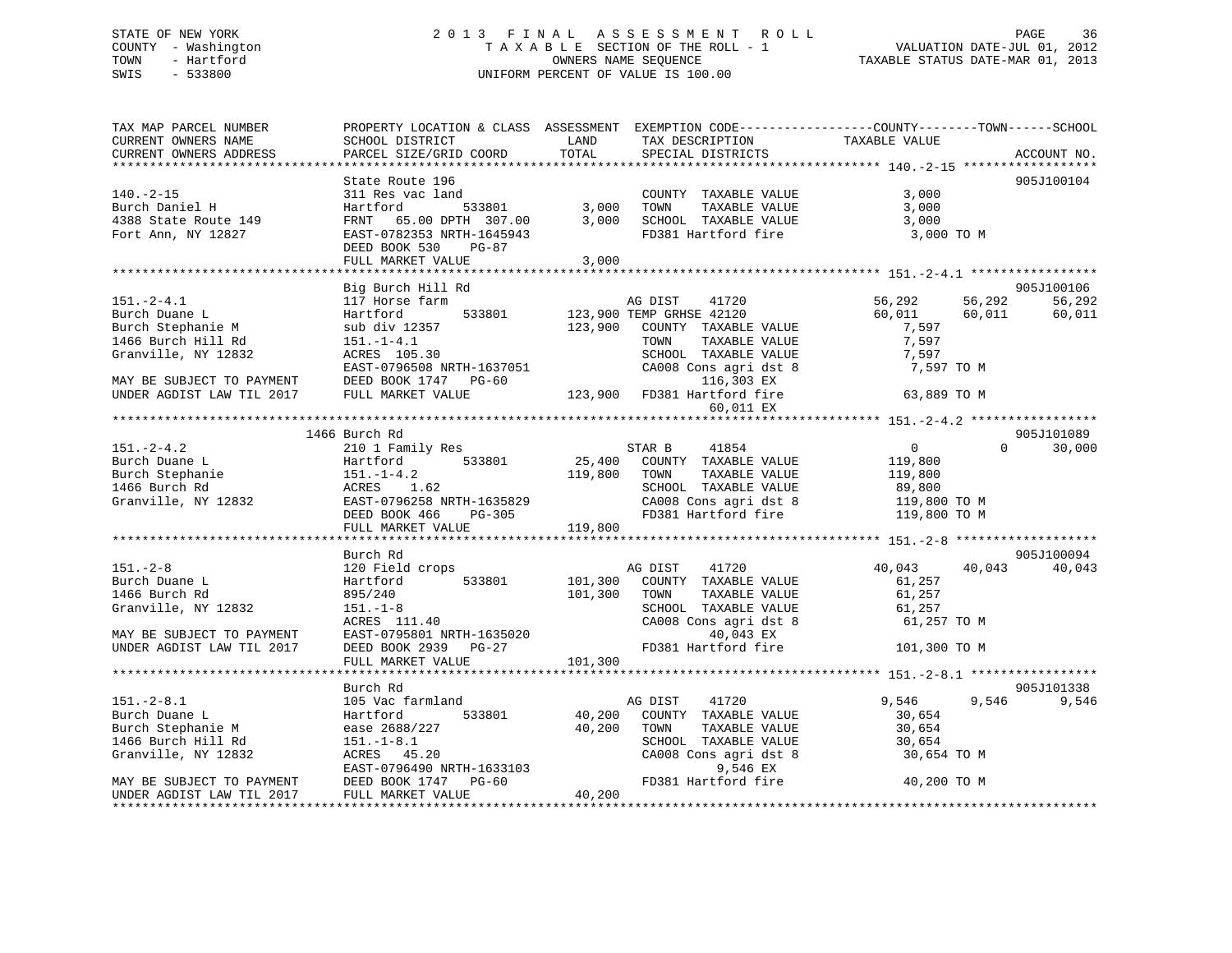| STATE OF NEW YORK         |                                                                                                |             | 2013 FINAL ASSESSMENT ROLL                                                                                                             |                  |          | 37<br>PAGE  |
|---------------------------|------------------------------------------------------------------------------------------------|-------------|----------------------------------------------------------------------------------------------------------------------------------------|------------------|----------|-------------|
| COUNTY - Washington       |                                                                                                |             | TAXABLE SECTION OF THE ROLL - 1<br>OWNERS NAME SEQUENCE<br>TAXABLE STATUS DATE-MAR 01, 2013                                            |                  |          |             |
| TOWN<br>- Hartford        |                                                                                                |             |                                                                                                                                        |                  |          |             |
| $-533800$<br>SWIS         |                                                                                                |             | UNIFORM PERCENT OF VALUE IS 100.00                                                                                                     |                  |          |             |
|                           |                                                                                                |             |                                                                                                                                        |                  |          |             |
| TAX MAP PARCEL NUMBER     | PROPERTY LOCATION & CLASS ASSESSMENT EXEMPTION CODE---------------COUNTY-------TOWN-----SCHOOL |             |                                                                                                                                        |                  |          |             |
| CURRENT OWNERS NAME       | SCHOOL DISTRICT                                                                                |             | LAND TAX DESCRIPTION                                                                                                                   | TAXABLE VALUE    |          |             |
| CURRENT OWNERS ADDRESS    | PARCEL SIZE/GRID COORD                                                                         |             | TOTAL SPECIAL DISTRICTS                                                                                                                |                  |          | ACCOUNT NO. |
|                           |                                                                                                |             |                                                                                                                                        |                  |          |             |
|                           | 1418 Burch Rd                                                                                  |             |                                                                                                                                        |                  |          |             |
| $151 - 2 - 8.3$           | 210 1 Family Res                                                                               |             | COUNTY TAXABLE VALUE                                                                                                                   | 98,200           |          |             |
| Burch Duane L             | 533801<br>Hartford                                                                             |             | 26,900    TOWN      TAXABLE VALUE<br>98,200    SCHOOL   TAXABLE VALUE                                                                  | 98,200<br>98,200 |          |             |
| 1466 Burch Rd             | Sub div 12272 lot 2                                                                            |             |                                                                                                                                        |                  |          |             |
| Granville, NY 12832       | 985/240                                                                                        |             | CA008 Cons agri dst 8 98,200 TO M                                                                                                      |                  |          |             |
|                           | ACRES 5.15                                                                                     |             | FD381 Hartford fire                                                                                                                    | 98,200 TO M      |          |             |
|                           | EAST-0796844 NRTH-1634766                                                                      |             |                                                                                                                                        |                  |          |             |
|                           | DEED BOOK 2939 PG-27                                                                           |             |                                                                                                                                        |                  |          |             |
|                           | FULL MARKET VALUE                                                                              | 98,200      |                                                                                                                                        |                  |          |             |
|                           |                                                                                                |             |                                                                                                                                        |                  |          |             |
| $151. - 2 - 8.4$          | Burch Rd<br>322 Rural vac>10 AG DIST                                                           |             | 41720                                                                                                                                  | 7,668            | 7,668    | 7,668       |
| Burch Duane L             |                                                                                                |             |                                                                                                                                        |                  |          |             |
|                           | Hartford                                                                                       |             | 533801 27,300 COUNTY TAXABLE VALUE                                                                                                     | 19,632           |          |             |
| 1466 Burch Rd             | Subdiv 12272; Lot 3                                                                            | 27,300 TOWN | TAXABLE VALUE<br>TOWN      TAXABLE VALUE<br>SCHOOL   TAXABLE VALUE                                                                     | 19,632           |          |             |
| Granville, NY 12832       | 895/240                                                                                        |             |                                                                                                                                        | 19,632           |          |             |
|                           | ACRES 17.87                                                                                    |             | CA008 Cons agri dst 8                                                                                                                  | 19,632 TO M      |          |             |
| MAY BE SUBJECT TO PAYMENT | EAST-0797558 NRTH-1633430                                                                      |             | 7,668 EX<br>FD381 Hartford fire                                                                                                        |                  |          |             |
| UNDER AGDIST LAW TIL 2017 | DEED BOOK 2939 PG-27                                                                           |             |                                                                                                                                        | 27,300 TO M      |          |             |
|                           | FULL MARKET VALUE                                                                              | 27,300      |                                                                                                                                        |                  |          |             |
|                           | James Rd OFF                                                                                   |             |                                                                                                                                        |                  |          | 905J100628  |
| $151. - 2 - 12$           | 322 Rural vac>10                                                                               |             | AG DIST 41720                                                                                                                          | 2,800            | 2,800    | 2,800       |
| Burch Duane L             | 533801<br>Hartford                                                                             |             | 6,500 COUNTY TAXABLE VALUE                                                                                                             | 3,700            |          |             |
| Burch Stephanie M         | 151.-1-12                                                                                      | 6,500       | TOWN<br>TAXABLE VALUE                                                                                                                  | 3,700            |          |             |
| 1466 Burch Hill Rd        | ACRES 10.00                                                                                    |             |                                                                                                                                        | 3,700            |          |             |
| Granville, NY 12832       | EAST-0793565 NRTH-1635281                                                                      |             | SCHOOL TAXABLE VALUE<br>CA008 Cons agri dst 8<br>CA008 Cons agri dst 8                                                                 | 3,700 TO M       |          |             |
|                           | DEED BOOK 1747 PG-60                                                                           |             | 2,800 EX                                                                                                                               |                  |          |             |
| MAY BE SUBJECT TO PAYMENT | FULL MARKET VALUE                                                                              |             | 6,500 FD381 Hartford fire                                                                                                              | 6,500 TO M       |          |             |
| UNDER AGDIST LAW TIL 2017 |                                                                                                |             |                                                                                                                                        |                  |          |             |
|                           |                                                                                                |             |                                                                                                                                        |                  |          |             |
|                           | 3985 State Route 196                                                                           |             |                                                                                                                                        |                  |          | 905J100100  |
| $140. -2 - 2$             | 210 1 Family Res                                                                               |             | 41834<br>STAR EN                                                                                                                       | $\overline{0}$   | $\Omega$ | 63,300      |
| Burch Elinor              | Hartford                                                                                       |             |                                                                                                                                        | 197,800          |          |             |
| 3985 State Route 196      | 371/767 455/817 732/242                                                                        |             | $\begin{tabular}{lllllllll} 533801 & & 51,500 & COUNTY & TAXABLE VALUE \\ 732/242 & & 197,800 & Town & TAXABLE VALUE \\ \end{tabular}$ | 197,800          |          |             |
| Hartford, NY 12838        | ACRES 8.50                                                                                     |             | SCHOOL TAXABLE VALUE                                                                                                                   | 134,500          |          |             |

EAST-0781952 NRTH-1645847 CA007 Cons agri dst 7 197,800 TO M<br>DEED BOOK 1874 PG-91 FD381 Hartford fire 197,800 TO M

\*\*\*\*\*\*\*\*\*\*\*\*\*\*\*\*\*\*\*\*\*\*\*\*\*\*\*\*\*\*\*\*\*\*\*\*\*\*\*\*\*\*\*\*\*\*\*\*\*\*\*\*\*\*\*\*\*\*\*\*\*\*\*\*\*\*\*\*\*\*\*\*\*\*\*\*\*\*\*\*\*\*\*\*\*\*\*\*\*\*\*\*\*\*\*\*\*\*\*\*\*\*\*\*\*\*\*\*\*\*\*\*\*\*\*\*\*\*\*\*\*\*\*\*\*\*\*\*\*\*\*\*

DEED BOOK 1874 PG-91

FULL MARKET VALUE 197,800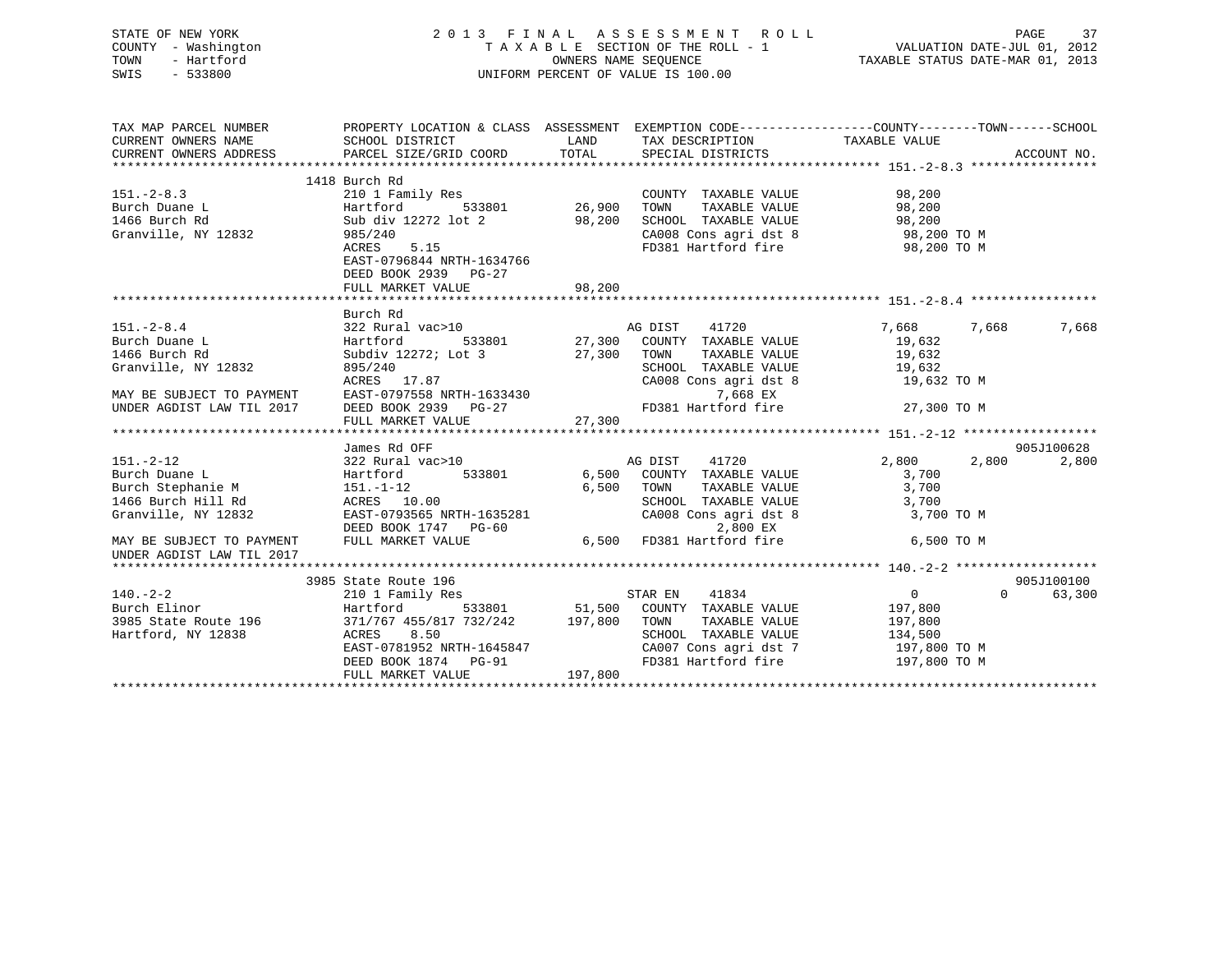## STATE OF NEW YORK 2 0 1 3 F I N A L A S S E S S M E N T R O L L PAGE 38 COUNTY - Washington T A X A B L E SECTION OF THE ROLL - 1 VALUATION DATE-JUL 01, 2012 TOWN - Hartford **TAXABLE STATUS DATE-MAR 01, 2013** OWNERS NAME SEQUENCE TAXABLE STATUS DATE-MAR 01, 2013 SWIS - 533800 UNIFORM PERCENT OF VALUE IS 100.00

| TAX MAP PARCEL NUMBER<br>CURRENT OWNERS NAME<br>CURRENT OWNERS ADDRESS                                                                                                                                                                                                                                                                                                                 | PROPERTY LOCATION & CLASS ASSESSMENT EXEMPTION CODE---------------COUNTY-------TOWN-----SCHOOL<br>SCHOOL DISTRICT<br>PARCEL SIZE/GRID COORD | LAND<br>TOTAL | TAX DESCRIPTION TAXABLE VALUE<br>SPECIAL DISTRICTS                                          |                              | ACCOUNT NO.                      |
|----------------------------------------------------------------------------------------------------------------------------------------------------------------------------------------------------------------------------------------------------------------------------------------------------------------------------------------------------------------------------------------|---------------------------------------------------------------------------------------------------------------------------------------------|---------------|---------------------------------------------------------------------------------------------|------------------------------|----------------------------------|
|                                                                                                                                                                                                                                                                                                                                                                                        |                                                                                                                                             |               |                                                                                             |                              | 905J101137                       |
|                                                                                                                                                                                                                                                                                                                                                                                        | 1678 Burch Rd                                                                                                                               |               |                                                                                             |                              |                                  |
| $151. -2 - 4.3$                                                                                                                                                                                                                                                                                                                                                                        | 210 1 Family Res                                                                                                                            |               |                                                                                             | 19,725<br>19,725<br>$\Omega$ | $\overline{0}$<br>$\overline{0}$ |
| Burch Gary E                                                                                                                                                                                                                                                                                                                                                                           | Hartford                                                                                                                                    |               |                                                                                             | 111,775                      | 63,300                           |
| 1678 Burch Rd                                                                                                                                                                                                                                                                                                                                                                          | $151.-1-4.3$<br>ACRES 1.31                                                                                                                  |               |                                                                                             |                              |                                  |
| Granville, NY 12832                                                                                                                                                                                                                                                                                                                                                                    | ACRES 1.31<br>EAST-0795121 NRTH-1640846                                                                                                     |               | TOWN TAXABLE VALUE 111,775<br>SCHOOL TAXABLE VALUE 68,200                                   |                              |                                  |
|                                                                                                                                                                                                                                                                                                                                                                                        |                                                                                                                                             |               |                                                                                             |                              |                                  |
|                                                                                                                                                                                                                                                                                                                                                                                        |                                                                                                                                             |               |                                                                                             |                              |                                  |
|                                                                                                                                                                                                                                                                                                                                                                                        |                                                                                                                                             |               |                                                                                             |                              |                                  |
|                                                                                                                                                                                                                                                                                                                                                                                        |                                                                                                                                             |               |                                                                                             |                              |                                  |
|                                                                                                                                                                                                                                                                                                                                                                                        | Burch Rd                                                                                                                                    |               |                                                                                             |                              |                                  |
| $151. - 2 - 4.4$                                                                                                                                                                                                                                                                                                                                                                       | 323 Vacant rural                                                                                                                            |               | COUNTY TAXABLE VALUE                                                                        | 54,000                       |                                  |
| Burch Gary E                                                                                                                                                                                                                                                                                                                                                                           | 533801 54,000                                                                                                                               |               | TAXABLE VALUE<br>TOWN                                                                       | 54,000                       |                                  |
| Burch Donna                                                                                                                                                                                                                                                                                                                                                                            |                                                                                                                                             | 54,000        | SCHOOL TAXABLE VALUE 54,000<br>CA008 Cons agri dst 8 54,000 TO M                            |                              |                                  |
| 1678 Burch Rd                                                                                                                                                                                                                                                                                                                                                                          |                                                                                                                                             |               |                                                                                             |                              |                                  |
| Hartford<br>151.-1-4.4<br>d<br>29<br>19832<br>EAST-07959<br>DEED BOOK<br>NPER SOOK<br>Granville, NY 12832                                                                                                                                                                                                                                                                              | -- 2,000<br>EAST-0795963 NRTH-1641107<br>DEED BOOK 776 PG-65<br>FUIL ::                                                                     |               | FD381 Hartford fire                                                                         | 54,000 TO M                  |                                  |
|                                                                                                                                                                                                                                                                                                                                                                                        |                                                                                                                                             |               |                                                                                             |                              |                                  |
|                                                                                                                                                                                                                                                                                                                                                                                        | FULL MARKET VALUE                                                                                                                           | 54,000        |                                                                                             |                              |                                  |
|                                                                                                                                                                                                                                                                                                                                                                                        |                                                                                                                                             |               |                                                                                             |                              |                                  |
|                                                                                                                                                                                                                                                                                                                                                                                        | 1395 Burch Rd                                                                                                                               |               |                                                                                             |                              |                                  |
| $151. - 2 - 8.2$                                                                                                                                                                                                                                                                                                                                                                       | 270 Mfg housing                                                                                                                             |               | STAR B 41854                                                                                | $\Omega$                     | $\Omega$<br>30,000               |
|                                                                                                                                                                                                                                                                                                                                                                                        |                                                                                                                                             |               | 533801 28,000 COUNTY TAXABLE VALUE                                                          | 80,800                       |                                  |
|                                                                                                                                                                                                                                                                                                                                                                                        |                                                                                                                                             | 80,800        | TOWN<br>TOWN TAXABLE VALUE<br>SCHOOL TAXABLE VALUE                                          | 80,800                       |                                  |
|                                                                                                                                                                                                                                                                                                                                                                                        |                                                                                                                                             |               |                                                                                             | 50,800                       |                                  |
| Granville, NY 12832 EAST-0796796 NRTH-1633962<br>DEED BOOK 2708 PG-303                                                                                                                                                                                                                                                                                                                 |                                                                                                                                             |               | CA008 Cons agri dst 8 30,800 TO M                                                           |                              |                                  |
|                                                                                                                                                                                                                                                                                                                                                                                        |                                                                                                                                             |               | FD381 Hartford fire                                                                         | 80,800 TO M                  |                                  |
|                                                                                                                                                                                                                                                                                                                                                                                        | FULL MARKET VALUE                                                                                                                           | 80,800        |                                                                                             |                              |                                  |
|                                                                                                                                                                                                                                                                                                                                                                                        |                                                                                                                                             |               |                                                                                             |                              |                                  |
|                                                                                                                                                                                                                                                                                                                                                                                        | 4437 State Route 149                                                                                                                        |               |                                                                                             |                              | 905J100296                       |
| $131. - 1 - 6$                                                                                                                                                                                                                                                                                                                                                                         |                                                                                                                                             |               | STAR B 41854<br>26,500 COUNTY TAXABLE VALUE                                                 | $\overline{0}$               | $\Omega$<br>30,000               |
| Burch Heide                                                                                                                                                                                                                                                                                                                                                                            | Hartford                                                                                                                                    |               |                                                                                             | 76,500                       |                                  |
| Particular and the Route 149<br>Fort Ann, NY 12827<br>DEED E                                                                                                                                                                                                                                                                                                                           | 2.38                                                                                                                                        | 76,500 TOWN   |                                                                                             | TAXABLE VALUE 76,500         |                                  |
|                                                                                                                                                                                                                                                                                                                                                                                        | EAST-0779353 NRTH-1651555                                                                                                                   |               | SCHOOL TAXABLE VALUE 46,500<br>CA007 Cons agri dst 7 76,500 TO M                            |                              |                                  |
|                                                                                                                                                                                                                                                                                                                                                                                        | EAST-0779353 NRTH-1651555<br>DEED BOOK 2965 PG-191                                                                                          |               |                                                                                             |                              |                                  |
|                                                                                                                                                                                                                                                                                                                                                                                        | FULL MARKET VALUE                                                                                                                           |               | 76,500 FD381 Hartford fire                                                                  | 76,500 TO M                  |                                  |
|                                                                                                                                                                                                                                                                                                                                                                                        |                                                                                                                                             |               |                                                                                             |                              |                                  |
|                                                                                                                                                                                                                                                                                                                                                                                        | 12 Mcdougal Rd                                                                                                                              |               |                                                                                             |                              | 905J100660                       |
| $148. - 1 - 13$                                                                                                                                                                                                                                                                                                                                                                        |                                                                                                                                             |               | STAR EN 41834                                                                               | $\overline{0}$               | $\Omega$<br>63,300               |
|                                                                                                                                                                                                                                                                                                                                                                                        |                                                                                                                                             |               | 533801 10,900 COUNTY TAXABLE VALUE 99,700                                                   |                              |                                  |
|                                                                                                                                                                                                                                                                                                                                                                                        |                                                                                                                                             |               |                                                                                             |                              |                                  |
|                                                                                                                                                                                                                                                                                                                                                                                        |                                                                                                                                             |               | TOWN TAXABLE VALUE 99,700<br>SCHOOL TAXABLE VALUE 36,400<br>FD381 Hartford fire 99,700 TO M |                              |                                  |
|                                                                                                                                                                                                                                                                                                                                                                                        |                                                                                                                                             |               |                                                                                             |                              |                                  |
| $\begin{tabular}{lllllllllllllllllll} \texttt{148.-1-13} & \texttt{210.11} & \texttt{210.11} & \texttt{210.12} & \texttt{533801} & \texttt{10,900} & \texttt{CUUN11} \\ \texttt{Burch James A} & \texttt{Hartford} & \texttt{57.00 DFTH} & \texttt{100.00} & \texttt{99,700} & \texttt{TOMN} \\ \texttt{Fort Ann, NY 12827} & \texttt{EAST-076663 NFTH-1636918} & \texttt{SCHOOL} & \$ | FULL MARKET VALUE                                                                                                                           | 99,700        |                                                                                             |                              |                                  |
|                                                                                                                                                                                                                                                                                                                                                                                        |                                                                                                                                             |               |                                                                                             |                              |                                  |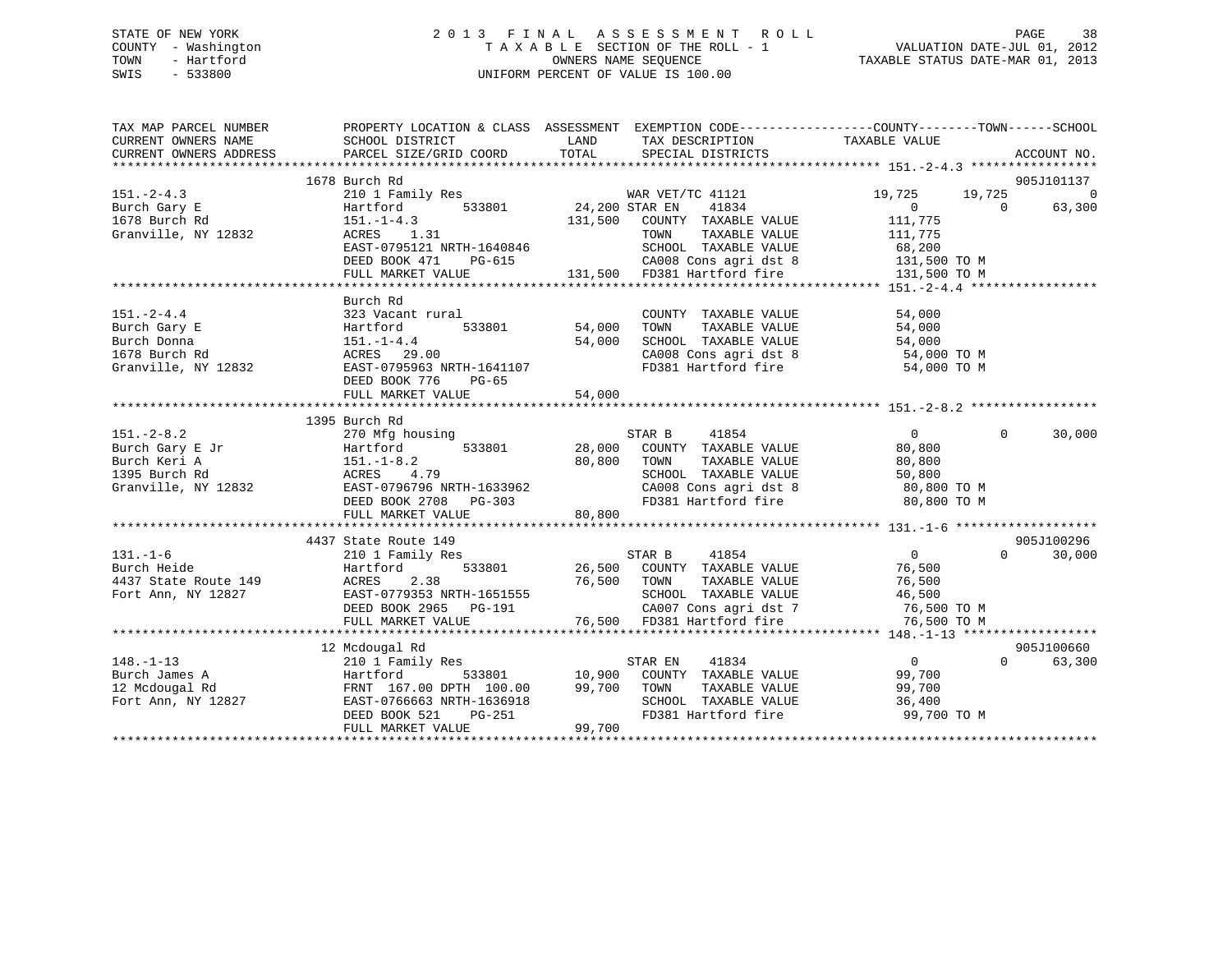## STATE OF NEW YORK 2 0 1 3 F I N A L A S S E S S M E N T R O L L PAGE 39 COUNTY - Washington T A X A B L E SECTION OF THE ROLL - 1 VALUATION DATE-JUL 01, 2012 TOWN - Hartford OWNERS NAME SEQUENCE TAXABLE STATUS DATE-MAR 01, 2013 SWIS - 533800 UNIFORM PERCENT OF VALUE IS 100.00

| TAX MAP PARCEL NUMBER<br>CURRENT OWNERS NAME        | SCHOOL DISTRICT                                                                                                            | LAND                    | TAX DESCRIPTION TAXABLE VALUE                                         | PROPERTY LOCATION & CLASS ASSESSMENT EXEMPTION CODE----------------COUNTY-------TOWN-----SCHOOL |                             |
|-----------------------------------------------------|----------------------------------------------------------------------------------------------------------------------------|-------------------------|-----------------------------------------------------------------------|-------------------------------------------------------------------------------------------------|-----------------------------|
| CURRENT OWNERS ADDRESS                              | PARCEL SIZE/GRID COORD                                                                                                     | TOTAL                   | SPECIAL DISTRICTS                                                     |                                                                                                 | ACCOUNT NO.                 |
|                                                     |                                                                                                                            |                         |                                                                       |                                                                                                 |                             |
| $142. - 1 - 46$<br>Burch Ronald F<br>Burch Patricia | 82 Camp A Way<br>260 Seasonal res<br>Hartford<br>LOT K                                                                     | 533801 13,400<br>59,600 | COUNTY TAXABLE VALUE<br>TAXABLE VALUE<br>TOWN<br>SCHOOL TAXABLE VALUE | 59,600<br>59,600<br>59,600                                                                      | 905J101113                  |
| 36 Burch Rd<br>Queensbury, NY 12804                 | 20.06 ACRES 10.06<br>EAST-0791147 ב<br>EAST-0791147 NRTH-1646997<br>DEED BOOK 539<br>$PG-1$<br>FULL MARKET VALUE           | 59,600                  | FD381 Hartford fire                                                   | 59,600 TO M                                                                                     |                             |
|                                                     |                                                                                                                            |                         |                                                                       |                                                                                                 |                             |
|                                                     | 255 Wright Rd                                                                                                              |                         |                                                                       |                                                                                                 | 905J100664                  |
| $122. - 1 - 15$<br>Burch Thomas E                   | 112 Dairy farm<br>533801<br>Hartford                                                                                       |                         | AG DIST<br>41720<br>239,700 STAR B<br>41854                           | 141,087<br>141,087<br>$\overline{0}$<br>$\Omega$                                                | 141,087<br>30,000           |
| PO Box 183                                          | 958/315                                                                                                                    | 374,400                 | COUNTY TAXABLE VALUE                                                  | 233,313                                                                                         |                             |
| Hartford, NY 12838                                  | ACRES 178.00                                                                                                               |                         | TAXABLE VALUE<br>TOWN                                                 | 233,313                                                                                         |                             |
|                                                     | EAST-0780342 NRTH-1657696<br>MAY BE SUBJECT TO PAYMENT DEED BOOK 753 PG-112<br>UNDER AGDIST LAW TIL 2017 FULL MARKET VALUE |                         | SCHOOL TAXABLE VALUE                                                  | 203,313                                                                                         |                             |
|                                                     |                                                                                                                            | 374,400                 | CA007 Cons agri dst 7<br>141,087 EX                                   | 233,313 TO M                                                                                    |                             |
|                                                     |                                                                                                                            |                         | FD381 Hartford fire                                                   | 374,400 TO M                                                                                    |                             |
|                                                     |                                                                                                                            |                         |                                                                       |                                                                                                 |                             |
|                                                     | 3985 State Route 196                                                                                                       |                         |                                                                       |                                                                                                 |                             |
| $140. - 2 - 2.6$                                    | 105 Vac farmland                                                                                                           |                         | AG DIST<br>41720                                                      | 172,909<br>172,909                                                                              | 172,909                     |
| Burch Thomas E                                      | 533801<br>Hartford                                                                                                         |                         | 331,600 FOR 480A 47460                                                | 41,080<br>41,080                                                                                | 41,080                      |
| Burch Holly M                                       | Forest Tax 3223/219                                                                                                        | 331,600                 | COUNTY TAXABLE VALUE                                                  | 117,611                                                                                         |                             |
| PO Box 183                                          | ACRES 304.00                                                                                                               |                         | TAXABLE VALUE<br>TOWN                                                 | 117,611                                                                                         |                             |
|                                                     | FO LOS NY 12838<br>Hartford, NY 12838 EAST-0779305 NRTH-1647856                                                            |                         | SCHOOL TAXABLE VALUE                                                  | 117,611                                                                                         |                             |
|                                                     |                                                                                                                            |                         | CA007 Cons agri dst 7                                                 | 158,691 TO M                                                                                    |                             |
| MAY BE SUBJECT TO PAYMENT FULL MARKET VALUE         |                                                                                                                            |                         | 331,600 172,909 EX                                                    |                                                                                                 |                             |
| UNDER RPTL480A UNTIL 2022                           |                                                                                                                            |                         | FD381 Hartford fire                                                   | 331,600 TO M                                                                                    |                             |
|                                                     |                                                                                                                            |                         |                                                                       |                                                                                                 |                             |
|                                                     | 4711 State Route 149                                                                                                       |                         |                                                                       |                                                                                                 | 905J100200                  |
| $132.15 - 2 - 16$                                   | 210 1 Family Res                                                                                                           |                         | WAR VET/TC 41121<br>32,300 STAR EN 41834                              | 20,760<br>20,760                                                                                | $\sim$ 0                    |
| Burke James P                                       | Hartford 533801                                                                                                            |                         |                                                                       | $\overline{0}$<br>$\Omega$                                                                      | 63,300                      |
| Burke Erica                                         | 505/691                                                                                                                    |                         | 138,400 COUNTY TAXABLE VALUE                                          | 117,640                                                                                         |                             |
| 4711 State Route 149                                | 3.45<br>ACRES<br>EAST-0786356 NRTH-1651641                                                                                 |                         | TAXABLE VALUE<br>TOWN                                                 | 117,640                                                                                         |                             |
| Hartford, NY 12838                                  | EAST-0786356 NRTH-1651641<br>DEED BOOK 505 PG-689                                                                          |                         | SCHOOL TAXABLE VALUE<br>CA007 Cons agri dst 7                         | 75,100<br>138,400 TO M                                                                          |                             |
|                                                     | FULL MARKET VALUE                                                                                                          |                         | 138,400 FD381 Hartford fire                                           | 138,400 TO M                                                                                    |                             |
|                                                     |                                                                                                                            |                         |                                                                       |                                                                                                 |                             |
|                                                     | 9 East St                                                                                                                  |                         |                                                                       |                                                                                                 | 905J100429                  |
| $132.15 - 2 - 10$                                   | 210 1 Family Res                                                                                                           |                         | STAR B<br>41854                                                       | $\overline{0}$                                                                                  | $0 \qquad \qquad$<br>30,000 |
|                                                     |                                                                                                                            | 10,100                  | COUNTY TAXABLE VALUE                                                  | 96,800                                                                                          |                             |
|                                                     |                                                                                                                            | 96,800                  | TAXABLE VALUE<br>TOWN                                                 | 96,800                                                                                          |                             |
|                                                     |                                                                                                                            |                         | SCHOOL TAXABLE VALUE                                                  | 66,800                                                                                          |                             |
|                                                     |                                                                                                                            |                         | CA007 Cons agri dst 7                                                 | 96,800 TO M                                                                                     |                             |
|                                                     | FULL MARKET VALUE                                                                                                          |                         | 96,800 FD381 Hartford fire                                            | 96,800 TO M                                                                                     |                             |
|                                                     |                                                                                                                            |                         |                                                                       | *************************************                                                           |                             |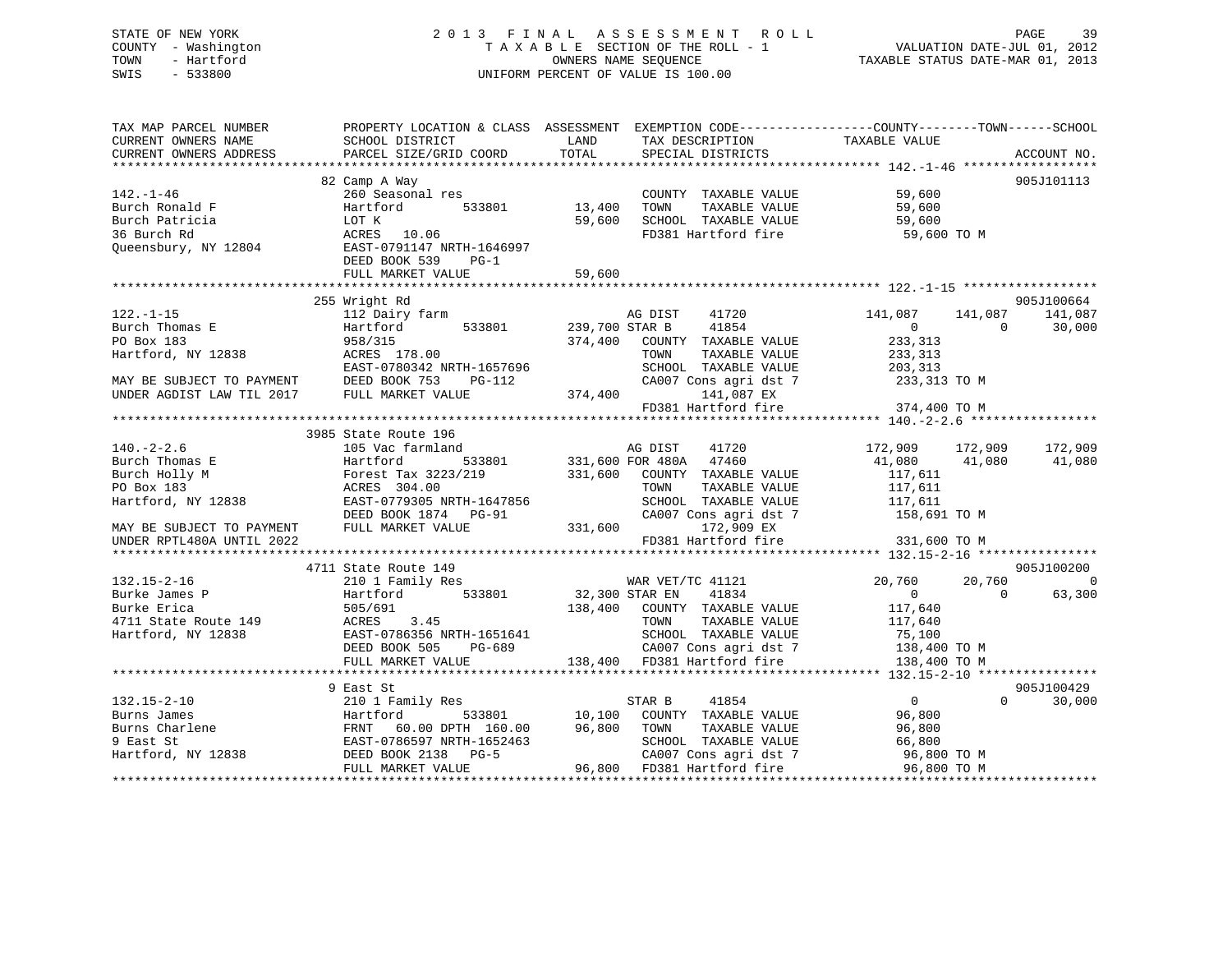## STATE OF NEW YORK 2 0 1 3 F I N A L A S S E S S M E N T R O L L PAGE 40 COUNTY - Washington T A X A B L E SECTION OF THE ROLL - 1 VALUATION DATE-JUL 01, 2012 TOWN - Hartford OWNERS NAME SEQUENCE TAXABLE STATUS DATE-MAR 01, 2013 SWIS - 533800 UNIFORM PERCENT OF VALUE IS 100.00

| TAX MAP PARCEL NUMBER<br>CURRENT OWNERS NAME<br>CURRENT OWNERS ADDRESS                                                                                                                                                        | PROPERTY LOCATION & CLASS ASSESSMENT EXEMPTION CODE----------------COUNTY-------TOWN-----SCHOOL<br>SCHOOL DISTRICT<br>PARCEL SIZE/GRID COORD TOTAL | LAND          | TAX DESCRIPTION TAXABLE VALUE<br>SPECIAL DISTRICTS                                                        |                  | ACCOUNT NO.        |
|-------------------------------------------------------------------------------------------------------------------------------------------------------------------------------------------------------------------------------|----------------------------------------------------------------------------------------------------------------------------------------------------|---------------|-----------------------------------------------------------------------------------------------------------|------------------|--------------------|
|                                                                                                                                                                                                                               |                                                                                                                                                    |               |                                                                                                           |                  |                    |
|                                                                                                                                                                                                                               | Camp A Way                                                                                                                                         |               |                                                                                                           |                  | 905J100236         |
| $142. - 1 - 38$                                                                                                                                                                                                               | 322 Rural vac>10                                                                                                                                   |               | COUNTY TAXABLE VALUE                                                                                      | 14,900           |                    |
| Burt Frank                                                                                                                                                                                                                    | 533801 14,900<br>Hartford                                                                                                                          |               | TAXABLE VALUE<br>TOWN                                                                                     | 14,900           |                    |
| 1066 Route 9                                                                                                                                                                                                                  | ACRES 12.36                                                                                                                                        | 14,900        |                                                                                                           | 14,900           |                    |
| Fort Edward, NY 12828                                                                                                                                                                                                         | EAST-0790537 NRTH-1645601                                                                                                                          |               | SCHOOL TAXABLE VALUE<br>FD381 Hartford fire                                                               | 14,900 TO M      |                    |
|                                                                                                                                                                                                                               | DEED BOOK 2736<br>PG-118                                                                                                                           |               |                                                                                                           |                  |                    |
|                                                                                                                                                                                                                               | FULL MARKET VALUE                                                                                                                                  | 14,900        |                                                                                                           |                  |                    |
|                                                                                                                                                                                                                               |                                                                                                                                                    |               |                                                                                                           |                  |                    |
|                                                                                                                                                                                                                               | 3739 State Route 196                                                                                                                               |               |                                                                                                           |                  | 905J101136         |
| $140. -2 - 1.3$                                                                                                                                                                                                               | 210 1 Family Res                                                                                                                                   |               | COUNTY TAXABLE VALUE                                                                                      | 93,400<br>93.400 |                    |
| Bush Joan                                                                                                                                                                                                                     | 533801 16,800<br>Hartford                                                                                                                          |               | TAXABLE VALUE<br>TOWN                                                                                     | 93,400           |                    |
|                                                                                                                                                                                                                               |                                                                                                                                                    |               | SCHOOL TAXABLE VALUE                                                                                      | 93,400           |                    |
|                                                                                                                                                                                                                               |                                                                                                                                                    |               |                                                                                                           |                  |                    |
| Example of the term in the control of the control of the control of the control of the control of the control of the control of the control of the control of the control of the control of the control of the control of the |                                                                                                                                                    |               | CA007 Cons agri dst 7 93,400 TO M<br>FD381 Hartford fire 93,400 TO M                                      |                  |                    |
|                                                                                                                                                                                                                               | FULL MARKET VALUE                                                                                                                                  | 93,400        |                                                                                                           |                  |                    |
|                                                                                                                                                                                                                               |                                                                                                                                                    |               |                                                                                                           |                  |                    |
|                                                                                                                                                                                                                               | 3776 State Route 149                                                                                                                               |               |                                                                                                           |                  | 905J101130         |
| $130. - 1 - 9.2$                                                                                                                                                                                                              | 210 1 Family Res                                                                                                                                   |               | STAR B<br>41854                                                                                           | $\overline{0}$   | $\Omega$<br>30,000 |
| Bush Leonard                                                                                                                                                                                                                  | Hartford<br>533801                                                                                                                                 |               |                                                                                                           | 95,400           |                    |
| Bush Christine                                                                                                                                                                                                                | 1.80<br>ACRES                                                                                                                                      |               | 21,400 COUNTY TAXABLE VALUE<br>95,400 TOWN TAXABLE VALUE                                                  | 95,400           |                    |
| 3776 State Route 149<br>Fort Ann, NY 12827<br>Fort Ann, NY 12827<br>COME DEED BOOK 677<br>PORT PO-105                                                                                                                         |                                                                                                                                                    |               |                                                                                                           |                  |                    |
|                                                                                                                                                                                                                               |                                                                                                                                                    |               |                                                                                                           |                  |                    |
|                                                                                                                                                                                                                               | FULL MARKET VALUE                                                                                                                                  |               | 55<br>SCHOOL TAXABLE VALUE<br>CA007 Cons agri dst 7 55,400 TO M<br>95,400 TD381 Hartford fire 95,400 TO M |                  |                    |
|                                                                                                                                                                                                                               |                                                                                                                                                    |               |                                                                                                           |                  |                    |
|                                                                                                                                                                                                                               | 17 Miller Rdg                                                                                                                                      |               |                                                                                                           |                  | 905J101140         |
| $141. - 3 - 39.4$                                                                                                                                                                                                             | 210 1 Family Res                                                                                                                                   |               | 41854<br>STAR B                                                                                           | $\overline{0}$   | $\Omega$<br>30,000 |
| 2838<br>Bush Reginald                                                                                                                                                                                                         | Hartford                                                                                                                                           | 533801 35,700 | COUNTY TAXABLE VALUE                                                                                      | 80,900           |                    |
| 17 Miller Rdg                                                                                                                                                                                                                 | 492/977 ROW695/324                                                                                                                                 |               | TOWN<br>TAXABLE VALUE                                                                                     | 80,900           |                    |
| Hartford, NY 12838                                                                                                                                                                                                            | 4.35<br>ACRES                                                                                                                                      | 80,900        | SCHOOL TAXABLE VALUE                                                                                      | 50,900           |                    |
|                                                                                                                                                                                                                               | EAST-0786119 NRTH-1641652                                                                                                                          |               | FD381 Hartford fire                                                                                       | 80,900 TO M      |                    |
|                                                                                                                                                                                                                               | PG-304<br>DEED BOOK 475                                                                                                                            |               |                                                                                                           |                  |                    |
|                                                                                                                                                                                                                               | FULL MARKET VALUE                                                                                                                                  | 80,900        |                                                                                                           |                  |                    |
|                                                                                                                                                                                                                               |                                                                                                                                                    |               |                                                                                                           |                  |                    |
|                                                                                                                                                                                                                               | 5235 State Route 149                                                                                                                               |               |                                                                                                           |                  | 905J100597         |
| $132 - 2 - 22$                                                                                                                                                                                                                | 210 1 Family Res                                                                                                                                   |               | STAR B<br>41854                                                                                           | $\overline{0}$   | $\Omega$<br>30,000 |
| 132.-2-22<br>Butler Adam<br>Butler Wendy<br>5235 State Route 149<br>The Magnus CRES<br>FAST-0792987 NRTH-1653570<br>The CRES<br>CRES<br>DEED BOOK 745<br>PG-271<br>157.200                                                    |                                                                                                                                                    |               | 533801 37,900 COUNTY TAXABLE VALUE                                                                        | 157,200          |                    |
|                                                                                                                                                                                                                               |                                                                                                                                                    | 157,200       | TOWN<br>TAXABLE VALUE                                                                                     | 157,200          |                    |
|                                                                                                                                                                                                                               |                                                                                                                                                    |               | SCHOOL TAXABLE VALUE                                                                                      | 127,200          |                    |
|                                                                                                                                                                                                                               |                                                                                                                                                    |               | FD381 Hartford fire 157,200 TO M                                                                          |                  |                    |
|                                                                                                                                                                                                                               | FULL MARKET VALUE                                                                                                                                  | 157,200       |                                                                                                           |                  |                    |
|                                                                                                                                                                                                                               |                                                                                                                                                    |               |                                                                                                           |                  |                    |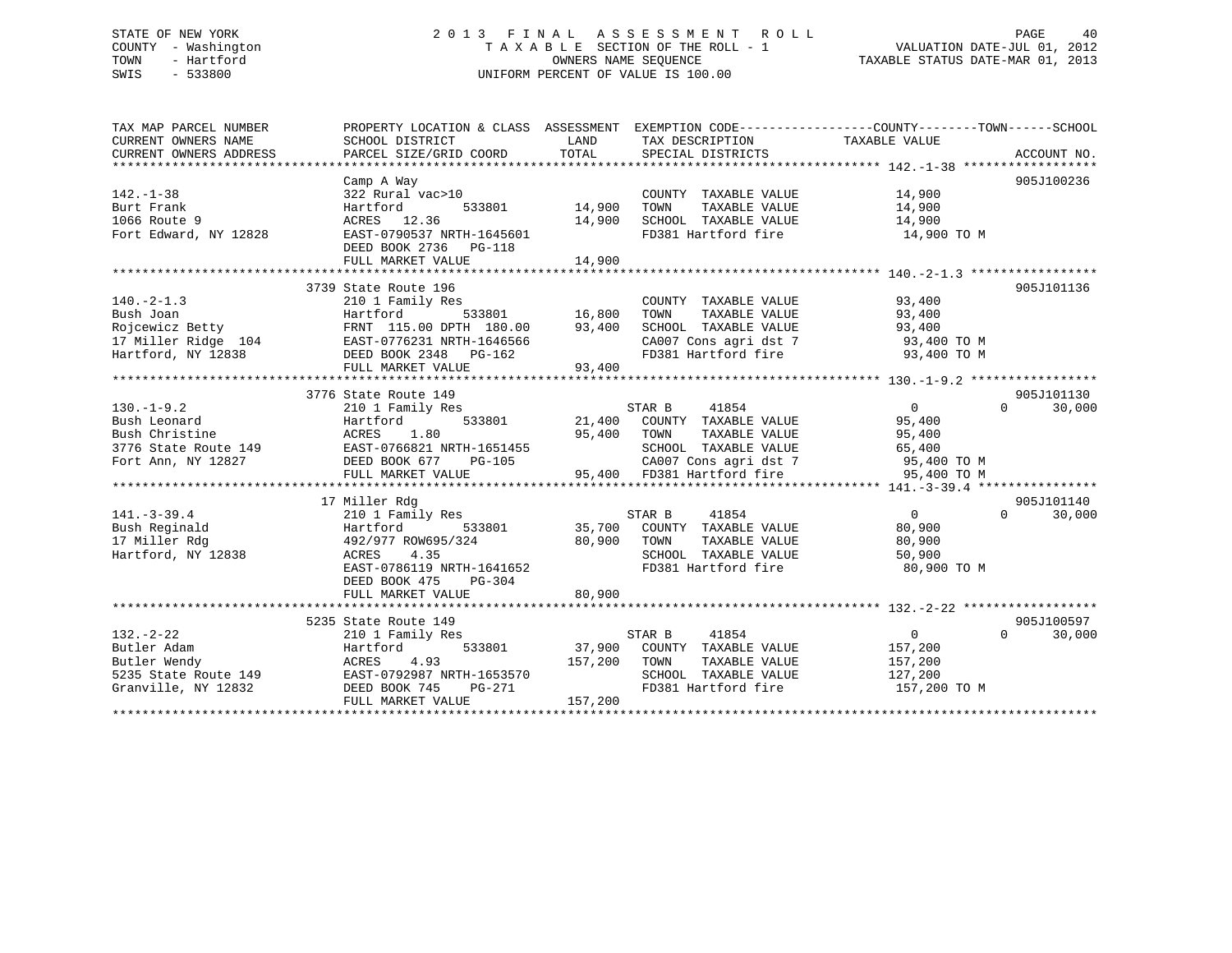## STATE OF NEW YORK 2 0 1 3 F I N A L A S S E S S M E N T R O L L PAGE 41 COUNTY - Washington T A X A B L E SECTION OF THE ROLL - 1 VALUATION DATE-JUL 01, 2012 TOWN - Hartford **TAXABLE STATUS DATE-MAR 01, 2013** OWNERS NAME SEQUENCE TAXABLE STATUS DATE-MAR 01, 2013 SWIS - 533800 UNIFORM PERCENT OF VALUE IS 100.00

| TAX MAP PARCEL NUMBER<br>CURRENT OWNERS NAME<br>CURRENT OWNERS ADDRESS                                                          | SCHOOL DISTRICT<br>PARCEL SIZE/GRID COORD                                                                                                                                                               | LAND<br>TAX DESCRIPTION<br>TOTAL<br>SPECIAL DISTRICTS                                                                                                                                                                            | PROPERTY LOCATION & CLASS ASSESSMENT EXEMPTION CODE----------------COUNTY-------TOWN------SCHOOL<br>TAXABLE VALUE<br>ACCOUNT NO.                                                                                                         |
|---------------------------------------------------------------------------------------------------------------------------------|---------------------------------------------------------------------------------------------------------------------------------------------------------------------------------------------------------|----------------------------------------------------------------------------------------------------------------------------------------------------------------------------------------------------------------------------------|------------------------------------------------------------------------------------------------------------------------------------------------------------------------------------------------------------------------------------------|
|                                                                                                                                 |                                                                                                                                                                                                         |                                                                                                                                                                                                                                  |                                                                                                                                                                                                                                          |
| $141. - 1 - 66.2$<br>Calhoun Gloria<br>34 Skyview Meadows Ln<br>Granville, NY 12832                                             | 34 Skyview Meadows Ln<br>210 1 Family Res<br>533801<br>Hartford<br>ACRES<br>2.21 BANK<br>40<br>EAST-0787528 NRTH-1648356<br>DEED BOOK 725<br>PG-192<br>FULL MARKET VALUE                                | STAR EN<br>41834<br>27,600<br>COUNTY TAXABLE VALUE<br>223,000<br>TOWN<br>TAXABLE VALUE<br>SCHOOL TAXABLE VALUE<br>CA007 Cons agri dst 7<br>223,000 FD381 Hartford fire                                                           | 905J101063<br>$\Omega$<br>$\overline{0}$<br>63,300<br>223,000<br>223,000<br>159,700<br>223,000 TO M<br>223,000 TO M                                                                                                                      |
|                                                                                                                                 |                                                                                                                                                                                                         |                                                                                                                                                                                                                                  |                                                                                                                                                                                                                                          |
| $158. - 2 - 6.6$<br>Campbell James<br>Campbell Kelly<br>1098 Lundy Rd<br>Granville, NY 12832                                    | 1098 Lundy Rd<br>210 1 Family Res<br>533801<br>Hartford<br>ROW 834/247<br>$158. - 1 - 6.6$<br>ACRES<br>$6.00$ BANK<br>26<br>EAST-0786853 NRTH-1632943<br>DEED BOOK 942<br>$PG-232$<br>FULL MARKET VALUE | STAR B<br>41854<br>42,000<br>COUNTY TAXABLE VALUE<br>122,500<br>TAXABLE VALUE<br>TOWN<br>SCHOOL TAXABLE VALUE<br>FD381 Hartford fire<br>122,500                                                                                  | 905J101100<br>$\overline{0}$<br>$\Omega$<br>30,000<br>122,500<br>122,500<br>92,500<br>122,500 TO M                                                                                                                                       |
|                                                                                                                                 | 451 Gilchrist Hill Rd                                                                                                                                                                                   |                                                                                                                                                                                                                                  | 905J100017                                                                                                                                                                                                                               |
| $150. - 1 - 43$<br>Capone Gerry J<br>451 Gilchrist Hill Rd<br>Hartford, NY 12838                                                | 210 1 Family Res<br>533801<br>Hartford<br>2.20<br>ACRES<br>EAST-0782029 NRTH-1639068<br>DEED BOOK 2852 PG-84<br>FULL MARKET VALUE                                                                       | AGED-CO/TN 41801<br>27,600 AGED-SCH<br>41804<br>101,400 STAR EN<br>41834<br>COUNTY TAXABLE VALUE<br>TOWN<br>TAXABLE VALUE<br>101,400<br>SCHOOL TAXABLE VALUE                                                                     | $\overline{0}$<br>50,700<br>50,700<br>$\overline{0}$<br>25,350<br>$\Omega$<br>$\overline{0}$<br>63,300<br>$\Omega$<br>50,700<br>50,700<br>12,750                                                                                         |
|                                                                                                                                 |                                                                                                                                                                                                         | FD381 Hartford fire                                                                                                                                                                                                              | 101,400 TO M                                                                                                                                                                                                                             |
| $114. - 1 - 16$<br>Caprood James W Jr<br>Jabot Deborah M<br>ATT: Jabot Deborah M<br>Box 74<br>118 East St<br>Hartford, NY 12838 | 549 Warren Rd<br>210 1 Family Res<br>Hartford<br>533801<br>ACRES<br>4.00<br>EAST-0790411 NRTH-1664489<br>DEED BOOK 1893 PG-347<br>FULL MARKET VALUE                                                     | STAR B<br>41854<br>34,400<br>COUNTY TAXABLE VALUE<br>100,800<br>TAXABLE VALUE<br>TOWN<br>SCHOOL TAXABLE VALUE<br>CA007 Cons agri dst 7<br>100,800 FD381 Hartford fire                                                            | 905J100118<br>$\overline{0}$<br>$\Omega$<br>30,000<br>100,800<br>100,800<br>70,800<br>100,800 TO M<br>100,800 TO M                                                                                                                       |
| **********************                                                                                                          |                                                                                                                                                                                                         |                                                                                                                                                                                                                                  |                                                                                                                                                                                                                                          |
| $132. - 1 - 25.1$<br>Carlo John V Sr<br>8185 State Route 40<br>Granville, NY 12832                                              | 8185 State Route 40<br>210 1 Family Res<br>533801<br>Hartford<br>ACRES<br>7.71<br>EAST-0787949 NRTH-1654311<br>$PG-69$<br>DEED BOOK 797<br>FULL MARKET VALUE                                            | WAR VET/TC 41121<br>48,500 AGED-CO/TN 41801<br>155,100 AGED-SCH<br>41804<br>STAR EN<br>41834<br>COUNTY TAXABLE VALUE<br>155,100<br>TAXABLE VALUE<br>TOWN<br>SCHOOL TAXABLE VALUE<br>CA007 Cons agri dst 7<br>FD381 Hartford fire | 905J100319<br>23,265<br>23,265<br>$\overline{0}$<br>$\overline{0}$<br>65,918<br>65,918<br>62,040<br>$\overline{0}$<br>$\mathbf{0}$<br>$\overline{0}$<br>$\Omega$<br>63,300<br>65,917<br>65,917<br>29,760<br>155,100 TO M<br>155,100 TO M |
|                                                                                                                                 |                                                                                                                                                                                                         |                                                                                                                                                                                                                                  |                                                                                                                                                                                                                                          |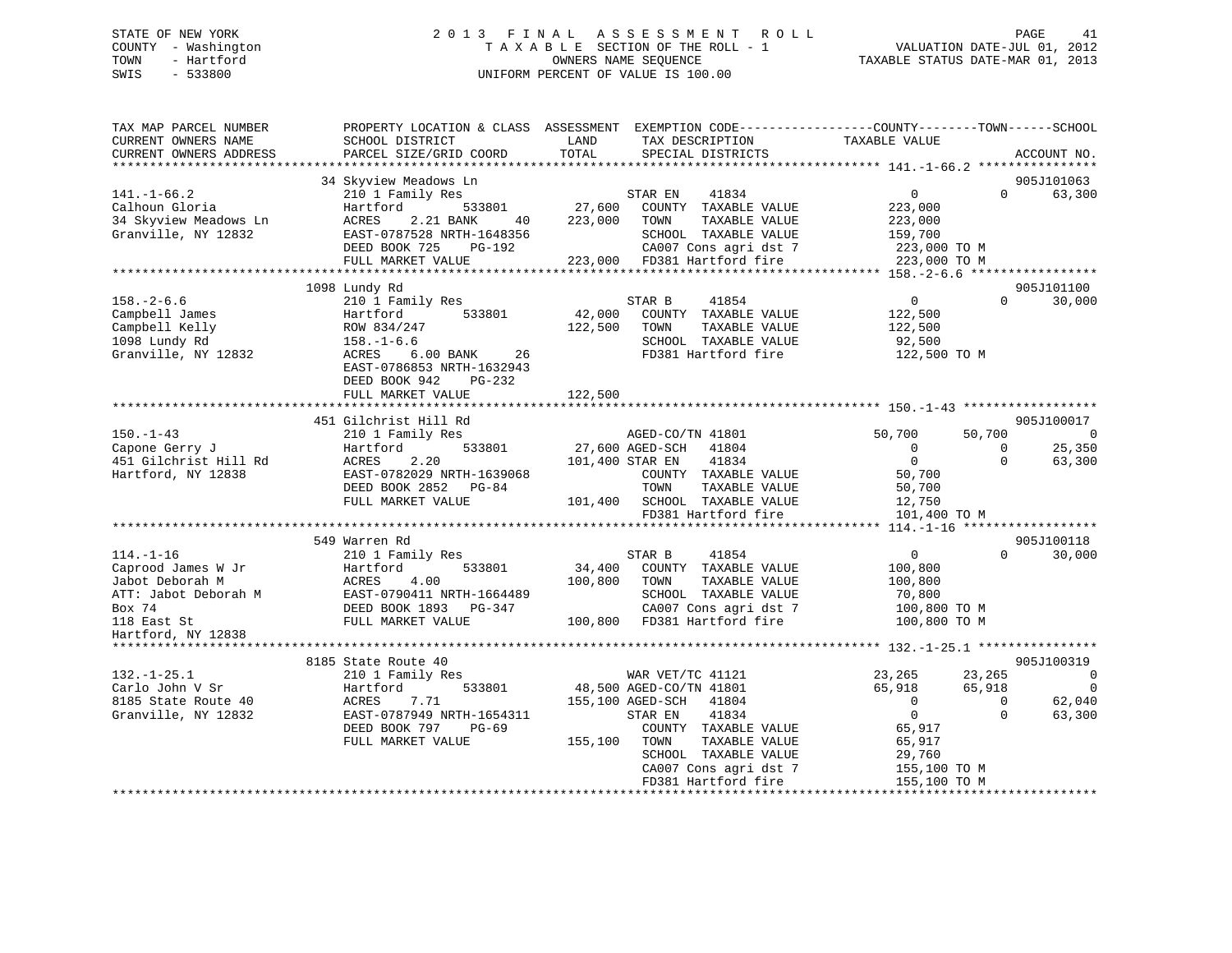## STATE OF NEW YORK 2 0 1 3 F I N A L A S S E S S M E N T R O L L PAGE 42 COUNTY - Washington T A X A B L E SECTION OF THE ROLL - 1 VALUATION DATE-JUL 01, 2012 TOWN - Hartford **TAXABLE STATUS DATE-MAR 01, 2013** OWNERS NAME SEQUENCE TAXABLE STATUS DATE-MAR 01, 2013 SWIS - 533800 UNIFORM PERCENT OF VALUE IS 100.00

| TAX MAP PARCEL NUMBER<br>CURRENT OWNERS NAME<br>CURRENT OWNERS ADDRESS | SCHOOL DISTRICT<br>PARCEL SIZE/GRID COORD | LAND<br>TAX DESCRIPTION<br>TOTAL<br>SPECIAL DISTRICTS | PROPERTY LOCATION & CLASS ASSESSMENT EXEMPTION CODE---------------COUNTY-------TOWN-----SCHOOL<br>TAXABLE VALUE<br>ACCOUNT NO. |
|------------------------------------------------------------------------|-------------------------------------------|-------------------------------------------------------|--------------------------------------------------------------------------------------------------------------------------------|
|                                                                        |                                           |                                                       |                                                                                                                                |
|                                                                        | 211 Dick Hill Rd                          |                                                       | 905J101432                                                                                                                     |
| $142. - 1 - 1.1$                                                       | 270 Mfg housing                           | 41854<br>STAR B                                       | $\overline{0}$<br>$\Omega$<br>30,000                                                                                           |
| Carlton George E                                                       | 533801<br>Hartford                        | 30,200<br>COUNTY TAXABLE VALUE                        | 34,600                                                                                                                         |
| PO Box 32                                                              | ACRES<br>2.90                             | 34,600<br>TOWN<br>TAXABLE VALUE                       | 34,600                                                                                                                         |
| Hartford, NY 12838                                                     | EAST-0789891 NRTH-1650400                 | SCHOOL TAXABLE VALUE                                  | 4,600                                                                                                                          |
|                                                                        | DEED BOOK 633<br>PG-122                   | CA007 Cons agri dst 7                                 | 34,600 TO M                                                                                                                    |
|                                                                        | FULL MARKET VALUE                         | $34,600$ FD381 Hartford fire                          | 34,600 TO M                                                                                                                    |
|                                                                        |                                           |                                                       |                                                                                                                                |
|                                                                        | 163 Dick Hill Rd                          |                                                       | 905J101206                                                                                                                     |
| $142. - 1 - 1$                                                         | 240 Rural res                             | 41854<br>STAR B                                       | $\overline{0}$<br>$\Omega$<br>30,000                                                                                           |
| Carlton James R                                                        | Hartford<br>533801                        | 37,500<br>COUNTY TAXABLE VALUE                        | 47,300                                                                                                                         |
| PO Box 43                                                              | Ex & Res 489/817                          | 47,300<br>TAXABLE VALUE<br>TOWN                       | 47,300                                                                                                                         |
| Hartford, NY 12838                                                     | 23.10<br>ACRES                            | SCHOOL TAXABLE VALUE                                  | 17,300                                                                                                                         |
|                                                                        | EAST-0789304 NRTH-1649939                 | CA007 Cons agri dst 7                                 | 47,300 TO M                                                                                                                    |
|                                                                        | DEED BOOK 441<br>PG-856                   | FD381 Hartford fire                                   | 47,300 TO M                                                                                                                    |
|                                                                        | FULL MARKET VALUE                         | 47,300                                                |                                                                                                                                |
|                                                                        |                                           |                                                       |                                                                                                                                |
|                                                                        | 391 Gilchrist Hill Rd                     |                                                       | 905J101397                                                                                                                     |
| $150.-1-57.1$                                                          | 210 1 Family Res                          | 41854<br>STAR B                                       | $\overline{0}$<br>$\Omega$<br>30,000                                                                                           |
| Carpenter Loren E                                                      | 533801<br>Hartford                        | 28,700<br>COUNTY TAXABLE VALUE                        | 116,300                                                                                                                        |
| Carpenter Sharon L                                                     | LOT 1                                     | 116,300<br>TOWN<br>TAXABLE VALUE                      | 116,300                                                                                                                        |
| 391 Gilchrist Hill Rd                                                  | 2.50<br>ACRES                             | SCHOOL TAXABLE VALUE                                  | 86,300                                                                                                                         |
| Hartford, NY 12838                                                     | EAST-0783665 NRTH-1639104                 | FD381 Hartford fire                                   | 116,300 TO M                                                                                                                   |
|                                                                        | DEED BOOK 939<br><b>PG-118</b>            |                                                       |                                                                                                                                |
|                                                                        | FULL MARKET VALUE                         | 116,300                                               |                                                                                                                                |
|                                                                        |                                           |                                                       |                                                                                                                                |
|                                                                        | 54 Pope Hill Rd                           |                                                       | 905J100669                                                                                                                     |
| $149. - 1 - 28.1$                                                      | 210 1 Family Res                          | COUNTY TAXABLE VALUE                                  | 117,800                                                                                                                        |
| Carpenter Matthew                                                      | 533801<br>Hartford                        | 27,800<br>TOWN<br>TAXABLE VALUE                       | 117,800                                                                                                                        |
| 54 Pope Hill Rd                                                        | Sub Div Lot 1                             | 117,800<br>SCHOOL TAXABLE VALUE                       | 117,800                                                                                                                        |
| Argyle, NY 12809                                                       | ACRES<br>2.25                             | FD381 Hartford fire                                   | 117,800 TO M                                                                                                                   |
|                                                                        | EAST-0778506 NRTH-1632679                 |                                                       |                                                                                                                                |
|                                                                        | DEED BOOK 2692<br>PG-196                  |                                                       |                                                                                                                                |
|                                                                        | FULL MARKET VALUE                         | 117,800                                               |                                                                                                                                |
|                                                                        |                                           |                                                       |                                                                                                                                |
|                                                                        | 8555 State Route 40                       |                                                       | 905J101383                                                                                                                     |
| $123. - 1 - 11.6$                                                      | 210 1 Family Res                          | WAR VET/TC 41121                                      | 27,870<br>27,000<br>$\overline{0}$                                                                                             |
| Carpenter Michael J                                                    | Hartford 533801                           | 26,900 DIS VET/TC 41141                               | 92,900<br>$\overline{0}$<br>90,000                                                                                             |
| 8555 State Route 40                                                    | 1993/219                                  | 41854<br>185,800 STAR B                               | $\overline{0}$<br>30,000<br>$\Omega$                                                                                           |
| Granville, NY 12832                                                    | 7.00<br>ACRES                             | COUNTY TAXABLE VALUE                                  | 65,030                                                                                                                         |
|                                                                        | EAST-0792399 NRTH-1661836                 | TOWN<br>TAXABLE VALUE                                 | 68,800                                                                                                                         |
|                                                                        | DEED BOOK 3027 PG-338                     | SCHOOL TAXABLE VALUE                                  | 155,800                                                                                                                        |
|                                                                        | FULL MARKET VALUE                         | 185,800 CA007 Cons agri dst 7                         | 185,800 TO M                                                                                                                   |
|                                                                        |                                           | FD381 Hartford fire                                   | 185,800 TO M                                                                                                                   |
|                                                                        |                                           |                                                       |                                                                                                                                |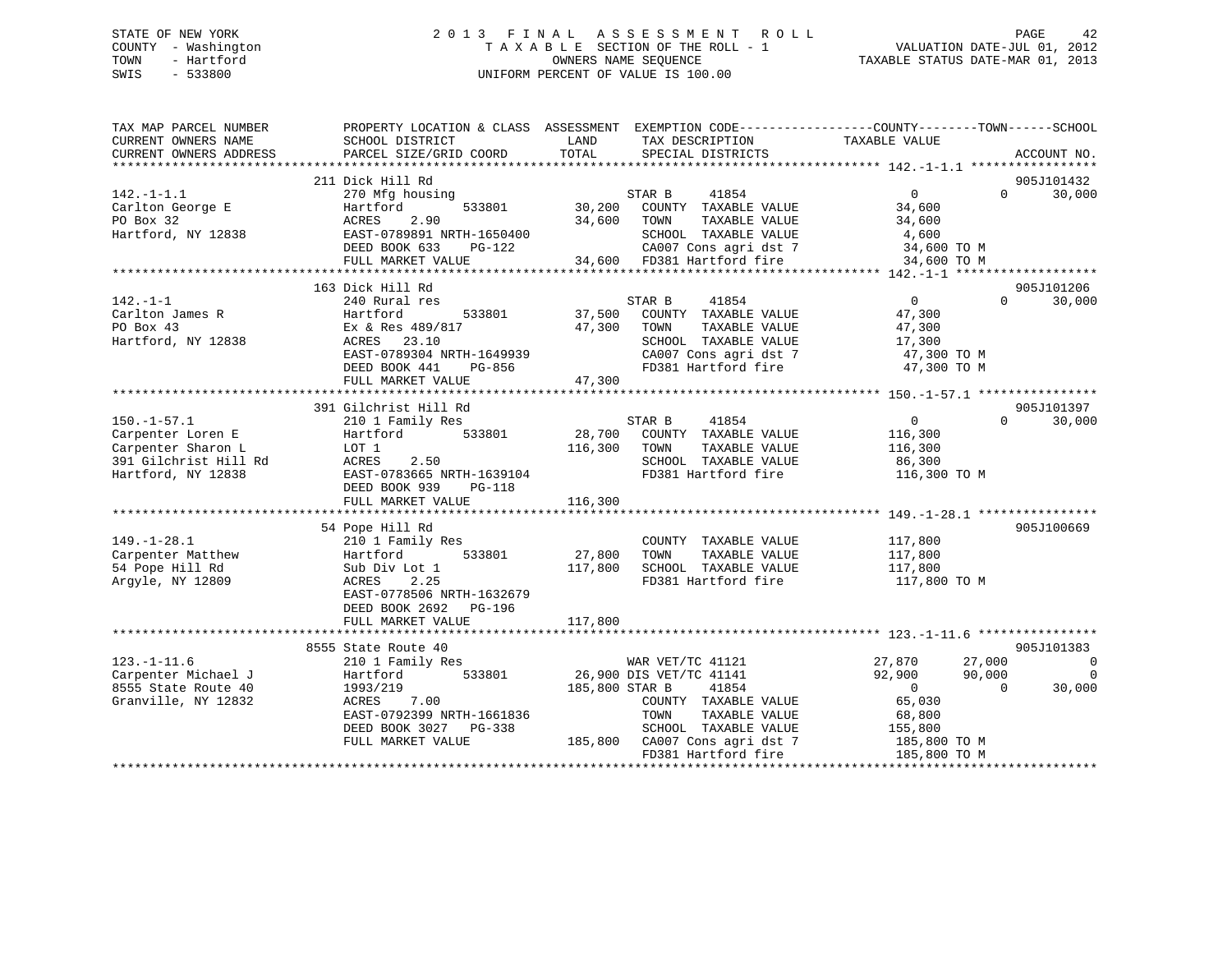## STATE OF NEW YORK 2 0 1 3 F I N A L A S S E S S M E N T R O L L PAGE 43 COUNTY - Washington T A X A B L E SECTION OF THE ROLL - 1 VALUATION DATE-JUL 01, 2012 TOWN - Hartford **TAXABLE STATUS DATE-MAR 01, 2013** OWNERS NAME SEQUENCE TAXABLE STATUS DATE-MAR 01, 2013 SWIS - 533800 UNIFORM PERCENT OF VALUE IS 100.00

| TAX MAP PARCEL NUMBER<br>CURRENT OWNERS NAME<br>CURRENT OWNERS ADDRESS                                                             | PROPERTY LOCATION & CLASS ASSESSMENT<br>SCHOOL DISTRICT<br>PARCEL SIZE/GRID COORD                                                                                                 | LAND<br>TOTAL                       | EXEMPTION CODE-----------------COUNTY-------TOWN------SCHOOL<br>TAX DESCRIPTION<br>SPECIAL DISTRICTS                                    | TAXABLE VALUE                                                                   | ACCOUNT NO.                      |
|------------------------------------------------------------------------------------------------------------------------------------|-----------------------------------------------------------------------------------------------------------------------------------------------------------------------------------|-------------------------------------|-----------------------------------------------------------------------------------------------------------------------------------------|---------------------------------------------------------------------------------|----------------------------------|
| $123. - 1 - 11.7$<br>Carpenter Michael J<br>Bradley Grace<br>8555 State Route 40<br>Granville, NY 12832                            | State Route 40<br>314 Rural vac<10<br>533801<br>Hartford<br>5.50<br>ACRES<br>EAST-0792409 NRTH-1662055<br>DEED BOOK 1993 PG-219<br>FULL MARKET VALUE                              | 13,500<br>13,500<br>13,500          | COUNTY TAXABLE VALUE<br>TOWN<br>TAXABLE VALUE<br>SCHOOL TAXABLE VALUE<br>CA007 Cons agri dst 7<br>FD381 Hartford fire                   | 13,500<br>13,500<br>13,500<br>13,500 TO M<br>13,500 TO M                        | 905J101407                       |
| $140. - 1 - 41.7$<br>Carroll Robert<br>Carroll Helen<br>59 Slate Way<br>Fort Ann, NY 12827                                         | 59 Slate Way<br>210 1 Family Res<br>533801<br>Hartford<br>LOT 1<br>6.91<br>ACRES<br>EAST-0770525 NRTH-1641806<br>DEED BOOK 715<br>PG-325<br>FULL MARKET VALUE                     | 45,500<br>77,600<br>77,600          | STAR B<br>41854<br>COUNTY TAXABLE VALUE<br>TOWN<br>TAXABLE VALUE<br>SCHOOL TAXABLE VALUE<br>FD381 Hartford fire                         | $\overline{0}$<br>77,600<br>77,600<br>47,600<br>77,600 TO M                     | 30,000<br>$\Omega$               |
| $151. - 2 - 4.8$<br>Cary Herbert C<br>Cary Rose M<br>PO Box 101<br>Hartford, NY 12838<br>PRIOR OWNER ON 3/01/2013<br>Burch Duane L | Burch Rd<br>314 Rural vac<10<br>533801<br>Hartford<br>Subdiv 12357 Lot 3<br>ACRES 10.01<br>EAST-0795604 NRTH-1640493<br>DEED BOOK 3246 PG-260<br>FULL MARKET VALUE                | 47,200<br>47,200<br>47,200          | COUNTY TAXABLE VALUE<br>TAXABLE VALUE<br>TOWN<br>SCHOOL TAXABLE VALUE<br>CA008 Cons agri dst 8<br>FD381 Hartford fire                   | 47,200<br>47,200<br>47,200<br>47,200 TO M<br>47,200 TO M                        |                                  |
| $141. - 1 - 8.2$<br>Case Bridget<br>PO Box 89<br>Greenwich, NY 12834                                                               | 7935 State Route 40<br>210 1 Family Res<br>533801<br>Hartford<br>ROW released @2826/99<br>1.74<br>ACRES<br>EAST-0784340 NRTH-1648989<br>DEED BOOK 2733 PG-27<br>FULL MARKET VALUE | 152,100 TOWN<br>152,100             | STAR B<br>41854<br>24,400 COUNTY TAXABLE VALUE<br>TAXABLE VALUE<br>SCHOOL TAXABLE VALUE<br>CA007 Cons agri dst 7<br>FD381 Hartford fire | $\overline{0}$<br>152,100<br>152,100<br>122,100<br>152,100 TO M<br>152,100 TO M | 905J101390<br>$\Omega$<br>30,000 |
| $149. - 1 - 22.6$<br>Case Paul E<br>10 Fulton St<br>Glens Falls, NY 12801                                                          | 7395 State Route 40<br>210 1 Family Res<br>Hartford<br>FRNT 139.00 DPTH 300.00<br>EAST-0775956 NRTH-1639215<br>DEED BOOK 3049 PG-125<br>FULL MARKET VALUE                         | 533801 22,600<br>103,800<br>103,800 | COUNTY TAXABLE VALUE<br>TAXABLE VALUE<br>TOWN<br>SCHOOL TAXABLE VALUE<br>FD381 Hartford fire                                            | 103,800<br>103,800<br>103,800<br>103,800 TO M                                   |                                  |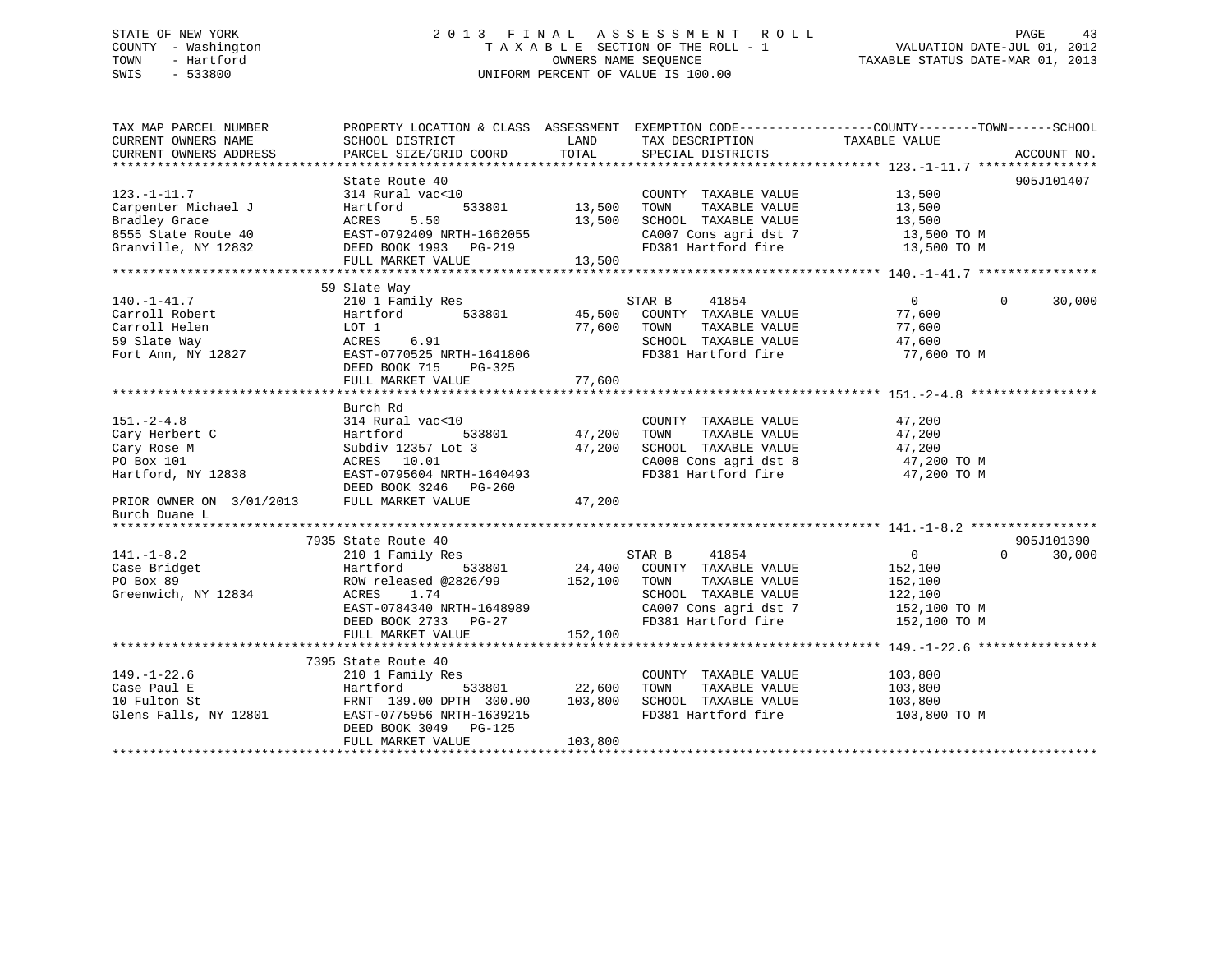## STATE OF NEW YORK 2 0 1 3 F I N A L A S S E S S M E N T R O L L PAGE 44 COUNTY - Washington T A X A B L E SECTION OF THE ROLL - 1 VALUATION DATE-JUL 01, 2012 TOWN - Hartford **TAXABLE STATUS DATE-MAR 01, 2013** OWNERS NAME SEQUENCE TAXABLE STATUS DATE-MAR 01, 2013 SWIS - 533800 UNIFORM PERCENT OF VALUE IS 100.00

| TAX MAP PARCEL NUMBER                                                                                | PROPERTY LOCATION & CLASS ASSESSMENT EXEMPTION CODE---------------COUNTY-------TOWN------SCHOOL                                                                                                                                          |                         |                                                                                                        |                   |                |                |
|------------------------------------------------------------------------------------------------------|------------------------------------------------------------------------------------------------------------------------------------------------------------------------------------------------------------------------------------------|-------------------------|--------------------------------------------------------------------------------------------------------|-------------------|----------------|----------------|
| CURRENT OWNERS NAME                                                                                  | SCHOOL DISTRICT                                                                                                                                                                                                                          | LAND                    | TAX DESCRIPTION                                                                                        | TAXABLE VALUE     |                |                |
| CURRENT OWNERS ADDRESS                                                                               | PARCEL SIZE/GRID COORD                                                                                                                                                                                                                   | TOTAL                   | SPECIAL DISTRICTS                                                                                      |                   |                | ACCOUNT NO.    |
|                                                                                                      |                                                                                                                                                                                                                                          |                         |                                                                                                        |                   |                |                |
|                                                                                                      | 5675 County Route 30 90 PCT OF VALUE USED FOR EXEMPTION PURPOSES                                                                                                                                                                         |                         |                                                                                                        |                   |                | 905J100364     |
| $141. - 3 - 28$                                                                                      | 240 Rural res                                                                                                                                                                                                                            |                         | WAR VET/TC 41121                                                                                       | 30,000            | 27,000         | $\overline{0}$ |
| Caselli Richard                                                                                      | Hartford                                                                                                                                                                                                                                 | 533801 38,100 STAR EN   | 41834                                                                                                  | $\sim$ 0          | $\overline{0}$ | 63,300         |
|                                                                                                      |                                                                                                                                                                                                                                          |                         |                                                                                                        | 193,200           |                |                |
|                                                                                                      |                                                                                                                                                                                                                                          |                         | TAXABLE VALUE                                                                                          | 196,200           |                |                |
|                                                                                                      |                                                                                                                                                                                                                                          |                         | SCHOOL TAXABLE VALUE 159,900                                                                           |                   |                |                |
|                                                                                                      | Caselli Judith MCRES 16.59<br>CASES 16.59 223,200 COUNTY TAXABLE VALUE<br>5675 County Route 30 EAST-0787118 NRTH-1645225 TOWN TAXABLE VALUE<br>Granville, NY 12832 DEED BOOK 570 PG-232 SCHOOL TAXABLE VALUE<br>FULL MARKET VALUE<br>FUL |                         | 223,200 FD381 Hartford fire 223,200 TO M                                                               |                   |                |                |
|                                                                                                      |                                                                                                                                                                                                                                          |                         |                                                                                                        |                   |                |                |
|                                                                                                      | 171 Marlboro Country Rd                                                                                                                                                                                                                  |                         |                                                                                                        |                   |                |                |
|                                                                                                      | 210 1 Family Res                                                                                                                                                                                                                         | 3<br>533801 25,300 TOWN | COUNTY TAXABLE VALUE                                                                                   | 62,700            |                |                |
|                                                                                                      | Hartford                                                                                                                                                                                                                                 |                         | TAXABLE VALUE                                                                                          | 62,700            |                |                |
|                                                                                                      | ACRES 1.61                                                                                                                                                                                                                               |                         | 62,700 SCHOOL TAXABLE VALUE                                                                            | 62,700            |                |                |
|                                                                                                      | EAST-0785390 NRTH-1643433                                                                                                                                                                                                                |                         | FD381 Hartford fire                                                                                    | 62,700 TO M       |                |                |
| 141.-3-24.8<br>Casey Patrick J<br>Casey Catherine J<br>1926 State Route 196<br>Fort Edward, NY 12828 | DEED BOOK 797 PG-138                                                                                                                                                                                                                     |                         |                                                                                                        |                   |                |                |
|                                                                                                      | FULL MARKET VALUE                                                                                                                                                                                                                        | 62,700                  |                                                                                                        |                   |                |                |
|                                                                                                      |                                                                                                                                                                                                                                          |                         |                                                                                                        |                   |                |                |
|                                                                                                      | 22 Skyview Meadows Ln                                                                                                                                                                                                                    |                         |                                                                                                        |                   |                |                |
|                                                                                                      | 210 1 Family Res                                                                                                                                                                                                                         |                         |                                                                                                        | 30,000            | 27,000         | $\overline{0}$ |
|                                                                                                      | Hartford                                                                                                                                                                                                                                 |                         |                                                                                                        | 50,000            | 45,000         | $\overline{0}$ |
| 141.-1-66.5<br>Casey Timothy P<br>Calleen E                                                          | Hartfo<br>ACRES<br>1.52                                                                                                                                                                                                                  |                         | 10WS LIL<br>y Res<br>533801 25,000 CBT VET/TC 41131<br>25,000 CBT VET/TC 41131<br>230.000 STAR B 41854 | $\sim$ 0          | $\overline{0}$ | 30,000         |
|                                                                                                      | 22 Skyview Meadows EAST-0787394 NRTH-1648196<br>Granville, NY 12832 DEED BOOK 2570 PG-200                                                                                                                                                |                         | COUNTY TAXABLE VALUE                                                                                   | 150,000           |                |                |
| Granville, NY 12832                                                                                  | DEED BOOK 2570 PG-200                                                                                                                                                                                                                    |                         | TOWN<br>TAXABLE VALUE                                                                                  | 158,000           |                |                |
|                                                                                                      | FULL MARKET VALUE                                                                                                                                                                                                                        |                         | 230,000 SCHOOL TAXABLE VALUE 200,000                                                                   |                   |                |                |
|                                                                                                      |                                                                                                                                                                                                                                          |                         | CA007 Cons agri dst 7 230,000 TO M<br>FD381 Hartford fire 230,000 TO M                                 |                   |                |                |
|                                                                                                      |                                                                                                                                                                                                                                          |                         |                                                                                                        |                   |                |                |
|                                                                                                      |                                                                                                                                                                                                                                          |                         |                                                                                                        |                   |                |                |
|                                                                                                      | 34 Toad Ln                                                                                                                                                                                                                               |                         |                                                                                                        |                   |                | 905J100126     |
| $141. - 3 - 23$                                                                                      | 210 1 Family Res                                                                                                                                                                                                                         |                         | STAR B<br>41854                                                                                        | $\overline{0}$    | $\Omega$       | 30,000         |
|                                                                                                      |                                                                                                                                                                                                                                          |                         | 533801 26,800 COUNTY TAXABLE VALUE 118,300                                                             |                   |                |                |
|                                                                                                      | Cassant Lawrence<br>Cassant Vicki<br>Cassant Vicki<br>34 Toad Ln<br>34 Toad Ln<br>Cassant Vicki<br>Cassant Vicki<br>Cassant ACRES<br>BAST-0785501 NRTH-1644167                                                                           | 118,300 TOWN            | TAXABLE VALUE                                                                                          | 118,300<br>88,300 |                |                |
|                                                                                                      |                                                                                                                                                                                                                                          |                         | SCHOOL TAXABLE VALUE                                                                                   |                   |                |                |
| Hartford, NY 12838 DEED BOOK 444                                                                     | PG-1093                                                                                                                                                                                                                                  |                         | FD381 Hartford fire 118,300 TO M                                                                       |                   |                |                |
|                                                                                                      | FULL MARKET VALUE                                                                                                                                                                                                                        | 118,300                 |                                                                                                        |                   |                |                |
|                                                                                                      |                                                                                                                                                                                                                                          |                         |                                                                                                        |                   |                |                |
|                                                                                                      | 3950 State Route 149                                                                                                                                                                                                                     |                         |                                                                                                        |                   |                | 905J101057     |
| $131. - 1 - 12$                                                                                      | 210 1 Family Res                                                                                                                                                                                                                         |                         | STAR B<br>41854                                                                                        | $\overline{0}$    | $\Omega$       | 30,000         |
| Cassingham Amy L                                                                                     | Hartford                                                                                                                                                                                                                                 |                         | 533801 43,500 COUNTY TAXABLE VALUE 148,400                                                             |                   |                |                |
|                                                                                                      |                                                                                                                                                                                                                                          |                         | TAXABLE VALUE                                                                                          | 148,400           |                |                |
|                                                                                                      | Cassingnam Amy 1<br>3950 State Route 149<br>- 1 April 17827 EAST-0769224 NRTH-1654308                                                                                                                                                    |                         | SCHOOL TAXABLE VALUE                                                                                   | 118,400           |                |                |
|                                                                                                      | ACRES  6.40   148,400   TOWN<br>EAST-0769224 NRTH-1654308   SCHOOL<br>DEED BOOK   2930   PG-197   CA007   C                                                                                                                              |                         | CA007 Cons agri dst 7 148,400 TO M                                                                     |                   |                |                |
|                                                                                                      | FULL MARKET VALUE                                                                                                                                                                                                                        |                         | 148,400 FD381 Hartford fire                                                                            | 148,400 TO M      |                |                |
|                                                                                                      |                                                                                                                                                                                                                                          |                         |                                                                                                        |                   |                |                |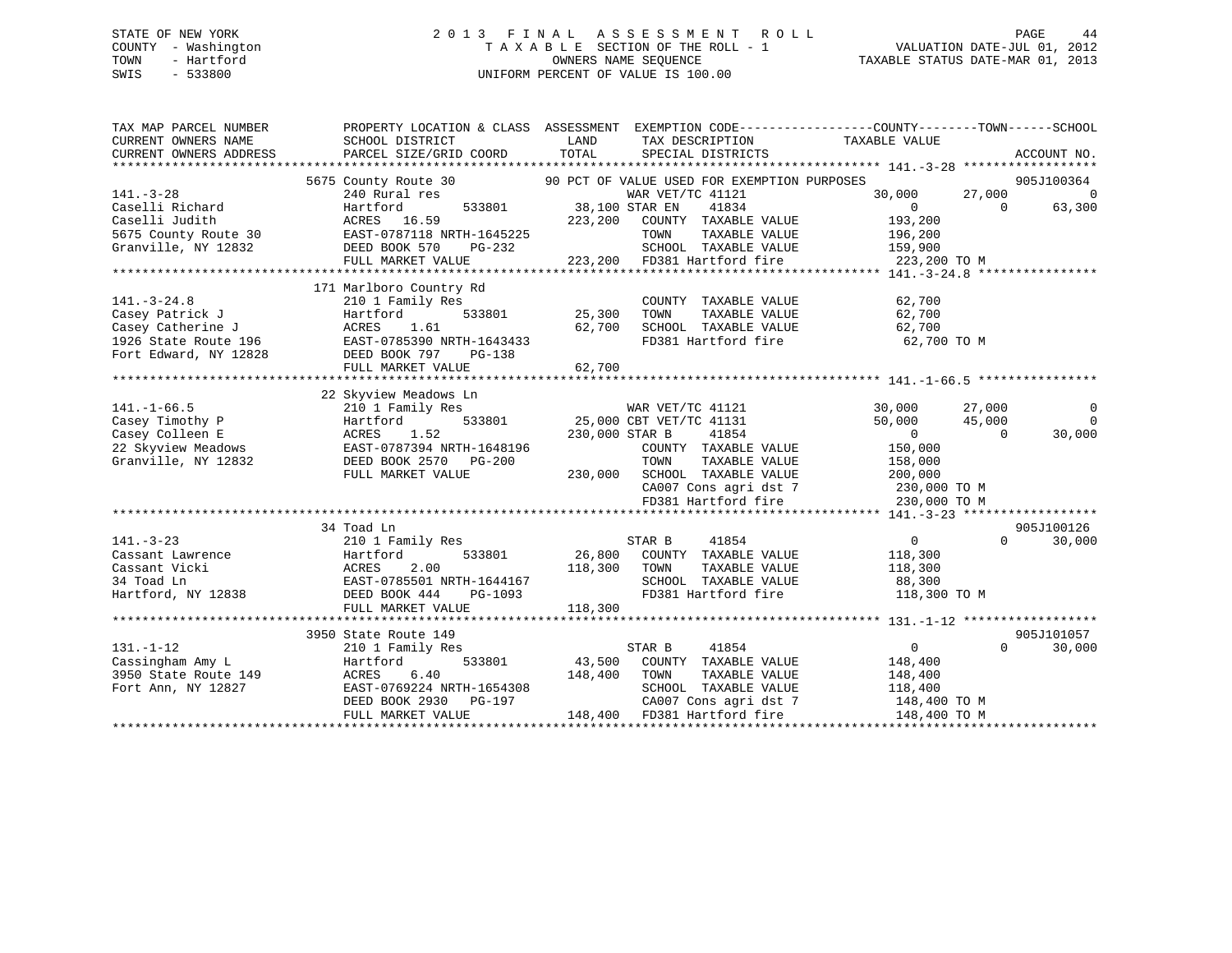## STATE OF NEW YORK 2 0 1 3 F I N A L A S S E S S M E N T R O L L PAGE 45 COUNTY - Washington T A X A B L E SECTION OF THE ROLL - 1 VALUATION DATE-JUL 01, 2012 TOWN - Hartford **TAXABLE STATUS DATE-MAR 01, 2013** OWNERS NAME SEQUENCE TAXABLE STATUS DATE-MAR 01, 2013 SWIS - 533800 UNIFORM PERCENT OF VALUE IS 100.00

| TAX MAP PARCEL NUMBER                       |                            |                                             | PROPERTY LOCATION & CLASS ASSESSMENT EXEMPTION CODE---------------COUNTY-------TOWN-----SCHOOL |
|---------------------------------------------|----------------------------|---------------------------------------------|------------------------------------------------------------------------------------------------|
| CURRENT OWNERS NAME                         | SCHOOL DISTRICT            | LAND<br>TAX DESCRIPTION                     | TAXABLE VALUE                                                                                  |
| CURRENT OWNERS ADDRESS                      | PARCEL SIZE/GRID COORD     | TOTAL<br>SPECIAL DISTRICTS                  | ACCOUNT NO.                                                                                    |
|                                             | Gilchrist Hill Rd OFF      |                                             | 905J101199                                                                                     |
| $141. - 3 - 24.6$                           | 322 Rural vac>10           | COUNTY TAXABLE VALUE                        | 34,500                                                                                         |
| Catone Anthony                              | 533801                     | 34,500<br>TAXABLE VALUE                     | 34,500                                                                                         |
|                                             | Hartford<br>ACRES<br>24.00 | TOWN<br>34,500                              |                                                                                                |
| 5 Marlboro Country Rd<br>Hartford, NY 12838 | EAST-0785666 NRTH-1643027  | SCHOOL TAXABLE VALUE<br>FD381 Hartford fire | 34,500<br>34,500 TO M                                                                          |
|                                             | DEED BOOK 2834 PG-332      |                                             |                                                                                                |
|                                             | FULL MARKET VALUE          | 34,500                                      |                                                                                                |
|                                             |                            |                                             |                                                                                                |
|                                             | 5 Marlboro Country Rd      |                                             | 905J100388                                                                                     |
| $141. - 3 - 43$                             | 210 1 Family Res           | STAR B<br>41854                             | 30,000<br>$\overline{0}$<br>$\Omega$                                                           |
| Catone Anthony                              | 533801<br>Hartford         | 48,100 COUNTY TAXABLE VALUE                 | 147,800                                                                                        |
| 5 Marlboro Country Rd                       | 6.10<br>ACRES              | 147,800<br>TOWN<br>TAXABLE VALUE            | 147,800                                                                                        |
| Hartford, NY 12838                          | EAST-0785546 NRTH-1642306  | SCHOOL TAXABLE VALUE                        | 117,800                                                                                        |
|                                             | DEED BOOK 2834 PG-332      | FD381 Hartford fire                         | 147,800 TO M                                                                                   |
|                                             | FULL MARKET VALUE          | 147,800                                     |                                                                                                |
|                                             |                            |                                             |                                                                                                |
|                                             | 1 Kittie Mae Way           |                                             | 905J101235                                                                                     |
| $132. - 1 - 21.1$                           | 210 1 Family Res           | STAR B<br>41854                             | $\overline{0}$<br>$\Omega$<br>30,000                                                           |
| Catone Karin E                              | 533801<br>Hartford         | 25,900 COUNTY TAXABLE VALUE                 | 175,000                                                                                        |
| 1 Kittie Mae Way                            | ACRES 1.76                 | 175,000<br>TOWN<br>TAXABLE VALUE            | 175,000                                                                                        |
| Granville, NY 12832                         | EAST-0788431 NRTH-1654571  | SCHOOL TAXABLE VALUE                        | 145,000                                                                                        |
|                                             | DEED BOOK 3098 PG-325      |                                             | CA007 Cons agri dst 7 175,000 TO M                                                             |
|                                             | FULL MARKET VALUE          | 175,000 FD381 Hartford fire                 | 175,000 TO M                                                                                   |
|                                             |                            |                                             |                                                                                                |
|                                             | 264 Pope Hill Rd           |                                             |                                                                                                |
| $150. - 1 - 29.5$                           | 314 Rural vac<10           | COUNTY TAXABLE VALUE                        | 28,500                                                                                         |
| Cavanaugh Robert Jr                         | 533801<br>Hartford         | 28,500<br>TAXABLE VALUE<br>TOWN             | 28,500                                                                                         |
| Mello Tracy                                 | 5.08<br>ACRES              | 28,500<br>SCHOOL TAXABLE VALUE              | 28,500                                                                                         |
| 232 Pope Hill Rd                            | EAST-0782910 NRTH-1633151  |                                             | CA006 Cons agri dst 6 28,500 TO M                                                              |
| Argyle, NY 12809                            | DEED BOOK 825<br>$PG-53$   | FD381 Hartford fire                         | 28,500 TO M                                                                                    |
|                                             | FULL MARKET VALUE          | 28,500                                      |                                                                                                |
|                                             |                            |                                             |                                                                                                |
|                                             | 232 Pope Hill Rd           |                                             |                                                                                                |
| $150. - 1 - 29.13$                          | 210 1 Family Res           | STAR B<br>41854                             | 0<br>$\Omega$<br>30,000                                                                        |
| Cavanaugh Robert Jr                         | 532001<br>Argyle           | 40,600 COUNTY TAXABLE VALUE                 | 178,400                                                                                        |
| 232 Pope Hill Rd                            | 5.32<br>ACRES              | 178,400<br>TOWN<br>TAXABLE VALUE            | 178,400                                                                                        |
| Argyle, NY 12809                            | EAST-0782537 NRTH-1633474  | SCHOOL TAXABLE VALUE                        | 148,400                                                                                        |
|                                             | DEED BOOK 737<br>PG-341    | CA006 Cons agri dst 6                       | 178,400 TO M                                                                                   |
|                                             | FULL MARKET VALUE          | 178,400 FD381 Hartford fire                 | 178,400 TO M                                                                                   |
|                                             |                            |                                             |                                                                                                |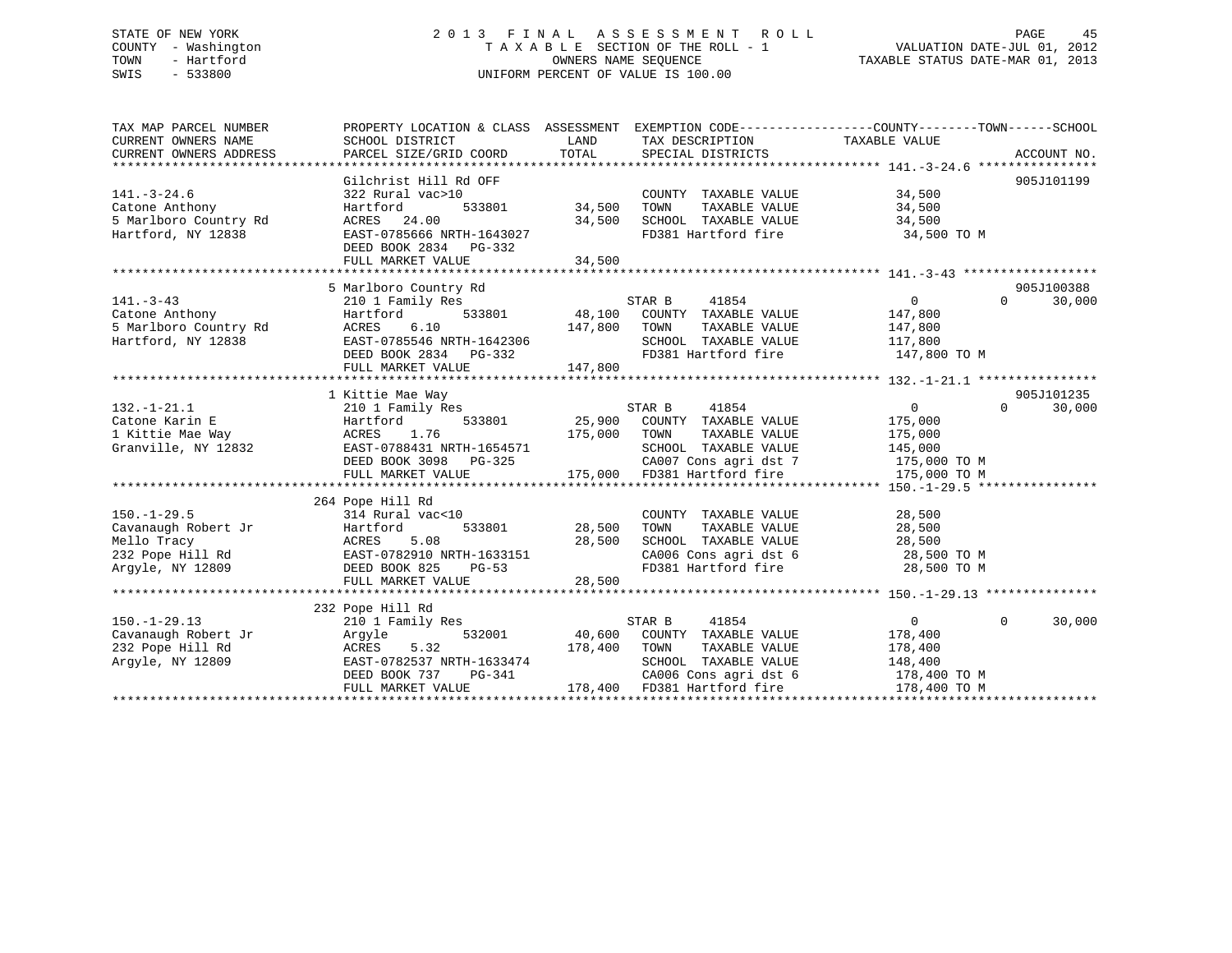## STATE OF NEW YORK 2 0 1 3 F I N A L A S S E S S M E N T R O L L PAGE 46 COUNTY - Washington T A X A B L E SECTION OF THE ROLL - 1 VALUATION DATE-JUL 01, 2012 TOWN - Hartford **TAXABLE STATUS DATE-MAR 01, 2013** OWNERS NAME SEQUENCE TAXABLE STATUS DATE-MAR 01, 2013 SWIS - 533800 UNIFORM PERCENT OF VALUE IS 100.00

| CURRENT OWNERS NAME<br>LAND<br>TAX DESCRIPTION<br>TAXABLE VALUE<br>SCHOOL DISTRICT<br>TOTAL<br>CURRENT OWNERS ADDRESS<br>PARCEL SIZE/GRID COORD<br>SPECIAL DISTRICTS<br>ACCOUNT NO.<br>3890 State Route 196<br>$140. -2 - 41.2$<br>270 Mfg housing<br>$\Omega$<br>63,300<br>$\begin{tabular}{lllllllllllll} \multicolumn{3}{l}{{140.2-41.2}} & & & & & & & & & & \\ \multicolumn{3}{l}{{C}\space{C}} & & & & & & & & & \\ \multicolumn{3}{l}{{C}\space{C}} & & & & & & & & \\ \multicolumn{3}{l}{{C}\space{C}} & & & & & & & & \\ \multicolumn{3}{l}{{C}\space{C}} & & & & & & & & \\ \multicolumn{3}{l}{{C}\space{C}} & & & & & & & & \\ \multicolumn{3}{l}{{C}\space{C}} & & & & & & & & \\ \multicolumn{3}{l}{{C}\space{C}} & & & & & & &$<br>905J100695<br>$\overline{0}$<br>$\Omega$<br>30,000<br>210 1 Family Res<br>STAR B<br>41854<br>$140.-1-25$<br>Chadwick Laura<br>533801 21,700 COUNTY TAXABLE VALUE<br>140.-1-25<br>Chadwick Laura Martford 533801 21,700 COMM<br>Chadwick Rock FRNT 150.00 DPTH 250.00 133,300 TOWN<br>3562 State Route 196 EAST-0772252 NRTH-1644622 SCHOOL<br>Fort Ann, NY 12827 DEED BOOK 574 PG-116 133,300 FD381 Hartf<br>133,300<br>TAXABLE VALUE<br>133,300<br>SCHOOL TAXABLE VALUE<br>103,300<br>FD381 Hartford fire<br>133,300 TO M<br>7799 State Route 40<br>905J100127<br>210 1 Family Res<br>$140. - 2 - 9$<br>$\begin{array}{c} 0 \ 93,600 \end{array}$<br>$\Omega$<br>STAR B<br>41854<br>30,000<br>533801 12,700 COUNTY TAXABLE VALUE<br>TOWN<br>TAXABLE VALUE<br>93,600<br>63,600<br>SCHOOL TAXABLE VALUE<br>FD381 Hartford fire<br>93,600 TO M<br>93,600<br>FULL MARKET VALUE<br>905J100130<br>66 Christian Hill Rd<br>210 1 Family Res<br>$\overline{0}$<br>$\Omega$<br>63,300<br>STAR EN<br>41834<br>$[132.15-1-25$ Chadwick Robert CLE<br>Chadwick Robert CLE<br>Chadwick Robbin D<br>Chadwick Robbin D<br>PO Box 53<br>ERST-0785760 NRTH-1652293<br>ERST-0785760 NRTH-1652293<br>DEED BOOK 3155 PG-150<br>TAXABLE VALUE<br>TAXABLE VALUE<br>CA007 Co<br>Blood St<br>905J100128<br>TAXABLE VALUE 18,900<br>TAXABLE VALUE 18,900<br>COUNTY TAXABLE VALUE<br>Chadwick Royal C<br>Chadwick Stephanie M<br>462 Blood St<br>Granville, NY 12832<br>10.00<br>10.00<br>2007 PG-21<br>2008 2807 PG-21<br>2008 2807 PG-21<br>2008 2807 PG-21<br>18,900<br>TOWN<br>SCHOOL TAXABLE VALUE<br>18,900<br>18,900<br>FD381 Hartford fire<br>18,900 TO M<br>18,900<br>905J101366<br>462 Blood St<br>132.-4-8.1<br>Chadwick Royal C<br>Chadwick Stephanie<br>462 Blood St<br>Granville, NY 12832<br>210 1 Family Res<br>862/162<br>862/162<br>20 ACRES<br>283801<br>283201<br>2862/162<br>2867-0794915 NRTH-1651212<br>DEED BOOK 604<br>PG-220<br>280,000<br>280,00<br>41854<br>$\overline{0}$<br>$\Omega$<br>30,000<br>STAR B<br>$\begin{array}{c} 34,200 \\ 180,000 \end{array}$<br>COUNTY TAXABLE VALUE<br>180,000<br>TOWN<br>TAXABLE VALUE<br>180,000<br>SCHOOL TAXABLE VALUE<br>150,000<br>FD381 Hartford fire<br>180,000 TO M | TAX MAP PARCEL NUMBER | PROPERTY LOCATION & CLASS ASSESSMENT EXEMPTION CODE---------------COUNTY-------TOWN------SCHOOL |  |  |  |
|---------------------------------------------------------------------------------------------------------------------------------------------------------------------------------------------------------------------------------------------------------------------------------------------------------------------------------------------------------------------------------------------------------------------------------------------------------------------------------------------------------------------------------------------------------------------------------------------------------------------------------------------------------------------------------------------------------------------------------------------------------------------------------------------------------------------------------------------------------------------------------------------------------------------------------------------------------------------------------------------------------------------------------------------------------------------------------------------------------------------------------------------------------------------------------------------------------------------------------------------------------------------------------------------------------------------------------------------------------------------------------------------------------------------------------------------------------------------------------------------------------------------------------------------------------------------------------------------------------------------------------------------------------------------------------------------------------------------------------------------------------------------------------------------------------------------------------------------------------------------------------------------------------------------------------------------------------------------------------------------------------------------------------------------------------------------------------------------------------------------------------------------------------------------------------------------------------------------------------------------------------------------------------------------------------------------------------------------------------------------------------------------------------------------------------------------------------------------------------------------------------------------------------------------------------------------------------------------------------------------------------------------------------------------------------------------------------------------------------------------------------------------------------------------------------------------------------------------------------------------------------------------------------------------------------------------------------------------|-----------------------|-------------------------------------------------------------------------------------------------|--|--|--|
|                                                                                                                                                                                                                                                                                                                                                                                                                                                                                                                                                                                                                                                                                                                                                                                                                                                                                                                                                                                                                                                                                                                                                                                                                                                                                                                                                                                                                                                                                                                                                                                                                                                                                                                                                                                                                                                                                                                                                                                                                                                                                                                                                                                                                                                                                                                                                                                                                                                                                                                                                                                                                                                                                                                                                                                                                                                                                                                                                                     |                       |                                                                                                 |  |  |  |
|                                                                                                                                                                                                                                                                                                                                                                                                                                                                                                                                                                                                                                                                                                                                                                                                                                                                                                                                                                                                                                                                                                                                                                                                                                                                                                                                                                                                                                                                                                                                                                                                                                                                                                                                                                                                                                                                                                                                                                                                                                                                                                                                                                                                                                                                                                                                                                                                                                                                                                                                                                                                                                                                                                                                                                                                                                                                                                                                                                     |                       |                                                                                                 |  |  |  |
|                                                                                                                                                                                                                                                                                                                                                                                                                                                                                                                                                                                                                                                                                                                                                                                                                                                                                                                                                                                                                                                                                                                                                                                                                                                                                                                                                                                                                                                                                                                                                                                                                                                                                                                                                                                                                                                                                                                                                                                                                                                                                                                                                                                                                                                                                                                                                                                                                                                                                                                                                                                                                                                                                                                                                                                                                                                                                                                                                                     |                       |                                                                                                 |  |  |  |
|                                                                                                                                                                                                                                                                                                                                                                                                                                                                                                                                                                                                                                                                                                                                                                                                                                                                                                                                                                                                                                                                                                                                                                                                                                                                                                                                                                                                                                                                                                                                                                                                                                                                                                                                                                                                                                                                                                                                                                                                                                                                                                                                                                                                                                                                                                                                                                                                                                                                                                                                                                                                                                                                                                                                                                                                                                                                                                                                                                     |                       |                                                                                                 |  |  |  |
|                                                                                                                                                                                                                                                                                                                                                                                                                                                                                                                                                                                                                                                                                                                                                                                                                                                                                                                                                                                                                                                                                                                                                                                                                                                                                                                                                                                                                                                                                                                                                                                                                                                                                                                                                                                                                                                                                                                                                                                                                                                                                                                                                                                                                                                                                                                                                                                                                                                                                                                                                                                                                                                                                                                                                                                                                                                                                                                                                                     |                       |                                                                                                 |  |  |  |
|                                                                                                                                                                                                                                                                                                                                                                                                                                                                                                                                                                                                                                                                                                                                                                                                                                                                                                                                                                                                                                                                                                                                                                                                                                                                                                                                                                                                                                                                                                                                                                                                                                                                                                                                                                                                                                                                                                                                                                                                                                                                                                                                                                                                                                                                                                                                                                                                                                                                                                                                                                                                                                                                                                                                                                                                                                                                                                                                                                     |                       |                                                                                                 |  |  |  |
|                                                                                                                                                                                                                                                                                                                                                                                                                                                                                                                                                                                                                                                                                                                                                                                                                                                                                                                                                                                                                                                                                                                                                                                                                                                                                                                                                                                                                                                                                                                                                                                                                                                                                                                                                                                                                                                                                                                                                                                                                                                                                                                                                                                                                                                                                                                                                                                                                                                                                                                                                                                                                                                                                                                                                                                                                                                                                                                                                                     |                       |                                                                                                 |  |  |  |
|                                                                                                                                                                                                                                                                                                                                                                                                                                                                                                                                                                                                                                                                                                                                                                                                                                                                                                                                                                                                                                                                                                                                                                                                                                                                                                                                                                                                                                                                                                                                                                                                                                                                                                                                                                                                                                                                                                                                                                                                                                                                                                                                                                                                                                                                                                                                                                                                                                                                                                                                                                                                                                                                                                                                                                                                                                                                                                                                                                     |                       |                                                                                                 |  |  |  |
|                                                                                                                                                                                                                                                                                                                                                                                                                                                                                                                                                                                                                                                                                                                                                                                                                                                                                                                                                                                                                                                                                                                                                                                                                                                                                                                                                                                                                                                                                                                                                                                                                                                                                                                                                                                                                                                                                                                                                                                                                                                                                                                                                                                                                                                                                                                                                                                                                                                                                                                                                                                                                                                                                                                                                                                                                                                                                                                                                                     |                       |                                                                                                 |  |  |  |
|                                                                                                                                                                                                                                                                                                                                                                                                                                                                                                                                                                                                                                                                                                                                                                                                                                                                                                                                                                                                                                                                                                                                                                                                                                                                                                                                                                                                                                                                                                                                                                                                                                                                                                                                                                                                                                                                                                                                                                                                                                                                                                                                                                                                                                                                                                                                                                                                                                                                                                                                                                                                                                                                                                                                                                                                                                                                                                                                                                     |                       |                                                                                                 |  |  |  |
|                                                                                                                                                                                                                                                                                                                                                                                                                                                                                                                                                                                                                                                                                                                                                                                                                                                                                                                                                                                                                                                                                                                                                                                                                                                                                                                                                                                                                                                                                                                                                                                                                                                                                                                                                                                                                                                                                                                                                                                                                                                                                                                                                                                                                                                                                                                                                                                                                                                                                                                                                                                                                                                                                                                                                                                                                                                                                                                                                                     |                       |                                                                                                 |  |  |  |
|                                                                                                                                                                                                                                                                                                                                                                                                                                                                                                                                                                                                                                                                                                                                                                                                                                                                                                                                                                                                                                                                                                                                                                                                                                                                                                                                                                                                                                                                                                                                                                                                                                                                                                                                                                                                                                                                                                                                                                                                                                                                                                                                                                                                                                                                                                                                                                                                                                                                                                                                                                                                                                                                                                                                                                                                                                                                                                                                                                     |                       |                                                                                                 |  |  |  |
|                                                                                                                                                                                                                                                                                                                                                                                                                                                                                                                                                                                                                                                                                                                                                                                                                                                                                                                                                                                                                                                                                                                                                                                                                                                                                                                                                                                                                                                                                                                                                                                                                                                                                                                                                                                                                                                                                                                                                                                                                                                                                                                                                                                                                                                                                                                                                                                                                                                                                                                                                                                                                                                                                                                                                                                                                                                                                                                                                                     |                       |                                                                                                 |  |  |  |
|                                                                                                                                                                                                                                                                                                                                                                                                                                                                                                                                                                                                                                                                                                                                                                                                                                                                                                                                                                                                                                                                                                                                                                                                                                                                                                                                                                                                                                                                                                                                                                                                                                                                                                                                                                                                                                                                                                                                                                                                                                                                                                                                                                                                                                                                                                                                                                                                                                                                                                                                                                                                                                                                                                                                                                                                                                                                                                                                                                     |                       |                                                                                                 |  |  |  |
|                                                                                                                                                                                                                                                                                                                                                                                                                                                                                                                                                                                                                                                                                                                                                                                                                                                                                                                                                                                                                                                                                                                                                                                                                                                                                                                                                                                                                                                                                                                                                                                                                                                                                                                                                                                                                                                                                                                                                                                                                                                                                                                                                                                                                                                                                                                                                                                                                                                                                                                                                                                                                                                                                                                                                                                                                                                                                                                                                                     |                       |                                                                                                 |  |  |  |
|                                                                                                                                                                                                                                                                                                                                                                                                                                                                                                                                                                                                                                                                                                                                                                                                                                                                                                                                                                                                                                                                                                                                                                                                                                                                                                                                                                                                                                                                                                                                                                                                                                                                                                                                                                                                                                                                                                                                                                                                                                                                                                                                                                                                                                                                                                                                                                                                                                                                                                                                                                                                                                                                                                                                                                                                                                                                                                                                                                     |                       |                                                                                                 |  |  |  |
|                                                                                                                                                                                                                                                                                                                                                                                                                                                                                                                                                                                                                                                                                                                                                                                                                                                                                                                                                                                                                                                                                                                                                                                                                                                                                                                                                                                                                                                                                                                                                                                                                                                                                                                                                                                                                                                                                                                                                                                                                                                                                                                                                                                                                                                                                                                                                                                                                                                                                                                                                                                                                                                                                                                                                                                                                                                                                                                                                                     |                       |                                                                                                 |  |  |  |
|                                                                                                                                                                                                                                                                                                                                                                                                                                                                                                                                                                                                                                                                                                                                                                                                                                                                                                                                                                                                                                                                                                                                                                                                                                                                                                                                                                                                                                                                                                                                                                                                                                                                                                                                                                                                                                                                                                                                                                                                                                                                                                                                                                                                                                                                                                                                                                                                                                                                                                                                                                                                                                                                                                                                                                                                                                                                                                                                                                     |                       |                                                                                                 |  |  |  |
|                                                                                                                                                                                                                                                                                                                                                                                                                                                                                                                                                                                                                                                                                                                                                                                                                                                                                                                                                                                                                                                                                                                                                                                                                                                                                                                                                                                                                                                                                                                                                                                                                                                                                                                                                                                                                                                                                                                                                                                                                                                                                                                                                                                                                                                                                                                                                                                                                                                                                                                                                                                                                                                                                                                                                                                                                                                                                                                                                                     |                       |                                                                                                 |  |  |  |
|                                                                                                                                                                                                                                                                                                                                                                                                                                                                                                                                                                                                                                                                                                                                                                                                                                                                                                                                                                                                                                                                                                                                                                                                                                                                                                                                                                                                                                                                                                                                                                                                                                                                                                                                                                                                                                                                                                                                                                                                                                                                                                                                                                                                                                                                                                                                                                                                                                                                                                                                                                                                                                                                                                                                                                                                                                                                                                                                                                     |                       |                                                                                                 |  |  |  |
|                                                                                                                                                                                                                                                                                                                                                                                                                                                                                                                                                                                                                                                                                                                                                                                                                                                                                                                                                                                                                                                                                                                                                                                                                                                                                                                                                                                                                                                                                                                                                                                                                                                                                                                                                                                                                                                                                                                                                                                                                                                                                                                                                                                                                                                                                                                                                                                                                                                                                                                                                                                                                                                                                                                                                                                                                                                                                                                                                                     |                       |                                                                                                 |  |  |  |
|                                                                                                                                                                                                                                                                                                                                                                                                                                                                                                                                                                                                                                                                                                                                                                                                                                                                                                                                                                                                                                                                                                                                                                                                                                                                                                                                                                                                                                                                                                                                                                                                                                                                                                                                                                                                                                                                                                                                                                                                                                                                                                                                                                                                                                                                                                                                                                                                                                                                                                                                                                                                                                                                                                                                                                                                                                                                                                                                                                     |                       |                                                                                                 |  |  |  |
|                                                                                                                                                                                                                                                                                                                                                                                                                                                                                                                                                                                                                                                                                                                                                                                                                                                                                                                                                                                                                                                                                                                                                                                                                                                                                                                                                                                                                                                                                                                                                                                                                                                                                                                                                                                                                                                                                                                                                                                                                                                                                                                                                                                                                                                                                                                                                                                                                                                                                                                                                                                                                                                                                                                                                                                                                                                                                                                                                                     |                       |                                                                                                 |  |  |  |
|                                                                                                                                                                                                                                                                                                                                                                                                                                                                                                                                                                                                                                                                                                                                                                                                                                                                                                                                                                                                                                                                                                                                                                                                                                                                                                                                                                                                                                                                                                                                                                                                                                                                                                                                                                                                                                                                                                                                                                                                                                                                                                                                                                                                                                                                                                                                                                                                                                                                                                                                                                                                                                                                                                                                                                                                                                                                                                                                                                     |                       |                                                                                                 |  |  |  |
|                                                                                                                                                                                                                                                                                                                                                                                                                                                                                                                                                                                                                                                                                                                                                                                                                                                                                                                                                                                                                                                                                                                                                                                                                                                                                                                                                                                                                                                                                                                                                                                                                                                                                                                                                                                                                                                                                                                                                                                                                                                                                                                                                                                                                                                                                                                                                                                                                                                                                                                                                                                                                                                                                                                                                                                                                                                                                                                                                                     |                       |                                                                                                 |  |  |  |
|                                                                                                                                                                                                                                                                                                                                                                                                                                                                                                                                                                                                                                                                                                                                                                                                                                                                                                                                                                                                                                                                                                                                                                                                                                                                                                                                                                                                                                                                                                                                                                                                                                                                                                                                                                                                                                                                                                                                                                                                                                                                                                                                                                                                                                                                                                                                                                                                                                                                                                                                                                                                                                                                                                                                                                                                                                                                                                                                                                     |                       |                                                                                                 |  |  |  |
|                                                                                                                                                                                                                                                                                                                                                                                                                                                                                                                                                                                                                                                                                                                                                                                                                                                                                                                                                                                                                                                                                                                                                                                                                                                                                                                                                                                                                                                                                                                                                                                                                                                                                                                                                                                                                                                                                                                                                                                                                                                                                                                                                                                                                                                                                                                                                                                                                                                                                                                                                                                                                                                                                                                                                                                                                                                                                                                                                                     |                       |                                                                                                 |  |  |  |
|                                                                                                                                                                                                                                                                                                                                                                                                                                                                                                                                                                                                                                                                                                                                                                                                                                                                                                                                                                                                                                                                                                                                                                                                                                                                                                                                                                                                                                                                                                                                                                                                                                                                                                                                                                                                                                                                                                                                                                                                                                                                                                                                                                                                                                                                                                                                                                                                                                                                                                                                                                                                                                                                                                                                                                                                                                                                                                                                                                     |                       |                                                                                                 |  |  |  |
|                                                                                                                                                                                                                                                                                                                                                                                                                                                                                                                                                                                                                                                                                                                                                                                                                                                                                                                                                                                                                                                                                                                                                                                                                                                                                                                                                                                                                                                                                                                                                                                                                                                                                                                                                                                                                                                                                                                                                                                                                                                                                                                                                                                                                                                                                                                                                                                                                                                                                                                                                                                                                                                                                                                                                                                                                                                                                                                                                                     |                       |                                                                                                 |  |  |  |
|                                                                                                                                                                                                                                                                                                                                                                                                                                                                                                                                                                                                                                                                                                                                                                                                                                                                                                                                                                                                                                                                                                                                                                                                                                                                                                                                                                                                                                                                                                                                                                                                                                                                                                                                                                                                                                                                                                                                                                                                                                                                                                                                                                                                                                                                                                                                                                                                                                                                                                                                                                                                                                                                                                                                                                                                                                                                                                                                                                     | $132.15 - 1 - 25$     |                                                                                                 |  |  |  |
|                                                                                                                                                                                                                                                                                                                                                                                                                                                                                                                                                                                                                                                                                                                                                                                                                                                                                                                                                                                                                                                                                                                                                                                                                                                                                                                                                                                                                                                                                                                                                                                                                                                                                                                                                                                                                                                                                                                                                                                                                                                                                                                                                                                                                                                                                                                                                                                                                                                                                                                                                                                                                                                                                                                                                                                                                                                                                                                                                                     |                       |                                                                                                 |  |  |  |
|                                                                                                                                                                                                                                                                                                                                                                                                                                                                                                                                                                                                                                                                                                                                                                                                                                                                                                                                                                                                                                                                                                                                                                                                                                                                                                                                                                                                                                                                                                                                                                                                                                                                                                                                                                                                                                                                                                                                                                                                                                                                                                                                                                                                                                                                                                                                                                                                                                                                                                                                                                                                                                                                                                                                                                                                                                                                                                                                                                     |                       |                                                                                                 |  |  |  |
|                                                                                                                                                                                                                                                                                                                                                                                                                                                                                                                                                                                                                                                                                                                                                                                                                                                                                                                                                                                                                                                                                                                                                                                                                                                                                                                                                                                                                                                                                                                                                                                                                                                                                                                                                                                                                                                                                                                                                                                                                                                                                                                                                                                                                                                                                                                                                                                                                                                                                                                                                                                                                                                                                                                                                                                                                                                                                                                                                                     |                       |                                                                                                 |  |  |  |
|                                                                                                                                                                                                                                                                                                                                                                                                                                                                                                                                                                                                                                                                                                                                                                                                                                                                                                                                                                                                                                                                                                                                                                                                                                                                                                                                                                                                                                                                                                                                                                                                                                                                                                                                                                                                                                                                                                                                                                                                                                                                                                                                                                                                                                                                                                                                                                                                                                                                                                                                                                                                                                                                                                                                                                                                                                                                                                                                                                     |                       |                                                                                                 |  |  |  |
|                                                                                                                                                                                                                                                                                                                                                                                                                                                                                                                                                                                                                                                                                                                                                                                                                                                                                                                                                                                                                                                                                                                                                                                                                                                                                                                                                                                                                                                                                                                                                                                                                                                                                                                                                                                                                                                                                                                                                                                                                                                                                                                                                                                                                                                                                                                                                                                                                                                                                                                                                                                                                                                                                                                                                                                                                                                                                                                                                                     |                       |                                                                                                 |  |  |  |
|                                                                                                                                                                                                                                                                                                                                                                                                                                                                                                                                                                                                                                                                                                                                                                                                                                                                                                                                                                                                                                                                                                                                                                                                                                                                                                                                                                                                                                                                                                                                                                                                                                                                                                                                                                                                                                                                                                                                                                                                                                                                                                                                                                                                                                                                                                                                                                                                                                                                                                                                                                                                                                                                                                                                                                                                                                                                                                                                                                     |                       |                                                                                                 |  |  |  |
|                                                                                                                                                                                                                                                                                                                                                                                                                                                                                                                                                                                                                                                                                                                                                                                                                                                                                                                                                                                                                                                                                                                                                                                                                                                                                                                                                                                                                                                                                                                                                                                                                                                                                                                                                                                                                                                                                                                                                                                                                                                                                                                                                                                                                                                                                                                                                                                                                                                                                                                                                                                                                                                                                                                                                                                                                                                                                                                                                                     |                       |                                                                                                 |  |  |  |
|                                                                                                                                                                                                                                                                                                                                                                                                                                                                                                                                                                                                                                                                                                                                                                                                                                                                                                                                                                                                                                                                                                                                                                                                                                                                                                                                                                                                                                                                                                                                                                                                                                                                                                                                                                                                                                                                                                                                                                                                                                                                                                                                                                                                                                                                                                                                                                                                                                                                                                                                                                                                                                                                                                                                                                                                                                                                                                                                                                     |                       |                                                                                                 |  |  |  |
|                                                                                                                                                                                                                                                                                                                                                                                                                                                                                                                                                                                                                                                                                                                                                                                                                                                                                                                                                                                                                                                                                                                                                                                                                                                                                                                                                                                                                                                                                                                                                                                                                                                                                                                                                                                                                                                                                                                                                                                                                                                                                                                                                                                                                                                                                                                                                                                                                                                                                                                                                                                                                                                                                                                                                                                                                                                                                                                                                                     |                       |                                                                                                 |  |  |  |
|                                                                                                                                                                                                                                                                                                                                                                                                                                                                                                                                                                                                                                                                                                                                                                                                                                                                                                                                                                                                                                                                                                                                                                                                                                                                                                                                                                                                                                                                                                                                                                                                                                                                                                                                                                                                                                                                                                                                                                                                                                                                                                                                                                                                                                                                                                                                                                                                                                                                                                                                                                                                                                                                                                                                                                                                                                                                                                                                                                     |                       |                                                                                                 |  |  |  |
|                                                                                                                                                                                                                                                                                                                                                                                                                                                                                                                                                                                                                                                                                                                                                                                                                                                                                                                                                                                                                                                                                                                                                                                                                                                                                                                                                                                                                                                                                                                                                                                                                                                                                                                                                                                                                                                                                                                                                                                                                                                                                                                                                                                                                                                                                                                                                                                                                                                                                                                                                                                                                                                                                                                                                                                                                                                                                                                                                                     |                       |                                                                                                 |  |  |  |
|                                                                                                                                                                                                                                                                                                                                                                                                                                                                                                                                                                                                                                                                                                                                                                                                                                                                                                                                                                                                                                                                                                                                                                                                                                                                                                                                                                                                                                                                                                                                                                                                                                                                                                                                                                                                                                                                                                                                                                                                                                                                                                                                                                                                                                                                                                                                                                                                                                                                                                                                                                                                                                                                                                                                                                                                                                                                                                                                                                     |                       |                                                                                                 |  |  |  |
|                                                                                                                                                                                                                                                                                                                                                                                                                                                                                                                                                                                                                                                                                                                                                                                                                                                                                                                                                                                                                                                                                                                                                                                                                                                                                                                                                                                                                                                                                                                                                                                                                                                                                                                                                                                                                                                                                                                                                                                                                                                                                                                                                                                                                                                                                                                                                                                                                                                                                                                                                                                                                                                                                                                                                                                                                                                                                                                                                                     |                       |                                                                                                 |  |  |  |
|                                                                                                                                                                                                                                                                                                                                                                                                                                                                                                                                                                                                                                                                                                                                                                                                                                                                                                                                                                                                                                                                                                                                                                                                                                                                                                                                                                                                                                                                                                                                                                                                                                                                                                                                                                                                                                                                                                                                                                                                                                                                                                                                                                                                                                                                                                                                                                                                                                                                                                                                                                                                                                                                                                                                                                                                                                                                                                                                                                     |                       |                                                                                                 |  |  |  |
|                                                                                                                                                                                                                                                                                                                                                                                                                                                                                                                                                                                                                                                                                                                                                                                                                                                                                                                                                                                                                                                                                                                                                                                                                                                                                                                                                                                                                                                                                                                                                                                                                                                                                                                                                                                                                                                                                                                                                                                                                                                                                                                                                                                                                                                                                                                                                                                                                                                                                                                                                                                                                                                                                                                                                                                                                                                                                                                                                                     |                       |                                                                                                 |  |  |  |
|                                                                                                                                                                                                                                                                                                                                                                                                                                                                                                                                                                                                                                                                                                                                                                                                                                                                                                                                                                                                                                                                                                                                                                                                                                                                                                                                                                                                                                                                                                                                                                                                                                                                                                                                                                                                                                                                                                                                                                                                                                                                                                                                                                                                                                                                                                                                                                                                                                                                                                                                                                                                                                                                                                                                                                                                                                                                                                                                                                     |                       |                                                                                                 |  |  |  |
|                                                                                                                                                                                                                                                                                                                                                                                                                                                                                                                                                                                                                                                                                                                                                                                                                                                                                                                                                                                                                                                                                                                                                                                                                                                                                                                                                                                                                                                                                                                                                                                                                                                                                                                                                                                                                                                                                                                                                                                                                                                                                                                                                                                                                                                                                                                                                                                                                                                                                                                                                                                                                                                                                                                                                                                                                                                                                                                                                                     |                       |                                                                                                 |  |  |  |
|                                                                                                                                                                                                                                                                                                                                                                                                                                                                                                                                                                                                                                                                                                                                                                                                                                                                                                                                                                                                                                                                                                                                                                                                                                                                                                                                                                                                                                                                                                                                                                                                                                                                                                                                                                                                                                                                                                                                                                                                                                                                                                                                                                                                                                                                                                                                                                                                                                                                                                                                                                                                                                                                                                                                                                                                                                                                                                                                                                     |                       |                                                                                                 |  |  |  |
|                                                                                                                                                                                                                                                                                                                                                                                                                                                                                                                                                                                                                                                                                                                                                                                                                                                                                                                                                                                                                                                                                                                                                                                                                                                                                                                                                                                                                                                                                                                                                                                                                                                                                                                                                                                                                                                                                                                                                                                                                                                                                                                                                                                                                                                                                                                                                                                                                                                                                                                                                                                                                                                                                                                                                                                                                                                                                                                                                                     |                       |                                                                                                 |  |  |  |
|                                                                                                                                                                                                                                                                                                                                                                                                                                                                                                                                                                                                                                                                                                                                                                                                                                                                                                                                                                                                                                                                                                                                                                                                                                                                                                                                                                                                                                                                                                                                                                                                                                                                                                                                                                                                                                                                                                                                                                                                                                                                                                                                                                                                                                                                                                                                                                                                                                                                                                                                                                                                                                                                                                                                                                                                                                                                                                                                                                     |                       |                                                                                                 |  |  |  |
|                                                                                                                                                                                                                                                                                                                                                                                                                                                                                                                                                                                                                                                                                                                                                                                                                                                                                                                                                                                                                                                                                                                                                                                                                                                                                                                                                                                                                                                                                                                                                                                                                                                                                                                                                                                                                                                                                                                                                                                                                                                                                                                                                                                                                                                                                                                                                                                                                                                                                                                                                                                                                                                                                                                                                                                                                                                                                                                                                                     |                       |                                                                                                 |  |  |  |
|                                                                                                                                                                                                                                                                                                                                                                                                                                                                                                                                                                                                                                                                                                                                                                                                                                                                                                                                                                                                                                                                                                                                                                                                                                                                                                                                                                                                                                                                                                                                                                                                                                                                                                                                                                                                                                                                                                                                                                                                                                                                                                                                                                                                                                                                                                                                                                                                                                                                                                                                                                                                                                                                                                                                                                                                                                                                                                                                                                     |                       |                                                                                                 |  |  |  |
|                                                                                                                                                                                                                                                                                                                                                                                                                                                                                                                                                                                                                                                                                                                                                                                                                                                                                                                                                                                                                                                                                                                                                                                                                                                                                                                                                                                                                                                                                                                                                                                                                                                                                                                                                                                                                                                                                                                                                                                                                                                                                                                                                                                                                                                                                                                                                                                                                                                                                                                                                                                                                                                                                                                                                                                                                                                                                                                                                                     |                       |                                                                                                 |  |  |  |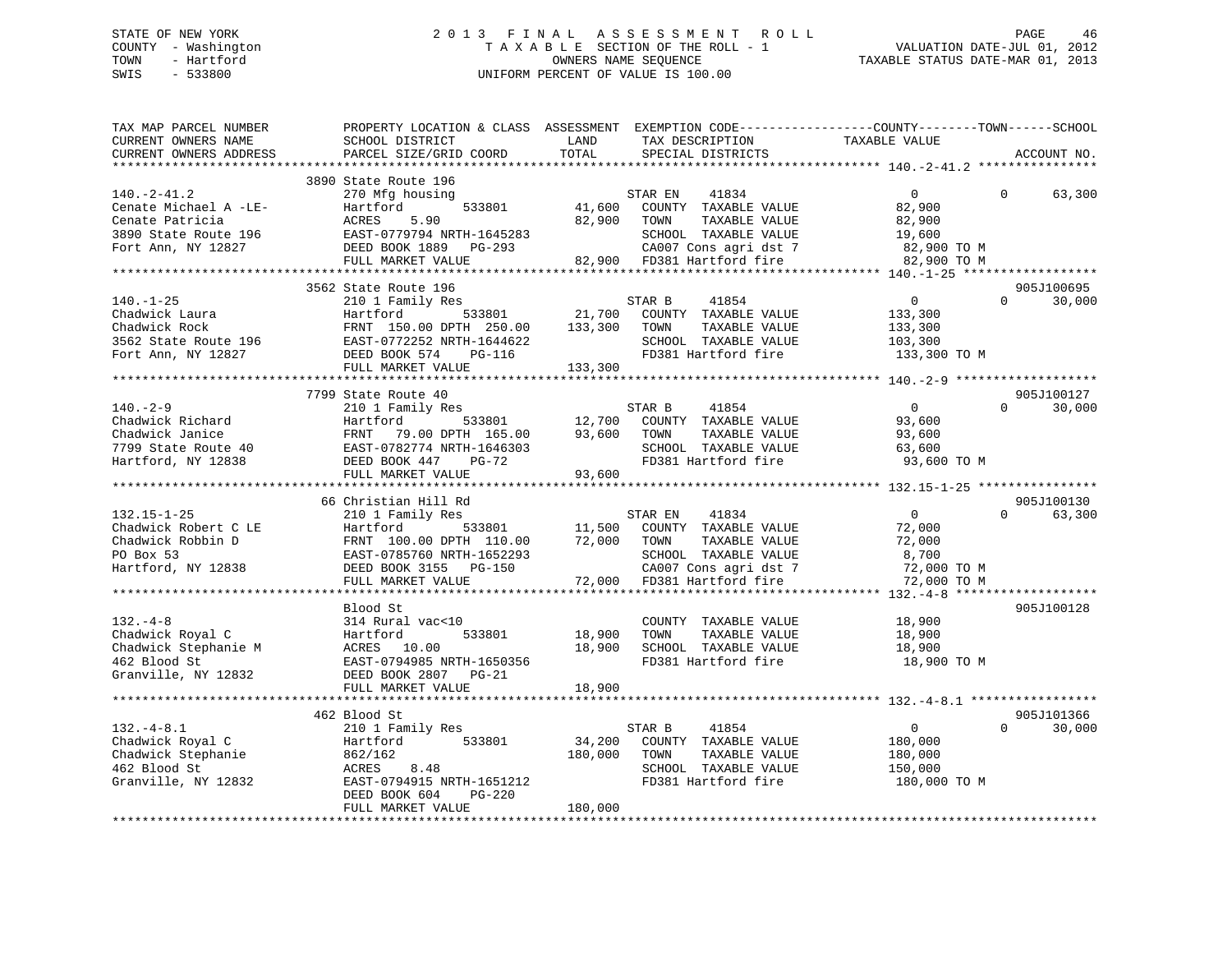## STATE OF NEW YORK 2 0 1 3 F I N A L A S S E S S M E N T R O L L PAGE 47 COUNTY - Washington T A X A B L E SECTION OF THE ROLL - 1 VALUATION DATE-JUL 01, 2012 TOWN - Hartford **TAXABLE STATUS DATE-MAR 01, 2013** SWIS - 533800 UNIFORM PERCENT OF VALUE IS 100.00

| TAX MAP PARCEL NUMBER     | PROPERTY LOCATION & CLASS ASSESSMENT EXEMPTION CODE----------------COUNTY-------TOWN------SCHOOL |                |                                             |                |          |             |
|---------------------------|--------------------------------------------------------------------------------------------------|----------------|---------------------------------------------|----------------|----------|-------------|
| CURRENT OWNERS NAME       | SCHOOL DISTRICT                                                                                  | LAND           | TAX DESCRIPTION                             | TAXABLE VALUE  |          |             |
| CURRENT OWNERS ADDRESS    | PARCEL SIZE/GRID COORD                                                                           | TOTAL          | SPECIAL DISTRICTS                           |                |          | ACCOUNT NO. |
|                           |                                                                                                  |                |                                             |                |          |             |
|                           | 8395 State Route 40                                                                              |                | 61 PCT OF VALUE USED FOR EXEMPTION PURPOSES |                |          |             |
| $123. - 1 - 13.6$         | 240 Rural res                                                                                    |                | CBT VET/TC 41131                            | 24,492         | 24,492   |             |
| Chaney Kyle T             | Hartford<br>533801                                                                               | 69,800 STAR B  | 41854                                       | $\overline{0}$ | $\Omega$ | 30,000      |
| Chaney Kim L              | ACRES<br>57.10                                                                                   | 160,600        | COUNTY TAXABLE VALUE                        | 136,108        |          |             |
| 8395 State Route 40       | EAST-0790453 NRTH-1659308                                                                        |                | TAXABLE VALUE<br>TOWN                       | 136,108        |          |             |
| Granville, NY 12832       | DEED BOOK 805<br>PG-136                                                                          |                | SCHOOL TAXABLE VALUE                        | 130,600        |          |             |
|                           | FULL MARKET VALUE                                                                                |                | 160,600 CA007 Cons agri dst 7               | 160,600 TO M   |          |             |
|                           |                                                                                                  |                | FD381 Hartford fire                         | 160,600 TO M   |          |             |
|                           |                                                                                                  |                |                                             |                |          | 905J100133  |
| $114. - 1 - 2$            | 18 Chapin Farm Ln<br>112 Dairy farm                                                              |                | AG DIST<br>41720                            | 129,181        | 129,181  | 129,181     |
| Chapin Raymond Trustee    | Hartford<br>533801                                                                               | 245,400 STAR B | 41854                                       | $\overline{0}$ | $\Omega$ | 30,000      |
| Chapin Sharon Trustee     | 442/1071                                                                                         | 354,500        | COUNTY TAXABLE VALUE                        | 225,319        |          |             |
| 18 Chapin Farm Ln         | ACRES 204.90                                                                                     |                | TOWN<br>TAXABLE VALUE                       | 225,319        |          |             |
| Fort Ann, NY 12827        | EAST-0781931 NRTH-1667443                                                                        |                | SCHOOL TAXABLE VALUE                        | 195,319        |          |             |
|                           | DEED BOOK 3087 PG-291                                                                            |                | CA007 Cons agri dst 7                       | 225,319 TO M   |          |             |
| MAY BE SUBJECT TO PAYMENT | FULL MARKET VALUE                                                                                | 354,500        | 129,181 EX                                  |                |          |             |
| UNDER AGDIST LAW TIL 2017 |                                                                                                  |                | FD381 Hartford fire                         | 354,500 TO M   |          |             |
|                           |                                                                                                  |                |                                             |                |          |             |
|                           | Brayton Rd                                                                                       |                |                                             |                |          | 905J100083  |
| $114. - 1 - 1$            | 120 Field crops                                                                                  |                | AG DIST<br>41720                            | 77,956         | 77,956   | 77,956      |
| Chapin Sharon Trustee     | 533801<br>Hartford                                                                               | 138,300        | COUNTY TAXABLE VALUE                        | 74,544         |          |             |
| Chapin Raymond Trustee    | 572/243                                                                                          | 152,500        | TOWN<br>TAXABLE VALUE                       | 74,544         |          |             |
| 18 Chapin Farm Ln         | ACRES 103.90                                                                                     |                | SCHOOL TAXABLE VALUE                        | 74,544         |          |             |
| Fort Ann, NY 12827        | EAST-0781148 NRTH-1669673                                                                        |                | CA007 Cons agri dst 7                       | 74,544 TO M    |          |             |
|                           | DEED BOOK 3087<br>PG-296                                                                         |                | 77,956 EX                                   |                |          |             |
| MAY BE SUBJECT TO PAYMENT | FULL MARKET VALUE                                                                                | 152,500        | FD381 Hartford fire                         | 152,500 TO M   |          |             |
| UNDER AGDIST LAW TIL 2017 |                                                                                                  |                |                                             |                |          |             |
|                           |                                                                                                  |                |                                             |                |          |             |
|                           | 8327 State Route 40                                                                              |                |                                             |                |          |             |
| $123. - 1 - 15.2$         | 314 Rural vac<10                                                                                 |                | COUNTY TAXABLE VALUE                        | 13,500         |          |             |
| Chapman Carlene C         | 533801<br>Hartford                                                                               | 13,500         | TOWN<br>TAXABLE VALUE                       | 13,500         |          |             |
| 25 Hillview Ave           | LOT 1                                                                                            | 13,500         | SCHOOL TAXABLE VALUE                        | 13,500         |          |             |
| Fort Edward, NY 12828     | 1.28<br>ACRES                                                                                    |                | CA007 Cons agri dst 7                       | 13,500 TO M    |          |             |
|                           | EAST-0789860 NRTH-1657380                                                                        |                | FD381 Hartford fire                         | 13,500 TO M    |          |             |
|                           | DEED BOOK 2066 PG-14                                                                             |                |                                             |                |          |             |
|                           | FULL MARKET VALUE                                                                                | 13,500         |                                             |                |          |             |
|                           |                                                                                                  |                |                                             |                |          |             |
|                           | State Route 40                                                                                   |                |                                             |                |          |             |
| $123. - 1 - 15.5$         | 311 Res vac land                                                                                 |                | COUNTY TAXABLE VALUE                        | 11,500         |          |             |
| Chapman Carlene C         | Hartford<br>533801                                                                               | 11,500         | TOWN<br>TAXABLE VALUE                       | 11,500         |          |             |
| 25 Hillview Ave           | 33.00 DPTH 387.00<br>FRNT                                                                        | 11,500         | SCHOOL TAXABLE VALUE                        | 11,500         |          |             |
| Fort Edward, NY 12828     | EAST-0789806 NRTH-1657270                                                                        |                | CA007 Cons agri dst 7                       | 11,500 TO M    |          |             |
|                           | DEED BOOK 2268<br>PG-245                                                                         |                | FD381 Hartford fire                         | 11,500 TO M    |          |             |
|                           | FULL MARKET VALUE                                                                                | 11,500         |                                             |                |          |             |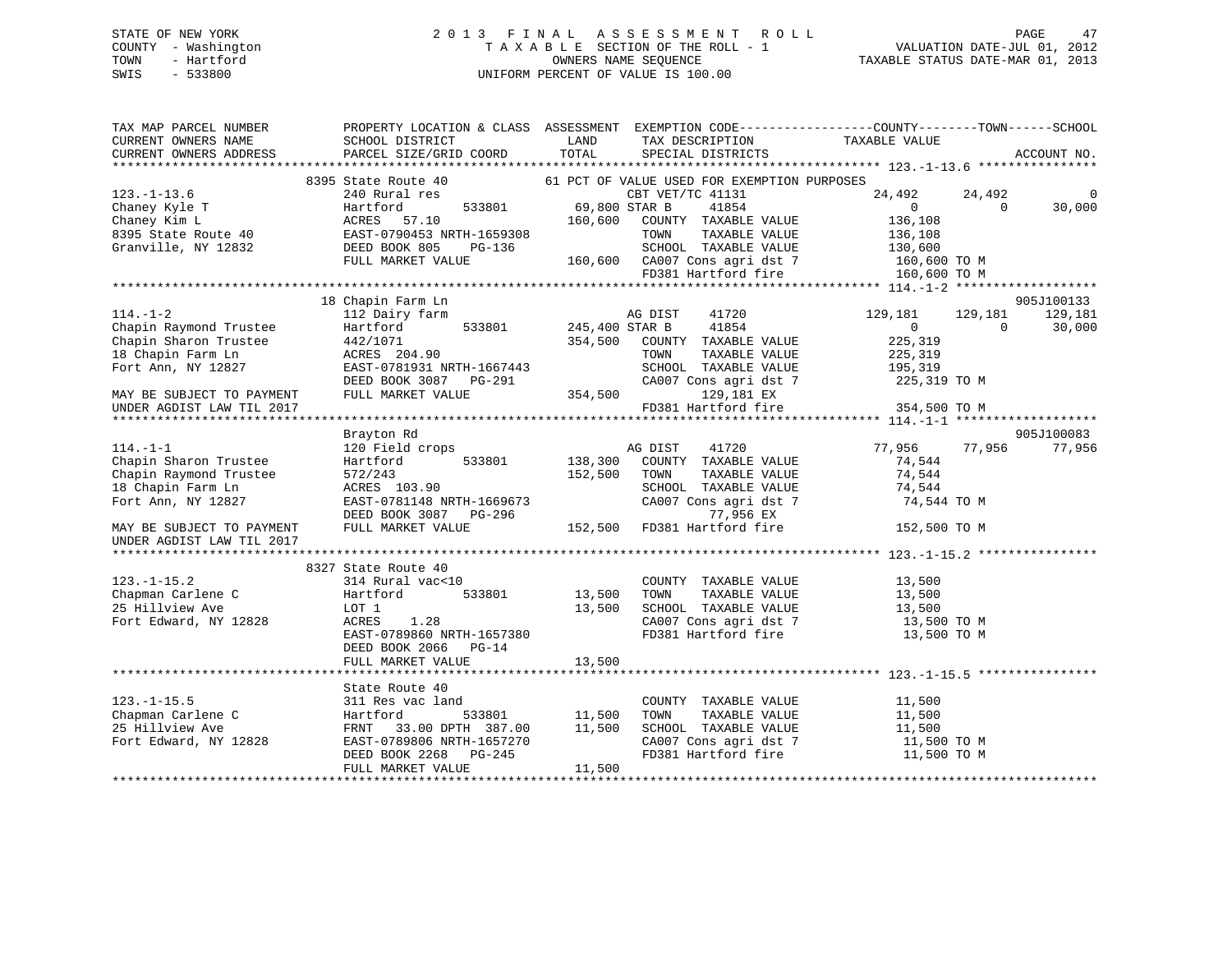## STATE OF NEW YORK 2 0 1 3 F I N A L A S S E S S M E N T R O L L PAGE 48 COUNTY - Washington T A X A B L E SECTION OF THE ROLL - 1 VALUATION DATE-JUL 01, 2012 TOWN - Hartford **TAXABLE STATUS DATE-MAR 01, 2013** OWNERS NAME SEQUENCE TAXABLE STATUS DATE-MAR 01, 2013 SWIS - 533800 UNIFORM PERCENT OF VALUE IS 100.00

| TAX MAP PARCEL NUMBER                       |                           |                                              | PROPERTY LOCATION & CLASS ASSESSMENT EXEMPTION CODE----------------COUNTY-------TOWN------SCHOOL |
|---------------------------------------------|---------------------------|----------------------------------------------|--------------------------------------------------------------------------------------------------|
| CURRENT OWNERS NAME                         | SCHOOL DISTRICT           | LAND<br>TAX DESCRIPTION                      | TAXABLE VALUE                                                                                    |
| CURRENT OWNERS ADDRESS                      | PARCEL SIZE/GRID COORD    | TOTAL<br>SPECIAL DISTRICTS                   | ACCOUNT NO.                                                                                      |
|                                             |                           |                                              |                                                                                                  |
|                                             | Camp A Way                |                                              | 905J100516                                                                                       |
| $142. - 1 - 42$                             | 314 Rural vac<10          | COUNTY TAXABLE VALUE                         | 8,300                                                                                            |
| Chapman John P                              | Hartford<br>533801        | 8,300<br>TOWN<br>TAXABLE VALUE               | 8,300                                                                                            |
| Brooks Robert                               | ACRES<br>2.30             | 8,300<br>SCHOOL TAXABLE VALUE                | 8,300                                                                                            |
| 44 State Route 197                          | EAST-0790488 NRTH-1646238 | FD381 Hartford fire                          | 8,300 TO M                                                                                       |
| ++ state Route 197<br>Fort Edward, NY 12828 | DEED BOOK 545<br>PG-168   |                                              |                                                                                                  |
|                                             | FULL MARKET VALUE         | 8,300                                        |                                                                                                  |
|                                             |                           |                                              |                                                                                                  |
|                                             | 96 Camp A Way             |                                              | 905J100386                                                                                       |
| $142. - 1 - 43$                             | 260 Seasonal res          | COUNTY TAXABLE VALUE                         | 31,000                                                                                           |
| Chapman John P ETAL                         | Hartford<br>533801        | 8,400 TOWN<br>TAXABLE VALUE                  | 31,000                                                                                           |
| Flores Frank D                              | 2.31<br>ACRES             | 31,000 SCHOOL TAXABLE VALUE                  | 31,000                                                                                           |
| 44 State Route $197$                        | EAST-0790760 NRTH-1646254 | FD381 Hartford fire                          | 31,000 TO M                                                                                      |
| Fort Edward, NY 12828                       | DEED BOOK 545<br>PG-164   |                                              |                                                                                                  |
|                                             | FULL MARKET VALUE         | 31,000                                       |                                                                                                  |
|                                             |                           |                                              |                                                                                                  |
|                                             | 7180 State Route 40       |                                              | 905J101351                                                                                       |
| $149. - 1 - 38.1$                           | 210 1 Family Res          | STAR B<br>41854                              | $\sim$ 0<br>$\Omega$<br>30,000                                                                   |
| Chapman Marcus M                            | 533801<br>Hartford        | 25,300 COUNTY TAXABLE VALUE                  | 44,300                                                                                           |
| 7180 State Route 40                         | 890/238                   | 44,300<br>TAXABLE VALUE<br>TOWN              | 44,300                                                                                           |
| Argyle, NY 12809                            | ACRES 1.60                | SCHOOL TAXABLE VALUE                         | 14,300                                                                                           |
|                                             | EAST-0772806 NRTH-1634756 |                                              | 44,300 TO M                                                                                      |
|                                             | DEED BOOK 2538 PG-188     | CA006 Cons agri dst 6<br>FD381 Hartford fire | 44,300 TO M                                                                                      |
|                                             | FULL MARKET VALUE         | 44,300                                       |                                                                                                  |
|                                             |                           |                                              |                                                                                                  |
|                                             | 5235 County Route 30      |                                              | 905J100135                                                                                       |
| $150. - 1 - 37.1$                           | 240 Rural res             | STAR B                                       | $0 \qquad \qquad$<br>$\Omega$                                                                    |
|                                             |                           | 41854                                        | 30,000                                                                                           |
| Chapman Robert J                            | Hartford<br>533801        | 45,400 COUNTY TAXABLE VALUE                  | 78,700                                                                                           |
| Chapman Cathy                               | ACRES 13.20               | 78,700 TOWN<br>TAXABLE VALUE                 | 78,700                                                                                           |
| 5235 County Route 30                        | EAST-0787822 NRTH-1635483 | SCHOOL TAXABLE VALUE                         | 48,700                                                                                           |
| Granville, NY 12832                         | DEED BOOK 750<br>PG-180   | CA008 Cons agri dst 8                        | 78,700 TO M                                                                                      |
|                                             | FULL MARKET VALUE         | 78,700 FD381 Hartford fire                   | 78,700 TO M                                                                                      |
|                                             |                           |                                              |                                                                                                  |
|                                             | 7166 State Route 40       |                                              | 905J100134                                                                                       |
| $149. - 1 - 38$                             | 210 1 Family Res          | WAR VET/TC 41121                             | 20,670<br>20,670<br>$\Omega$                                                                     |
| Chapman Webster L                           | Hartford<br>533801        | 24,900 STAR EN<br>41834                      | $\overline{0}$<br>63,300<br>$\Omega$                                                             |
| 7166 State Route 40                         | 1.50<br>ACRES             | 137,800 COUNTY TAXABLE VALUE                 | 117,130                                                                                          |
| Argyle, NY 12809                            | EAST-0772632 NRTH-1634573 | TOWN<br>TAXABLE VALUE                        | 117,130                                                                                          |
|                                             | DEED BOOK 592<br>PG-87    | SCHOOL TAXABLE VALUE                         | 74,500                                                                                           |
|                                             | FULL MARKET VALUE         | 137,800 CA006 Cons agri dst 6                | 137,800 TO M                                                                                     |
|                                             |                           | FD381 Hartford fire                          | 137,800 TO M                                                                                     |
|                                             |                           |                                              |                                                                                                  |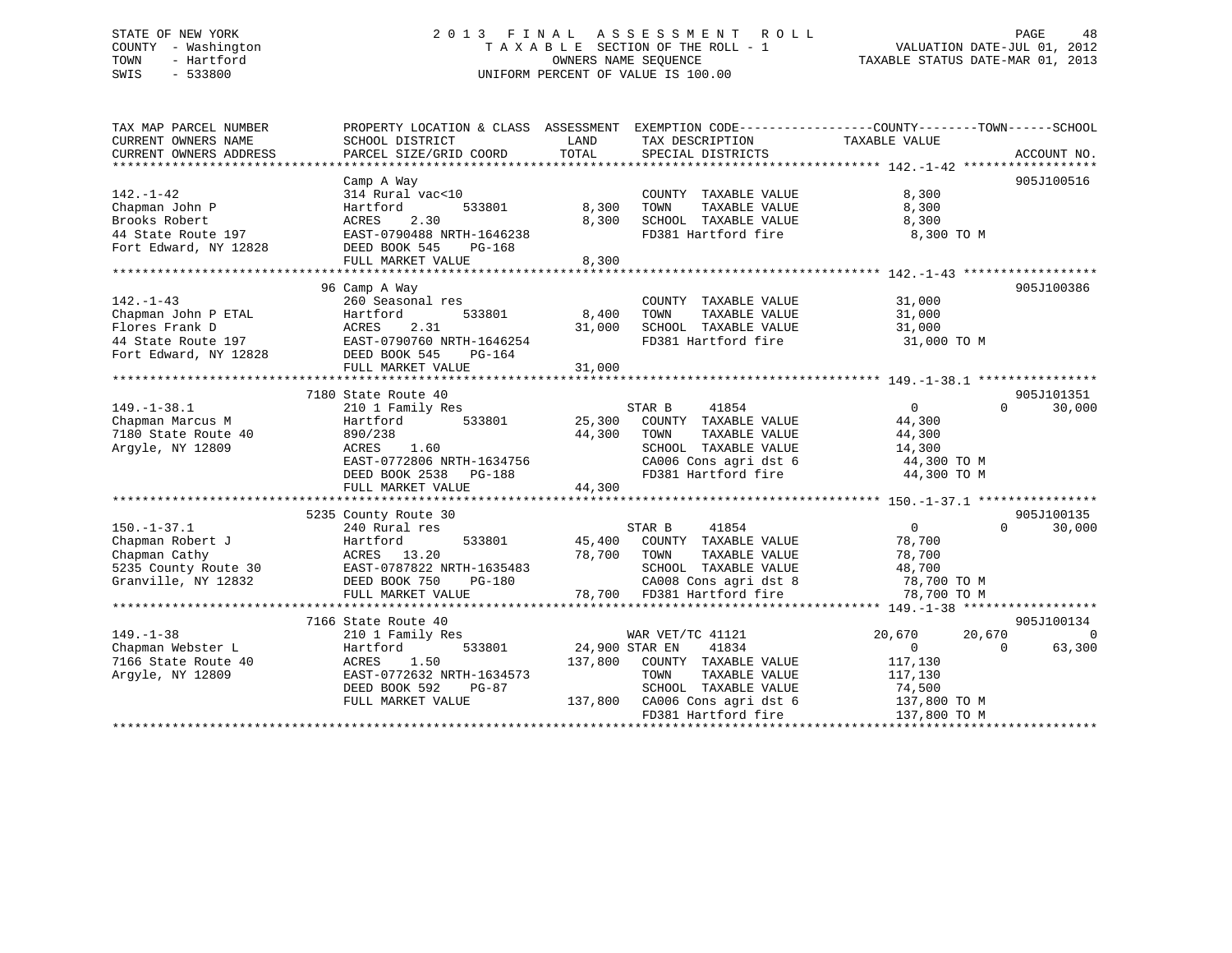| STATE OF NEW YORK<br>COUNTY - Washington<br>- Hartford<br>TOWN<br>SWIS<br>$-533800$ | 2013 FINAL ASSESSMENT ROLL<br>TAXABLE SECTION OF THE ROLL - 1<br>OWNERS NAME SEOUENCE<br>UNIFORM PERCENT OF VALUE IS 100.00 |                                                                                                   | -49<br><b>PAGE</b><br>VALUATION DATE-JUL 01, 2012<br>TAXABLE STATUS DATE-MAR 01, 2013 |
|-------------------------------------------------------------------------------------|-----------------------------------------------------------------------------------------------------------------------------|---------------------------------------------------------------------------------------------------|---------------------------------------------------------------------------------------|
| TAX MAP PARCEL NUMBER<br>CURRENT OWNERS NAME                                        | PROPERTY LOCATION & CLASS ASSESSMENT<br>SCHOOL DISTRICT<br>LAND                                                             | EXEMPTION CODE------------------COUNTY-------TOWN------SCHOOL<br>TAX DESCRIPTION<br>TAXABLE VALUE |                                                                                       |

| CURRENT OWNERS ADDRESS                  | PARCEL SIZE/GRID COORD               | SPECIAL DISTRICTS<br>TOTAL       | ACCOUNT NO.                        |
|-----------------------------------------|--------------------------------------|----------------------------------|------------------------------------|
| ***********************                 | ************************************ |                                  |                                    |
|                                         | LOT 1 Provincial Pat                 |                                  | 905J100138                         |
| $112.-2-1$                              | 312 Vac w/imprv                      | COUNTY TAXABLE VALUE             | 102,700                            |
| Cheney Arthur F                         | Fort Ann<br>532802                   | 92,000<br>TOWN<br>TAXABLE VALUE  | 102,700                            |
| Cheney Florence                         | 100 Ad                               | SCHOOL TAXABLE VALUE<br>102,700  | 102,700                            |
| PO Box 146                              | $112.-1-1$                           | FD381 Hartford fire              | 102,700 TO M                       |
| Bath, NH 03740                          | ACRES 89.80                          |                                  |                                    |
|                                         | EAST-0763627 NRTH-1666350            |                                  |                                    |
|                                         | DEED BOOK 384<br>PG-737              |                                  |                                    |
|                                         | FULL MARKET VALUE                    | 102,700                          |                                    |
|                                         |                                      |                                  |                                    |
|                                         | 35 Skyview Meadows Ln                |                                  | 905J100368                         |
| $141. - 1 - 57$                         | 210 1 Family Res                     | WAR VET/TC 41121                 | 23,790<br>23,790<br>$\Omega$       |
| Christopher Family Irrevocable Hartford | 533801                               | 41834<br>33,300 STAR EN          | $\Omega$<br>$\mathbf 0$<br>63,300  |
| Christopher Tina Trustee                | ACRES<br>3.40                        | 158,600<br>COUNTY TAXABLE VALUE  | 134,810                            |
| 35 Skyview Meadows Ln                   | EAST-0786911 NRTH-1648501            | TAXABLE VALUE<br>TOWN            | 134,810                            |
| Granville, NY 12832                     | DEED BOOK 2485 PG-272                | SCHOOL TAXABLE VALUE             | 95,300                             |
|                                         | FULL MARKET VALUE                    | CA007 Cons agri dst 7<br>158,600 | 158,600 TO M                       |
|                                         |                                      | FD381 Hartford fire              | 158,600 TO M                       |
|                                         |                                      |                                  |                                    |
|                                         | 125 County Route 23                  |                                  | 905J100139                         |
| $132. - 1 - 4$                          | 210 1 Family Res                     | WAR VET/TC 41121                 | 19,620<br>19,620<br>$\Omega$       |
| Churchill Glen H Jr -LE-                | Hartford<br>533801                   | 41834<br>34,800 STAR EN          | $\mathbf{0}$<br>63,300<br>$\Omega$ |
| Ward Glen H                             | 3.80<br>ACRES                        | 130,800<br>COUNTY TAXABLE VALUE  | 111,180                            |
| 125 County Route 23                     | EAST-0786999 NRTH-1654689            | TAXABLE VALUE<br>TOWN            | 111,180                            |
| Granville, NY 12832                     | DEED BOOK 1678<br>PG-136             | SCHOOL TAXABLE VALUE             | 67,500                             |
|                                         | FULL MARKET VALUE                    | CA007 Cons agri dst 7<br>130,800 | 130,800 TO M                       |
|                                         |                                      | FD381 Hartford fire              | 130,800 TO M                       |
|                                         |                                      |                                  |                                    |
|                                         | 65 Baker Rd                          |                                  | 905J100448                         |
| $132 - 2 - 8$                           | 240 Rural res                        | COUNTY TAXABLE VALUE             | 188,200                            |
| Cirino Laura M -LE-                     | Hartford<br>533801                   | 30,500<br>TAXABLE VALUE<br>TOWN  | 188,200                            |
| Cirino Richard P                        | ACRES 12.60                          | 188,200<br>SCHOOL TAXABLE VALUE  | 188,200                            |
| ATT: Richard Cirino                     | EAST-0791713 NRTH-1654163            | FD381 Hartford fire              | 188,200 TO M                       |
| 217 Glen St                             | DEED BOOK 936<br>PG-289              |                                  |                                    |
| Glens Falls, NY 12809-3508              | FULL MARKET VALUE                    | 188,200                          |                                    |
| **********************                  | ***************************          | * * * * * * * * * * * * *        |                                    |
|                                         | 45 Baker Rd                          |                                  | 905J100140                         |
| $132 - 2 - 9$                           | 240 Rural res                        | COUNTY TAXABLE VALUE             | 137,800                            |
| Cirino Richard P                        | Hartford<br>533801                   | 34,800<br>TAXABLE VALUE<br>TOWN  | 137,800                            |
| Cirino Margot                           | ACRES 12.40                          | 137,800<br>SCHOOL TAXABLE VALUE  | 137,800                            |
| 217 Glen St                             | EAST-0791294 NRTH-1654038            | FD381 Hartford fire              | 137,800 TO M                       |
| Glens Falls, NY 12801-3506              | DEED BOOK 662<br>$PG-102$            |                                  |                                    |
|                                         | FULL MARKET VALUE                    | 137,800                          |                                    |
|                                         | *********************                |                                  |                                    |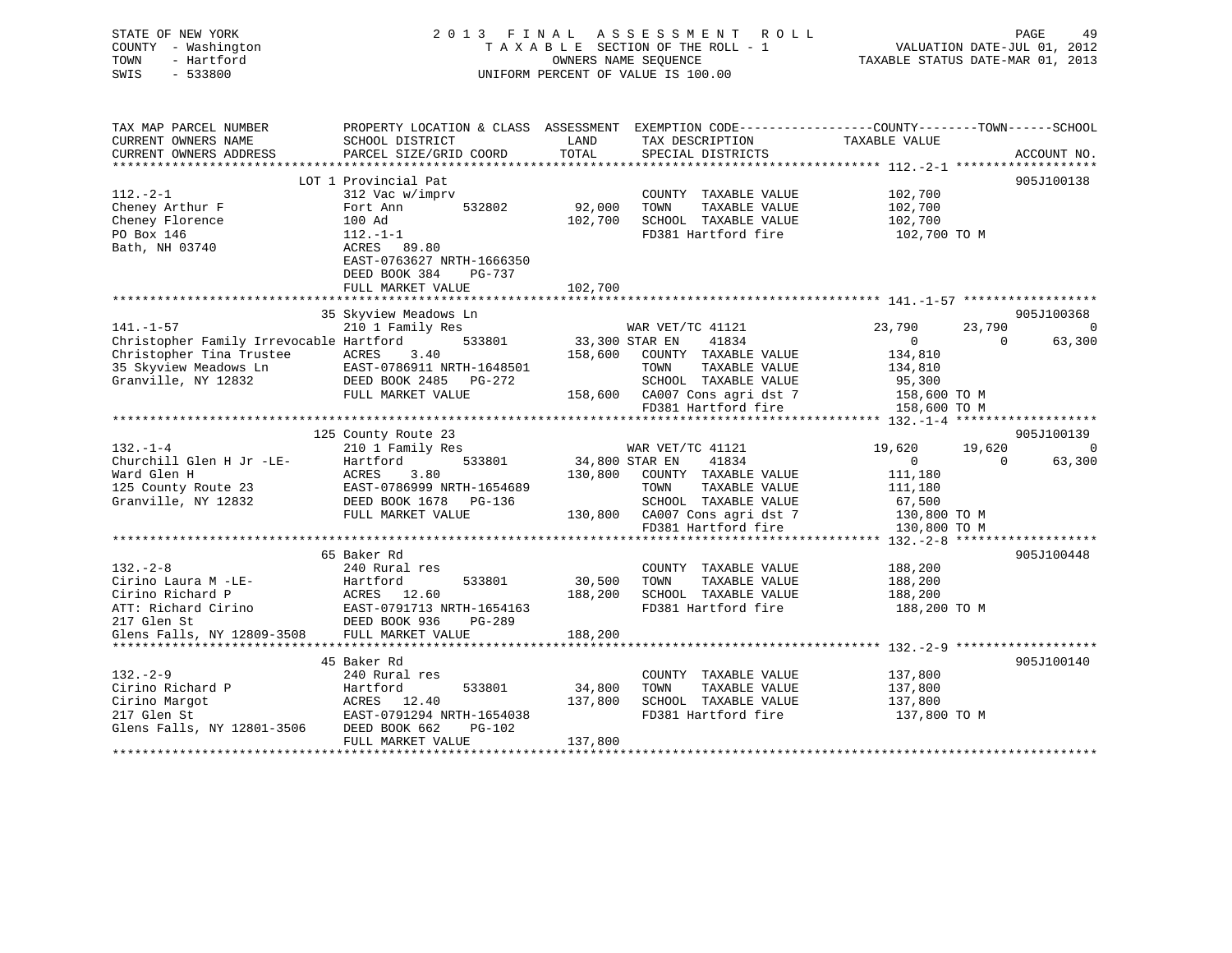## STATE OF NEW YORK 2 0 1 3 F I N A L A S S E S S M E N T R O L L PAGE 50 COUNTY - Washington T A X A B L E SECTION OF THE ROLL - 1 VALUATION DATE-JUL 01, 2012 TOWN - Hartford **TAXABLE STATUS DATE-MAR 01, 2013** OWNERS NAME SEQUENCE TAXABLE STATUS DATE-MAR 01, 2013 SWIS - 533800 UNIFORM PERCENT OF VALUE IS 100.00

| TAX MAP PARCEL NUMBER<br>CURRENT OWNERS NAME<br>CURRENT OWNERS ADDRESS                                | PROPERTY LOCATION & CLASS ASSESSMENT EXEMPTION CODE---------------COUNTY-------TOWN-----SCHOOL<br>SCHOOL DISTRICT<br>PARCEL SIZE/GRID COORD                                | LAND<br>TOTAL                | TAX DESCRIPTION<br>SPECIAL DISTRICTS                                                                                                     | TAXABLE VALUE                                                              | ACCOUNT NO.                      |
|-------------------------------------------------------------------------------------------------------|----------------------------------------------------------------------------------------------------------------------------------------------------------------------------|------------------------------|------------------------------------------------------------------------------------------------------------------------------------------|----------------------------------------------------------------------------|----------------------------------|
| $141. - 3 - 39.2$<br>Cirino William P<br>Cirino Debra<br>38 Marlboro Country Rd<br>Hartford, NY 12838 | 38 Marlboro Country Rd<br>240 Rural res<br>Hartford<br>533801<br>1683-292<br>ACRES 35.23<br>EAST-0787442 NRTH-1641973<br>DEED BOOK 474<br>PG-453                           | 52,300<br>185,300            | STAR B<br>41854<br>COUNTY TAXABLE VALUE<br>TAXABLE VALUE<br>TOWN<br>SCHOOL TAXABLE VALUE<br>FD381 Hartford fire                          | $\mathbf{0}$<br>185,300<br>185,300<br>155,300<br>185,300 TO M              | 905J101116<br>30,000<br>$\Omega$ |
|                                                                                                       | FULL MARKET VALUE                                                                                                                                                          | 185,300                      |                                                                                                                                          |                                                                            |                                  |
| $141. - 3 - 39.6$<br>Cirino William P<br>38 Marlboro Country Rd<br>Hartford, NY 12838                 | Marlboro Country Rd<br>311 Res vac land<br>533801<br>Hartford<br>FRNT 284.00 DPTH 73.00<br>EAST-0786031 NRTH-1642021<br>DEED BOOK 635<br>PG-213<br>FULL MARKET VALUE       | 1,000<br>1,000<br>1,000      | COUNTY TAXABLE VALUE<br>TAXABLE VALUE<br>TOWN<br>SCHOOL TAXABLE VALUE<br>FD381 Hartford fire                                             | 1,000<br>1,000<br>1,000<br>1,000 TO M                                      | 905J101431                       |
|                                                                                                       | 8 Miller Rdg                                                                                                                                                               |                              |                                                                                                                                          |                                                                            |                                  |
| $141. - 3 - 39.7$<br>Clairmont Forrest<br>Croff Helena<br>8 Miller Ridge Way<br>Hartford, NY 12838    | 210 1 Family Res<br>Hartford<br>533801<br>FRNT 298.00 DPTH 401.00<br>EAST-0785767 NRTH-1641628<br>DEED BOOK 778<br>$PG-85$<br>FULL MARKET VALUE                            | 29,600<br>118,100<br>118,100 | STAR EN<br>41834<br>COUNTY TAXABLE VALUE<br>TOWN<br>TAXABLE VALUE<br>SCHOOL TAXABLE VALUE<br>FD381 Hartford fire                         | $\overline{0}$<br>118,100<br>118,100<br>54,800<br>118,100 TO M             | $\Omega$<br>63,300               |
|                                                                                                       | 125 Swamp Ln                                                                                                                                                               |                              |                                                                                                                                          |                                                                            | 905J101281                       |
| $149. - 1 - 30.23$<br>Clark Cynthia M<br>125 Swamp Ln<br>Arqyle, NY 12809                             | 270 Mfg housing<br>533801<br>Hartford<br>LOT 23<br>6.14<br>ACRES<br>EAST-0776848 NRTH-1635219<br>$PG-248$<br>DEED BOOK 810<br>FULL MARKET VALUE                            | 25,300<br>46,400<br>46,400   | STAR B<br>41854<br>COUNTY TAXABLE VALUE<br>TOWN<br>TAXABLE VALUE<br>SCHOOL TAXABLE VALUE<br>CA006 Cons agri dst 6<br>FD381 Hartford fire | $\overline{0}$<br>46,400<br>46,400<br>16,400<br>46,400 TO M<br>46,400 TO M | 30,000<br>$\Omega$               |
|                                                                                                       |                                                                                                                                                                            |                              |                                                                                                                                          |                                                                            | 905J100008                       |
| $132. - 1 - 15.2$<br>Clark Joshua J<br>176 County Route 23<br>Granville, NY 12832                     | 176 County Route 23<br>210 1 Family Res<br>533801<br>Hartford<br>Sub Div Lot 1<br>2.01<br>ACRES<br>EAST-0788096 NRTH-1655262<br>DEED BOOK 2917 PG-252<br>FULL MARKET VALUE | 26,800<br>101,000<br>101,000 | 41854<br>STAR B<br>COUNTY TAXABLE VALUE<br>TAXABLE VALUE<br>TOWN<br>SCHOOL TAXABLE VALUE<br>CA007 Cons agri dst 7<br>FD381 Hartford fire | $\Omega$<br>101,000<br>101,000<br>71,000<br>101,000 TO M<br>101,000 TO M   | 30,000<br>$\Omega$               |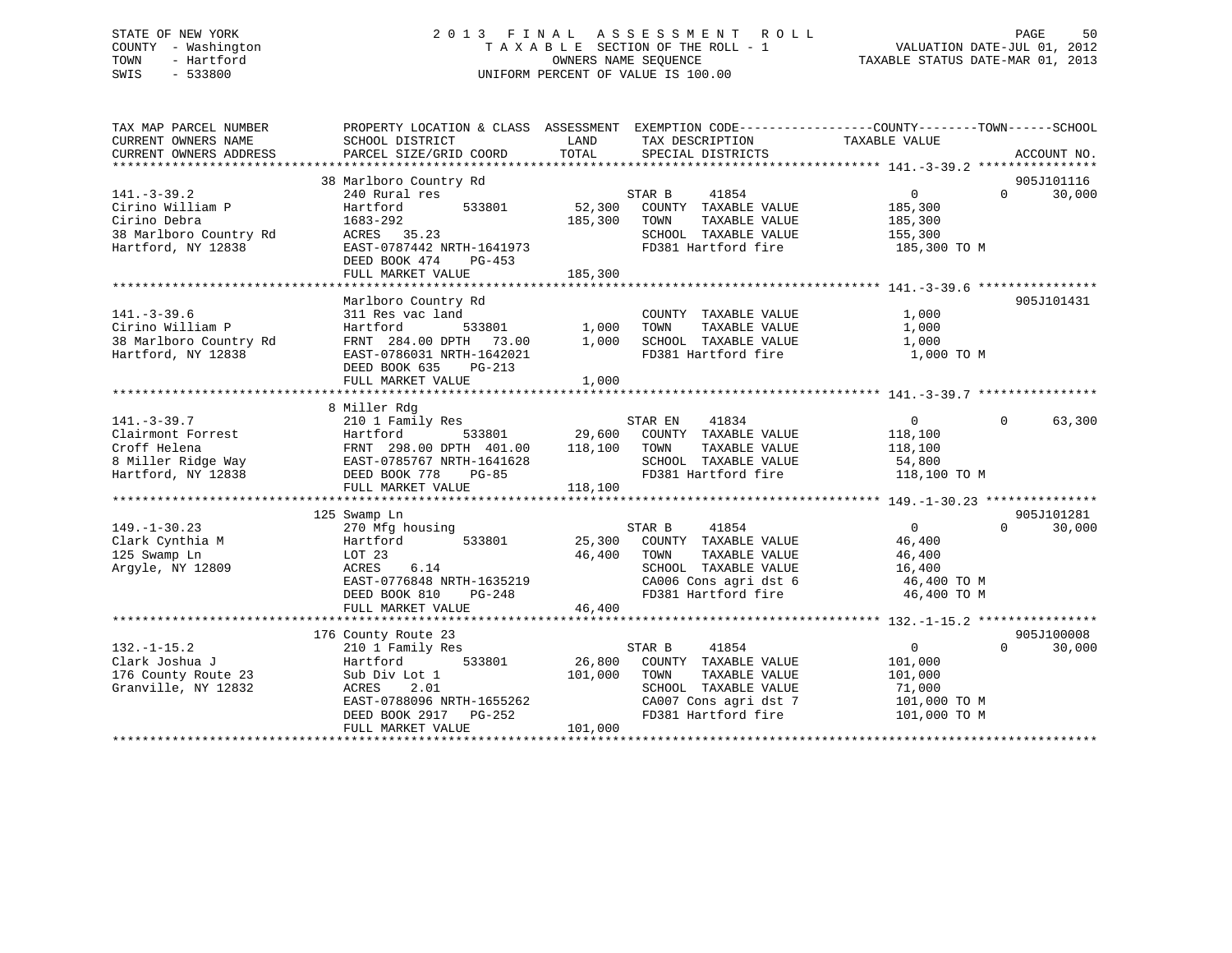## STATE OF NEW YORK 2 0 1 3 F I N A L A S S E S S M E N T R O L L PAGE 51 COUNTY - Washington T A X A B L E SECTION OF THE ROLL - 1 VALUATION DATE-JUL 01, 2012 TOWN - Hartford **TAXABLE STATUS DATE-MAR 01, 2013** SWIS - 533800 UNIFORM PERCENT OF VALUE IS 100.00

| TAX MAP PARCEL NUMBER<br>CURRENT OWNERS NAME<br>CURRENT OWNERS ADDRESS | PROPERTY LOCATION & CLASS ASSESSMENT EXEMPTION CODE----------------COUNTY-------TOWN------SCHOOL<br>SCHOOL DISTRICT<br>PARCEL SIZE/GRID COORD | LAND<br>TOTAL | TAX DESCRIPTION<br>SPECIAL DISTRICTS | TAXABLE VALUE              | ACCOUNT NO. |
|------------------------------------------------------------------------|-----------------------------------------------------------------------------------------------------------------------------------------------|---------------|--------------------------------------|----------------------------|-------------|
|                                                                        |                                                                                                                                               |               |                                      |                            |             |
|                                                                        | 8186 State Route 40                                                                                                                           |               |                                      |                            | 905J100090  |
| $132 - 2 - 11$                                                         | 210 1 Family Res                                                                                                                              |               | COUNTY TAXABLE VALUE                 | 157,400                    |             |
| Clark Kenneth                                                          | Hartford<br>533801                                                                                                                            | 27,700        | TOWN<br>TAXABLE VALUE                | 157,400                    |             |
| Clark Audrey                                                           | 8.20<br>ACRES                                                                                                                                 | 157,400       | SCHOOL TAXABLE VALUE                 | 157,400                    |             |
| 8186 State Route 40                                                    | EAST-0788623 NRTH-1653832                                                                                                                     |               | FD381 Hartford fire                  | 157,400 TO M               |             |
| Granville, NY 12832                                                    | DEED BOOK 3229 PG-283                                                                                                                         |               |                                      |                            |             |
|                                                                        | FULL MARKET VALUE                                                                                                                             | 157,400       |                                      |                            |             |
|                                                                        |                                                                                                                                               |               |                                      |                            |             |
|                                                                        | 3054 Coach Rd                                                                                                                                 |               |                                      |                            | 905J101222  |
| $149. - 1 - 26.15$                                                     | 240 Rural res                                                                                                                                 |               | STAR B<br>41854                      | $\Omega$<br>$\Omega$       | 30,000      |
| Clark Kent                                                             | 533801<br>Hartford                                                                                                                            | 45,500        | COUNTY TAXABLE VALUE                 | 138,800                    |             |
| Clark Beth                                                             | 495/331                                                                                                                                       | 138,800       | TOWN<br>TAXABLE VALUE                | 138,800                    |             |
| 3054 Coach Rd                                                          | ACRES 10.04                                                                                                                                   |               | SCHOOL TAXABLE VALUE                 | 108,800                    |             |
| Argyle, NY 12809                                                       | EAST-0779204 NRTH-1635420                                                                                                                     |               | FD381 Hartford fire                  | 138,800 TO M               |             |
|                                                                        | DEED BOOK 495<br>PG-329                                                                                                                       |               |                                      |                            |             |
|                                                                        |                                                                                                                                               |               |                                      |                            |             |
|                                                                        | FULL MARKET VALUE                                                                                                                             | 138,800       |                                      |                            |             |
|                                                                        |                                                                                                                                               |               |                                      |                            |             |
|                                                                        | 432 Gilchrist Hill Rd                                                                                                                         |               |                                      |                            | 905J101242  |
| $150.-1-43.1$                                                          | 210 1 Family Res                                                                                                                              |               | STAR B<br>41854                      | $\overline{0}$<br>$\Omega$ | 30,000      |
| Clark Steven                                                           | 533801<br>Hartford                                                                                                                            |               | 41,200 COUNTY TAXABLE VALUE          | 210,200                    |             |
| Clark Linda                                                            | ACRES<br>5.80                                                                                                                                 | 210,200       | TOWN<br>TAXABLE VALUE                | 210,200                    |             |
| 432 Gilchrist Hill Rd                                                  | EAST-0782533 NRTH-1639331                                                                                                                     |               | SCHOOL TAXABLE VALUE                 | 180,200                    |             |
| Hartford, NY 12838                                                     | DEED BOOK 2224 PG-350                                                                                                                         |               | FD381 Hartford fire                  | 210,200 TO M               |             |
|                                                                        | FULL MARKET VALUE                                                                                                                             | 210,200       |                                      |                            |             |
|                                                                        |                                                                                                                                               |               |                                      |                            |             |
|                                                                        | LOT 1 Provincial Pat                                                                                                                          |               |                                      |                            | 905J101147  |
| $112. - 2 - 6$                                                         | 322 Rural vac>10                                                                                                                              |               | COUNTY TAXABLE VALUE                 | 16,200                     |             |
| Clay Hill Estates LLC                                                  | Fort Ann<br>532802                                                                                                                            | 16,200        | TOWN<br>TAXABLE VALUE                | 16,200                     |             |
| 7 Mary Ann Ln                                                          | $112. - 1 - 6$                                                                                                                                |               | 16,200 SCHOOL TAXABLE VALUE          | 16,200                     |             |
| Wallingford, CT 06492-4914                                             | ACRES 11.60                                                                                                                                   |               | FD381 Hartford fire                  | 16,200 TO M                |             |
|                                                                        | EAST-0762635 NRTH-1667118                                                                                                                     |               |                                      |                            |             |
|                                                                        | DEED BOOK 2696 PG-55                                                                                                                          |               |                                      |                            |             |
|                                                                        | FULL MARKET VALUE                                                                                                                             | 16,200        |                                      |                            |             |
|                                                                        |                                                                                                                                               |               |                                      |                            |             |
|                                                                        | LOT 1 Provincial Pat                                                                                                                          |               |                                      |                            | 905J101148  |
| $112. - 2 - 7$                                                         | 314 Rural vac<10                                                                                                                              |               | COUNTY TAXABLE VALUE                 | 3,800                      |             |
| Clay Hill Estates LLC                                                  | Fort Ann<br>532802                                                                                                                            | 3,800         | TAXABLE VALUE<br>TOWN                | 3,800                      |             |
| 7 Mary Ann Ln                                                          | $112. - 1 - 7$                                                                                                                                | 3,800         | SCHOOL TAXABLE VALUE                 | 3,800                      |             |
| Wallingford, CT 06492-4914                                             | ACRES 5.80                                                                                                                                    |               | FD381 Hartford fire                  | 3,800 TO M                 |             |
|                                                                        | EAST-0763054 NRTH-1667233                                                                                                                     |               |                                      |                            |             |
|                                                                        | DEED BOOK 2696<br>$PG-55$                                                                                                                     |               |                                      |                            |             |
|                                                                        | FULL MARKET VALUE                                                                                                                             | 3,800         |                                      |                            |             |
|                                                                        |                                                                                                                                               |               |                                      |                            |             |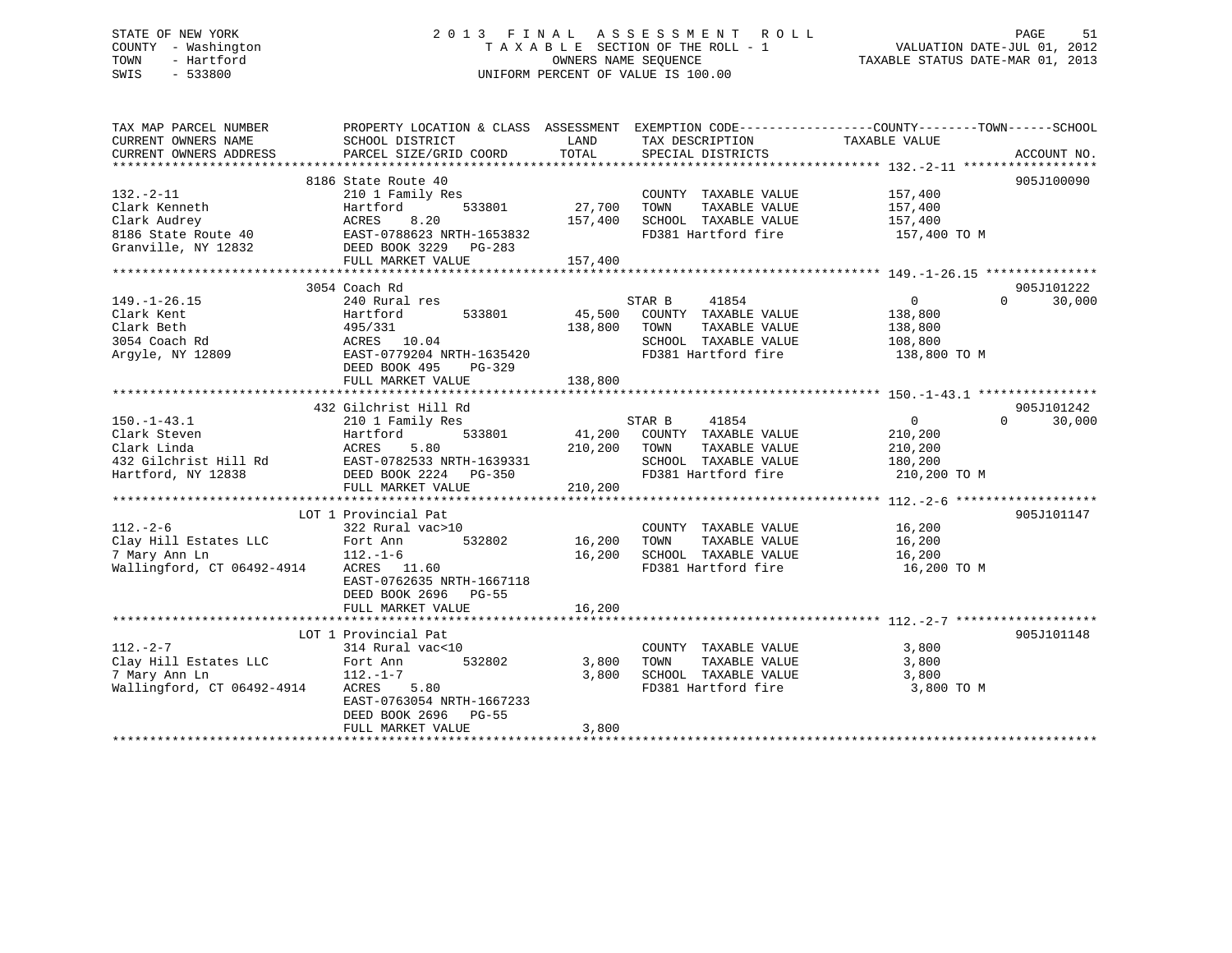### STATE OF NEW YORK GOOD CONTROLL STATE OF NEW YORK A LOCAL CONTROLL SERVICE SOMETHING A LOCAL SERVICE SOMETHING A LOCAL CONTROLL CONTROLLER SOMETHING A LOCAL CONTROLLER SOMETHING A LOCAL CONTROLLER SOMETHING A LOCAL CONTROL COUNTY - Washington  $\begin{array}{ccc}\n\text{T A X A B L E} & \text{SECTION OF THE ROLL - 1} \\
\text{T} & \text{MWR R SEOUENCE}\n\end{array}$ OWNERS NAME SEQUENCE TAXABLE STATUS DATE-MAR 01, 2013 SWIS - 533800 UNIFORM PERCENT OF VALUE IS 100.00

| TAX MAP PARCEL NUMBER   |                                                                                                                                                                                                                                                                      | PROPERTY LOCATION & CLASS ASSESSMENT EXEMPTION CODE----------------COUNTY-------TOWN------SCHOOL           |                                               |
|-------------------------|----------------------------------------------------------------------------------------------------------------------------------------------------------------------------------------------------------------------------------------------------------------------|------------------------------------------------------------------------------------------------------------|-----------------------------------------------|
| CURRENT OWNERS NAME     | SCHOOL DISTRICT                                                                                                                                                                                                                                                      | LAND<br>TAX DESCRIPTION                                                                                    | TAXABLE VALUE                                 |
| CURRENT OWNERS ADDRESS  | PARCEL SIZE/GRID COORD                                                                                                                                                                                                                                               | TOTAL<br>SPECIAL DISTRICTS                                                                                 | ACCOUNT NO.                                   |
|                         | 49.-1-26.11<br>Clearwater Roger<br>Clearwater Stephanie<br>Clearwater Stephanie<br>Clearwater Stephanie<br>ACRES 5.01<br>210 1 Faunt.<br>533801<br>533801<br>533801<br>533801<br>533801<br>533801<br>533801<br>533801<br>533801<br>533801<br>533801<br>533801<br>55, |                                                                                                            |                                               |
|                         |                                                                                                                                                                                                                                                                      |                                                                                                            | 905J101188<br>$\overline{0}$                  |
|                         |                                                                                                                                                                                                                                                                      |                                                                                                            | $0 \t 30,000$<br>175,500                      |
|                         |                                                                                                                                                                                                                                                                      | TAXABLE VALUE<br>TOWN                                                                                      | 175,500                                       |
|                         |                                                                                                                                                                                                                                                                      |                                                                                                            |                                               |
|                         |                                                                                                                                                                                                                                                                      | SCHOOL TAXABLE VALUE 145,500<br>FD381 Hartford fire                                                        | 175,500 TO M                                  |
|                         |                                                                                                                                                                                                                                                                      |                                                                                                            |                                               |
|                         |                                                                                                                                                                                                                                                                      |                                                                                                            |                                               |
|                         | 1484 Baldwin Corners Rd                                                                                                                                                                                                                                              |                                                                                                            | 905J100391                                    |
| $122. - 1 - 32$         | 270 Mfg housing                                                                                                                                                                                                                                                      |                                                                                                            | $\overline{0}$<br>$\Omega$<br>30,000          |
|                         |                                                                                                                                                                                                                                                                      | $533801 \qquad \qquad 23,500 \qquad \qquad \text{COUNTY} \qquad \text{TAXABLE VALUE} \qquad \qquad 55,000$ |                                               |
|                         |                                                                                                                                                                                                                                                                      |                                                                                                            |                                               |
|                         |                                                                                                                                                                                                                                                                      |                                                                                                            |                                               |
|                         |                                                                                                                                                                                                                                                                      |                                                                                                            |                                               |
|                         |                                                                                                                                                                                                                                                                      |                                                                                                            |                                               |
|                         |                                                                                                                                                                                                                                                                      |                                                                                                            |                                               |
|                         | 3164 County Route 43                                                                                                                                                                                                                                                 |                                                                                                            | 905J101421                                    |
| $148. - 1 - 8.3$        | 210 1 Family Res                                                                                                                                                                                                                                                     | STAR B 41854                                                                                               | $\overline{0}$<br>$\Omega$<br>30,000          |
|                         |                                                                                                                                                                                                                                                                      | 533801 34,900 COUNTY TAXABLE VALUE 199,000                                                                 |                                               |
|                         |                                                                                                                                                                                                                                                                      | 199,000 TOWN<br>TAXABLE VALUE                                                                              | 199,000                                       |
|                         |                                                                                                                                                                                                                                                                      | SCHOOL TAXABLE VALUE                                                                                       | 169,000                                       |
|                         |                                                                                                                                                                                                                                                                      | FD381 Hartford fire 199,000 TO M                                                                           |                                               |
|                         | FULL MARKET VALUE                                                                                                                                                                                                                                                    | 199,000                                                                                                    |                                               |
|                         |                                                                                                                                                                                                                                                                      |                                                                                                            |                                               |
|                         | 1488 Baldwin Corners Rd                                                                                                                                                                                                                                              |                                                                                                            | 905J100115                                    |
| $122. - 1 - 31.1$       | 270 Mfg housing                                                                                                                                                                                                                                                      | STAR B<br>41854                                                                                            | $\overline{0}$<br>$0 \qquad \qquad$<br>30,000 |
| Columbetti Wendy        | Hartford                                                                                                                                                                                                                                                             | 533801 28,500 COUNTY TAXABLE VALUE                                                                         | 83,800                                        |
| 1488 Baldwin Corners Rd | ACRES<br>2.46                                                                                                                                                                                                                                                        | TAXABLE VALUE<br>83,800<br>TOWN                                                                            | 83,800                                        |
| Fort Ann, NY 12827      | EAST-0771025 NRTH-1663200                                                                                                                                                                                                                                            | SCHOOL TAXABLE VALUE 53,800                                                                                |                                               |
|                         | DEED BOOK 939 PG-294                                                                                                                                                                                                                                                 | CA007 Cons agri dst 7 83,800 TO M<br>83,800 FD381 Hartford fire 83,800 TO M                                |                                               |
|                         | FULL MARKET VALUE                                                                                                                                                                                                                                                    |                                                                                                            |                                               |
|                         |                                                                                                                                                                                                                                                                      |                                                                                                            | 905J101237                                    |
| $132. - 2 - 38.4$       | 5068 State Route 149<br>210 1 Family Res                                                                                                                                                                                                                             | 41834<br>STAR EN                                                                                           | $\overline{0}$<br>$\Omega$<br>63,300          |
| Colvin Joan M           | Hartford                                                                                                                                                                                                                                                             |                                                                                                            |                                               |
| PO Box 134              | 612/23                                                                                                                                                                                                                                                               | 533801 24,500 COUNTY TAXABLE VALUE 78,000<br>78,000 TOWN<br>TAXABLE VALUE                                  | 78,000                                        |
| Hartford, NY 12838      | ACRES<br>1.40                                                                                                                                                                                                                                                        | SCHOOL TAXABLE VALUE 14,700                                                                                |                                               |
|                         | EAST-0789259 NRTH-1652734                                                                                                                                                                                                                                            | FD381 Hartford fire 78,000 TO M                                                                            |                                               |
|                         | DEED BOOK 503<br>PG-933                                                                                                                                                                                                                                              |                                                                                                            |                                               |
|                         | FULL MARKET VALUE                                                                                                                                                                                                                                                    | 78,000                                                                                                     |                                               |
|                         |                                                                                                                                                                                                                                                                      |                                                                                                            |                                               |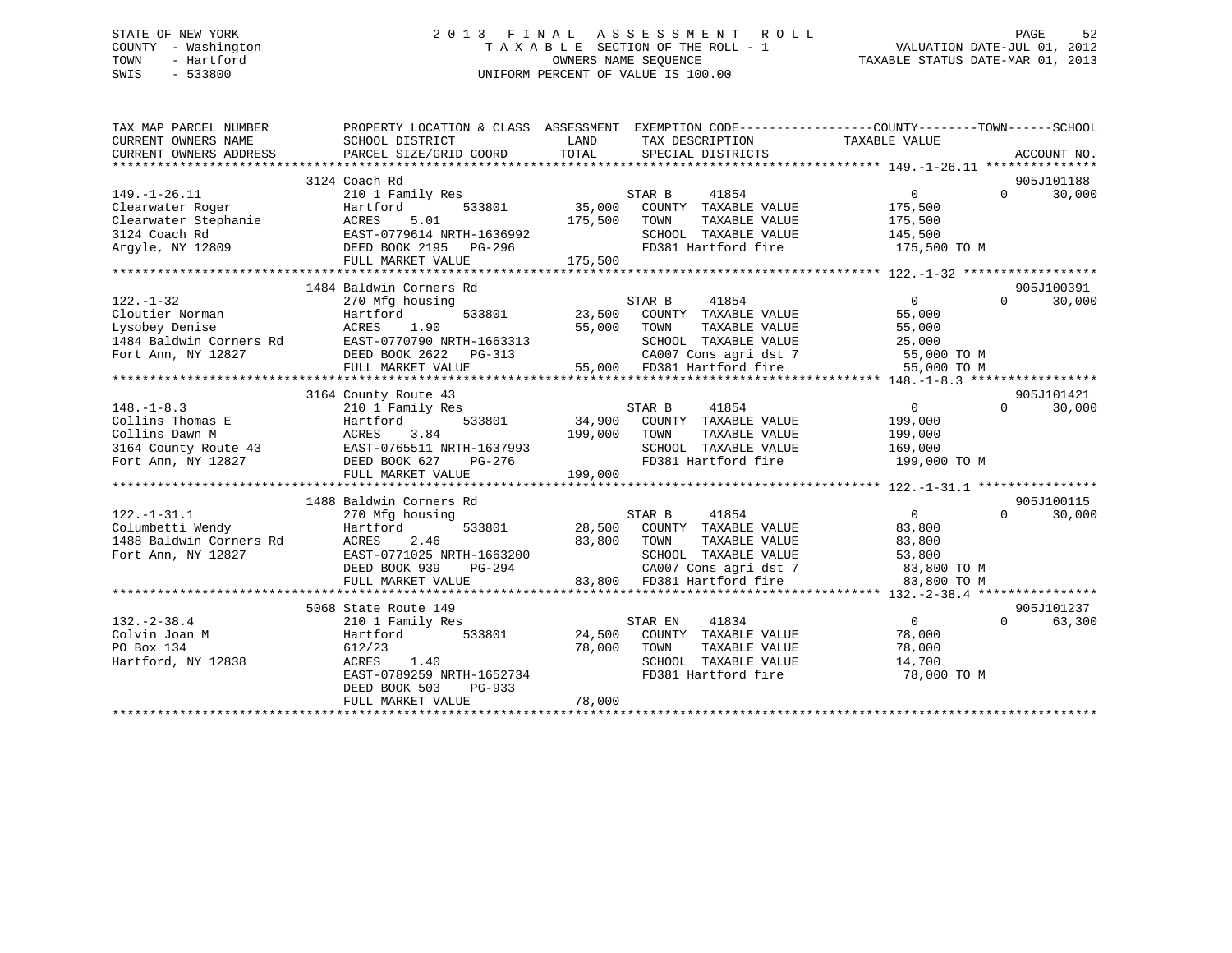# STATE OF NEW YORK STATE OF NEW YORK STATE OF NEW YORK SALL ASSESSMENT ROLL STATE OF NEW YORK STATE STATE ASSESSMENT ROLL COUNTY - Washington  $T A X A B L E$  SECTION OF THE ROLL - 1<br>TOWN - Hartford SWIS - 533800 UNIFORM PERCENT OF VALUE IS 100.00

| TAX MAP PARCEL NUMBER                                                                    | PROPERTY LOCATION & CLASS ASSESSMENT EXEMPTION CODE---------------COUNTY-------TOWN------SCHOOL |         |                                    |                               |                          |
|------------------------------------------------------------------------------------------|-------------------------------------------------------------------------------------------------|---------|------------------------------------|-------------------------------|--------------------------|
| CURRENT OWNERS NAME                                                                      | SCHOOL DISTRICT                                                                                 | LAND    | TAX DESCRIPTION                    | TAXABLE VALUE                 |                          |
| CURRENT OWNERS ADDRESS                                                                   | PARCEL SIZE/GRID COORD                                                                          | TOTAL   | SPECIAL DISTRICTS                  |                               | ACCOUNT NO.              |
|                                                                                          |                                                                                                 |         |                                    |                               |                          |
|                                                                                          | 41 Guilder Hollow Rd                                                                            |         |                                    |                               | 905J101361               |
| $123. - 1 - 11.4$                                                                        | 240 Rural res                                                                                   |         | 41854<br>STAR B                    | $0 \qquad \qquad$<br>$\Omega$ | 30,000                   |
| Combs Ronald                                                                             | Hartford<br>533801                                                                              | 44,900  | COUNTY TAXABLE VALUE               | 369,300                       |                          |
| PO Box 171                                                                               |                                                                                                 | 369,300 | TOWN<br>TAXABLE VALUE              | 369,300                       |                          |
| Hartford, NY 12838                                                                       | ACRES 18.86<br>EAST-0793394 NRTH-1660493                                                        |         | SCHOOL TAXABLE VALUE               | 339,300                       |                          |
|                                                                                          |                                                                                                 |         |                                    |                               |                          |
|                                                                                          | DEED BOOK 576<br>PG-121                                                                         |         | CA007 Cons agri dst 7 369,300 TO M |                               |                          |
|                                                                                          | FULL MARKET VALUE                                                                               |         | 369,300 FD381 Hartford fire        | 369,300 TO M                  |                          |
|                                                                                          |                                                                                                 |         |                                    |                               |                          |
|                                                                                          | 8958 State Route 40                                                                             |         |                                    |                               | 905J100159               |
| $114. -1 - 5$                                                                            | 210 1 Family Res                                                                                |         | AGED-CO<br>41802                   | 26,280<br>$\Omega$            | $\overline{\phantom{0}}$ |
| Conklin Richard E                                                                        | 533801<br>Hartford                                                                              |         | 30,100 AGED-TOWN 41803             | 35,040<br>$\overline{0}$      | $\overline{\phantom{0}}$ |
| Conklin Carol                                                                            | Hartio<br>ACRES<br>2.88                                                                         |         | 41834<br>87,600 STAR EN            | $\overline{0}$<br>$\Omega$    | 63,300                   |
|                                                                                          |                                                                                                 |         | COUNTY TAXABLE VALUE               |                               |                          |
| 8958 State Route 40 EAST-0791985 NRTH-1670729<br>Fort Ann, NY 12827 DEED BOOK 466 PG-155 |                                                                                                 |         | TOWN<br>TAXABLE VALUE              | 61,320<br>52,560              |                          |
|                                                                                          | FULL MARKET VALUE                                                                               |         | 87,600 SCHOOL TAXABLE VALUE        | 24,300                        |                          |
|                                                                                          |                                                                                                 |         | CA007 Cons agri dst 7              | 87,600 TO M                   |                          |
|                                                                                          |                                                                                                 |         | FD381 Hartford fire                | 87,600 TO M                   |                          |
|                                                                                          |                                                                                                 |         |                                    |                               |                          |
|                                                                                          | 533 Scott Hill Rd                                                                               |         |                                    |                               | 905J100676               |
|                                                                                          |                                                                                                 |         |                                    |                               |                          |
| $158. - 2 - 2$                                                                           | 240 Rural res                                                                                   |         | COUNTY TAXABLE VALUE               | 208,700                       |                          |
| Conte Darryl Jr                                                                          | 533801<br>Hartford                                                                              | 101,100 | TOWN<br>TAXABLE VALUE              | 208,700                       |                          |
| Perez Jennifer M                                                                         | $158. - 1 - 2$                                                                                  | 208,700 | SCHOOL TAXABLE VALUE               | 208,700                       |                          |
| 135 Longmeadow Ave MCRES 75.47                                                           |                                                                                                 |         | CA008 Cons agri dst 8              | $208,700$ TO M                |                          |
| Worchester, MA 01605                                                                     | EAST-0783376 NRTH-1631133                                                                       |         | FD381 Hartford fire                | 208,700 TO M                  |                          |
|                                                                                          | DEED BOOK 3242 PG-318                                                                           |         |                                    |                               |                          |
| PRIOR OWNER ON 3/01/2013                                                                 | FULL MARKET VALUE                                                                               | 208,700 |                                    |                               |                          |
| Schafer Family Living Trust                                                              |                                                                                                 |         |                                    |                               |                          |
|                                                                                          |                                                                                                 |         |                                    |                               |                          |
|                                                                                          | Shine Hill Rd                                                                                   |         |                                    |                               | 905J101372               |
| $149. - 1 - 32.5$                                                                        | 314 Rural vac<10                                                                                |         | COUNTY TAXABLE VALUE               | 15,500                        |                          |
| Cook Craig M                                                                             | 533801<br>Hartford                                                                              | 15,500  | TOWN<br>TAXABLE VALUE              | 15,500                        |                          |
| 33 Dolph Pond Rd                                                                         | $P/O$ LOT $2$                                                                                   | 15,500  | SCHOOL TAXABLE VALUE               | 15,500                        |                          |
| Whitehall, NY 12887                                                                      | 2.80<br>ACRES                                                                                   |         | CA006 Cons agri dst 6              | 15,500 TO M                   |                          |
|                                                                                          | EAST-0774427 NRTH-1637955                                                                       |         | FD381 Hartford fire                | 15,500 TO M                   |                          |
|                                                                                          | DEED BOOK 860<br>$PG-3$                                                                         |         |                                    |                               |                          |
|                                                                                          | FULL MARKET VALUE                                                                               | 15,500  |                                    |                               |                          |
|                                                                                          |                                                                                                 |         |                                    |                               |                          |
|                                                                                          |                                                                                                 |         |                                    |                               |                          |
|                                                                                          | 8796 State Route 40                                                                             |         |                                    |                               | 905J101405               |
| $114. - 1 - 9.3$                                                                         | 270 Mfg housing                                                                                 |         | COUNTY TAXABLE VALUE               | 42,500                        |                          |
| Coombs James C                                                                           | Hartford<br>533801                                                                              | 28,300  | TAXABLE VALUE<br>TOWN              | 42,500                        |                          |
| 537 County Route 18                                                                      | 4.34<br>ACRES                                                                                   | 42,500  | SCHOOL TAXABLE VALUE               | 42,500                        |                          |
| Whitehall, NY 12887                                                                      | EAST-0792231 NRTH-1667231                                                                       |         | CA007 Cons agri dst 7              | 42,500 TO M                   |                          |
|                                                                                          | DEED BOOK 2140<br>PG-257                                                                        |         | FD381 Hartford fire                | 42,500 TO M                   |                          |
|                                                                                          | FULL MARKET VALUE                                                                               | 42,500  |                                    |                               |                          |
|                                                                                          |                                                                                                 |         |                                    |                               |                          |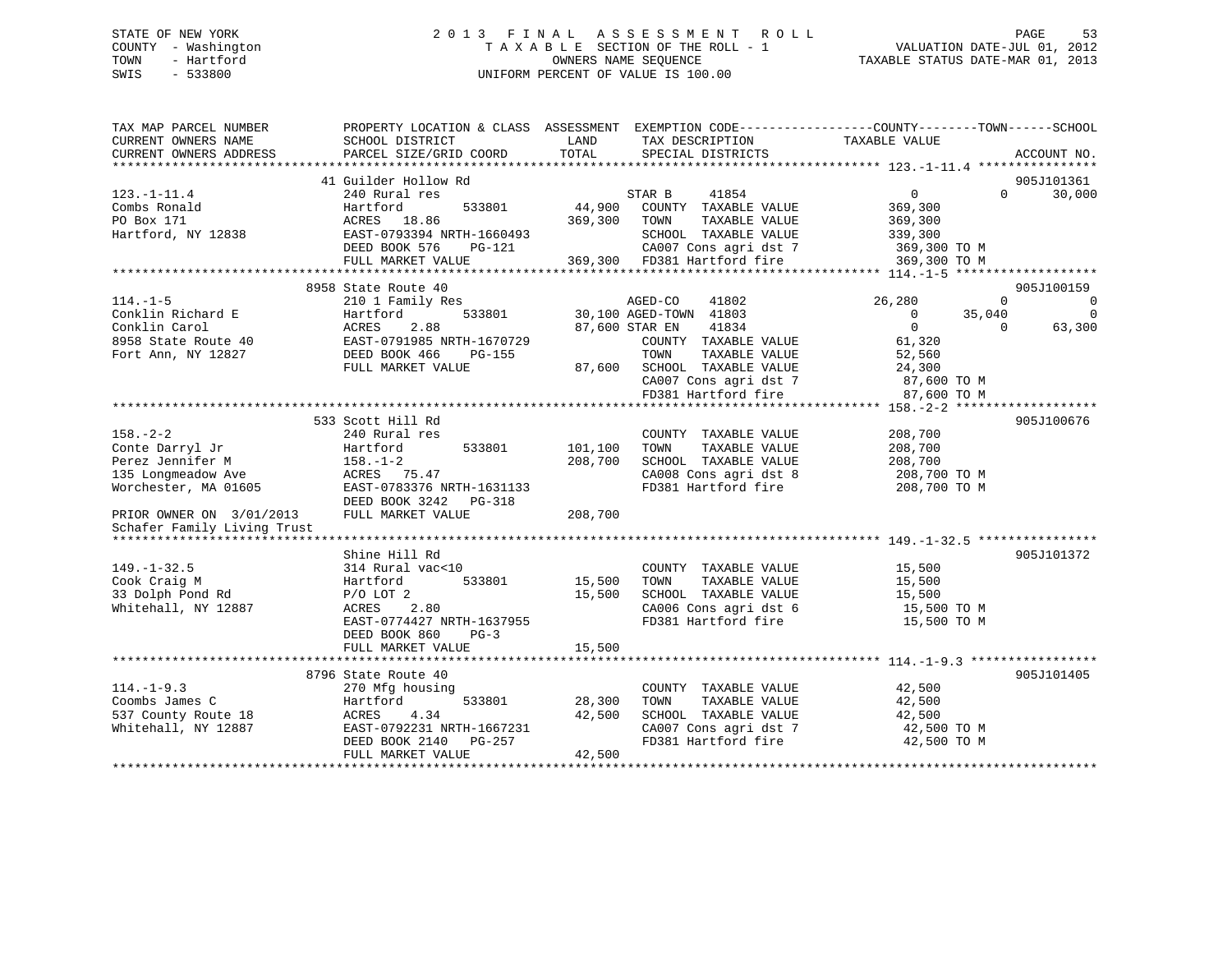## STATE OF NEW YORK 2 0 1 3 F I N A L A S S E S S M E N T R O L L PAGE 54 COUNTY - Washington T A X A B L E SECTION OF THE ROLL - 1 VALUATION DATE-JUL 01, 2012 TOWN - Hartford **TAXABLE STATUS DATE-MAR 01, 2013** OWNERS NAME SEQUENCE TAXABLE STATUS DATE-MAR 01, 2013 SWIS - 533800 UNIFORM PERCENT OF VALUE IS 100.00

| TAX MAP PARCEL NUMBER<br>CURRENT OWNERS NAME                                                                                                     | PROPERTY LOCATION & CLASS ASSESSMENT EXEMPTION CODE----------------COUNTY-------TOWN-----SCHOOL<br>SCHOOL DISTRICT                                                 | LAND                         | TAX DESCRIPTION                                                                                                                                                                                                                                                                                                                               | TAXABLE VALUE                                                   |          |                      |
|--------------------------------------------------------------------------------------------------------------------------------------------------|--------------------------------------------------------------------------------------------------------------------------------------------------------------------|------------------------------|-----------------------------------------------------------------------------------------------------------------------------------------------------------------------------------------------------------------------------------------------------------------------------------------------------------------------------------------------|-----------------------------------------------------------------|----------|----------------------|
| CURRENT OWNERS ADDRESS                                                                                                                           | PARCEL SIZE/GRID COORD                                                                                                                                             | TOTAL                        | SPECIAL DISTRICTS                                                                                                                                                                                                                                                                                                                             |                                                                 |          | ACCOUNT NO.          |
|                                                                                                                                                  |                                                                                                                                                                    |                              |                                                                                                                                                                                                                                                                                                                                               |                                                                 |          |                      |
| $149. - 1 - 32.4$<br>Coppens Thomas B<br>Coppens Elizabeth M<br>318 Shine Hill Rd<br>Fort Ann, NY 12827                                          | 318 Shine Hill Rd<br>210 1 Family Res<br>533801<br>Hartford<br>LOT 1<br>5.50<br>ACRES<br>EAST-0774256 NRTH-1638225<br>DEED BOOK 645<br>PG-65<br>FULL MARKET VALUE  | 52,000<br>221,300<br>221,300 | 41854<br>STAR B<br>COUNTY TAXABLE VALUE<br>TAXABLE VALUE<br>TOWN<br>SCHOOL TAXABLE VALUE<br>CA006 Cons agri dst 6<br>FD381 Hartford fire 221,300 TO M                                                                                                                                                                                         | $\overline{0}$<br>221,300<br>221,300<br>191,300<br>221,300 TO M | $\Omega$ | 905J101371<br>30,000 |
|                                                                                                                                                  | **************************************                                                                                                                             |                              |                                                                                                                                                                                                                                                                                                                                               |                                                                 |          |                      |
| $149. - 1 - 32.8$<br>Coppens Thomas B<br>Coppens Thomas b<br>Coppens Elizabeth M (28)<br>210 Chine Hill Rd (2005) ACRES 1.<br>Fort Ann, NY 12827 | Shine Hill Rd<br>314 Rural vac<10<br>Hartford 533801<br>ACRES 1.57<br>EAST-0774559 NRTH-1638170<br>DEED BOOK 866<br>PG-136                                         | 11,500<br>11,500             | COUNTY TAXABLE VALUE<br>TOWN<br>TAXABLE VALUE<br>SCHOOL TAXABLE VALUE<br>$\begin{array}{lll} \texttt{CA006} \texttt{ Cons} & \texttt{aspti} & \texttt{dst} & \texttt{6} & \texttt{11,500} & \texttt{TO} \; \texttt{M} \\ \texttt{FD381} & \texttt{Hartford} & \texttt{fire} & & & \texttt{11,500} & \texttt{TO} \; \texttt{M} \\ \end{array}$ | 11,500<br>11,500<br>11,500<br>11,500 TO M<br>11,500 TO M        |          | 905J101395           |
|                                                                                                                                                  | FULL MARKET VALUE                                                                                                                                                  | 11,500                       |                                                                                                                                                                                                                                                                                                                                               |                                                                 |          |                      |
|                                                                                                                                                  | Shine Hill Rd                                                                                                                                                      |                              |                                                                                                                                                                                                                                                                                                                                               |                                                                 |          |                      |
| $149. - 1 - 53.8$<br>Coppens Thomas B<br>Coppens Elizabeth<br>318 Shine Hill Rd<br>Hartford, NY 12827                                            | 314 Rural vac<10<br>533801<br>Hartford<br>LOT 1<br>876-70<br>8.10<br>ACRES<br>EAST-0773876 NRTH-1638377<br>DEED BOOK 2723 PG-133                                   | 17,600<br>17,600             | COUNTY TAXABLE VALUE<br>TOWN TAXABLE VALUE<br>SCHOOL TAXABLE VALUE<br>CA006 Cons agri dst 6<br>FD381 Hartford fire 17,600 TO M                                                                                                                                                                                                                | 17,600<br>17,600<br>17,600<br>17,600 TO M                       |          |                      |
|                                                                                                                                                  | FULL MARKET VALUE                                                                                                                                                  | 17,600                       |                                                                                                                                                                                                                                                                                                                                               |                                                                 |          |                      |
| $149. - 1 - 53.9$<br>Coppens Thomas B<br>Coppens Elizabeth<br>318 Shine Hill Rd<br>Fort Ann, NY 12827                                            | Shine Hill Rd S/off<br>311 Res vac land<br>Hartford<br>533801<br>FRNT 80.00 DPTH 490.00<br>EAST-0773673 NRTH-1638029<br>DEED BOOK 2723 PG-134<br>FULL MARKET VALUE | 600<br>600<br>600            | COUNTY TAXABLE VALUE<br>TOWN<br>TAXABLE VALUE<br>SCHOOL TAXABLE VALUE<br>CA006 Cons agri dst 6<br>FD381 Hartford fire                                                                                                                                                                                                                         | 600<br>600<br>600<br>600 TO M<br>600 TO M                       |          |                      |
|                                                                                                                                                  |                                                                                                                                                                    |                              |                                                                                                                                                                                                                                                                                                                                               |                                                                 |          |                      |
| $148. - 1 - 6.4$<br>Cornell Carol<br>Cornell Jeffrey J<br>3341 State Route 196<br>Fort Ann, NY 12827                                             | State Route 196<br>314 Rural vac<10<br>533801<br>Hartford<br>LOT 4<br>5.10<br>ACRES<br>EAST-0768636 NRTH-1640162<br>DEED BOOK 815<br>$PG-8$<br>FULL MARKET VALUE   | 15,100<br>15,100<br>15,100   | COUNTY TAXABLE VALUE<br>TAXABLE VALUE<br>TOWN<br>SCHOOL TAXABLE VALUE<br>FD381 Hartford fire                                                                                                                                                                                                                                                  | 15,100<br>15,100<br>15,100<br>15,100 TO M                       |          |                      |
|                                                                                                                                                  |                                                                                                                                                                    |                              |                                                                                                                                                                                                                                                                                                                                               |                                                                 |          |                      |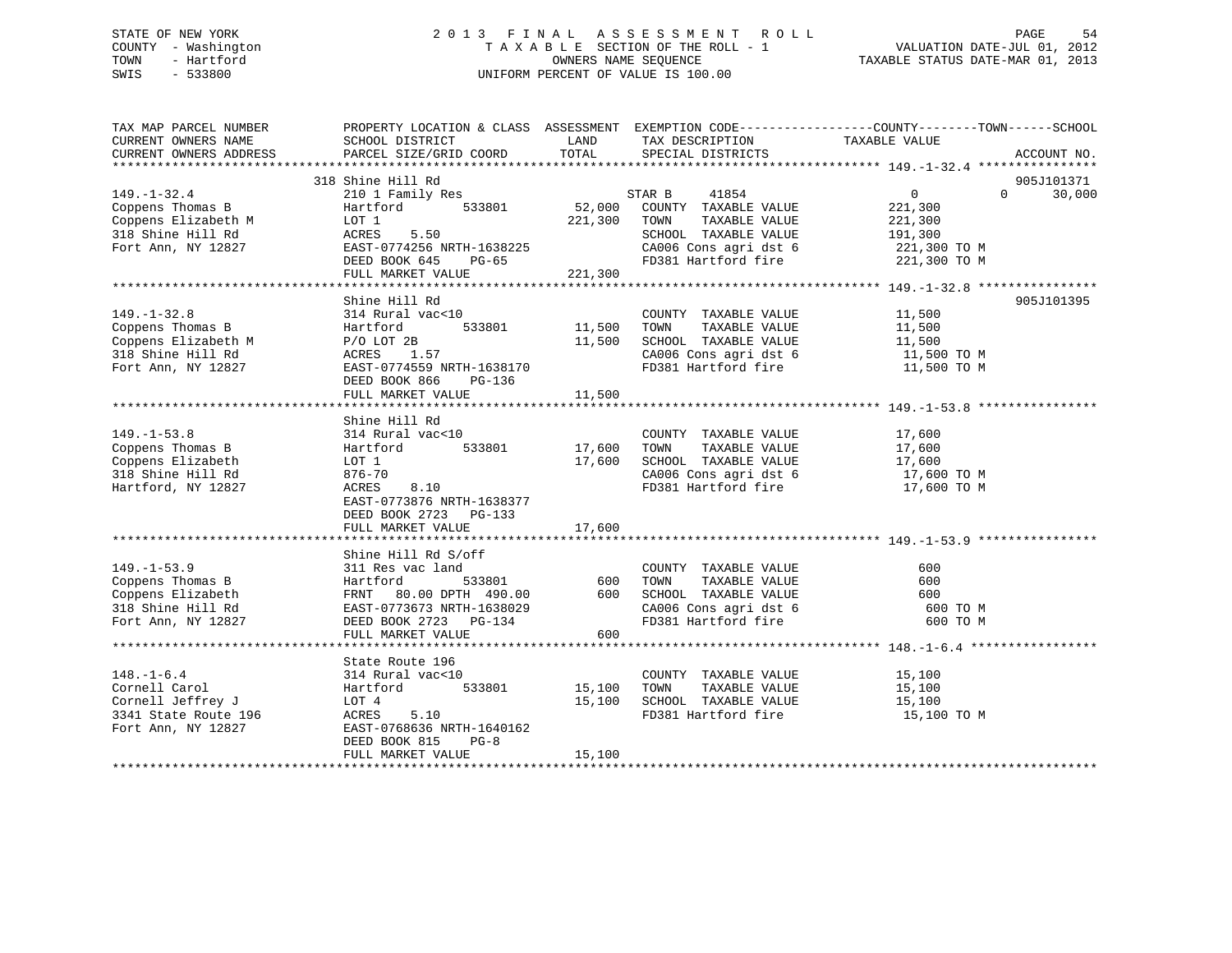## STATE OF NEW YORK 2 0 1 3 F I N A L A S S E S S M E N T R O L L PAGE 55 COUNTY - Washington T A X A B L E SECTION OF THE ROLL - 1 VALUATION DATE-JUL 01, 2012 TOWN - Hartford **TAXABLE STATUS DATE-MAR 01, 2013** OWNERS NAME SEQUENCE TAXABLE STATUS DATE-MAR 01, 2013 SWIS - 533800 UNIFORM PERCENT OF VALUE IS 100.00

| TAX MAP PARCEL NUMBER<br>CURRENT OWNERS NAME<br>CURRENT OWNERS ADDRESS | PROPERTY LOCATION & CLASS ASSESSMENT<br>SCHOOL DISTRICT<br>PARCEL SIZE/GRID COORD | LAND<br>TAX DESCRIPTION<br>TOTAL<br>SPECIAL DISTRICTS | EXEMPTION CODE-----------------COUNTY-------TOWN------SCHOOL<br>TAXABLE VALUE<br>ACCOUNT NO. |
|------------------------------------------------------------------------|-----------------------------------------------------------------------------------|-------------------------------------------------------|----------------------------------------------------------------------------------------------|
|                                                                        |                                                                                   |                                                       |                                                                                              |
|                                                                        | 3341 State Route 196                                                              |                                                       | 905J100150                                                                                   |
| $148. - 1 - 7$                                                         | 210 1 Family Res                                                                  | 41854<br>STAR B                                       | $\Omega$<br>30,000<br>$\Omega$                                                               |
| Cornell Donald                                                         | 533801<br>Hartford                                                                | 41,400<br>COUNTY TAXABLE VALUE                        | 178,800                                                                                      |
| Cornell Carol                                                          | 380/808                                                                           | 178,800<br>TOWN<br>TAXABLE VALUE                      | 178,800                                                                                      |
| 3341 State Route 196                                                   | ACRES<br>9.00                                                                     | SCHOOL TAXABLE VALUE                                  | 148,800                                                                                      |
| Fort Ann, NY 12827                                                     | EAST-0768878 NRTH-1640636                                                         | FD381 Hartford fire                                   | 178,800 TO M                                                                                 |
|                                                                        | DEED BOOK 380<br>PG-804                                                           |                                                       |                                                                                              |
|                                                                        | FULL MARKET VALUE                                                                 | 178,800                                               |                                                                                              |
|                                                                        |                                                                                   |                                                       |                                                                                              |
|                                                                        | 3188 County Route 43                                                              |                                                       | 905J101422                                                                                   |
| $148. - 1 - 8.1$                                                       | 240 Rural res                                                                     | 41854<br>STAR B                                       | $\Omega$<br>$\Omega$<br>30,000                                                               |
| Cornell Jeffrey J                                                      | 533801<br>Hartford                                                                | 51,000<br>COUNTY TAXABLE VALUE                        | 179,600                                                                                      |
| Cornell Lisa                                                           | 621/261                                                                           | 179,600<br>TAXABLE VALUE<br>TOWN                      | 179,600                                                                                      |
| 3188 County Route 43                                                   | ACRES<br>20.73                                                                    | SCHOOL TAXABLE VALUE                                  | 149,600                                                                                      |
| Fort Ann, NY 12827                                                     | EAST-0765538 NRTH-1638891                                                         | FD381 Hartford fire                                   | 179,600 TO M                                                                                 |
|                                                                        | DEED BOOK 621<br>$PG-263$                                                         |                                                       |                                                                                              |
|                                                                        | FULL MARKET VALUE                                                                 | 179,600                                               |                                                                                              |
|                                                                        |                                                                                   |                                                       |                                                                                              |
|                                                                        | Swamp Ln                                                                          |                                                       | 905J101280                                                                                   |
| $149. - 1 - 30.22$                                                     | 314 Rural vac<10                                                                  | COUNTY TAXABLE VALUE                                  | 26,500                                                                                       |
| Cornell Jeffrey J                                                      | Hartford<br>533801                                                                | 26,500<br>TOWN<br>TAXABLE VALUE                       | 26,500                                                                                       |
| Cornell Lisa                                                           | LOT 22                                                                            | 26,500<br>SCHOOL TAXABLE VALUE                        | 26,500                                                                                       |
| 3188 County Route 43                                                   | ACRES<br>5.13                                                                     | CA006 Cons agri dst 6                                 | 26,500 TO M                                                                                  |
| Fort Ann, NY 12827                                                     | EAST-0776658 NRTH-1635314                                                         | FD381 Hartford fire                                   | 26,500 TO M                                                                                  |
|                                                                        | DEED BOOK 531<br>$PG-267$                                                         |                                                       |                                                                                              |
|                                                                        | FULL MARKET VALUE                                                                 | 26,500                                                |                                                                                              |
|                                                                        |                                                                                   |                                                       |                                                                                              |
|                                                                        | 3391 State Route 196                                                              |                                                       | 905J101166                                                                                   |
| $139. -4 - 4.2$                                                        | 240 Rural res                                                                     | STAR B<br>41854                                       | $\overline{0}$<br>$\Omega$<br>30,000                                                         |
| Cosey Marguerite M                                                     | 533801<br>Hartford                                                                | 28,600<br>COUNTY TAXABLE VALUE                        | 63,800                                                                                       |
| Bannon Leslie M                                                        | $139. - 1 - 4.2$                                                                  | 63,800<br>TOWN<br>TAXABLE VALUE                       | 63,800                                                                                       |
| 3391 State Route 196                                                   | ACRES 13.80                                                                       | SCHOOL TAXABLE VALUE                                  | 33,800                                                                                       |
| Fort Ann, NY 12827                                                     | EAST-0767505 NRTH-1642278                                                         | FD381 Hartford fire                                   | 63,800 TO M                                                                                  |
|                                                                        | DEED BOOK 2155 PG-321                                                             |                                                       |                                                                                              |
|                                                                        | FULL MARKET VALUE                                                                 | 63,800                                                |                                                                                              |
|                                                                        |                                                                                   |                                                       |                                                                                              |
|                                                                        | 83 Camp A Way                                                                     |                                                       | 905J100531                                                                                   |
| $142. - 1 - 36$                                                        | 260 Seasonal res                                                                  | COUNTY TAXABLE VALUE                                  | 63,000                                                                                       |
| Courville Mark ETAL                                                    | Hartford<br>533801                                                                | 14,500<br>TAXABLE VALUE<br>TOWN                       | 63,000                                                                                       |
| Courville Eileen ETAL                                                  | 11.75<br>ACRES                                                                    | 63,000<br>SCHOOL TAXABLE VALUE                        | 63,000                                                                                       |
| 76 River St                                                            | EAST-0791613 NRTH-1646377                                                         | FD381 Hartford fire                                   | 63,000 TO M                                                                                  |
| Hudson Falls, NY 12839                                                 | DEED BOOK 2635<br>PG-195                                                          |                                                       |                                                                                              |
|                                                                        | FULL MARKET VALUE                                                                 | 63,000                                                |                                                                                              |
|                                                                        |                                                                                   |                                                       |                                                                                              |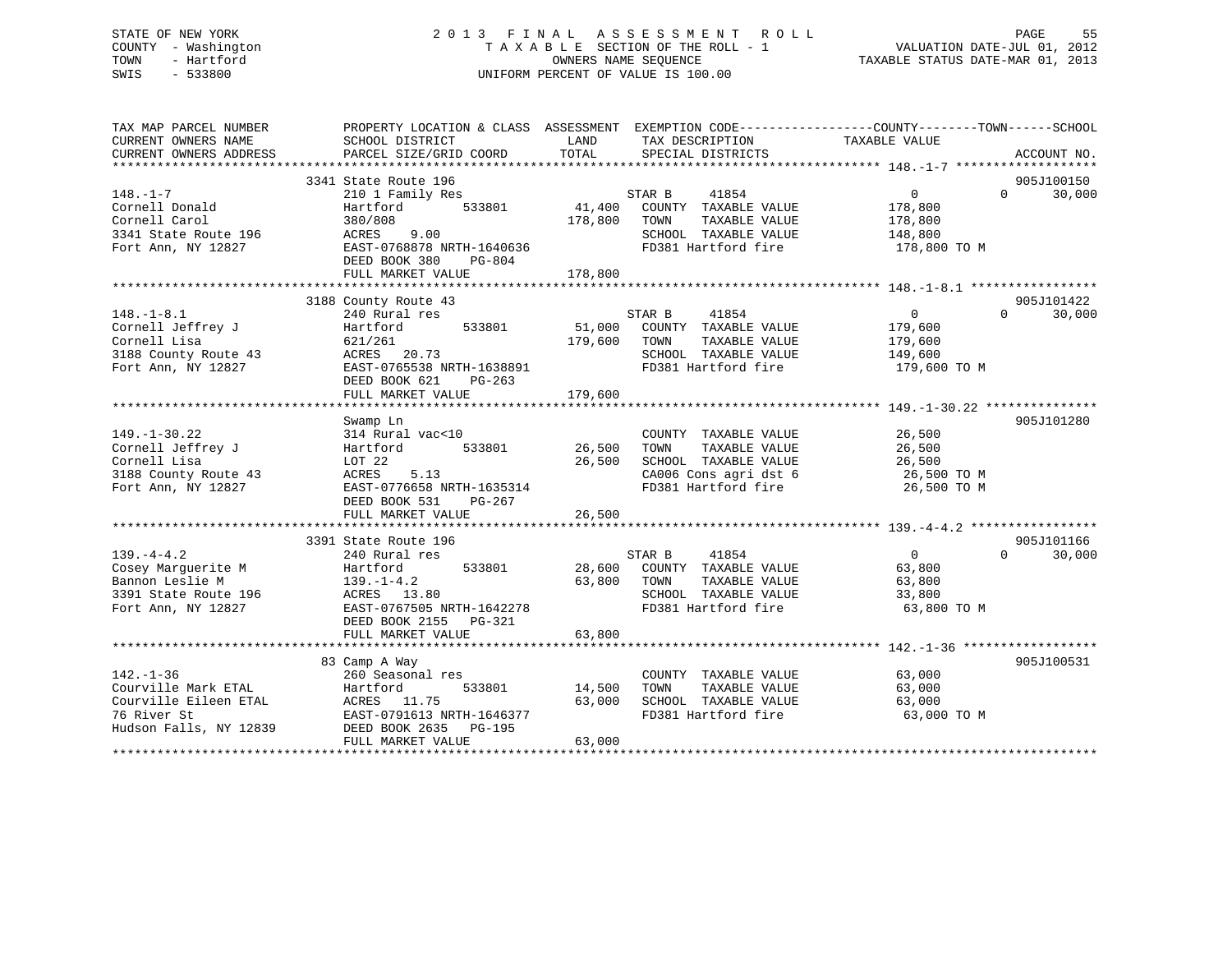## STATE OF NEW YORK 2 0 1 3 F I N A L A S S E S S M E N T R O L L PAGE 56 COUNTY - Washington T A X A B L E SECTION OF THE ROLL - 1 VALUATION DATE-JUL 01, 2012 TOWN - Hartford **TAXABLE STATUS DATE-MAR 01, 2013** OWNERS NAME SEQUENCE TAXABLE STATUS DATE-MAR 01, 2013 SWIS - 533800 UNIFORM PERCENT OF VALUE IS 100.00

| TAX MAP PARCEL NUMBER<br>CURRENT OWNERS NAME<br>CURRENT OWNERS ADDRESS                             | PROPERTY LOCATION & CLASS ASSESSMENT EXEMPTION CODE----------------COUNTY-------TOWN------SCHOOL<br>SCHOOL DISTRICT<br>PARCEL SIZE/GRID COORD                     | LAND<br>TOTAL                 | TAX DESCRIPTION<br>SPECIAL DISTRICTS                                                                                                     | TAXABLE VALUE                                                                  | ACCOUNT NO.                      |
|----------------------------------------------------------------------------------------------------|-------------------------------------------------------------------------------------------------------------------------------------------------------------------|-------------------------------|------------------------------------------------------------------------------------------------------------------------------------------|--------------------------------------------------------------------------------|----------------------------------|
|                                                                                                    |                                                                                                                                                                   |                               |                                                                                                                                          |                                                                                |                                  |
| $141. - 3 - 50$<br>Crawford Wayne M<br>172 Gilchrist Hill Rd<br>Hartford, NY 12838                 | 172 Gilchrist Hill Rd<br>210 1 Family Res<br>533801<br>Hartford<br>LOT 1<br>ACRES<br>2.25<br>EAST-0784505 NRTH-1642801<br>DEED BOOK 738<br>PG-211                 | 27,800<br>114,200             | STAR B<br>41854<br>COUNTY TAXABLE VALUE<br>TAXABLE VALUE<br>TOWN<br>SCHOOL TAXABLE VALUE<br>FD381 Hartford fire                          | $\mathbf 0$<br>114,200<br>114,200<br>84,200<br>114,200 TO M                    | 905J100137<br>30,000<br>$\Omega$ |
|                                                                                                    | FULL MARKET VALUE                                                                                                                                                 | 114,200                       |                                                                                                                                          |                                                                                |                                  |
| $132. - 4 - 11.1$<br>Crumley Timothy S<br>Crumley Hannah R<br>477 Blood St<br>Granville, NY 12832  | 477 Blood St<br>240 Rural res<br>533801<br>Hartford<br>BLA 802/21-23<br>ACRES 74.80<br>EAST-0793677 NRTH-1650980<br>DEED BOOK 882<br>PG-144<br>FULL MARKET VALUE  | 116,000<br>191,900<br>191,900 | 41854<br>STAR B<br>COUNTY TAXABLE VALUE<br>TOWN<br>TAXABLE VALUE<br>SCHOOL TAXABLE VALUE<br>FD381 Hartford fire                          | $\overline{0}$<br>191,900<br>191,900<br>161,900<br>191,900 TO M                | 905J100354<br>30,000<br>$\Omega$ |
|                                                                                                    | 1886 Burch Rd                                                                                                                                                     |                               |                                                                                                                                          |                                                                                |                                  |
| $150. - 1 - 8.1$<br>Cummings Joshua<br>Oswald Emily H<br>1886 Burch Rd<br>Granville, NY 12832      | 240 Rural res<br>Hartford<br>533801<br>Rel Of Option 775/119<br>2535/194<br>ACRES 25.93<br>EAST-0790963 NRTH-1641588<br>DEED BOOK 2752 PG-75<br>FULL MARKET VALUE | 46,700<br>107,800<br>107,800  | 41854<br>STAR B<br>COUNTY TAXABLE VALUE<br>TOWN<br>TAXABLE VALUE<br>SCHOOL TAXABLE VALUE<br>CA008 Cons agri dst 8<br>FD381 Hartford fire | $\overline{0}$<br>107,800<br>107,800<br>77,800<br>107,800 TO M<br>107,800 TO M | 30,000<br>$\Omega$               |
|                                                                                                    | Burch Rd                                                                                                                                                          |                               |                                                                                                                                          |                                                                                |                                  |
| $150. - 1 - 8.3$<br>Cummings Joshua<br>Oswald Emily H<br>1886 Burch Rd<br>Granville, NY 12832      | 323 Vacant rural<br>Hartford<br>533801<br>Sub Div Lot 3<br>to be combined in 2011 w/<br>46.36<br>ACRES<br>EAST-0791587 NRTH-1640669<br>DEED BOOK 2752<br>$PG-75$  | 42,500<br>42,500              | COUNTY TAXABLE VALUE<br>TAXABLE VALUE<br>TOWN<br>SCHOOL TAXABLE VALUE<br>CA008 Cons agri dst 8<br>FD381 Hartford fire                    | 42,500<br>42,500<br>42,500<br>42,500 TO M<br>42,500 TO M                       |                                  |
|                                                                                                    | FULL MARKET VALUE                                                                                                                                                 | 42,500                        |                                                                                                                                          |                                                                                |                                  |
|                                                                                                    | 83 Rojcewicz Ln                                                                                                                                                   |                               |                                                                                                                                          |                                                                                | 905J100550                       |
| $140. - 1 - 11$<br>Cuomo Properties<br>C/O Frank McFarren<br>83 Rojcewicz Ln<br>Fort Ann, NY 12827 | 270 Mfg housing<br>533801<br>Hartford<br>Ex & Res 466/115<br>ACRES<br>1.00<br>EAST-0775371 NRTH-1643333<br>DEED BOOK 2724<br>PG-288<br>FULL MARKET VALUE          | 23,000<br>82,200<br>82,200    | COUNTY TAXABLE VALUE<br>TAXABLE VALUE<br>TOWN<br>SCHOOL TAXABLE VALUE<br>CA007 Cons agri dst 7<br>FD381 Hartford fire                    | 82,200<br>82,200<br>82,200<br>82,200 TO M<br>82,200 TO M                       |                                  |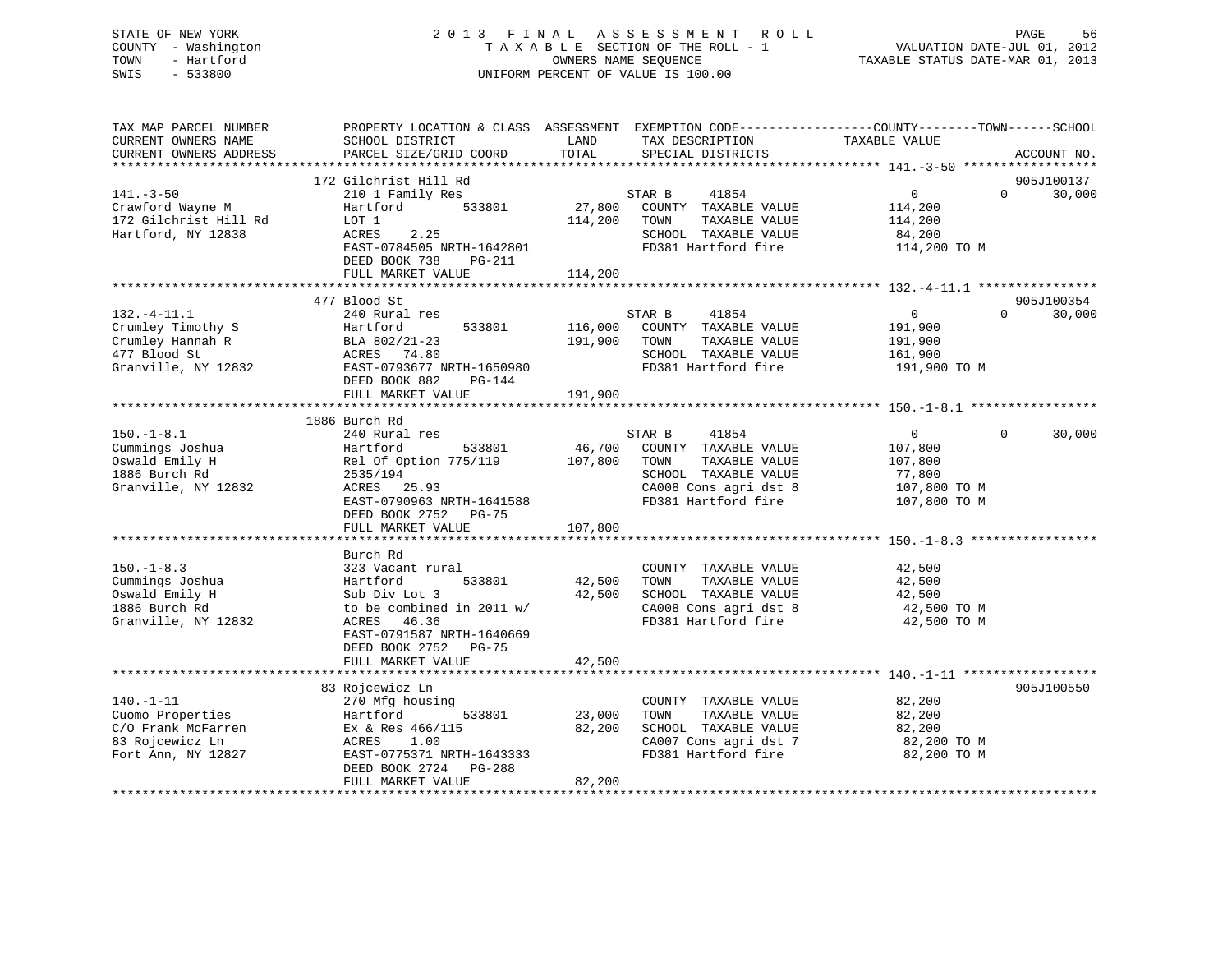## STATE OF NEW YORK 2 0 1 3 F I N A L A S S E S S M E N T R O L L PAGE 57 COUNTY - Washington T A X A B L E SECTION OF THE ROLL - 1 VALUATION DATE-JUL 01, 2012 TOWN - Hartford **TAXABLE STATUS DATE-MAR 01, 2013** SWIS - 533800 UNIFORM PERCENT OF VALUE IS 100.00

| TAX MAP PARCEL NUMBER<br>CURRENT OWNERS NAME<br>CURRENT OWNERS ADDRESS | SCHOOL DISTRICT<br>PARCEL SIZE/GRID COORD    | LAND<br>TOTAL  | PROPERTY LOCATION & CLASS ASSESSMENT EXEMPTION CODE----------------COUNTY-------TOWN-----SCHOOL<br>TAX DESCRIPTION<br>SPECIAL DISTRICTS | TAXABLE VALUE  |              | ACCOUNT NO. |
|------------------------------------------------------------------------|----------------------------------------------|----------------|-----------------------------------------------------------------------------------------------------------------------------------------|----------------|--------------|-------------|
|                                                                        |                                              |                |                                                                                                                                         |                |              |             |
|                                                                        | 164 Pope Hill Rd                             |                |                                                                                                                                         |                |              |             |
| $150. - 1 - 29.15$                                                     | 210 1 Family Res                             |                | STAR B<br>41854                                                                                                                         | $\overline{0}$ | $\Omega$     | 30,000      |
| Curlis Karen I                                                         | 532001<br>Argyle                             | 49,200         | COUNTY TAXABLE VALUE                                                                                                                    | 232,400        |              |             |
| 164 Pope Hill Rd                                                       | 843-327                                      | 232,400        | TOWN<br>TAXABLE VALUE                                                                                                                   | 232,400        |              |             |
| Argyle, NY 12809                                                       | ACRES<br>7.60                                |                | SCHOOL TAXABLE VALUE                                                                                                                    | 202,400        |              |             |
|                                                                        | EAST-0780761 NRTH-1633143                    |                | CA006 Cons agri dst 6                                                                                                                   | 232,400 TO M   |              |             |
|                                                                        | DEED BOOK 691<br>$PG-8$                      |                | FD381 Hartford fire                                                                                                                     | 232,400 TO M   |              |             |
|                                                                        | FULL MARKET VALUE                            | 232,400        |                                                                                                                                         |                |              |             |
|                                                                        | 1+2+54 Wooddell Ln                           |                |                                                                                                                                         |                |              | 905J100163  |
| $114. - 1 - 4$                                                         | 113 Cattle farm                              |                | AG DIST<br>41720                                                                                                                        | 193,890        | 193,890      | 193,890     |
| Curtis Lloyd D                                                         | 533801<br>Hartford                           | 370,200 STAR B | 41854                                                                                                                                   | $\Omega$       | $\Omega$     | 30,000      |
| Curtis Cynthia                                                         | ACRES 326.80                                 | 437,800        | COUNTY TAXABLE VALUE                                                                                                                    | 243,910        |              |             |
| 1 Woodell Ln                                                           | EAST-0787656 NRTH-1669195                    |                | TOWN<br>TAXABLE VALUE                                                                                                                   | 243,910        |              |             |
| Fort Ann, NY 12827                                                     | DEED BOOK 662<br>PG-331                      |                | SCHOOL TAXABLE VALUE                                                                                                                    | 213,910        |              |             |
|                                                                        | FULL MARKET VALUE                            | 437,800        | CA007 Cons agri dst 7                                                                                                                   | 243,910 TO M   |              |             |
| MAY BE SUBJECT TO PAYMENT                                              |                                              |                | 193,890 EX                                                                                                                              |                |              |             |
| UNDER AGDIST LAW TIL 2017                                              |                                              |                | FD381 Hartford fire                                                                                                                     | 437,800 TO M   |              |             |
|                                                                        |                                              |                |                                                                                                                                         |                |              |             |
|                                                                        | 56 North Rd                                  |                |                                                                                                                                         |                |              |             |
| $149. - 1 - 9.2$                                                       | 210 1 Family Res                             |                | 41834<br>STAR EN                                                                                                                        | $\overline{0}$ | $\mathbf{0}$ | 63,300      |
| Cushine Jon                                                            | Hartford<br>533801                           | 26,900         | COUNTY TAXABLE VALUE                                                                                                                    | 205,500        |              |             |
| Cushine Melinda                                                        | 28A-127                                      | 205,500        | TOWN<br>TAXABLE VALUE                                                                                                                   | 205,500        |              |             |
| 56 North Rd                                                            | ACRES<br>2.03                                |                | SCHOOL TAXABLE VALUE                                                                                                                    | 142,200        |              |             |
| Fort Ann, NY 12827                                                     | EAST-0773756 NRTH-1640180                    |                | FD381 Hartford fire                                                                                                                     | 205,500 TO M   |              |             |
|                                                                        | DEED BOOK 2636<br>PG-342                     |                |                                                                                                                                         |                |              |             |
|                                                                        | FULL MARKET VALUE                            | 205,500        |                                                                                                                                         |                |              |             |
|                                                                        |                                              |                |                                                                                                                                         |                |              |             |
|                                                                        | 57 Country Ln                                |                |                                                                                                                                         |                | $\Omega$     | 905J101095  |
| $122. - 1 - 43$                                                        | 240 Rural res                                |                | STAR B<br>41854                                                                                                                         | $\overline{0}$ |              | 30,000      |
| Cushing Thomas                                                         | Hartford<br>533801                           | 32,200         | COUNTY TAXABLE VALUE                                                                                                                    | 142,600        |              |             |
| Cushing Kathleen                                                       | ACRES<br>16.41                               | 142,600        | TOWN<br>TAXABLE VALUE                                                                                                                   | 142,600        |              |             |
| 57 Country Ln                                                          | EAST-0769915 NRTH-1658608                    |                | SCHOOL TAXABLE VALUE                                                                                                                    | 112,600        |              |             |
| Fort Ann, NY 12827                                                     | DEED BOOK 584<br>PG-333<br>FULL MARKET VALUE |                | CA007 Cons agri dst 7<br>142,600 FD381 Hartford fire                                                                                    | 142,600 TO M   |              |             |
|                                                                        |                                              |                |                                                                                                                                         | 142,600 TO M   |              |             |
|                                                                        | 3180 Coach Rd                                |                |                                                                                                                                         |                |              | 905J100167  |
| $149. - 1 - 25$                                                        | 210 1 Family Res                             |                | WAR VET/TC 41121                                                                                                                        | 26,730         | 26,730       | $\Omega$    |
| Cuthbert Robert                                                        | Hartford<br>533801                           | 44,900 STAR EN | 41834                                                                                                                                   | $\overline{0}$ | $\Omega$     | 63,300      |
| Cuthbert Helene                                                        | 957-334                                      | 178,200        | COUNTY TAXABLE VALUE                                                                                                                    | 151,470        |              |             |
| 3180 Coach Rd                                                          | ACRES<br>6.77                                |                | TOWN<br>TAXABLE VALUE                                                                                                                   | 151,470        |              |             |
| Argyle, NY 12809                                                       | EAST-0779622 NRTH-1638267                    |                | SCHOOL TAXABLE VALUE                                                                                                                    | 114,900        |              |             |
|                                                                        | DEED BOOK 425<br>PG-1039                     |                | FD381 Hartford fire                                                                                                                     | 178,200 TO M   |              |             |
|                                                                        | FULL MARKET VALUE                            | 178,200        |                                                                                                                                         |                |              |             |
|                                                                        |                                              |                |                                                                                                                                         |                |              |             |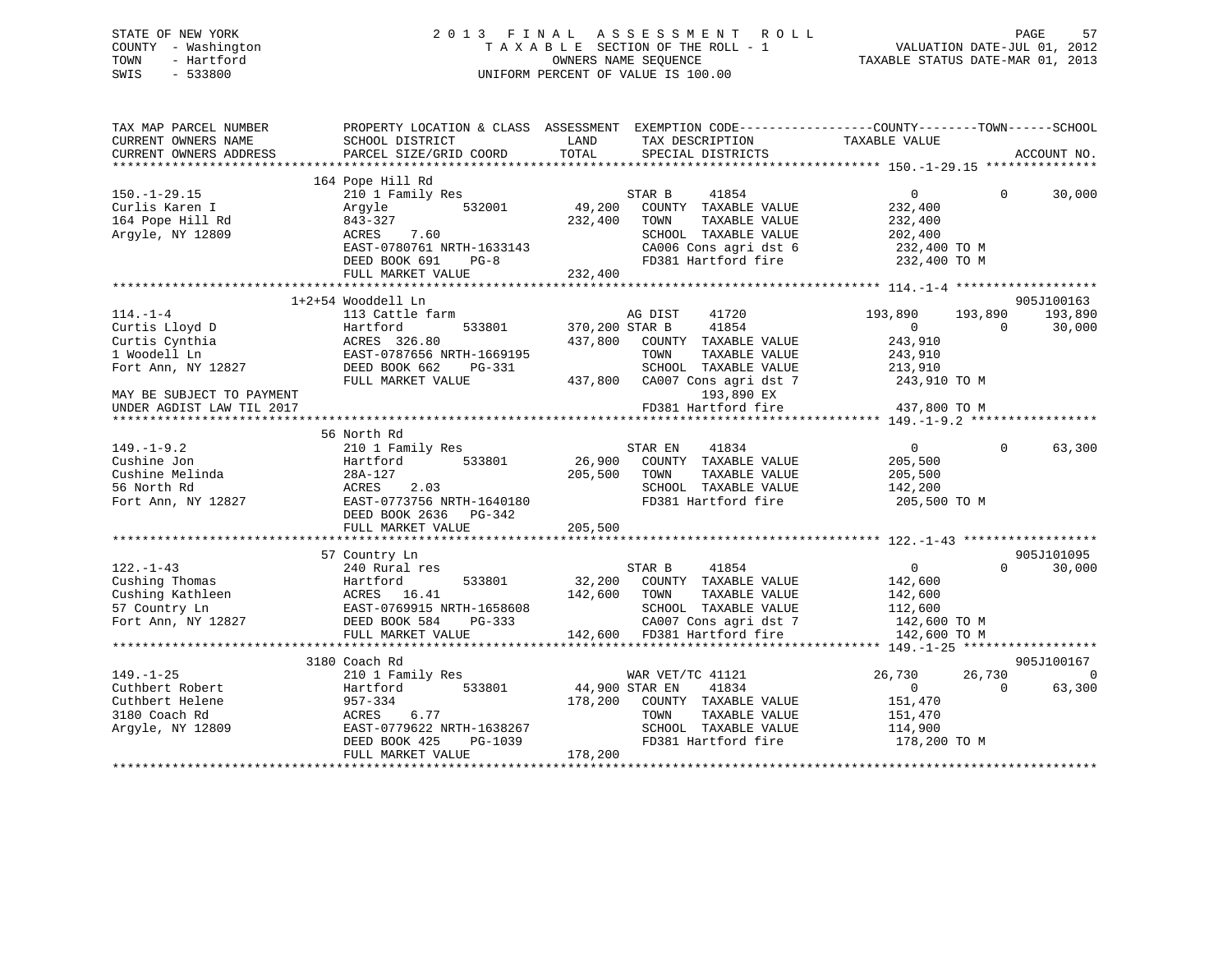## STATE OF NEW YORK 2 0 1 3 F I N A L A S S E S S M E N T R O L L PAGE 58 COUNTY - Washington T A X A B L E SECTION OF THE ROLL - 1 VALUATION DATE-JUL 01, 2012 TOWN - Hartford OWNERS NAME SEQUENCE TAXABLE STATUS DATE-MAR 01, 2013 SWIS - 533800 UNIFORM PERCENT OF VALUE IS 100.00

| TAX MAP PARCEL NUMBER                       | PROPERTY LOCATION & CLASS ASSESSMENT                                                                                                                    |               |                                                                                                                | EXEMPTION CODE-----------------COUNTY-------TOWN------SCHOOL |             |
|---------------------------------------------|---------------------------------------------------------------------------------------------------------------------------------------------------------|---------------|----------------------------------------------------------------------------------------------------------------|--------------------------------------------------------------|-------------|
|                                             |                                                                                                                                                         |               |                                                                                                                |                                                              |             |
|                                             | 4083 State Route 149                                                                                                                                    |               |                                                                                                                |                                                              |             |
| $131. - 1 - 2.1$                            | 210 1 Family Res                                                                                                                                        |               | STAR B<br>41854                                                                                                | $\overline{0}$<br>$\Omega$                                   | 30,000      |
| Cutler Barbara                              | Hartford<br>533801                                                                                                                                      | 24,100        | COUNTY TAXABLE VALUE                                                                                           | 178,000                                                      |             |
| PO Box 141                                  | 1.30<br>ACRES                                                                                                                                           | 178,000       | TOWN<br>TAXABLE VALUE                                                                                          | 178,000                                                      |             |
| Hartford, NY 12838                          | EAST-0772742 NRTH-1654976                                                                                                                               |               | SCHOOL TAXABLE VALUE<br>CA007 Cons agri dst 7                                                                  | 148,000                                                      |             |
|                                             | DEED BOOK W776 PG-254                                                                                                                                   |               |                                                                                                                | $178,000$ TO M                                               |             |
|                                             | FULL MARKET VALUE                                                                                                                                       |               | 178,000 FD381 Hartford fire                                                                                    | 178,000 TO M                                                 |             |
|                                             |                                                                                                                                                         |               |                                                                                                                |                                                              |             |
|                                             | 46 County Route 23<br>Analy Route 23<br>483 Converted Re<br>Hartford 533801<br>Post Office<br>FRNT 160.00 DPTH 102.00<br>2832 EAST-0786454 NRTT-1666655 |               |                                                                                                                |                                                              | 905J100329  |
| $132.15 - 2 - 28$                           |                                                                                                                                                         |               | COUNTY TAXABLE VALUE                                                                                           | 130,900                                                      |             |
| Daigle Dwayne                               |                                                                                                                                                         | 10,200        | TOWN<br>TAXABLE VALUE                                                                                          | 130,900                                                      |             |
| Daigle Elaine                               |                                                                                                                                                         | 130,900       | SCHOOL TAXABLE VALUE                                                                                           | 130,900<br>130,900 TO M                                      |             |
| 90 Honey Hill Ln                            |                                                                                                                                                         |               | CA007 Cons agri dst 7                                                                                          |                                                              |             |
| Granville, NY 12832                         |                                                                                                                                                         |               | FD381 Hartford fire 130,900 TO M                                                                               |                                                              |             |
|                                             | DEED BOOK 493<br>PG-587                                                                                                                                 |               |                                                                                                                |                                                              |             |
|                                             | FULL MARKET VALUE                                                                                                                                       | 130,900       |                                                                                                                |                                                              |             |
|                                             |                                                                                                                                                         |               |                                                                                                                |                                                              |             |
|                                             | Gilchrist Hill Ext                                                                                                                                      |               |                                                                                                                |                                                              |             |
| $141. - 3 - 17$                             | 314 Rural vac<10                                                                                                                                        |               | COUNTY TAXABLE VALUE                                                                                           | 13,500                                                       |             |
| Darrow Brothers Construction Hartford       | 533801                                                                                                                                                  | 13,500        |                                                                                                                | 13,500                                                       |             |
| 538 Gansevoort Rd                           | 1917/37                                                                                                                                                 | 13,500        | TOWN      TAXABLE VALUE<br>SCHOOL   TAXABLE VALUE                                                              | 13,500                                                       |             |
| Fort Edward, NY 12828                       | ACRES 1.21                                                                                                                                              |               | FD381 Hartford fire                                                                                            | 13,500 TO M                                                  |             |
|                                             | EAST-0784791 NRTH-1643815                                                                                                                               |               |                                                                                                                |                                                              |             |
|                                             | DEED BOOK 2059 PG-284                                                                                                                                   |               |                                                                                                                |                                                              |             |
|                                             | FULL MARKET VALUE                                                                                                                                       | 13,500        |                                                                                                                |                                                              |             |
|                                             |                                                                                                                                                         |               |                                                                                                                |                                                              |             |
|                                             | 3759 State Route 149                                                                                                                                    |               |                                                                                                                |                                                              |             |
| $130. - 1 - 9.61$                           | 240 Rural res                                                                                                                                           |               | CW_10_VET/ 41151                                                                                               | 8,000<br>8,000                                               | $\mathbf 0$ |
|                                             |                                                                                                                                                         | 77,200 STAR B | 41854                                                                                                          | $\Omega$<br>$\Omega$                                         | 30,000      |
|                                             |                                                                                                                                                         |               | 346,400 COUNTY TAXABLE VALUE                                                                                   | 338,400                                                      |             |
|                                             |                                                                                                                                                         |               | TOWN<br>TAXABLE VALUE                                                                                          | 338,400                                                      |             |
| Glens Falls, NY 12801 DEED BOOK 2925 PG-287 |                                                                                                                                                         |               |                                                                                                                |                                                              |             |
|                                             | FULL MARKET VALUE                                                                                                                                       |               |                                                                                                                |                                                              |             |
|                                             |                                                                                                                                                         |               | SCHOOL TAXABLE VALUE 316,400<br>346,400 CA007 Cons agri dst 7 346,400 TO M<br>FD381 Hartford fire 346,400 TO M |                                                              |             |
|                                             |                                                                                                                                                         |               |                                                                                                                |                                                              |             |
|                                             | State Route 149                                                                                                                                         |               |                                                                                                                |                                                              |             |
| $130. - 1 - 10.2$                           | 314 Rural vac<10                                                                                                                                        |               | COUNTY TAXABLE VALUE                                                                                           | 19,400                                                       |             |
| Davidson Richard E                          | 314 Kurai vad<br>Hudson Falls<br>534401                                                                                                                 | 19,400        | TAXABLE VALUE<br>TOWN                                                                                          | 19,400                                                       |             |
| Davidson Kerry L                            | ACRES<br>8.50                                                                                                                                           | 19,400        | SCHOOL TAXABLE VALUE                                                                                           | 19,400                                                       |             |
| PO Box 2557                                 |                                                                                                                                                         |               |                                                                                                                | 19,400 TO M                                                  |             |
| Glens Falls, NY 12801                       | EASI-0765218 NRTH-1651472                                                                                                                               |               | CA007 Cons agri dst 7<br>En281 Hartford fire<br>FD381 Hartford fire                                            | 19,400 TO M                                                  |             |
|                                             | FULL MARKET VALUE                                                                                                                                       | 19,400        |                                                                                                                |                                                              |             |
|                                             |                                                                                                                                                         |               |                                                                                                                |                                                              |             |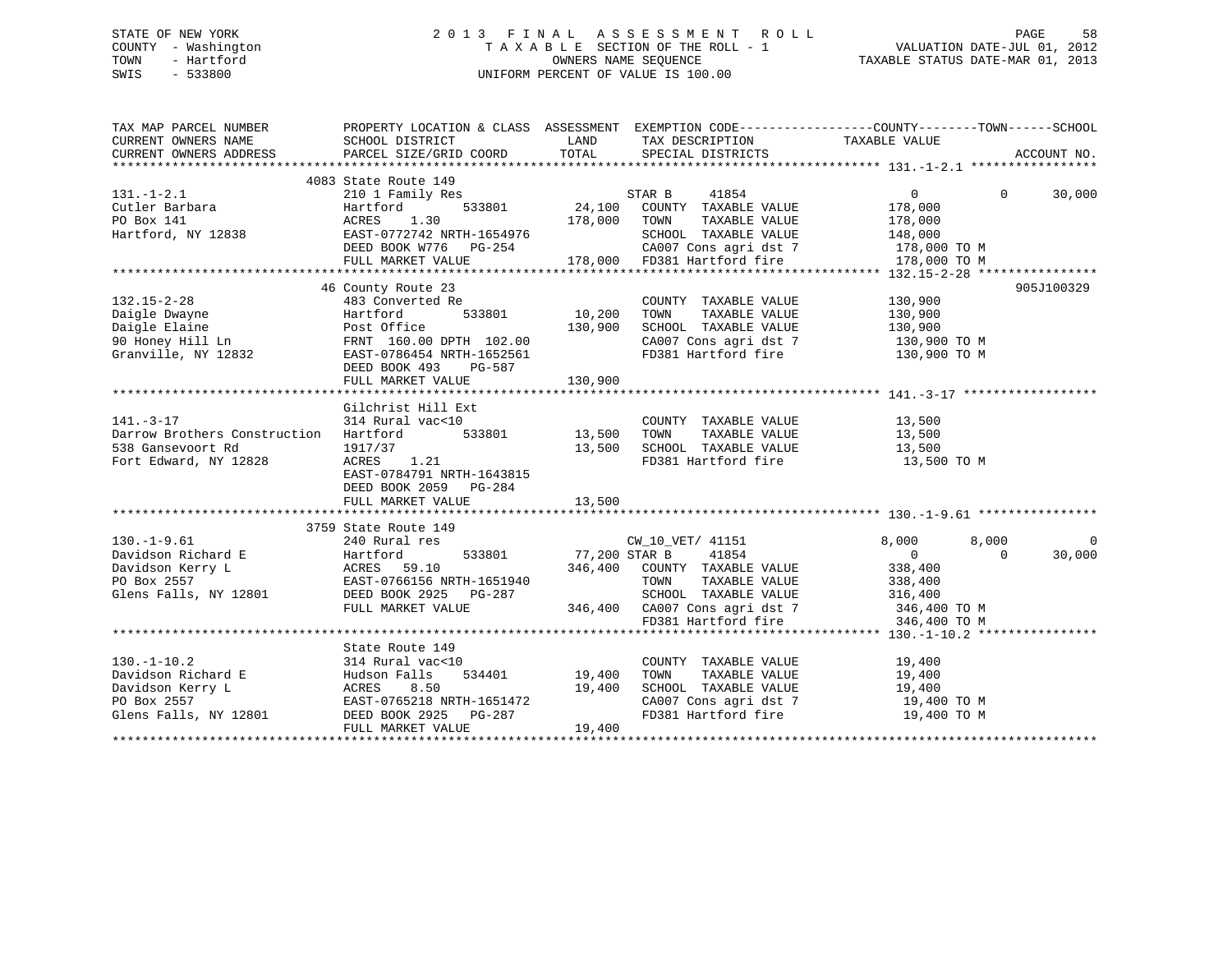## STATE OF NEW YORK 2 0 1 3 F I N A L A S S E S S M E N T R O L L PAGE 59 COUNTY - Washington T A X A B L E SECTION OF THE ROLL - 1 VALUATION DATE-JUL 01, 2012 TOWN - Hartford **TAXABLE STATUS DATE-MAR 01, 2013** OWNERS NAME SEQUENCE TAXABLE STATUS DATE-MAR 01, 2013 SWIS - 533800 UNIFORM PERCENT OF VALUE IS 100.00

| TAX MAP PARCEL NUMBER                                                                                   |                                                                                                                                                        |                                                                            | PROPERTY LOCATION & CLASS ASSESSMENT EXEMPTION CODE---------------COUNTY-------TOWN-----SCHOOL |
|---------------------------------------------------------------------------------------------------------|--------------------------------------------------------------------------------------------------------------------------------------------------------|----------------------------------------------------------------------------|------------------------------------------------------------------------------------------------|
| CURRENT OWNERS NAME                                                                                     | SCHOOL DISTRICT                                                                                                                                        | LAND<br>TAX DESCRIPTION                                                    | TAXABLE VALUE                                                                                  |
| CURRENT OWNERS ADDRESS                                                                                  | PARCEL SIZE/GRID COORD                                                                                                                                 | TOTAL<br>SPECIAL DISTRICTS                                                 | ACCOUNT NO.                                                                                    |
|                                                                                                         | 63 County Route 23                                                                                                                                     |                                                                            | 905J100406                                                                                     |
| $132.15 - 1 - 7$                                                                                        | 210 1 Family Res                                                                                                                                       | STAR B<br>41854                                                            | $\overline{0}$<br>$\Omega$<br>30,000                                                           |
| Day Corey F                                                                                             | 533801<br>Hartford                                                                                                                                     | 4,600 COUNTY TAXABLE VALUE<br>50,300 TOWN TAXABLE VALUE                    | 50,300                                                                                         |
|                                                                                                         | FRNT 42.00 DPTH 104.00                                                                                                                                 |                                                                            | 50,300                                                                                         |
|                                                                                                         | EAST-0786482 NRTH-1653105                                                                                                                              |                                                                            |                                                                                                |
| Hartford, NY 12838                                                                                      |                                                                                                                                                        | SCHOOL TAXABLE VALUE 20,300<br>CA007 Cons agri dst 7 50,300 TO M           |                                                                                                |
|                                                                                                         |                                                                                                                                                        | CA007 Cons agri dst 7<br>50,300 FD381 Hartford fire                        | 50,300 TO M                                                                                    |
|                                                                                                         |                                                                                                                                                        |                                                                            |                                                                                                |
|                                                                                                         | 24 Winch Way                                                                                                                                           | 78 PCT OF VALUE USED FOR EXEMPTION PURPOSES                                | 905J101174                                                                                     |
| $149. - 1 - 26.2$                                                                                       | 240 Rural res                                                                                                                                          | WAR VET/TC 41121                                                           | $\overline{\phantom{0}}$<br>15,023 15,023                                                      |
| DeCota Helen LE                                                                                         | 533801<br>Hartford                                                                                                                                     | 34,600 AGED-CO/TN 41801                                                    | 42,565<br>$\overline{0}$<br>42,565                                                             |
| DeCota Michael S                                                                                        | ACRES 22.40<br>EAST-0780166 NRTH-1635637<br>EAST-0207 2101 PG-304                                                                                      | 128,400 AGED-SCH 41804                                                     | 45,068<br>$\overline{0}$<br>$\overline{0}$                                                     |
| 24 Winch Way                                                                                            |                                                                                                                                                        | 41834<br>STAR EN                                                           | $\overline{0}$<br>$\Omega$<br>63,300                                                           |
| Argyle, NY 12809                                                                                        |                                                                                                                                                        | COUNTY TAXABLE VALUE                                                       | 70,812                                                                                         |
|                                                                                                         | FULL MARKET VALUE                                                                                                                                      | 128,400 TOWN<br>TAXABLE VALUE                                              | 70,812                                                                                         |
|                                                                                                         |                                                                                                                                                        | SCHOOL TAXABLE VALUE                                                       |                                                                                                |
|                                                                                                         |                                                                                                                                                        | FD381 Hartford fire                                                        | 20,032<br>128,400 TO M                                                                         |
|                                                                                                         |                                                                                                                                                        |                                                                            |                                                                                                |
|                                                                                                         | 110 Rojcewicz Ln                                                                                                                                       |                                                                            | 905J101437                                                                                     |
| ---acruz Jesse Jr<br>210 1<br>Scuderi-Delacruz Alicia A ACRES<br>110 Rojcewicz Ln<br>Fort Ann, NY 12827 | 210 1 Family Res                                                                                                                                       |                                                                            | CBT VET/TC 41131 44,575 44,575<br>$\overline{0}$                                               |
|                                                                                                         | 533801<br>Hartford                                                                                                                                     | CBT VET/TC 41131<br>23,400 DIS VET/TC 41141                                | $\overline{0}$<br>53,490 53,490                                                                |
|                                                                                                         | 1.11                                                                                                                                                   | 178,300 STAR B<br>41854                                                    | $\overline{0}$<br>30,000<br>$\Omega$                                                           |
|                                                                                                         | EAST-0775294 NRTH-1643691                                                                                                                              | COUNTY TAXABLE VALUE                                                       | 80,235                                                                                         |
|                                                                                                         | DEED BOOK 2544 PG-53                                                                                                                                   | TOWN                                                                       | TAXABLE VALUE 80,235                                                                           |
|                                                                                                         | FULL MARKET VALUE                                                                                                                                      |                                                                            |                                                                                                |
|                                                                                                         |                                                                                                                                                        | 178,300 SCHOOL TAXABLE VALUE 148,300<br>CA007 Cons agri dst 7 178,300 TO M |                                                                                                |
|                                                                                                         |                                                                                                                                                        | FD381 Hartford fire                                                        | 178,300 TO M                                                                                   |
|                                                                                                         |                                                                                                                                                        |                                                                            |                                                                                                |
|                                                                                                         | 7201 State Route 40                                                                                                                                    |                                                                            | 905J101114                                                                                     |
| $149. - 1 - 37.2$                                                                                       | 240 Rural res                                                                                                                                          | STAR EN<br>41834                                                           | 63,300<br>$\overline{0}$<br>$\Omega$                                                           |
|                                                                                                         |                                                                                                                                                        | 65,000 COUNTY TAXABLE VALUE                                                | 167,200                                                                                        |
|                                                                                                         |                                                                                                                                                        | 167,200<br>TAXABLE VALUE<br>TOWN                                           | 167,200                                                                                        |
|                                                                                                         |                                                                                                                                                        | SCHOOL TAXABLE VALUE                                                       |                                                                                                |
|                                                                                                         | Peluca Lucy<br>Cavallari Vito<br>7201 State Route 40<br>7201 State Route 40<br>82 EAST-0772645 NRTH-1636177<br>74 Argyle, NY 12809<br>82 DEED BOOK 473 |                                                                            | 103,900<br>167,200 TO M                                                                        |
|                                                                                                         | FULL MARKET VALUE                                                                                                                                      | CA006 Cons agri dst 6<br>167,200 FD381 Hartford fire                       | 167,200 TO M                                                                                   |
|                                                                                                         |                                                                                                                                                        |                                                                            |                                                                                                |
|                                                                                                         | 66 Deer Run Way                                                                                                                                        |                                                                            | 905J101347                                                                                     |
| $141. - 3 - 55$                                                                                         | 210 1 Family Res                                                                                                                                       | COUNTY TAXABLE VALUE                                                       | 208,300                                                                                        |
| Demarsh Tina M                                                                                          | 533801<br>Hartford                                                                                                                                     | 50,000<br>TOWN<br>TAXABLE VALUE                                            | 208,300                                                                                        |
| 81 Old West Rd                                                                                          | LOT 6                                                                                                                                                  | SCHOOL TAXABLE VALUE<br>208,300                                            | 208,300                                                                                        |
| Gansevoort, NY 12831                                                                                    | 8.11<br>ACRES                                                                                                                                          | VALUE COMMANDE VALUE                                                       | 208,300 TO M                                                                                   |
|                                                                                                         | EAST-0783047 NRTH-1643157                                                                                                                              |                                                                            |                                                                                                |
|                                                                                                         | DEED BOOK 2643 PG-16                                                                                                                                   |                                                                            |                                                                                                |
|                                                                                                         | FULL MARKET VALUE                                                                                                                                      |                                                                            |                                                                                                |
|                                                                                                         |                                                                                                                                                        | 208,300                                                                    |                                                                                                |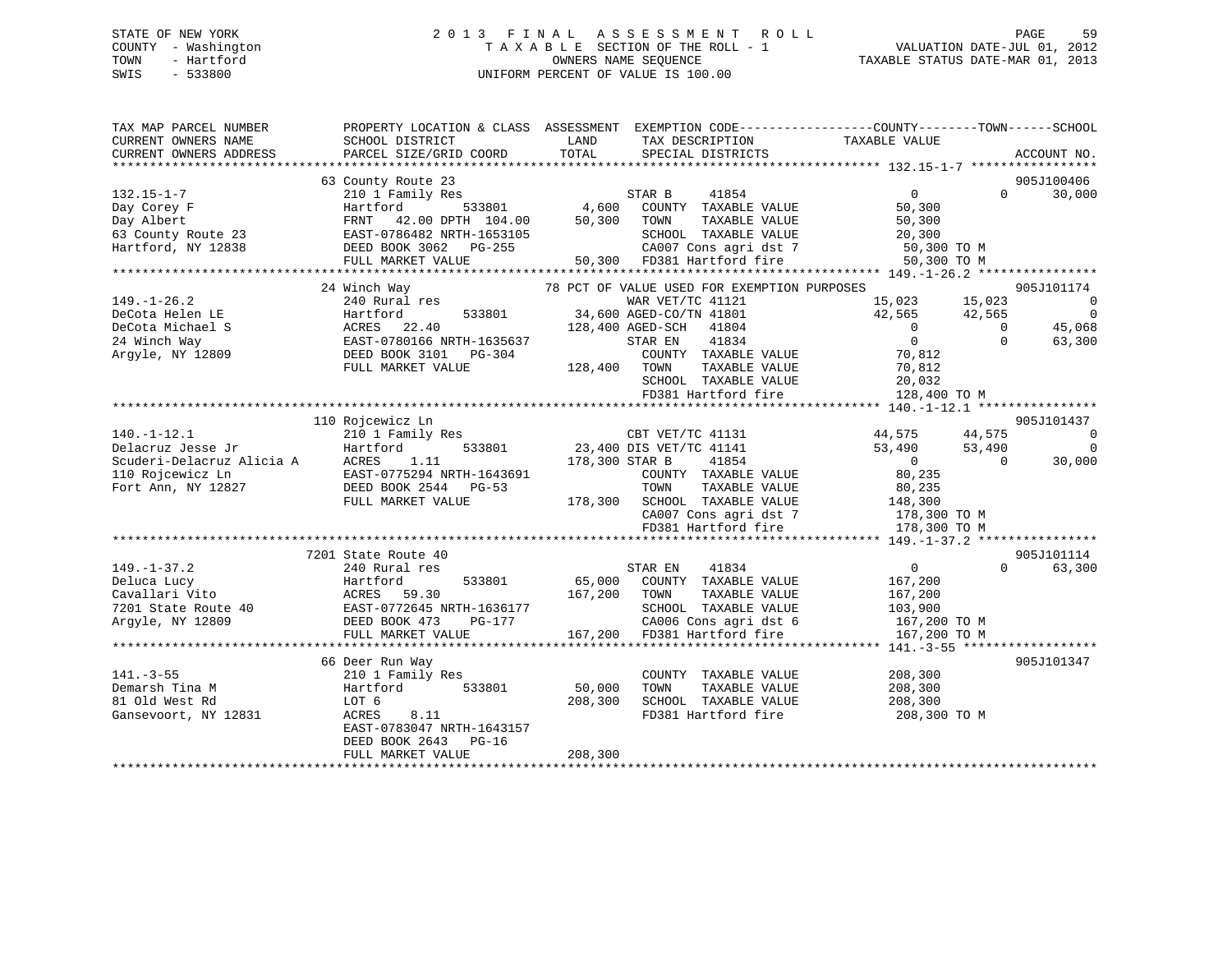## STATE OF NEW YORK 2 0 1 3 F I N A L A S S E S S M E N T R O L L PAGE 60 COUNTY - Washington T A X A B L E SECTION OF THE ROLL - 1 VALUATION DATE-JUL 01, 2012 TOWN - Hartford OWNERS NAME SEQUENCE TAXABLE STATUS DATE-MAR 01, 2013 SWIS - 533800 UNIFORM PERCENT OF VALUE IS 100.00

| PROPERTY LOCATION & CLASS ASSESSMENT EXEMPTION CODE----------------COUNTY-------TOWN------SCHOOL<br>TAX MAP PARCEL NUMBER<br>CURRENT OWNERS NAME<br>SCHOOL DISTRICT<br>LAND<br>TAX DESCRIPTION | TAXABLE VALUE                              |
|------------------------------------------------------------------------------------------------------------------------------------------------------------------------------------------------|--------------------------------------------|
| TOTAL<br>PARCEL SIZE/GRID COORD<br>CURRENT OWNERS ADDRESS<br>SPECIAL DISTRICTS                                                                                                                 | ACCOUNT NO.                                |
| 5 Smith Ln<br>41 PCT OF VALUE USED FOR EXEMPTION PURPOSES                                                                                                                                      | 905J100175                                 |
| $148. - 1 - 16$<br>240 Rural res<br>CBT VET/TC 41131                                                                                                                                           | 13,376<br>$\sim$ 0<br>13,376               |
| Deotsch Francis B LE<br>Hartford<br>533801<br>97,700 AGED-ALL<br>41800                                                                                                                         | 20,065<br>26,753<br>20,065                 |
| ACRES 63.20<br>41834<br>Graham Joan M<br>130,500 STAR EN                                                                                                                                       | $\overline{0}$<br>$\overline{0}$<br>63,300 |
| 5 Smith Ln<br>EAST-0768845 NRTH-1635205<br>COUNTY TAXABLE VALUE                                                                                                                                | 97,059                                     |
| DEED BOOK 3228 PG-291<br>TAXABLE VALUE<br>Argyle, NY 12809<br>TOWN                                                                                                                             | 97,059                                     |
| FULL MARKET VALUE<br>130,500<br>SCHOOL TAXABLE VALUE                                                                                                                                           | 40,447                                     |
| CA006 Cons agri dst 6                                                                                                                                                                          | 130,500 TO M                               |
| FD381 Hartford fire                                                                                                                                                                            | 130,500 TO M                               |
|                                                                                                                                                                                                |                                            |
| Pope Hill Rd                                                                                                                                                                                   | 905J100669                                 |
| $149. - 1 - 28$<br>323 Vacant rural<br>COUNTY TAXABLE VALUE                                                                                                                                    | 96,500                                     |
| 96,500<br>Dern Claude<br>Hartford<br>533801<br>TOWN<br>TAXABLE VALUE                                                                                                                           | 96,500                                     |
| 51 Peckham Ln<br>SCHOOL TAXABLE VALUE<br>Sub Div Lot 5<br>96,500                                                                                                                               | 96,500                                     |
| Dorset, VT 05251<br>FD381 Hartford fire<br>ACRES 48.00                                                                                                                                         | 96,500 TO M                                |
| EAST-0778990 NRTH-1634254                                                                                                                                                                      |                                            |
| DEED BOOK 2057 PG-160                                                                                                                                                                          |                                            |
| FULL MARKET VALUE<br>96,500                                                                                                                                                                    |                                            |
|                                                                                                                                                                                                |                                            |
| Pope Hill Rd                                                                                                                                                                                   | 905J100669                                 |
| $149. - 1 - 28.2$<br>314 Rural vac<10<br>COUNTY TAXABLE VALUE                                                                                                                                  | 25,500                                     |
| Dern Claude<br>533801<br>25,500<br>TOWN<br>TAXABLE VALUE<br>Hartford                                                                                                                           | 25,500                                     |
| 51 Peckham Ln<br>SCHOOL TAXABLE VALUE<br>Sub Div Lot 2<br>25,500                                                                                                                               | 25,500                                     |
| FD381 Hartford fire<br>Dorset, VT 05251<br>ACRES<br>4.77                                                                                                                                       | 25,500 TO M                                |
| EAST-0778506 NRTH-1633477                                                                                                                                                                      |                                            |
| DEED BOOK 2057 PG-160                                                                                                                                                                          |                                            |
| FULL MARKET VALUE<br>25,500                                                                                                                                                                    |                                            |
| Pope Hill Rd                                                                                                                                                                                   | 905J100669                                 |
| $149. - 1 - 28.3$<br>322 Rural vac>10<br>COUNTY TAXABLE VALUE                                                                                                                                  | 31,500                                     |
| Dern Claude<br>533801<br>31,500<br>TOWN<br>TAXABLE VALUE<br>Hartford                                                                                                                           | 31,500                                     |
| 51 Peckham Ln<br>Sub Div Lot 3<br>31,500<br>SCHOOL TAXABLE VALUE                                                                                                                               | 31,500                                     |
| FD381 Hartford fire<br>Dorset, VT 05251<br>ACRES 10.10                                                                                                                                         | 31,500 TO M                                |
| EAST-0778288 NRTH-1634158                                                                                                                                                                      |                                            |
| DEED BOOK 2057 PG-160                                                                                                                                                                          |                                            |
| FULL MARKET VALUE<br>31,500                                                                                                                                                                    |                                            |
|                                                                                                                                                                                                |                                            |
| 59 Dick Hill Rd                                                                                                                                                                                | 905J100375                                 |
| $141. - 1 - 66.1$<br>210 1 Family Res<br>41854<br>STAR B                                                                                                                                       | $\overline{0}$<br>$\Omega$<br>30,000       |
| 46,900<br>Dessaint Jeffrey W<br>533801<br>COUNTY TAXABLE VALUE<br>Hartford                                                                                                                     | 217,900                                    |
| 7.30<br>59 Dick Hill Rd<br>ACRES<br>217,900<br>TAXABLE VALUE<br>TOWN                                                                                                                           | 217,900                                    |
| Granville, NY 12832<br>EAST-0787862 NRTH-1648144<br>SCHOOL TAXABLE VALUE                                                                                                                       | 187,900                                    |
| DEED BOOK 489<br>PG-807<br>CA007 Cons agri dst 7                                                                                                                                               | 217,900 TO M                               |
| FULL MARKET VALUE<br>217,900 FD381 Hartford fire                                                                                                                                               | 217,900 TO M                               |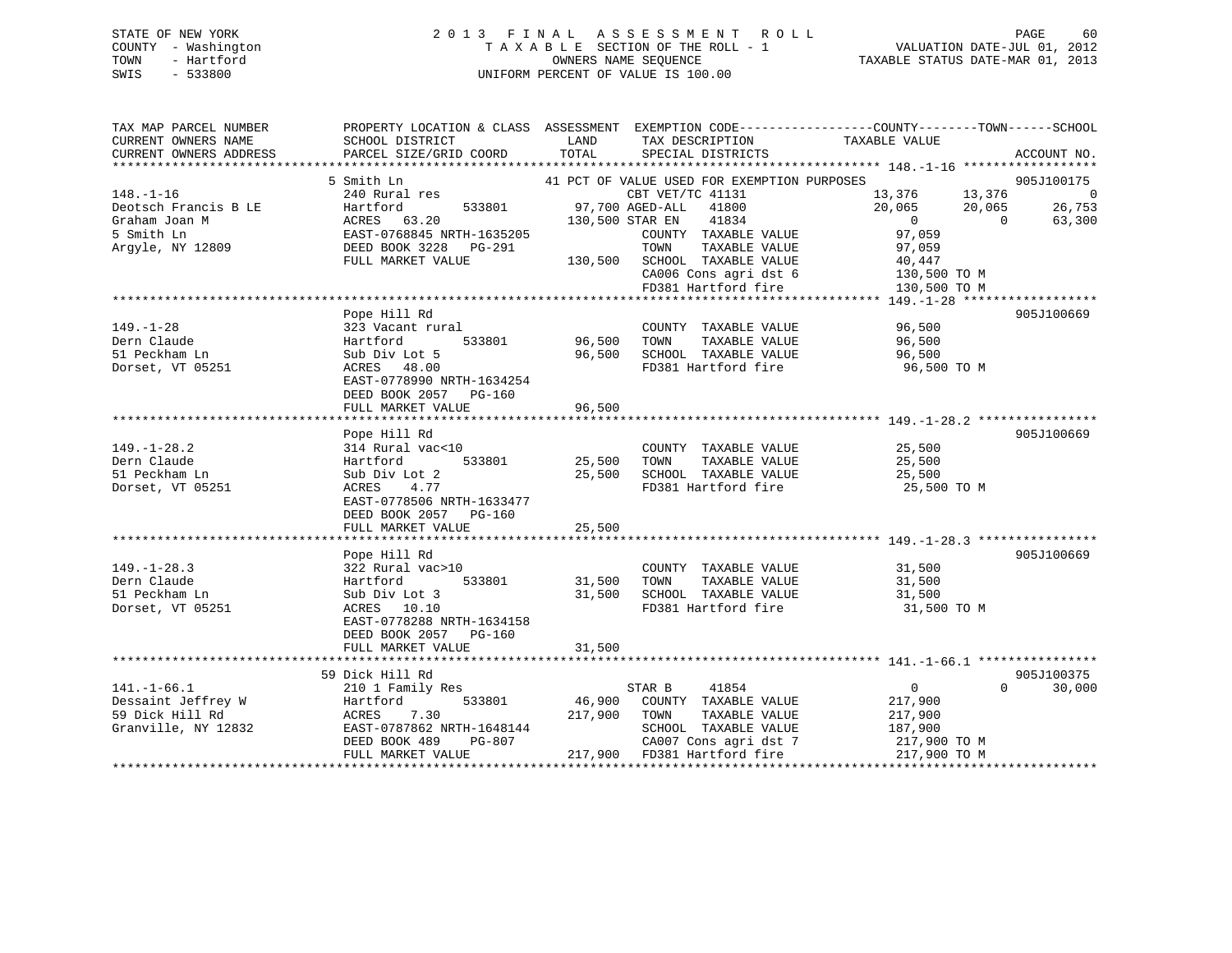## STATE OF NEW YORK 2 0 1 3 F I N A L A S S E S S M E N T R O L L PAGE 61 COUNTY - Washington T A X A B L E SECTION OF THE ROLL - 1 VALUATION DATE-JUL 01, 2012 TOWN - Hartford **TAXABLE STATUS DATE-MAR 01, 2013** OWNERS NAME SEQUENCE TAXABLE STATUS DATE-MAR 01, 2013 SWIS - 533800 UNIFORM PERCENT OF VALUE IS 100.00

| TAX MAP PARCEL NUMBER<br>CURRENT OWNERS NAME<br>CURRENT OWNERS ADDRESS | PROPERTY LOCATION & CLASS ASSESSMENT EXEMPTION CODE---------------COUNTY-------TOWN-----SCHOOL<br>SCHOOL DISTRICT<br>PARCEL SIZE/GRID COORD | LAND<br>TOTAL | TAX DESCRIPTION<br>SPECIAL DISTRICTS        | TAXABLE VALUE                                                                  |                | ACCOUNT NO. |
|------------------------------------------------------------------------|---------------------------------------------------------------------------------------------------------------------------------------------|---------------|---------------------------------------------|--------------------------------------------------------------------------------|----------------|-------------|
|                                                                        |                                                                                                                                             |               |                                             |                                                                                |                |             |
|                                                                        | 5 Skyview Meadows Ln                                                                                                                        |               |                                             |                                                                                |                | 905J101081  |
| $141. - 1 - 70.2$                                                      | 210 1 Family Res                                                                                                                            |               | STAR B 41854<br>34,200 COUNTY TAXABLE VALUE | $\overline{0}$                                                                 | $\Omega$       | 30,000      |
| Dessaint Raymond G                                                     | 533801<br>Hartford                                                                                                                          |               |                                             | 153,900                                                                        |                |             |
| Dessaint Linda J                                                       | ACRES<br>9.71 BANK<br>185                                                                                                                   | 153,900       | TAXABLE VALUE<br>TOWN                       | 153,900                                                                        |                |             |
| 5 Skyview Meadows Ln                                                   | EAST-0786734 NRTH-1647982                                                                                                                   |               | SCHOOL TAXABLE VALUE                        | 123,900                                                                        |                |             |
| Granville, NY 12832                                                    | DEED BOOK 892 PG-297                                                                                                                        |               |                                             | CA007 Cons agri dst 7 153,900 TO M                                             |                |             |
|                                                                        | FULL MARKET VALUE                                                                                                                           |               | 153,900 FD381 Hartford fire                 | 153,900 TO M                                                                   |                |             |
|                                                                        |                                                                                                                                             |               |                                             |                                                                                |                |             |
|                                                                        | 5521 County Route 30                                                                                                                        |               |                                             |                                                                                |                | 905J100172  |
| $150. - 1 - 4$                                                         | 210 1 Family Res                                                                                                                            |               | STAR B<br>41854                             | $\overline{0}$                                                                 | $\Omega$       | 30,000      |
| Dewey Michael A                                                        | 533801<br>Hartford                                                                                                                          | 18,600        | COUNTY TAXABLE VALUE                        | 118,300                                                                        |                |             |
| 5521 County Route 30                                                   | FRNT 155.00 DPTH 170.00                                                                                                                     | 118,300       | TOWN<br>TAXABLE VALUE                       | 118,300                                                                        |                |             |
| Granville, NY 12832                                                    | EAST-0789059 NRTH-1641711                                                                                                                   |               | SCHOOL TAXABLE VALUE                        | 88,300                                                                         |                |             |
|                                                                        | DEED BOOK 538<br>PG-132                                                                                                                     |               | CA008 Cons agri dst 8                       | 118,300 TO M                                                                   |                |             |
|                                                                        | FULL MARKET VALUE                                                                                                                           |               | 118,300 FD381 Hartford fire                 | 118,300 TO M                                                                   |                |             |
|                                                                        |                                                                                                                                             |               |                                             |                                                                                |                |             |
|                                                                        | County Route 30                                                                                                                             |               |                                             |                                                                                |                | 905J100699  |
| $150. - 1 - 5$                                                         | 312 Vac w/imprv                                                                                                                             |               | COUNTY TAXABLE VALUE                        | 5,900                                                                          |                |             |
| Dewey Michael A                                                        | Hartford                                                                                                                                    | 533801 4,300  | TOWN<br>TAXABLE VALUE                       | 5,900                                                                          |                |             |
| 5521 County Route 30                                                   | FRNT 71.00 DPTH 201.00                                                                                                                      | 5,900         | SCHOOL TAXABLE VALUE                        | 5,900<br>SCHOOL TAXABLE VALUE 5,900<br>CA008 Cons agri dst 8 5,900 TO M        |                |             |
| Granville, NY 12832                                                    | EAST-0788992 NRTH-1641792                                                                                                                   |               |                                             |                                                                                |                |             |
|                                                                        | DEED BOOK 1754 PG-105                                                                                                                       |               |                                             | FD381 Hartford fire 5,900 TO M                                                 |                |             |
|                                                                        | FULL MARKET VALUE                                                                                                                           | 5,900         |                                             |                                                                                |                |             |
|                                                                        |                                                                                                                                             |               | 76 PCT OF VALUE USED FOR EXEMPTION PURPOSES |                                                                                |                | 905J101046  |
| $132. - 1 - 11.2$                                                      | 58 Hastings Rd<br>281 Multiple res                                                                                                          |               | CBT VET/TC 41131                            | 20,178                                                                         | 20,178         | $\Omega$    |
| Dewey Milton                                                           | Hartford                                                                                                                                    |               | 41834                                       | $\overline{0}$                                                                 | $\overline{0}$ | 63,300      |
| Dewey Ella                                                             | 533801 13,400 STAR EN                                                                                                                       |               | 106,200 STAR B MH 41864                     | $\overline{0}$                                                                 | $\Omega$       | 28,000      |
| PO Box 4                                                               | BLA 764/233<br>2 Star exemptions                                                                                                            |               | COUNTY TAXABLE VALUE                        | 86,022                                                                         |                |             |
| Hartford, NY 12838                                                     | 2.00<br>ACRES                                                                                                                               |               |                                             |                                                                                |                |             |
|                                                                        | EAST-0787358 NRTH-1656868                                                                                                                   |               |                                             |                                                                                |                |             |
|                                                                        | DEED BOOK 454<br>PG-101                                                                                                                     |               |                                             |                                                                                |                |             |
|                                                                        | FULL MARKET VALUE                                                                                                                           |               |                                             | CA007 Cons agri dst 7 106,200 TO M<br>106,200 FD381 Hartford fire 106,200 TO M |                |             |
|                                                                        |                                                                                                                                             |               |                                             |                                                                                |                |             |
|                                                                        | 340 Pope Hill Rd                                                                                                                            |               |                                             |                                                                                |                |             |
| $150. - 1 - 23.3$                                                      | 210 1 Family Res                                                                                                                            |               | STAR B<br>41854                             | $\overline{0}$                                                                 | $\Omega$       | 30,000      |
| Dewey Scott H                                                          | 533801<br>Hartford                                                                                                                          | 38,300        | COUNTY TAXABLE VALUE                        | 102,800                                                                        |                |             |
| Dewey Arlene B                                                         | LOT 3                                                                                                                                       | 102,800       | TAXABLE VALUE<br>TOWN                       | 102,800                                                                        |                |             |
| 340 Pope Hill Rd                                                       | ACRES<br>5.02                                                                                                                               |               | SCHOOL TAXABLE VALUE                        | 72,800                                                                         |                |             |
| Granville, NY 12832                                                    | EAST-0784564 NRTH-1632129                                                                                                                   |               | FD381 Hartford fire                         | 102,800 TO M                                                                   |                |             |
|                                                                        | DEED BOOK 763<br>PG-142                                                                                                                     |               |                                             |                                                                                |                |             |
|                                                                        | FULL MARKET VALUE                                                                                                                           | 102,800       |                                             |                                                                                |                |             |
|                                                                        |                                                                                                                                             |               |                                             |                                                                                |                |             |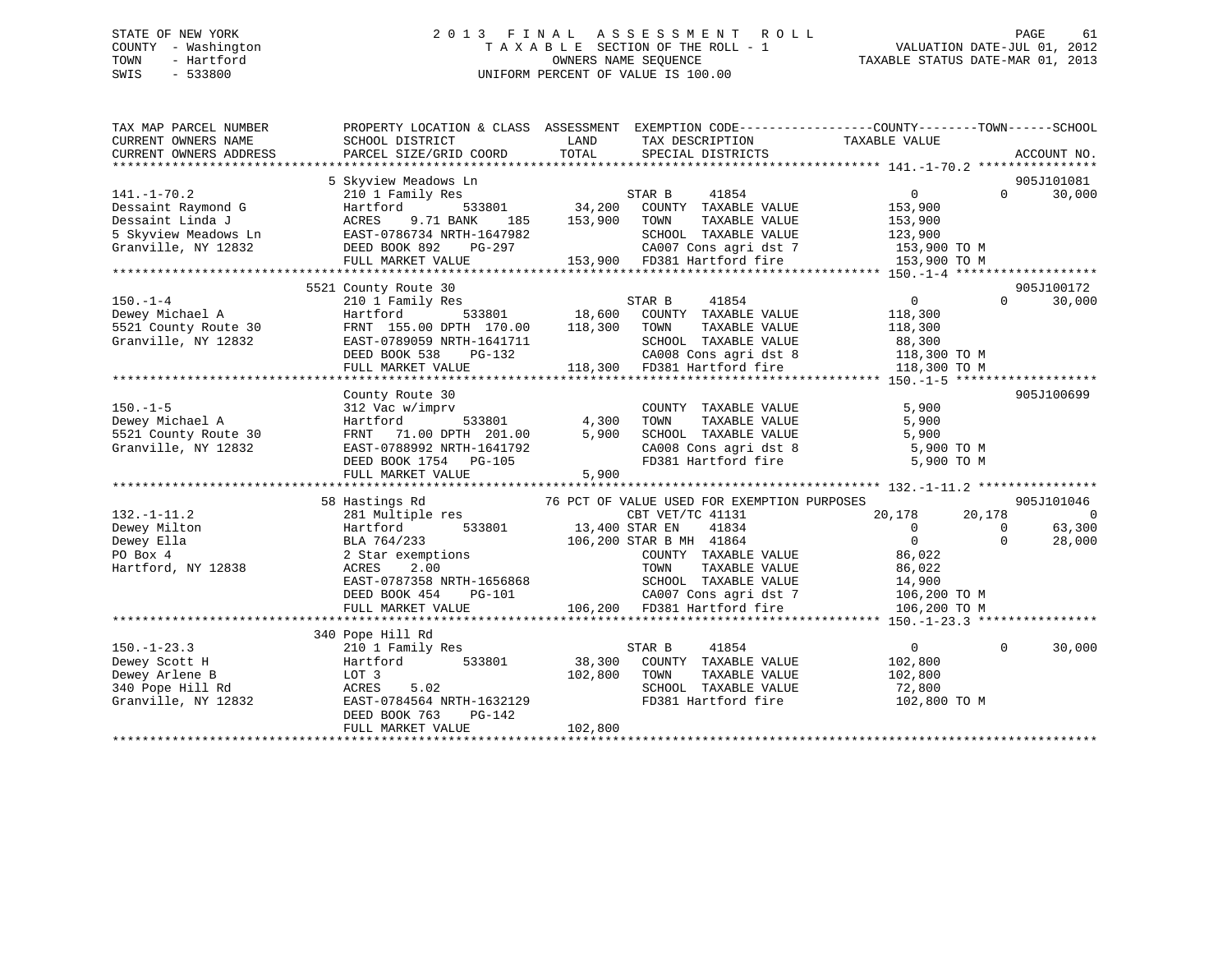## STATE OF NEW YORK 2 0 1 3 F I N A L A S S E S S M E N T R O L L PAGE 62 COUNTY - Washington T A X A B L E SECTION OF THE ROLL - 1 VALUATION DATE-JUL 01, 2012 TOWN - Hartford **TAXABLE STATUS DATE-MAR 01, 2013** OWNERS NAME SEQUENCE TAXABLE STATUS DATE-MAR 01, 2013 SWIS - 533800 UNIFORM PERCENT OF VALUE IS 100.00

| TAX MAP PARCEL NUMBER<br>CURRENT OWNERS NAME<br>CURRENT OWNERS ADDRESS                          | PROPERTY LOCATION & CLASS ASSESSMENT<br>SCHOOL DISTRICT<br>PARCEL SIZE/GRID COORD                                                                                 | LAND<br>TOTAL                | TAX DESCRIPTION<br>SPECIAL DISTRICTS                                                                                                             | EXEMPTION CODE-----------------COUNTY-------TOWN------SCHOOL<br>TAXABLE VALUE               | ACCOUNT NO. |
|-------------------------------------------------------------------------------------------------|-------------------------------------------------------------------------------------------------------------------------------------------------------------------|------------------------------|--------------------------------------------------------------------------------------------------------------------------------------------------|---------------------------------------------------------------------------------------------|-------------|
| $150. - 1 - 23.4$<br>Dewey Scott H<br>Dewey Arlene B<br>340 Pope Hill Rd<br>Granville, NY 12832 | Pope Hill Rd<br>314 Rural vac<10<br>Hartford<br>533801<br>LOT 2B<br>ACRES<br>3.14<br>EAST-0784213 NRTH-1632063<br>DEED BOOK 2564 PG-6<br>FULL MARKET VALUE        | 20,000<br>20,000<br>20,000   | COUNTY TAXABLE VALUE<br>TOWN<br>TAXABLE VALUE<br>SCHOOL TAXABLE VALUE<br>FD381 Hartford fire                                                     | 20,000<br>20,000<br>20,000<br>20,000 TO M                                                   |             |
|                                                                                                 |                                                                                                                                                                   |                              |                                                                                                                                                  |                                                                                             |             |
| $149. - 1 - 26.19$<br>Deyette Sharon<br>41 Winch Way<br>Arqyle, NY 12809                        | 41 Winch Way<br>210 1 Family Res<br>533801<br>Hartford<br>1.57<br>ACRES<br>EAST-0779557 NRTH-1636342<br>DEED BOOK 727<br>PG-32<br>FULL MARKET VALUE               | 22,900<br>89,600<br>89,600   | STAR B<br>41854<br>COUNTY TAXABLE VALUE<br>TOWN<br>TAXABLE VALUE<br>SCHOOL TAXABLE VALUE<br>FD381 Hartford fire                                  | $\Omega$<br>$\Omega$<br>89,600<br>89,600<br>59,600<br>89,600 TO M                           | 30,000      |
|                                                                                                 |                                                                                                                                                                   |                              |                                                                                                                                                  |                                                                                             |             |
|                                                                                                 | 12 Rowe Hill Rd                                                                                                                                                   |                              |                                                                                                                                                  |                                                                                             | 905J101327  |
| $141. - 1 - 43.1$<br>Deyoe Michael J<br>Deyoe Joanne L<br>12 Rowe Hill Rd<br>Hartford, NY 12838 | 210 1 Family Res<br>Hartford<br>533801<br>ACRES<br>4.47<br>EAST-0786420 NRTH-1648498<br>DEED BOOK 923<br>$PG-92$<br>FULL MARKET VALUE                             | 34,900<br>279,000            | 41854<br>STAR B<br>COUNTY TAXABLE VALUE<br>TAXABLE VALUE<br>TOWN<br>SCHOOL TAXABLE VALUE<br>CA007 Cons agri dst 7<br>279,000 FD381 Hartford fire | $\overline{0}$<br>$\Omega$<br>279,000<br>279,000<br>249,000<br>279,000 TO M<br>279,000 TO M | 30,000      |
|                                                                                                 |                                                                                                                                                                   |                              |                                                                                                                                                  |                                                                                             |             |
|                                                                                                 | 5641 County Route 30                                                                                                                                              |                              |                                                                                                                                                  |                                                                                             | 905J100576  |
| $141. - 3 - 29$<br>Dibble Daniel W<br>5641 County Route 30<br>Granville, NY 12832               | 210 1 Family Res<br>Hartford<br>533801<br>LOT 1<br>185<br>ACRES<br>5.13 BANK<br>EAST-0787468 NRTH-1644245<br>DEED BOOK 858<br>PG-272<br>FULL MARKET VALUE         | 38,700<br>166,800<br>166,800 | 41854<br>STAR B<br>COUNTY TAXABLE VALUE<br>TOWN<br>TAXABLE VALUE<br>SCHOOL TAXABLE VALUE<br>CA008 Cons agri dst 8<br>FD381 Hartford fire         | $\Omega$<br>$\overline{0}$<br>166,800<br>166,800<br>136,800<br>166,800 ТО М<br>166,800 TO M | 30,000      |
|                                                                                                 |                                                                                                                                                                   |                              |                                                                                                                                                  |                                                                                             |             |
| $141. - 3 - 29.3$<br>Dibble Daniel W<br>5641 County Route 30<br>Granville, NY 12832             | County Route 30<br>314 Rural vac<10<br>Hartford<br>533801<br>LOT 2<br>ACRES<br>7.73<br>EAST-0787324 NRTH-1643795<br>DEED BOOK 2402<br>PG-312<br>FULL MARKET VALUE | 29,000<br>29,000<br>29,000   | COUNTY TAXABLE VALUE<br>TOWN<br>TAXABLE VALUE<br>SCHOOL TAXABLE VALUE<br>CA008 Cons agri dst 8<br>FD381 Hartford fire                            | 29,000<br>29,000<br>29,000<br>29,000 TO M<br>29,000 TO M                                    |             |
|                                                                                                 |                                                                                                                                                                   |                              |                                                                                                                                                  |                                                                                             |             |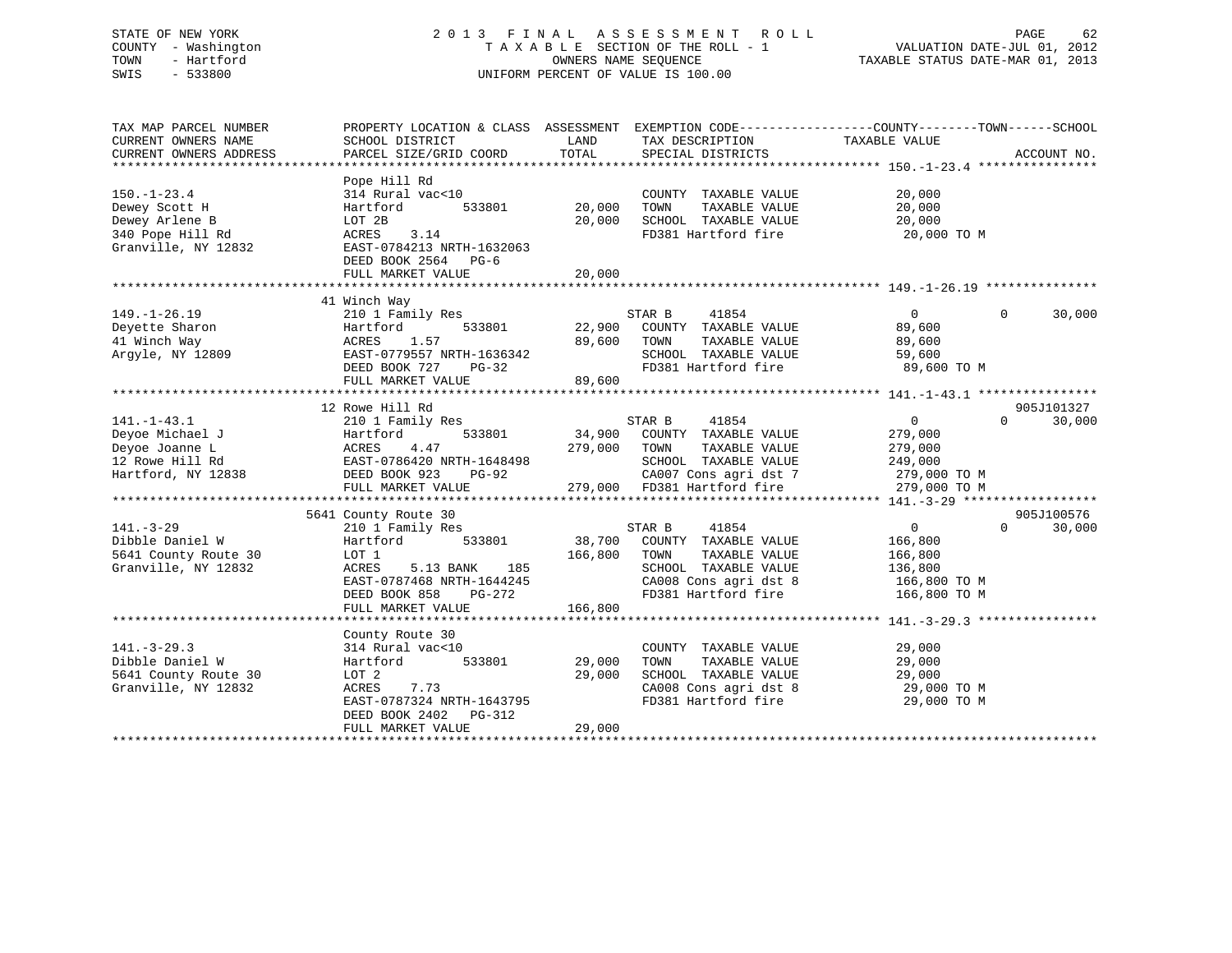## STATE OF NEW YORK 2 0 1 3 F I N A L A S S E S S M E N T R O L L PAGE 63 COUNTY - Washington T A X A B L E SECTION OF THE ROLL - 1 VALUATION DATE-JUL 01, 2012 TOWN - Hartford **TAXABLE STATUS DATE-MAR 01, 2013** OWNERS NAME SEQUENCE TAXABLE STATUS DATE-MAR 01, 2013 SWIS - 533800 UNIFORM PERCENT OF VALUE IS 100.00

| SCHOOL DISTRICT<br>PARCEL SIZE/GRID COORD                                                                                                                                                                                      | LAND<br>TOTAL                                                                                            | SPECIAL DISTRICTS                                                             |                                                                                                                                                                                                                                                                                                                                                      | ACCOUNT NO.                                                                                                                                                                                                                                                                                                                  |
|--------------------------------------------------------------------------------------------------------------------------------------------------------------------------------------------------------------------------------|----------------------------------------------------------------------------------------------------------|-------------------------------------------------------------------------------|------------------------------------------------------------------------------------------------------------------------------------------------------------------------------------------------------------------------------------------------------------------------------------------------------------------------------------------------------|------------------------------------------------------------------------------------------------------------------------------------------------------------------------------------------------------------------------------------------------------------------------------------------------------------------------------|
| 1486 Baldwin Corners Rd<br>210 1 Family Res<br>Hartford<br>533801<br>ACRES<br>9.87<br>EAST-0770869 NRTH-1662478<br>DEED BOOK 2070 PG-261<br>FULL MARKET VALUE                                                                  |                                                                                                          | 41834<br>TAXABLE VALUE<br>SCHOOL TAXABLE VALUE                                | $\overline{0}$<br>$\Omega$<br>156,700<br>156,700<br>93,400                                                                                                                                                                                                                                                                                           | 63,300                                                                                                                                                                                                                                                                                                                       |
|                                                                                                                                                                                                                                |                                                                                                          |                                                                               |                                                                                                                                                                                                                                                                                                                                                      | 905J101091                                                                                                                                                                                                                                                                                                                   |
| 210 1 Family Res<br>533801<br>Hartford<br>Didas Margaret A<br>Tidas Margaret A<br>71 Marlboro Country Rd<br>Hartford, NY 12838<br>5.51<br>ACRES<br>EAST-0786404 NRTH-1643106<br>DEED BOOK 468<br>$PG-244$<br>FULL MARKET VALUE |                                                                                                          | 41854<br>TAXABLE VALUE<br>SCHOOL TAXABLE VALUE                                | $\overline{0}$<br>$\Omega$<br>174,300<br>174,300<br>144,300                                                                                                                                                                                                                                                                                          | 30,000                                                                                                                                                                                                                                                                                                                       |
|                                                                                                                                                                                                                                |                                                                                                          |                                                                               |                                                                                                                                                                                                                                                                                                                                                      |                                                                                                                                                                                                                                                                                                                              |
| 210 1 Family Res<br>533801<br>Hartford<br>LOT 1<br>8.21<br>ACRES<br>EAST-0782651 NRTH-1639874<br>DEED BOOK 518<br>$PG-330$<br>FULL MARKET VALUE                                                                                | 162,700<br>162,700                                                                                       | 41854<br>TOWN<br>TAXABLE VALUE<br>SCHOOL TAXABLE VALUE<br>FD381 Hartford fire | $\overline{0}$<br>$\Omega$<br>162,700<br>162,700<br>132,700<br>162,700 TO M                                                                                                                                                                                                                                                                          | 905J100144<br>30,000                                                                                                                                                                                                                                                                                                         |
|                                                                                                                                                                                                                                |                                                                                                          |                                                                               |                                                                                                                                                                                                                                                                                                                                                      |                                                                                                                                                                                                                                                                                                                              |
| 314 Rural vac<10<br>533801<br>Hartford<br>LOT 3<br>6.60<br>ACRES<br>EAST-0783247 NRTH-1639642<br>$PG-322$                                                                                                                      |                                                                                                          | COUNTY TAXABLE VALUE<br>TAXABLE VALUE<br>FD381 Hartford fire                  | 34,300<br>34,300 TO M                                                                                                                                                                                                                                                                                                                                | 905J101287                                                                                                                                                                                                                                                                                                                   |
| FULL MARKET VALUE                                                                                                                                                                                                              | 34,300                                                                                                   |                                                                               |                                                                                                                                                                                                                                                                                                                                                      |                                                                                                                                                                                                                                                                                                                              |
|                                                                                                                                                                                                                                |                                                                                                          |                                                                               |                                                                                                                                                                                                                                                                                                                                                      |                                                                                                                                                                                                                                                                                                                              |
| 210 1 Family Res<br>533801<br>Hartford<br>650/126-130<br>3.00<br>ACRES<br>EAST-0787639 NRTH-1653621<br>DEED BOOK 3045 PG-339<br>FULL MARKET VALUE                                                                              |                                                                                                          | 41802<br>41834<br>TAXABLE VALUE<br>TOWN<br>CA007 Cons agri dst 7              | 24,045<br>24,045<br>47,689<br>$\overline{\phantom{0}}$<br>61,315<br>$\overline{0}$<br>$\overline{0}$<br>$\Omega$<br>88,566<br>74,940<br>97,000<br>160,300 TO M                                                                                                                                                                                       | 905J100260<br>$\overline{0}$<br>$\mathbf 0$<br>$\Omega$<br>63,300                                                                                                                                                                                                                                                            |
|                                                                                                                                                                                                                                | 71 Marlboro Country Rd<br>23 Acorn Hill Way<br>Gilchrist Hill Rd<br>DEED BOOK 836<br>8149 State Route 40 |                                                                               | STAR EN<br>41,000 COUNTY TAXABLE VALUE<br>156,700 TOWN<br>STAR B<br>41,300 COUNTY TAXABLE VALUE<br>174,300 TOWN<br>174,300<br>STAR B<br>51,500 COUNTY TAXABLE VALUE<br>34,300 TOWN<br>34,300 SCHOOL TAXABLE VALUE<br>WAR VET/TC 41121<br>30,600 AGED-CO<br>160,300 AGED-TOWN 41803<br>STAR EN<br>160,300 SCHOOL TAXABLE VALUE<br>FD381 Hartford fire | PROPERTY LOCATION & CLASS ASSESSMENT EXEMPTION CODE---------------COUNTY-------TOWN-----SCHOOL<br>TAX DESCRIPTION TAXABLE VALUE<br>3-261 CA007 Cons agri dst 7 156,700 TO M<br>156,700 FD381 Hartford fire 156,700 TO M<br>FD381 Hartford fire 174,300 TO M<br>$\frac{34}{34}$ , 300<br>COUNTY TAXABLE VALUE<br>160,300 TO M |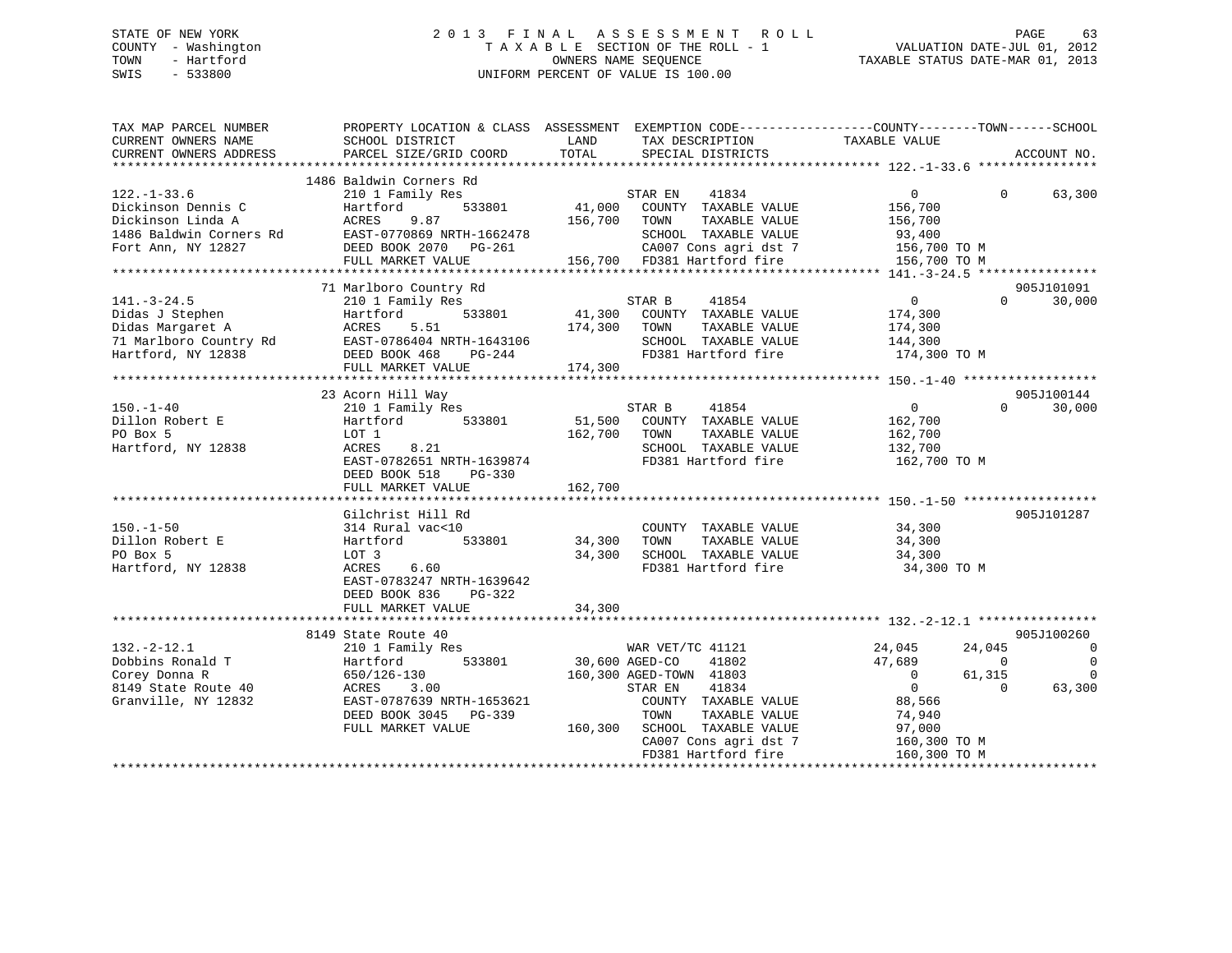| STATE OF NEW YORK<br>COUNTY - Washington<br>- Hartford<br>TOWN<br>$-533800$<br>SWIS |                                                                                                                                              |         | 2013 FINAL ASSESSMENT ROLL<br>OWNERS NAME SEQUENCE<br>UNIFORM PERCENT OF VALUE IS 100.00 |                        | 64<br>PAGE         |
|-------------------------------------------------------------------------------------|----------------------------------------------------------------------------------------------------------------------------------------------|---------|------------------------------------------------------------------------------------------|------------------------|--------------------|
| TAX MAP PARCEL NUMBER                                                               | PROPERTY LOCATION & CLASS ASSESSMENT EXEMPTION CODE---------------COUNTY-------TOWN------SCHOOL                                              |         |                                                                                          |                        |                    |
| CURRENT OWNERS NAME<br>CURRENT OWNERS ADDRESS                                       | SCHOOL DISTRICT<br>PARCEL SIZE/GRID COORD TOTAL SPECIAL DISTRICTS                                                                            |         | LAND TAX DESCRIPTION TAXABLE VALUE                                                       |                        | ACCOUNT NO.        |
|                                                                                     |                                                                                                                                              |         |                                                                                          |                        |                    |
|                                                                                     | 360 Gilchrist Hill Rd                                                                                                                        |         |                                                                                          |                        | 905J101233         |
| $150. - 1 - 47$                                                                     | 240 Rural res<br>240 Rural res<br>533801 60,500 TOWN TAXABLE VALUE<br>528/200 531/174 533/149 188,200 SCHOOL TAXABLE VALUE<br>572/125 866/64 |         | COUNTY TAXABLE VALUE 188,200                                                             |                        |                    |
| Dolderer Theodore                                                                   |                                                                                                                                              |         |                                                                                          | 188,200                |                    |
| Dolderer Nancy                                                                      |                                                                                                                                              |         | SCHOOL TAXABLE VALUE 188,200<br>FD381 Hartford fire 188,200 TO M                         |                        |                    |
| 97-15 76th St                                                                       |                                                                                                                                              |         |                                                                                          |                        |                    |
| Ozone Park, NY 11416                                                                | ACRES 17.20                                                                                                                                  |         |                                                                                          |                        |                    |
|                                                                                     | EAST-0783599 NRTH-1640478                                                                                                                    |         |                                                                                          |                        |                    |
|                                                                                     | DEED BOOK 3024 PG-126                                                                                                                        |         |                                                                                          |                        |                    |
|                                                                                     | FULL MARKET VALUE                                                                                                                            | 188,200 |                                                                                          |                        |                    |
|                                                                                     | State Route 196                                                                                                                              |         |                                                                                          |                        | 905J100176         |
| $149. - 1 - 1$                                                                      | 323 Vacant rural                                                                                                                             |         | AGRI-D IND 41730                                                                         | $64,902$ $64,902$      | 64,902             |
| Donaldson Paul P                                                                    | Hartford                                                                                                                                     |         | 533801 117,600 COUNTY TAXABLE VALUE                                                      | 52,698                 |                    |
| Donaldson Janet                                                                     | sub div 12299 117,600 TOWN                                                                                                                   |         | TAXABLE VALUE                                                                            | 52,698                 |                    |
| 3360 State Route 196                                                                | ACRES 85.70                                                                                                                                  |         |                                                                                          |                        |                    |
| Fort Ann, NY 12827                                                                  | EAST-0770480 NRTH-1640480<br>DEED BOOK 462<br>PG-691                                                                                         |         | SCHOOL TAXABLE VALUE<br>FD381 Hartford fire                                              | 52,698<br>117,600 TO M |                    |
| MAY BE SUBJECT TO PAYMENT<br>UNDER AGDIST LAW TIL 2020                              | FULL MARKET VALUE                                                                                                                            | 117,600 |                                                                                          |                        |                    |
|                                                                                     |                                                                                                                                              |         |                                                                                          |                        |                    |
|                                                                                     | 3360 State Route 196                                                                                                                         |         |                                                                                          |                        |                    |
| $149. - 1 - 1.2$                                                                    | 210 1 Family Res                                                                                                                             |         | 41834<br>STAR EN                                                                         | $\overline{0}$         | $\Omega$<br>63,300 |
| Donaldson Paul P                                                                    | Hartford                                                                                                                                     |         | 533801 39,300 COUNTY TAXABLE VALUE 194,800                                               |                        |                    |
| Donaldson Janet                                                                     | Subdiv 12299 Lot 1 194,800 TOWN                                                                                                              |         | TAXABLE VALUE                                                                            | 194,800                |                    |
| 3360 State Route 196                                                                | ACRES<br>5.30                                                                                                                                |         | SCHOOL TAXABLE VALUE                                                                     | 131,500                |                    |
| Fort Ann, NY 12827                                                                  | EAST-0769783 NRTH-1641296<br>DEED BOOK 462<br>PG-691                                                                                         |         | FD381 Hartford fire the 194,800 TO M                                                     |                        |                    |
| PRIOR OWNER ON 3/01/2013 FULL MARKET VALUE<br>Donaldson Paul P                      |                                                                                                                                              | 194,800 |                                                                                          |                        |                    |
|                                                                                     |                                                                                                                                              |         |                                                                                          |                        |                    |

|                           | 3302 State Route 196      |                                    |                  |        |
|---------------------------|---------------------------|------------------------------------|------------------|--------|
| $149. - 1 - 1.1$          | 240 Rural res             | AGRI-D IND 41730                   | 27,764<br>27.764 | 27,764 |
| Donaldson William R       | 533801<br>Hartford        | 49,100 STAR B<br>41854             |                  | 30,000 |
| 3302 State Route 196      | ACRES 18.80               | 228,500<br>TAXABLE VALUE<br>COUNTY | 200,736          |        |
| Fort Ann, NY 12827        | EAST-0769319 NRTH-1639840 | TOWN<br>TAXABLE VALUE              | 200,736          |        |
|                           | DEED BOOK 2496 PG-219     | TAXABLE VALUE<br>SCHOOL            | 170,736          |        |
| MAY BE SUBJECT TO PAYMENT | FULL MARKET VALUE         | FD381 Hartford fire<br>228,500     | 228,500 TO M     |        |
| UNDER AGDIST LAW TIL 2020 |                           |                                    |                  |        |
|                           |                           |                                    |                  |        |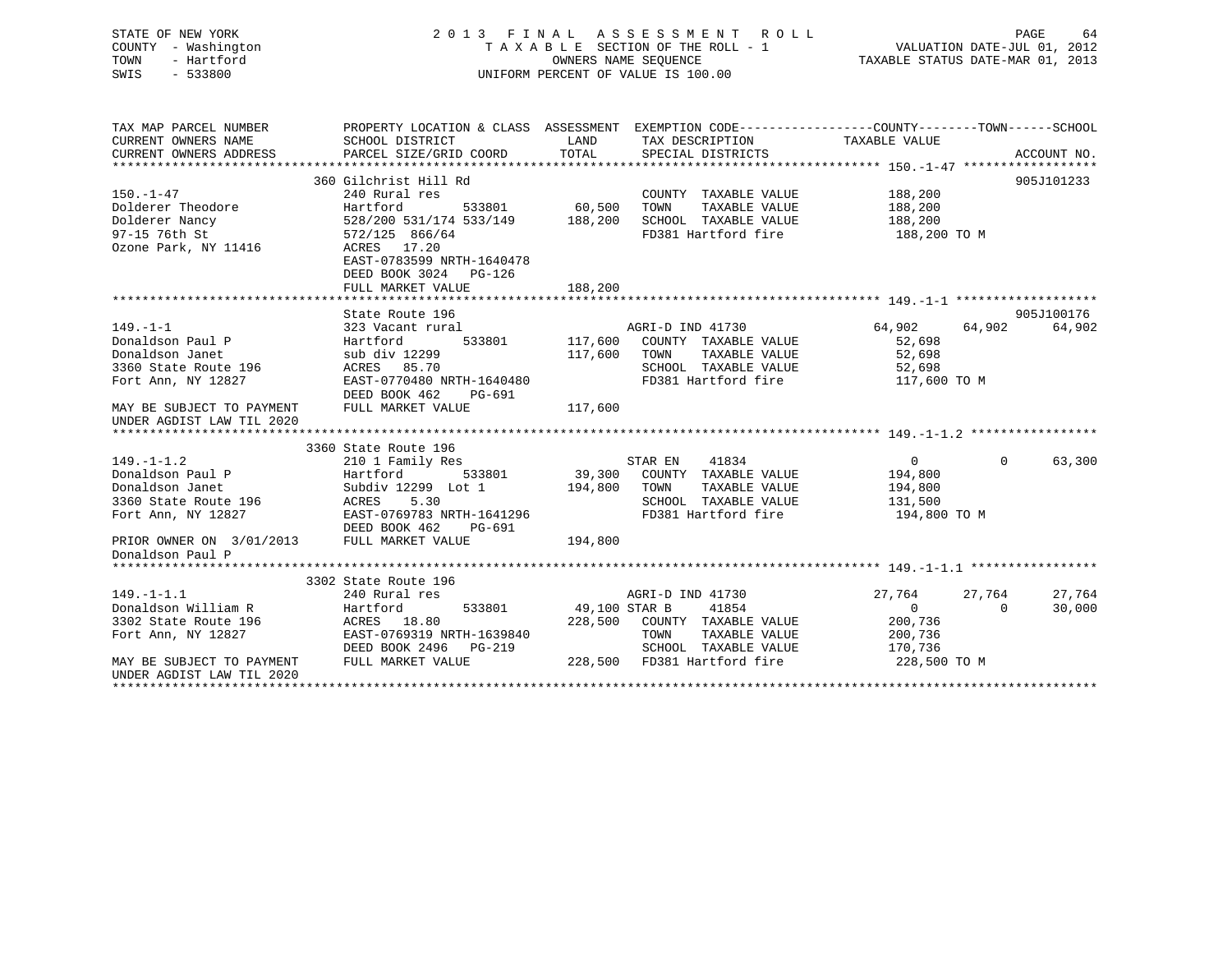| STATE OF NEW YORK   | 2013 FINAL ASSESSMENT ROLL         | 65<br>PAGE                       |
|---------------------|------------------------------------|----------------------------------|
| COUNTY - Washington | TAXABLE SECTION OF THE ROLL - 1    | VALUATION DATE-JUL 01, 2012      |
| TOWN<br>- Hartford  | OWNERS NAME SEOUENCE               | TAXABLE STATUS DATE-MAR 01, 2013 |
| - 533800<br>SWIS    | UNIFORM PERCENT OF VALUE IS 100.00 |                                  |

| TAX MAP PARCEL NUMBER     | PROPERTY LOCATION & CLASS ASSESSMENT EXEMPTION CODE--------------COUNTY-------TOWN-----SCHOOL             |               |                                             |                                                                 |                          |
|---------------------------|-----------------------------------------------------------------------------------------------------------|---------------|---------------------------------------------|-----------------------------------------------------------------|--------------------------|
| CURRENT OWNERS NAME       | SCHOOL DISTRICT                                                                                           | LAND          | TAX DESCRIPTION                             | TAXABLE VALUE                                                   |                          |
|                           | CURRENT OWNERS ADDRESS PARCEL SIZE/GRID COORD TOTAL                                                       |               | SPECIAL DISTRICTS                           |                                                                 | ACCOUNT NO.              |
|                           |                                                                                                           |               |                                             |                                                                 |                          |
|                           | 7405 State Route 40                                                                                       |               | 42 PCT OF VALUE USED FOR EXEMPTION PURPOSES |                                                                 | 905J100177               |
| $140. -2 - 39$            | 280 Res Multiple<br>Hartford 533801 345,600 AGED-CO/TN 41801<br>1804 1804                                 |               |                                             | 138,833 138,833<br>106,365 106,365                              | 138,833                  |
| Doniguian Michel          |                                                                                                           |               |                                             |                                                                 | $\overline{\phantom{0}}$ |
| 7405 State Route 40       | 440/286<br>ACRES 319.60                                                                                   |               | 506,500 AGED-SCH<br>41804                   | $\overline{0}$                                                  | 74,456<br>$\overline{0}$ |
| Fort Ann, NY 12827        |                                                                                                           |               | 41834<br>STAR EN                            | $\Omega$                                                        | $\Omega$<br>63,300       |
|                           | EAST-0776877 NRTH-1641182                                                                                 |               | COUNTY TAXABLE VALUE                        | 261,302                                                         |                          |
| MAY BE SUBJECT TO PAYMENT | DEED BOOK 3040 PG-112                                                                                     |               | TOWN<br>TAXABLE VALUE                       | 261,302                                                         |                          |
| UNDER AGDIST LAW TIL 2017 | FULL MARKET VALUE                                                                                         |               | 506,500 SCHOOL TAXABLE VALUE 229,911        |                                                                 |                          |
|                           |                                                                                                           |               | CA007 Cons agri dst 7                       | 367,667 TO M                                                    |                          |
|                           |                                                                                                           |               | 138,833 EX                                  |                                                                 |                          |
|                           |                                                                                                           |               | FD381 Hartford fire                         | 506,500 TO M                                                    |                          |
|                           |                                                                                                           |               |                                             |                                                                 |                          |
|                           | 3445 State Route 196                                                                                      |               |                                             |                                                                 | 905J101399               |
| $140. - 1 - 47.1$         | 280 Res Multiple                                                                                          | STAR B        | 41854                                       | $\overline{0}$                                                  | $\Omega$<br>30,000       |
| Donovan Charles P         | Hartford 533801 51,500 COUNTY TAXABLE VALUE<br>775/218 Hwy Appr 171,400 TOWN TAXABLE VALUE                |               |                                             | 171,400                                                         |                          |
|                           |                                                                                                           |               |                                             | 171,400                                                         |                          |
|                           |                                                                                                           |               | SCHOOL TAXABLE VALUE 141,400                |                                                                 |                          |
|                           | 0011 11,50 112827<br>Fort Ann, NY 12827<br>Tot Ann, NY 12827<br>DEED BOOK 618<br>DEED BOOK 618<br>POC-242 |               | FD381 Hartford fire                         | 171,400 TO M                                                    |                          |
|                           |                                                                                                           |               |                                             |                                                                 |                          |
|                           | FULL MARKET VALUE                                                                                         | 171,400       |                                             |                                                                 |                          |
|                           |                                                                                                           |               |                                             |                                                                 |                          |
|                           | 503 Blood St                                                                                              |               |                                             |                                                                 | 905J100086               |
| $132. - 4 - 12$           | 210 1 Family Res                                                                                          |               | STAR B 41854                                | $\overline{0}$                                                  | $\Omega$<br>30,000       |
| Downing Brian $D$         | 533801<br>Hartford                                                                                        |               | 35,200 COUNTY TAXABLE VALUE                 | 122,800                                                         |                          |
| 503 Blood St              | ACRES 6.70                                                                                                |               | 122,800 TOWN<br>TAXABLE VALUE               | 122,800                                                         |                          |
| Granville, NY 12832       |                                                                                                           |               |                                             |                                                                 |                          |
|                           | DEED BOOK 632                                                                                             |               | FD381 Hartford fire                         | SCHOOL TAXABLE VALUE 92,800<br>FD381 Hartford fire 122,800 TO M |                          |
|                           | FULL MARKET VALUE                                                                                         | 122,800       |                                             |                                                                 |                          |
|                           |                                                                                                           |               |                                             |                                                                 |                          |
|                           | Camp A Way                                                                                                |               |                                             |                                                                 | 905J100567               |
| $142. - 1 - 48$           | 322 Rural vac>10                                                                                          |               | COUNTY TAXABLE VALUE 13,400                 |                                                                 |                          |
| Downing Brian D           | Hartford                                                                                                  | 533801 13,400 | TOWN                                        | TAXABLE VALUE 13,400                                            |                          |
| 503 Blood St              | ACRES 10.08                                                                                               |               | 13,400 SCHOOL TAXABLE VALUE 13,400          |                                                                 |                          |
| Granville, NY 12832       | EAST-0792161 NRTH-1647663                                                                                 |               | FD381 Hartford fire                         | 13,400 TO M                                                     |                          |
|                           | DEED BOOK 632<br>$PG-19$                                                                                  |               |                                             |                                                                 |                          |
|                           |                                                                                                           |               |                                             |                                                                 |                          |
|                           |                                                                                                           |               |                                             |                                                                 |                          |
|                           | North Rd                                                                                                  |               |                                             |                                                                 | 905J100178               |
| $140. - 1 - 17$           | 322 Rural vac>10                                                                                          |               | COUNTY TAXABLE VALUE                        | 35,500                                                          |                          |
| Doyle Kathleen M          | 533801<br>Hartford                                                                                        | 35,500        | TAXABLE VALUE<br>TOWN                       | 35,500                                                          |                          |
| 29 Haviland Ave           | ACRES 13.60                                                                                               | 35,500        | SCHOOL TAXABLE VALUE 35,500                 |                                                                 |                          |
| Glens Falls, NY 12801     | EAST-0772213 NRTH-1642311                                                                                 |               | FD381 Hartford fire                         | 35,500 TO M                                                     |                          |
|                           | DEED BOOK 480<br>PG-508                                                                                   |               |                                             |                                                                 |                          |
|                           | FULL MARKET VALUE                                                                                         | 35,500        |                                             |                                                                 |                          |
|                           |                                                                                                           |               |                                             |                                                                 |                          |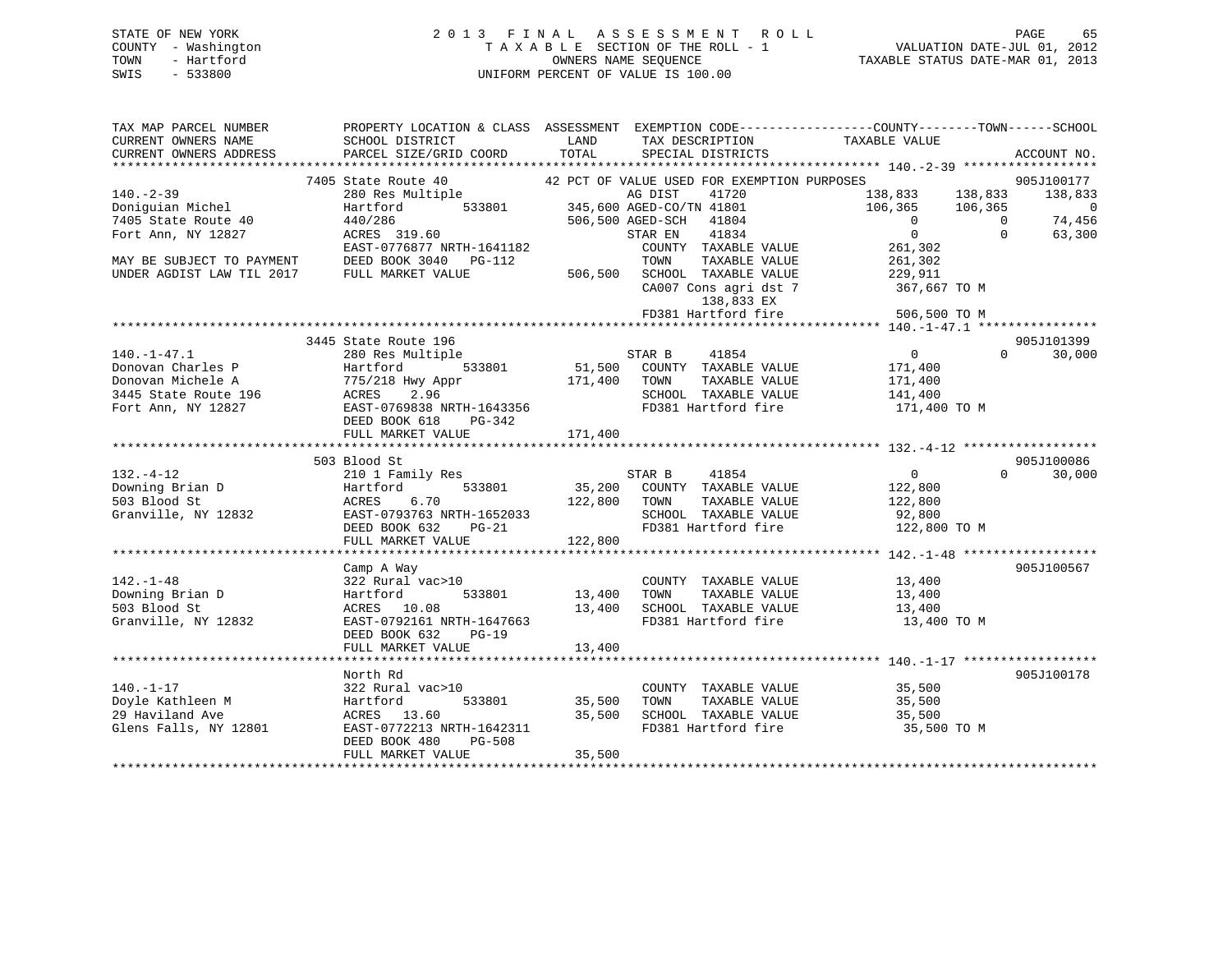| STATE OF NEW YORK<br>COUNTY - Washington<br>TOWN<br>- Hartford<br>SWIS<br>$-533800$ | 2013 FINAL                                 | ASSESSMENT<br>ROLL<br>TAXABLE SECTION OF THE ROLL - 1<br>OWNERS NAME SEQUENCE<br>UNIFORM PERCENT OF VALUE IS 100.00                                       | PAGE<br>66<br>VALUATION DATE-JUL 01, 2012<br>TAXABLE STATUS DATE-MAR 01, 2013 |
|-------------------------------------------------------------------------------------|--------------------------------------------|-----------------------------------------------------------------------------------------------------------------------------------------------------------|-------------------------------------------------------------------------------|
| TAX MAP PARCEL NUMBER<br>CURRENT OWNERS NAME<br>CURRENT OWNERS ADDRESS              | SCHOOL DISTRICT<br>PARCEL SIZE/GRID COORD  | PROPERTY LOCATION & CLASS ASSESSMENT EXEMPTION CODE----------------COUNTY-------TOWN------SCHOOL<br>LAND<br>TAX DESCRIPTION<br>TOTAL<br>SPECIAL DISTRICTS | TAXABLE VALUE<br>ACCOUNT NO.                                                  |
| ***********************                                                             |                                            |                                                                                                                                                           |                                                                               |
| $148. - 1 - 25.6$                                                                   | 76 Mcdougal Rd<br>210 1 Family Res         | COUNTY TAXABLE VALUE                                                                                                                                      | 99,800                                                                        |
| Dudley Russell E Sr                                                                 | Hartford<br>533801                         | 29,400<br>TOWN<br>TAXABLE VALUE                                                                                                                           | 99,800                                                                        |
| 168 Fort Edward Rd                                                                  | LOT 4                                      | 99,800<br>SCHOOL TAXABLE VALUE                                                                                                                            | 99,800                                                                        |
| Fort Edward, NY 12828                                                               | ACRES<br>7.50                              | CA006 Cons agri dst 6                                                                                                                                     | 99,800 TO M                                                                   |
|                                                                                     | EAST-0766381 NRTH-1635101                  | FD381 Hartford fire                                                                                                                                       | 99,800 TO M                                                                   |
|                                                                                     | DEED BOOK 2241 PG-93                       |                                                                                                                                                           |                                                                               |
|                                                                                     | FULL MARKET VALUE                          | 99,800                                                                                                                                                    |                                                                               |
|                                                                                     | 3984 State Route 149                       |                                                                                                                                                           | 905J101234                                                                    |
| $131. - 1 - 13.3$                                                                   | 210 1 Family Res                           | EFVET CL/T 41003                                                                                                                                          | 60,911<br>$\mathbf 0$<br>$\mathbf 0$                                          |
| Duel Betty P -LE-                                                                   | 533801<br>Hartford                         | 23,400 ELG FVT/CO 41102                                                                                                                                   | $\mathsf 0$<br>3,200<br>0                                                     |
| Oconnor Diane E                                                                     | 1.10<br>ACRES                              | 108,500 AGED-CO<br>41802                                                                                                                                  | $\mathbf 0$<br>$\mathbf 0$<br>47,385                                          |
| 3984 State Route 149                                                                | EAST-0770272 NRTH-1654557                  | AGED-TOWN 41803                                                                                                                                           | 23,795<br>$\mathbf 0$<br>$\Omega$                                             |
| Fort Ann, NY 12827                                                                  | DEED BOOK 743<br>PG-192                    | STAR EN<br>41834                                                                                                                                          | $\mathbf{0}$<br>$\Omega$<br>63,300                                            |
|                                                                                     | FULL MARKET VALUE                          | 108,500 COUNTY TAXABLE VALUE                                                                                                                              | 57,915                                                                        |
|                                                                                     |                                            | TOWN<br>TAXABLE VALUE                                                                                                                                     | 23,794                                                                        |
|                                                                                     |                                            | SCHOOL TAXABLE VALUE                                                                                                                                      | 45,200                                                                        |
|                                                                                     |                                            | CA007 Cons agri dst 7                                                                                                                                     | 108,500 TO M                                                                  |
|                                                                                     |                                            | FD381 Hartford fire                                                                                                                                       | 108,500 TO M<br>* * * * * * *<br>$149, -1 - 26, 13$ ***************           |
|                                                                                     | 7 Winch Way                                |                                                                                                                                                           | 905J101221                                                                    |
| $149. - 1 - 26.13$                                                                  | 314 Rural vac<10                           | COUNTY TAXABLE VALUE                                                                                                                                      | 14,500                                                                        |
| Duffy Devin                                                                         | Hartford<br>533801                         | 14,500<br>TOWN<br>TAXABLE VALUE                                                                                                                           | 14,500                                                                        |
| Morrow Sarah                                                                        | ACRES<br>1.57 BANK<br>185                  | 14,500 SCHOOL TAXABLE VALUE                                                                                                                               | 14,500                                                                        |
| 5 Winch Wa                                                                          | EAST-0779312 NRTH-1636083                  | FD381 Hartford fire                                                                                                                                       | 14,500 TO M                                                                   |
| Argyle, NY 12809                                                                    | DEED BOOK 2325 PG-37                       |                                                                                                                                                           |                                                                               |
|                                                                                     | FULL MARKET VALUE                          | 14,500                                                                                                                                                    |                                                                               |
|                                                                                     |                                            |                                                                                                                                                           | ********************* 149.-1-26.20 ***************                            |
| $149. - 1 - 26.20$                                                                  | 5 Winch Way<br>210 1 Family Res            | STAR B<br>41854                                                                                                                                           | $\Omega$<br>$\overline{0}$<br>30,000                                          |
| Duffy Devin                                                                         | Hartford<br>533801                         | 22,800<br>COUNTY TAXABLE VALUE                                                                                                                            | 74,700                                                                        |
| Morrow Sarah                                                                        | 1.56 BANK<br>ACRES<br>185                  | 74,700<br>TOWN<br>TAXABLE VALUE                                                                                                                           | 74,700                                                                        |
| 5 Winch Wa                                                                          | EAST-0779132 NRTH-1635825                  | SCHOOL TAXABLE VALUE                                                                                                                                      | 44,700                                                                        |
| Argyle, NY 12809                                                                    | DEED BOOK 2325 PG-37                       | FD381 Hartford fire                                                                                                                                       | 74,700 TO M                                                                   |
|                                                                                     | FULL MARKET VALUE                          | 74,700                                                                                                                                                    |                                                                               |
|                                                                                     | ******************                         |                                                                                                                                                           |                                                                               |
|                                                                                     | 58 Brayton Rd                              |                                                                                                                                                           |                                                                               |
| $114. - 1 - 1.3$                                                                    | 210 1 Family Res                           | CBT VET/TC 41131                                                                                                                                          | 45,000<br>47,775<br>0                                                         |
| DuFore Thomas                                                                       | Hartford<br>533801                         | 32,200 STAR B<br>41854                                                                                                                                    | $\overline{0}$<br>$\Omega$<br>30,000                                          |
| DuFore Tanya<br>462 Canada Street                                                   | ACRES<br>3.41<br>EAST-0780028 NRTH-1669072 | 191,100<br>COUNTY TAXABLE VALUE<br>TOWN<br>TAXABLE VALUE                                                                                                  | 143,325<br>146,100                                                            |
| Lake George, NY 12845                                                               | DEED BOOK 3267<br>PG-113                   | SCHOOL TAXABLE VALUE                                                                                                                                      | 161,100                                                                       |
|                                                                                     | FULL MARKET VALUE                          | 191,100 CA007 Cons agri dst 7                                                                                                                             | 191,100 TO M                                                                  |
| PRIOR OWNER ON 3/01/2013                                                            |                                            | FD381 Hartford fire                                                                                                                                       | 191,100 TO M                                                                  |
| Rathburn David                                                                      |                                            |                                                                                                                                                           |                                                                               |
| ****************                                                                    | *********************************          |                                                                                                                                                           |                                                                               |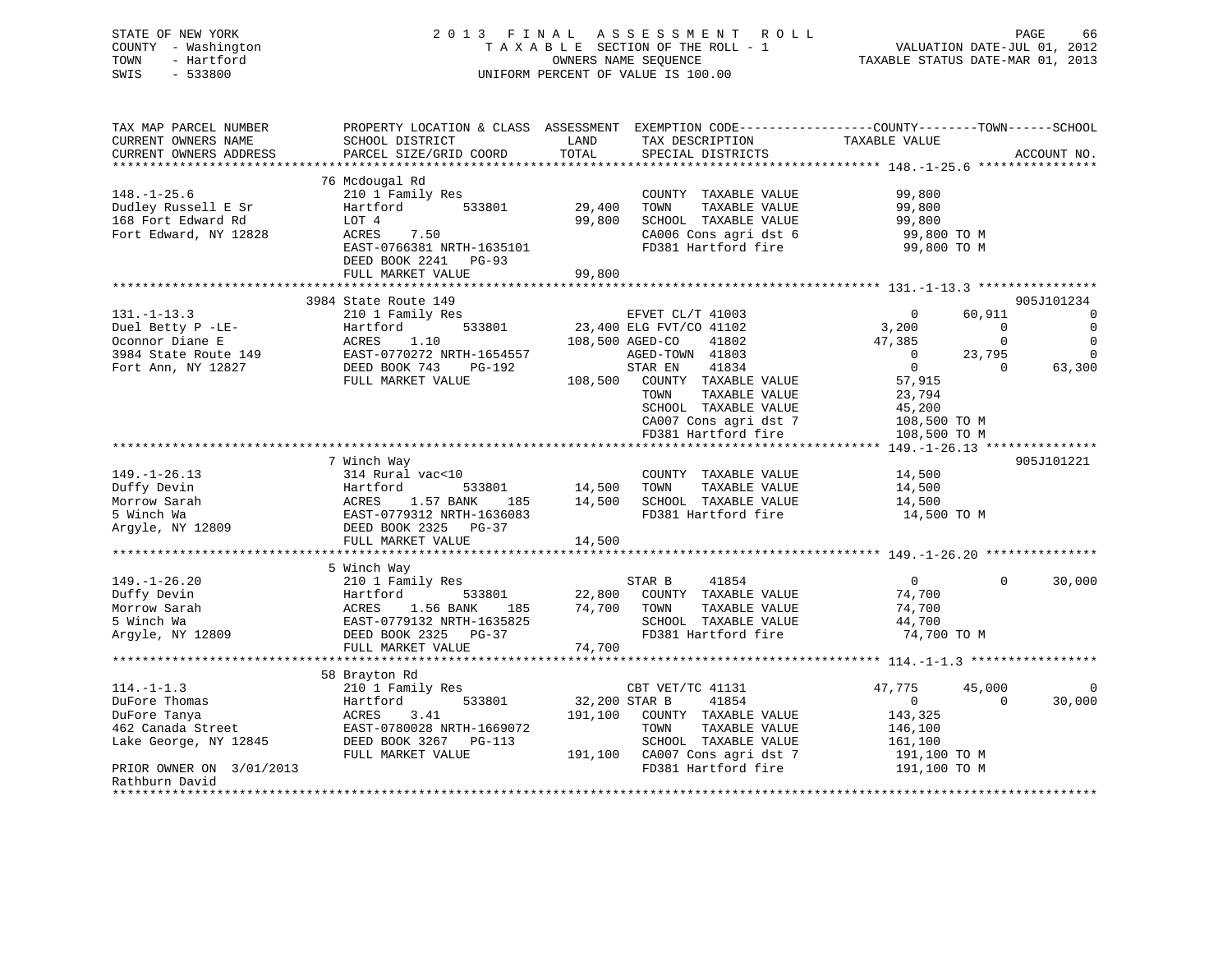## STATE OF NEW YORK 2 0 1 3 F I N A L A S S E S S M E N T R O L L PAGE 67 COUNTY - Washington T A X A B L E SECTION OF THE ROLL - 1 VALUATION DATE-JUL 01, 2012 TOWN - Hartford **TAXABLE STATUS DATE-MAR 01, 2013** SWIS - 533800 UNIFORM PERCENT OF VALUE IS 100.00

| TAX MAP PARCEL NUMBER<br>CURRENT OWNERS NAME<br>CURRENT OWNERS ADDRESS | PROPERTY LOCATION & CLASS ASSESSMENT EXEMPTION CODE----------------COUNTY-------TOWN------SCHOOL<br>SCHOOL DISTRICT<br>PARCEL SIZE/GRID COORD | LAND<br>TOTAL | TAX DESCRIPTION<br>SPECIAL DISTRICTS                | TAXABLE VALUE                               | ACCOUNT NO.        |
|------------------------------------------------------------------------|-----------------------------------------------------------------------------------------------------------------------------------------------|---------------|-----------------------------------------------------|---------------------------------------------|--------------------|
|                                                                        |                                                                                                                                               |               |                                                     |                                             |                    |
|                                                                        | 241 Pope Hill Rd                                                                                                                              |               |                                                     |                                             | 905J101334         |
| $150. - 1 - 30.2$                                                      | 240 Rural res                                                                                                                                 |               | STAR B<br>41854                                     | $0 \qquad \qquad$                           | 30,000<br>$\Omega$ |
| Dufour Michael                                                         | 533801<br>Hartford                                                                                                                            | 46,400        | COUNTY TAXABLE VALUE                                | 208,800                                     |                    |
| Dufour Sherry                                                          | LOT 2<br>ACRES 13.78                                                                                                                          | 208,800       | TOWN<br>TAXABLE VALUE<br>SCHOOL TAXABLE VALUE       | 208,800                                     |                    |
| 241 Pope Hill Rd                                                       |                                                                                                                                               |               |                                                     | 178,800                                     |                    |
| Argyle, NY 12809                                                       | EAST-0782410 NRTH-1634884<br>DEED BOOK 706<br>$PG-54$                                                                                         | 208,800       | FD381 Hartford fire                                 | 208,800 TO M                                |                    |
|                                                                        | FULL MARKET VALUE                                                                                                                             |               |                                                     |                                             |                    |
|                                                                        | 501 Blood St                                                                                                                                  |               |                                                     |                                             | 905J101203         |
| $132. - 4 - 11.3$                                                      | 210 1 Family Res                                                                                                                              |               | 41834<br>STAR EN                                    | $\overline{0}$                              | $\Omega$<br>63,300 |
| Dunster Richard                                                        | 533801<br>Hartford                                                                                                                            |               | 29,500 COUNTY TAXABLE VALUE                         | 157,800                                     |                    |
| Dunster Marsha                                                         | 2.70<br>ACRES                                                                                                                                 | 157,800       | TOWN<br>TAXABLE VALUE                               | 157,800                                     |                    |
| 501 Blood St                                                           | EAST-0794223 NRTH-1651831<br>DEED BOOK 488 PG-695                                                                                             |               | SCHOOL TAXABLE VALUE                                | 94,500                                      |                    |
| Granville, NY 12832                                                    | DEED BOOK 488<br>PG-695                                                                                                                       |               | FD381 Hartford fire                                 | 157,800 TO M                                |                    |
|                                                                        | FULL MARKET VALUE                                                                                                                             | 157,800       |                                                     |                                             |                    |
|                                                                        |                                                                                                                                               |               |                                                     |                                             |                    |
|                                                                        | 46 Pope Hill Rd                                                                                                                               |               |                                                     |                                             | 905J101232         |
| $149. - 1 - 29.4$                                                      | 210 1 Family Res                                                                                                                              |               | 41854<br>STAR B                                     | $\overline{0}$                              | $\Omega$<br>30,000 |
| Durant Rhonda                                                          | Hartford                                                                                                                                      |               | 533801 21,300 COUNTY TAXABLE VALUE                  | 90,600                                      |                    |
| 46 Pope Hill Rd                                                        | FRNT 100.00 DPTH 400.00                                                                                                                       | 90,600 TOWN   | TAXABLE VALUE                                       | 90,600                                      |                    |
| Argyle, NY 12809                                                       | EAST-0778180 NRTH-1632997                                                                                                                     |               | SCHOOL TAXABLE VALUE                                | 60,600                                      |                    |
|                                                                        | DEED BOOK 2608 PG-1<br>FULL MARKET VALUE                                                                                                      |               | CA006 Cons agri dst 6<br>90,600 FD381 Hartford fire | $90,600$ TO M<br>90,600 TO M<br>90,600 TO M |                    |
|                                                                        |                                                                                                                                               |               |                                                     |                                             |                    |
|                                                                        | 143 County Route 17                                                                                                                           |               |                                                     |                                             |                    |
| $122. - 1 - 17.1$                                                      | 210 1 Family Res                                                                                                                              |               | STAR B<br>41854                                     | $0 \qquad \qquad$                           | $\Omega$<br>30,000 |
| Durkee Douglas W                                                       | Hartford<br>533801                                                                                                                            |               | 34,900 COUNTY TAXABLE VALUE                         | 201,700                                     |                    |
| Durkee Sandra L                                                        | 3.83<br>ACRES                                                                                                                                 | 201,700       | TOWN<br>TAXABLE VALUE                               | 201,700                                     |                    |
| 143 County Route 17                                                    | EAST-0772101 NRTH-1658178                                                                                                                     |               | SCHOOL TAXABLE VALUE                                | 171,700                                     |                    |
| Fort Ann, NY 12827                                                     | DEED BOOK 722<br>PG-82                                                                                                                        |               | CA007 Cons agri dst 7                               | 201,700 TO M                                |                    |
|                                                                        | FULL MARKET VALUE                                                                                                                             |               | 201,700 FD381 Hartford fire                         | 201,700 TO M                                |                    |
|                                                                        |                                                                                                                                               |               |                                                     |                                             |                    |
|                                                                        | County Route 23                                                                                                                               |               |                                                     |                                             | 905J101099         |
| $132. - 1 - 18.2$                                                      | 323 Vacant rural                                                                                                                              |               | COUNTY TAXABLE VALUE                                | 75,700                                      |                    |
| Durkee Gordon                                                          | 533801<br>Hartford                                                                                                                            | 75,700        | TOWN<br>TAXABLE VALUE                               | 75,700                                      |                    |
| Durkee Mary Lou                                                        | 507/453                                                                                                                                       | 75,700        | SCHOOL TAXABLE VALUE                                | 75,700                                      |                    |
| PO Box 44                                                              | ACRES 55.10                                                                                                                                   |               | CA007 Cons agri dst 7                               | $75,700$ TO M                               |                    |
| Fort Ann, NY 12827                                                     | EAST-0788476 NRTH-1657504                                                                                                                     |               | FD381 Hartford fire                                 | 75,700 TO M                                 |                    |
|                                                                        | DEED BOOK 502<br>PG-248                                                                                                                       |               |                                                     |                                             |                    |
| MAY BE SUBJECT TO PAYMENT<br>UNDER AGDIST LAW TIL 2013                 | FULL MARKET VALUE                                                                                                                             | 75,700        |                                                     |                                             |                    |
|                                                                        |                                                                                                                                               |               |                                                     |                                             |                    |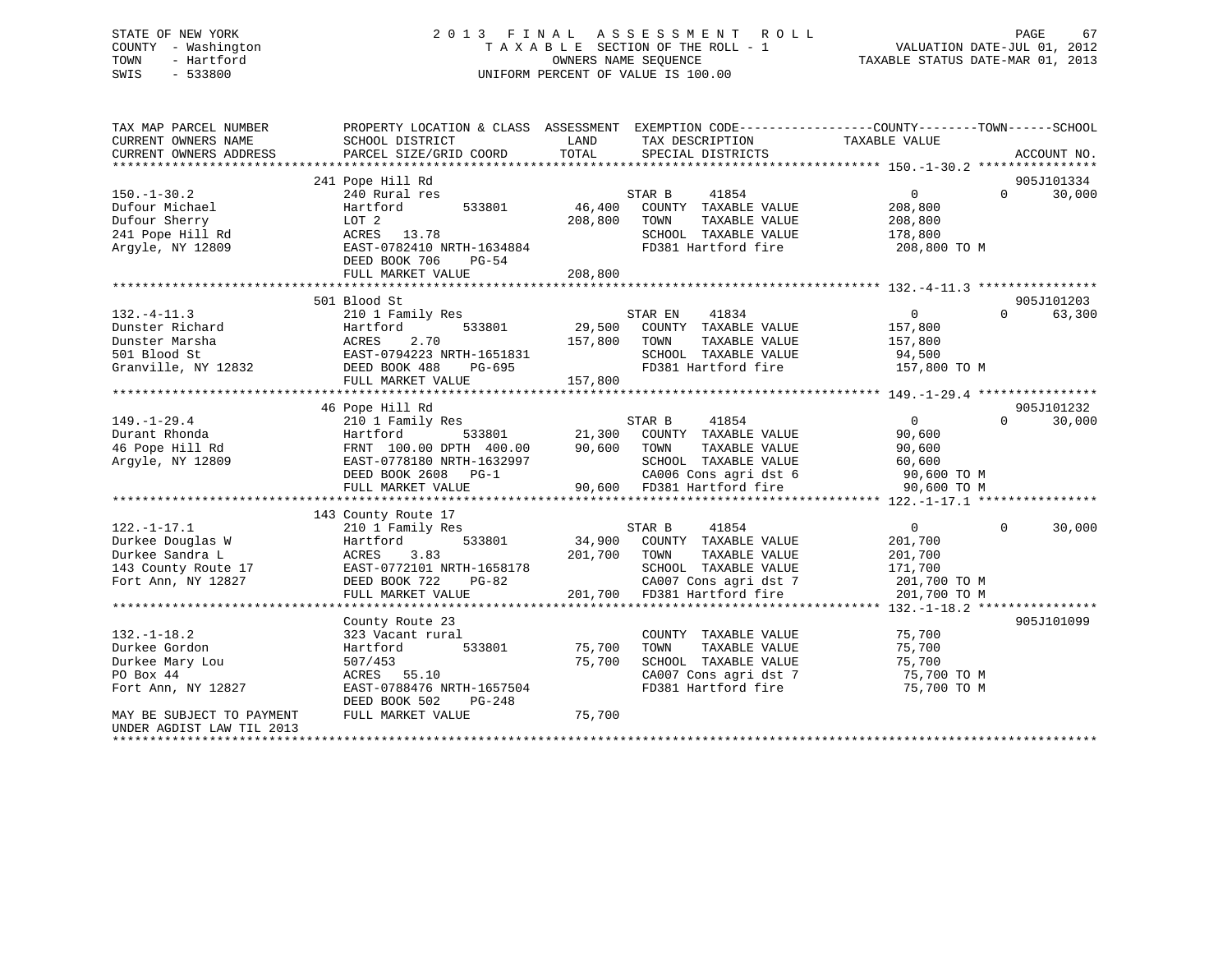## STATE OF NEW YORK 2 0 1 3 F I N A L A S S E S S M E N T R O L L PAGE 68 COUNTY - Washington T A X A B L E SECTION OF THE ROLL - 1 VALUATION DATE-JUL 01, 2012 TOWN - Hartford **TAXABLE STATUS DATE-MAR 01, 2013** OWNERS NAME SEQUENCE TAXABLE STATUS DATE-MAR 01, 2013 SWIS - 533800 UNIFORM PERCENT OF VALUE IS 100.00

| TAX MAP PARCEL NUMBER<br>CURRENT OWNERS NAME<br>CURRENT OWNERS ADDRESS | PROPERTY LOCATION & CLASS ASSESSMENT<br>SCHOOL DISTRICT<br>PARCEL SIZE/GRID COORD | LAND<br>TOTAL    | TAX DESCRIPTION<br>SPECIAL DISTRICTS        | EXEMPTION CODE-----------------COUNTY-------TOWN------SCHOOL<br>TAXABLE VALUE | ACCOUNT NO.    |
|------------------------------------------------------------------------|-----------------------------------------------------------------------------------|------------------|---------------------------------------------|-------------------------------------------------------------------------------|----------------|
| *************************                                              |                                                                                   |                  |                                             |                                                                               |                |
|                                                                        | 56 Durkee Ln                                                                      |                  | 17 PCT OF VALUE USED FOR EXEMPTION PURPOSES |                                                                               | 905J100186     |
| $114. - 1 - 20$                                                        | 112 Dairy farm                                                                    |                  | AG DIST<br>41720                            | 55,971<br>55,971                                                              | 55,971         |
| Durkee Irrov Living Trust                                              | 533801<br>Hartford                                                                |                  | 123,800 AGED-CO/TN 41801                    | 15,768<br>15,768                                                              | $\overline{0}$ |
| Durkee Cecil M                                                         | 2628/181Covenants&Restric                                                         | 185,500 AGED-SCH | 41804                                       | $\mathbf{0}$<br>$\Omega$                                                      | 14,191         |
| 56 Durkee Ln                                                           | 1955/39WRP eastment 2865/                                                         |                  | 41834<br>STAR EN                            | $\mathbf 0$<br>$\Omega$                                                       | 63,300         |
| Fort Ann, NY 12827                                                     | 85.86<br>ACRES                                                                    |                  | COUNTY TAXABLE VALUE                        | 113,761                                                                       |                |
|                                                                        | EAST-0785060 NRTH-1665792                                                         |                  | TOWN<br>TAXABLE VALUE                       | 113,761                                                                       |                |
| MAY BE SUBJECT TO PAYMENT                                              | DEED BOOK 1955 PG-39                                                              |                  | SCHOOL TAXABLE VALUE                        | 52,038                                                                        |                |
| UNDER AGDIST LAW TIL 2017                                              | FULL MARKET VALUE                                                                 |                  | 185,500 CA007 Cons agri dst 7               | 129,529 TO M                                                                  |                |
|                                                                        |                                                                                   |                  | 55,971 EX                                   |                                                                               |                |
|                                                                        |                                                                                   |                  | FD381 Hartford fire                         | 185,500 TO M<br>***************** 122.-1-17 ****                              |                |
|                                                                        | 231 County Route 17                                                               |                  |                                             |                                                                               | 905J100189     |
| $122. - 1 - 17$                                                        | 112 Dairy farm                                                                    |                  | 41720<br>AG DIST                            | 204,872<br>204,872                                                            | 204,872        |
| Durkee Willard                                                         | 533801<br>Hartford                                                                | 434,800          | COUNTY TAXABLE VALUE                        | 450,528                                                                       |                |
| Durkee Beverly                                                         | 449/1049 424/105-408/245                                                          | 655,400          | TOWN<br>TAXABLE VALUE                       | 450,528                                                                       |                |
| 143 Hall Rd                                                            | ACRES 383.40                                                                      |                  | SCHOOL TAXABLE VALUE                        | 450,528                                                                       |                |
| Fort Ann, NY 12827                                                     | EAST-0773780 NRTH-1658705                                                         |                  | CA007 Cons agri dst 7                       | 450,528 TO M                                                                  |                |
|                                                                        | FULL MARKET VALUE                                                                 | 655,400          | 204,872 EX                                  |                                                                               |                |
| MAY BE SUBJECT TO PAYMENT                                              |                                                                                   |                  | FD381 Hartford fire                         | 655,400 TO M                                                                  |                |
| UNDER AGDIST LAW TIL 2017                                              |                                                                                   |                  |                                             |                                                                               |                |
|                                                                        |                                                                                   |                  |                                             |                                                                               |                |
|                                                                        | 143 Hall Rd                                                                       |                  |                                             |                                                                               | 905J100275     |
| $122. - 1 - 19$                                                        | 210 1 Family Res                                                                  |                  | STAR B<br>41854                             | $\mathsf{O}$<br>$\Omega$                                                      | 30,000         |
| Durkee Willard                                                         | 533801<br>Hartford                                                                | 23,800           | COUNTY TAXABLE VALUE                        | 178,500                                                                       |                |
| Durkee Beverly                                                         | 1.20<br>ACRES                                                                     | 178,500          | TOWN<br>TAXABLE VALUE                       | 178,500                                                                       |                |
| 143 Hall Rd                                                            | EAST-0773484 NRTH-1658225                                                         |                  | SCHOOL TAXABLE VALUE                        | 148,500                                                                       |                |
| Fort Ann, NY 12827                                                     | DEED BOOK 529<br>PG-75                                                            |                  | CA007 Cons agri dst 7                       | 178,500 TO M                                                                  |                |
|                                                                        | FULL MARKET VALUE                                                                 |                  | 178,500 FD381 Hartford fire                 | 178,500 TO M                                                                  |                |
|                                                                        | ************************                                                          |                  |                                             |                                                                               |                |
|                                                                        | 27 Old Town Way                                                                   |                  |                                             |                                                                               |                |
| $150. - 1 - 34.6$                                                      | 210 1 Family Res                                                                  |                  | 41854<br>STAR B                             | $\mathbf{0}$<br>$\Omega$                                                      | 30,000         |
| Durling John D                                                         | 533801<br>Hartford                                                                | 39,400           | COUNTY TAXABLE VALUE                        | 154,500                                                                       |                |
| Durling Paul A                                                         | ACRES<br>5.00                                                                     | 154,500          | TOWN<br>TAXABLE VALUE                       | 154,500                                                                       |                |
| 37 Old Town Way                                                        | EAST-0785082 NRTH-1633987                                                         |                  | SCHOOL TAXABLE VALUE                        | 124,500                                                                       |                |
| Granville, NY 12832                                                    | DEED BOOK 2379 PG-209                                                             |                  | FD381 Hartford fire                         | 154,500 TO M                                                                  |                |
|                                                                        | FULL MARKET VALUE<br>*****************************                                | 154,500          |                                             |                                                                               |                |
|                                                                        |                                                                                   |                  |                                             |                                                                               |                |
|                                                                        | Lundy Rd OFF                                                                      |                  |                                             |                                                                               | 905J100154     |
| $158. - 2 - 6.3$                                                       | 312 Vac w/imprv                                                                   |                  | COUNTY TAXABLE VALUE                        | 18,900                                                                        |                |
| Durling Paul                                                           | 533801<br>Hartford                                                                | 6,500            | TAXABLE VALUE<br>TOWN                       | 18,900                                                                        |                |
| Durling Marjorie                                                       | $158. - 1 - 6.3$                                                                  | 18,900           | SCHOOL TAXABLE VALUE                        | 18,900                                                                        |                |
| 37 Old Town Way                                                        | ACRES<br>9.94                                                                     |                  | FD381 Hartford fire                         | 18,900 TO M                                                                   |                |
| Granville, NY 12832                                                    | EAST-0788191 NRTH-1632351<br><b>PG-95</b>                                         |                  |                                             |                                                                               |                |
| PRIOR OWNER ON 3/01/2013 FULL MARKET VALUE                             | DEED BOOK 3271                                                                    | 18,900           |                                             |                                                                               |                |
| Durling Paul                                                           |                                                                                   |                  |                                             |                                                                               |                |
| * * * * * * * * * *                                                    |                                                                                   |                  |                                             |                                                                               |                |
|                                                                        |                                                                                   |                  |                                             |                                                                               |                |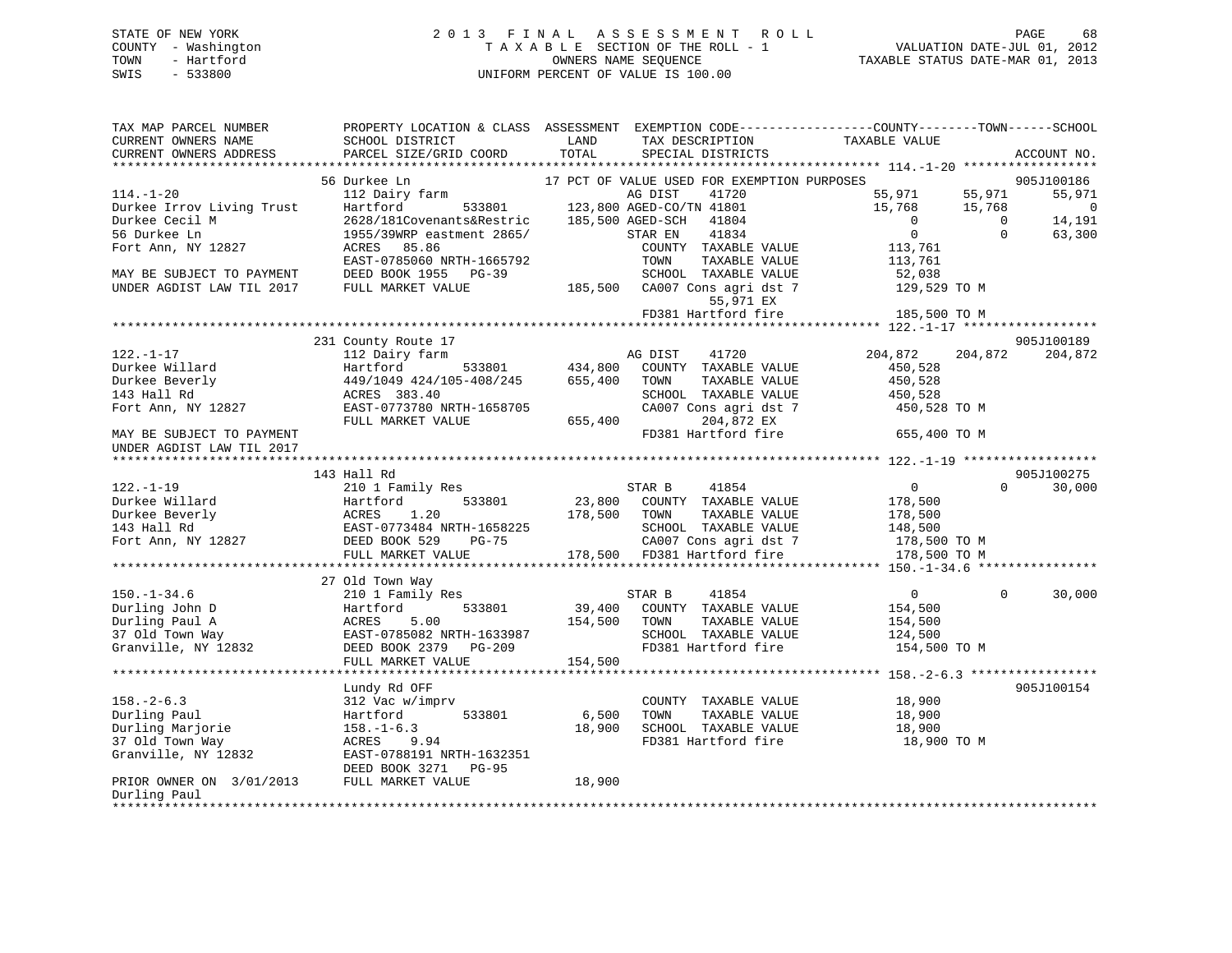## STATE OF NEW YORK 2 0 1 3 F I N A L A S S E S S M E N T R O L L PAGE 69 COUNTY - Washington T A X A B L E SECTION OF THE ROLL - 1 VALUATION DATE-JUL 01, 2012 TOWN - Hartford **TAXABLE STATUS DATE-MAR 01, 2013** OWNERS NAME SEQUENCE TAXABLE STATUS DATE-MAR 01, 2013 SWIS - 533800 UNIFORM PERCENT OF VALUE IS 100.00

| TAX MAP PARCEL NUMBER<br>CURRENT OWNERS NAME<br>CURRENT OWNERS ADDRESS                                                                                        | PROPERTY LOCATION & CLASS ASSESSMENT<br>SCHOOL DISTRICT<br>PARCEL SIZE/GRID COORD                                                                           | LAND<br>TOTAL                | EXEMPTION CODE-----------------COUNTY-------TOWN------SCHOOL<br>TAX DESCRIPTION<br>SPECIAL DISTRICTS                                                | TAXABLE VALUE                                                                           | ACCOUNT NO.     |
|---------------------------------------------------------------------------------------------------------------------------------------------------------------|-------------------------------------------------------------------------------------------------------------------------------------------------------------|------------------------------|-----------------------------------------------------------------------------------------------------------------------------------------------------|-----------------------------------------------------------------------------------------|-----------------|
| *********************                                                                                                                                         | *************************                                                                                                                                   |                              |                                                                                                                                                     |                                                                                         |                 |
| $150.-1-31.2$<br>Durling Paul A<br>Durling Marjorie M<br>37 Old Town Way<br>Granville, NY 12832                                                               | Pope Hill Rd<br>322 Rural vac>10<br>Hartford<br>533801<br>LOT 3<br>ACRES 10.28<br>EAST-0783912 NRTH-1633362<br>DEED BOOK 945<br>PG-286                      | 22,000<br>22,000             | AG DIST<br>41720<br>COUNTY TAXABLE VALUE<br>TOWN<br>TAXABLE VALUE<br>SCHOOL TAXABLE VALUE<br>CA006 Cons agri dst 6<br>4,660 EX                      | 4,660<br>4,660<br>17,340<br>17,340<br>17,340<br>17,340 TO M                             | 4,660           |
| MAY BE SUBJECT TO PAYMENT<br>UNDER AGDIST LAW TIL 2017                                                                                                        | FULL MARKET VALUE                                                                                                                                           | 22,000                       | FD381 Hartford fire                                                                                                                                 | 22,000 TO M                                                                             |                 |
|                                                                                                                                                               | Old Town Way                                                                                                                                                |                              |                                                                                                                                                     |                                                                                         | 905J101191      |
| $150. - 1 - 34.2$<br>Durling Paul A<br>Durling John D<br>37 Old Town Way<br>Granville, NY 12832<br>MAY BE SUBJECT TO PAYMENT                                  | 322 Rural vac>10<br>Hartford<br>533801<br>22.00<br>ACRES<br>EAST-0784636 NRTH-1633582<br>DEED BOOK 2379<br>$PG-213$<br>FULL MARKET VALUE                    | 33,400<br>33,400<br>33,400   | AGRI-D IND 41730<br>COUNTY TAXABLE VALUE<br>TOWN<br>TAXABLE VALUE<br>SCHOOL TAXABLE VALUE<br>FD381 Hartford fire                                    | 9,083<br>9,083<br>24,317<br>24,317<br>24,317<br>33,400 TO M                             | 9,083           |
| UNDER AGDIST LAW TIL 2020                                                                                                                                     |                                                                                                                                                             |                              |                                                                                                                                                     |                                                                                         |                 |
|                                                                                                                                                               | 37 Old Town Way                                                                                                                                             |                              |                                                                                                                                                     |                                                                                         | 905J101401      |
| $150. - 1 - 34.5$<br>Durling Paul A<br>Durling Marjorie M<br>37 Old Town Way<br>Granville, NY 12832<br>MAY BE SUBJECT TO PAYMENT<br>UNDER AGDIST LAW TIL 2020 | 240 Rural res<br>Hartford<br>533801<br>ACRES 18.00<br>EAST-0784736 NRTH-1634437<br>DEED BOOK 940<br>PG-292<br>FULL MARKET VALUE                             | 173,600                      | AGRI-D IND 41730<br>41834<br>41,200 STAR EN<br>COUNTY TAXABLE VALUE<br>TAXABLE VALUE<br>TOWN<br>SCHOOL TAXABLE VALUE<br>173,600 FD381 Hartford fire | 9.220<br>9,220<br>$\Omega$<br>$\Omega$<br>164,380<br>164,380<br>101,080<br>173,600 TO M | 9,220<br>63,300 |
|                                                                                                                                                               | 201 Blood St                                                                                                                                                |                              |                                                                                                                                                     |                                                                                         | 905J101311      |
| $142. - 1 - 21.1$<br>Duval Andre E II<br>Duval Linda<br>201 Blood St<br>Granville, NY 12832                                                                   | 210 1 Family Res<br>Hartford<br>533801<br>ROW 551/180<br>ACRES<br>3.50<br>EAST-0792629 NRTH-1645798<br>DEED BOOK 551<br>PG-179                              | 32,500<br>127,700<br>127,700 | 41854<br>STAR B<br>COUNTY TAXABLE VALUE<br>TOWN<br>TAXABLE VALUE<br>SCHOOL TAXABLE VALUE<br>FD381 Hartford fire                                     | $\mathbf{0}$<br>$\Omega$<br>127,700<br>127,700<br>97,700<br>127,700 TO M                | 30,000          |
|                                                                                                                                                               | FULL MARKET VALUE                                                                                                                                           |                              |                                                                                                                                                     |                                                                                         |                 |
|                                                                                                                                                               | 322 Blood St                                                                                                                                                |                              |                                                                                                                                                     |                                                                                         | 905J101200      |
| $142. - 1 - 9$<br>Duval Pierre<br>Duval Pauline<br>322 Blood St<br>Granville, NY 12832                                                                        | 210 1 Family Res<br>533801<br>Hartford<br>$142. - 1 - 9. - 1$<br>ACRES<br>5.70<br>EAST-0794934 NRTH-1647854<br>DEED BOOK 488<br>PG-620<br>FULL MARKET VALUE | 40,900<br>80,900<br>80,900   | STAR B<br>41854<br>COUNTY TAXABLE VALUE<br>TAXABLE VALUE<br>TOWN<br>SCHOOL TAXABLE VALUE<br>FD381 Hartford fire                                     | $\overline{0}$<br>$\Omega$<br>80,900<br>80,900<br>50,900<br>80,900 TO M                 | 30,000          |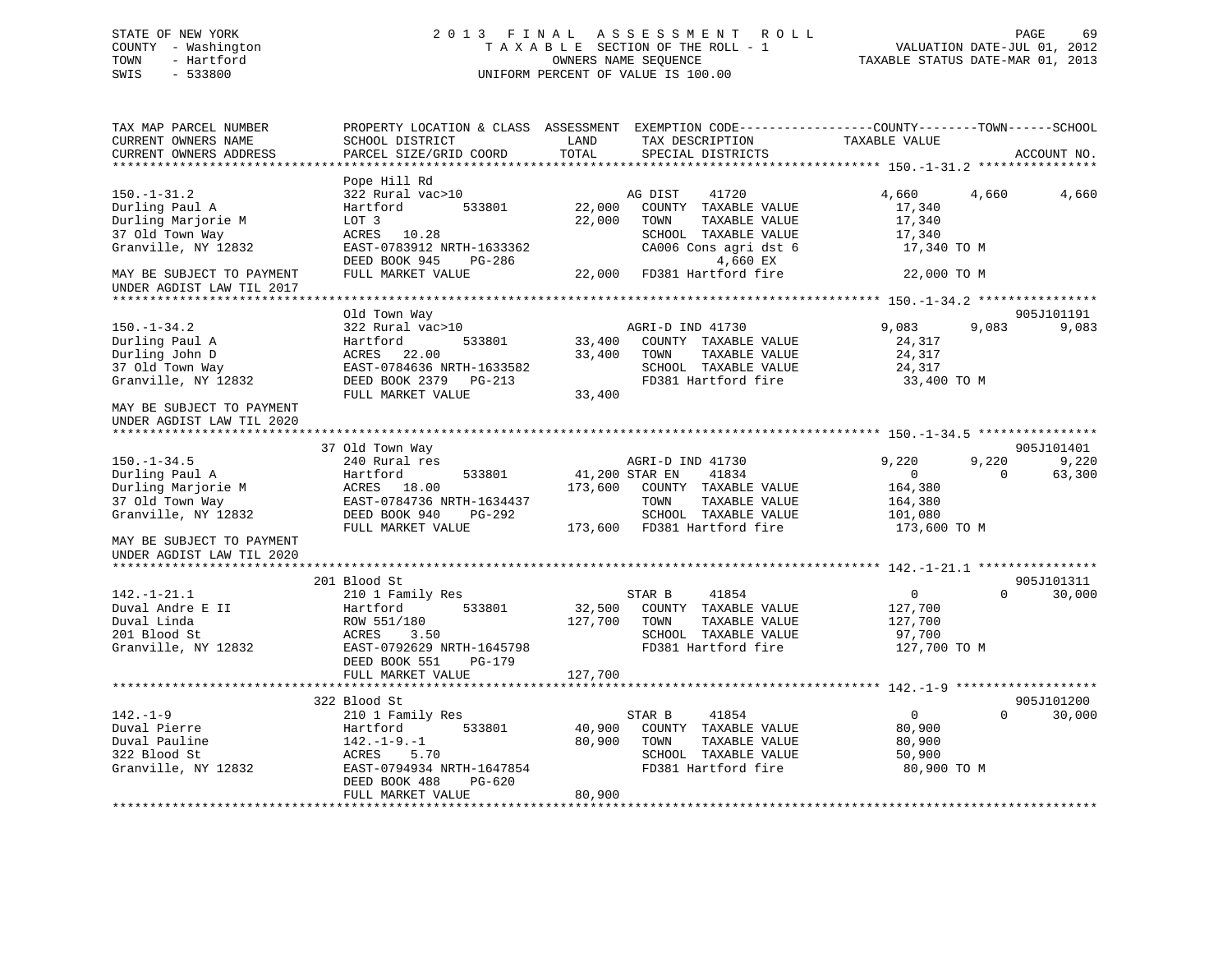## STATE OF NEW YORK 2 0 1 3 F I N A L A S S E S S M E N T R O L L PAGE 70 COUNTY - Washington T A X A B L E SECTION OF THE ROLL - 1 VALUATION DATE-JUL 01, 2012 TOWN - Hartford OWNERS NAME SEQUENCE TAXABLE STATUS DATE-MAR 01, 2013 SWIS - 533800 UNIFORM PERCENT OF VALUE IS 100.00

| TAX MAP PARCEL NUMBER<br>CURRENT OWNERS NAME<br>CURRENT OWNERS ADDRESS                                 | PROPERTY LOCATION & CLASS ASSESSMENT EXEMPTION CODE---------------COUNTY-------TOWN-----SCHOOL<br>SCHOOL DISTRICT<br>PARCEL SIZE/GRID COORD                                                                                                   | LAND<br>TOTAL             | TAX DESCRIPTION<br>SPECIAL DISTRICTS                                                                                                                                      | TAXABLE VALUE                                                | ACCOUNT NO.                                                                                    |
|--------------------------------------------------------------------------------------------------------|-----------------------------------------------------------------------------------------------------------------------------------------------------------------------------------------------------------------------------------------------|---------------------------|---------------------------------------------------------------------------------------------------------------------------------------------------------------------------|--------------------------------------------------------------|------------------------------------------------------------------------------------------------|
| $131. - 1 - 8$<br>Dyer Christy A<br>1000 State Route 149<br>4229 State Route 149<br>Fort Ann, NY 12827 | 4229 State Route 149<br>210 1 Family Res<br>Hartford<br>ACRES<br>6.55<br>EAST-0776085 NRTH-1653418 (SCHOOL TAXABLE VALUE 130,400<br>DEED BOOK 916 PG-246 (CA007 Cons agri dst 7 160,400 TO M<br>FULL MARKET VALUE 160,400 FD381 Hartford fire | 160,400 TOWN              | 41854<br>STAR B<br>533801 44,100 COUNTY TAXABLE VALUE<br>TAXABLE VALUE                                                                                                    | $\overline{0}$<br>160,400<br>160,400                         | 905J100124<br>$0 \t 30,000$                                                                    |
| $122. - 1 - 3$<br>Eagles Nest LLC<br>648 Truesdale Hill Rd<br>Lake George, NY 12845                    | Baldwin Corners Rd<br>720 Mine/quarry<br>533801 140,700<br>Hartford<br>815/212<br>ACRES 49.00<br>EAST-0771629 NRTH-1664546<br>DEED BOOK 794<br>PG-315                                                                                         | 140,700                   | COUNTY TAXABLE VALUE<br>TAXABLE VALUE<br>TOWN<br>SCHOOL TAXABLE VALUE<br>CA007 Cons agri dst 7 140,700 TO M<br>FD381 Hartford fire 140,700 TO M                           | 140,700<br>140,700<br>140,700                                | 905J100345                                                                                     |
| $141. - 3 - 39.3$<br>Efficacy Holdings LLC<br>6622 Summer Cove Dr<br>Riverview, FL 33578               | Miller Rdg<br>311 Res vac land<br>Hartford<br>533801<br>FRNT 97.00 DPTH 66.00<br>EAST-0785866 NRTH-1641408<br>DEED BOOK 3020 PG-317<br>FULL MARKET VALUE                                                                                      | 500<br>500<br>500         | COUNTY TAXABLE VALUE<br>TAXABLE VALUE<br>TOWN<br>SCHOOL TAXABLE VALUE<br>FD381 Hartford fire                                                                              | 500<br>500<br>500<br>500 TO M                                | 905J101143                                                                                     |
| $132 - 2 - 38.7$<br>Efthimiou Basil<br>Efthimiou Claudia<br>95 Stratford Ave<br>Garden City, NY 11530  | State Route 149 OFF<br>314 Rural vac<10<br>$533801$ 10,500<br>Hartford<br>Ease 611/238<br>ACRES<br>3.15<br>EAST-0788993 NRTH-1651690<br>DEED BOOK 609<br>PG-243<br>FULL MARKET VALUE                                                          | 10,500<br>10,500          | COUNTY TAXABLE VALUE 10,500<br>TAXABLE VALUE<br>TOWN<br>SCHOOL TAXABLE VALUE<br>FD381 Hartford fire                                                                       | 10,500<br>10,500<br>$10,500$ TO M                            | 905J101386                                                                                     |
| $150. - 1 - 6$<br>Ellis Mark<br>Ellis Sarah<br>1944 Burch Rd<br>Granville, NY 12832                    | 1944 Burch Rd<br>210 1 Family Res<br>Hartford<br>FRNT 157.00 DPTH 234.00<br>EAST-0789242 NRTH-1641789<br>DEED BOOK 2951 PG-131<br>FULL MARKET VALUE                                                                                           | 100,000 STAR B<br>100,000 | ily Res 633801 MAR VET/TC 41121<br>41854<br>COUNTY TAXABLE VALUE<br>TOWN TAXABLE VALUE<br>TOWN TAXABLE VALUE<br>CA008 CONS agri dst 8 100,000 TO M<br>FD381 Hartford fire | 15,000<br>25,000<br>$\overline{0}$<br>60,000<br>100,000 TO M | 905L100427<br>15,000<br>$\overline{0}$<br>$\overline{0}$<br>25,000<br>$\overline{0}$<br>30,000 |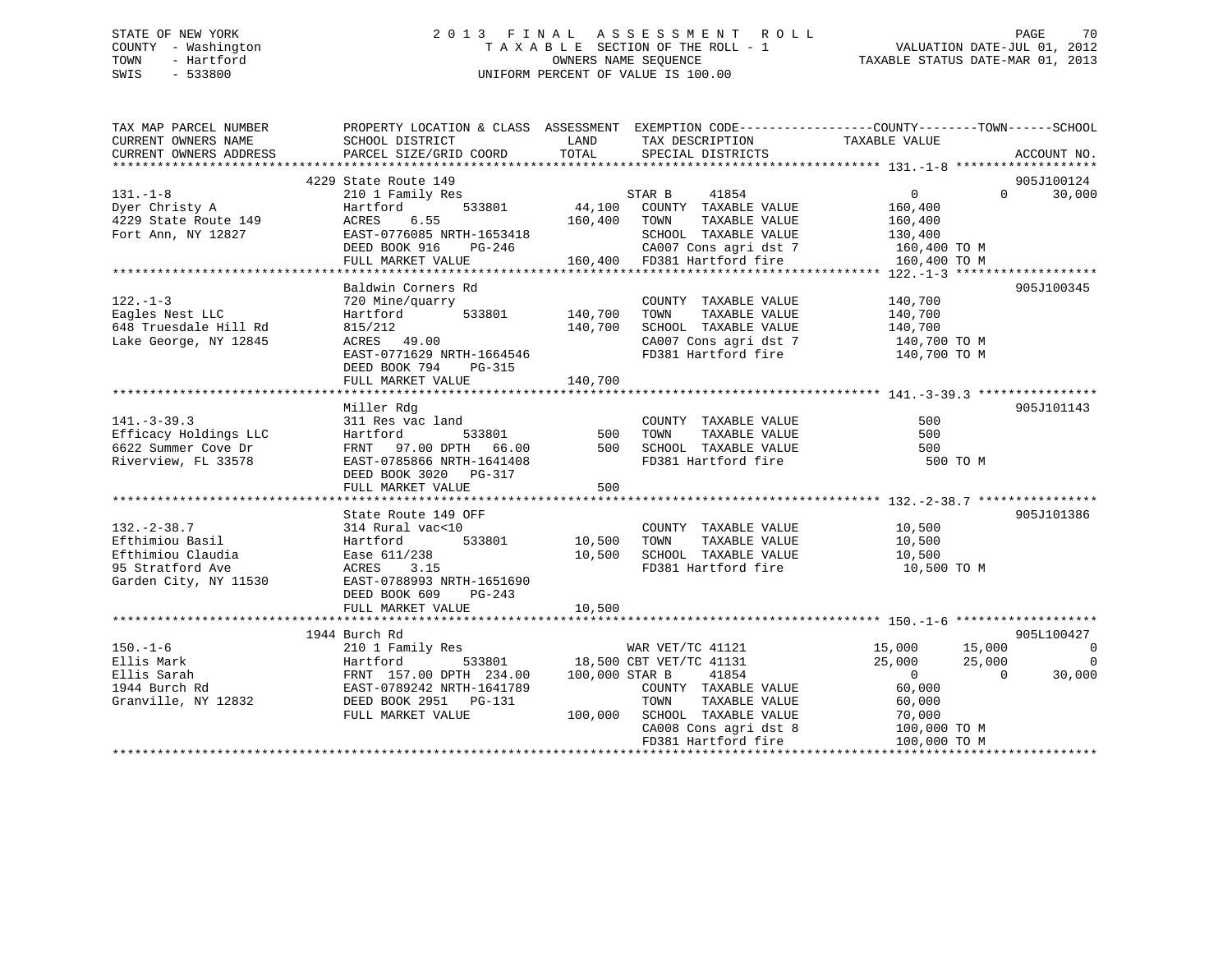## STATE OF NEW YORK 2 0 1 3 F I N A L A S S E S S M E N T R O L L PAGE 71 COUNTY - Washington T A X A B L E SECTION OF THE ROLL - 1 VALUATION DATE-JUL 01, 2012 TOWN - Hartford **TAXABLE STATUS DATE-MAR 01, 2013** SWIS - 533800 UNIFORM PERCENT OF VALUE IS 100.00

| TAX MAP PARCEL NUMBER<br>CURRENT OWNERS NAME<br>CURRENT OWNERS ADDRESS                                                                               | PROPERTY LOCATION & CLASS ASSESSMENT EXEMPTION CODE---------------COUNTY-------TOWN-----SCHOOL<br>SCHOOL DISTRICT<br>PARCEL SIZE/GRID COORD                                     | LAND<br>TOTAL                                    | TAX DESCRIPTION<br>SPECIAL DISTRICTS                                                                                                                                                                                                                  | TAXABLE VALUE                                                                                         |                                | ACCOUNT NO.                                                |
|------------------------------------------------------------------------------------------------------------------------------------------------------|---------------------------------------------------------------------------------------------------------------------------------------------------------------------------------|--------------------------------------------------|-------------------------------------------------------------------------------------------------------------------------------------------------------------------------------------------------------------------------------------------------------|-------------------------------------------------------------------------------------------------------|--------------------------------|------------------------------------------------------------|
|                                                                                                                                                      |                                                                                                                                                                                 |                                                  |                                                                                                                                                                                                                                                       |                                                                                                       |                                |                                                            |
|                                                                                                                                                      | 7748 State Route 40                                                                                                                                                             |                                                  |                                                                                                                                                                                                                                                       |                                                                                                       |                                | 905J100286                                                 |
| $140. - 2 - 26$<br>Elms Elisha S<br>Elms Joy<br>Elms ovy<br>7748 State Route 40 EAST-0782130 N<br>Tartford NY 12838 DEED BOOK 846                    | 210 1 Family Res<br>Hartford<br>FRNT 236.00 DPTH 125.00<br>EAST-0782130 NRTH-1645061<br>PG-338<br>FULL MARKET VALUE                                                             | 533801 14,800 STAR EN<br>TH 125.00 57,700 COUNTY | WAR VET/TC 41121<br>41834<br>57,700 COUNTY TAXABLE VALUE<br>TOWN<br>TAXABLE VALUE<br>SCHOOL TAXABLE VALUE<br>57,700 FD381 Hartford fire                                                                                                               | 8,655<br>$\overline{0}$<br>49,045<br>49,045<br>$\overline{0}$<br>57,700 TO M                          | 8,655<br>$\bigcap$             | $\overline{0}$<br>57,700                                   |
|                                                                                                                                                      |                                                                                                                                                                                 |                                                  |                                                                                                                                                                                                                                                       |                                                                                                       |                                |                                                            |
| $158. - 2 - 1$<br>Ely Joseph L<br>4304 County Route 30<br>Granville, NY 12832                                                                        | County Route 30 OFF<br>322 Rural vac>10<br>533801<br>Hartford<br>$158. - 1 - 1$<br>ACRES 10.00<br>EAST-0782374 NRTH-1631886<br>DEED BOOK 2137 PG-67<br>FULL MARKET VALUE        | 6,500<br>6,500<br>6,500                          | COUNTY TAXABLE VALUE<br>TOWN<br>TAXABLE VALUE<br>SCHOOL TAXABLE VALUE<br>FD381 Hartford fire                                                                                                                                                          | 6,500<br>6,500<br>6,500<br>6,500 TO M                                                                 |                                | 905J100208                                                 |
|                                                                                                                                                      |                                                                                                                                                                                 |                                                  |                                                                                                                                                                                                                                                       |                                                                                                       |                                |                                                            |
| $149. - 1 - 53.2$<br>Engler Werner LE<br>LaPoint Jeffrey S.<br>216 Shine Hill Rd<br>Fort Ann, NY 12827<br>PRIOR OWNER ON 3/01/2013<br>Engler Werner  | 216+218 Shine Hill Rd<br>280 Res Multiple<br>533801<br>Hartford<br>ACRES 25.16<br>------------------<br>EAST-0771976 NRTH-1638335<br>DEED BOOK 3258 PG-286<br>FULL MARKET VALUE |                                                  | 71 PCT OF VALUE USED FOR EXEMPTION PURPOSES<br>AGED-CO/TN 41801<br>71,000 AGED-SCH 41804<br>246,400 STAR EN<br>41834<br>COUNTY TAXABLE VALUE<br>TOWN<br>TAXABLE VALUE<br>246,400 SCHOOL TAXABLE VALUE<br>CA006 Cons agri dst 6<br>FD381 Hartford fire | 87,472<br>$\Omega$<br>$\overline{0}$<br>158,928<br>158,928<br>104,375<br>246,400 TO M<br>246,400 TO M | 87,472<br>$\Omega$<br>$\Omega$ | 905J101396<br>$\overline{\phantom{0}}$<br>78,725<br>63,300 |
|                                                                                                                                                      |                                                                                                                                                                                 |                                                  |                                                                                                                                                                                                                                                       |                                                                                                       |                                |                                                            |
| $151. - 2 - 11$<br>Eppley-Hill Suzanne M<br>1269 James Ln<br>Salem, NY 12865<br>MAY BE SUBJECT TO PAYMENT DEED BOOK 789<br>UNDER AGDIST LAW TIL 2017 | 1269 James Rd<br>240 Rural res<br>533801<br>Hartford<br>$151.-1-11$<br>ACRES 162.50<br>EAST-0793178 NRTH-1633536<br>$PG-5$<br>FULL MARKET VALUE                                 | 162,300 AG DIST                                  | 57 PCT OF VALUE USED FOR EXEMPTION PURPOSES<br>CBT VET/TC 41131<br>41720<br>41854<br>302,400 STAR B<br>COUNTY TAXABLE VALUE<br>TAXABLE VALUE<br>TOWN<br>SCHOOL TAXABLE VALUE<br>302,400 CA008 Cons agri dst 8<br>55,300 EX                            | 43,092<br>55,300<br>$\overline{0}$<br>204,008<br>204,008<br>217,100<br>247,100 TO M                   | 43,092<br>55,300<br>$\Omega$   | 905J100528<br>$\overline{\phantom{0}}$<br>55,300<br>30,000 |
|                                                                                                                                                      |                                                                                                                                                                                 |                                                  | FD381 Hartford fire                                                                                                                                                                                                                                   | 302,400 TO M                                                                                          |                                |                                                            |
|                                                                                                                                                      |                                                                                                                                                                                 |                                                  |                                                                                                                                                                                                                                                       |                                                                                                       |                                |                                                            |
| $149. - 1 - 44$<br>Evans Carl<br>Evans Catherine<br>32 Russell Ln<br>Argyle, NY 12809                                                                | 32 Russell Ln<br>210 1 Family Res<br>533801<br>Hartford<br>402/1161 474/529<br>ACRES<br>2.90<br>EAST-0771976 NRTH-1635390<br>FULL MARKET VALUE                                  | 24,000<br>69,900                                 | 41834<br>STAR EN<br>COUNTY TAXABLE VALUE<br>TOWN<br>TAXABLE VALUE<br>SCHOOL TAXABLE VALUE<br>CA006 Cons agri dst 6<br>69,900 FD381 Hartford fire                                                                                                      | $\overline{0}$<br>69,900<br>69,900<br>6,600<br>69,900 TO M<br>69,900 TO M                             | $\Omega$                       | 905J100209<br>63,300                                       |
|                                                                                                                                                      |                                                                                                                                                                                 |                                                  |                                                                                                                                                                                                                                                       |                                                                                                       |                                |                                                            |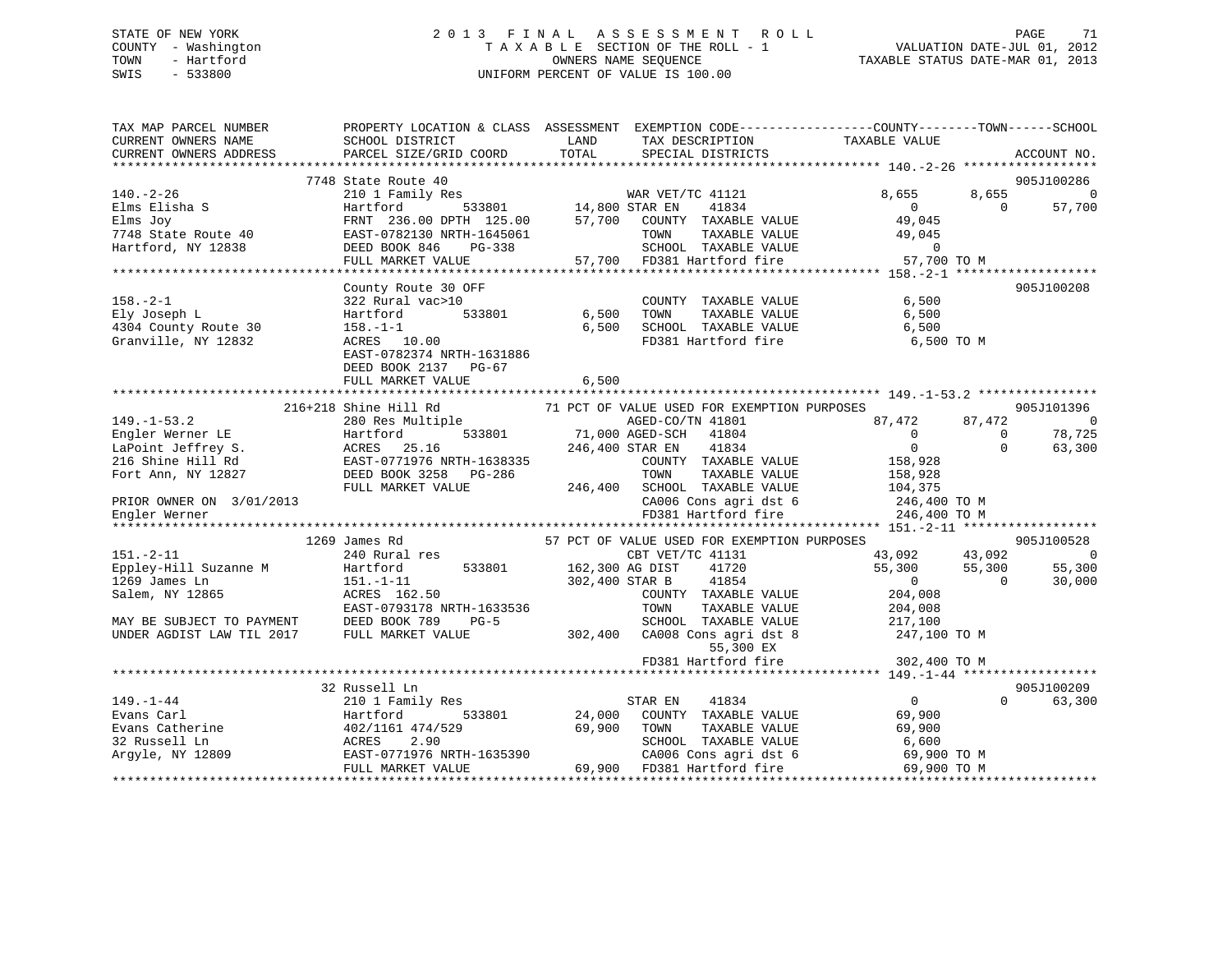| STATE OF NEW YORK<br>COUNTY - Washington<br>TOWN<br>- Hartford<br>SWIS<br>$-533800$                                                                                                                                                                       |                                                    |                         | 2013 FINAL ASSESSMENT ROLL<br>T A X A B L E SECTION OF THE ROLL - 1<br>OWNERS NAME SEQUENCE<br>UNIFORM PERCENT OF VALUE IS 100.00                                                                                       | 72 PAGE 72<br>VALUATION DATE-JUL 01, 2012<br>TAXABLE STATUS DATE-MAR 01, 2013 |             |
|-----------------------------------------------------------------------------------------------------------------------------------------------------------------------------------------------------------------------------------------------------------|----------------------------------------------------|-------------------------|-------------------------------------------------------------------------------------------------------------------------------------------------------------------------------------------------------------------------|-------------------------------------------------------------------------------|-------------|
| TAX MAP PARCEL NUMBER PROPERTY LOCATION & CLASS ASSESSMENT EXEMPTION CODE---------------COUNTY--------TOWN-----SCHOOL                                                                                                                                     |                                                    |                         |                                                                                                                                                                                                                         |                                                                               |             |
| CURRENT OWNERS NAME                                                                                                                                                                                                                                       | SCHOOL DISTRICT LAND                               |                         | TAX DESCRIPTION TAXABLE VALUE                                                                                                                                                                                           |                                                                               |             |
| CURRENT OWNERS ADDRESS<br>*********************                                                                                                                                                                                                           | PARCEL SIZE/GRID COORD                             | TOTAL                   | SPECIAL DISTRICTS                                                                                                                                                                                                       |                                                                               | ACCOUNT NO. |
|                                                                                                                                                                                                                                                           | 7115 State Route 40                                |                         |                                                                                                                                                                                                                         |                                                                               | 905J100210  |
| $149. - 1 - 43.1$                                                                                                                                                                                                                                         | 210 1 Family Res                                   |                         | COUNTY TAXABLE VALUE                                                                                                                                                                                                    |                                                                               |             |
|                                                                                                                                                                                                                                                           |                                                    | 32,900                  | TOWN TAXABLE VALUE                                                                                                                                                                                                      |                                                                               |             |
|                                                                                                                                                                                                                                                           |                                                    | 124,800                 | SCHOOL TAXABLE VALUE                                                                                                                                                                                                    | 124,800<br>124,800<br>124,800                                                 |             |
|                                                                                                                                                                                                                                                           |                                                    |                         | $\begin{array}{lll} \texttt{CA006} \texttt{ Cons} & \texttt{aspti} & \texttt{dst6} & \texttt{124,800} \texttt{TO M} \\ \texttt{FD381} & \texttt{Hartford} & \texttt{fire} & \texttt{124,800} \texttt{TO M} \end{array}$ |                                                                               |             |
| $219 - 1 - 43.1$<br>Evans Lois -LE-<br>Chadwick Janice Trustee<br>7799 State Route 40<br>Hartford, NY 12838<br>FRACES 8.01<br>Hartford, NY 12838<br>FRACES 8.01<br>FRACES 8.01<br>FRACES 8.01<br>FRACES 8.01<br>FRACES 8.01<br>FRACES 8.01<br>FRACES 8.01 |                                                    |                         |                                                                                                                                                                                                                         |                                                                               |             |
|                                                                                                                                                                                                                                                           | DEED BOOK 733 PG-49                                |                         |                                                                                                                                                                                                                         |                                                                               |             |
| MAY BE SUBJECT TO PAYMENT<br>UNDER AGDIST LAW TIL 2017                                                                                                                                                                                                    | FULL MARKET VALUE                                  | 124,800                 |                                                                                                                                                                                                                         |                                                                               |             |
|                                                                                                                                                                                                                                                           |                                                    |                         |                                                                                                                                                                                                                         |                                                                               |             |
|                                                                                                                                                                                                                                                           | 7143 State Route 40<br>210 1 Family Res            |                         | 41720<br>AG DIST                                                                                                                                                                                                        | 4,796 4,796                                                                   | 4,796       |
| $149. - 1 - 43.2$<br>Evans Lois-LE                                                                                                                                                                                                                        | Hartford 533801                                    |                         | 32,900 COUNTY TAXABLE VALUE                                                                                                                                                                                             | 121,404                                                                       |             |
|                                                                                                                                                                                                                                                           |                                                    |                         | 126,200 TOWN TAXABLE VALUE                                                                                                                                                                                              |                                                                               |             |
|                                                                                                                                                                                                                                                           | 8.01<br>ACRES                                      |                         | SCHOOL TAXABLE VALUE                                                                                                                                                                                                    | 121,404<br>121,404                                                            |             |
| Chadwick Janice Trustee 10 Lot 2<br>7799 State Route 40 ACRES<br>Hartford, NY 12838 EAST-0                                                                                                                                                                | EAST-0772052 NRTH-1634459                          |                         | CA006 Cons agri dst 6                                                                                                                                                                                                   | 121,404 TO M                                                                  |             |
|                                                                                                                                                                                                                                                           | DEED BOOK 733 PG-49                                |                         | 4,796 EX                                                                                                                                                                                                                |                                                                               |             |
| MAY BE SUBJECT TO PAYMENT<br>UNDER AGDIST LAW TIL 2017                                                                                                                                                                                                    | FULL MARKET VALUE                                  |                         | 126,200 FD381 Hartford fire                                                                                                                                                                                             | 126,200 TO M                                                                  |             |
|                                                                                                                                                                                                                                                           |                                                    |                         |                                                                                                                                                                                                                         |                                                                               |             |
|                                                                                                                                                                                                                                                           | 3107 State Route 196                               |                         |                                                                                                                                                                                                                         |                                                                               | 905J100268  |
| $148. - 1 - 10$                                                                                                                                                                                                                                           | 210 1 Family Res                                   |                         | COUNTY TAXABLE VALUE                                                                                                                                                                                                    | 57,600                                                                        |             |
|                                                                                                                                                                                                                                                           |                                                    | 29,800                  | TOWN TAXABLE VALUE                                                                                                                                                                                                      | 57,600                                                                        |             |
|                                                                                                                                                                                                                                                           |                                                    | 57,600                  | SCHOOL TAXABLE VALUE                                                                                                                                                                                                    | 57,600                                                                        |             |
| Evens Family Trust<br>ATT:Jared L Evens Trustee 869-308 533801<br>3107 State Route 196 ACRES 2.80<br>Fort Ann, NY 12827 EAST-0765592 NRTH-1636880                                                                                                         |                                                    |                         | FD381 Hartford fire                                                                                                                                                                                                     | 57,600 TO M                                                                   |             |
|                                                                                                                                                                                                                                                           | DEED BOOK 835 PG-161                               |                         |                                                                                                                                                                                                                         |                                                                               |             |
|                                                                                                                                                                                                                                                           | FULL MARKET VALUE                                  | 57,600                  |                                                                                                                                                                                                                         |                                                                               |             |
|                                                                                                                                                                                                                                                           |                                                    | * * * * * * * * * * * * |                                                                                                                                                                                                                         |                                                                               |             |
|                                                                                                                                                                                                                                                           | 107 Camp A Way                                     |                         |                                                                                                                                                                                                                         |                                                                               | 905J100707  |
| $142. - 1 - 40$                                                                                                                                                                                                                                           | 314 Rural vac<10                                   |                         | COUNTY TAXABLE VALUE                                                                                                                                                                                                    | 2,000                                                                         |             |
| FAB Revocable Trust dated Oct Hartford 533801                                                                                                                                                                                                             |                                                    | 2,000                   | TOWN TAXABLE VALUE                                                                                                                                                                                                      | 2,000                                                                         |             |
| 1606 Route 9<br>ACRES 3.30                                                                                                                                                                                                                                |                                                    | 2,000                   | SCHOOL TAXABLE VALUE                                                                                                                                                                                                    | 2,000                                                                         |             |
| Fort Edward, NY 12828                                                                                                                                                                                                                                     | EAST-0789752 NRTH-1646254<br>DEED BOOK 2629 PG-215 |                         | FD381 Hartford fire                                                                                                                                                                                                     | 2,000 TO M                                                                    |             |
|                                                                                                                                                                                                                                                           | FULL MARKET VALUE                                  | 2,000                   |                                                                                                                                                                                                                         |                                                                               |             |
|                                                                                                                                                                                                                                                           |                                                    |                         |                                                                                                                                                                                                                         |                                                                               |             |
| $142.-1-40.1$                                                                                                                                                                                                                                             | 109 Camp A Way                                     |                         |                                                                                                                                                                                                                         |                                                                               |             |
|                                                                                                                                                                                                                                                           | 260 Seasonal res                                   |                         | COUNTY TAXABLE VALUE                                                                                                                                                                                                    | 42,100                                                                        |             |
| FAB Revocable Trust dated Oct Hartford                                                                                                                                                                                                                    | 533801                                             | 14,500                  | TOWN TAXABLE VALUE                                                                                                                                                                                                      | 42,100<br>42,100                                                              |             |
|                                                                                                                                                                                                                                                           |                                                    | 42,100                  | SCHOOL TAXABLE VALUE<br>FD381 Hartford fire                                                                                                                                                                             | 42,100 TO M                                                                   |             |
|                                                                                                                                                                                                                                                           | DEED BOOK 2629 PG-215                              |                         |                                                                                                                                                                                                                         |                                                                               |             |
|                                                                                                                                                                                                                                                           | FULL MARKET VALUE                                  | 42,100                  |                                                                                                                                                                                                                         |                                                                               |             |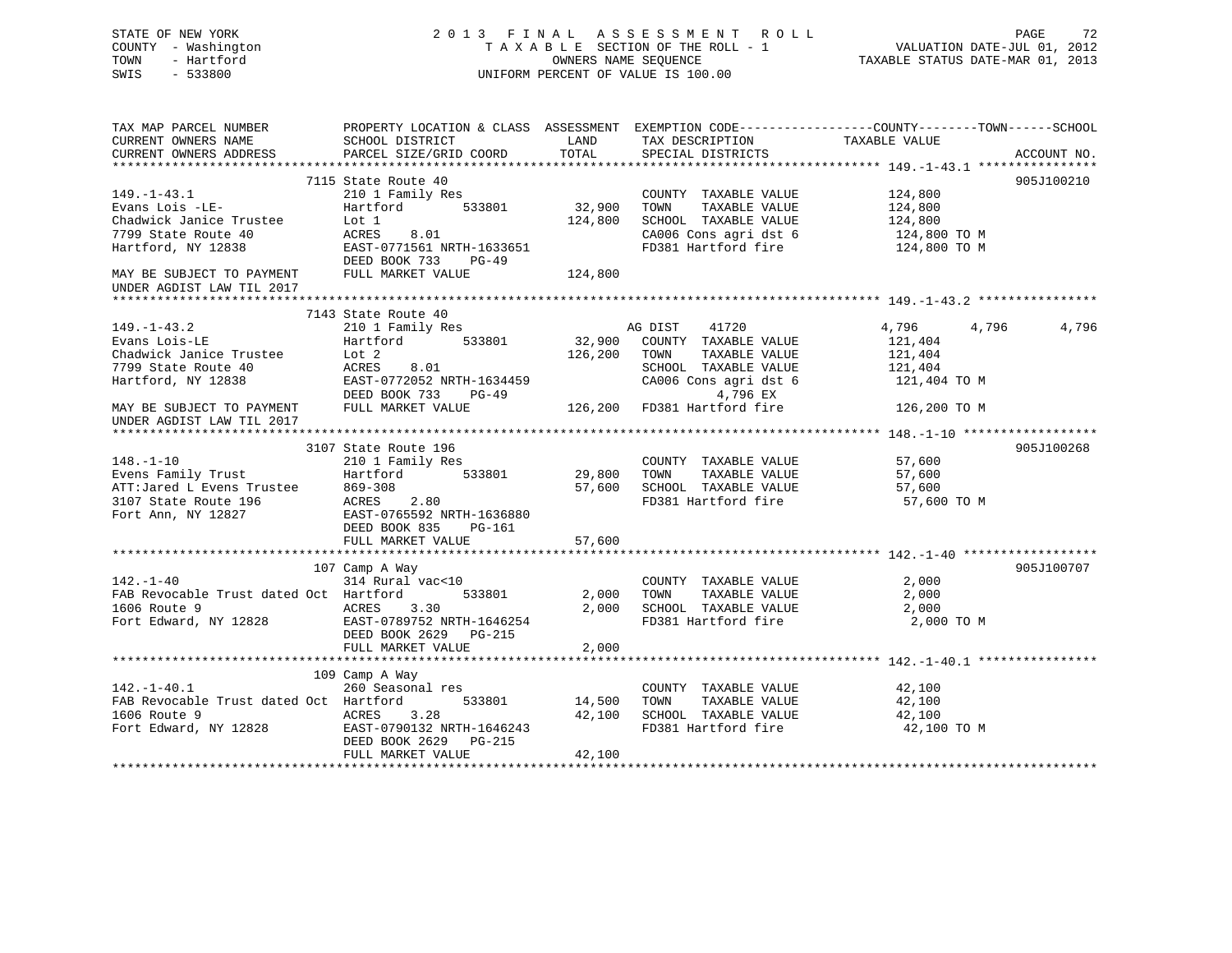# STATE OF NEW YORK 2 0 1 3 F I N A L A S S E S S M E N T R O L L PAGE 73 COUNTY - Washington T A X A B L E SECTION OF THE ROLL - 1 VALUATION DATE-JUL 01, 2012 TOWN - Hartford OWNERS NAME SEQUENCE TAXABLE STATUS DATE-MAR 01, 2013 SWIS - 533800 UNIFORM PERCENT OF VALUE IS 100.00

| TAX MAP PARCEL NUMBER<br>CURRENT OWNERS NAME<br>CURRENT OWNERS ADDRESS | SCHOOL DISTRICT<br>PARCEL SIZE/GRID COORD | LAND<br>TOTAL  | TAX DESCRIPTION TAXABLE VALUE<br>SPECIAL DISTRICTS | PROPERTY LOCATION & CLASS ASSESSMENT EXEMPTION CODE---------------COUNTY-------TOWN------SCHOOL | ACCOUNT NO. |
|------------------------------------------------------------------------|-------------------------------------------|----------------|----------------------------------------------------|-------------------------------------------------------------------------------------------------|-------------|
|                                                                        |                                           |                |                                                    |                                                                                                 |             |
|                                                                        | 115 Camp A Way                            |                |                                                    |                                                                                                 | 905J100708  |
| $142. - 1 - 41$                                                        | 314 Rural vac<10                          |                | COUNTY TAXABLE VALUE                               | 11,200                                                                                          |             |
| FAB Revocable Trust dated Oct Hartford                                 | 533801                                    | 11,200         | TAXABLE VALUE<br>TOWN                              | 11,200                                                                                          |             |
| 1606 Route 9                                                           | ACRES<br>8.14                             | 11,200         | SCHOOL TAXABLE VALUE                               | 11,200                                                                                          |             |
| Fort Edward, NY 12828                                                  | EAST-0790002 NRTH-1646646                 |                | FD381 Hartford fire                                | 11,200 TO M                                                                                     |             |
|                                                                        | DEED BOOK 2629 PG-215                     |                |                                                    |                                                                                                 |             |
|                                                                        | FULL MARKET VALUE                         | 11,200         |                                                    |                                                                                                 |             |
|                                                                        |                                           |                |                                                    |                                                                                                 |             |
|                                                                        | State Route 149                           |                |                                                    |                                                                                                 | 905J101363  |
| $131. - 1 - 13.5$                                                      | 322 Rural vac>10                          |                | COUNTY TAXABLE VALUE                               | 19,500                                                                                          |             |
|                                                                        | 533801<br>Hartford                        | 19,500         | TOWN<br>TAXABLE VALUE                              | 19,500                                                                                          |             |
|                                                                        | ACRES 10.96                               | 19,500         | SCHOOL TAXABLE VALUE                               | 19,500                                                                                          |             |
| Fahey James<br>Fahey Lori<br>379 Mildred St                            | EAST-0769430 NRTH-1653915                 |                |                                                    | CA007 Cons agri dst 7 19,500 TO M                                                               |             |
| Oceanside, NY 11572                                                    | DEED BOOK 3125 PG-101                     |                | FD381 Hartford fire                                | 19,500 TO M                                                                                     |             |
|                                                                        | FULL MARKET VALUE                         | 19,500         |                                                    |                                                                                                 |             |
|                                                                        |                                           |                |                                                    |                                                                                                 |             |
|                                                                        | 924 County Route 17                       |                |                                                    |                                                                                                 | 905J100352  |
| $114. - 1 - 3$                                                         | 113 Cattle farm                           |                | AG DIST<br>41720                                   | 132,722<br>132,722                                                                              | 132,722     |
| Faille Mark L                                                          | Hartford                                  | 533801 250,400 | COUNTY TAXABLE VALUE                               | 331,478                                                                                         |             |
| 1932 US Highway 206                                                    | ACRES 216.60                              | 464,200        | TOWN<br>TAXABLE VALUE                              | 331,478                                                                                         |             |
| Skillman, NJ 08558                                                     | EAST-0784202 NRTH-1669274                 |                | SCHOOL TAXABLE VALUE                               | 331,478                                                                                         |             |
|                                                                        | DEED BOOK 2830 PG-1                       |                | CA007 Cons agri dst 7                              | 331,478 TO M                                                                                    |             |
| MAY BE SUBJECT TO PAYMENT                                              | FULL MARKET VALUE                         | 464,200        | 132,722 EX                                         |                                                                                                 |             |
| UNDER AGDIST LAW TIL 2017                                              |                                           |                | FD381 Hartford fire                                | 464,200 TO M                                                                                    |             |
|                                                                        |                                           |                |                                                    |                                                                                                 |             |
|                                                                        | County Route 17 OFF                       |                |                                                    |                                                                                                 |             |
| $114. - 1 - 20.3$                                                      | 105 Vac farmland                          |                | 41720<br>AG DIST                                   | 55,020<br>55,020                                                                                | 55,020      |
| Faille Mark L                                                          | 533801<br>Hartford                        | 90,600         | COUNTY TAXABLE VALUE                               | 35,580                                                                                          |             |
| 1932 US Highway 206                                                    | ACRES 78.17                               | 90,600         | TOWN<br>TAXABLE VALUE                              | 35,580                                                                                          |             |
| Skillman, NJ 08558                                                     | EAST-0785441 NRTH-1668543                 |                | SCHOOL TAXABLE VALUE                               | 35,580                                                                                          |             |
|                                                                        | DEED BOOK 2830 PG-1<br>FULL MARKET VALUE  | 90,600         | CA007 Cons agri dst 7<br>55,020 EX                 | 35,580 TO M                                                                                     |             |
| MAY BE SUBJECT TO PAYMENT                                              |                                           |                | FD381 Hartford fire                                | 90,600 TO M                                                                                     |             |
| UNDER AGDIST LAW TIL 2017                                              |                                           |                |                                                    |                                                                                                 |             |
|                                                                        | 16 Gilchrist Hill Ext                     |                |                                                    |                                                                                                 |             |
| $141. - 3 - 18.1$                                                      | 210 1 Family Res                          |                | STAR B<br>41854                                    | $\Omega$<br>$\Omega$                                                                            | 30,000      |
| Falace Jeffrey A Jr                                                    | Hartford                                  | 533801 21,200  | COUNTY TAXABLE VALUE                               | 170,000                                                                                         |             |
| VanRiper Gillian                                                       | FRNT 395.00 DPTH 138.00                   | 170,000        | TOWN<br>TAXABLE VALUE                              | 170,000                                                                                         |             |
| 16 Gilchrist Hill Ext                                                  | EAST-0784484 NRTH-1643289                 |                | SCHOOL TAXABLE VALUE                               | 140,000                                                                                         |             |
| Hartford, NY 12838                                                     | DEED BOOK 886<br>$PG-230$                 |                | FD381 Hartford fire                                | 170,000 TO M                                                                                    |             |
|                                                                        | FULL MARKET VALUE                         | 170,000        |                                                    |                                                                                                 |             |
|                                                                        |                                           |                |                                                    |                                                                                                 |             |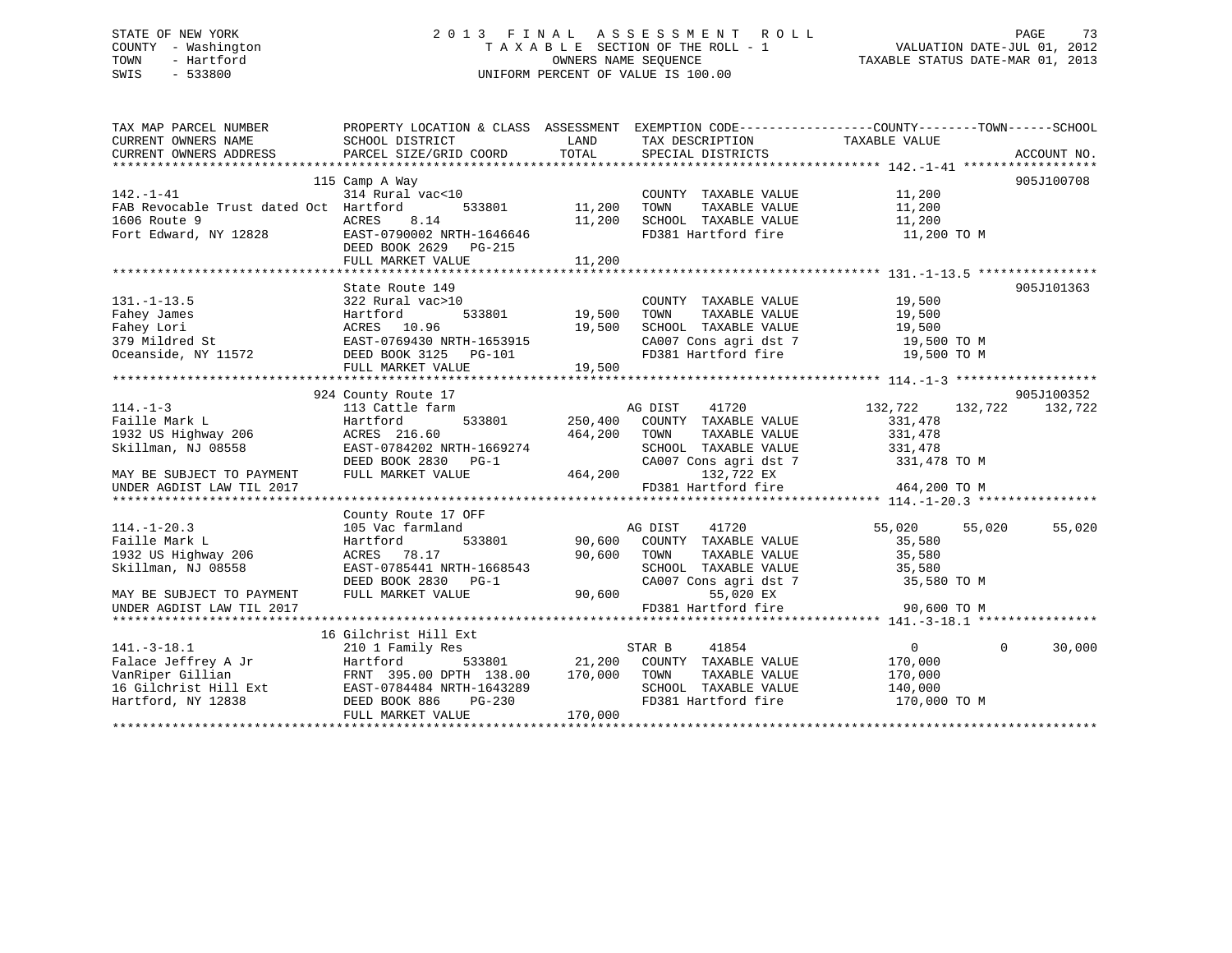# STATE OF NEW YORK 2 0 1 3 F I N A L A S S E S S M E N T R O L L PAGE 74 COUNTY - Washington T A X A B L E SECTION OF THE ROLL - 1 VALUATION DATE-JUL 01, 2012 TOWN - Hartford OWNERS NAME SEQUENCE TAXABLE STATUS DATE-MAR 01, 2013 SWIS - 533800 UNIFORM PERCENT OF VALUE IS 100.00

| TAX MAP PARCEL NUMBER<br>CURRENT OWNERS NAME<br>CURRENT OWNERS ADDRESS                                                                                                                                                                                               | SCHOOL DISTRICT<br>PARCEL SIZE/GRID COORD                                                                                                                                                                                                                                                                     | LAND<br>TAX DESCRIPTION<br>TOTAL<br>SPECIAL DISTRICTS                                                                                                                                                                                                                                                                   | PROPERTY LOCATION & CLASS ASSESSMENT EXEMPTION CODE---------------COUNTY-------TOWN-----SCHOOL<br>TAXABLE VALUE<br>ACCOUNT NO.                                           |
|----------------------------------------------------------------------------------------------------------------------------------------------------------------------------------------------------------------------------------------------------------------------|---------------------------------------------------------------------------------------------------------------------------------------------------------------------------------------------------------------------------------------------------------------------------------------------------------------|-------------------------------------------------------------------------------------------------------------------------------------------------------------------------------------------------------------------------------------------------------------------------------------------------------------------------|--------------------------------------------------------------------------------------------------------------------------------------------------------------------------|
| $132. - 1 - 21.4$<br>Falk Kathy K<br>21 Kittie Mae Way<br>Granville, NY 12832                                                                                                                                                                                        | 21 Kittie Mae Way<br>210 1 Family Res<br>Hartford<br>533801<br>ACRES<br>2.68 BANK<br>107<br>EAST-0788507 NRTH-1655145<br>DEED BOOK 782<br>PG-329                                                                                                                                                              | STAR B<br>41854<br>30,500<br>COUNTY TAXABLE VALUE<br>97,000<br>TOWN<br>TAXABLE VALUE<br>SCHOOL TAXABLE VALUE<br>CA007 Cons agri dst 7                                                                                                                                                                                   | $\mathbf{0}$<br>30,000<br>$\Omega$<br>97,000<br>97,000<br>67,000<br>97,000 TO M                                                                                          |
|                                                                                                                                                                                                                                                                      | FULL MARKET VALUE                                                                                                                                                                                                                                                                                             | 97,000 FD381 Hartford fire                                                                                                                                                                                                                                                                                              | 97,000 TO M                                                                                                                                                              |
|                                                                                                                                                                                                                                                                      | 3114 Coach Rd                                                                                                                                                                                                                                                                                                 |                                                                                                                                                                                                                                                                                                                         | 905J101220                                                                                                                                                               |
| $149. - 1 - 26.12$<br>Farley Sean M<br>Farley Jenifer M<br>3114 Coach Rd<br>Argyle, NY 12809                                                                                                                                                                         | 210 1 Family Res<br>533801<br>Hartford<br>ACRES<br>7.29<br>EAST-0779705 NRTH-1636665<br>DEED BOOK 786<br>$PG-86$<br>FULL MARKET VALUE                                                                                                                                                                         | 41854<br>STAR B<br>37,300<br>COUNTY TAXABLE VALUE<br>TAXABLE VALUE<br>210,300<br>TOWN<br>SCHOOL TAXABLE VALUE<br>FD381 Hartford fire<br>210,300                                                                                                                                                                         | $\overline{0}$<br>$\Omega$<br>30,000<br>210,300<br>210,300<br>180,300<br>210,300 TO M                                                                                    |
|                                                                                                                                                                                                                                                                      |                                                                                                                                                                                                                                                                                                               |                                                                                                                                                                                                                                                                                                                         |                                                                                                                                                                          |
| $150. - 1 - 25$<br>Felice Laurie<br>33 Manross Rd<br>Bristol, CT 06010<br>$150. - 1 - 35$<br>Fessenden Janet A<br>Robbins Sarah J Trustee<br>C/O Sarah J Robbins<br>16 E State St<br>Glens Falls, NY 12801<br>MAY BE SUBJECT TO PAYMENT<br>UNDER AGDIST LAW TIL 2017 | 228 Pope Hill Rd<br>240 Rural res<br>Hartford<br>533801<br>ACRES 15.00<br>EAST-0782112 NRTH-1632644<br>DEED BOOK 2715<br>PG-135<br>FULL MARKET VALUE<br>5173 County Route 30<br>240 Rural res<br>Hartford<br>533801<br>ACRES 223.10<br>EAST-0786020 NRTH-1636312<br>DEED BOOK 2723 PG-20<br>FULL MARKET VALUE | COUNTY TAXABLE VALUE<br>50,500<br>TOWN<br>TAXABLE VALUE<br>171,400<br>SCHOOL TAXABLE VALUE<br>FD381 Hartford fire<br>171,400<br>AG DIST<br>41720<br>203,000<br>COUNTY TAXABLE VALUE<br>288,300<br>TOWN<br>TAXABLE VALUE<br>SCHOOL TAXABLE VALUE<br>CA008 Cons agri dst 8<br>67,380 EX<br>288,300<br>FD381 Hartford fire | 905J101001<br>171,400<br>171,400<br>171,400<br>171,400 TO M<br>905J100211<br>67,380<br>67,380<br>67,380<br>220,920<br>220,920<br>220,920<br>220,920 TO M<br>288,300 TO M |
|                                                                                                                                                                                                                                                                      | 7381 State Route 40                                                                                                                                                                                                                                                                                           |                                                                                                                                                                                                                                                                                                                         | 905J100324                                                                                                                                                               |
| $149. - 1 - 18$<br>Fiddlehead Creek LLC<br>7381 State Route 40<br>Fort Ann, NY 12827<br>PRIOR OWNER ON 3/01/2013<br>Debolt Christopher                                                                                                                               | 210 1 Family Res<br>533801<br>Hartford<br><b>ACRES</b><br>1.70<br>EAST-0775738 NRTH-1638931<br>DEED BOOK 3260<br>PG-27<br>FULL MARKET VALUE                                                                                                                                                                   | AG BUILD<br>41700<br>41854<br>25,700 STAR B<br>141,700<br>COUNTY TAXABLE VALUE<br>TOWN<br>TAXABLE VALUE<br>SCHOOL TAXABLE VALUE<br>CA007 Cons agri dst 7<br>141,700<br>FD381 Hartford fire                                                                                                                              | 2,500<br>2,500<br>2,500<br>$\mathbf{0}$<br>30,000<br>$\Omega$<br>139,200<br>139,200<br>109,200<br>141,700 TO M<br>141,700 TO M                                           |
| MAY BE SUBJECT TO PAYMENT<br>UNDER RPTL483 UNTIL 2022                                                                                                                                                                                                                |                                                                                                                                                                                                                                                                                                               |                                                                                                                                                                                                                                                                                                                         |                                                                                                                                                                          |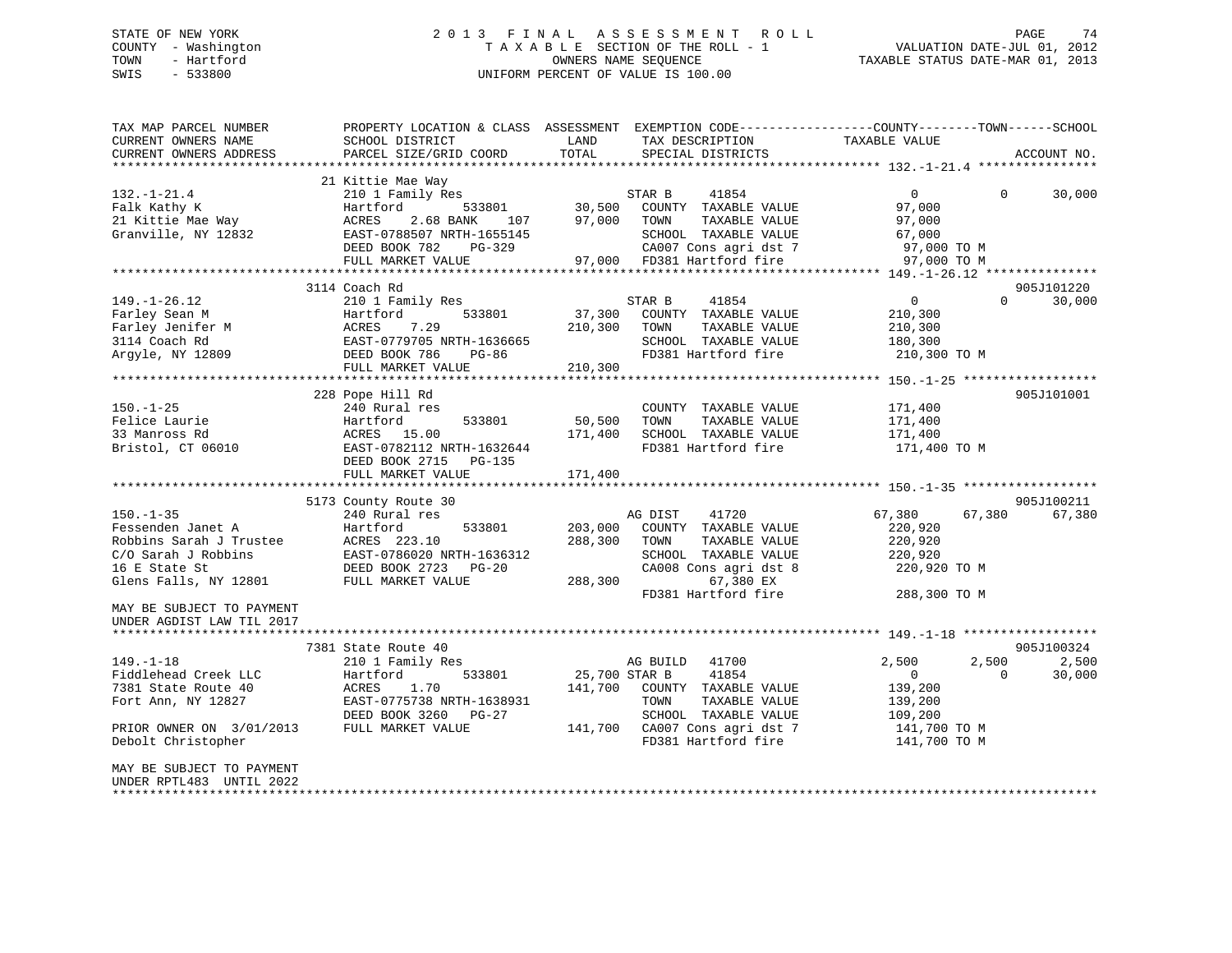# STATE OF NEW YORK 2 0 1 3 F I N A L A S S E S S M E N T R O L L PAGE 75 COUNTY - Washington T A X A B L E SECTION OF THE ROLL - 1 VALUATION DATE-JUL 01, 2012 TOWN - Hartford **TAXABLE STATUS DATE-MAR 01, 2013** SWIS - 533800 UNIFORM PERCENT OF VALUE IS 100.00

| TAX MAP PARCEL NUMBER<br>CURRENT OWNERS NAME<br>CURRENT OWNERS ADDRESS                 | PROPERTY LOCATION & CLASS ASSESSMENT EXEMPTION CODE---------------COUNTY-------TOWN-----SCHOOL<br>SCHOOL DISTRICT<br>PARCEL SIZE/GRID COORD | LAND<br>TOTAL    | TAX DESCRIPTION<br>SPECIAL DISTRICTS                                                           | TAXABLE VALUE                             | ACCOUNT NO.                  |
|----------------------------------------------------------------------------------------|---------------------------------------------------------------------------------------------------------------------------------------------|------------------|------------------------------------------------------------------------------------------------|-------------------------------------------|------------------------------|
|                                                                                        |                                                                                                                                             |                  |                                                                                                |                                           |                              |
| $149. - 1 - 18.1$<br>Fiddlehead Creek LLC<br>7381 State Route 40<br>Fort Ann, NY 12827 | State Route 40 OFF<br>322 Rural vac>10<br>533801<br>Hartford<br>ACRES 15.30<br>EAST-0775283 NRTH-1639293                                    | 17,700<br>17,700 | COUNTY TAXABLE VALUE<br>TAXABLE VALUE<br>TOWN<br>SCHOOL TAXABLE VALUE<br>CA007 Cons agri dst 7 | 17,700<br>17,700<br>17,700<br>17,700 TO M | 905J101303                   |
| PRIOR OWNER ON 3/01/2013<br>Debolt Christopher                                         | DEED BOOK 3260 PG-27<br>FULL MARKET VALUE                                                                                                   | 17,700           | FD381 Hartford fire                                                                            | 17,700 TO M                               |                              |
|                                                                                        |                                                                                                                                             |                  |                                                                                                |                                           |                              |
| $150. - 1 - 67$                                                                        | 289 Gilchrist Hill Rd<br>312 Vac w/imprv                                                                                                    |                  | COUNTY TAXABLE VALUE                                                                           | 32,400                                    | 905J101301                   |
| Field Charles E Jr<br>Field Janet A                                                    | Hartford<br>533801<br>LOT 20                                                                                                                | 22,200<br>32,400 | TAXABLE VALUE<br>TOWN<br>SCHOOL TAXABLE VALUE                                                  | 32,400<br>32,400                          |                              |
| PO Box 631<br>Shelter Island, NY 11964                                                 | ACRES 10.15<br>EAST-0785049 NRTH-1638473<br>DEED BOOK 952<br>$PG-43$                                                                        |                  | FD381 Hartford fire                                                                            | 32,400 TO M                               |                              |
|                                                                                        | FULL MARKET VALUE                                                                                                                           | 32,400           |                                                                                                |                                           |                              |
|                                                                                        | ****************************                                                                                                                |                  |                                                                                                |                                           |                              |
| $130. -1 - 7.1$                                                                        | 3812 State Route 149                                                                                                                        |                  |                                                                                                |                                           | 905J100220                   |
| Fioretti Edward J                                                                      | 112 Dairy farm<br>Hudson Falls<br>534401                                                                                                    | 137,100 STAR B   | 41720<br>AG DIST<br>41854                                                                      | 80,820<br>80,820<br>$\mathbf 0$           | 80,820<br>$\Omega$<br>30,000 |
| Fioretti Lora Lin                                                                      | ACRES 85.40                                                                                                                                 | 307,900          | COUNTY TAXABLE VALUE                                                                           | 227,080                                   |                              |
| 3812 State Route 149                                                                   | EAST-0768105 NRTH-1652107                                                                                                                   |                  | TOWN<br>TAXABLE VALUE                                                                          | 227,080                                   |                              |
| Fort Ann, NY 12827                                                                     | DEED BOOK 1789 PG-334                                                                                                                       |                  | SCHOOL TAXABLE VALUE                                                                           | 197,080                                   |                              |
|                                                                                        | FULL MARKET VALUE                                                                                                                           | 307,900          | CA007 Cons agri dst 7                                                                          | 227,080 TO M                              |                              |
| MAY BE SUBJECT TO PAYMENT                                                              |                                                                                                                                             |                  | 80,820 EX                                                                                      |                                           |                              |
| UNDER AGDIST LAW TIL 2017                                                              |                                                                                                                                             |                  | FD381 Hartford fire                                                                            | 307,900 TO M                              |                              |
|                                                                                        |                                                                                                                                             |                  |                                                                                                |                                           |                              |
| $130. - 1 - 8$                                                                         | LOT 59 Provincial Pat<br>105 Vac farmland                                                                                                   |                  | AG DIST<br>41720                                                                               | 30,764<br>30,764                          | 905J100218<br>30,764         |
| Fioretti Edward J                                                                      | 533801<br>Hartford                                                                                                                          | 50,500           | COUNTY TAXABLE VALUE                                                                           | 19,736                                    |                              |
| Fioretti Lora Lin                                                                      | ACRES 43.00                                                                                                                                 | 50,500           | TOWN<br>TAXABLE VALUE                                                                          | 19,736                                    |                              |
| 3812 State Route 149                                                                   | EAST-0768434 NRTH-1649558                                                                                                                   |                  | SCHOOL TAXABLE VALUE                                                                           | 19,736                                    |                              |
| Fort Ann, NY 12827                                                                     | DEED BOOK 1789 PG-334<br>FULL MARKET VALUE                                                                                                  | 50,500           | CA007 Cons agri dst 7<br>30,764 EX                                                             | 19,736 TO M                               |                              |
| MAY BE SUBJECT TO PAYMENT<br>UNDER AGDIST LAW TIL 2017                                 |                                                                                                                                             |                  | FD381 Hartford fire                                                                            | 50,500 TO M                               |                              |
|                                                                                        |                                                                                                                                             |                  |                                                                                                |                                           |                              |
| $130. - 1 - 9.1$                                                                       | 3758 State Route 149                                                                                                                        |                  | AG DIST                                                                                        | 74,967                                    | 905J100110<br>74,967         |
| Fioretti Edward J                                                                      | 113 Cattle farm<br>Hartford<br>533801                                                                                                       | 119,100          | 41720<br>COUNTY TAXABLE VALUE                                                                  | 74,967<br>95,133                          |                              |
| Fioretti Lora Lin                                                                      | ACRES 76.80                                                                                                                                 | 170,100          | TOWN<br>TAXABLE VALUE                                                                          | 95,133                                    |                              |
| 3812 State Route 149                                                                   | EAST-0767210 NRTH-1650507                                                                                                                   |                  | SCHOOL TAXABLE VALUE                                                                           | 95,133                                    |                              |
| Fort Ann, NY 12827                                                                     | DEED BOOK 1789 PG-330                                                                                                                       |                  | CA007 Cons agri dst 7                                                                          | 95,133 TO M                               |                              |
|                                                                                        | FULL MARKET VALUE                                                                                                                           | 170,100          | 74,967 EX                                                                                      |                                           |                              |
| MAY BE SUBJECT TO PAYMENT                                                              |                                                                                                                                             |                  | FD381 Hartford fire                                                                            | 170,100 TO M                              |                              |
| UNDER AGDIST LAW TIL 2017                                                              |                                                                                                                                             |                  |                                                                                                |                                           |                              |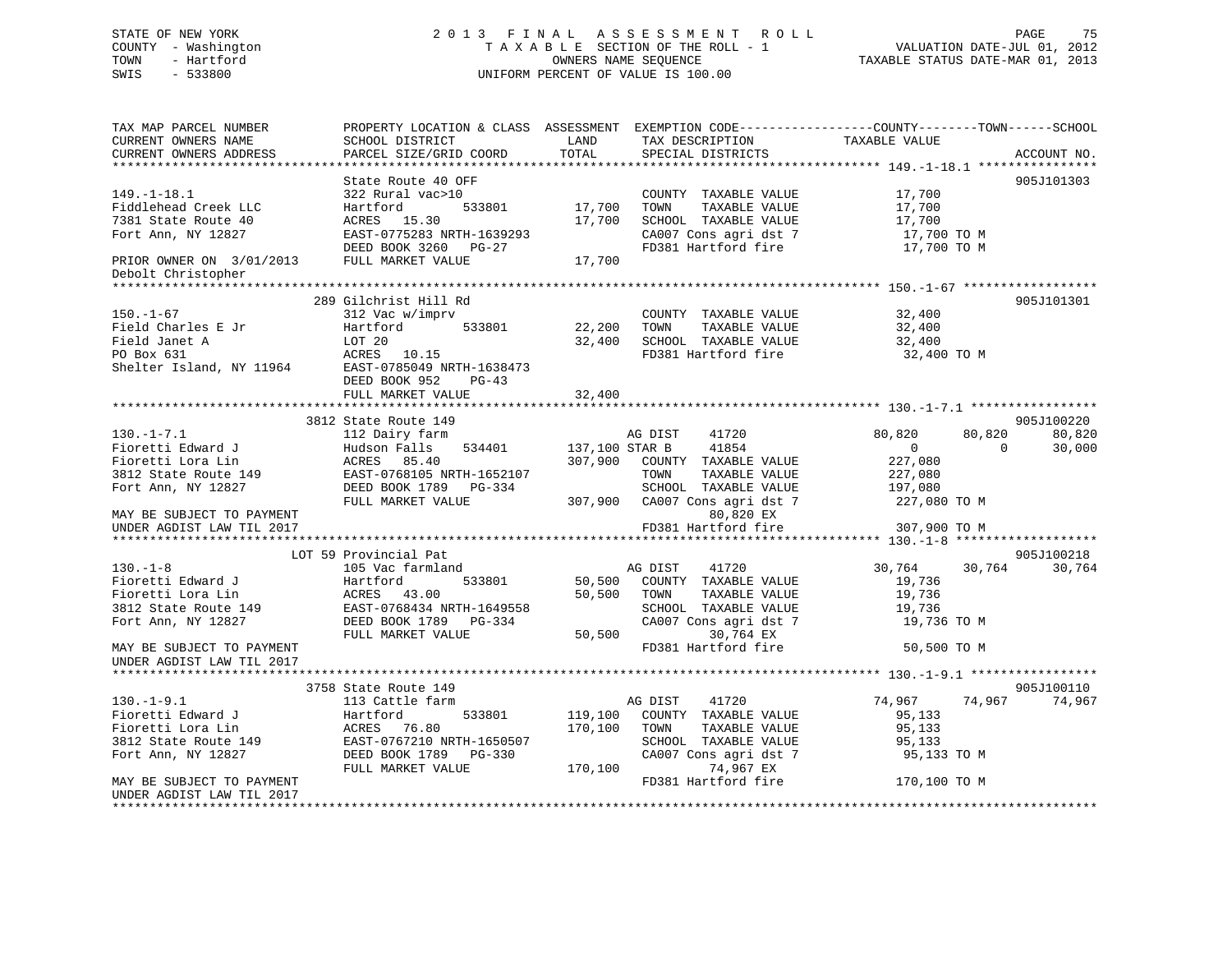# STATE OF NEW YORK 2 0 1 3 F I N A L A S S E S S M E N T R O L L PAGE 76 COUNTY - Washington T A X A B L E SECTION OF THE ROLL - 1 VALUATION DATE-JUL 01, 2012 TOWN - Hartford **TAXABLE STATUS DATE-MAR 01, 2013** OWNERS NAME SEQUENCE TAXABLE STATUS DATE-MAR 01, 2013 SWIS - 533800 UNIFORM PERCENT OF VALUE IS 100.00

| TAX MAP PARCEL NUMBER<br>CURRENT OWNERS NAME<br>CURRENT OWNERS ADDRESS                                                                                                                                                                                                                                                                                                                                                  | PROPERTY LOCATION & CLASS ASSESSMENT EXEMPTION CODE---------------COUNTY-------TOWN-----SCHOOL<br>SCHOOL DISTRICT<br>PARCEL SIZE/GRID COORD                                                                                        | <b>EXAMPLE THE STATE OF STATE OF STATE</b><br>TOTAL | TAX DESCRIPTION TAXABLE VALUE<br>SPECIAL DISTRICTS                                                                                                      |                                                    | ACCOUNT NO.   |               |         |         |               |                          |         |      |               |         |                |       |  |                                 |  |                 |                            |        |
|-------------------------------------------------------------------------------------------------------------------------------------------------------------------------------------------------------------------------------------------------------------------------------------------------------------------------------------------------------------------------------------------------------------------------|------------------------------------------------------------------------------------------------------------------------------------------------------------------------------------------------------------------------------------|-----------------------------------------------------|---------------------------------------------------------------------------------------------------------------------------------------------------------|----------------------------------------------------|---------------|---------------|---------|---------|---------------|--------------------------|---------|------|---------------|---------|----------------|-------|--|---------------------------------|--|-----------------|----------------------------|--------|
| $\begin{tabular}{lllllllllllllllllllll} \textbf{149.}-1-36 & \textbf{2101 Family Res} & \textbf{STAR B} & 41854 & 0 & 0 & 30,000 \\ \textbf{Fish Owen Jr} & \textbf{2101 Family Res} & \textbf{533801} & 26,000 & \textbf{COUNTY TAXABLE VALUE} & 92,400 & 0 & 30,000 \\ \textbf{Fish Juanita} & \textbf{ACRES} & 1.80 & 92,400 & \textbf{TONIN} & \textbf{TAXABLE VALUE} & 92,400 \\ \textbf{7236 State Route A0} & \$ | 7236 State Route 40                                                                                                                                                                                                                |                                                     | $\begin{array}{cccc}\n 3 & 3 & 26,000 \\  26,000 & 533801\n\end{array}$                                                                                 |                                                    | 905J100016    |               |         |         |               |                          |         |      |               |         |                |       |  |                                 |  |                 |                            |        |
| $141. -1 - 1.8$<br>$\n\n\nFiske Hillary\n240 Nular1psilon\n333801\n41,500\n200NTY\nTAXABLE VALUE\n284,000\n284,000\n\n\nFiske Hillary\n2048-54,1996/239,2726/47\n284,000\nTOWN\nTAXABLE VALUE\n284,000\n\n\nT0 Townsend Rd\nACRES\n$                                                                                                                                                                                    | Fiske Hillary                                                                                                                                                                                                                      | 240 Nular1psilon                                    | 333801                                                                                                                                                  | 41,500                                             | 200NTY        | TAXABLE VALUE | 284,000 | 284,000 | Fiske Hillary | 2048-54,1996/239,2726/47 | 284,000 | TOWN | TAXABLE VALUE | 284,000 | T0 Townsend Rd | ACRES |  | 70 Townsend Rd<br>240 Rural res |  | STAR B<br>41854 | $\overline{0}$<br>$\Omega$ | 30,000 |
| Fiske Hillary                                                                                                                                                                                                                                                                                                                                                                                                           | 240 Nular1psilon                                                                                                                                                                                                                   | 333801                                              | 41,500                                                                                                                                                  | 200NTY                                             | TAXABLE VALUE | 284,000       | 284,000 |         |               |                          |         |      |               |         |                |       |  |                                 |  |                 |                            |        |
| Fiske Hillary                                                                                                                                                                                                                                                                                                                                                                                                           | 2048-54,1996/239,2726/47                                                                                                                                                                                                           | 284,000                                             | TOWN                                                                                                                                                    | TAXABLE VALUE                                      | 284,000       |               |         |         |               |                          |         |      |               |         |                |       |  |                                 |  |                 |                            |        |
| T0 Townsend Rd                                                                                                                                                                                                                                                                                                                                                                                                          | ACRES                                                                                                                                                                                                                              |                                                     |                                                                                                                                                         |                                                    |               |               |         |         |               |                          |         |      |               |         |                |       |  |                                 |  |                 |                            |        |
|                                                                                                                                                                                                                                                                                                                                                                                                                         | 169 North Rd                                                                                                                                                                                                                       |                                                     |                                                                                                                                                         |                                                    | 905J100221    |               |         |         |               |                          |         |      |               |         |                |       |  |                                 |  |                 |                            |        |
| 131.-1-19<br>Florian Lori F<br>הס נוצר<br>Queensbury, NY 12804                                                                                                                                                                                                                                                                                                                                                          | State Route 149<br>311 Res vac land<br>c land<br>533801 100<br>20 PPII 100<br>Hartford<br>Roadway<br>FRNT 17.00 DPTH 900.00<br>EAST-0776312 NRTH-1651221<br>EAST-0776312 NRTH-1651221<br>DEED BOOK 679 PG-343<br>FULL MARKET VALUE | 100                                                 | COUNTY TAXABLE VALUE<br>TAXABLE VALUE<br>TOWN<br>SCHOOL TAXABLE VALUE<br>CA007 Cons agri dst 7<br>FD381 Hartford fire<br>FD381 Hartford fire            | 100<br>$\frac{100}{100}$<br>$100$ TO M<br>100 TO M | 905J101307    |               |         |         |               |                          |         |      |               |         |                |       |  |                                 |  |                 |                            |        |
| $140. - 1 - 4$<br>Florian Lori F<br>92 Tee Hill Rd<br>Queensbury, NY 12804                                                                                                                                                                                                                                                                                                                                              | State Route 196<br>323 Vacant rural<br>Hartford<br>Green Mountain Explosives 111,100<br>ACRES 40.20<br>EAST-0773585 NRTH-1647667<br>DEED BOOK 2468 PG-259<br>FULL MARKET VALUE                                                     | 533801 111,100<br>111,100                           | COUNTY TAXABLE VALUE<br>TAXABLE VALUE<br>TOWN<br>SCHOOL TAXABLE VALUE 111,100<br>CA007 Cons agri dst 7 111,100 TO M<br>FD381 Hartford fire 111,100 TO M | 111,100<br>111,100                                 | 905J101105    |               |         |         |               |                          |         |      |               |         |                |       |  |                                 |  |                 |                            |        |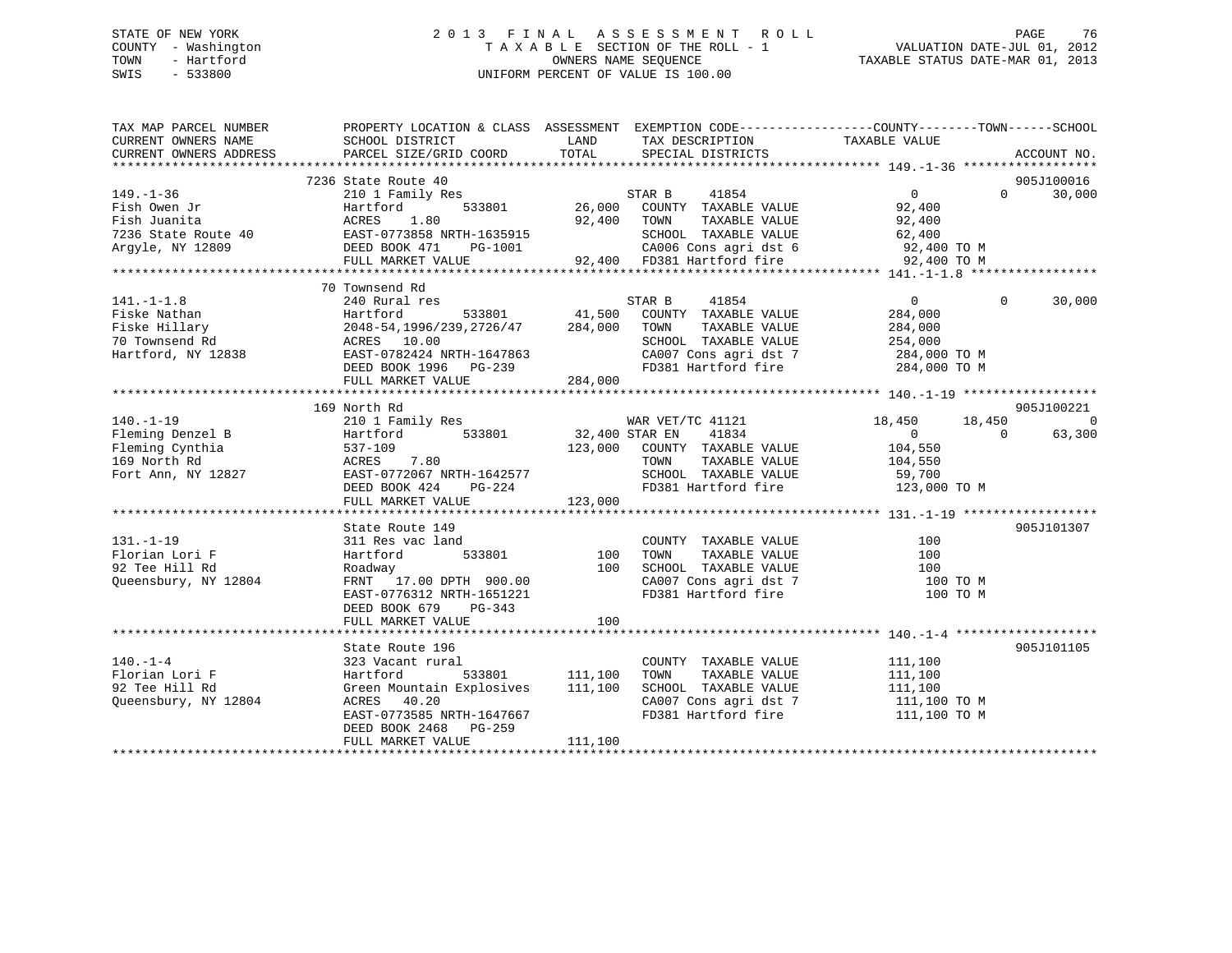# STATE OF NEW YORK 2 0 1 3 F I N A L A S S E S S M E N T R O L L PAGE 77 COUNTY - Washington T A X A B L E SECTION OF THE ROLL - 1 VALUATION DATE-JUL 01, 2012 TOWN - Hartford **TAXABLE STATUS DATE-MAR 01, 2013** SWIS - 533800 UNIFORM PERCENT OF VALUE IS 100.00

| TAX MAP PARCEL NUMBER<br>CURRENT OWNERS NAME                                                                                                                                                                                                    | PROPERTY LOCATION & CLASS ASSESSMENT EXEMPTION CODE-----------------COUNTY-------TOWN------SCHOOL<br>SCHOOL DISTRICT                                                                                                                                   | <b>LAND</b> | TAX DESCRIPTION TAXABLE VALUE                                                                        |                           |        |             |
|-------------------------------------------------------------------------------------------------------------------------------------------------------------------------------------------------------------------------------------------------|--------------------------------------------------------------------------------------------------------------------------------------------------------------------------------------------------------------------------------------------------------|-------------|------------------------------------------------------------------------------------------------------|---------------------------|--------|-------------|
| CURRENT OWNERS ADDRESS                                                                                                                                                                                                                          | PARCEL SIZE/GRID COORD                                                                                                                                                                                                                                 | TOTAL       | SPECIAL DISTRICTS                                                                                    |                           |        | ACCOUNT NO. |
|                                                                                                                                                                                                                                                 |                                                                                                                                                                                                                                                        |             |                                                                                                      |                           |        |             |
|                                                                                                                                                                                                                                                 | Townsend Rd                                                                                                                                                                                                                                            |             |                                                                                                      |                           |        | 905J100640  |
| $141. - 1 - 1$                                                                                                                                                                                                                                  |                                                                                                                                                                                                                                                        |             |                                                                                                      | 57,097                    | 57,097 | 57,097      |
| Foot-Hill Farm LLC                                                                                                                                                                                                                              | 105 Vac farmland<br>Hartford 133801 93,200 COUNTY TAXABLE VALUE                                                                                                                                                                                        |             |                                                                                                      |                           |        |             |
| 7969 State Route 40                                                                                                                                                                                                                             |                                                                                                                                                                                                                                                        |             |                                                                                                      |                           |        |             |
| Hartford, NY 12838                                                                                                                                                                                                                              |                                                                                                                                                                                                                                                        |             | COUNTY TAXABLE VALUE 36,103<br>TOWN TAXABLE VALUE 36,103<br>SCHOOL TAXABLE VALUE 36,103<br>36,103    |                           |        |             |
|                                                                                                                                                                                                                                                 |                                                                                                                                                                                                                                                        |             |                                                                                                      | 36,103 TO M               |        |             |
| MAY BE SUBJECT TO PAYMENT                                                                                                                                                                                                                       |                                                                                                                                                                                                                                                        |             |                                                                                                      |                           |        |             |
| UNDER AGDIST LAW TIL 2017                                                                                                                                                                                                                       | ACRES 80.70<br>EAST-0780527 NRTH-1648665<br>DEED BOOK 920 PG-250<br>FULL MARKET VALUE<br>FULL MARKET VALUE<br>ARKET VALUE<br>PERENT VALUE<br>PERENT VALUE<br>PERENT VALUE<br>PERENT VALUE<br>PERENT VALUE<br>PERENT VALUE<br>PERENT VALUE<br>PERENT V  |             | FD381 Hartford fire 93,200 TO M                                                                      |                           |        |             |
|                                                                                                                                                                                                                                                 |                                                                                                                                                                                                                                                        |             |                                                                                                      |                           |        |             |
|                                                                                                                                                                                                                                                 | 7969 State Route 40                                                                                                                                                                                                                                    |             |                                                                                                      |                           |        | 905J100196  |
|                                                                                                                                                                                                                                                 |                                                                                                                                                                                                                                                        |             |                                                                                                      | 168,839 168,839           |        | 168,839     |
|                                                                                                                                                                                                                                                 |                                                                                                                                                                                                                                                        |             |                                                                                                      | $0$<br>312,061<br>312,061 |        | 30,000      |
|                                                                                                                                                                                                                                                 |                                                                                                                                                                                                                                                        |             |                                                                                                      |                           |        |             |
|                                                                                                                                                                                                                                                 |                                                                                                                                                                                                                                                        |             |                                                                                                      |                           |        |             |
|                                                                                                                                                                                                                                                 |                                                                                                                                                                                                                                                        |             |                                                                                                      |                           |        |             |
|                                                                                                                                                                                                                                                 |                                                                                                                                                                                                                                                        |             |                                                                                                      |                           |        |             |
|                                                                                                                                                                                                                                                 |                                                                                                                                                                                                                                                        |             |                                                                                                      |                           |        |             |
|                                                                                                                                                                                                                                                 |                                                                                                                                                                                                                                                        |             | FD381 Hartford fire 480,900 TO M                                                                     |                           |        |             |
|                                                                                                                                                                                                                                                 |                                                                                                                                                                                                                                                        |             |                                                                                                      |                           |        |             |
|                                                                                                                                                                                                                                                 | State Route 40                                                                                                                                                                                                                                         |             |                                                                                                      |                           |        | 905J100099  |
| $141. - 1 - 8$                                                                                                                                                                                                                                  | 105 Vac farmland                                                                                                                                                                                                                                       |             | AG DIST 41720<br>533801 16,800 COUNTY TAXABLE VALUE<br>16,800 TOWN TAXABLE VALUE<br>19. NDTI 1646616 | 9,852                     |        | 9,852 9,852 |
| 141.-1-0<br>Foot-Hill Farm LLC                                                                                                                                                                                                                  | Hartford                                                                                                                                                                                                                                               |             |                                                                                                      | 6,948<br>6,948            |        |             |
| 7969 State Route 40                                                                                                                                                                                                                             | ACRES 12.00                                                                                                                                                                                                                                            |             |                                                                                                      |                           |        |             |
| Hartford, NY 12838                                                                                                                                                                                                                              |                                                                                                                                                                                                                                                        |             |                                                                                                      |                           |        |             |
|                                                                                                                                                                                                                                                 |                                                                                                                                                                                                                                                        |             |                                                                                                      |                           |        |             |
| MAY BE SUBJECT TO PAYMENT                                                                                                                                                                                                                       | EAST-0783838 NRTH-1648219<br>DEED BOOK 920 PG-250 CA007 Cons agri dst 7 6,948 TO M<br>FULL MARKET VALUE 16,800 9,852 EX                                                                                                                                |             |                                                                                                      |                           |        |             |
| UNDER AGDIST LAW TIL 2017                                                                                                                                                                                                                       |                                                                                                                                                                                                                                                        |             | FD381 Hartford fire                                                                                  | 16,800 TO M               |        |             |
|                                                                                                                                                                                                                                                 |                                                                                                                                                                                                                                                        |             |                                                                                                      |                           |        |             |
|                                                                                                                                                                                                                                                 | 7635 State Route 40                                                                                                                                                                                                                                    |             |                                                                                                      |                           |        | 905J100363  |
| $140. - 2 - 40$                                                                                                                                                                                                                                 | 112 Dairy farm                                                                                                                                                                                                                                         |             | AG DIST<br>41720                                                                                     | $64,437$ $64,437$ 0       |        | 64,437      |
| Foote Wayne E<br>Foote Elizabeth                                                                                                                                                                                                                |                                                                                                                                                                                                                                                        |             |                                                                                                      |                           |        | 30,000      |
|                                                                                                                                                                                                                                                 | Hartford 533801 124,700 STAR B 41854 0<br>922/243 219,400 COUNTY TAXABLE VALUE 154,963<br>2002 22.243 219,400 COUNTY TAXABLE VALUE 154,963                                                                                                             |             |                                                                                                      |                           |        |             |
| 7635 State Route 40                                                                                                                                                                                                                             | 322/243<br>ACRES 86.41                                                                                                                                                                                                                                 |             |                                                                                                      |                           |        |             |
| Hartford, NY 12838                                                                                                                                                                                                                              |                                                                                                                                                                                                                                                        |             |                                                                                                      |                           |        |             |
|                                                                                                                                                                                                                                                 |                                                                                                                                                                                                                                                        |             |                                                                                                      |                           |        |             |
| MAY BE SUBJECT TO PAYMENT                                                                                                                                                                                                                       | ACRES 86.41<br>EAST-0779309 NRTH-1643203<br>DEED BOOK 623 PG-313<br>FULL MARKET VALUE<br>CA007 Cons agrid st 7<br>219,400<br>CA007 Cons agrid st 7<br>FULL MARKET VALUE<br>219,400<br>CA007 Cons agrid st 7<br>219,400<br>CA007 Cons agrid st 7<br>219 |             |                                                                                                      |                           |        |             |
| UNDER AGDIST LAW TIL 2017                                                                                                                                                                                                                       |                                                                                                                                                                                                                                                        |             | FD381 Hartford fire                                                                                  | 219,400 TO M              |        |             |
|                                                                                                                                                                                                                                                 |                                                                                                                                                                                                                                                        |             |                                                                                                      |                           |        |             |
|                                                                                                                                                                                                                                                 | James Rd OFF                                                                                                                                                                                                                                           |             |                                                                                                      |                           |        | 905J100442  |
|                                                                                                                                                                                                                                                 | 322 Rural vac>10                                                                                                                                                                                                                                       |             | FOR 480A 47460<br>0 FOR 480A 47460<br>533801 14,200 COUNTY TAXABLE VALUE                             | 9,300 9,300 9,300         |        |             |
|                                                                                                                                                                                                                                                 |                                                                                                                                                                                                                                                        |             |                                                                                                      | 4,900                     |        |             |
|                                                                                                                                                                                                                                                 |                                                                                                                                                                                                                                                        |             |                                                                                                      |                           |        |             |
| 151.-2-7.1 $322 \text{ R }$<br>Foran Richard P $\begin{array}{ccc}\n & 322 \text{ R } \\ \n\end{array}$<br>Foran Linda S $\begin{array}{ccc}\n & 322 & \text{R } \\ \n\end{array}$<br>$\begin{array}{ccc}\n & 324 & \text{R } \\ \n\end{array}$ |                                                                                                                                                                                                                                                        |             |                                                                                                      |                           |        |             |
| Fort Ann, NY 12827                                                                                                                                                                                                                              | Forest Tax 3219/160 14,200 TOWN TAXABLE VALUE 4,900<br>151.-1-7.1 SCHOOL TAXABLE VALUE 4,900<br>ACRES 21.90 CA008 Cons agri dst 8 14,200<br>EAST-0793944 NRTH-1632624 FD381 Hartford fire 14,200                                                       |             | CA008 Cons agri dst 8 14,200 TO M<br>FD381 Hartford fire 14,200 TO M                                 |                           |        |             |
| MAY BE SUBJECT TO PAYMENT                                                                                                                                                                                                                       |                                                                                                                                                                                                                                                        |             |                                                                                                      |                           |        |             |
| UNDER RPTL480A UNTIL 2022                                                                                                                                                                                                                       | DEED BOOK 675 PG-154                                                                                                                                                                                                                                   | 14,200      |                                                                                                      |                           |        |             |
|                                                                                                                                                                                                                                                 | FULL MARKET VALUE                                                                                                                                                                                                                                      |             |                                                                                                      |                           |        |             |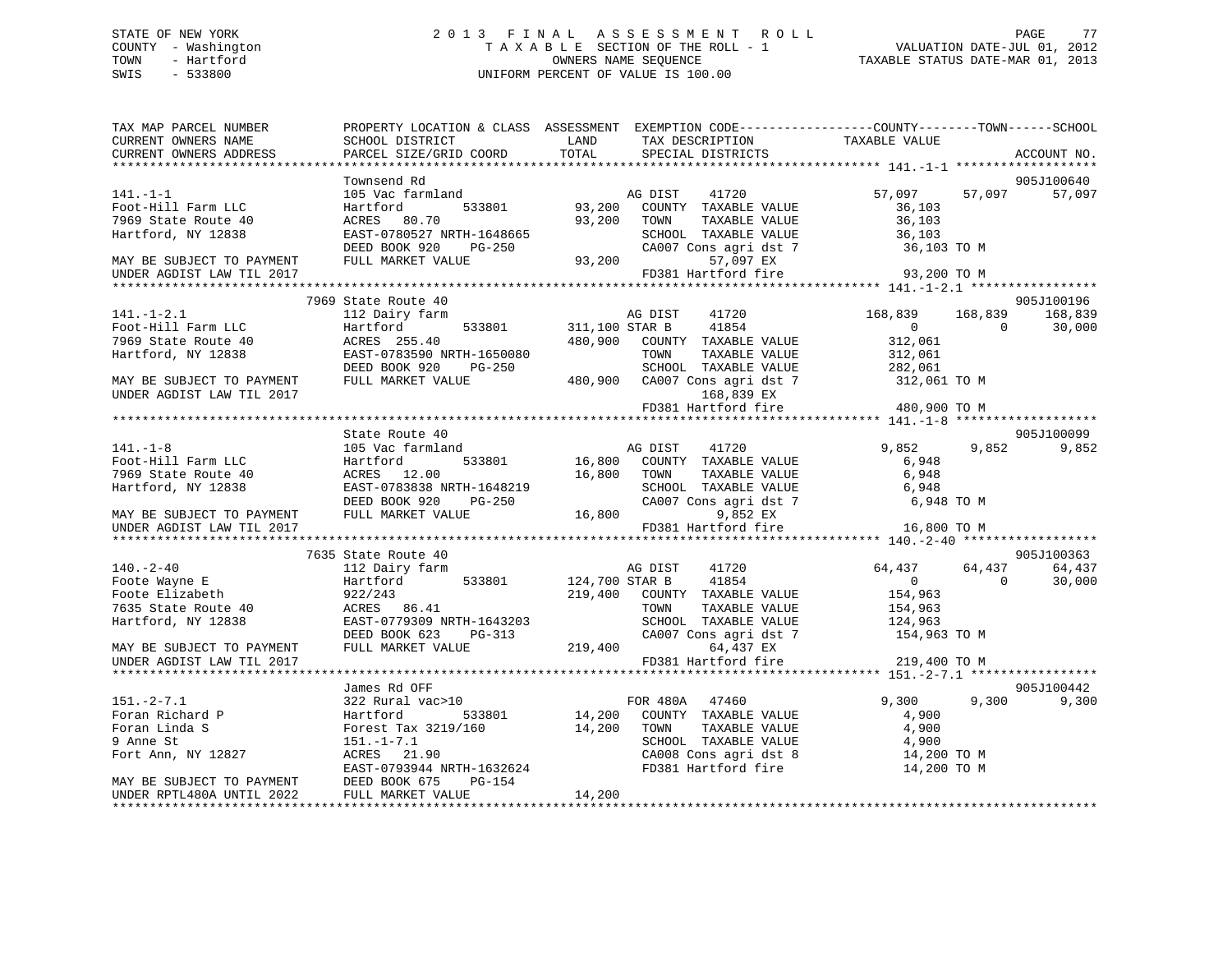#### STATE OF NEW YORK 2 0 1 3 F I N A L A S S E S S M E N T R O L L PAGE 78COUNTY - Washington T A X A B L E SECTION OF THE ROLL - 1 VALUATION DATE-JUL 01, 2012 OWNERS NAME SEQUENCE TAXABLE STATUS DATE-MAR 01, 2013 SWIS - 533800 UNIFORM PERCENT OF VALUE IS 100.00

| TAX MAP PARCEL NUMBER<br>CURRENT OWNERS NAME<br>CURRENT OWNERS ADDRESS | SCHOOL DISTRICT                                       | PROPERTY LOCATION & CLASS ASSESSMENT EXEMPTION CODE---------------COUNTY-------TOWN-----SCHOOL<br>LAND TAX DESCRIPTION<br>PARCEL SIZE/GRID COORD TOTAL SPECIAL DISTRICTS                                                                                                                                                                                                                                                  | TAXABLE VALUE<br>ACCOUNT NO.         |
|------------------------------------------------------------------------|-------------------------------------------------------|---------------------------------------------------------------------------------------------------------------------------------------------------------------------------------------------------------------------------------------------------------------------------------------------------------------------------------------------------------------------------------------------------------------------------|--------------------------------------|
|                                                                        |                                                       |                                                                                                                                                                                                                                                                                                                                                                                                                           |                                      |
|                                                                        | Burch Rd OFF                                          |                                                                                                                                                                                                                                                                                                                                                                                                                           | 905J101062                           |
| $151 - 2 - 7.2$<br>Foran Richard P                                     |                                                       | Burch Rd OFF<br>314 Rural vac<10<br>Hartford 533801 533801 3,000 COUNTY TAXABLE VALUE                                                                                                                                                                                                                                                                                                                                     | 2,400<br>2,400<br>2,400<br>600       |
| 9 Anne St                                                              | Forest Tax 3219/160                                   | 3,000 TOWN                                                                                                                                                                                                                                                                                                                                                                                                                |                                      |
| Fort Ann, NY 12827                                                     | 151.-1-7.2<br>ACRES 4.60<br>EAST-0795652 NRTH-1633053 | TOWN TAXABLE VALUE 600<br>SCHOOL TAXABLE VALUE 600<br>CA008 Cons agri dst 8 3,000 TO M<br>FD381 Hartford fire 3,000 TO M                                                                                                                                                                                                                                                                                                  |                                      |
|                                                                        |                                                       |                                                                                                                                                                                                                                                                                                                                                                                                                           |                                      |
| MAY BE SUBJECT TO PAYMENT<br>UNDER RPTL480A UNTIL 2022                 | DEED BOOK 886<br>PG-128                               |                                                                                                                                                                                                                                                                                                                                                                                                                           |                                      |
|                                                                        | FULL MARKET VALUE                                     | 3,000                                                                                                                                                                                                                                                                                                                                                                                                                     |                                      |
|                                                                        |                                                       |                                                                                                                                                                                                                                                                                                                                                                                                                           |                                      |
|                                                                        | James Rd OFF                                          |                                                                                                                                                                                                                                                                                                                                                                                                                           | 905J101070                           |
| $151. - 2 - 7.3$                                                       |                                                       | 323 Vacant rural [1833801 533801 [18] FOR 480A 47460<br>Hartford 533801 18,100 COUNTY TAXABLE VALUE                                                                                                                                                                                                                                                                                                                       | 14,480<br>14,480<br>14,480           |
| Foran Richard P<br>9 Anne St<br>7 Anne St                              |                                                       |                                                                                                                                                                                                                                                                                                                                                                                                                           | 3,620                                |
|                                                                        | Forest Tax 3219/60 18,100 TOWN                        | TOWN      TAXABLE VALUE<br>SCHOOL   TAXABLE VALUE                                                                                                                                                                                                                                                                                                                                                                         | 3,620<br>3,620                       |
| Fort Ann, NY 12827                                                     |                                                       |                                                                                                                                                                                                                                                                                                                                                                                                                           |                                      |
|                                                                        |                                                       |                                                                                                                                                                                                                                                                                                                                                                                                                           |                                      |
| MAY BE SUBJECT TO PAYMENT                                              |                                                       |                                                                                                                                                                                                                                                                                                                                                                                                                           |                                      |
| UNDER RPTL480A UNTIL 2022                                              | DEED BOOK 524<br>PG-86                                |                                                                                                                                                                                                                                                                                                                                                                                                                           |                                      |
|                                                                        |                                                       |                                                                                                                                                                                                                                                                                                                                                                                                                           |                                      |
|                                                                        | 65 Deer Run Way                                       |                                                                                                                                                                                                                                                                                                                                                                                                                           | 905J101328                           |
|                                                                        |                                                       |                                                                                                                                                                                                                                                                                                                                                                                                                           |                                      |
| 141.-3-56<br>Ford Paul<br>Ford Carol L                                 |                                                       |                                                                                                                                                                                                                                                                                                                                                                                                                           |                                      |
|                                                                        |                                                       |                                                                                                                                                                                                                                                                                                                                                                                                                           |                                      |
|                                                                        |                                                       | FD381 Hartford fire                                                                                                                                                                                                                                                                                                                                                                                                       | 19,500 TO M                          |
|                                                                        |                                                       |                                                                                                                                                                                                                                                                                                                                                                                                                           |                                      |
| Crystal Beach, FL 34681-0878 DEED BOOK 562 PG-38                       |                                                       |                                                                                                                                                                                                                                                                                                                                                                                                                           |                                      |
|                                                                        | FULL MARKET VALUE                                     | 19,500                                                                                                                                                                                                                                                                                                                                                                                                                    |                                      |
|                                                                        |                                                       |                                                                                                                                                                                                                                                                                                                                                                                                                           |                                      |
|                                                                        | 14 Russell Ln                                         |                                                                                                                                                                                                                                                                                                                                                                                                                           |                                      |
| $149. - 1 - 37.4$                                                      | 714 Lite Ind Man                                      | COUNTY TAXABLE VALUE                                                                                                                                                                                                                                                                                                                                                                                                      | 103,100<br>103,100                   |
|                                                                        |                                                       | TAXABLE VALUE<br>TAXABLE VALUE                                                                                                                                                                                                                                                                                                                                                                                            |                                      |
|                                                                        |                                                       |                                                                                                                                                                                                                                                                                                                                                                                                                           |                                      |
|                                                                        |                                                       |                                                                                                                                                                                                                                                                                                                                                                                                                           |                                      |
|                                                                        |                                                       |                                                                                                                                                                                                                                                                                                                                                                                                                           |                                      |
|                                                                        |                                                       |                                                                                                                                                                                                                                                                                                                                                                                                                           |                                      |
|                                                                        |                                                       | $\begin{tabular}{lllllllllllllllllllllll} \hline 149.-1-37.4 & 714 \hbox{\tt lite Ind Man} & 533801 & 69,500 & TONTY & TAXABLE VALUE & 103,100 \\ \hline \hline \texttt{Fort Edward Supply Inc} & 533801 & 69,500 & TONN & TAXABLE VALUE & 103,100 \\ \hline \texttt{13 Notre Dame Ext} & \texttt{ACRES} & 9.07 & 103,100 & \texttt{SCAO06 Const} & 103,100 \\ \hline \texttt{Fort Edward, NY 12828} & \texttt{EAESE} & $ |                                      |
|                                                                        | 60 County Route 17                                    |                                                                                                                                                                                                                                                                                                                                                                                                                           | 905J100224                           |
|                                                                        |                                                       |                                                                                                                                                                                                                                                                                                                                                                                                                           | $\overline{0}$<br>$\Omega$<br>30,000 |
|                                                                        |                                                       |                                                                                                                                                                                                                                                                                                                                                                                                                           | 140,800                              |
|                                                                        |                                                       | 131.-1-21<br>Fountaine Craig M<br>Fountaine Craig M<br>Fountaine Michele C<br>PO Box 19<br>Hartford, NY 12838<br>Hartford, NY 12838<br>PO Box 19<br>Hartford, NY 12838<br>PO Box 19<br>Hartford, NY 12838<br>PO Box 19<br>PO Box 19<br>PO Box 19<br>PO Box                                                                                                                                                                | TAXABLE VALUE 140,800                |
|                                                                        |                                                       | SCHOOL TAXABLE VALUE 110,800<br>CA007 Cons agri dst 7 140,800 TO M                                                                                                                                                                                                                                                                                                                                                        |                                      |
|                                                                        | FULL MARKET VALUE                                     | 140,800 FD381 Hartford fire                                                                                                                                                                                                                                                                                                                                                                                               |                                      |
|                                                                        |                                                       |                                                                                                                                                                                                                                                                                                                                                                                                                           | 140,800 TO M                         |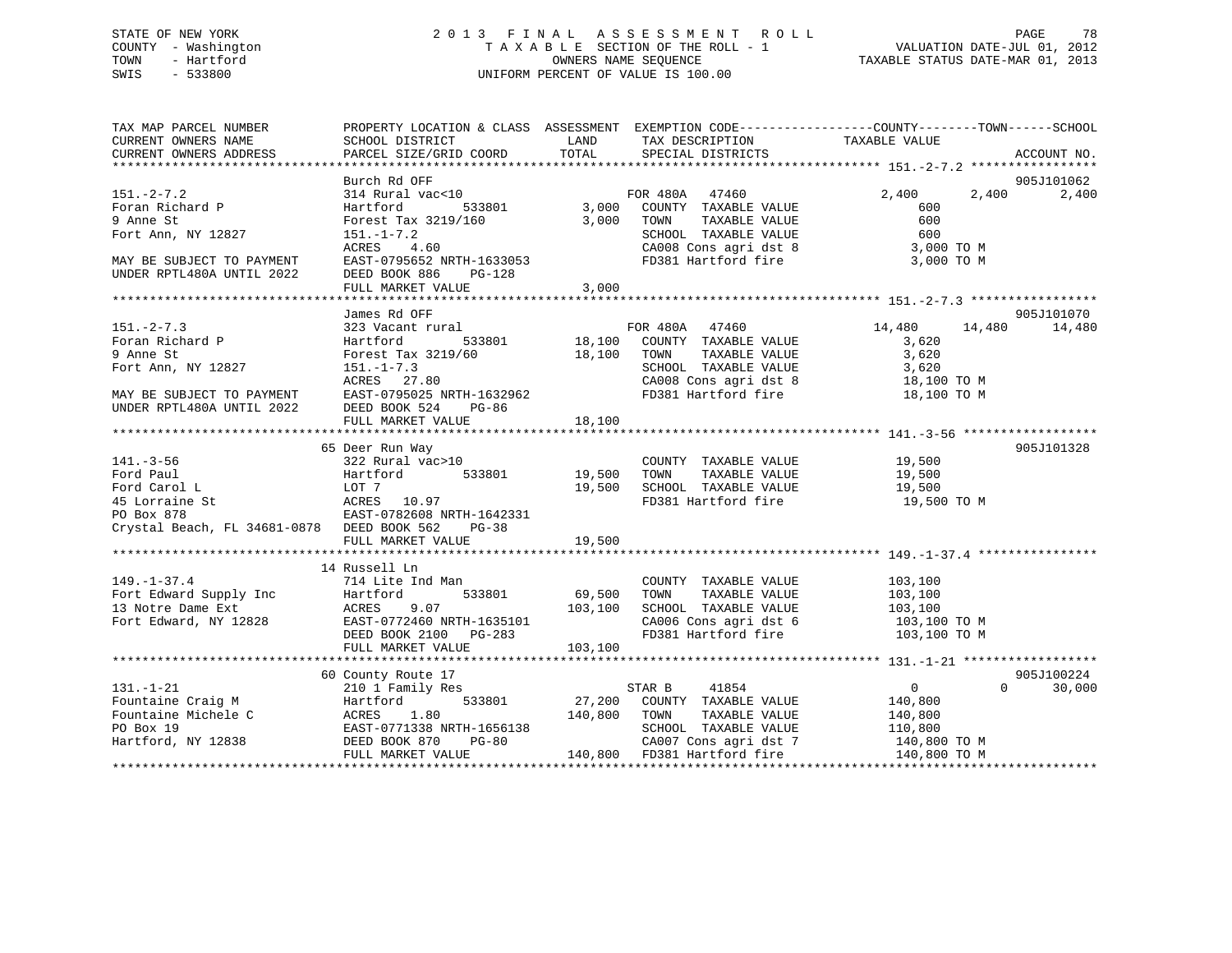# STATE OF NEW YORK 2 0 1 3 F I N A L A S S E S S M E N T R O L L PAGE 79 COUNTY - Washington T A X A B L E SECTION OF THE ROLL - 1 VALUATION DATE-JUL 01, 2012 TOWN - Hartford **TAXABLE STATUS DATE-MAR 01, 2013** SWIS - 533800 UNIFORM PERCENT OF VALUE IS 100.00

| TAX MAP PARCEL NUMBER<br>CURRENT OWNERS NAME | PROPERTY LOCATION & CLASS ASSESSMENT EXEMPTION CODE---------------COUNTY-------TOWN------SCHOOL<br>SCHOOL DISTRICT | LAND          | TAX DESCRIPTION                                                       | TAXABLE VALUE           |                    |
|----------------------------------------------|--------------------------------------------------------------------------------------------------------------------|---------------|-----------------------------------------------------------------------|-------------------------|--------------------|
| CURRENT OWNERS ADDRESS                       | PARCEL SIZE/GRID COORD                                                                                             | TOTAL         | SPECIAL DISTRICTS                                                     |                         | ACCOUNT NO.        |
|                                              |                                                                                                                    |               |                                                                       |                         |                    |
|                                              | County Route 17                                                                                                    |               |                                                                       |                         | 905J100339         |
| $122. - 1 - 26$                              | 314 Rural vac<10                                                                                                   |               | COUNTY TAXABLE VALUE                                                  | 23,000                  |                    |
| Fountaine Michele C                          | 533801<br>Hartford                                                                                                 | 23,000        | TAXABLE VALUE<br>TOWN                                                 | 23,000                  |                    |
| Fountaine Craig M                            | 4.00<br>ACRES                                                                                                      | 23,000        | SCHOOL TAXABLE VALUE                                                  | 23,000                  |                    |
| 60 County Route 17                           | EAST-0771820 NRTH-1658140                                                                                          |               | CA007 Cons agri dst 7                                                 | 23,000 TO M             |                    |
| Fort Ann, NY 12827                           | DEED BOOK 870<br><b>PG-72</b>                                                                                      |               | FD381 Hartford fire                                                   | 23,000 TO M             |                    |
|                                              | FULL MARKET VALUE                                                                                                  | 23,000        |                                                                       |                         |                    |
|                                              |                                                                                                                    |               |                                                                       |                         |                    |
|                                              | East St                                                                                                            |               |                                                                       |                         | 905J100428         |
| $132.15 - 2 - 11$                            | 312 Vac w/imprv                                                                                                    |               | COUNTY TAXABLE VALUE                                                  | 1,700                   |                    |
| Fowler Jessica                               | Hartford<br>533801                                                                                                 | 500           | TAXABLE VALUE<br>TOWN                                                 | 1,700                   |                    |
| 1887 Hinds Rd                                | FRNT 41.00 DPTH 52.00                                                                                              | 1,700         | SCHOOL TAXABLE VALUE<br>SCHOOL TAXABLE VALUE<br>CA007 Cons agri dst 7 | 1,700                   |                    |
| Fort Edward, NY 12828                        | EAST-0786585 NRTH-1652302                                                                                          |               |                                                                       | 1,700 TO M              |                    |
|                                              | DEED BOOK 875<br>$PG-29$                                                                                           |               | FD381 Hartford fire 1,700 TO M                                        |                         |                    |
|                                              | FULL MARKET VALUE                                                                                                  | 1,700         |                                                                       |                         |                    |
|                                              |                                                                                                                    |               |                                                                       |                         |                    |
|                                              | 4352 State Route 149                                                                                               |               |                                                                       |                         | 905J101410         |
| $131. -1 - 5.2$                              | 240 Rural res                                                                                                      |               | STAR B<br>41854                                                       | $\overline{0}$          | $\Omega$<br>30,000 |
| Fox John F                                   | 533801<br>Hartford                                                                                                 |               | 57,200 COUNTY TAXABLE VALUE                                           | 243,700                 |                    |
| 4352 State Route 149                         | LOT 4                                                                                                              | 243,700       | TAXABLE VALUE<br>TOWN                                                 | 243,700                 |                    |
| Fort Ann, NY 12827                           | ACRES 10.00                                                                                                        |               | SCHOOL TAXABLE VALUE                                                  | 213,700<br>243,700 TO M |                    |
|                                              | EAST-0777234 NRTH-1650785                                                                                          |               | CA007 Cons agri dst 7                                                 |                         |                    |
|                                              | DEED BOOK 2444<br>PG-115                                                                                           |               | FD381 Hartford fire 243,700 TO M                                      |                         |                    |
|                                              | FULL MARKET VALUE                                                                                                  | 243,700       |                                                                       |                         |                    |
|                                              |                                                                                                                    |               |                                                                       |                         |                    |
|                                              | 194 County Route 23                                                                                                |               |                                                                       |                         | 905J100227         |
| $132. - 1 - 23.1$<br>Fraley John             | 210 1 Family Res                                                                                                   | 533801 14,700 | COUNTY TAXABLE VALUE<br>TAXABLE VALUE<br>TOWN                         | 55,300                  |                    |
| 194 County Route 23                          | Hartford<br>FRNT 214.00 DPTH 79.00                                                                                 | 55,300        | SCHOOL TAXABLE VALUE                                                  | 55,300<br>55,300        |                    |
|                                              | EAST-0788448 NRTH-1655593                                                                                          |               |                                                                       | 55,300 TO M             |                    |
| Granville, NY 12832                          | DEED BOOK 2387 PG-177                                                                                              |               | CA007 Cons agri dst 7<br>FD381 Hartford fire                          | 55,300 TO M             |                    |
|                                              | FULL MARKET VALUE                                                                                                  | 55,300        |                                                                       |                         |                    |
|                                              |                                                                                                                    |               |                                                                       |                         |                    |
|                                              | 192 County Route 23                                                                                                |               |                                                                       |                         | 905J101066         |
| $132. - 1 - 23.2$                            | 270 Mfg housing                                                                                                    |               | 41854<br>STAR B                                                       | $\overline{0}$          | $\Omega$<br>26,900 |
| Francis Rodney E                             | 533801<br>Hartford                                                                                                 |               | 10,100 COUNTY TAXABLE VALUE                                           | 26,900                  |                    |
| Francis Eileen P                             | FRNT 50.00 DPTH 195.00                                                                                             | 26,900        | TOWN<br>TAXABLE VALUE                                                 | 26,900                  |                    |
| 192 County Route 23                          | EAST-0788452 NRTH-1655507                                                                                          |               | SCHOOL TAXABLE VALUE                                                  | $\bigcirc$              |                    |
| Granville, NY 12832                          | FULL MARKET VALUE                                                                                                  |               | 26,900 CA007 Cons agri dst 7                                          | 26,900 TO M             |                    |
|                                              |                                                                                                                    |               | FD381 Hartford fire                                                   | 26,900 TO M             |                    |
|                                              |                                                                                                                    |               |                                                                       |                         |                    |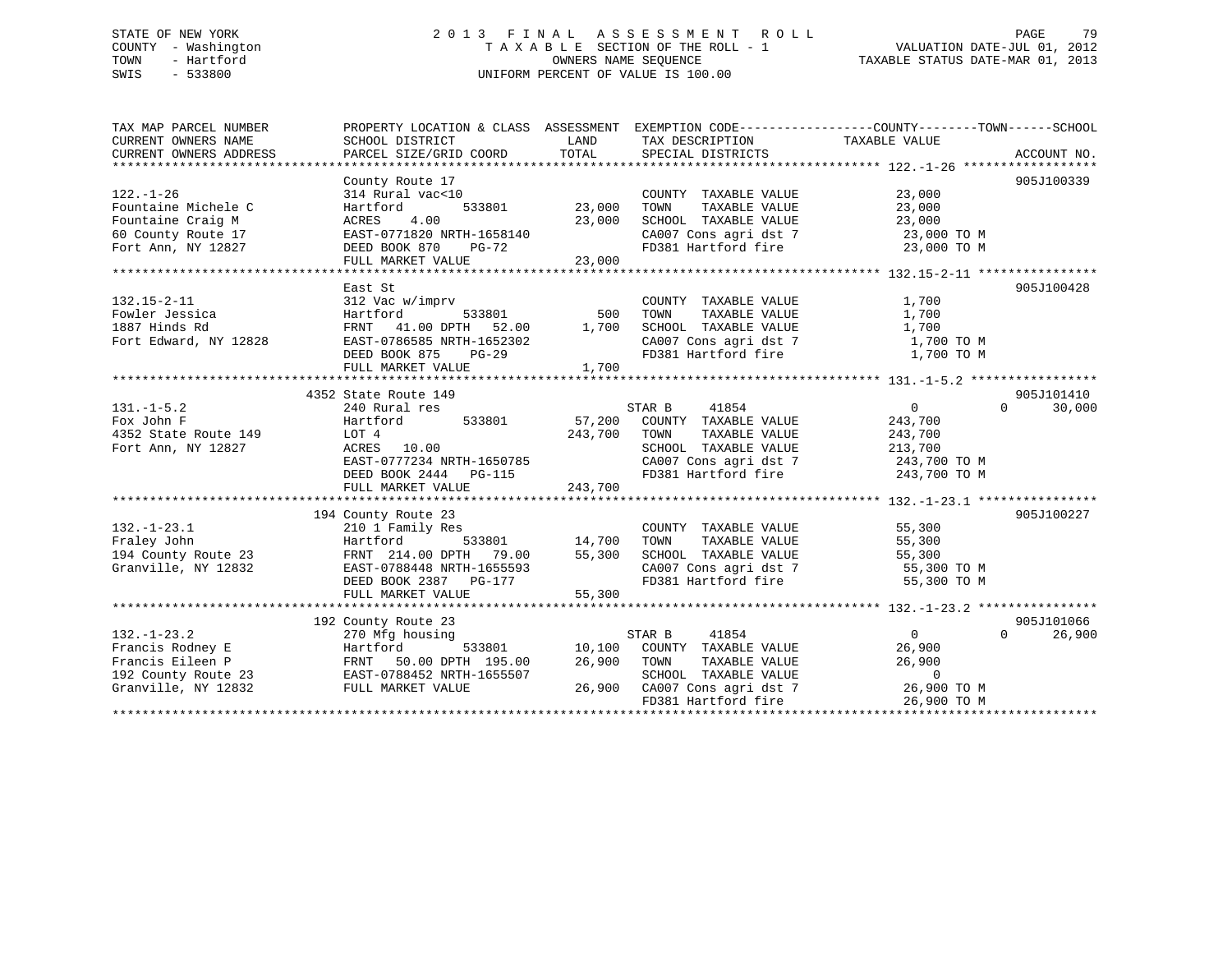#### STATE OF NEW YORK 2 0 1 3 F I N A L A S S E S S M E N T R O L L PAGE 80COUNTY - Washington T A X A B L E SECTION OF THE ROLL - 1<br>TOWN - Hartford TOWN - And COUNTRINAL SEQUENCE OWNERS NAME SEQUENCE TAXABLE STATUS DATE-MAR 01, 2013 SWIS - 533800 UNIFORM PERCENT OF VALUE IS 100.00

| TAX MAP PARCEL NUMBER<br>CURRENT OWNERS NAME<br>CURRENT OWNERS ADDRESS                          | SCHOOL DISTRICT<br><b>EXAMPLE DESCRIPTION OF STREET AND STREET AND STREET AND STREET AND STREET AND STREET AND STREET AND STREET AND</b><br>PARCEL SIZE/GRID COORD | TOTAL                                                                                                            | PROPERTY LOCATION & CLASS ASSESSMENT EXEMPTION CODE----------------COUNTY-------TOWN-----SCHOOL<br>TAX DESCRIPTION TAXABLE VALUE SPECIAL DISTRICTS<br>ACCOUNT NO.                                                                                        |
|-------------------------------------------------------------------------------------------------|--------------------------------------------------------------------------------------------------------------------------------------------------------------------|------------------------------------------------------------------------------------------------------------------|----------------------------------------------------------------------------------------------------------------------------------------------------------------------------------------------------------------------------------------------------------|
| $114. - 1 - 9.4$                                                                                | 8802 State Route 40                                                                                                                                                | 41854                                                                                                            | $\overline{0}$<br>$\Omega$<br>30,000<br>159,500<br>159,500<br>SCHOOL TAXABLE VALUE 129,500<br>159,500 TO M<br>159,500 TO M                                                                                                                               |
|                                                                                                 | 294 Gilchrist Hill Rd                                                                                                                                              | 92 PCT OF VALUE USED FOR EXEMPTION PURPOSES                                                                      | 905J101207                                                                                                                                                                                                                                               |
| $150. - 1 - 46$                                                                                 | 240 Rural res                                                                                                                                                      | CBT VET/TC 41131<br>TOWN<br>SCHOOL TAXABLE VALUE<br>FD381 Hartford fire                                          | 45,310   45,000<br>90,620   90,000<br>$\overline{0}$<br>$\overline{0}$<br>$\mathbf 0$<br>$15,859$ 0<br>0 20,808<br>$\overline{0}$<br>$\begin{array}{c} 0 \\ 45,211 \end{array}$<br>$\Omega$<br>63,300<br>TAXABLE VALUE 41,192<br>133,700<br>197,000 TO M |
|                                                                                                 |                                                                                                                                                                    |                                                                                                                  |                                                                                                                                                                                                                                                          |
| $150. - 1 - 69$<br>Franck William Scott Hartford<br>294 Gilchrist Hill Rd<br>Hartford, NY 12838 | 291 Gilchrist Hill Rd<br>312 Vac w/imprv<br>Lots 18, 19, 21, 22 & 23<br>sub aband 3229/95<br>ACRES 47.49<br>EAST-0785030 NRTH-1639138<br>DEED BOOK 3166 PG-304     | COUNTY TAXABLE VALUE                                                                                             | 905J101302<br>80,300<br>TAXABLE VALUE 80,300                                                                                                                                                                                                             |
|                                                                                                 | FULL MARKET VALUE                                                                                                                                                  | 80,300                                                                                                           |                                                                                                                                                                                                                                                          |
| $141. - 3 - 12$<br>Frawley Donna C<br>95 Gilchrist Hill Ext<br>Hartford, NY 12838               | 95 Gilchrist Hill Ext<br>210 1 Family Res<br>533801<br>Hartford                                                                                                    | STAR EN 41834<br>26,600 COUNTY TAXABLE VALUE<br>TAXABLE VALUE<br>SCHOOL TAXABLE VALUE                            | 905J100229<br>$\overline{0}$<br>63,300<br>$\Omega$<br>181,000<br>181,000<br>117,700<br>FD381 Hartford fire 181,000 TO M                                                                                                                                  |
|                                                                                                 | Marlboro Country Rd                                                                                                                                                |                                                                                                                  | 905J101074                                                                                                                                                                                                                                               |
| $141. - 3 - 24.4$<br>Frawley Donna C<br>95 Gilchrist Hill Ext<br>Hartford, NY 12838             | 323 Vacant rural<br>Hartford<br>533801 83,000<br>ACRES 62.30<br>EAST-0786302 NRTH-1644606<br>DEED BOOK 567<br>$PG-254$<br>FULL MARKET VALUE                        | COUNTY TAXABLE VALUE<br>TAXABLE VALUE<br>TOWN<br>SCHOOL TAXABLE VALUE<br>83,000<br>FD381 Hartford fire<br>83,000 | 83,000<br>83,000<br>83,000<br>83,000 TO M                                                                                                                                                                                                                |
|                                                                                                 |                                                                                                                                                                    |                                                                                                                  |                                                                                                                                                                                                                                                          |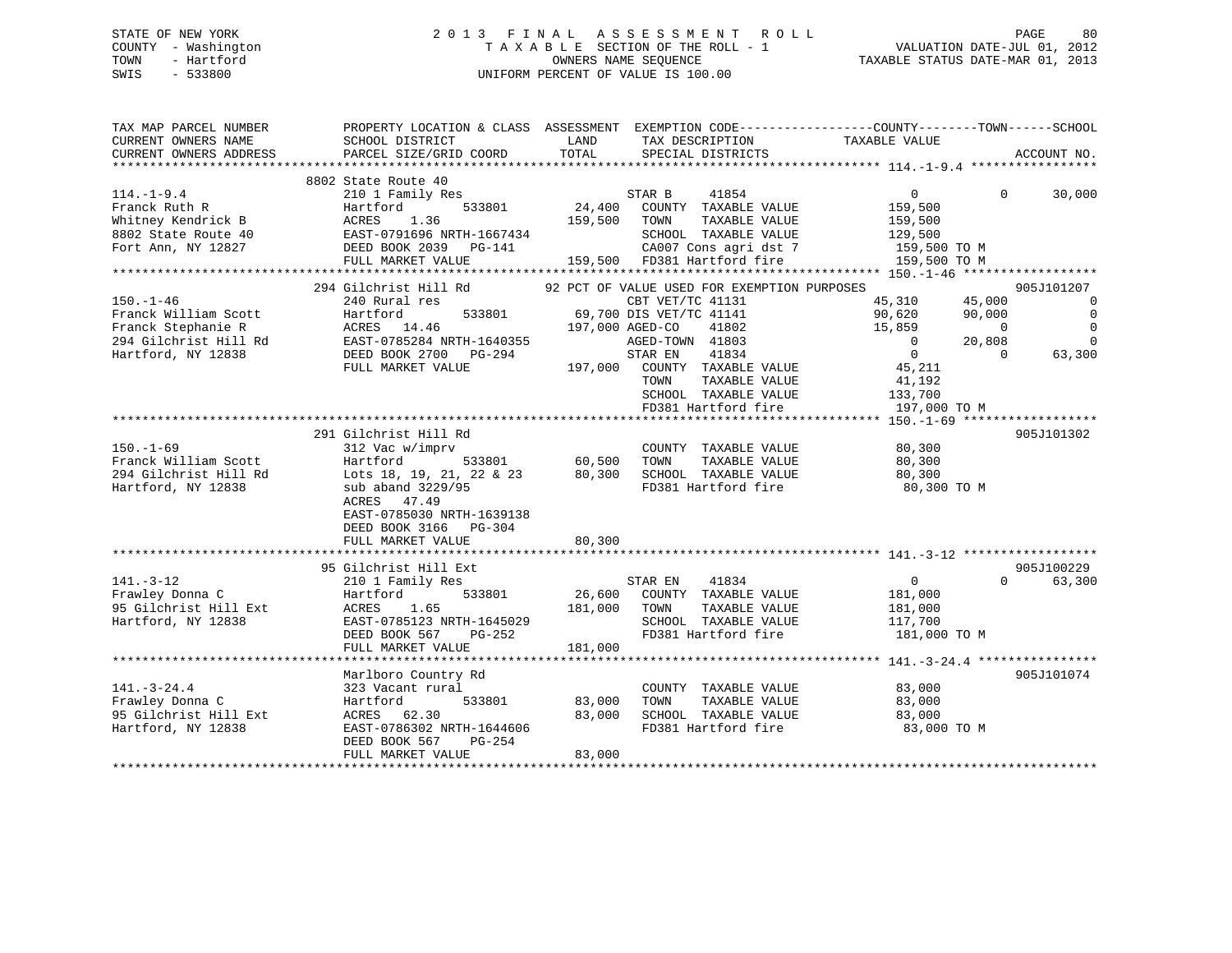# STATE OF NEW YORK 2 0 1 3 F I N A L A S S E S S M E N T R O L L PAGE 81 COUNTY - Washington T A X A B L E SECTION OF THE ROLL - 1 VALUATION DATE-JUL 01, 2012 TOWN - Hartford **TAXABLE STATUS DATE-MAR 01, 2013** OWNERS NAME SEQUENCE TAXABLE STATUS DATE-MAR 01, 2013 SWIS - 533800 UNIFORM PERCENT OF VALUE IS 100.00

| TAX MAP PARCEL NUMBER<br>CURRENT OWNERS NAME<br>CURRENT OWNERS ADDRESS | SCHOOL DISTRICT<br>PARCEL SIZE/GRID COORD | LAND<br>TOTAL | TAX DESCRIPTION TAXABLE VALUE                       | PROPERTY LOCATION & CLASS ASSESSMENT EXEMPTION CODE---------------COUNTY-------TOWN------SCHOOL |                      |
|------------------------------------------------------------------------|-------------------------------------------|---------------|-----------------------------------------------------|-------------------------------------------------------------------------------------------------|----------------------|
|                                                                        |                                           |               | SPECIAL DISTRICTS                                   |                                                                                                 | ACCOUNT NO.          |
|                                                                        | Mcdougal Rd OFF                           |               |                                                     |                                                                                                 | 905J100437           |
| $148. - 1 - 20$                                                        | 314 Rural vac<10                          |               | COUNTY TAXABLE VALUE                                | 3,600                                                                                           |                      |
| Frazer MaryJean                                                        | 533801<br>Hartford                        | 3,600         | TAXABLE VALUE<br>TOWN                               | 3,600                                                                                           |                      |
| 1930 County Route 43                                                   | ACRES<br>5.50                             | 3,600         | SCHOOL TAXABLE VALUE                                | 3,600                                                                                           |                      |
| Fort Edward, NY 12828                                                  | EAST-0766293 NRTH-1632365                 |               |                                                     |                                                                                                 |                      |
|                                                                        | DEED BOOK 2712 PG-95                      |               |                                                     | $CA006$ Cons agri dst 6 $3,600$ TO M<br>FD381 Hartford fire 3,600 TO M                          |                      |
|                                                                        | FULL MARKET VALUE                         | 3,600         |                                                     |                                                                                                 |                      |
|                                                                        |                                           |               |                                                     |                                                                                                 |                      |
|                                                                        | 7212 State Route 40                       |               |                                                     |                                                                                                 | 905J100365           |
| $149. - 1 - 37.1$                                                      | 331 Com vac w/im                          |               | COUNTY TAXABLE VALUE                                | 115,300                                                                                         |                      |
| Friedman Charles E                                                     | Hartford                                  | 533801 95,300 | TAXABLE VALUE<br>TOWN                               | 115,300                                                                                         |                      |
| 54 North St                                                            | ACRES 25.50                               | 115,300       | SCHOOL TAXABLE VALUE                                | 115,300                                                                                         |                      |
| Hudson Falls, NY 12839 EAST-0774140 NRTH-1635460                       |                                           |               | CA006 Cons agri dst $6$                             | $115,300$ TO M                                                                                  |                      |
|                                                                        | DEED BOOK 2841 PG-150                     |               |                                                     | FD381 Hartford fire 115,300 TO M                                                                |                      |
|                                                                        | FULL MARKET VALUE                         | 115,300       |                                                     |                                                                                                 |                      |
|                                                                        |                                           |               |                                                     |                                                                                                 |                      |
|                                                                        | 5 Wright Rd                               |               |                                                     |                                                                                                 | 905J100349           |
| $132.11 - 3 - 1$                                                       | 210 1 Family Res                          |               | 41854<br>STAR B                                     | $\Omega$<br>$\sim$ 0                                                                            | 30,000               |
| Fronhofer Leonard V                                                    | 533801<br>Hartford                        |               | 15,900 COUNTY TAXABLE VALUE                         | 104,200                                                                                         |                      |
| PO Box 23                                                              | $132. -3 - 1$                             | 104,200       | TOWN<br>TAXABLE VALUE                               | 104,200                                                                                         |                      |
| Hartford, NY 12838                                                     | FRNT 72.00 DPTH 264.00                    |               | SCHOOL TAXABLE VALUE                                | 74,200                                                                                          |                      |
|                                                                        | EAST-0786850 NRTH-1654399                 |               |                                                     | CA007 Cons agri dst 7 104,200 TO M<br>FD381 Hartford fire 104,200 TO M                          |                      |
|                                                                        | DEED BOOK 766<br>PG-298                   |               |                                                     |                                                                                                 |                      |
|                                                                        | FULL MARKET VALUE                         | 104,200       |                                                     |                                                                                                 |                      |
|                                                                        |                                           |               |                                                     |                                                                                                 |                      |
|                                                                        | 3152 County Route 43                      |               |                                                     |                                                                                                 |                      |
| $148. - 1 - 8.5$                                                       | 210 1 Family Res                          |               | CW_10_VET/ 41151                                    | 8,000<br>8,000                                                                                  | $\Omega$             |
| Fuller Daniel Sr                                                       | Hartford                                  |               | 533801 33,100 AGED-CO/TN 41801                      | 77,450<br>77,450                                                                                | $\overline{0}$       |
| 3152 County Route 43                                                   | ACRES<br>3.66                             |               | 162,900 STAR EN 41834                               | $\overline{0}$<br>$\Omega$                                                                      | 63,300               |
| Fort Ann, NY 12827                                                     | EAST-0765495 NRTH-1637688                 |               | COUNTY TAXABLE VALUE                                | 77,450                                                                                          |                      |
|                                                                        | DEED BOOK 677<br>PG-102                   |               | TOWN<br>TAXABLE VALUE                               | 77,450                                                                                          |                      |
|                                                                        | FULL MARKET VALUE                         |               | 162,900 SCHOOL TAXABLE VALUE<br>FD381 Hartford fire | 99,600                                                                                          |                      |
|                                                                        |                                           |               |                                                     | 162,900 TO M                                                                                    |                      |
|                                                                        |                                           |               |                                                     |                                                                                                 |                      |
| $149. - 1 - 20$                                                        | 7389 State Route 40                       |               | 41834                                               | $\overline{0}$<br>$\overline{0}$                                                                | 905J100267<br>63,300 |
| Fuller Marjorie M                                                      | 210 1 Family Res<br>533801                | 26,000        | STAR EN<br>COUNTY TAXABLE VALUE                     |                                                                                                 |                      |
| 7389 State Route 40                                                    | Hartford<br>451/483-461/309               | 75,600        | TAXABLE VALUE<br>TOWN                               | 75,600<br>75,600                                                                                |                      |
| Fort Ann, NY 12827                                                     | ACRES 1.80                                |               | SCHOOL TAXABLE VALUE                                | 12,300                                                                                          |                      |
|                                                                        | EAST-0775834 NRTH-1639094                 |               | FD381 Hartford fire                                 | 75,600 TO M                                                                                     |                      |
|                                                                        | DEED BOOK 740<br>PG-148                   |               |                                                     |                                                                                                 |                      |
|                                                                        | FULL MARKET VALUE                         | 75,600        |                                                     |                                                                                                 |                      |
|                                                                        |                                           |               |                                                     |                                                                                                 |                      |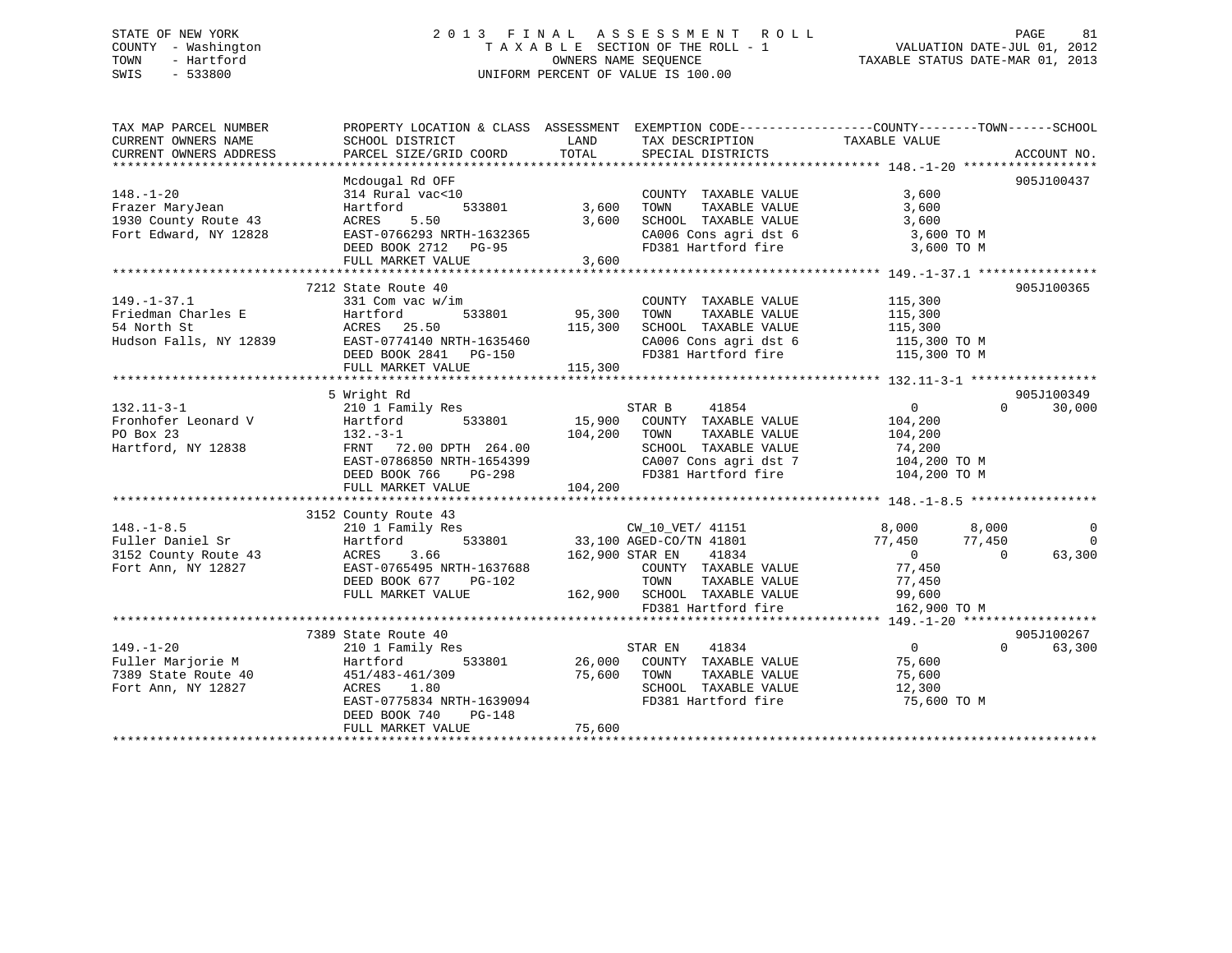| STATE OF NEW YORK   | 2013 FINAL ASSESSMENT ROLL         | 82<br>PAGE                       |
|---------------------|------------------------------------|----------------------------------|
| COUNTY - Washington | TAXABLE SECTION OF THE ROLL - 1    | VALUATION DATE-JUL 01, 2012      |
| - Hartford<br>TOWN  | OWNERS NAME SEOUENCE               | TAXABLE STATUS DATE-MAR 01, 2013 |
| $-533800$<br>SWIS   | UNIFORM PERCENT OF VALUE IS 100.00 |                                  |
|                     |                                    |                                  |

| TAX MAP PARCEL NUMBER<br>CURRENT OWNERS NAME                                                                                                                                                                                                                      | PROPERTY LOCATION & CLASS ASSESSMENT EXEMPTION CODE---------------COUNTY-------TOWN------SCHOOL<br>SCHOOL DISTRICT | LAND    | TAX DESCRIPTION                             | TAXABLE VALUE                               |                                 |
|-------------------------------------------------------------------------------------------------------------------------------------------------------------------------------------------------------------------------------------------------------------------|--------------------------------------------------------------------------------------------------------------------|---------|---------------------------------------------|---------------------------------------------|---------------------------------|
| CURRENT OWNERS ADDRESS                                                                                                                                                                                                                                            | PARCEL SIZE/GRID COORD                                                                                             | TOTAL   | SPECIAL DISTRICTS                           |                                             | ACCOUNT NO.                     |
|                                                                                                                                                                                                                                                                   |                                                                                                                    |         |                                             |                                             |                                 |
|                                                                                                                                                                                                                                                                   | 5549 County Route 30                                                                                               |         |                                             |                                             |                                 |
| $141.-3-34.1$                                                                                                                                                                                                                                                     | 210 1 Family Res                                                                                                   |         | STAR B 41854<br>25,700 COUNTY TAXABLE VALUE | $\overline{0}$<br>$\Omega$                  | 30,000                          |
| Gage Richard                                                                                                                                                                                                                                                      | 533801<br>Hartford                                                                                                 |         |                                             | 91,000                                      |                                 |
| Gage Kathy J                                                                                                                                                                                                                                                      | LOT A                                                                                                              |         | 91,000 TOWN<br>TAXABLE VALUE                | 91,000                                      |                                 |
| 5549 County Route 30                                                                                                                                                                                                                                              | 937/305                                                                                                            |         | SCHOOL TAXABLE VALUE                        | 61,000                                      |                                 |
| Granville, NY 12832                                                                                                                                                                                                                                               | ACRES 1.71                                                                                                         |         | FD381 Hartford fire                         | 91,000 TO M                                 |                                 |
|                                                                                                                                                                                                                                                                   | EAST-0788492 NRTH-1642082                                                                                          |         |                                             |                                             |                                 |
|                                                                                                                                                                                                                                                                   | DEED BOOK 937 PG-307                                                                                               |         |                                             |                                             |                                 |
|                                                                                                                                                                                                                                                                   | FULL MARKET VALUE                                                                                                  | 91,000  |                                             |                                             |                                 |
|                                                                                                                                                                                                                                                                   |                                                                                                                    |         |                                             |                                             |                                 |
|                                                                                                                                                                                                                                                                   | County Route 30                                                                                                    |         |                                             |                                             |                                 |
| $141. - 3 - 34.3$                                                                                                                                                                                                                                                 | 311 Res vac land<br>ic land COUNT 500 COUNT                                                                        |         | COUNTY TAXABLE VALUE                        | 500                                         |                                 |
|                                                                                                                                                                                                                                                                   |                                                                                                                    |         | TAXABLE VALUE<br>TAXABLE VALUE              | 500                                         |                                 |
|                                                                                                                                                                                                                                                                   |                                                                                                                    |         |                                             | 500                                         |                                 |
|                                                                                                                                                                                                                                                                   |                                                                                                                    |         | FD381 Hartford fire                         | 500 TO M                                    |                                 |
| Granville, NY 12832                                                                                                                                                                                                                                               | DEED BOOK 1686 PG-247                                                                                              |         |                                             |                                             |                                 |
|                                                                                                                                                                                                                                                                   | FULL MARKET VALUE                                                                                                  | 500     |                                             |                                             |                                 |
|                                                                                                                                                                                                                                                                   |                                                                                                                    |         |                                             |                                             |                                 |
|                                                                                                                                                                                                                                                                   | 175 Blood St                                                                                                       |         |                                             |                                             | 905J100314                      |
| $142. - 1 - 34$                                                                                                                                                                                                                                                   | 240 Rural res                                                                                                      |         | STAR EN<br>41834                            | $\overline{0}$                              | 63,300<br>$\Omega$ and $\Omega$ |
|                                                                                                                                                                                                                                                                   |                                                                                                                    |         |                                             |                                             |                                 |
|                                                                                                                                                                                                                                                                   |                                                                                                                    |         |                                             |                                             |                                 |
|                                                                                                                                                                                                                                                                   |                                                                                                                    |         |                                             |                                             |                                 |
|                                                                                                                                                                                                                                                                   |                                                                                                                    |         |                                             |                                             |                                 |
|                                                                                                                                                                                                                                                                   | FULL MARKET VALUE                                                                                                  | 163,000 |                                             |                                             |                                 |
|                                                                                                                                                                                                                                                                   |                                                                                                                    |         |                                             |                                             |                                 |
|                                                                                                                                                                                                                                                                   | 3228 Coach Rd                                                                                                      |         |                                             |                                             | 905J101080                      |
|                                                                                                                                                                                                                                                                   | 210 1 Family Res                                                                                                   |         | STAR B 41854<br>31,400 COUNTY TAXABLE VALUE | $\overline{0}$                              | $\Omega$<br>30,000              |
|                                                                                                                                                                                                                                                                   |                                                                                                                    |         |                                             | 219,600                                     |                                 |
|                                                                                                                                                                                                                                                                   |                                                                                                                    |         | 219,600 TOWN<br>TAXABLE VALUE               | 219,600                                     |                                 |
|                                                                                                                                                                                                                                                                   |                                                                                                                    |         | SCHOOL TAXABLE VALUE                        | 189,600                                     |                                 |
| 149.-1-24.2<br>Galusha Dennis<br>Galusha Colleen<br>31,400<br>Galusha Colleen<br>3228 Coach Rd<br>Argyle, NY 12809<br>2008 DEED BOOK 920<br>219,600<br>219,600<br>219,600<br>219,600<br>219,600<br>219,600<br>219,600<br>219,600<br>228 Coach Rd<br>21809<br>DEED |                                                                                                                    |         | FD381 Hartford fire                         | 219,600 TO M                                |                                 |
|                                                                                                                                                                                                                                                                   |                                                                                                                    |         |                                             |                                             |                                 |
|                                                                                                                                                                                                                                                                   |                                                                                                                    |         |                                             |                                             |                                 |
|                                                                                                                                                                                                                                                                   | 163 Pope Hill Rd                                                                                                   |         |                                             |                                             |                                 |
| $150. - 1 - 29.16$                                                                                                                                                                                                                                                | 210 1 Family Res MAR VET/TC 41121<br>Argyle 532001 39,500 DIS VET/TC 41141                                         |         |                                             | 30,000<br>27,000                            | $\mathbf 0$                     |
| Gann Russell                                                                                                                                                                                                                                                      | 210 1 Family Res<br>Argyle 532001<br>ACRES 5.03<br>EAST-0780745 NRTH-1633746                                       |         |                                             | 59,940<br>59,940                            | $\mathbf 0$                     |
| Gann Julie P<br>Gann Julie P<br>163 Pope Hill Rd                                                                                                                                                                                                                  |                                                                                                                    |         | 399,600 STAR B 41854                        | $\overline{0}$<br>$\overline{0}$<br>309,660 | 30,000                          |
|                                                                                                                                                                                                                                                                   |                                                                                                                    |         | COUNTY TAXABLE VALUE                        |                                             |                                 |
| Argyle, NY 12809                                                                                                                                                                                                                                                  | DEED BOOK 2737 PG-335                                                                                              |         | TOWN                                        | TAXABLE VALUE 312,660                       |                                 |
|                                                                                                                                                                                                                                                                   | FULL MARKET VALUE                                                                                                  |         | CA006 Cons agri dst 6 399,600 TO M          | 369,600                                     |                                 |
|                                                                                                                                                                                                                                                                   |                                                                                                                    |         |                                             |                                             |                                 |
|                                                                                                                                                                                                                                                                   |                                                                                                                    |         | FD381 Hartford fire                         | 399,600 TO M                                |                                 |
|                                                                                                                                                                                                                                                                   |                                                                                                                    |         |                                             |                                             |                                 |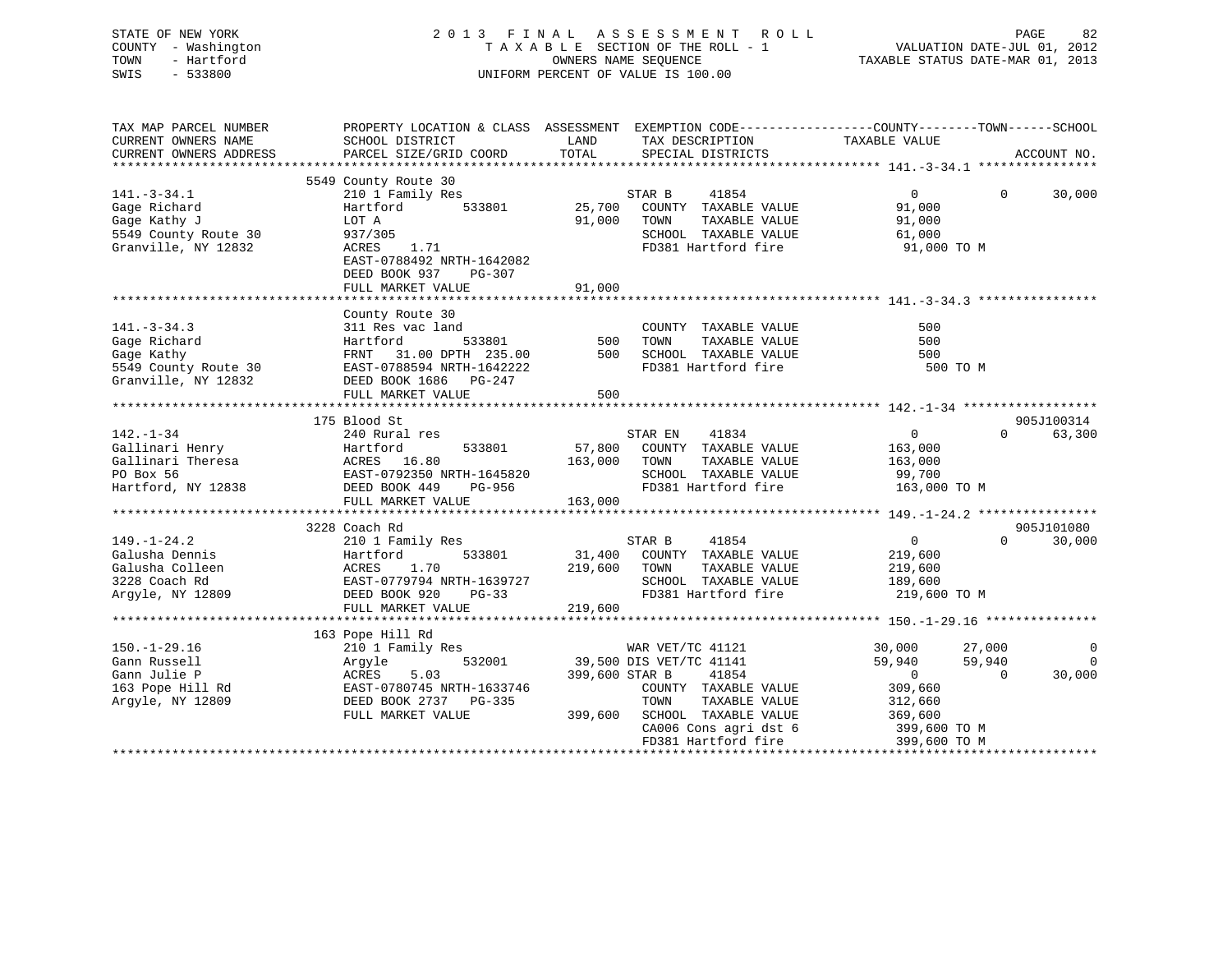# STATE OF NEW YORK 2 0 1 3 F I N A L A S S E S S M E N T R O L L PAGE 83 COUNTY - Washington T A X A B L E SECTION OF THE ROLL - 1 VALUATION DATE-JUL 01, 2012 TOWN - Hartford **TAXABLE STATUS DATE-MAR 01, 2013** SWIS - 533800 UNIFORM PERCENT OF VALUE IS 100.00

| TAX MAP PARCEL NUMBER<br>CURRENT OWNERS NAME<br>CURRENT OWNERS ADDRESS                             | PROPERTY LOCATION & CLASS ASSESSMENT EXEMPTION CODE----------------COUNTY-------TOWN------SCHOOL<br>SCHOOL DISTRICT<br>PARCEL SIZE/GRID COORD                                   | LAND<br>TOTAL                | TAX DESCRIPTION<br>SPECIAL DISTRICTS                                                                                                            | TAXABLE VALUE                                                                                 | ACCOUNT NO.          |
|----------------------------------------------------------------------------------------------------|---------------------------------------------------------------------------------------------------------------------------------------------------------------------------------|------------------------------|-------------------------------------------------------------------------------------------------------------------------------------------------|-----------------------------------------------------------------------------------------------|----------------------|
| $132. - 2 - 12.4$<br>Garewal Karan<br>6 Brentwood Ct<br>Mt Kisco, NY 10549                         | 8171 State Route 40<br>210 1 Family Res<br>533801<br>Hartford<br>ACRES<br>3.00<br>EAST-0787851 NRTH-1653903<br>DEED BOOK 2269 PG-223<br>FULL MARKET VALUE                       | 30,600<br>165,000<br>165,000 | COUNTY TAXABLE VALUE<br>TOWN<br>TAXABLE VALUE<br>SCHOOL TAXABLE VALUE<br>CA007 Cons agri dst 7<br>FD381 Hartford fire                           | 165,000<br>165,000<br>165,000<br>165,000 TO M<br>165,000 TO M                                 | 905J101341           |
| $141. - 1 - 69$<br>Gauthier Charlotte<br>60 Dick Hill Rd<br>Granville, NY 12832                    | 60 Dick Hill Rd<br>210 1 Family Res<br>533801<br>Hartford<br>LOT 1<br>2.40<br>ACRES<br>EAST-0787786 NRTH-1647677<br>DEED BOOK 2564 PG-87<br>FULL MARKET VALUE                   | 32,100<br>135,000<br>135,000 | STAR EN 41834<br>COUNTY TAXABLE VALUE<br>TAXABLE VALUE<br>TOWN<br>SCHOOL TAXABLE VALUE<br>CA007 Cons agri dst 7<br>FD381 Hartford fire          | $0 \qquad \qquad$<br>$\Omega$<br>135,000<br>135,000<br>71,700<br>135,000 TO M<br>135,000 TO M | 905J100235<br>63,300 |
| $141. - 1 - 69.3$<br>Gauthier Charlotte<br>Dessaint Tina<br>60 Dick Hill Rd<br>Granville, NY 12832 | Dick Hill Rd<br>314 Rural vac<10<br>533801<br>Hartford<br>LOT 4<br>1.22<br>ACRES<br>EAST-0788446 NRTH-1647984<br>DEED BOOK 652<br>PG-301<br>FULL MARKET VALUE                   | 10,000<br>10,000<br>10,000   | COUNTY TAXABLE VALUE<br>TOWN<br>TAXABLE VALUE<br>SCHOOL TAXABLE VALUE<br>CA007 Cons agri dst 7<br>FD381 Hartford fire                           | 10,000<br>10,000<br>10,000<br>10,000 TO M<br>10,000 TO M                                      |                      |
| $141. - 1 - 69.4$<br>Gauthier Charlotte<br>Dessaint Tina<br>60 Dick Hill Rd<br>Granville, NY 12832 | Dick Hill Rd<br>314 Rural vac<10<br>533801<br>Hartford<br>LOT 5<br>ACRES<br>5.39<br>EAST-0788631 NRTH-1647788<br>DEED BOOK 908<br>PG-231<br>FULL MARKET VALUE                   | 20,500<br>20,500<br>20,500   | COUNTY TAXABLE VALUE<br>TAXABLE VALUE<br>TOWN<br>SCHOOL TAXABLE VALUE<br>CA007 Cons agri dst 7<br>FD381 Hartford fire                           | 20,500<br>20,500<br>20,500<br>20,500 TO M<br>20,500 TO M                                      |                      |
| $141. - 1 - 69.1$<br>Gauthier Roger G Jr<br>72 Dick Hill Rd<br>Granville, NY 12832                 | 72 Dick Hill Rd<br>210 1 Family Res<br>533801<br>Hartford<br>Ease 665/34<br>LOT 2<br>ACRES<br>1.20<br>EAST-0788045 NRTH-1647717<br>DEED BOOK 773<br>PG-119<br>FULL MARKET VALUE | 73,200<br>73,200             | STAR B<br>41854<br>23,800 COUNTY TAXABLE VALUE<br>TOWN<br>TAXABLE VALUE<br>SCHOOL TAXABLE VALUE<br>CA007 Cons agri dst 7<br>FD381 Hartford fire | $\overline{0}$<br>$\Omega$<br>73,200<br>73,200<br>43,200<br>73,200 TO M<br>73,200 TO M        | 30,000               |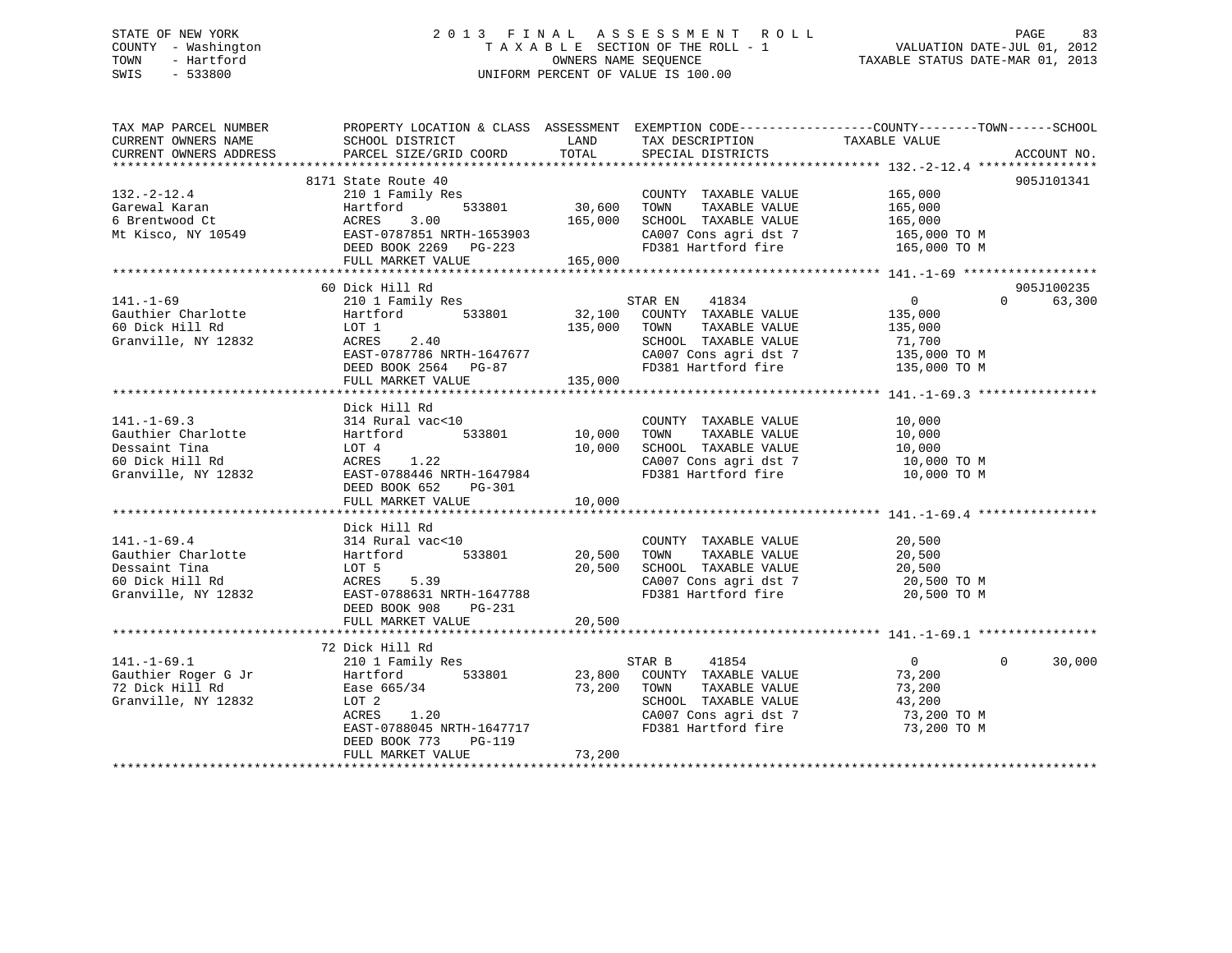# STATE OF NEW YORK 2 0 1 3 F I N A L A S S E S S M E N T R O L L PAGE 84 COUNTY - Washington T A X A B L E SECTION OF THE ROLL - 1 VALUATION DATE-JUL 01, 2012 TOWN - Hartford **TAXABLE STATUS DATE-MAR 01, 2013** OWNERS NAME SEQUENCE TAXABLE STATUS DATE-MAR 01, 2013 SWIS - 533800 UNIFORM PERCENT OF VALUE IS 100.00

| TAX MAP PARCEL NUMBER    | PROPERTY LOCATION & CLASS ASSESSMENT EXEMPTION CODE----------------COUNTY-------TOWN------SCHOOL |         |                             |                |                        |
|--------------------------|--------------------------------------------------------------------------------------------------|---------|-----------------------------|----------------|------------------------|
| CURRENT OWNERS NAME      | SCHOOL DISTRICT                                                                                  | LAND    | TAX DESCRIPTION             | TAXABLE VALUE  |                        |
| CURRENT OWNERS ADDRESS   | PARCEL SIZE/GRID COORD                                                                           | TOTAL   | SPECIAL DISTRICTS           |                | ACCOUNT NO.            |
|                          |                                                                                                  |         |                             |                |                        |
|                          | Dick Hill Rd                                                                                     |         |                             |                |                        |
| $141. - 1 - 69.2$        | 314 Rural vac<10                                                                                 |         | COUNTY TAXABLE VALUE        | 13,000         |                        |
| Gauthier Roger G Jr      | Hartford<br>533801                                                                               | 13,000  | TOWN<br>TAXABLE VALUE       | 13,000         |                        |
| 72 Dick Hill Rd          | LOT 3                                                                                            | 13,000  | SCHOOL TAXABLE VALUE        | 13,000         |                        |
| Granville, NY 12832      | 1.10<br>ACRES                                                                                    |         | CA007 Cons agri dst 7       | 13,000 TO M    |                        |
|                          | EAST-0788188 NRTH-1647780                                                                        |         | FD381 Hartford fire         | 13,000 TO M    |                        |
|                          | DEED BOOK 878<br>$PG-248$                                                                        |         |                             |                |                        |
|                          | FULL MARKET VALUE                                                                                | 13,000  |                             |                |                        |
|                          |                                                                                                  |         |                             |                |                        |
|                          | 44 Dick Hill Rd                                                                                  |         |                             |                |                        |
| $141. - 1 - 70.6$        | 210 1 Family Res                                                                                 |         | 41854<br>STAR B             | $\overline{0}$ | $\Omega$<br>30,000     |
| Gauthier Tina            | 533801<br>Hartford                                                                               | 34,700  | COUNTY TAXABLE VALUE        | 134,000        |                        |
| Kurjiaka Charles         | LOT 3                                                                                            | 134,000 | TOWN<br>TAXABLE VALUE       | 134,000        |                        |
| 44 Dick Hill Rd          | 7.19<br>ACRES                                                                                    |         | SCHOOL TAXABLE VALUE        | 104,000        |                        |
| Granville, NY 12832      | EAST-0787340 NRTH-1647359                                                                        |         | CA007 Cons agri dst 7       | 134,000 TO M   |                        |
|                          | DEED BOOK 2032    PG-192                                                                         |         | FD381 Hartford fire         | 134,000 TO M   |                        |
|                          | FULL MARKET VALUE                                                                                | 134,000 |                             |                |                        |
|                          |                                                                                                  |         |                             |                |                        |
|                          | 108 Dick Hill Rd                                                                                 |         |                             |                |                        |
| $141. - 1 - 69.5$        | 270 Mfg housing                                                                                  |         | COUNTY TAXABLE VALUE        | 63,300         |                        |
| Gauthier-Berry Charlotte | 533801<br>Hartford                                                                               | 27,100  | TAXABLE VALUE<br>TOWN       | 63,300         |                        |
| Gauthier Raymond         | LOT 6                                                                                            | 63,300  | SCHOOL TAXABLE VALUE        | 63,300         |                        |
| 108 Dick Hill Rd         | 5.39<br>ACRES                                                                                    |         | CA007 Cons agri dst 7       | 63,300 TO M    |                        |
| Granville, NY 12832      | EAST-0788937 NRTH-1648091                                                                        |         | FD381 Hartford fire         | 63,300 TO M    |                        |
|                          | DEED BOOK 2947 PG-108                                                                            |         |                             |                |                        |
|                          | FULL MARKET VALUE                                                                                |         |                             |                |                        |
|                          |                                                                                                  | 63,300  |                             |                |                        |
|                          |                                                                                                  |         |                             |                |                        |
|                          | 1 Deer Run Way                                                                                   |         |                             |                | 905J101344<br>$\Omega$ |
| $141. - 3 - 52$          | 210 1 Family Res                                                                                 |         | STAR B<br>41854             | $\overline{0}$ | 30,000                 |
| Gayton Ralph             | 533801<br>Hartford                                                                               | 25,600  | COUNTY TAXABLE VALUE        | 183,200        |                        |
| Grayton Autumn           | LOT <sub>3</sub>                                                                                 | 183,200 | TOWN<br>TAXABLE VALUE       | 183,200        |                        |
| 1 Deer Run Way           | ACRES<br>5.00                                                                                    |         | SCHOOL TAXABLE VALUE        | 153,200        |                        |
| Hartford, NY 12838       | EAST-0783863 NRTH-1642821                                                                        |         | FD381 Hartford fire         | 183,200 TO M   |                        |
|                          | DEED BOOK 2997 PG-256                                                                            |         |                             |                |                        |
|                          | FULL MARKET VALUE                                                                                | 183,200 |                             |                |                        |
|                          |                                                                                                  |         |                             |                |                        |
|                          | 269 Townsend Rd                                                                                  |         |                             |                |                        |
| $131. -1 - 5.9$          | 210 1 Family Res                                                                                 |         | STAR B<br>41854             | $\overline{0}$ | $\Omega$<br>30,000     |
| Gebo Michael             | 533801<br>Hartford                                                                               | 44,500  | COUNTY TAXABLE VALUE        | 240,400        |                        |
| Vannamee Jaclyn          | 9.16<br>ACRES                                                                                    | 240,400 | TOWN<br>TAXABLE VALUE       | 240,400        |                        |
| PO Box 113               | EAST-0779269 NRTH-1650760                                                                        |         | SCHOOL TAXABLE VALUE        | 210,400        |                        |
| Hartford, NY 12838       | DEED BOOK 2112<br>PG-194                                                                         |         | CA007 Cons agri dst 7       | 240,400 TO M   |                        |
|                          | FULL MARKET VALUE                                                                                |         | 240,400 FD381 Hartford fire | 240,400 TO M   |                        |
|                          |                                                                                                  |         |                             |                |                        |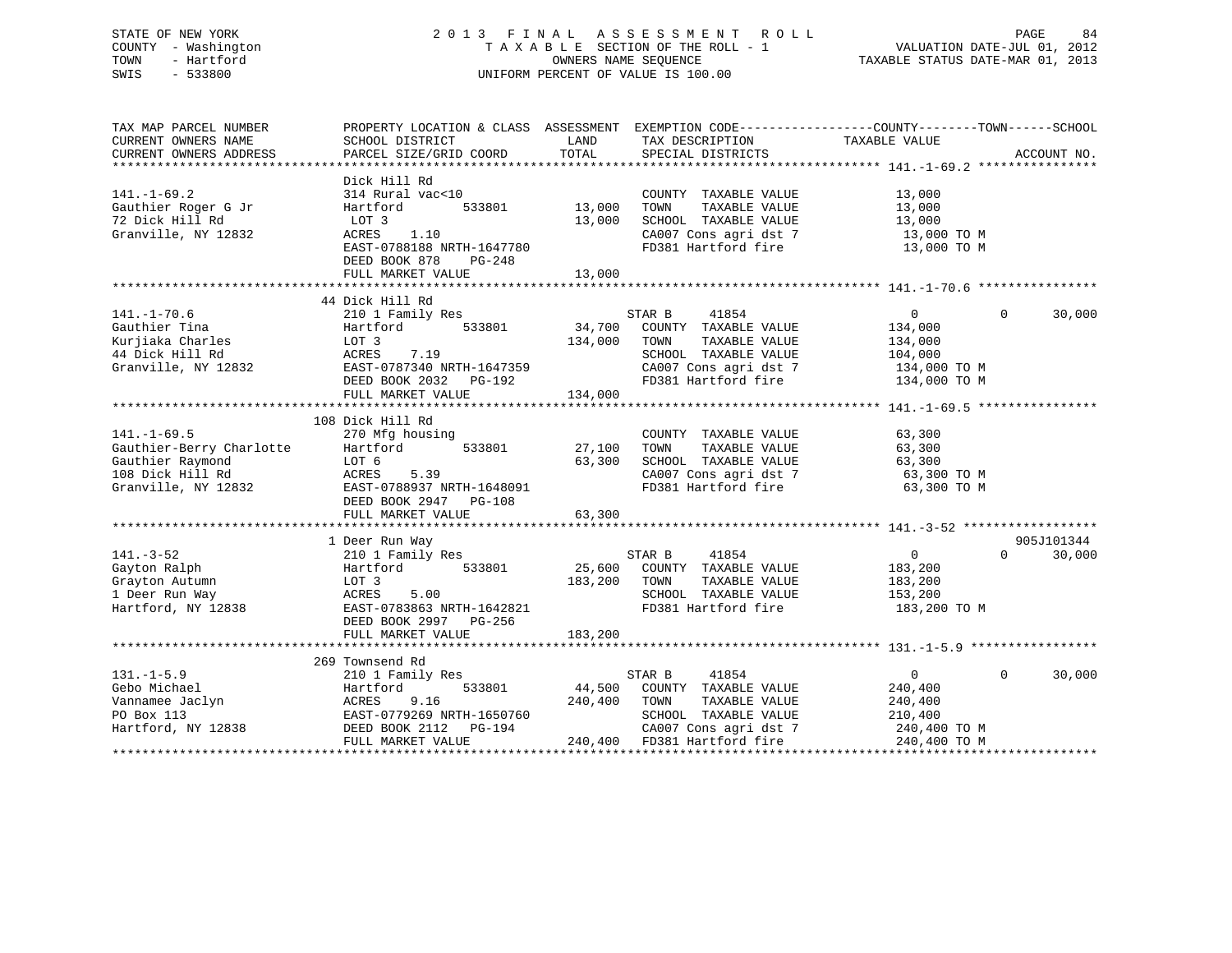# STATE OF NEW YORK 2 0 1 3 F I N A L A S S E S S M E N T R O L L PAGE 85 COUNTY - Washington T A X A B L E SECTION OF THE ROLL - 1 VALUATION DATE-JUL 01, 2012 TOWN - Hartford **TAXABLE STATUS DATE-MAR 01, 2013** OWNERS NAME SEQUENCE TAXABLE STATUS DATE-MAR 01, 2013 SWIS - 533800 UNIFORM PERCENT OF VALUE IS 100.00

| TAX MAP PARCEL NUMBER<br>CURRENT OWNERS NAME | PROPERTY LOCATION & CLASS ASSESSMENT EXEMPTION CODE---------------COUNTY-------TOWN------SCHOOL<br>SCHOOL DISTRICT | LAND           | TAX DESCRIPTION                                | TAXABLE VALUE     |          |             |
|----------------------------------------------|--------------------------------------------------------------------------------------------------------------------|----------------|------------------------------------------------|-------------------|----------|-------------|
| CURRENT OWNERS ADDRESS                       | PARCEL SIZE/GRID COORD                                                                                             | TOTAL          | SPECIAL DISTRICTS                              |                   |          | ACCOUNT NO. |
|                                              |                                                                                                                    |                |                                                |                   |          |             |
|                                              | 1730 Burch Rd                                                                                                      |                |                                                |                   |          | 905J100644  |
| $142. - 1 - 27$                              | 210 1 Family Res                                                                                                   |                | STAR B<br>41854                                | $0 \qquad \qquad$ | $\Omega$ | 30,000      |
| Gee Lawrence                                 | 533801<br>Hartford                                                                                                 | 29,900         | COUNTY TAXABLE VALUE                           | 134,500           |          |             |
| Gee Sheryl                                   | 2.81<br>ACRES                                                                                                      | 134,500        | TAXABLE VALUE<br>TOWN                          | 134,500           |          |             |
| 1730 Burch Rd                                | EAST-0794309<br>R22 DEED BOOK 2854 PG-285<br>CHERE SOOK 2854 PG-285                                                |                | SCHOOL TAXABLE VALUE                           | 104,500           |          |             |
| Granville, NY 12832                          |                                                                                                                    |                | CA008 Cons agri dst 8                          | 134,500 TO M      |          |             |
|                                              | FULL MARKET VALUE                                                                                                  |                | 134,500 FD381 Hartford fire                    | 134,500 TO M      |          |             |
|                                              |                                                                                                                    |                |                                                |                   |          |             |
|                                              | 3874 State Route 149                                                                                               |                |                                                |                   |          |             |
| $130. -1 - 7.3$                              | 210 1 Family Res                                                                                                   |                | AGED-ALL<br>41800                              | 63,650            | 63,650   | 63,650      |
| Geer Donald C -LE-                           | 534401<br>Hudson Falls                                                                                             | 20,600 STAR EN | 41834                                          | $\overline{0}$    | $\Omega$ | 63,300      |
| Geer David D ETAL                            | ACRES<br>1.57                                                                                                      | 127,300        | COUNTY TAXABLE VALUE                           | 63,650            |          |             |
| 3874 State Route 149                         | EAST-0767980 NRTH-1653716                                                                                          |                | TAXABLE VALUE<br>TOWN                          | 63,650            |          |             |
| Fort Ann, NY 12827                           | DEED BOOK 2127 PG-18                                                                                               |                | SCHOOL TAXABLE VALUE                           | 350               |          |             |
|                                              | FULL MARKET VALUE                                                                                                  |                | 127,300 CA007 Cons agri dst 7 127,300 TO M     |                   |          |             |
|                                              |                                                                                                                    |                | FD381 Hartford fire                            | 127,300 TO M      |          |             |
|                                              |                                                                                                                    |                |                                                |                   |          |             |
|                                              | Hall Rd                                                                                                            |                |                                                |                   |          | 905J100113  |
| $122. - 1 - 28$                              | 323 Vacant rural                                                                                                   |                | COUNTY TAXABLE VALUE                           | 91,500            |          |             |
| Genco Imports Exports Co LLC Hartford        | 533801                                                                                                             | 91,500         | TAXABLE VALUE<br>TOWN                          | 91,500            |          |             |
| 4 Carriage Dr                                | ACRES 73.30                                                                                                        | 91,500         | SCHOOL TAXABLE VALUE                           | 91,500            |          |             |
| Latham, NY 12110                             | EAST-0772180 NRTH-1662409                                                                                          |                | CA007 Cons agri dst 7<br>FD381 Hartford fire   | 91,500 TO M       |          |             |
|                                              | DEED BOOK 1978 PG-1                                                                                                |                |                                                | 91,500 TO M       |          |             |
|                                              | FULL MARKET VALUE                                                                                                  | 91,500         |                                                |                   |          |             |
|                                              |                                                                                                                    |                |                                                |                   |          |             |
|                                              | 86 County Route 23                                                                                                 |                |                                                |                   |          | 905J100672  |
| $132.15 - 2 - 38$                            | 210 1 Family Res                                                                                                   |                | COUNTY TAXABLE VALUE                           | 115,000           |          |             |
| Gentry-Zeno Amber R                          | Hartford                                                                                                           | 533801 17,000  | TAXABLE VALUE<br>TOWN                          | 115,000           |          |             |
| 86 County Route 23                           | FRNT 100.00 DPTH 230.00                                                                                            | 115,000        | SCHOOL TAXABLE VALUE                           | 115,000           |          |             |
| Hartford, NY 12838                           | EAST-0786853 NRTH-1653499                                                                                          |                | SCHOOL IAAADDD<br>CA007 Cons agridst 7         | 115,000 TO M      |          |             |
|                                              | DEED BOOK 3154 PG-150                                                                                              |                |                                                | 115,000 TO M      |          |             |
|                                              | FULL MARKET VALUE                                                                                                  | 115,000        |                                                |                   |          |             |
|                                              |                                                                                                                    |                |                                                |                   |          |             |
|                                              | Swamp Ln                                                                                                           |                |                                                |                   |          | 905J101275  |
| $149. - 1 - 30.17$                           | 314 Rural vac<10                                                                                                   |                | COUNTY TAXABLE VALUE                           | 28,500            |          |             |
| George Paul                                  | 533801<br>Hartford                                                                                                 | 28,500         | TAXABLE VALUE<br>TOWN                          | 28,500            |          |             |
| 19 Taylor brook Ln                           | LOT 17                                                                                                             | 28,500         | SCHOOL TAXABLE VALUE                           | 28,500            |          |             |
| Derry, NH 03038                              | ACRES<br>7.31                                                                                                      |                | CA006 Cons agri dst 6<br>CA006 Cons agri dst 6 | 28,500 TO M       |          |             |
|                                              | EAST-0777080 NRTH-1634203                                                                                          |                | FD381 Hartford fire                            | 28,500 TO M       |          |             |
|                                              | DEED BOOK 2622<br>PG-96                                                                                            |                |                                                |                   |          |             |
|                                              | FULL MARKET VALUE                                                                                                  | 28,500         |                                                |                   |          |             |
|                                              |                                                                                                                    |                |                                                |                   |          |             |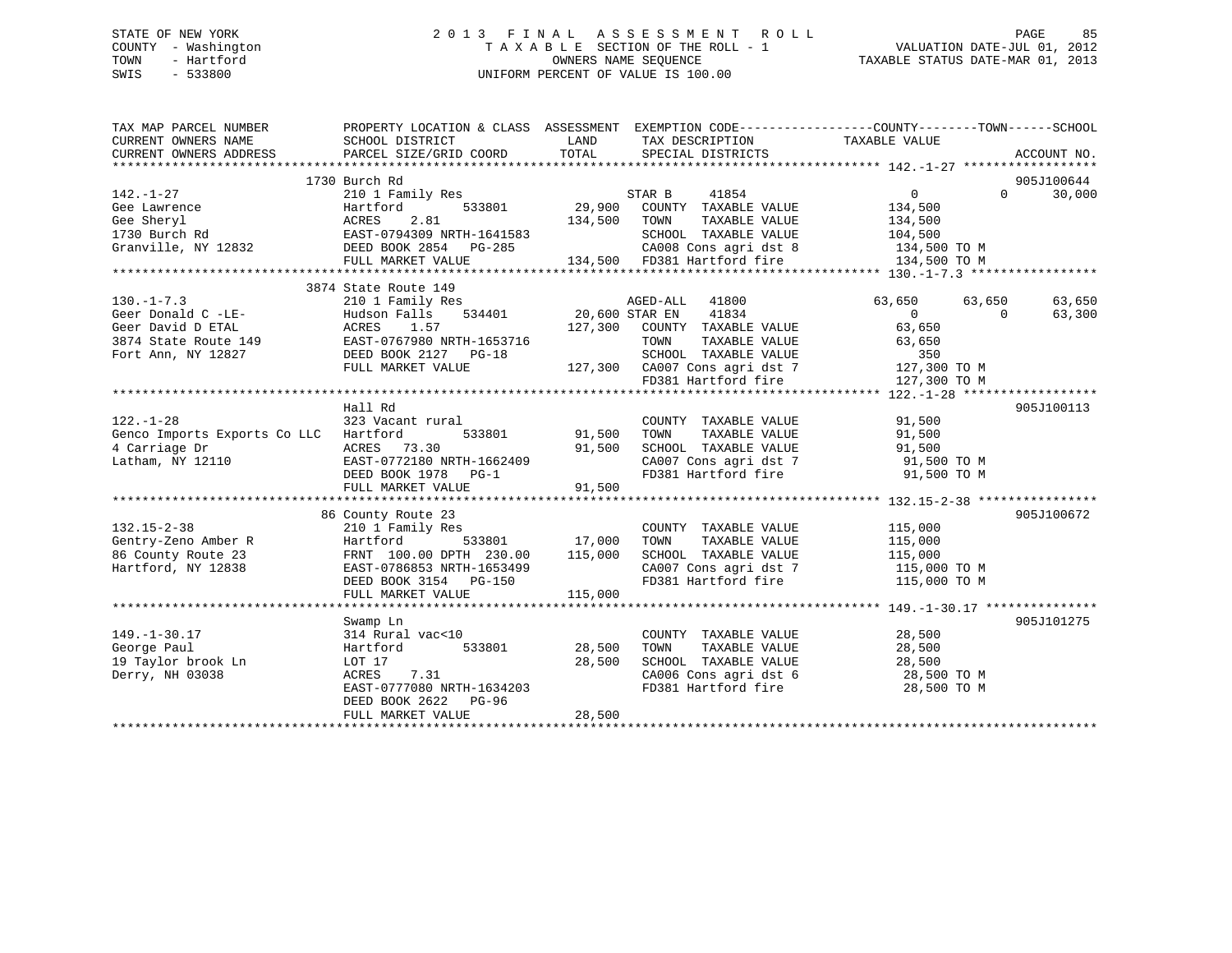# STATE OF NEW YORK 2 0 1 3 F I N A L A S S E S S M E N T R O L L PAGE 86 COUNTY - Washington T A X A B L E SECTION OF THE ROLL - 1 VALUATION DATE-JUL 01, 2012 TOWN - Hartford **TAXABLE STATUS DATE-MAR 01, 2013** OWNERS NAME SEQUENCE TAXABLE STATUS DATE-MAR 01, 2013 SWIS - 533800 UNIFORM PERCENT OF VALUE IS 100.00

| TAX MAP PARCEL NUMBER<br>CURRENT OWNERS NAME<br>CURRENT OWNERS ADDRESS                          | SCHOOL DISTRICT<br>PARCEL SIZE/GRID COORD                                                                                                                               | LAND<br>TAX DESCRIPTION<br>TOTAL<br>SPECIAL DISTRICTS                                                                                                                 | PROPERTY LOCATION & CLASS ASSESSMENT EXEMPTION CODE----------------COUNTY-------TOWN------SCHOOL<br>TAXABLE VALUE<br>ACCOUNT NO. |
|-------------------------------------------------------------------------------------------------|-------------------------------------------------------------------------------------------------------------------------------------------------------------------------|-----------------------------------------------------------------------------------------------------------------------------------------------------------------------|----------------------------------------------------------------------------------------------------------------------------------|
| $132.15 - 1 - 20$<br>Gibbs David A<br>St John Linda<br>27 County Route 23<br>Hartford, NY 12838 | 27 County Route 23<br>220 2 Family Res<br>533801<br>Hartford<br>FRNT<br>50.00 DPTH 254.00<br>EAST-0786083 NRTH-1652266<br>DEED BOOK 1787    PG-333<br>FULL MARKET VALUE | STAR B<br>41854<br>12,400<br>COUNTY TAXABLE VALUE<br>121,600<br>TOWN<br>TAXABLE VALUE<br>SCHOOL TAXABLE VALUE<br>CA007 Cons agri dst 7<br>121,600 FD381 Hartford fire | 905J100243<br>0<br>30,000<br>$\Omega$<br>121,600<br>121,600<br>91,600<br>121,600 TO M<br>121,600 TO M                            |
| $132.15 - 1 - 16$<br>Gibson Jane P<br>Gibson Kenneth<br>PO Box 186<br>Hartford, NY 12838        | 41 County Route 23<br>331 Com vac w/im<br>Hartford<br>533801<br>FRNT 35.00 DPTH 100.00<br>EAST-0786261 NRTH-1652474<br>DEED BOOK 424<br>PG-1055<br>FULL MARKET VALUE    | COUNTY TAXABLE VALUE<br>1,900<br>TAXABLE VALUE<br>TOWN<br>6,000<br>SCHOOL TAXABLE VALUE<br>CA007 Cons agri dst 7<br>FD381 Hartford fire<br>$6,000$                    | 905J100250<br>6,000<br>6,000<br>6,000<br>6,000 TO M<br>6,000 TO M                                                                |
| $132.15 - 1 - 21$<br>Gibson Jane P<br>PO Box 186<br>Hartford, NY 12838                          | 25 County Route 23<br>210 1 Family Res<br>533801<br>Hartford<br>FRNT<br>54.00 DPTH 246.00<br>EAST-0786087 NRTH-1652215<br>DEED BOOK 950<br>PG-117<br>FULL MARKET VALUE  | COUNTY TAXABLE VALUE<br>12,700<br>TAXABLE VALUE<br>TOWN<br>118,700<br>SCHOOL TAXABLE VALUE<br>CA007 Cons agri dst 7<br>118,700                                        | 905J100302<br>118,700<br>118,700<br>118,700<br>118,700 TO M<br>FD381 Hartford fire 118,700 TO M                                  |
| $132.15 - 2 - 20$<br>Gibson Jane P<br>PO Box 186<br>Hartford, NY 12838                          | 24 County Route 23<br>210 1 Family Res<br>Hartford<br>533801<br>FRNT 110.00 DPTH 198.00<br>EAST-0786282 NRTH-1652045<br>DEED BOOK 846<br>PG-195<br>FULL MARKET VALUE    | COUNTY TAXABLE VALUE<br>17,300<br>TOWN<br>TAXABLE VALUE<br>111,700<br>SCHOOL TAXABLE VALUE<br>CA007 Cons agri dst 7<br>FD381 Hartford fire<br>111,700                 | 905J100291<br>111,700<br>111,700<br>111,700<br>111,700 TO M<br>111,700 TO M                                                      |
| $132.15 - 2 - 21$<br>Gibson Jane P<br>Gibson Kenneth M<br>PO Box 186<br>Hartford, NY 12838      | 28 County Route 23<br>210 1 Family Res<br>Hartford<br>533801<br>FRNT<br>64.00 DPTH 188.00<br>EAST-0786324 NRTH-1652118<br>DEED BOOK 434<br>PG-241<br>FULL MARKET VALUE  | 41834<br>STAR EN<br>12,200 COUNTY TAXABLE VALUE<br>152,800<br>TOWN<br>TAXABLE VALUE<br>SCHOOL TAXABLE VALUE<br>CA007 Cons agri dst 7<br>152,800 FD381 Hartford fire   | 905J100251<br>$\Omega$<br>63,300<br>$\overline{0}$<br>152,800<br>152,800<br>89,500<br>152,800 TO M<br>152,800 TO M               |
| $132.15 - 2 - 22$<br>Gibson Jane P<br>Gibson Kenneth M<br>PO Box 186<br>Hartford, NY 12838      | 30 County Route 23<br>480 Mult-use bld<br>Hartford<br>533801<br>FRNT<br>28.00 DPTH 159.00<br>EAST-0786331 NRTH-1652175<br>DEED BOOK 533<br>$PG-11$<br>FULL MARKET VALUE | COUNTY TAXABLE VALUE<br>4,400<br>TAXABLE VALUE<br>TOWN<br>75,500<br>SCHOOL TAXABLE VALUE<br>CA007 Cons agri dst 7<br>FD381 Hartford fire<br>75,500                    | 905J100290<br>75,500<br>75,500<br>75,500<br>75,500 TO M<br>75,500 TO M                                                           |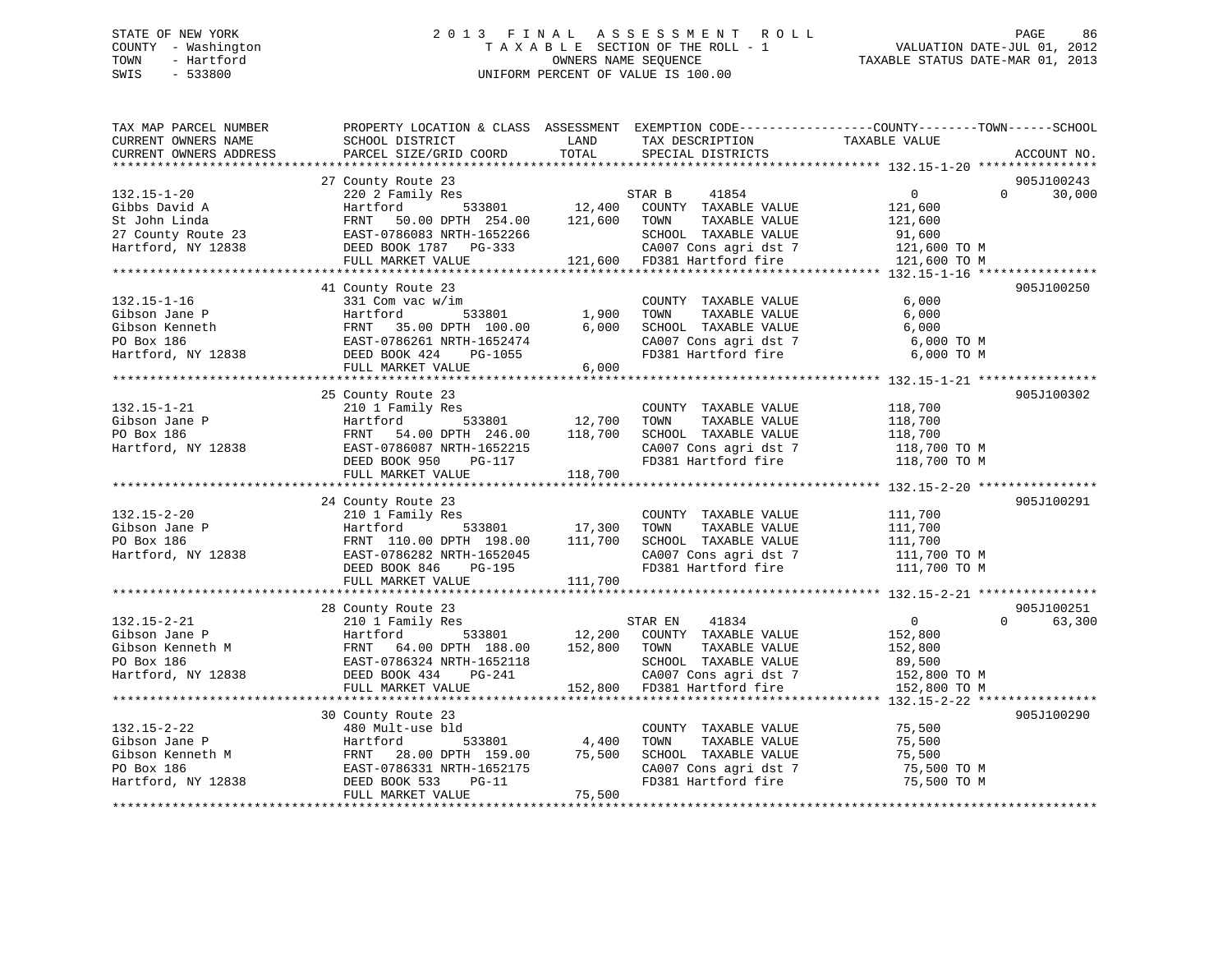# STATE OF NEW YORK 2 0 1 3 F I N A L A S S E S S M E N T R O L L PAGE 87 COUNTY - Washington T A X A B L E SECTION OF THE ROLL - 1 VALUATION DATE-JUL 01, 2012 TOWN - Hartford **TAXABLE STATUS DATE-MAR 01, 2013** SWIS - 533800 UNIFORM PERCENT OF VALUE IS 100.00

| TAX MAP PARCEL NUMBER<br>CURRENT OWNERS NAME | SCHOOL DISTRICT                                               | LAND    | TAX DESCRIPTION              | PROPERTY LOCATION & CLASS ASSESSMENT EXEMPTION CODE---------------COUNTY-------TOWN-----SCHOOL<br>TAXABLE VALUE |             |
|----------------------------------------------|---------------------------------------------------------------|---------|------------------------------|-----------------------------------------------------------------------------------------------------------------|-------------|
| CURRENT OWNERS ADDRESS                       | PARCEL SIZE/GRID COORD                                        | TOTAL   | SPECIAL DISTRICTS            |                                                                                                                 | ACCOUNT NO. |
|                                              |                                                               |         |                              |                                                                                                                 |             |
|                                              | 38 County Route 23                                            |         |                              |                                                                                                                 | 905J100264  |
| $132.15 - 2 - 26$                            | 449 Other Storag                                              |         | COUNTY TAXABLE VALUE         | 120,500                                                                                                         |             |
| Gibson Jane P                                | 533801<br>Hartford                                            | 9,700   | TAXABLE VALUE<br>TOWN        | 120,500                                                                                                         |             |
| Gibson Kenneth M                             | FRNT 235.00 DPTH 111.00                                       | 120,500 | SCHOOL TAXABLE VALUE         | 120,500                                                                                                         |             |
| PO Box 186                                   | EAST-0786458 NRTH-1652327                                     |         | CA007 Cons agri dst 7        | 120,500 TO M<br>120,500 TO M                                                                                    |             |
| Hartford, NY 12838                           | DEED BOOK 562<br>$PG-63$                                      |         | FD381 Hartford fire          |                                                                                                                 |             |
|                                              | FULL MARKET VALUE                                             | 120,500 |                              |                                                                                                                 |             |
|                                              |                                                               |         |                              |                                                                                                                 |             |
|                                              | 235 Washburn Hill Rd                                          |         |                              |                                                                                                                 | 905J101088  |
| $151. - 2 - 15$                              | 210 1 Family Res                                              |         | COUNTY TAXABLE VALUE         | 179,200                                                                                                         |             |
| Gibson Jane P                                | 533801<br>Hartford                                            | 27,100  | TOWN<br>TAXABLE VALUE        | 179,200                                                                                                         |             |
| PO Box 186                                   | 3078/224                                                      | 179,200 | SCHOOL TAXABLE VALUE         | 179,200                                                                                                         |             |
| Hartford, NY 12838                           | $151.-1-15$                                                   |         | CA008 Cons agri dst 8        | 179,200 TO M                                                                                                    |             |
|                                              | FRNT 270.00 DPTH 169.00                                       |         |                              | FD381 Hartford fire 179,200 TO M                                                                                |             |
|                                              | 2.08<br>ACRES                                                 |         |                              |                                                                                                                 |             |
|                                              | EAST-0794545 NRTH-1638796                                     |         |                              |                                                                                                                 |             |
|                                              | DEED BOOK 808<br>PG-326                                       |         |                              |                                                                                                                 |             |
|                                              | FULL MARKET VALUE                                             | 179,200 |                              |                                                                                                                 |             |
|                                              |                                                               |         |                              |                                                                                                                 |             |
|                                              | 26 County Route 23                                            |         |                              |                                                                                                                 | 905J101058  |
| $132.15 - 2 - 15$                            | 312 Vac w/imprv                                               |         | COUNTY TAXABLE VALUE         | 17,700                                                                                                          |             |
| Gibson Kenneth M                             | Hartford<br>533801                                            | 8,600   | TOWN<br>TAXABLE VALUE        | 17,700                                                                                                          |             |
| Gibson Jane P                                | Hartfc<br>459/33<br>ACRES<br>EAST-0<br>459/33 465/397 476/187 | 17,700  | SCHOOL TAXABLE VALUE         | 17,700                                                                                                          |             |
| PO Box 186                                   | 2.10                                                          |         | CA007 Cons agri dst 7        | 17,700 TO M                                                                                                     |             |
| Hartford, NY 12838                           | EAST-0786553 NRTH-1651973                                     |         | FD381 Hartford fire          | 17,700 TO M                                                                                                     |             |
|                                              | FULL MARKET VALUE                                             | 17,700  |                              |                                                                                                                 |             |
|                                              |                                                               |         |                              |                                                                                                                 |             |
|                                              | 30 Gibson Rd                                                  |         |                              |                                                                                                                 | 905J101391  |
| $141. - 1 - 20.3$                            | 280 Res Multiple                                              |         | COUNTY TAXABLE VALUE         | 170,400                                                                                                         |             |
| Gibson Laurence                              | Hartford<br>533801                                            | 38,000  | TOWN<br>TAXABLE VALUE        | 170,400                                                                                                         |             |
| Gibson Carolyn                               | ACRES                                                         | 170,400 | SCHOOL TAXABLE VALUE 170,400 |                                                                                                                 |             |
|                                              | 1.40                                                          |         |                              |                                                                                                                 |             |
| 30 Gibson Rd<br>Hartford, NY 12838           | EAST-0783180 NRTH-1646383                                     |         | FD381 Hartford fire          | 170,400 TO M                                                                                                    |             |
|                                              | DEED BOOK 841<br>PG-177                                       |         |                              |                                                                                                                 |             |
|                                              | FULL MARKET VALUE                                             | 170,400 |                              |                                                                                                                 |             |
|                                              |                                                               |         |                              |                                                                                                                 |             |
|                                              | Hinck Ln                                                      |         |                              |                                                                                                                 |             |
| $149. - 1 - 24.7$                            | 323 Vacant rural                                              |         | COUNTY TAXABLE VALUE         | 18,100                                                                                                          |             |
| Gibson Laurence                              | Hartford<br>533801                                            | 18,100  | TOWN<br>TAXABLE VALUE        | 18,100                                                                                                          |             |
| Gibson Carolyn                               | ACRES 27.80                                                   | 18,100  | SCHOOL TAXABLE VALUE         | 18,100                                                                                                          |             |
| 30 Gibson Rd                                 | EAST-0780387 NRTH-1639274                                     |         | FD381 Hartford fire          | 18,100 TO M                                                                                                     |             |
| Hartford, NY 12838                           | DEED BOOK 841<br>PG-170                                       |         |                              |                                                                                                                 |             |
|                                              | FULL MARKET VALUE                                             | 18,100  |                              |                                                                                                                 |             |
|                                              |                                                               |         |                              |                                                                                                                 |             |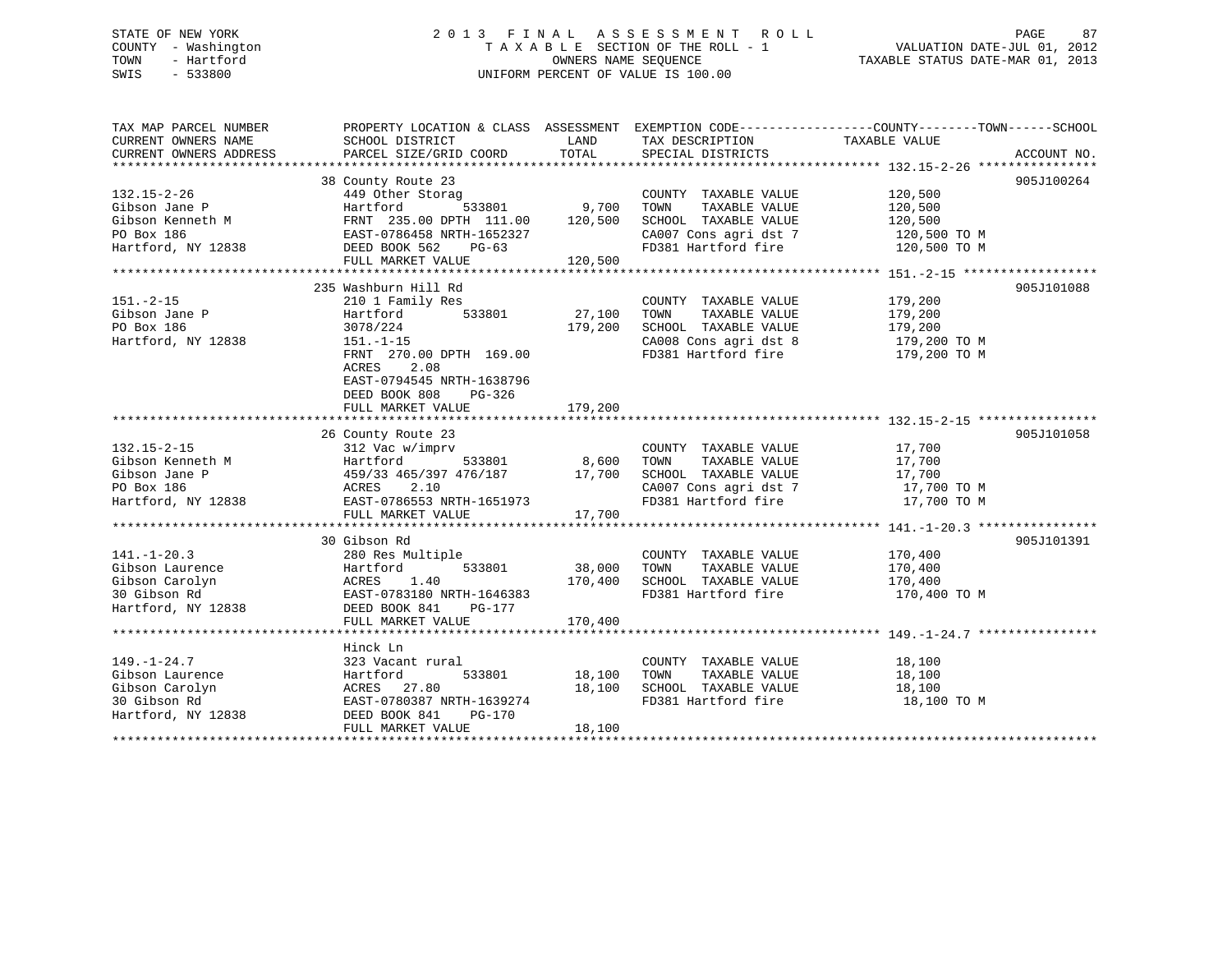# STATE OF NEW YORK 2 0 1 3 F I N A L A S S E S S M E N T R O L L PAGE 88 COUNTY - Washington T A X A B L E SECTION OF THE ROLL - 1 VALUATION DATE-JUL 01, 2012 TOWN - Hartford **TAXABLE STATUS DATE-MAR 01, 2013** OWNERS NAME SEQUENCE TAXABLE STATUS DATE-MAR 01, 2013 SWIS - 533800 UNIFORM PERCENT OF VALUE IS 100.00

| TAX MAP PARCEL NUMBER<br>CURRENT OWNERS NAME                                                             | SCHOOL DISTRICT           | PROPERTY LOCATION & CLASS ASSESSMENT EXEMPTION CODE----------------COUNTY-------TOWN------SCHOOL<br>LAND<br>TAX DESCRIPTION TAXABLE VALUE                                                                                                                                                                                                                                                     | ACCOUNT NO.                                |
|----------------------------------------------------------------------------------------------------------|---------------------------|-----------------------------------------------------------------------------------------------------------------------------------------------------------------------------------------------------------------------------------------------------------------------------------------------------------------------------------------------------------------------------------------------|--------------------------------------------|
|                                                                                                          |                           |                                                                                                                                                                                                                                                                                                                                                                                               |                                            |
|                                                                                                          | 7745 State Route 40       |                                                                                                                                                                                                                                                                                                                                                                                               | 905J100247                                 |
|                                                                                                          |                           |                                                                                                                                                                                                                                                                                                                                                                                               | 38,850 38,850<br>38,850                    |
|                                                                                                          |                           |                                                                                                                                                                                                                                                                                                                                                                                               | $\overline{0}$<br>$\overline{0}$<br>38,850 |
|                                                                                                          |                           |                                                                                                                                                                                                                                                                                                                                                                                               | 38,850                                     |
|                                                                                                          |                           |                                                                                                                                                                                                                                                                                                                                                                                               |                                            |
|                                                                                                          |                           |                                                                                                                                                                                                                                                                                                                                                                                               |                                            |
|                                                                                                          |                           |                                                                                                                                                                                                                                                                                                                                                                                               |                                            |
|                                                                                                          |                           | 0 12836<br>Hartford, NY 12838 EXST-0782022 NRTH-1645282<br>Hartford, NY 12838 EXST-0782022 NRTH-1645282 FOWN TAXABLE VALUE<br>FULL MARKET VALUE 77,700 FD381 Hartford fire 77,700 TO M<br>FULL MARKET VALUE 77,700 FD381 Hartford fire                                                                                                                                                        |                                            |
|                                                                                                          | 3942 State Route 196      |                                                                                                                                                                                                                                                                                                                                                                                               | 905J100245                                 |
| $140. - 2 - 36$                                                                                          | 120 Field crops           | AG DIST 41720<br>533801 69,600 COUNTY TAXABLE VALUE<br>AG DIST 41720                                                                                                                                                                                                                                                                                                                          | 31,766 31,766<br>31,766                    |
| Cibson Philip H<br>Gibson Mary Lou A<br>7745 State Route 40<br>Hartford, NY 12838<br>RES BOOK 456 PG-271 |                           |                                                                                                                                                                                                                                                                                                                                                                                               | 55,634                                     |
|                                                                                                          |                           | 87,400 TOWN                                                                                                                                                                                                                                                                                                                                                                                   |                                            |
|                                                                                                          |                           | TOWN TAXABLE VALUE 55,634<br>SCHOOL TAXABLE VALUE 55,634<br>CA007 Cons agri dst 7 55,634 TO M                                                                                                                                                                                                                                                                                                 |                                            |
|                                                                                                          |                           |                                                                                                                                                                                                                                                                                                                                                                                               |                                            |
|                                                                                                          | FULL MARKET VALUE         | 31,766 EX                                                                                                                                                                                                                                                                                                                                                                                     |                                            |
| MAY BE SUBJECT TO PAYMENT                                                                                |                           | $PG-271$ CAO<br>MLUE 87,400 FD38<br>FD381 Hartford fire                                                                                                                                                                                                                                                                                                                                       | 87,400 TO M                                |
| UNDER AGDIST LAW TIL 2017                                                                                |                           |                                                                                                                                                                                                                                                                                                                                                                                               |                                            |
|                                                                                                          |                           |                                                                                                                                                                                                                                                                                                                                                                                               |                                            |
|                                                                                                          | 3814 State Route 196      |                                                                                                                                                                                                                                                                                                                                                                                               | 905J100244                                 |
|                                                                                                          |                           |                                                                                                                                                                                                                                                                                                                                                                                               | 128,293 128,293<br>128,293                 |
|                                                                                                          |                           |                                                                                                                                                                                                                                                                                                                                                                                               | 151,207                                    |
|                                                                                                          |                           | TAXABLE VALUE                                                                                                                                                                                                                                                                                                                                                                                 | 151,207                                    |
| 7745 State Route 40 ACRES 175.10                                                                         |                           | SCHOOL TAXABLE VALUE 151,207                                                                                                                                                                                                                                                                                                                                                                  |                                            |
| Hartford, NY 12838                                                                                       | EAST-0777229 NRTH-1645299 | CA007 Cons agri dst 7 151,207 TO M                                                                                                                                                                                                                                                                                                                                                            |                                            |
|                                                                                                          | DEED BOOK 456             |                                                                                                                                                                                                                                                                                                                                                                                               |                                            |
| MAY BE SUBJECT TO PAYMENT                                                                                | FULL MARKET VALUE         | PG-271 128,293 EX<br>LUE 279,500 FD381 Hartford fire 279,500 TO M                                                                                                                                                                                                                                                                                                                             |                                            |
| UNDER AGDIST LAW TIL 2017                                                                                |                           |                                                                                                                                                                                                                                                                                                                                                                                               |                                            |
|                                                                                                          |                           |                                                                                                                                                                                                                                                                                                                                                                                               |                                            |
|                                                                                                          | 45 Rowe Hill Rd           |                                                                                                                                                                                                                                                                                                                                                                                               | 905J100258                                 |
| $141. - 1 - 40$                                                                                          |                           | AGED-CO/TN 41801                                                                                                                                                                                                                                                                                                                                                                              | $\overline{0}$<br>80,000<br>80,000         |
|                                                                                                          |                           |                                                                                                                                                                                                                                                                                                                                                                                               | $\overline{0}$<br>64,000<br>$\Omega$       |
| Calman Trafton Donna<br>ACRES 1.50<br>45 Rowe Hill Rd<br>Hartford, NY 12838<br>DEED BOOK 875 PG-328      |                           | 160,000 STAR EN 41834                                                                                                                                                                                                                                                                                                                                                                         | $\overline{0}$<br>$\cap$<br>63,300         |
|                                                                                                          |                           | $\begin{minipage}{.4\linewidth} \textbf{COUNTY} & \textbf{TAXABLE VALUE} & \textbf{0.000} \\ \textbf{0.000} & \textbf{0.000} \\ \textbf{0.000} & \textbf{0.000} \\ \textbf{0.000} & \textbf{0.000} \\ \textbf{0.000} & \textbf{0.000} \\ \textbf{0.000} & \textbf{0.000} \\ \textbf{0.000} & \textbf{0.000} \\ \textbf{0.000} & \textbf{0.000} \\ \textbf{0.000} & \textbf{0.000} \\ \textbf$ |                                            |
|                                                                                                          |                           | TOWN<br>TAXABLE VALUE<br>TAXABLE VALUE                                                                                                                                                                                                                                                                                                                                                        | 80,000                                     |
|                                                                                                          | FULL MARKET VALUE         | 160,000 SCHOOL TAXABLE VALUE                                                                                                                                                                                                                                                                                                                                                                  | 32,700                                     |
|                                                                                                          |                           | CA007 Cons agri dst 7                                                                                                                                                                                                                                                                                                                                                                         | 160,000 TO M                               |
|                                                                                                          |                           |                                                                                                                                                                                                                                                                                                                                                                                               |                                            |
|                                                                                                          |                           |                                                                                                                                                                                                                                                                                                                                                                                               |                                            |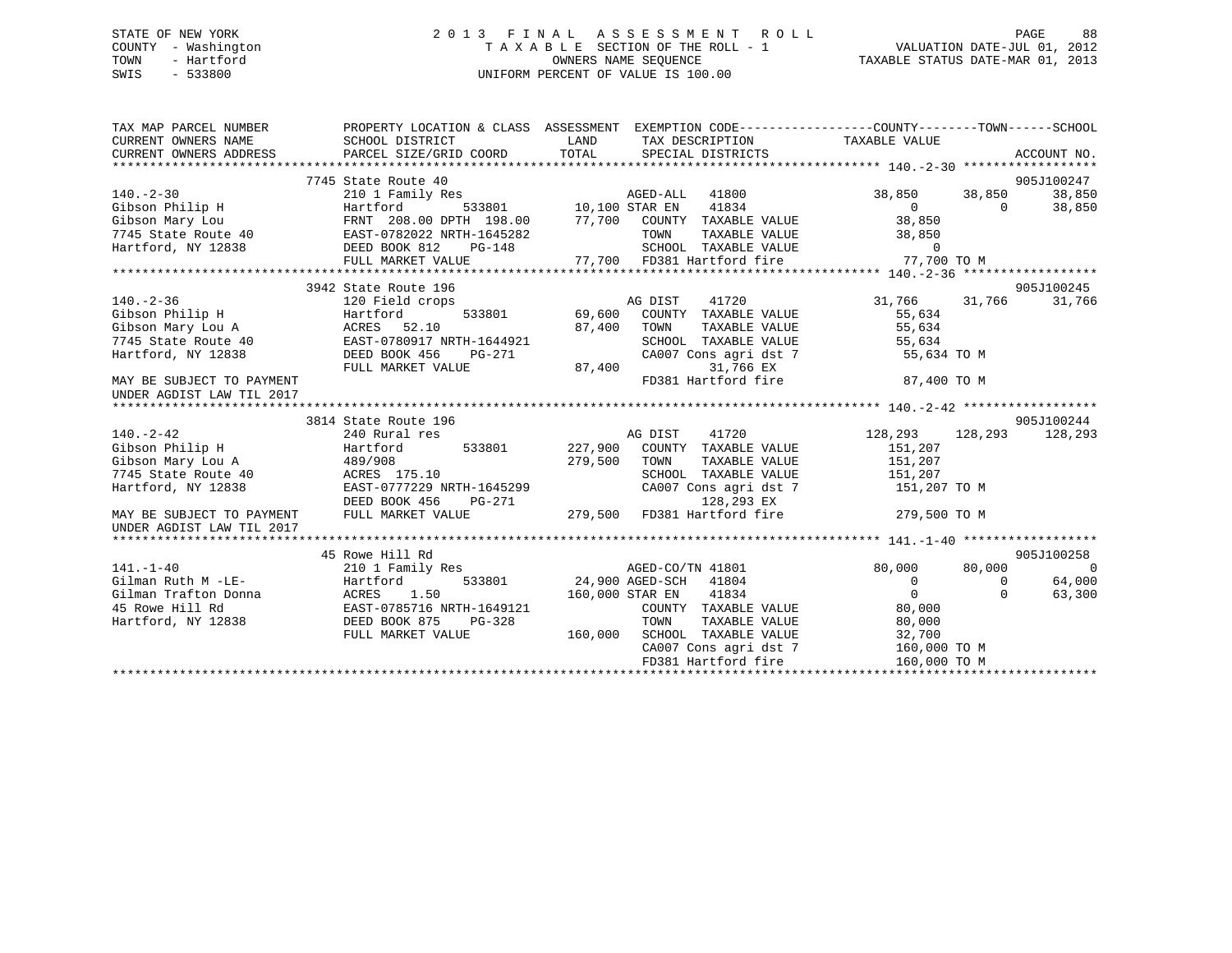# STATE OF NEW YORK 2 0 1 3 F I N A L A S S E S S M E N T R O L L PAGE 89 COUNTY - Washington T A X A B L E SECTION OF THE ROLL - 1 VALUATION DATE-JUL 01, 2012 TOWN - Hartford **TAXABLE STATUS DATE-MAR 01, 2013** OWNERS NAME SEQUENCE TAXABLE STATUS DATE-MAR 01, 2013 SWIS - 533800 UNIFORM PERCENT OF VALUE IS 100.00

| TAX MAP PARCEL NUMBER<br>CURRENT OWNERS NAME<br>CURRENT OWNERS ADDRESS                          | PROPERTY LOCATION & CLASS ASSESSMENT<br>SCHOOL DISTRICT<br>PARCEL SIZE/GRID COORD                                                                                               | LAND<br>TOTAL                | TAX DESCRIPTION<br>SPECIAL DISTRICTS                                                                                                                         | EXEMPTION CODE-----------------COUNTY-------TOWN------SCHOOL<br>TAXABLE VALUE                                 | ACCOUNT NO.          |
|-------------------------------------------------------------------------------------------------|---------------------------------------------------------------------------------------------------------------------------------------------------------------------------------|------------------------------|--------------------------------------------------------------------------------------------------------------------------------------------------------------|---------------------------------------------------------------------------------------------------------------|----------------------|
|                                                                                                 |                                                                                                                                                                                 |                              |                                                                                                                                                              |                                                                                                               |                      |
| $122. - 1 - 54$<br>Gilmore Harold Estate<br>Bomossen, VT 05732                                  | County Route 17<br>692 Road/str/hwy<br>Hartford<br>533801<br>Road<br>ACRES<br>5.80<br>EAST-0768631 NRTH-1658694<br>DEED BOOK 657<br>PG-327<br>FULL MARKET VALUE                 | 1,500<br>1,500               | RPTL1138<br>41500<br>COUNTY TAXABLE VALUE<br>TOWN<br>TAXABLE VALUE<br>SCHOOL TAXABLE VALUE<br>CA007 Cons agri dst 7<br>1,500 EX<br>1,500 FD381 Hartford fire | 1,500<br>1,500<br>0<br>$\Omega$<br>$\mathbf 0$<br>0 TO M<br>0 TO M                                            | 905J100278<br>1,500  |
|                                                                                                 |                                                                                                                                                                                 |                              | 1,500 EX                                                                                                                                                     |                                                                                                               |                      |
| $122. - 1 - 54.1$<br>Gilmore Harold Estate<br>Bomossen, VT 05732                                | County Route 17 OFF<br>692 Road/str/hwy<br>533801<br>Hartford<br>Road<br>FRNT<br>50.00 DPTH 349.00<br>EAST-0769624 NRTH-1660009<br>DEED BOOK 456<br>PG-261<br>FULL MARKET VALUE | 100<br>100<br>100            | RPTL1138 41500<br>COUNTY TAXABLE VALUE<br>TAXABLE VALUE<br>TOWN<br>SCHOOL TAXABLE VALUE<br>CA007 Cons agri dst 7<br>100 EX<br>FD381 Hartford fire<br>100 EX  | 100<br>100<br>$\mathbf 0$<br>$\Omega$<br>$\Omega$<br>0 TO M<br>0 TO M                                         | 100                  |
|                                                                                                 |                                                                                                                                                                                 |                              |                                                                                                                                                              |                                                                                                               |                      |
| $122. - 1 - 54.2$<br>Gilmore Harold Estate<br>Bomoseen, VT 05732                                | County Route 17 OFF<br>692 Road/str/hwy<br>533801<br>Hartford<br>Road<br>ACRES<br>1.90<br>EAST-0770826 NRTH-1660729<br>DEED BOOK 456<br>PG-261<br>FULL MARKET VALUE             | 400<br>400<br>400            | RPTL1138 41500<br>COUNTY TAXABLE VALUE<br>TAXABLE VALUE<br>TOWN<br>SCHOOL TAXABLE VALUE<br>CA007 Cons agri dst 7<br>400 EX<br>FD381 Hartford fire            | 400<br>400<br>$\Omega$<br>$\Omega$<br>$\Omega$<br>0 TO M<br>0 TO M                                            | 400                  |
|                                                                                                 |                                                                                                                                                                                 |                              | 400 EX                                                                                                                                                       |                                                                                                               |                      |
| $150. - 1 - 29.8$<br>Girard Frank Jr<br>Girard Patricia<br>208 Pope Hill Rd<br>Argyle, NY 12809 | 208 Pope Hill Rd<br>210 1 Family Res<br>532001<br>Argyle<br>ACRES<br>6.00<br>EAST-0781791 NRTH-1633542<br>DEED BOOK 654<br>PG-215<br>FULL MARKET VALUE                          | 43,200 STAR EN<br>198,700    | CLERGY<br>41400<br>41834<br>COUNTY TAXABLE VALUE<br>TOWN<br>TAXABLE VALUE<br>SCHOOL TAXABLE VALUE<br>198,700 CA006 Cons agri dst 6<br>FD381 Hartford fire    | 1,500<br>1,500<br>$\overline{0}$<br>$\Omega$<br>197,200<br>197,200<br>133,900<br>198,700 TO M<br>198,700 TO M | 1,500<br>63,300      |
|                                                                                                 |                                                                                                                                                                                 |                              |                                                                                                                                                              |                                                                                                               |                      |
| $148. - 1 - 12$<br>Girard Peter J<br>Girard Martha<br>20 McDougal Rd<br>Fort Ann, NY 12827      | 20 Mcdougal Rd<br>210 1 Family Res<br>Hartford<br>533801<br>887/168<br>7.10<br>ACRES<br>EAST-0766135 NRTH-1636904<br>DEED BOOK 433<br>PG-1031<br>FULL MARKET VALUE              | 47,300<br>143,800<br>143,800 | STAR B<br>41854<br>COUNTY TAXABLE VALUE<br>TOWN<br>TAXABLE VALUE<br>SCHOOL TAXABLE VALUE<br>FD381 Hartford fire                                              | $\overline{0}$<br>$\Omega$<br>143,800<br>143,800<br>113,800<br>143,800 TO M                                   | 905J100237<br>30,000 |
|                                                                                                 |                                                                                                                                                                                 |                              |                                                                                                                                                              |                                                                                                               |                      |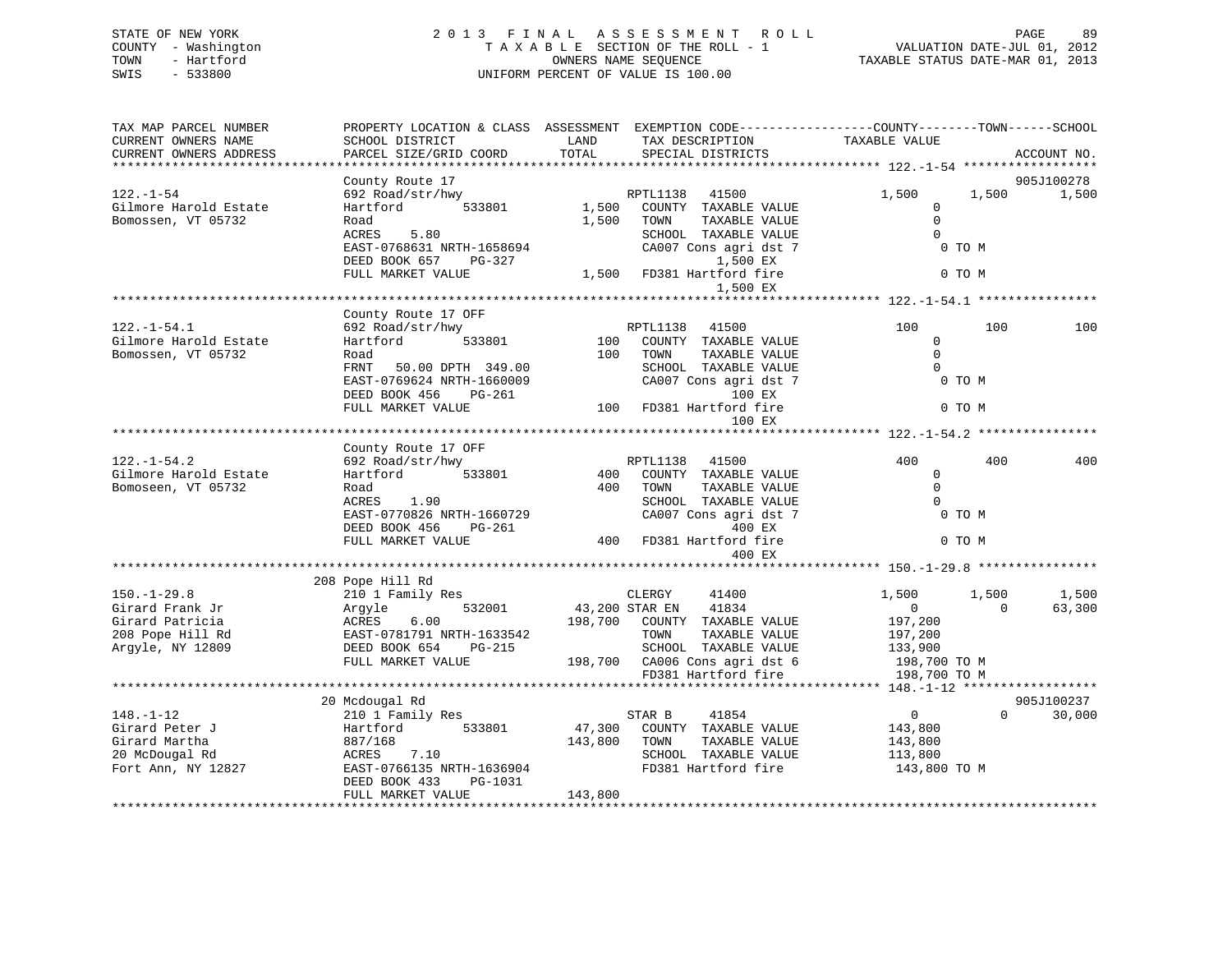# STATE OF NEW YORK 2 0 1 3 F I N A L A S S E S S M E N T R O L L PAGE 90 COUNTY - Washington T A X A B L E SECTION OF THE ROLL - 1 VALUATION DATE-JUL 01, 2012 TOWN - Hartford **TAXABLE STATUS DATE-MAR 01, 2013** OWNERS NAME SEQUENCE TAXABLE STATUS DATE-MAR 01, 2013 SWIS - 533800 UNIFORM PERCENT OF VALUE IS 100.00

| TAX MAP PARCEL NUMBER<br>CURRENT OWNERS NAME<br>CURRENT OWNERS ADDRESS                       | SCHOOL DISTRICT<br>PARCEL SIZE/GRID COORD                                                                                                             | LAND<br>TOTAL      | PROPERTY LOCATION & CLASS ASSESSMENT EXEMPTION CODE----------------COUNTY-------TOWN------SCHOOL<br>TAX DESCRIPTION<br>SPECIAL DISTRICTS | TAXABLE VALUE                                                     | ACCOUNT NO.        |
|----------------------------------------------------------------------------------------------|-------------------------------------------------------------------------------------------------------------------------------------------------------|--------------------|------------------------------------------------------------------------------------------------------------------------------------------|-------------------------------------------------------------------|--------------------|
|                                                                                              |                                                                                                                                                       |                    |                                                                                                                                          |                                                                   |                    |
| $151. - 2 - 4.9$<br>Glens Falls Lawn Care LLC<br>183 Pope Hill Rd<br>Argyle, NY 12809        | Big Burch Hill Rd<br>120 Field crops<br>533801<br>Hartford<br>Subdiv12367 Lot 2<br>ACRES 36.37<br>EAST-0796387 NRTH-1639568                           | 44,400<br>90,300   | 41720<br>AG DIST<br>COUNTY TAXABLE VALUE<br>TOWN<br>TAXABLE VALUE<br>SCHOOL TAXABLE VALUE<br>CA008 Cons agri dst 8                       | 12,017<br>78,283<br>78,283<br>78,283<br>78,283 TO M               | 12,017<br>12,017   |
| PRIOR OWNER ON 3/01/2013<br>Burch Duane L                                                    | DEED BOOK 3242 PG-135<br>FULL MARKET VALUE                                                                                                            |                    | 12,017 EX<br>90,300 FD381 Hartford fire                                                                                                  | 90,300 TO M                                                       |                    |
| MAY BE SUBJECT TO PAYMENT<br>UNDER AGDIST LAW TIL 2017                                       |                                                                                                                                                       |                    |                                                                                                                                          |                                                                   |                    |
|                                                                                              | 4 Outatha Way                                                                                                                                         |                    |                                                                                                                                          |                                                                   | 905J101093         |
| $131. - 1 - 9.2$<br>Glinsman Michael<br>Glinsman Inge<br>4 Outatha Way<br>Fort Ann, NY 12827 | 240 Rural res<br>533801<br>Hartford<br>ACRES 11.05<br>EAST-0775939 NRTH-1651535<br>DEED BOOK 2832 DG-155                                              | 38,800<br>225,800  | COUNTY TAXABLE VALUE<br>TOWN<br>TAXABLE VALUE<br>SCHOOL TAXABLE VALUE<br>CA007 Cons agri dst 7                                           | 225,800<br>225,800<br>225,800<br>225,800 TO M                     |                    |
|                                                                                              | DEED BOOK 2832 PG-155                                                                                                                                 | 225,800            | FD381 Hartford fire                                                                                                                      | 225,800 TO M                                                      |                    |
|                                                                                              | FULL MARKET VALUE                                                                                                                                     |                    |                                                                                                                                          |                                                                   |                    |
|                                                                                              | 7134 State Route 40                                                                                                                                   |                    |                                                                                                                                          |                                                                   | 905J100560         |
| $149. - 1 - 42$<br>Golden Patti<br>7134 State Route 40<br>Argyle, NY 12809                   | 210 1 Family Res<br>533801<br>Hartford<br>ACRES<br>3.88<br>EAST-0772247 NRTH-1634026<br>DEED BOOK 873<br>PG-282                                       | 141,200            | 41854<br>STAR B<br>33,900 COUNTY TAXABLE VALUE<br>TOWN<br>TAXABLE VALUE<br>SCHOOL TAXABLE VALUE<br>CA006 Cons agri dst 6                 | $\sim$ 0<br>141,200<br>141,200<br>111,200                         | 30,000<br>$\Omega$ |
|                                                                                              | FULL MARKET VALUE                                                                                                                                     |                    | 141,200 FD381 Hartford fire                                                                                                              | 141,200 TO M<br>141,200 TO M                                      |                    |
|                                                                                              |                                                                                                                                                       |                    |                                                                                                                                          |                                                                   |                    |
| $121. - 4 - 10$<br>Goldfarb Rona<br>60 Warren Rd<br>West Orange, NJ 07052                    | LOT 22 Provincial Pat<br>322 Rural vac>10<br>533801<br>Hartford<br>$121.-1-10$<br>ACRES 10.90<br>EAST-0767476 NRTH-1660359<br>DEED BOOK 810<br>PG-144 | 5,000<br>5,000     | COUNTY TAXABLE VALUE<br>TOWN<br>TAXABLE VALUE<br>SCHOOL TAXABLE VALUE<br>CA007 Cons agri dst 7<br>FD381 Hartford fire                    | 5,000<br>5,000<br>5,000<br>5,000 TO M<br>5,000 TO M               | 905J100344         |
|                                                                                              | FULL MARKET VALUE                                                                                                                                     | 5,000              |                                                                                                                                          |                                                                   |                    |
|                                                                                              |                                                                                                                                                       |                    |                                                                                                                                          |                                                                   |                    |
|                                                                                              | 1678 Baldwin Corners Rd                                                                                                                               |                    |                                                                                                                                          |                                                                   | 905J100346         |
| $122. - 1 - 8$<br>Goldfarb Rona<br>60 Warren Rd<br>West Orange, NJ 07052                     | 240 Rural res<br>533801<br>Hartford<br>ACRES 194.40<br>EAST-0775594 NRTH-1665443<br>DEED BOOK 810<br>PG-144                                           | 243,300<br>450,000 | AG DIST<br>41720<br>COUNTY TAXABLE VALUE<br>TAXABLE VALUE<br>TOWN<br>SCHOOL TAXABLE VALUE<br>CA007 Cons agri dst 7                       | 77,749<br>77,749<br>372,251<br>372,251<br>372,251<br>372,251 TO M | 77,749             |
| MAY BE SUBJECT TO PAYMENT<br>UNDER AGDIST LAW TIL 2017                                       | FULL MARKET VALUE                                                                                                                                     | 450,000            | 77,749 EX<br>FD381 Hartford fire                                                                                                         | 450,000 TO M                                                      |                    |
| *********************                                                                        |                                                                                                                                                       |                    |                                                                                                                                          |                                                                   |                    |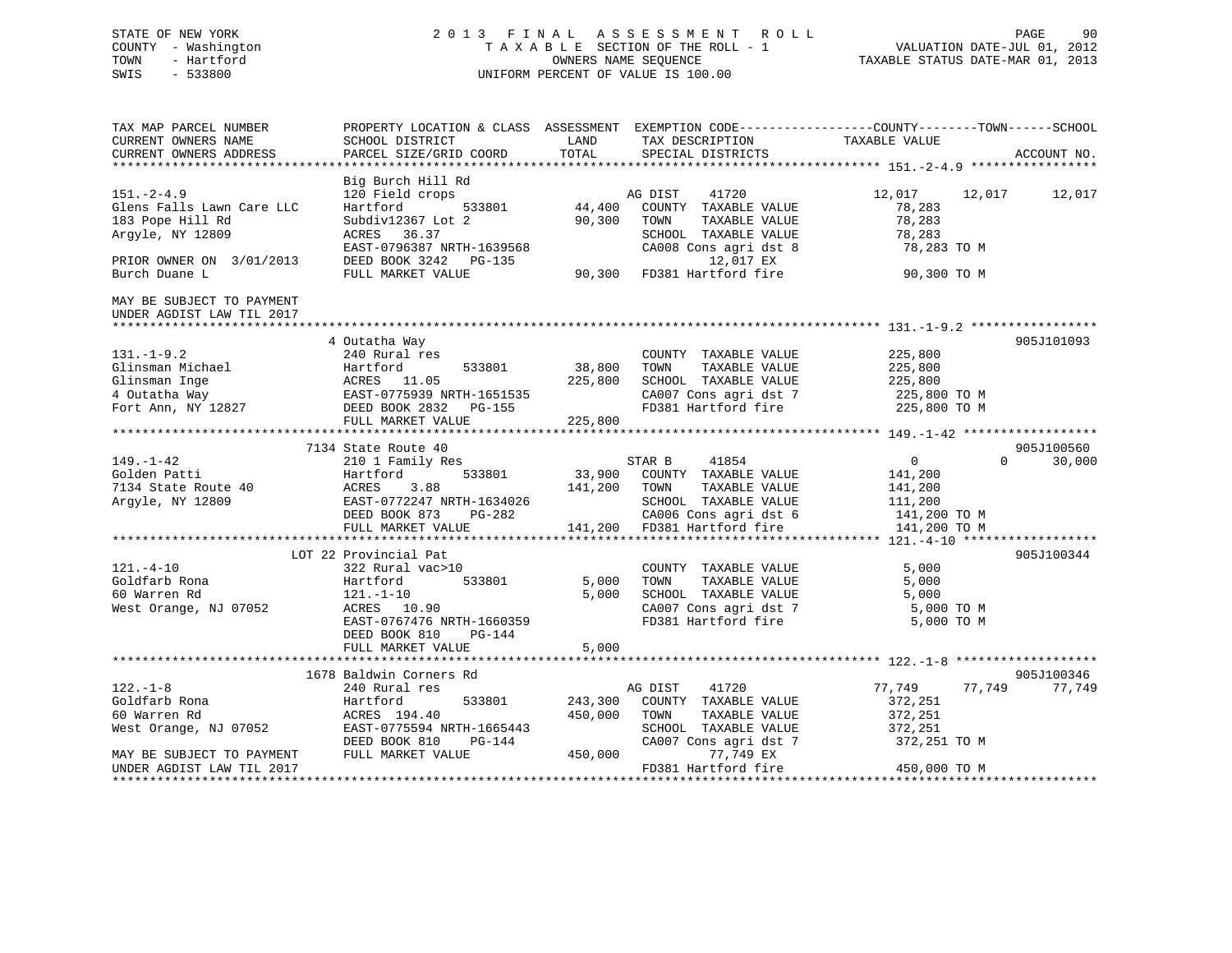# STATE OF NEW YORK 2 0 1 3 F I N A L A S S E S S M E N T R O L L PAGE 91 COUNTY - Washington T A X A B L E SECTION OF THE ROLL - 1 VALUATION DATE-JUL 01, 2012 TOWN - Hartford **TAXABLE STATUS DATE-MAR 01, 2013** SWIS - 533800 UNIFORM PERCENT OF VALUE IS 100.00

| TAX MAP PARCEL NUMBER<br>CURRENT OWNERS NAME<br>CURRENT OWNERS ADDRESS | PROPERTY LOCATION & CLASS ASSESSMENT EXEMPTION CODE---------------COUNTY-------TOWN------SCHOOL<br>SCHOOL DISTRICT<br>PARCEL SIZE/GRID COORD | LAND<br>TOTAL  | TAX DESCRIPTION<br>SPECIAL DISTRICTS                               | TAXABLE VALUE  |          | ACCOUNT NO. |
|------------------------------------------------------------------------|----------------------------------------------------------------------------------------------------------------------------------------------|----------------|--------------------------------------------------------------------|----------------|----------|-------------|
|                                                                        |                                                                                                                                              |                |                                                                    |                |          |             |
|                                                                        | Hastings Rd                                                                                                                                  |                |                                                                    |                |          | 905J100673  |
| $132. - 1 - 9$                                                         | land<br>533801 500<br>311 Res vac land                                                                                                       |                | COUNTY TAXABLE VALUE                                               | 500            |          |             |
| Goldstein Living Trust Barry Hartford                                  |                                                                                                                                              |                | TOWN<br>TAXABLE VALUE                                              | 500            |          |             |
| 65 Gibbs Rd                                                            | FRNT 99.00 DPTH 150.00 500 SCHOOL TAXABLE VALUE                                                                                              |                |                                                                    | 500            |          |             |
| Granville, NY 12832                                                    | EAST-0786423 NRTH-1657386                                                                                                                    |                | SCHOOL TAXABLE VALUE<br>CA007 Cons agri dst 7<br>ED381 Hartford of | 500 TO M       |          |             |
|                                                                        | DEED BOOK 3123 PG-318                                                                                                                        |                | FD381 Hartford fire                                                | 500 TO M       |          |             |
|                                                                        | FULL MARKET VALUE                                                                                                                            | 500            |                                                                    |                |          |             |
|                                                                        | West Starbuck Ln OFF                                                                                                                         |                |                                                                    |                |          | 905J100646  |
| $112. - 2 - 3$                                                         | 314 Rural vac<10                                                                                                                             |                | AG DIST<br>41720                                                   | 9,224          | 9,224    | 9,224       |
| Goldstein Living Trust Barry S Fort Ann                                | 532802                                                                                                                                       | 12,500         | COUNTY TAXABLE VALUE                                               | 3,276          |          |             |
| Goldstein Living Trust Ami B 112.-1-3                                  |                                                                                                                                              | 12,500         | TOWN<br>TAXABLE VALUE                                              | 3,276          |          |             |
| 65 Gibbs Rd                                                            | ACRES 6.60                                                                                                                                   |                |                                                                    | 3,276          |          |             |
| Granville, NY 12832                                                    | EAST-0764620 NRTH-1667643                                                                                                                    |                | SCHOOL TAXABLE VALUE<br>CA007 Cons agri dst 7                      | 3,276 TO M     |          |             |
|                                                                        | DEED BOOK 3123 PG-312                                                                                                                        |                | 9,224 EX                                                           |                |          |             |
| MAY BE SUBJECT TO PAYMENT                                              | FULL MARKET VALUE                                                                                                                            |                | 12,500 FD381 Hartford fire                                         | 12,500 TO M    |          |             |
| UNDER AGDIST LAW TIL 2017                                              |                                                                                                                                              |                |                                                                    |                |          |             |
|                                                                        |                                                                                                                                              |                |                                                                    |                |          |             |
|                                                                        | County Route 17                                                                                                                              |                |                                                                    |                |          | 905J100066  |
| $122. - 1 - 9$                                                         | 113 Cattle farm                                                                                                                              |                | AG DIST<br>41720                                                   | 155,143        | 155,143  | 155,143     |
| Goldstein Living Trust Barry S Hartford                                | 533801                                                                                                                                       |                | 279,500 COUNTY TAXABLE VALUE                                       | 131,557        |          |             |
| Goldstein Living Trust Ami B ACRES 259.70                              |                                                                                                                                              | 286,700        | TOWN<br>TAXABLE VALUE                                              | 131,557        |          |             |
| 65 Gibbs Rd                                                            | EAST-0778723 NRTH-1663911<br>32 DEED BOOK 3123 PG-307                                                                                        |                | SCHOOL TAXABLE VALUE                                               | 131,557        |          |             |
| Granville, NY 12832                                                    |                                                                                                                                              |                | CA007 Cons agri dst 7                                              | 131,557 TO M   |          |             |
|                                                                        | FULL MARKET VALUE                                                                                                                            | 286,700        | 155,143 EX                                                         |                |          |             |
| MAY BE SUBJECT TO PAYMENT                                              |                                                                                                                                              |                | FD381 Hartford fire                                                | 286,700 TO M   |          |             |
| UNDER AGDIST LAW TIL 2017                                              |                                                                                                                                              |                |                                                                    |                |          |             |
|                                                                        | 65 Gibbs Rd                                                                                                                                  |                |                                                                    |                |          | 905J100491  |
| $123. - 1 - 23$                                                        | 113 Cattle farm                                                                                                                              |                | AG DIST<br>41720                                                   | 133,151        | 133,151  | 133,151     |
| Goldstein Living Trust Barry S Hartford                                | 533801                                                                                                                                       | 186,000 STAR B | 41854                                                              | $\overline{0}$ | $\Omega$ | 30,000      |
| Goldstein Living Trust Ami B ACRES 138.15                              |                                                                                                                                              |                | 588,600 COUNTY TAXABLE VALUE                                       | 455,449        |          |             |
|                                                                        |                                                                                                                                              |                | TAXABLE VALUE<br>TOWN                                              | 455,449        |          |             |
|                                                                        |                                                                                                                                              |                | SCHOOL TAXABLE VALUE                                               | 425,449        |          |             |
|                                                                        | FULL MARKET VALUE                                                                                                                            |                | 588,600 CA007 Cons agri dst 7                                      | 455,449 TO M   |          |             |
| MAY BE SUBJECT TO PAYMENT                                              |                                                                                                                                              |                | 133,151 EX                                                         |                |          |             |
| UNDER AGDIST LAW TIL 2017                                              |                                                                                                                                              |                | FD381 Hartford fire                                                | 588,600 TO M   |          |             |
|                                                                        |                                                                                                                                              |                |                                                                    |                |          |             |
|                                                                        | 47 Wright Rd                                                                                                                                 |                |                                                                    |                |          | 905J100131  |
| $132 - 1 - 3$                                                          | 113 Cattle farm                                                                                                                              |                | 41720<br>AG DIST                                                   | 80,734         | 80,734   | 80,734      |
| Goldstein Living Trust Barry S Hartford                                |                                                                                                                                              |                | 533801 168,500 COUNTY TAXABLE VALUE                                | 254,866        |          |             |
| Goldstein Living Trust Ami B ACRES 106.70                              |                                                                                                                                              | 335,600        | TOWN<br>TAXABLE VALUE                                              | 254,866        |          |             |
| 65 Gibbs Rd                                                            | EAST-0785393 NRTH-1654748<br>DEED BOOK 3123 PG-302                                                                                           |                | SCHOOL TAXABLE VALUE                                               | 254,866        |          |             |
| Granville, NY 12832                                                    | FULL MARKET VALUE                                                                                                                            | 335,600        | CA007 Cons agri dst 7<br>80,734 EX                                 | 254,866 TO M   |          |             |
| MAY BE SUBJECT TO PAYMENT                                              |                                                                                                                                              |                | FD381 Hartford fire                                                | 335,600 TO M   |          |             |
| UNDER AGDIST LAW TIL 2017                                              |                                                                                                                                              |                |                                                                    |                |          |             |
|                                                                        |                                                                                                                                              |                |                                                                    |                |          |             |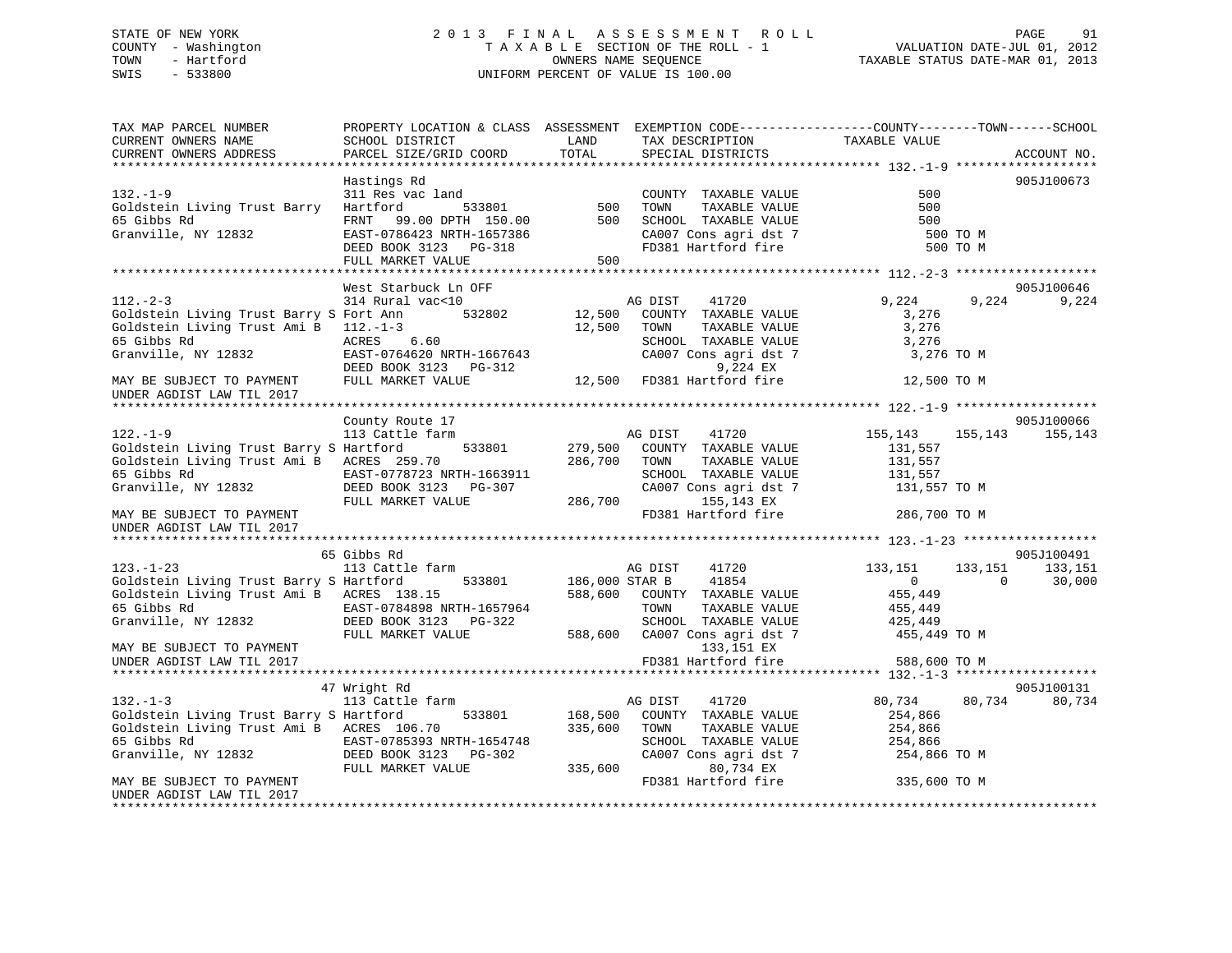# STATE OF NEW YORK 2 0 1 3 F I N A L A S S E S S M E N T R O L L PAGE 92 COUNTY - Washington T A X A B L E SECTION OF THE ROLL - 1 VALUATION DATE-JUL 01, 2012 TOWN - Hartford **TAXABLE STATUS DATE-MAR 01, 2013** OWNERS NAME SEQUENCE TAXABLE STATUS DATE-MAR 01, 2013 SWIS - 533800 UNIFORM PERCENT OF VALUE IS 100.00

| TAX MAP PARCEL NUMBER                                                                                                                          | PROPERTY LOCATION & CLASS ASSESSMENT EXEMPTION CODE---------------COUNTY-------TOWN------SCHOOL |                       |                                                                                                     |                      |                    |
|------------------------------------------------------------------------------------------------------------------------------------------------|-------------------------------------------------------------------------------------------------|-----------------------|-----------------------------------------------------------------------------------------------------|----------------------|--------------------|
|                                                                                                                                                |                                                                                                 |                       |                                                                                                     |                      |                    |
|                                                                                                                                                | Dick Hill Rd                                                                                    |                       |                                                                                                     |                      | 905J101365         |
| $132. - 2 - 38.6$                                                                                                                              | 322 Rural vac>10                                                                                |                       | COUNTY TAXABLE VALUE 24,400                                                                         |                      |                    |
| Goodrow Ronald R                                                                                                                               | Hartford                                                                                        | 533801 24,400         |                                                                                                     |                      |                    |
| Goodrow Linda                                                                                                                                  | ACRES 18.50                                                                                     | 24,400                | TOWN      TAXABLE VALUE<br>SCHOOL   TAXABLE VALUE                                                   | 24,400<br>24,400     |                    |
| 12997 Plowden Mill Rd<br>EAST-0789136 NRTH-1651007                                                                                             |                                                                                                 |                       | FD381 Hartford fire 24,400 TO M                                                                     |                      |                    |
| Alcolu, SC 29001                                                                                                                               | DEED BOOK 586<br>PG-332                                                                         |                       |                                                                                                     |                      |                    |
|                                                                                                                                                | FULL MARKET VALUE                                                                               | 24,400                |                                                                                                     |                      |                    |
|                                                                                                                                                |                                                                                                 |                       |                                                                                                     |                      |                    |
|                                                                                                                                                | 328 Gilchrist Hill Rd                                                                           |                       |                                                                                                     |                      | 905J101291         |
| $150. - 1 - 54$                                                                                                                                |                                                                                                 |                       |                                                                                                     | $\overline{0}$       | $\Omega$<br>30,000 |
|                                                                                                                                                |                                                                                                 |                       |                                                                                                     | 85,300               |                    |
| Goodsell Ronald F<br>328 Gilchrist Hill Rd                                                                                                     | LOT 7                                                                                           |                       | TAXABLE VALUE                                                                                       | 85,300               |                    |
| Hartford, NY 12838                                                                                                                             | ACRES 5.32                                                                                      | 85,300 TOWN<br>SCHOOL | SCHOOL TAXABLE VALUE 55,300                                                                         |                      |                    |
|                                                                                                                                                | EAST-0784614 NRTH-1640560                                                                       |                       | FD381 Hartford fire                                                                                 | 85,300 TO M          |                    |
|                                                                                                                                                | DEED BOOK 2244 PG-98                                                                            |                       |                                                                                                     |                      |                    |
|                                                                                                                                                | FULL MARKET VALUE                                                                               | 85,300                |                                                                                                     |                      |                    |
|                                                                                                                                                |                                                                                                 |                       |                                                                                                     |                      |                    |
|                                                                                                                                                | 1579 Baldwin Corners Rd                                                                         |                       |                                                                                                     |                      | 905J100563         |
| $122. - 1 - 4$                                                                                                                                 | 312 Vac w/imprv                                                                                 |                       | COUNTY TAXABLE VALUE                                                                                | 56,900               |                    |
|                                                                                                                                                |                                                                                                 | 533801 51,200 TOWN    | TAXABLE VALUE                                                                                       | 56,900               |                    |
|                                                                                                                                                |                                                                                                 |                       |                                                                                                     |                      |                    |
| 22.1<br>1578 Baldwin Corners Rd<br>1578 Baldwin Corners Rd<br>Fort Ann, NY 12827<br>Fort Ann, NY 12827<br>EAST-0773157 N<br>Fort Ann, NY 12827 | ACRES 59.70 56,900<br>EAST-0773157 NRTH-1664730 56,900<br>DEED BOOK 2150 PG-306                 |                       | SCHOOL TAXABLE VALUE 56,900<br>CA007 Cons agri dst 7 56,900 TO M<br>FD381 Hartford fire 56,900 TO M |                      |                    |
|                                                                                                                                                |                                                                                                 |                       |                                                                                                     |                      |                    |
|                                                                                                                                                | FULL MARKET VALUE                                                                               | 56,900                |                                                                                                     |                      |                    |
|                                                                                                                                                |                                                                                                 |                       |                                                                                                     |                      |                    |
|                                                                                                                                                | 1578 Baldwin Corners Rd                                                                         |                       |                                                                                                     |                      |                    |
| $122. - 1 - 28.4$                                                                                                                              | 270 Mfg housing                                                                                 |                       |                                                                                                     | $\overline{0}$       | $\Omega$<br>30,000 |
| 270 Mtg n<br>Hartford<br>Goodson Jason B                                                                                                       |                                                                                                 |                       | STAR B 41854<br>533801 33,700 COUNTY TAXABLE VALUE                                                  | 66,000               |                    |
|                                                                                                                                                |                                                                                                 | 66,000 TOWN           | TAXABLE VALUE                                                                                       |                      |                    |
|                                                                                                                                                | EAST-0773052 NRTH-1663665                                                                       |                       | SCHOOL TAXABLE VALUE                                                                                | $66,000$<br>$36,000$ |                    |
|                                                                                                                                                | RTH-1663665<br>PG-84<br>DEED BOOK 830                                                           |                       | CA007 Cons agri dst 7 66,000 TO M                                                                   |                      |                    |
|                                                                                                                                                | FULL MARKET VALUE                                                                               |                       | 66,000 FD381 Hartford fire                                                                          | 66,000 TO M          |                    |
|                                                                                                                                                |                                                                                                 |                       |                                                                                                     |                      |                    |
|                                                                                                                                                | 78 Skyview Meadows Ln                                                                           |                       |                                                                                                     |                      |                    |
| $132. - 2 - 39.1$                                                                                                                              | 240 Rural res                                                                                   |                       | STAR B 41854                                                                                        | $\Omega$             | $\Omega$<br>30,000 |
| Gordon Andrew R                                                                                                                                | Hartford                                                                                        |                       | 533801 30,800 COUNTY TAXABLE VALUE                                                                  | 208,000              |                    |
|                                                                                                                                                | SUBJ TO EASEMENT 2417/211 208,000 TOWN                                                          |                       | TAXABLE VALUE                                                                                       | 208,000              |                    |
| Gordon Anuity<br>Gordon Jennifer I<br>The Meddows                                                                                              | ACRES 11.23                                                                                     |                       | SCHOOL TAXABLE VALUE                                                                                | 178,000              |                    |
| Granville, NY 12832                                                                                                                            | EAST-0788674 NRTH-1649364                                                                       |                       | FD381 Hartford fire 208,000 TO M                                                                    |                      |                    |
|                                                                                                                                                | DEED BOOK 916<br>PG-205                                                                         |                       |                                                                                                     |                      |                    |
|                                                                                                                                                | FULL MARKET VALUE                                                                               | 208,000               |                                                                                                     |                      |                    |
|                                                                                                                                                |                                                                                                 |                       |                                                                                                     |                      |                    |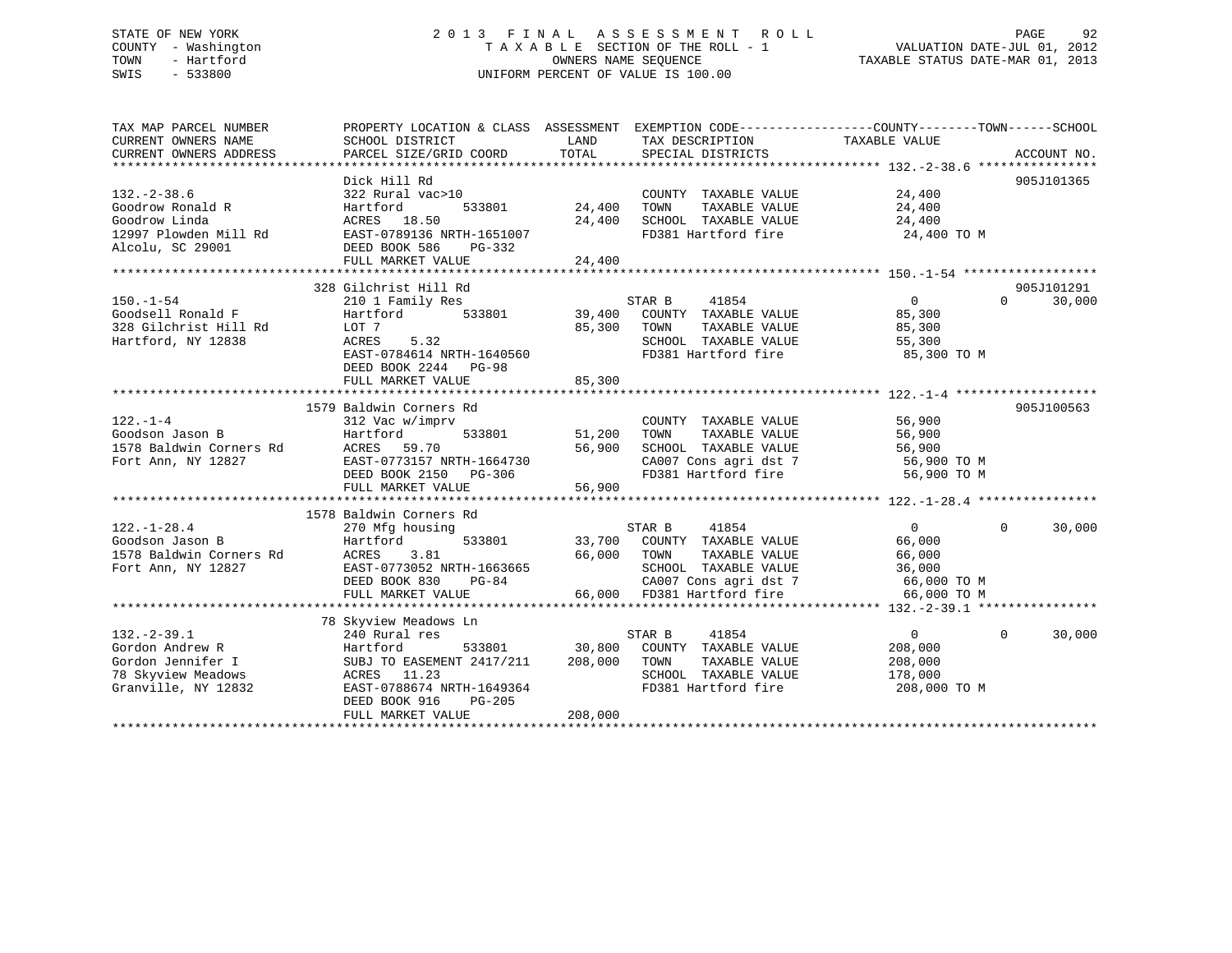# STATE OF NEW YORK 2 0 1 3 F I N A L A S S E S S M E N T R O L L PAGE 93 COUNTY - Washington T A X A B L E SECTION OF THE ROLL - 1 VALUATION DATE-JUL 01, 2012 TOWN - Hartford **TAXABLE STATUS DATE-MAR 01, 2013** OWNERS NAME SEQUENCE TAXABLE STATUS DATE-MAR 01, 2013 SWIS - 533800 UNIFORM PERCENT OF VALUE IS 100.00

| TAX MAP PARCEL NUMBER<br>CURRENT OWNERS NAME          | SCHOOL DISTRICT                         | LAND          | TAX DESCRIPTION                                   | PROPERTY LOCATION & CLASS ASSESSMENT EXEMPTION CODE----------------COUNTY-------TOWN------SCHOOL<br>TAXABLE VALUE |                |
|-------------------------------------------------------|-----------------------------------------|---------------|---------------------------------------------------|-------------------------------------------------------------------------------------------------------------------|----------------|
| CURRENT OWNERS ADDRESS                                | PARCEL SIZE/GRID COORD                  | TOTAL         | SPECIAL DISTRICTS                                 |                                                                                                                   | ACCOUNT NO.    |
|                                                       |                                         |               |                                                   |                                                                                                                   |                |
| $142. - 1 - 13.1$                                     | 312 Blood St<br>240 Rural res           |               | STAR B<br>41854                                   | $\Omega$<br>$\Omega$                                                                                              | 30,000         |
| Gordon Nathan A                                       | Hartford<br>533801                      | 37,300        | COUNTY TAXABLE VALUE                              | 250,800                                                                                                           |                |
| Gordon Loni                                           | ACRES 14.40                             | 250,800       | TOWN<br>TAXABLE VALUE                             | 250,800                                                                                                           |                |
| 312 Blood St                                          |                                         |               | SCHOOL TAXABLE VALUE                              |                                                                                                                   |                |
| Granville, NY 12832                                   |                                         |               | FD381 Hartford fire                               | 220,800<br>250,800 TO M                                                                                           |                |
|                                                       |                                         |               |                                                   |                                                                                                                   |                |
|                                                       | FULL MARKET VALUE                       | 250,800       |                                                   |                                                                                                                   |                |
|                                                       |                                         |               |                                                   |                                                                                                                   |                |
|                                                       | Gilchrist Hill Rd                       |               |                                                   |                                                                                                                   | 905J101293     |
| $150. - 1 - 56$                                       | 314 Rural vac<10                        |               | COUNTY TAXABLE VALUE                              | 34,000                                                                                                            |                |
| Goulet Michael J                                      | 533801<br>Hartford                      | 34,000        | TOWN      TAXABLE VALUE<br>SCHOOL   TAXABLE VALUE | 34,000<br>34,000                                                                                                  |                |
| Goulet Tracey M                                       | LOT 9                                   | 34,000        |                                                   |                                                                                                                   |                |
| 68 Mountain Ave                                       | 6.25<br>ACRES                           |               |                                                   | FD381 Hartford fire 34,000 TO M                                                                                   |                |
| Winsted, CT 06098                                     | EAST-0784798 NRTH-1639931               |               |                                                   |                                                                                                                   |                |
|                                                       | DEED BOOK 2392 PG-323                   |               |                                                   |                                                                                                                   |                |
|                                                       | FULL MARKET VALUE                       | 34,000        |                                                   |                                                                                                                   |                |
|                                                       |                                         |               |                                                   |                                                                                                                   |                |
|                                                       | 5051 County Route 30                    |               |                                                   |                                                                                                                   | 905J100145     |
| $150. - 1 - 23$                                       | 210 1 Family Res                        |               | CBT VET/TC 41131                                  | 38,825<br>38,825                                                                                                  | $\overline{0}$ |
| Graham James R                                        | Hartford 533801                         | 23,600 STAR B | 41854                                             | $\overline{0}$<br>$\Omega$                                                                                        | 30,000         |
| Graham Laura A                                        | LOT 4                                   |               | 155,300 COUNTY TAXABLE VALUE                      | 116,475                                                                                                           |                |
| 5248 Madison St                                       | ACRES<br>1.16                           |               | TOWN      TAXABLE VALUE<br>SCHOOL   TAXABLE VALUE | 116,475<br>125,300                                                                                                |                |
| New Prt Rchy, FL 34652-4307 EAST-0784659 NRTH-1631949 |                                         |               |                                                   |                                                                                                                   |                |
|                                                       | DEED BOOK 2080 PG-39                    |               |                                                   | FD381 Hartford fire 155,300 TO M                                                                                  |                |
|                                                       |                                         |               |                                                   |                                                                                                                   |                |
|                                                       |                                         |               |                                                   |                                                                                                                   |                |
|                                                       | 122 Rowe Hill Rd                        |               |                                                   |                                                                                                                   | 905J100042     |
| $141. - 1 - 47$                                       | 210 1 Family Res                        |               | STAR EN<br>41834                                  | $\overline{0}$<br>$\Omega$                                                                                        | 63,300         |
| Graham Willard A                                      | Hartford                                |               | 533801 25,600 COUNTY TAXABLE VALUE                | 123,200                                                                                                           |                |
| Graham Phyllis A                                      |                                         | 123,200 TOWN  | TAXABLE VALUE                                     | 123,200                                                                                                           |                |
| PO Box 91                                             | ACRES 1.68<br>EAST-0786583 NRTH-1650569 |               | SCHOOL TAXABLE VALUE                              | 59,900                                                                                                            |                |
| Hartford, NY 12838                                    | DEED BOOK 737<br>PG-238                 |               | CA007 Cons agri dst 7 123,200 TO M                |                                                                                                                   |                |
|                                                       | FULL MARKET VALUE                       |               | 123,200 FD381 Hartford fire                       | 123,200 TO M                                                                                                      |                |
|                                                       |                                         |               |                                                   |                                                                                                                   |                |
|                                                       | Rowe Hill OFF Rd                        |               |                                                   |                                                                                                                   | 905J100659     |
| $141. - 1 - 49$                                       | 323 Vacant rural                        |               | COUNTY TAXABLE VALUE                              | 28,000                                                                                                            |                |
| Graham Willard A                                      | 533801<br>Hartford                      | 28,000        | TOWN<br>TAXABLE VALUE                             | 28,000                                                                                                            |                |
| Graham Phyllis A                                      | ACRES 43.00                             | 28,000        | SCHOOL TAXABLE VALUE                              |                                                                                                                   |                |
| PO Box 91                                             | EAST-0787042 NRTH-1649747               |               |                                                   |                                                                                                                   |                |
| Hartford, NY 12838                                    | DEED BOOK 825<br>PG-209                 |               | CA007 Cons agri dst 7<br>FD381 Hartford fire      | 28, UU<br>28, 000 TO M<br>200 TO M<br>28,000 TO M                                                                 |                |
|                                                       | FULL MARKET VALUE                       | 28,000        |                                                   |                                                                                                                   |                |
|                                                       |                                         |               |                                                   |                                                                                                                   |                |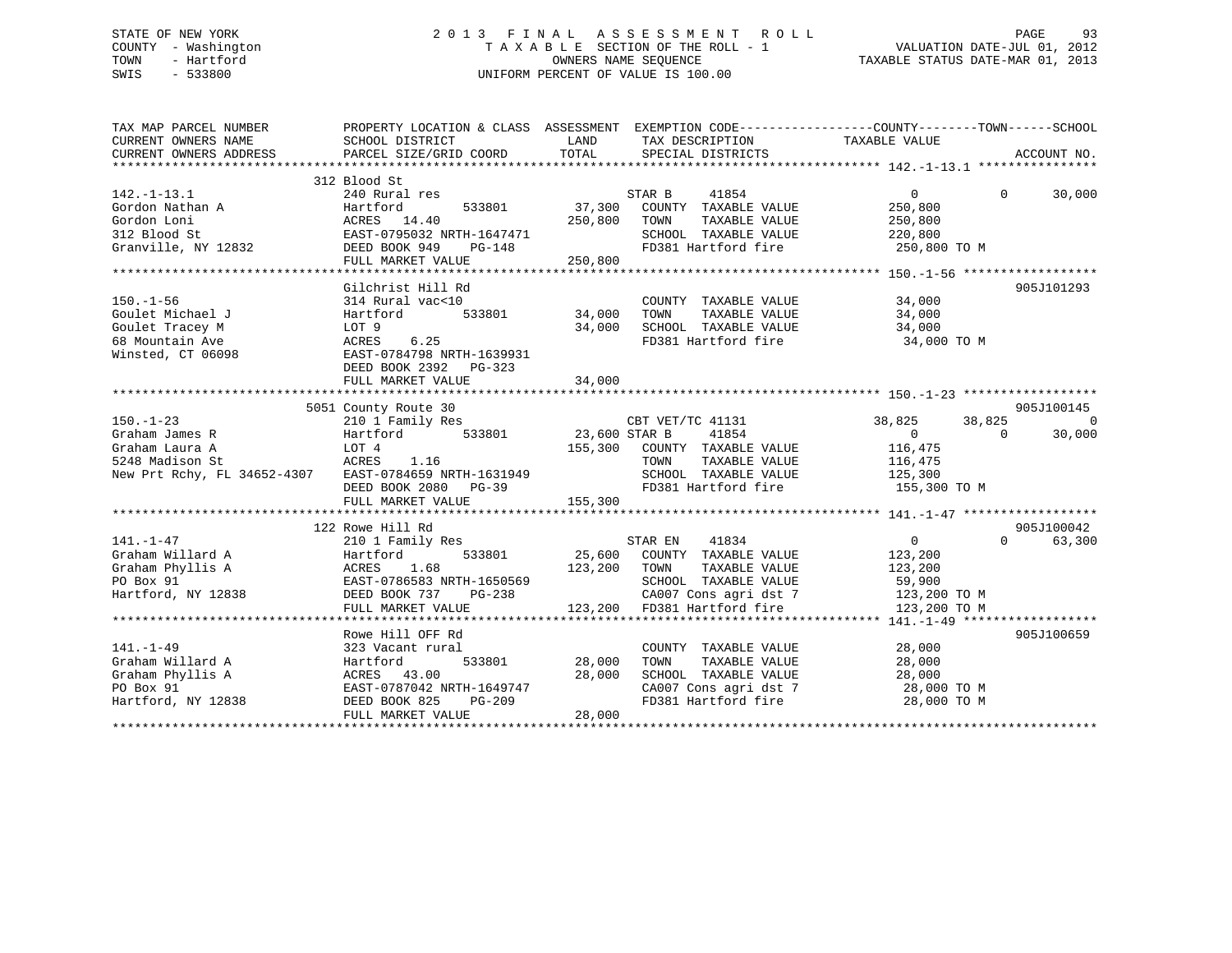# STATE OF NEW YORK 2 0 1 3 F I N A L A S S E S S M E N T R O L L PAGE 94 COUNTY - Washington T A X A B L E SECTION OF THE ROLL - 1 VALUATION DATE-JUL 01, 2012 TOWN - Hartford **TAXABLE STATUS DATE-MAR 01, 2013** OWNERS NAME SEQUENCE TAXABLE STATUS DATE-MAR 01, 2013 SWIS - 533800 UNIFORM PERCENT OF VALUE IS 100.00

| TAX MAP PARCEL NUMBER<br>CURRENT OWNERS NAME<br>CURRENT OWNERS ADDRESS | PROPERTY LOCATION & CLASS ASSESSMENT EXEMPTION CODE---------------COUNTY-------TOWN------SCHOOL<br>SCHOOL DISTRICT<br>PARCEL SIZE/GRID COORD | LAND<br>TOTAL | TAX DESCRIPTION<br>SPECIAL DISTRICTS | TAXABLE VALUE              | ACCOUNT NO.        |
|------------------------------------------------------------------------|----------------------------------------------------------------------------------------------------------------------------------------------|---------------|--------------------------------------|----------------------------|--------------------|
|                                                                        |                                                                                                                                              |               |                                      |                            |                    |
|                                                                        | 1465 Baldwin Corners Rd                                                                                                                      |               |                                      |                            | 905J101360         |
| $122. - 1 - 33.3$                                                      | 210 1 Family Res                                                                                                                             |               | STAR B<br>41854                      | $\overline{0}$<br>$\Omega$ | 30,000             |
| Grant Marcia Ann                                                       | Hartford<br>533801                                                                                                                           |               | 39,700 DISAB-C/T 41931               | 55,300<br>55,300           | $\mathbf 0$        |
| 1465 Baldwin Corners Rd                                                | 635/264                                                                                                                                      | 110,600       | COUNTY TAXABLE VALUE                 | 55,300                     |                    |
| Fort Ann, NY 12827                                                     | 5.39<br>ACRES                                                                                                                                |               | TOWN<br>TAXABLE VALUE                | 55,300                     |                    |
|                                                                        | EAST-0770491 NRTH-1663897                                                                                                                    |               | SCHOOL TAXABLE VALUE                 | 80,600                     |                    |
|                                                                        | DEED BOOK 575<br>PG-145                                                                                                                      |               | FD381 Hartford fire                  | 110,600 TO M               |                    |
|                                                                        | FULL MARKET VALUE                                                                                                                            | 110,600       |                                      |                            |                    |
|                                                                        |                                                                                                                                              |               |                                      |                            |                    |
|                                                                        | 12 Country Ln Ext                                                                                                                            |               |                                      |                            |                    |
| $122. - 1 - 35.2$                                                      | 270 Mfg housing                                                                                                                              |               | COUNTY TAXABLE VALUE                 | 43,300                     |                    |
| Graves Steven                                                          | 533801<br>Hartford                                                                                                                           | 23,300        | TOWN<br>TAXABLE VALUE                | 43,300                     |                    |
| Graves Amy                                                             | 2159/302                                                                                                                                     | 43,300        | SCHOOL TAXABLE VALUE                 | 43,300                     |                    |
| 147 Hadlock Pond Rd                                                    | ACRES 1.09                                                                                                                                   |               | CA007 Cons agri dst 7                | 43,300 TO M                |                    |
| Fort Ann, NY 12827                                                     | EAST-0770302 NRTH-1659646                                                                                                                    |               | FD381 Hartford fire                  | 43,300 TO M                |                    |
|                                                                        | DEED BOOK 832<br>PG-36                                                                                                                       |               |                                      |                            |                    |
|                                                                        | FULL MARKET VALUE                                                                                                                            | 43,300        |                                      |                            |                    |
|                                                                        |                                                                                                                                              |               |                                      |                            |                    |
|                                                                        | 7840 State Route 40                                                                                                                          |               |                                      |                            | 905J100432         |
| $141. - 1 - 26$                                                        | 210 1 Family Res                                                                                                                             |               | 41854<br>STAR B                      | $\overline{0}$<br>$\cap$   | 30,000             |
| Gray Michael                                                           | Hartford                                                                                                                                     |               | 533801 16,800 COUNTY TAXABLE VALUE   | 58,600                     |                    |
| 7840 State Route 40                                                    | FRNT 211.00 DPTH 195.00 58,600 TOWN                                                                                                          |               | TAXABLE VALUE                        | 58,600                     |                    |
| Hartford, NY 12838                                                     | EAST-0783504 NRTH-1646852                                                                                                                    |               | SCHOOL TAXABLE VALUE                 | 28,600                     |                    |
|                                                                        | DEED BOOK 2965 PG-236                                                                                                                        |               | FD381 Hartford fire                  | 58,600 TO M                |                    |
|                                                                        |                                                                                                                                              |               |                                      |                            |                    |
|                                                                        |                                                                                                                                              |               |                                      |                            |                    |
|                                                                        | 220 County Route 23                                                                                                                          |               |                                      |                            | 905J101404         |
| $132. - 1 - 19.1$                                                      | 220 2 Family Res                                                                                                                             |               | STAR B<br>41854                      | $\overline{0}$             | 30,000<br>$\Omega$ |
| Gray Todd                                                              | Hartford                                                                                                                                     | 533801 17,900 | COUNTY TAXABLE VALUE                 | 225,300                    |                    |
| Gray Stephanie                                                         | FRNT 119.00 DPTH 203.00                                                                                                                      | 225,300       | TOWN<br>TAXABLE VALUE                | 225,300                    |                    |
| 220 County Route 23                                                    | EAST-0788795 NRTH-1655823                                                                                                                    |               | SCHOOL TAXABLE VALUE                 | 195,300                    |                    |
| Granville, NY 12832                                                    | DEED BOOK 779<br>PG-230                                                                                                                      |               | CA007 Cons agri dst 7                | 225,300 TO M               |                    |
|                                                                        | FULL MARKET VALUE                                                                                                                            |               | 225,300 FD381 Hartford fire          | 225,300 TO M               |                    |
|                                                                        |                                                                                                                                              |               |                                      |                            |                    |
|                                                                        | 7755 State Route 40                                                                                                                          |               |                                      |                            | 905J100298         |
| $140. - 2 - 29$                                                        | 210 1 Family Res                                                                                                                             |               | STAR B<br>41854                      | $\overline{0}$             | $\Omega$<br>30,000 |
| Greco Michael L                                                        | 533801<br>Hartford                                                                                                                           |               | 13,000 COUNTY TAXABLE VALUE          | 182,300                    |                    |
| Greco Deborah L                                                        | ACRES 1.40                                                                                                                                   | 182,300       | TOWN<br>TAXABLE VALUE                | 182,300                    |                    |
| 7755 State Route 40                                                    | EAST-0782145 NRTH-1645457                                                                                                                    |               | SCHOOL TAXABLE VALUE                 | 152,300                    |                    |
| Hartford, NY 12838                                                     | DEED BOOK 1997    PG-197                                                                                                                     |               | FD381 Hartford fire                  | 182,300 TO M               |                    |
|                                                                        | FULL MARKET VALUE                                                                                                                            | 182,300       |                                      |                            |                    |
|                                                                        |                                                                                                                                              |               |                                      |                            |                    |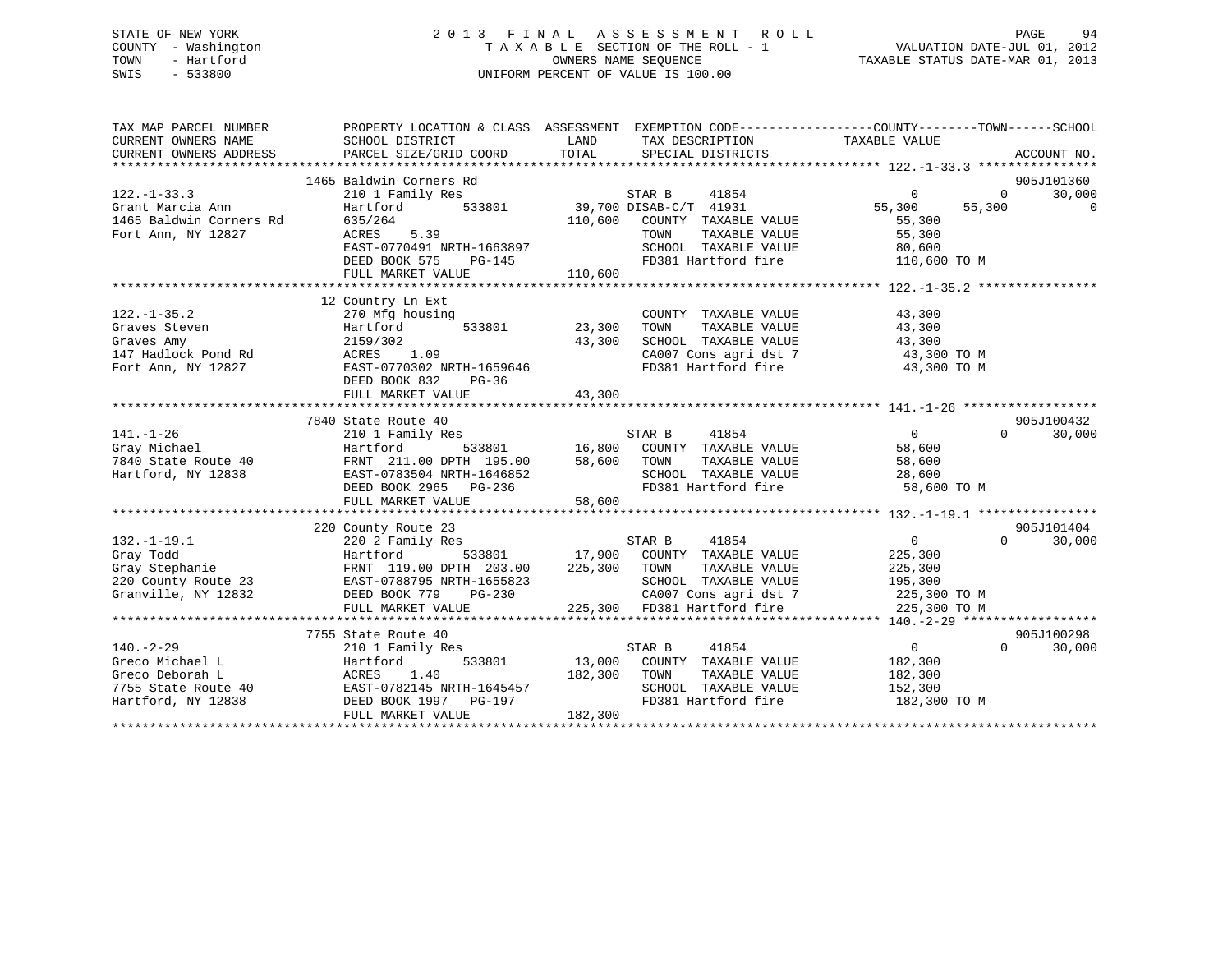# STATE OF NEW YORK 2 0 1 3 F I N A L A S S E S S M E N T R O L L PAGE 95 COUNTY - Washington T A X A B L E SECTION OF THE ROLL - 1 VALUATION DATE-JUL 01, 2012 TOWN - Hartford **TAXABLE STATUS DATE-MAR 01, 2013** OWNERS NAME SEQUENCE TAXABLE STATUS DATE-MAR 01, 2013 SWIS - 533800 UNIFORM PERCENT OF VALUE IS 100.00

| TAX MAP PARCEL NUMBER<br>CURRENT OWNERS NAME<br>CURRENT OWNERS ADDRESS | SCHOOL DISTRICT<br>PARCEL SIZE/GRID COORD                                                                                                            | PROPERTY LOCATION & CLASS ASSESSMENT EXEMPTION CODE----------------COUNTY-------TOWN------SCHOOL<br>LAND<br>TAX DESCRIPTION<br>TOTAL<br>SPECIAL DISTRICTS | TAXABLE VALUE<br>ACCOUNT NO.               |
|------------------------------------------------------------------------|------------------------------------------------------------------------------------------------------------------------------------------------------|-----------------------------------------------------------------------------------------------------------------------------------------------------------|--------------------------------------------|
|                                                                        |                                                                                                                                                      |                                                                                                                                                           |                                            |
|                                                                        | Camp A Way                                                                                                                                           |                                                                                                                                                           | 905J100568                                 |
| $142. - 1 - 5$                                                         | 322 Rural vac>10                                                                                                                                     | COUNTY TAXABLE VALUE                                                                                                                                      | 13,500                                     |
| Greene Steven                                                          | 533801<br>Hartford                                                                                                                                   | 13,500<br>TAXABLE VALUE<br>TOWN                                                                                                                           | 13,500                                     |
| Greene Kristen                                                         | $142. - 1 - 5. - 1$                                                                                                                                  | SCHOOL TAXABLE VALUE 13,500<br>13,500                                                                                                                     |                                            |
| 9 Walton Ct                                                            | $\text{ACRES}$ 10.34                                                                                                                                 | FD381 Hartford fire                                                                                                                                       | 13,500 TO M                                |
|                                                                        | Queensbury, NY 12804 EAST-0792551 NRTH-1648452                                                                                                       |                                                                                                                                                           |                                            |
|                                                                        | DEED BOOK 3004 PG-225                                                                                                                                |                                                                                                                                                           |                                            |
|                                                                        | FULL MARKET VALUE                                                                                                                                    | 13,500                                                                                                                                                    |                                            |
|                                                                        |                                                                                                                                                      |                                                                                                                                                           |                                            |
|                                                                        | 21 Camp A Way                                                                                                                                        |                                                                                                                                                           | 905J100608                                 |
| $142. - 1 - 6$                                                         | 322 Rural vac>10                                                                                                                                     | COUNTY TAXABLE VALUE                                                                                                                                      | 16,600<br>16,600                           |
| Greene Steven                                                          | Hartford                                                                                                                                             | 533801 16,600<br>TOWN<br>TAXABLE VALUE                                                                                                                    |                                            |
|                                                                        |                                                                                                                                                      | 16,600<br>SCHOOL TAXABLE VALUE                                                                                                                            | 16,600                                     |
|                                                                        |                                                                                                                                                      | FD381 Hartford fire                                                                                                                                       | 16,600 TO M                                |
|                                                                        | Greene Kristen<br>9 Walton Ct 2010 15.05<br>9 Walton Ct 2010 16.05<br>2021 202378 NRTH-1647717<br>2021 202378 NRTH-1647717<br>2021 2023879 2024 2025 |                                                                                                                                                           |                                            |
|                                                                        |                                                                                                                                                      |                                                                                                                                                           |                                            |
|                                                                        |                                                                                                                                                      |                                                                                                                                                           |                                            |
|                                                                        | 8982 State Route 40                                                                                                                                  |                                                                                                                                                           |                                            |
| $114. - 1 - 5.1$                                                       | 240 Rural res                                                                                                                                        | AG DIST<br>41720                                                                                                                                          | 119,318<br>119,318<br>119,318              |
| Greenery One LLC The                                                   | Hartronu<br>130.495 Deeded<br>100.20                                                                                                                 | 533801 182,800 STAR B<br>41854                                                                                                                            | $\overline{0}$<br>$\overline{0}$<br>30,000 |
| 8982 State Route 40                                                    |                                                                                                                                                      | 249,100 DISAB-C/T 41931                                                                                                                                   | 64,891<br>64,891<br>$\overline{0}$         |
| Fort Ann, NY 12827                                                     | ACRES 120.20                                                                                                                                         | COUNTY TAXABLE VALUE                                                                                                                                      | 64,891                                     |
|                                                                        | EAST-0790517 NRTH-1671126                                                                                                                            | TOWN<br>TAXABLE VALUE                                                                                                                                     | 64,891                                     |
| MAY BE SUBJECT TO PAYMENT                                              | DEED BOOK 2323 PG-1                                                                                                                                  | SCHOOL TAXABLE VALUE                                                                                                                                      | 99,782                                     |
| UNDER AGDIST LAW TIL 2017                                              | FULL MARKET VALUE                                                                                                                                    | 249,100 CA007 Cons agri dst 7                                                                                                                             | 129,782 TO M                               |
|                                                                        |                                                                                                                                                      | 119,318 EX                                                                                                                                                |                                            |
|                                                                        |                                                                                                                                                      | FD381 Hartford fire                                                                                                                                       | 249,100 TO M                               |
|                                                                        |                                                                                                                                                      |                                                                                                                                                           |                                            |
|                                                                        | 8552 State Route 40                                                                                                                                  |                                                                                                                                                           | 905J101322                                 |
| $123. - 1 - 11.2$                                                      | 210 1 Family Res                                                                                                                                     | STAR B<br>41854                                                                                                                                           | $\overline{0}$<br>$\Omega$<br>30,000       |
|                                                                        | 123.-1-11.2<br>Gregory John B<br>Gregory Lori J<br>8552 State Route 40<br>Granville, NY 12832<br>THE BOOK 775 PG-293<br>PEED BOOK 775 PG-293         | 533801 24,200 COUNTY TAXABLE VALUE                                                                                                                        | 120,300                                    |
|                                                                        |                                                                                                                                                      | 120,300 TOWN<br>TAXABLE VALUE                                                                                                                             | 120,300                                    |
|                                                                        |                                                                                                                                                      | SCHOOL TAXABLE VALUE 90,300                                                                                                                               |                                            |
|                                                                        |                                                                                                                                                      |                                                                                                                                                           |                                            |
|                                                                        | FULL MARKET VALUE                                                                                                                                    |                                                                                                                                                           |                                            |
|                                                                        |                                                                                                                                                      |                                                                                                                                                           |                                            |
| $140. - 1 - 41.4$                                                      | 3430 State Route 196<br>210 1 Family Res                                                                                                             | 41854                                                                                                                                                     | $\Omega$<br>$\overline{0}$<br>30,000       |
|                                                                        |                                                                                                                                                      | STAR B<br>533801 43,400 COUNTY TAXABLE VALUE                                                                                                              |                                            |
| Gregory Russell R Jr<br>3430 State Route 196                           | Hartford<br>ACRES<br>8.12                                                                                                                            | 137,100<br>TOWN<br>TAXABLE VALUE                                                                                                                          | 137,100                                    |
|                                                                        | EAST-0770495 NRTH-1642780                                                                                                                            | SCHOOL TAXABLE VALUE                                                                                                                                      | 137,100                                    |
| Fort Ann, NY 12827                                                     | <sup>H-1642780</sup><br>PG-114<br>DEED BOOK 669                                                                                                      | FD381 Hartford fire                                                                                                                                       | 107,100                                    |
|                                                                        | FULL MARKET VALUE                                                                                                                                    | 137,100                                                                                                                                                   | 137,100 TO M                               |
|                                                                        |                                                                                                                                                      |                                                                                                                                                           |                                            |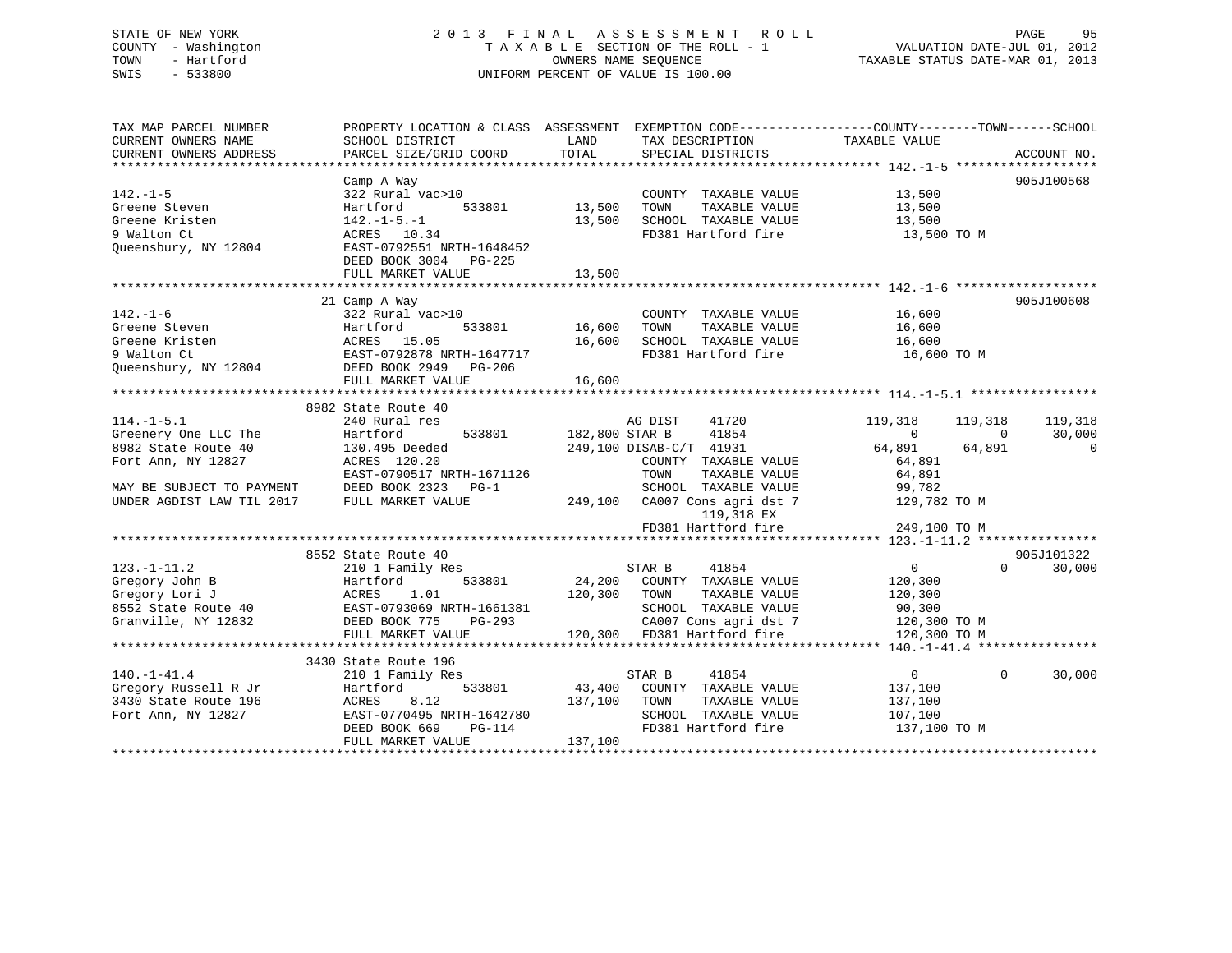# STATE OF NEW YORK 2 0 1 3 F I N A L A S S E S S M E N T R O L L PAGE 96 COUNTY - Washington T A X A B L E SECTION OF THE ROLL - 1 VALUATION DATE-JUL 01, 2012 TOWN - Hartford OWNERS NAME SEQUENCE TAXABLE STATUS DATE-MAR 01, 2013 SWIS - 533800 UNIFORM PERCENT OF VALUE IS 100.00

| TAX MAP PARCEL NUMBER<br>CURRENT OWNERS NAME<br>CURRENT OWNERS ADDRESS | PROPERTY LOCATION & CLASS ASSESSMENT EXEMPTION CODE----------------COUNTY-------TOWN-----SCHOOL<br>SCHOOL DISTRICT<br>PARCEL SIZE/GRID COORD | LAND<br>TOTAL | TAX DESCRIPTION<br>SPECIAL DISTRICTS       | TAXABLE VALUE      | ACCOUNT NO.        |
|------------------------------------------------------------------------|----------------------------------------------------------------------------------------------------------------------------------------------|---------------|--------------------------------------------|--------------------|--------------------|
|                                                                        |                                                                                                                                              |               |                                            |                    |                    |
|                                                                        | 559 Blood St                                                                                                                                 |               |                                            |                    | 905J100112         |
| $132. - 4 - 14$                                                        | 210 1 Family Res                                                                                                                             |               | STAR B<br>41854                            | $\overline{0}$     | 30,000<br>$\Omega$ |
| Grinnell Stephen W                                                     | Hartford<br>533801                                                                                                                           |               | 33,300 COUNTY TAXABLE VALUE                | 81,400             |                    |
| 559 Blood St                                                           | 3.70<br>ACRES                                                                                                                                | 81,400        | TOWN<br>TAXABLE VALUE                      | 81,400             |                    |
| Granville, NY 12832                                                    | EAST-0794488 NRTH-1653416                                                                                                                    |               | SCHOOL TAXABLE VALUE                       | 51,400             |                    |
|                                                                        | DEED BOOK 931 PG-325                                                                                                                         |               | FD381 Hartford fire<br>FD381 Hartford fire | 81,400 TO M        |                    |
|                                                                        | FULL MARKET VALUE                                                                                                                            | 81,400        |                                            |                    |                    |
|                                                                        |                                                                                                                                              |               |                                            |                    |                    |
|                                                                        | 45 Gilchrist Hill Ext                                                                                                                        |               |                                            |                    | 905J100230         |
| $141. - 3 - 9$                                                         | 210 1 Family Res                                                                                                                             |               | STAR B<br>41854                            | $\overline{0}$     | 30,000<br>$\Omega$ |
| Grow Anne S Trustee                                                    | 533801<br>Hartford                                                                                                                           |               | 32,800 COUNTY TAXABLE VALUE                | 146,700            |                    |
| 45 Gilchrist Hill Rd Ext<br>Hartford, NY 12838                         | 3.28<br>ACRES                                                                                                                                | 146,700       | TOWN<br>TAXABLE VALUE                      | 146,700            |                    |
| Hartford, NY 12838                                                     | EAST-0784698 NRTH-1644327                                                                                                                    |               | SCHOOL TAXABLE VALUE                       | 116,700            |                    |
|                                                                        | DEED BOOK 2897 PG-58                                                                                                                         |               | FD381 Hartford fire 146,700 TO M           |                    |                    |
|                                                                        | FULL MARKET VALUE                                                                                                                            | 146,700       |                                            |                    |                    |
|                                                                        |                                                                                                                                              |               |                                            |                    |                    |
|                                                                        | 379 Gilchrist Hill Rd                                                                                                                        |               |                                            |                    | 905J101294         |
| $150. - 1 - 57$                                                        | 210 1 Family Res                                                                                                                             |               | STAR EN<br>41834                           | $\overline{0}$     | $\Omega$<br>63,300 |
| Guarino Mark A                                                         | 533801<br>Hartford                                                                                                                           |               | 30,200 COUNTY TAXABLE VALUE                | 107,700            |                    |
| Brodeen Melody A                                                       | LOT 2                                                                                                                                        | 107,700 TOWN  | TAXABLE VALUE                              | 107,700            |                    |
| 379 Gilchrist Hill Rd                                                  | ACRES<br>2.89                                                                                                                                |               | SCHOOL TAXABLE VALUE                       | 44,400             |                    |
| Hartford, NY 12838                                                     | EAST-0783841 NRTH-1639289                                                                                                                    |               | FD381 Hartford fire                        | 107,700 TO M       |                    |
|                                                                        | DEED BOOK 786<br>PG-233                                                                                                                      |               |                                            |                    |                    |
|                                                                        |                                                                                                                                              |               |                                            |                    |                    |
|                                                                        |                                                                                                                                              |               |                                            |                    |                    |
|                                                                        | Gulf Ln                                                                                                                                      |               |                                            |                    | 905J100390         |
| $139. -4 - 1$                                                          | 323 Vacant rural                                                                                                                             |               | AG DIST<br>41720                           | 183,667<br>183,667 | 183,667            |
| Gulf Road Hartford LLC                                                 | Hartford<br>533801                                                                                                                           |               | 413,300 FOR 480A 47460                     | 59,280<br>59,280   | 59,280             |
| 50 Broad St Ste 1137                                                   | $139. - 1 - 1$                                                                                                                               | 413,300       | COUNTY TAXABLE VALUE                       | 170,353            |                    |
| New York, NY 10004                                                     | ACRES 436.20                                                                                                                                 |               | TOWN<br>TAXABLE VALUE                      | 170,353            |                    |
|                                                                        | EAST-0766200 NRTH-1647256                                                                                                                    |               | SCHOOL TAXABLE VALUE                       | 170,353            |                    |
| MAY BE SUBJECT TO PAYMENT                                              | DEED BOOK 2664 PG-152                                                                                                                        |               | CA007 Cons agri dst 7                      | 229,633 TO M       |                    |
| UNDER RPTL480A UNTIL 2022                                              | FULL MARKET VALUE                                                                                                                            | 413,300       | 183,667 EX                                 |                    |                    |
|                                                                        |                                                                                                                                              |               | FD381 Hartford fire                        | 413,300 TO M       |                    |
|                                                                        |                                                                                                                                              |               |                                            |                    |                    |
|                                                                        | Country Ln                                                                                                                                   |               |                                            |                    |                    |
| $122. - 1 - 46.3$                                                      | 314 Rural vac<10                                                                                                                             |               | COUNTY TAXABLE VALUE                       | 15,000             |                    |
| Hadrick Dennis                                                         | 533801<br>Hartford                                                                                                                           | 15,000        | TOWN<br>TAXABLE VALUE                      | 15,000             |                    |
| Hadrick Susan D                                                        | 1.65<br>ACRES                                                                                                                                | 15,000        | SCHOOL TAXABLE VALUE                       | 15,000             |                    |
| 14216 Roland Ct                                                        | EAST-0769111 NRTH-1659624                                                                                                                    |               | CA007 Cons agri dst 7                      | 15,000 TO M        |                    |
| Woodbridge, VA 22193                                                   | PG-255<br>DEED BOOK 875                                                                                                                      |               | FD381 Hartford fire                        | 15,000 TO M        |                    |
|                                                                        | FULL MARKET VALUE                                                                                                                            | 15,000        |                                            |                    |                    |
|                                                                        |                                                                                                                                              |               |                                            |                    |                    |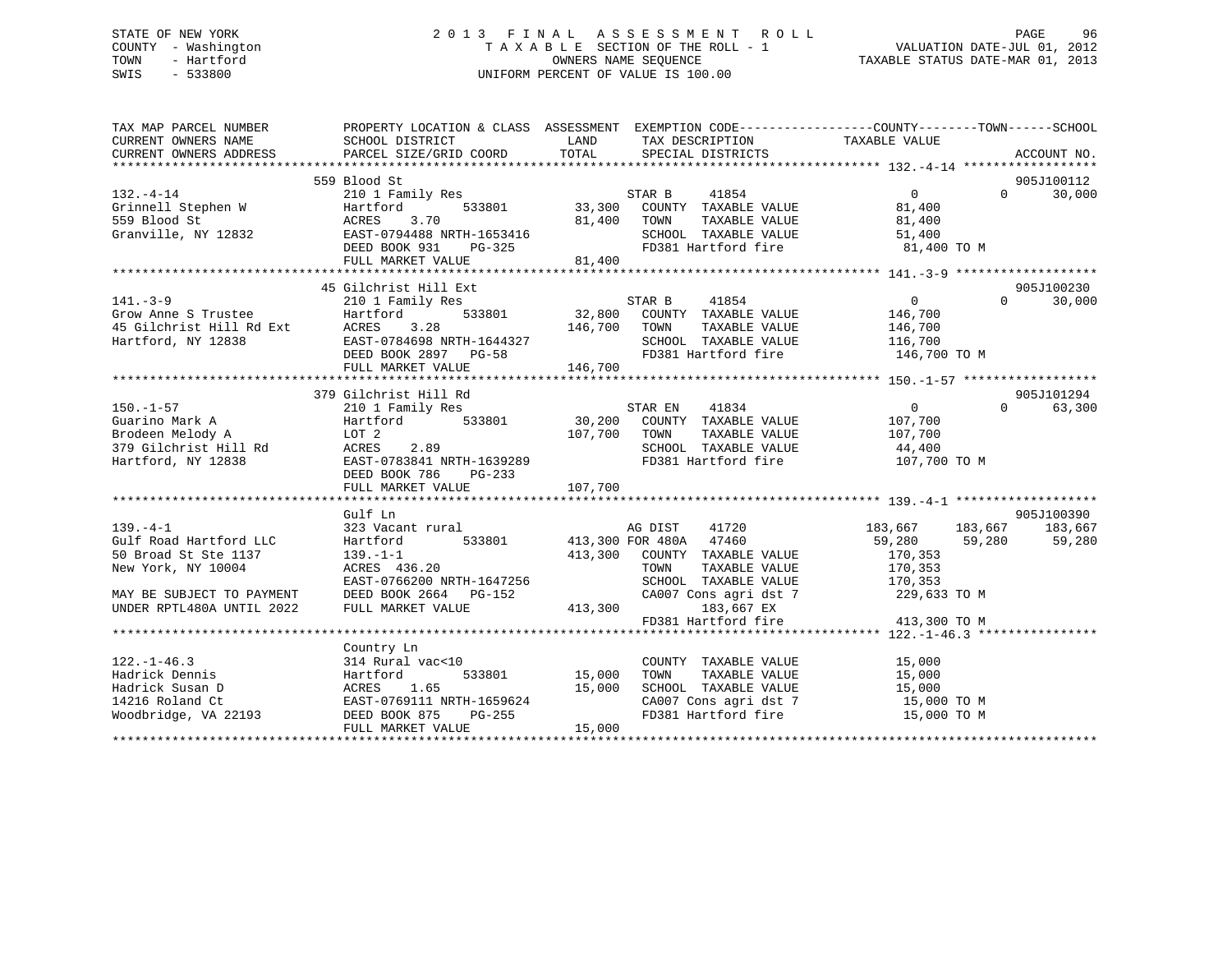# STATE OF NEW YORK 2 0 1 3 F I N A L A S S E S S M E N T R O L L PAGE 97 COUNTY - Washington T A X A B L E SECTION OF THE ROLL - 1 VALUATION DATE-JUL 01, 2012 TOWN - Hartford **TAXABLE STATUS DATE-MAR 01, 2013** SWIS - 533800 UNIFORM PERCENT OF VALUE IS 100.00

| TAX MAP PARCEL NUMBER THE PROPERTY LOCATION & CLASS ASSESSMENT EXEMPTION CODE---------------COUNTY--------TOWN------SCHOOL<br>CURRENT OWNERS NAME SCHOOL DISTRICT                                                                                 |                       |        |                                                                |               |               |
|---------------------------------------------------------------------------------------------------------------------------------------------------------------------------------------------------------------------------------------------------|-----------------------|--------|----------------------------------------------------------------|---------------|---------------|
| CURRENT OWNERS ADDRESS PARCEL SIZE/GRID COORD TOTAL SPECIAL DISTRICTS                                                                                                                                                                             |                       |        | LAND TAX DESCRIPTION TAXABLE VALUE                             |               | ACCOUNT NO.   |
|                                                                                                                                                                                                                                                   |                       |        |                                                                |               |               |
|                                                                                                                                                                                                                                                   | 3967 State Route 149  |        |                                                                |               | 905J101325    |
| 3967 State Route 149<br>3967 State Route 149<br>3967 State Route 149<br>3967 State Route 149<br>3967 State Route 149<br>3967 State Route 149<br>3967 State Route 149<br>3967 State Route 149<br>3967 State Route 149<br>3967 State Route 149<br>3 |                       |        |                                                                |               | $0 \t 30,000$ |
|                                                                                                                                                                                                                                                   |                       |        |                                                                |               |               |
|                                                                                                                                                                                                                                                   |                       |        |                                                                |               |               |
|                                                                                                                                                                                                                                                   |                       |        |                                                                |               |               |
|                                                                                                                                                                                                                                                   |                       |        |                                                                |               |               |
|                                                                                                                                                                                                                                                   |                       |        |                                                                |               |               |
|                                                                                                                                                                                                                                                   |                       |        |                                                                |               |               |
|                                                                                                                                                                                                                                                   | 7315 State Route 40   |        |                                                                |               | 905J101119    |
|                                                                                                                                                                                                                                                   |                       |        |                                                                |               |               |
|                                                                                                                                                                                                                                                   |                       |        |                                                                |               |               |
|                                                                                                                                                                                                                                                   |                       |        |                                                                |               |               |
|                                                                                                                                                                                                                                                   |                       |        |                                                                |               |               |
|                                                                                                                                                                                                                                                   |                       |        |                                                                |               |               |
|                                                                                                                                                                                                                                                   |                       |        |                                                                |               |               |
|                                                                                                                                                                                                                                                   |                       |        |                                                                |               |               |
|                                                                                                                                                                                                                                                   |                       |        | FD381 Hartford fire 182,100 TO M                               |               |               |
| UNDER AGDIST LAW TIL 2017                                                                                                                                                                                                                         |                       |        |                                                                |               |               |
|                                                                                                                                                                                                                                                   |                       |        |                                                                |               |               |
|                                                                                                                                                                                                                                                   |                       |        |                                                                |               |               |
|                                                                                                                                                                                                                                                   |                       |        |                                                                | 29,930 29,930 | 29,930        |
|                                                                                                                                                                                                                                                   |                       |        |                                                                |               |               |
|                                                                                                                                                                                                                                                   |                       |        |                                                                |               |               |
|                                                                                                                                                                                                                                                   |                       |        | SCHOOL TAXABLE VALUE 3,070<br>CA006 Cons agri dst 6 3,070 TO M |               |               |
|                                                                                                                                                                                                                                                   |                       |        |                                                                |               |               |
|                                                                                                                                                                                                                                                   |                       |        |                                                                |               |               |
| UNDER AGDIST LAW TIL 2017                                                                                                                                                                                                                         |                       |        |                                                                | 33,000 TO M   |               |
|                                                                                                                                                                                                                                                   |                       |        |                                                                |               |               |
|                                                                                                                                                                                                                                                   | Shine Hill Rd         |        |                                                                |               |               |
| $149. - 1 - 32.15$                                                                                                                                                                                                                                | 311 Res vac land      |        | COUNTY TAXABLE VALUE 11,100                                    |               |               |
|                                                                                                                                                                                                                                                   |                       |        |                                                                |               |               |
|                                                                                                                                                                                                                                                   |                       |        |                                                                |               |               |
|                                                                                                                                                                                                                                                   |                       |        |                                                                |               |               |
| 1 - 1 - 1 - 1 - 1 - 1 - 1 - 1 - 1 - 1 - 1 - 1 - 1 - 1 - 1 - 1<br>Harff Judith 778/253 876/194 11,100 SCHOOL TAXABLE VALUE 11,100<br>7315 State Route 40 ACRES 8.00 CA006 Cons agr                                                                 |                       |        |                                                                |               |               |
|                                                                                                                                                                                                                                                   | DEED BOOK 1986 PG-321 |        |                                                                |               |               |
|                                                                                                                                                                                                                                                   | FULL MARKET VALUE     | 11,100 |                                                                |               |               |
|                                                                                                                                                                                                                                                   |                       |        |                                                                |               |               |
|                                                                                                                                                                                                                                                   | Shine Hill Rd         |        |                                                                |               |               |
|                                                                                                                                                                                                                                                   |                       |        |                                                                |               |               |
|                                                                                                                                                                                                                                                   |                       |        |                                                                |               |               |
|                                                                                                                                                                                                                                                   |                       |        |                                                                |               |               |
|                                                                                                                                                                                                                                                   |                       |        |                                                                |               |               |
|                                                                                                                                                                                                                                                   |                       |        |                                                                |               |               |
|                                                                                                                                                                                                                                                   | DEED BOOK 1986 PG-321 |        |                                                                |               |               |
|                                                                                                                                                                                                                                                   | FULL MARKET VALUE     | 500    |                                                                |               |               |
|                                                                                                                                                                                                                                                   |                       |        |                                                                |               |               |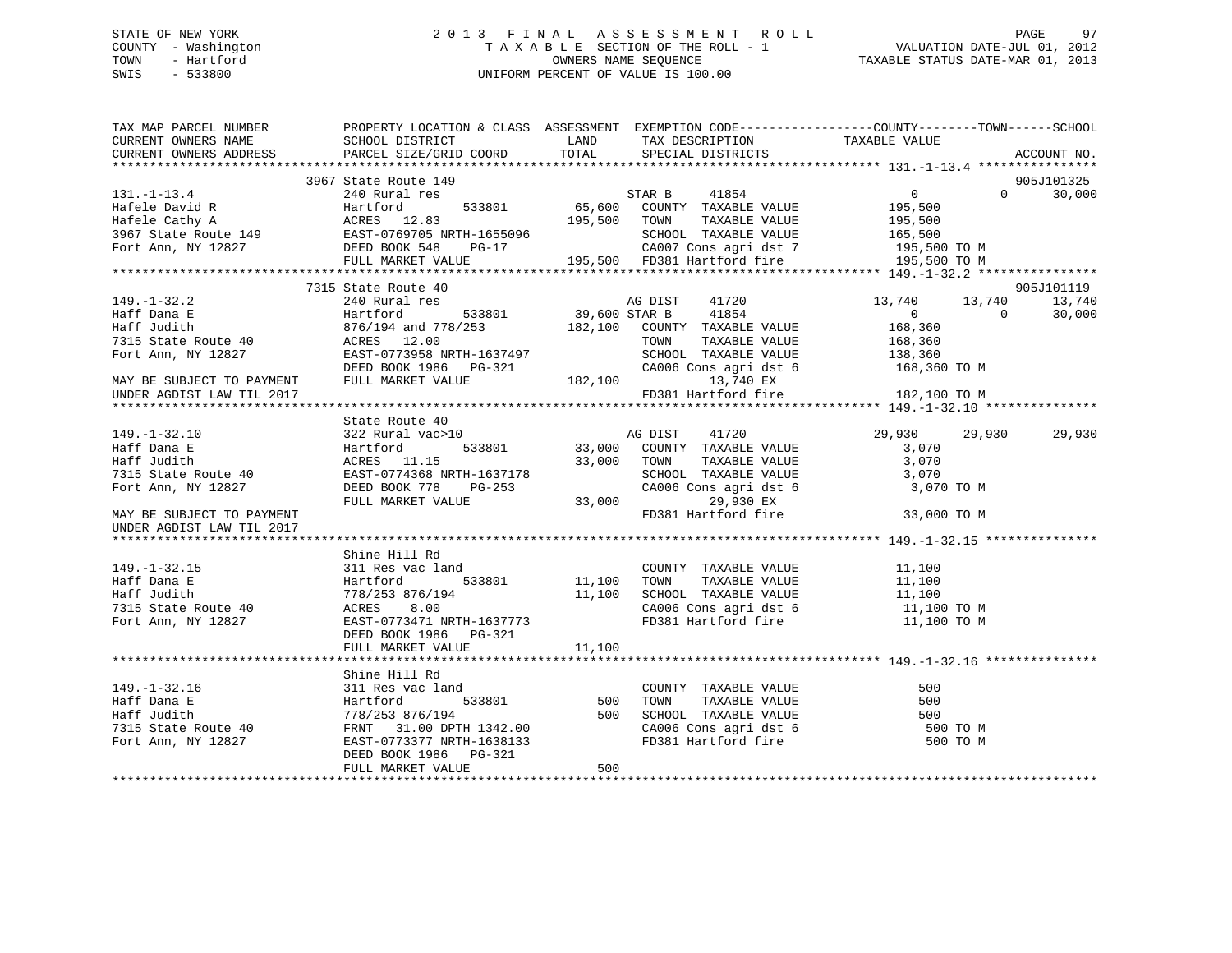# STATE OF NEW YORK 2 0 1 3 F I N A L A S S E S S M E N T R O L L PAGE 98 COUNTY - Washington T A X A B L E SECTION OF THE ROLL - 1 VALUATION DATE-JUL 01, 2012 TOWN - Hartford **TAXABLE STATUS DATE-MAR 01, 2013** OWNERS NAME SEQUENCE TAXABLE STATUS DATE-MAR 01, 2013 SWIS - 533800 UNIFORM PERCENT OF VALUE IS 100.00

| TAX MAP PARCEL NUMBER                                                                                                                                                                                      | PROPERTY LOCATION & CLASS ASSESSMENT EXEMPTION CODE---------------COUNTY-------TOWN-----SCHOOL                                                                                                   |                                   |                                                                                                                                                                                                                                               |                                |             |
|------------------------------------------------------------------------------------------------------------------------------------------------------------------------------------------------------------|--------------------------------------------------------------------------------------------------------------------------------------------------------------------------------------------------|-----------------------------------|-----------------------------------------------------------------------------------------------------------------------------------------------------------------------------------------------------------------------------------------------|--------------------------------|-------------|
| CURRENT OWNERS NAME                                                                                                                                                                                        | SCHOOL DISTRICT                                                                                                                                                                                  | <b>EXAMPLE THE STATE OF STATE</b> | TAX DESCRIPTION                                                                                                                                                                                                                               | TAXABLE VALUE                  |             |
| CURRENT OWNERS ADDRESS                                                                                                                                                                                     | PARCEL SIZE/GRID COORD                                                                                                                                                                           | TOTAL                             | SPECIAL DISTRICTS                                                                                                                                                                                                                             |                                | ACCOUNT NO. |
|                                                                                                                                                                                                            |                                                                                                                                                                                                  |                                   |                                                                                                                                                                                                                                               |                                |             |
|                                                                                                                                                                                                            | Shine Hill Rd s/off                                                                                                                                                                              |                                   |                                                                                                                                                                                                                                               |                                |             |
| $149. - 1 - 52.1$                                                                                                                                                                                          | 311 Res vac land                                                                                                                                                                                 |                                   | COUNTY TAXABLE VALUE                                                                                                                                                                                                                          | 5,100                          |             |
|                                                                                                                                                                                                            | -<br>533801                                                                                                                                                                                      |                                   | TAXABLE VALUE<br>5,100 TOWN                                                                                                                                                                                                                   | 5,100                          |             |
|                                                                                                                                                                                                            |                                                                                                                                                                                                  |                                   | SCHOOL TAXABLE VALUE                                                                                                                                                                                                                          | $\frac{5}{5}, \frac{100}{100}$ |             |
|                                                                                                                                                                                                            |                                                                                                                                                                                                  |                                   |                                                                                                                                                                                                                                               |                                |             |
|                                                                                                                                                                                                            |                                                                                                                                                                                                  |                                   | CA006 Cons agri dst 6 5,100 TO M<br>FD381 Hartford fire 5,100 TO M                                                                                                                                                                            |                                |             |
| Haff June W Est Hartford 533801 5,100<br>Haff Dana E ACRES 7.80 5,100<br>C/O Dana Haff EAST-0773042 NRTH-1637165<br>T315 State Route 40 DEED BOOK 958 PG-184<br>Fort Ann, NY 12827 FULL MARKET VALUE 5,100 |                                                                                                                                                                                                  |                                   |                                                                                                                                                                                                                                               |                                |             |
|                                                                                                                                                                                                            |                                                                                                                                                                                                  |                                   |                                                                                                                                                                                                                                               |                                |             |
|                                                                                                                                                                                                            | 25 Hillcrest Way                                                                                                                                                                                 |                                   |                                                                                                                                                                                                                                               |                                | 905J101150  |
| $132 - 2 - 2.5$                                                                                                                                                                                            | 210 1 Family Res                                                                                                                                                                                 |                                   | COUNTY TAXABLE VALUE 96,400                                                                                                                                                                                                                   |                                |             |
|                                                                                                                                                                                                            |                                                                                                                                                                                                  |                                   | TOWN                                                                                                                                                                                                                                          | TAXABLE VALUE 96,400           |             |
|                                                                                                                                                                                                            |                                                                                                                                                                                                  | 96,400                            |                                                                                                                                                                                                                                               | 96,400                         |             |
| 132.-2-2.5 210 1 Family Res<br>Hahn Scott D<br>Hahn Sheila (15 Marlboro Country Rd (112)<br>Hartford, NY 12838 DEAST-0790507 NRTH-1656706<br>Hartford, NY 12838 DEED BOOK 898 PG-195<br>THIT MAPKET VALUE  |                                                                                                                                                                                                  |                                   | SCHOOL TAXABLE VALUE<br>FD381 Hartford fire                                                                                                                                                                                                   | 96,400 TO M                    |             |
|                                                                                                                                                                                                            |                                                                                                                                                                                                  |                                   |                                                                                                                                                                                                                                               |                                |             |
|                                                                                                                                                                                                            |                                                                                                                                                                                                  |                                   |                                                                                                                                                                                                                                               |                                |             |
|                                                                                                                                                                                                            |                                                                                                                                                                                                  |                                   |                                                                                                                                                                                                                                               |                                |             |
|                                                                                                                                                                                                            |                                                                                                                                                                                                  |                                   |                                                                                                                                                                                                                                               |                                |             |
|                                                                                                                                                                                                            |                                                                                                                                                                                                  |                                   |                                                                                                                                                                                                                                               |                                |             |
|                                                                                                                                                                                                            |                                                                                                                                                                                                  |                                   |                                                                                                                                                                                                                                               |                                |             |
|                                                                                                                                                                                                            |                                                                                                                                                                                                  |                                   |                                                                                                                                                                                                                                               |                                |             |
|                                                                                                                                                                                                            |                                                                                                                                                                                                  |                                   |                                                                                                                                                                                                                                               |                                |             |
|                                                                                                                                                                                                            |                                                                                                                                                                                                  |                                   |                                                                                                                                                                                                                                               |                                |             |
|                                                                                                                                                                                                            |                                                                                                                                                                                                  |                                   |                                                                                                                                                                                                                                               |                                |             |
|                                                                                                                                                                                                            |                                                                                                                                                                                                  |                                   |                                                                                                                                                                                                                                               |                                |             |
|                                                                                                                                                                                                            |                                                                                                                                                                                                  |                                   |                                                                                                                                                                                                                                               |                                |             |
|                                                                                                                                                                                                            | LOT 5 Provincial Pat                                                                                                                                                                             |                                   |                                                                                                                                                                                                                                               |                                | 905J100282  |
| $113. - 2 - 6$                                                                                                                                                                                             |                                                                                                                                                                                                  |                                   | COUNTY TAXABLE VALUE 11,700                                                                                                                                                                                                                   |                                |             |
|                                                                                                                                                                                                            | 322 Rural vac>10                                                                                                                                                                                 |                                   |                                                                                                                                                                                                                                               | TAXABLE VALUE 11,700           |             |
| Hall David R                                                                                                                                                                                               | Hartford 533801 11,700 TOWN TAXABLE VALUE 11,700 TO 11,700 SCHOOL TAXABLE VALUE 11,700 TO M<br>113.-1-6 11,700 SCHOOL TAXABLE VALUE 11,700 TO M<br>ACRES 18.00 CA007 Cons agri dst 7 11,700 TO M |                                   |                                                                                                                                                                                                                                               |                                |             |
| 68 Hall Rd                                                                                                                                                                                                 |                                                                                                                                                                                                  |                                   |                                                                                                                                                                                                                                               |                                |             |
| Fort Ann, NY 12827                                                                                                                                                                                         |                                                                                                                                                                                                  |                                   |                                                                                                                                                                                                                                               |                                |             |
|                                                                                                                                                                                                            |                                                                                                                                                                                                  |                                   |                                                                                                                                                                                                                                               |                                |             |
|                                                                                                                                                                                                            | DEED BOOK W776 PG-254                                                                                                                                                                            |                                   |                                                                                                                                                                                                                                               |                                |             |
|                                                                                                                                                                                                            | FULL MARKET VALUE                                                                                                                                                                                | 11,700                            |                                                                                                                                                                                                                                               |                                |             |
|                                                                                                                                                                                                            |                                                                                                                                                                                                  |                                   |                                                                                                                                                                                                                                               |                                |             |
|                                                                                                                                                                                                            | State Route 149                                                                                                                                                                                  |                                   |                                                                                                                                                                                                                                               |                                | 905J100277  |
| $131. - 1 - 2$                                                                                                                                                                                             | 120 Field crops                                                                                                                                                                                  |                                   | AG DIST<br>41720                                                                                                                                                                                                                              | 120,777<br>120,777             | 120,777     |
| Hall David R                                                                                                                                                                                               | Hartford                                                                                                                                                                                         |                                   | 533801 215,800 COUNTY TAXABLE VALUE                                                                                                                                                                                                           | 120,723                        |             |
| 68 Hall Rd                                                                                                                                                                                                 | ACRES 173.20                                                                                                                                                                                     | 241,500 TOWN                      |                                                                                                                                                                                                                                               | TAXABLE VALUE 120,723          |             |
| Fort Ann, NY 12827                                                                                                                                                                                         |                                                                                                                                                                                                  |                                   | $\begin{tabular}{lllllllll} \texttt{SCHOOL} & \texttt{TAXABLE} & \texttt{VALUE} & & \texttt{120,723} \\ \texttt{CA007} & \texttt{Cons}\ \texttt{agri}\ \texttt{dst}\ \texttt{7} & & \texttt{120,723} \ \texttt{TO}\ \texttt{M} \end{tabular}$ |                                |             |
|                                                                                                                                                                                                            | LASI-0772456 NRTH-1654077<br>DEED BOOK W776 PG-254                                                                                                                                               |                                   |                                                                                                                                                                                                                                               |                                |             |
| MAY BE SUBJECT TO PAYMENT                                                                                                                                                                                  | FULL MARKET VALUE                                                                                                                                                                                | 241,500                           | 120,777 EX                                                                                                                                                                                                                                    |                                |             |
| UNDER AGDIST LAW TIL 2017                                                                                                                                                                                  |                                                                                                                                                                                                  |                                   | FD381 Hartford fire                                                                                                                                                                                                                           | 241,500 TO M                   |             |
|                                                                                                                                                                                                            |                                                                                                                                                                                                  |                                   |                                                                                                                                                                                                                                               |                                |             |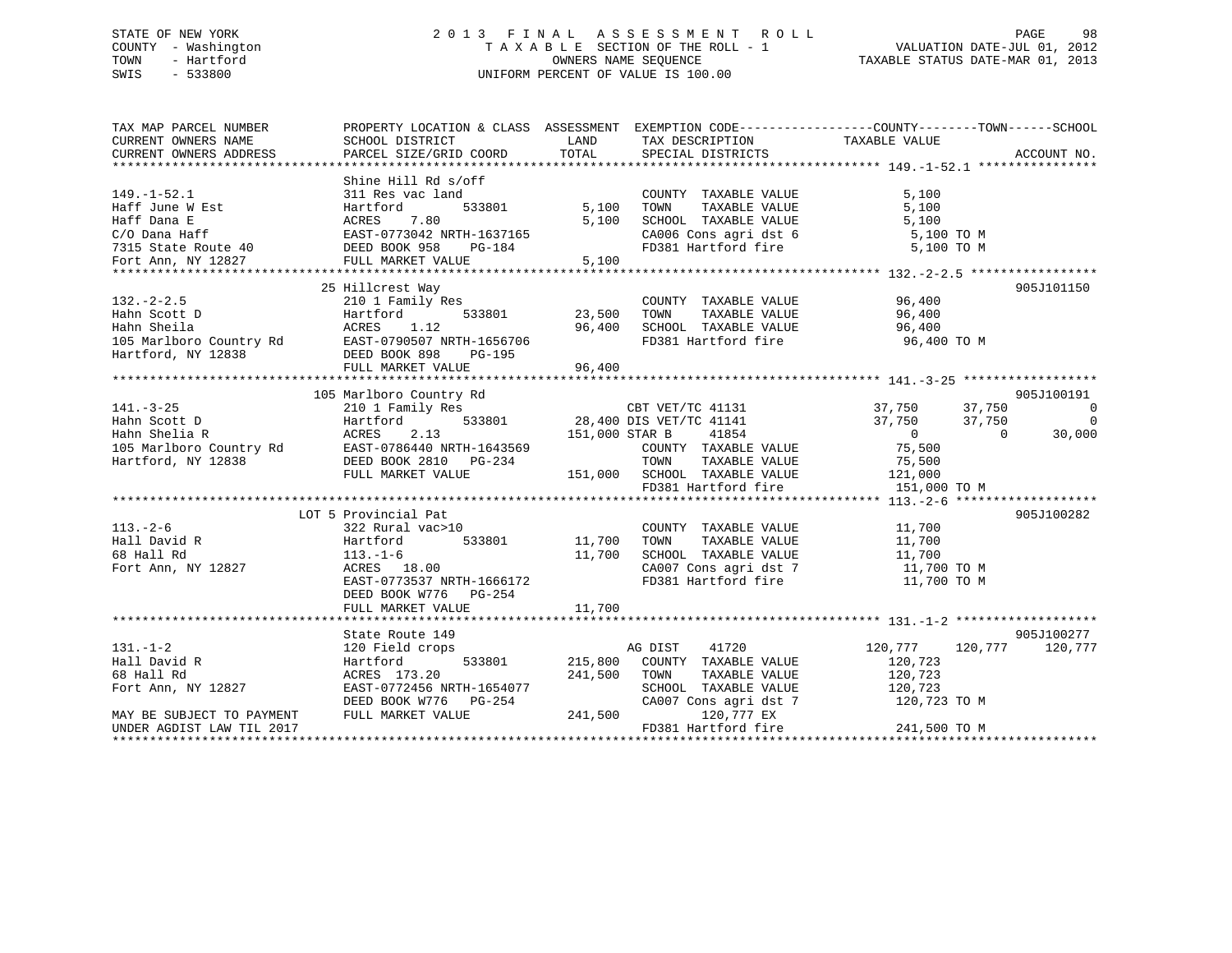| STATE OF NEW YORK   | 2013 FINAL ASSESSMENT ROLL         | 99<br>PAGE                       |
|---------------------|------------------------------------|----------------------------------|
| COUNTY - Washington | TAXABLE SECTION OF THE ROLL - 1    | VALUATION DATE-JUL 01, 2012      |
| TOWN<br>- Hartford  | OWNERS NAME SEOUENCE               | TAXABLE STATUS DATE-MAR 01, 2013 |
| $-533800$<br>SWIS   | UNIFORM PERCENT OF VALUE IS 100.00 |                                  |

| TAX MAP PARCEL NUMBER     |                                              | PROPERTY LOCATION & CLASS ASSESSMENT EXEMPTION CODE---------------COUNTY-------TOWN------SCHOOL                          |                                            |
|---------------------------|----------------------------------------------|--------------------------------------------------------------------------------------------------------------------------|--------------------------------------------|
| CURRENT OWNERS NAME       | SCHOOL DISTRICT                              | LAND<br>TAX DESCRIPTION                                                                                                  | TAXABLE VALUE                              |
| CURRENT OWNERS ADDRESS    | PARCEL SIZE/GRID COORD                       | TOTAL<br>SPECIAL DISTRICTS                                                                                               | ACCOUNT NO.                                |
|                           |                                              |                                                                                                                          |                                            |
|                           | 68 Hall Rd                                   |                                                                                                                          | 905J100283                                 |
| $131. - 1 - 3$            | 112 Dairy farm No AG BUILD                   | 41700                                                                                                                    | 6,000<br>6,000<br>6,000                    |
| Hall David R              | Hartford                                     | 533801 300,400 AG BUILD<br>41700                                                                                         |                                            |
| 68 Hall Rd                | ACRES 226.19                                 | 537,100 AG DIST<br>41720                                                                                                 |                                            |
| Fort Ann, NY 12827        | EAST-0774553 NRTH-1654999                    | 41854<br>STAR B                                                                                                          | $\overline{0}$<br>$\overline{0}$<br>30,000 |
|                           | DEED BOOK W776 PG-254                        | COUNTY TAXABLE VALUE                                                                                                     | 329,808                                    |
| MAY BE SUBJECT TO PAYMENT | FULL MARKET VALUE                            | 537,100 TOWN<br>TAXABLE VALUE                                                                                            | 329,808                                    |
| UNDER AGDIST LAW TIL 2017 |                                              | SCHOOL TAXABLE VALUE<br>SCHOOL TAXABLE VALUE<br>CA007 Cons agri dst 7                                                    | 299,808<br>360,808 TO M                    |
|                           |                                              |                                                                                                                          |                                            |
|                           |                                              | 176,292 EX                                                                                                               | 537,100 TO M                               |
|                           |                                              |                                                                                                                          |                                            |
|                           |                                              |                                                                                                                          |                                            |
|                           | 178 Townsend Rd                              |                                                                                                                          | 905J101226                                 |
| $141. -1 - 1.1$           | 210 1 Family Res                             | STAR B<br>41854                                                                                                          | $\overline{0}$<br>$\Omega$<br>30,000       |
| Haltermann Daniel J       |                                              |                                                                                                                          | 95,500                                     |
| 178 Townsend Rd           |                                              |                                                                                                                          | 95,500                                     |
|                           | Hartford, NY 12838 EAST-0779971 NRTH-1649395 |                                                                                                                          | 65,500                                     |
|                           |                                              |                                                                                                                          | 95,500 TO M                                |
|                           |                                              | EAST-0779971 NRTH-1649395<br>DEED BOOK 2212 PG-305 CA007 Cons agri dst 7<br>FULL MARKET VALUE 95,500 FD381 Hartford fire | 95,500 TO M                                |
|                           |                                              |                                                                                                                          |                                            |
|                           | 24 Toad Ln                                   |                                                                                                                          | 905J100687                                 |
| $141. - 3 - 22$           | 210 1 Family Res                             |                                                                                                                          | $\overline{0}$<br>$\Omega$<br>30,000       |
| Hamelin Russell           | 533801<br>Hartford                           |                                                                                                                          | 125,500                                    |
| Hamelin Dixie             | ACRES<br>1.84                                | 125,500 TOWN<br>TAXABLE VALUE                                                                                            | 125,500                                    |
| 24 Toad Ln                | EAST-0785294 NRTH-1643923                    | SCHOOL TAXABLE VALUE<br>H-1643923<br>PG-235<br>FD381 Hartford fire                                                       | 95,500                                     |
| Hartford, NY 12838        | DEED BOOK 813                                |                                                                                                                          | 125,500 TO M                               |
|                           | FULL MARKET VALUE                            | 125,500                                                                                                                  |                                            |
|                           | 60 County Route 23                           |                                                                                                                          |                                            |
| $132.15 - 2 - 31$         | 210 1 Family Res                             | COUNTY TAXABLE VALUE                                                                                                     | 115,000                                    |
| Hamilton Ian W            | Hartford                                     | TOWN<br>TAXABLE VALUE                                                                                                    | 115,000                                    |
| 25 Sheridan St            | FRNT 106.00 DPTH 161.00 115,000              | 533801 14,700<br>SCHOOL TAXABLE VALUE                                                                                    | 115,000                                    |
| Argyle, NY 12809          | EAST-0786632 NRTH-1652983                    | CA007 Cons agri dst 7 115,000 TO M                                                                                       |                                            |
|                           | DEED BOOK 475 PG-982                         | FD381 Hartford fire 115,000 TO M                                                                                         |                                            |
|                           | FULL MARKET VALUE                            | 115,000                                                                                                                  |                                            |
|                           |                                              |                                                                                                                          |                                            |
|                           | 51 Christian Hill Rd                         |                                                                                                                          | 905J100262                                 |
| $132. - 1 - 26.2$         |                                              |                                                                                                                          | $\overline{0}$<br>$\Omega$<br>30,000       |
| Hamilton Shawn            |                                              |                                                                                                                          | 89,300                                     |
| Lemaire Veronica          |                                              |                                                                                                                          | 89,300                                     |
| PO Box 54                 | EAST-0785347 NRTH-1652427                    | SCHOOL TAXABLE VALUE                                                                                                     | 59,300                                     |
| Hartford, NY 12838        | DEED BOOK 1984 PG-149<br>FIIT.T MADVDE YY -- | CA007 Cons agri dst 7                                                                                                    | 89,300 TO M                                |
|                           | FULL MARKET VALUE                            | 89,300 FD381 Hartford fire                                                                                               | 89,300 TO M                                |
|                           |                                              |                                                                                                                          |                                            |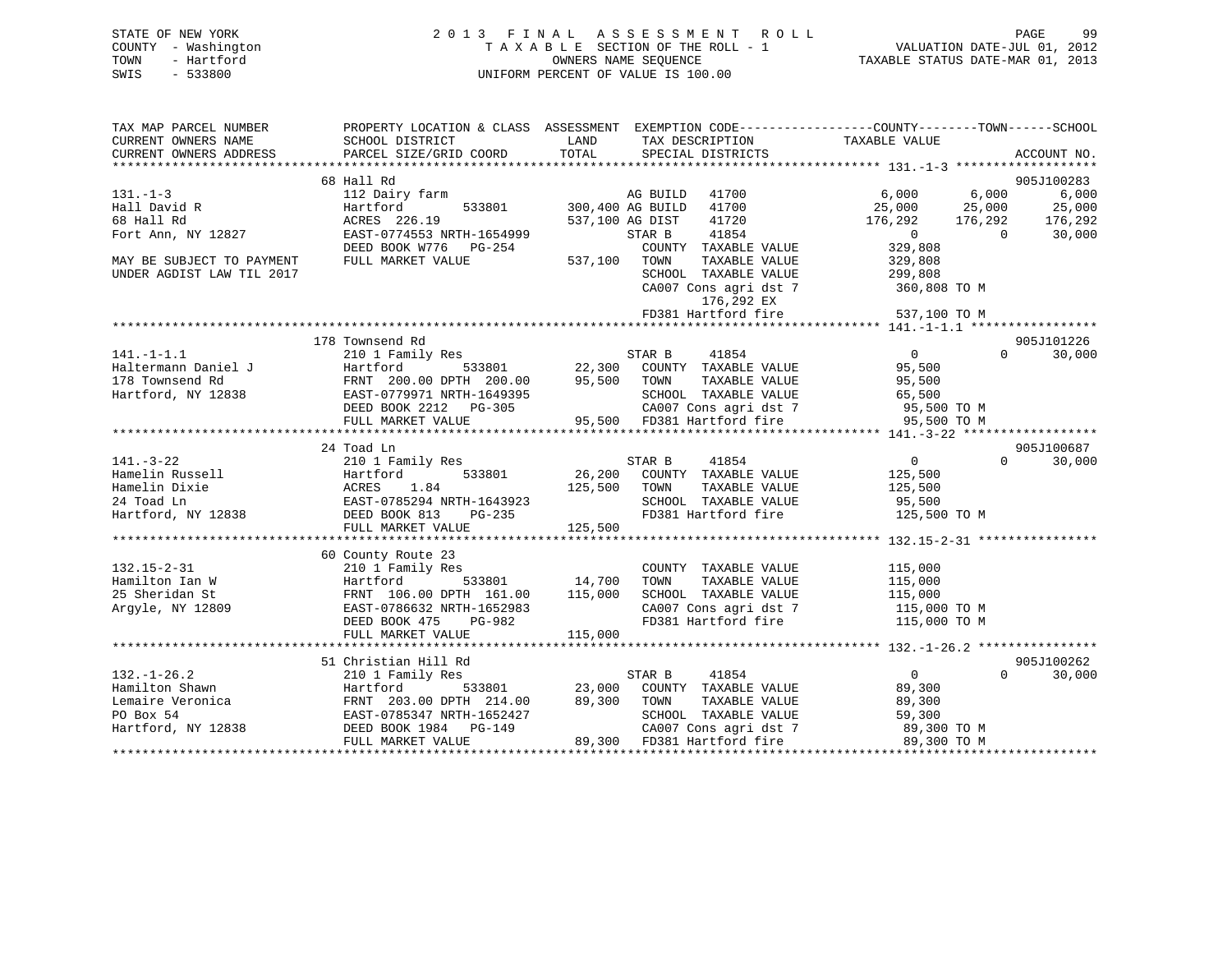# STATE OF NEW YORK 2 0 1 3 F I N A L A S S E S S M E N T R O L L PAGE 100 COUNTY - Washington T A X A B L E SECTION OF THE ROLL - 1 VALUATION DATE-JUL 01, 2012 TOWN - Hartford **TAXABLE STATUS DATE-MAR 01, 2013** SWIS - 533800 UNIFORM PERCENT OF VALUE IS 100.00

| TAX MAP PARCEL NUMBER  |                                                                                                                                                                                                                                                      |                                                                     | PROPERTY LOCATION & CLASS ASSESSMENT EXEMPTION CODE---------------COUNTY-------TOWN------SCHOOL |                          |
|------------------------|------------------------------------------------------------------------------------------------------------------------------------------------------------------------------------------------------------------------------------------------------|---------------------------------------------------------------------|-------------------------------------------------------------------------------------------------|--------------------------|
| CURRENT OWNERS NAME    | SCHOOL DISTRICT                                                                                                                                                                                                                                      | LAND<br>TAX DESCRIPTION                                             | TAXABLE VALUE                                                                                   |                          |
| CURRENT OWNERS ADDRESS | PARCEL SIZE/GRID COORD                                                                                                                                                                                                                               | TOTAL<br>SPECIAL DISTRICTS                                          |                                                                                                 | ACCOUNT NO.              |
|                        |                                                                                                                                                                                                                                                      |                                                                     |                                                                                                 |                          |
|                        | 8455+8457 State Route 40                                                                                                                                                                                                                             |                                                                     |                                                                                                 | 905J101201               |
| $123. - 1 - 12.1$      | 280 Res Multiple                                                                                                                                                                                                                                     | STAR B 41854<br>30,100 COUNTY TAXABLE VALUE                         | $\overline{0}$                                                                                  | 30,000<br>$\Omega$       |
|                        | 123.-1-12.1<br>Hamilton Steven P<br>Hartford 533801 30,100<br>Hamilton Kendra J<br>8455 State Route 40<br>Granville, NY 12832<br>THE MONG TO PAST-0792023 NRTH-1659648<br>THE MONG TO PAST POST PRG-333<br>THE MONG TO PRG-333                       |                                                                     | 188,200                                                                                         |                          |
|                        |                                                                                                                                                                                                                                                      | 188,200 TOWN                                                        | TAXABLE VALUE<br>188,200                                                                        |                          |
|                        |                                                                                                                                                                                                                                                      | SCHOOL TAXABLE VALUE                                                | 158,200                                                                                         |                          |
|                        |                                                                                                                                                                                                                                                      |                                                                     | CA007 Cons agri dst 7 188,200 TO M                                                              |                          |
|                        | FULL MARKET VALUE 188,200 FD381 Hartford fire                                                                                                                                                                                                        |                                                                     | 188,200 TO M                                                                                    |                          |
|                        |                                                                                                                                                                                                                                                      |                                                                     |                                                                                                 |                          |
|                        | 75 Cedar Ridge Way                                                                                                                                                                                                                                   |                                                                     |                                                                                                 | 905J101120               |
| $121. -4 - 18$         | 270 Mfg housing                                                                                                                                                                                                                                      | 41854<br>STAR B                                                     | $\overline{0}$                                                                                  | $\Omega$<br>30,000       |
| Hammond Steven D       | Hartford                                                                                                                                                                                                                                             | using<br>533801 26,800 COUNTY TAXABLE VALUE                         | 48,900                                                                                          |                          |
| Hammond Nicolette G    | $121. - 1 - 18$                                                                                                                                                                                                                                      | 48,900<br>TOWN                                                      | TAXABLE VALUE<br>48,900                                                                         |                          |
| 75 Cedar Ridge Way     | 121.-1-18<br>ACRES 2.01                                                                                                                                                                                                                              | SCHOOL TAXABLE VALUE                                                | 18,900                                                                                          |                          |
| Fort Ann, NY 12827     | EAST-0767745 NRTH-1659405<br>DEED BOOK 2233 PG-154                                                                                                                                                                                                   |                                                                     | CA007 Cons agri dst 7 48,900 TO M                                                               |                          |
|                        |                                                                                                                                                                                                                                                      | FD381 Hartford fire                                                 | 48,900 TO M                                                                                     |                          |
|                        | FULL MARKET VALUE                                                                                                                                                                                                                                    | 48,900                                                              |                                                                                                 |                          |
|                        |                                                                                                                                                                                                                                                      |                                                                     |                                                                                                 |                          |
|                        | 30 Rowe Hill Rd                                                                                                                                                                                                                                      |                                                                     |                                                                                                 | 905J100060               |
|                        | 141.-1-43<br>Handley Albert J<br>Handley Nancy M<br>29,700 COUNTY TAXABLE VALUE<br>30 Rowe Hill Rd<br>Hartford, NY 12838<br>29,700 COUNTY TAXABLE VALUE<br>29,700 COUNTY TAXABLE VALUE<br>167,000<br>29,700 COUNTY TAXABLE VALUE<br>167,000<br>29,70 |                                                                     |                                                                                                 | $\Omega$<br>63,300       |
|                        |                                                                                                                                                                                                                                                      |                                                                     |                                                                                                 |                          |
|                        |                                                                                                                                                                                                                                                      |                                                                     |                                                                                                 |                          |
|                        |                                                                                                                                                                                                                                                      |                                                                     |                                                                                                 |                          |
|                        |                                                                                                                                                                                                                                                      |                                                                     |                                                                                                 |                          |
|                        |                                                                                                                                                                                                                                                      |                                                                     |                                                                                                 |                          |
|                        |                                                                                                                                                                                                                                                      |                                                                     |                                                                                                 |                          |
|                        |                                                                                                                                                                                                                                                      |                                                                     |                                                                                                 | 905J100287               |
| $140. - 2 - 18$        | 7780 State Route 40                                                                                                                                                                                                                                  | WAR VET/TC 41121                                                    |                                                                                                 | $\Omega$                 |
|                        | 210 1 Family Res                                                                                                                                                                                                                                     | WAR VET<br>  633801 027,900 STAR EN                                 | 16,230 16,230                                                                                   |                          |
| Hanna Gordon           | Hartford                                                                                                                                                                                                                                             | 41834                                                               | $\overline{0}$                                                                                  | $\overline{0}$<br>63,300 |
| Hanna Edna             |                                                                                                                                                                                                                                                      | 395-1017,418-1153,836-278   108,200   COUNTY TAXABLE VALUE   91,970 |                                                                                                 |                          |
| 7780 State Route 40    | 434-538                                                                                                                                                                                                                                              | TOWN                                                                | TAXABLE VALUE<br>91,970<br>SCHOOL TAXABLE VALUE 44,900                                          |                          |
| Hartford, NY 12838     | ACRES<br>2.30                                                                                                                                                                                                                                        |                                                                     |                                                                                                 |                          |
|                        | EAST-0782685 NRTH-1645590                                                                                                                                                                                                                            |                                                                     | FD381 Hartford fire<br>108,200 TO M                                                             |                          |
|                        | DEED BOOK 267<br>PG-580                                                                                                                                                                                                                              |                                                                     |                                                                                                 |                          |
|                        | FULL MARKET VALUE                                                                                                                                                                                                                                    | 108, 200                                                            |                                                                                                 |                          |
|                        |                                                                                                                                                                                                                                                      |                                                                     |                                                                                                 |                          |
|                        | 419 Lily Pond Rd                                                                                                                                                                                                                                     |                                                                     |                                                                                                 | 905J101053               |
| $142. - 1 - 23$        | 322 Rural vac>10                                                                                                                                                                                                                                     | COUNTY TAXABLE VALUE                                                | 11,400<br>11,400                                                                                |                          |
| Hannon Peter J         | <i>Saa</i> Ruidi<br>Hartford<br>533801                                                                                                                                                                                                               | 11,400 TOWN                                                         | TAXABLE VALUE                                                                                   |                          |
|                        |                                                                                                                                                                                                                                                      | 11,400 SCHOOL TAXABLE VALUE                                         | 11,400                                                                                          |                          |
|                        |                                                                                                                                                                                                                                                      | FD381 Hartford fire                                                 | 11,400 TO M                                                                                     |                          |
|                        | Hannon Fett of the Contract of the MCRES<br>Fract Solo West End Ave Apt 4F EAST-0795046 NRTH-1645195<br>New York, NY 10024 DEED BOOK 897 PG-348                                                                                                      |                                                                     |                                                                                                 |                          |
|                        | FULL MARKET VALUE                                                                                                                                                                                                                                    | 11,400                                                              |                                                                                                 |                          |
|                        |                                                                                                                                                                                                                                                      |                                                                     |                                                                                                 |                          |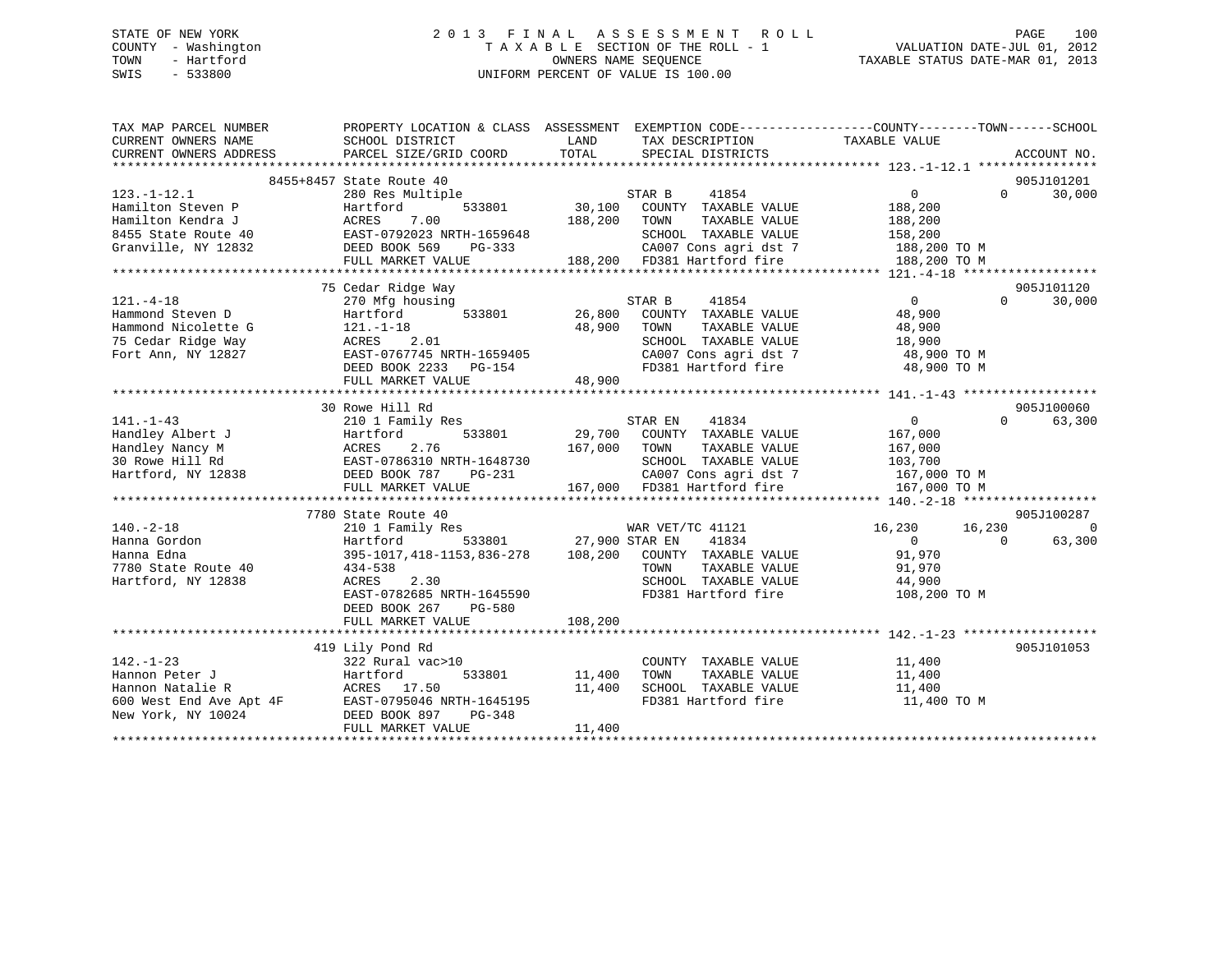# STATE OF NEW YORK 2 0 1 3 F I N A L A S S E S S M E N T R O L L PAGE 101 COUNTY - Washington T A X A B L E SECTION OF THE ROLL - 1 VALUATION DATE-JUL 01, 2012 TOWN - Hartford **TAXABLE STATUS DATE-MAR 01, 2013** SWIS - 533800 UNIFORM PERCENT OF VALUE IS 100.00

| TAX MAP PARCEL NUMBER<br>CURRENT OWNERS NAME<br>CURRENT OWNERS ADDRESS                                                                          | PROPERTY LOCATION & CLASS ASSESSMENT EXEMPTION CODE---------------COUNTY-------TOWN-----SCHOOL<br>SCHOOL DISTRICT<br>PARCEL SIZE/GRID COORD                                     | LAND<br>TOTAL                       | TAX DESCRIPTION<br>SPECIAL DISTRICTS                                                                                                                             | TAXABLE VALUE                                                                                                           | ACCOUNT NO.                            |
|-------------------------------------------------------------------------------------------------------------------------------------------------|---------------------------------------------------------------------------------------------------------------------------------------------------------------------------------|-------------------------------------|------------------------------------------------------------------------------------------------------------------------------------------------------------------|-------------------------------------------------------------------------------------------------------------------------|----------------------------------------|
| $142. - 1 - 24$<br>Hannon Peter J<br>Hannon Natalie<br>600 West End Ave Apt 4F<br>New York, NY 10024                                            | Lily Pond Rd OFF<br>322 Rural vac>10<br>533801<br>Hartford<br>ACRES 18.13<br>EAST-0795623 NRTH-1645387<br>DEED BOOK 604<br>$PG-49$<br>FULL MARKET VALUE                         | 11,800<br>11,800<br>11,800          | COUNTY TAXABLE VALUE<br>TAXABLE VALUE<br>TOWN<br>SCHOOL TAXABLE VALUE<br>FD381 Hartford fire                                                                     | 11,800<br>11,800<br>11,800<br>11,800 TO M                                                                               | 905J100562                             |
| $132. - 1 - 32.2$<br>Happy Joseph<br>Happy Patty<br>7 Gibbs Rd<br>Granville, NY 12832<br>MAY BE SUBJECT TO PAYMENT<br>UNDER AGDIST LAW TIL 2017 | 7 Gibbs Rd<br>240 Rural res<br>Hartford<br>533801<br>949/137<br>ACRES 52.70<br>EAST-0783432 NRTH-1656808<br>DEED BOOK 957<br>PG-194<br>FULL MARKET VALUE                        | 93,900 STAR B<br>270,000<br>270,000 | AG DIST<br>41720<br>41854<br>COUNTY TAXABLE VALUE<br>TOWN<br>TAXABLE VALUE<br>SCHOOL TAXABLE VALUE<br>CA007 Cons agri dst 7<br>50,629 EX<br>FD381 Hartford fire  | 50,629<br>50,629<br>$\Omega$<br>$\Omega$<br>219,371<br>219,371<br>189,371<br>219,371 TO M<br>270,000 TO M               | 905J101155<br>50,629<br>30,000         |
| $132.15 - 2 - 36$<br>Harrington Armand<br>Harrington Karen<br>74 County Route 23<br>Hartford, NY 12838                                          | 74 County Route 23<br>210 1 Family Res<br>Hartford<br>FRNT 105.00 DPTH 427.00<br>EAST-0786849 NRTH-1653242<br>DEED BOOK 953<br>PG-296<br>FULL MARKET VALUE                      | 533801 23,300 STAR EN               | WAR VET/TC 41121<br>41834<br>80,300 COUNTY TAXABLE VALUE<br>TAXABLE VALUE<br>TOWN<br>SCHOOL TAXABLE VALUE<br>80,300 CA007 Cons agri dst 7<br>FD381 Hartford fire | 12,045<br>12,045<br>$\overline{0}$<br>$\Omega$<br>68,255<br>68,255<br>17, UU<br>80, 300 TO M<br>200 TO M<br>80,300 TO M | 905J100493<br>$\overline{0}$<br>63,300 |
| $141. - 1 - 14$<br>Harrington Charles R<br>Harrington Audrey A<br>7800 State Route 40<br>Hartford, NY 12838                                     | 7800 State Route 40<br>210 1 Family Res<br>Hartford<br>533801<br>399/619<br>FRNT 64.00 DPTH 160.00<br>EAST-0782933 NRTH-1646095<br>DEED BOOK 918<br>PG-255<br>FULL MARKET VALUE | 115,000 TOWN<br>115,000             | STAR EN<br>41834<br>11,000 COUNTY TAXABLE VALUE<br>TAXABLE VALUE<br>SCHOOL TAXABLE VALUE<br>FD381 Hartford fire                                                  | $\Omega$<br>$\overline{0}$<br>115,000<br>115,000<br>51,700<br>115,000 TO M                                              | 905J100300<br>63,300                   |
| $142. - 1 - 31.1$<br>Harrington David T<br>Harrington Jody L<br>96 Blood St<br>Granville, NY 12832                                              | 96 Blood St<br>210 1 Family Res<br>533801<br>Hartford<br>ACRES<br>1.10<br>EAST-0791454 NRTH-1643003<br>DEED BOOK 763<br>PG-190<br>FULL MARKET VALUE                             | 23,400<br>110,800                   | STAR B<br>41854<br>COUNTY TAXABLE VALUE<br>TOWN<br>TAXABLE VALUE<br>SCHOOL TAXABLE VALUE<br>CA008 Cons agri dst 8<br>110,800 FD381 Hartford fire                 | $\Omega$<br>$\Omega$<br>110,800<br>110,800<br>80,800<br>110,800 TO M<br>110,800 TO M                                    | 905J101329<br>30,000                   |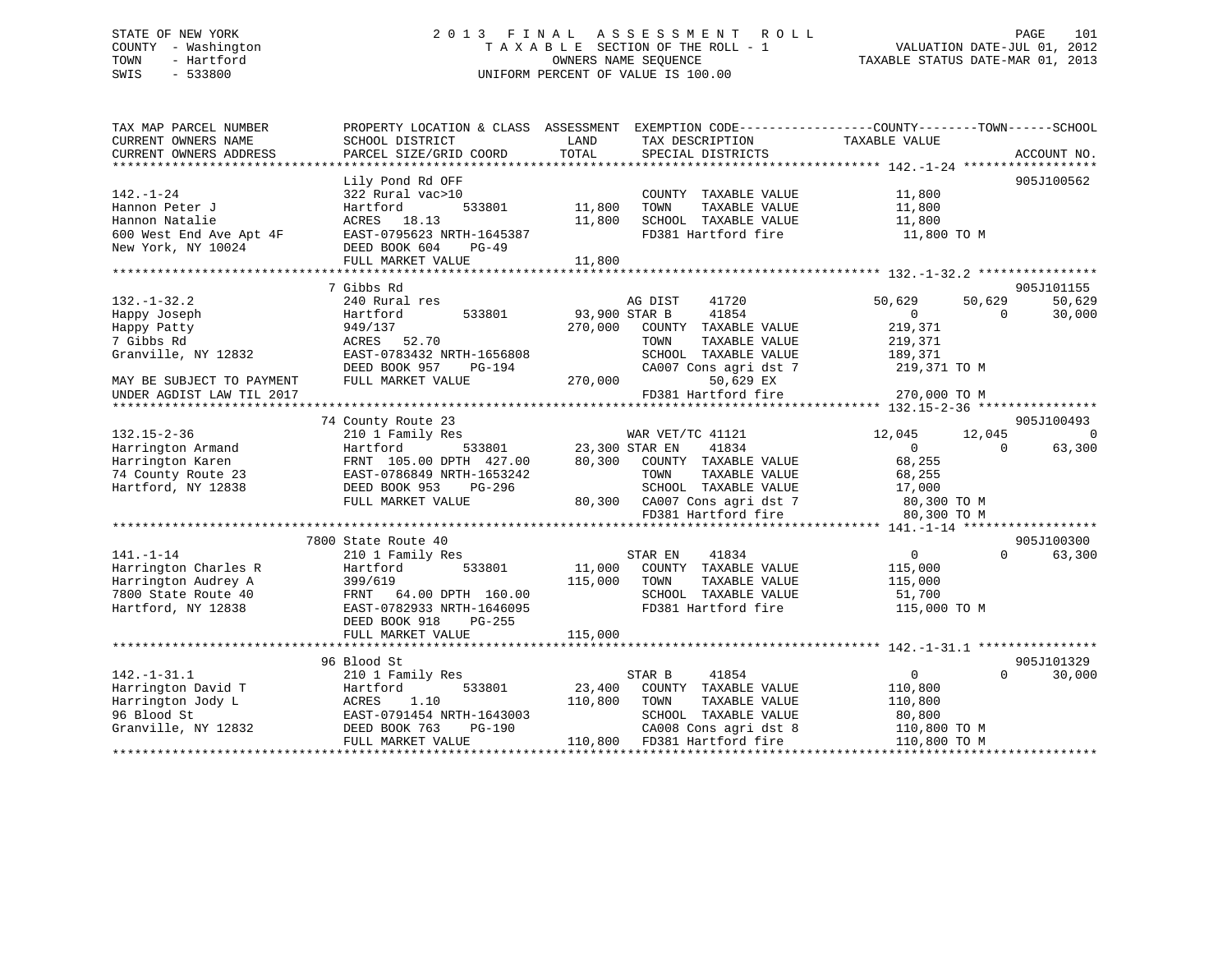# STATE OF NEW YORK 2 0 1 3 F I N A L A S S E S S M E N T R O L L PAGE 102 COUNTY - Washington T A X A B L E SECTION OF THE ROLL - 1 VALUATION DATE-JUL 01, 2012 TOWN - Hartford **TAXABLE STATUS DATE-MAR 01, 2013** SWIS - 533800 UNIFORM PERCENT OF VALUE IS 100.00

| TAX MAP PARCEL NUMBER<br>CURRENT OWNERS NAME<br>CURRENT OWNERS ADDRESS                                 | PROPERTY LOCATION & CLASS ASSESSMENT<br>SCHOOL DISTRICT<br>PARCEL SIZE/GRID COORD                                                                                        | LAND<br>TAX DESCRIPTION<br>TOTAL<br>SPECIAL DISTRICTS                                                                                                                                                                                 | EXEMPTION CODE-----------------COUNTY--------TOWN------SCHOOL<br>TAXABLE VALUE<br>ACCOUNT NO.                                                       |
|--------------------------------------------------------------------------------------------------------|--------------------------------------------------------------------------------------------------------------------------------------------------------------------------|---------------------------------------------------------------------------------------------------------------------------------------------------------------------------------------------------------------------------------------|-----------------------------------------------------------------------------------------------------------------------------------------------------|
| $149. - 1 - 30.24$<br>Harrington Gary<br>Harrington Theresa<br>133 Swamp Ln<br>Argyle, NY 12809        | 133 Swamp Ln<br>240 Rural res<br>Hartford<br>533801<br>LOT 24<br>ACRES 25.22<br>EAST-0777474 NRTH-1635644<br>DEED BOOK 621<br>PG-244<br>FULL MARKET VALUE                | 91 PCT OF VALUE USED FOR EXEMPTION PURPOSES<br>WAR VET/TC 41121<br>27,600 STAR B<br>41854<br>192,100<br>COUNTY TAXABLE VALUE<br>TOWN<br>TAXABLE VALUE<br>SCHOOL TAXABLE VALUE<br>CA006 Cons agri dst 6<br>192,100 FD381 Hartford fire | 905J101282<br>26,222<br>$\Omega$<br>26,222<br>$\overline{0}$<br>$\Omega$<br>30,000<br>165,878<br>165,878<br>162,100<br>192,100 TO M<br>192,100 TO M |
| $149. - 1 - 29.1$<br>Harrington Jason C<br>Harrington Wendy G<br>28 Pope Hill Rd<br>Arqyle, NY 12809   | 28 Pope Hill Rd<br>210 1 Family Res<br>533801<br>Hartford<br>8.97<br>ACRES<br>EAST-0777852 NRTH-1632903<br>DEED BOOK 761<br>PG-177<br>FULL MARKET VALUE                  | STAR B<br>41854<br>39,000<br>COUNTY TAXABLE VALUE<br>177,600<br>TOWN<br>TAXABLE VALUE<br>SCHOOL TAXABLE VALUE<br>CA006 Cons agri dst 6<br>177,600 FD381 Hartford fire                                                                 | 905J100231<br>$\overline{0}$<br>30,000<br>$\Omega$<br>177,600<br>177,600<br>147,600<br>177,600 TO M<br>177,600 TO M                                 |
| $141. - 1 - 52$<br>Harrington Keith A<br>Harrington Armand<br>74 County Route 23<br>Hartford, NY 12838 | 55 Skyview Meadows Ln<br>210 1 Family Res<br>Hartford<br>533801<br>FRNT 125.00 DPTH 275.00<br>EAST-0787501 NRTH-1648998<br>DEED BOOK 2881<br>PG-227<br>FULL MARKET VALUE | STAR B<br>41854<br>21,100<br>COUNTY TAXABLE VALUE<br>153,800<br>TAXABLE VALUE<br>TOWN<br>SCHOOL TAXABLE VALUE<br>CA007 Cons agri dst 7<br>153,800 FD381 Hartford fire                                                                 | 905J101015<br>$\overline{0}$<br>30,000<br>$\Omega$<br>153,800<br>153,800<br>123,800<br>153,800 TO M<br>153,800 TO M                                 |
| $122. - 1 - 50$<br>Harrington Timothy C<br>52 Cedar Ridge Way<br>Fort Ann, NY 12827                    | 52 Cedar Ridge Way<br>210 1 Family Res<br>Hartford<br>533801<br>7.37<br>ACRES<br>EAST-0768702 NRTH-1659403<br>DEED BOOK 2407 PG-240<br>FULL MARKET VALUE                 | 41854<br>STAR B<br>27,100<br>COUNTY TAXABLE VALUE<br>81,400<br>TOWN<br>TAXABLE VALUE<br>SCHOOL TAXABLE VALUE<br>CA007 Cons agri dst 7<br>81,400<br>FD381 Hartford fire                                                                | 905J101128<br>$\overline{0}$<br>30,000<br>$\Omega$<br>81,400<br>81,400<br>51,400<br>81,400 TO M<br>81,400 TO M                                      |
| $141. - 3 - 21$<br>Harris Richard<br>Harris Lisa<br>186 Marlboro Country Rd<br>Hartford, NY 12838      | 186 Marlboro Country Rd<br>210 1 Family Res<br>533801<br>Hartford<br>1.48<br>ACRES<br>EAST-0785108 NRTH-1643643<br>DEED BOOK 824<br>PG-142<br>FULL MARKET VALUE          | STAR B<br>41854<br>24,800<br>COUNTY TAXABLE VALUE<br>167,000<br>TOWN<br>TAXABLE VALUE<br>SCHOOL TAXABLE VALUE<br>FD381 Hartford fire<br>167,000                                                                                       | 905J100181<br>$\overline{0}$<br>$\Omega$<br>30,000<br>167,000<br>167,000<br>137,000<br>167,000 TO M                                                 |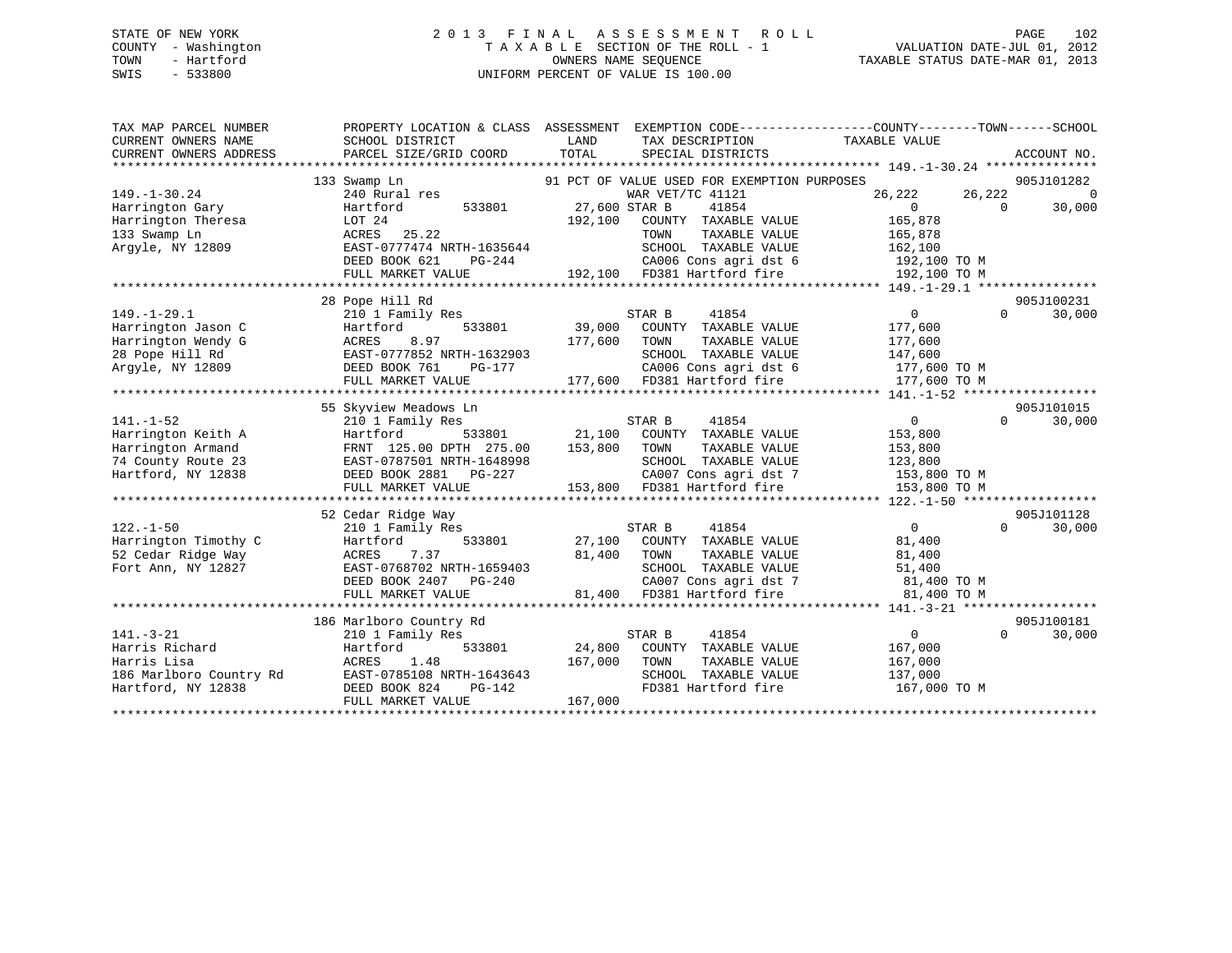# STATE OF NEW YORK 2 0 1 3 F I N A L A S S E S S M E N T R O L L PAGE 103 COUNTY - Washington T A X A B L E SECTION OF THE ROLL - 1 VALUATION DATE-JUL 01, 2012 TOWN - Hartford **TAXABLE STATUS DATE-MAR 01, 2013** SWIS - 533800 UNIFORM PERCENT OF VALUE IS 100.00

| TAX MAP PARCEL NUMBER<br>CURRENT OWNERS NAME       | PROPERTY LOCATION & CLASS ASSESSMENT<br>SCHOOL DISTRICT | LAND    | TAX DESCRIPTION                               | EXEMPTION CODE-----------------COUNTY-------TOWN------SCHOOL<br>TAXABLE VALUE |             |
|----------------------------------------------------|---------------------------------------------------------|---------|-----------------------------------------------|-------------------------------------------------------------------------------|-------------|
| CURRENT OWNERS ADDRESS                             | PARCEL SIZE/GRID COORD                                  | TOTAL   | SPECIAL DISTRICTS                             |                                                                               | ACCOUNT NO. |
|                                                    | 236 Eldridge Ln                                         |         |                                               |                                                                               | 905J101196  |
| $131. - 1 - 1.2$                                   | 312 Vac w/imprv                                         |         | COUNTY TAXABLE VALUE                          | 15,500                                                                        |             |
| Harsha Barbara J                                   | Hartford<br>533801                                      | 13,000  | TOWN<br>TAXABLE VALUE                         | 15,500                                                                        |             |
| 3344 County Route 43                               | 1.00<br>ACRES                                           | 15,500  | SCHOOL TAXABLE VALUE                          | 15,500                                                                        |             |
| Fort Ann, NY 12827                                 | EAST-0771573 NRTH-1650354                               |         | CA007 Cons agri dst 7                         | 15,500 TO M                                                                   |             |
|                                                    | DEED BOOK 488<br>$PG-649$                               |         | FD381 Hartford fire                           | 15,500 TO M                                                                   |             |
|                                                    | FULL MARKET VALUE                                       | 15,500  |                                               |                                                                               |             |
|                                                    |                                                         |         |                                               |                                                                               |             |
|                                                    | Eldridge Ln OFF                                         |         |                                               |                                                                               | 905J101408  |
| $131. -1 - 1.3$                                    | 314 Rural vac<10                                        |         | COUNTY TAXABLE VALUE                          | 16,500                                                                        |             |
| Harsha Myron R                                     | 533801<br>Hartford                                      | 16,500  | TOWN<br>TAXABLE VALUE                         | 16,500                                                                        |             |
| Harsha Barbara J                                   | 2.02<br>ACRES                                           | 16,500  | SCHOOL TAXABLE VALUE                          | 16,500                                                                        |             |
| 3344 County Route 43                               | EAST-0771689 NRTH-1650433                               |         | CA007 Cons agri dst 7                         | 16,500 TO M                                                                   |             |
| Fort Ann, NY 12827                                 | DEED BOOK 623 PG-202                                    |         | FD381 Hartford fire                           | 16,500 TO M                                                                   |             |
|                                                    | FULL MARKET VALUE                                       | 16,500  |                                               |                                                                               |             |
|                                                    |                                                         |         |                                               |                                                                               |             |
|                                                    | Gulf Ln                                                 |         |                                               |                                                                               | 905J100619  |
| $139. -4 - 5$                                      | 105 Vac farmland                                        |         | AG DIST 41720                                 | 62,716<br>62,716                                                              | 62,716      |
| Harsha Richard                                     | 533801<br>Hartford                                      |         | 96,200 COUNTY TAXABLE VALUE                   | 33,484                                                                        |             |
| Harsha Odelie                                      | $139. - 1 - 5$                                          | 96,200  | TOWN<br>TAXABLE VALUE                         | 33,484                                                                        |             |
| 3260 County Route 43<br>Fort Ann, NY 12827         | ACRES 70.30<br>EAST-0765314 NRTH-1642709                |         | SCHOOL TAXABLE VALUE<br>CA007 Cons agri dst 7 | 33,484<br>33,484 TO M                                                         |             |
|                                                    | DEED BOOK 675<br>PG-294                                 |         | 62,716 EX                                     |                                                                               |             |
| MAY BE SUBJECT TO PAYMENT                          | FULL MARKET VALUE                                       |         | مط ملاب / 62<br>96,200 FD381 Hartford fire    | 96,200 TO M                                                                   |             |
| UNDER AGDIST LAW TIL 2017                          |                                                         |         |                                               |                                                                               |             |
|                                                    |                                                         |         |                                               |                                                                               |             |
|                                                    | County Route 43                                         |         |                                               |                                                                               |             |
| $148. - 1 - 3.1$                                   | 105 Vac farmland                                        |         | AG DIST<br>41720                              | 11,540<br>11,540                                                              | 11,540      |
| Harsha Richard                                     | 533801<br>Hartford                                      | 16,800  | COUNTY TAXABLE VALUE                          | 5,260                                                                         |             |
| Harsha Odelie                                      | ACRES 13.30                                             | 16,800  | TOWN<br>TAXABLE VALUE                         | 5,260                                                                         |             |
| 3260 County Route 43                               | EAST-0765586 NRTH-1641441                               |         | SCHOOL TAXABLE VALUE                          | 5,260                                                                         |             |
| Fort Ann, NY 12827                                 | DEED BOOK 675<br>PG-291                                 |         | CA007 Cons agri dst 7                         | 5,260 TO M                                                                    |             |
|                                                    | FULL MARKET VALUE                                       | 16,800  | 11,540 EX                                     |                                                                               |             |
| MAY BE SUBJECT TO PAYMENT                          |                                                         |         | FD381 Hartford fire                           | 16,800 TO M                                                                   |             |
| UNDER AGDIST LAW TIL 2017                          |                                                         |         |                                               |                                                                               |             |
|                                                    |                                                         |         |                                               |                                                                               |             |
|                                                    | 3260 County Route 43                                    |         |                                               |                                                                               | 905J101007  |
| $148. - 1 - 4$                                     | 220 2 Family Res                                        |         | 41720<br>AG DIST                              | 13,653<br>13,653                                                              | 13,653      |
| Harsha Richard                                     | 533801<br>Hartford                                      | 47,700  | COUNTY TAXABLE VALUE                          | 176,147                                                                       |             |
| Harsha Odelie                                      | 499/101                                                 | 189,800 | TAXABLE VALUE<br>TOWN                         | 176,147                                                                       |             |
| 3260 County Route 43                               | ACRES 20.08                                             |         | SCHOOL TAXABLE VALUE                          | 176,147                                                                       |             |
| Fort Ann, NY 12827                                 | EAST-0765470 NRTH-1640725                               |         | CA007 Cons agri dst 7                         | 176,147 TO M                                                                  |             |
|                                                    | DEED BOOK 675<br>PG-294                                 |         | 13,653 EX                                     |                                                                               |             |
| MAY BE SUBJECT TO PAYMENT                          | FULL MARKET VALUE                                       |         | 189,800 FD381 Hartford fire                   | 189,800 TO M                                                                  |             |
| UNDER AGDIST LAW TIL 2017<br>********************* |                                                         |         |                                               |                                                                               |             |
|                                                    |                                                         |         |                                               |                                                                               |             |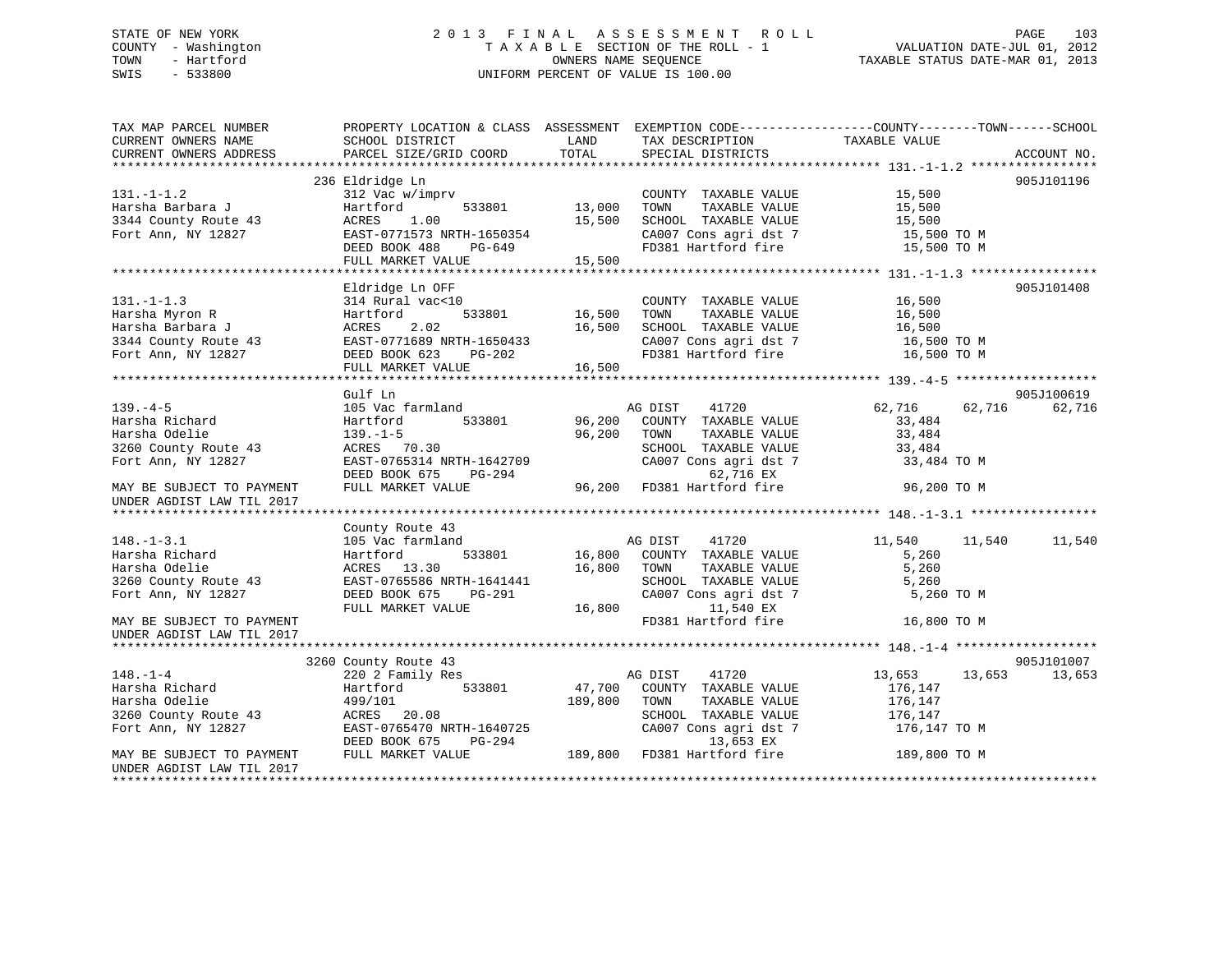#### STATE OF NEW YORK 2 0 1 3 F I N A L A S S E S S M E N T R O L L PAGE 104COUNTY - Washington T A X A B L E SECTION OF THE ROLL - 1 TOWN - Hartford **TAXABLE STATUS DATE-MAR 01, 2013** SWIS - 533800 UNIFORM PERCENT OF VALUE IS 100.00

| ◡▾▴◡<br>-----          |                           |            | ONIT ONL FERCENT OF AUTOR TO TAA AA                          |               |             |
|------------------------|---------------------------|------------|--------------------------------------------------------------|---------------|-------------|
|                        |                           |            |                                                              |               |             |
| TAX MAP PARCEL NUMBER  | PROPERTY LOCATION & CLASS | ASSESSMENT | EXEMPTION CODE-----------------COUNTY-------TOWN------SCHOOL |               |             |
| CURRENT OWNERS NAME    | SCHOOL DISTRICT           | LAND       | TAX DESCRIPTION                                              | TAXABLE VALUE |             |
| CURRENT OWNERS ADDRESS | PARCEL SIZE/GRID COORD    | TOTAL      | SPECIAL DISTRICTS                                            |               | ACCOUNT NO. |
|                        |                           |            |                                                              |               |             |
|                        | County Route 43 OFF       |            |                                                              |               | 905J101079  |
| $148. - 1 - 5.2$       | 314 Rural vac<10          |            | TAXABLE VALUE<br>COUNTY                                      | 2,000         |             |
| Harsha Richard         | 533801<br>Hartford        | 2,000      | TOWN<br>TAXABLE VALUE                                        | 2,000         |             |
| Harsha Odelie          | ACRES 1.75                | 2,000      | SCHOOL<br>TAXABLE VALUE                                      | 2,000         |             |
| 3260 County Route 43   | EAST-0766213 NRTH-1639611 |            | FD381 Hartford fire                                          | 2,000 TO M    |             |
| Fort Ann, NY 12827     | DEED BOOK 675<br>$PG-294$ |            |                                                              |               |             |
|                        | FULL MARKET VALUE         | 2,000      |                                                              |               |             |
|                        |                           |            |                                                              |               |             |

| County Route 43 OFF<br>314 Rural vac<10<br>Hartford<br>Hartford<br>ACRES 1.75<br>DEED BOOK 675<br>PG-294<br>FULL MARKET VALUE                                                   | 2,000            | COUNTY TAXABLE VALUE<br>TAXABLE VALUE                                                                                             | 905J101078<br>2,000<br>2,000<br>2,000                                                                                                                                                                                                                                                                                                                                                                                                                                                                                                                                                                                                              |
|---------------------------------------------------------------------------------------------------------------------------------------------------------------------------------|------------------|-----------------------------------------------------------------------------------------------------------------------------------|----------------------------------------------------------------------------------------------------------------------------------------------------------------------------------------------------------------------------------------------------------------------------------------------------------------------------------------------------------------------------------------------------------------------------------------------------------------------------------------------------------------------------------------------------------------------------------------------------------------------------------------------------|
| 3913 State Route 196<br>329/87 743/195<br>PO Box 182<br>Hartford, NY 12838<br>ACRES 4.36<br>DEED BOOK 274 PG-324<br>FULL MARKET VALUE                                           |                  |                                                                                                                                   | 905J100216<br>75,200<br>75,200<br>75,200 TO M                                                                                                                                                                                                                                                                                                                                                                                                                                                                                                                                                                                                      |
| State Route 149<br>662 Police/fire<br>Hartford Vol Fire Co Inc Hartford<br>7.45<br>ACRES<br>Hartford, NY 12838<br>EAST-0788298 NRTH-1652402<br>FULL MARKET VALUE                | 29,900           |                                                                                                                                   |                                                                                                                                                                                                                                                                                                                                                                                                                                                                                                                                                                                                                                                    |
| State Route 196<br>314 Rural vac<10<br>Hartford<br>533801<br>1313 Sawyer Bend Cir LOT 2<br>ACRES 4.62<br>EAST-0767522 NRTH-1640120<br>DEED BOOK 777 PG-285<br>FULL MARKET VALUE | 15,400<br>15,400 |                                                                                                                                   |                                                                                                                                                                                                                                                                                                                                                                                                                                                                                                                                                                                                                                                    |
|                                                                                                                                                                                 |                  | 3260 County Route 43 EAST-0765957 NRTH-1639580<br>75,200<br>EAST-0780277 NRTH-1645653<br>75,200<br>29,900<br>DEED BOOK 3230 PG-40 | 533801 2,000 TOWN<br>2,000 SCHOOL TAXABLE VALUE<br>FD381 Hartford fire 2,000 TO M<br>140.-2-4 682 Rec facility COUNT<br>Hartford Fish and Game Club In Hartford 533801 23,400 TOWN<br>COUNTY TAXABLE VALUE<br>TAXABLE VALUE<br>SCHOOL TAXABLE VALUE 75,200<br>CA007 Cons agri dst 7 75,200 TO M<br>FD381 Hartford fire<br>COUNTY TAXABLE VALUE 29,900<br>533801 29,900 TOWN<br>TAXABLE VALUE 29,900<br>SCHOOL TAXABLE VALUE 29,900<br>CA007 Cons agri dst 7 39,900 TO M<br>FD381 Hartford fire 29,900 TO M<br>COUNTY TAXABLE VALUE 15,400<br>15,400 TOWN<br>TAXABLE VALUE 15,400<br>SCHOOL TAXABLE VALUE 15,400<br>FD381 Hartford fire 15,400 TO M |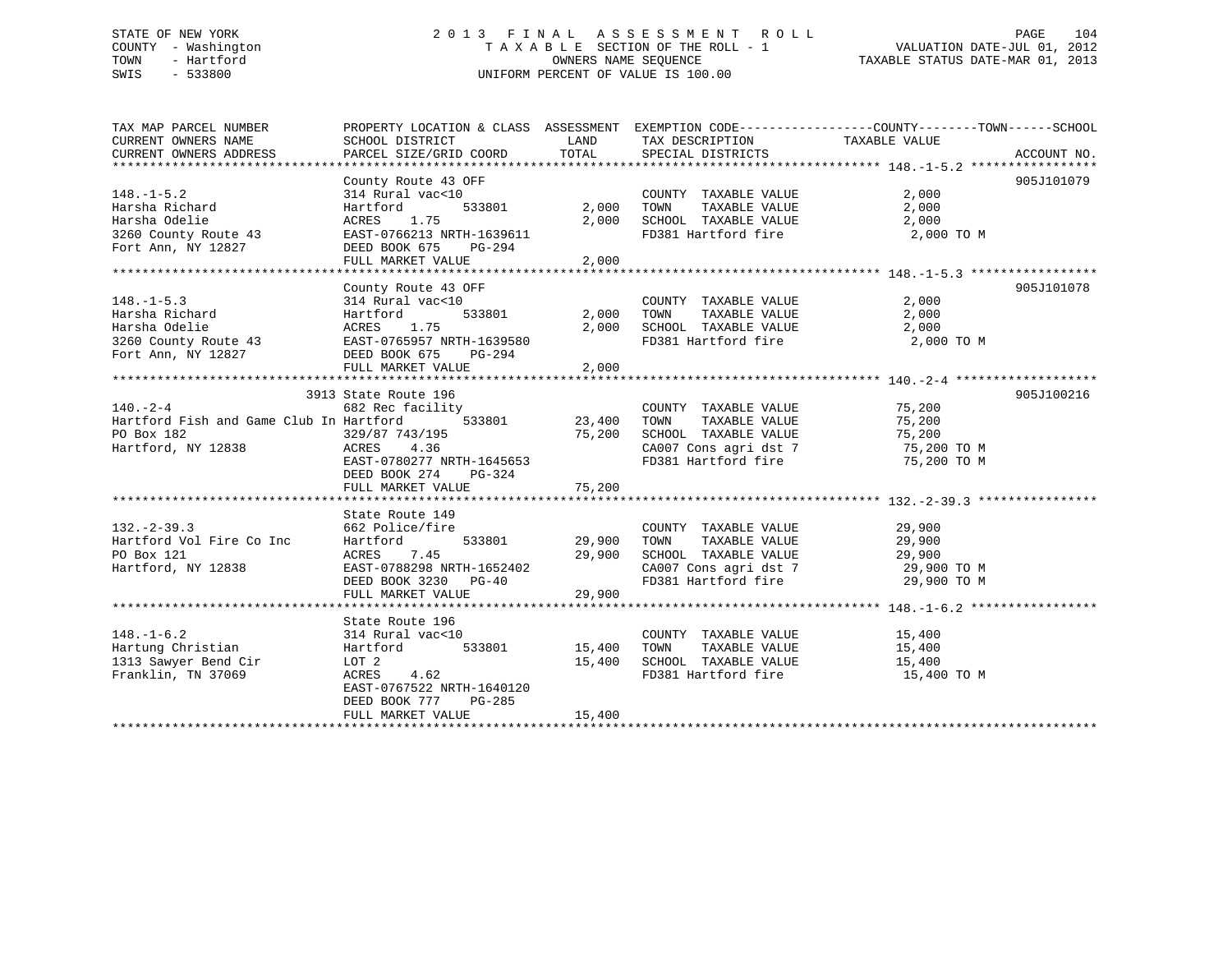# STATE OF NEW YORK 2 0 1 3 F I N A L A S S E S S M E N T R O L L PAGE 105 COUNTY - Washington T A X A B L E SECTION OF THE ROLL - 1 VALUATION DATE-JUL 01, 2012 TOWN - Hartford **TAXABLE STATUS DATE-MAR 01, 2013** SWIS - 533800 UNIFORM PERCENT OF VALUE IS 100.00

| TAX MAP PARCEL NUMBER                                   | PROPERTY LOCATION & CLASS ASSESSMENT EXEMPTION CODE---------------COUNTY-------TOWN-----SCHOOL                                                                                                                                              |         |                                                                                                                                                                                                                                  |                    |                |                      |
|---------------------------------------------------------|---------------------------------------------------------------------------------------------------------------------------------------------------------------------------------------------------------------------------------------------|---------|----------------------------------------------------------------------------------------------------------------------------------------------------------------------------------------------------------------------------------|--------------------|----------------|----------------------|
| CURRENT OWNERS NAME SCHOOL DISTRICT                     |                                                                                                                                                                                                                                             | LAND    | TAX DESCRIPTION                                                                                                                                                                                                                  | TAXABLE VALUE      |                |                      |
| CURRENT OWNERS ADDRESS                                  | PARCEL SIZE/GRID COORD                                                                                                                                                                                                                      | TOTAL   | SPECIAL DISTRICTS                                                                                                                                                                                                                |                    |                | ACCOUNT NO.          |
|                                                         | 1319 Baldwin Corners Rd                                                                                                                                                                                                                     |         |                                                                                                                                                                                                                                  |                    |                | 905J100373           |
| $121. -4 - 5.1$                                         | 240 Rural res                                                                                                                                                                                                                               |         | STAR B 41854                                                                                                                                                                                                                     | $\overline{0}$     |                | $0 \t 30,000$        |
|                                                         |                                                                                                                                                                                                                                             |         |                                                                                                                                                                                                                                  |                    |                |                      |
|                                                         |                                                                                                                                                                                                                                             |         |                                                                                                                                                                                                                                  |                    |                |                      |
|                                                         |                                                                                                                                                                                                                                             |         |                                                                                                                                                                                                                                  |                    |                |                      |
|                                                         | Hartung Robert S<br>Hartung Janet Startung Janet 121.-1-5.1 532802 32,100 COUNTY TAXABLE VALUE<br>131,700 TOWN TAXABLE VALUE 131,700<br>1319 Baldwin Corners Rd ACRES 15.02 SCHOOL TAXABLE VALUE 131,700<br>Fort Ann, NY 12827 EAST-07      |         |                                                                                                                                                                                                                                  | 131,700 TO M       |                |                      |
|                                                         |                                                                                                                                                                                                                                             |         |                                                                                                                                                                                                                                  |                    |                |                      |
|                                                         | FULL MARKET VALUE                                                                                                                                                                                                                           | 131,700 |                                                                                                                                                                                                                                  |                    |                |                      |
|                                                         |                                                                                                                                                                                                                                             |         |                                                                                                                                                                                                                                  |                    |                |                      |
|                                                         | State Route 196                                                                                                                                                                                                                             |         |                                                                                                                                                                                                                                  |                    |                |                      |
|                                                         |                                                                                                                                                                                                                                             |         | COUNTY TAXABLE VALUE 17,600                                                                                                                                                                                                      |                    |                |                      |
|                                                         |                                                                                                                                                                                                                                             |         |                                                                                                                                                                                                                                  |                    |                |                      |
|                                                         |                                                                                                                                                                                                                                             |         |                                                                                                                                                                                                                                  |                    |                |                      |
|                                                         |                                                                                                                                                                                                                                             |         | 17,600 CHOOL TAXABLE VALUE 17,600<br>17,600 SCHOOL TAXABLE VALUE 17,600<br>FD381 Hartford fire                                                                                                                                   | 17,600 TO M        |                |                      |
|                                                         | 148.-1-6.1<br>Hartung Robert W (314 Rural vac<10)<br>Hartford 533801 17,600 TOWN TAXABLE VALUE<br>Hartung Lisa A LOT 1 17,600 SCHOOL TAXABLE VALUE<br>3126 State Route 4 ACRES 8.07<br>Hudson Falls, NY 12839 EAST-0767574 NRTH-1639863<br> |         |                                                                                                                                                                                                                                  |                    |                |                      |
|                                                         | DEED BOOK 757<br>PG-317                                                                                                                                                                                                                     |         |                                                                                                                                                                                                                                  |                    |                |                      |
|                                                         | FULL MARKET VALUE                                                                                                                                                                                                                           | 17,600  |                                                                                                                                                                                                                                  |                    |                |                      |
|                                                         |                                                                                                                                                                                                                                             |         |                                                                                                                                                                                                                                  |                    |                |                      |
|                                                         |                                                                                                                                                                                                                                             |         |                                                                                                                                                                                                                                  |                    |                |                      |
| $148. - 1 - 6.3$                                        |                                                                                                                                                                                                                                             |         | COUNTY TAXABLE VALUE 16,600<br>TOWN TAXABLE VALUE 16,600                                                                                                                                                                         |                    |                |                      |
| Hartung Scott R                                         |                                                                                                                                                                                                                                             |         |                                                                                                                                                                                                                                  |                    |                |                      |
| Hartung Scott R<br>22 8th Ave<br>Hudson Falls, NY 12839 |                                                                                                                                                                                                                                             |         | 16,600 TOWN TAAADDE VADOO<br>16,600 SCHOOL TAXABLE VALUE 16,600<br>PD201 Hartford fire 16,600 TO M                                                                                                                               |                    |                |                      |
|                                                         |                                                                                                                                                                                                                                             |         |                                                                                                                                                                                                                                  |                    |                |                      |
|                                                         | EAST-0768190 NRTH-1640065                                                                                                                                                                                                                   |         |                                                                                                                                                                                                                                  |                    |                |                      |
|                                                         | DEED BOOK 757 PG-315                                                                                                                                                                                                                        |         |                                                                                                                                                                                                                                  |                    |                |                      |
|                                                         | FULL MARKET VALUE                                                                                                                                                                                                                           | 16,600  |                                                                                                                                                                                                                                  |                    |                |                      |
|                                                         |                                                                                                                                                                                                                                             |         |                                                                                                                                                                                                                                  |                    |                |                      |
|                                                         | 287 Gilchrist Hill Rd                                                                                                                                                                                                                       |         |                                                                                                                                                                                                                                  | $\sim$ 0           | $\overline{0}$ | 905J100309<br>30,000 |
|                                                         |                                                                                                                                                                                                                                             |         |                                                                                                                                                                                                                                  | 38,480 38,480      |                | 38,480               |
|                                                         |                                                                                                                                                                                                                                             |         |                                                                                                                                                                                                                                  |                    |                |                      |
|                                                         |                                                                                                                                                                                                                                             |         |                                                                                                                                                                                                                                  | 102,420<br>102,420 |                |                      |
|                                                         |                                                                                                                                                                                                                                             |         |                                                                                                                                                                                                                                  |                    |                |                      |
|                                                         |                                                                                                                                                                                                                                             |         | $\begin{tabular}{lllllllll} \texttt{SCHOOL} & \texttt{TAXABLE} & \texttt{VALUE} & & \texttt{72,420} \\ \texttt{CA008} & \texttt{Cons}\ & \texttt{agt}\ & \texttt{8} & & \texttt{140,900} & \texttt{TO}~\texttt{M} \end{tabular}$ |                    |                |                      |
|                                                         |                                                                                                                                                                                                                                             |         |                                                                                                                                                                                                                                  |                    |                |                      |
|                                                         |                                                                                                                                                                                                                                             |         |                                                                                                                                                                                                                                  |                    |                |                      |
|                                                         | HATTIOTO, NY 12838 ACKES 96.60<br>EAST-0786436 NRTH-1639785 CHOOL IAAABLE VALUE (2022 EVERTHEND DEED BOOK 682 PG-129 FD381 Hartford fire 140,900 TO M<br>UNDER RPTL480A UNTIL 2022 FULL MARKET VALUE 140,900<br>********************        |         |                                                                                                                                                                                                                                  |                    |                |                      |
|                                                         | 1 Townsend Rd                                                                                                                                                                                                                               |         |                                                                                                                                                                                                                                  |                    |                | 905J100577           |
| $140. -2 - 7$                                           | 411 Apartment                                                                                                                                                                                                                               |         | 47610<br>BUSIN97                                                                                                                                                                                                                 | 2,486              |                | 2,486 2,486          |
|                                                         |                                                                                                                                                                                                                                             |         |                                                                                                                                                                                                                                  | 264,814            |                |                      |
|                                                         |                                                                                                                                                                                                                                             |         | TAXABLE VALUE                                                                                                                                                                                                                    | 264,814            |                |                      |
|                                                         |                                                                                                                                                                                                                                             |         |                                                                                                                                                                                                                                  |                    |                |                      |
|                                                         | Hartford 533801 45,000 COUNTY TAXABLE VALUE<br>ACRES 1.50 267,300 TOWN TAXABLE VALUE<br>EAST-0782819 NRTH-1646607 SCHOOL TAXABLE VALUE<br>DEED BOOK 681 PG-272 FD381 Hartford fire<br>DEED BOOK 681                                         |         | SCHOOL TAXABLE VALUE<br>FD381 Hartford fire 267,300 TO M                                                                                                                                                                         |                    |                |                      |
|                                                         | FULL MARKET VALUE                                                                                                                                                                                                                           | 267,300 |                                                                                                                                                                                                                                  |                    |                |                      |
|                                                         |                                                                                                                                                                                                                                             |         |                                                                                                                                                                                                                                  |                    |                |                      |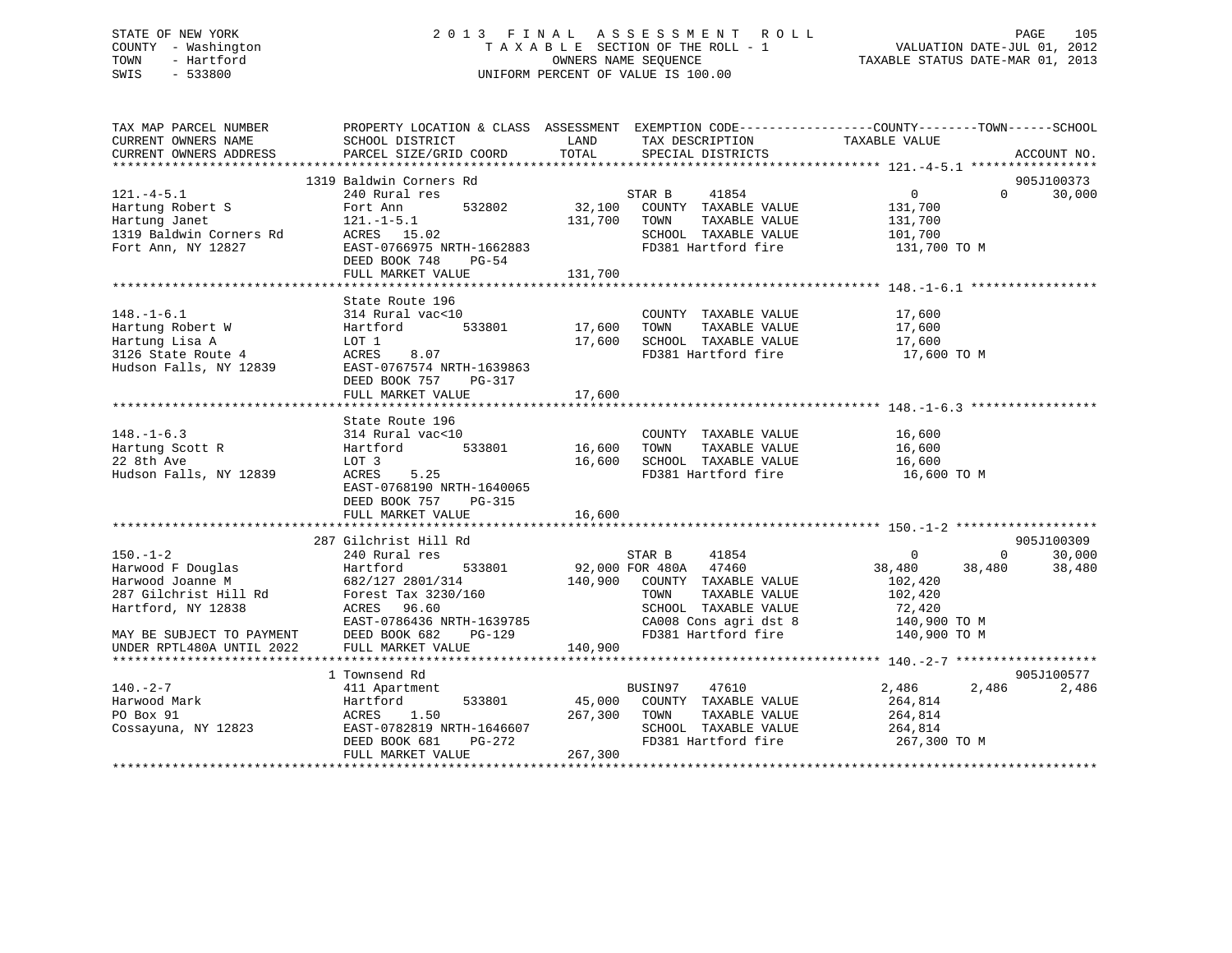# STATE OF NEW YORK 2 0 1 3 F I N A L A S S E S S M E N T R O L L PAGE 106 COUNTY - Washington T A X A B L E SECTION OF THE ROLL - 1 VALUATION DATE-JUL 01, 2012 TOWN - Hartford **TAXABLE STATUS DATE-MAR 01, 2013** SWIS - 533800 UNIFORM PERCENT OF VALUE IS 100.00

| TAX MAP PARCEL NUMBER<br>CURRENT OWNERS NAME<br>CURRENT OWNERS ADDRESS | SCHOOL DISTRICT<br>PARCEL SIZE/GRID COORD | LAND<br>TOTAL | TAX DESCRIPTION<br>SPECIAL DISTRICTS | PROPERTY LOCATION & CLASS ASSESSMENT EXEMPTION CODE---------------COUNTY-------TOWN-----SCHOOL<br>TAXABLE VALUE | ACCOUNT NO. |
|------------------------------------------------------------------------|-------------------------------------------|---------------|--------------------------------------|-----------------------------------------------------------------------------------------------------------------|-------------|
|                                                                        |                                           |               |                                      |                                                                                                                 |             |
|                                                                        | 5232 State Route 149                      |               |                                      |                                                                                                                 | 905J101229  |
| $132 - 2 - 27.2$                                                       | 210 1 Family Res                          |               | 41854<br>STAR B                      | $\overline{0}$<br>$\Omega$                                                                                      | 30,000      |
| Haxstun Jason L                                                        | 533801<br>Hartford                        |               | 31,400 COUNTY TAXABLE VALUE          | 118,300                                                                                                         |             |
| 5232 State Route 149 Rd                                                | 9.10<br>ACRES                             | 118,300       | TOWN<br>TAXABLE VALUE                | 118,300                                                                                                         |             |
| Granville, NY 12832                                                    | EAST-0793121 NRTH-1652706                 |               | SCHOOL TAXABLE VALUE                 | 88,300                                                                                                          |             |
|                                                                        | DEED BOOK 1977 PG-94                      |               | FD381 Hartford fire                  | 118,300 TO M                                                                                                    |             |
|                                                                        | FULL MARKET VALUE                         | 118,300       |                                      |                                                                                                                 |             |
|                                                                        |                                           |               |                                      |                                                                                                                 |             |
|                                                                        | 56+61+69 Strainer Ln                      |               |                                      |                                                                                                                 | 905J100621  |
| $131. -1 - 1.1$                                                        | 240 Rural res                             |               | 41720<br>AG DIST                     | 111,497<br>111,497                                                                                              | 111,497     |
| Hayes Alice E Etal                                                     | 533801<br>Hartford                        | 263,500       | COUNTY TAXABLE VALUE                 | 279,803                                                                                                         |             |
| Lewis Jennier Etal                                                     | ACRES 197.90                              | 391,300       | TOWN<br>TAXABLE VALUE                | 279,803                                                                                                         |             |
| Jennifer Lewis                                                         | EAST-0771523 NRTH-1652270                 |               | SCHOOL TAXABLE VALUE                 | 279,803                                                                                                         |             |
| 40 Strainer Ln                                                         | DEED BOOK 2480 PG-124                     |               | CA007 Cons agri dst 7                | 279,803 TO M                                                                                                    |             |
| Ft Ann, NY 12827                                                       | FULL MARKET VALUE                         | 391,300       | 111,497 EX                           |                                                                                                                 |             |
|                                                                        |                                           |               | FD381 Hartford fire                  | 391,300 TO M                                                                                                    |             |
| MAY BE SUBJECT TO PAYMENT<br>UNDER AGDIST LAW TIL 2017                 |                                           |               |                                      |                                                                                                                 |             |
|                                                                        |                                           |               |                                      |                                                                                                                 |             |
|                                                                        | 5197 State Route 149                      |               |                                      |                                                                                                                 | 905J100449  |
| $132 - 2 - 23$                                                         | 210 1 Family Res                          |               | 41854<br>STAR B                      | $\mathbf{0}$<br>$\Omega$                                                                                        | 30,000      |
| Hayes James A                                                          | Hartford<br>533801                        |               | 38,500 COUNTY TAXABLE VALUE          | 118,400                                                                                                         |             |
| Hayes Lettie A                                                         | ACRES<br>5.09                             | 118,400       | TOWN<br>TAXABLE VALUE                | 118,400                                                                                                         |             |
| 5197 State Route 149                                                   | EAST-0792476 NRTH-1653421                 |               | SCHOOL TAXABLE VALUE                 | 88,400                                                                                                          |             |
| Granville, NY 12832                                                    | DEED BOOK 683<br>$PG-39$                  |               | FD381 Hartford fire                  | 118,400 TO M                                                                                                    |             |
|                                                                        | FULL MARKET VALUE                         | 118,400       |                                      |                                                                                                                 |             |
|                                                                        |                                           |               |                                      |                                                                                                                 |             |
|                                                                        | 366 Gilchrist Hill Rd                     |               |                                      |                                                                                                                 | 905J101288  |
| $150.-1-51$                                                            | 314 Rural vac<10                          |               | COUNTY TAXABLE VALUE                 | 30,300                                                                                                          |             |
| Heath Russell W                                                        | 533801<br>Hartford                        | 30,300        | TOWN<br>TAXABLE VALUE                | 30,300                                                                                                          |             |
| Prevost Jody A                                                         | $P/O$ LOT $4$                             | 30,300        | SCHOOL TAXABLE VALUE                 | 30,300                                                                                                          |             |
| 11018 State Route 22                                                   | ACRES 5.56                                |               | FD381 Hartford fire                  | 30,300 TO M                                                                                                     |             |
| Granville, NY 12832                                                    | EAST-0783479 NRTH-1639936                 |               |                                      |                                                                                                                 |             |
|                                                                        | DEED BOOK 3176 PG-102                     |               |                                      |                                                                                                                 |             |
|                                                                        | FULL MARKET VALUE                         | 30,300        |                                      |                                                                                                                 |             |
|                                                                        |                                           |               |                                      |                                                                                                                 |             |
|                                                                        | Coach Rd                                  |               |                                      |                                                                                                                 | 905J100315  |
| $149. - 1 - 27$                                                        | 323 Vacant rural                          |               | COUNTY TAXABLE VALUE                 | 92,500                                                                                                          |             |
| Held Milton                                                            | Hartford<br>533801                        | 92,500        | TOWN<br>TAXABLE VALUE                | 92,500                                                                                                          |             |
| Held Kalman M                                                          | W 644/140                                 | 92,500        | SCHOOL TAXABLE VALUE                 | 92,500                                                                                                          |             |
| Attn: Linda Held, Co-Administr ACRES 75.80                             |                                           |               | FD381 Hartford fire                  | 92,500 TO M                                                                                                     |             |
| 801 Rensens Ln                                                         | EAST-0778587 NRTH-1636782                 |               |                                      |                                                                                                                 |             |
| Oyster Bay, NY 11771                                                   | DEED BOOK 419<br>PG-1141                  |               |                                      |                                                                                                                 |             |
|                                                                        | FULL MARKET VALUE                         | 92,500        |                                      |                                                                                                                 |             |
|                                                                        |                                           |               |                                      |                                                                                                                 |             |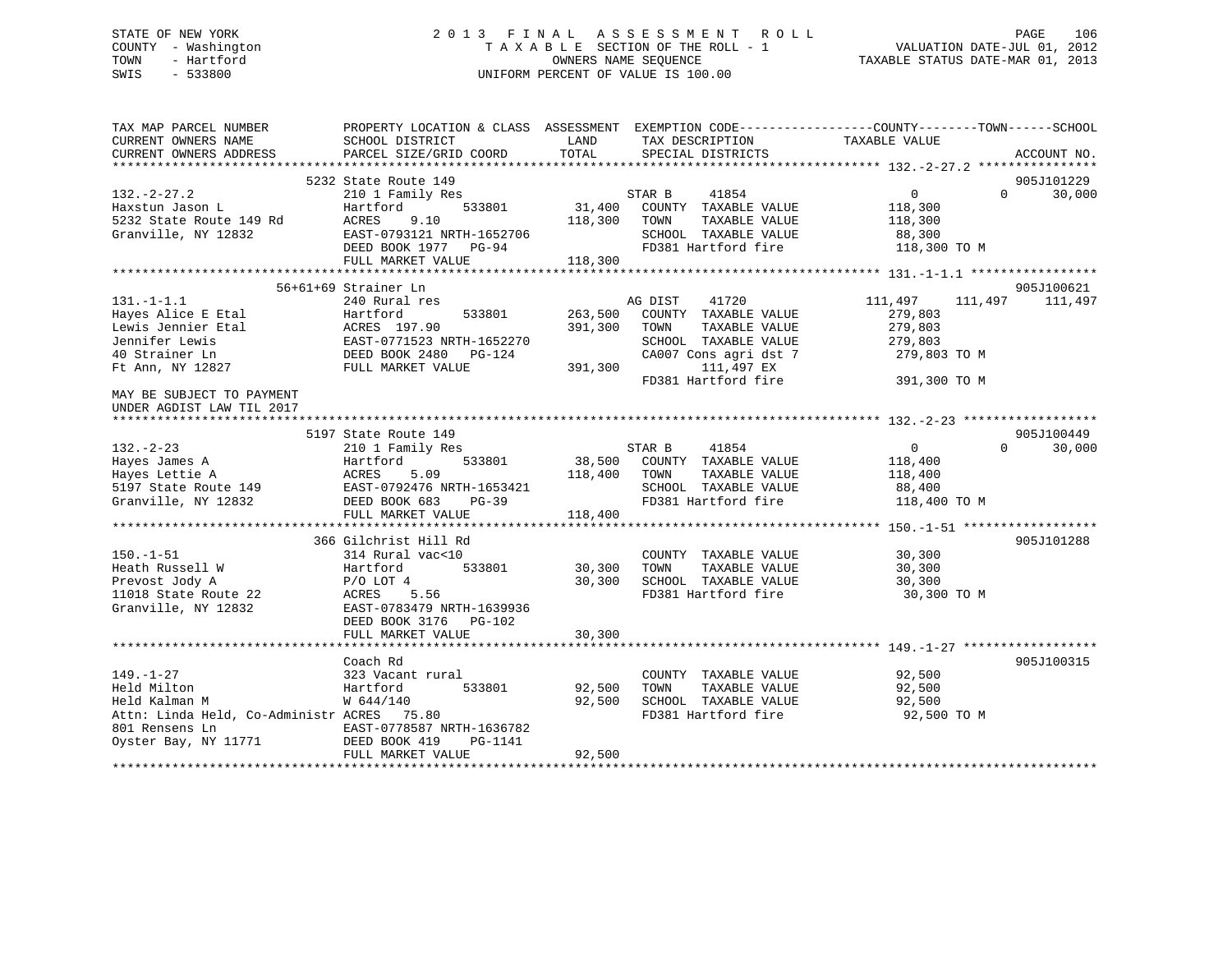# STATE OF NEW YORK 2 0 1 3 F I N A L A S S E S S M E N T R O L L PAGE 107 COUNTY - Washington T A X A B L E SECTION OF THE ROLL - 1 VALUATION DATE-JUL 01, 2012 TOWN - Hartford **TAXABLE STATUS DATE-MAR 01, 2013** SWIS - 533800 UNIFORM PERCENT OF VALUE IS 100.00

| TAX MAP PARCEL NUMBER     | PROPERTY LOCATION & CLASS ASSESSMENT EXEMPTION CODE---------------COUNTY-------TOWN------SCHOOL |               |                                              |                              |             |
|---------------------------|-------------------------------------------------------------------------------------------------|---------------|----------------------------------------------|------------------------------|-------------|
| CURRENT OWNERS NAME       | SCHOOL DISTRICT                                                                                 | LAND          | TAX DESCRIPTION                              | TAXABLE VALUE                |             |
| CURRENT OWNERS ADDRESS    | PARCEL SIZE/GRID COORD                                                                          | TOTAL         | SPECIAL DISTRICTS                            |                              | ACCOUNT NO. |
|                           |                                                                                                 |               |                                              |                              |             |
|                           | Pope Hill Rd                                                                                    |               |                                              |                              |             |
| $150. - 1 - 29.21$        | 314 Rural vac<10                                                                                |               | COUNTY TAXABLE VALUE                         | 3,500                        |             |
| Hemsing Robert C          | 532001<br>Argyle                                                                                | 3,500         | TOWN<br>TAXABLE VALUE                        | 3,500                        |             |
| Hemsing Melissa J         | ACRES 1.00                                                                                      | 3,500         | SCHOOL TAXABLE VALUE                         | 3,500                        |             |
| 70 Pope Hill Rd           | EAST-0778778 NRTH-1632606                                                                       |               | CA006 Cons agri dst 6                        | 3,500 TO M                   |             |
| Argyle, NY 12809          | $PG-257$<br>DEED BOOK 843                                                                       |               | FD381 Hartford fire 3,500 TO M               |                              |             |
|                           | FULL MARKET VALUE 3,500                                                                         |               |                                              |                              |             |
|                           |                                                                                                 |               |                                              |                              |             |
|                           | 697 East Starbuck Ln                                                                            |               |                                              |                              | 905J101193  |
| $113. -2 - 1.3$           | 312 Vac w/imprv                                                                                 |               | COUNTY TAXABLE VALUE                         | 13,000                       |             |
| Henck Karl N              | Fort Ann                                                                                        | 532802 4,500  | TAXABLE VALUE<br>TOWN                        | 13,000                       |             |
| 10 Charles St             | $113.-1-1.3$                                                                                    | 13,000        | SCHOOL TAXABLE VALUE                         | 13,000                       |             |
| Quincy, MA 02169          | FRNT 314.00 DPTH 130.00                                                                         |               |                                              |                              |             |
|                           | EAST-0772963 NRTH-1669202                                                                       |               | FD381 Hartford fire                          | 13,000 TO M                  |             |
|                           | DEED BOOK 560 PG-223                                                                            |               |                                              |                              |             |
|                           | FULL MARKET VALUE                                                                               | 13,000        |                                              |                              |             |
|                           |                                                                                                 |               |                                              |                              |             |
|                           | 100 Swamp Ln                                                                                    |               |                                              |                              | 905J101264  |
| $149. - 1 - 30.5$         | 312 Vac w/imprv                                                                                 |               | COUNTY TAXABLE VALUE                         |                              |             |
| Hermance Theresa L        | 533801<br>Hartford                                                                              | 24,500        | TAXABLE VALUE<br>TOWN                        | $24,600$<br>24.500<br>24,600 |             |
| Pelkey Shawn M            | LOT 5                                                                                           | 24,600        | SCHOOL TAXABLE VALUE                         | 24,600                       |             |
| PO Box 2678               | 6.71<br>ACRES                                                                                   |               |                                              | 24,600 TO M                  |             |
| Glens Falls, NY 12801     | EAST-0775648 NRTH-1634764                                                                       |               | CA006 Cons agri dst 6<br>FD381 Hartford fire | 24,600 TO M                  |             |
|                           | DEED BOOK 908<br><b>PG-90</b>                                                                   |               |                                              |                              |             |
|                           | FULL MARKET VALUE                                                                               | 24,600        |                                              |                              |             |
|                           |                                                                                                 |               |                                              |                              |             |
|                           | Shine Hill Rd                                                                                   |               |                                              |                              | 905J100336  |
| $149. - 1 - 13$           | 322 Rural vac>10                                                                                |               | AG DIST<br>41720                             | 11,973 11,973                | 11,973      |
| Hermo Sharon N            | 533801<br>Hartford                                                                              |               | 24,600 COUNTY TAXABLE VALUE                  |                              |             |
| 18045 SE Blanton St       | ACRES 12.60                                                                                     |               | 24,600 TOWN<br>TAXABLE VALUE                 | 12,627<br>12,627             |             |
| Milwaukie, OR 97267       | EAST-0774632 NRTH-1638978                                                                       |               | SCHOOL TAXABLE VALUE                         |                              |             |
|                           | DEED BOOK 941<br><b>PG-95</b>                                                                   |               |                                              | 12,627<br>12,627 TO M        |             |
|                           | FULL MARKET VALUE                                                                               |               | CA007 Cons agri dst 7<br>24,600<br>11,973 EX |                              |             |
| MAY BE SUBJECT TO PAYMENT |                                                                                                 |               |                                              |                              |             |
| UNDER AGDIST LAW TIL 2017 |                                                                                                 |               | FD381 Hartford fire                          | 24,600 TO M                  |             |
|                           |                                                                                                 |               |                                              |                              |             |
|                           | 24 Old Town Way                                                                                 |               |                                              |                              | 905J101230  |
| $150. - 1 - 34.3$         | 210 1 Family Res                                                                                |               | COUNTY TAXABLE VALUE 90,000                  |                              |             |
| Hernandez Rafael          | Hartford                                                                                        | 533801 42,400 | TOWN<br>TAXABLE VALUE                        | 90,000                       |             |
| 24 Old Town Way           | ACRES 6.10                                                                                      | 90,000        | SCHOOL TAXABLE VALUE<br>FD381 Hartford fire  | 90,000                       |             |
| Granville, NY 12832       | EAST-0785779 NRTH-1634156                                                                       |               |                                              | 90,000 TO M                  |             |
|                           | DEED BOOK 915<br>PG-205                                                                         |               |                                              |                              |             |
|                           | FULL MARKET VALUE                                                                               | 90,000        |                                              |                              |             |
|                           |                                                                                                 |               |                                              |                              |             |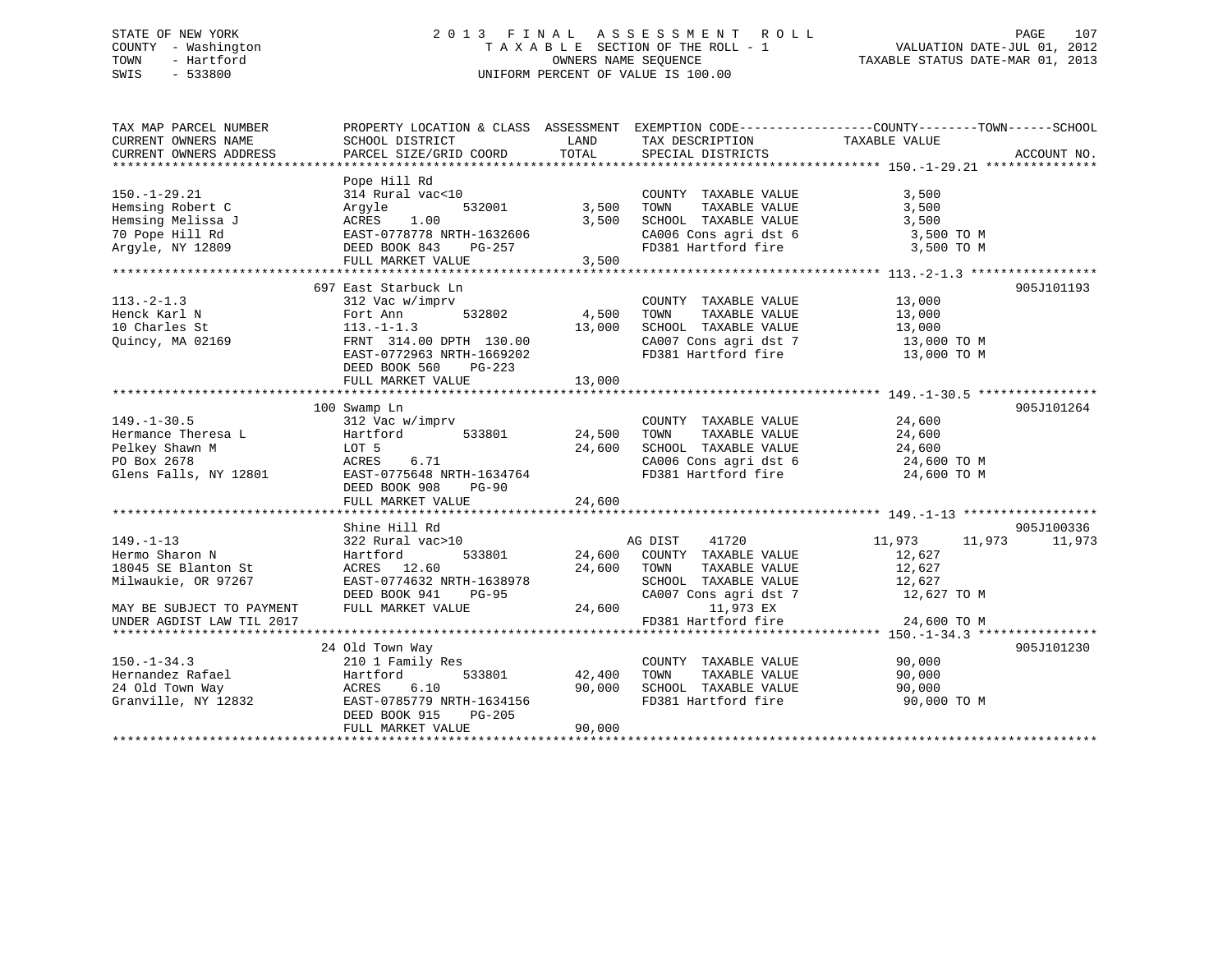STATE OF NEW YORK 2 0 1 3 F I N A L A S S E S S M E N T R O L L PAGE 108 COUNTY - Washington T A X A B L E SECTION OF THE ROLL - 1 VALUATION DATE-JUL 01, 2012 TOWN - Hartford **TAXABLE STATUS DATE-MAR 01, 2013** SWIS - 533800 UNIFORM PERCENT OF VALUE IS 100.00

| TAX MAP PARCEL NUMBER                              |                           |               |                                                     | PROPERTY LOCATION & CLASS ASSESSMENT EXEMPTION CODE---------------COUNTY-------TOWN-----SCHOOL                                                                                                                                                                                                                                                       |             |
|----------------------------------------------------|---------------------------|---------------|-----------------------------------------------------|------------------------------------------------------------------------------------------------------------------------------------------------------------------------------------------------------------------------------------------------------------------------------------------------------------------------------------------------------|-------------|
| CURRENT OWNERS NAME                                | SCHOOL DISTRICT           | LAND          | TAX DESCRIPTION                                     | TAXABLE VALUE                                                                                                                                                                                                                                                                                                                                        |             |
| CURRENT OWNERS ADDRESS                             | PARCEL SIZE/GRID COORD    | TOTAL         | SPECIAL DISTRICTS                                   |                                                                                                                                                                                                                                                                                                                                                      | ACCOUNT NO. |
|                                                    |                           |               |                                                     |                                                                                                                                                                                                                                                                                                                                                      |             |
|                                                    | 1264 Baldwin Corners Rd   |               |                                                     |                                                                                                                                                                                                                                                                                                                                                      | 905J101223  |
| $121. -4-5.4$                                      | 240 Rural res             |               | STAR B<br>41854                                     | $0 \qquad \qquad$<br>$\Omega$                                                                                                                                                                                                                                                                                                                        | 30,000      |
| Herringshaw Melton                                 | 532802<br>Fort Ann        | 41,700        | COUNTY TAXABLE VALUE                                | 207,100                                                                                                                                                                                                                                                                                                                                              |             |
| Herringshaw Shonah                                 | BLA 867-285               | 207,100       | TOWN<br>TAXABLE VALUE                               | 207,100                                                                                                                                                                                                                                                                                                                                              |             |
| 1264 Baldwin Corners Rd                            | $121. -1 - 5.4$           |               | SCHOOL TAXABLE VALUE                                | 177,100                                                                                                                                                                                                                                                                                                                                              |             |
| Fort Ann, NY 12827                                 | ACRES 22.80               |               | CA007 Cons agri dst 7                               | 207,100 TO M                                                                                                                                                                                                                                                                                                                                         |             |
|                                                    | EAST-0765750 NRTH-1661126 |               | FD381 Hartford fire 207,100 TO M                    |                                                                                                                                                                                                                                                                                                                                                      |             |
|                                                    | DEED BOOK 867<br>PG-288   |               |                                                     |                                                                                                                                                                                                                                                                                                                                                      |             |
|                                                    | FULL MARKET VALUE         | 207,100       |                                                     |                                                                                                                                                                                                                                                                                                                                                      |             |
|                                                    |                           |               |                                                     |                                                                                                                                                                                                                                                                                                                                                      |             |
|                                                    | 1288 Baldwin Corners Rd   |               |                                                     |                                                                                                                                                                                                                                                                                                                                                      |             |
| $121. -4 - 5.10$                                   | 210 1 Family Res          |               | STAR EN 41834                                       | $\overline{0}$<br>$\overline{0}$ and $\overline{0}$ and $\overline{0}$ and $\overline{0}$ and $\overline{0}$ and $\overline{0}$ and $\overline{0}$ and $\overline{0}$ and $\overline{0}$ and $\overline{0}$ and $\overline{0}$ and $\overline{0}$ and $\overline{0}$ and $\overline{0}$ and $\overline{0}$ and $\overline{0}$ and $\overline{0}$ and | 63,300      |
| Herringshaw Melton H                               | 532802<br>Fort Ann        |               | 25,500 COUNTY TAXABLE VALUE                         | 99,600                                                                                                                                                                                                                                                                                                                                               |             |
| Herringshaw Sharon                                 | LOT 1                     | 99,600        | TAXABLE VALUE<br>TOWN                               | 99,600                                                                                                                                                                                                                                                                                                                                               |             |
| 1288 Baldwin Corners Rd                            |                           |               | SCHOOL TAXABLE VALUE                                | 36,300                                                                                                                                                                                                                                                                                                                                               |             |
| Fort Ann, NY 12827                                 | 121.-1-5.10<br>ACRES 1.66 |               | VALUE<br>CA007 Cons agri dst 7<br>FD381 Hartford of | 36,300<br>99,600 TO M                                                                                                                                                                                                                                                                                                                                |             |
|                                                    | EAST-0766202 NRTH-1661496 |               | FD381 Hartford fire                                 | 99,600 TO M                                                                                                                                                                                                                                                                                                                                          |             |
|                                                    | DEED BOOK 942<br>PG-222   |               |                                                     |                                                                                                                                                                                                                                                                                                                                                      |             |
|                                                    | FULL MARKET VALUE         | 99,600        |                                                     |                                                                                                                                                                                                                                                                                                                                                      |             |
|                                                    |                           |               |                                                     |                                                                                                                                                                                                                                                                                                                                                      |             |
|                                                    | Baldwin Corners Rd        |               |                                                     |                                                                                                                                                                                                                                                                                                                                                      |             |
| $121. -4 - 5.11$                                   | 314 Rural vac<10          |               | COUNTY TAXABLE VALUE                                | 15,500                                                                                                                                                                                                                                                                                                                                               |             |
| Herringshaw Melton H                               | Fort Ann<br>532802        | 15,500        | TAXABLE VALUE<br>TOWN                               | 15,500                                                                                                                                                                                                                                                                                                                                               |             |
| Herringshaw Sharon                                 | LOT 2                     | 15,500        | SCHOOL TAXABLE VALUE                                | 15,500                                                                                                                                                                                                                                                                                                                                               |             |
| 1288 Baldwin Corners Rd                            | $121.-1-5.11$             |               |                                                     | 15,500 TO M                                                                                                                                                                                                                                                                                                                                          |             |
| Fort Ann, NY 12827                                 | 1.83<br>ACRES             |               | CA007 Cons agri dst 7<br>FD381 Hartford fire        | 15,500 TO M                                                                                                                                                                                                                                                                                                                                          |             |
|                                                    | EAST-0766391 NRTH-1661547 |               |                                                     |                                                                                                                                                                                                                                                                                                                                                      |             |
|                                                    | DEED BOOK 942<br>PG-222   |               |                                                     |                                                                                                                                                                                                                                                                                                                                                      |             |
|                                                    | FULL MARKET VALUE         | 15,500        |                                                     |                                                                                                                                                                                                                                                                                                                                                      |             |
|                                                    |                           |               |                                                     |                                                                                                                                                                                                                                                                                                                                                      |             |
|                                                    | 34 County Route 23        |               |                                                     |                                                                                                                                                                                                                                                                                                                                                      |             |
| $132.15 - 2 - 24.1$                                | 311 Res vac land          |               | COUNTY TAXABLE VALUE                                | 3,500                                                                                                                                                                                                                                                                                                                                                |             |
| Hershel Lodge No. 508                              | 533801<br>Hartford        | 3,500         | TOWN<br>TAXABLE VALUE                               | 3,500                                                                                                                                                                                                                                                                                                                                                |             |
|                                                    | 1711/343                  | 3,500         | SCHOOL TAXABLE VALUE 3,500                          |                                                                                                                                                                                                                                                                                                                                                      |             |
| ATT:David Townsend<br>11 Spring St<br>11 Spring St | FRNT 58.00 DPTH 245.00    |               | CA007 Cons agri dst 7                               | 3,500 TO M                                                                                                                                                                                                                                                                                                                                           |             |
| Hudson Falls, NY 12839                             | EAST-0786425 NRTH-1652202 |               | FD381 Hartford fire                                 | 3,500 TO M                                                                                                                                                                                                                                                                                                                                           |             |
|                                                    | DEED BOOK 1871 PG-179     |               |                                                     |                                                                                                                                                                                                                                                                                                                                                      |             |
|                                                    | FULL MARKET VALUE         | 3,500         |                                                     |                                                                                                                                                                                                                                                                                                                                                      |             |
|                                                    |                           |               |                                                     |                                                                                                                                                                                                                                                                                                                                                      |             |
|                                                    | Rowe Hill Rd              |               |                                                     |                                                                                                                                                                                                                                                                                                                                                      |             |
| $141. - 1 - 43.2$                                  | 314 Rural vac<10          |               | COUNTY TAXABLE VALUE                                | 19,000                                                                                                                                                                                                                                                                                                                                               |             |
| Heuser Harold                                      | Hartford                  | 533801 19,000 | TAXABLE VALUE<br>TOWN                               |                                                                                                                                                                                                                                                                                                                                                      |             |
| Heuser Jennifer                                    | 2.57<br>ACRES             | 19,000        | SCHOOL TAXABLE VALUE                                | 19,000<br>19,000                                                                                                                                                                                                                                                                                                                                     |             |
| PO Box 63                                          | EAST-0786190 NRTH-1648950 |               | CA007 Cons agri dst 7                               | 19,000 TO M                                                                                                                                                                                                                                                                                                                                          |             |
| Granville, NY 12832                                | DEED BOOK 2573 PG-67      |               | FD381 Hartford fire                                 | 19,000 TO M                                                                                                                                                                                                                                                                                                                                          |             |
|                                                    | FULL MARKET VALUE         | 19,000        |                                                     |                                                                                                                                                                                                                                                                                                                                                      |             |
|                                                    |                           |               |                                                     |                                                                                                                                                                                                                                                                                                                                                      |             |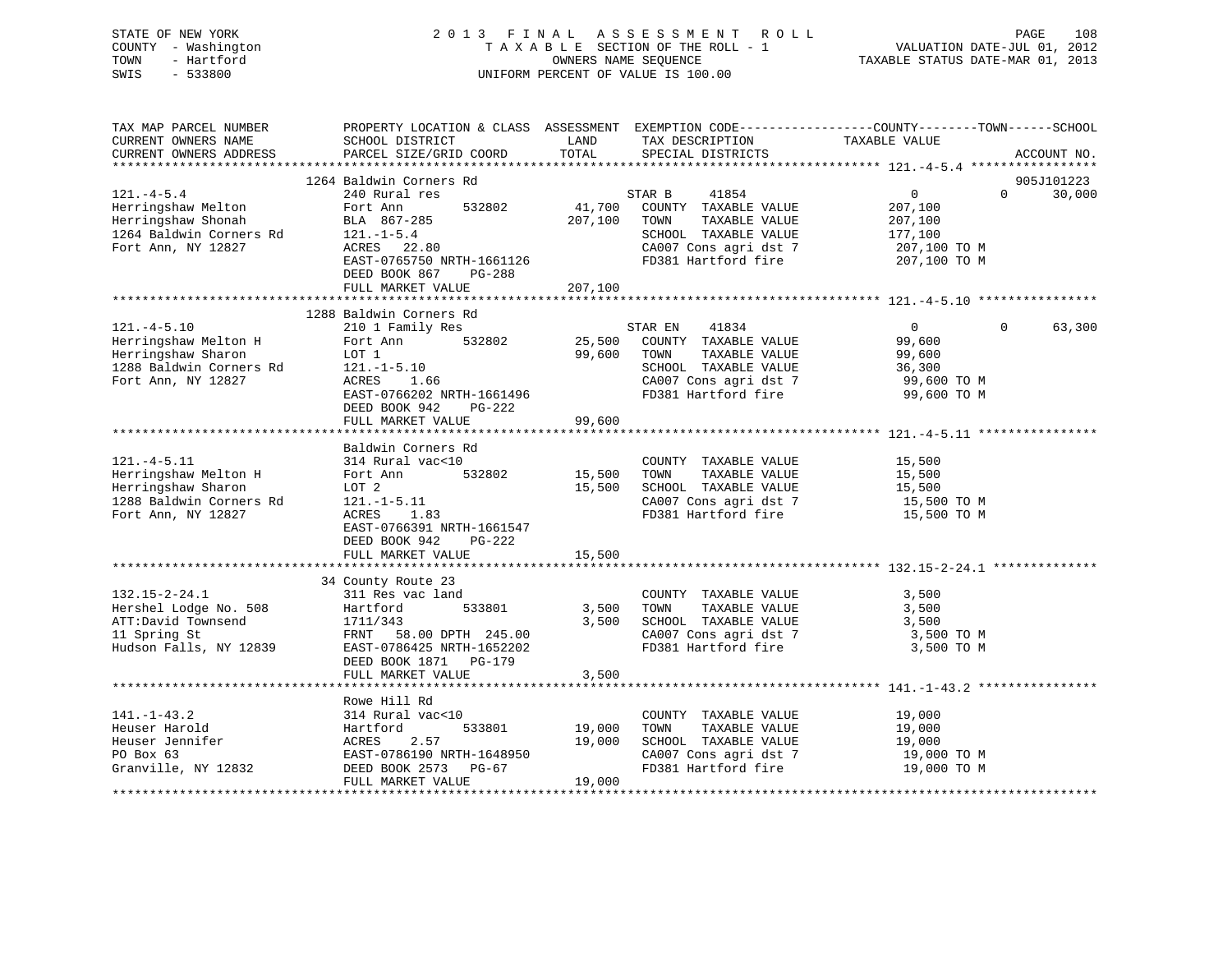# STATE OF NEW YORK 2 0 1 3 F I N A L A S S E S S M E N T R O L L PAGE 109 COUNTY - Washington T A X A B L E SECTION OF THE ROLL - 1 VALUATION DATE-JUL 01, 2012 TOWN - Hartford **TAXABLE STATUS DATE-MAR 01, 2013** SWIS - 533800 UNIFORM PERCENT OF VALUE IS 100.00

| TAX MAP PARCEL NUMBER<br>CURRENT OWNERS NAME<br>CURRENT OWNERS ADDRESS | PROPERTY LOCATION & CLASS ASSESSMENT<br>SCHOOL DISTRICT<br>PARCEL SIZE/GRID COORD | LAND<br>TOTAL  | EXEMPTION CODE-----------------COUNTY-------TOWN------SCHOOL<br>TAX DESCRIPTION<br>SPECIAL DISTRICTS | TAXABLE VALUE  |                | ACCOUNT NO. |
|------------------------------------------------------------------------|-----------------------------------------------------------------------------------|----------------|------------------------------------------------------------------------------------------------------|----------------|----------------|-------------|
|                                                                        |                                                                                   |                |                                                                                                      |                |                |             |
|                                                                        | 3669 State Route 196                                                              |                |                                                                                                      |                |                | 905J101403  |
| $140. - 1 - 6.2$                                                       | 210 1 Family Res                                                                  |                | 41854<br>STAR B                                                                                      | $\overline{0}$ | $\Omega$       | 30,000      |
| Hickey Kerri B                                                         | Hartford<br>533801                                                                | 23,600         | COUNTY TAXABLE VALUE                                                                                 | 88,400         |                |             |
| 3669 State Route 196                                                   | $861/27 + 722/281$                                                                | 88,400         | TAXABLE VALUE<br>TOWN                                                                                | 88,400         |                |             |
| Fort Ann, NY 12827                                                     | 2.70<br>ACRES                                                                     |                | SCHOOL TAXABLE VALUE                                                                                 | 58,400         |                |             |
|                                                                        | EAST-0774539 NRTH-1646488                                                         |                | CA007 Cons agri dst 7                                                                                | 88,400 TO M    |                |             |
|                                                                        | DEED BOOK 2608<br>PG-223                                                          |                | FD381 Hartford fire                                                                                  | 88,400 TO M    |                |             |
|                                                                        | FULL MARKET VALUE                                                                 | 88,400         |                                                                                                      |                |                |             |
|                                                                        |                                                                                   |                |                                                                                                      |                |                |             |
|                                                                        | 8422 State Route 40                                                               |                |                                                                                                      |                |                | 905J100285  |
| $123. - 1 - 12$                                                        | 230 3 Family Res                                                                  |                | 41720<br>AG DIST                                                                                     | 11,865         | 11,865         | 11,865      |
| Hicks Davis A                                                          | 533801<br>Hartford                                                                | 115,900 STAR B | 41854                                                                                                | $\overline{0}$ | $\overline{0}$ | 30,000      |
| PO Box 90                                                              | ACRES 137.10                                                                      |                | 267,100 FOR 480A 47460                                                                               | 58,880         | 58,880         | 58,880      |
| Granville, NY 12832                                                    | EAST-0792537 NRTH-1656882                                                         |                | COUNTY TAXABLE VALUE                                                                                 | 196,355        |                |             |
|                                                                        | DEED BOOK 605<br>PG-181                                                           |                | TOWN<br>TAXABLE VALUE                                                                                | 196,355        |                |             |
| MAY BE SUBJECT TO PAYMENT                                              | FULL MARKET VALUE                                                                 | 267,100        | SCHOOL TAXABLE VALUE                                                                                 | 166,355        |                |             |
| UNDER RPTL480A UNTIL 2022                                              |                                                                                   |                | CA007 Cons agri dst 7                                                                                | 255,235 TO M   |                |             |
|                                                                        |                                                                                   |                | 11,865 EX                                                                                            |                |                |             |
|                                                                        |                                                                                   |                | FD381 Hartford fire                                                                                  | 267,100 TO M   |                |             |
|                                                                        |                                                                                   |                |                                                                                                      |                |                |             |
|                                                                        | State Route 40                                                                    |                |                                                                                                      |                |                |             |
| $123. - 1 - 12.4$                                                      | 323 Vacant rural                                                                  |                | COUNTY TAXABLE VALUE                                                                                 | 32,300         |                |             |
| Hicks Davis A                                                          | 533801<br>Hartford                                                                | 32,300         | TAXABLE VALUE<br>TOWN                                                                                | 32,300         |                |             |
| PO Box 90                                                              | ACRES 30.70                                                                       | 32,300         | SCHOOL TAXABLE VALUE                                                                                 | 32,300         |                |             |
| Granville, NY 12832                                                    | EAST-0791418 NRTH-1660003                                                         |                | CA007 Cons agri dst 7                                                                                | 32,300 TO M    |                |             |
|                                                                        | DEED BOOK 3083 PG-255                                                             |                | FD381 Hartford fire                                                                                  | 32,300 TO M    |                |             |
|                                                                        | FULL MARKET VALUE                                                                 | 32,300         |                                                                                                      |                |                |             |
|                                                                        | LOT 50 Provincial Pat                                                             |                |                                                                                                      |                |                | 905J101033  |
| $132 - 2 - 2.2$                                                        | 323 Vacant rural                                                                  |                | FOR 480A 47460                                                                                       | 18,200         | 18,200         | 18,200      |
| Hicks Davis A                                                          | Hartford<br>533801                                                                | 22,800         | COUNTY TAXABLE VALUE                                                                                 | 4,600          |                |             |
| PO Box 90                                                              | 35.00<br>ACRES                                                                    | 22,800         | TAXABLE VALUE<br>TOWN                                                                                | 4,600          |                |             |
| Granville, NY 12832                                                    | EAST-0791611 NRTH-1655863                                                         |                | SCHOOL TAXABLE VALUE                                                                                 | 4,600          |                |             |
|                                                                        | DEED BOOK 875<br>PG-201                                                           |                | FD381 Hartford fire                                                                                  | 22,800 TO M    |                |             |
| MAY BE SUBJECT TO PAYMENT                                              | FULL MARKET VALUE                                                                 | 22,800         |                                                                                                      |                |                |             |
| UNDER RPTL480A UNTIL 2022                                              |                                                                                   |                |                                                                                                      |                |                |             |
|                                                                        |                                                                                   |                |                                                                                                      |                |                |             |
|                                                                        | 1 East St                                                                         |                |                                                                                                      |                |                | 905J100327  |
| $132.15 - 2 - 27$                                                      | 210 1 Family Res                                                                  |                | STAR B<br>41854                                                                                      | $\overline{0}$ | $\Omega$       | 30,000      |
| Higgins Bradley D                                                      | Hartford<br>533801                                                                | 9,700          | COUNTY TAXABLE VALUE                                                                                 | 63,800         |                |             |
| Higgins Patricia J                                                     | FRNT 176.00 DPTH 160.00                                                           | 63,800         | TAXABLE VALUE<br>TOWN                                                                                | 63,800         |                |             |
| PO Box 191                                                             | EAST-0786515 NRTH-1652492                                                         |                | SCHOOL TAXABLE VALUE                                                                                 | 33,800         |                |             |
| Hartford, NY 12838                                                     | PG-135<br>DEED BOOK 512                                                           |                | CA007 Cons agri dst 7                                                                                | 63,800 TO M    |                |             |
|                                                                        | FULL MARKET VALUE                                                                 |                | 63,800 FD381 Hartford fire                                                                           | 63,800 TO M    |                |             |
|                                                                        |                                                                                   |                |                                                                                                      |                |                |             |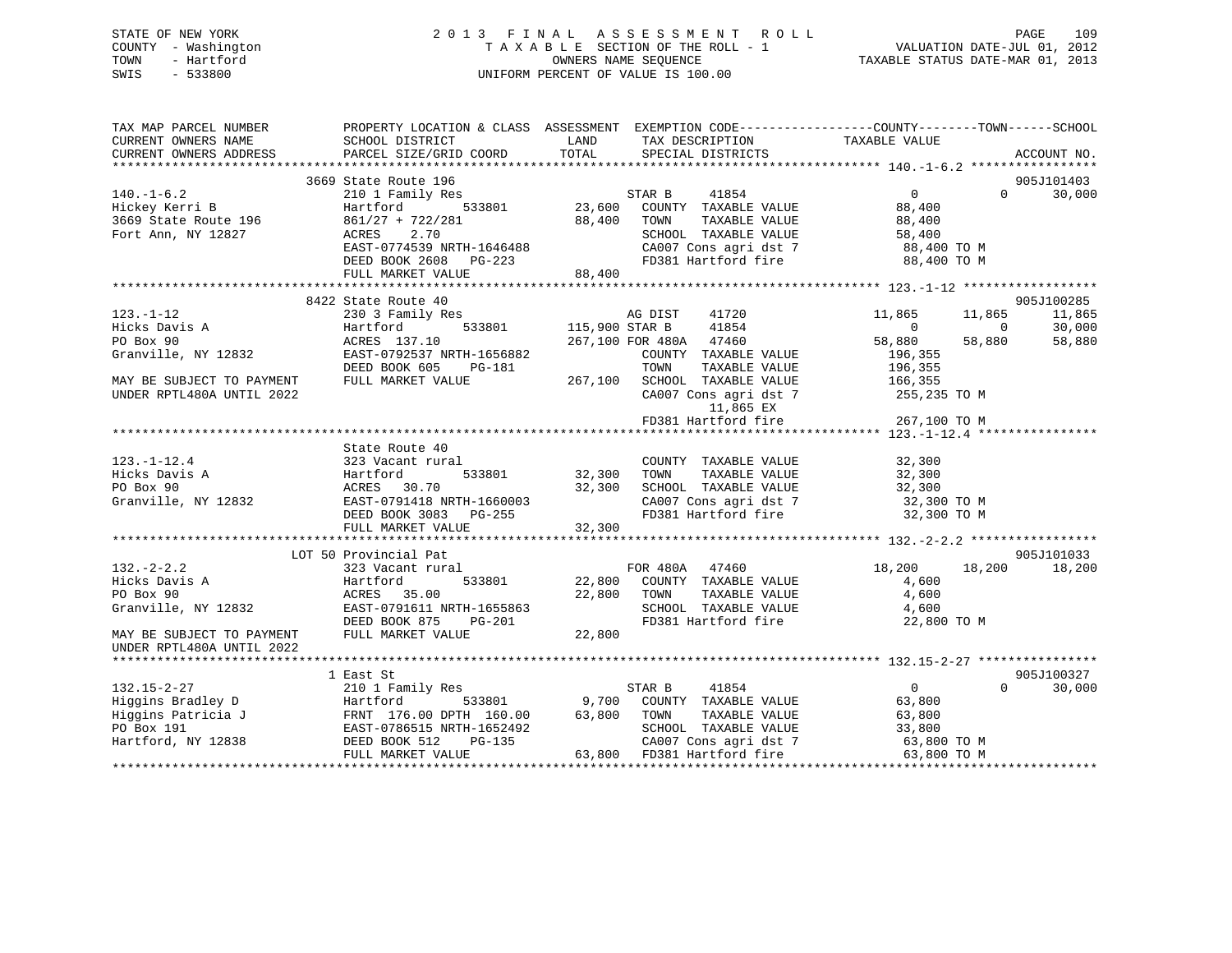# STATE OF NEW YORK 2 0 1 3 F I N A L A S S E S S M E N T R O L L PAGE 110 COUNTY - Washington T A X A B L E SECTION OF THE ROLL - 1 VALUATION DATE-JUL 01, 2012 TOWN - Hartford **TAXABLE STATUS DATE-MAR 01, 2013** SWIS - 533800 UNIFORM PERCENT OF VALUE IS 100.00

| TAX MAP PARCEL NUMBER<br>CURRENT OWNERS NAME<br>CURRENT OWNERS ADDRESS                                                                              | SCHOOL DISTRICT<br>PARCEL SIZE/GRID COORD                                                                                                        | LAND<br>TOTAL                     | TAX DESCRIPTION TAXABLE VALUE<br>SPECIAL DISTRICTS                                                                                                                                          | PROPERTY LOCATION & CLASS ASSESSMENT EXEMPTION CODE----------------COUNTY-------TOWN-----SCHOOL | ACCOUNT NO.                            |
|-----------------------------------------------------------------------------------------------------------------------------------------------------|--------------------------------------------------------------------------------------------------------------------------------------------------|-----------------------------------|---------------------------------------------------------------------------------------------------------------------------------------------------------------------------------------------|-------------------------------------------------------------------------------------------------|----------------------------------------|
| $132 - 4 - 8.5$<br>Hilder Paul<br>Hilder Sara<br>330 Cty Rte 21<br>Granville, NY 12832                                                              | Blood St<br>322 Rural vac>10<br>Hartford<br>ACRES 11.45<br>EAST-0794731 NRTH-1652318<br>DEED BOOK 3105 PG-6<br>FULL MARKET VALUE                 | 533801 19,800<br>19,800<br>19,800 | COUNTY TAXABLE VALUE<br>TAXABLE VALUE<br>TOWN<br>SCHOOL TAXABLE VALUE<br>FD381 Hartford fire                                                                                                | 19,800<br>19,800<br>19,800<br>19,800 TO M                                                       |                                        |
| $132.15 - 1 - 5$<br>Hilder Raymond E<br>Hilder Patricia Ann<br>PO Box 2<br>Hartford, NY 12838                                                       | 77 County Route 23<br>210 1 Family Res<br>Hartford<br>3.20<br>ACRES<br>EAST-0786397 NRTH-1653419<br>DEED BOOK 903<br>PG-137<br>FULL MARKET VALUE | /war ver<br>533801 31,400 STAR EN | WAR VET/TC 41121<br>41834<br>99,300 COUNTY TAXABLE VALUE<br>TOWN      TAXABLE VALUE<br>SCHOOL   TAXABLE VALUE<br>99,300 CA007 Cons agridst 7 99,300 TO M<br>ED381 Hartford fire 99,300 TO M | 14,895<br>14,895<br>$\Omega$<br>$\Omega$<br>84,405<br>84,405<br>36,000                          | 905J100084<br>$\overline{0}$<br>63,300 |
|                                                                                                                                                     | 29 Gilchrist Hill Ext                                                                                                                            |                                   | FD381 Hartford fire                                                                                                                                                                         | 99,300 TO M                                                                                     | 905J100321                             |
| $141. - 3 - 6$<br>Hinchliffe James T<br>29 Gilchrist Hill Ext<br>Hartford, NY 12838                                                                 | 210 1 Family Res<br>533801<br>Hartford<br>ACRES<br>2.54<br>EAST-0784330 NRTH-1643789<br>DEED BOOK 444<br>PG-292<br>FULL MARKET VALUE             | 93,800<br>93,800                  | 41834<br>STAR EN       41834<br>30,000    COUNTY   TAXABLE  VALUE<br>TOWN<br>TAXABLE VALUE<br>SCHOOL TAXABLE VALUE<br>FD381 Hartford fire                                                   | $\overline{0}$<br>$\Omega$<br>93,800<br>93,800<br>30,500<br>93,800 TO M                         | 63,300                                 |
|                                                                                                                                                     | 12 Dick Hill Rd                                                                                                                                  |                                   |                                                                                                                                                                                             |                                                                                                 |                                        |
| $141. - 1 - 70.5$<br>Hitchcock Lisa K<br>12 Dick Hill Rd<br>Granville, NY 12832                                                                     | 210 1 Family Res<br>Hartford<br>533801<br>2.96<br>ACRES<br>EAST-0786987 NRTH-1647504<br>DEED BOOK 2858 PG-106<br>FULL MARKET VALUE               | 102,900                           | STAR B<br>41854<br>31,600 COUNTY TAXABLE VALUE<br>TOWN<br>TAXABLE VALUE<br>SCHOOL TAXABLE VALUE<br>CA007 Cons agri dst 7<br>102,900 FD381 Hartford fire                                     | $\overline{0}$<br>$\Omega$<br>102,900<br>102,900<br>72,900<br>102,900 TO M<br>102,900 TO M      | 30,000                                 |
|                                                                                                                                                     |                                                                                                                                                  |                                   |                                                                                                                                                                                             |                                                                                                 |                                        |
| $122. - 1 - 52$<br>Hoag Rolland G<br>C/O Compassionate Funeral Care ACRES 5.00<br>402 Maple Ave<br>Saratoga Springs, NY 12866 DEED BOOK 2631 PG-100 | 51 Cedar Ridge Way<br>314 Rural vac<10<br>Hartford<br>533801<br>EAST-0769304 NRTH-1658822<br>FULL MARKET VALUE                                   | 15,600<br>15,600<br>15,600        | COUNTY TAXABLE VALUE<br>TOWN<br>TAXABLE VALUE<br>SCHOOL TAXABLE VALUE<br>CA007 Cons agri dst 7 15,600 TO M<br>FD381 Hartford fire                                                           | 15,600<br>15,600<br>15,600<br>15,600 TO M                                                       | 905J101068                             |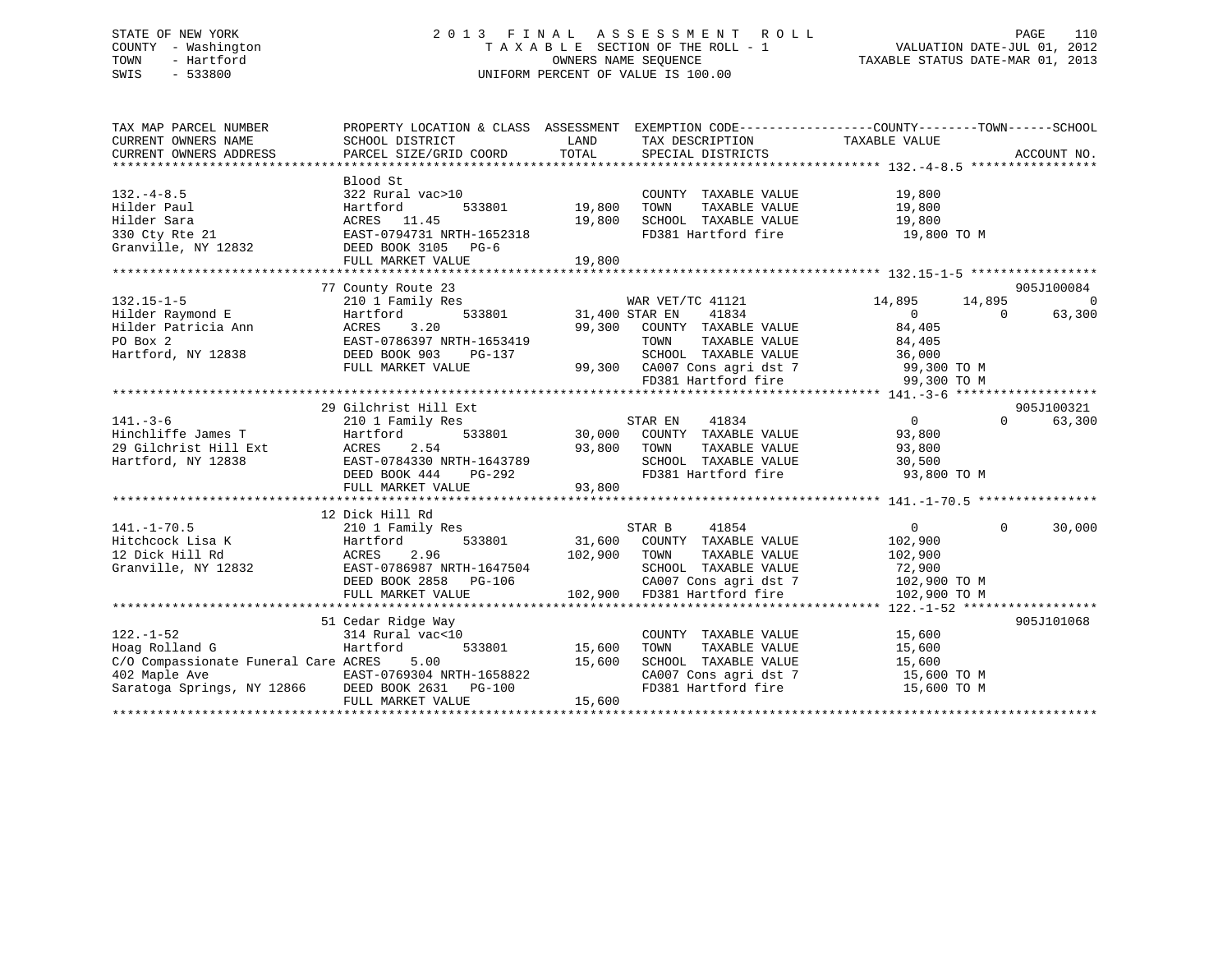# STATE OF NEW YORK 2 0 1 3 F I N A L A S S E S S M E N T R O L L PAGE 111 COUNTY - Washington T A X A B L E SECTION OF THE ROLL - 1 VALUATION DATE-JUL 01, 2012 TOWN - Hartford **TAXABLE STATUS DATE-MAR 01, 2013** SWIS - 533800 UNIFORM PERCENT OF VALUE IS 100.00

| TAX MAP PARCEL NUMBER                    | PROPERTY LOCATION & CLASS ASSESSMENT EXEMPTION CODE---------------COUNTY-------TOWN-----SCHOOL                |                 |                                              |                |           |                          |
|------------------------------------------|---------------------------------------------------------------------------------------------------------------|-----------------|----------------------------------------------|----------------|-----------|--------------------------|
| CURRENT OWNERS NAME                      | SCHOOL DISTRICT                                                                                               | LAND            | TAX DESCRIPTION                              | TAXABLE VALUE  |           |                          |
| CURRENT OWNERS ADDRESS                   | PARCEL SIZE/GRID COORD                                                                                        | TOTAL           | SPECIAL DISTRICTS                            |                |           | ACCOUNT NO.              |
|                                          |                                                                                                               |                 |                                              |                |           |                          |
|                                          | 54 Marlboro Country Rd                                                                                        |                 |                                              | $\overline{0}$ | $\Omega$  | 905J100434               |
| $141.-3-38.1$                            | 210 1 Family Res                                                                                              |                 | STAR B<br>41854                              |                |           | 30,000                   |
| Hoaque John J<br>Hoaque Rebecca Sue      | 533801<br>Hartford<br>7.70                                                                                    |                 | 48,500 COUNTY TAXABLE VALUE                  | 146,300        |           |                          |
|                                          | ACRES                                                                                                         | 146,300         | TOWN<br>TAXABLE VALUE                        | 146,300        |           |                          |
|                                          |                                                                                                               |                 | SCHOOL TAXABLE VALUE                         | 116,300        |           |                          |
|                                          | FULL MARKET VALUE                                                                                             | 146,300         | FD381 Hartford fire                          | 146,300 TO M   |           |                          |
|                                          |                                                                                                               |                 |                                              |                |           |                          |
|                                          | 176 Blood St                                                                                                  |                 |                                              |                |           | 905J100652               |
| $142. - 1 - 22$                          | 312 Vac w/imprv                                                                                               |                 | COUNTY TAXABLE VALUE                         | 57,400         |           |                          |
|                                          |                                                                                                               | 43,400          | TAXABLE VALUE<br>TOWN                        | 57,400         |           |                          |
|                                          |                                                                                                               | 57,400          |                                              | 57,400         |           |                          |
|                                          | Hoard Raymond K Martford 533801<br>Hoard Kelly J (ACRES 47.70<br>380 Truthville Rd (EAST-0793583 NRTH-1644989 |                 | SCHOOL TAXABLE VALUE<br>FD381 Hartford fire  | 57,400 TO M    |           |                          |
| Granville, NY 12832 DEED BOOK 3098 PG-24 |                                                                                                               |                 |                                              |                |           |                          |
|                                          | FULL MARKET VALUE                                                                                             | 57,400          |                                              |                |           |                          |
|                                          |                                                                                                               |                 |                                              |                |           |                          |
|                                          | 4377 State Route 149                                                                                          |                 |                                              |                |           |                          |
| $131. - 1 - 5.5$                         | 241 Rural res&ag                                                                                              |                 | AG BUILD 41700                               | 15,649         | 15,649    | 15,649                   |
| Hodge Philip W                           |                                                                                                               | 107,600 AG DIST | 41720                                        | 55,968         | 55,968    | 55,968                   |
| Hodge Carolyn C                          | Hartford 533801<br>ACRES 67.90<br>149 EAST-0778460 NRTH-1652178                                               |                 | 383,100 STAR EN<br>41834                     | $\overline{0}$ | $\Omega$  | 63,300                   |
| 4377 State Route 149                     |                                                                                                               |                 | COUNTY TAXABLE VALUE                         | 311,483        |           |                          |
| Fort Ann, NY 12827                       | DEED BOOK 956<br>PG-289                                                                                       |                 | TOWN<br>TAXABLE VALUE                        | 311,483        |           |                          |
|                                          | FULL MARKET VALUE                                                                                             | 383,100         | SCHOOL TAXABLE VALUE                         | 248,183        |           |                          |
| MAY BE SUBJECT TO PAYMENT                |                                                                                                               |                 | CA007 Cons agri dst 7 327,132 TO M           |                |           |                          |
| UNDER AGDIST LAW TIL 2017                |                                                                                                               |                 | 55,968 EX                                    |                |           |                          |
|                                          |                                                                                                               |                 | FD381 Hartford fire                          | 383,100 TO M   |           |                          |
|                                          |                                                                                                               |                 |                                              |                |           |                          |
|                                          | 86 Wright Rd                                                                                                  |                 |                                              |                |           | 905J100323               |
| $132. - 1 - 2$                           | 210 1 Family Res                                                                                              |                 |                                              | 34,025         | 34,025    | $\overline{\phantom{0}}$ |
| Hoffer Rodney K LE                       | 533801<br>Hartford                                                                                            |                 | CBT VET/TC 41131<br>23,400 DIS VET/TC 41141  | 68,050         | 68,050    | $\overline{0}$           |
| Hoffer Joanne K LE                       |                                                                                                               | 136,100 STAR B  | 41854                                        | $\overline{0}$ | $\bigcap$ | 30,000                   |
| 23 East St                               | ACRES 1.10<br>EAST-0784983 NRTH-1655124                                                                       |                 | COUNTY TAXABLE VALUE                         | 34,025         |           |                          |
| Hartford, NY 12838                       | DEED BOOK 3058 PG-112                                                                                         |                 | TOWN<br>TAXABLE VALUE                        | 34,025         |           |                          |
|                                          | FULL MARKET VALUE                                                                                             |                 | 136,100 SCHOOL TAXABLE VALUE                 | 106,100        |           |                          |
|                                          |                                                                                                               |                 | CA007 Cons agri dst 7 136,100 TO M           |                |           |                          |
|                                          |                                                                                                               |                 | FD381 Hartford fire                          | 136,100 TO M   |           |                          |
|                                          |                                                                                                               |                 |                                              |                |           |                          |
|                                          | Wright Rd                                                                                                     |                 |                                              |                |           |                          |
| $132. - 1 - 3.2$                         | 312 Vac w/imprv                                                                                               |                 | COUNTY TAXABLE VALUE                         | 9,300          |           |                          |
| Hoffer Rodney K LE                       | Hartford<br>533801                                                                                            | 500             | TAXABLE VALUE<br>TOWN                        | 9,300          |           |                          |
| Hoffer Joanne K LE                       | 25.00 DPTH 235.00<br>FRNT                                                                                     | 9,300           | SCHOOL TAXABLE VALUE                         | 9,300          |           |                          |
| 23 East St                               | EAST-0785120 NRTH-1655171                                                                                     |                 |                                              | 9,300 TO M     |           |                          |
| Hartford, NY 12838                       | DEED BOOK 3058 PG-112                                                                                         |                 | CA007 Cons agri dst 7<br>FD381 Hartford fire | 9,300 TO M     |           |                          |
|                                          | FULL MARKET VALUE                                                                                             | 9,300           |                                              |                |           |                          |
|                                          |                                                                                                               |                 |                                              |                |           |                          |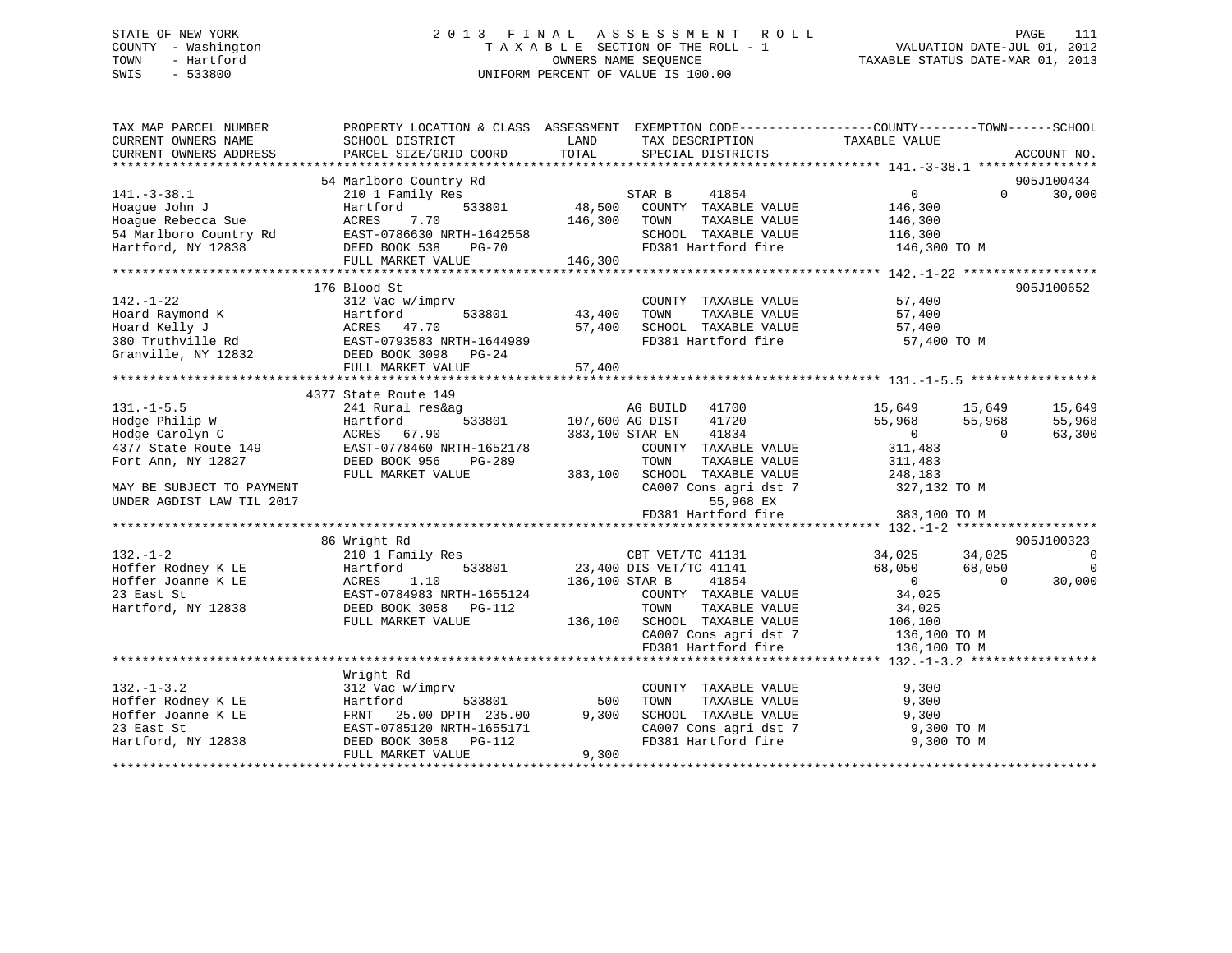# STATE OF NEW YORK 2 0 1 3 F I N A L A S S E S S M E N T R O L L PAGE 112 COUNTY - Washington T A X A B L E SECTION OF THE ROLL - 1 VALUATION DATE-JUL 01, 2012 TOWN - Hartford **TAXABLE STATUS DATE-MAR 01, 2013** SWIS - 533800 UNIFORM PERCENT OF VALUE IS 100.00

| TAX MAP PARCEL NUMBER<br>CURRENT OWNERS NAME                  | PROPERTY LOCATION & CLASS ASSESSMENT EXEMPTION CODE---------------COUNTY-------TOWN-----SCHOOL<br>SCHOOL DISTRICT                                                                               | LAND          | TAX DESCRIPTION                                                                                                                               | TAXABLE VALUE              |             |
|---------------------------------------------------------------|-------------------------------------------------------------------------------------------------------------------------------------------------------------------------------------------------|---------------|-----------------------------------------------------------------------------------------------------------------------------------------------|----------------------------|-------------|
| CURRENT OWNERS ADDRESS                                        | PARCEL SIZE/GRID COORD                                                                                                                                                                          | TOTAL         | SPECIAL DISTRICTS                                                                                                                             |                            | ACCOUNT NO. |
|                                                               |                                                                                                                                                                                                 |               |                                                                                                                                               |                            |             |
|                                                               | 8922 State Route 40                                                                                                                                                                             |               |                                                                                                                                               |                            | 905J101305  |
| $114. - 1 - 6.1$                                              | 322 Rural vac>10                                                                                                                                                                                |               | COUNTY TAXABLE VALUE                                                                                                                          | 38,000                     |             |
| Hogan Patrick T<br>Hogan Karen                                | Hartford<br>Hogan Patrick T<br>Hogan Karen Martford 533801<br>44 Maple St EAST-0792004 NRTH-1670011<br>Hudson Falls, NY 12839 DEED BOOK 647 PG-69<br>Hudson Falls, NY 12839 DEED BOOK 647 PG-69 | 38,000        | TAXABLE VALUE<br>TOWN                                                                                                                         | 38,000                     |             |
|                                                               |                                                                                                                                                                                                 | 38,000        | SCHOOL TAXABLE VALUE                                                                                                                          | 38,000                     |             |
|                                                               |                                                                                                                                                                                                 |               | CA007 Cons agri dst 7 38,000 TO M                                                                                                             |                            |             |
|                                                               |                                                                                                                                                                                                 |               | FD381 Hartford fire                                                                                                                           | 38,000 TO M                |             |
|                                                               | FULL MARKET VALUE                                                                                                                                                                               | 38,000        |                                                                                                                                               |                            |             |
|                                                               |                                                                                                                                                                                                 |               |                                                                                                                                               |                            |             |
|                                                               | 5526 County Route 30                                                                                                                                                                            |               |                                                                                                                                               |                            |             |
| $150.-1-5.1$                                                  | 210 1 Family Res                                                                                                                                                                                |               | COUNTY TAXABLE VALUE                                                                                                                          | 48,200                     |             |
|                                                               | Hartford                                                                                                                                                                                        | 533801 18,800 |                                                                                                                                               | 48,200                     |             |
| Holcomb Peter Jr<br>5526 County Route 30                      | FRNT 180.00 DPTH 147.00                                                                                                                                                                         | 48,200        | TOWN      TAXABLE VALUE<br>SCHOOL   TAXABLE VALUE                                                                                             | 48,200                     |             |
|                                                               | SS20 Councy Rouse 50<br>Granville, NY 12832<br>Arra DON' 2365 DON' 2365 DO-109                                                                                                                  |               | CA008 Cons agri dst 8 48,200 TO M                                                                                                             |                            |             |
|                                                               | DEED BOOK 3265 PG-109                                                                                                                                                                           |               | FD381 Hartford fire                                                                                                                           | 48,200 TO M                |             |
| PRIOR OWNER ON 3/01/2013 FULL MARKET VALUE                    |                                                                                                                                                                                                 | 48,200        |                                                                                                                                               |                            |             |
| Mullen Jay                                                    |                                                                                                                                                                                                 |               |                                                                                                                                               |                            |             |
|                                                               |                                                                                                                                                                                                 |               |                                                                                                                                               |                            |             |
|                                                               | 3459 State Route 196                                                                                                                                                                            |               |                                                                                                                                               |                            | 905J100677  |
| $140. - 1 - 48$                                               | 270 Mfg housing                                                                                                                                                                                 |               | $\begin{array}{cccc}\n & \text{STAR B} & \text{41854} \\  \text{533801} & \text{15,200} & \text{COUNTY} & \text{TAXABLE VALUE}\n \end{array}$ | $\overline{0}$<br>$\Omega$ | 30,000      |
| Holcomb Wanda                                                 | Hartford                                                                                                                                                                                        |               |                                                                                                                                               | 30,900                     |             |
| 3459 State Route 196                                          | FRNT 125.00 DPTH 144.00 30,900 TOWN                                                                                                                                                             |               | TAXABLE VALUE                                                                                                                                 | 30,900                     |             |
| Fort Ann, NY 12827                                            | FRNT 125.00 21.1.<br>EAST-0769960 NRTH-1643719                                                                                                                                                  |               | SCHOOL TAXABLE VALUE<br>FD381 Hartford fire                                                                                                   | 900                        |             |
|                                                               | DEED BOOK 2692 PG-20                                                                                                                                                                            |               |                                                                                                                                               | 30,900 TO M                |             |
|                                                               | FULL MARKET VALUE                                                                                                                                                                               | 30,900        |                                                                                                                                               |                            |             |
|                                                               |                                                                                                                                                                                                 |               |                                                                                                                                               |                            |             |
|                                                               | 170 Dick Hill Rd                                                                                                                                                                                |               |                                                                                                                                               |                            | 905J101393  |
|                                                               | 210 1 Family Res                                                                                                                                                                                |               | COUNTY TAXABLE VALUE 154,100                                                                                                                  |                            |             |
|                                                               | 533801<br>Hartford                                                                                                                                                                              | 24,500        | TAXABLE VALUE<br>TOWN                                                                                                                         | 154,100                    |             |
|                                                               | 596/94                                                                                                                                                                                          | 154,100       | SCHOOL TAXABLE VALUE 154,100                                                                                                                  |                            |             |
| $142.-1-2.1$<br>Hollister Miles<br>Theory Mary<br>$5x$<br>$7$ | ACRES<br>1.10                                                                                                                                                                                   |               | CA007 Cons agri dst 7 154,100 TO M                                                                                                            |                            |             |
|                                                               | EAST-0790026 NRTH-1649881                                                                                                                                                                       |               | FD381 Hartford fire                                                                                                                           | 154,100 TO M               |             |
|                                                               | DEED BOOK 3170 PG-217                                                                                                                                                                           |               |                                                                                                                                               |                            |             |
|                                                               | FULL MARKET VALUE                                                                                                                                                                               | 154,100       |                                                                                                                                               |                            |             |
|                                                               |                                                                                                                                                                                                 |               |                                                                                                                                               |                            |             |
|                                                               | 166 Dick Hill Rd                                                                                                                                                                                |               |                                                                                                                                               |                            |             |
|                                                               |                                                                                                                                                                                                 |               | COUNTY TAXABLE VALUE                                                                                                                          | 500                        |             |
|                                                               |                                                                                                                                                                                                 | 533801 500    | TAXABLE VALUE<br>TOWN                                                                                                                         | 500                        |             |
|                                                               |                                                                                                                                                                                                 | 500           | SCHOOL TAXABLE VALUE                                                                                                                          | 500                        |             |
|                                                               |                                                                                                                                                                                                 |               | CA007 Cons agri dst 7<br>FD381 Hartford fire                                                                                                  | 500 TO M                   |             |
|                                                               | 142.-1-1.2<br>Hollister Miles A (1978)<br>Cleaver Mary R (1978)<br>TRNT 273.00 DPTH 80.00<br>EAST-0789653 NRTH-1649452<br>PG-214                                                                |               |                                                                                                                                               | 500 TO M                   |             |
|                                                               | FULL MARKET VALUE                                                                                                                                                                               | 500           |                                                                                                                                               |                            |             |
|                                                               |                                                                                                                                                                                                 |               |                                                                                                                                               |                            |             |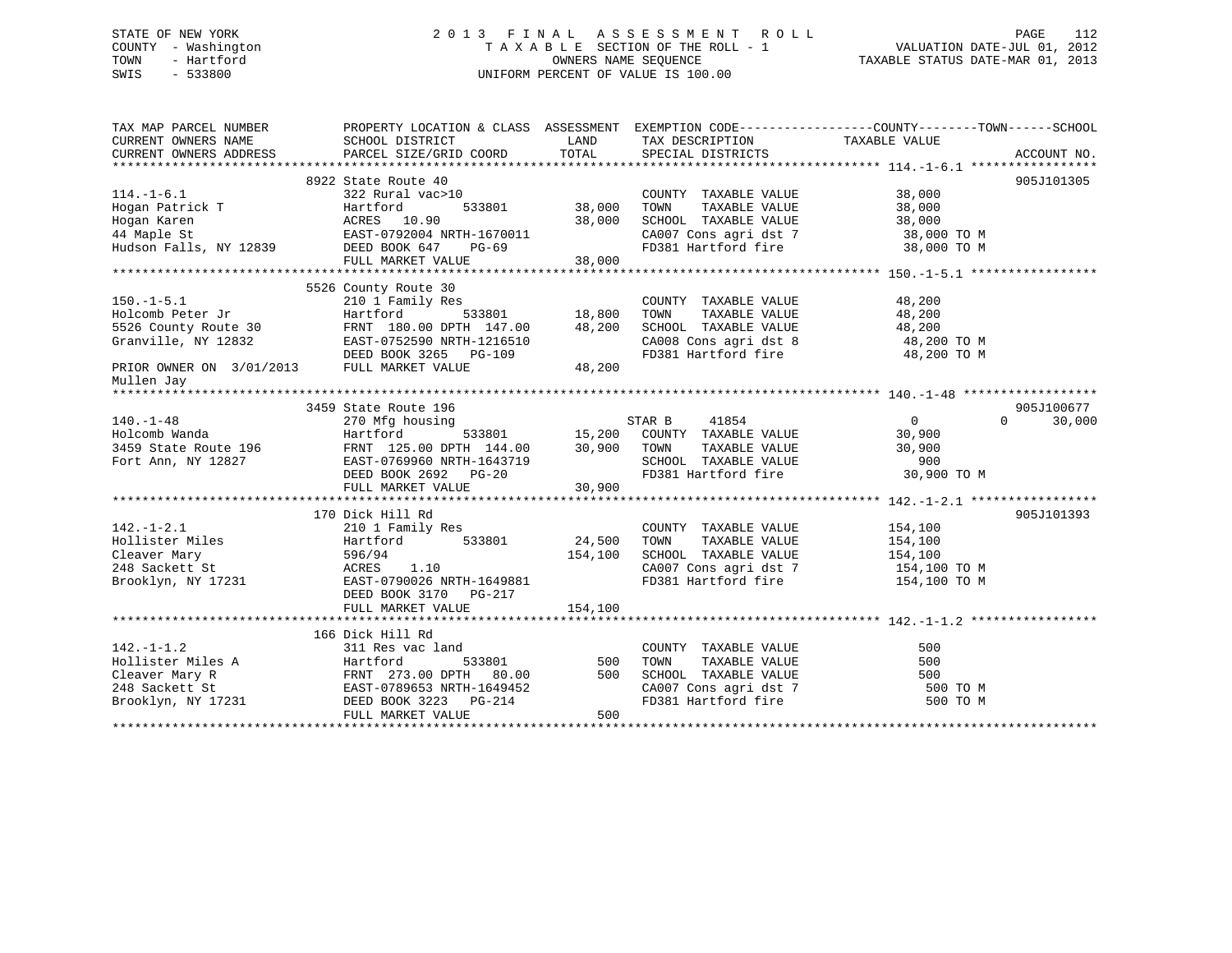# STATE OF NEW YORK 2 0 1 3 F I N A L A S S E S S M E N T R O L L PAGE 113 COUNTY - Washington T A X A B L E SECTION OF THE ROLL - 1 VALUATION DATE-JUL 01, 2012 TOWN - Hartford **TAXABLE STATUS DATE-MAR 01, 2013** SWIS - 533800 UNIFORM PERCENT OF VALUE IS 100.00

| TAX MAP PARCEL NUMBER                             | PROPERTY LOCATION & CLASS ASSESSMENT              |                                                                        | EXEMPTION CODE-----------------COUNTY-------TOWN------SCHOOL                                                                                                                                                                           |
|---------------------------------------------------|---------------------------------------------------|------------------------------------------------------------------------|----------------------------------------------------------------------------------------------------------------------------------------------------------------------------------------------------------------------------------------|
|                                                   | Dick Hill Rd                                      |                                                                        |                                                                                                                                                                                                                                        |
| $142. - 1 - 2.2$                                  | 120 Field crops                                   | COUNTY TAXABLE VALUE                                                   | 180,200                                                                                                                                                                                                                                |
| Hollister Miles A                                 | 533801<br>Hartford                                | 172,600<br>TOWN<br>TAXABLE VALUE                                       | 180,200                                                                                                                                                                                                                                |
|                                                   |                                                   | SCHOOL TAXABLE VALUE                                                   | 180,200                                                                                                                                                                                                                                |
|                                                   |                                                   | CA007 Cons agri dst 7                                                  | 180,200 TO M                                                                                                                                                                                                                           |
|                                                   |                                                   | FD381 Hartford fire 180,200 TO M                                       |                                                                                                                                                                                                                                        |
|                                                   | FULL MARKET VALUE 180,200                         |                                                                        |                                                                                                                                                                                                                                        |
|                                                   |                                                   |                                                                        |                                                                                                                                                                                                                                        |
|                                                   | 83 Hinck Ln                                       |                                                                        | 905J100322                                                                                                                                                                                                                             |
| $150. - 1 - 1$                                    | 240 Rural res                                     | AG BUILD 41700                                                         | 4,000<br>4,000<br>4,000                                                                                                                                                                                                                |
|                                                   | Hartford                                          | 533801 168,200 AG DIST<br>41720                                        | 22,814<br>22,814<br>22,814                                                                                                                                                                                                             |
| Holmes John U<br>Holmes Linda P<br>Holmes Linda P | Hartford<br>ACRES 226.50                          | 41834<br>287,000 STAR EN                                               | $22,814$<br>0<br>$\overline{0}$<br>63,300                                                                                                                                                                                              |
| PO Box 114                                        |                                                   | FOR 480A 47460                                                         | 88,160                                                                                                                                                                                                                                 |
|                                                   | EAST-0781611 NRTH-1641672<br>DEED BOOK 913 PG-206 |                                                                        | 88,160<br>88,160                                                                                                                                                                                                                       |
| Hartford, NY 12838                                | DEED BOOK 913<br>PG-206                           | COUNTY TAXABLE VALUE                                                   | 172,026                                                                                                                                                                                                                                |
|                                                   | FULL MARKET VALUE                                 | 287,000<br>TOWN<br>TAXABLE VALUE                                       | 172,026                                                                                                                                                                                                                                |
| MAY BE SUBJECT TO PAYMENT                         |                                                   | SCHOOL TAXABLE VALUE                                                   | 108,726                                                                                                                                                                                                                                |
| UNDER RPTL480A UNTIL 2022                         |                                                   | CA007 Cons agri dst 7                                                  | $264,186$ TO M                                                                                                                                                                                                                         |
|                                                   |                                                   | 22,814 EX                                                              |                                                                                                                                                                                                                                        |
|                                                   |                                                   | FD381 Hartford fire                                                    | 287,000 TO M                                                                                                                                                                                                                           |
|                                                   |                                                   |                                                                        |                                                                                                                                                                                                                                        |
|                                                   | 42 Swamp Ln                                       |                                                                        | 905J100611                                                                                                                                                                                                                             |
| $149. - 1 - 35$                                   | 240 Rural res                                     | COUNTY TAXABLE VALUE                                                   | 334,800                                                                                                                                                                                                                                |
|                                                   |                                                   | TOWN<br>TAXABLE VALUE                                                  | 334,800                                                                                                                                                                                                                                |
|                                                   |                                                   | SCHOOL TAXABLE VALUE 334,800                                           |                                                                                                                                                                                                                                        |
|                                                   |                                                   |                                                                        |                                                                                                                                                                                                                                        |
|                                                   |                                                   | CA006 Cons agri dst 6 334,800 TO M<br>FD381 Hartford fire 334,800 TO M |                                                                                                                                                                                                                                        |
|                                                   |                                                   |                                                                        |                                                                                                                                                                                                                                        |
|                                                   | FULL MARKET VALUE                                 | 334,800                                                                |                                                                                                                                                                                                                                        |
|                                                   |                                                   |                                                                        |                                                                                                                                                                                                                                        |
|                                                   | 45 Hinck Ln                                       |                                                                        |                                                                                                                                                                                                                                        |
| $150. -1 - 1.1$                                   | 210 1 Family Res                                  | STAR B<br>41854                                                        | $\overline{0}$<br>$\Omega$<br>30,000                                                                                                                                                                                                   |
| Holmes Robert U 2nd                               | 533801<br>Hartford                                | 26,800 COUNTY TAXABLE VALUE                                            | 185,800                                                                                                                                                                                                                                |
| PO Box 114                                        | ACRES 2.00                                        | 185,800 TOWN<br>TAXABLE VALUE                                          | 185,800                                                                                                                                                                                                                                |
| Hartford, NY 12838                                |                                                   | SCHOOL TAXABLE VALUE 155,800                                           |                                                                                                                                                                                                                                        |
|                                                   |                                                   |                                                                        |                                                                                                                                                                                                                                        |
|                                                   |                                                   |                                                                        |                                                                                                                                                                                                                                        |
|                                                   |                                                   |                                                                        | 10 1005 11<br>Hartford, NY 12838 EAST-0780520 NRTH-1640896 SCHOOL TAXABLE VALUE 155,800<br>DEED BOOK 1951 PG-99 CA007 Cons agri dst 7 185,800 TO M<br>FULL MARKET VALUE 185,800 FD381 Hartford fire 185,800 TO M<br>****************** |
|                                                   | 5245 County Route 30                              |                                                                        | 905J101337                                                                                                                                                                                                                             |
|                                                   | 210 1 Family Res                                  | 41854<br>STAR B                                                        | $\overline{0}$<br>$\Omega$<br>30,000                                                                                                                                                                                                   |
|                                                   | 533801<br>Hartford                                | 20,900<br>COUNTY TAXABLE VALUE                                         | 99,900                                                                                                                                                                                                                                 |
|                                                   | FRNT 159.00 DPTH 290.00                           | 99,900                                                                 |                                                                                                                                                                                                                                        |
|                                                   |                                                   | TOWN<br>TAXABLE VALUE                                                  | 99,900                                                                                                                                                                                                                                 |
|                                                   | EAST-0788170 NRTH-1635456                         | SCHOOL TAXABLE VALUE                                                   | 69,900                                                                                                                                                                                                                                 |
|                                                   | DEED BOOK 551<br>PG-244                           | CA008 Cons agri dst 8                                                  | 99,900 TO M                                                                                                                                                                                                                            |
|                                                   | FULL MARKET VALUE                                 | 99,900 FD381 Hartford fire                                             | 99,900 TO M                                                                                                                                                                                                                            |
|                                                   |                                                   |                                                                        |                                                                                                                                                                                                                                        |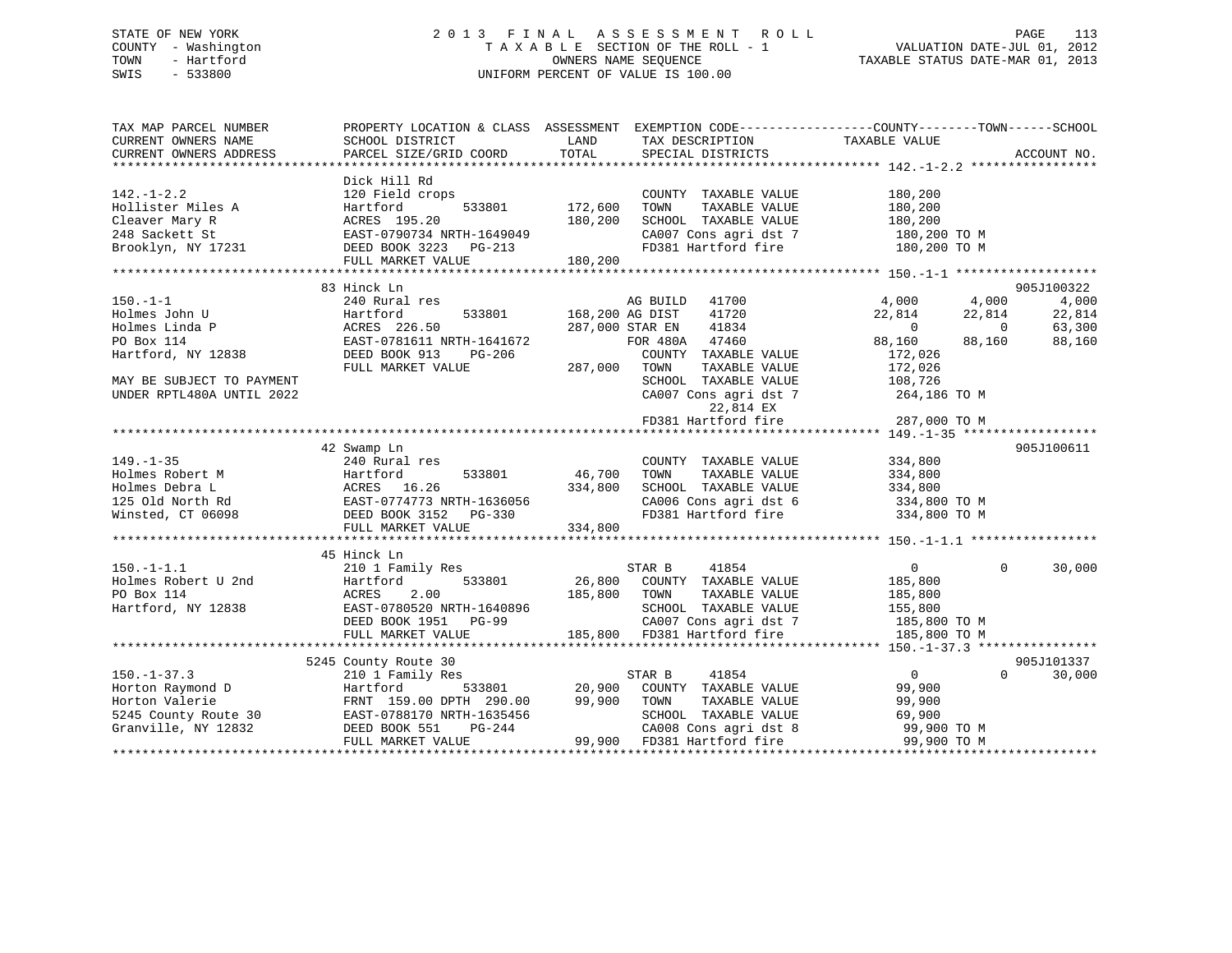# STATE OF NEW YORK 2 0 1 3 F I N A L A S S E S S M E N T R O L L PAGE 114 COUNTY - Washington T A X A B L E SECTION OF THE ROLL - 1 VALUATION DATE-JUL 01, 2012 TOWN - Hartford OWNERS NAME SEQUENCE TAXABLE STATUS DATE-MAR 01, 2013 SWIS - 533800 UNIFORM PERCENT OF VALUE IS 100.00

| TAX MAP PARCEL NUMBER<br>CURRENT OWNERS NAME<br>CURRENT OWNERS ADDRESS                                      | PROPERTY LOCATION & CLASS ASSESSMENT EXEMPTION CODE----------------COUNTY-------TOWN------SCHOOL<br>SCHOOL DISTRICT<br>PARCEL SIZE/GRID COORD                                                            | LAND<br>TOTAL                | TAX DESCRIPTION<br>SPECIAL DISTRICTS                                                                                                              | TAXABLE VALUE                                                                                      | ACCOUNT NO.                          |
|-------------------------------------------------------------------------------------------------------------|----------------------------------------------------------------------------------------------------------------------------------------------------------------------------------------------------------|------------------------------|---------------------------------------------------------------------------------------------------------------------------------------------------|----------------------------------------------------------------------------------------------------|--------------------------------------|
| $140. - 1 - 9.1$<br>Houle Michael<br>4 Rojcewicz Ln<br>Fort Ann, NY 12827                                   | 4 Rojcewicz Ln<br>210 1 Family Res<br>533801<br>Hartford<br>2.06<br>ACRES<br>EAST-0774678 NRTH-1646044<br>DEED BOOK 825<br>PG-93<br>FULL MARKET VALUE<br>*******************************                 | 27,000<br>167,600            | STAR B<br>41854<br>COUNTY TAXABLE VALUE<br>TOWN<br>TAXABLE VALUE<br>SCHOOL TAXABLE VALUE<br>CA007 Cons agri dst 7<br>167,600 FD381 Hartford fire  | $\overline{0}$<br>167,600<br>167,600<br>137,600<br>167,600 TO M<br>167,600 TO M                    | $\mathbf 0$<br>30,000                |
| $140. - 1 - 9$<br>Houle Richard LE<br>Houle Michelle                                                        | 3668 State Route 196<br>240 Rural res<br>533801<br>Hartford<br>ACRES<br>28.40<br>FULL MARKET VALUE                                                                                                       | 46,000<br>133,400            | 41834<br>STAR EN<br>COUNTY TAXABLE VALUE<br>TOWN<br>TAXABLE VALUE<br>SCHOOL TAXABLE VALUE<br>CA007 Cons agri dst 7<br>133,400 FD381 Hartford fire | $\overline{0}$<br>133,400<br>133,400<br>70,100<br>$133,400$ TO M<br>$133,400$ TO M<br>133,400 TO M | 905J101134<br>$\Omega$<br>63,300     |
| $149. - 1 - 16$<br>Howard Melissa<br>7370 State Route 40<br>Fort Ann, NY 12827                              | 7370 State Route 40<br>210 1 Family Res<br>533801<br>Hartford<br>BLA 772/5<br>1.92<br>ACRES<br>EAST-0776005 NRTH-1638413<br>DEED BOOK 3048 PG-294<br>FULL MARKET VALUE                                   | 26,500<br>157,000<br>157,000 | 41854<br>STAR B<br>COUNTY TAXABLE VALUE<br>TOWN<br>TAXABLE VALUE<br>SCHOOL TAXABLE VALUE<br>FD381 Hartford fire                                   | $\overline{0}$<br>157,000<br>157,000<br>127,000<br>157,000 TO M                                    | 905J100317<br>$\mathbf{0}$<br>30,000 |
| $122. - 1 - 15.4$<br>Howard Scott<br>PO Box 71<br>Hartford, NY 12838                                        | Wright Rd<br>323 Vacant rural<br>Hartford<br>533801<br>Lot 1- Subject to Debt to<br>Nature Cnsrvtn Cntract 95<br>ACRES 103.73<br>EAST-0779253 NRTH-1657959<br>DEED BOOK 2455 PG-170<br>FULL MARKET VALUE | 83,000<br>83,000<br>83,000   | COUNTY TAXABLE VALUE<br>TOWN<br>TAXABLE VALUE<br>SCHOOL TAXABLE VALUE<br>CA007 Cons agri dst 7<br>FD381 Hartford fire                             | 83,000<br>83,000<br>83,000<br>83,000 TO M<br>83,000 TO M                                           |                                      |
| $122. - 1 - 42$<br>Howard Shelly S<br>ATT: Shelly Marcantonio<br>9 Marine Dr<br>South Glens Falls, NY 12803 | Country Ln<br>322 Rural vac>10<br>Hartford<br>533801<br>ACRES 15.20<br>EAST-0770071 NRTH-1658308<br>DEED BOOK 812<br>PG-343<br>FULL MARKET VALUE                                                         | 53,700<br>53,700<br>53,700   | COUNTY TAXABLE VALUE<br>TAXABLE VALUE<br>TOWN<br>SCHOOL TAXABLE VALUE<br>CA007 Cons agri dst 7<br>FD381 Hartford fire                             | 53,700<br>53,700<br>53,700<br>53,700 TO M<br>53,700 TO M                                           | 905J101126                           |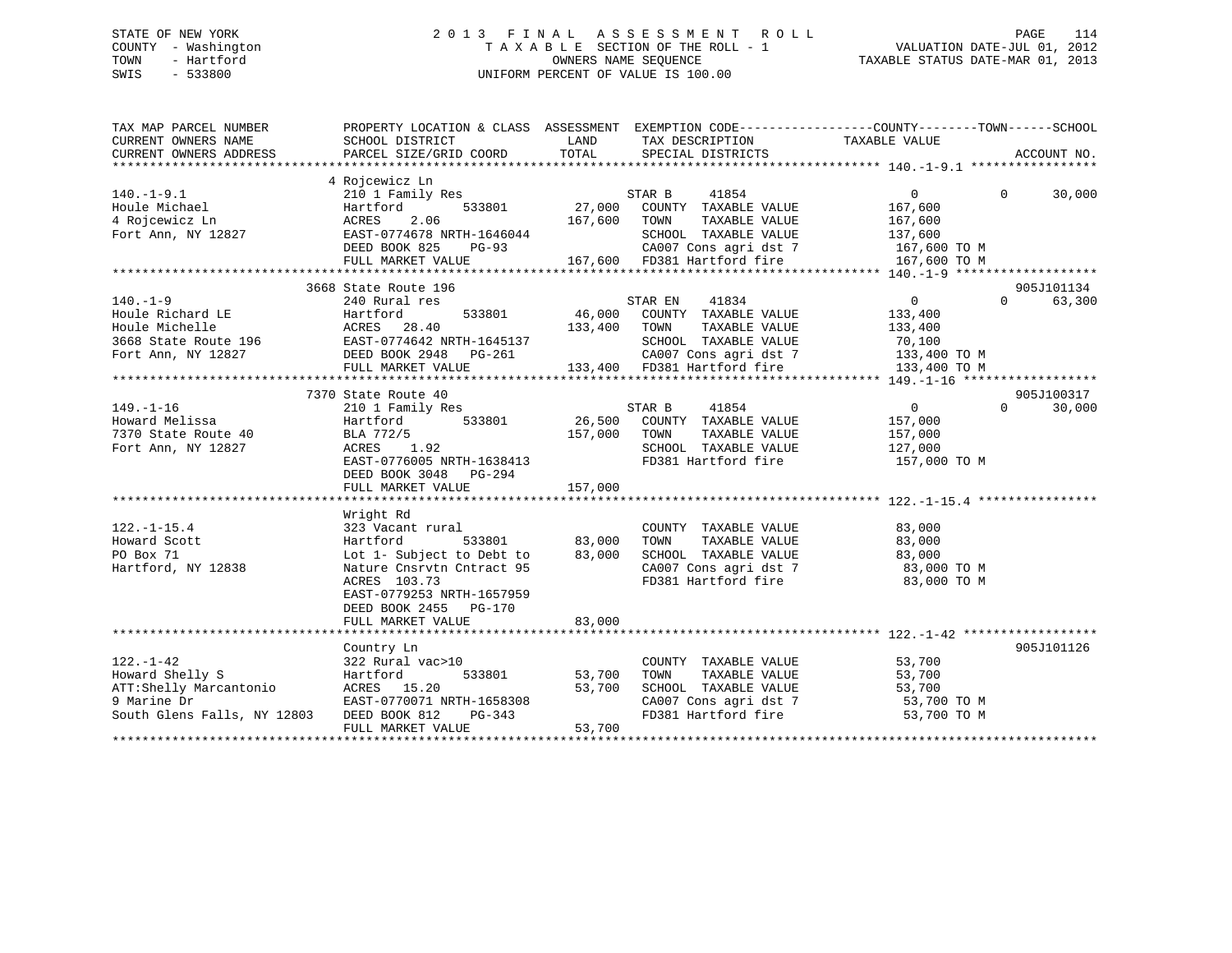# STATE OF NEW YORK 2 0 1 3 F I N A L A S S E S S M E N T R O L L PAGE 115 COUNTY - Washington T A X A B L E SECTION OF THE ROLL - 1 VALUATION DATE-JUL 01, 2012 TOWN - Hartford OWNERS NAME SEQUENCE TAXABLE STATUS DATE-MAR 01, 2013 SWIS - 533800 UNIFORM PERCENT OF VALUE IS 100.00

| TAX MAP PARCEL NUMBER<br>CURRENT OWNERS NAME                                                                                 | PROPERTY LOCATION & CLASS ASSESSMENT EXEMPTION CODE----------------COUNTY-------TOWN------SCHOOL<br>SCHOOL DISTRICT | LAND                      | TAX DESCRIPTION TAXABLE VALUE      |                     |                    |
|------------------------------------------------------------------------------------------------------------------------------|---------------------------------------------------------------------------------------------------------------------|---------------------------|------------------------------------|---------------------|--------------------|
| CURRENT OWNERS ADDRESS                                                                                                       | PARCEL SIZE/GRID COORD                                                                                              | TOTAL                     | SPECIAL DISTRICTS                  |                     | ACCOUNT NO.        |
|                                                                                                                              |                                                                                                                     |                           |                                    |                     |                    |
|                                                                                                                              | 228 Shine Hill Rd                                                                                                   |                           |                                    |                     |                    |
| $149. - 1 - 53.5$                                                                                                            | 210 1 Family Res                                                                                                    | <sup>؟</sup><br>30 , 90 0 | STAR B<br>41854                    | $\overline{0}$      | $\Omega$<br>30,000 |
| Howe Keith                                                                                                                   | Hartford<br>533801                                                                                                  |                           | COUNTY TAXABLE VALUE               | 173,600             |                    |
| 228 Shine Hill Rd                                                                                                            | 3.07<br>ACRES                                                                                                       | 173,600                   | TAXABLE VALUE<br>TOWN              | 173,600             |                    |
| Fort Ann, NY 12827                                                                                                           | EAST-0772424 NRTH-1638954                                                                                           |                           | SCHOOL TAXABLE VALUE               | 143,600             |                    |
|                                                                                                                              | DEED BOOK 732<br>PG-255                                                                                             |                           | CA006 Cons agri dst 6 173,600 TO M |                     |                    |
|                                                                                                                              | FULL MARKET VALUE                                                                                                   |                           | 173,600 FD381 Hartford fire        | 173,600 TO M        |                    |
|                                                                                                                              |                                                                                                                     |                           |                                    |                     |                    |
|                                                                                                                              | 2 Townsend Rd                                                                                                       |                           |                                    |                     | 905J100569         |
| $141. - 1 - 12$                                                                                                              | 210 1 Family Res                                                                                                    |                           | COUNTY TAXABLE VALUE               | 142,100             |                    |
| Howk Phyllis                                                                                                                 | Hartford                                                                                                            | 533801 28,800             | TOWN<br>TAXABLE VALUE              | 142,100             |                    |
| Howk Elroy                                                                                                                   | ACRES<br>3.09                                                                                                       | 142,100                   | SCHOOL TAXABLE VALUE               | 142,100             |                    |
| 2 Townsend Rd                                                                                                                | EAST-0783074 NRTH-1646924                                                                                           |                           | FD381 Hartford fire 142,100 TO M   |                     |                    |
|                                                                                                                              |                                                                                                                     |                           |                                    |                     |                    |
| Hartford, NY 12838                                                                                                           | DEED BOOK 2990 PG-74                                                                                                |                           |                                    |                     |                    |
|                                                                                                                              | FULL MARKET VALUE                                                                                                   | 142,100                   |                                    |                     |                    |
|                                                                                                                              |                                                                                                                     |                           |                                    |                     |                    |
|                                                                                                                              | 298 Warren Rd                                                                                                       |                           |                                    |                     | 905J100631         |
| $123. - 1 - 19$                                                                                                              | 113 Cattle farm                                                                                                     |                           | AG DIST<br>41720                   | 20,050<br>20,050    | 20,050             |
| Hoyt W Jason                                                                                                                 | 533801<br>Hartford                                                                                                  |                           | 54,100 TEMP GRHSE 42120            | $\overline{1}$<br>1 | <sup>1</sup>       |
| Hoyt Lori                                                                                                                    | ACRES<br>38.80                                                                                                      | 182,700                   | COUNTY TAXABLE VALUE               | 162,649             |                    |
| 304 Warren Rd                                                                                                                | EAST-0786140 NRTH-1661858                                                                                           |                           | TOWN<br>TAXABLE VALUE              | 162,649             |                    |
| Fort Ann, NY 12827                                                                                                           | DEED BOOK 792<br>PG-108                                                                                             |                           | SCHOOL TAXABLE VALUE               | 162,649             |                    |
|                                                                                                                              | FULL MARKET VALUE                                                                                                   | 182,700                   | CA007 Cons agri dst 7              | 162,649 TO M        |                    |
| MAY BE SUBJECT TO PAYMENT                                                                                                    |                                                                                                                     |                           | 20,051 EX                          |                     |                    |
| UNDER AGDIST LAW TIL 2017                                                                                                    |                                                                                                                     |                           | FD381 Hartford fire                | 182,699 TO M        |                    |
|                                                                                                                              |                                                                                                                     |                           | 1 EX                               |                     |                    |
|                                                                                                                              |                                                                                                                     |                           |                                    |                     |                    |
|                                                                                                                              | Swamp Ln                                                                                                            |                           |                                    |                     | 905J101261         |
| $149. - 1 - 30.2$                                                                                                            | 314 Rural vac<10                                                                                                    |                           | COUNTY TAXABLE VALUE               | 27,000              |                    |
| Hufnagel John S                                                                                                              |                                                                                                                     |                           | TAXABLE VALUE                      | 27,000              |                    |
|                                                                                                                              | 533801<br>Hartford                                                                                                  | 27,000                    | TOWN                               |                     |                    |
| Hufnagel Barbara A                                                                                                           | LOT 2                                                                                                               | 27,000                    | SCHOOL TAXABLE VALUE               | 27,000              |                    |
| 352 Warburton Ave                                                                                                            | ACRES<br>5.71                                                                                                       |                           | CA006 Cons agri dst 6              | 27,000 TO M         |                    |
| Hastings On Hudson, NY 10706 EAST-0775259 NRTH-1635498                                                                       |                                                                                                                     |                           | FD381 Hartford fire                | 27,000 TO M         |                    |
|                                                                                                                              | DEED BOOK 525<br>PG-224                                                                                             |                           |                                    |                     |                    |
|                                                                                                                              |                                                                                                                     |                           |                                    |                     |                    |
|                                                                                                                              |                                                                                                                     |                           |                                    |                     |                    |
|                                                                                                                              | 35 Christian Hill Rd                                                                                                |                           |                                    |                     |                    |
| $132. - 1 - 29.2$                                                                                                            | 210 1 Family Res                                                                                                    |                           | STAR B<br>41854                    | $\overline{0}$      | 30,000<br>$\Omega$ |
|                                                                                                                              |                                                                                                                     | 20,100                    | COUNTY TAXABLE VALUE               | 130,200             |                    |
| Hughes Henry J III Hartford 533801<br>Nash-Hughes Elizabeth A FRNT 127.00 DPTH 220.00<br>PO Box 64 EAST-0784941 NRTH-1652360 |                                                                                                                     | 130,200                   | TOWN<br>TAXABLE VALUE              | 130,200             |                    |
| PO Box 64                                                                                                                    | EAST-0784941 NRTH-1652360                                                                                           |                           | SCHOOL TAXABLE VALUE               | 100,200             |                    |
| Hartford, NY 12838                                                                                                           | DEED BOOK 3108 PG-16                                                                                                |                           | CA007 Cons agri dst 7              | 130,200 TO M        |                    |
|                                                                                                                              | FULL MARKET VALUE                                                                                                   |                           | 130,200 FD381 Hartford fire        | 130,200 TO M        |                    |
|                                                                                                                              |                                                                                                                     |                           |                                    |                     |                    |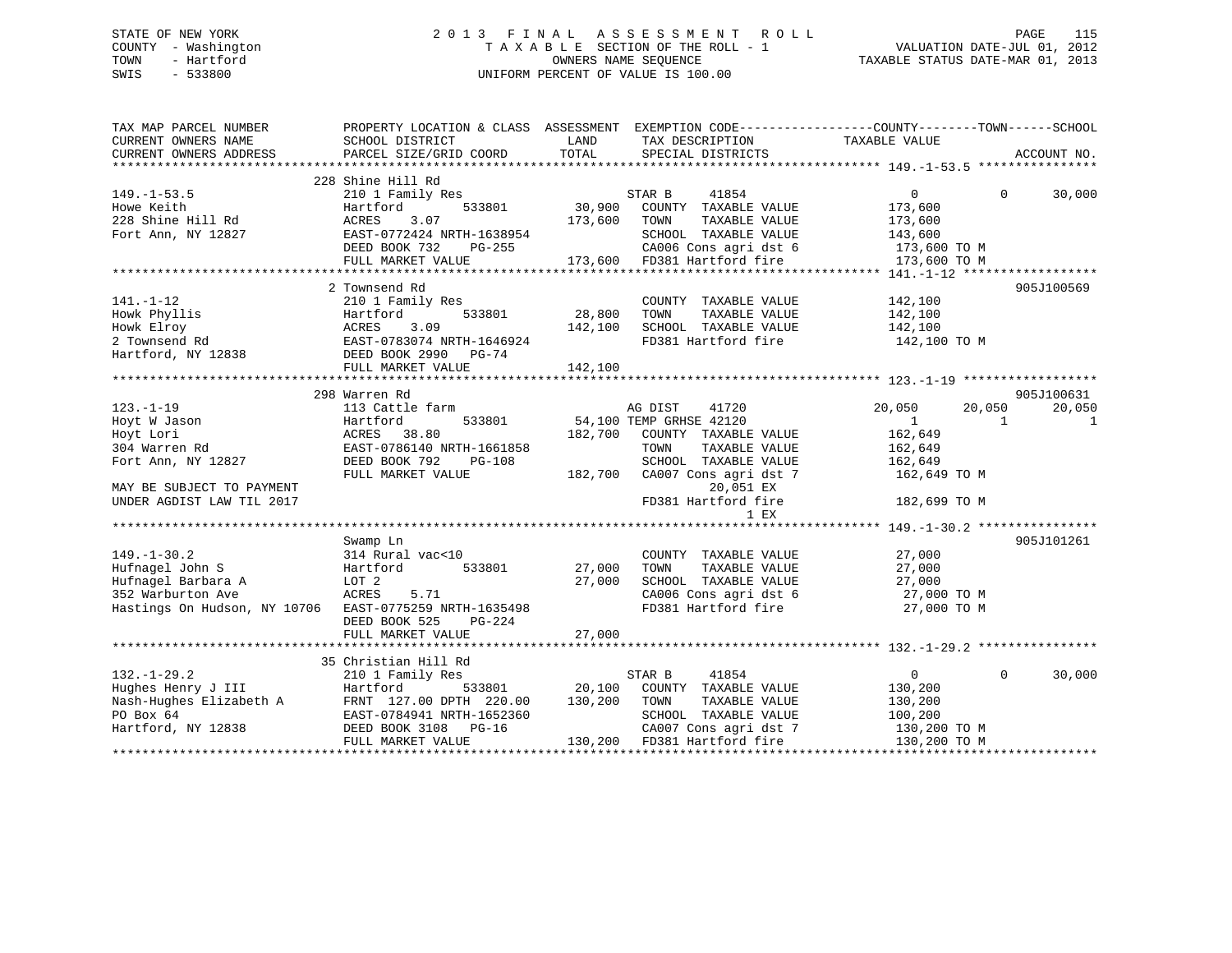# STATE OF NEW YORK 2 0 1 3 F I N A L A S S E S S M E N T R O L L PAGE 116COUNTY - Washington  $\begin{array}{ccc}\n\text{T A X A B L E} & \text{SECTION OF THE ROLL - 1} \\
\text{T} & \text{M NERS NAME SEQUENCE}\n\end{array}$ SWIS - 533800 UNIFORM PERCENT OF VALUE IS 100.00

VALUATION DATE-JUL 01, 2012 TAXABLE STATUS DATE-MAR 01, 2013

| TAX MAP PARCEL NUMBER                | PROPERTY LOCATION & CLASS ASSESSMENT EXEMPTION CODE----------------COUNTY-------TOWN------SCHOOL                                                                                                   |               |                             |                            |             |
|--------------------------------------|----------------------------------------------------------------------------------------------------------------------------------------------------------------------------------------------------|---------------|-----------------------------|----------------------------|-------------|
| CURRENT OWNERS NAME                  | SCHOOL DISTRICT                                                                                                                                                                                    | LAND          | TAX DESCRIPTION             | TAXABLE VALUE              |             |
| CURRENT OWNERS ADDRESS               | PARCEL SIZE/GRID COORD                                                                                                                                                                             | TOTAL         | SPECIAL DISTRICTS           |                            | ACCOUNT NO. |
|                                      |                                                                                                                                                                                                    |               |                             |                            |             |
|                                      | 19 East St                                                                                                                                                                                         |               |                             |                            | 905J100342  |
| $132.15 - 2 - 8$                     | 281 Multiple res                                                                                                                                                                                   |               | 41854<br>STAR B             | $\overline{0}$<br>$\Omega$ | 30,000      |
| Huguley Joanne                       |                                                                                                                                                                                                    | 533801 22,400 | COUNTY TAXABLE VALUE        | 111,300                    |             |
| 21 East St                           |                                                                                                                                                                                                    |               | TOWN<br>TAXABLE VALUE       | 111,300                    |             |
| Hartford, NY 12838                   | Hartford<br>FRNT 68.00 DPTH 365.00 111,300<br>0.61<br>ACRES                                                                                                                                        |               | SCHOOL TAXABLE VALUE        | 81,300                     |             |
|                                      | EAST-0786841 NRTH-1652470                                                                                                                                                                          |               | CA007 Cons agri dst 7       | 111,300 TO M               |             |
|                                      | DEED BOOK W1780 PG-266                                                                                                                                                                             |               | FD381 Hartford fire         | 111,300 TO M               |             |
|                                      | FULL MARKET VALUE                                                                                                                                                                                  | 111,300       |                             |                            |             |
|                                      |                                                                                                                                                                                                    |               |                             |                            |             |
|                                      |                                                                                                                                                                                                    |               |                             |                            | 905J100330  |
|                                      | 5202 State Route 149                                                                                                                                                                               |               |                             |                            |             |
| $132 - 2 - 26$                       | 220 2 Family Res                                                                                                                                                                                   |               | 41834<br>STAR EN            | $\overline{0}$<br>$\Omega$ | 63,300      |
| Hunsperger Paul                      | 533801<br>Hartford                                                                                                                                                                                 | 32,900        | COUNTY TAXABLE VALUE        | 189,800                    |             |
| Hunsperger Elma Irene 386/86-446/373 |                                                                                                                                                                                                    | 189,800       | TAXABLE VALUE<br>TOWN       | 189,800                    |             |
| 5202 State Route 149                 | ACRES 16.30                                                                                                                                                                                        |               | SCHOOL TAXABLE VALUE        | 126,500                    |             |
| Granville, NY 12832                  | EAST-0791972 NRTH-1652798                                                                                                                                                                          |               | FD381 Hartford fire         | 189,800 TO M               |             |
|                                      | FULL MARKET VALUE                                                                                                                                                                                  | 189,800       |                             |                            |             |
|                                      |                                                                                                                                                                                                    |               |                             |                            |             |
|                                      | State Route 149                                                                                                                                                                                    |               |                             |                            | 905J100377  |
| $132 - 2 - 27.1$                     | 322 Rural vac>10                                                                                                                                                                                   |               | COUNTY TAXABLE VALUE        | 25,500                     |             |
| Hunsperger Paul                      | Hartford<br>533801                                                                                                                                                                                 | 25,500        | TAXABLE VALUE<br>TOWN       | 25,500                     |             |
| Hunsperger Elma                      | 503/4                                                                                                                                                                                              | 25,500        | SCHOOL TAXABLE VALUE        | 25,500                     |             |
| 5202 State Route 149                 | <b>ACRES</b> 15.90                                                                                                                                                                                 |               | FD381 Hartford fire         | 25,500 TO M                |             |
| Granville, NY 12832                  | EAST-0792823 NRTH-1652646                                                                                                                                                                          |               |                             |                            |             |
|                                      | DEED BOOK 503<br>$PG-1$                                                                                                                                                                            |               |                             |                            |             |
|                                      | FULL MARKET VALUE                                                                                                                                                                                  | 25,500        |                             |                            |             |
|                                      |                                                                                                                                                                                                    |               |                             |                            |             |
|                                      | 64 County Route 23                                                                                                                                                                                 |               |                             |                            | 905J100057  |
|                                      |                                                                                                                                                                                                    |               | 41834<br>STAR EN            | 0<br>$\Omega$              | 63,300      |
|                                      |                                                                                                                                                                                                    |               | 24,700 COUNTY TAXABLE VALUE | 122,000                    |             |
|                                      |                                                                                                                                                                                                    | 122,000       | TOWN<br>TAXABLE VALUE       | 122,000                    |             |
|                                      |                                                                                                                                                                                                    |               | SCHOOL TAXABLE VALUE        | 58,700                     |             |
|                                      |                                                                                                                                                                                                    |               | CA007 Cons agri dst 7       | 122,000 TO M               |             |
|                                      | Ingersoll Arlene -LE-<br>Brynes Marlene Ingers<br>64 County Route 23<br>The Tast County Route 23<br>The BOOK 2291 PER BOOK 2291 PG-137<br>The Cast Cast Cast Cook 2291 PG-137<br>FULL MARKET VALUE |               | 122,000 FD381 Hartford fire | 122,000 TO M               |             |
|                                      |                                                                                                                                                                                                    |               |                             |                            |             |
|                                      | 20 Old Mill Ln                                                                                                                                                                                     |               |                             |                            | 905J100141  |
|                                      |                                                                                                                                                                                                    |               |                             | $\Omega$                   |             |
| $141. - 1 - 24$                      | 210 1 Family Res<br>---<br>Hartford                                                                                                                                                                |               | 41854<br>STAR B             | $\overline{0}$             | 30,000      |
| Ingraham Scott                       | 533801                                                                                                                                                                                             | 23,000        | COUNTY TAXABLE VALUE        | 52,700                     |             |
| Currie-Ingraham Correna (164/297)    |                                                                                                                                                                                                    | 52,700        | TOWN<br>TAXABLE VALUE       | 52,700                     |             |
| PO Box 194                           | ACRES 1.00                                                                                                                                                                                         |               | SCHOOL TAXABLE VALUE        | 22,700                     |             |
| Hartford, NY 12838                   | EAST-0783671 NRTH-1646400                                                                                                                                                                          |               | FD381 Hartford fire         | 52,700 TO M                |             |
|                                      | DEED BOOK 2904 PG-13                                                                                                                                                                               |               |                             |                            |             |
|                                      | FULL MARKET VALUE                                                                                                                                                                                  | 52,700        |                             |                            |             |
|                                      |                                                                                                                                                                                                    |               |                             |                            |             |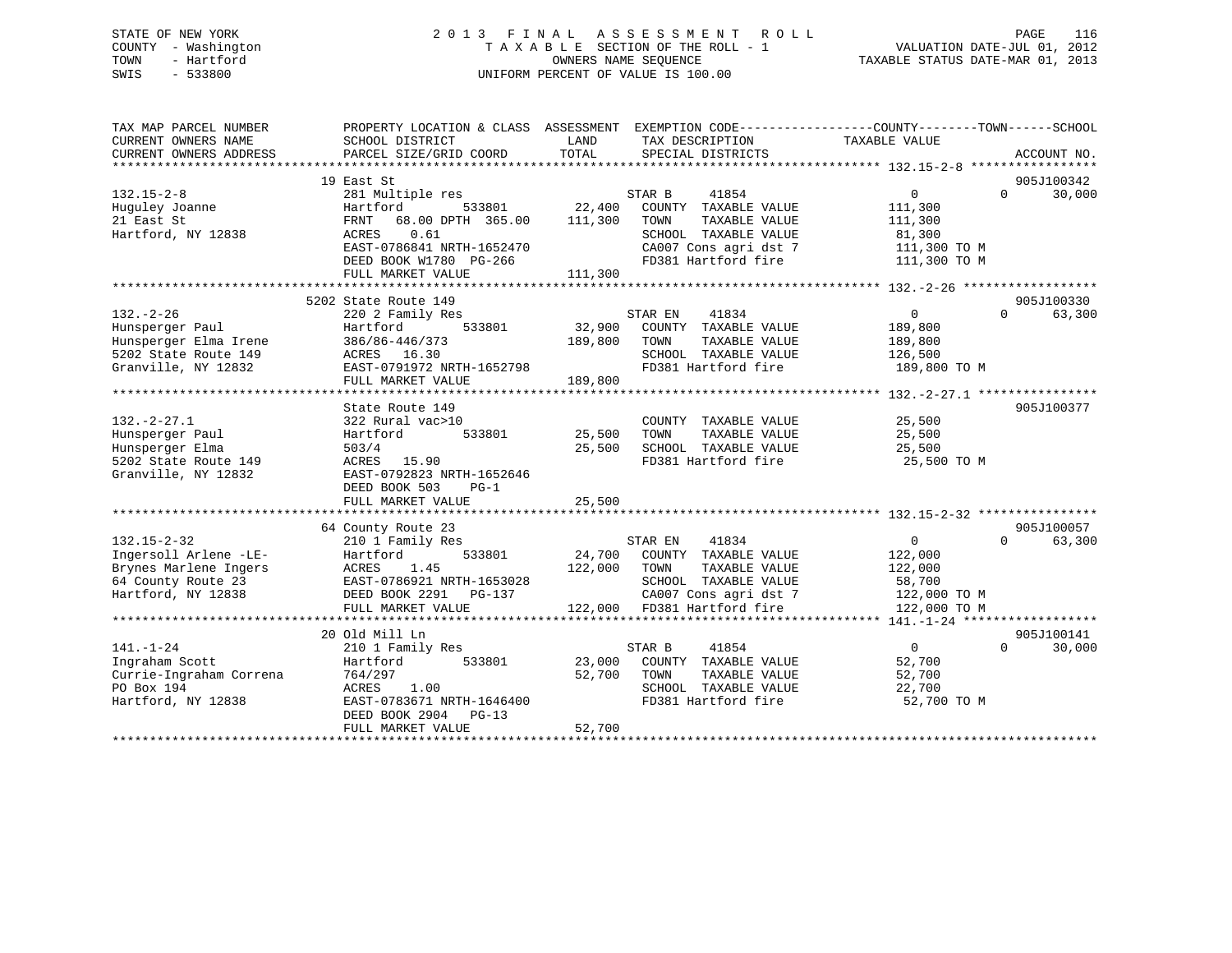#### STATE OF NEW YORK 2 0 1 3 F I N A L A S S E S S M E N T R O L L PAGE 117COUNTY - Washington  $T A X A B L E$  SECTION OF THE ROLL - 1<br>TOWN - Hartford OWNERS NAME SEQUENCE TAXABLE STATUS DATE-MAR 01, 2013 SWIS - 533800 UNIFORM PERCENT OF VALUE IS 100.00

| TAX MAP PARCEL NUMBER<br>CURRENT OWNERS NAME<br>CURRENT OWNERS ADDRESS                                                       | PROPERTY LOCATION & CLASS ASSESSMENT<br>SCHOOL DISTRICT<br>PARCEL SIZE/GRID COORD                                                                                                       | LAND<br>TOTAL      | TAX DESCRIPTION<br>SPECIAL DISTRICTS                                                                                                                                          | EXEMPTION CODE-----------------COUNTY-------TOWN------SCHOOL<br>TAXABLE VALUE | ACCOUNT NO.          |
|------------------------------------------------------------------------------------------------------------------------------|-----------------------------------------------------------------------------------------------------------------------------------------------------------------------------------------|--------------------|-------------------------------------------------------------------------------------------------------------------------------------------------------------------------------|-------------------------------------------------------------------------------|----------------------|
| $141. - 1 - 25.2$<br>Ingraham Scott<br>Currie-Ingraham Correna<br>PO Box 194<br>Hartford, NY 12838                           | Old Mill Ln OFF<br>DEED BOOK 2904 PG-13<br>FULL MARKET VALUE                                                                                                                            | 100                |                                                                                                                                                                               | 100<br>100<br>100<br>100 TO M                                                 |                      |
|                                                                                                                              | 89 Hastings Rd                                                                                                                                                                          |                    |                                                                                                                                                                               |                                                                               | 905J100479           |
| $132. - 1 - 7$                                                                                                               | 210 1 Family Res                                                                                                                                                                        |                    | STAR B<br>41854                                                                                                                                                               | $\overline{0}$                                                                | $\Omega$<br>30,000   |
|                                                                                                                              |                                                                                                                                                                                         |                    |                                                                                                                                                                               |                                                                               |                      |
| $149. - 1 - 52$<br>Irion John V.<br>Irion Patricia A.<br>7251 State Route 40<br>Argyle, NY 12809<br>PRIOR OWNER ON 3/01/2013 | 7251 State Route 40<br>240 Rural res<br>533801<br>Hartford<br>Trans Exempt Repay 2013 184,400<br>ACRES 16.51<br>EAST-0773666 NRTH-1636735<br>DEED BOOK 3253 PG-153<br>FULL MARKET VALUE | 42,500<br>184,400  | COUNTY TAXABLE VALUE<br>TAXABLE VALUE<br>TOWN<br>SCHOOL TAXABLE VALUE<br>CA006 Cons agri dst 6 184,400 TO M<br>FD381 Hartford fire 184,400 TO M<br>TE533 Trans exmt repay-flg | 184,400<br>184,400<br>184,400<br>$.00$ MT                                     | 905J100272           |
| Haff June W Estate                                                                                                           |                                                                                                                                                                                         |                    |                                                                                                                                                                               |                                                                               |                      |
|                                                                                                                              |                                                                                                                                                                                         |                    |                                                                                                                                                                               |                                                                               | 905J100340           |
| $131. - 1 - 22$<br>Irwin Joyce -LE-<br>Fountaine Craig M<br>48 County Route 17<br>Fort Ann, NY 12827                         | 48 County Route 17<br>210 1 Family Res<br>533801<br>Hartford<br>122.-1-22<br>ACRES 1.40<br>EAST-0771248 NRTH-1655892<br>PG-76<br>DEED BOOK 870<br>FULL MARKET VALUE                     | 119,200            | STAR EN 41834<br>25,700 COUNTY TAXABLE VALUE<br>119,200 TOWN TAXABLE VALUE<br>SCHOOL TAXABLE VALUE<br>CA007 Cons agri dst 7<br>FD381 Hartford fire 119,200 TO M               | $\overline{0}$<br>119,200<br>119,200<br>55,900<br>119,200 TO M                | $\Omega$<br>63,300   |
|                                                                                                                              |                                                                                                                                                                                         |                    |                                                                                                                                                                               |                                                                               |                      |
| $131. - 1 - 20$<br>Irwin Joyce LE<br>Fountaine Craig M<br>48 County Route 17<br>Fort Ann, NY 12827                           | 74 County Route 17<br>120 Field crops<br>533801<br>Hartford<br>$122. - 1 - 23$<br>ACRES 131.00<br>EAST-0770396 NRTH-1656632<br>DEED BOOK 870<br>PG-83                                   | 134,500<br>137,700 | AG DIST<br>41720<br>COUNTY TAXABLE VALUE<br>TAXABLE VALUE<br>TOWN<br>SCHOOL TAXABLE VALUE<br>SCHOOL TAXABLE VALUE<br>CA007 Cons agri dst 7<br>67,550 EX                       | 67,550<br>67,550<br>70,150<br>70,150<br>70,150<br>70,150 TO M                 | 905J100225<br>67,550 |
| MAY BE SUBJECT TO PAYMENT<br>UNDER AGDIST LAW TIL 2017<br>**********************                                             | FULL MARKET VALUE                                                                                                                                                                       |                    | 137,700 FD381 Hartford fire                                                                                                                                                   | 137,700 TO M                                                                  |                      |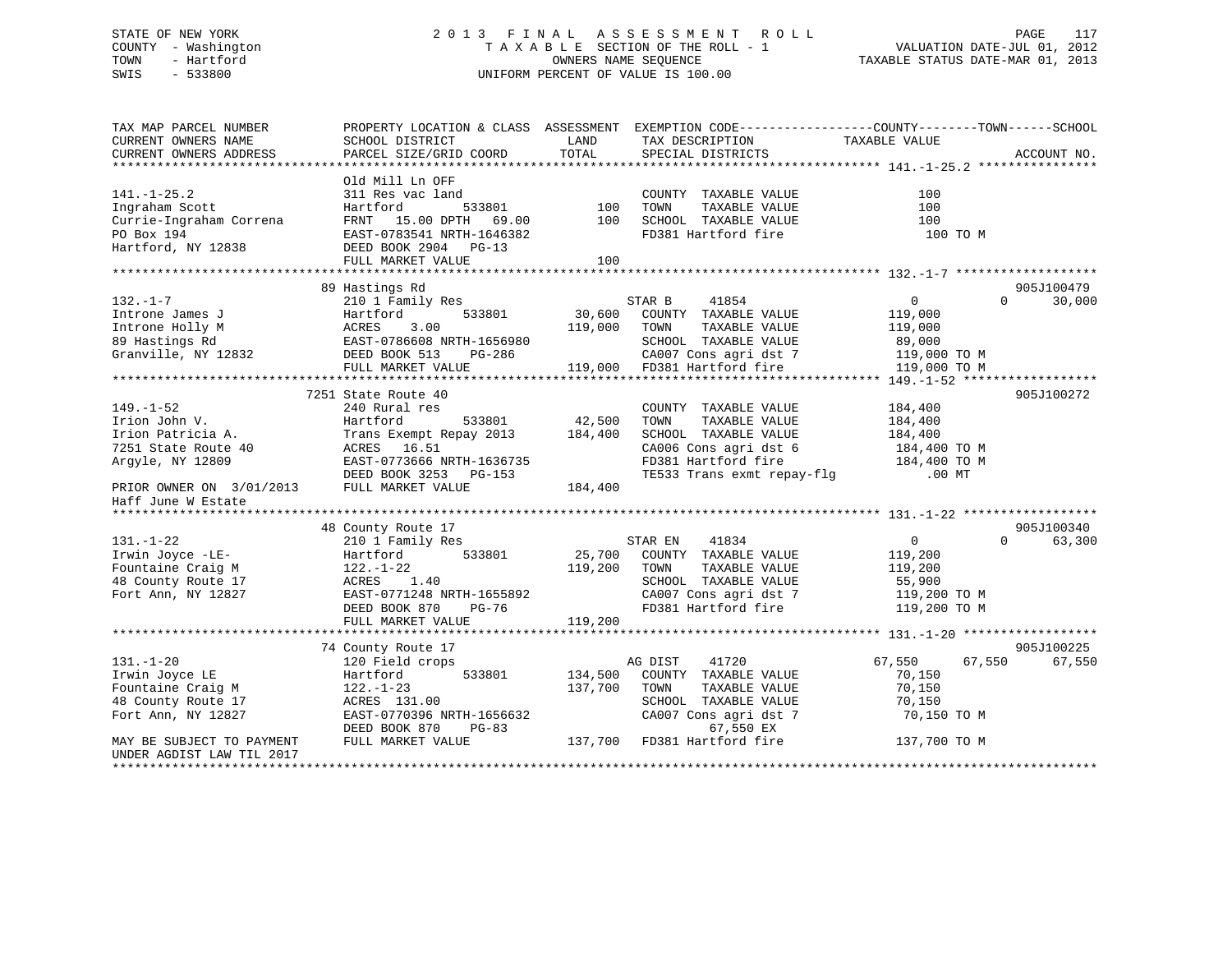# STATE OF NEW YORK 2 0 1 3 F I N A L A S S E S S M E N T R O L L PAGE 118 COUNTY - Washington T A X A B L E SECTION OF THE ROLL - 1 VALUATION DATE-JUL 01, 2012 TOWN - Hartford **TAXABLE STATUS DATE-MAR 01, 2013** SWIS - 533800 UNIFORM PERCENT OF VALUE IS 100.00

| TAX MAP PARCEL NUMBER<br>CURRENT OWNERS NAME   | PROPERTY LOCATION & CLASS ASSESSMENT EXEMPTION CODE---------------COUNTY-------TOWN------SCHOOL<br>SCHOOL DISTRICT                                                                      | LAND         | TAX DESCRIPTION                                                             | TAXABLE VALUE  |                             |
|------------------------------------------------|-----------------------------------------------------------------------------------------------------------------------------------------------------------------------------------------|--------------|-----------------------------------------------------------------------------|----------------|-----------------------------|
| CURRENT OWNERS ADDRESS                         | PARCEL SIZE/GRID COORD                                                                                                                                                                  |              | TOTAL SPECIAL DISTRICTS                                                     |                | ACCOUNT NO.                 |
|                                                | 59 Russell Ln                                                                                                                                                                           |              |                                                                             |                | 905J100341                  |
| $149. - 1 - 46$                                | 210 1 Family Res                                                                                                                                                                        |              | 41854<br>STAR B                                                             | 0              | 30,000<br>$0 \qquad \qquad$ |
| Irwin Michael E                                | Hartford                                                                                                                                                                                |              | 533801 50,400 COUNTY TAXABLE VALUE                                          | 177,100        |                             |
| Irwin Claudia                                  | ACRES 6.70                                                                                                                                                                              | 177,100      | TOWN<br>TAXABLE VALUE                                                       | 177,100        |                             |
| 59 Russell Ln                                  | EAST-0771377 NRTH-1635637                                                                                                                                                               |              | SCHOOL TAXABLE VALUE                                                        | 147,100        |                             |
| Arqyle, NY 12809                               | $PG-704$<br>DEED BOOK 441                                                                                                                                                               |              | CA006 Cons agri dst 6 177,100 TO M                                          |                |                             |
|                                                | FULL MARKET VALUE                                                                                                                                                                       |              | 177,100 FD381 Hartford fire 177,100 TO M                                    |                |                             |
|                                                |                                                                                                                                                                                         |              |                                                                             |                |                             |
|                                                | 636 Warren Rd                                                                                                                                                                           |              |                                                                             |                |                             |
| $123. - 1 - 11.10$                             | 270 Mfg housing                                                                                                                                                                         |              | STAR B<br>41854                                                             | $\overline{0}$ | $\Omega$<br>30,000          |
| Irwin Russell C                                | 533801<br>Hartford                                                                                                                                                                      |              | 28,800 COUNTY TAXABLE VALUE                                                 | 69,800         |                             |
| 636 Warren Rd                                  | ACRES<br>5.00                                                                                                                                                                           | 69,800 TOWN  | TAXABLE VALUE                                                               | 69,800         |                             |
| Fort Ann, NY 12827                             |                                                                                                                                                                                         |              | SCHOOL TAXABLE VALUE                                                        | 39,800         |                             |
|                                                |                                                                                                                                                                                         |              |                                                                             |                |                             |
|                                                | EAST-0792523 NRTH-1664032<br>DEED BOOK 782 PG-308<br>FULL MARKET VALUE 69,800                                                                                                           |              | CA007 Cons agri dst 7 69,800 TO M<br>69,800 FD381 Hartford fire 69,800 TO M |                |                             |
|                                                |                                                                                                                                                                                         |              |                                                                             |                |                             |
|                                                | 70 Christian Hill Rd                                                                                                                                                                    |              |                                                                             |                | 905J100326                  |
| $132.15 - 1 - 26$                              | 210 1 Family Res                                                                                                                                                                        |              | STAR B 41854                                                                | $\overline{0}$ | $0 \qquad \qquad$<br>30,000 |
| Irwin Samuel                                   | Hartford                                                                                                                                                                                |              | 533801 6,900 COUNTY TAXABLE VALUE                                           | 110,400        |                             |
| Irwin Merry<br>PO Box 13<br>Hartford, NY 12838 | FRNT 60.00 DPTH 110.00                                                                                                                                                                  | 110,400 TOWN | TAXABLE VALUE                                                               | 110,400        |                             |
|                                                | EAST-0785785 NRTH-1652232                                                                                                                                                               |              | SCHOOL TAXABLE VALUE                                                        | 80,400         |                             |
|                                                | NEXT V/03/03 NRIH-1052232<br>DEED BOOK 2999 PG-152<br>NEXT WI-W                                                                                                                         |              | CA007 Cons agri dst 7 110,400 TO M                                          |                |                             |
|                                                | FULL MARKET VALUE                                                                                                                                                                       |              | 110,400 FD381 Hartford fire                                                 | 110,400 TO M   |                             |
|                                                |                                                                                                                                                                                         |              |                                                                             |                |                             |
|                                                | 77 Country Ln                                                                                                                                                                           |              |                                                                             |                | 905J101177                  |
| $122. - 1 - 44$                                | 210 1 Family Res                                                                                                                                                                        |              | 41854<br>STAR B                                                             | $\overline{0}$ | $\Omega$<br>30,000          |
| Izzo Daniel R                                  | 533801<br>Hartford                                                                                                                                                                      |              | 38,200 COUNTY TAXABLE VALUE                                                 | 138,300        |                             |
| PO Box 383                                     |                                                                                                                                                                                         |              |                                                                             | 138,300        |                             |
| Stillwater, NY 12170                           |                                                                                                                                                                                         |              | SCHOOL TAXABLE VALUE 108,300                                                |                |                             |
|                                                |                                                                                                                                                                                         |              | CA007 Cons agri dst 7 138,300 TO M                                          |                |                             |
|                                                | ACRES 5.00 138,300 TOWN TAXABLE VALUE<br>EAST-0770131 NRTH-1658947 SCHOOL TAXABLE VALUE<br>DEED BOOK 1990 PG-212 CA007 Cons agri dst 7<br>FULL MARKET VALUE 138,300 FD381 Hartford fire |              |                                                                             | 138,300 TO M   |                             |
|                                                |                                                                                                                                                                                         |              |                                                                             |                |                             |
|                                                | East St                                                                                                                                                                                 |              |                                                                             |                | 905J100078                  |
| $132.15 - 2 - 12$                              | 311 Res vac land                                                                                                                                                                        |              | COUNTY TAXABLE VALUE                                                        | 1,000          |                             |
| Jabot Arthur D                                 | Hartford                                                                                                                                                                                | 533801 1,000 | TOWN<br>TAXABLE VALUE                                                       | 1,000          |                             |
| Jabot Deborah                                  | FRNT 76.00 DPTH 159.00                                                                                                                                                                  | 1,000        | SCHOOL TAXABLE VALUE                                                        | 1,000          |                             |
| PO Box 74                                      | EAST-0786614 NRTH-1652229                                                                                                                                                               |              | CA007 Cons agri dst 7                                                       | 1,000 TO M     |                             |
| Hartford, NY 12838                             | DEED BOOK 494<br>PG-703                                                                                                                                                                 |              | FD381 Hartford fire                                                         | 1,000 TO M     |                             |
|                                                | FULL MARKET VALUE                                                                                                                                                                       | 1,000        |                                                                             |                |                             |
|                                                |                                                                                                                                                                                         |              |                                                                             |                |                             |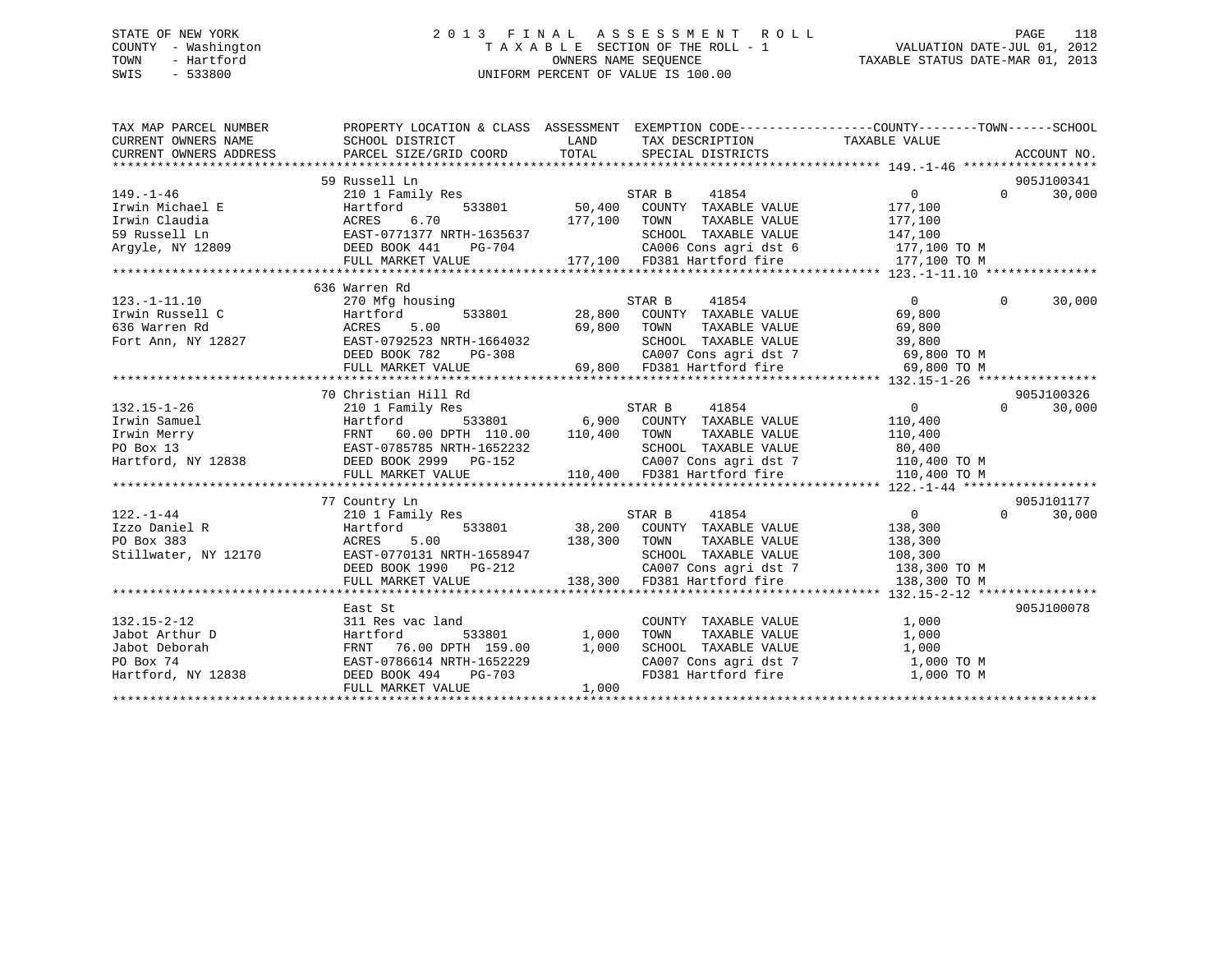| STATE OF NEW YORK   | 2013 FINAL ASSESSMENT ROLL         | 119<br>PAGE                      |
|---------------------|------------------------------------|----------------------------------|
| COUNTY - Washington | TAXABLE SECTION OF THE ROLL - 1    | VALUATION DATE-JUL 01, 2012      |
| TOWN<br>- Hartford  | OWNERS NAME SEOUENCE               | TAXABLE STATUS DATE-MAR 01, 2013 |
| - 533800<br>SWIS    | UNIFORM PERCENT OF VALUE IS 100.00 |                                  |

| TAX MAP PARCEL NUMBER<br>CURRENT OWNERS NAME<br>CURRENT OWNERS ADDRESS                           | SCHOOL DISTRICT<br>PARCEL SIZE/GRID COORD                                                                                                                                                                          | LAND<br>TAX DESCRIPTION<br>TOTAL<br>SPECIAL DISTRICTS                                                                                                                                                                                                   | PROPERTY LOCATION & CLASS ASSESSMENT EXEMPTION CODE----------------COUNTY-------TOWN------SCHOOL<br>TAXABLE VALUE<br>ACCOUNT NO. |
|--------------------------------------------------------------------------------------------------|--------------------------------------------------------------------------------------------------------------------------------------------------------------------------------------------------------------------|---------------------------------------------------------------------------------------------------------------------------------------------------------------------------------------------------------------------------------------------------------|----------------------------------------------------------------------------------------------------------------------------------|
|                                                                                                  |                                                                                                                                                                                                                    |                                                                                                                                                                                                                                                         |                                                                                                                                  |
| 132.15-2-13<br>Jabot Arthur D                                                                    | 18 East St<br>210 1 Family Res<br>Hartford<br>VARO TRANSPORT AND TRANSPORT AND FINIT 198.00 DPTH 158.00 91,500 STAR B<br>PO Box 74 EAST-0786692 NRTH-1652197 COUNTY<br>Hartford, NY 12838 DEED BOOK 448 PG-79 TOWN | % WAR VET/TC 41121<br>533801 13,100 DIS VET/TC 41141<br>41854<br>COUNTY TAXABLE VALUE 73,200                                                                                                                                                            | 905J100343<br>13,725 13,725<br>$\overline{0}$<br>4,575 4,575<br>$\overline{0}$<br>$\overline{0}$<br>30,000<br>$\overline{0}$     |
|                                                                                                  | FULL MARKET VALUE                                                                                                                                                                                                  | COUNTY TAXABLE VALUE 73,200<br>TOWN TAXABLE VALUE 73,200<br>91,500 SCHOOL TAXABLE VALUE 61,500<br>CA007 Cons agri dst 7 91,500 TO M<br>FD381 Hartford fire 91,500 TO M<br>FD381 Hartford fire 91,500 TO M                                               |                                                                                                                                  |
|                                                                                                  |                                                                                                                                                                                                                    |                                                                                                                                                                                                                                                         | 905J101324                                                                                                                       |
| $131. -1 - 8.1$                                                                                  | 4211 State Route 149<br>210 1 Family Res                                                                                                                                                                           | STAR B<br>41854<br>131.-1-8.1 --1.<br>Jackson Kenneth Hartford 533801 23,800 COONN TAXABLE VALUE<br>4211 State Route 149 EAST-0775698 NRTH-1654084 SCHOOL TAXABLE VALUE 104,100<br>Fort Ann, NY 12827 DEED BOOK 2040 PG-105 2807 Cons agri dst 7 134,10 | $\overline{0}$<br>$\Omega$<br>30,000                                                                                             |
|                                                                                                  |                                                                                                                                                                                                                    | 1443 Baldwin Corners Rd 83 PCT OF VALUE USED FOR EXEMPTION PURPOSES                                                                                                                                                                                     | 905J100347                                                                                                                       |
| $122. - 1 - 33$<br>Jakway Richard O Hartford<br>Fort Ann, NY 12827                               | 240 Rural res                                                                                                                                                                                                      | AGED-CO/TN 41801<br>533801 48,300 STAR EN<br>41834                                                                                                                                                                                                      | 48,970<br>48,970<br>- 0<br>$\overline{0}$<br>$\overline{0}$<br>63,300                                                            |
|                                                                                                  |                                                                                                                                                                                                                    | ACRES 45.00 118,000 COUNTY TAXABLE VALUE 69,030<br>EAST-0770037 NRTH-1664305 TOWN TAXABLE VALUE 69,030<br>DEED BOOK 715 PG-35 SCHOOL TAXABLE VALUE 54,700<br>FULL MARKET VALUE 118,000 FD381 Hartford fire 118,000 TO M                                 |                                                                                                                                  |
|                                                                                                  | 227 Gilchrist Hill Rd                                                                                                                                                                                              |                                                                                                                                                                                                                                                         | 905J100623                                                                                                                       |
| $141 - 3 - 47$<br>James Mehalick Trustee<br>Attn: Simon Sulzer<br>PO Box 1<br>Hartford, NY 12838 | 210 1 Family Res<br>533801<br>Hartford<br>$461/861-467/393$ 142,000<br>ACRES 4.47<br>EAST-0785283 NRTH-1642066<br>DEED BOOK 2785 PG-207                                                                            | STAR EN<br>41834<br>$25,300$ COUNTY TAXABLE VALUE<br>142,000 TOWN<br>TAXABLE VALUE<br>SCHOOL TAXABLE VALUE 78,700<br>FD381 Hartford fire                                                                                                                | $\overline{0}$<br>63,300<br>$\Omega$<br>142,000<br>142,000<br>142,000 TO M                                                       |
|                                                                                                  |                                                                                                                                                                                                                    |                                                                                                                                                                                                                                                         |                                                                                                                                  |
| $149. - 1 - 29.3$<br>Jamieson David<br>Jamieson Keiko<br>30 Dusty Hwy<br>Argyle, NY 12809        | Pope Hill Rd<br>314 Rural vac<10<br>Hartford 533801 27,500<br>ROW 797-278 Dusty Hy Way 27,500<br>6.40<br>ACRES<br>EAST-0778102 NRTH-1632642<br>DEED BOOK 1969 PG-67<br>FULL MARKET VALUE                           | COUNTY TAXABLE VALUE<br>TOWN TAXABLE VALUE 27,500<br>SCHOOL TAXABLE VALUE 27,500<br>CA006 Cons agri dst 6 27,500 TO M<br>FD381 Hartford fire<br>27,500                                                                                                  | 905J101090<br>27,500<br>27,500 TO M                                                                                              |
|                                                                                                  |                                                                                                                                                                                                                    |                                                                                                                                                                                                                                                         |                                                                                                                                  |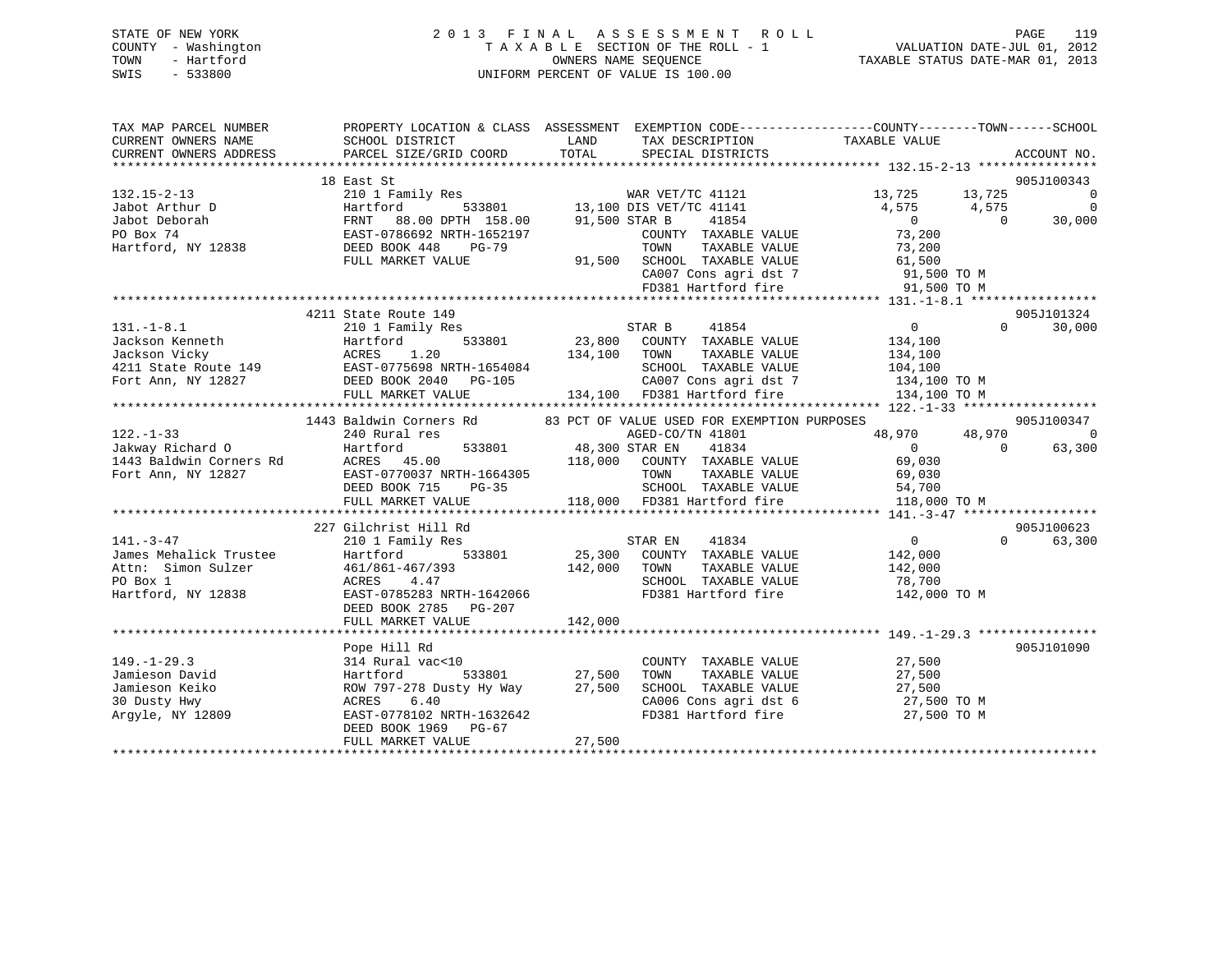# STATE OF NEW YORK 2 0 1 3 F I N A L A S S E S S M E N T R O L L PAGE 120 COUNTY - Washington T A X A B L E SECTION OF THE ROLL - 1 VALUATION DATE-JUL 01, 2012 TOWN - Hartford **TAXABLE STATUS DATE-MAR 01, 2013** OWNERS NAME SEQUENCE TAXABLE STATUS DATE-MAR 01, 2013 SWIS - 533800 UNIFORM PERCENT OF VALUE IS 100.00

| TAX MAP PARCEL NUMBER     |                                                                                                                                                                                                                                                                                                                                                                                                                                |        |                                    | PROPERTY LOCATION & CLASS ASSESSMENT EXEMPTION CODE---------------COUNTY-------TOWN------SCHOOL |            |
|---------------------------|--------------------------------------------------------------------------------------------------------------------------------------------------------------------------------------------------------------------------------------------------------------------------------------------------------------------------------------------------------------------------------------------------------------------------------|--------|------------------------------------|-------------------------------------------------------------------------------------------------|------------|
|                           |                                                                                                                                                                                                                                                                                                                                                                                                                                |        |                                    |                                                                                                 |            |
|                           |                                                                                                                                                                                                                                                                                                                                                                                                                                |        |                                    |                                                                                                 |            |
|                           |                                                                                                                                                                                                                                                                                                                                                                                                                                |        |                                    |                                                                                                 |            |
|                           |                                                                                                                                                                                                                                                                                                                                                                                                                                |        |                                    |                                                                                                 | 905J100668 |
| $149. - 1 - 4.1$          | Shine Hill Rd<br>314 Rural vac<10 COUNTY TAXABLE VALUE 14,100<br>Hartford 533801 14,100 TOWN TAXABLE VALUE 14,100<br>14,100                                                                                                                                                                                                                                                                                                    |        |                                    |                                                                                                 |            |
| Jarrett H Thomas          |                                                                                                                                                                                                                                                                                                                                                                                                                                |        |                                    |                                                                                                 |            |
| PO Box 4737               |                                                                                                                                                                                                                                                                                                                                                                                                                                |        |                                    |                                                                                                 |            |
| Queensbury, NY 12804      | ACRES 1.30 $14,100$ SCHOOL TAXABLE VALUE $14,100$<br>EAST-0770540 NRTH-1638345 FD381 Hartford fire $14,100$ TO M                                                                                                                                                                                                                                                                                                               |        |                                    |                                                                                                 |            |
|                           | DEED BOOK 2482    PG-193                                                                                                                                                                                                                                                                                                                                                                                                       |        |                                    |                                                                                                 |            |
|                           | FULL MARKET VALUE 14,100                                                                                                                                                                                                                                                                                                                                                                                                       |        |                                    |                                                                                                 |            |
|                           |                                                                                                                                                                                                                                                                                                                                                                                                                                |        |                                    |                                                                                                 |            |
|                           | Shine Hill Rd                                                                                                                                                                                                                                                                                                                                                                                                                  |        |                                    |                                                                                                 | 905J101073 |
|                           | $\begin{array}{lllllllllllllll} \text{149.-1-4.2} & \text{314 Rural vac} & \text{20UNTY} & \text{TAXABLE VALUE} & \text{13,800} \\ \text{Jarrett H Thomas} & \text{Hartford} & \text{533801} & \text{13,800} & \text{TOWN} & \text{TAXABLE VALUE} & \text{13,800} \\ \text{PO Box 4737} & \text{ACRES} & \text{1.21} & \text{13,800} & \text{SCHOOL TAXABLE VALUE} & \text{13,800} & \text{13,800} \\ \text{Queensbury, NY 12$ |        |                                    |                                                                                                 |            |
|                           |                                                                                                                                                                                                                                                                                                                                                                                                                                |        |                                    |                                                                                                 |            |
|                           |                                                                                                                                                                                                                                                                                                                                                                                                                                |        |                                    |                                                                                                 |            |
|                           | ACRES 1.21 13,800 SCHOOL TAXABLE VALUE 13,800 DAST-0770358 NRTH-1638334 FD381 Hartford fire 13,800 TO M                                                                                                                                                                                                                                                                                                                        |        |                                    |                                                                                                 |            |
|                           | DEED BOOK 2482 PG-193                                                                                                                                                                                                                                                                                                                                                                                                          |        |                                    |                                                                                                 |            |
|                           |                                                                                                                                                                                                                                                                                                                                                                                                                                |        |                                    |                                                                                                 |            |
|                           | FULL MARKET VALUE                                                                                                                                                                                                                                                                                                                                                                                                              | 13,800 |                                    |                                                                                                 |            |
|                           |                                                                                                                                                                                                                                                                                                                                                                                                                                |        |                                    |                                                                                                 |            |
|                           | Shine Hill Rd                                                                                                                                                                                                                                                                                                                                                                                                                  |        |                                    | $\frac{20,000}{20,000}$                                                                         |            |
| $149. - 1 - 4.4$          |                                                                                                                                                                                                                                                                                                                                                                                                                                |        | COUNTY TAXABLE VALUE               |                                                                                                 |            |
| Jarrett H Thomas          | 314 Rural vac<10 (COUNTY)<br>Hartford 533801 20,000 TOWN<br>Sub DIv Lot 3 20,000 SCHOOL                                                                                                                                                                                                                                                                                                                                        |        | TAXABLE VALUE                      |                                                                                                 |            |
| PO Box 4737               | Sub DIv Lot 3<br>ACRES 2.85                                                                                                                                                                                                                                                                                                                                                                                                    |        | 20,000 SCHOOL TAXABLE VALUE 20,000 |                                                                                                 |            |
| Queensbury, NY 12804      |                                                                                                                                                                                                                                                                                                                                                                                                                                |        | FD381 Hartford fire 20,000 TO M    |                                                                                                 |            |
|                           | EAST-0770457 NRTH-1638768                                                                                                                                                                                                                                                                                                                                                                                                      |        |                                    |                                                                                                 |            |
|                           | DEED BOOK 2482    PG-193                                                                                                                                                                                                                                                                                                                                                                                                       |        |                                    |                                                                                                 |            |
|                           |                                                                                                                                                                                                                                                                                                                                                                                                                                |        |                                    |                                                                                                 |            |
|                           |                                                                                                                                                                                                                                                                                                                                                                                                                                |        |                                    |                                                                                                 |            |
|                           | 314 Rural vac<10<br>Hartford 533801 30,300 TOWN TAXABLE VALUE<br>Sub Div Lot 4 20,300 SCHOOL TAXABLE VALUE<br>ACRES 2.92 RD381 RD381 Boxtford fini                                                                                                                                                                                                                                                                             |        |                                    |                                                                                                 |            |
| $149. - 1 - 4.5$          |                                                                                                                                                                                                                                                                                                                                                                                                                                |        |                                    | 20,300<br>20,300                                                                                |            |
| Jarrett H Thomas          |                                                                                                                                                                                                                                                                                                                                                                                                                                |        |                                    |                                                                                                 |            |
| PO Box 4737               | Sub Div Lot 4 $20,300$ SCHOOL TAXABLE VALUE $20,300$<br>ACRES 2.92 FD381 Hartford fire 20.300                                                                                                                                                                                                                                                                                                                                  |        |                                    |                                                                                                 |            |
| Queensbury, NY 12804      |                                                                                                                                                                                                                                                                                                                                                                                                                                |        |                                    | 20,300 TO M                                                                                     |            |
|                           | EAST-0770192 NRTH-1638701                                                                                                                                                                                                                                                                                                                                                                                                      |        |                                    |                                                                                                 |            |
|                           | DEED BOOK 2482 PG-193                                                                                                                                                                                                                                                                                                                                                                                                          |        |                                    |                                                                                                 |            |
|                           | FULL MARKET VALUE                                                                                                                                                                                                                                                                                                                                                                                                              | 20,300 |                                    |                                                                                                 |            |
|                           |                                                                                                                                                                                                                                                                                                                                                                                                                                |        |                                    |                                                                                                 |            |
|                           | Shine Hill Rd                                                                                                                                                                                                                                                                                                                                                                                                                  |        |                                    |                                                                                                 |            |
| $149. - 1 - 4.6$          | 311 Res vac land                                                                                                                                                                                                                                                                                                                                                                                                               |        | COUNTY TAXABLE VALUE               | 300                                                                                             |            |
| Jarrett H Thomas Hartford |                                                                                                                                                                                                                                                                                                                                                                                                                                |        | 533801 300 TOWN TAXABLE VALUE      | 300                                                                                             |            |
| PO Box 4737               |                                                                                                                                                                                                                                                                                                                                                                                                                                |        |                                    |                                                                                                 |            |
| Queensbury, NY 12804      |                                                                                                                                                                                                                                                                                                                                                                                                                                |        |                                    | 300 TO M                                                                                        |            |
|                           | DEED BOOK 2482 PG-193                                                                                                                                                                                                                                                                                                                                                                                                          |        |                                    |                                                                                                 |            |
|                           | FULL MARKET VALUE                                                                                                                                                                                                                                                                                                                                                                                                              | 300    |                                    |                                                                                                 |            |
|                           |                                                                                                                                                                                                                                                                                                                                                                                                                                |        |                                    |                                                                                                 |            |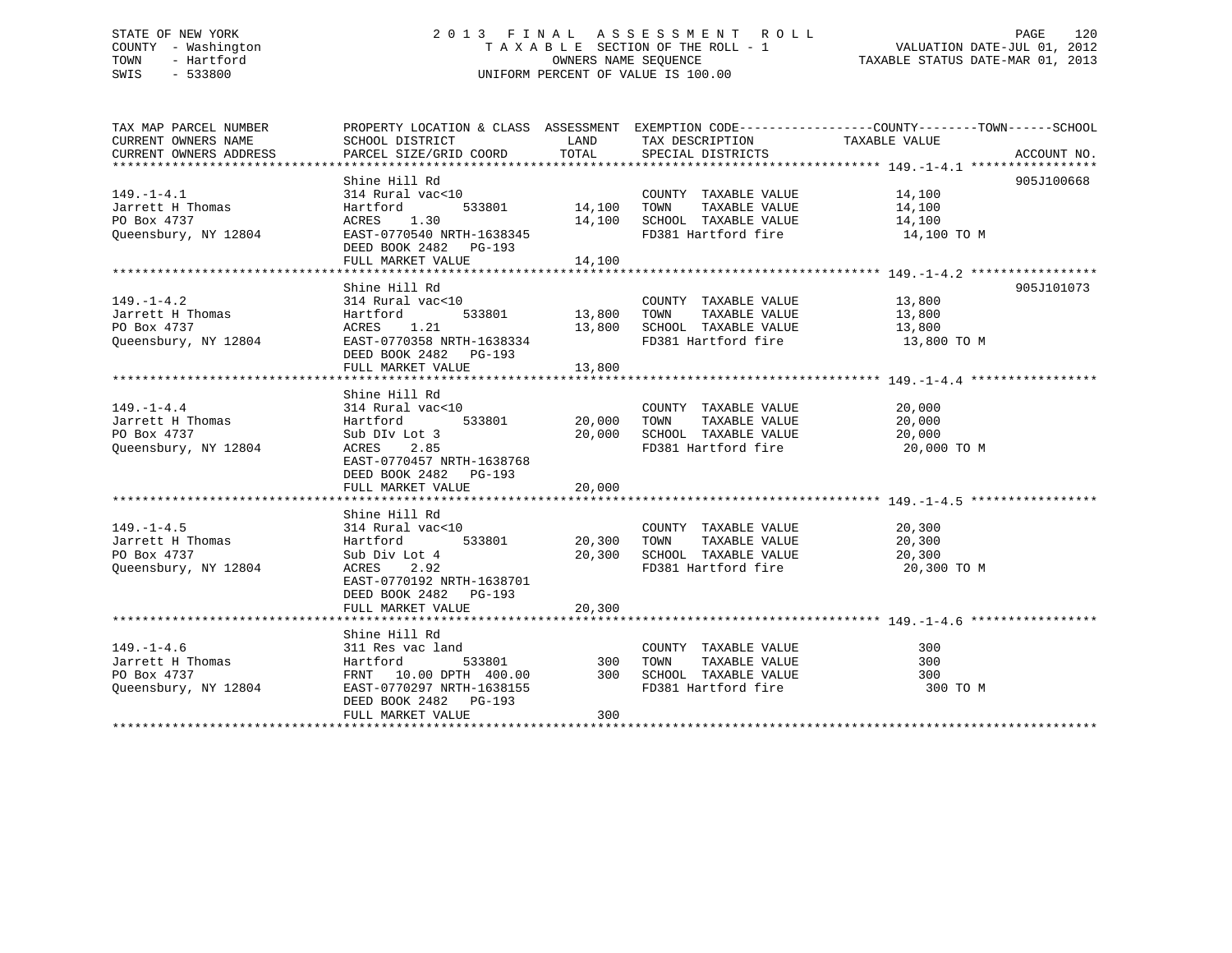# STATE OF NEW YORK 2 0 1 3 F I N A L A S S E S S M E N T R O L L PAGE 121 COUNTY - Washington T A X A B L E SECTION OF THE ROLL - 1 VALUATION DATE-JUL 01, 2012 TOWN - Hartford OWNERS NAME SEQUENCE TAXABLE STATUS DATE-MAR 01, 2013 SWIS - 533800 UNIFORM PERCENT OF VALUE IS 100.00

| TAX MAP PARCEL NUMBER<br>CURRENT OWNERS NAME<br>CURRENT OWNERS ADDRESS | SCHOOL DISTRICT<br>PARCEL SIZE/GRID COORD  | LAND<br>TOTAL     | TAX DESCRIPTION<br>SPECIAL DISTRICTS          | PROPERTY LOCATION & CLASS ASSESSMENT EXEMPTION CODE----------------COUNTY-------TOWN-----SCHOOL<br>TAXABLE VALUE | ACCOUNT NO.                  |
|------------------------------------------------------------------------|--------------------------------------------|-------------------|-----------------------------------------------|------------------------------------------------------------------------------------------------------------------|------------------------------|
|                                                                        |                                            |                   |                                               |                                                                                                                  |                              |
|                                                                        | 74 Gilchrist Hill Ext                      |                   |                                               |                                                                                                                  | 905J100091                   |
| $141. - 3 - 14$                                                        | 210 1 Family Res                           |                   | STAR B<br>41854                               | $\Omega$<br>$\Omega$                                                                                             | 30,000                       |
| Jessen Philip R                                                        | 533801<br>Hartford                         | 32,100            | COUNTY TAXABLE VALUE                          | 140,900                                                                                                          |                              |
| Jessen Marion                                                          | ACRES<br>3.40                              | 140,900           | TAXABLE VALUE<br>TOWN                         | 140,900                                                                                                          |                              |
| 74 Gilchrist Hill Ext                                                  | EAST-0785429 NRTH-1644801                  |                   | SCHOOL TAXABLE VALUE                          | 110,900                                                                                                          |                              |
| Hartford, NY 12838                                                     | DEED BOOK 477<br>PG-1046                   |                   | FD381 Hartford fire                           | 140,900 TO M                                                                                                     |                              |
|                                                                        | FULL MARKET VALUE                          | 140,900           |                                               |                                                                                                                  |                              |
|                                                                        |                                            |                   |                                               |                                                                                                                  |                              |
| $130. -1 - 7.2$                                                        | 3803 State Route 149                       |                   | WAR VET/TC 41121                              | 24,060                                                                                                           | 905J101094<br>$\overline{0}$ |
| Johnsen Robert D                                                       | 210 1 Family Res<br>Hudson Falls<br>534401 |                   | 25,300 DIS VET/TC 41141                       | 24,060<br>32,080<br>32,080                                                                                       | $\Omega$                     |
| Johnsen Deborah G                                                      | ACRES<br>7.80                              |                   | 160,400 STAR EN<br>41834                      | $\overline{0}$<br>$\Omega$                                                                                       | 63,300                       |
| 3803 State Route 149                                                   | EAST-0766916 NRTH-1652711                  |                   | COUNTY TAXABLE VALUE                          | 104,260                                                                                                          |                              |
| Fort Ann, NY 12827                                                     | DEED BOOK 676<br>PG-311                    |                   | TAXABLE VALUE<br>TOWN                         | 104,260                                                                                                          |                              |
|                                                                        | FULL MARKET VALUE                          | 160,400           | SCHOOL TAXABLE VALUE                          | 97,100                                                                                                           |                              |
|                                                                        |                                            |                   | CA007 Cons agri dst 7                         | 160,400 TO M                                                                                                     |                              |
|                                                                        |                                            |                   | FD381 Hartford fire                           | 160,400 TO M                                                                                                     |                              |
|                                                                        |                                            |                   |                                               |                                                                                                                  |                              |
|                                                                        | 280 Pope Hill Rd                           |                   |                                               |                                                                                                                  | 905J100666                   |
| $150. - 1 - 24$                                                        | 312 Vac w/imprv                            |                   | COUNTY TAXABLE VALUE                          | 57,300                                                                                                           |                              |
| Johnson Daniel T                                                       | Hartford<br>533801                         | 54,500            | TOWN<br>TAXABLE VALUE                         | 57,300                                                                                                           |                              |
| 771 Chamberlain Mills Rd                                               | 36 Ad                                      | 57,300            | SCHOOL TAXABLE VALUE                          | 57,300                                                                                                           |                              |
| Salem, NY 12865                                                        | ACRES 28.50                                |                   | FD381 Hartford fire                           | 57,300 TO M                                                                                                      |                              |
|                                                                        | EAST-0783012 NRTH-1632480                  |                   |                                               |                                                                                                                  |                              |
|                                                                        | DEED BOOK 764<br>PG-121                    |                   |                                               |                                                                                                                  |                              |
|                                                                        | FULL MARKET VALUE                          | 57,300            |                                               |                                                                                                                  |                              |
|                                                                        |                                            |                   |                                               |                                                                                                                  |                              |
|                                                                        | 41 Warren Rd                               |                   |                                               |                                                                                                                  | 905J100064                   |
| $122. - 1 - 11$                                                        | 210 1 Family Res                           |                   | STAR B<br>41854                               | $\overline{0}$<br>$\Omega$                                                                                       | 30,000                       |
| Johnson Rachel                                                         | 533801<br>Hartford                         | 26,800<br>127,700 | COUNTY TAXABLE VALUE                          | 127,700                                                                                                          |                              |
| 41 Warren Rd<br>Fort Ann, NY 12827                                     | ACRES<br>2.00<br>EAST-0779419 NRTH-1662149 |                   | TAXABLE VALUE<br>TOWN<br>SCHOOL TAXABLE VALUE | 127,700                                                                                                          |                              |
|                                                                        | DEED BOOK 3262 PG-50                       |                   | CA007 Cons agri dst 7                         | 97,700<br>127,700 TO M                                                                                           |                              |
| PRIOR OWNER ON 3/01/2013                                               | FULL MARKET VALUE                          |                   | 127,700 FD381 Hartford fire                   | 127,700 TO M                                                                                                     |                              |
| Lindridge Darren A                                                     |                                            |                   |                                               |                                                                                                                  |                              |
|                                                                        |                                            |                   |                                               |                                                                                                                  |                              |
|                                                                        | Baldwin Corners Rd OFF                     |                   |                                               |                                                                                                                  | 905J101161                   |
| $121. -4 - 5.2$                                                        | 340 Vacant indus                           |                   | COUNTY TAXABLE VALUE                          | 4,000                                                                                                            |                              |
| Jointa Galusha LLC                                                     | 533801<br>Hartford                         | 4,000             | TOWN<br>TAXABLE VALUE                         | 4,000                                                                                                            |                              |
| 269 Ballard Rd                                                         | $121. - 1 - 5.2$                           | 4,000             | SCHOOL TAXABLE VALUE                          | 4,000                                                                                                            |                              |
| Wilton, NY 12831                                                       | ACRES 10.00                                |                   | CA007 Cons agri dst 7                         | 4,000 TO M                                                                                                       |                              |
|                                                                        | EAST-0765829 NRTH-1660708                  |                   | FD381 Hartford fire                           | 4,000 TO M                                                                                                       |                              |
|                                                                        | DEED BOOK 899<br>$PG-94$                   |                   |                                               |                                                                                                                  |                              |
|                                                                        | FULL MARKET VALUE                          | 4,000             |                                               |                                                                                                                  |                              |
|                                                                        |                                            |                   |                                               |                                                                                                                  |                              |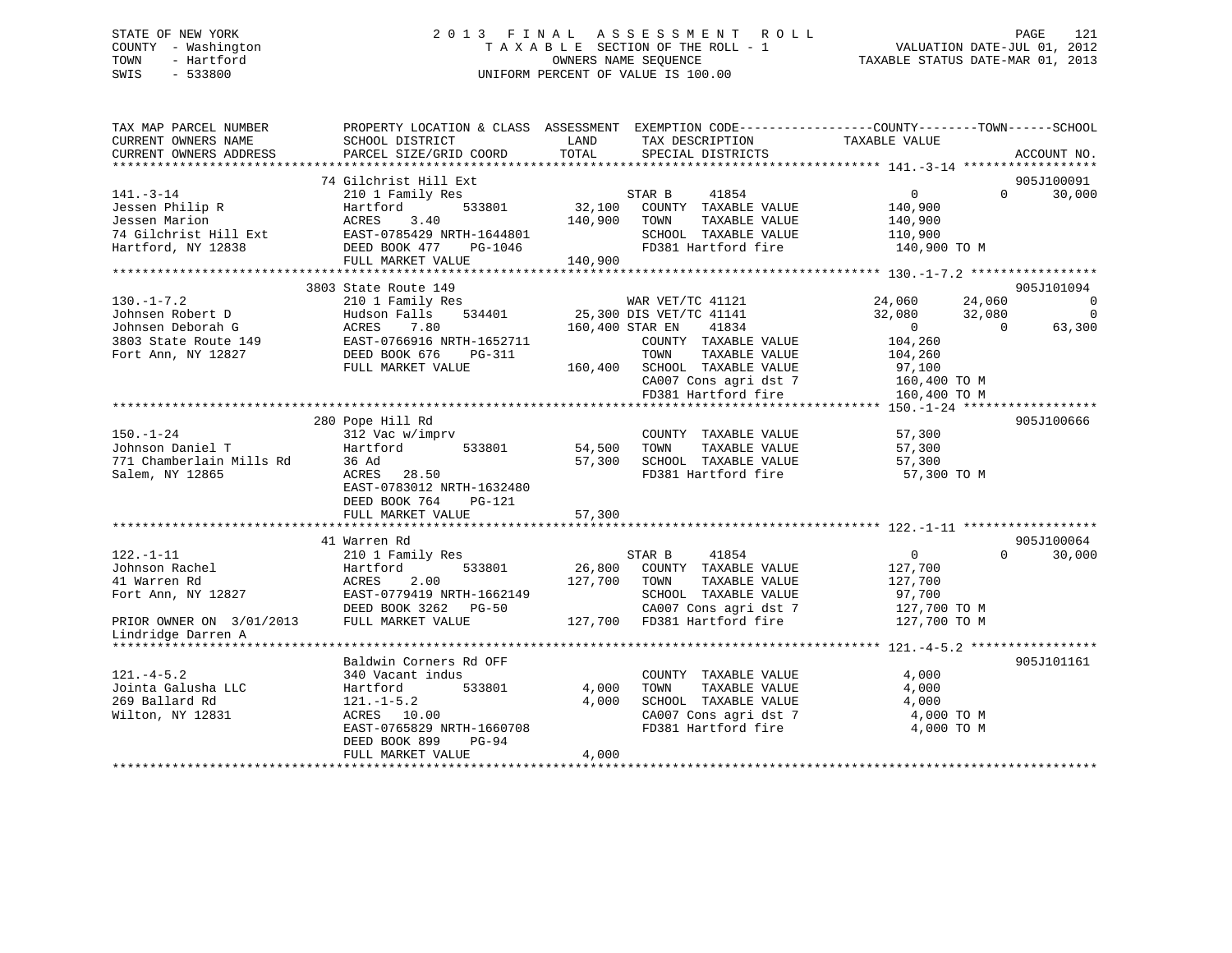| STATE OF NEW YORK<br>COUNTY - Washington<br>- Hartford<br>TOWN<br>$-533800$<br>SWIS |                                                                                                                                             | OWNERS NAME SEQUENCE | 2013 FINAL ASSESSMENT ROLL<br>TAXABLE SECTION OF THE ROLL - 1<br>UNIFORM PERCENT OF VALUE IS 100.00 | ras<br>7212 VALUATION DATE-JUL<br>7212 TAXABLE STATUS DATE-MAR | PAGE<br>122 |
|-------------------------------------------------------------------------------------|---------------------------------------------------------------------------------------------------------------------------------------------|----------------------|-----------------------------------------------------------------------------------------------------|----------------------------------------------------------------|-------------|
| TAX MAP PARCEL NUMBER<br>CURRENT OWNERS NAME<br>CURRENT OWNERS ADDRESS              | PROPERTY LOCATION & CLASS ASSESSMENT EXEMPTION CODE---------------COUNTY-------TOWN-----SCHOOL<br>SCHOOL DISTRICT<br>PARCEL SIZE/GRID COORD | LAND<br>TOTAL        | TAX DESCRIPTION<br>TAX DESCRIPTION TAXABLE VALUE                                                    |                                                                | ACCOUNT NO. |
|                                                                                     | 1168 Baldwin Corners Rd                                                                                                                     |                      |                                                                                                     |                                                                | 905J100663  |
| 121.-4-11                                                                           | $341$ Ind vac w/im                                                                                                                          |                      | COUNTY TAXABLE VALUE                                                                                | 447,700                                                        |             |
| Jointa Galusha LLC                                                                  | 532802<br>Fort Ann                                                                                                                          | 350,100              | TOWN<br>TAXABLE VALUE                                                                               | 447,700                                                        |             |
| 269 Ballard Rd                                                                      | 506/68                                                                                                                                      | 447,700              | SCHOOL TAXABLE VALUE                                                                                | 447,700                                                        |             |
| Wilton, NY 12831                                                                    | 488/210                                                                                                                                     |                      | CA007 Cons agri dst 7                                                                               | 447,700 TO M                                                   |             |
|                                                                                     | 121.-1-11<br>ACRES 288.70<br>EAST-0763982 NRTH-1659511<br>DEED BOOK 891<br>PG-78                                                            |                      | FD381 Hartford fire                                                                                 | $447,700$ TO M                                                 |             |
|                                                                                     | FULL MARKET VALUE                                                                                                                           | 447,700              |                                                                                                     |                                                                |             |
|                                                                                     | 1154 Baldwin Corners Rd                                                                                                                     |                      |                                                                                                     |                                                                | 905J101340  |
| $121. -4 - 11.1$                                                                    | $341$ Ind vac w/im                                                                                                                          |                      | COUNTY TAXABLE VALUE                                                                                | 64,800                                                         |             |
| Jointa Galusha LLC                                                                  | 532802<br>Fort Ann                                                                                                                          | 23,200               | TOWN<br>TAXABLE VALUE                                                                               | 64,800                                                         |             |
| 269 Ballard Rd                                                                      | $ACRES$ 1.30                                                                                                                                |                      | 64,800 SCHOOL TAXABLE VALUE                                                                         | 64,800                                                         |             |
| Wilton, NY 12831                                                                    |                                                                                                                                             |                      | CA007 Cons agri dst 7                                                                               | 64,800 TO M                                                    |             |
|                                                                                     | EAST-0763164 NRTH-1660957<br>DEED BOOK 891 PG-78                                                                                            |                      | FD381 Hartford fire                                                                                 | 64,800 TO M                                                    |             |
|                                                                                     | FULL MARKET VALUE                                                                                                                           | 64,800               |                                                                                                     |                                                                |             |
|                                                                                     |                                                                                                                                             |                      |                                                                                                     |                                                                |             |
| $121. - 4 - 15$                                                                     | Baldwin Corners Rd OFF<br>340 Vacant indus                                                                                                  |                      | COUNTY TAXABLE VALUE                                                                                | 1,200                                                          | 905J1010317 |
| Jointa Galusha LLC                                                                  | Fort Ann 532802                                                                                                                             | 1,200                | TAXABLE VALUE<br>TOWN                                                                               | 1,200                                                          |             |
| 269 Ballard Rd                                                                      | 121.-1-15                                                                                                                                   |                      | 1,200 SCHOOL TAXABLE VALUE                                                                          | 1,200                                                          |             |
| Wilton, NY 12831                                                                    | ACRES 3.08                                                                                                                                  |                      | CA007 Cons agri dst 7                                                                               | 1,200 TO M                                                     |             |
|                                                                                     | EAST-0766571 NRTH-1660203                                                                                                                   |                      | FD381 Hartford fire                                                                                 | 1,200 TO M                                                     |             |
|                                                                                     | DEED BOOK 894 PG-335                                                                                                                        |                      |                                                                                                     |                                                                |             |
|                                                                                     | FULL MARKET VALUE                                                                                                                           | 1,200                |                                                                                                     |                                                                |             |
|                                                                                     |                                                                                                                                             | ***********          |                                                                                                     |                                                                |             |
|                                                                                     | LOT 22 Provincial Pat                                                                                                                       |                      |                                                                                                     |                                                                | 905J101216  |
| $121. - 4 - 16$                                                                     | 340 Vacant indus                                                                                                                            |                      | COUNTY TAXABLE VALUE                                                                                | 2,300                                                          |             |
| Jointa Galusha LLC                                                                  | 533801<br>Hartford                                                                                                                          | 2,300                | TAXABLE VALUE<br>TOWN                                                                               | 2,300                                                          |             |
| 269 Ballard Rd                                                                      | 5.74<br>121.-1-16                                                                                                                           | 2,300                | SCHOOL TAXABLE VALUE                                                                                | 2,300                                                          |             |
| Wilton, NY 12831                                                                    | ACRES                                                                                                                                       |                      | CA007 Cons agri dst 7                                                                               | 2,300 TO M                                                     |             |
|                                                                                     | EAST-0766919 NRTH-1660315                                                                                                                   |                      | FD381 Hartford fire                                                                                 | 2,300 TO M                                                     |             |
|                                                                                     | DEED BOOK 2211 PG-180                                                                                                                       |                      |                                                                                                     |                                                                |             |
|                                                                                     | FULL MARKET VALUE                                                                                                                           | 2,300                |                                                                                                     |                                                                |             |
|                                                                                     | LOT Provincial Pat                                                                                                                          |                      |                                                                                                     |                                                                | 905J101121  |
| $121. - 4 - 19$                                                                     | 340 Vacant indus                                                                                                                            |                      | COUNTY TAXABLE VALUE                                                                                | 11,300                                                         |             |
| Jointa Galusha LLC                                                                  | 533801<br>Hartford                                                                                                                          | 11,300               | TOWN<br>TAXABLE VALUE                                                                               | 11,300                                                         |             |
| 269 Ballard Rd                                                                      | Hartford<br>121.-1-19<br>ACRES 18                                                                                                           |                      | 11,300 SCHOOL TAXABLE VALUE                                                                         | 11,300                                                         |             |
| Wilton, NY 12831                                                                    | ACRES 18.81                                                                                                                                 |                      | CA007 Cons agri dst 7                                                                               | 11,300 TO M                                                    |             |
|                                                                                     | EAST-0768397 NRTH-1657968                                                                                                                   |                      | FD381 Hartford fire                                                                                 | 11,300 TO M                                                    |             |
|                                                                                     | DEED BOOK 1864 PG-191                                                                                                                       |                      |                                                                                                     |                                                                |             |
|                                                                                     | FULL MARKET VALUE                                                                                                                           | 11,300               |                                                                                                     |                                                                |             |
|                                                                                     |                                                                                                                                             |                      |                                                                                                     |                                                                |             |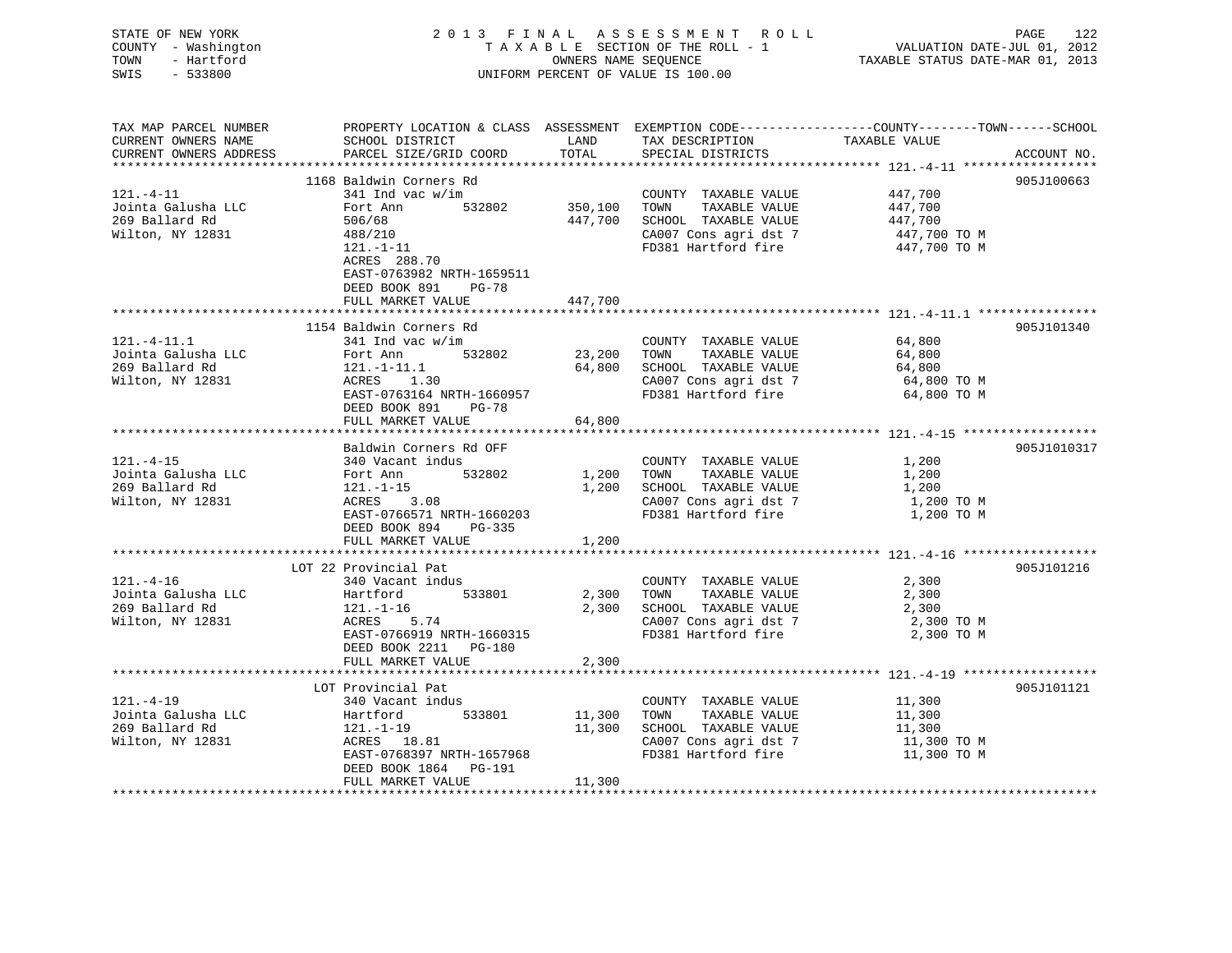| STATE OF NEW YORK<br>COUNTY - Washington<br>TOWN<br>- Hartford<br>SWIS<br>$-533800$ |                                                                                                                                                                                | OWNERS NAME SEQUENCE       | 2013 FINAL ASSESSMENT ROLL<br>TAXABLE SECTION OF THE ROLL - 1<br>UNIFORM PERCENT OF VALUE IS 100.00                   | VALUATION DATE-JUL 01, 2012<br>TAXABLE STATUS DATE-MAR 01, 2013 | PAGE<br>123 |
|-------------------------------------------------------------------------------------|--------------------------------------------------------------------------------------------------------------------------------------------------------------------------------|----------------------------|-----------------------------------------------------------------------------------------------------------------------|-----------------------------------------------------------------|-------------|
| TAX MAP PARCEL NUMBER<br>CURRENT OWNERS NAME<br>CURRENT OWNERS ADDRESS              | PROPERTY LOCATION & CLASS ASSESSMENT EXEMPTION CODE----------------COUNTY-------TOWN------SCHOOL<br>SCHOOL DISTRICT<br>PARCEL SIZE/GRID COORD                                  | LAND<br>TOTAL              | TAX DESCRIPTION<br>SPECIAL DISTRICTS                                                                                  | TAXABLE VALUE                                                   | ACCOUNT NO. |
|                                                                                     | LOT 22 Provincial Pat                                                                                                                                                          |                            |                                                                                                                       |                                                                 | 905J101122  |
| $121. - 4 - 20$<br>Jointa Galusha LLC<br>269 Ballard Rd<br>Wilton, NY 12831         | 340 Vacant indus<br>Hartford<br>533801<br>594/286<br>$121. - 1 - 20$<br>ACRES 10.10<br>EAST-0767916 NRTH-1657797<br>DEED BOOK 848<br>PG-208                                    | 6,100<br>6,100             | COUNTY TAXABLE VALUE<br>TOWN<br>TAXABLE VALUE<br>SCHOOL TAXABLE VALUE<br>CA007 Cons agri dst 7<br>FD381 Hartford fire | 6,100<br>6,100<br>6,100<br>6,100 TO M<br>6,100 TO M             |             |
|                                                                                     | FULL MARKET VALUE                                                                                                                                                              | 6,100                      |                                                                                                                       |                                                                 |             |
| $121. - 4 - 21$                                                                     | 95 Kelly Way<br>340 Vacant indus                                                                                                                                               |                            | COUNTY TAXABLE VALUE                                                                                                  | 15,600                                                          | 905J101138  |
| Jointa Galusha LLC<br>269 Ballard Rd<br>Wilton, NY 12831                            | 533801<br>Hartford<br>$121. - 1 - 21$<br>ACRES 31.45<br>EAST-0766780 NRTH-1657582<br>DEED BOOK 860<br>PG-336<br>FULL MARKET VALUE                                              | 15,600<br>15,600<br>15,600 | TOWN<br>TAXABLE VALUE<br>SCHOOL TAXABLE VALUE<br>CA007 Cons agri dst 7<br>FD381 Hartford fire                         | 15,600<br>15,600<br>15,600 TO M<br>15,600 TO M                  |             |
|                                                                                     |                                                                                                                                                                                |                            |                                                                                                                       |                                                                 |             |
| $121. - 4 - 22$<br>Jointa Galusha LLC<br>269 Ballard Rd<br>Wilton, NY 12831         | LOT 22 Provincial Pat<br>340 Vacant indus<br>Hartford<br>533801<br>$121. - 1 - 22$<br>ACRES 10.01<br>EAST-0767539 NRTH-1657772<br>DEED BOOK 844<br>PG-194<br>FULL MARKET VALUE | 6,000<br>6,000<br>6,000    | COUNTY TAXABLE VALUE<br>TOWN<br>TAXABLE VALUE<br>SCHOOL TAXABLE VALUE<br>CA007 Cons agri dst 7<br>FD381 Hartford fire | 6,000<br>6,000<br>6,000<br>6,000 TO M<br>6,000 TO M             | 905J101124  |
|                                                                                     | LOT 22 Provincial Pat                                                                                                                                                          |                            |                                                                                                                       |                                                                 | 905J101123  |
| $121. - 4 - 23$<br>Jointa Galusha LLC<br>269 Ballard Rd<br>Wilton, NY 12831         | 340 Vacant indus<br>Hartford<br>533801<br>$121. - 1 - 23$<br>ACRES 37.71<br>EAST-0766844 NRTH-1658698<br>DEED BOOK 843<br>PG-69                                                | 22,600<br>22,600           | COUNTY TAXABLE VALUE<br>TOWN<br>TAXABLE VALUE<br>SCHOOL TAXABLE VALUE<br>CA007 Cons agri dst 7<br>FD381 Hartford fire | 22,600<br>22,600<br>22,600<br>22,600 TO M<br>22,600 TO M        |             |
|                                                                                     | FULL MARKET VALUE                                                                                                                                                              | 22,600                     |                                                                                                                       |                                                                 |             |
| $122. - 1 - 47$<br>Jointa Galusha LLC<br>269 Ballard Rd<br>Wilton, NY 12831         | 116 Country Ln<br>340 Vacant indus<br>Hartford<br>533801<br>ACRES 10.03<br>EAST-0769786 NRTH-1660261<br>DEED BOOK 1997 PG-56<br>FULL MARKET VALUE                              | 6,000<br>6,000<br>6,000    | COUNTY TAXABLE VALUE<br>TOWN<br>TAXABLE VALUE<br>SCHOOL TAXABLE VALUE<br>CA007 Cons agri dst 7<br>FD381 Hartford fire | 6,000<br>6,000<br>6,000<br>6,000 TO M<br>6,000 TO M             | 905J101129  |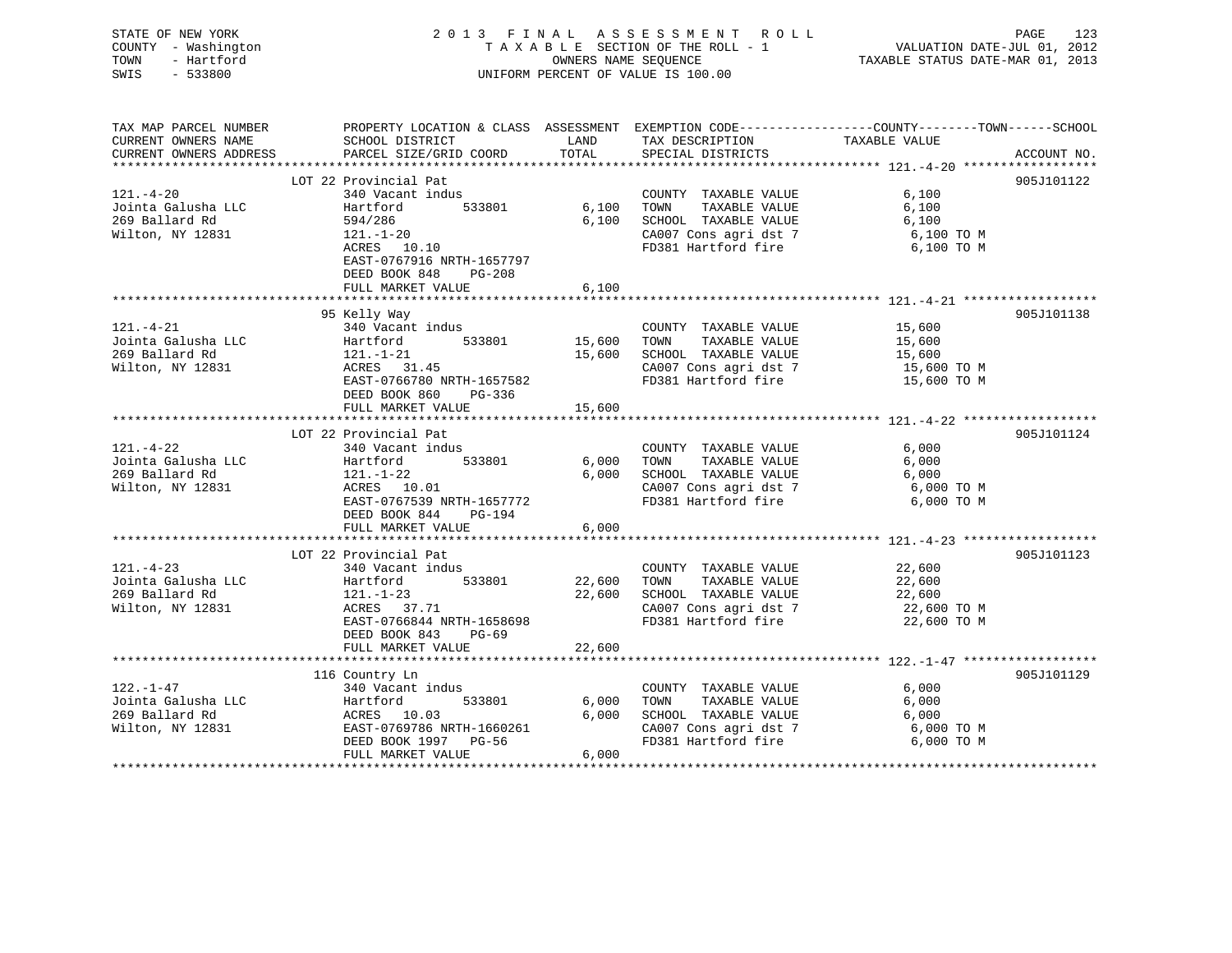# STATE OF NEW YORK 2 0 1 3 F I N A L A S S E S S M E N T R O L L PAGE 124 COUNTY - Washington T A X A B L E SECTION OF THE ROLL - 1 VALUATION DATE-JUL 01, 2012 TOWN - Hartford **TAXABLE STATUS DATE-MAR 01, 2013** OWNERS NAME SEQUENCE TAXABLE STATUS DATE-MAR 01, 2013 SWIS - 533800 UNIFORM PERCENT OF VALUE IS 100.00

| TAX MAP PARCEL NUMBER<br>CURRENT OWNERS NAME                                                                                        | PROPERTY LOCATION & CLASS ASSESSMENT EXEMPTION CODE---------------COUNTY-------TOWN------SCHOOL<br>SCHOOL DISTRICT<br><b>LAND</b>                                                                                                          |                   | TAX DESCRIPTION TAXABLE VALUE                                                               |                                              |        |             |
|-------------------------------------------------------------------------------------------------------------------------------------|--------------------------------------------------------------------------------------------------------------------------------------------------------------------------------------------------------------------------------------------|-------------------|---------------------------------------------------------------------------------------------|----------------------------------------------|--------|-------------|
|                                                                                                                                     |                                                                                                                                                                                                                                            |                   | SPECIAL DISTRICTS                                                                           |                                              |        | ACCOUNT NO. |
|                                                                                                                                     | LOT 21 Provincial Pat                                                                                                                                                                                                                      |                   |                                                                                             |                                              |        | 905J100501  |
| $130. - 1 - 1$                                                                                                                      | 340 Vacant indus                                                                                                                                                                                                                           |                   | COUNTY TAXABLE VALUE 354,800                                                                |                                              |        |             |
|                                                                                                                                     |                                                                                                                                                                                                                                            | 532802 354,800    | TOWN                                                                                        | TAXABLE VALUE 354,800                        |        |             |
|                                                                                                                                     |                                                                                                                                                                                                                                            |                   | SCHOOL TAXABLE VALUE                                                                        | 354,800                                      |        |             |
|                                                                                                                                     |                                                                                                                                                                                                                                            |                   |                                                                                             |                                              |        |             |
|                                                                                                                                     |                                                                                                                                                                                                                                            |                   | CA007 Cons agri dst 7 354,800 TO M<br>FD381 Hartford fire 354,800 TO M                      |                                              |        |             |
|                                                                                                                                     | 130.-1-1<br>Jointa Galusha LLC Fort Ann 532802 354,800<br>269 Ballard Rd ACRES 117.00 354,800<br>Wilton, NY 12831 BEED BOOK 839 PG-104<br>DEED BOOK 839 PG-104<br>The Matrix Chapter of Matrix<br>254,800<br>FULL MARKET VALUE 354,800     |                   |                                                                                             |                                              |        |             |
|                                                                                                                                     |                                                                                                                                                                                                                                            |                   |                                                                                             |                                              |        |             |
|                                                                                                                                     | Reynolds Ln                                                                                                                                                                                                                                |                   |                                                                                             |                                              |        | 905J100219  |
| $130 - 1 - 2$                                                                                                                       | 484 1 use sm bld                                                                                                                                                                                                                           |                   | BUSIN97 47610                                                                               | 50,000                                       | 50,000 | 50,000      |
| Jointa Galusha LLC<br>269 Ballard Rd                                                                                                |                                                                                                                                                                                                                                            |                   |                                                                                             |                                              |        |             |
|                                                                                                                                     |                                                                                                                                                                                                                                            |                   |                                                                                             |                                              |        |             |
| Wilton, NY 12831                                                                                                                    |                                                                                                                                                                                                                                            |                   |                                                                                             |                                              |        |             |
|                                                                                                                                     | Full Market Value<br>EXERES 122.00 333,800 TOWN TAXABLE VALUE<br>EXERES 122.00 333,800 TOWN TAXABLE VALUE 283,800<br>EXET-0766368 NRTH-1655591 SCHOOL TAXABLE VALUE 283,800<br>DEED BOOK 839 PG-104 333,800 FD381 Hartford fire 333,80     |                   |                                                                                             |                                              |        |             |
|                                                                                                                                     |                                                                                                                                                                                                                                            |                   |                                                                                             |                                              |        |             |
|                                                                                                                                     | Reynolds Ln OFF                                                                                                                                                                                                                            |                   |                                                                                             |                                              |        | 905J100122  |
| $130 - 1 - 3$                                                                                                                       | 340 Vacant indus                                                                                                                                                                                                                           |                   |                                                                                             |                                              |        |             |
|                                                                                                                                     | Hartford                                                                                                                                                                                                                                   | 533801 1,700 TOWN | COUNTY TAXABLE VALUE<br>TOWN TAXABLE VALUE                                                  | 1,700<br>1,700<br>1,700                      |        |             |
| Jointa Galusha LLC<br>269 Ballard Rd<br>Wilton, NY 12831                                                                            | ACRES 2.80 1,700 SCHOOL TAXABLE VALUE 1,700<br>EAST-0766256 NRTH-1654122 2 CA007 Cons agri dst 7 1,700 TO M<br>DEED BOOK 845 PG-53 FD381 Hartford fire 1.700 TO M                                                                          |                   |                                                                                             |                                              |        |             |
|                                                                                                                                     |                                                                                                                                                                                                                                            |                   |                                                                                             |                                              |        |             |
|                                                                                                                                     |                                                                                                                                                                                                                                            |                   |                                                                                             |                                              |        |             |
|                                                                                                                                     | FULL MARKET VALUE                                                                                                                                                                                                                          | 1,700             |                                                                                             |                                              |        |             |
|                                                                                                                                     |                                                                                                                                                                                                                                            |                   |                                                                                             |                                              |        |             |
|                                                                                                                                     | 3847 State Route 149                                                                                                                                                                                                                       |                   |                                                                                             |                                              |        | 905L100572  |
|                                                                                                                                     |                                                                                                                                                                                                                                            |                   | COUNTY TAXABLE VALUE                                                                        | 600                                          |        |             |
|                                                                                                                                     |                                                                                                                                                                                                                                            |                   |                                                                                             | 600                                          |        |             |
|                                                                                                                                     |                                                                                                                                                                                                                                            |                   |                                                                                             | 600                                          |        |             |
|                                                                                                                                     |                                                                                                                                                                                                                                            |                   |                                                                                             | 600 TO M                                     |        |             |
|                                                                                                                                     | State Route 149<br>340 Vacant indus<br>Hartford 533801 600 TOWN TAXABLE VALUE<br>ACRES 1.00 600 SCHOOL TAXABLE VALUE<br>EAST-0757242 NRTH-1653102 CA007 Cons agri dst 7<br>DEED BOOK 1997 PG-66 FD381 Hartford fire<br>---- ------         |                   |                                                                                             | 600 TO M                                     |        |             |
|                                                                                                                                     | FULL MARKET VALUE                                                                                                                                                                                                                          | 600               |                                                                                             |                                              |        |             |
|                                                                                                                                     | 3837 State Route 149                                                                                                                                                                                                                       |                   |                                                                                             |                                              |        | 905J100485  |
| $130. - 1 - 5$                                                                                                                      |                                                                                                                                                                                                                                            |                   |                                                                                             |                                              |        |             |
|                                                                                                                                     |                                                                                                                                                                                                                                            |                   |                                                                                             |                                              |        |             |
|                                                                                                                                     |                                                                                                                                                                                                                                            |                   |                                                                                             |                                              |        |             |
| 340 Va<br>Jointa Galusha LLC<br>269 Ballard Rd<br>Wilton, NY 12831<br>EAST-0<br>2007-08<br>2007-09<br>2007-09<br>2007-09<br>2007-09 |                                                                                                                                                                                                                                            |                   |                                                                                             | 700 TO M                                     |        |             |
|                                                                                                                                     |                                                                                                                                                                                                                                            |                   |                                                                                             | 700 TO M                                     |        |             |
|                                                                                                                                     | 340 Vacant indus<br>340 Vacant indus<br>333801 533801 700 TOWN TAXABLE VALUE<br>ACRES 1.10 700 SCHOOL TAXABLE VALUE 700<br>EAST-0767185 NRTH-1652899 CA007 Cons agri dst 7 700<br>DEED BOOK 844 PG-239 FD381 Hartford fire 700<br>FULL MAR |                   |                                                                                             |                                              |        |             |
|                                                                                                                                     |                                                                                                                                                                                                                                            |                   |                                                                                             |                                              |        |             |
|                                                                                                                                     | Reynolds Ln                                                                                                                                                                                                                                |                   |                                                                                             |                                              |        | 905J101131  |
| $130. - 1 - 9.3$                                                                                                                    | 340 Vacant indus                                                                                                                                                                                                                           |                   | COUNTY TAXABLE VALUE                                                                        | 20,400                                       |        |             |
|                                                                                                                                     | indus<br>533801 20,400                                                                                                                                                                                                                     |                   | TOWN                                                                                        | TAXABLE VALUE 20,400<br>TAXABLE VALUE 20,400 |        |             |
|                                                                                                                                     |                                                                                                                                                                                                                                            |                   | SCHOOL TAXABLE VALUE                                                                        |                                              |        |             |
| Wilton, NY 12831                                                                                                                    | ACRES 33.30 20,400<br>EAST-0767018 NRTH-1654030 20,400<br>DEED BOOK 842 PG-247                                                                                                                                                             |                   | CHOOL TAXABLE VALUE<br>CA007 Cons agri dst 7 20,400 TO M<br>FD381 Hartford fire 20,400 TO M |                                              |        |             |
|                                                                                                                                     |                                                                                                                                                                                                                                            |                   |                                                                                             |                                              |        |             |
|                                                                                                                                     | FULL MARKET VALUE                                                                                                                                                                                                                          | 20,400            |                                                                                             |                                              |        |             |
|                                                                                                                                     |                                                                                                                                                                                                                                            |                   |                                                                                             |                                              |        |             |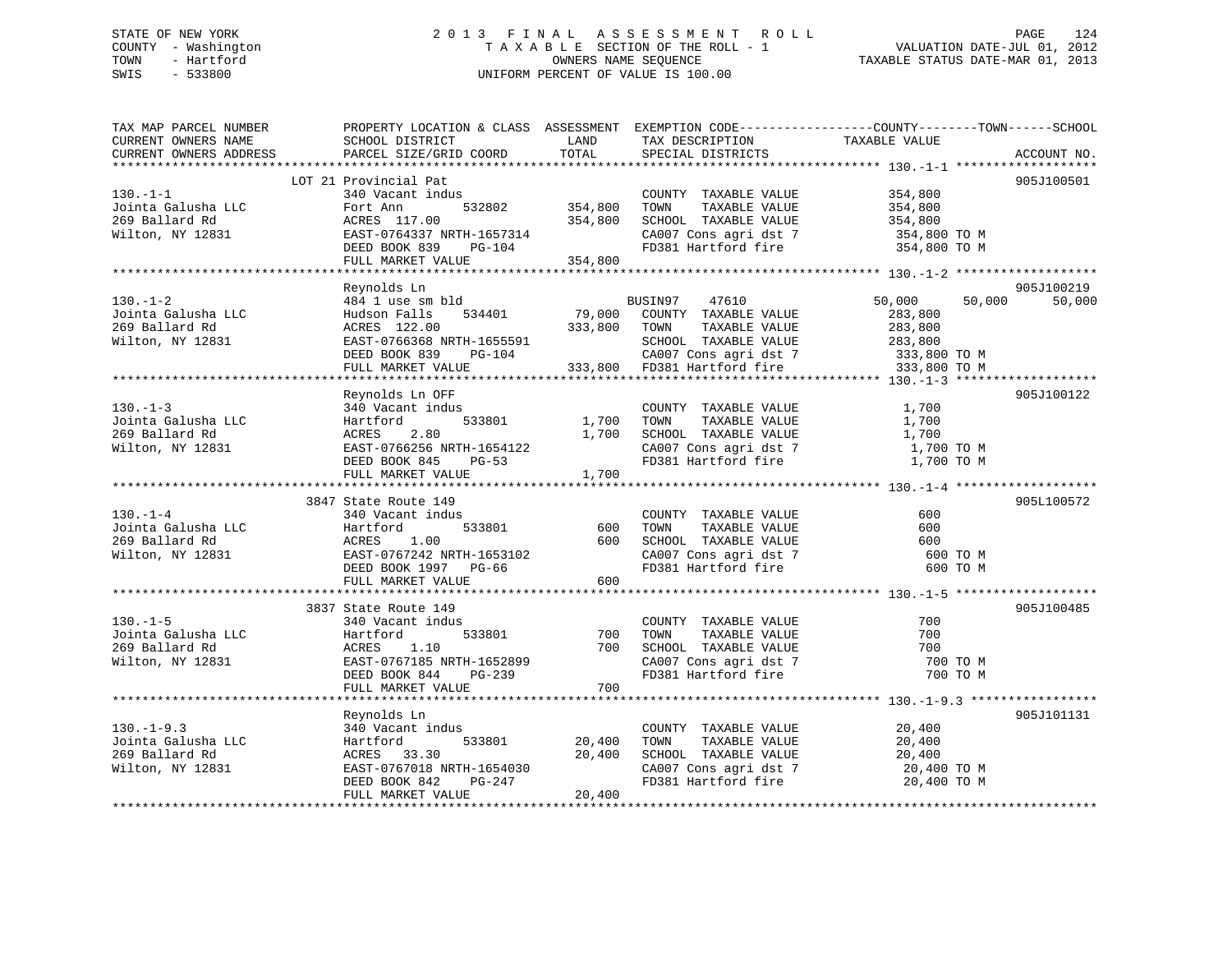# STATE OF NEW YORK 2 0 1 3 F I N A L A S S E S S M E N T R O L L PAGE 125 COUNTY - Washington T A X A B L E SECTION OF THE ROLL - 1 VALUATION DATE-JUL 01, 2012 TOWN - Hartford **TAXABLE STATUS DATE-MAR 01, 2013** SWIS - 533800 UNIFORM PERCENT OF VALUE IS 100.00

| TAX MAP PARCEL NUMBER<br>CURRENT OWNERS NAME<br>CURRENT OWNERS ADDRESS                                                                                                                                                                                                                                  | SCHOOL DISTRICT<br>PARCEL SIZE/GRID COORD                                                                                                                                                                                                                                                                                                                                                                                                           | <b>LAND</b><br>TOTAL | TAX DESCRIPTION TAXABLE VALUE<br>SPECIAL DISTRICTS                                                                 | PROPERTY LOCATION & CLASS ASSESSMENT EXEMPTION CODE----------------COUNTY-------TOWN------SCHOOL<br>ACCOUNT NO.                                                    |
|---------------------------------------------------------------------------------------------------------------------------------------------------------------------------------------------------------------------------------------------------------------------------------------------------------|-----------------------------------------------------------------------------------------------------------------------------------------------------------------------------------------------------------------------------------------------------------------------------------------------------------------------------------------------------------------------------------------------------------------------------------------------------|----------------------|--------------------------------------------------------------------------------------------------------------------|--------------------------------------------------------------------------------------------------------------------------------------------------------------------|
|                                                                                                                                                                                                                                                                                                         |                                                                                                                                                                                                                                                                                                                                                                                                                                                     |                      |                                                                                                                    |                                                                                                                                                                    |
| $130. -1 - 9.4$<br>Jointa Galusha LLC<br>269 Ballard Rd<br>269 Ballard Rd<br>Wilton, NY 12831                                                                                                                                                                                                           | State Route 149<br>340 Vacant indus<br>Hartford 533801 53,300 TOWN TAXABLE VALUE<br>ACRES 4.77 1653695<br>1673695 1990 1991 Variford fire 3,300 TO M<br>2007 Cons agri dst 7 3,300 TO M<br>2007 Cons agri dst 7 3,300 TO M<br>2007 Variford<br>340 Vacant indus<br>Hartford 533801<br>ACRES 4.77<br>EAST-0767567 NRTH-1653695<br>DEED BOOK 842 PG-250<br>ACKES 4.77<br>EAST-0767567 NRTH-1653695<br>DEED BOOK 842 PG-250<br>FULL MARKET VALUE 3,300 |                      |                                                                                                                    | 905J101180                                                                                                                                                         |
|                                                                                                                                                                                                                                                                                                         |                                                                                                                                                                                                                                                                                                                                                                                                                                                     |                      |                                                                                                                    |                                                                                                                                                                    |
| 130.-1-9.5<br>Jointa Galusha LLC $\begin{array}{l} 2101 \text{ Family Res} \\ \text{Hartford} \\ 269 \text{ Ballard Rd} \\ \text{Wilton, NY } 12831 \\ \text{DEED BOK } 843 \text{ PG-62} \\ \text{FULL MARKET VALUE} \\ \text{MALC} \\ \text{FULL MARKET VALUE} \\ \text{MARKET VALUE} \\ \end{array}$ | 13 Reynolds Ln                                                                                                                                                                                                                                                                                                                                                                                                                                      |                      | COUNTY TAXABLE VALUE<br>TOWN<br>SCHOOL TAXABLE VALUE                                                               | 137,600<br>TAXABLE VALUE 137,600<br>TAXABLE VALUE 137,600<br>CAOOL TAXABLE VALUE 137,600<br>CAOO7 Cons agri dst 7 137,600 TO M<br>FD381 Hartford fire 137,600 TO M |
|                                                                                                                                                                                                                                                                                                         |                                                                                                                                                                                                                                                                                                                                                                                                                                                     |                      |                                                                                                                    |                                                                                                                                                                    |
| 130.-1-9.6<br>Jointa Galusha LLC Hartford 533801<br>269 Ballard Rd ACRES 6.10 3,700<br>Wilton, NY 12831<br>EAST-0765620 NRTH-1652644<br>DEED BOOK 1793 PG-331<br>FULL MARKET VALUE 3,700<br>FULL MARKET VALUE 3,700                                                                                     | $533801 \t\t\t 3,700\t\t\t 700M$<br>$6.10 \t\t 3,700\t\t 8CHOOL$                                                                                                                                                                                                                                                                                                                                                                                    |                      | COUNTY TAXABLE VALUE<br>TOWN TAXABLE VALUE<br>SCHOOL TAXABLE VALUE<br>CA007 Cons agri dst 7<br>FD381 Hartford fire | 3,700<br>3,700<br>3,700<br>3,700 TO M<br>3,700 TO M                                                                                                                |
|                                                                                                                                                                                                                                                                                                         |                                                                                                                                                                                                                                                                                                                                                                                                                                                     |                      |                                                                                                                    |                                                                                                                                                                    |
| $130. - 1 - 9.7$<br>Format Hartford<br>269 Ballard Rd<br>Wilton, NY 12831 EAST-0765397 NRTH-1652338 (2007) COMN TAXABLE VALUE<br>Wilton, NY 12831 EAST-0765397 NRTH-1652338 (2007) Consagridst 7<br>DEED BOOK 1793 PG-331 FD381 Hartford fire                                                           | State Route 149 N/off<br>340 Vacant indus<br>FULL MARKET VALUE                                                                                                                                                                                                                                                                                                                                                                                      | 1,200                | COUNTY TAXABLE VALUE<br>CA007 Cons agri dst 7<br>FD381 Hartford fire                                               | 1,200<br>1,200<br>1,200<br>1,200 TO M<br>1,200 TO M                                                                                                                |
|                                                                                                                                                                                                                                                                                                         |                                                                                                                                                                                                                                                                                                                                                                                                                                                     |                      |                                                                                                                    |                                                                                                                                                                    |
|                                                                                                                                                                                                                                                                                                         | FULL MARKET VALUE                                                                                                                                                                                                                                                                                                                                                                                                                                   | 28,500               |                                                                                                                    |                                                                                                                                                                    |
|                                                                                                                                                                                                                                                                                                         |                                                                                                                                                                                                                                                                                                                                                                                                                                                     |                      |                                                                                                                    |                                                                                                                                                                    |
| $130. - 1 - 11$                                                                                                                                                                                                                                                                                         | 119 Reynolds Ln<br>340 Vacant indus<br>FULL MARKET VALUE                                                                                                                                                                                                                                                                                                                                                                                            | 14,800               | COUNTY TAXABLE VALUE 14,800<br>TOWN                                                                                | 905J100162<br>TAXABLE VALUE 14,800<br>TAXABLE VALUE 14,800                                                                                                         |
|                                                                                                                                                                                                                                                                                                         |                                                                                                                                                                                                                                                                                                                                                                                                                                                     |                      |                                                                                                                    |                                                                                                                                                                    |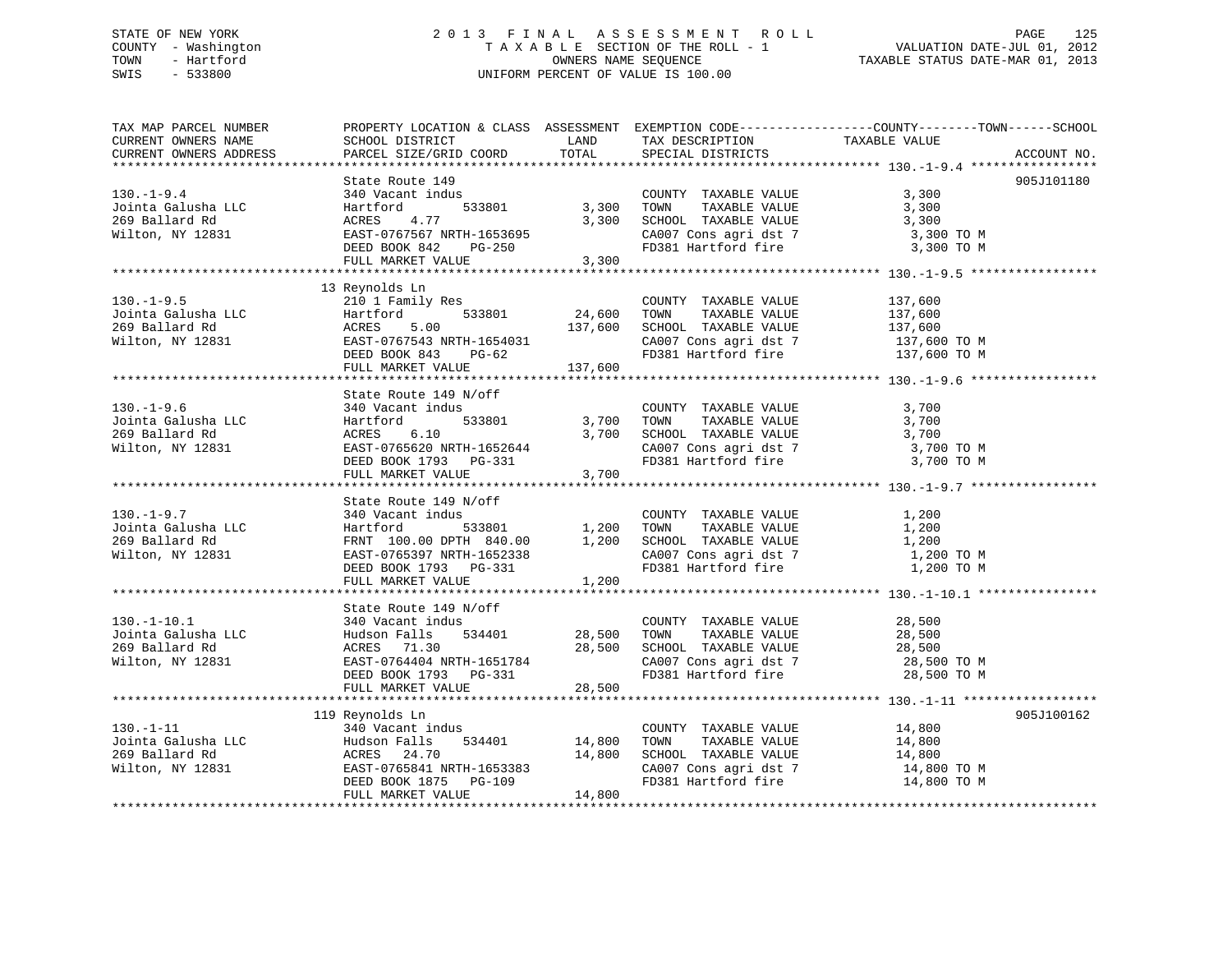# STATE OF NEW YORK 2 0 1 3 F I N A L A S S E S S M E N T R O L L PAGE 126 COUNTY - Washington T A X A B L E SECTION OF THE ROLL - 1 VALUATION DATE-JUL 01, 2012 TOWN - Hartford OWNERS NAME SEQUENCE TAXABLE STATUS DATE-MAR 01, 2013 SWIS - 533800 UNIFORM PERCENT OF VALUE IS 100.00

| TAX MAP PARCEL NUMBER<br>CURRENT OWNERS NAME<br>CURRENT OWNERS ADDRESS                                              | PROPERTY LOCATION & CLASS ASSESSMENT EXEMPTION CODE----------------COUNTY-------TOWN------SCHOOL<br>SCHOOL DISTRICT<br>PARCEL SIZE/GRID COORD                   | LAND<br>TOTAL                 | TAX DESCRIPTION<br>SPECIAL DISTRICTS                                                                                                      | TAXABLE VALUE                                                                  | ACCOUNT NO.          |
|---------------------------------------------------------------------------------------------------------------------|-----------------------------------------------------------------------------------------------------------------------------------------------------------------|-------------------------------|-------------------------------------------------------------------------------------------------------------------------------------------|--------------------------------------------------------------------------------|----------------------|
|                                                                                                                     |                                                                                                                                                                 |                               |                                                                                                                                           |                                                                                |                      |
| $130. - 1 - 12$<br>Jointa Galusha LLC<br>269 Ballard Rd<br>Wilton, NY 12831                                         | 3865 State Route 149<br>340 Vacant indus<br>Hudson Falls<br>534401<br>ACRES 240.80<br>EAST-0764059 NRTH-1654600<br>DEED BOOK 839<br>PG-104<br>FULL MARKET VALUE | 692,300<br>692,300<br>692,300 | COUNTY TAXABLE VALUE<br>TAXABLE VALUE<br>TOWN<br>SCHOOL TAXABLE VALUE<br>CA007 Cons agri dst 7<br>FD381 Hartford fire                     | 692,300<br>692,300<br>692,300<br>692,300 TO M<br>692,300 TO M                  | 905J100502           |
|                                                                                                                     |                                                                                                                                                                 |                               |                                                                                                                                           |                                                                                |                      |
| $131. - 1 - 13.1$<br>Jointa Galusha LLC<br>269 Ballard Rd<br>Wilton, NY 12831                                       | State Route 149<br>340 Vacant indus<br>533801<br>Hartford<br>ACRES 93.00<br>EAST-0768236 NRTH-1655926<br>DEED BOOK 885<br>PG-166<br>FULL MARKET VALUE           | 83,700<br>83,700<br>83,700    | COUNTY TAXABLE VALUE<br>TAXABLE VALUE<br>TOWN<br>SCHOOL TAXABLE VALUE<br>CA007 Cons agri dst 7<br>FD381 Hartford fire                     | 83,700<br>83,700<br>83,700<br>83,700 TO M<br>83,700 TO M                       | 905J100509           |
|                                                                                                                     |                                                                                                                                                                 |                               |                                                                                                                                           |                                                                                |                      |
| $131. - 1 - 14$<br>Jointa Galusha LLC<br>269 Ballard Rd<br>Wilton, NY 12831                                         | 24 Reynolds Ln<br>340 Vacant indus<br>Hartford<br>533801<br>FRNT 200.00 DPTH 150.00<br>EAST-0767945 NRTH-1654687<br>DEED BOOK 843<br>PG-64<br>FULL MARKET VALUE | 400<br>400<br>400             | COUNTY TAXABLE VALUE<br>TAXABLE VALUE<br>TOWN<br>SCHOOL TAXABLE VALUE<br>CA007 Cons agri dst 7<br>FD381 Hartford fire                     | 400<br>400<br>400<br>400 TO M<br>400 TO M                                      | 905J100207           |
|                                                                                                                     |                                                                                                                                                                 |                               |                                                                                                                                           |                                                                                |                      |
| $131. - 1 - 15$<br>Jointa Galusha LLC<br>269 Ballard Rd<br>Wilton, NY 12831                                         | 34 Reynolds Ln<br>681 Culture bldg<br>Hartford<br>533801<br>2.00<br>ACRES<br>EAST-0767801 NRTH-1655052<br>DEED BOOK 844<br>PG-106<br>FULL MARKET VALUE          | 23,600<br>108,600<br>108,600  | 47610<br>BUSIN97<br>COUNTY TAXABLE VALUE<br>TOWN<br>TAXABLE VALUE<br>SCHOOL TAXABLE VALUE<br>CA007 Cons agri dst 7<br>FD381 Hartford fire | 17,000<br>17,000<br>91,600<br>91,600<br>91,600<br>108,600 TO M<br>108,600 TO M | 905J100535<br>17,000 |
|                                                                                                                     | 95 Country Ln                                                                                                                                                   |                               |                                                                                                                                           |                                                                                | 905J101176           |
| $122. - 1 - 45$<br>Jones Anthony InterVivos Trust Hartford<br>Jones Anthony<br>309 13th St W<br>Bradenton, FL 34205 | 280 Res Multiple<br>533801<br>ACRES<br>4.06<br>EAST-0769953 NRTH-1659246<br>DEED BOOK 2344 PG-105                                                               | 57,600<br>139,800             | COUNTY TAXABLE VALUE<br>TAXABLE VALUE<br>TOWN<br>SCHOOL TAXABLE VALUE<br>CA007 Cons agri dst 7<br>FD381 Hartford fire                     | 139,800<br>139,800<br>139,800<br>139,800 TO M<br>139,800 TO M                  |                      |
|                                                                                                                     | FULL MARKET VALUE                                                                                                                                               | 139,800                       |                                                                                                                                           |                                                                                |                      |
|                                                                                                                     | **********************************<br>5841 County Route 30                                                                                                      |                               |                                                                                                                                           |                                                                                | 905J100533           |
| $141. - 1 - 29$<br>Jones Brian F<br>Jones Christine<br>5841 County Route 30<br>Granville, NY 12832                  | 210 1 Family Res<br>533801<br>Hartford<br>ACRES<br>2.00<br>EAST-0785210 NRTH-1647745<br>DEED BOOK 460<br>PG-668<br>FULL MARKET VALUE                            | 28,000<br>190,200<br>190,200  | STAR B<br>41854<br>COUNTY TAXABLE VALUE<br>TOWN<br>TAXABLE VALUE<br>SCHOOL TAXABLE VALUE<br>FD381 Hartford fire                           | $\overline{0}$<br>$\Omega$<br>190,200<br>190,200<br>160,200<br>190,200 TO M    | 30,000               |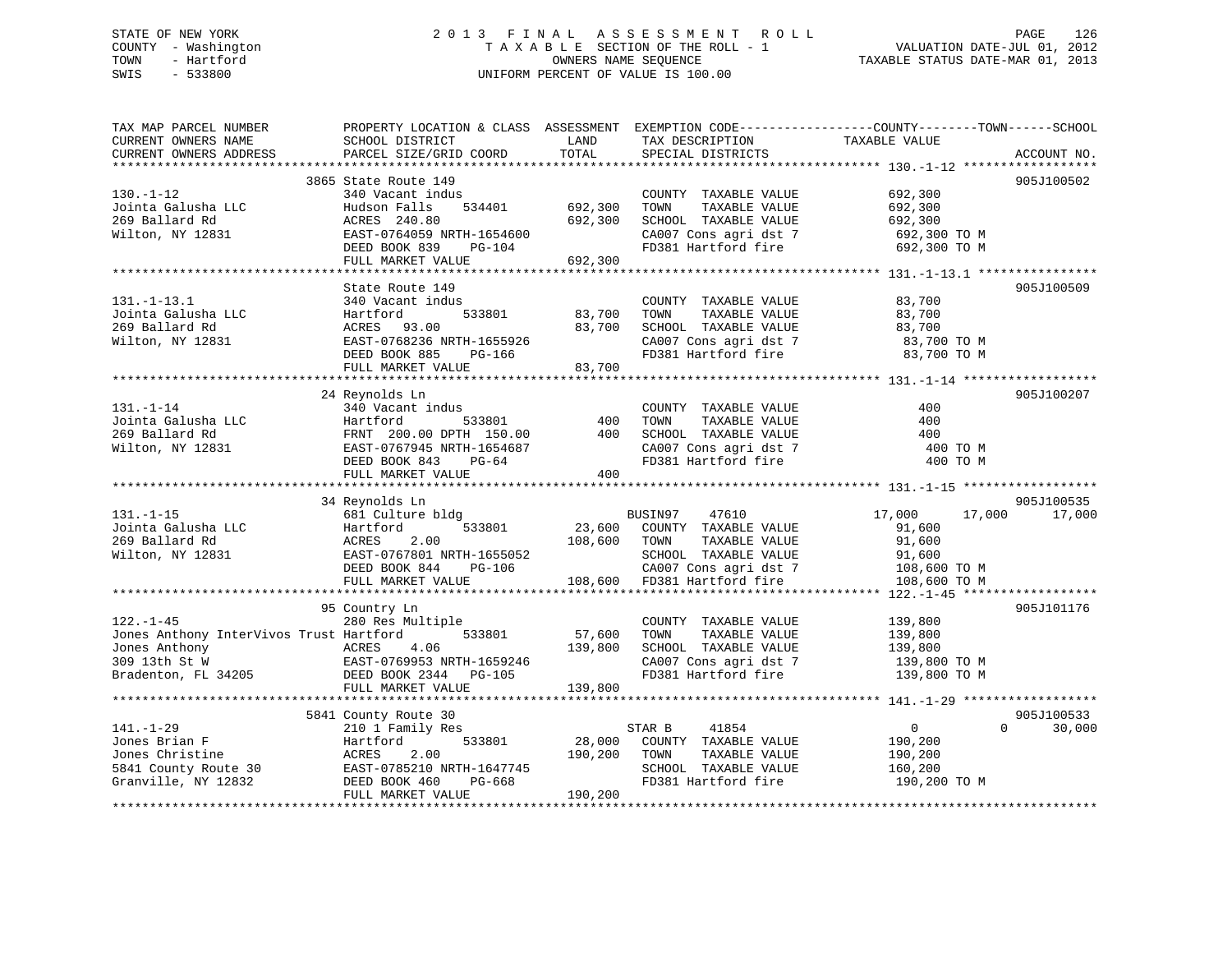# STATE OF NEW YORK 2 0 1 3 F I N A L A S S E S S M E N T R O L L PAGE 127 COUNTY - Washington T A X A B L E SECTION OF THE ROLL - 1 VALUATION DATE-JUL 01, 2012 TOWN - Hartford OWNERS NAME SEQUENCE TAXABLE STATUS DATE-MAR 01, 2013 SWIS - 533800 UNIFORM PERCENT OF VALUE IS 100.00

| TAX MAP PARCEL NUMBER<br>CURRENT OWNERS NAME<br>CURRENT OWNERS ADDRESS | PROPERTY LOCATION & CLASS ASSESSMENT EXEMPTION CODE---------------COUNTY-------TOWN-----SCHOOL<br>SCHOOL DISTRICT<br>PARCEL SIZE/GRID COORD | LAND<br>TOTAL | TAX DESCRIPTION TAXABLE VALUE<br>SPECIAL DISTRICTS |                                    | ACCOUNT NO.        |
|------------------------------------------------------------------------|---------------------------------------------------------------------------------------------------------------------------------------------|---------------|----------------------------------------------------|------------------------------------|--------------------|
|                                                                        |                                                                                                                                             |               |                                                    |                                    | 905J100578         |
| $151 - 2 - 3$                                                          | 1735 Burch Rd<br>240 Rural res                                                                                                              |               | STAR B<br>41854                                    | $\Omega$                           | 30,000<br>$\Omega$ |
|                                                                        |                                                                                                                                             | 40,300        |                                                    |                                    |                    |
| Jones Daniel                                                           | 533801<br>Hartford                                                                                                                          |               | COUNTY TAXABLE VALUE                               | 100,600                            |                    |
| Jones Laura E                                                          | $151. - 1 - 3$                                                                                                                              | 100,600       | TOWN<br>TAXABLE VALUE                              | 100,600                            |                    |
| PO Box 101                                                             | ACRES 10.38                                                                                                                                 |               | SCHOOL TAXABLE VALUE                               | 70,600                             |                    |
| Hartford, NY 12838                                                     | EAST-0794018 NRTH-1641204                                                                                                                   |               | CA008 Cons agri dst 8<br>FD381 Hartford fire       | 100,600 TO M                       |                    |
|                                                                        | DEED BOOK 624 PG-245                                                                                                                        |               |                                                    | 100,600 TO M                       |                    |
|                                                                        | FULL MARKET VALUE                                                                                                                           | 100,600       |                                                    |                                    |                    |
|                                                                        |                                                                                                                                             |               |                                                    |                                    |                    |
|                                                                        | 45 Camp A Way                                                                                                                               |               |                                                    |                                    | 905J100174         |
| $142. - 1 - 3$                                                         | 260 Seasonal res                                                                                                                            |               | COUNTY TAXABLE VALUE                               | 85,500                             |                    |
| Jones Danny S                                                          | 533801<br>Hartford                                                                                                                          | 26,500        | TAXABLE VALUE<br>TOWN                              | 85,500                             |                    |
| 99 Grove St                                                            | $142. - 1 - 3. - 1$                                                                                                                         | 85,500        | SCHOOL TAXABLE VALUE 85,500                        |                                    |                    |
| Poultney, VT 05764                                                     | ACRES 30.37                                                                                                                                 |               | FD381 Hartford fire                                | 85,500 TO M                        |                    |
|                                                                        | EAST-0792540 NRTH-1649886                                                                                                                   |               |                                                    |                                    |                    |
|                                                                        | DEED BOOK 2478 PG-225                                                                                                                       |               |                                                    |                                    |                    |
|                                                                        | FULL MARKET VALUE                                                                                                                           | 85,500        |                                                    |                                    |                    |
|                                                                        |                                                                                                                                             |               |                                                    |                                    |                    |
|                                                                        | Camp A Way                                                                                                                                  |               |                                                    |                                    | 905J100648         |
| $142. - 1 - 4$                                                         | 322 Rural vac>10                                                                                                                            |               | COUNTY TAXABLE VALUE                               | 13,700                             |                    |
| Jones Danny S                                                          | Hartford<br>533801                                                                                                                          | 13,700        | TOWN<br>TAXABLE VALUE                              | 13,700                             |                    |
| 99 Grove St                                                            | ACRES 10.63                                                                                                                                 | 13,700        | SCHOOL TAXABLE VALUE                               | 13,700                             |                    |
| Poultney, VT 05764                                                     | EAST-0792335 NRTH-1649037                                                                                                                   |               | FD381 Hartford fire                                | 13,700 TO M                        |                    |
|                                                                        | DEED BOOK 2478 PG-225                                                                                                                       |               |                                                    |                                    |                    |
|                                                                        | FULL MARKET VALUE                                                                                                                           | 13,700        |                                                    |                                    |                    |
|                                                                        |                                                                                                                                             |               |                                                    |                                    |                    |
|                                                                        | 208 County Route 23                                                                                                                         |               |                                                    |                                    |                    |
| $132. - 1 - 20.1$                                                      | 210 1 Family Res                                                                                                                            |               | STAR B<br>41854                                    | $0 \qquad \qquad$                  | $\Omega$<br>30,000 |
| Jones James M                                                          | Hartford                                                                                                                                    |               | 533801 7,600 COUNTY TAXABLE VALUE                  | 112,300                            |                    |
| Jones Jodie L                                                          | FRNT 110.00 DPTH 161.00                                                                                                                     | 112,300 TOWN  | TAXABLE VALUE                                      | 112,300                            |                    |
| 208 County Route 23                                                    | EAST-0788757 NRTH-1655696                                                                                                                   |               | SCHOOL TAXABLE VALUE                               | 82,300                             |                    |
| Granville, NY 12832                                                    | DEED BOOK 752<br>PG-178                                                                                                                     |               |                                                    | CA007 Cons agri dst 7 112,300 TO M |                    |
|                                                                        | FULL MARKET VALUE                                                                                                                           |               | 112,300 FD381 Hartford fire                        | 112,300 TO M                       |                    |
|                                                                        |                                                                                                                                             |               |                                                    |                                    |                    |
|                                                                        | 48 Wright Rd                                                                                                                                |               |                                                    |                                    |                    |
| $132. - 1 - 3.1$                                                       | 210 1 Family Res                                                                                                                            |               | 41854<br>STAR B                                    | $\Omega$                           | $\Omega$<br>30,000 |
| Jones Lynne M                                                          | 533801<br>Hartford                                                                                                                          | 25,500        | COUNTY TAXABLE VALUE                               | 168,100                            |                    |
| Jones Gary W                                                           | 1.66<br>ACRES                                                                                                                               | 168,100       | TOWN<br>TAXABLE VALUE                              | 168,100                            |                    |
| 48 Wright Rd                                                           | EAST-0785945 NRTH-1654896                                                                                                                   |               | SCHOOL TAXABLE VALUE                               | 138,100                            |                    |
| Granville, NY 12832                                                    | DEED BOOK 778<br>PG-348                                                                                                                     |               | CA007 Cons agri dst 7                              | 168,100 TO M                       |                    |
|                                                                        | FULL MARKET VALUE                                                                                                                           |               | 168,100 FD381 Hartford fire                        | 168,100 TO M                       |                    |
|                                                                        |                                                                                                                                             |               |                                                    |                                    |                    |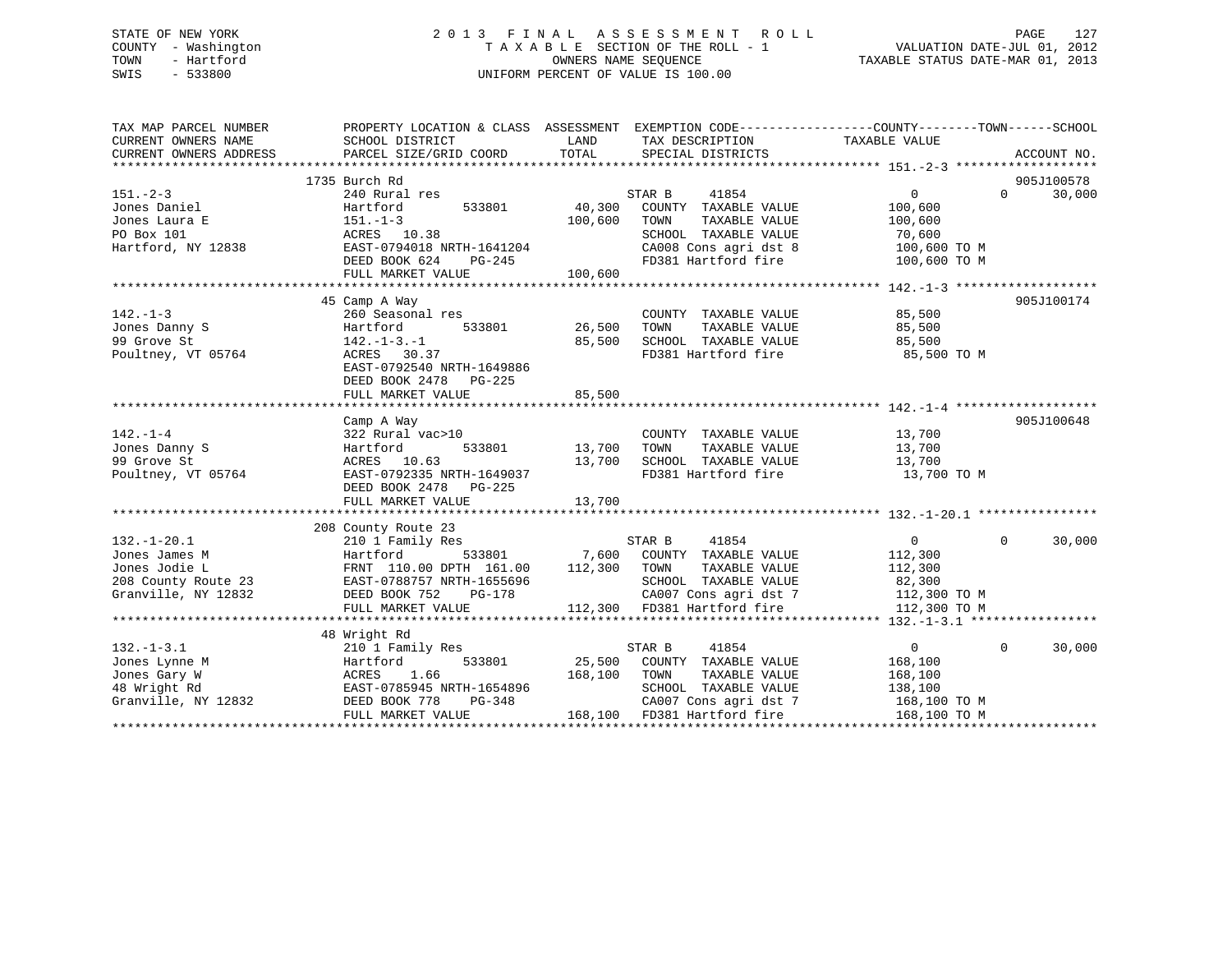# STATE OF NEW YORK 2 0 1 3 F I N A L A S S E S S M E N T R O L L PAGE 128 COUNTY - Washington T A X A B L E SECTION OF THE ROLL - 1 VALUATION DATE-JUL 01, 2012 TOWN - Hartford **TAXABLE STATUS DATE-MAR 01, 2013** SWIS - 533800 UNIFORM PERCENT OF VALUE IS 100.00

| TAX MAP PARCEL NUMBER<br>CURRENT OWNERS NAME<br>CURRENT OWNERS ADDRESS | PROPERTY LOCATION & CLASS ASSESSMENT EXEMPTION CODE---------------COUNTY-------TOWN------SCHOOL<br>SCHOOL DISTRICT<br>PARCEL SIZE/GRID COORD | LAND<br>TOTAL | TAX DESCRIPTION<br>SPECIAL DISTRICTS                 | TAXABLE VALUE      | ACCOUNT NO.        |
|------------------------------------------------------------------------|----------------------------------------------------------------------------------------------------------------------------------------------|---------------|------------------------------------------------------|--------------------|--------------------|
|                                                                        |                                                                                                                                              |               |                                                      |                    |                    |
|                                                                        | 61 County Route 23                                                                                                                           |               |                                                      |                    | 905J100257         |
| $132.15 - 1 - 8$                                                       | 210 1 Family Res<br>533801                                                                                                                   |               | STAR B<br>41854                                      | $\overline{0}$     | 30,000<br>$\Omega$ |
| Jones Mark<br>Jones Mary Elizabeth                                     | Hartford<br>FRNT 81.00 DPTH 395.00                                                                                                           | 192,500       | 19,400 COUNTY TAXABLE VALUE<br>TOWN<br>TAXABLE VALUE | 192,500<br>192,500 |                    |
| 61 County Route 23                                                     | EAST-0786314 NRTH-1653094                                                                                                                    |               | SCHOOL TAXABLE VALUE                                 | 162,500            |                    |
| Hartford, NY 12838                                                     | DEED BOOK 721 PG-143                                                                                                                         |               | CA007 Cons agri dst 7                                | 192,500 TO M       |                    |
|                                                                        | FULL MARKET VALUE                                                                                                                            |               | 192,500 FD381 Hartford fire                          | 192,500 TO M       |                    |
|                                                                        |                                                                                                                                              |               |                                                      |                    |                    |
|                                                                        | 519 Blood St                                                                                                                                 |               |                                                      |                    |                    |
| $132. - 4 - 13.1$                                                      | 210 1 Family Res                                                                                                                             |               | 41854<br>STAR B                                      | $\overline{0}$     | $\Omega$<br>30,000 |
| Jones Maureen A                                                        | 533801<br>Hartford                                                                                                                           | 30,700        | COUNTY TAXABLE VALUE                                 | 185,700            |                    |
| Jones Christopher J                                                    | 3.02<br>ACRES                                                                                                                                | 185,700       | TOWN<br>TAXABLE VALUE                                | 185,700            |                    |
| 519 Blood St                                                           | EAST-0794251 NRTH-1652584                                                                                                                    |               | SCHOOL TAXABLE VALUE                                 | 155,700            |                    |
| Granville, NY 12832                                                    | DEED BOOK 829<br>PG-156                                                                                                                      |               | FD381 Hartford fire                                  | 185,700 TO M       |                    |
|                                                                        | FULL MARKET VALUE                                                                                                                            | 185,700       |                                                      |                    |                    |
|                                                                        |                                                                                                                                              |               |                                                      |                    |                    |
|                                                                        | 291 Blood St                                                                                                                                 |               |                                                      |                    | 905J100500         |
| $142. - 1 - 12$                                                        | 270 Mfg housing                                                                                                                              |               | COUNTY TAXABLE VALUE                                 | 41,700             |                    |
| Jones Richard                                                          | 533801<br>Hartford                                                                                                                           | 34,000        | TOWN<br>TAXABLE VALUE                                | 41,700             |                    |
| Jones Audrey                                                           | 495/541                                                                                                                                      | 41,700        | SCHOOL TAXABLE VALUE                                 | 41,700             |                    |
| 104 Blood St                                                           | $142.-1-12.-1$                                                                                                                               |               | FD381 Hartford fire                                  | 41,700 TO M        |                    |
| Granville, NY 12832                                                    | ACRES 3.90                                                                                                                                   |               |                                                      |                    |                    |
|                                                                        | EAST-0794157 NRTH-1647384                                                                                                                    |               |                                                      |                    |                    |
|                                                                        | DEED BOOK 493<br>PG-799                                                                                                                      |               |                                                      |                    |                    |
|                                                                        | FULL MARKET VALUE                                                                                                                            | 41,700        |                                                      |                    |                    |
|                                                                        |                                                                                                                                              |               |                                                      |                    |                    |
|                                                                        | 104 Blood St                                                                                                                                 |               |                                                      |                    | 905J100357         |
| $142. - 1 - 25$                                                        | 113 Cattle farm                                                                                                                              |               | AG DIST<br>41720                                     | 64,947             | 64,947<br>64,947   |
| Jones Richard                                                          | Hartford<br>533801                                                                                                                           | 190,900       | COUNTY TAXABLE VALUE                                 | 253,553            |                    |
| Jones Audrey                                                           | Trans Exempt Repay 2013                                                                                                                      | 318,500       | TAXABLE VALUE<br>TOWN                                | 253,553            |                    |
| 104 Blood St                                                           | ACRES 213.40                                                                                                                                 |               | SCHOOL TAXABLE VALUE                                 | 253,553            |                    |
| Granville, NY 12832                                                    | EAST-0793748 NRTH-1643455                                                                                                                    |               | CA008 Cons agri dst 8                                | 253,553 TO M       |                    |
|                                                                        | DEED BOOK 494<br>PG-597                                                                                                                      |               | 64,947 EX                                            |                    |                    |
| MAY BE SUBJECT TO PAYMENT                                              | FULL MARKET VALUE                                                                                                                            |               | 318,500 FD381 Hartford fire                          | 318,500 TO M       |                    |
| UNDER AGDIST LAW TIL 2017                                              |                                                                                                                                              |               | TE533 Trans exmt repay-flg                           | $.00$ MT           |                    |
|                                                                        |                                                                                                                                              |               |                                                      |                    |                    |
|                                                                        | 69 Washburn Hill Rd                                                                                                                          |               |                                                      |                    | 905J100356         |
| $150. - 1 - 18$                                                        | 241 Rural res&ag                                                                                                                             |               | 41720<br>AG DIST                                     | 73,607 73,607      | 73,607             |
| Jones Richard                                                          | 533801<br>Hartford                                                                                                                           | 138,800       | COUNTY TAXABLE VALUE                                 | 121,493            |                    |
| Jones Audrey                                                           | ACRES 94.23                                                                                                                                  | 195,100       | TOWN<br>TAXABLE VALUE                                | 121,493            |                    |
| 104 Blood St                                                           | EAST-0790817 NRTH-1636764                                                                                                                    |               | SCHOOL TAXABLE VALUE                                 | 121,493            |                    |
| Granville, NY 12832                                                    | DEED BOOK 494<br>PG-597                                                                                                                      |               | CA008 Cons agri dst 8                                | 121,493 TO M       |                    |
|                                                                        | FULL MARKET VALUE                                                                                                                            | 195,100       | 73,607 EX                                            |                    |                    |
| MAY BE SUBJECT TO PAYMENT                                              |                                                                                                                                              |               | FD381 Hartford fire                                  | 195,100 TO M       |                    |
| UNDER AGDIST LAW TIL 2017                                              |                                                                                                                                              |               |                                                      |                    |                    |
|                                                                        |                                                                                                                                              |               |                                                      |                    |                    |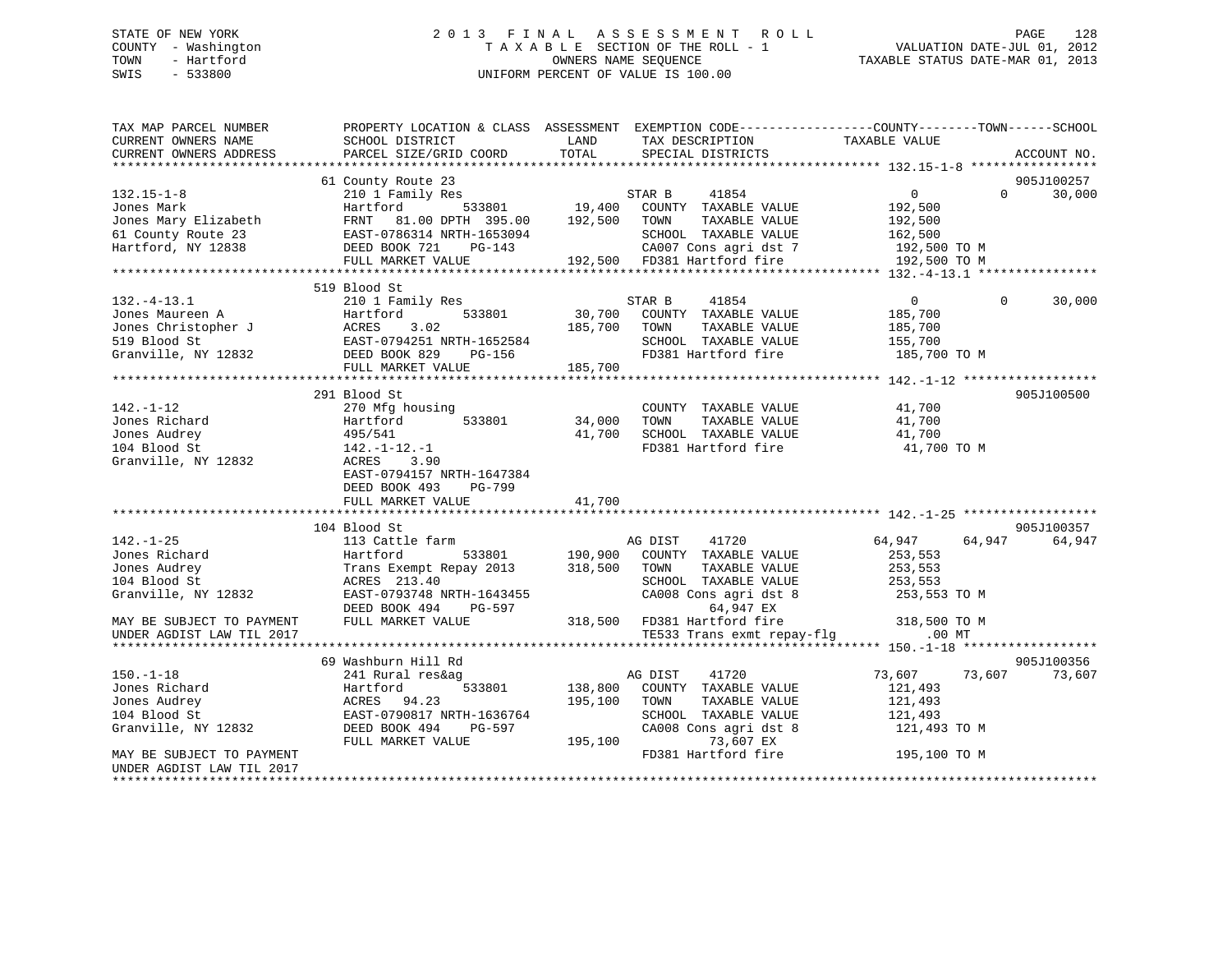| STATE OF NEW YORK   | 2013 FINAL ASSESSMENT ROLL         | 129<br>PAGE                      |
|---------------------|------------------------------------|----------------------------------|
| COUNTY - Washington | TAXABLE SECTION OF THE ROLL - 1    | VALUATION DATE-JUL 01, 2012      |
| TOWN<br>- Hartford  | OWNERS NAME SEOUENCE               | TAXABLE STATUS DATE-MAR 01, 2013 |
| $-533800$<br>SWIS   | UNIFORM PERCENT OF VALUE IS 100.00 |                                  |

| TAX MAP PARCEL NUMBER<br>CURRENT OWNERS NAME        | SCHOOL DISTRICT                              | PROPERTY LOCATION & CLASS ASSESSMENT EXEMPTION CODE----------------COUNTY-------TOWN-----SCHOOL<br>LAND<br>TAX DESCRIPTION | TAXABLE VALUE                                      |
|-----------------------------------------------------|----------------------------------------------|----------------------------------------------------------------------------------------------------------------------------|----------------------------------------------------|
| CURRENT OWNERS ADDRESS<br>************************* | PARCEL SIZE/GRID COORD                       | TOTAL<br>SPECIAL DISTRICTS                                                                                                 | ACCOUNT NO.                                        |
|                                                     | 3685 State Route 196                         |                                                                                                                            | 905J101103                                         |
| $140. - 1 - 6$                                      | 210 1 Family Res                             | EFVET CL/T 41003                                                                                                           | 68,600<br>$\mathbf 0$<br>$\mathbf 0$               |
| Jones Theresa V                                     | 533801<br>Hartford                           | 35,500 ELG FVT/CO 41102                                                                                                    | $\mathbf 0$<br>5,000<br>$\mathbf 0$                |
| 3685 State Route 196                                | ACRES<br>4.30                                | 41802<br>68,600 AGED-CO                                                                                                    | $\Omega$<br>$\mathbf 0$<br>25,440                  |
| Fort Ann, NY 12827                                  | EAST-0774895 NRTH-1646548                    | AGED-TOWN 41803                                                                                                            | $\mathbf 0$<br>$\overline{0}$<br>$\Omega$          |
|                                                     | DEED BOOK 470<br>PG-607                      | 41834<br>STAR EN                                                                                                           | $\overline{0}$<br>$\Omega$<br>63,300               |
|                                                     | FULL MARKET VALUE                            | 68,600 COUNTY TAXABLE VALUE                                                                                                | 38,160                                             |
|                                                     |                                              | TAXABLE VALUE<br>TOWN                                                                                                      | $\overline{0}$                                     |
|                                                     |                                              | SCHOOL TAXABLE VALUE                                                                                                       | 5,300                                              |
|                                                     |                                              | CA007 Cons agri dst 7                                                                                                      | 68,600 TO M                                        |
|                                                     |                                              | FD381 Hartford fire                                                                                                        | 68,600 TO M                                        |
|                                                     |                                              |                                                                                                                            |                                                    |
|                                                     | 1350 Baldwin Corners Rd                      |                                                                                                                            | 905J100599                                         |
| $121. -4 - 6$                                       | 210 1 Family Res                             | STAR B<br>41854                                                                                                            | $\overline{0}$<br>30,000<br>$\Omega$               |
| Jordan Amy M                                        | 532802<br>Fort Ann                           | 25,000<br>COUNTY TAXABLE VALUE                                                                                             | 80,900                                             |
| 1350 Baldwin Corners Rd                             | $121. - 1 - 6$                               | 80,900<br>TOWN<br>TAXABLE VALUE                                                                                            | 80,900                                             |
| Fort Ann, NY 12827                                  | ACRES 1.52                                   | SCHOOL TAXABLE VALUE                                                                                                       | 50,900                                             |
|                                                     | EAST-0767739 NRTH-1662746                    | CA007 Cons agri dst 7                                                                                                      | 80,900 TO M                                        |
|                                                     | DEED BOOK 2876 PG-159                        | FD381 Hartford fire                                                                                                        | 80,900 TO M                                        |
|                                                     | FULL MARKET VALUE                            | 80,900                                                                                                                     |                                                    |
|                                                     | *********************************            | **************************                                                                                                 | ********************* 132.-1-15.1 **************** |
|                                                     | 177 County Route 23                          |                                                                                                                            | 905J100009                                         |
| $132.-1-15.1$                                       | 270 Mfg housing                              | 41854<br>STAR B                                                                                                            | $\overline{0}$<br>30,000<br>$\Omega$               |
| Jordan Craig                                        | 533801<br>Hartford                           | 23,000<br>COUNTY TAXABLE VALUE                                                                                             | 95,700                                             |
| Jordan Cherry                                       | ACRES<br>1.00                                | 95,700<br>TOWN<br>TAXABLE VALUE                                                                                            | 95,700                                             |
| 177 County Route 23                                 | EAST-0787892 NRTH-1655469                    | SCHOOL TAXABLE VALUE                                                                                                       | 65,700                                             |
| Granville, NY 12832                                 | DEED BOOK 494<br>PG-846<br>FULL MARKET VALUE | CA007 Cons agri dst 7<br>95,700 FD381 Hartford fire                                                                        | 95,700 TO M<br>95,700 TO M                         |
|                                                     |                                              |                                                                                                                            | **************** 140.-2-41 *******************     |
|                                                     | 3868 State Route 196                         |                                                                                                                            | 905J100054                                         |
| $140. - 2 - 41$                                     | 240 Rural res                                | 41854<br>STAR B                                                                                                            | $\overline{\mathbf{0}}$<br>30,000<br>$\Omega$      |
| Joy Edward S                                        | 533801<br>Hartford                           | 80,800<br>COUNTY TAXABLE VALUE                                                                                             | 143,300                                            |
| 3868 State Route 196                                | ACRES 35.80                                  | 143,300<br>TAXABLE VALUE<br>TOWN                                                                                           | 143,300                                            |
| Fort Ann, NY 12827                                  | EAST-0779163 NRTH-1644619                    | SCHOOL TAXABLE VALUE                                                                                                       | 113,300                                            |
|                                                     | DEED BOOK 882<br>PG-176                      | CA007 Cons agri dst 7                                                                                                      | 143,300 TO M                                       |
|                                                     |                                              |                                                                                                                            |                                                    |
|                                                     |                                              |                                                                                                                            |                                                    |
|                                                     | 3026 Coach Rd                                |                                                                                                                            | 905J100669                                         |
| $149. - 1 - 28.4$                                   | 240 Rural res                                | 41854<br>STAR B                                                                                                            | $\overline{0}$<br>$\Omega$<br>30,000               |
| Kameda Tetsuo                                       | 533801<br>Hartford                           | 41,100<br>COUNTY TAXABLE VALUE                                                                                             | 160,500                                            |
| Kameda Helen                                        | Sub Div Lot 4                                | 160,500<br>TOWN<br>TAXABLE VALUE                                                                                           | 160,500                                            |
| 3026 Coach Rd                                       | ACRES 10.57                                  | SCHOOL TAXABLE VALUE                                                                                                       | 130,500                                            |
| Argyle, NY 12809                                    | EAST-0778486 NRTH-1634785                    | FD381 Hartford fire                                                                                                        | 160,500 TO M                                       |
|                                                     | PG-230<br>DEED BOOK 2432                     |                                                                                                                            |                                                    |
|                                                     | FULL MARKET VALUE                            | 160,500                                                                                                                    |                                                    |
|                                                     |                                              |                                                                                                                            |                                                    |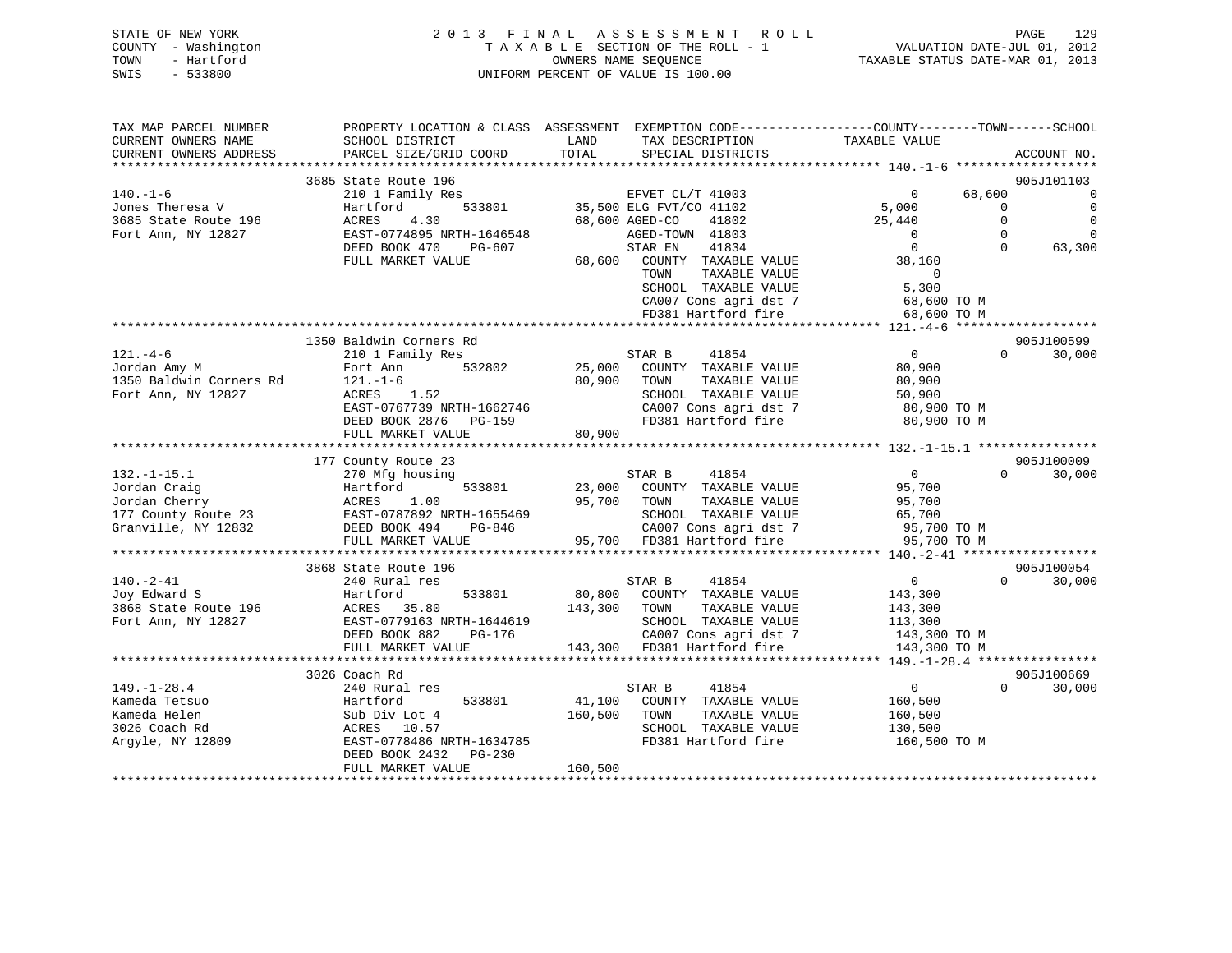# STATE OF NEW YORK 2 0 1 3 F I N A L A S S E S S M E N T R O L L PAGE 130 COUNTY - Washington T A X A B L E SECTION OF THE ROLL - 1 VALUATION DATE-JUL 01, 2012 TOWN - Hartford **TAXABLE STATUS DATE-MAR 01, 2013** SWIS - 533800 UNIFORM PERCENT OF VALUE IS 100.00

| TAX MAP PARCEL NUMBER<br>CURRENT OWNERS NAME | PROPERTY LOCATION & CLASS ASSESSMENT<br>SCHOOL DISTRICT | LAND    | EXEMPTION CODE-----------------COUNTY-------TOWN------SCHOOL<br>TAX DESCRIPTION | TAXABLE VALUE     |                        |
|----------------------------------------------|---------------------------------------------------------|---------|---------------------------------------------------------------------------------|-------------------|------------------------|
| CURRENT OWNERS ADDRESS                       | PARCEL SIZE/GRID COORD                                  | TOTAL   | SPECIAL DISTRICTS                                                               |                   | ACCOUNT NO.            |
|                                              | 36 County Route 23                                      |         |                                                                                 |                   | 905J100328             |
| $132.15 - 2 - 25$                            | 210 1 Family Res                                        |         | STAR B<br>41854                                                                 | $0 \qquad \qquad$ | 30,000<br>$\Omega$     |
| Kearns David L                               | 533801<br>Hartford                                      | 11,500  | COUNTY TAXABLE VALUE                                                            | 82,200            |                        |
| Kearns Sandra J                              | 640-250                                                 | 82,200  | TOWN<br>TAXABLE VALUE                                                           | 82,200            |                        |
| PO Box 27                                    | FRNT 39.00 DPTH 279.00                                  |         | SCHOOL TAXABLE VALUE                                                            | 52,200            |                        |
| Hartford, NY 12838                           | EAST-0786421 NRTH-1652267                               |         | CA007 Cons agri dst 7                                                           | 82,200 TO M       |                        |
|                                              | DEED BOOK 640<br>PG-247                                 |         | FD381 Hartford fire                                                             | 82,200 TO M       |                        |
|                                              | FULL MARKET VALUE                                       | 82,200  |                                                                                 |                   |                        |
|                                              |                                                         |         |                                                                                 |                   |                        |
|                                              | State Route 149                                         |         |                                                                                 |                   | 905J101181             |
| $132. - 2 - 28.2$                            | 314 Rural vac<10                                        |         | COUNTY TAXABLE VALUE                                                            | 12,500            |                        |
| Kelly William                                | 533801<br>Hartford                                      | 12,500  | TOWN<br>TAXABLE VALUE                                                           | 12,500            |                        |
| 22 Warwick Dr                                | ACRES<br>1.00                                           | 12,500  | SCHOOL TAXABLE VALUE                                                            | 12,500            |                        |
| Fairport, NY 14450                           | EAST-0793318 NRTH-1653253                               |         | FD381 Hartford fire                                                             | 12,500 TO M       |                        |
|                                              | DEED BOOK 486<br>PG-277                                 |         |                                                                                 |                   |                        |
|                                              | FULL MARKET VALUE                                       | 12,500  |                                                                                 |                   |                        |
|                                              |                                                         |         |                                                                                 |                   |                        |
|                                              | 1080 Lundy Rd                                           |         |                                                                                 |                   | 905J100361             |
| $158. - 2 - 7$                               | 240 Rural res                                           |         | STAR B<br>41854                                                                 | $0 \qquad \qquad$ | $\Omega$<br>30,000     |
| Keys David                                   | Hartford<br>533801                                      | 59,500  | COUNTY TAXABLE VALUE                                                            | 215,000           |                        |
| Pitts Jean                                   | $158. - 1 - 7$                                          | 215,000 | TOWN<br>TAXABLE VALUE                                                           | 215,000           |                        |
| 1080 Lundy Rd                                | ACRES 10.61 BANK<br>40                                  |         | SCHOOL TAXABLE VALUE                                                            | 185,000           |                        |
| Granville, NY 12832                          | EAST-0786625 NRTH-1632047                               |         | FD381 Hartford fire                                                             | 215,000 TO M      |                        |
|                                              | DEED BOOK 564<br>PG-243                                 |         |                                                                                 |                   |                        |
|                                              | FULL MARKET VALUE                                       | 215,000 |                                                                                 |                   |                        |
|                                              |                                                         |         |                                                                                 |                   |                        |
|                                              | 7779 State Route 40                                     |         |                                                                                 |                   | 905J101115<br>$\Omega$ |
| $140. - 2 - 16$                              | 210 1 Family Res                                        |         | 41834<br>STAR EN<br>533801 19,500 COUNTY TAXABLE VALUE                          | $\overline{0}$    | 63,300                 |
| Keyser Sandra K                              | Hartford                                                | 101,700 |                                                                                 | 101,700           |                        |
| 7779 State Route 40                          | FRNT 266.00 DPTH 216.00                                 |         | TOWN<br>TAXABLE VALUE                                                           | 101,700           |                        |
| Hartford, NY 12838                           | EAST-0782472 NRTH-1645883                               |         | SCHOOL TAXABLE VALUE                                                            | 38,400            |                        |
|                                              | DEED BOOK 502<br>PG-918                                 |         | FD381 Hartford fire                                                             | 101,700 TO M      |                        |
|                                              | FULL MARKET VALUE                                       | 101,700 |                                                                                 |                   |                        |
|                                              | 351 Gilchrist Hill Rd                                   |         |                                                                                 |                   | 905J101425             |
| $150. - 1 - 57.2$                            | 210 1 Family Res                                        |         | STAR B<br>41854                                                                 | $\overline{0}$    | $\Omega$<br>30,000     |
| Kibling Glenn                                | Hartford<br>533801                                      |         | 32,800 COUNTY TAXABLE VALUE                                                     | 130,800           |                        |
| Kibling Kimberly                             | LOT 5                                                   | 130,800 | TOWN<br>TAXABLE VALUE                                                           | 130,800           |                        |
| 351 Gilchrist Hill Rd                        | ACRES<br>185                                            |         | SCHOOL TAXABLE VALUE                                                            | 100,800           |                        |
| Hartford, NY 12838                           | 3.57 BANK<br>EAST-0784363 NRTH-1639807                  |         | FD381 Hartford fire                                                             | 130,800 TO M      |                        |
|                                              | $PG-12$<br>DEED BOOK 910                                |         |                                                                                 |                   |                        |
|                                              | FULL MARKET VALUE                                       | 130,800 |                                                                                 |                   |                        |
|                                              |                                                         |         |                                                                                 |                   |                        |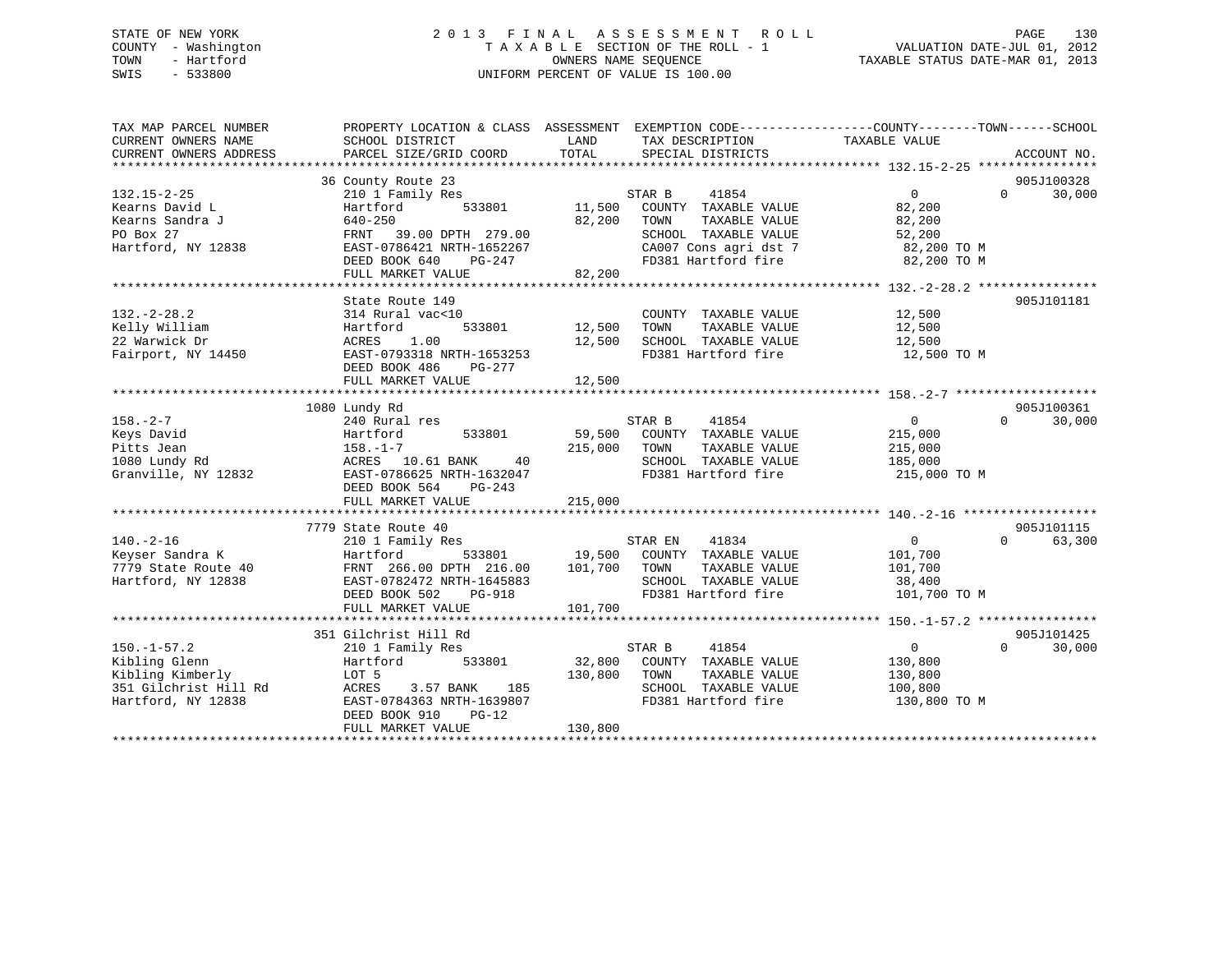# STATE OF NEW YORK 2 0 1 3 F I N A L A S S E S S M E N T R O L L PAGE 131 COUNTY - Washington T A X A B L E SECTION OF THE ROLL - 1 VALUATION DATE-JUL 01, 2012 TOWN - Hartford **TAXABLE STATUS DATE-MAR 01, 2013** OWNERS NAME SEQUENCE TAXABLE STATUS DATE-MAR 01, 2013 SWIS - 533800 UNIFORM PERCENT OF VALUE IS 100.00

| TAX MAP PARCEL NUMBER<br>CURRENT OWNERS NAME<br>CURRENT OWNERS ADDRESS                                                                                                                                          | SCHOOL DISTRICT<br>PARCEL SIZE/GRID COORD                                                                                                                           | LAND<br>TOTAL                | TAX DESCRIPTION<br>SPECIAL DISTRICTS                                                                                                           | PROPERTY LOCATION & CLASS ASSESSMENT EXEMPTION CODE----------------COUNTY-------TOWN------SCHOOL<br>TAXABLE VALUE | ACCOUNT NO. |
|-----------------------------------------------------------------------------------------------------------------------------------------------------------------------------------------------------------------|---------------------------------------------------------------------------------------------------------------------------------------------------------------------|------------------------------|------------------------------------------------------------------------------------------------------------------------------------------------|-------------------------------------------------------------------------------------------------------------------|-------------|
|                                                                                                                                                                                                                 |                                                                                                                                                                     |                              |                                                                                                                                                |                                                                                                                   |             |
| $142. - 1 - 37$<br>Kilmartin Jerald W<br>Kilmartin Rosana A<br>14 Harrison Ave<br>Hudson Falls, NY 12839                                                                                                        | Camp A Way<br>322 Rural vac>10<br>533801<br>Hartford<br>ACRES 15.25<br>EAST-0791433 NRTH-1645697<br>DEED BOOK 918<br>PG-79<br>FULL MARKET VALUE                     | 16,800<br>16,800<br>16,800   | COUNTY TAXABLE VALUE<br>TOWN<br>TAXABLE VALUE<br>SCHOOL TAXABLE VALUE<br>FD381 Hartford fire                                                   | 16,800<br>16,800<br>16,800<br>16,800 TO M                                                                         | 905J100613  |
|                                                                                                                                                                                                                 |                                                                                                                                                                     |                              |                                                                                                                                                |                                                                                                                   |             |
| $132.15 - 1 - 17$<br>King Burch LLC<br>Exing Burch LLC<br>183 Pope Hill Rd<br>183 Pope Hill Rd<br>PO Box 121<br>Argyle, NY 12809<br>2008 DEED BOOK 2017 PG-62                                                   | Christian Hill Rd<br>330 Vacant comm<br>-----<br>533801 1,000<br>DPTH 151.00 1,000<br>Hartford<br>FULL MARKET VALUE                                                 | 1,000                        | COUNTY TAXABLE VALUE<br>TAXABLE VALUE<br>TOWN<br>SCHOOL TAXABLE VALUE<br>CA007 Cons agri dst 7<br>FD381 Hartford fire                          | 1,000<br>1,000<br>1,000<br>1,000 TO M<br>1,000 TO M                                                               | 9079900733  |
|                                                                                                                                                                                                                 | 85 Christian Hill Rd                                                                                                                                                |                              |                                                                                                                                                |                                                                                                                   | 9079900727  |
| $132.15 - 1 - 18$<br>King Burch LLC<br>183 Pope Hill Rd<br>183 Pope Hill Rd<br>PO Box 121<br>Reast-0786195 NRTH-1652483<br>Reast-0786195 NRTH-1652483<br>Reast-0786195 NRTH-1652483<br>PO Box 121<br>PO Box 121 | 449 Other Storag<br>Hartford<br>533801<br>FULL MARKET VALUE                                                                                                         | 3,500<br>72,500              | COUNTY TAXABLE VALUE<br>TOWN<br>TAXABLE VALUE<br>SCHOOL TAXABLE VALUE<br>CA007 Cons agri dst 7<br>FD381 Hartford fire                          | 72,500<br>72,500<br>72,500<br>72,500 TO M<br>72,500 TO M                                                          |             |
|                                                                                                                                                                                                                 |                                                                                                                                                                     |                              |                                                                                                                                                |                                                                                                                   |             |
| $132. - 1 - 17$<br>King David J<br>Burch Brian S<br>210 County Route 23<br>Granville, NY 12832                                                                                                                  | County Route 23<br>312 Vac w/imprv<br>Hartford<br>533801<br>ACRES 18.70<br>EAST-0788356 NRTH-1656416<br>DEED BOOK 924<br>PG-254<br>FULL MARKET VALUE                | 43,500<br>46,600<br>46,600   | COUNTY TAXABLE VALUE<br>TOWN<br>TAXABLE VALUE<br>SCHOOL TAXABLE VALUE<br>CA007 Cons agri dst 7<br>CA007 Cons agri dst 7<br>FD381 Hartford fire | 46,600<br>46,600<br>46,600<br>46,600 TO M<br>46,600 TO M                                                          | 905J100430  |
|                                                                                                                                                                                                                 |                                                                                                                                                                     |                              |                                                                                                                                                |                                                                                                                   |             |
| $132. - 1 - 19$<br>King David J<br>210 County Route 23<br>Granville, NY 12832                                                                                                                                   | County Route 23 OFF<br>311 Res vac land<br>533801<br>Hartford<br>FRNT 260.00 DPTH 150.00<br>EAST-0788872 NRTH-1655652<br>DEED BOOK 2375 PG-184<br>FULL MARKET VALUE | 3,000<br>3,000<br>3,000      | COUNTY TAXABLE VALUE<br>TOWN<br>TAXABLE VALUE<br>SCHOOL TAXABLE VALUE<br>CA007 Cons agri dst 7<br>FD381 Hartford fire                          | 3,000<br>3,000<br>3,000<br>3,000 TO M<br>3,000 TO M                                                               | 905J100073  |
|                                                                                                                                                                                                                 |                                                                                                                                                                     |                              |                                                                                                                                                |                                                                                                                   |             |
| $132. - 1 - 21$<br>King David J<br>210 County Route 23<br>Granville, NY 12832                                                                                                                                   | 210 County Route 23<br>210 1 Family Res<br>533801<br>Hartford<br>4.50<br>ACRES<br>EAST-0789003 NRTH-1655802<br>DEED BOOK 2375 PG-184<br>FULL MARKET VALUE           | 42,100<br>150,200<br>150,200 | COUNTY TAXABLE VALUE<br>TOWN<br>TAXABLE VALUE<br>SCHOOL TAXABLE VALUE<br>CA007 Cons agri dst 7<br>FD381 Hartford fire                          | 150,200<br>150,200<br>150,200<br>150,200 TO M<br>150,200 TO M                                                     | 905J100081  |
|                                                                                                                                                                                                                 |                                                                                                                                                                     |                              |                                                                                                                                                |                                                                                                                   |             |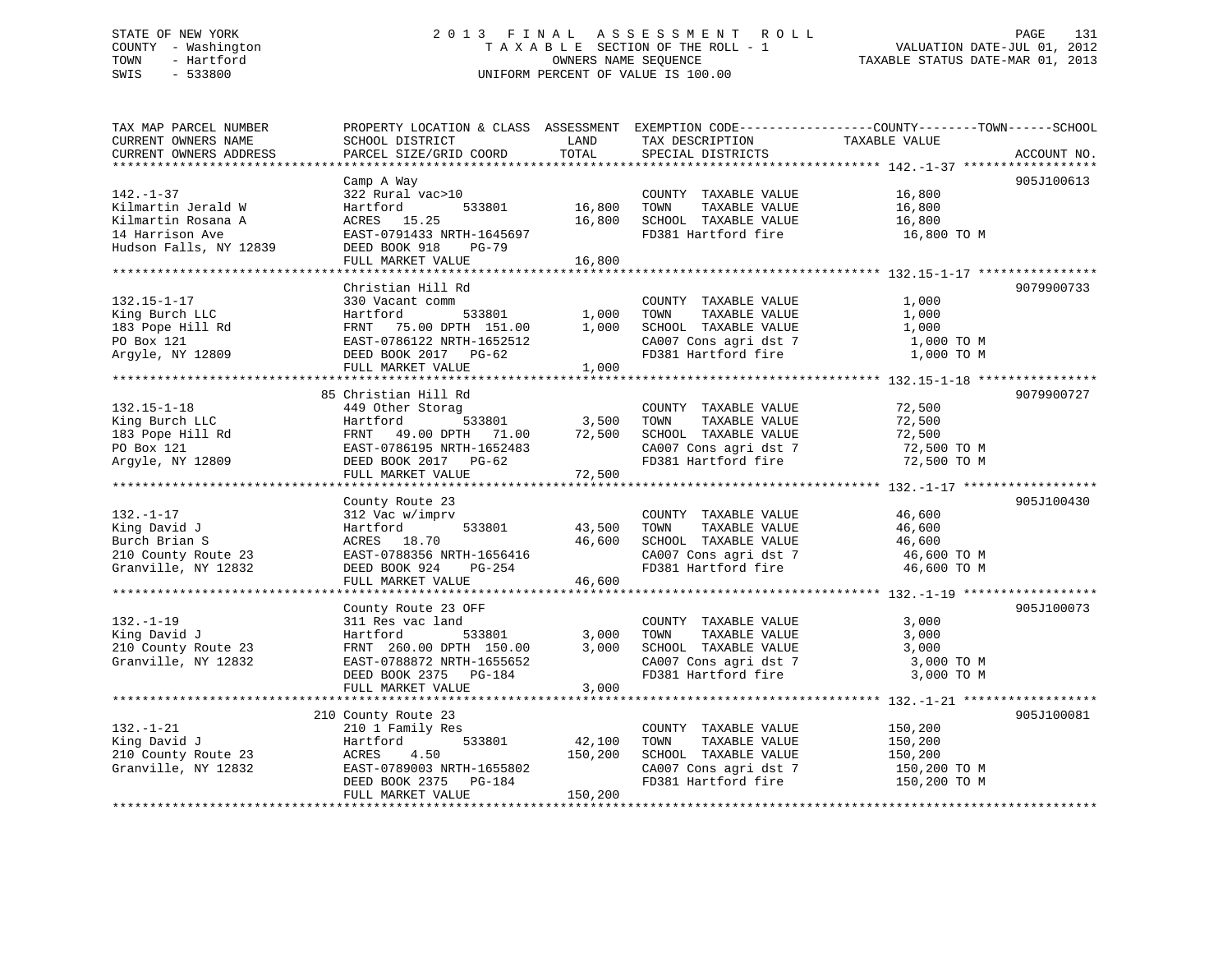# STATE OF NEW YORK 2 0 1 3 F I N A L A S S E S S M E N T R O L L PAGE 132 COUNTY - Washington T A X A B L E SECTION OF THE ROLL - 1 VALUATION DATE-JUL 01, 2012 TOWN - Hartford **TAXABLE STATUS DATE-MAR 01, 2013** SWIS - 533800 UNIFORM PERCENT OF VALUE IS 100.00

| TAX MAP PARCEL NUMBER<br>CURRENT OWNERS NAME<br>CURRENT OWNERS ADDRESS                          | PROPERTY LOCATION & CLASS ASSESSMENT EXEMPTION CODE----------------COUNTY-------TOWN------SCHOOL<br>SCHOOL DISTRICT<br>PARCEL SIZE/GRID COORD                     | LAND<br>TOTAL                | TAX DESCRIPTION<br>SPECIAL DISTRICTS                                                                                                            | TAXABLE VALUE                                                              | ACCOUNT NO.                      |
|-------------------------------------------------------------------------------------------------|-------------------------------------------------------------------------------------------------------------------------------------------------------------------|------------------------------|-------------------------------------------------------------------------------------------------------------------------------------------------|----------------------------------------------------------------------------|----------------------------------|
| ***********************                                                                         |                                                                                                                                                                   |                              |                                                                                                                                                 |                                                                            |                                  |
| $140. - 1 - 45$<br>King David J<br>Sisco Danielle<br>3402 State Route 196<br>Fort Ann, NY 12827 | 3402 State Route 196<br>210 1 Family Res<br>533801<br>Hartford<br>ACRES<br>1.80<br>EAST-0770107 NRTH-1642297<br>DEED BOOK 2168 PG-152<br>FULL MARKET VALUE        | 26,000<br>170,000<br>170,000 | STAR B<br>41854<br>COUNTY TAXABLE VALUE<br>TAXABLE VALUE<br>TOWN<br>SCHOOL TAXABLE VALUE<br>FD381 Hartford fire                                 | $\mathbf 0$<br>170,000<br>170,000<br>140,000<br>170,000 TO M               | 905J100379<br>$\Omega$<br>30,000 |
|                                                                                                 |                                                                                                                                                                   |                              |                                                                                                                                                 |                                                                            |                                  |
| $132. - 1 - 21.6$<br>King Donna G<br>3 Kittie Mae Way<br>Granville, NY 12832                    | Kittie Mae Way<br>311 Res vac land<br>Hartford<br>533801<br>FRNT 22.00 DPTH 366.00<br>EAST-0788388 NRTH-1654743<br>DEED BOOK 862<br>PG-72                         | 6,500<br>6,500               | COUNTY TAXABLE VALUE<br>TAXABLE VALUE<br>TOWN<br>SCHOOL TAXABLE VALUE<br>CA007 Cons agri dst 7<br>FD381 Hartford fire                           | 6,500<br>6,500<br>6,500<br>6,500 TO M<br>6,500 ТО М                        |                                  |
|                                                                                                 | FULL MARKET VALUE                                                                                                                                                 | 6,500                        |                                                                                                                                                 |                                                                            |                                  |
|                                                                                                 |                                                                                                                                                                   |                              |                                                                                                                                                 |                                                                            |                                  |
| $132. - 1 - 21.7$<br>King Donna G<br>3 Kittie Mae Way<br>Granville, NY 12832                    | 3 Kittie Mae Way<br>210 1 Family Res<br>Hartford<br>533801<br>FRNT 148.00 DPTH 157.00<br>EAST-0788332 NRTH-1654875<br>DEED BOOK 862<br>PG-78<br>FULL MARKET VALUE | 18,500<br>82,500             | 41854<br>STAR B<br>COUNTY TAXABLE VALUE<br>TOWN<br>TAXABLE VALUE<br>SCHOOL TAXABLE VALUE<br>CA007 Cons agri dst 7<br>82,500 FD381 Hartford fire | $\overline{0}$<br>82,500<br>82,500<br>52,500<br>82,500 TO M<br>82,500 TO M | $\Omega$<br>30,000               |
|                                                                                                 |                                                                                                                                                                   |                              |                                                                                                                                                 |                                                                            |                                  |
| $132. - 1 - 21.2$<br>King Lisa E<br>5 Kittie Mae Wa<br>Granville, NY 12832                      | 5 Kittie Mae Way<br>210 1 Family Res<br>533801<br>Hartford<br>FRNT 52.00 DPTH 209.00<br>EAST-0788378 NRTH-1654942<br>DEED BOOK 2111 PG-25                         | 18,700<br>178,300            | STAR B<br>41854<br>COUNTY TAXABLE VALUE<br>TAXABLE VALUE<br>TOWN<br>SCHOOL TAXABLE VALUE<br>CA007 Cons agri dst 7                               | $\overline{0}$<br>178,300<br>178,300<br>148,300<br>178,300 TO M            | 905J101413<br>$\Omega$<br>30,000 |
|                                                                                                 | FULL MARKET VALUE                                                                                                                                                 |                              | 178,300 FD381 Hartford fire                                                                                                                     | 178,300 TO M                                                               |                                  |
| $132 - 2 - 3$<br>King Raymond E<br>210 County Route 23<br>Granville, NY 12832                   | LOT 49 Provincial Pat<br>314 Rural vac<10<br>Hartford<br>533801<br>2.75 Ad<br>8.60<br>ACRES<br>EAST-0791066 NRTH-1655291                                          | 5,600<br>5,600               | COUNTY TAXABLE VALUE<br>TAXABLE VALUE<br>TOWN<br>SCHOOL TAXABLE VALUE<br>FD381 Hartford fire                                                    | 5,600<br>5,600<br>5,600<br>5,600 TO M                                      | 905J100082                       |
|                                                                                                 | DEED BOOK 899<br>PG-232<br>FULL MARKET VALUE                                                                                                                      | 5,600                        |                                                                                                                                                 |                                                                            |                                  |
| $142. - 1 - 33$<br>King Scott<br>PO Box 131<br>Hudson Falls, NY 12939                           | 128 Blood St<br>312 Vac w/imprv<br>533801<br>Hartford<br>ACRES 14.74<br>EAST-0792485 NRTH-1644083<br>DEED BOOK 1797 PG-271<br>FULL MARKET VALUE                   | 21,900<br>27,600<br>27,600   | COUNTY TAXABLE VALUE<br>TOWN<br>TAXABLE VALUE<br>SCHOOL TAXABLE VALUE<br>FD381 Hartford fire                                                    | 27,600<br>27,600<br>27,600<br>27,600 TO M                                  | 905J100088                       |
|                                                                                                 |                                                                                                                                                                   |                              |                                                                                                                                                 |                                                                            |                                  |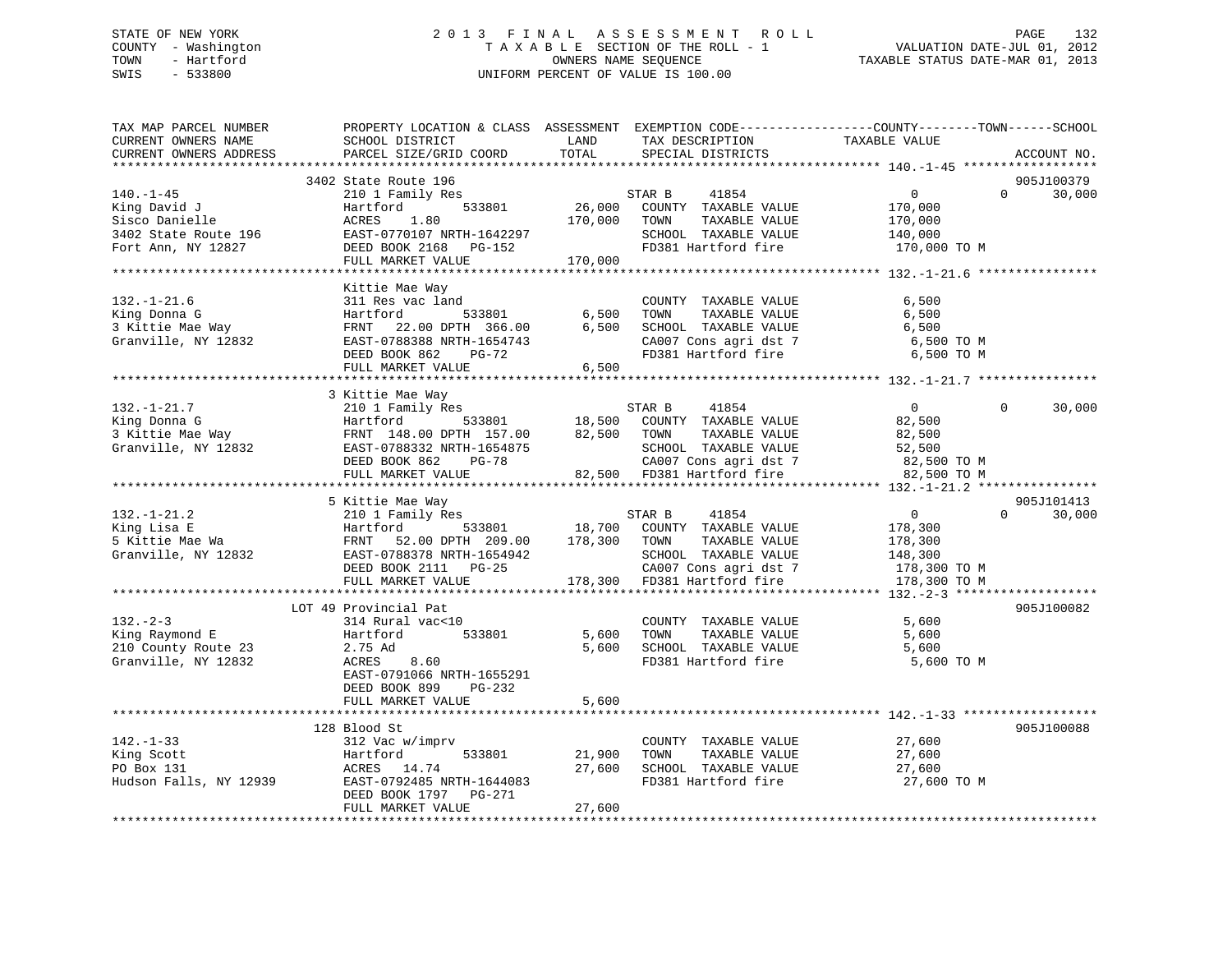# STATE OF NEW YORK 2 0 1 3 F I N A L A S S E S S M E N T R O L L PAGE 133 COUNTY - Washington T A X A B L E SECTION OF THE ROLL - 1 VALUATION DATE-JUL 01, 2012 TOWN - Hartford **TAXABLE STATUS DATE-MAR 01, 2013** SWIS - 533800 UNIFORM PERCENT OF VALUE IS 100.00

| TAX MAP PARCEL NUMBER<br>CURRENT OWNERS NAME<br>CURRENT OWNERS ADDRESS<br>********************** | PROPERTY LOCATION & CLASS ASSESSMENT<br>SCHOOL DISTRICT<br>PARCEL SIZE/GRID COORD                                                                                                                 | LAND<br>TOTAL              | EXEMPTION CODE-----------------COUNTY--------TOWN-----SCHOOL<br>TAX DESCRIPTION<br>SPECIAL DISTRICTS                   | TAXABLE VALUE                                                  | ACCOUNT NO.                      |
|--------------------------------------------------------------------------------------------------|---------------------------------------------------------------------------------------------------------------------------------------------------------------------------------------------------|----------------------------|------------------------------------------------------------------------------------------------------------------------|----------------------------------------------------------------|----------------------------------|
| $132. - 1 - 21.5$<br>King Thomas E<br>15 Berry Dr<br>Queensbury, NY 12804                        | Kittie Mae Way<br>314 Rural vac<10<br>533801<br>Hartford<br><b>ACRES</b><br>3.16<br>EAST-0788674 NRTH-1655343<br>DEED BOOK 782<br>PG-326<br>FULL MARKET VALUE<br>******************************** | 20,000<br>20,000<br>20,000 | COUNTY TAXABLE VALUE<br>TOWN<br>TAXABLE VALUE<br>SCHOOL TAXABLE VALUE<br>CA007 Cons agri dst 7<br>FD381 Hartford fire  | 20,000<br>20,000<br>20,000<br>20,000 TO M<br>20,000 TO M       |                                  |
| $132. -4 - 4.2$<br>Kingsley Mark F<br>Nartz Terri L<br>11 Blood St Ext<br>Granville, NY 12832    | 11 Blood St Ext<br>210 1 Family Res<br>Hartford<br>533801<br>FRNT 137.00 DPTH 296.00<br><b>BANK</b><br>185<br>EAST-0794513 NRTH-1653989<br>DEED BOOK 678<br>PG-346<br>FULL MARKET VALUE           | 111,700<br>111,700         | STAR B<br>41854<br>22,400 COUNTY TAXABLE VALUE<br>TOWN<br>TAXABLE VALUE<br>SCHOOL TAXABLE VALUE<br>FD381 Hartford fire | $\overline{0}$<br>111,700<br>111,700<br>81,700<br>111,700 TO M | $\Omega$<br>30,000               |
|                                                                                                  |                                                                                                                                                                                                   |                            |                                                                                                                        |                                                                |                                  |
| $141. - 3 - 48$<br>Klaiber Peter<br>209 Gilchrist Hill Rd<br>Hartford, NY 12838                  | 209 Gilchrist Hill Rd<br>210 1 Family Res<br>Hartford<br>533801<br>ACRES<br>1.10<br>EAST-0784905 NRTH-1642456<br>DEED BOOK 830<br>$PG-12$<br>FULL MARKET VALUE                                    | 23,800<br>92,400<br>92,400 | STAR B<br>41854<br>COUNTY TAXABLE VALUE<br>TOWN<br>TAXABLE VALUE<br>SCHOOL TAXABLE VALUE<br>FD381 Hartford fire        | $\overline{0}$<br>92,400<br>92,400<br>62,400<br>92,400 TO M    | 905J100297<br>$\Omega$<br>30,000 |
|                                                                                                  |                                                                                                                                                                                                   |                            |                                                                                                                        |                                                                |                                  |
| $149. - 1 - 26.18$<br>Klicki John<br>Klicki Jeanne<br>3092 Coach Rd<br>Argyle, NY 12809          | 3092 Coach Rd<br>210 1 Family Res<br>Hartford<br>533801<br>1.57<br>ACRES<br>EAST-0779303 NRTH-1636308<br>DEED BOOK 2258 PG-22                                                                     | 95,900                     | STAR B<br>41854<br>23,900 COUNTY TAXABLE VALUE<br>TAXABLE VALUE<br>TOWN<br>SCHOOL TAXABLE VALUE<br>FD381 Hartford fire | $\overline{0}$<br>95,900<br>95,900<br>65,900<br>95,900 TO M    | 905J101435<br>30,000<br>$\Omega$ |
|                                                                                                  | FULL MARKET VALUE                                                                                                                                                                                 | 95,900                     |                                                                                                                        |                                                                |                                  |
| $142. - 1 - 30$<br>Kloss Christine<br>59 Blood St<br>Granville, NY 12832                         | 59 Blood St<br>210 1 Family Res<br>Hartford<br>533801<br>ACRES<br>8.07<br>EAST-0790268 NRTH-1642815                                                                                               | 34,300<br>117,600          | STAR B<br>41854<br>COUNTY TAXABLE VALUE<br>TOWN<br>TAXABLE VALUE<br>SCHOOL TAXABLE VALUE                               | $\overline{0}$<br>117,600<br>117,600<br>87,600                 | 905J101183<br>$\Omega$<br>30,000 |
|                                                                                                  | DEED BOOK 782<br>PG-288<br>FULL MARKET VALUE                                                                                                                                                      | 117,600                    | CA008 Cons agri dst 8<br>FD381 Hartford fire                                                                           | 117,600 TO M<br>117,600 TO M                                   |                                  |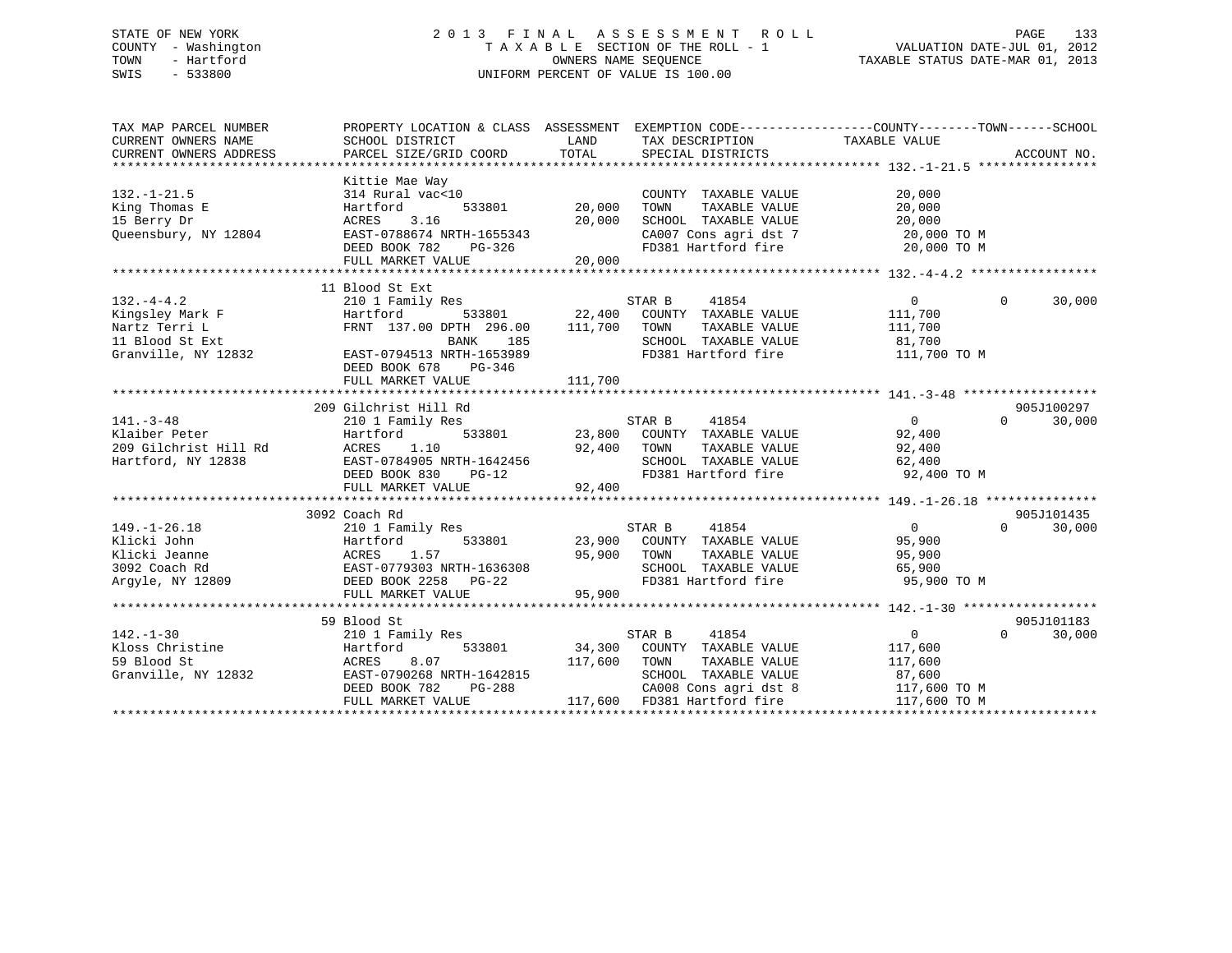# STATE OF NEW YORK 2 0 1 3 F I N A L A S S E S S M E N T R O L L PAGE 134 COUNTY - Washington T A X A B L E SECTION OF THE ROLL - 1 VALUATION DATE-JUL 01, 2012 TOWN - Hartford OWNERS NAME SEQUENCE TAXABLE STATUS DATE-MAR 01, 2013 SWIS - 533800 UNIFORM PERCENT OF VALUE IS 100.00

| TAX MAP PARCEL NUMBER                                                  |                                                                                                                                                                                                                                                                                      |                                      |                                                        | PROPERTY LOCATION & CLASS ASSESSMENT EXEMPTION CODE---------------COUNTY-------TOWN-----SCHOOL |                          |
|------------------------------------------------------------------------|--------------------------------------------------------------------------------------------------------------------------------------------------------------------------------------------------------------------------------------------------------------------------------------|--------------------------------------|--------------------------------------------------------|------------------------------------------------------------------------------------------------|--------------------------|
| CURRENT OWNERS NAME                                                    | SCHOOL DISTRICT                                                                                                                                                                                                                                                                      | LAND                                 | TAX DESCRIPTION                                        | TAXABLE VALUE                                                                                  |                          |
| CURRENT OWNERS ADDRESS                                                 | PARCEL SIZE/GRID COORD                                                                                                                                                                                                                                                               | TOTAL                                | SPECIAL DISTRICTS                                      |                                                                                                | ACCOUNT NO.              |
|                                                                        |                                                                                                                                                                                                                                                                                      |                                      |                                                        |                                                                                                |                          |
|                                                                        | 8850 State Route 40                                                                                                                                                                                                                                                                  |                                      |                                                        |                                                                                                |                          |
| $114.-1-9.5$                                                           | 210 1 Family Res                                                                                                                                                                                                                                                                     | з<br>533801                   46,600 | COUNTY TAXABLE VALUE                                   | 218,900                                                                                        |                          |
|                                                                        |                                                                                                                                                                                                                                                                                      |                                      | TOWN<br>TAXABLE VALUE                                  | 218,900                                                                                        |                          |
|                                                                        |                                                                                                                                                                                                                                                                                      | 218,900                              | SCHOOL TAXABLE VALUE                                   | 218,900<br>218,900 TO M                                                                        |                          |
|                                                                        |                                                                                                                                                                                                                                                                                      |                                      | CA007 Cons agri dst 7                                  |                                                                                                |                          |
|                                                                        |                                                                                                                                                                                                                                                                                      |                                      | FD381 Hartford fire                                    | 218,900 TO M                                                                                   |                          |
|                                                                        | Xnapp Barry<br>Xnapp Cheryl<br>Xnapp Cheryl<br>Xnapp Cheryl<br>Xnapp Cheryl<br>Xnapp Cheryl<br>Xnapp Cheryl<br>Xnapp Cheryl<br>Xnapp Cheryl<br>Xnapp Cheryl<br>Xnapp Cheryl<br>Xnapp Cheryl<br>Xnapp Cheryl<br>Xnapp Cheryl<br>Xnapp Cheryl<br>Xnapp Cheryl<br><br>FULL MARKET VALUE | 218,900                              |                                                        |                                                                                                |                          |
|                                                                        |                                                                                                                                                                                                                                                                                      |                                      |                                                        |                                                                                                |                          |
|                                                                        | 8880 State Route 40                                                                                                                                                                                                                                                                  |                                      | 64 PCT OF VALUE USED FOR EXEMPTION PURPOSES            |                                                                                                | 905J100370               |
| $114.-1-9.1$                                                           | 240 Rural res                                                                                                                                                                                                                                                                        |                                      | EFVET CL/T 41003                                       | $\overline{0}$<br>73,283                                                                       | $\overline{0}$           |
|                                                                        | Example Catherine<br>Eugene 263/591 485/113<br>8880 State Route 40<br>Fort Ann, NY 12827<br>Fort Ann, NY 12827<br>EAST-0790789 NRTH-1668895                                                                                                                                          |                                      | 533801 110,600 ELG FVT/CO 41102                        | $3,850$ 0<br>48,004 48,004                                                                     | $\overline{\phantom{0}}$ |
|                                                                        |                                                                                                                                                                                                                                                                                      |                                      | 208,700 AG DIST<br>41720                               |                                                                                                | 48,004                   |
|                                                                        |                                                                                                                                                                                                                                                                                      |                                      | AGED-CO/TN 41801                                       | 65,552 43,334                                                                                  | $\overline{0}$           |
|                                                                        | EAST-0790789 NRTH-1668895                                                                                                                                                                                                                                                            |                                      | AGED-SCH 41804                                         | $\overline{0}$<br>$\overline{0}$                                                               | 40,070                   |
|                                                                        | DEED BOOK 263<br>PG-582                                                                                                                                                                                                                                                              |                                      | STAR EN<br>41834                                       | $\overline{0}$<br>$\Omega$                                                                     | 63,300                   |
| MAY BE SUBJECT TO PAYMENT                                              | FULL MARKET VALUE                                                                                                                                                                                                                                                                    |                                      | 208,700 COUNTY TAXABLE VALUE                           | 91,294                                                                                         |                          |
| UNDER AGDIST LAW TIL 2017                                              |                                                                                                                                                                                                                                                                                      |                                      | TOWN<br>TAXABLE VALUE                                  | 44,079                                                                                         |                          |
|                                                                        |                                                                                                                                                                                                                                                                                      |                                      | SCHOOL TAXABLE VALUE                                   |                                                                                                |                          |
|                                                                        |                                                                                                                                                                                                                                                                                      |                                      | CA007 Cons agri dst 7                                  | 57,326<br>160,696 TO M                                                                         |                          |
|                                                                        |                                                                                                                                                                                                                                                                                      |                                      | 48,004 EX                                              |                                                                                                |                          |
|                                                                        |                                                                                                                                                                                                                                                                                      |                                      | FD381 Hartford fire                                    | 208,700 TO M                                                                                   |                          |
|                                                                        |                                                                                                                                                                                                                                                                                      |                                      |                                                        |                                                                                                |                          |
|                                                                        | State Route 40                                                                                                                                                                                                                                                                       |                                      |                                                        |                                                                                                | 905J100371               |
| $114. - 1 - 9.2$                                                       | 323 Vacant rural                                                                                                                                                                                                                                                                     |                                      | AG DIST 41720                                          | 42,628<br>42,628                                                                               | 42,628                   |
|                                                                        | 114.-1-9.2<br>Knapp Catherine 1988<br>Knapp Eugene 1988<br>Sacres 27.20<br>8880 State Route 40<br>Fort Ann, NY 12827<br>PEED BOOK 370 PG-367                                                                                                                                         |                                      | 533801 49,700 COUNTY TAXABLE VALUE                     | 7,072                                                                                          |                          |
|                                                                        |                                                                                                                                                                                                                                                                                      | 49,700 TOWN                          | TAXABLE VALUE                                          | 7,072                                                                                          |                          |
|                                                                        |                                                                                                                                                                                                                                                                                      |                                      | SCHOOL TAXABLE VALUE                                   | 7,072                                                                                          |                          |
|                                                                        |                                                                                                                                                                                                                                                                                      |                                      | CA007 Cons agri dst 7                                  | 7,072 TO M                                                                                     |                          |
|                                                                        | FULL MARKET VALUE                                                                                                                                                                                                                                                                    | 49,700                               | 42,628 EX                                              |                                                                                                |                          |
| MAY BE SUBJECT TO PAYMENT                                              |                                                                                                                                                                                                                                                                                      |                                      | FD381 Hartford fire                                    | 49,700 TO M                                                                                    |                          |
| UNDER AGDIST LAW TIL 2017                                              |                                                                                                                                                                                                                                                                                      |                                      |                                                        |                                                                                                |                          |
|                                                                        |                                                                                                                                                                                                                                                                                      |                                      |                                                        |                                                                                                |                          |
|                                                                        | State Route 40                                                                                                                                                                                                                                                                       |                                      |                                                        |                                                                                                |                          |
| $114. - 1 - 9.6$                                                       | 311 Res vac land                                                                                                                                                                                                                                                                     |                                      | COUNTY TAXABLE VALUE                                   | 3,000                                                                                          |                          |
| Il4.-1-2.2<br>Knapp Catherine                                          | Xnapp Catherine<br>Xnapp Eugene<br>Xnapp Eugene<br>S33801<br>Xnapp Eugene<br>SAST-0791428 NRTH-1667717<br>Fort Ann, NY 12827<br>DEED BOOK 370 PG-367<br>533801                                                                                                                       |                                      |                                                        | 3,000                                                                                          |                          |
|                                                                        |                                                                                                                                                                                                                                                                                      |                                      | 3,000 TOWN TAXABLE VALUE<br>3,000 SCHOOL TAXABLE VALUE | 3,000                                                                                          |                          |
|                                                                        |                                                                                                                                                                                                                                                                                      |                                      | CA007 Cons agri dst 7                                  | 3,000 TO M                                                                                     |                          |
|                                                                        |                                                                                                                                                                                                                                                                                      |                                      | FD381 Hartford fire                                    | 3,000 TO M                                                                                     |                          |
|                                                                        | FULL MARKET VALUE                                                                                                                                                                                                                                                                    | 3,000                                |                                                        |                                                                                                |                          |
|                                                                        |                                                                                                                                                                                                                                                                                      |                                      |                                                        |                                                                                                |                          |
|                                                                        | Country Ln Ext                                                                                                                                                                                                                                                                       |                                      |                                                        |                                                                                                | 905J101159               |
|                                                                        | 314 Rural vac<10                                                                                                                                                                                                                                                                     |                                      | COUNTY TAXABLE VALUE                                   | 17,400                                                                                         |                          |
| 122.-1-35<br>Knapp William F<br>Knapp Gail M<br>PO Box 16<br>Any 12821 | Hartford                                                                                                                                                                                                                                                                             | _<br>533801 17,400                   | TOWN<br>TAXABLE VALUE                                  | 17,400                                                                                         |                          |
|                                                                        | ACRES<br>7.74                                                                                                                                                                                                                                                                        | 17,400                               |                                                        | 17,400                                                                                         |                          |
|                                                                        | EAST-0770783 NRTH-1659785                                                                                                                                                                                                                                                            |                                      | SCHOOL TAXABLE VALUE<br>CA007 Cons agri dst 7          | 17,400 TO M                                                                                    |                          |
|                                                                        | PG-254<br>DEED BOOK 811                                                                                                                                                                                                                                                              |                                      | FD381 Hartford fire                                    | 17,400 TO M                                                                                    |                          |
|                                                                        | FULL MARKET VALUE                                                                                                                                                                                                                                                                    | 17,400                               |                                                        |                                                                                                |                          |
|                                                                        |                                                                                                                                                                                                                                                                                      |                                      |                                                        |                                                                                                |                          |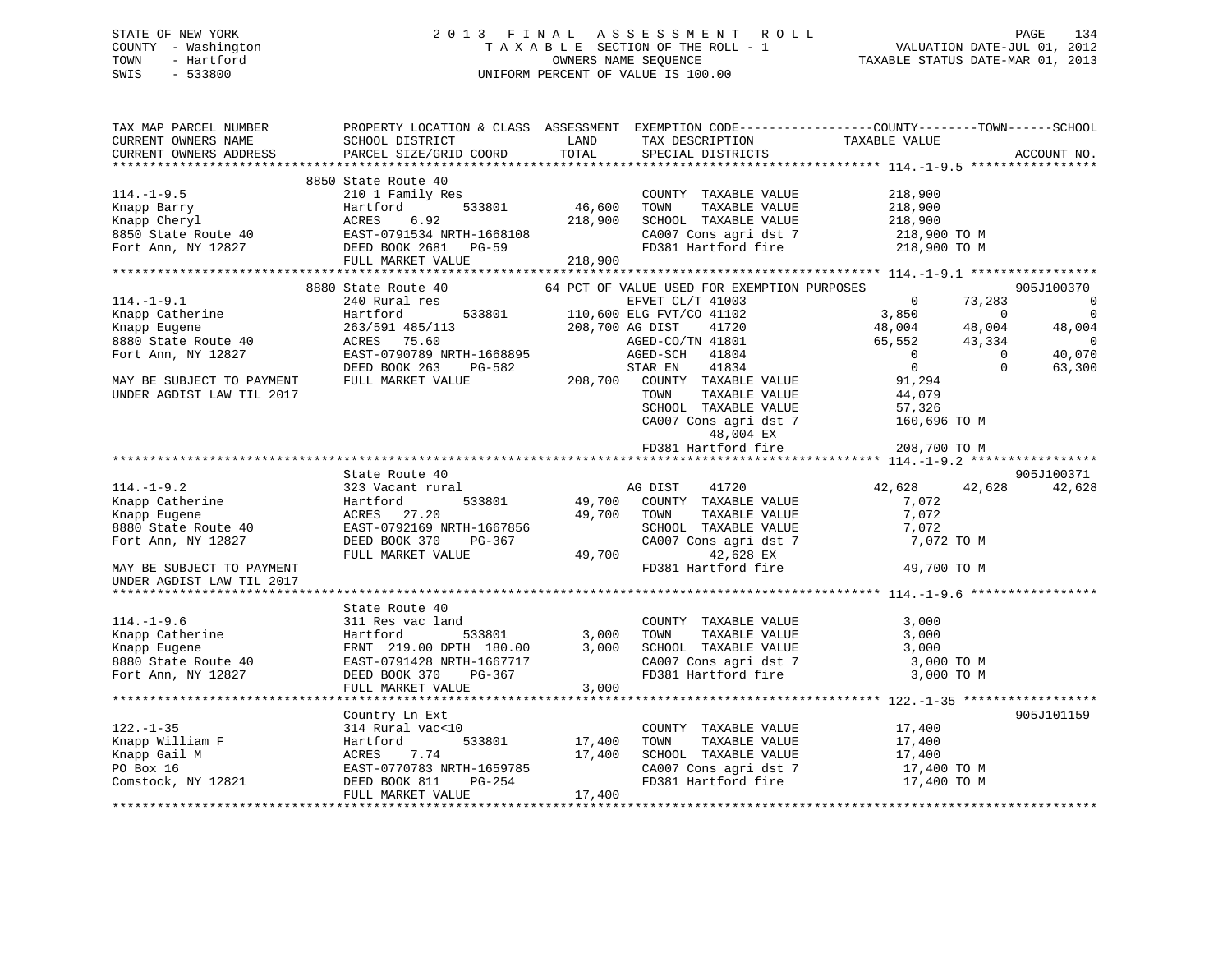# STATE OF NEW YORK 2 0 1 3 F I N A L A S S E S S M E N T R O L L PAGE 135 COUNTY - Washington T A X A B L E SECTION OF THE ROLL - 1 VALUATION DATE-JUL 01, 2012 TOWN - Hartford **TAXABLE STATUS DATE-MAR 01, 2013** SWIS - 533800 UNIFORM PERCENT OF VALUE IS 100.00

| TOTAL<br>PARCEL SIZE/GRID COORD<br>SPECIAL DISTRICTS<br>ACCOUNT NO.<br>CURRENT OWNERS ADDRESS<br>6 Country Ln Ext<br>270 Mfg housing<br>49,500<br>COUNTY TAXABLE VALUE<br>533801<br>23,200<br>49,500<br>Knapp William F<br>Hartford<br>TAXABLE VALUE<br>TOWN<br>49,500<br>2159/307<br>SCHOOL TAXABLE VALUE<br>49,500<br>PO Box 16<br>FRNT 198.00 DPTH 186.00<br>CA007 Cons agri dst 7 49,500 TO M<br>FD381 Hartford fire 49,500 TO M<br>ACRES 1.02<br>EAST-0770162 NRTH-1659578<br>DEED BOOK 811<br>PG-254<br>FULL MARKET VALUE<br>49,500<br>407 Gilchrist Hill Rd<br>905J100205<br>$\overline{0}$<br>STAR B 41854<br>30,000<br>$150. - 1 - 41$<br>210 1 Family Res<br>$\Omega$<br>533801 29,400 COUNTY TAXABLE VALUE<br>Knowlton Michael<br>64,500<br>Hartford<br>Smith Terri<br>ACRES 5.17 64,500 TOWN<br>EAST-0783424 NRTH-1638838 SCHOO<br>DEED BOOK 913 PG-154 FD381<br>TAXABLE VALUE<br>$64,500$<br>$34,500$<br>407 Gilchrist Hill Rd<br>SCHOOL TAXABLE VALUE<br>FD381 Hartford fire 64,500 TO M<br>Hartford, NY 12838<br>64,500<br>FULL MARKET VALUE<br>59 Townsend Rd<br>$140. -2 - 2.2$<br>41854<br>$\overline{0}$<br>$\mathbf{0}$<br>30,000<br>210 1 Family Res<br>STAR B<br>From Shannon M<br>Hartford 533801<br>Howe Adam T<br>59 Townsend Rd<br>59 Townsend Rd<br>EAST-0782030 NRTH-1647347<br>533801 23,900 COUNTY TAXABLE VALUE<br>83,100<br>83,100 TOWN<br>TAXABLE VALUE<br>83,100<br>SCHOOL TAXABLE VALUE<br>53,100<br>Hartford, NY 12838 DEED BOOK 3124 PG-95<br>CA007 Cons agri dst 7 83,100 TO M<br>83,100 FD381 Hartford fire 83,100 TO M<br>FULL MARKET VALUE<br>8115 State Route 40<br>$\Omega$<br>63,300<br>$132.15 - 2 - 4.1$<br>STAR EN<br>41834<br>$\overline{0}$<br>210 1 Family Res<br>533801<br>27,000 COUNTY TAXABLE VALUE<br>Hartford<br>215,100<br>215,100 TOWN<br>PO Box 190<br>ACRES<br>2.62<br>TAXABLE VALUE<br>215,100<br>Hartford, NY 12838<br>EAST-0787205 NRTH-1652744<br>SCHOOL TAXABLE VALUE<br>151,800<br>215,100 TO M<br>DEED BOOK 1737 PG-124<br>CA007 Cons agri dst 7<br>215,100 FD381 Hartford fire<br>215,100 TO M<br>FULL MARKET VALUE<br>905J101109<br>State Route 196<br>$140. - 1 - 10$<br>33,500<br>322 Rural vac>10<br>COUNTY TAXABLE VALUE<br>33,500<br>Koutrakos Steven C<br>533801<br>TAXABLE VALUE<br>33,500<br>Hartford<br>TOWN<br>33,500<br>SCHOOL TAXABLE VALUE<br>6859 State Route 22<br>730/268 Hwy App<br>33,500<br>Salem, NY 12865<br>CA007 Cons agri dst 7<br>En381 Hartford fire<br>33,500 TO M<br>ACRES 11.90<br>FD381 Hartford fire<br>EAST-0775271 NRTH-1645742<br>33,500 TO M<br>DEED BOOK 507<br>PG-381<br>33,500<br>FULL MARKET VALUE | TAX MAP PARCEL NUMBER<br>CURRENT OWNERS NAME | SCHOOL DISTRICT | LAND | TAX DESCRIPTION | PROPERTY LOCATION & CLASS ASSESSMENT EXEMPTION CODE---------------COUNTY-------TOWN-----SCHOOL<br>TAXABLE VALUE |  |
|----------------------------------------------------------------------------------------------------------------------------------------------------------------------------------------------------------------------------------------------------------------------------------------------------------------------------------------------------------------------------------------------------------------------------------------------------------------------------------------------------------------------------------------------------------------------------------------------------------------------------------------------------------------------------------------------------------------------------------------------------------------------------------------------------------------------------------------------------------------------------------------------------------------------------------------------------------------------------------------------------------------------------------------------------------------------------------------------------------------------------------------------------------------------------------------------------------------------------------------------------------------------------------------------------------------------------------------------------------------------------------------------------------------------------------------------------------------------------------------------------------------------------------------------------------------------------------------------------------------------------------------------------------------------------------------------------------------------------------------------------------------------------------------------------------------------------------------------------------------------------------------------------------------------------------------------------------------------------------------------------------------------------------------------------------------------------------------------------------------------------------------------------------------------------------------------------------------------------------------------------------------------------------------------------------------------------------------------------------------------------------------------------------------------------------------------------------------------------------------------------------------------------------------------------------------------------------------------------------------|----------------------------------------------|-----------------|------|-----------------|-----------------------------------------------------------------------------------------------------------------|--|
|                                                                                                                                                                                                                                                                                                                                                                                                                                                                                                                                                                                                                                                                                                                                                                                                                                                                                                                                                                                                                                                                                                                                                                                                                                                                                                                                                                                                                                                                                                                                                                                                                                                                                                                                                                                                                                                                                                                                                                                                                                                                                                                                                                                                                                                                                                                                                                                                                                                                                                                                                                                                                |                                              |                 |      |                 |                                                                                                                 |  |
|                                                                                                                                                                                                                                                                                                                                                                                                                                                                                                                                                                                                                                                                                                                                                                                                                                                                                                                                                                                                                                                                                                                                                                                                                                                                                                                                                                                                                                                                                                                                                                                                                                                                                                                                                                                                                                                                                                                                                                                                                                                                                                                                                                                                                                                                                                                                                                                                                                                                                                                                                                                                                |                                              |                 |      |                 |                                                                                                                 |  |
|                                                                                                                                                                                                                                                                                                                                                                                                                                                                                                                                                                                                                                                                                                                                                                                                                                                                                                                                                                                                                                                                                                                                                                                                                                                                                                                                                                                                                                                                                                                                                                                                                                                                                                                                                                                                                                                                                                                                                                                                                                                                                                                                                                                                                                                                                                                                                                                                                                                                                                                                                                                                                | $122. - 1 - 35.1$                            |                 |      |                 |                                                                                                                 |  |
|                                                                                                                                                                                                                                                                                                                                                                                                                                                                                                                                                                                                                                                                                                                                                                                                                                                                                                                                                                                                                                                                                                                                                                                                                                                                                                                                                                                                                                                                                                                                                                                                                                                                                                                                                                                                                                                                                                                                                                                                                                                                                                                                                                                                                                                                                                                                                                                                                                                                                                                                                                                                                |                                              |                 |      |                 |                                                                                                                 |  |
|                                                                                                                                                                                                                                                                                                                                                                                                                                                                                                                                                                                                                                                                                                                                                                                                                                                                                                                                                                                                                                                                                                                                                                                                                                                                                                                                                                                                                                                                                                                                                                                                                                                                                                                                                                                                                                                                                                                                                                                                                                                                                                                                                                                                                                                                                                                                                                                                                                                                                                                                                                                                                | Knapp Gail                                   |                 |      |                 |                                                                                                                 |  |
|                                                                                                                                                                                                                                                                                                                                                                                                                                                                                                                                                                                                                                                                                                                                                                                                                                                                                                                                                                                                                                                                                                                                                                                                                                                                                                                                                                                                                                                                                                                                                                                                                                                                                                                                                                                                                                                                                                                                                                                                                                                                                                                                                                                                                                                                                                                                                                                                                                                                                                                                                                                                                |                                              |                 |      |                 |                                                                                                                 |  |
|                                                                                                                                                                                                                                                                                                                                                                                                                                                                                                                                                                                                                                                                                                                                                                                                                                                                                                                                                                                                                                                                                                                                                                                                                                                                                                                                                                                                                                                                                                                                                                                                                                                                                                                                                                                                                                                                                                                                                                                                                                                                                                                                                                                                                                                                                                                                                                                                                                                                                                                                                                                                                | Comstock, NY 12821                           |                 |      |                 |                                                                                                                 |  |
|                                                                                                                                                                                                                                                                                                                                                                                                                                                                                                                                                                                                                                                                                                                                                                                                                                                                                                                                                                                                                                                                                                                                                                                                                                                                                                                                                                                                                                                                                                                                                                                                                                                                                                                                                                                                                                                                                                                                                                                                                                                                                                                                                                                                                                                                                                                                                                                                                                                                                                                                                                                                                |                                              |                 |      |                 |                                                                                                                 |  |
|                                                                                                                                                                                                                                                                                                                                                                                                                                                                                                                                                                                                                                                                                                                                                                                                                                                                                                                                                                                                                                                                                                                                                                                                                                                                                                                                                                                                                                                                                                                                                                                                                                                                                                                                                                                                                                                                                                                                                                                                                                                                                                                                                                                                                                                                                                                                                                                                                                                                                                                                                                                                                |                                              |                 |      |                 |                                                                                                                 |  |
|                                                                                                                                                                                                                                                                                                                                                                                                                                                                                                                                                                                                                                                                                                                                                                                                                                                                                                                                                                                                                                                                                                                                                                                                                                                                                                                                                                                                                                                                                                                                                                                                                                                                                                                                                                                                                                                                                                                                                                                                                                                                                                                                                                                                                                                                                                                                                                                                                                                                                                                                                                                                                |                                              |                 |      |                 |                                                                                                                 |  |
|                                                                                                                                                                                                                                                                                                                                                                                                                                                                                                                                                                                                                                                                                                                                                                                                                                                                                                                                                                                                                                                                                                                                                                                                                                                                                                                                                                                                                                                                                                                                                                                                                                                                                                                                                                                                                                                                                                                                                                                                                                                                                                                                                                                                                                                                                                                                                                                                                                                                                                                                                                                                                |                                              |                 |      |                 |                                                                                                                 |  |
|                                                                                                                                                                                                                                                                                                                                                                                                                                                                                                                                                                                                                                                                                                                                                                                                                                                                                                                                                                                                                                                                                                                                                                                                                                                                                                                                                                                                                                                                                                                                                                                                                                                                                                                                                                                                                                                                                                                                                                                                                                                                                                                                                                                                                                                                                                                                                                                                                                                                                                                                                                                                                |                                              |                 |      |                 |                                                                                                                 |  |
|                                                                                                                                                                                                                                                                                                                                                                                                                                                                                                                                                                                                                                                                                                                                                                                                                                                                                                                                                                                                                                                                                                                                                                                                                                                                                                                                                                                                                                                                                                                                                                                                                                                                                                                                                                                                                                                                                                                                                                                                                                                                                                                                                                                                                                                                                                                                                                                                                                                                                                                                                                                                                |                                              |                 |      |                 |                                                                                                                 |  |
|                                                                                                                                                                                                                                                                                                                                                                                                                                                                                                                                                                                                                                                                                                                                                                                                                                                                                                                                                                                                                                                                                                                                                                                                                                                                                                                                                                                                                                                                                                                                                                                                                                                                                                                                                                                                                                                                                                                                                                                                                                                                                                                                                                                                                                                                                                                                                                                                                                                                                                                                                                                                                |                                              |                 |      |                 |                                                                                                                 |  |
|                                                                                                                                                                                                                                                                                                                                                                                                                                                                                                                                                                                                                                                                                                                                                                                                                                                                                                                                                                                                                                                                                                                                                                                                                                                                                                                                                                                                                                                                                                                                                                                                                                                                                                                                                                                                                                                                                                                                                                                                                                                                                                                                                                                                                                                                                                                                                                                                                                                                                                                                                                                                                |                                              |                 |      |                 |                                                                                                                 |  |
|                                                                                                                                                                                                                                                                                                                                                                                                                                                                                                                                                                                                                                                                                                                                                                                                                                                                                                                                                                                                                                                                                                                                                                                                                                                                                                                                                                                                                                                                                                                                                                                                                                                                                                                                                                                                                                                                                                                                                                                                                                                                                                                                                                                                                                                                                                                                                                                                                                                                                                                                                                                                                |                                              |                 |      |                 |                                                                                                                 |  |
|                                                                                                                                                                                                                                                                                                                                                                                                                                                                                                                                                                                                                                                                                                                                                                                                                                                                                                                                                                                                                                                                                                                                                                                                                                                                                                                                                                                                                                                                                                                                                                                                                                                                                                                                                                                                                                                                                                                                                                                                                                                                                                                                                                                                                                                                                                                                                                                                                                                                                                                                                                                                                |                                              |                 |      |                 |                                                                                                                 |  |
|                                                                                                                                                                                                                                                                                                                                                                                                                                                                                                                                                                                                                                                                                                                                                                                                                                                                                                                                                                                                                                                                                                                                                                                                                                                                                                                                                                                                                                                                                                                                                                                                                                                                                                                                                                                                                                                                                                                                                                                                                                                                                                                                                                                                                                                                                                                                                                                                                                                                                                                                                                                                                |                                              |                 |      |                 |                                                                                                                 |  |
|                                                                                                                                                                                                                                                                                                                                                                                                                                                                                                                                                                                                                                                                                                                                                                                                                                                                                                                                                                                                                                                                                                                                                                                                                                                                                                                                                                                                                                                                                                                                                                                                                                                                                                                                                                                                                                                                                                                                                                                                                                                                                                                                                                                                                                                                                                                                                                                                                                                                                                                                                                                                                |                                              |                 |      |                 |                                                                                                                 |  |
|                                                                                                                                                                                                                                                                                                                                                                                                                                                                                                                                                                                                                                                                                                                                                                                                                                                                                                                                                                                                                                                                                                                                                                                                                                                                                                                                                                                                                                                                                                                                                                                                                                                                                                                                                                                                                                                                                                                                                                                                                                                                                                                                                                                                                                                                                                                                                                                                                                                                                                                                                                                                                |                                              |                 |      |                 |                                                                                                                 |  |
|                                                                                                                                                                                                                                                                                                                                                                                                                                                                                                                                                                                                                                                                                                                                                                                                                                                                                                                                                                                                                                                                                                                                                                                                                                                                                                                                                                                                                                                                                                                                                                                                                                                                                                                                                                                                                                                                                                                                                                                                                                                                                                                                                                                                                                                                                                                                                                                                                                                                                                                                                                                                                |                                              |                 |      |                 |                                                                                                                 |  |
|                                                                                                                                                                                                                                                                                                                                                                                                                                                                                                                                                                                                                                                                                                                                                                                                                                                                                                                                                                                                                                                                                                                                                                                                                                                                                                                                                                                                                                                                                                                                                                                                                                                                                                                                                                                                                                                                                                                                                                                                                                                                                                                                                                                                                                                                                                                                                                                                                                                                                                                                                                                                                |                                              |                 |      |                 |                                                                                                                 |  |
|                                                                                                                                                                                                                                                                                                                                                                                                                                                                                                                                                                                                                                                                                                                                                                                                                                                                                                                                                                                                                                                                                                                                                                                                                                                                                                                                                                                                                                                                                                                                                                                                                                                                                                                                                                                                                                                                                                                                                                                                                                                                                                                                                                                                                                                                                                                                                                                                                                                                                                                                                                                                                |                                              |                 |      |                 |                                                                                                                 |  |
|                                                                                                                                                                                                                                                                                                                                                                                                                                                                                                                                                                                                                                                                                                                                                                                                                                                                                                                                                                                                                                                                                                                                                                                                                                                                                                                                                                                                                                                                                                                                                                                                                                                                                                                                                                                                                                                                                                                                                                                                                                                                                                                                                                                                                                                                                                                                                                                                                                                                                                                                                                                                                |                                              |                 |      |                 |                                                                                                                 |  |
|                                                                                                                                                                                                                                                                                                                                                                                                                                                                                                                                                                                                                                                                                                                                                                                                                                                                                                                                                                                                                                                                                                                                                                                                                                                                                                                                                                                                                                                                                                                                                                                                                                                                                                                                                                                                                                                                                                                                                                                                                                                                                                                                                                                                                                                                                                                                                                                                                                                                                                                                                                                                                |                                              |                 |      |                 |                                                                                                                 |  |
|                                                                                                                                                                                                                                                                                                                                                                                                                                                                                                                                                                                                                                                                                                                                                                                                                                                                                                                                                                                                                                                                                                                                                                                                                                                                                                                                                                                                                                                                                                                                                                                                                                                                                                                                                                                                                                                                                                                                                                                                                                                                                                                                                                                                                                                                                                                                                                                                                                                                                                                                                                                                                |                                              |                 |      |                 |                                                                                                                 |  |
|                                                                                                                                                                                                                                                                                                                                                                                                                                                                                                                                                                                                                                                                                                                                                                                                                                                                                                                                                                                                                                                                                                                                                                                                                                                                                                                                                                                                                                                                                                                                                                                                                                                                                                                                                                                                                                                                                                                                                                                                                                                                                                                                                                                                                                                                                                                                                                                                                                                                                                                                                                                                                | Korn Frederick B                             |                 |      |                 |                                                                                                                 |  |
|                                                                                                                                                                                                                                                                                                                                                                                                                                                                                                                                                                                                                                                                                                                                                                                                                                                                                                                                                                                                                                                                                                                                                                                                                                                                                                                                                                                                                                                                                                                                                                                                                                                                                                                                                                                                                                                                                                                                                                                                                                                                                                                                                                                                                                                                                                                                                                                                                                                                                                                                                                                                                |                                              |                 |      |                 |                                                                                                                 |  |
|                                                                                                                                                                                                                                                                                                                                                                                                                                                                                                                                                                                                                                                                                                                                                                                                                                                                                                                                                                                                                                                                                                                                                                                                                                                                                                                                                                                                                                                                                                                                                                                                                                                                                                                                                                                                                                                                                                                                                                                                                                                                                                                                                                                                                                                                                                                                                                                                                                                                                                                                                                                                                |                                              |                 |      |                 |                                                                                                                 |  |
|                                                                                                                                                                                                                                                                                                                                                                                                                                                                                                                                                                                                                                                                                                                                                                                                                                                                                                                                                                                                                                                                                                                                                                                                                                                                                                                                                                                                                                                                                                                                                                                                                                                                                                                                                                                                                                                                                                                                                                                                                                                                                                                                                                                                                                                                                                                                                                                                                                                                                                                                                                                                                |                                              |                 |      |                 |                                                                                                                 |  |
|                                                                                                                                                                                                                                                                                                                                                                                                                                                                                                                                                                                                                                                                                                                                                                                                                                                                                                                                                                                                                                                                                                                                                                                                                                                                                                                                                                                                                                                                                                                                                                                                                                                                                                                                                                                                                                                                                                                                                                                                                                                                                                                                                                                                                                                                                                                                                                                                                                                                                                                                                                                                                |                                              |                 |      |                 |                                                                                                                 |  |
|                                                                                                                                                                                                                                                                                                                                                                                                                                                                                                                                                                                                                                                                                                                                                                                                                                                                                                                                                                                                                                                                                                                                                                                                                                                                                                                                                                                                                                                                                                                                                                                                                                                                                                                                                                                                                                                                                                                                                                                                                                                                                                                                                                                                                                                                                                                                                                                                                                                                                                                                                                                                                |                                              |                 |      |                 |                                                                                                                 |  |
|                                                                                                                                                                                                                                                                                                                                                                                                                                                                                                                                                                                                                                                                                                                                                                                                                                                                                                                                                                                                                                                                                                                                                                                                                                                                                                                                                                                                                                                                                                                                                                                                                                                                                                                                                                                                                                                                                                                                                                                                                                                                                                                                                                                                                                                                                                                                                                                                                                                                                                                                                                                                                |                                              |                 |      |                 |                                                                                                                 |  |
|                                                                                                                                                                                                                                                                                                                                                                                                                                                                                                                                                                                                                                                                                                                                                                                                                                                                                                                                                                                                                                                                                                                                                                                                                                                                                                                                                                                                                                                                                                                                                                                                                                                                                                                                                                                                                                                                                                                                                                                                                                                                                                                                                                                                                                                                                                                                                                                                                                                                                                                                                                                                                |                                              |                 |      |                 |                                                                                                                 |  |
|                                                                                                                                                                                                                                                                                                                                                                                                                                                                                                                                                                                                                                                                                                                                                                                                                                                                                                                                                                                                                                                                                                                                                                                                                                                                                                                                                                                                                                                                                                                                                                                                                                                                                                                                                                                                                                                                                                                                                                                                                                                                                                                                                                                                                                                                                                                                                                                                                                                                                                                                                                                                                |                                              |                 |      |                 |                                                                                                                 |  |
|                                                                                                                                                                                                                                                                                                                                                                                                                                                                                                                                                                                                                                                                                                                                                                                                                                                                                                                                                                                                                                                                                                                                                                                                                                                                                                                                                                                                                                                                                                                                                                                                                                                                                                                                                                                                                                                                                                                                                                                                                                                                                                                                                                                                                                                                                                                                                                                                                                                                                                                                                                                                                |                                              |                 |      |                 |                                                                                                                 |  |
|                                                                                                                                                                                                                                                                                                                                                                                                                                                                                                                                                                                                                                                                                                                                                                                                                                                                                                                                                                                                                                                                                                                                                                                                                                                                                                                                                                                                                                                                                                                                                                                                                                                                                                                                                                                                                                                                                                                                                                                                                                                                                                                                                                                                                                                                                                                                                                                                                                                                                                                                                                                                                |                                              |                 |      |                 |                                                                                                                 |  |
|                                                                                                                                                                                                                                                                                                                                                                                                                                                                                                                                                                                                                                                                                                                                                                                                                                                                                                                                                                                                                                                                                                                                                                                                                                                                                                                                                                                                                                                                                                                                                                                                                                                                                                                                                                                                                                                                                                                                                                                                                                                                                                                                                                                                                                                                                                                                                                                                                                                                                                                                                                                                                |                                              |                 |      |                 |                                                                                                                 |  |
|                                                                                                                                                                                                                                                                                                                                                                                                                                                                                                                                                                                                                                                                                                                                                                                                                                                                                                                                                                                                                                                                                                                                                                                                                                                                                                                                                                                                                                                                                                                                                                                                                                                                                                                                                                                                                                                                                                                                                                                                                                                                                                                                                                                                                                                                                                                                                                                                                                                                                                                                                                                                                |                                              |                 |      |                 |                                                                                                                 |  |
|                                                                                                                                                                                                                                                                                                                                                                                                                                                                                                                                                                                                                                                                                                                                                                                                                                                                                                                                                                                                                                                                                                                                                                                                                                                                                                                                                                                                                                                                                                                                                                                                                                                                                                                                                                                                                                                                                                                                                                                                                                                                                                                                                                                                                                                                                                                                                                                                                                                                                                                                                                                                                |                                              |                 |      |                 |                                                                                                                 |  |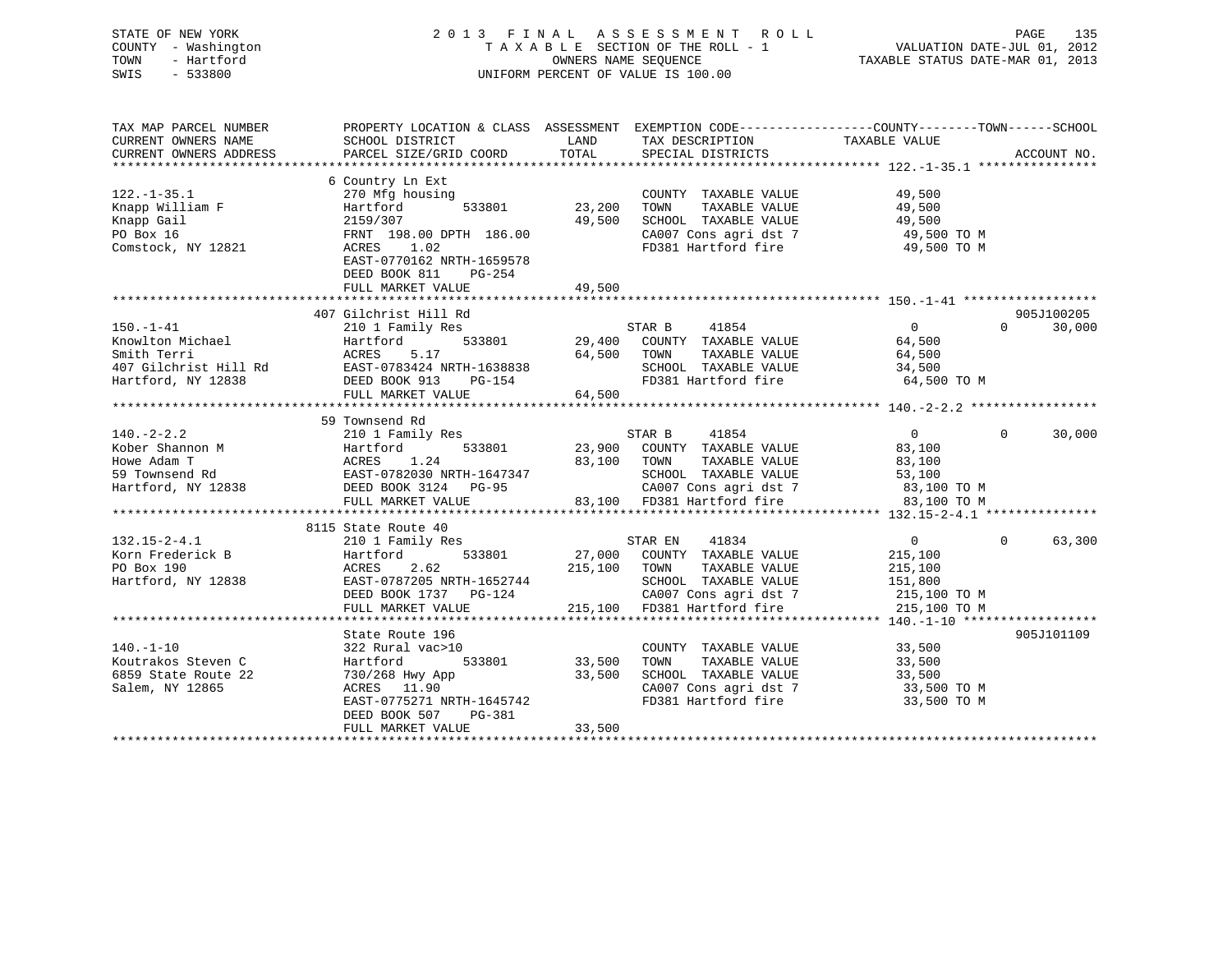# STATE OF NEW YORK 2 0 1 3 F I N A L A S S E S S M E N T R O L L PAGE 136 COUNTY - Washington T A X A B L E SECTION OF THE ROLL - 1 VALUATION DATE-JUL 01, 2012 TOWN - Hartford **TAXABLE STATUS DATE-MAR 01, 2013** SWIS - 533800 UNIFORM PERCENT OF VALUE IS 100.00

| TAX MAP PARCEL NUMBER<br>CURRENT OWNERS NAME | PROPERTY LOCATION & CLASS ASSESSMENT EXEMPTION CODE----------------COUNTY-------TOWN------SCHOOL<br>SCHOOL DISTRICT | LAND    | TAX DESCRIPTION             | TAXABLE VALUE     |                    |
|----------------------------------------------|---------------------------------------------------------------------------------------------------------------------|---------|-----------------------------|-------------------|--------------------|
| CURRENT OWNERS ADDRESS                       | PARCEL SIZE/GRID COORD                                                                                              | TOTAL   | SPECIAL DISTRICTS           |                   | ACCOUNT NO.        |
|                                              |                                                                                                                     |         |                             |                   |                    |
|                                              | 3244 Coach Rd                                                                                                       |         |                             |                   | 905J100453         |
| $149. - 1 - 23$                              | 210 1 Family Res                                                                                                    |         | STAR B<br>41854             | $\overline{0}$    | 30,000<br>$\Omega$ |
| Kroosz Jeffrey M                             | 533801<br>Hartford                                                                                                  | 29,900  | COUNTY TAXABLE VALUE        | 111,500           |                    |
| 3244 Coach Rd                                | 1.30<br>ACRES                                                                                                       | 111,500 | TAXABLE VALUE<br>TOWN       | 111,500           |                    |
| Argyle, NY 12809                             | EAST-0779602 NRTH-1639842                                                                                           |         | SCHOOL TAXABLE VALUE        | 81,500            |                    |
|                                              | DEED BOOK 2387 PG-207                                                                                               |         | FD381 Hartford fire         | 111,500 TO M      |                    |
|                                              | FULL MARKET VALUE                                                                                                   | 111,500 |                             |                   |                    |
|                                              |                                                                                                                     |         |                             |                   |                    |
|                                              | Lundy Rd OFF                                                                                                        |         |                             |                   | 905J101118         |
| $158. - 2 - 6.7$                             | 322 Rural vac>10                                                                                                    |         | COUNTY TAXABLE VALUE        | 20,000            |                    |
| Kuhr Ronald W                                | Hartford<br>533801                                                                                                  | 20,000  | TOWN<br>TAXABLE VALUE       | 20,000            |                    |
| PO Box 275                                   | $158. - 1 - 6.7$                                                                                                    | 20,000  | SCHOOL TAXABLE VALUE        | 20,000            |                    |
| Argyle, NY 12809-0275                        | ACRES 23.31                                                                                                         |         | FD381 Hartford fire         | 20,000 TO M       |                    |
|                                              | EAST-0787996 NRTH-1632966                                                                                           |         |                             |                   |                    |
|                                              | DEED BOOK 475<br>PG-740                                                                                             |         |                             |                   |                    |
|                                              | FULL MARKET VALUE                                                                                                   | 20,000  |                             |                   |                    |
|                                              |                                                                                                                     |         |                             |                   |                    |
|                                              | 210 Gulf Ln                                                                                                         |         |                             |                   | 905J100019         |
| $139. -4 -7$                                 | 240 Rural res                                                                                                       |         | STAR B<br>41854             | $\overline{0}$    | $\Omega$<br>30,000 |
| Labarge Patrick M                            | 533801<br>Hartford                                                                                                  | 46,800  | COUNTY TAXABLE VALUE        | 100,700           |                    |
| Labarge Lorraine C                           | LOT 1                                                                                                               | 100,700 | TAXABLE VALUE<br>TOWN       | 100,700           |                    |
| 210 Gulf Ln                                  | 139.–1–7                                                                                                            |         | SCHOOL TAXABLE VALUE        | 70,700            |                    |
| Fort Ann, NY 12827                           | ACRES 15.56                                                                                                         |         | CA007 Cons agri dst 7       | 100,700 TO M      |                    |
|                                              | EAST-0766013 NRTH-1645174                                                                                           |         | FD381 Hartford fire         | 100,700 TO M      |                    |
|                                              | DEED BOOK 1925 PG-27                                                                                                |         |                             |                   |                    |
|                                              | FULL MARKET VALUE                                                                                                   | 100,700 |                             |                   |                    |
|                                              |                                                                                                                     |         |                             |                   |                    |
|                                              | 93 Rojcewicz Ln                                                                                                     |         |                             |                   |                    |
| $140. - 1 - 11.1$                            | 210 1 Family Res                                                                                                    |         | STAR B<br>41854             | $\overline{0}$    | $\Omega$<br>30,000 |
| LaBrum Roberta                               | Hartford<br>533801                                                                                                  |         | 23,000 COUNTY TAXABLE VALUE | 67,600            |                    |
| 93 Rojcewicz Ln                              | ACRES<br>1.00                                                                                                       | 67,600  | TOWN<br>TAXABLE VALUE       | 67,600            |                    |
| Fort Ann, NY 12827                           | EAST-0775492 NRTH-1643990                                                                                           |         | SCHOOL TAXABLE VALUE        | 37,600            |                    |
|                                              | DEED BOOK 744<br>$PG-309$                                                                                           |         | CA007 Cons agri dst 7       | 67,600 TO M       |                    |
|                                              | FULL MARKET VALUE                                                                                                   |         | 67,600 FD381 Hartford fire  | 67,600 TO M       |                    |
|                                              |                                                                                                                     |         |                             |                   |                    |
|                                              | 5082 State Route 149                                                                                                |         |                             |                   | 905J100306         |
| $132. - 2 - 16$                              | 270 Mfg housing                                                                                                     |         | STAR B<br>41854             | $0 \qquad \qquad$ | $\Omega$<br>30,000 |
| Lacross Paul                                 | Hartford<br>533801                                                                                                  | 29,200  | COUNTY TAXABLE VALUE        | 80,200            |                    |
| Lacross Darcy                                | ACRES 10.48                                                                                                         | 80,200  | TOWN<br>TAXABLE VALUE       | 80,200            |                    |
| 5082 State Route 149                         | EAST-0789618 NRTH-1652359                                                                                           |         | SCHOOL TAXABLE VALUE        | 50,200            |                    |
| Granville, NY 12832                          | DEED BOOK 646<br>PG-333                                                                                             |         | FD381 Hartford fire         | 80,200 TO M       |                    |
|                                              | FULL MARKET VALUE                                                                                                   | 80,200  |                             |                   |                    |
|                                              |                                                                                                                     |         |                             |                   |                    |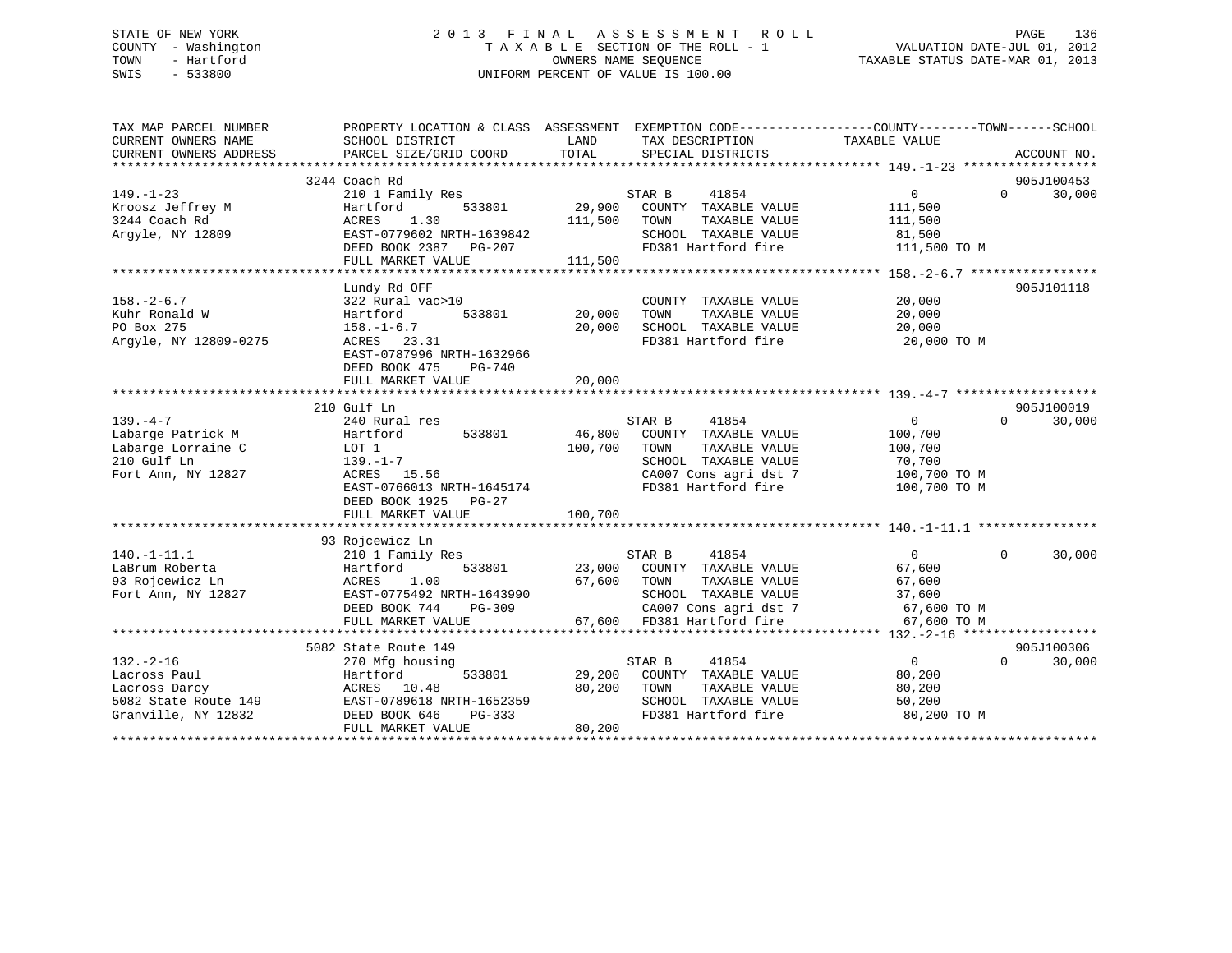# STATE OF NEW YORK 2 0 1 3 F I N A L A S S E S S M E N T R O L L PAGE 137 COUNTY - Washington T A X A B L E SECTION OF THE ROLL - 1 VALUATION DATE-JUL 01, 2012 TOWN - Hartford **TAXABLE STATUS DATE-MAR 01, 2013** SWIS - 533800 UNIFORM PERCENT OF VALUE IS 100.00

| TAX MAP PARCEL NUMBER<br>CURRENT OWNERS NAME                 | PROPERTY LOCATION & CLASS ASSESSMENT EXEMPTION CODE---------------COUNTY-------TOWN------SCHOOL<br>SCHOOL DISTRICT | LAND<br>TOTAL | TAX DESCRIPTION                                      | TAXABLE VALUE                                                    |                    |
|--------------------------------------------------------------|--------------------------------------------------------------------------------------------------------------------|---------------|------------------------------------------------------|------------------------------------------------------------------|--------------------|
| CURRENT OWNERS ADDRESS                                       | PARCEL SIZE/GRID COORD                                                                                             |               | SPECIAL DISTRICTS                                    |                                                                  | ACCOUNT NO.        |
|                                                              | 3640 State Route 196                                                                                               |               |                                                      |                                                                  | 905J101135         |
| $140. -1 - 8$                                                | 240 Rural res                                                                                                      |               | STAR B<br>41854                                      | $\overline{0}$                                                   | $\Omega$<br>30,000 |
| Lafond Gabriel J                                             | Hartford<br>533801                                                                                                 | 77,900        | COUNTY TAXABLE VALUE                                 | 183,000                                                          |                    |
| Lafond Karen E                                               | ACRES 21.00                                                                                                        | 183,000       | TAXABLE VALUE<br>TOWN                                | 183,000                                                          |                    |
| 3640 State Route 196 EAST-0773997 NRTH-1645291               |                                                                                                                    |               | SCHOOL TAXABLE VALUE                                 | 153,000                                                          |                    |
| Fort Ann, NY 12827                                           | DEED BOOK 862<br>PG-70                                                                                             |               |                                                      | 183,000 TO M                                                     |                    |
|                                                              | FULL MARKET VALUE                                                                                                  |               | CA007 Cons agri dst 7<br>183,000 FD381 Hartford fire | 183,000 TO M                                                     |                    |
|                                                              |                                                                                                                    |               |                                                      |                                                                  |                    |
|                                                              | 3513 State Route 196                                                                                               |               |                                                      |                                                                  | 905J100116         |
| $140. - 1 - 34$                                              | 210 1 Family Res                                                                                                   |               | 41854<br>STAR B                                      | $\overline{0}$                                                   | $\Omega$<br>30,000 |
| Lafountain Heidi<br>Lafountain Heidi<br>3513 State Route 196 | 533801<br>Hartford                                                                                                 |               | 25,300 COUNTY TAXABLE VALUE                          | 80,900                                                           |                    |
|                                                              | 2.21<br>ACRES                                                                                                      | 80,900        | TOWN<br>TAXABLE VALUE                                | 80,900                                                           |                    |
| Fort Ann, NY 12827                                           | EAST-0771051 NRTH-1644784<br>DEED BOOK 1926 PG-301                                                                 |               | SCHOOL TAXABLE VALUE                                 | 50,900                                                           |                    |
|                                                              |                                                                                                                    |               | FD381 Hartford fire                                  | 80,900 TO M                                                      |                    |
|                                                              | FULL MARKET VALUE                                                                                                  | 80,900        |                                                      |                                                                  |                    |
|                                                              |                                                                                                                    |               |                                                      |                                                                  |                    |
|                                                              | 5021 State Route 149                                                                                               |               |                                                      |                                                                  | 905J100376         |
| $132.15 - 2 - 2$                                             | 210 1 Family Res                                                                                                   |               | COUNTY TAXABLE VALUE                                 | 30,800                                                           |                    |
| LaGoy Richard X                                              | Hartford                                                                                                           | 533801 20,900 | TOWN<br>TAXABLE VALUE                                | 30,800                                                           |                    |
| PO Box 44                                                    | FRNT 115.00 DPTH 350.00                                                                                            | 30,800        | SCHOOL TAXABLE VALUE                                 | 30,800                                                           |                    |
| Hartford, NY 12838                                           | EAST-0788016 NRTH-1652882                                                                                          |               | FD381 Hartford fire                                  | 30,800 TO M                                                      |                    |
|                                                              | DEED BOOK 2466 PG-35                                                                                               |               |                                                      |                                                                  |                    |
|                                                              | FULL MARKET VALUE                                                                                                  | 30,800        |                                                      |                                                                  |                    |
|                                                              | Swamp Ln                                                                                                           |               |                                                      |                                                                  | 905J101263         |
| $149. - 1 - 30.4$                                            | 314 Rural vac<10                                                                                                   |               | COUNTY TAXABLE VALUE 28,500                          |                                                                  |                    |
| Lalla Joseph C                                               | Hartford 533801                                                                                                    | 28,500        | TOWN<br>TAXABLE VALUE                                | 28,500                                                           |                    |
| Lalla Shirley Ann                                            | LOT 4                                                                                                              | 28,500        | SCHOOL TAXABLE VALUE                                 | 28,500                                                           |                    |
| 94 Maple St                                                  | 6.99<br>ACRES                                                                                                      |               |                                                      | SCHOOL TAXABLE VALUE 28,500<br>CA006 Cons agri dst 6 28,500 TO M |                    |
| Yonkers, NY 10701                                            | EAST-0775487 NRTH-1634986                                                                                          |               | FD381 Hartford fire                                  | 28,500 TO M                                                      |                    |
|                                                              | DEED BOOK 527<br>PG-157                                                                                            |               |                                                      |                                                                  |                    |
|                                                              | FULL MARKET VALUE                                                                                                  | 28,500        |                                                      |                                                                  |                    |
|                                                              |                                                                                                                    |               |                                                      |                                                                  |                    |
|                                                              | Swamp Ln                                                                                                           |               |                                                      |                                                                  | 905J101262         |
| $149. - 1 - 30.3$                                            | 314 Rural vac<10                                                                                                   |               | COUNTY TAXABLE VALUE                                 | 26,500                                                           |                    |
| Lalla Shirley Ann                                            | 533801<br>Hartford                                                                                                 | 26,500        | TAXABLE VALUE<br>TOWN                                | 26,500                                                           |                    |
| 94 Maple St                                                  | LOT 3                                                                                                              | 26,500        | SCHOOL TAXABLE VALUE                                 | 26,500                                                           |                    |
| Yonkers, NY 10701                                            | 5.29<br>ACRES                                                                                                      |               |                                                      | CA006 Cons agri dst 6 26,500 TO M                                |                    |
|                                                              | EAST-0775391 NRTH-1635240                                                                                          |               | FD381 Hartford fire                                  | 26,500 TO M                                                      |                    |
|                                                              | PG-154<br>DEED BOOK 527                                                                                            |               |                                                      |                                                                  |                    |
|                                                              | FULL MARKET VALUE                                                                                                  | 26,500        |                                                      |                                                                  |                    |
|                                                              |                                                                                                                    |               |                                                      |                                                                  |                    |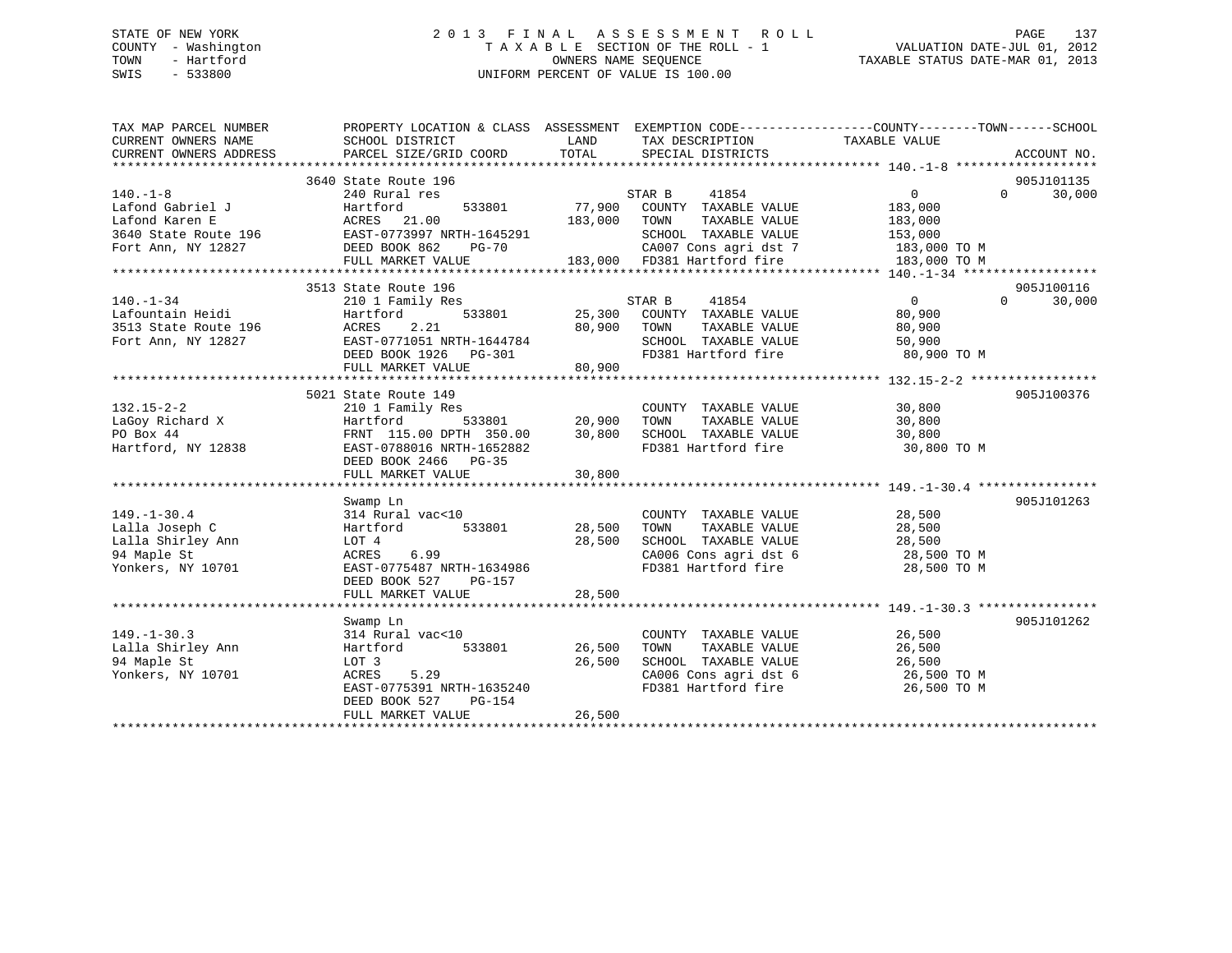# STATE OF NEW YORK 2 0 1 3 F I N A L A S S E S S M E N T R O L L PAGE 138 COUNTY - Washington T A X A B L E SECTION OF THE ROLL - 1 VALUATION DATE-JUL 01, 2012 TOWN - Hartford **TAXABLE STATUS DATE-MAR 01, 2013** SWIS - 533800 UNIFORM PERCENT OF VALUE IS 100.00

| TAX MAP PARCEL NUMBER                                                            |                                                                                               | PROPERTY LOCATION & CLASS ASSESSMENT EXEMPTION CODE---------------COUNTY-------TOWN------SCHOOL                                                                                                     |                                      |                          |
|----------------------------------------------------------------------------------|-----------------------------------------------------------------------------------------------|-----------------------------------------------------------------------------------------------------------------------------------------------------------------------------------------------------|--------------------------------------|--------------------------|
| CURRENT OWNERS NAME                                                              | SCHOOL DISTRICT                                                                               | LAND<br>TAX DESCRIPTION                                                                                                                                                                             | TAXABLE VALUE                        |                          |
| CURRENT OWNERS ADDRESS                                                           | PARCEL SIZE/GRID COORD                                                                        | TOTAL<br>SPECIAL DISTRICTS                                                                                                                                                                          | ACCOUNT NO.                          |                          |
|                                                                                  |                                                                                               |                                                                                                                                                                                                     |                                      |                          |
|                                                                                  | 68 County Route 23                                                                            |                                                                                                                                                                                                     | 905J100487                           |                          |
| $132.15 - 2 - 33$                                                                | 210 1 Family Res                                                                              | $\begin{array}{cccc}\n 3 & 533801 & 9,700 & \text{COUNTY} & \text{TAXABLE VALUE}\n \end{array}$                                                                                                     | 45,400<br>$\overline{0}$<br>$\Omega$ |                          |
| Lamoureaux Raymond L                                                             | Hartford                                                                                      |                                                                                                                                                                                                     | 45,400                               |                          |
|                                                                                  | FRNT 47.00 DPTH 233.00 45,400 TOWN                                                            | TAXABLE VALUE                                                                                                                                                                                       | 45,400                               |                          |
|                                                                                  |                                                                                               |                                                                                                                                                                                                     |                                      |                          |
| Lamoureaux Florence<br>68 County Route 23<br>Hartford, NY 12838<br>DEED BOOK 465 | EAST-0786704 NRTH-1653106<br>DEED BOOK 465 PG-288                                             | $\begin{tabular}{lllllllll} \multicolumn{2}{c}{\textbf{SCHODL}} & \textbf{TAXABLE VALUE} & & & & 0 \\ \multicolumn{2}{c}{\textbf{CAOO7 Cons agri dst 7}} & & & 45,400 \textbf{ TO M} \end{tabular}$ |                                      |                          |
|                                                                                  | FULL MARKET VALUE                                                                             | 45,400 FD381 Hartford fire                                                                                                                                                                          | 45,400 TO M                          |                          |
|                                                                                  |                                                                                               |                                                                                                                                                                                                     |                                      |                          |
|                                                                                  | 1230 Baldwin Corners Rd                                                                       |                                                                                                                                                                                                     | 905J101252                           |                          |
| $121. -4 - 5.5$                                                                  | 210 1 Family Res                                                                              | COUNTY TAXABLE VALUE                                                                                                                                                                                | 97,100                               |                          |
|                                                                                  | Fort Ann                                                                                      | 。<br>532802     24,900<br>TAXABLE VALUE<br>TOWN                                                                                                                                                     | 97,100                               |                          |
|                                                                                  | $121. - 1 - 5.5$                                                                              | SCHOOL TAXABLE VALUE<br>97,100                                                                                                                                                                      | 97,100                               |                          |
|                                                                                  |                                                                                               | SCHOOL TAXABLE VALUE 97,100<br>CA007 Cons agri dst 7 97,100 TO M                                                                                                                                    |                                      |                          |
|                                                                                  |                                                                                               | FD381 Hartford fire 97,100 TO M                                                                                                                                                                     |                                      |                          |
|                                                                                  |                                                                                               |                                                                                                                                                                                                     |                                      |                          |
|                                                                                  | PRIOR OWNER ON 3/01/2013<br>EAST-0765114 NRTH-1661376<br>Coon Sarah FULL MARKFT WATH-1980-345 |                                                                                                                                                                                                     |                                      |                          |
|                                                                                  |                                                                                               |                                                                                                                                                                                                     |                                      |                          |
|                                                                                  | 3511 State Route 196                                                                          |                                                                                                                                                                                                     | 905J100465                           |                          |
| $140. - 1 - 35$                                                                  |                                                                                               |                                                                                                                                                                                                     |                                      | $\overline{\phantom{0}}$ |
| Lancette Sharron L                                                               | Hartford                                                                                      | 210 1 Family Res<br>Hartford 533801 28,100 DIS VET/TC 41141 34,275 34,275 34,275<br>ACRES 3.68 137,100 STAR B 41854 0 0                                                                             |                                      | $\overline{\phantom{0}}$ |
| 3511 State Route 196                                                             | ACRES                                                                                         | 137,100 STAR B                                                                                                                                                                                      | $\overline{0}$<br>30,000             |                          |
| Fort Ann, NY 12827                                                               | EAST-0770871 NRTH-1644785                                                                     | COUNTY TAXABLE VALUE                                                                                                                                                                                | 47,985                               |                          |
|                                                                                  | DEED BOOK 3210 PG-273                                                                         | TAXABLE VALUE<br>TOWN                                                                                                                                                                               | 47,985                               |                          |
|                                                                                  | FULL MARKET VALUE                                                                             | 137,100 SCHOOL TAXABLE VALUE 107,100                                                                                                                                                                |                                      |                          |
|                                                                                  |                                                                                               | FD381 Hartford fire                                                                                                                                                                                 | 137,100 TO M                         |                          |
|                                                                                  |                                                                                               |                                                                                                                                                                                                     |                                      |                          |
|                                                                                  | 7378 State Route 40                                                                           |                                                                                                                                                                                                     | 905J101330                           |                          |
| $149. - 1 - 22.5$                                                                | 210 1 Family Res                                                                              | AGED-ALL 41800                                                                                                                                                                                      | 76,150<br>76,150<br>76,150           |                          |
| Lancour Elizabeth<br><sup>7278</sup> State Route 40                              | 533801<br>Hartford                                                                            | $32,900$ STAR EN<br>41834                                                                                                                                                                           | 63,300<br>$\overline{0}$<br>$\Omega$ |                          |
|                                                                                  | BLA 772/5                                                                                     | 152,300 COUNTY TAXABLE VALUE                                                                                                                                                                        | 76,150                               |                          |
| Fort Ann, NY 12827                                                               | ACRES<br>3.60                                                                                 | TAXABLE VALUE<br>TOWN                                                                                                                                                                               | 76,150                               |                          |
|                                                                                  | EAST-0776223 NRTH-1638644                                                                     | SCHOOL TAXABLE VALUE                                                                                                                                                                                | 12,850                               |                          |
|                                                                                  | DEED BOOK 2611 PG-98                                                                          | oon - AAABLE VALUE<br>FD381 Hartford fire                                                                                                                                                           | 152,300 TO M                         |                          |
|                                                                                  | FULL MARKET VALUE                                                                             | 152,300                                                                                                                                                                                             |                                      |                          |
|                                                                                  |                                                                                               |                                                                                                                                                                                                     |                                      |                          |
|                                                                                  | 57 Rowe Hill Rd<br>$210$ 1 Family Res                                                         |                                                                                                                                                                                                     | 905J100378                           |                          |
| $141. - 1 - 38$                                                                  |                                                                                               | STAR EN 41834                                                                                                                                                                                       | $\Omega$<br>$\Omega$<br>63,300       |                          |
| Landon Mark                                                                      | Hartford<br>533801                                                                            | 25,300 COUNTY TAXABLE VALUE                                                                                                                                                                         | 140,700                              |                          |
|                                                                                  |                                                                                               | 140,700<br>TOWN<br>TAXABLE VALUE                                                                                                                                                                    | 140,700                              |                          |
|                                                                                  | ACRES 1.30<br>EAST-0785881 NRTH-1649444                                                       | SCHOOL TAXABLE VALUE                                                                                                                                                                                | 77,400                               |                          |
| Landon Donna<br>57 Rowe Hill Rd<br>Hartford, NY 12838                            | $PG-348$<br>DEED BOOK 760                                                                     | CA007 Cons agri dst 7                                                                                                                                                                               | 140,700 TO M                         |                          |
|                                                                                  | FULL MARKET VALUE                                                                             | 140,700 FD381 Hartford fire                                                                                                                                                                         | 140,700 TO M                         |                          |
|                                                                                  |                                                                                               |                                                                                                                                                                                                     |                                      |                          |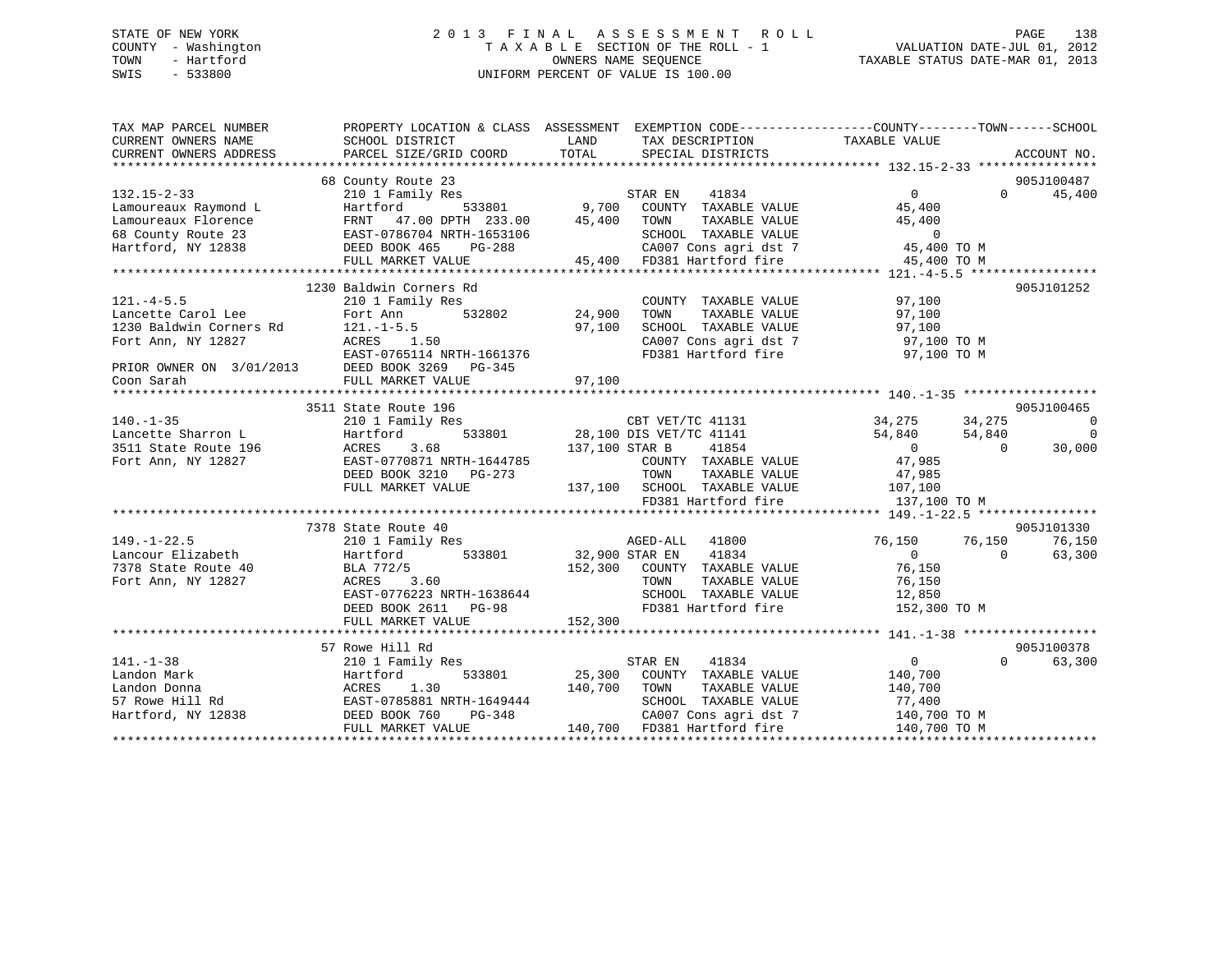# STATE OF NEW YORK 2 0 1 3 F I N A L A S S E S S M E N T R O L L PAGE 139 COUNTY - Washington T A X A B L E SECTION OF THE ROLL - 1 VALUATION DATE-JUL 01, 2012 TOWN - Hartford **TAXABLE STATUS DATE-MAR 01, 2013** SWIS - 533800 UNIFORM PERCENT OF VALUE IS 100.00

| TAX MAP PARCEL NUMBER<br>CURRENT OWNERS NAME<br>CURRENT OWNERS ADDRESS                                                                               | PROPERTY LOCATION & CLASS ASSESSMENT EXEMPTION CODE---------------COUNTY-------TOWN-----SCHOOL<br>SCHOOL DISTRICT<br>PARCEL SIZE/GRID COORD                   | LAND<br>TOTAL                | TAX DESCRIPTION<br>SPECIAL DISTRICTS                                                                             | TAXABLE VALUE                                                            | ACCOUNT NO.          |
|------------------------------------------------------------------------------------------------------------------------------------------------------|---------------------------------------------------------------------------------------------------------------------------------------------------------------|------------------------------|------------------------------------------------------------------------------------------------------------------|--------------------------------------------------------------------------|----------------------|
| $141. - 3 - 28.2$<br>Lane Amy<br>5682 County Route 30<br>Granville, NY 12832                                                                         | 5682 County Route 30<br>210 1 Family Res<br>533801<br>Hartford<br>ACRES<br>4.00<br>EAST-0787928 NRTH-1645511<br>DEED BOOK 3002 PG-76<br>FULL MARKET VALUE     | 31,800<br>112,800<br>112,800 | STAR B<br>41854<br>COUNTY TAXABLE VALUE<br>TAXABLE VALUE<br>TOWN<br>SCHOOL TAXABLE VALUE<br>FD381 Hartford fire  | $\mathbf{0}$<br>$\Omega$<br>112,800<br>112,800<br>82,800<br>112,800 TO M | 30,000               |
|                                                                                                                                                      |                                                                                                                                                               |                              |                                                                                                                  |                                                                          |                      |
| $140. - 1 - 47$<br>Lane Daryl<br>Lane Nancy<br>2270 State Route 4<br>Fort Edward, NY 12828<br>MAY BE SUBJECT TO PAYMENT<br>UNDER AGDIST LAW TIL 2020 | 3433 State Route 196<br>240 Rural res<br>Hartford<br>533801<br>ACRES 16.16<br>EAST-0769501 NRTH-1642740<br>DEED BOOK 3071 PG-42<br>FULL MARKET VALUE          | 41,300<br>301,400<br>301,400 | AGRI-D IND 41730<br>COUNTY TAXABLE VALUE<br>TAXABLE VALUE<br>TOWN<br>SCHOOL TAXABLE VALUE<br>FD381 Hartford fire | 11,930<br>11,930<br>289,470<br>289,470<br>289,470<br>301,400 TO M        | 905J100089<br>11,930 |
|                                                                                                                                                      |                                                                                                                                                               |                              |                                                                                                                  |                                                                          |                      |
| $142. - 1 - 39$<br>Lapan Wade<br>8 Cherry St<br>Hudson Falls, NY 12839                                                                               | 105 Camp A Way<br>322 Rural vac>10<br>533801<br>Hartford<br>ACRES 10.18<br>EAST-0789912 NRTH-1645688<br>DEED BOOK 855<br>PG-131<br>FULL MARKET VALUE          | 13,500<br>13,500<br>13,500   | COUNTY TAXABLE VALUE<br>TAXABLE VALUE<br>TOWN<br>SCHOOL TAXABLE VALUE<br>FD381 Hartford fire                     | 13,500<br>13,500<br>13,500<br>13,500 TO M                                | 905J100614           |
|                                                                                                                                                      |                                                                                                                                                               |                              |                                                                                                                  |                                                                          | 905J100047           |
| $142. - 1 - 45$<br>Lapan Wade<br>8 Cherry St<br>Hudson Falls, NY 12839                                                                               | Camp A Way<br>322 Rural vac>10<br>533801<br>Hartford<br>LOT 0<br>ACRES<br>11.06<br>EAST-0790712 NRTH-1646737<br>DEED BOOK 785<br>PG-231                       | 14,000<br>14,000             | COUNTY TAXABLE VALUE<br>TAXABLE VALUE<br>TOWN<br>SCHOOL TAXABLE VALUE<br>FD381 Hartford fire                     | 14,000<br>14,000<br>14,000<br>14,000 TO M                                |                      |
|                                                                                                                                                      | FULL MARKET VALUE                                                                                                                                             | 14,000                       |                                                                                                                  |                                                                          |                      |
| $140. - 2 - 8.1$<br>Lapoint Dale<br>7803 State Route 40<br>Hartford, NY 12838                                                                        | 7803 State Route 40<br>210 1 Family Res<br>533801<br>Hartford<br>4.30<br>ACRES<br>EAST-0782577 NRTH-1646359<br>DEED BOOK 793<br>$PG-144$<br>FULL MARKET VALUE | 29,200<br>110,800<br>110,800 | STAR B<br>41854<br>COUNTY TAXABLE VALUE<br>TAXABLE VALUE<br>TOWN<br>SCHOOL TAXABLE VALUE<br>FD381 Hartford fire  | $\mathbf{0}$<br>$\Omega$<br>110,800<br>110,800<br>80,800<br>110,800 TO M | 905J100395<br>30,000 |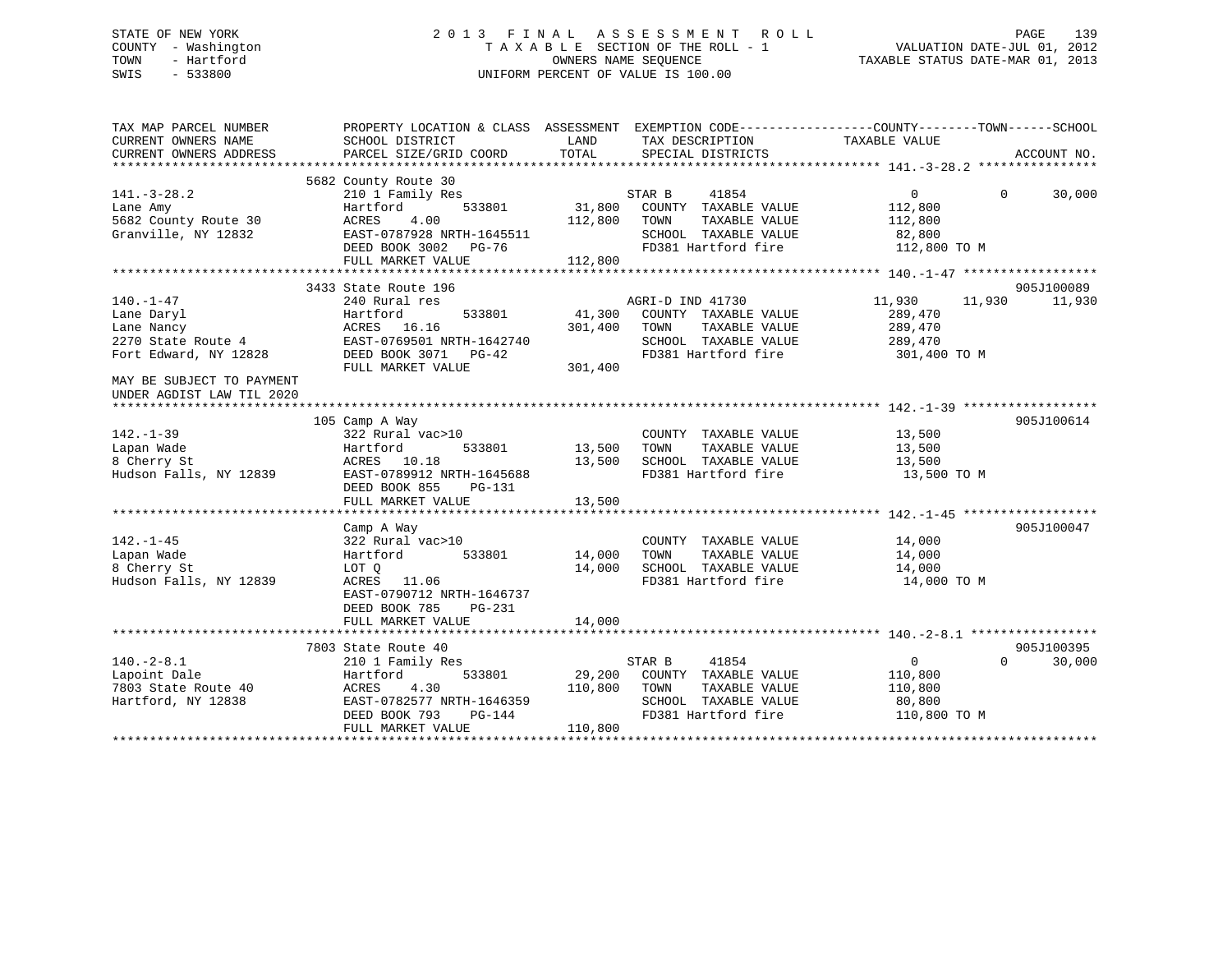STATE OF NEW YORK 2 0 1 3 F I N A L A S S E S S M E N T R O L L PAGE 140 COUNTY - Washington T A X A B L E SECTION OF THE ROLL - 1 VALUATION DATE-JUL 01, 2012 TOWN - Hartford OWNERS NAME SEQUENCE TAXABLE STATUS DATE-MAR 01, 2013 SWIS - 533800 UNIFORM PERCENT OF VALUE IS 100.00

| TAX MAP PARCEL NUMBER<br>CURRENT OWNERS NAME                                                              | PROPERTY LOCATION & CLASS ASSESSMENT EXEMPTION CODE----------------COUNTY-------TOWN-----SCHOOL<br>SCHOOL DISTRICT | LAND           | TAX DESCRIPTION               | TAXABLE VALUE  |                |             |
|-----------------------------------------------------------------------------------------------------------|--------------------------------------------------------------------------------------------------------------------|----------------|-------------------------------|----------------|----------------|-------------|
| CURRENT OWNERS ADDRESS                                                                                    | PARCEL SIZE/GRID COORD                                                                                             | TOTAL          | SPECIAL DISTRICTS             |                |                | ACCOUNT NO. |
|                                                                                                           |                                                                                                                    |                |                               |                |                |             |
|                                                                                                           | 3395 State Route 196                                                                                               |                |                               |                |                |             |
| $139. -4 - 4.5$                                                                                           | 433 Auto body                                                                                                      |                | COUNTY TAXABLE VALUE          | 105,300        |                |             |
| Lapointe Robert                                                                                           | 533801<br>Hartford                                                                                                 | 38,500         | TOWN<br>TAXABLE VALUE         | 105,300        |                |             |
| 3395 State Route 196                                                                                      | $139. - 1 - 4.5$                                                                                                   | 105,300        | SCHOOL TAXABLE VALUE          | 105,300        |                |             |
| Fort Ann, NY 12827                                                                                        | ACRES 2.10                                                                                                         |                | FD381 Hartford fire           | 105,300 TO M   |                |             |
|                                                                                                           | EAST-0769735 NRTH-1642224                                                                                          |                |                               |                |                |             |
|                                                                                                           | DEED BOOK 2590 PG-258                                                                                              |                |                               |                |                |             |
|                                                                                                           | FULL MARKET VALUE                                                                                                  | 105,300        |                               |                |                |             |
|                                                                                                           |                                                                                                                    |                |                               |                |                |             |
|                                                                                                           | 14 County Route 23                                                                                                 |                |                               |                |                | 905J100418  |
| $132.15 - 2 - 17$                                                                                         | 210 1 Family Res                                                                                                   |                | COUNTY TAXABLE VALUE          | 93,500         |                |             |
|                                                                                                           |                                                                                                                    |                | TOWN<br>TAXABLE VALUE         | 93,500         |                |             |
| Larkin Benjamin<br>Larkin Lisette FRNT 128.00 DPTH 165.00<br>218 Boston Post Rd EAST-0786145 NRTH-1651776 | FRNT 128.00 DPTH 165.00                                                                                            | 93,500         | SCHOOL TAXABLE VALUE          | 93,500         |                |             |
|                                                                                                           |                                                                                                                    |                | CA007 Cons agri dst 7         | 93,500 TO M    |                |             |
| Weston, MA 02493-2559                                                                                     | DEED BOOK 956<br>$PG-29$                                                                                           |                | FD381 Hartford fire           | 93,500 TO M    |                |             |
|                                                                                                           | FULL MARKET VALUE                                                                                                  | 93,500         |                               |                |                |             |
|                                                                                                           |                                                                                                                    |                |                               |                |                |             |
|                                                                                                           | 20 Deer Run Way                                                                                                    |                |                               |                |                | 905J101345  |
| $141. - 3 - 53$                                                                                           | 210 1 Family Res                                                                                                   |                | WAR VET/TC 41121              | 22,650         | 22,650         | $\mathbf 0$ |
| Larson Thomas                                                                                             | 533801<br>Hartford                                                                                                 | 37,200 STAR B  | 41854                         | $\overline{0}$ | $\Omega$       | 30,000      |
| Larson Deborah                                                                                            | Lots B C D                                                                                                         | 151,000        | COUNTY TAXABLE VALUE          | 128,350        |                |             |
| 20 Deer Run Way                                                                                           | ACRES<br>4.74                                                                                                      |                | TAXABLE VALUE<br>TOWN         | 128,350        |                |             |
| Hartford, NY 12838                                                                                        | EAST-0783519 NRTH-1643061                                                                                          |                | SCHOOL TAXABLE VALUE          | 121,000        |                |             |
|                                                                                                           | DEED BOOK 948 PG-240                                                                                               |                | FD381 Hartford fire           | 151,000 TO M   |                |             |
|                                                                                                           | FULL MARKET VALUE                                                                                                  | 151,000        |                               |                |                |             |
|                                                                                                           |                                                                                                                    |                |                               |                |                |             |
| $148. - 1 - 25.5$                                                                                         | 42 Mcdougal Rd<br>210 1 Family Res                                                                                 |                | STAR B<br>41854               | $\overline{0}$ | $\Omega$       | 30,000      |
| Latour John                                                                                               | 533801<br>Hartford                                                                                                 | 30,400         | COUNTY TAXABLE VALUE          | 115,500        |                |             |
| Therrien Melissa                                                                                          | LOT 7                                                                                                              | 115,500        | TOWN<br>TAXABLE VALUE         | 115,500        |                |             |
| 42 Mcdougal Rd                                                                                            | ACRES<br>2.64                                                                                                      |                | SCHOOL TAXABLE VALUE          | 85,500         |                |             |
| Fort Ann, NY 12827                                                                                        | EAST-0766214 NRTH-1636067                                                                                          |                | CA006 Cons agri dst 6         | 115,500 TO M   |                |             |
|                                                                                                           | DEED BOOK 2762 PG-229                                                                                              |                | FD381 Hartford fire           | 115,500 TO M   |                |             |
|                                                                                                           | FULL MARKET VALUE                                                                                                  | 115,500        |                               |                |                |             |
|                                                                                                           |                                                                                                                    |                |                               |                |                |             |
|                                                                                                           | 206 North Rd                                                                                                       |                |                               |                |                |             |
| $140.-1-28.1$                                                                                             | 240 Rural res                                                                                                      |                | AG BUILD<br>41700             | 50,700         | 50,700         | 50,700      |
| Lavin Christopher M                                                                                       | 533801<br>Hartford                                                                                                 | 47,400 AG DIST | 41720                         | 14,649         | 14,649         | 14,649      |
| Lavin Michele                                                                                             | 747/172                                                                                                            |                | 241,300 STAR B<br>41854       | $\overline{0}$ | $\overline{0}$ | 30,000      |
| 206 North Rd                                                                                              | ACRES 20.06                                                                                                        |                | COUNTY TAXABLE VALUE          | 175,951        |                |             |
| Fort Ann, NY 12827                                                                                        | EAST-0772856 NRTH-1644012                                                                                          |                | TAXABLE VALUE<br>TOWN         | 175,951        |                |             |
|                                                                                                           | DEED BOOK 665<br>$PG-84$                                                                                           |                | SCHOOL TAXABLE VALUE          | 145,951        |                |             |
| MAY BE SUBJECT TO PAYMENT                                                                                 | FULL MARKET VALUE                                                                                                  |                | 241,300 CA007 Cons agri dst 7 | 226,651 TO M   |                |             |
| UNDER AGDIST LAW TIL 2022                                                                                 |                                                                                                                    |                | 14,649 EX                     |                |                |             |
|                                                                                                           |                                                                                                                    |                | FD381 Hartford fire           | 241,300 TO M   |                |             |
|                                                                                                           |                                                                                                                    |                |                               |                |                |             |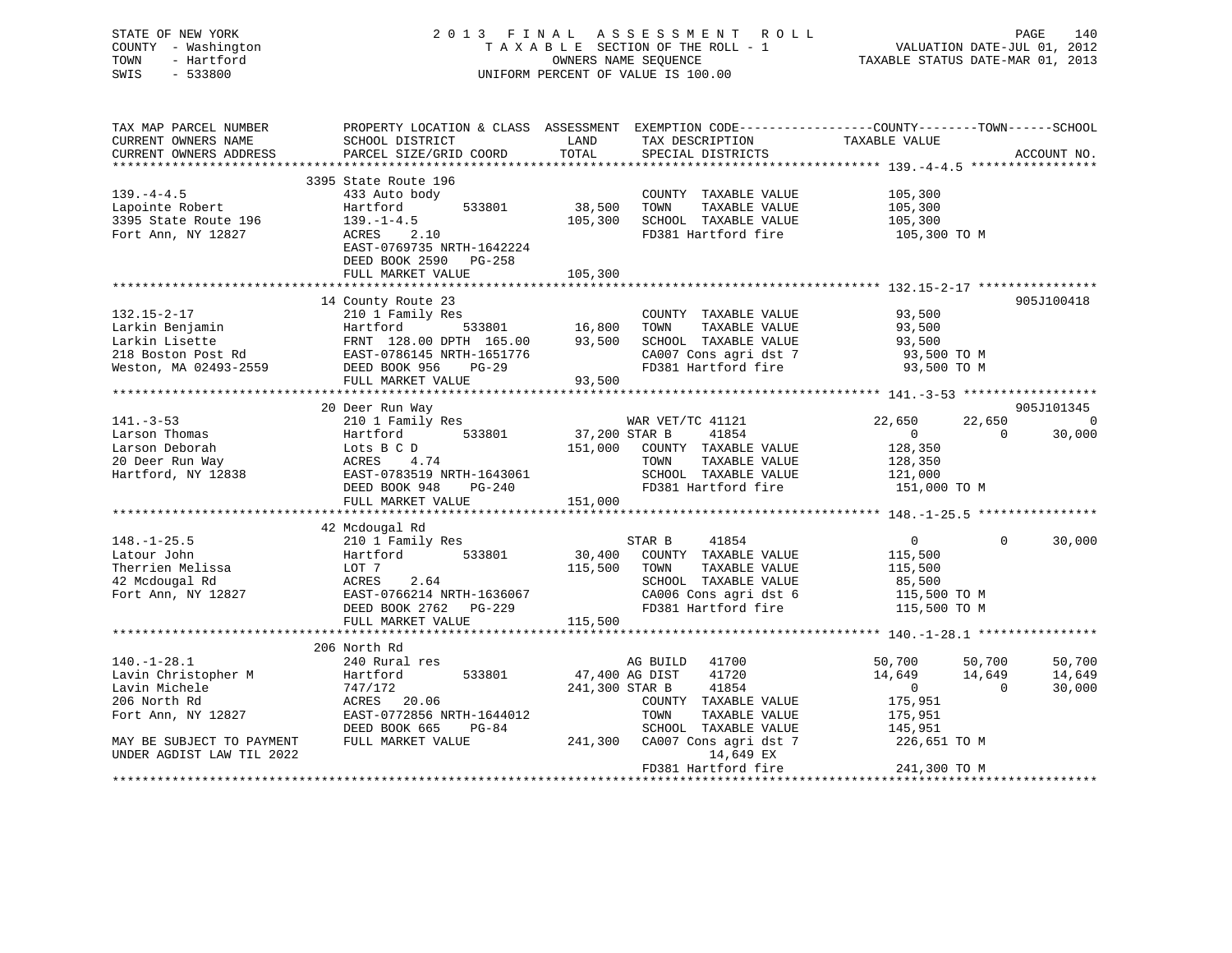# STATE OF NEW YORK 2 0 1 3 F I N A L A S S E S S M E N T R O L L PAGE 141 COUNTY - Washington T A X A B L E SECTION OF THE ROLL - 1 VALUATION DATE-JUL 01, 2012 TOWN - Hartford **TAXABLE STATUS DATE-MAR 01, 2013** SWIS - 533800 UNIFORM PERCENT OF VALUE IS 100.00

| TAX MAP PARCEL NUMBER<br>CURRENT OWNERS NAME<br>CURRENT OWNERS ADDRESS                          | PROPERTY LOCATION & CLASS ASSESSMENT<br>SCHOOL DISTRICT<br>PARCEL SIZE/GRID COORD                                                                              | LAND<br>TOTAL              | TAX DESCRIPTION<br>SPECIAL DISTRICTS                                                                                    | EXEMPTION CODE-----------------COUNTY-------TOWN------SCHOOL<br>TAXABLE VALUE   | ACCOUNT NO.          |
|-------------------------------------------------------------------------------------------------|----------------------------------------------------------------------------------------------------------------------------------------------------------------|----------------------------|-------------------------------------------------------------------------------------------------------------------------|---------------------------------------------------------------------------------|----------------------|
| $140. - 1 - 28.6$<br>Lavin Christopher M<br>Lavin Michele D<br>206 North Rd<br>Ft Ann, NY 12827 | State Route 196 S/off<br>323 Vacant rural<br>Hartford<br>533801<br>ACRES 22.02<br>EAST-0773447 NRTH-1644667<br>DEED BOOK 3099 PG-42<br>FULL MARKET VALUE       | 30,800<br>30,800<br>30,800 | COUNTY TAXABLE VALUE<br>TOWN<br>TAXABLE VALUE<br>SCHOOL TAXABLE VALUE<br>CA007 Cons agri dst 7<br>FD381 Hartford fire   | 30,800<br>30,800<br>30,800<br>30,800 TO M<br>30,800 TO M                        |                      |
|                                                                                                 | 233 North Rd                                                                                                                                                   |                            |                                                                                                                         |                                                                                 |                      |
| $140. - 1 - 22.2$<br>Lavin George M<br>233 North Rd<br>Fort Ann, NY 12827                       | 270 Mfg housing<br>533801<br>Hartford<br>ACRES<br>2.00<br>EAST-0771976 NRTH-1644058<br>DEED BOOK 676<br>PG-127                                                 | 26,800<br>39,300           | 41854<br>STAR B<br>COUNTY TAXABLE VALUE<br>TOWN<br>TAXABLE VALUE<br>SCHOOL TAXABLE VALUE<br>FD381 Hartford fire         | $\overline{0}$<br>$\Omega$<br>39,300<br>39,300<br>9,300<br>39,300 TO M          | 30,000               |
|                                                                                                 | FULL MARKET VALUE                                                                                                                                              | 39,300                     |                                                                                                                         |                                                                                 |                      |
|                                                                                                 | 3484 State Route 196                                                                                                                                           |                            |                                                                                                                         |                                                                                 |                      |
| $140. - 1 - 37.1$<br>Lavin James J                                                              | 210 1 Family Res<br>Hartford<br>533801<br>FULL MARKET VALUE                                                                                                    | 21,100<br>81,300<br>81,300 | STAR B<br>41854<br>COUNTY TAXABLE VALUE<br>TOWN<br>TAXABLE VALUE<br>SCHOOL TAXABLE VALUE<br>FD381 Hartford fire         | $\overline{0}$<br>$\Omega$<br>81,300<br>81,300<br>51,300<br>81,300 TO M         | 30,000               |
|                                                                                                 |                                                                                                                                                                |                            |                                                                                                                         |                                                                                 |                      |
| $140. - 1 - 28.3$<br>Lavin Kalub<br>234 North Rd<br>Ft. Ann, NY 12827                           | 234 North Rd<br>210 1 Family Res<br>533801<br>Hartford<br>ACRES<br>1.00<br>EAST-0772192 NRTH-1644217<br>DEED BOOK 2855 PG-120                                  | 23,000<br>155,200          | COUNTY TAXABLE VALUE<br>TOWN<br>TAXABLE VALUE<br>SCHOOL TAXABLE VALUE<br>CA007 Cons agri dst 7<br>FD381 Hartford fire   | 155,200<br>155,200<br>155,200<br>$155,200$ TO M<br>155,200 TO M                 |                      |
|                                                                                                 | FULL MARKET VALUE                                                                                                                                              | 155,200                    |                                                                                                                         |                                                                                 |                      |
| $140. - 1 - 23$<br>Lavin Linda<br>237 North Rd<br>Fort Ann, NY 12827                            | 237 North Rd<br>210 1 Family Res<br>Hartford<br>533801<br>FRNT 130.00 DPTH 260.00<br>EAST-0771894 NRTH-1644382<br>DEED BOOK 479<br>PG-359<br>FULL MARKET VALUE | 72,100<br>72,100           | 41834<br>STAR EN<br>21,000 COUNTY TAXABLE VALUE<br>TOWN<br>TAXABLE VALUE<br>SCHOOL TAXABLE VALUE<br>FD381 Hartford fire | $\overline{0}$<br>$0 \qquad \qquad$<br>72,100<br>72,100<br>8,800<br>72,100 TO M | 905J100584<br>63,300 |
|                                                                                                 |                                                                                                                                                                |                            |                                                                                                                         |                                                                                 |                      |
| $140. - 1 - 22$<br>Lavin Matthew S<br>Lavin Linda L<br>237 North Rd<br>Fort Ann, NY 12827       | State Route 196<br>312 Vac w/imprv<br>533801<br>Hartford<br>652/293<br>ACRES 104.20<br>EAST-0772054 NRTH-1643131<br>DEED BOOK 739<br>PG-166                    | 148,700<br>164,400         | COUNTY TAXABLE VALUE<br>TOWN<br>TAXABLE VALUE<br>SCHOOL TAXABLE VALUE<br>CA007 Cons agri dst 7<br>FD381 Hartford fire   | 164,400<br>164,400<br>164,400<br>164,400 TO M<br>164,400 TO M                   | 905J100581           |
|                                                                                                 | FULL MARKET VALUE                                                                                                                                              | 164,400                    |                                                                                                                         |                                                                                 |                      |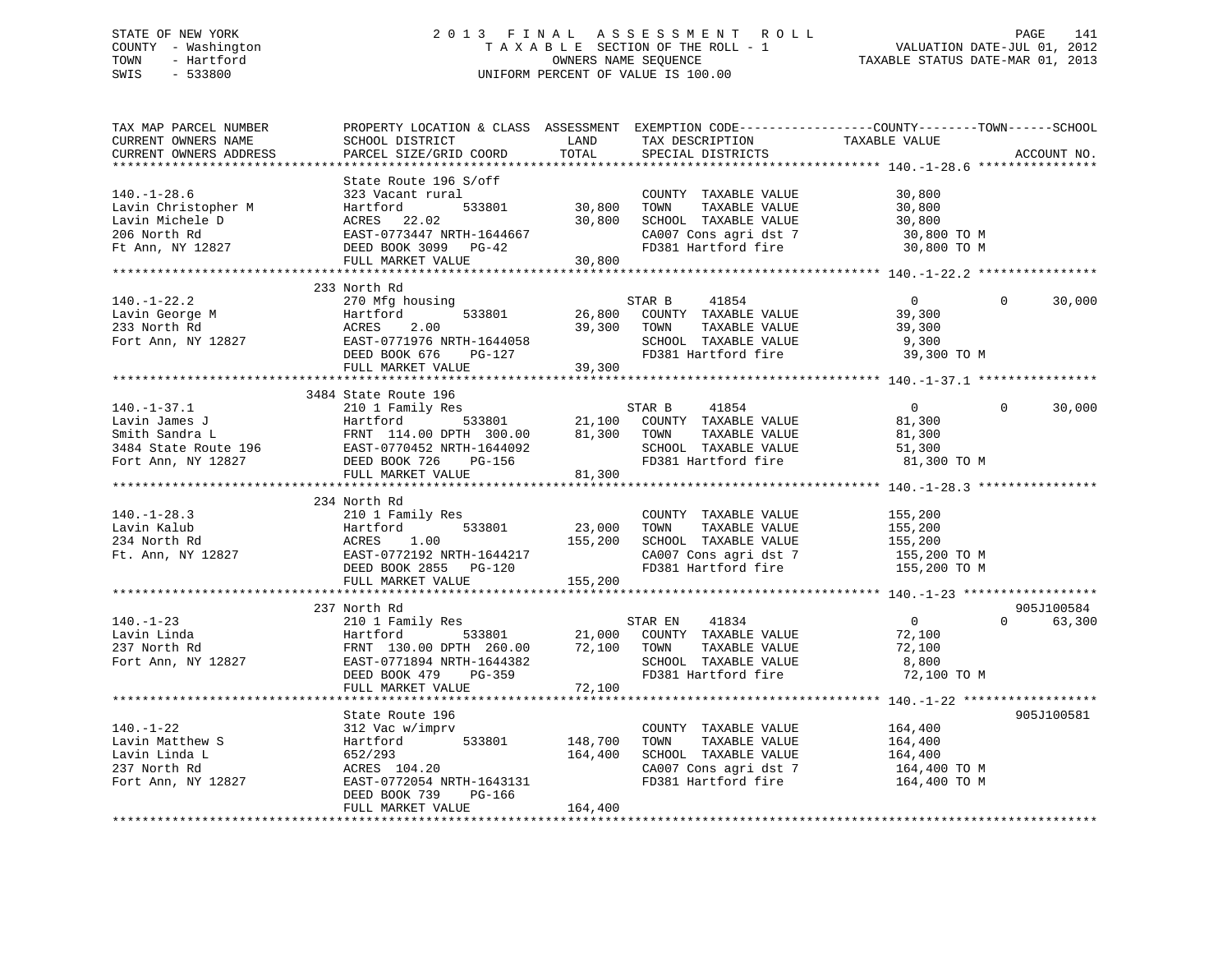# STATE OF NEW YORK 2 0 1 3 F I N A L A S S E S S M E N T R O L L PAGE 142 COUNTY - Washington T A X A B L E SECTION OF THE ROLL - 1 VALUATION DATE-JUL 01, 2012 TOWN - Hartford OWNERS NAME SEQUENCE TAXABLE STATUS DATE-MAR 01, 2013 SWIS - 533800 UNIFORM PERCENT OF VALUE IS 100.00

| TAX MAP PARCEL NUMBER<br>CURRENT OWNERS NAME<br>CURRENT OWNERS ADDRESS                                                                                                                                                                                                       | PROPERTY LOCATION & CLASS ASSESSMENT EXEMPTION CODE---------------COUNTY-------TOWN------SCHOOL<br>SCHOOL DISTRICT<br>PARCEL SIZE/GRID COORD | <b>LAND</b><br>TOTAL              | TAX DESCRIPTION<br>SPECIAL DISTRICTS                                        | TAXABLE VALUE                                | ACCOUNT NO.                                |
|------------------------------------------------------------------------------------------------------------------------------------------------------------------------------------------------------------------------------------------------------------------------------|----------------------------------------------------------------------------------------------------------------------------------------------|-----------------------------------|-----------------------------------------------------------------------------|----------------------------------------------|--------------------------------------------|
|                                                                                                                                                                                                                                                                              |                                                                                                                                              |                                   |                                                                             |                                              |                                            |
|                                                                                                                                                                                                                                                                              | 3496 State Route 196                                                                                                                         |                                   |                                                                             |                                              | 905J101036                                 |
| $140. - 1 - 37$                                                                                                                                                                                                                                                              | 270 Mfg housing                                                                                                                              |                                   | 41854<br>STAR B                                                             | $\sim$ 0                                     | $\Omega$<br>30,000                         |
| Lavin Sandra L<br>1.00 533801 23,000<br>3496 State Route 196 ACRES 1.00 50,000<br>Fort Ann, NY 12827 EAST-0770573 NRTH-1644170<br>DEED BOOK 2087 PG-341                                                                                                                      |                                                                                                                                              |                                   | 533801 23,000 COUNTY TAXABLE VALUE                                          | 50,000                                       |                                            |
|                                                                                                                                                                                                                                                                              |                                                                                                                                              |                                   | 50,000 TOWN<br>TAXABLE VALUE                                                | 50,000                                       |                                            |
|                                                                                                                                                                                                                                                                              |                                                                                                                                              |                                   | SCHOOL TAXABLE VALUE<br>FD381 Hartford fire                                 | 20,000                                       |                                            |
|                                                                                                                                                                                                                                                                              |                                                                                                                                              |                                   |                                                                             | 50,000 TO M                                  |                                            |
|                                                                                                                                                                                                                                                                              | FULL MARKET VALUE                                                                                                                            | 50,000                            |                                                                             |                                              |                                            |
|                                                                                                                                                                                                                                                                              |                                                                                                                                              |                                   |                                                                             |                                              |                                            |
|                                                                                                                                                                                                                                                                              | 3603 State Route 196                                                                                                                         |                                   | 71 PCT OF VALUE USED FOR EXEMPTION PURPOSES                                 |                                              | 905J100380                                 |
| $140. - 1 - 28$                                                                                                                                                                                                                                                              | 240 Rural res                                                                                                                                | /WAR VET<br>533801 98,800 AG DIST | WAR VET/TC 41121                                                            | 20,842<br>20,842<br>53,112                   | $\overline{0}$                             |
|                                                                                                                                                                                                                                                                              |                                                                                                                                              |                                   |                                                                             | 53,112                                       | 53,112                                     |
| Lavin Susan Martford 533801 98,800<br>3603 State Route 196 ACRES 55.30 195,700<br>Fort Ann, NY 12827 EAST-0773016 NRTH-1645717<br>DEED BOOK 456 PG-1054<br>MAY BE SUBJECT TO PAYMENT FULL MARKET VALUE 195,700                                                               |                                                                                                                                              |                                   | 98,800 AG DIST 41720<br>195,700 AGED-CO/TN 41801<br>H-1645717 STAR EN 41834 | 59,053                                       | 59,053<br>$\overline{0}$<br>$\overline{0}$ |
|                                                                                                                                                                                                                                                                              |                                                                                                                                              |                                   |                                                                             | $0$ 62,693                                   | 63,300                                     |
|                                                                                                                                                                                                                                                                              | $PG-1054$ COUNTY<br>LUE 195,700 TOWN                                                                                                         |                                   | COUNTY TAXABLE VALUE                                                        |                                              |                                            |
| UNDER AGDIST LAW TIL 2017                                                                                                                                                                                                                                                    |                                                                                                                                              |                                   | TAXABLE VALUE                                                               | 62,693                                       |                                            |
|                                                                                                                                                                                                                                                                              |                                                                                                                                              |                                   | SCHOOL TAXABLE VALUE<br>CA007 Cons agri dst 7                               | 79,288<br>142,588 TO M                       |                                            |
|                                                                                                                                                                                                                                                                              |                                                                                                                                              |                                   | 53,112 EX                                                                   |                                              |                                            |
|                                                                                                                                                                                                                                                                              |                                                                                                                                              |                                   | FD381 Hartford fire                                                         | 195,700 TO M                                 |                                            |
|                                                                                                                                                                                                                                                                              |                                                                                                                                              |                                   |                                                                             |                                              |                                            |
| And Transition of the Magnetics Case of the Magnetics Case of the Magnetics Case of the Magnetics Case of the Magnetics Case of the Magnetics Case of the Magnetics Case of the Magnetics Case of the Magnetics Case of the Ma                                               |                                                                                                                                              |                                   |                                                                             |                                              |                                            |
|                                                                                                                                                                                                                                                                              | 314 Rural vac<10                                                                                                                             |                                   | AG DIST 41720                                                               | 13,089 13,089                                | 13,089                                     |
|                                                                                                                                                                                                                                                                              | Hartford<br>533801                                                                                                                           | AC<br>32,600                      | COUNTY TAXABLE VALUE                                                        | 19,511                                       |                                            |
|                                                                                                                                                                                                                                                                              |                                                                                                                                              | 32,600                            | TAXABLE VALUE<br>TOWN                                                       | 19,511                                       |                                            |
|                                                                                                                                                                                                                                                                              |                                                                                                                                              |                                   | SCHOOL TAXABLE VALUE                                                        | 19,511                                       |                                            |
|                                                                                                                                                                                                                                                                              |                                                                                                                                              |                                   |                                                                             | 19,511 TO M                                  |                                            |
|                                                                                                                                                                                                                                                                              |                                                                                                                                              |                                   |                                                                             |                                              |                                            |
|                                                                                                                                                                                                                                                                              | EAST-0772877 NRTH-1647398<br>DEED BOOK 456 PG-1054 (CA007 Cons agri dst 7<br>FULL MARKET VALUE 32,600 FD381 Hartford fire                    |                                   |                                                                             | 32,600 TO M                                  |                                            |
|                                                                                                                                                                                                                                                                              |                                                                                                                                              |                                   |                                                                             |                                              |                                            |
|                                                                                                                                                                                                                                                                              |                                                                                                                                              |                                   |                                                                             |                                              |                                            |
|                                                                                                                                                                                                                                                                              | Eldridge Ln                                                                                                                                  |                                   |                                                                             |                                              |                                            |
| $140. - 1 - 28.5$                                                                                                                                                                                                                                                            | 311 Res vac land                                                                                                                             |                                   | COUNTY TAXABLE VALUE 18,600                                                 |                                              |                                            |
| Lavin Susan                                                                                                                                                                                                                                                                  | 533801<br>Hartford                                                                                                                           | 18,600                            | TOWN                                                                        | TAXABLE VALUE 18,600<br>TAXABLE VALUE 18,600 |                                            |
| Lavin Francis                                                                                                                                                                                                                                                                | Lot 1                                                                                                                                        | 18,600                            | SCHOOL TAXABLE VALUE                                                        |                                              |                                            |
| 3603 State Route 196<br>Fort Ann, NY 12827<br>Fort Ann, NY 12827<br>EAST-0772755 NRTH-1647702                                                                                                                                                                                |                                                                                                                                              |                                   | CA007 Cons agri dst 7<br>FD381 Hartford fire                                | 18,600 TO M                                  |                                            |
|                                                                                                                                                                                                                                                                              |                                                                                                                                              |                                   |                                                                             | 18,600 TO M                                  |                                            |
|                                                                                                                                                                                                                                                                              | DEED BOOK 456<br>PG-1054                                                                                                                     |                                   |                                                                             |                                              |                                            |
|                                                                                                                                                                                                                                                                              | FULL MARKET VALUE                                                                                                                            | 18,600                            |                                                                             |                                              |                                            |
|                                                                                                                                                                                                                                                                              |                                                                                                                                              |                                   |                                                                             |                                              | 905J101171                                 |
|                                                                                                                                                                                                                                                                              | 15 Baker Rd                                                                                                                                  |                                   |                                                                             | $\overline{0}$                               | $\Omega$                                   |
| $132. - 2 - 10.2$<br>132.-2-10.2<br>Lawrence Jeffrey G<br>Lawrence Jennifer M<br>15 Baker Rd<br>Granville, NY 12832<br>PRIS 12832<br>PRIS 1000K 2752<br>PRIS 12832<br>PRIS 1000K 2752<br>PRIS 1000K 2752<br>PRIS 1000K 2752<br>PRIS 1000K 2752<br>PRIS 100K 2752<br>PRIS 100 | 210 1 Family Res                                                                                                                             |                                   | STAR B<br>41854<br>$\overline{28,200}$ COUNTY TAXABLE VALUE 262,200         |                                              | 30,000                                     |
|                                                                                                                                                                                                                                                                              |                                                                                                                                              |                                   | TAXABLE VALUE                                                               | 262,200                                      |                                            |
|                                                                                                                                                                                                                                                                              |                                                                                                                                              |                                   | SCHOOL TAXABLE VALUE                                                        | 232,200                                      |                                            |
|                                                                                                                                                                                                                                                                              |                                                                                                                                              | 262,200 TOWN<br>SCHOC<br>FD381    | FD381 Hartford fire                                                         | 262,200 TO M                                 |                                            |
|                                                                                                                                                                                                                                                                              | FULL MARKET VALUE                                                                                                                            | 262, 200                          |                                                                             |                                              |                                            |
|                                                                                                                                                                                                                                                                              |                                                                                                                                              |                                   |                                                                             |                                              |                                            |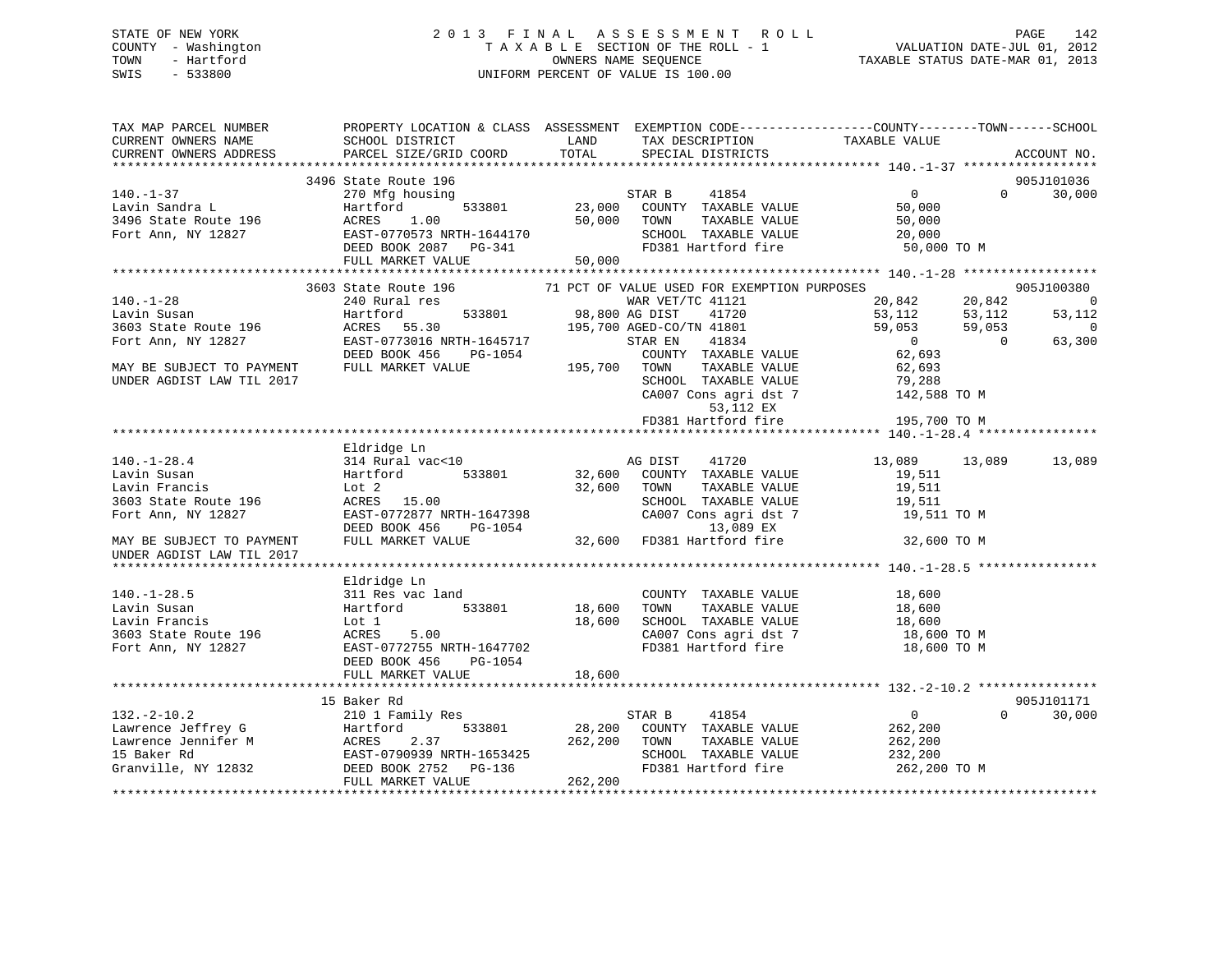# STATE OF NEW YORK 2 0 1 3 F I N A L A S S E S S M E N T R O L L PAGE 143 COUNTY - Washington T A X A B L E SECTION OF THE ROLL - 1 VALUATION DATE-JUL 01, 2012 TOWN - Hartford OWNERS NAME SEQUENCE TAXABLE STATUS DATE-MAR 01, 2013 SWIS - 533800 UNIFORM PERCENT OF VALUE IS 100.00

| TAX MAP PARCEL NUMBER<br>CURRENT OWNERS NAME<br>CURRENT OWNERS ADDRESS                                                                                                                                    | PROPERTY LOCATION & CLASS ASSESSMENT EXEMPTION CODE---------------COUNTY-------TOWN-----SCHOOL<br>SCHOOL DISTRICT<br>PARCEL SIZE/GRID COORD | LAND<br>TOTAL | TAX DESCRIPTION TAXABLE VALUE<br>SPECIAL DISTRICTS                                                             |                |          | ACCOUNT NO.    |
|-----------------------------------------------------------------------------------------------------------------------------------------------------------------------------------------------------------|---------------------------------------------------------------------------------------------------------------------------------------------|---------------|----------------------------------------------------------------------------------------------------------------|----------------|----------|----------------|
|                                                                                                                                                                                                           | 4215 State Route 149                                                                                                                        |               |                                                                                                                |                |          | 905J101363     |
| $131. -1 - 8.3$                                                                                                                                                                                           | 210 1 Family Res                                                                                                                            |               | STAR B<br>41854                                                                                                | $\Omega$       | $\Omega$ | 30,000         |
| Lawrence Robert L                                                                                                                                                                                         | Hartford<br>533801                                                                                                                          | 37,500        | COUNTY TAXABLE VALUE                                                                                           | 232,200        |          |                |
| Lawrence Jennifer M                                                                                                                                                                                       | ACRES<br>4.81                                                                                                                               | 232,200       | TOWN<br>TAXABLE VALUE                                                                                          | 232,200        |          |                |
| 4215 State Route 149                                                                                                                                                                                      | EAST-0776131 NRTH-1653938                                                                                                                   |               | SCHOOL TAXABLE VALUE                                                                                           | 202,200        |          |                |
| Fort Ann, NY 12827                                                                                                                                                                                        | DEED BOOK 898<br>PG-218                                                                                                                     |               |                                                                                                                |                |          |                |
|                                                                                                                                                                                                           | FULL MARKET VALUE                                                                                                                           |               | CA007 Cons agri dst 7 232,200 TO M<br>232,200 FD381 Hartford fire 232,200 TO M                                 |                |          |                |
|                                                                                                                                                                                                           |                                                                                                                                             |               |                                                                                                                |                |          |                |
|                                                                                                                                                                                                           | 304 Warren Rd                                                                                                                               |               |                                                                                                                |                |          | 905J101384     |
| $123. - 1 - 18.1$                                                                                                                                                                                         | 210 1 Family Res                                                                                                                            |               | STAR B<br>41854                                                                                                | $\overline{0}$ | $\Omega$ | 30,000         |
| Lebarron Lori                                                                                                                                                                                             | 533801<br>Hartford                                                                                                                          |               | 23,600 COUNTY TAXABLE VALUE                                                                                    | 133,100        |          |                |
| 304 Warren Rd                                                                                                                                                                                             | 1.15<br>ACRES                                                                                                                               | 133,100       | TOWN<br>TAXABLE VALUE                                                                                          | 133,100        |          |                |
| Fort Ann, NY 12827                                                                                                                                                                                        | EAST-0785432 NRTH-1661967                                                                                                                   |               | SCHOOL TAXABLE VALUE                                                                                           | 103, 100       |          |                |
|                                                                                                                                                                                                           |                                                                                                                                             |               |                                                                                                                |                |          |                |
|                                                                                                                                                                                                           |                                                                                                                                             |               |                                                                                                                |                |          |                |
|                                                                                                                                                                                                           |                                                                                                                                             |               |                                                                                                                |                |          |                |
|                                                                                                                                                                                                           | 544 Halls Pond Rd                                                                                                                           |               |                                                                                                                |                |          |                |
| $150. - 1 - 17.3$                                                                                                                                                                                         | 240 Rural res                                                                                                                               |               | STAR B<br>41854                                                                                                | $\overline{0}$ | $\Omega$ | 30,000         |
|                                                                                                                                                                                                           |                                                                                                                                             | 533801 66,300 | COUNTY TAXABLE VALUE                                                                                           | 195,500        |          |                |
|                                                                                                                                                                                                           |                                                                                                                                             | 195,500       | TOWN<br>TAXABLE VALUE                                                                                          | 195,500        |          |                |
|                                                                                                                                                                                                           |                                                                                                                                             |               | SCHOOL TAXABLE VALUE                                                                                           | 165,500        |          |                |
| Granville, NY 12832 DEED BOOK 2083 PG-180                                                                                                                                                                 |                                                                                                                                             |               |                                                                                                                |                |          |                |
|                                                                                                                                                                                                           | FULL MARKET VALUE                                                                                                                           |               | SCHOOL TAXABLE VALUE 165,500<br>CAOO8 Cons agri dst 8 195,500 TO M<br>195,500 FD381 Hartford fire 195,500 TO M |                |          |                |
|                                                                                                                                                                                                           |                                                                                                                                             |               |                                                                                                                |                |          |                |
|                                                                                                                                                                                                           | 8309 State Route 40                                                                                                                         |               |                                                                                                                |                |          |                |
| $123. - 1 - 15.1$                                                                                                                                                                                         | 210 1 Family Res                                                                                                                            |               | WAR VET/TC 41121                                                                                               | 16,275 16,275  |          | $\overline{0}$ |
| Lee Melissa                                                                                                                                                                                               | Hartford                                                                                                                                    |               | 533801 23,600 DIS VET/TC 41141                                                                                 | 5,425          | 5,425    | $\Omega$       |
| 8309 State Route 40                                                                                                                                                                                       | FRNT 191.00 DPTH 263.00 108,500 STAR B                                                                                                      |               | 41854                                                                                                          | $\overline{0}$ | $\Omega$ | 30,000         |
| Granville, NY 12832                                                                                                                                                                                       | EAST-0789709 NRTH-1656893                                                                                                                   |               | COUNTY TAXABLE VALUE                                                                                           | 86,800         |          |                |
|                                                                                                                                                                                                           | DEED BOOK 893<br>$PG-4$                                                                                                                     |               | TAXABLE VALUE<br>TOWN                                                                                          | 86,800         |          |                |
|                                                                                                                                                                                                           | FULL MARKET VALUE                                                                                                                           |               | 108,500 SCHOOL TAXABLE VALUE                                                                                   | 78,500         |          |                |
|                                                                                                                                                                                                           |                                                                                                                                             |               | CA007 Cons agri dst 7                                                                                          | 108,500 TO M   |          |                |
|                                                                                                                                                                                                           |                                                                                                                                             |               | FD381 Hartford fire                                                                                            | 108,500 TO M   |          |                |
|                                                                                                                                                                                                           |                                                                                                                                             |               |                                                                                                                |                |          |                |
|                                                                                                                                                                                                           | 1610 Baldwin Corners Rd                                                                                                                     |               |                                                                                                                |                |          | 905J100385     |
| $122. - 1 - 5$                                                                                                                                                                                            | 270 Mfg housing                                                                                                                             |               | COUNTY TAXABLE VALUE                                                                                           | 60,300         |          |                |
|                                                                                                                                                                                                           |                                                                                                                                             | 533801 32,900 | TAXABLE VALUE<br>TOWN                                                                                          | 60,300         |          |                |
|                                                                                                                                                                                                           |                                                                                                                                             | 60,300        | SCHOOL TAXABLE VALUE                                                                                           | 60,300         |          |                |
|                                                                                                                                                                                                           |                                                                                                                                             |               | CA007 Cons agri dst 7<br>The 1 Hartford fire                                                                   | 60,300 TO M    |          |                |
| LeMery Viola LE<br>LeMery Viola LE<br>Yole Sandra<br>2059 John Wayne Dr<br>2059 John Wayne Dr<br>2059 John Wayne Dr<br>2059 John Wayne Dr<br>2068 BAST-0773940 NRTH-1663993<br>2068 DEED BOOK 3007 PG-190 |                                                                                                                                             |               | FD381 Hartford fire                                                                                            | 60,300 TO M    |          |                |
|                                                                                                                                                                                                           | FULL MARKET VALUE                                                                                                                           | 60,300        |                                                                                                                |                |          |                |
|                                                                                                                                                                                                           |                                                                                                                                             |               |                                                                                                                |                |          |                |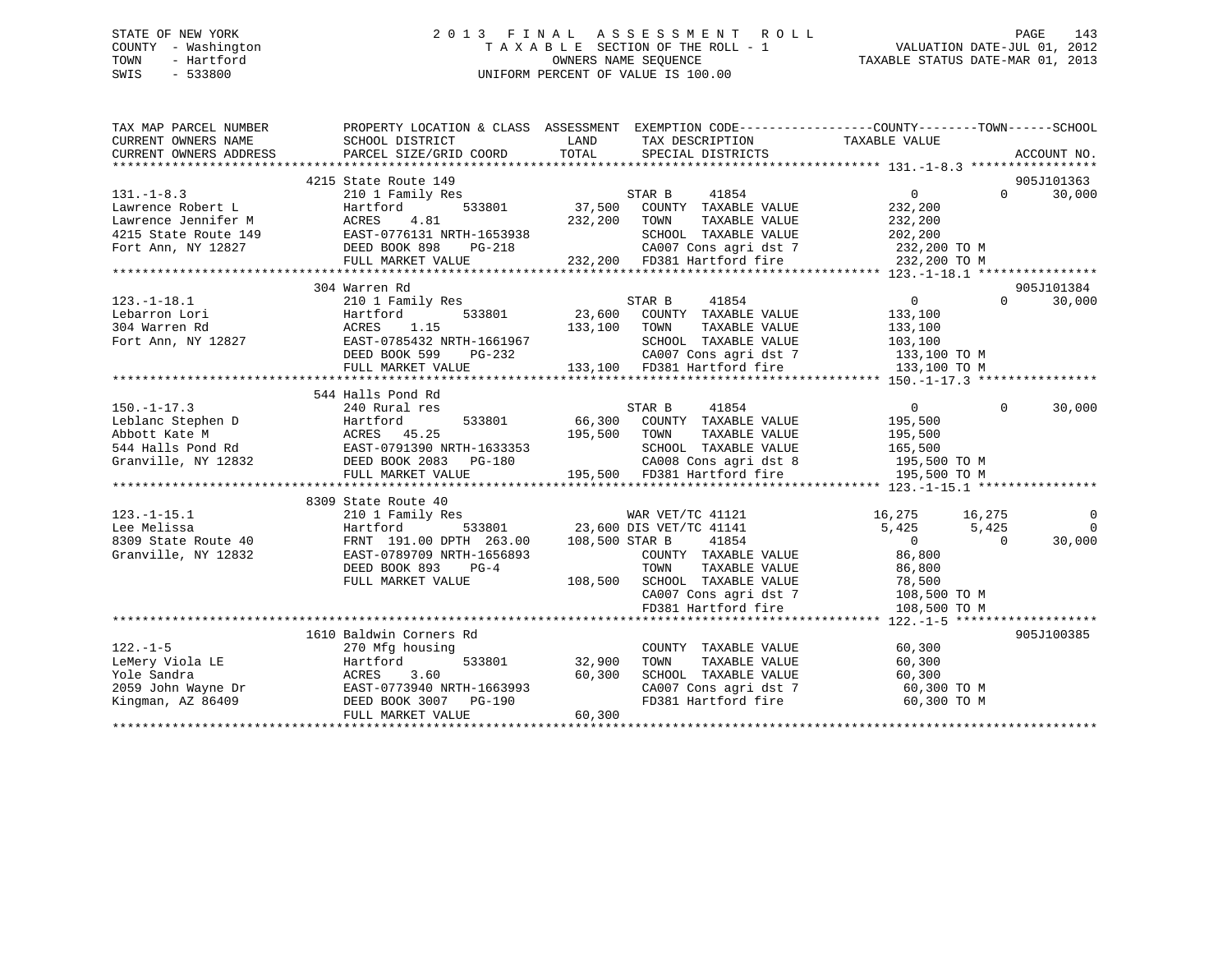# STATE OF NEW YORK 2 0 1 3 F I N A L A S S E S S M E N T R O L L PAGE 144 COUNTY - Washington T A X A B L E SECTION OF THE ROLL - 1 VALUATION DATE-JUL 01, 2012 TOWN - Hartford OWNERS NAME SEQUENCE TAXABLE STATUS DATE-MAR 01, 2013 SWIS - 533800 UNIFORM PERCENT OF VALUE IS 100.00

| TAX MAP PARCEL NUMBER<br>CURRENT OWNERS NAME<br>CURRENT OWNERS ADDRESS                          | PROPERTY LOCATION & CLASS ASSESSMENT EXEMPTION CODE----------------COUNTY-------TOWN-----SCHOOL<br>SCHOOL DISTRICT<br>PARCEL SIZE/GRID COORD                    | LAND<br>TOTAL                | TAX DESCRIPTION<br>SPECIAL DISTRICTS                                                                                                             | TAXABLE VALUE                                                                   |          | ACCOUNT NO. |
|-------------------------------------------------------------------------------------------------|-----------------------------------------------------------------------------------------------------------------------------------------------------------------|------------------------------|--------------------------------------------------------------------------------------------------------------------------------------------------|---------------------------------------------------------------------------------|----------|-------------|
| $150. - 1 - 29.1$<br>Lemieux Robert D<br>Lemieux Linda<br>219 Pope Hill Rd<br>Argyle, NY 12809  | Pope Hill Rd<br>323 Vacant rural<br>Arqyle<br>532001<br>LOT 1<br>37.18<br>ACRES<br>EAST-0780896 NRTH-1634561<br>DEED BOOK 958<br>PG-84                          | 72,700<br>72,700             | COUNTY TAXABLE VALUE<br>TOWN<br>TAXABLE VALUE<br>SCHOOL TAXABLE VALUE<br>CA006 Cons agri dst 6<br>FD381 Hartford fire                            | 72,700<br>72,700<br>72,700<br>72,700 TO M<br>72,700 TO M                        |          | 905J100538  |
|                                                                                                 | FULL MARKET VALUE                                                                                                                                               | 72,700                       |                                                                                                                                                  |                                                                                 |          |             |
| $150. - 1 - 29.22$<br>Lemieux Robert D<br>Lemieux Linda<br>219 Pope Hill Rd<br>Argyle, NY 12809 | 219 Pope Hill Rd<br>240 Rural res<br>532001<br>Argyle<br>LOT 2<br>ACRES 30.00<br>EAST-0781533 NRTH-1635176<br>DEED BOOK 1962 PG-222<br>FULL MARKET VALUE        | 60,200<br>244,600<br>244,600 | STAR B<br>41854<br>COUNTY TAXABLE VALUE<br>TOWN<br>TAXABLE VALUE<br>SCHOOL TAXABLE VALUE<br>CA006 Cons agri dst 6<br>FD381 Hartford fire         | $\overline{0}$<br>244,600<br>244,600<br>214,600<br>244,600 TO M<br>244,600 TO M | $\Omega$ | 30,000      |
| $149. - 1 - 32.13$<br>LeRoux David E<br>17 Swamp Ln<br>Arqyle, NY 12809                         | 17 Swamp Ln<br>210 1 Family Res<br>533801<br>Hartford<br>2.77<br>ACRES<br>EAST-0774828 NRTH-1636506<br>DEED BOOK 954<br>PG-311<br>FULL MARKET VALUE             | 38,800<br>101,600            | STAR B<br>41854<br>COUNTY TAXABLE VALUE<br>TOWN<br>TAXABLE VALUE<br>SCHOOL TAXABLE VALUE<br>CA006 Cons agri dst 6<br>101,600 FD381 Hartford fire | $\overline{0}$<br>101,600<br>101,600<br>71,600<br>101,600 TO M<br>101,600 TO M  | $\Omega$ | 30,000      |
| $149. - 1 - 22.2$<br>Lewis Donna<br>355 Shine Hill Rd<br>Fort Ann, NY 12827                     | 355 Shine Hill Rd<br>210 1 Family Res<br>533801<br>Hartford<br>1.60<br>ACRES<br>EAST-0775413 NRTH-1638310<br>DEED BOOK 2452 PG-91<br>FULL MARKET VALUE          | 25,300<br>100,300<br>100,300 | COUNTY TAXABLE VALUE<br>TOWN<br>TAXABLE VALUE<br>SCHOOL TAXABLE VALUE<br>FD381 Hartford fire                                                     | 100,300<br>100,300<br>100,300<br>100,300 TO M                                   |          | 905J101035  |
| $140. - 1 - 41$<br>Lewis Michael<br>Lewis Carol Anne<br>PO Box 113<br>Katskill Bay, NY 12844    | State Route 196<br>311 Res vac land<br>533801<br>Hartford<br>FRNT 123.00 DPTH 119.00<br>EAST-0770195 NRTH-1642539<br>DEED BOOK 2647 PG-188<br>FULL MARKET VALUE | 2,000<br>2,000<br>2,000      | COUNTY TAXABLE VALUE<br>TAXABLE VALUE<br>TOWN<br>SCHOOL TAXABLE VALUE<br>FD381 Hartford fire                                                     | 2,000<br>2,000<br>2,000<br>2,000 TO M                                           |          | 905J101006  |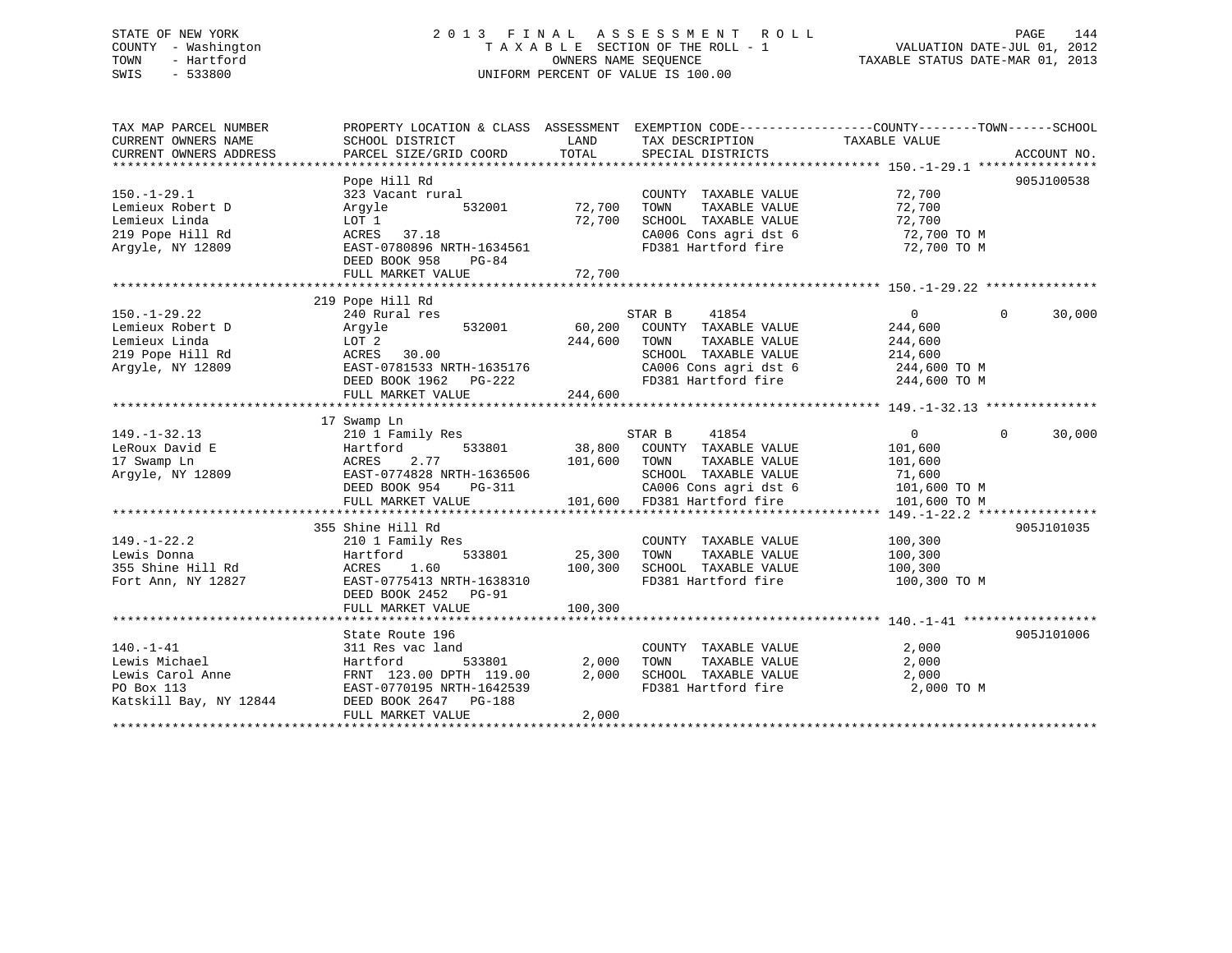## STATE OF NEW YORK 2 0 1 3 F I N A L A S S E S S M E N T R O L L PAGE 145 COUNTY - Washington T A X A B L E SECTION OF THE ROLL - 1 VALUATION DATE-JUL 01, 2012 TOWN - Hartford OWNERS NAME SEQUENCE TAXABLE STATUS DATE-MAR 01, 2013 SWIS - 533800 UNIFORM PERCENT OF VALUE IS 100.00

| TAX MAP PARCEL NUMBER        | PROPERTY LOCATION & CLASS ASSESSMENT EXEMPTION CODE----------------COUNTY-------TOWN-----SCHOOL                                                               |              |                                                                       |                         |                |                          |
|------------------------------|---------------------------------------------------------------------------------------------------------------------------------------------------------------|--------------|-----------------------------------------------------------------------|-------------------------|----------------|--------------------------|
| CURRENT OWNERS NAME          | SCHOOL DISTRICT                                                                                                                                               | LAND         | TAX DESCRIPTION                                                       | TAXABLE VALUE           |                |                          |
| CURRENT OWNERS ADDRESS       | PARCEL SIZE/GRID COORD                                                                                                                                        | TOTAL        | SPECIAL DISTRICTS                                                     |                         |                | ACCOUNT NO.              |
|                              |                                                                                                                                                               |              |                                                                       |                         |                |                          |
|                              | 3414 State Route 196                                                                                                                                          |              |                                                                       |                         |                | 905J100059               |
| $140. - 1 - 46$              | 210 1 Family Res                                                                                                                                              |              | COUNTY TAXABLE VALUE                                                  | 56,800                  |                |                          |
| Lewis Michael                | ily Res<br>533801 10,600<br>Hartford                                                                                                                          |              | TAXABLE VALUE<br>TOWN                                                 | 56,800                  |                |                          |
|                              |                                                                                                                                                               |              | SCHOOL TAXABLE VALUE                                                  | 56,800                  |                |                          |
|                              |                                                                                                                                                               |              | FD381 Hartford fire                                                   | 56,800 TO M             |                |                          |
|                              | Lewis Carol Anne<br>Elewis Carol Anne<br>PO Box 113<br>RAST-0770087 NRTH-1642520<br>Ratskill Bay, NY 12844<br>DEED BOOK 2771 PG-106                           |              |                                                                       |                         |                |                          |
|                              | FULL MARKET VALUE                                                                                                                                             | 56,800       |                                                                       |                         |                |                          |
|                              |                                                                                                                                                               |              |                                                                       |                         |                |                          |
|                              | 40 Strainer Ln                                                                                                                                                |              |                                                                       |                         |                |                          |
| $131. - 1 - 1.4$             | 210 1 Family Res                                                                                                                                              |              | STAR B<br>41854                                                       | $\overline{0}$          | $\Omega$       | 30,000                   |
|                              |                                                                                                                                                               |              | 43,600 COUNTY TAXABLE VALUE                                           | 197,200                 |                |                          |
|                              | Lewis Neal Martford 533801 43,600<br>Lewis Jennifer ACRES 6.11 197,200<br>40 Strainer Ln EAST-0770153 NRTH-1653532<br>Fort Ann, NY 12827 DEED BOOK 663 PG-318 | 197,200 TOWN | TAXABLE VALUE                                                         | 197,200                 |                |                          |
|                              |                                                                                                                                                               |              | SCHOOL TAXABLE VALUE                                                  | 167,200<br>197,200 TO M |                |                          |
|                              |                                                                                                                                                               |              | CA007 Cons agri dst 7                                                 |                         |                |                          |
|                              | FULL MARKET VALUE                                                                                                                                             |              | 197,200 FD381 Hartford fire 197,200 TO M                              |                         |                |                          |
|                              |                                                                                                                                                               |              |                                                                       |                         |                |                          |
|                              | 5551 County Route 30                                                                                                                                          |              |                                                                       |                         |                | 905J100217               |
| $141. - 3 - 36$              | 210 1 Family Res                                                                                                                                              |              | CBT VET/TC 41131                                                      | 31,975 31,975           |                | $\overline{\phantom{0}}$ |
| Liebig Frederick W           |                                                                                                                                                               |              |                                                                       | 63,950                  | 63,950         | $\overline{0}$           |
| Liebig Deborah A             | Hartford 533801 32,500 DIS VET/TC 41141<br>Bdy Line Agmt 897/17 127,900 STAR B 41854<br>ACRES 5.00 COUNTY TAXABLE VALUE                                       |              |                                                                       | $\overline{0}$          | $\overline{0}$ | 30,000                   |
| PO Box 115                   | $\frac{5.50}{2.50}$ EAST-0788343 NRTH-1642421                                                                                                                 |              | COUNTY TAXABLE VALUE                                                  | 31,975                  |                |                          |
| Hartford, NY 12838           |                                                                                                                                                               |              | TOWN<br>TAXABLE VALUE                                                 | 31,975                  |                |                          |
|                              | DEED BOOK 1668 PG-116                                                                                                                                         |              |                                                                       | 97,900                  |                |                          |
|                              | FULL MARKET VALUE                                                                                                                                             |              | -116<br>SCHOOL TAXABLE VALUE<br>127,900 FD381 Hartford fire           | 127,900 TO M            |                |                          |
|                              |                                                                                                                                                               |              |                                                                       |                         |                |                          |
|                              | 25 Marlboro Country Rd                                                                                                                                        |              |                                                                       |                         |                | 905J100387               |
| $141. - 3 - 41$              | 210 1 Family Res                                                                                                                                              |              | STAR B<br>41854<br>STAR B 41854<br>34,500 COUNTY TAXABLE VALUE        | $\overline{0}$          | $\Omega$       | 30,000                   |
| Liebig Michael B Sr          | Hartford<br>533801                                                                                                                                            |              |                                                                       | 131,000                 |                |                          |
| 25 Marlboro Country Rd ACRES | 3.73                                                                                                                                                          | 131,000 TOWN | TAXABLE VALUE                                                         | 131,000                 |                |                          |
| Hartford, NY 12838           | EAST-0785918 NRTH-1642252<br>DEED BOOK 674 PG-259                                                                                                             |              | SCHOOL TAXABLE VALUE                                                  | 101,000                 |                |                          |
|                              |                                                                                                                                                               |              | FD381 Hartford fire                                                   | 131,000 TO M            |                |                          |
|                              | FULL MARKET VALUE                                                                                                                                             | 131,000      |                                                                       |                         |                |                          |
|                              |                                                                                                                                                               |              |                                                                       |                         |                |                          |
|                              | 7331 State Route 40                                                                                                                                           |              |                                                                       |                         |                | 905J101438               |
| $149. - 1 - 32.9$            | 210 1 Family Res                                                                                                                                              |              | 41854<br>STAR B                                                       | $\overline{0}$          | $\Omega$       | 30,000                   |
| Liebig Michael Jr            | Hartford<br>533801                                                                                                                                            |              | 29,900 COUNTY TAXABLE VALUE                                           | 144,400                 |                |                          |
| Liebig Meri                  | LOT 5                                                                                                                                                         | 144,400      | TOWN<br>TAXABLE VALUE                                                 | 144,400                 |                |                          |
| 7331 State Route 40          | ACRES<br>3.42                                                                                                                                                 |              | SCHOOL TAXABLE VALUE<br>SCHOOL TAXABLE VALUE<br>CA006 Cons agri dst 6 | 114,400                 |                |                          |
| Fort Ann, NY 12827           | EAST-0774927 NRTH-1637692                                                                                                                                     |              |                                                                       | 144,400 TO M            |                |                          |
|                              | DEED BOOK 1792    PG-230                                                                                                                                      |              | FD381 Hartford fire                                                   | 144,400 TO M            |                |                          |
|                              | FULL MARKET VALUE                                                                                                                                             | 144,400      |                                                                       |                         |                |                          |
|                              |                                                                                                                                                               |              |                                                                       |                         |                |                          |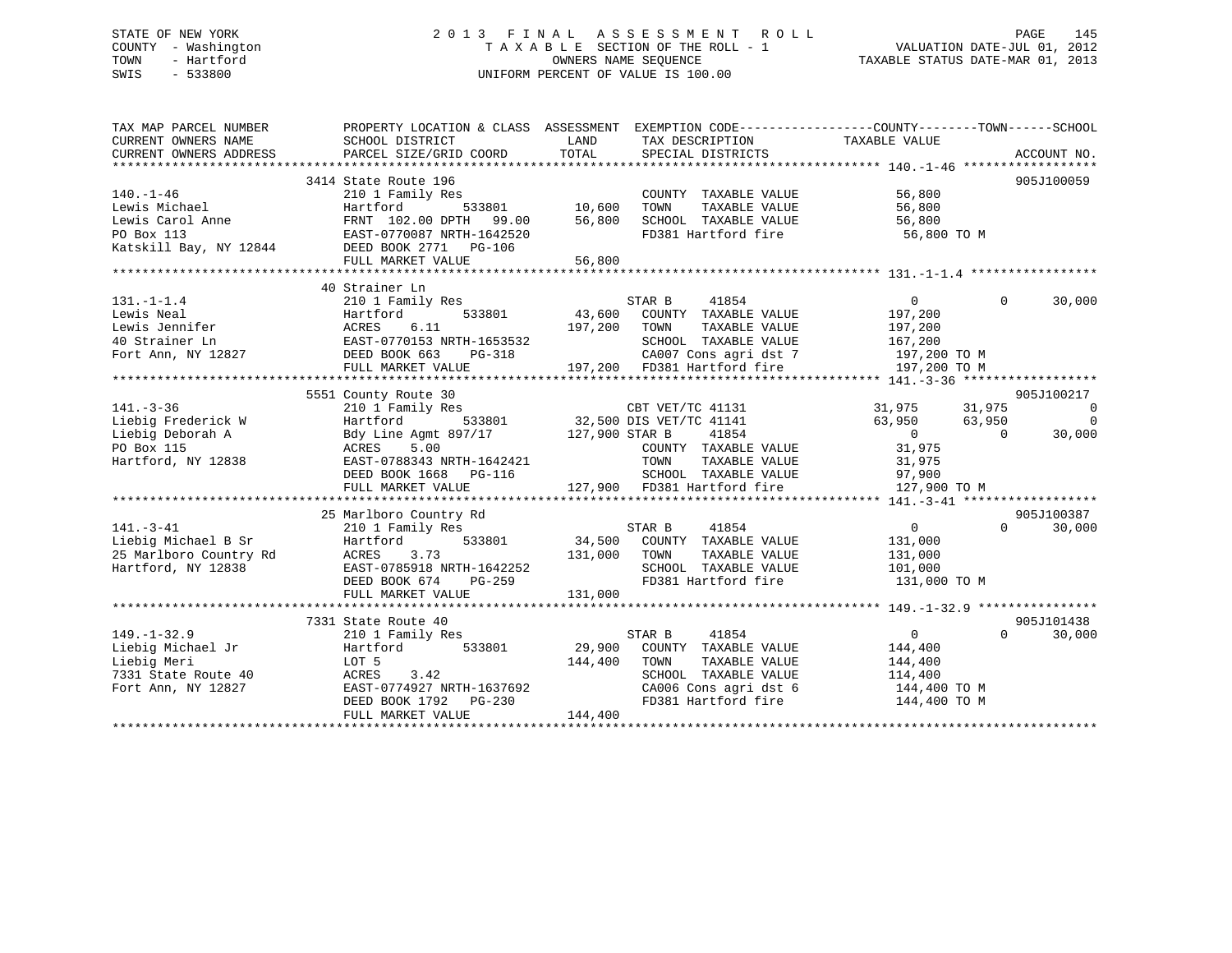## STATE OF NEW YORK 2 0 1 3 F I N A L A S S E S S M E N T R O L L PAGE 146 COUNTY - Washington T A X A B L E SECTION OF THE ROLL - 1 VALUATION DATE-JUL 01, 2012 TOWN - Hartford **TAXABLE STATUS DATE-MAR 01, 2013** OWNERS NAME SEQUENCE TAXABLE STATUS DATE-MAR 01, 2013 SWIS - 533800 UNIFORM PERCENT OF VALUE IS 100.00

| TAX MAP PARCEL NUMBER                                                                    | PROPERTY LOCATION & CLASS ASSESSMENT EXEMPTION CODE----------------COUNTY-------TOWN------SCHOOL           |         |                            |                               |             |
|------------------------------------------------------------------------------------------|------------------------------------------------------------------------------------------------------------|---------|----------------------------|-------------------------------|-------------|
| CURRENT OWNERS NAME                                                                      | SCHOOL DISTRICT                                                                                            | LAND    | TAX DESCRIPTION            | TAXABLE VALUE                 |             |
| CURRENT OWNERS ADDRESS                                                                   | PARCEL SIZE/GRID COORD                                                                                     | TOTAL   | SPECIAL DISTRICTS          |                               | ACCOUNT NO. |
|                                                                                          |                                                                                                            |         |                            |                               |             |
|                                                                                          | 39 County Route 23                                                                                         |         |                            |                               | 905J100384  |
| $132.15 - 1 - 15$                                                                        | 210 1 Family Res                                                                                           |         | STAR B<br>41854            | $0 \qquad \qquad$<br>$\Omega$ | 30,000      |
| Liebig Robert E                                                                          | 533801<br>Hartford                                                                                         | 8,700   | COUNTY TAXABLE VALUE       | 93,200                        |             |
| Liebig Karen B                                                                           | 48.00 DPTH 170.00 93,200<br>FRNT                                                                           |         | TOWN<br>TAXABLE VALUE      | 93,200                        |             |
| PO Box 151                                                                               | EAST-0786235 NRTH-1652531                                                                                  |         | SCHOOL TAXABLE VALUE       | 63,200                        |             |
| Hartford, NY 12838                                                                       | DEED BOOK 728<br>PG-90                                                                                     |         | CA007 Cons agri dst 7      | 93,200 TO M                   |             |
|                                                                                          | FULL MARKET VALUE                                                                                          |         | 93,200 FD381 Hartford fire | 93,200 TO M                   |             |
|                                                                                          |                                                                                                            |         |                            |                               |             |
|                                                                                          | 7769 State Route 40                                                                                        |         |                            |                               | 905J100101  |
| $140. -2 - 27$                                                                           | 210 1 Family Res                                                                                           |         | COUNTY TAXABLE VALUE       | 145,400                       |             |
| Liebig Robert E Sr                                                                       | Hartford<br>533801                                                                                         | 6,600   | TOWN<br>TAXABLE VALUE      | 145,400                       |             |
| Liebig Barbara L                                                                         | FRNT 150.00 DPTH 250.00                                                                                    | 145,400 | SCHOOL TAXABLE VALUE       | 145,400                       |             |
| 7765 State Route 40 EAST-0782371 NRTH-1645692<br>Hartford, NY 12838 DEED BOOK 719 PG-213 |                                                                                                            |         | FD381 Hartford fire        | 145,400 TO M                  |             |
| Hartford, NY 12838                                                                       | DEED BOOK 719<br>$PG-213$                                                                                  |         |                            |                               |             |
|                                                                                          | FULL MARKET VALUE                                                                                          | 145,400 |                            |                               |             |
|                                                                                          |                                                                                                            |         |                            |                               |             |
|                                                                                          | 7765 State Route 40                                                                                        |         |                            |                               | 905J100152  |
| $140. - 2 - 28$                                                                          | 210 1 Family Res                                                                                           |         | STAR EN<br>41834           | $\overline{0}$<br>$\Omega$    | 63,300      |
| Liebig Robert E Sr                                                                       | Hartford<br>533801                                                                                         | 17,700  | COUNTY TAXABLE VALUE       | 132,000                       |             |
| Liebig Barbara L                                                                         | 89.00 DPTH 190.00                                                                                          | 132,000 | TAXABLE VALUE<br>TOWN      | 132,000                       |             |
| 7765 State Route 40                                                                      | EAST-0782241 NRTH-1645625                                                                                  |         | SCHOOL TAXABLE VALUE       | 68,700                        |             |
| Hartford, NY 12838                                                                       | PG-67                                                                                                      |         | FD381 Hartford fire        | 132,000 TO M                  |             |
|                                                                                          | FRNT<br>EAST-0782241 NR<br>DEED BOOK 762<br>ETILL MARKET V<br>FULL MARKET VALUE                            | 132,000 |                            |                               |             |
|                                                                                          |                                                                                                            |         |                            |                               |             |
|                                                                                          | 7767 State Route 40                                                                                        |         |                            |                               | 905J101326  |
| $140. -2 - 28.1$                                                                         | 220 2 Family Res                                                                                           |         | COUNTY TAXABLE VALUE       | 103,900                       |             |
| Liebig Robert E Sr                                                                       | 533801                                                                                                     | 7,900   | TOWN<br>TAXABLE VALUE      | 103,900                       |             |
| Liebig Barbara                                                                           | FRNT 60.00 DPTH 127.00                                                                                     | 103,900 | SCHOOL TAXABLE VALUE       | 103,900                       |             |
| 7765 State Route 40                                                                      | Hartlor<br>FRNT 60.00 DP<br>EAST-0782320 NR<br>DEED BOOK 767<br>PULL MARKET V<br>EAST-0782320 NRTH-1645628 |         | FD381 Hartford fire        | 103,900 ТО М                  |             |
| Hartford, NY 12838                                                                       | PG-78                                                                                                      |         |                            |                               |             |
|                                                                                          | FULL MARKET VALUE                                                                                          | 103,900 |                            |                               |             |
|                                                                                          |                                                                                                            |         |                            |                               |             |
|                                                                                          | 7860&7864 State Route 40                                                                                   |         |                            |                               | 905J100415  |
| $141. - 1 - 30.3$                                                                        | 240 Rural res                                                                                              |         | COUNTY TAXABLE VALUE       | 151,600                       |             |
| Liebig Robert E Sr                                                                       | Hartford<br>533801                                                                                         | 80,500  | TAXABLE VALUE<br>TOWN      | 151,600                       |             |
| Liebig Barbara                                                                           | 959/197+199+201                                                                                            | 151,600 | SCHOOL TAXABLE VALUE       | 151,600                       |             |
| 7765 State Route 40                                                                      | 960/116+118+120                                                                                            |         | CA007 Cons agri dst 7      | 151,600 TO M                  |             |
| Hartford, NY 12838                                                                       | ACRES 37.46<br>EAST-0784480 NRTH-1647190                                                                   |         | FD381 Hartford fire        | 151,600 TO M                  |             |
|                                                                                          |                                                                                                            |         |                            |                               |             |
|                                                                                          | DEED BOOK 2611 PG-34                                                                                       | 151,600 |                            |                               |             |
|                                                                                          | FULL MARKET VALUE                                                                                          |         |                            |                               |             |
|                                                                                          |                                                                                                            |         |                            |                               |             |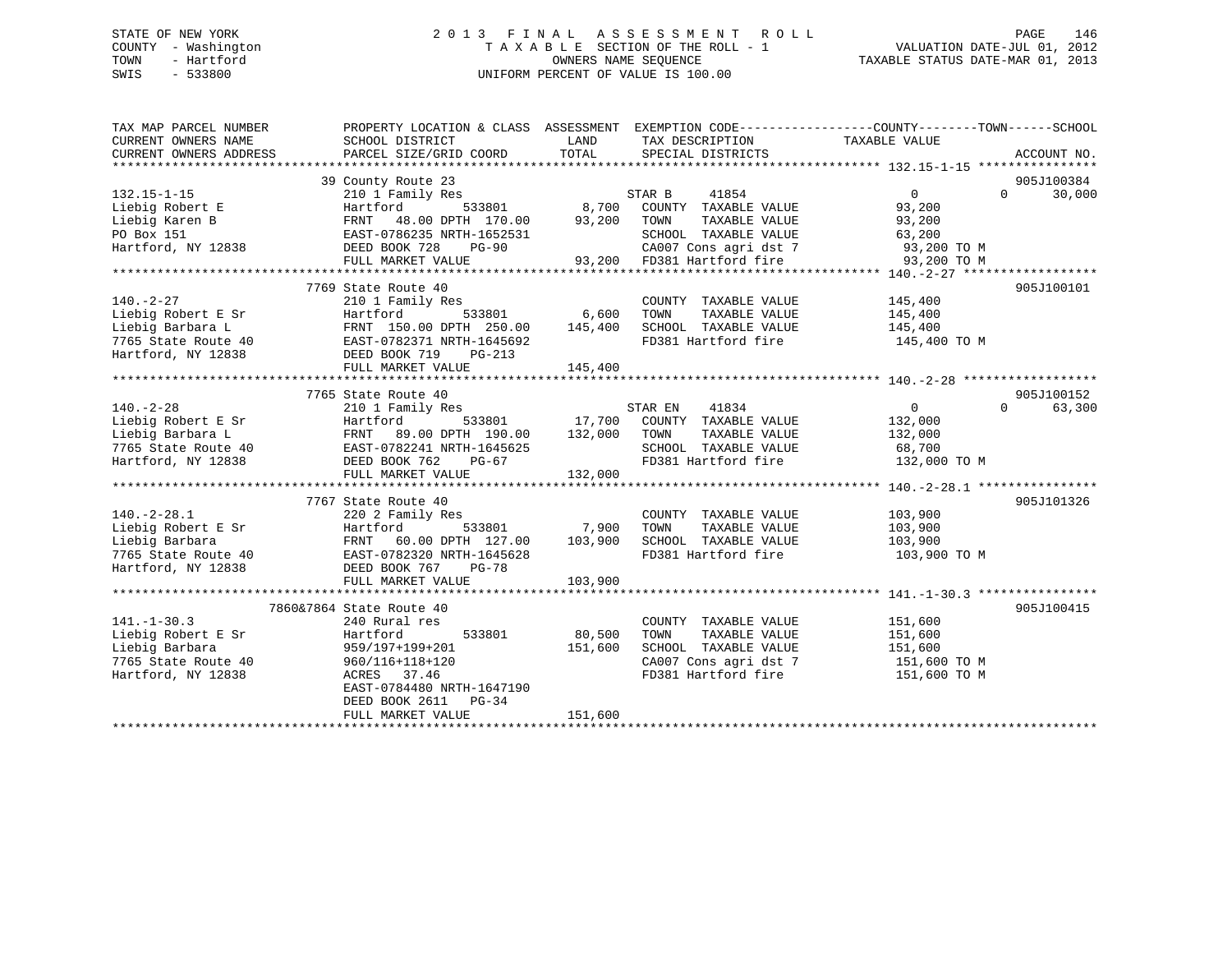## STATE OF NEW YORK 2 0 1 3 F I N A L A S S E S S M E N T R O L L PAGE 147 COUNTY - Washington T A X A B L E SECTION OF THE ROLL - 1 VALUATION DATE-JUL 01, 2012 TOWN - Hartford OWNERS NAME SEQUENCE TAXABLE STATUS DATE-MAR 01, 2013 SWIS - 533800 UNIFORM PERCENT OF VALUE IS 100.00

| TAX MAP PARCEL NUMBER<br>CURRENT OWNERS NAME<br>CURRENT OWNERS ADDRESS            | PROPERTY LOCATION & CLASS ASSESSMENT<br>SCHOOL DISTRICT<br>PARCEL SIZE/GRID COORD                              | LAND<br>TOTAL     | TAX DESCRIPTION<br>SPECIAL DISTRICTS                                                           | EXEMPTION CODE-----------------COUNTY-------TOWN------SCHOOL<br>TAXABLE VALUE | ACCOUNT NO. |
|-----------------------------------------------------------------------------------|----------------------------------------------------------------------------------------------------------------|-------------------|------------------------------------------------------------------------------------------------|-------------------------------------------------------------------------------|-------------|
| **********************                                                            | ***************************<br>5256 State Route 149                                                            |                   |                                                                                                |                                                                               | 905J100018  |
| $132 - 2 - 28.1$<br>Liles Donald R<br>107 John St<br>Hudson Falls, NY 12839       | 322 Rural vac>10<br>Hartford<br>533801<br>ACRES 18.75<br>EAST-0793741 NRTH-1653069                             | 40,500<br>40,500  | COUNTY TAXABLE VALUE<br>TOWN<br>TAXABLE VALUE<br>SCHOOL TAXABLE VALUE<br>FD381 Hartford fire   | 40,500<br>40,500<br>40,500<br>40,500 TO M                                     |             |
|                                                                                   | DEED BOOK 2950<br><b>PG-92</b><br>FULL MARKET VALUE                                                            | 40,500            |                                                                                                |                                                                               |             |
|                                                                                   | 60 Country Ln                                                                                                  |                   |                                                                                                |                                                                               | 905J101153  |
| $122. - 1 - 38$                                                                   | 210 1 Family Res                                                                                               |                   | STAR B<br>41854                                                                                | $\mathbf{0}$<br>$\Omega$                                                      | 30,000      |
| Livingston Robert H<br>Dunkowski Christine<br>60 Country Ln<br>Fort Ann, NY 12827 | Hartford<br>533801<br>5.57 BANK<br>ACRES<br>185<br>EAST-0771233 NRTH-1658888<br>DEED BOOK 954<br><b>PG-156</b> | 40,400<br>120,100 | COUNTY TAXABLE VALUE<br>TOWN<br>TAXABLE VALUE<br>SCHOOL TAXABLE VALUE<br>CA007 Cons agri dst 7 | 120,100<br>120,100<br>90,100<br>120,100 TO M                                  |             |
|                                                                                   | FULL MARKET VALUE                                                                                              | 120,100           | FD381 Hartford fire                                                                            | 120,100 TO M                                                                  |             |
|                                                                                   |                                                                                                                |                   |                                                                                                | **************** 150.-1-37.2 *****************                                |             |
|                                                                                   | 5263 County Route 30                                                                                           |                   |                                                                                                |                                                                               | 905J101175  |
| $150. - 1 - 37.2$                                                                 | 210 1 Family Res                                                                                               |                   | STAR B<br>41854                                                                                | $\mathbf{0}$<br>$\Omega$                                                      | 30,000      |
| Logan John W Jr.                                                                  | 533801<br>Hartford                                                                                             | 22,800            | COUNTY TAXABLE VALUE                                                                           | 129,300                                                                       |             |
| Logan Shari L                                                                     | FRNT 315.00 DPTH 225.00                                                                                        | 129,300           | TOWN<br>TAXABLE VALUE                                                                          | 129,300                                                                       |             |
| 5263 County Route 30                                                              | EAST-0788319 NRTH-1635674                                                                                      |                   | SCHOOL TAXABLE VALUE                                                                           | 99,300                                                                        |             |
| Granville, NY 12832                                                               | DEED BOOK 1871 PG-182                                                                                          |                   | CA008 Cons agri dst 8                                                                          | 129,300 TO M                                                                  |             |
|                                                                                   | FULL MARKET VALUE                                                                                              |                   | 129,300 FD381 Hartford fire                                                                    | 129,300 TO M                                                                  |             |
|                                                                                   | 231 Gibbs Rd                                                                                                   |                   |                                                                                                |                                                                               | 905J101163  |
| $123. - 1 - 16.2$                                                                 | 210 1 Family Res                                                                                               |                   | STAR B<br>41854                                                                                | $\overline{0}$<br>$\Omega$                                                    | 30,000      |
| Loscalzo Sarah                                                                    | 533801<br>Hartford                                                                                             | 27,000            | COUNTY TAXABLE VALUE                                                                           | 77,700                                                                        |             |
| 231 Gibbs Rd                                                                      | ACRES<br>2.04                                                                                                  | 77,700            | TOWN<br>TAXABLE VALUE                                                                          | 77,700                                                                        |             |
| Fort Ann, NY 12827                                                                | EAST-0786587 NRTH-1660590                                                                                      |                   | SCHOOL TAXABLE VALUE                                                                           | 47,700                                                                        |             |
|                                                                                   | DEED BOOK 931<br>$PG-55$                                                                                       |                   | CA007 Cons agri dst 7                                                                          | 77,700 TO M                                                                   |             |
|                                                                                   | FULL MARKET VALUE                                                                                              | 77,700            | FD381 Hartford fire                                                                            | 77,700 TO M                                                                   |             |
|                                                                                   |                                                                                                                |                   |                                                                                                |                                                                               |             |
|                                                                                   | Gibbs Rd                                                                                                       |                   |                                                                                                |                                                                               | 905J101427  |
| $123. - 1 - 16.3$                                                                 | 323 Vacant rural                                                                                               |                   | COUNTY TAXABLE VALUE                                                                           | 49,900                                                                        |             |
| Loscalzo Sarah                                                                    | Hartford<br>533801                                                                                             | 49,900            | TOWN<br>TAXABLE VALUE                                                                          | 49,900                                                                        |             |
| 231 Gibbs Rd                                                                      | 33.60<br>ACRES                                                                                                 | 49,900            | SCHOOL TAXABLE VALUE                                                                           | 49,900                                                                        |             |
| Fort Ann, NY 12827                                                                | EAST-0785872 NRTH-1660517                                                                                      |                   | CA007 Cons agri dst 7                                                                          | 49,900 TO M                                                                   |             |
|                                                                                   | DEED BOOK 931<br><b>PG-55</b><br>FULL MARKET VALUE                                                             | 49,900            | FD381 Hartford fire                                                                            | 49,900 TO M                                                                   |             |
|                                                                                   |                                                                                                                |                   |                                                                                                |                                                                               |             |
|                                                                                   | 105 Shine Hill Rd                                                                                              |                   |                                                                                                |                                                                               |             |
| $149. - 1 - 3.1$                                                                  | 280 Res Multiple                                                                                               |                   | 41854<br>STAR B                                                                                | $\mathbf{0}$<br>$\Omega$                                                      | 30,000      |
| Louie Leanna                                                                      | Hartford<br>533801                                                                                             | 57,800            | COUNTY TAXABLE VALUE                                                                           | 114,300                                                                       |             |
| Waters Mark                                                                       | ACRES<br>5.10                                                                                                  | 114,300           | TOWN<br>TAXABLE VALUE                                                                          | 114,300                                                                       |             |
| 105 Shine Hill Rd                                                                 | EAST-0769933 NRTH-1638493                                                                                      |                   | SCHOOL TAXABLE VALUE                                                                           | 84,300                                                                        |             |
| Fort Ann, NY 12827                                                                | DEED BOOK 2785<br>PG-37                                                                                        |                   | FD381 Hartford fire                                                                            | 114,300 TO M                                                                  |             |
|                                                                                   | FULL MARKET VALUE                                                                                              | 114,300           |                                                                                                |                                                                               |             |
|                                                                                   |                                                                                                                |                   |                                                                                                |                                                                               |             |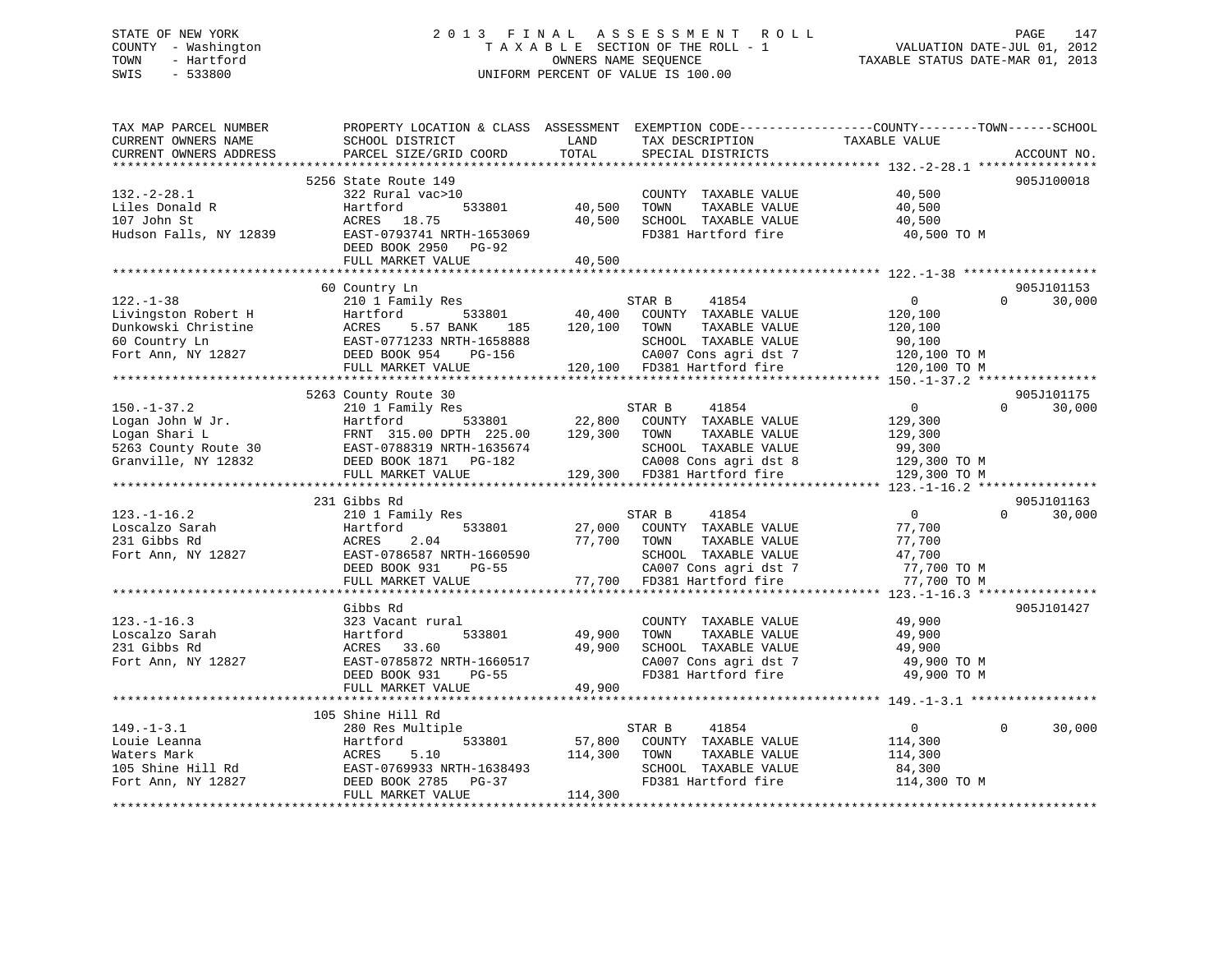## STATE OF NEW YORK 2 0 1 3 F I N A L A S S E S S M E N T R O L L PAGE 148 COUNTY - Washington T A X A B L E SECTION OF THE ROLL - 1 VALUATION DATE-JUL 01, 2012 TOWN - Hartford **TAXABLE STATUS DATE-MAR 01, 2013** OWNERS NAME SEQUENCE TAXABLE STATUS DATE-MAR 01, 2013 SWIS - 533800 UNIFORM PERCENT OF VALUE IS 100.00

| TAX MAP PARCEL NUMBER                                                                                                                                                                                                                                                                                                                                                                                                 |                                                                                                                                                                                                                                                                         | PROPERTY LOCATION & CLASS ASSESSMENT EXEMPTION CODE---------------COUNTY-------TOWN-----SCHOOL                                                                                                                                          |                                            |
|-----------------------------------------------------------------------------------------------------------------------------------------------------------------------------------------------------------------------------------------------------------------------------------------------------------------------------------------------------------------------------------------------------------------------|-------------------------------------------------------------------------------------------------------------------------------------------------------------------------------------------------------------------------------------------------------------------------|-----------------------------------------------------------------------------------------------------------------------------------------------------------------------------------------------------------------------------------------|--------------------------------------------|
| CURRENT OWNERS NAME                                                                                                                                                                                                                                                                                                                                                                                                   | SCHOOL DISTRICT                                                                                                                                                                                                                                                         | LAND<br>TAX DESCRIPTION                                                                                                                                                                                                                 | TAXABLE VALUE                              |
| CURRENT OWNERS ADDRESS                                                                                                                                                                                                                                                                                                                                                                                                | SCHOOL DISTRICT<br>PARCEL SIZE/GRID COORD                                                                                                                                                                                                                               | TOTAL<br>SPECIAL DISTRICTS                                                                                                                                                                                                              | ACCOUNT NO.                                |
|                                                                                                                                                                                                                                                                                                                                                                                                                       |                                                                                                                                                                                                                                                                         |                                                                                                                                                                                                                                         |                                            |
|                                                                                                                                                                                                                                                                                                                                                                                                                       | 8393 State Route 40                                                                                                                                                                                                                                                     |                                                                                                                                                                                                                                         | 905J100393                                 |
|                                                                                                                                                                                                                                                                                                                                                                                                                       |                                                                                                                                                                                                                                                                         | 123.-1-13.1 210 1 $ram_1y$ $\kappa$ 22,500 STAR EN 41834<br>Luedders Gertrude Hartford 533801 22,500 STAR EN 41834<br>Luedders Robert H FRNT 358.00 DPTH 116.00 70,200 COUNTY TAXABLE VALUE<br>8393 State Route 40 EAST-0791298 NRTH-16 | 35,100<br>35,100<br>35,100                 |
|                                                                                                                                                                                                                                                                                                                                                                                                                       |                                                                                                                                                                                                                                                                         |                                                                                                                                                                                                                                         | $\overline{0}$<br>35,100<br>$\overline{0}$ |
|                                                                                                                                                                                                                                                                                                                                                                                                                       |                                                                                                                                                                                                                                                                         |                                                                                                                                                                                                                                         | $35,100$<br>$35,100$                       |
|                                                                                                                                                                                                                                                                                                                                                                                                                       |                                                                                                                                                                                                                                                                         |                                                                                                                                                                                                                                         | 35,100                                     |
|                                                                                                                                                                                                                                                                                                                                                                                                                       |                                                                                                                                                                                                                                                                         |                                                                                                                                                                                                                                         |                                            |
|                                                                                                                                                                                                                                                                                                                                                                                                                       |                                                                                                                                                                                                                                                                         | SCHOOL TAXABLE VALUE<br>70,200 CA007 Cons agri dst 7 70,200 TO M<br>FD381 Hartford fine                                                                                                                                                 |                                            |
|                                                                                                                                                                                                                                                                                                                                                                                                                       |                                                                                                                                                                                                                                                                         | FD381 Hartford fire                                                                                                                                                                                                                     | 70,200 TO M                                |
|                                                                                                                                                                                                                                                                                                                                                                                                                       |                                                                                                                                                                                                                                                                         |                                                                                                                                                                                                                                         |                                            |
|                                                                                                                                                                                                                                                                                                                                                                                                                       | 1040 Lundy Rd                                                                                                                                                                                                                                                           |                                                                                                                                                                                                                                         | 905J100394                                 |
| $158. - 2 - 3$                                                                                                                                                                                                                                                                                                                                                                                                        | 112 Dairy farm                                                                                                                                                                                                                                                          | AG DIST 41720                                                                                                                                                                                                                           | 68,017<br>68,017<br>68,017                 |
|                                                                                                                                                                                                                                                                                                                                                                                                                       |                                                                                                                                                                                                                                                                         | 533801 127,500 STAR B 41854                                                                                                                                                                                                             | 30,000<br>$\sim$ 0<br>$\Omega$             |
|                                                                                                                                                                                                                                                                                                                                                                                                                       |                                                                                                                                                                                                                                                                         | 277,500 COUNTY TAXABLE VALUE                                                                                                                                                                                                            | 209,483                                    |
|                                                                                                                                                                                                                                                                                                                                                                                                                       |                                                                                                                                                                                                                                                                         | TOWN<br>TAXABLE VALUE                                                                                                                                                                                                                   | 209,483                                    |
|                                                                                                                                                                                                                                                                                                                                                                                                                       |                                                                                                                                                                                                                                                                         | SCHOOL TAXABLE VALUE                                                                                                                                                                                                                    | 179,483                                    |
|                                                                                                                                                                                                                                                                                                                                                                                                                       |                                                                                                                                                                                                                                                                         | CA008 Cons agri dst 8 209,483 TO M<br>$PG-239$<br>CA008                                                                                                                                                                                 |                                            |
|                                                                                                                                                                                                                                                                                                                                                                                                                       |                                                                                                                                                                                                                                                                         | 68,017 EX                                                                                                                                                                                                                               |                                            |
|                                                                                                                                                                                                                                                                                                                                                                                                                       | 158.-2-3<br>Lundy William Reid<br>Lundy Rd<br>158.-1-3<br>Lundy Rd<br>158.-1-3<br>158.-1-3<br>158.-1-3<br>158.-1-3<br>158.-1-3<br>158.-1-3<br>158.-1-3<br>158.-1-3<br>159.00<br>158.-1-3<br>22.10<br>162.10<br>FAST-0786312 NRTH-1631595<br>DEED BOOK 721<br>PG-239<br> | FD381 Hartford fire 277,500 TO M                                                                                                                                                                                                        |                                            |
|                                                                                                                                                                                                                                                                                                                                                                                                                       |                                                                                                                                                                                                                                                                         |                                                                                                                                                                                                                                         |                                            |
|                                                                                                                                                                                                                                                                                                                                                                                                                       | 7729 State Route 40                                                                                                                                                                                                                                                     |                                                                                                                                                                                                                                         | 905J100279                                 |
|                                                                                                                                                                                                                                                                                                                                                                                                                       |                                                                                                                                                                                                                                                                         |                                                                                                                                                                                                                                         | $\overline{0}$<br>$\Omega$<br>30,000       |
|                                                                                                                                                                                                                                                                                                                                                                                                                       |                                                                                                                                                                                                                                                                         |                                                                                                                                                                                                                                         | 112,700                                    |
|                                                                                                                                                                                                                                                                                                                                                                                                                       | FRNT 98.00 DPTH 100.00 112,700 TOWN                                                                                                                                                                                                                                     | 1000 IAXABLE VALUE 112,700<br>SCHOOL TAXABLE VALUE 82,700<br>FD381 Hartford fire                                                                                                                                                        |                                            |
|                                                                                                                                                                                                                                                                                                                                                                                                                       |                                                                                                                                                                                                                                                                         |                                                                                                                                                                                                                                         |                                            |
|                                                                                                                                                                                                                                                                                                                                                                                                                       |                                                                                                                                                                                                                                                                         | FD381 Hartford fire 112,700 TO M                                                                                                                                                                                                        |                                            |
|                                                                                                                                                                                                                                                                                                                                                                                                                       |                                                                                                                                                                                                                                                                         |                                                                                                                                                                                                                                         |                                            |
|                                                                                                                                                                                                                                                                                                                                                                                                                       |                                                                                                                                                                                                                                                                         |                                                                                                                                                                                                                                         |                                            |
|                                                                                                                                                                                                                                                                                                                                                                                                                       | East Starbuck Ln                                                                                                                                                                                                                                                        |                                                                                                                                                                                                                                         | 905J100223                                 |
| $113.-2-1.1$                                                                                                                                                                                                                                                                                                                                                                                                          | 323 Vacant rural                                                                                                                                                                                                                                                        | 41720<br>AG DIST                                                                                                                                                                                                                        | 39,278<br>39,278                           |
| Lupo Realty LLC                                                                                                                                                                                                                                                                                                                                                                                                       |                                                                                                                                                                                                                                                                         | Fort Ann 532802 141,400 FOR 480A 47460                                                                                                                                                                                                  | 39,278<br>53,800<br>53,800<br>53,800       |
| 17 Peconic Ave                                                                                                                                                                                                                                                                                                                                                                                                        | $113.-1-1.1$                                                                                                                                                                                                                                                            | 141,400 COUNTY TAXABLE VALUE                                                                                                                                                                                                            | 48,322<br>48,322                           |
| Medford, NY 11763                                                                                                                                                                                                                                                                                                                                                                                                     | ACRES 149.71                                                                                                                                                                                                                                                            | TOWN<br>TAXABLE VALUE                                                                                                                                                                                                                   |                                            |
|                                                                                                                                                                                                                                                                                                                                                                                                                       |                                                                                                                                                                                                                                                                         | SCHOOL TAXABLE VALUE                                                                                                                                                                                                                    | 48,322<br>102.122                          |
|                                                                                                                                                                                                                                                                                                                                                                                                                       | EAST-0772209 NRTH-1667106<br>MAY BE SUBJECT TO PAYMENT DEED BOOK 2527 PG-144                                                                                                                                                                                            | CA007 Cons agri dst 7                                                                                                                                                                                                                   | 102,122 TO M                               |
| UNDER RPTL480A UNTIL 2022                                                                                                                                                                                                                                                                                                                                                                                             | FULL MARKET VALUE                                                                                                                                                                                                                                                       | 141,400<br>39,278 EX                                                                                                                                                                                                                    |                                            |
|                                                                                                                                                                                                                                                                                                                                                                                                                       |                                                                                                                                                                                                                                                                         | FD381 Hartford fire                                                                                                                                                                                                                     | 141,400 TO M                               |
|                                                                                                                                                                                                                                                                                                                                                                                                                       |                                                                                                                                                                                                                                                                         |                                                                                                                                                                                                                                         |                                            |
|                                                                                                                                                                                                                                                                                                                                                                                                                       | East Starbuck Ln                                                                                                                                                                                                                                                        |                                                                                                                                                                                                                                         | 905J101056                                 |
|                                                                                                                                                                                                                                                                                                                                                                                                                       | 323 Vacant rural                                                                                                                                                                                                                                                        | AG DIST 41720<br>67,900 COUNTY TAXABLE VALUE                                                                                                                                                                                            | 40,392 40,392<br>40,392                    |
|                                                                                                                                                                                                                                                                                                                                                                                                                       | Fort Ann 532802                                                                                                                                                                                                                                                         |                                                                                                                                                                                                                                         | 27,508                                     |
|                                                                                                                                                                                                                                                                                                                                                                                                                       |                                                                                                                                                                                                                                                                         | 67,900<br>TOWN<br>TAXABLE VALUE                                                                                                                                                                                                         | 27,508<br>27.508                           |
|                                                                                                                                                                                                                                                                                                                                                                                                                       |                                                                                                                                                                                                                                                                         | SCHOOL TAXABLE VALUE                                                                                                                                                                                                                    | 27,508                                     |
| $\begin{array}{lll} \text{max} & \text{max} & \text{max} \\ \text{113.-2-1.2} & \text{sum} & \text{sum} \\ \text{Lupo} & \text{Reality} & \text{LLC} & \text{Fort Ann} \\ \text{sum} & \text{max} & \text{max} & \text{max} \\ \text{max} & \text{max} & \text{max} & \text{max} \\ \text{max} & \text{max} & \text{max} \\ \text{max} & \text{max} & \text{max} \\ \text{max} & \text{max} & \text{max} \end{array}$ |                                                                                                                                                                                                                                                                         | CA007 Cons agri dst 7                                                                                                                                                                                                                   | 27,508 TO M                                |
|                                                                                                                                                                                                                                                                                                                                                                                                                       | EAST-0773407 NETH-1668409<br>MAY BE SUBJECT TO PAYMENT BAST-0773407 NRTH-1668409<br>UNDER AGDIST LAW TIL 2017 FULL MARKET VALUE 67,900                                                                                                                                  | 40,392 EX                                                                                                                                                                                                                               |                                            |
|                                                                                                                                                                                                                                                                                                                                                                                                                       |                                                                                                                                                                                                                                                                         | ---<br>67,900 FD381 Hartford fire                                                                                                                                                                                                       | 67,900 TO M                                |
|                                                                                                                                                                                                                                                                                                                                                                                                                       |                                                                                                                                                                                                                                                                         |                                                                                                                                                                                                                                         |                                            |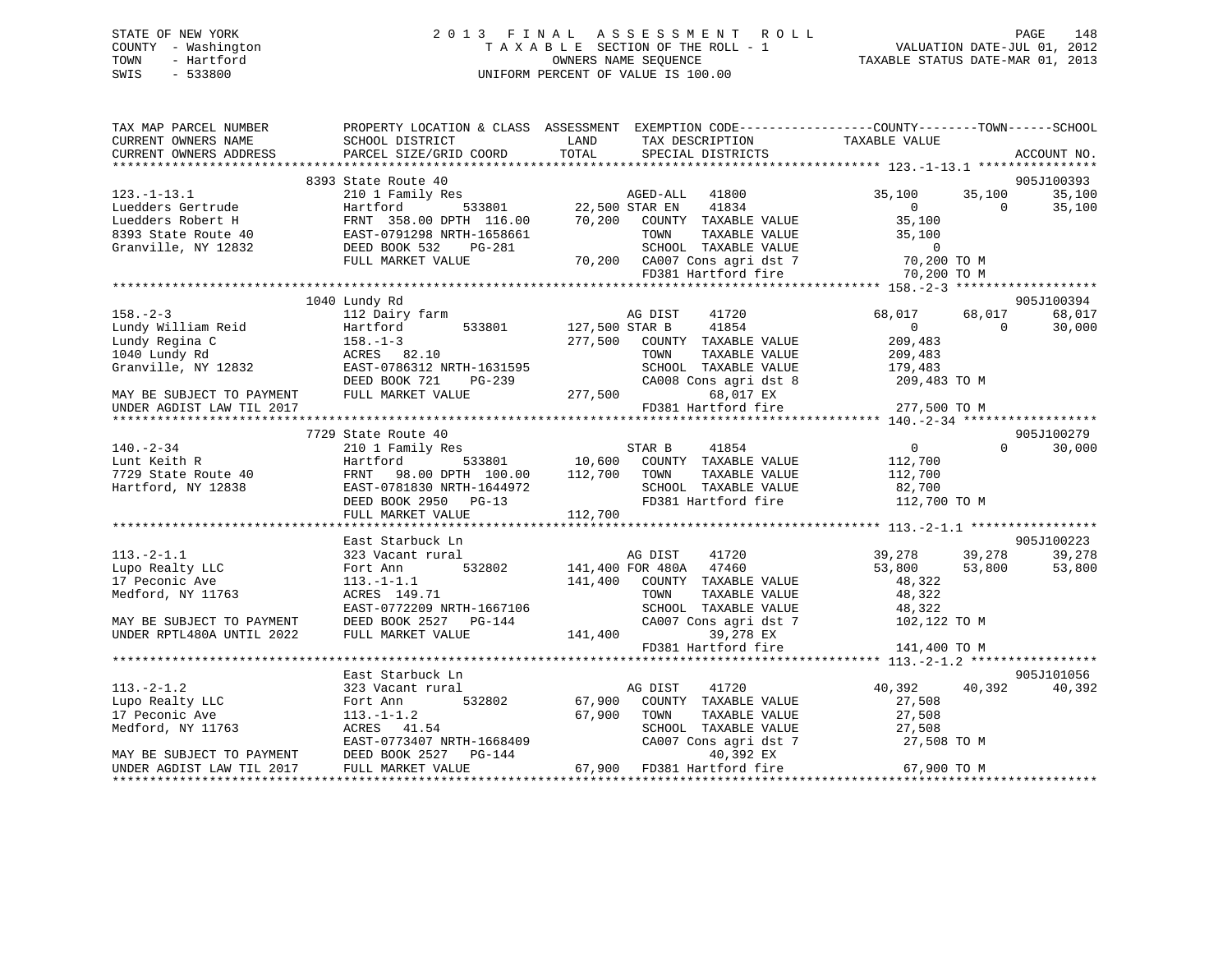# STATE OF NEW YORK 2 0 1 3 F I N A L A S S E S S M E N T R O L L PAGE 149COUNTY - Washington  $T A X A B L E$  SECTION OF THE ROLL - 1<br>TOWN - Hartford SWIS - 533800 UNIFORM PERCENT OF VALUE IS 100.00

VALUATION DATE-JUL 01, 2012 TAXABLE STATUS DATE-MAR 01, 2013

| TAX MAP PARCEL NUMBER<br>CURRENT OWNERS NAME                                                                               | SCHOOL DISTRICT                                                                                                                                                                                     | LAND<br>TAX DESCRIPTION                                                                                                                                                  | PROPERTY LOCATION & CLASS ASSESSMENT EXEMPTION CODE---------------COUNTY-------TOWN-----SCHOOL<br>TAXABLE VALUE      |
|----------------------------------------------------------------------------------------------------------------------------|-----------------------------------------------------------------------------------------------------------------------------------------------------------------------------------------------------|--------------------------------------------------------------------------------------------------------------------------------------------------------------------------|----------------------------------------------------------------------------------------------------------------------|
| CURRENT OWNERS ADDRESS                                                                                                     | PARCEL SIZE/GRID COORD                                                                                                                                                                              | TOTAL<br>SPECIAL DISTRICTS                                                                                                                                               | ACCOUNT NO.                                                                                                          |
|                                                                                                                            | 123 County Route 17                                                                                                                                                                                 |                                                                                                                                                                          | 905J100398                                                                                                           |
| 122.-1-25<br>Lyman Dorothy A<br>PO Box 133                                                                                 | 270 Mfg housing<br>533801<br>Hartford<br>3.40<br>ACRES                                                                                                                                              | CBT VET/TC 41131<br>32,100 STAR EN<br>41834<br>57,800<br>COUNTY TAXABLE VALUE                                                                                            | 14,450<br>14,450<br>$\overline{0}$<br>57,800<br>$\overline{0}$<br>$\Omega$<br>43,350                                 |
| Hartford, NY 12838                                                                                                         | EAST-0771569 NRTH-1657974<br>DEED BOOK 411<br>PG-975<br>FULL MARKET VALUE                                                                                                                           | TAXABLE VALUE<br>TOWN<br>SCHOOL TAXABLE VALUE<br>57,800 CA007 Cons agri dst 7<br>FD381 Hartford fire                                                                     | 43,350<br>$\overline{0}$<br>57,800 TO M<br>57,800 TO M                                                               |
|                                                                                                                            |                                                                                                                                                                                                     |                                                                                                                                                                          |                                                                                                                      |
| $150. - 1 - 9$<br>Lyman Tobey<br>PO Box 193<br>Hartford, NY 12838                                                          | 24 Lily Pond Rd<br>210 1 Family Res<br>Hartford<br>533801<br>LOT 1<br>ACRES<br>2.64<br>EAST-0792060 NRTH-1641388<br>DEED BOOK 2582 PG-129<br>FULL MARKET VALUE                                      | STAR B<br>41854<br>29,200<br>COUNTY TAXABLE VALUE<br>95,100<br>TAXABLE VALUE<br>TOWN<br>SCHOOL TAXABLE VALUE<br>CA008 Cons agri dst 8<br>FD381 Hartford fire<br>95,100   | 905J100355<br>$\overline{0}$<br>$\Omega$<br>30,000<br>95,100<br>95,100<br>65,100<br>95,100 TO M<br>95,100 TO M       |
|                                                                                                                            | 187 Marlboro Country Rd                                                                                                                                                                             |                                                                                                                                                                          | 905J100426                                                                                                           |
| $141. - 3 - 20$<br>MacDuff Jerry T<br>187 Marlboro Ln<br>Hartford, NY 12838<br>PRIOR OWNER ON 3/01/2013<br>Macduff Jerry T | 210 1 Family Res<br>533801<br>Hartford<br>ACRES<br>1.15<br>EAST-0784896 NRTH-1643435<br>DEED BOOK 3241 PG-34<br>FULL MARKET VALUE                                                                   | WAR VET/TC 41121<br>23,600 STAR B<br>41854<br>120,600<br>COUNTY TAXABLE VALUE<br>TAXABLE VALUE<br>TOWN<br>SCHOOL TAXABLE VALUE<br>120,600 FD381 Hartford fire            | 18,090<br>18,090<br>$\Omega$<br>30,000<br>$\overline{0}$<br>$\Omega$<br>102,510<br>102,510<br>90,600<br>120,600 TO M |
| *********************                                                                                                      |                                                                                                                                                                                                     |                                                                                                                                                                          |                                                                                                                      |
| $139. -4 - 7.4$<br>Macduff Thomas W<br>Macduff Jodi L<br>208 Gulf Rd<br>Fort Ann, NY 12827                                 | 208 Gulf Ln<br>210 1 Family Res<br>533801<br>Hartford<br>Sub Div Lot 2<br>$139. - 1 - 7.4$<br>FRNT 100.00 DPTH 326.00<br>EAST-0765443 NRTH-1644752<br>DEED BOOK 2369<br>PG-158<br>FULL MARKET VALUE | 41854<br>STAR B<br>20,700<br>COUNTY TAXABLE VALUE<br>100,700<br>TOWN<br>TAXABLE VALUE<br>SCHOOL TAXABLE VALUE<br>CA007 Cons agri dst 7<br>FD381 Hartford fire<br>100,700 | $\overline{0}$<br>$\mathbf 0$<br>30,000<br>100,700<br>100,700<br>70,700<br>100,700 TO M<br>100,700 TO M              |
|                                                                                                                            |                                                                                                                                                                                                     |                                                                                                                                                                          |                                                                                                                      |
| $149. - 1 - 26.16$<br>Mackey Gerald C<br>Mackey Rosemarie L<br>97 Rockhurst Rd<br>Queensbury, NY 12804                     | 3134 Coach Rd<br>240 Rural res<br>Hartford<br>533801<br>ACRES 46.79<br>EAST-0780552 NRTH-1637777<br>DEED BOOK 2750<br>PG-153<br>FULL MARKET VALUE                                                   | COUNTY TAXABLE VALUE<br>TAXABLE VALUE<br>85,400<br>TOWN<br>326,400<br>SCHOOL TAXABLE VALUE<br>FD381 Hartford fire<br>326,400                                             | 905J101249<br>326,400<br>326,400<br>326,400<br>326,400 TO M                                                          |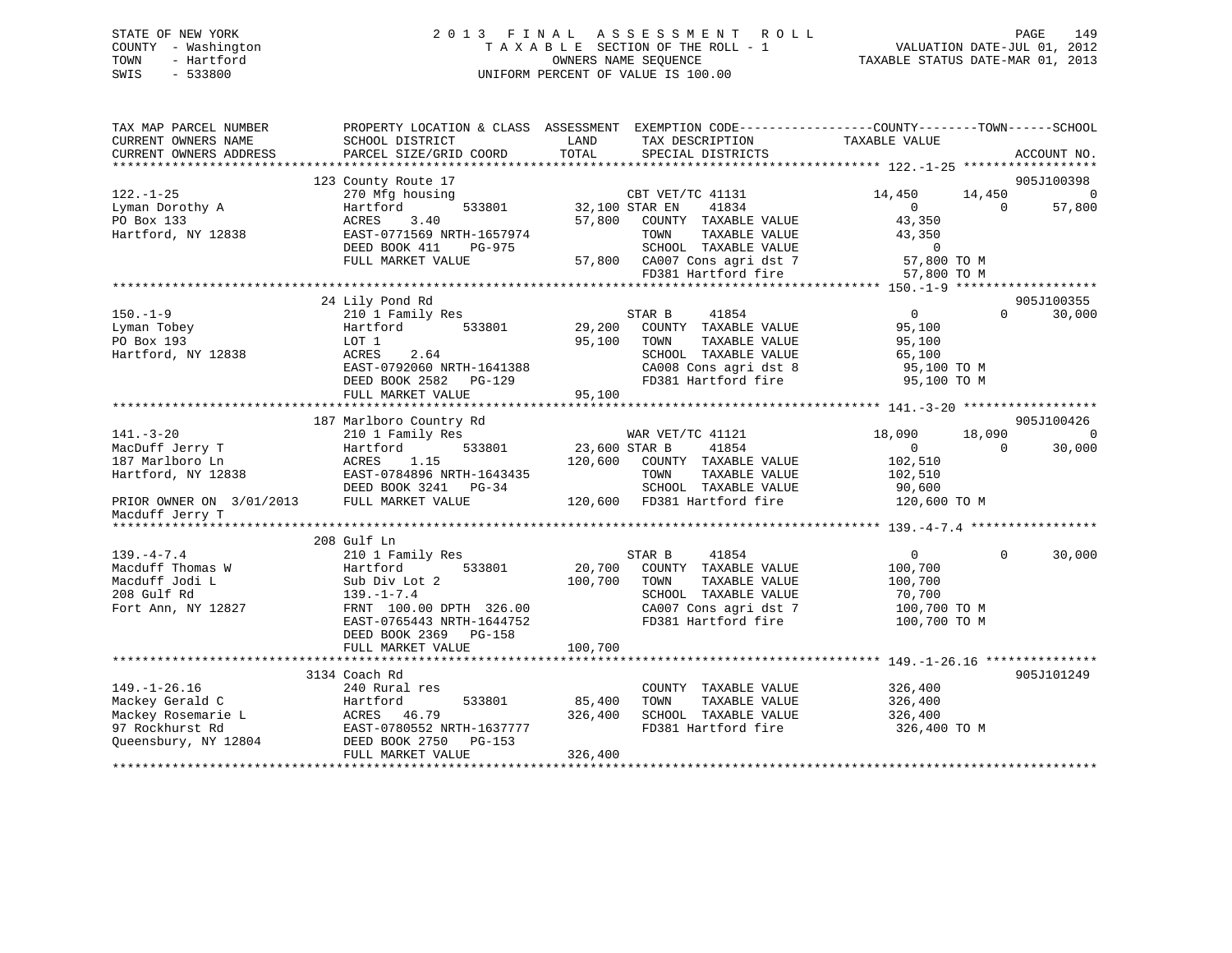## STATE OF NEW YORK 2 0 1 3 F I N A L A S S E S S M E N T R O L L PAGE 150 COUNTY - Washington T A X A B L E SECTION OF THE ROLL - 1 VALUATION DATE-JUL 01, 2012 TOWN - Hartford **TAXABLE STATUS DATE-MAR 01, 2013** SWIS - 533800 UNIFORM PERCENT OF VALUE IS 100.00

| TAX MAP PARCEL NUMBER                               | PROPERTY LOCATION & CLASS ASSESSMENT EXEMPTION CODE----------------COUNTY-------TOWN------SCHOOL                                                                                                                           |                        |                                                                                                                                  |                |            |                      |
|-----------------------------------------------------|----------------------------------------------------------------------------------------------------------------------------------------------------------------------------------------------------------------------------|------------------------|----------------------------------------------------------------------------------------------------------------------------------|----------------|------------|----------------------|
| CURRENT OWNERS NAME                                 | SCHOOL DISTRICT                                                                                                                                                                                                            | LAND                   | TAX DESCRIPTION                                                                                                                  | TAXABLE VALUE  |            |                      |
| CURRENT OWNERS ADDRESS                              | PARCEL SIZE/GRID COORD                                                                                                                                                                                                     | TOTAL                  | SPECIAL DISTRICTS                                                                                                                |                |            | ACCOUNT NO.          |
|                                                     |                                                                                                                                                                                                                            |                        |                                                                                                                                  |                |            |                      |
| $141. - 3 - 4$                                      | 11 Gilchrist Hill Ext                                                                                                                                                                                                      |                        |                                                                                                                                  | $\overline{0}$ | $\Omega$   | 905J100143<br>30,000 |
| Macura Joseph M                                     | 210 1 Family Res<br>Hartford                                                                                                                                                                                               |                        |                                                                                                                                  | 170,900        |            |                      |
| Macura Emily J                                      | 2.40<br>ACRES                                                                                                                                                                                                              | 170,900 TOWN           | TAXABLE VALUE                                                                                                                    | 170,900        |            |                      |
|                                                     |                                                                                                                                                                                                                            |                        |                                                                                                                                  |                |            |                      |
| 11 Gilchrist Hill Ext<br>Hartford, NY 12838         | EAST-0784178 NRTH-1643345<br>DEED BOOK 3214 PG-313                                                                                                                                                                         |                        | SCHOOL TAXABLE VALUE 140,900<br>FD381 Hartford fire 170,900 TO M                                                                 |                |            |                      |
|                                                     | FULL MARKET VALUE                                                                                                                                                                                                          | 170,900                |                                                                                                                                  |                |            |                      |
|                                                     |                                                                                                                                                                                                                            |                        |                                                                                                                                  |                |            |                      |
|                                                     | Blood St                                                                                                                                                                                                                   |                        |                                                                                                                                  |                |            |                      |
| $142. - 1 - 30.1$                                   | 314 Rural vac<10                                                                                                                                                                                                           |                        | COUNTY TAXABLE VALUE                                                                                                             | 18,500         |            |                      |
| Maher Thomas J                                      | Hartford                                                                                                                                                                                                                   | )<br>533801     18,500 |                                                                                                                                  |                |            |                      |
| Maher Donna M                                       | LOT 1                                                                                                                                                                                                                      | 18,500                 |                                                                                                                                  |                |            |                      |
|                                                     |                                                                                                                                                                                                                            |                        |                                                                                                                                  |                |            |                      |
|                                                     | 304 Scott Hill Rd<br>304 Scott Hill Rd<br>Cranville. NY 12832 EAST-0790140 NRTH-1642345                                                                                                                                    |                        | TOWN TAXABLE VALUE 18,500<br>SCHOOL TAXABLE VALUE 18,500<br>CA008 Cons agri dst 8 18,500 TO M<br>FD381 Hartford fire 18,500 TO M |                |            |                      |
|                                                     | DEED BOOK 3083 PG-279                                                                                                                                                                                                      |                        |                                                                                                                                  |                |            |                      |
|                                                     | FULL MARKET VALUE                                                                                                                                                                                                          | 18,500                 |                                                                                                                                  |                |            |                      |
|                                                     |                                                                                                                                                                                                                            |                        |                                                                                                                                  |                |            |                      |
|                                                     | 1624 Baldwin Corners Rd                                                                                                                                                                                                    |                        |                                                                                                                                  |                |            | 905J100403           |
| $122. - 1 - 7$                                      | 210 1 Family Res                                                                                                                                                                                                           |                        | STAR B 41854                                                                                                                     | $\overline{0}$ | $\Omega$   | 30,000               |
| Mallory Samuel S Jr                                 | Hartford 533801 10,100 COUNTY<br>Rd FRNT 80.00 DPTH 120.00 59,100 TOWN<br>EAST-0774065 NRTH-1664333 SCHOOL                                                                                                                 |                        | 533801 10,100 COUNTY TAXABLE VALUE                                                                                               | 59,100         |            |                      |
| 1624 Baldwin Corners Rd                             |                                                                                                                                                                                                                            |                        |                                                                                                                                  |                |            |                      |
| Fort Ann, NY 12827                                  |                                                                                                                                                                                                                            |                        |                                                                                                                                  |                |            |                      |
|                                                     |                                                                                                                                                                                                                            |                        |                                                                                                                                  |                |            |                      |
|                                                     |                                                                                                                                                                                                                            |                        |                                                                                                                                  |                |            |                      |
|                                                     |                                                                                                                                                                                                                            |                        |                                                                                                                                  |                |            |                      |
| $132.15 - 1 - 27$                                   | 76 Christian Hill Rd<br>220 2 Family Res                                                                                                                                                                                   |                        |                                                                                                                                  | 25,950         | 25,950     | 905J100678<br>25,950 |
|                                                     |                                                                                                                                                                                                                            |                        | 3<br>533801 12,400 STAR EN 41834<br>AGED-ALL 41800                                                                               | $\overline{0}$ | $\bigcirc$ | 25,950               |
|                                                     |                                                                                                                                                                                                                            |                        | 51,900 COUNTY TAXABLE VALUE                                                                                                      | 25,950         |            |                      |
|                                                     |                                                                                                                                                                                                                            |                        | TAXABLE VALUE<br>TOWN                                                                                                            | 25,950         |            |                      |
|                                                     | 192.19-1-27<br>Magan-Lagoy Paula E Hartford 533801<br>Magan-Lagoy Paula E Hartford 533801<br>Tempory Richard X FRNT 135.00 DPTH 95.00<br>76 Christian Hill Rd EAST-0785928 NRTH-1652327<br>PO Box 138 DEED BOOK 720 PG-273 |                        | SCHOOL TAXABLE VALUE                                                                                                             | $\sim$ 0       |            |                      |
| Hartford, NY 12838 FULL MARKET VALUE                |                                                                                                                                                                                                                            |                        |                                                                                                                                  | 51,900 TO M    |            |                      |
|                                                     |                                                                                                                                                                                                                            |                        | 51,900 CA007 Cons agri dst 7<br>FD381 Hartford fire                                                                              | 51,900 TO M    |            |                      |
|                                                     |                                                                                                                                                                                                                            |                        |                                                                                                                                  |                |            |                      |
|                                                     | 8210 State Route 40                                                                                                                                                                                                        |                        |                                                                                                                                  |                |            | 905J101364           |
| $132 - 2 - 1.1$                                     | 210 1 Family Res                                                                                                                                                                                                           |                        | COUNTY TAXABLE VALUE 136,000                                                                                                     |                |            |                      |
|                                                     | 533801                                                                                                                                                                                                                     | 34,400                 | TOWN<br>TAXABLE VALUE 136,000                                                                                                    |                |            |                      |
| Mangini Anthony<br>60 Knoll Crest Rd 100 ACRES 1990 |                                                                                                                                                                                                                            | 136,000                | SCHOOL TAXABLE VALUE                                                                                                             | 136,000        |            |                      |
| Nesconset, NY 11767                                 | EAST-0789469 NRTH-1654703                                                                                                                                                                                                  |                        | FD381 Hartford fire 136,000 TO M                                                                                                 |                |            |                      |
|                                                     | DEED BOOK 896<br>PG-316                                                                                                                                                                                                    |                        |                                                                                                                                  |                |            |                      |
|                                                     | FULL MARKET VALUE                                                                                                                                                                                                          | 136,000                |                                                                                                                                  |                |            |                      |
|                                                     |                                                                                                                                                                                                                            |                        |                                                                                                                                  |                |            |                      |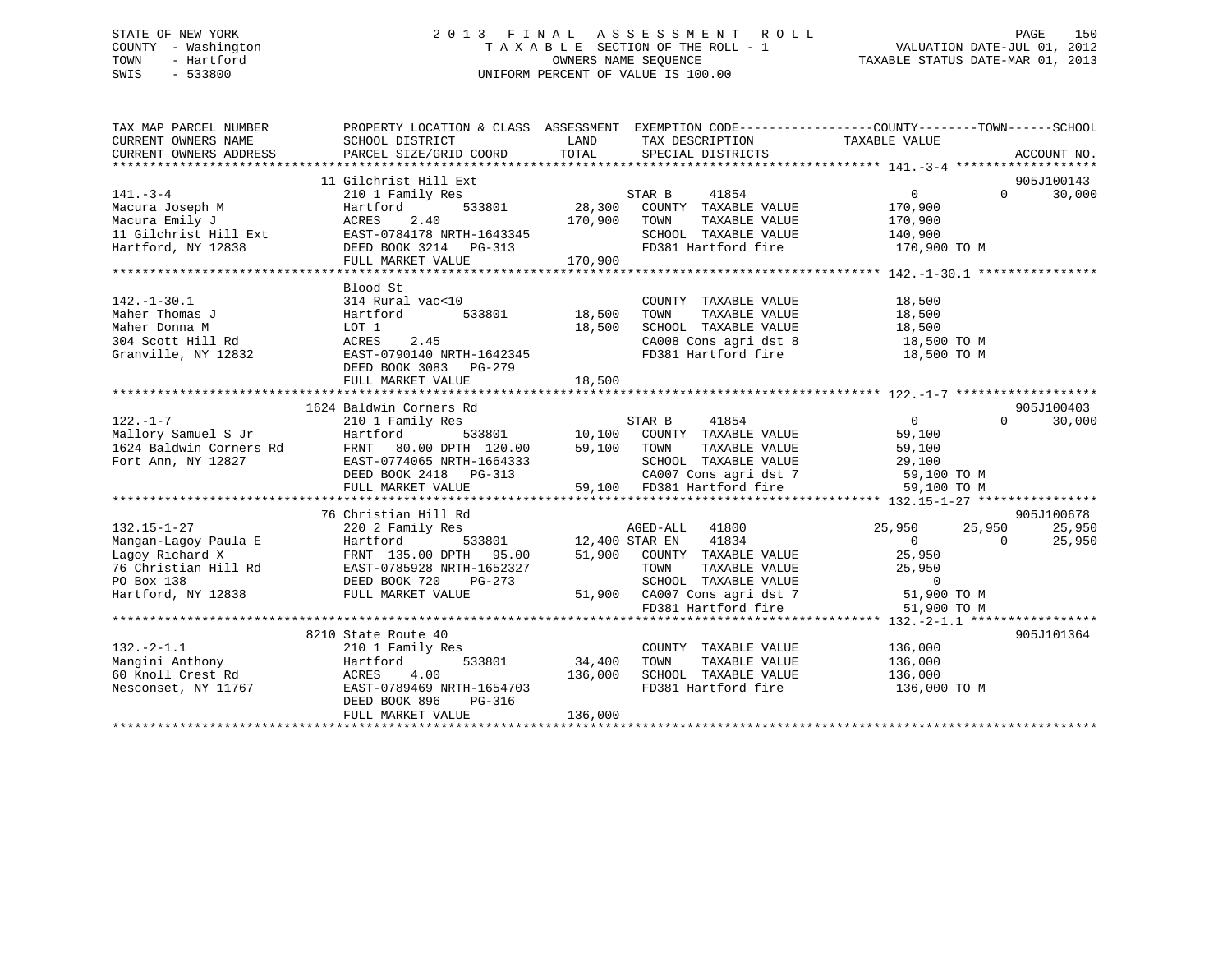## STATE OF NEW YORK 2 0 1 3 F I N A L A S S E S S M E N T R O L L PAGE 151 COUNTY - Washington T A X A B L E SECTION OF THE ROLL - 1 VALUATION DATE-JUL 01, 2012 TOWN - Hartford **TAXABLE STATUS DATE-MAR 01, 2013** OWNERS NAME SEQUENCE TAXABLE STATUS DATE-MAR 01, 2013 SWIS - 533800 UNIFORM PERCENT OF VALUE IS 100.00

| TAX MAP PARCEL NUMBER<br>CURRENT OWNERS NAME<br>CURRENT OWNERS ADDRESS | SCHOOL DISTRICT<br>PARCEL SIZE/GRID COORD  | LAND<br>TOTAL | TAX DESCRIPTION<br>SPECIAL DISTRICTS        | PROPERTY LOCATION & CLASS ASSESSMENT EXEMPTION CODE----------------COUNTY-------TOWN------SCHOOL<br>TAXABLE VALUE<br>ACCOUNT NO. |
|------------------------------------------------------------------------|--------------------------------------------|---------------|---------------------------------------------|----------------------------------------------------------------------------------------------------------------------------------|
|                                                                        |                                            |               |                                             |                                                                                                                                  |
|                                                                        | 101 North Rd                               |               |                                             | 905J100404                                                                                                                       |
| $140. - 1 - 14$                                                        | 210 1 Family Res                           |               | COUNTY TAXABLE VALUE                        | 129,000                                                                                                                          |
| Manning Michael                                                        | Hartford<br>533801                         | 23,000        | TOWN<br>TAXABLE VALUE                       | 129,000                                                                                                                          |
| 17 Schuyler St                                                         | ACRES<br>1.00                              | 129,000       | SCHOOL TAXABLE VALUE                        | 129,000                                                                                                                          |
| Hudson Falls, NY 12839                                                 | EAST-0773147 NRTH-1641208                  |               | FD381 Hartford fire                         | 129,000 TO M                                                                                                                     |
|                                                                        | DEED BOOK 443<br>$PG-941$                  |               |                                             |                                                                                                                                  |
|                                                                        | FULL MARKET VALUE                          | 129,000       |                                             |                                                                                                                                  |
|                                                                        |                                            |               |                                             |                                                                                                                                  |
|                                                                        | 8136 State Route 40                        |               |                                             | 905J100425                                                                                                                       |
| $132.15 - 2 - 4$                                                       | 442 MiniWhseSelf                           |               | COUNTY TAXABLE VALUE                        | 144,400                                                                                                                          |
| Maple Leaf Storage, LLC                                                | 533801<br>Hartford                         | 39,600        | TOWN<br>TAXABLE VALUE                       | 144,400                                                                                                                          |
| 354 County Route 45                                                    | 2.69<br>ACRES                              | 144,400       | SCHOOL TAXABLE VALUE                        | 144,400                                                                                                                          |
| Arqyle, NY 12809                                                       | EAST-0787801 NRTH-1652888                  |               | CA007 Cons agri dst 7                       | 144,400 TO M                                                                                                                     |
|                                                                        | DEED BOOK 2496 PG-336                      |               | FD381 Hartford fire                         | 144,400 TO M                                                                                                                     |
|                                                                        | FULL MARKET VALUE                          | 144,400       |                                             |                                                                                                                                  |
|                                                                        |                                            |               |                                             |                                                                                                                                  |
|                                                                        | 46 Townsend Rd                             |               |                                             |                                                                                                                                  |
| $141. - 1 - 1.6$                                                       | 210 1 Family Res                           |               | COUNTY TAXABLE VALUE                        | 132,700                                                                                                                          |
| Marshall Mike R                                                        | 533801<br>Hartford                         | 38,100        | TOWN<br>TAXABLE VALUE                       | 132,700                                                                                                                          |
| 46 Townsend Rd                                                         | ACRES<br>4.97                              | 132,700       | SCHOOL TAXABLE VALUE                        | 132,700                                                                                                                          |
| Hartford, NY 12838                                                     | EAST-0782533 NRTH-1647444                  |               | CA007 Cons agri dst 7                       | 132,700 TO M                                                                                                                     |
|                                                                        | DEED BOOK 2792 PG-166                      |               | FD381 Hartford fire                         | 132,700 TO M                                                                                                                     |
|                                                                        | FULL MARKET VALUE                          | 132,700       |                                             |                                                                                                                                  |
|                                                                        |                                            |               |                                             |                                                                                                                                  |
|                                                                        | 137 Marlboro Country Rd                    |               |                                             | 905J101049                                                                                                                       |
| $141. - 3 - 24.3$                                                      | 210 1 Family Res                           |               | STAR B<br>41854                             | $\Omega$<br>$\Omega$<br>30,000                                                                                                   |
| Martin Randy A                                                         | 533801<br>Hartford                         | 29,800        | COUNTY TAXABLE VALUE                        | 92,700                                                                                                                           |
| Martin Alisa L                                                         | ACRES<br>2.49<br>EAST-0786211 NRTH-1643776 | 92,700        | TOWN<br>TAXABLE VALUE                       | 92,700                                                                                                                           |
| 137 Marlboro Country Rd<br>PO Box 207                                  | DEED BOOK 539<br>PG-257                    |               | SCHOOL TAXABLE VALUE<br>FD381 Hartford fire | 62,700<br>92,700 TO M                                                                                                            |
| Hartford, NY 12838                                                     | FULL MARKET VALUE                          | 92,700        |                                             |                                                                                                                                  |
|                                                                        |                                            |               |                                             |                                                                                                                                  |
|                                                                        | Swamp Ln OFF                               |               |                                             | 905J101283                                                                                                                       |
| $149. - 1 - 30.25$                                                     | 322 Rural vac>10                           |               | COUNTY TAXABLE VALUE                        | 8,000                                                                                                                            |
| Martindale Raymond                                                     | 533801<br>Hartford                         | 8,000         | TOWN<br>TAXABLE VALUE                       | 8,000                                                                                                                            |
| Martindale Michelle                                                    | LOT 25                                     | 8,000         | SCHOOL TAXABLE VALUE                        | 8,000                                                                                                                            |
| 139 Swamp Ln                                                           | ACRES 12.65                                |               | CA006 Cons agri dst 6                       | 8,000 TO M                                                                                                                       |
| Arqyle, NY 12809                                                       | EAST-0777607 NRTH-1634851                  |               | FD381 Hartford fire                         | 8,000 TO M                                                                                                                       |
|                                                                        | DEED BOOK 804<br>PG-150                    |               |                                             |                                                                                                                                  |
|                                                                        | FULL MARKET VALUE                          | 8,000         |                                             |                                                                                                                                  |
|                                                                        |                                            |               |                                             |                                                                                                                                  |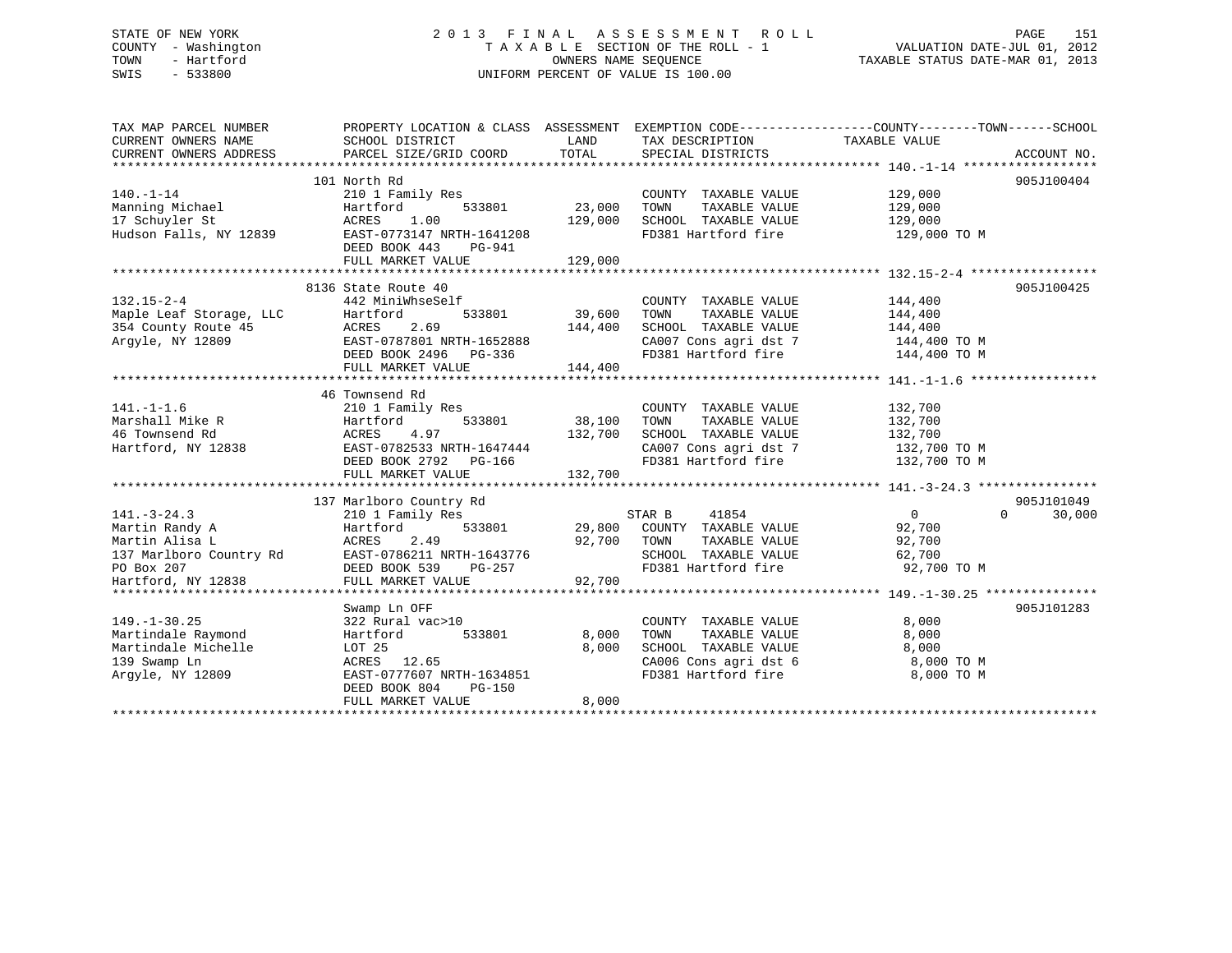## STATE OF NEW YORK 2 0 1 3 F I N A L A S S E S S M E N T R O L L PAGE 152 COUNTY - Washington T A X A B L E SECTION OF THE ROLL - 1 VALUATION DATE-JUL 01, 2012 TOWN - Hartford **TAXABLE STATUS DATE-MAR 01, 2013** OWNERS NAME SEQUENCE TAXABLE STATUS DATE-MAR 01, 2013 SWIS - 533800 UNIFORM PERCENT OF VALUE IS 100.00

| TAX MAP PARCEL NUMBER  |                                      |             |                       | PROPERTY LOCATION & CLASS ASSESSMENT EXEMPTION CODE---------------COUNTY-------TOWN------SCHOOL |  |
|------------------------|--------------------------------------|-------------|-----------------------|-------------------------------------------------------------------------------------------------|--|
| CURRENT OWNERS NAME    | SCHOOL DISTRICT                      | LAND        | TAX DESCRIPTION       | TAXABLE VALUE                                                                                   |  |
| CURRENT OWNERS ADDRESS | PARCEL SIZE/GRID COORD               | TOTAL       | SPECIAL DISTRICTS     | ACCOUNT NO.                                                                                     |  |
|                        |                                      |             |                       |                                                                                                 |  |
|                        | 139 Swamp Ln                         |             |                       | 905J101284                                                                                      |  |
| $149. - 1 - 30.26$     | 210 1 Family Res                     |             | 41854<br>STAR B       | $\overline{0}$<br>$\Omega$<br>30,000                                                            |  |
| Martindale Raymond     | 533801<br>Hartford                   | 26,800      | COUNTY TAXABLE VALUE  | 133,000                                                                                         |  |
| Martindale Michelle    | LOT 26                               | 133,000     | TOWN<br>TAXABLE VALUE | 133,000                                                                                         |  |
| 139 Swamp Ln           | ACRES<br>7.64                        |             | SCHOOL TAXABLE VALUE  | 103,000                                                                                         |  |
| Argyle, NY 12809       | EAST-0777397 NRTH-1634510            |             | CA006 Cons agri dst 6 | 133,000 TO M                                                                                    |  |
|                        | DEED BOOK 699<br>PG-216              |             | FD381 Hartford fire   | 133,000 TO M                                                                                    |  |
|                        | FULL MARKET VALUE                    | 133,000     |                       |                                                                                                 |  |
|                        |                                      |             |                       |                                                                                                 |  |
|                        | 5 Northrup Ln                        |             |                       | 905J100445                                                                                      |  |
| $131. - 1 - 7$         | 210 1 Family Res                     |             | STAR B<br>41854       | $\Omega$<br>$\overline{0}$<br>30,000                                                            |  |
| Martindale Raymond L   | Hartford<br>533801                   | 22,300      | COUNTY TAXABLE VALUE  | 64,500                                                                                          |  |
| Martindale Judith      | FRNT 200.00 DPTH 200.00              | 64,500      | TOWN<br>TAXABLE VALUE | 64,500                                                                                          |  |
| 5 Northrup Ln          | EAST-0776403 NRTH-1651823            |             | SCHOOL TAXABLE VALUE  | 34,500                                                                                          |  |
| Ft Ann, NY 12827       | DEED BOOK 454<br>PG-968              |             | CA007 Cons agri dst 7 | 64,500 TO M                                                                                     |  |
|                        | FULL MARKET VALUE                    | 64,500      | FD381 Hartford fire   | 64,500 TO M                                                                                     |  |
|                        | ************************************ | *********** |                       |                                                                                                 |  |
|                        | 1427 Baldwin Corners Rd              |             |                       | 905J101320                                                                                      |  |
| $122. - 1 - 33.1$      | 210 1 Family Res                     |             | COUNTY TAXABLE VALUE  | 33,500                                                                                          |  |
| Mason Gregory L        | 533801<br>Hartford                   | 13,500      | TOWN<br>TAXABLE VALUE | 33,500                                                                                          |  |
| 16 Jefferson St        | 2.00<br>ACRES                        | 33,500      | SCHOOL TAXABLE VALUE  | 33,500                                                                                          |  |
| Glens Falls, NY 12801  | EAST-0769557 NRTH-1663478            |             | FD381 Hartford fire   | 33,500 TO M                                                                                     |  |
|                        | DEED BOOK 2052 PG-315                |             |                       |                                                                                                 |  |
|                        | FULL MARKET VALUE                    | 33,500      |                       |                                                                                                 |  |
|                        |                                      |             |                       |                                                                                                 |  |
|                        | 32 County Route 23                   |             |                       | 905J100407                                                                                      |  |
| $132.15 - 2 - 23$      | 632 Benevolent                       |             | COUNTY TAXABLE VALUE  | 56,600                                                                                          |  |
| Masonic Hall           | 533801<br>Hartford                   | 4,000       | TOWN<br>TAXABLE VALUE | 56,600                                                                                          |  |
| ATT: David Townsend    | FRNT 36.00 DPTH 109.00               | 56,600      | SCHOOL TAXABLE VALUE  | 56,600                                                                                          |  |
| 11 Spring St           | EAST-0786322 NRTH-1652216            |             | CA007 Cons agri dst 7 | 56,600 TO M                                                                                     |  |
| Hudson Falls, NY 12839 | DEED BOOK 144<br>$PG-378$            |             | FD381 Hartford fire   | 56,600 TO M                                                                                     |  |
|                        | FULL MARKET VALUE                    | 56,600      |                       |                                                                                                 |  |
|                        |                                      |             |                       |                                                                                                 |  |
|                        | State Route 149                      |             |                       | 905J101377                                                                                      |  |
| $132. - 2 - 10.3$      | 322 Rural vac>10                     |             | COUNTY TAXABLE VALUE  | 9,100                                                                                           |  |
| Mattia Ronald T        | Hartford<br>533801                   | 9,100       | TOWN<br>TAXABLE VALUE | 9,100                                                                                           |  |
| Mattia Christine       | FRNT 580.00 DPTH                     | 9,100       | SCHOOL TAXABLE VALUE  | 9,100                                                                                           |  |
| 5 Helen Dr             | ACRES 14.00                          |             | FD381 Hartford fire   | 9,100 TO M                                                                                      |  |
| Queensbury, NY 12804   | EAST-0790143 NRTH-1652561            |             |                       |                                                                                                 |  |
|                        | DEED BOOK 740<br>$PG-207$            |             |                       |                                                                                                 |  |
|                        | FULL MARKET VALUE                    | 9,100       |                       |                                                                                                 |  |
|                        |                                      |             |                       |                                                                                                 |  |
|                        |                                      |             |                       |                                                                                                 |  |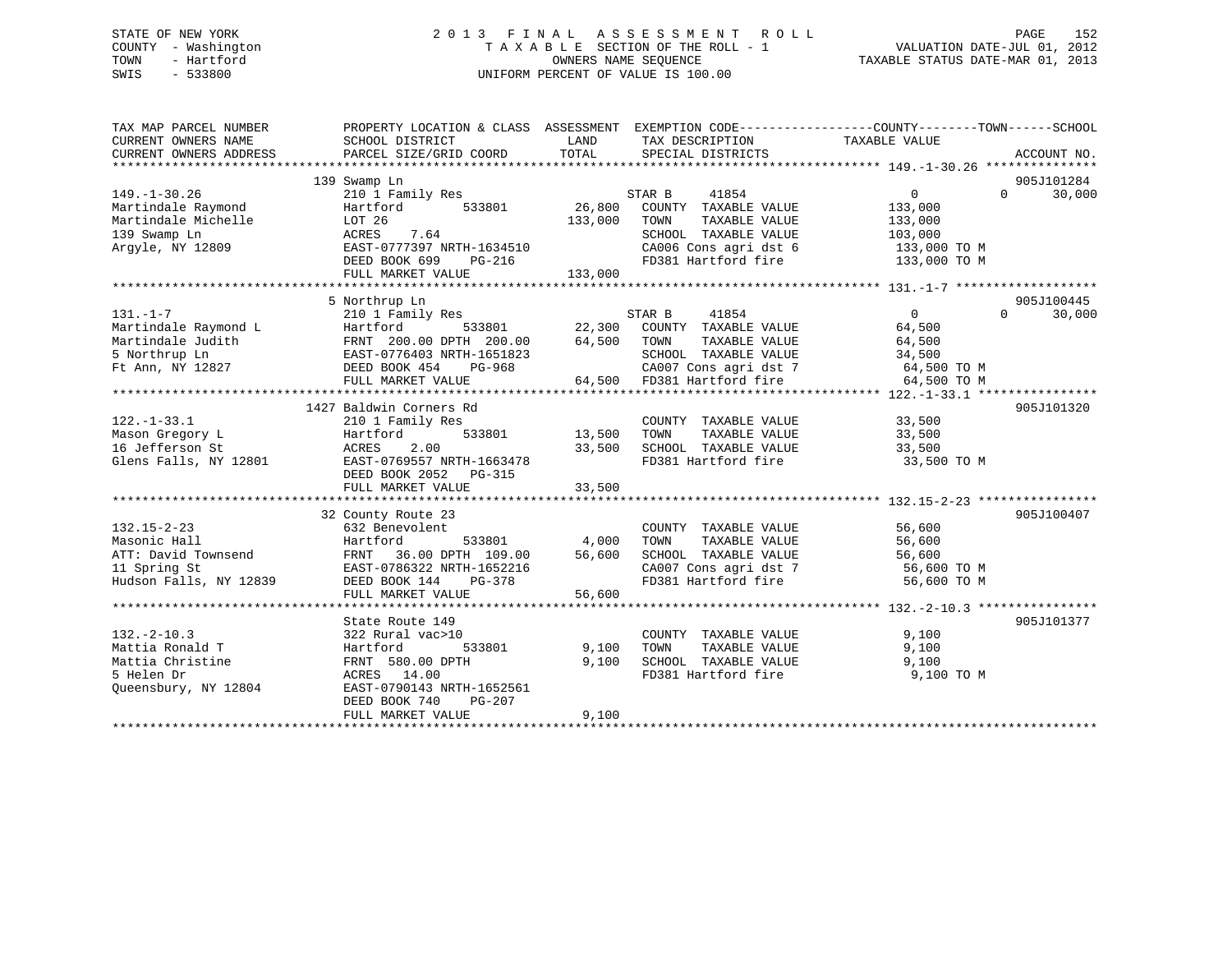## STATE OF NEW YORK 2 0 1 3 F I N A L A S S E S S M E N T R O L L PAGE 153 COUNTY - Washington T A X A B L E SECTION OF THE ROLL - 1 VALUATION DATE-JUL 01, 2012 TOWN - Hartford OWNERS NAME SEQUENCE TAXABLE STATUS DATE-MAR 01, 2013 SWIS - 533800 UNIFORM PERCENT OF VALUE IS 100.00

| TAX MAP PARCEL NUMBER<br>CURRENT OWNERS NAME<br>CURRENT OWNERS ADDRESS                  | PROPERTY LOCATION & CLASS ASSESSMENT EXEMPTION CODE---------------COUNTY-------TOWN-----SCHOOL<br>SCHOOL DISTRICT<br>PARCEL SIZE/GRID COORD | TOTAL                    | LAND TAX DESCRIPTION<br>SPECIAL DISTRICTS     | TAXABLE VALUE                  | ACCOUNT NO.        |
|-----------------------------------------------------------------------------------------|---------------------------------------------------------------------------------------------------------------------------------------------|--------------------------|-----------------------------------------------|--------------------------------|--------------------|
|                                                                                         |                                                                                                                                             |                          |                                               |                                |                    |
|                                                                                         | 5106 State Route 149                                                                                                                        |                          |                                               |                                | 905J100389         |
| $132. - 2 - 37$                                                                         | 210 1 Family Res                                                                                                                            |                          | STAR B<br>41854                               | $\overline{0}$                 | $\Omega$<br>30,000 |
| Mattia Ronald T                                                                         | Hartford                                                                                                                                    |                          | 533801 36,100 COUNTY TAXABLE VALUE            | 165,600                        |                    |
| Mattia Christine M                                                                      | ACRES<br>4.14                                                                                                                               | 165,600                  | TOWN<br>TAXABLE VALUE                         | 165,600                        |                    |
|                                                                                         |                                                                                                                                             |                          | SCHOOL TAXABLE VALUE 135,600                  |                                |                    |
|                                                                                         |                                                                                                                                             |                          | FD381 Hartford fire                           | 165,600 TO M                   |                    |
|                                                                                         | FULL MARKET VALUE                                                                                                                           | 165,600                  |                                               |                                |                    |
|                                                                                         |                                                                                                                                             |                          |                                               |                                |                    |
|                                                                                         | 326 Pope Hill Rd                                                                                                                            |                          |                                               |                                |                    |
| $150. - 1 - 23.1$                                                                       | 270 Mfg housing                                                                                                                             |                          | 41854<br>STAR B                               | $\overline{0}$                 | $\Omega$<br>30,000 |
| Mattison Brian S                                                                        | 533801<br>Hartford                                                                                                                          |                          | 34,400 COUNTY TAXABLE VALUE                   | 60,700                         |                    |
| Mattison Kellie J                                                                       | LOT 1                                                                                                                                       |                          | 60,700 TOWN<br>TAXABLE VALUE                  | 60,700                         |                    |
| 326 Pope Hill Rd                                                                        | 8.84<br>ACRES                                                                                                                               |                          | SCHOOL TAXABLE VALUE                          | 30,700                         |                    |
| Argyle, NY 12809                                                                        | EAST-0783748 NRTH-1632203                                                                                                                   |                          | FD381 Hartford fire                           | 60,700 TO M                    |                    |
|                                                                                         | DEED BOOK 1739 PG-138                                                                                                                       |                          |                                               |                                |                    |
|                                                                                         | FULL MARKET VALUE                                                                                                                           | 60,700                   |                                               |                                |                    |
|                                                                                         |                                                                                                                                             |                          |                                               |                                |                    |
|                                                                                         | Pope Hill Rd                                                                                                                                |                          |                                               |                                |                    |
| $150. - 1 - 23.2$                                                                       | 314 Rural vac<10                                                                                                                            |                          | COUNTY TAXABLE VALUE                          | 22,000                         |                    |
| Mattison Brian S                                                                        | 533801<br>Hartford                                                                                                                          | 22,000 TOWN              | TAXABLE VALUE                                 | 22,000                         |                    |
| Mattison Kellie J                                                                       | LOT 2A                                                                                                                                      |                          | 22,000 SCHOOL TAXABLE VALUE                   | 22,000                         |                    |
| 326 Pope Hill Rd                                                                        | ACRES<br>3.79                                                                                                                               |                          | FD381 Hartford fire                           | 22,000 TO M                    |                    |
| Argyle, NY 12809                                                                        | EAST-0784001 NRTH-1632087                                                                                                                   |                          |                                               |                                |                    |
|                                                                                         | DEED BOOK 1739 PG-138                                                                                                                       |                          |                                               |                                |                    |
|                                                                                         | FULL MARKET VALUE                                                                                                                           | 22,000                   |                                               |                                |                    |
|                                                                                         |                                                                                                                                             |                          |                                               |                                |                    |
|                                                                                         | 7859 State Route 40                                                                                                                         |                          |                                               |                                | 905J100027         |
| $141. - 1 - 9$                                                                          | 270 Mfg housing                                                                                                                             | COUNT 533801 18,600 TOWN | COUNTY TAXABLE VALUE                          | 31,000                         |                    |
|                                                                                         | Hartford                                                                                                                                    |                          | TAXABLE VALUE                                 | 31,000                         |                    |
| Mattison John<br>15 Holly Corner Rd<br>Fredericksburg, VA 22406                         | FRNT 150.00 DPTH 175.00                                                                                                                     | 31,000                   | SCHOOL TAXABLE VALUE                          | $31,000$ TO M<br>$31,000$ TO M |                    |
|                                                                                         | EAST-0783507 NRTH-1647437                                                                                                                   |                          | CA007 Cons agri dst 7<br>FD381 Hartford fire  |                                |                    |
|                                                                                         | DEED BOOK 3191 PG-289                                                                                                                       |                          |                                               | 31,000 TO M                    |                    |
|                                                                                         | FULL MARKET VALUE                                                                                                                           | 31,000                   |                                               |                                |                    |
|                                                                                         |                                                                                                                                             |                          |                                               |                                |                    |
|                                                                                         | 1550 Baldwin Corners Rd                                                                                                                     |                          |                                               |                                |                    |
| $122. - 1 - 28.6$<br>Maynard George A Jr                                                | 312 Vac w/imprv<br>Hartford                                                                                                                 | 533801 19,200            | COUNTY TAXABLE VALUE<br>TAXABLE VALUE<br>TOWN | 24,400<br>24,400               |                    |
|                                                                                         |                                                                                                                                             | 24,400                   |                                               |                                |                    |
| Palmer Kimberly M<br>9106 State Route 4<br>Whitehall, NY 12887<br>PEED BOOK 2975 PG-231 |                                                                                                                                             |                          | SCHOOL TAXABLE VALUE                          | 24,400<br>24,400 TO M          |                    |
|                                                                                         |                                                                                                                                             |                          | CA007 Cons agri dst 7<br>FD381 Hartford fire  | 24,400 TO M                    |                    |
|                                                                                         | FULL MARKET VALUE                                                                                                                           | 24,400                   |                                               |                                |                    |
|                                                                                         |                                                                                                                                             |                          |                                               |                                |                    |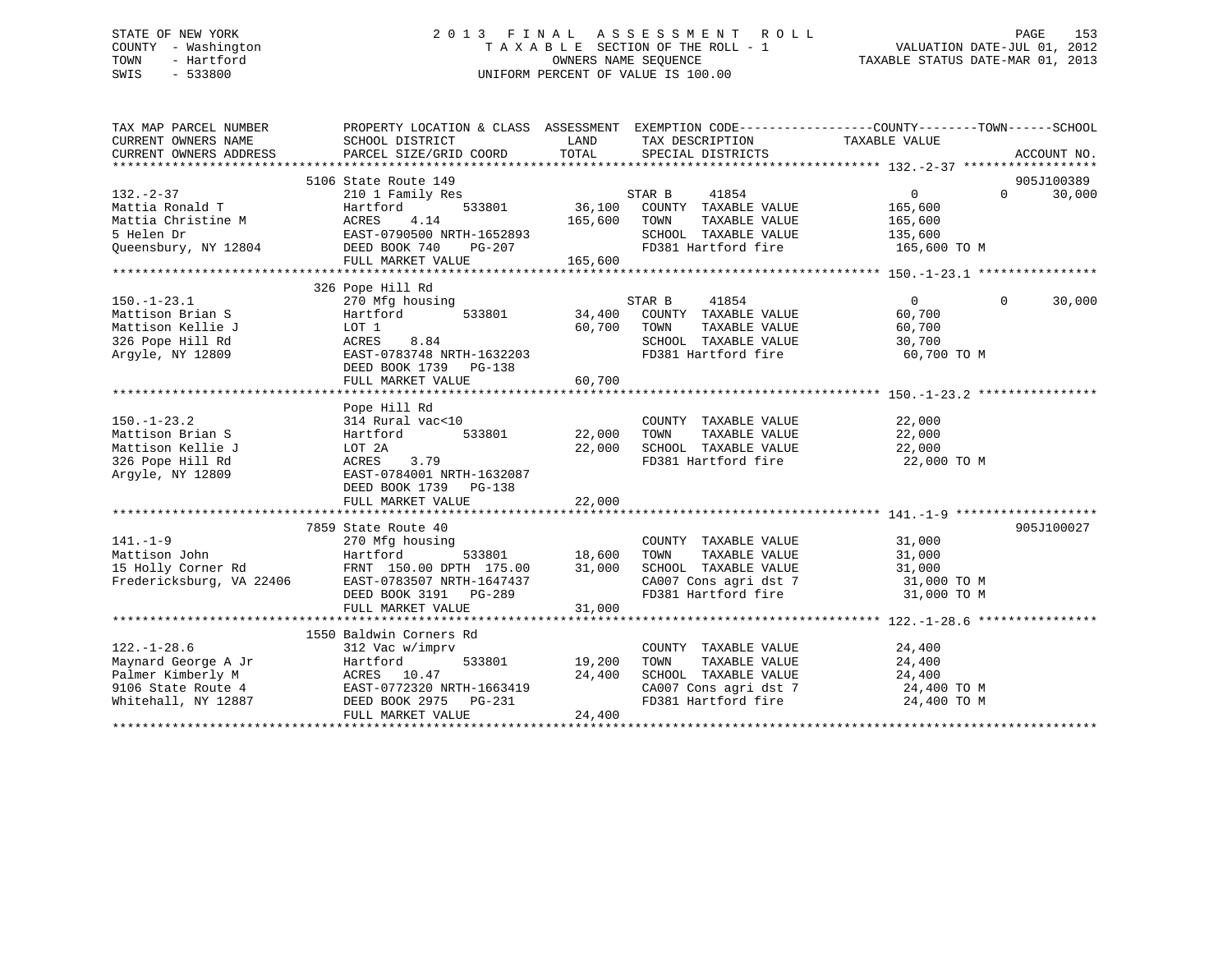## STATE OF NEW YORK 2 0 1 3 F I N A L A S S E S S M E N T R O L L PAGE 154 COUNTY - Washington T A X A B L E SECTION OF THE ROLL - 1 VALUATION DATE-JUL 01, 2012 TOWN - Hartford OWNERS NAME SEQUENCE TAXABLE STATUS DATE-MAR 01, 2013 SWIS - 533800 UNIFORM PERCENT OF VALUE IS 100.00

| TAX MAP PARCEL NUMBER<br>CURRENT OWNERS NAME<br>CURRENT OWNERS ADDRESS                                       | PROPERTY LOCATION & CLASS ASSESSMENT EXEMPTION CODE----------------COUNTY-------TOWN------SCHOOL<br>SCHOOL DISTRICT<br>PARCEL SIZE/GRID COORD                                          | LAND<br>TOTAL                | TAX DESCRIPTION<br>SPECIAL DISTRICTS                                                                                                             | TAXABLE VALUE                                                                 | ACCOUNT NO.                      |
|--------------------------------------------------------------------------------------------------------------|----------------------------------------------------------------------------------------------------------------------------------------------------------------------------------------|------------------------------|--------------------------------------------------------------------------------------------------------------------------------------------------|-------------------------------------------------------------------------------|----------------------------------|
|                                                                                                              |                                                                                                                                                                                        |                              |                                                                                                                                                  |                                                                               |                                  |
| $142. - 1 - 31$<br>Maynard Thomas E<br>Harrington Darly A<br>88 Blood St<br>Granville, NY 12832              | 88 Blood St<br>210 1 Family Res<br>Hartford<br>533801<br>ACRES<br>1.62<br>EAST-0791300 NRTH-1642896<br>DEED BOOK 888<br>$PG-14$<br>FULL MARKET VALUE<br>****************************** | 25,400<br>114,800            | STAR B<br>41854<br>COUNTY TAXABLE VALUE<br>TOWN<br>TAXABLE VALUE<br>SCHOOL TAXABLE VALUE<br>CA008 Cons agri dst 8<br>114,800 FD381 Hartford fire | $\mathbf 0$<br>114,800<br>114,800<br>84,800<br>114,800 TO M<br>114,800 TO M   | 905J100305<br>$\Omega$<br>30,000 |
|                                                                                                              |                                                                                                                                                                                        |                              |                                                                                                                                                  |                                                                               | 905J101152                       |
| $122. - 1 - 36$<br>McCane Daniel<br>McCane Darleen<br>76 Country Ln<br>Fort Ann, NY 12827                    | Country Ln<br>322 Rural vac>10<br>533801<br>Hartford<br>ACRES 10.11<br>EAST-0770847 NRTH-1659387<br>DEED BOOK 2300 PG-261<br>FULL MARKET VALUE                                         | 31,500<br>31,500<br>31,500   | COUNTY TAXABLE VALUE<br>TOWN<br>TAXABLE VALUE<br>SCHOOL TAXABLE VALUE<br>CA007 Cons agri dst 7<br>FD381 Hartford fire                            | 31,500<br>31,500<br>31,500<br>31,500 TO M<br>31,500 TO M                      |                                  |
|                                                                                                              |                                                                                                                                                                                        |                              |                                                                                                                                                  |                                                                               |                                  |
|                                                                                                              | 76 Country Ln                                                                                                                                                                          |                              |                                                                                                                                                  |                                                                               | 905J101165                       |
| $122. - 1 - 37$<br>McCane Daniel<br>McCane Darleen<br>76 Country Ln<br>Fort Ann, NY 12827                    | 210 1 Family Res<br>533801<br>Hartford<br>ACRES<br>5.48<br>EAST-0771051 NRTH-1659128<br>DEED BOOK 2300 PG-261<br>FULL MARKET VALUE                                                     | 40,000<br>163,000            | STAR B<br>41854<br>COUNTY TAXABLE VALUE<br>TOWN<br>TAXABLE VALUE<br>SCHOOL TAXABLE VALUE<br>CA007 Cons agri dst 7<br>163,000 FD381 Hartford fire | $\mathbf{0}$<br>163,000<br>163,000<br>133,000<br>163,000 TO M<br>163,000 TO M | $\Omega$<br>30,000               |
|                                                                                                              |                                                                                                                                                                                        |                              |                                                                                                                                                  |                                                                               |                                  |
| $140. - 2 - 24$<br>McCarthy Charles E<br>7754 State Route 40<br>Hartford, NY 12838                           | 7754 State Route 40<br>210 1 Family Res<br>Hartford<br>533801<br>FRNT 175.00 DPTH 122.00<br>EAST-0782325 NRTH-1645317<br>DEED BOOK 3127 PG-93<br>FULL MARKET VALUE                     | 17,000<br>55,000<br>55,000   | 41854<br>STAR B<br>COUNTY TAXABLE VALUE<br>TOWN<br>TAXABLE VALUE<br>SCHOOL TAXABLE VALUE<br>FD381 Hartford fire                                  | $\overline{0}$<br>55,000<br>55,000<br>25,000<br>55,000 TO M                   | 905J100414<br>$\Omega$<br>30,000 |
|                                                                                                              |                                                                                                                                                                                        |                              |                                                                                                                                                  |                                                                               |                                  |
| $149. - 1 - 26.3$<br>McCarthy Dale<br>41 Winch Way<br>Argyle, NY 12809                                       | 48 Winch Way<br>240 Rural res<br>Hartford<br>533801<br>ACRES<br>13.11<br>EAST-0780181 NRTH-1636132<br>DEED BOOK 1951<br>PG-223                                                         | 28,600<br>113,800            | STAR B<br>41854<br>COUNTY TAXABLE VALUE<br>TOWN<br>TAXABLE VALUE<br>SCHOOL TAXABLE VALUE<br>FD381 Hartford fire                                  | $\overline{0}$<br>113,800<br>113,800<br>83,800<br>113,800 TO M                | 905J101194<br>$\Omega$<br>30,000 |
|                                                                                                              | FULL MARKET VALUE                                                                                                                                                                      | 113,800                      |                                                                                                                                                  |                                                                               |                                  |
| $132 - 2 - 35.3$<br>McCarthy Holly J<br>McCarthy Duane F<br>18 Brodie Way<br>PO Box 82<br>Hartford, NY 12838 | 18 Brodie Way<br>280 Res Multiple<br>533801<br>Hartford<br>FRNT 270.00 DPTH 110.00<br>EAST-0791440 NRTH-1652338<br>DEED BOOK 860<br>$PG-10$<br>FULL MARKET VALUE                       | 19,700<br>125,400<br>125,400 | STAR B<br>41854<br>COUNTY TAXABLE VALUE<br>TOWN<br>TAXABLE VALUE<br>SCHOOL TAXABLE VALUE<br>FD381 Hartford fire                                  | $\overline{0}$<br>125,400<br>125,400<br>95,400<br>125,400 TO M                | 905J101084<br>$\Omega$<br>30,000 |
|                                                                                                              |                                                                                                                                                                                        |                              |                                                                                                                                                  |                                                                               |                                  |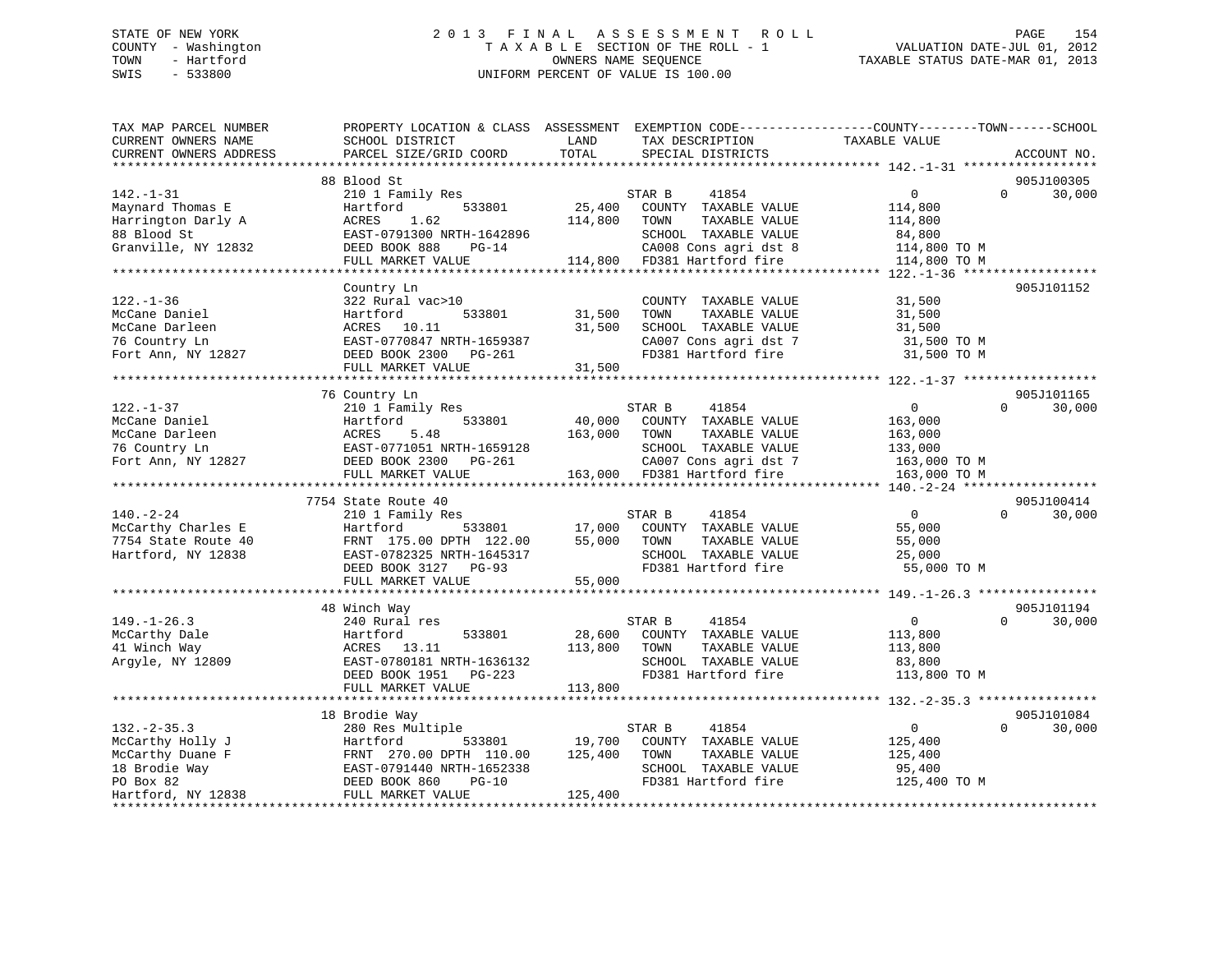## STATE OF NEW YORK 2 0 1 3 F I N A L A S S E S S M E N T R O L L PAGE 155 COUNTY - Washington T A X A B L E SECTION OF THE ROLL - 1 VALUATION DATE-JUL 01, 2012 TOWN - Hartford **TAXABLE STATUS DATE-MAR 01, 2013** SWIS - 533800 UNIFORM PERCENT OF VALUE IS 100.00

| TAXABLE VALUE<br>CURRENT OWNERS NAME<br>SCHOOL DISTRICT<br>LAND<br>TAX DESCRIPTION<br>TOTAL<br>CURRENT OWNERS ADDRESS<br>PARCEL SIZE/GRID COORD<br>SPECIAL DISTRICTS<br>ACCOUNT NO. |            |
|-------------------------------------------------------------------------------------------------------------------------------------------------------------------------------------|------------|
|                                                                                                                                                                                     |            |
|                                                                                                                                                                                     |            |
| 286 Hall Rd                                                                                                                                                                         | 905J101357 |
| $122. - 1 - 27.1$<br>210 1 Family Res<br>41854<br>0<br>$\Omega$<br>STAR B                                                                                                           | 30,000     |
| 46,500<br>McCarthy Jeffrey J<br>533801<br>COUNTY TAXABLE VALUE<br>240,400<br>Hartford                                                                                               |            |
| McCarthy Melanie E<br>8.84<br>240,400<br>TAXABLE VALUE<br>ACRES<br>TOWN<br>240,400                                                                                                  |            |
| 286 Hall Rd<br>EAST-0774048 NRTH-1661996<br>SCHOOL TAXABLE VALUE<br>210,400                                                                                                         |            |
| CA007 Cons agri dst 7<br>Fort Ann, NY 12827<br>DEED BOOK 571<br>PG-222<br>240,400 TO M                                                                                              |            |
| 240,400 FD381 Hartford fire<br>240,400 TO M<br>FULL MARKET VALUE                                                                                                                    |            |
|                                                                                                                                                                                     |            |
| 198 County Route 17                                                                                                                                                                 | 905J100620 |
| $122. - 1 - 18$<br>$\overline{0}$<br>$\Omega$<br>210 1 Family Res<br>STAR B<br>41854                                                                                                | 30,000     |
| 26,400<br>533801<br>COUNTY TAXABLE VALUE<br>McCarthy Kevin T<br>Hartford<br>165,600                                                                                                 |            |
| PO Box 142<br>ACRES<br>1.89<br>165,600<br>TAXABLE VALUE<br>TOWN<br>165,600                                                                                                          |            |
| EAST-0773348 NRTH-1658413<br>Hartford, NY 12838<br>SCHOOL TAXABLE VALUE<br>135,600                                                                                                  |            |
| CA007 Cons agri dst 7<br>DEED BOOK 3051 PG-12<br>165,600 TO M                                                                                                                       |            |
| 165,600 FD381 Hartford fire<br>FULL MARKET VALUE<br>165,600 TO M                                                                                                                    |            |
|                                                                                                                                                                                     |            |
| Pope Hill Rd                                                                                                                                                                        |            |
| $150. - 1 - 29.6$<br>314 Rural vac<10<br>COUNTY TAXABLE VALUE<br>36,200                                                                                                             |            |
| 36,200<br>McCarthy Kevin T<br>532001<br>TOWN<br>TAXABLE VALUE<br>36,200<br>Argyle                                                                                                   |            |
| McCarthy Barbara<br>654/211-214<br>36,200<br>SCHOOL TAXABLE VALUE<br>36,200                                                                                                         |            |
| CA006 Cons agri dst 6 36,200 TO M<br>PO Box 142<br>ACRES<br>6.26                                                                                                                    |            |
| Hartford, NY 12838<br>EAST-0781505 NRTH-1633372<br>FD381 Hartford fire<br>36,200 TO M                                                                                               |            |
| DEED BOOK 650<br>$PG-10$                                                                                                                                                            |            |
| 36,200<br>FULL MARKET VALUE                                                                                                                                                         |            |
|                                                                                                                                                                                     |            |
| 5860 County Route 30                                                                                                                                                                | 905J100415 |
| $0 \qquad \qquad$<br>$\Omega$<br>$141. - 1 - 30$<br>240 Rural res<br>41834<br>STAR EN                                                                                               | 63,300     |
| McCauley Natalie<br>533801<br>89,000<br>COUNTY TAXABLE VALUE<br>257,800<br>Hartford                                                                                                 |            |
| 257,800<br>TAXABLE VALUE<br>5860 County Route 40<br>TOWN<br>257,800<br>766/347                                                                                                      |            |
| Hartford, NY 12838<br>ACRES 35.80<br>SCHOOL TAXABLE VALUE<br>194,500                                                                                                                |            |
| CA007 Cons agri dst 7<br>EAST-0785100 NRTH-1648402<br>257,800 TO M                                                                                                                  |            |
| FD381 Hartford fire<br>DEED BOOK 960<br>PG-122<br>257,800 TO M                                                                                                                      |            |
| 257,800<br>FULL MARKET VALUE                                                                                                                                                        |            |
|                                                                                                                                                                                     |            |
| Old Mill Ln OFF                                                                                                                                                                     | 905J101310 |
| $141. - 1 - 25.1$<br>500<br>311 Res vac land<br>COUNTY TAXABLE VALUE                                                                                                                |            |
| Mcclarty David<br>533801<br>TAXABLE VALUE<br>500<br>Hartford<br>500<br>TOWN                                                                                                         |            |
| ATT: William Patton Estate<br>500<br>SCHOOL TAXABLE VALUE<br>570/113-133<br>500                                                                                                     |            |
| PO Box 774<br>FD381 Hartford fire                                                                                                                                                   |            |
| FRNT 37.00 DPTH 69.00<br>500 TO M<br>Trexlertown, PA 18087                                                                                                                          |            |
| EAST-0783534 NRTH-1646362                                                                                                                                                           |            |
| DEED BOOK 2645<br>$PG-162$<br>500                                                                                                                                                   |            |
| FULL MARKET VALUE                                                                                                                                                                   |            |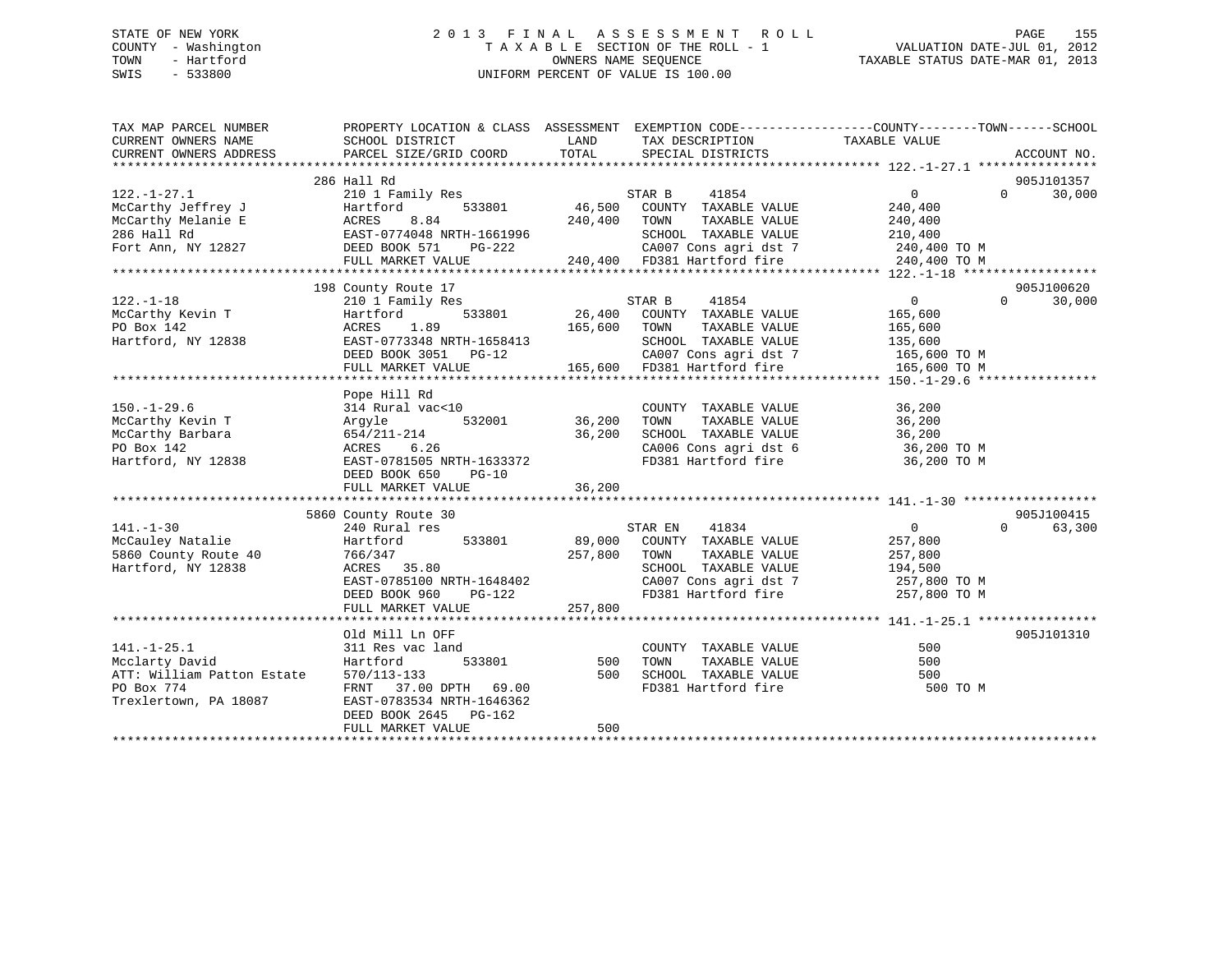## STATE OF NEW YORK 2 0 1 3 F I N A L A S S E S S M E N T R O L L PAGE 156 COUNTY - Washington T A X A B L E SECTION OF THE ROLL - 1 VALUATION DATE-JUL 01, 2012 TOWN - Hartford **TAXABLE STATUS DATE-MAR 01, 2013** SWIS - 533800 UNIFORM PERCENT OF VALUE IS 100.00

| TAX MAP PARCEL NUMBER<br>CURRENT OWNERS NAME<br>CURRENT OWNERS ADDRESS                | PROPERTY LOCATION & CLASS ASSESSMENT EXEMPTION CODE---------------COUNTY-------TOWN------SCHOOL<br>SCHOOL DISTRICT<br>PARCEL SIZE/GRID COORD                    | LAND<br>TOTAL                          | TAX DESCRIPTION TAXABLE VALUE<br>SPECIAL DISTRICTS                                                                                                   |                                                | ACCOUNT NO.        |
|---------------------------------------------------------------------------------------|-----------------------------------------------------------------------------------------------------------------------------------------------------------------|----------------------------------------|------------------------------------------------------------------------------------------------------------------------------------------------------|------------------------------------------------|--------------------|
| $148. - 1 - 25.3$<br>McClellan Heather A<br>48 McDougal Rd<br>Fort Ann, NY 12827      | 48 Mcdougal Rd<br>210 1 Family Res<br>Hartford<br>533801<br>LOT 8<br>2.26<br>ACRES<br>EAST-0766509 NRTH-1636150                                                 | 27,800<br>93,800                       | STAR B<br>41854<br>COUNTY TAXABLE VALUE<br>TAXABLE VALUE<br>TOWN<br>SCHOOL TAXABLE VALUE<br>CA006 Cons agri dst 6                                    | 0<br>93,800<br>93,800<br>63,800<br>93,800 TO M | $\Omega$<br>30,000 |
|                                                                                       | DEED BOOK 821<br>PG-163<br>FULL MARKET VALUE                                                                                                                    | 93,800                                 | FD381 Hartford fire 93,800 TO M                                                                                                                      |                                                |                    |
|                                                                                       |                                                                                                                                                                 |                                        |                                                                                                                                                      |                                                |                    |
| $148. - 1 - 25.4$<br>McClellan Heather A<br>48 McDougal Rd<br>Fort Ann, NY 12827      | Mcdougal Rd<br>314 Rural vac<10<br>Hartford<br>LOT 9<br>ACRES<br>2.57<br>EAST-0766525 NRTH-1635886<br>DEED BOOK 2282 PG-196                                     | 533801 18,000<br>18,000                | COUNTY TAXABLE VALUE<br>TOWN<br>TAXABLE VALUE<br>SCHOOL TAXABLE VALUE<br>CA006 Cons agri dst 6 18,000 TO M<br>FD381 Hartford fire                    | 18,000<br>18,000<br>18,000<br>18,000 TO M      |                    |
|                                                                                       | FULL MARKET VALUE                                                                                                                                               | 18,000                                 |                                                                                                                                                      |                                                |                    |
|                                                                                       |                                                                                                                                                                 |                                        |                                                                                                                                                      |                                                |                    |
| $114. - 1 - 12$<br>McClenning Robert L<br>2629 County Route 17<br>Granville, NY 12832 | State Route 40<br>314 Rural vac<10<br>Hartford<br>7.20<br>ACRES<br>EAST-0792537 NRTH-1666537<br>DEED BOOK 470<br>$PG-68$<br>FULL MARKET VALUE                   | _<br>533801 17,000<br>17,000<br>17,000 | COUNTY TAXABLE VALUE<br>TAXABLE VALUE<br>TOWN<br>SCHOOL TAXABLE VALUE 17,000<br>CA007 Cons agri dst 7 17,000 TO M<br>FD381 Hartford fire 17,000 TO M | 17,000<br>17,000                               | 905J100417         |
|                                                                                       |                                                                                                                                                                 |                                        |                                                                                                                                                      |                                                |                    |
| $114. - 1 - 14$<br>McClenning Robert L<br>2629 County Route 17<br>Granville, NY 12832 | State Route 40<br>314 Rural vac<10<br>533801<br>Hartford<br>ACRES 4.10<br>EAST-0792894 NRTH-1665464<br>DEED BOOK 470<br>PG-68<br>FULL MARKET VALUE              | 2,000<br>2,000<br>2,000                | COUNTY TAXABLE VALUE<br>TOWN<br>TAXABLE VALUE<br>SCHOOL TAXABLE VALUE<br>CA007 Cons agri dst 7 2,000 TO M<br>FD381 Hartford fire                     | 2,000<br>2,000<br>2,000<br>2,000 TO M          | 905J101034         |
|                                                                                       | 126 Country Ln                                                                                                                                                  |                                        |                                                                                                                                                      |                                                | 905J101125         |
| $122. - 1 - 49$<br>McClure Lee<br>20 Maynard St<br>Hudson Falls, NY 12839             | 323 Vacant rural<br>Hartford<br>533801<br>723-111 Easement & ROW<br>ACRES<br>50.03<br>EAST-0768741 NRTH-1660322<br>DEED BOOK 472<br>PG-149<br>FULL MARKET VALUE | 44,500<br>44,500<br>44,500             | COUNTY TAXABLE VALUE<br>TOWN<br>TAXABLE VALUE<br>SCHOOL TAXABLE VALUE<br>CA007 Cons agri dst 7 44,500 TO M<br>FD381 Hartford fire                    | 44,500<br>44,500<br>44,500<br>44,500 TO M      |                    |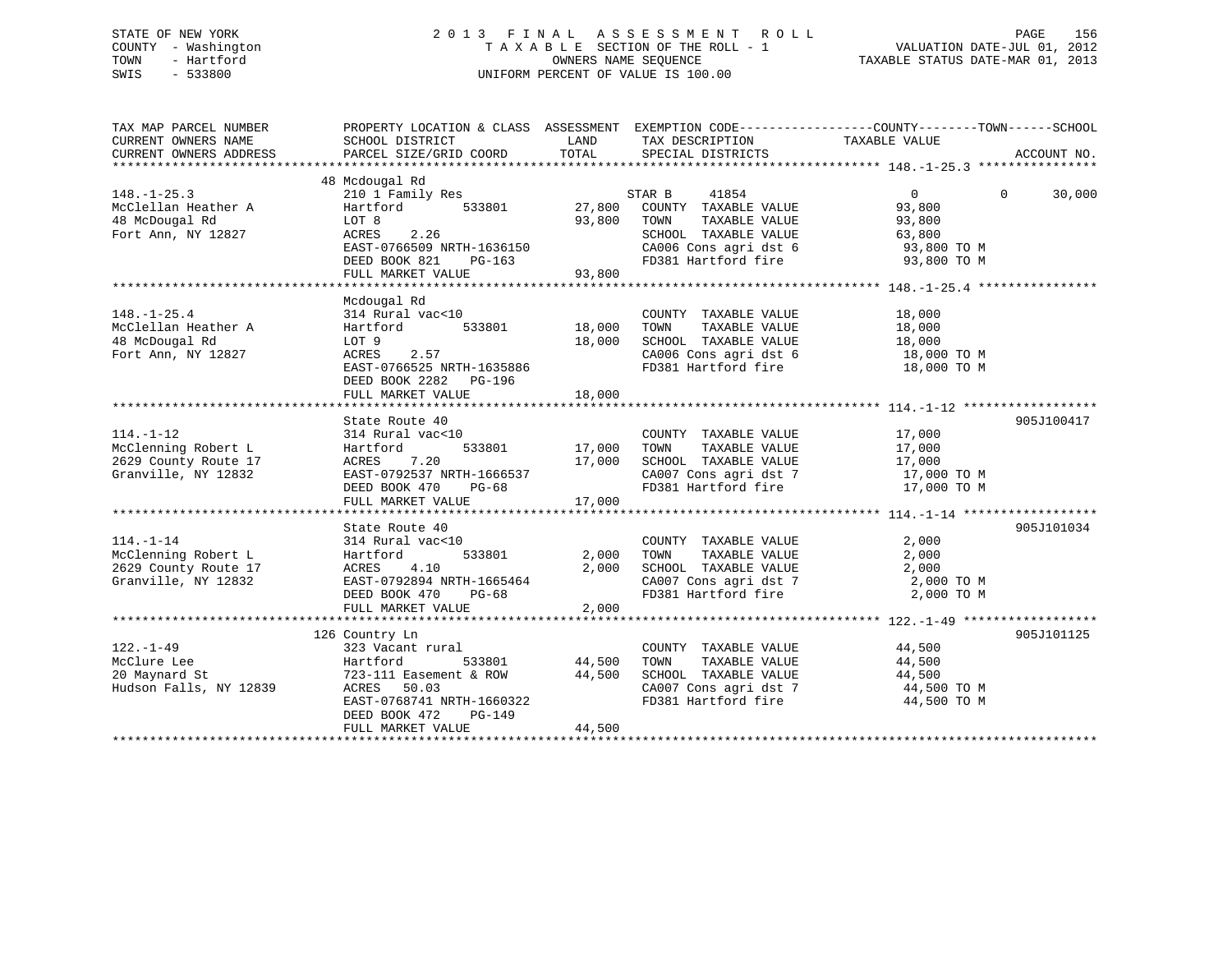## STATE OF NEW YORK 2 0 1 3 F I N A L A S S E S S M E N T R O L L PAGE 157 COUNTY - Washington T A X A B L E SECTION OF THE ROLL - 1 VALUATION DATE-JUL 01, 2012 TOWN - Hartford OWNERS NAME SEQUENCE TAXABLE STATUS DATE-MAR 01, 2013 SWIS - 533800 UNIFORM PERCENT OF VALUE IS 100.00

| TAX MAP PARCEL NUMBER              |                                                                                                    | PROPERTY LOCATION & CLASS ASSESSMENT EXEMPTION CODE---------------COUNTY-------TOWN------SCHOOL |                                      |
|------------------------------------|----------------------------------------------------------------------------------------------------|-------------------------------------------------------------------------------------------------|--------------------------------------|
| CURRENT OWNERS NAME                | SCHOOL DISTRICT                                                                                    | LAND<br>TAX DESCRIPTION                                                                         | TAXABLE VALUE                        |
| CURRENT OWNERS ADDRESS             | PARCEL SIZE/GRID COORD                                                                             | TOTAL<br>SPECIAL DISTRICTS                                                                      | ACCOUNT NO.                          |
|                                    |                                                                                                    |                                                                                                 |                                      |
|                                    | 83 County Route 23                                                                                 |                                                                                                 | 905J100655<br>$\Omega$               |
| $132.15 - 1 - 4$                   | 210 1 Family Res                                                                                   | STAR B $41854$<br>24,600 COUNTY TAXABLE VALUE                                                   | 30,000<br>$\overline{0}$             |
| McCotter John A<br>McCotter Gladys | Hartford<br>533801<br>Trans Exempt Repay 2013 98,400 TOWN                                          | TAXABLE VALUE                                                                                   | 98,400<br>98,400                     |
| 83 County Route 73                 |                                                                                                    | SCHOOL TAXABLE VALUE                                                                            | 68,400                               |
|                                    | FRNT 125.00 DPTH 492.00<br>EAST-0786492 NRTH-1653581                                               |                                                                                                 |                                      |
| Hartford, NY 12838                 | DEED BOOK 3168 PG-38                                                                               | CA007 Cons agri dst 7 98,400 TO M<br>FD381 Hartford fire 98,400 TO M                            |                                      |
|                                    | FULL MARKET VALUE                                                                                  |                                                                                                 |                                      |
|                                    |                                                                                                    |                                                                                                 |                                      |
|                                    | 38 Hinck Ln                                                                                        |                                                                                                 | 905J101313                           |
| $149. - 1 - 24.4$                  | 240 Rural res                                                                                      |                                                                                                 | $\overline{0}$<br>$\Omega$<br>30,000 |
| McCullen Larry M                   |                                                                                                    | STAR B<br>41854<br>35,300 COUNTY TAXABLE VALUE                                                  | 150,900                              |
|                                    |                                                                                                    | 150,900 TOWN<br>TAXABLE VALUE                                                                   | 150,900                              |
|                                    | McCullen Larry m<br>McCullen Georgia W<br>EAST-0780478 NRTH-1640340                                | SCHOOL TAXABLE VALUE                                                                            | 120,900                              |
|                                    | DEED BOOK 539<br>PG-347                                                                            | FD381 Hartford fire                                                                             | 150,900 TO M                         |
| Hartford, NY 12838                 |                                                                                                    | 150,900                                                                                         |                                      |
|                                    | FULL MARKET VALUE                                                                                  |                                                                                                 |                                      |
|                                    | 3701 State Route 196                                                                               |                                                                                                 | 905J101367                           |
| $140. - 1 - 6.1$                   | 312 Vac w/imprv                                                                                    | COUNTY TAXABLE VALUE                                                                            | 36,500                               |
| McFarren Bonnie                    | Hartford<br>533801                                                                                 | 26,800<br>TAXABLE VALUE<br>TOWN                                                                 | 36,500                               |
| 653 County Route 41                |                                                                                                    | SCHOOL TAXABLE VALUE                                                                            | 36,500                               |
| Hudson Falls, NY 12839             | ACRES 2.00 36,500<br>EAST-0775231 NRTH-1646616<br>DEED BOOK 3042 PG-311<br>THIM WISCOM 3042 PG-311 | CA007 Cons agri dst 7<br>CA007 Cons agri dst 7                                                  | 36,500 TO M                          |
|                                    |                                                                                                    |                                                                                                 | 36,500 TO M                          |
|                                    | FULL MARKET VALUE                                                                                  | 36,500                                                                                          |                                      |
|                                    |                                                                                                    |                                                                                                 |                                      |
|                                    | 300 Hall Rd                                                                                        |                                                                                                 | 905J100142                           |
| $122. - 1 - 27$                    | 210 1 Family Res                                                                                   | STAR B<br>41854                                                                                 | $\Omega$<br>$\overline{0}$<br>30,000 |
| McFarren Renee                     | Hartford 533801                                                                                    | 40,400 COUNTY TAXABLE VALUE                                                                     | 165,600                              |
| 300 Hall Rd                        | LOT 4                                                                                              | 165,600 TOWN<br>TAXABLE VALUE                                                                   | 165,600                              |
| Fort Ann, NY 12827                 | ACRES<br>5.58                                                                                      | SCHOOL TAXABLE VALUE                                                                            |                                      |
|                                    | EAST-0773606 NRTH-1662060                                                                          | CA007 Cons agri dst 7                                                                           | 135,600<br>165,600 TO M              |
|                                    | DEED BOOK 2592 PG-61                                                                               | FD381 Hartford fire                                                                             | 165,600 TO M                         |
|                                    | FULL MARKET VALUE                                                                                  | 165,600                                                                                         |                                      |
|                                    |                                                                                                    |                                                                                                 |                                      |
|                                    | 31 Miller Rdg                                                                                      |                                                                                                 | 905J101164                           |
| $141. - 3 - 39.5$                  | 240 Rural res                                                                                      | 41834<br>STAR EN                                                                                | 63,300<br>$\overline{0}$<br>$\Omega$ |
| Mcgee Martha                       | Hartford                                                                                           | 533801 40,100 COUNTY TAXABLE VALUE                                                              | 178,500                              |
| 31 Miller Rdg                      | ACRES 13.80                                                                                        | 178,500 TOWN<br>TAXABLE VALUE                                                                   | 178,500                              |
| Hartford, NY 12838                 | EAST-0786514 NRTH-1641529                                                                          | SCHOOL TAXABLE VALUE                                                                            | 115,200                              |
|                                    | DEED BOOK 2049 PG-224                                                                              | FD381 Hartford fire                                                                             | 178,500 TO M                         |
|                                    | FULL MARKET VALUE                                                                                  | 178,500                                                                                         |                                      |
|                                    |                                                                                                    |                                                                                                 |                                      |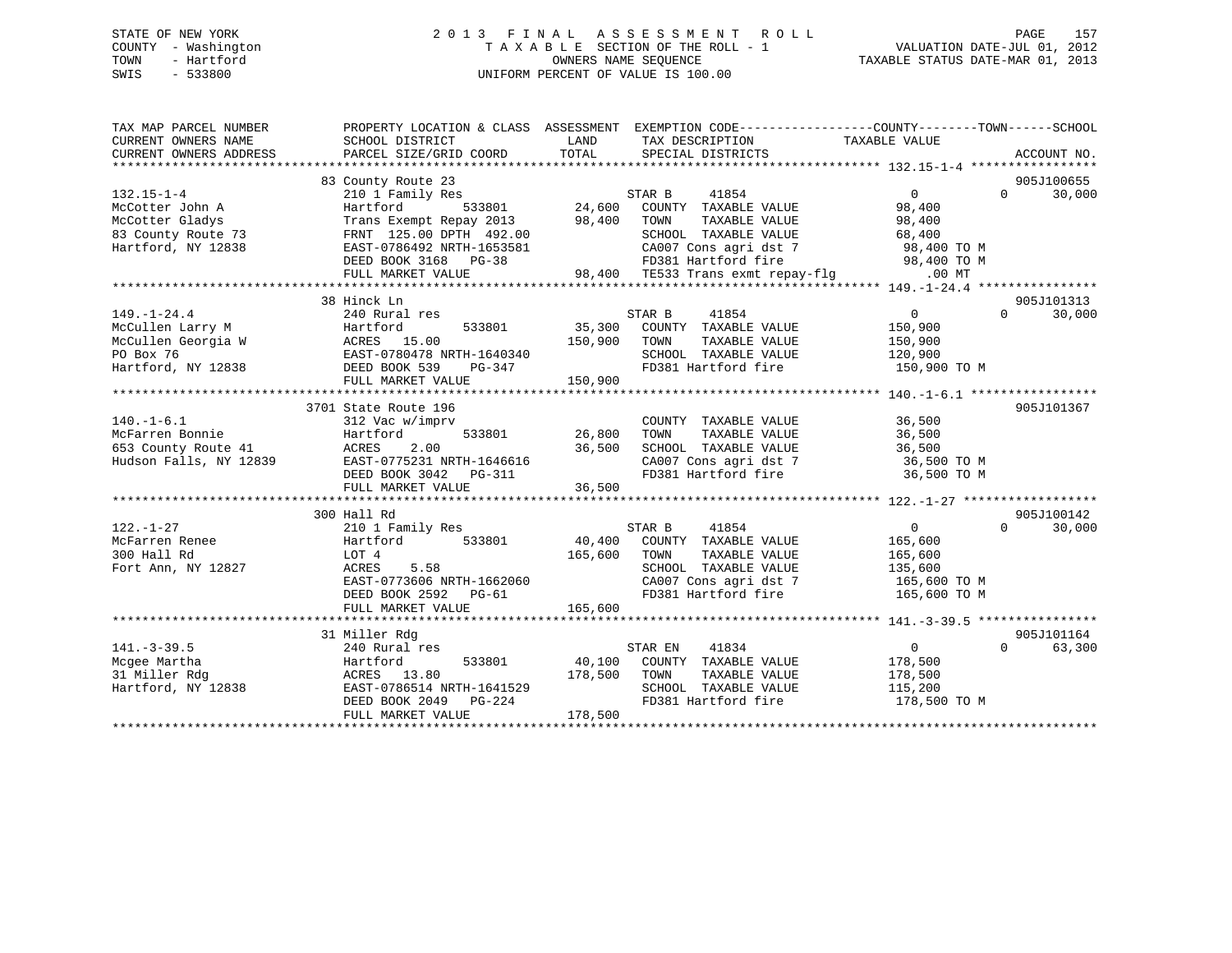## STATE OF NEW YORK 2 0 1 3 F I N A L A S S E S S M E N T R O L L PAGE 158 COUNTY - Washington T A X A B L E SECTION OF THE ROLL - 1 VALUATION DATE-JUL 01, 2012 TOWN - Hartford **TAXABLE STATUS DATE-MAR 01, 2013** SWIS - 533800 UNIFORM PERCENT OF VALUE IS 100.00

| TAX MAP PARCEL NUMBER       | PROPERTY LOCATION & CLASS ASSESSMENT |                      |                       | EXEMPTION CODE-----------------COUNTY-------TOWN------SCHOOL |                    |
|-----------------------------|--------------------------------------|----------------------|-----------------------|--------------------------------------------------------------|--------------------|
| CURRENT OWNERS NAME         | SCHOOL DISTRICT                      | LAND                 | TAX DESCRIPTION       | TAXABLE VALUE                                                |                    |
| CURRENT OWNERS ADDRESS      | PARCEL SIZE/GRID COORD               | TOTAL                | SPECIAL DISTRICTS     |                                                              | ACCOUNT NO.        |
|                             |                                      |                      |                       |                                                              |                    |
|                             | County Route 30                      |                      |                       |                                                              | 905J101009         |
| $141. - 3 - 37$             | 322 Rural vac>10                     |                      | COUNTY TAXABLE VALUE  | 31,500                                                       |                    |
| McKernon Glen               | 533801<br>Hartford                   | 31,500               | TAXABLE VALUE<br>TOWN | 31,500                                                       |                    |
| Stoner Mae                  | LOT 2                                | 31,500               | SCHOOL TAXABLE VALUE  | 31,500                                                       |                    |
| 66 Queen Mary Dr            | ACRES 10.20                          |                      | CA008 Cons agri dst 8 | 31,500 TO M                                                  |                    |
| Oueensbury, NY 12804        | EAST-0787667 NRTH-1642681            |                      | FD381 Hartford fire   | 31,500 TO M                                                  |                    |
|                             | DEED BOOK 499<br>PG-184              |                      |                       |                                                              |                    |
|                             | FULL MARKET VALUE                    | 31,500               |                       |                                                              |                    |
|                             |                                      |                      |                       |                                                              |                    |
|                             | 7400 State Route 40                  |                      |                       |                                                              | 905J100671         |
| $149. - 1 - 22.1$           | 240 Rural res                        |                      | STAR B<br>41854       | $\overline{0}$                                               | 30,000<br>$\Omega$ |
| McKinstry Matthew           | Hartford<br>533801                   | 97,000               | COUNTY TAXABLE VALUE  | 290,700                                                      |                    |
| White Jacquelyn             | ACRES<br>72.11                       | 290,700              | TOWN<br>TAXABLE VALUE | 290,700                                                      |                    |
| 7400 State Route 40         | EAST-0777204 NRTH-1638329            |                      | SCHOOL TAXABLE VALUE  | 260,700                                                      |                    |
| Fort Ann, NY 12827          | DEED BOOK 3251<br>PG-203             |                      | FD381 Hartford fire   | 290,700 TO M                                                 |                    |
|                             | FULL MARKET VALUE                    | 290,700              |                       |                                                              |                    |
| PRIOR OWNER ON 3/01/2013    |                                      |                      |                       |                                                              |                    |
| Berube Charles D            |                                      |                      |                       |                                                              |                    |
| *************************** |                                      |                      |                       |                                                              |                    |
|                             | 44 Russell Ln                        |                      |                       |                                                              | 905J100512         |
| $149. - 1 - 45$             | 210 1 Family Res                     |                      | 41854<br>STAR B       | $\mathbf 0$                                                  | 30,000<br>0        |
| McMurry John E Sr           | 533801<br>Hartford                   | 30,200               | COUNTY TAXABLE VALUE  | 143,000                                                      |                    |
| McMurry Norma J             | 2.90<br>ACRES                        | 143,000              | TOWN<br>TAXABLE VALUE | 143,000                                                      |                    |
| 44 Russell Ln               | EAST-0771743 NRTH-1635425            |                      | SCHOOL TAXABLE VALUE  | 113,000                                                      |                    |
| Argyle, NY 12809            | DEED BOOK 956<br><b>PG-59</b>        |                      | CA006 Cons agri dst 6 | 143,000 TO M                                                 |                    |
|                             | FULL MARKET VALUE                    | 143,000              | FD381 Hartford fire   | 143,000 TO M                                                 |                    |
|                             |                                      |                      |                       |                                                              |                    |
|                             | 15 Marlboro Country Rd               |                      |                       |                                                              | 905J100351         |
| $141. - 3 - 42$             | 210 1 Family Res                     |                      | COUNTY TAXABLE VALUE  | 126,000                                                      |                    |
| Meager Alice M              | Hartford<br>533801                   | 26,100               | TOWN<br>TAXABLE VALUE | 126,000                                                      |                    |
| 28 Collins Ter              | 1.52<br>ACRES                        | 126,000              | SCHOOL TAXABLE VALUE  | 126,000                                                      |                    |
| Saratoga Springs, NY 12866  | EAST-0785666 NRTH-1641867            |                      | FD381 Hartford fire   | 126,000 TO M                                                 |                    |
|                             | DEED BOOK 554<br>PG-127              |                      |                       |                                                              |                    |
|                             | FULL MARKET VALUE                    | 126,000              |                       |                                                              |                    |
|                             |                                      | ******************** |                       | ********** 132.15-1-9 ***                                    |                    |
|                             | 59 County Route 23                   |                      |                       |                                                              | 905J100031         |
| $132.15 - 1 - 9$            | 210 1 Family Res                     |                      | COUNTY TAXABLE VALUE  | 78,900                                                       |                    |
| Mercure Ronald A            | Hartford<br>533801                   | 22,600               | TAXABLE VALUE<br>TOWN | 78,900                                                       |                    |
| Mercure Diane               | 99.00 DPTH 422.00<br>FRNT            | 78,900               | SCHOOL TAXABLE VALUE  | 78,900                                                       |                    |
| 5319 County Route 30        | EAST-0786274 NRTH-1652999            |                      | CA007 Cons agri dst 7 | 78,900 TO M                                                  |                    |
| Granville, NY 12832         | DEED BOOK 506<br>PG-447              |                      | FD381 Hartford fire   | 78,900 TO M                                                  |                    |
|                             | FULL MARKET VALUE                    | 78,900               |                       |                                                              |                    |
|                             |                                      |                      |                       |                                                              |                    |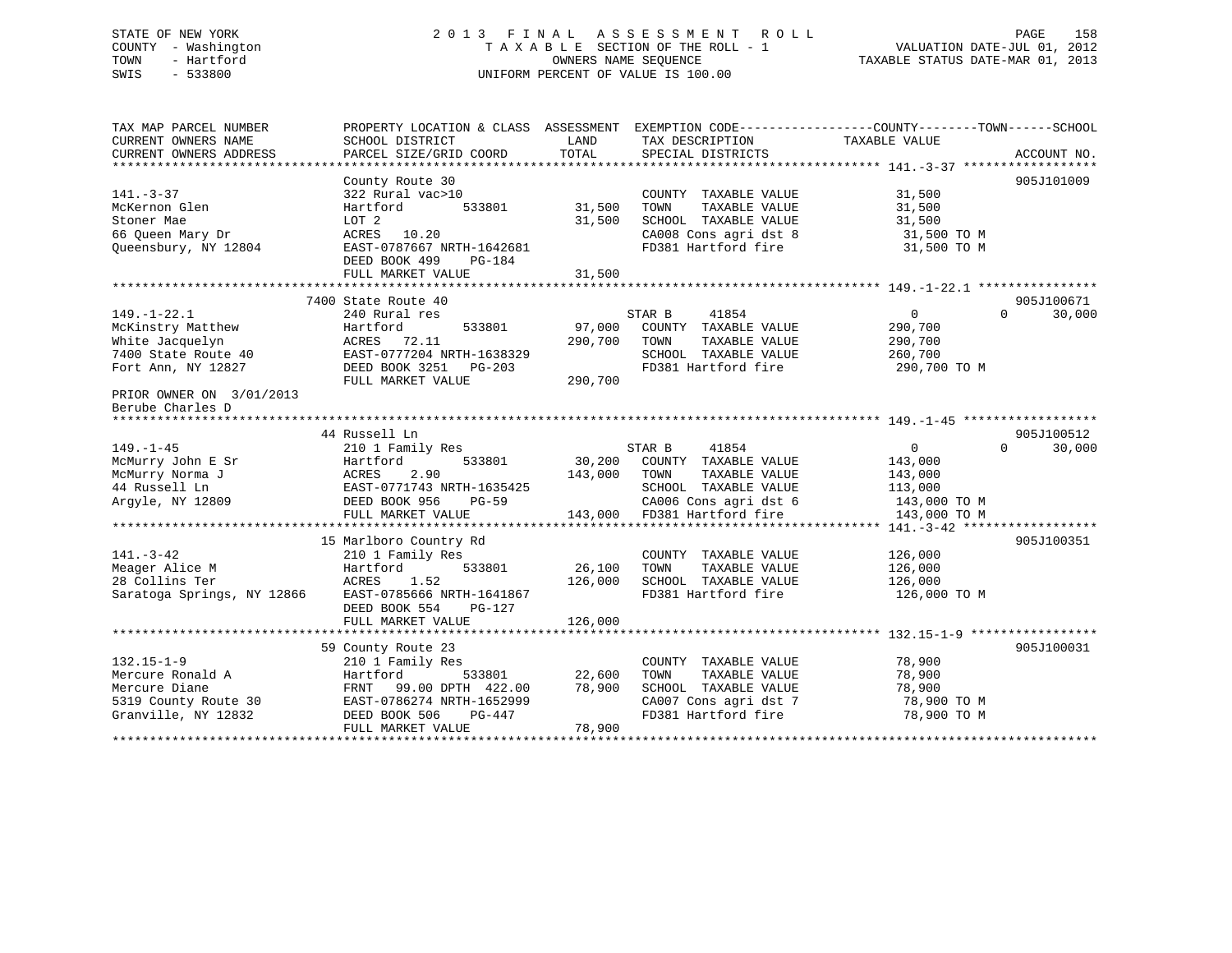## STATE OF NEW YORK 2 0 1 3 F I N A L A S S E S S M E N T R O L L PAGE 159 COUNTY - Washington T A X A B L E SECTION OF THE ROLL - 1 VALUATION DATE-JUL 01, 2012 TOWN - Hartford OWNERS NAME SEQUENCE TAXABLE STATUS DATE-MAR 01, 2013 SWIS - 533800 UNIFORM PERCENT OF VALUE IS 100.00UNIFORM PERCENT OF VALUE IS 100.00

| TAX MAP PARCEL NUMBER<br>CURRENT OWNERS NAME           | SCHOOL DISTRICT              | LAND                                                               | TAX DESCRIPTION TAXABLE VALUE                               | PROPERTY LOCATION & CLASS ASSESSMENT EXEMPTION CODE----------------COUNTY-------TOWN-----SCHOOL |             |
|--------------------------------------------------------|------------------------------|--------------------------------------------------------------------|-------------------------------------------------------------|-------------------------------------------------------------------------------------------------|-------------|
| CURRENT OWNERS ADDRESS                                 | PARCEL SIZE/GRID COORD TOTAL |                                                                    | SPECIAL DISTRICTS                                           |                                                                                                 | ACCOUNT NO. |
|                                                        | County Route 30              |                                                                    |                                                             |                                                                                                 | 905J100214  |
| $150. - 1 - 19$                                        | 323 Vacant rural             |                                                                    | 41720<br>AG DIST                                            | 31,163<br>31,163                                                                                | 31,163      |
| Mercure Ronald A                                       | Hartford                     | $\begin{array}{cc} 1 & & & & 1 \\ 533801 & & & 40,800 \end{array}$ | COUNTY TAXABLE VALUE                                        | 9,637                                                                                           |             |
| Mercure Brian R                                        | LOT 1                        | 40,800                                                             | TOWN<br>TAXABLE VALUE                                       | 9,637                                                                                           |             |
| 5319 County Route 30                                   | ACRES 29.91                  |                                                                    | SCHOOL TAXABLE VALUE                                        | 9,637                                                                                           |             |
| Granville, NY 12832                                    | EAST-0789605 NRTH-1635530    |                                                                    | CA008 Cons agri dst 8                                       | 9,637 TO M                                                                                      |             |
|                                                        | DEED BOOK 826<br>PG-190      |                                                                    | 31,163 EX                                                   |                                                                                                 |             |
| MAY BE SUBJECT TO PAYMENT                              | FULL MARKET VALUE            |                                                                    | 40,800 FD381 Hartford fire                                  | 40,800 TO M                                                                                     |             |
| UNDER AGDIST LAW TIL 2017                              |                              |                                                                    |                                                             |                                                                                                 |             |
|                                                        |                              |                                                                    |                                                             |                                                                                                 |             |
|                                                        | County Route 30              |                                                                    |                                                             |                                                                                                 |             |
| $150.-1-19.1$                                          | 323 Vacant rural             |                                                                    | 1<br>Hag bist 11720<br>133801 33,900 COUNTY TAXABLE VALUE   | 21,657 21,657                                                                                   | 21,657      |
| Mercure Ronald A                                       | Hartford                     |                                                                    |                                                             | 12,243                                                                                          |             |
| Mercure Brian R                                        | LOT 2                        | 33,900 TOWN                                                        | TAXABLE VALUE                                               | 12,243                                                                                          |             |
| 5319 County Route 30                                   | ACRES 33.09                  |                                                                    | SCHOOL TAXABLE VALUE                                        | 12,243                                                                                          |             |
| Granville, NY 12832                                    | EAST-0789369 NRTH-1634787    |                                                                    | SCHOOL TAXABLE VALUE<br>CA008 Cons agri dst 8<br>21.657 EX  | 12,243 TO M                                                                                     |             |
|                                                        | DEED BOOK 940                |                                                                    |                                                             |                                                                                                 |             |
| MAY BE SUBJECT TO PAYMENT                              | FULL MARKET VALUE            |                                                                    | PG-117<br>LUE 33,900 FD381 Hartford fire 33,900 TO M        |                                                                                                 |             |
| UNDER AGDIST LAW TIL 2017                              |                              |                                                                    |                                                             |                                                                                                 |             |
|                                                        |                              |                                                                    |                                                             |                                                                                                 |             |
|                                                        | County Route 30              |                                                                    |                                                             |                                                                                                 |             |
| $150.-1-19.2$                                          | 323 Vacant rural             |                                                                    | AG DIST<br>AG DIST 41720<br>35,500 COUNTY TAXABLE VALUE     | 22,350<br>22,350                                                                                | 22,350      |
| Mercure Ronald A                                       | 533801<br>Hartford           |                                                                    |                                                             | 13,150                                                                                          |             |
| Mercure Brian R                                        | LOT 3                        | 35,500                                                             | TOWN<br>TAXABLE VALUE                                       | 13,150                                                                                          |             |
| 5319 County Route 30                                   | ACRES 35.54                  |                                                                    |                                                             |                                                                                                 |             |
| Granville, NY 12832                                    | EAST-0788879 NRTH-1634073    |                                                                    | SCHOOL TAXABLE VALUE 13,150<br>CA008 Cons agri dst 8 13,150 | 13,150 TO M                                                                                     |             |
|                                                        | DEED BOOK 1993 PG-165        |                                                                    | 22,350 EX                                                   |                                                                                                 |             |
| MAY BE SUBJECT TO PAYMENT<br>UNDER AGDIST LAW TIL 2017 | FULL MARKET VALUE            |                                                                    | 35,500 FD381 Hartford fire                                  | 35,500 TO M                                                                                     |             |
|                                                        |                              |                                                                    |                                                             |                                                                                                 |             |
|                                                        | 5195 County Route 30         |                                                                    |                                                             |                                                                                                 | 905J100433  |
| $150. - 1 - 36$                                        | 241 Rural res&ag             |                                                                    | AG DIST<br>41720                                            | 23,760 23,760                                                                                   | 23,760      |
| Mercure Ronald A                                       | Hartford<br>533801           |                                                                    | 56,700 COUNTY TAXABLE VALUE                                 | 113,940                                                                                         |             |
| Mercure Diane                                          | ACRES 32.00                  | 137,700                                                            | TOWN<br>TAXABLE VALUE                                       | 113,940                                                                                         |             |
| 5319 County Route 30                                   | EAST-0787217 NRTH-1636038    |                                                                    | SCHOOL TAXABLE VALUE                                        | 113,940                                                                                         |             |
| Granville, NY 12832                                    | DEED BOOK 752<br>$PG-5$      |                                                                    | CA008 Cons agri dst 8                                       | 113,940 TO M                                                                                    |             |
|                                                        | FULL MARKET VALUE            | 137,700                                                            | 23,760 EX                                                   |                                                                                                 |             |
| MAY BE SUBJECT TO PAYMENT                              |                              |                                                                    | FD381 Hartford fire                                         | 137,700 TO M                                                                                    |             |
| UNDER AGDIST LAW TIL 2017                              |                              |                                                                    |                                                             |                                                                                                 |             |
|                                                        |                              |                                                                    |                                                             |                                                                                                 |             |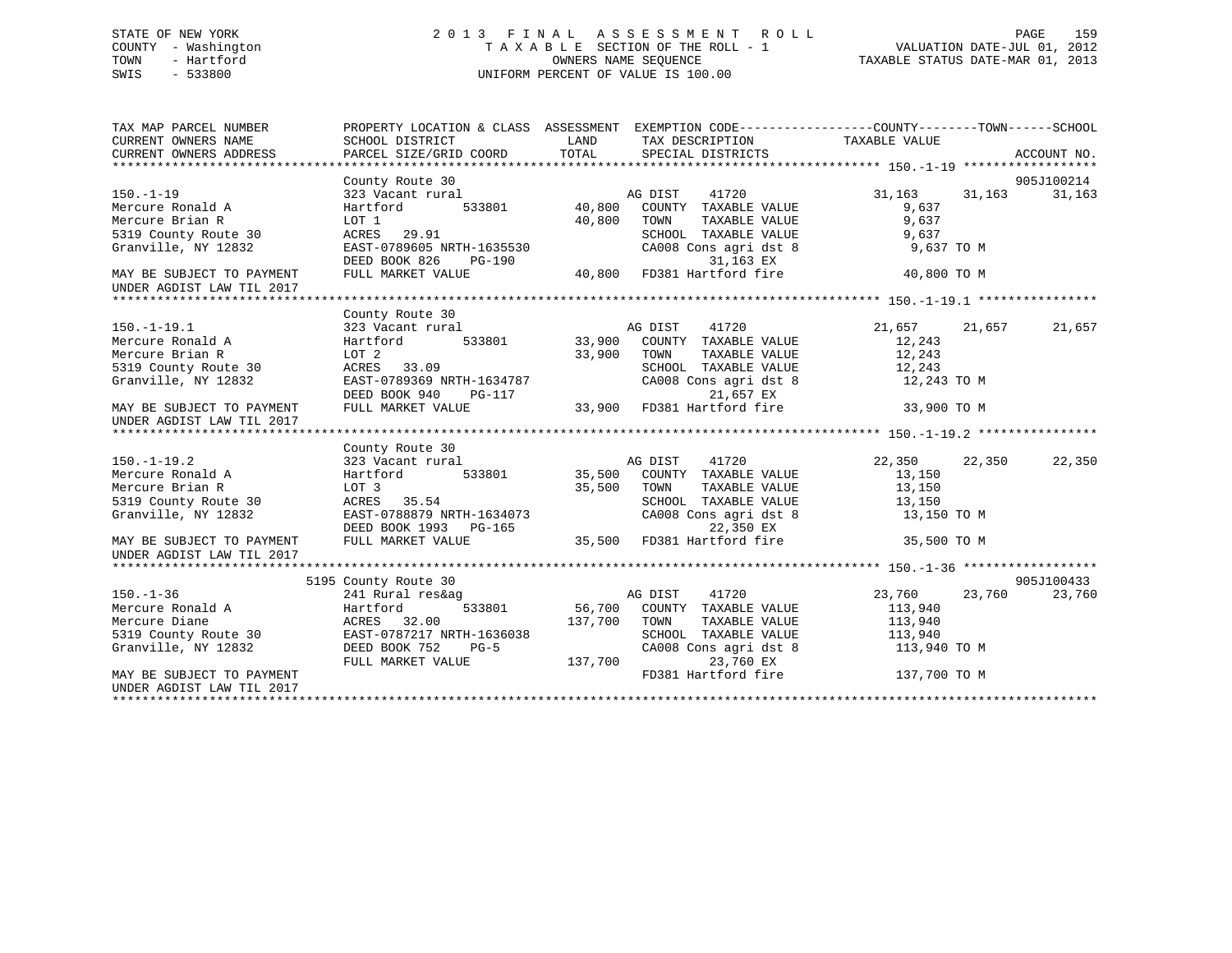## STATE OF NEW YORK 2 0 1 3 F I N A L A S S E S S M E N T R O L L PAGE 160 COUNTY - Washington T A X A B L E SECTION OF THE ROLL - 1 VALUATION DATE-JUL 01, 2012 TOWN - Hartford **TAXABLE STATUS DATE-MAR 01, 2013** SWIS - 533800 UNIFORM PERCENT OF VALUE IS 100.00

| TAX MAP PARCEL NUMBER<br>CURRENT OWNERS NAME<br>CURRENT OWNERS ADDRESS | PROPERTY LOCATION & CLASS ASSESSMENT EXEMPTION CODE---------------COUNTY-------TOWN------SCHOOL<br>SCHOOL DISTRICT<br>PARCEL SIZE/GRID COORD | LAND<br>TOTAL      | TAX DESCRIPTION TAXABLE VALUE<br>SPECIAL DISTRICTS                       |                |          | ACCOUNT NO. |
|------------------------------------------------------------------------|----------------------------------------------------------------------------------------------------------------------------------------------|--------------------|--------------------------------------------------------------------------|----------------|----------|-------------|
|                                                                        | 47 Washburn Hill Rd                                                                                                                          |                    |                                                                          |                |          | 905J100431  |
| $150. - 1 - 38$                                                        | 112 Dairy farm                                                                                                                               |                    | 41720                                                                    | 181,711        | 181,711  | 181,711     |
| Mercure Ronald A                                                       | rm AG DIST<br>533801 353,100 STAR EN<br>Hartford                                                                                             |                    | 41834                                                                    | $\overline{0}$ | $\Omega$ | 63,300      |
| Mercure Diane                                                          | 2 STAR Exemptions                                                                                                                            | 649,800 STAR B     | 41854                                                                    | $\Omega$       | $\Omega$ | 30,000      |
| 5319 County Route 30                                                   | ACRES 330.20                                                                                                                                 |                    | COUNTY TAXABLE VALUE                                                     | 468,089        |          |             |
| Granville, NY 12832                                                    | EAST-0789288 NRTH-1638356                                                                                                                    |                    | TOWN<br>TAXABLE VALUE                                                    | 468,089        |          |             |
|                                                                        | DEED BOOK 752<br>$PG-1$                                                                                                                      |                    | SCHOOL TAXABLE VALUE                                                     | 374,789        |          |             |
| MAY BE SUBJECT TO PAYMENT                                              | FULL MARKET VALUE                                                                                                                            |                    | 649,800 CA008 Cons agri dst 8                                            | 468,089 TO M   |          |             |
| UNDER AGDIST LAW TIL 2017                                              |                                                                                                                                              |                    | 181,711 EX                                                               |                |          |             |
|                                                                        |                                                                                                                                              |                    | FD381 Hartford fire                                                      | 649,800 TO M   |          |             |
|                                                                        |                                                                                                                                              |                    |                                                                          |                |          |             |
|                                                                        | Shine Hill Rd                                                                                                                                |                    |                                                                          |                |          | 905J100438  |
| $149. - 1 - 5$                                                         | 322 Rural vac>10                                                                                                                             |                    | COUNTY TAXABLE VALUE                                                     | 38,300         |          |             |
| Middleton Daniel A                                                     | Hartford                                                                                                                                     | 533801 38,300 TOWN | TAXABLE VALUE                                                            | 38,300         |          |             |
| 1450 Patten Mills Rd                                                   | ACRES 12.46                                                                                                                                  | 38,300             | SCHOOL TAXABLE VALUE                                                     | 38,300         |          |             |
| Fort Ann, NY 12827                                                     | EAST-0770961 NRTH-1638715                                                                                                                    |                    | FD381 Hartford fire                                                      | 38,300 TO M    |          |             |
|                                                                        | DEED BOOK 463<br>PG-773                                                                                                                      |                    |                                                                          |                |          |             |
|                                                                        | FULL MARKET VALUE                                                                                                                            | 38,300             |                                                                          |                |          |             |
|                                                                        |                                                                                                                                              |                    |                                                                          |                |          |             |
|                                                                        | Hastings Rd                                                                                                                                  |                    |                                                                          |                |          | 905J100439  |
| $132. - 1 - 6$                                                         | 323 Vacant rural                                                                                                                             |                    | AG DIST 41720                                                            | 52,289         | 52,289   | 52,289      |
| Mihaly Luke B Etal                                                     | 533801<br>Hartford                                                                                                                           |                    | 98,900 COUNTY TAXABLE VALUE                                              | 46,611         |          |             |
| Mihaly Matthew Etal                                                    | 718/343                                                                                                                                      | 98,900             | TOWN<br>TAXABLE VALUE                                                    | 46,611         |          |             |
| 111 Booth Hill Rd                                                      | ACRES 72.00                                                                                                                                  |                    | SCHOOL TAXABLE VALUE                                                     | 46,611         |          |             |
| Trumbull, CT 06611                                                     | EAST-0786682 NRTH-1655724                                                                                                                    |                    | CA007 Cons agri dst 7                                                    | 46,611 TO M    |          |             |
|                                                                        | DEED BOOK 906<br><b>PG-200</b>                                                                                                               |                    |                                                                          |                |          |             |
| MAY BE SUBJECT TO PAYMENT                                              | FULL MARKET VALUE                                                                                                                            |                    | 5724 52,289 EX<br>200 98,900 FD381 Hartford fire                         | 98,900 TO M    |          |             |
| UNDER AGDIST LAW TIL 2017                                              |                                                                                                                                              |                    |                                                                          |                |          |             |
|                                                                        |                                                                                                                                              |                    |                                                                          |                |          |             |
|                                                                        | Gilchrist Hill Rd                                                                                                                            |                    |                                                                          |                |          | 905J100441  |
| $141. - 1 - 21$                                                        | 323 Vacant rural                                                                                                                             |                    | AGRI-D IND 41730                                                         | 17,321 17,321  |          | 17,321      |
| Mihaly Luke B Etal                                                     | Hartford                                                                                                                                     |                    | 533801 67,800 COUNTY TAXABLE VALUE                                       | 50,479         |          |             |
| Mihaly Matthew G Etal                                                  | 718/347                                                                                                                                      |                    |                                                                          | 50,479         |          |             |
| 111 Booth Hill Rd                                                      | ACRES 64.00                                                                                                                                  |                    | 67,800 TOWN TAXABLE VALUE<br>SCHOOL TAXABLE VALUE<br>FD381 Hartford fire | 50,479         |          |             |
| Trumbull, CT 06611                                                     | EAST-0784451 NRTH-1645614                                                                                                                    |                    |                                                                          | 67,800 TO M    |          |             |
|                                                                        | DEED BOOK 906<br>PG-204                                                                                                                      |                    |                                                                          |                |          |             |
| MAY BE SUBJECT TO PAYMENT                                              | FULL MARKET VALUE                                                                                                                            | 67,800             |                                                                          |                |          |             |
| UNDER AGDIST LAW TIL 2020                                              |                                                                                                                                              |                    |                                                                          |                |          |             |
|                                                                        |                                                                                                                                              |                    |                                                                          |                |          |             |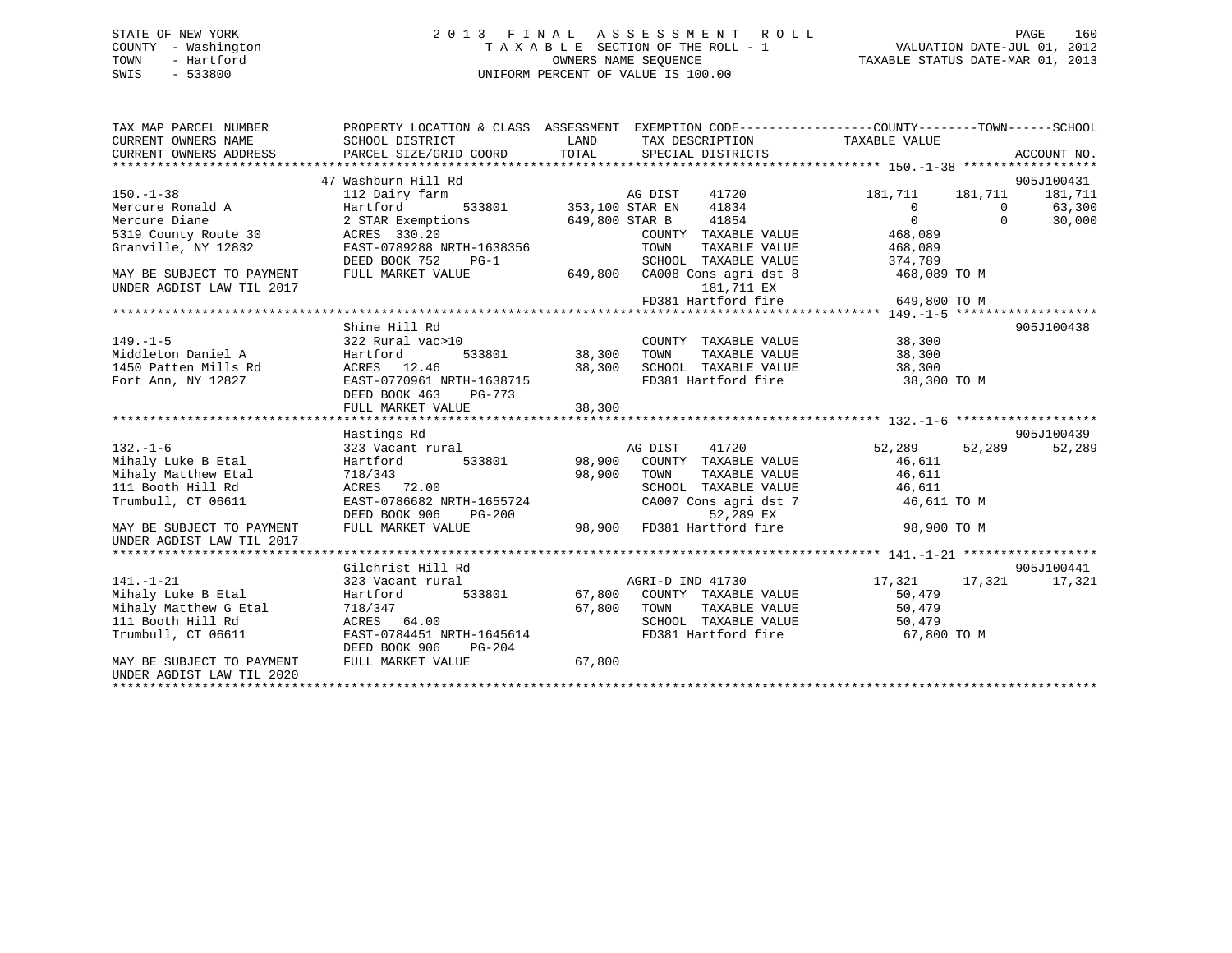## STATE OF NEW YORK 2 0 1 3 F I N A L A S S E S S M E N T R O L L PAGE 161 COUNTY - Washington T A X A B L E SECTION OF THE ROLL - 1 VALUATION DATE-JUL 01, 2012 TOWN - Hartford **TAXABLE STATUS DATE-MAR 01, 2013** SWIS - 533800 UNIFORM PERCENT OF VALUE IS 100.00

| 905J101132<br>3906 State Route 149<br>149<br>/ Res<br>533801 31,900 STAR B 41854<br>115,100 COUNTY TAXABLE VALUE<br>TOWN TAXABLE VALUE<br>TOWN TAXABLE VALUE<br>$131. -1 - 13.2$<br>28,775 28,775<br>$\overline{0}$<br>210 1 Family Res<br>Miller Gary I artford 533801 31,900<br>Miller Shirley I ACRES 3.35 115,100<br>3906 State Route 149 EAST-0768248 NRTH-1653879<br>Fort Ann, NY 12827 DEED BOOK 471 PG-107<br>FULL MARKET VALUE 115,100<br>$\begin{array}{c} 0 \\ 86,325 \end{array}$<br>$\overline{0}$<br>30,000<br>COUNTY TAXABLE VALUE<br>TAXABLE VALUE 86,325<br>3-107 SCHOOL TAXABLE VALUE 85,100<br>115,100 CA007 Cons agri dst 7 115,100 TO M<br>FD381 Hartford fire 115,100 TO M<br>FULL MARKET VALUE<br>905J100276<br>70 County Route 23<br>$\begin{tabular}{lllllll} \multicolumn{2}{c}{\textbf{COUNTY}} & \textbf{TXABLE VALUE} & & \multicolumn{2}{c}{\textbf{G4,400}} \\ \multicolumn{2}{c}{\textbf{TONN}} & \textbf{TXABLE VALUE} & & \multicolumn{2}{c}{\textbf{G4,400}} \\ \multicolumn{2}{c}{\textbf{TONN}} & \multicolumn{2}{c}{\textbf{TXABLE VALUE}} & & \multicolumn{2}{c}{\textbf{G4,400}} \\ \multicolumn{2}{c}{\textbf{TONN}} & \multicolumn{2}{c}{\textbf{TXABLE VALUE}} & & \multicolumn{2}{c}{\textbf{G4,4$<br>s<br>533801 11,500 TOWN<br>SCHOOL TAXABLE VALUE 64,400<br>CA007 Cons agri dst 7 64,400 TO M<br>FD381 Hartford fire 64,400 TO M<br>EAST-0786728 NRTH-1653145<br>DEED BOOK 796 PG-250<br>FULL MARKET VALUE 64,400<br>3582 County Route 30<br>141.-3-32<br>210 1 Family Res<br>Miller George Hartford (1992-323<br>211,100<br>211,100<br>211,100<br>211,100<br>211,100<br>211,100<br>211,100<br>211,100<br>211,100<br>211,100<br>211,100<br>211,100<br>211,100<br>211,100<br>211,100<br>21<br>County Route 30<br>vac<10<br>533801 18,500<br>$141. - 3 - 33.1$<br>314 Rural vac<10<br>$\begin{tabular}{lllllllllll} \multicolumn{2}{c}{\text{COUNTY}} & \text{TAXABLE VALUE} & & & 18\,,500 \\ \text{TOWN} & \text{TAXABLE VALUE} & & & 18\,,500 \\ \end{tabular}$<br>Miller George<br>Hartford<br>Miller Suann MIRES 2.79 18,500<br>PO Box 165 EAST-0788898 NRTH-1642451<br>Hartford, NY 12832 DEED BOOK 3032 PG-170<br>SCHOOL TAXABLE VALUE $18,500$<br>CA008 Cons agri dst 8 $18,500$ TO M<br>FD381 Hartford fire $18,500$ TO M<br>18,500<br>FULL MARKET VALUE<br>905J100605<br>7798 State Route 40<br>COUNTY TAXABLE VALUE 145,000<br>$141. - 1 - 15$<br>280 Res Multiple<br>TAXABLE VALUE 145,000<br>533801 16,100<br>Miller Mark A<br>TOWN<br>Hartford<br>7803 State Route 40<br>Hartford, NY 12838<br>FRNT 85.00 DPTH 179.00 145,000<br>SCHOOL TAXABLE VALUE 145,000<br>FD381 Hartford fire 145,000<br>145,000 TO M<br>Hartford, NY 12838<br>EAST-0782904 NRTH-1646016<br>DEED BOOK 2490 PG-219<br>FULL MARKET VALUE<br>145,000 | TAX MAP PARCEL NUMBER | PROPERTY LOCATION & CLASS ASSESSMENT EXEMPTION CODE---------------COUNTY-------TOWN-----SCHOOL |  |  |
|--------------------------------------------------------------------------------------------------------------------------------------------------------------------------------------------------------------------------------------------------------------------------------------------------------------------------------------------------------------------------------------------------------------------------------------------------------------------------------------------------------------------------------------------------------------------------------------------------------------------------------------------------------------------------------------------------------------------------------------------------------------------------------------------------------------------------------------------------------------------------------------------------------------------------------------------------------------------------------------------------------------------------------------------------------------------------------------------------------------------------------------------------------------------------------------------------------------------------------------------------------------------------------------------------------------------------------------------------------------------------------------------------------------------------------------------------------------------------------------------------------------------------------------------------------------------------------------------------------------------------------------------------------------------------------------------------------------------------------------------------------------------------------------------------------------------------------------------------------------------------------------------------------------------------------------------------------------------------------------------------------------------------------------------------------------------------------------------------------------------------------------------------------------------------------------------------------------------------------------------------------------------------------------------------------------------------------------------------------------------------------------------------------------------------------------------------------------------------------------------------------------------------------------------------------------------------------------------------------------------------------------------------------------------------------------------------------------------------------------------------------------------------------------|-----------------------|------------------------------------------------------------------------------------------------|--|--|
|                                                                                                                                                                                                                                                                                                                                                                                                                                                                                                                                                                                                                                                                                                                                                                                                                                                                                                                                                                                                                                                                                                                                                                                                                                                                                                                                                                                                                                                                                                                                                                                                                                                                                                                                                                                                                                                                                                                                                                                                                                                                                                                                                                                                                                                                                                                                                                                                                                                                                                                                                                                                                                                                                                                                                                                      |                       |                                                                                                |  |  |
|                                                                                                                                                                                                                                                                                                                                                                                                                                                                                                                                                                                                                                                                                                                                                                                                                                                                                                                                                                                                                                                                                                                                                                                                                                                                                                                                                                                                                                                                                                                                                                                                                                                                                                                                                                                                                                                                                                                                                                                                                                                                                                                                                                                                                                                                                                                                                                                                                                                                                                                                                                                                                                                                                                                                                                                      |                       |                                                                                                |  |  |
|                                                                                                                                                                                                                                                                                                                                                                                                                                                                                                                                                                                                                                                                                                                                                                                                                                                                                                                                                                                                                                                                                                                                                                                                                                                                                                                                                                                                                                                                                                                                                                                                                                                                                                                                                                                                                                                                                                                                                                                                                                                                                                                                                                                                                                                                                                                                                                                                                                                                                                                                                                                                                                                                                                                                                                                      |                       |                                                                                                |  |  |
|                                                                                                                                                                                                                                                                                                                                                                                                                                                                                                                                                                                                                                                                                                                                                                                                                                                                                                                                                                                                                                                                                                                                                                                                                                                                                                                                                                                                                                                                                                                                                                                                                                                                                                                                                                                                                                                                                                                                                                                                                                                                                                                                                                                                                                                                                                                                                                                                                                                                                                                                                                                                                                                                                                                                                                                      |                       |                                                                                                |  |  |
|                                                                                                                                                                                                                                                                                                                                                                                                                                                                                                                                                                                                                                                                                                                                                                                                                                                                                                                                                                                                                                                                                                                                                                                                                                                                                                                                                                                                                                                                                                                                                                                                                                                                                                                                                                                                                                                                                                                                                                                                                                                                                                                                                                                                                                                                                                                                                                                                                                                                                                                                                                                                                                                                                                                                                                                      |                       |                                                                                                |  |  |
|                                                                                                                                                                                                                                                                                                                                                                                                                                                                                                                                                                                                                                                                                                                                                                                                                                                                                                                                                                                                                                                                                                                                                                                                                                                                                                                                                                                                                                                                                                                                                                                                                                                                                                                                                                                                                                                                                                                                                                                                                                                                                                                                                                                                                                                                                                                                                                                                                                                                                                                                                                                                                                                                                                                                                                                      |                       |                                                                                                |  |  |
|                                                                                                                                                                                                                                                                                                                                                                                                                                                                                                                                                                                                                                                                                                                                                                                                                                                                                                                                                                                                                                                                                                                                                                                                                                                                                                                                                                                                                                                                                                                                                                                                                                                                                                                                                                                                                                                                                                                                                                                                                                                                                                                                                                                                                                                                                                                                                                                                                                                                                                                                                                                                                                                                                                                                                                                      |                       |                                                                                                |  |  |
|                                                                                                                                                                                                                                                                                                                                                                                                                                                                                                                                                                                                                                                                                                                                                                                                                                                                                                                                                                                                                                                                                                                                                                                                                                                                                                                                                                                                                                                                                                                                                                                                                                                                                                                                                                                                                                                                                                                                                                                                                                                                                                                                                                                                                                                                                                                                                                                                                                                                                                                                                                                                                                                                                                                                                                                      |                       |                                                                                                |  |  |
|                                                                                                                                                                                                                                                                                                                                                                                                                                                                                                                                                                                                                                                                                                                                                                                                                                                                                                                                                                                                                                                                                                                                                                                                                                                                                                                                                                                                                                                                                                                                                                                                                                                                                                                                                                                                                                                                                                                                                                                                                                                                                                                                                                                                                                                                                                                                                                                                                                                                                                                                                                                                                                                                                                                                                                                      |                       |                                                                                                |  |  |
|                                                                                                                                                                                                                                                                                                                                                                                                                                                                                                                                                                                                                                                                                                                                                                                                                                                                                                                                                                                                                                                                                                                                                                                                                                                                                                                                                                                                                                                                                                                                                                                                                                                                                                                                                                                                                                                                                                                                                                                                                                                                                                                                                                                                                                                                                                                                                                                                                                                                                                                                                                                                                                                                                                                                                                                      |                       |                                                                                                |  |  |
|                                                                                                                                                                                                                                                                                                                                                                                                                                                                                                                                                                                                                                                                                                                                                                                                                                                                                                                                                                                                                                                                                                                                                                                                                                                                                                                                                                                                                                                                                                                                                                                                                                                                                                                                                                                                                                                                                                                                                                                                                                                                                                                                                                                                                                                                                                                                                                                                                                                                                                                                                                                                                                                                                                                                                                                      |                       |                                                                                                |  |  |
|                                                                                                                                                                                                                                                                                                                                                                                                                                                                                                                                                                                                                                                                                                                                                                                                                                                                                                                                                                                                                                                                                                                                                                                                                                                                                                                                                                                                                                                                                                                                                                                                                                                                                                                                                                                                                                                                                                                                                                                                                                                                                                                                                                                                                                                                                                                                                                                                                                                                                                                                                                                                                                                                                                                                                                                      |                       |                                                                                                |  |  |
|                                                                                                                                                                                                                                                                                                                                                                                                                                                                                                                                                                                                                                                                                                                                                                                                                                                                                                                                                                                                                                                                                                                                                                                                                                                                                                                                                                                                                                                                                                                                                                                                                                                                                                                                                                                                                                                                                                                                                                                                                                                                                                                                                                                                                                                                                                                                                                                                                                                                                                                                                                                                                                                                                                                                                                                      |                       |                                                                                                |  |  |
|                                                                                                                                                                                                                                                                                                                                                                                                                                                                                                                                                                                                                                                                                                                                                                                                                                                                                                                                                                                                                                                                                                                                                                                                                                                                                                                                                                                                                                                                                                                                                                                                                                                                                                                                                                                                                                                                                                                                                                                                                                                                                                                                                                                                                                                                                                                                                                                                                                                                                                                                                                                                                                                                                                                                                                                      |                       |                                                                                                |  |  |
|                                                                                                                                                                                                                                                                                                                                                                                                                                                                                                                                                                                                                                                                                                                                                                                                                                                                                                                                                                                                                                                                                                                                                                                                                                                                                                                                                                                                                                                                                                                                                                                                                                                                                                                                                                                                                                                                                                                                                                                                                                                                                                                                                                                                                                                                                                                                                                                                                                                                                                                                                                                                                                                                                                                                                                                      |                       |                                                                                                |  |  |
|                                                                                                                                                                                                                                                                                                                                                                                                                                                                                                                                                                                                                                                                                                                                                                                                                                                                                                                                                                                                                                                                                                                                                                                                                                                                                                                                                                                                                                                                                                                                                                                                                                                                                                                                                                                                                                                                                                                                                                                                                                                                                                                                                                                                                                                                                                                                                                                                                                                                                                                                                                                                                                                                                                                                                                                      |                       |                                                                                                |  |  |
|                                                                                                                                                                                                                                                                                                                                                                                                                                                                                                                                                                                                                                                                                                                                                                                                                                                                                                                                                                                                                                                                                                                                                                                                                                                                                                                                                                                                                                                                                                                                                                                                                                                                                                                                                                                                                                                                                                                                                                                                                                                                                                                                                                                                                                                                                                                                                                                                                                                                                                                                                                                                                                                                                                                                                                                      |                       |                                                                                                |  |  |
|                                                                                                                                                                                                                                                                                                                                                                                                                                                                                                                                                                                                                                                                                                                                                                                                                                                                                                                                                                                                                                                                                                                                                                                                                                                                                                                                                                                                                                                                                                                                                                                                                                                                                                                                                                                                                                                                                                                                                                                                                                                                                                                                                                                                                                                                                                                                                                                                                                                                                                                                                                                                                                                                                                                                                                                      |                       |                                                                                                |  |  |
|                                                                                                                                                                                                                                                                                                                                                                                                                                                                                                                                                                                                                                                                                                                                                                                                                                                                                                                                                                                                                                                                                                                                                                                                                                                                                                                                                                                                                                                                                                                                                                                                                                                                                                                                                                                                                                                                                                                                                                                                                                                                                                                                                                                                                                                                                                                                                                                                                                                                                                                                                                                                                                                                                                                                                                                      |                       |                                                                                                |  |  |
|                                                                                                                                                                                                                                                                                                                                                                                                                                                                                                                                                                                                                                                                                                                                                                                                                                                                                                                                                                                                                                                                                                                                                                                                                                                                                                                                                                                                                                                                                                                                                                                                                                                                                                                                                                                                                                                                                                                                                                                                                                                                                                                                                                                                                                                                                                                                                                                                                                                                                                                                                                                                                                                                                                                                                                                      |                       |                                                                                                |  |  |
|                                                                                                                                                                                                                                                                                                                                                                                                                                                                                                                                                                                                                                                                                                                                                                                                                                                                                                                                                                                                                                                                                                                                                                                                                                                                                                                                                                                                                                                                                                                                                                                                                                                                                                                                                                                                                                                                                                                                                                                                                                                                                                                                                                                                                                                                                                                                                                                                                                                                                                                                                                                                                                                                                                                                                                                      |                       |                                                                                                |  |  |
|                                                                                                                                                                                                                                                                                                                                                                                                                                                                                                                                                                                                                                                                                                                                                                                                                                                                                                                                                                                                                                                                                                                                                                                                                                                                                                                                                                                                                                                                                                                                                                                                                                                                                                                                                                                                                                                                                                                                                                                                                                                                                                                                                                                                                                                                                                                                                                                                                                                                                                                                                                                                                                                                                                                                                                                      |                       |                                                                                                |  |  |
|                                                                                                                                                                                                                                                                                                                                                                                                                                                                                                                                                                                                                                                                                                                                                                                                                                                                                                                                                                                                                                                                                                                                                                                                                                                                                                                                                                                                                                                                                                                                                                                                                                                                                                                                                                                                                                                                                                                                                                                                                                                                                                                                                                                                                                                                                                                                                                                                                                                                                                                                                                                                                                                                                                                                                                                      |                       |                                                                                                |  |  |
|                                                                                                                                                                                                                                                                                                                                                                                                                                                                                                                                                                                                                                                                                                                                                                                                                                                                                                                                                                                                                                                                                                                                                                                                                                                                                                                                                                                                                                                                                                                                                                                                                                                                                                                                                                                                                                                                                                                                                                                                                                                                                                                                                                                                                                                                                                                                                                                                                                                                                                                                                                                                                                                                                                                                                                                      |                       |                                                                                                |  |  |
|                                                                                                                                                                                                                                                                                                                                                                                                                                                                                                                                                                                                                                                                                                                                                                                                                                                                                                                                                                                                                                                                                                                                                                                                                                                                                                                                                                                                                                                                                                                                                                                                                                                                                                                                                                                                                                                                                                                                                                                                                                                                                                                                                                                                                                                                                                                                                                                                                                                                                                                                                                                                                                                                                                                                                                                      |                       |                                                                                                |  |  |
|                                                                                                                                                                                                                                                                                                                                                                                                                                                                                                                                                                                                                                                                                                                                                                                                                                                                                                                                                                                                                                                                                                                                                                                                                                                                                                                                                                                                                                                                                                                                                                                                                                                                                                                                                                                                                                                                                                                                                                                                                                                                                                                                                                                                                                                                                                                                                                                                                                                                                                                                                                                                                                                                                                                                                                                      |                       |                                                                                                |  |  |
|                                                                                                                                                                                                                                                                                                                                                                                                                                                                                                                                                                                                                                                                                                                                                                                                                                                                                                                                                                                                                                                                                                                                                                                                                                                                                                                                                                                                                                                                                                                                                                                                                                                                                                                                                                                                                                                                                                                                                                                                                                                                                                                                                                                                                                                                                                                                                                                                                                                                                                                                                                                                                                                                                                                                                                                      |                       |                                                                                                |  |  |
|                                                                                                                                                                                                                                                                                                                                                                                                                                                                                                                                                                                                                                                                                                                                                                                                                                                                                                                                                                                                                                                                                                                                                                                                                                                                                                                                                                                                                                                                                                                                                                                                                                                                                                                                                                                                                                                                                                                                                                                                                                                                                                                                                                                                                                                                                                                                                                                                                                                                                                                                                                                                                                                                                                                                                                                      |                       |                                                                                                |  |  |
|                                                                                                                                                                                                                                                                                                                                                                                                                                                                                                                                                                                                                                                                                                                                                                                                                                                                                                                                                                                                                                                                                                                                                                                                                                                                                                                                                                                                                                                                                                                                                                                                                                                                                                                                                                                                                                                                                                                                                                                                                                                                                                                                                                                                                                                                                                                                                                                                                                                                                                                                                                                                                                                                                                                                                                                      |                       |                                                                                                |  |  |
|                                                                                                                                                                                                                                                                                                                                                                                                                                                                                                                                                                                                                                                                                                                                                                                                                                                                                                                                                                                                                                                                                                                                                                                                                                                                                                                                                                                                                                                                                                                                                                                                                                                                                                                                                                                                                                                                                                                                                                                                                                                                                                                                                                                                                                                                                                                                                                                                                                                                                                                                                                                                                                                                                                                                                                                      |                       |                                                                                                |  |  |
|                                                                                                                                                                                                                                                                                                                                                                                                                                                                                                                                                                                                                                                                                                                                                                                                                                                                                                                                                                                                                                                                                                                                                                                                                                                                                                                                                                                                                                                                                                                                                                                                                                                                                                                                                                                                                                                                                                                                                                                                                                                                                                                                                                                                                                                                                                                                                                                                                                                                                                                                                                                                                                                                                                                                                                                      |                       |                                                                                                |  |  |
|                                                                                                                                                                                                                                                                                                                                                                                                                                                                                                                                                                                                                                                                                                                                                                                                                                                                                                                                                                                                                                                                                                                                                                                                                                                                                                                                                                                                                                                                                                                                                                                                                                                                                                                                                                                                                                                                                                                                                                                                                                                                                                                                                                                                                                                                                                                                                                                                                                                                                                                                                                                                                                                                                                                                                                                      |                       |                                                                                                |  |  |
|                                                                                                                                                                                                                                                                                                                                                                                                                                                                                                                                                                                                                                                                                                                                                                                                                                                                                                                                                                                                                                                                                                                                                                                                                                                                                                                                                                                                                                                                                                                                                                                                                                                                                                                                                                                                                                                                                                                                                                                                                                                                                                                                                                                                                                                                                                                                                                                                                                                                                                                                                                                                                                                                                                                                                                                      |                       |                                                                                                |  |  |
|                                                                                                                                                                                                                                                                                                                                                                                                                                                                                                                                                                                                                                                                                                                                                                                                                                                                                                                                                                                                                                                                                                                                                                                                                                                                                                                                                                                                                                                                                                                                                                                                                                                                                                                                                                                                                                                                                                                                                                                                                                                                                                                                                                                                                                                                                                                                                                                                                                                                                                                                                                                                                                                                                                                                                                                      |                       |                                                                                                |  |  |
|                                                                                                                                                                                                                                                                                                                                                                                                                                                                                                                                                                                                                                                                                                                                                                                                                                                                                                                                                                                                                                                                                                                                                                                                                                                                                                                                                                                                                                                                                                                                                                                                                                                                                                                                                                                                                                                                                                                                                                                                                                                                                                                                                                                                                                                                                                                                                                                                                                                                                                                                                                                                                                                                                                                                                                                      |                       |                                                                                                |  |  |
|                                                                                                                                                                                                                                                                                                                                                                                                                                                                                                                                                                                                                                                                                                                                                                                                                                                                                                                                                                                                                                                                                                                                                                                                                                                                                                                                                                                                                                                                                                                                                                                                                                                                                                                                                                                                                                                                                                                                                                                                                                                                                                                                                                                                                                                                                                                                                                                                                                                                                                                                                                                                                                                                                                                                                                                      |                       |                                                                                                |  |  |
|                                                                                                                                                                                                                                                                                                                                                                                                                                                                                                                                                                                                                                                                                                                                                                                                                                                                                                                                                                                                                                                                                                                                                                                                                                                                                                                                                                                                                                                                                                                                                                                                                                                                                                                                                                                                                                                                                                                                                                                                                                                                                                                                                                                                                                                                                                                                                                                                                                                                                                                                                                                                                                                                                                                                                                                      |                       |                                                                                                |  |  |
|                                                                                                                                                                                                                                                                                                                                                                                                                                                                                                                                                                                                                                                                                                                                                                                                                                                                                                                                                                                                                                                                                                                                                                                                                                                                                                                                                                                                                                                                                                                                                                                                                                                                                                                                                                                                                                                                                                                                                                                                                                                                                                                                                                                                                                                                                                                                                                                                                                                                                                                                                                                                                                                                                                                                                                                      |                       |                                                                                                |  |  |
|                                                                                                                                                                                                                                                                                                                                                                                                                                                                                                                                                                                                                                                                                                                                                                                                                                                                                                                                                                                                                                                                                                                                                                                                                                                                                                                                                                                                                                                                                                                                                                                                                                                                                                                                                                                                                                                                                                                                                                                                                                                                                                                                                                                                                                                                                                                                                                                                                                                                                                                                                                                                                                                                                                                                                                                      |                       |                                                                                                |  |  |
|                                                                                                                                                                                                                                                                                                                                                                                                                                                                                                                                                                                                                                                                                                                                                                                                                                                                                                                                                                                                                                                                                                                                                                                                                                                                                                                                                                                                                                                                                                                                                                                                                                                                                                                                                                                                                                                                                                                                                                                                                                                                                                                                                                                                                                                                                                                                                                                                                                                                                                                                                                                                                                                                                                                                                                                      |                       |                                                                                                |  |  |
|                                                                                                                                                                                                                                                                                                                                                                                                                                                                                                                                                                                                                                                                                                                                                                                                                                                                                                                                                                                                                                                                                                                                                                                                                                                                                                                                                                                                                                                                                                                                                                                                                                                                                                                                                                                                                                                                                                                                                                                                                                                                                                                                                                                                                                                                                                                                                                                                                                                                                                                                                                                                                                                                                                                                                                                      |                       |                                                                                                |  |  |
|                                                                                                                                                                                                                                                                                                                                                                                                                                                                                                                                                                                                                                                                                                                                                                                                                                                                                                                                                                                                                                                                                                                                                                                                                                                                                                                                                                                                                                                                                                                                                                                                                                                                                                                                                                                                                                                                                                                                                                                                                                                                                                                                                                                                                                                                                                                                                                                                                                                                                                                                                                                                                                                                                                                                                                                      |                       |                                                                                                |  |  |
|                                                                                                                                                                                                                                                                                                                                                                                                                                                                                                                                                                                                                                                                                                                                                                                                                                                                                                                                                                                                                                                                                                                                                                                                                                                                                                                                                                                                                                                                                                                                                                                                                                                                                                                                                                                                                                                                                                                                                                                                                                                                                                                                                                                                                                                                                                                                                                                                                                                                                                                                                                                                                                                                                                                                                                                      |                       |                                                                                                |  |  |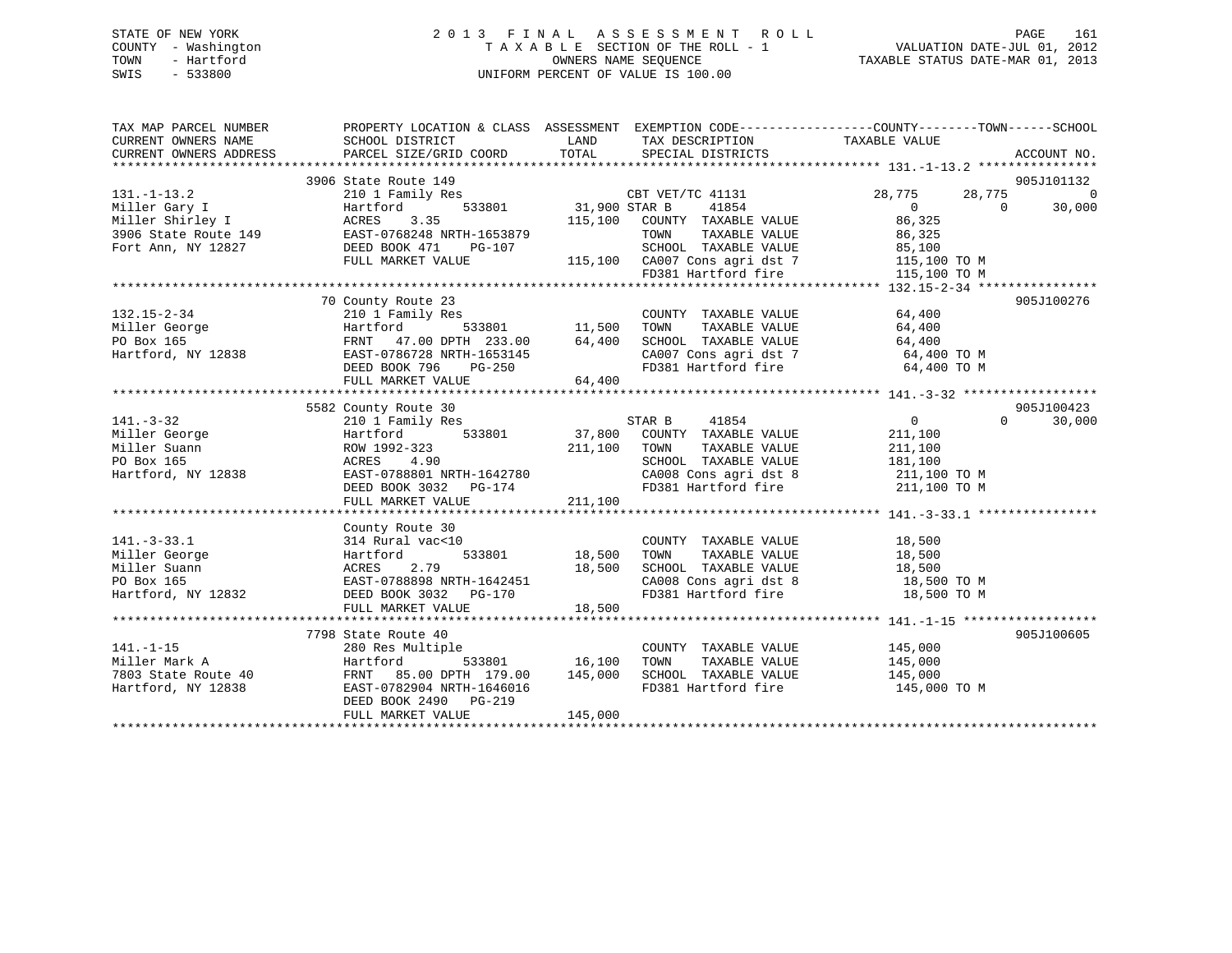## STATE OF NEW YORK 2 0 1 3 F I N A L A S S E S S M E N T R O L L PAGE 162 COUNTY - Washington T A X A B L E SECTION OF THE ROLL - 1 VALUATION DATE-JUL 01, 2012 TOWN - Hartford **TAXABLE STATUS DATE-MAR 01, 2013** SWIS - 533800 UNIFORM PERCENT OF VALUE IS 100.00

| TAX MAP PARCEL NUMBER<br>CURRENT OWNERS NAME<br>CURRENT OWNERS ADDRESS                                                                                                                                                                                          | PROPERTY LOCATION & CLASS ASSESSMENT EXEMPTION CODE---------------COUNTY-------TOWN-----SCHOOL<br>SCHOOL DISTRICT<br>PARCEL SIZE/GRID COORD                                                                                                                                                                                                                                                          | LAND<br>TOTAL      | TAX DESCRIPTION<br>SPECIAL DISTRICTS                             | TAXABLE VALUE              | ACCOUNT NO.        |
|-----------------------------------------------------------------------------------------------------------------------------------------------------------------------------------------------------------------------------------------------------------------|------------------------------------------------------------------------------------------------------------------------------------------------------------------------------------------------------------------------------------------------------------------------------------------------------------------------------------------------------------------------------------------------------|--------------------|------------------------------------------------------------------|----------------------------|--------------------|
|                                                                                                                                                                                                                                                                 |                                                                                                                                                                                                                                                                                                                                                                                                      |                    |                                                                  |                            |                    |
|                                                                                                                                                                                                                                                                 | 7792 State Route 40                                                                                                                                                                                                                                                                                                                                                                                  |                    |                                                                  |                            | 905J100292         |
| $141. - 1 - 16$                                                                                                                                                                                                                                                 | 312 Vac w/imprv                                                                                                                                                                                                                                                                                                                                                                                      |                    | COUNTY TAXABLE VALUE                                             | 5,100                      |                    |
| Miller Mark A                                                                                                                                                                                                                                                   | Hartford                                                                                                                                                                                                                                                                                                                                                                                             | $533801$ 1,200     | TAXABLE VALUE<br>TOWN                                            | 5,100                      |                    |
| Lapoint Dale                                                                                                                                                                                                                                                    | FRNT 46.00 DPTH 84.00                                                                                                                                                                                                                                                                                                                                                                                | 5,100              | SCHOOL TAXABLE VALUE                                             | 5,100                      |                    |
| 7803 State Route 40 EAST-0782850 NRTH-1645981                                                                                                                                                                                                                   |                                                                                                                                                                                                                                                                                                                                                                                                      |                    | FD381 Hartford fire                                              | 5,100 TO M                 |                    |
| Hartford, NY 12838 DEED BOOK 3135 PG-341                                                                                                                                                                                                                        |                                                                                                                                                                                                                                                                                                                                                                                                      |                    |                                                                  |                            |                    |
|                                                                                                                                                                                                                                                                 | FULL MARKET VALUE                                                                                                                                                                                                                                                                                                                                                                                    | 5,100              |                                                                  |                            |                    |
|                                                                                                                                                                                                                                                                 |                                                                                                                                                                                                                                                                                                                                                                                                      |                    |                                                                  |                            |                    |
|                                                                                                                                                                                                                                                                 | 77 Skyview Meadows Ln                                                                                                                                                                                                                                                                                                                                                                                |                    |                                                                  |                            | 905J100147         |
| $141. - 1 - 50$                                                                                                                                                                                                                                                 | 210 1 Family Res                                                                                                                                                                                                                                                                                                                                                                                     |                    | STAR B 41854                                                     | $\overline{0}$             | 30,000<br>$\Omega$ |
| Miller Robert R                                                                                                                                                                                                                                                 | Hartford                                                                                                                                                                                                                                                                                                                                                                                             |                    |                                                                  | 208,100                    |                    |
| Miller Susan H<br>PO Box 50<br>Hartford, NY 12838<br>Hartford, NY 12838<br>PO BOX 646<br>DEED BOOK 646<br>PG-136                                                                                                                                                | 208,100 TOWN                                                                                                                                                                                                                                                                                                                                                                                         |                    | TAXABLE VALUE                                                    | 208,100                    |                    |
|                                                                                                                                                                                                                                                                 |                                                                                                                                                                                                                                                                                                                                                                                                      |                    | SCHOOL TAXABLE VALUE                                             | 178,100                    |                    |
|                                                                                                                                                                                                                                                                 |                                                                                                                                                                                                                                                                                                                                                                                                      |                    | CA007 Cons agri dst 7 208,100 TO M                               |                            |                    |
|                                                                                                                                                                                                                                                                 | FULL MARKET VALUE 208,100 FD381 Hartford fire 208,100 TO M                                                                                                                                                                                                                                                                                                                                           |                    |                                                                  |                            |                    |
|                                                                                                                                                                                                                                                                 |                                                                                                                                                                                                                                                                                                                                                                                                      |                    |                                                                  |                            |                    |
|                                                                                                                                                                                                                                                                 | 2092 County Route 43                                                                                                                                                                                                                                                                                                                                                                                 |                    |                                                                  |                            | 905J100021         |
| $148. - 1 - 26$                                                                                                                                                                                                                                                 | 411 Apartment                                                                                                                                                                                                                                                                                                                                                                                        |                    | COUNTY TAXABLE VALUE 199,600                                     |                            |                    |
|                                                                                                                                                                                                                                                                 |                                                                                                                                                                                                                                                                                                                                                                                                      | 533801 29,200 TOWN | TAXABLE VALUE                                                    | 199,600                    |                    |
| Miller Robert R<br>Miller Susan H<br>PO Box 50<br>Hartford, NY 12838<br>Hartford, NY 12838<br>PO Box 50<br>Hartford, NY 12838<br>PO BOR 563<br>PO BOR 563<br>PO BOR 563<br>PO BOR 563<br>PO BOR 563<br>PO BOR 563<br>PO BOR 563<br>PO BOR 563<br>PO BOR 563<br> |                                                                                                                                                                                                                                                                                                                                                                                                      |                    | SCHOOL TAXABLE VALUE 199,600                                     |                            |                    |
|                                                                                                                                                                                                                                                                 |                                                                                                                                                                                                                                                                                                                                                                                                      | 199,600            | FD381 Hartford fire 199,600 TO M                                 |                            |                    |
|                                                                                                                                                                                                                                                                 |                                                                                                                                                                                                                                                                                                                                                                                                      |                    |                                                                  |                            |                    |
|                                                                                                                                                                                                                                                                 |                                                                                                                                                                                                                                                                                                                                                                                                      |                    |                                                                  |                            |                    |
|                                                                                                                                                                                                                                                                 |                                                                                                                                                                                                                                                                                                                                                                                                      |                    |                                                                  |                            |                    |
|                                                                                                                                                                                                                                                                 |                                                                                                                                                                                                                                                                                                                                                                                                      |                    |                                                                  |                            |                    |
|                                                                                                                                                                                                                                                                 | 136 Dick Hill Rd<br>210 1 Family Res                                                                                                                                                                                                                                                                                                                                                                 |                    |                                                                  |                            | 905J100120         |
| $142. - 1 - 2$                                                                                                                                                                                                                                                  |                                                                                                                                                                                                                                                                                                                                                                                                      |                    | 41854<br>STAR B                                                  | $\overline{0}$             | $\Omega$<br>30,000 |
| Miller Tracy<br>De December 1944                                                                                                                                                                                                                                | Hartford                                                                                                                                                                                                                                                                                                                                                                                             |                    | 533801 22,900 COUNTY TAXABLE VALUE                               | 59,100                     |                    |
| PO Box 104<br>Hartford, NY 12838                                                                                                                                                                                                                                | filed subdiv #12290                                                                                                                                                                                                                                                                                                                                                                                  | 59,100 TOWN        | TAXABLE VALUE                                                    | 59,100<br>59,100<br>29,100 |                    |
|                                                                                                                                                                                                                                                                 | FRNT 460.00 DPTH 134.00                                                                                                                                                                                                                                                                                                                                                                              |                    | SCHOOL TAXABLE VALUE                                             |                            |                    |
|                                                                                                                                                                                                                                                                 | EAST-0789211 NRTH-1648513                                                                                                                                                                                                                                                                                                                                                                            |                    | CA007 Cons agri dst 7 59,100 TO M                                |                            |                    |
|                                                                                                                                                                                                                                                                 | DEED BOOK 3171 PG-169                                                                                                                                                                                                                                                                                                                                                                                |                    | FD381 Hartford fire                                              | 59,100 TO M                |                    |
|                                                                                                                                                                                                                                                                 | FULL MARKET VALUE                                                                                                                                                                                                                                                                                                                                                                                    | 59,100             |                                                                  |                            |                    |
|                                                                                                                                                                                                                                                                 |                                                                                                                                                                                                                                                                                                                                                                                                      |                    |                                                                  |                            |                    |
|                                                                                                                                                                                                                                                                 | State Route 149                                                                                                                                                                                                                                                                                                                                                                                      |                    |                                                                  |                            | 905J101385         |
| $131. - 1 - 8.4$                                                                                                                                                                                                                                                | 314 Rural vac<10                                                                                                                                                                                                                                                                                                                                                                                     |                    | COUNTY TAXABLE VALUE 13,500                                      |                            |                    |
| Millington Donna M                                                                                                                                                                                                                                              | Hartford                                                                                                                                                                                                                                                                                                                                                                                             | 533801 13,500      | TOWN<br>TAXABLE VALUE                                            | 13,500                     |                    |
| 100 Gordon Ln Lot 328                                                                                                                                                                                                                                           |                                                                                                                                                                                                                                                                                                                                                                                                      |                    | SCHOOL TAXABLE VALUE 13,500<br>CA007 Cons agri dst 7 13,500 TO M |                            |                    |
| Gansevoort, NY 12831                                                                                                                                                                                                                                            |                                                                                                                                                                                                                                                                                                                                                                                                      |                    |                                                                  |                            |                    |
|                                                                                                                                                                                                                                                                 |                                                                                                                                                                                                                                                                                                                                                                                                      |                    | FD381 Hartford fire 13,500 TO M                                  |                            |                    |
|                                                                                                                                                                                                                                                                 | $\begin{tabular}{lllll} \multicolumn{2}{c}{\begin{tabular}{l}p{0.01\textwidth}p{0.01\textwidth}p{0.01\textwidth}p{0.01\textwidth}p{0.01\textwidth}p{0.01\textwidth}p{0.01\textwidth}p{0.01\textwidth}p{0.01\textwidth}p{0.01\textwidth}p{0.01\textwidth}p{0.01\textwidth}p{0.01\textwidth}p{0.01\textwidth}p{0.01\textwidth}p{0.01\textwidth}p{0.01\textwidth}p{0.01\textwidth}p{0.01\textwidth}p{0$ |                    |                                                                  |                            |                    |
|                                                                                                                                                                                                                                                                 |                                                                                                                                                                                                                                                                                                                                                                                                      |                    |                                                                  |                            |                    |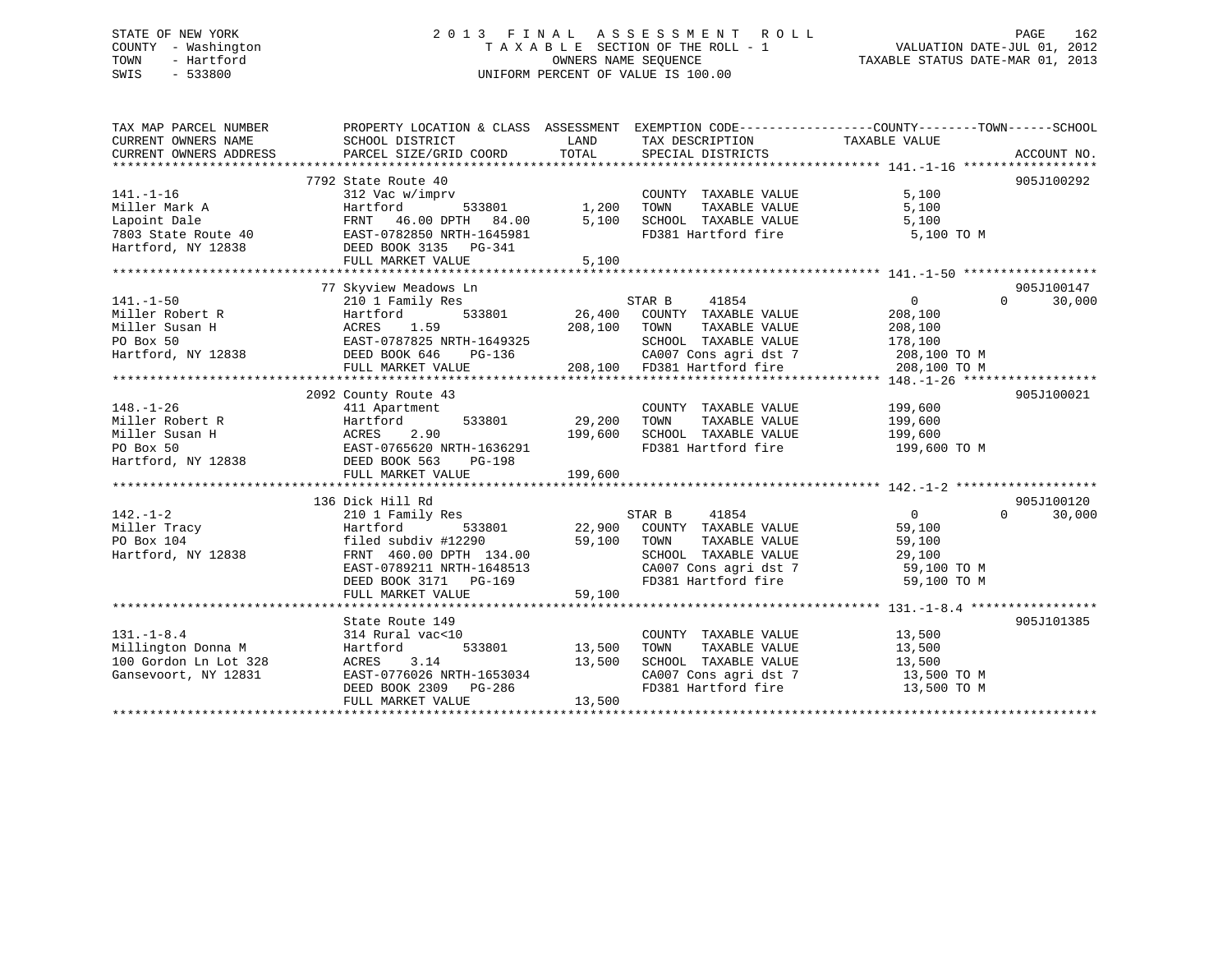## STATE OF NEW YORK 2 0 1 3 F I N A L A S S E S S M E N T R O L L PAGE 163 COUNTY - Washington T A X A B L E SECTION OF THE ROLL - 1 VALUATION DATE-JUL 01, 2012 TOWN - Hartford **TAXABLE STATUS DATE-MAR 01, 2013** SWIS - 533800 UNIFORM PERCENT OF VALUE IS 100.00

| TAX MAP PARCEL NUMBER                                                                                                                                                                                                                                                                                                                                                                                           | PROPERTY LOCATION & CLASS ASSESSMENT EXEMPTION CODE----------------COUNTY-------TOWN------SCHOOL |         |                             |                    |
|-----------------------------------------------------------------------------------------------------------------------------------------------------------------------------------------------------------------------------------------------------------------------------------------------------------------------------------------------------------------------------------------------------------------|--------------------------------------------------------------------------------------------------|---------|-----------------------------|--------------------|
| $\begin{tabular}{c cccc} \texttt{1620\textbf{1620}} & \texttt{Baldwin}\ \texttt{Corners}\ \texttt{Rd} & \texttt{STAR}\ \texttt{1620}\ \texttt{Baldwin}\ \texttt{Corners}\ \texttt{Rd} & \texttt{1854} & 0 & 0 & 30,000 \\ & 2101\text{ Family} \ \texttt{Res} & 533801 & 23,800\ \texttt{COUNT}\ \texttt{TXABLE}\ \texttt{VALUE} & 79,800 \\ & \texttt{1620\textbf{1600}} & \texttt{1620\textbf{1600}} & 0 & 3$ |                                                                                                  |         |                             |                    |
| 7 Kittie Mae Way<br>132.-1-21.3<br>1,500<br>1,500<br>5 Kittie Mae Wa<br>5 Kittie Mae Wa<br>6 FRNT 102.00 DPTH 215.00<br>6 FRNT 102.00 DPTH 215.00<br>5 Kittie Mae Wa<br>FRNT 102.00 DPTH 215.00<br>1,500<br>2007 COM TAXABLE VALUE<br>21,500<br>2007 COM                                                                                                                                                        | FULL MARKET VALUE 1,500                                                                          |         |                             |                    |
| 132.-1-21.8<br>Milne Robert J<br>Milne Lisa E<br>5 Kittie Mae Way<br>Granville, NY 12832<br>Harres 1.07<br>S Kittie Mae Way<br>EXST-0788583 NRTH-1654906<br>EXST-0788583 NRTH-1654906<br>FULL MARKET VALUE<br>FULL MARKET VALUE<br>13,000<br>FULL MARK                                                                                                                                                          | State Route 40                                                                                   | 13,000  |                             |                    |
| 28/ Blood St<br>Mitchell Christopher P<br>Mitchell Cynthia-Mary N<br>Mitchell Cynthia-Mary N<br>Mitchell Cynthia-Mary N<br>Mitchell Cynthia-Mary N<br>Mitchell Cynthia-Mary N<br>Mitchell Cynthia-Mary N<br>Mitchell Cynthia-Mary N<br>Mitchell                                                                                                                                                                 | FULL MARKET VALUE                                                                                | 196,600 |                             | $\Omega$<br>30,000 |
| $142. - 1 - 7$<br>Bedford Hills, NY 10507                                                                                                                                                                                                                                                                                                                                                                       | Camp A Way<br>camp A way<br>323 Vacant rural<br>EAST-0793486 NRTH-1648480<br>DEED BOOK 442 PG-63 |         | COUNTY TAXABLE VALUE 26,400 | 905J100450         |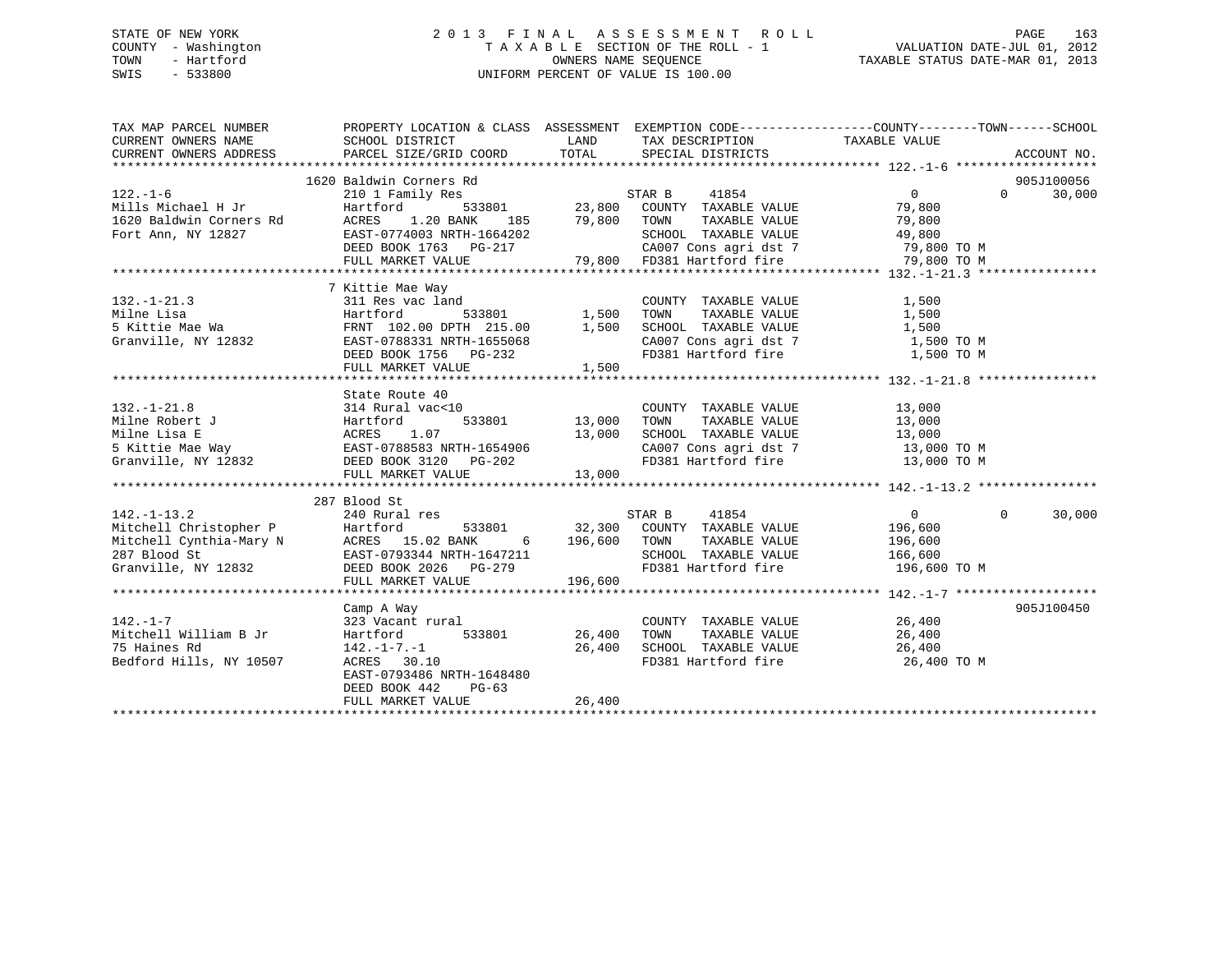## STATE OF NEW YORK 2 0 1 3 F I N A L A S S E S S M E N T R O L L PAGE 164 COUNTY - Washington T A X A B L E SECTION OF THE ROLL - 1 VALUATION DATE-JUL 01, 2012 TOWN - Hartford **TAXABLE STATUS DATE-MAR 01, 2013** OWNERS NAME SEQUENCE TAXABLE STATUS DATE-MAR 01, 2013 SWIS - 533800 UNIFORM PERCENT OF VALUE IS 100.00

| TAX MAP PARCEL NUMBER<br>CURRENT OWNERS NAME<br>CURRENT OWNERS ADDRESS                                                                                                                                                                                        | PROPERTY LOCATION & CLASS ASSESSMENT EXEMPTION CODE----------------COUNTY-------TOWN-----SCHOOL<br>SCHOOL DISTRICT<br>PARCEL SIZE/GRID COORD                 | <b>EXAMPLE THE STATE OF STATE OF STATE</b><br>TOTAL | TAX DESCRIPTION<br>SPECIAL DISTRICTS                                                                                                              | TAXABLE VALUE                             | ACCOUNT NO.            |
|---------------------------------------------------------------------------------------------------------------------------------------------------------------------------------------------------------------------------------------------------------------|--------------------------------------------------------------------------------------------------------------------------------------------------------------|-----------------------------------------------------|---------------------------------------------------------------------------------------------------------------------------------------------------|-------------------------------------------|------------------------|
|                                                                                                                                                                                                                                                               |                                                                                                                                                              |                                                     |                                                                                                                                                   |                                           |                        |
| $140. - 2 - 19$<br>140.-2-19<br>Modeen Stanley E Hartford, NY 12838<br>Modeen Veontha P EAST-0782660 NRTH-1645692<br>Hartford, NY 12838<br>EED BOOK 409 PG-636<br>FULL MARKET VALUE 93,000 FD381 Hartford fire<br>FILL MARKET VALUE 93,000 FD381 Hartford fir | 7778 State Route 40<br>210 1 Family Res                                                                                                                      |                                                     | WAR VET/TC 41121<br>533801 12,200 STAR EN 41834                                                                                                   | 13,950                                    | 905J100451<br>13,950 0 |
| $141. - 1 - 36$<br>Molgano Frank A Jr Hartford<br>Molgano Sueleen ACRES 2.26<br>PO Box 1592 EAST-0786304 N<br>Manchester Ctr, VT 05255 DEED BOOK 792                                                                                                          | 123 Rowe Hill Rd<br>433 Auto body<br>--------<br>EAST-0786304 NRTH-1650773<br>DEED BOOK 792 PG-75<br>FULL MARKET VALUE                                       | 533801 40,900<br>94,100<br>94,100                   | COUNTY TAXABLE VALUE 94,100<br>CA007 Cons agri dst 7 94,100 TO M<br>FD381 Hartford fire 94,100 TO M                                               |                                           | 905J100201             |
| $112. - 2 - 2$<br>Moni Charles<br>124 Parkside Dr<br>Princeton, NJ 08540                                                                                                                                                                                      | West Starbuck Ln<br>322 Rural vac>10<br>Hartford<br>939/107<br>$112.-1-2$<br>ACRES 10.24<br>EAST-0765668 NRTH-1667689<br>DEED BOOK 939<br>PG-109             | 533801 31,500<br>31,500                             | COUNTY TAXABLE VALUE 31,500<br>TOWN<br>SCHOOL TAXABLE VALUE 31,500<br>FD381 Hartford fire 31,500 TO M                                             | TAXABLE VALUE 31,500                      | 905J100452             |
| $123. - 1 - 12.2$<br>Nonikowski Frank<br>Monikowski Linda<br>12 Old Kenyon Rd<br>Hope Valley, RI 02832                                                                                                                                                        | 8421 State Route 40<br>314 Rural vac<10<br>533801<br>Hartford<br>LOT 1<br>5.27<br>ACRES 5.27<br>EAST-0791473 NRTH-1659057<br>DEED BOOK 3098 PG-58            | 29,200<br>29,200                                    | COUNTY TAXABLE VALUE<br>TOWN      TAXABLE VALUE<br>SCHOOL   TAXABLE VALUE<br>CA007 Cons agri dst 7 29,200 TO M<br>FD381 Hartford fire 29,200 TO M | 29,200<br>29,200<br>29,200                |                        |
| $123. - 1 - 12.3$<br>Monikowski Frank<br>Monikowski Linda<br>12 Old Kenyon Rd<br>Hope Valley, RI 02832                                                                                                                                                        | State Route 40<br>314 Rural vac<10<br>533801<br>Hartford<br>LOT 2<br>2.97<br>ACRES<br>EAST-0791866 NRTH-1659283<br>DEED BOOK 3098 PG-58<br>FULL MARKET VALUE | 19,500<br>19,500<br>19,500                          | COUNTY TAXABLE VALUE<br>TOWN<br>TAXABLE VALUE<br>SCHOOL TAXABLE VALUE<br>CA007 Cons agri dst 7 $19,500$ TO M<br>FD381 Hartford fire               | 19,500<br>19,500<br>19,500<br>19,500 TO M |                        |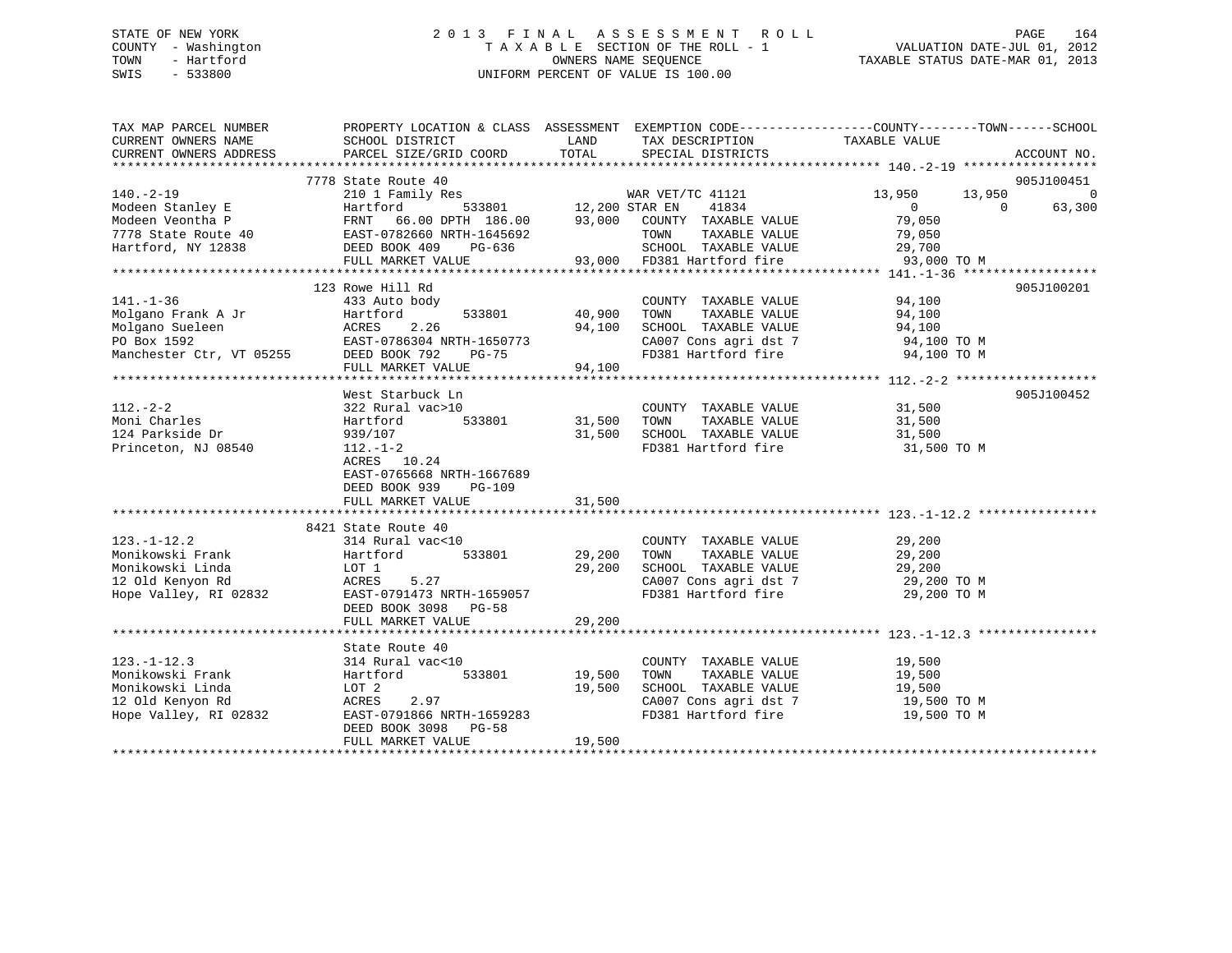## STATE OF NEW YORK 2 0 1 3 F I N A L A S S E S S M E N T R O L L PAGE 165 COUNTY - Washington T A X A B L E SECTION OF THE ROLL - 1 VALUATION DATE-JUL 01, 2012 TOWN - Hartford **TAXABLE STATUS DATE-MAR 01, 2013** SWIS - 533800 UNIFORM PERCENT OF VALUE IS 100.00

| TAX MAP PARCEL NUMBER<br>CURRENT OWNERS NAME<br>CURRENT OWNERS ADDRESS                                 | SCHOOL DISTRICT<br>PARCEL SIZE/GRID COORD                                                                                                                         | LAND<br>TOTAL                     | TAX DESCRIPTION TAXABLE VALUE SPECIAL DISTRICTS<br>SPECIAL DISTRICTS                                                                                                | PROPERTY LOCATION & CLASS ASSESSMENT EXEMPTION CODE---------------COUNTY-------TOWN-----SCHOOL              | ACCOUNT NO.      |
|--------------------------------------------------------------------------------------------------------|-------------------------------------------------------------------------------------------------------------------------------------------------------------------|-----------------------------------|---------------------------------------------------------------------------------------------------------------------------------------------------------------------|-------------------------------------------------------------------------------------------------------------|------------------|
| $139. -4 - 7.5$<br>Monroe Jonathan S<br>Monroe Krystal M<br>8137 State Route 40<br>Granville, NY 12832 | 166 Gulf Ln<br>314 Rural vac<10<br>Hartford<br>ACRES 2.11<br>EAST-0766209 NRTH-1643915<br>DEED BOOK 2835 PG-317<br>FULL MARKET VALUE                              | 533801 16,800<br>16,800<br>16,800 | COUNTY TAXABLE VALUE<br>TOWN<br>TAXABLE VALUE<br>SCHOOL TAXABLE VALUE<br>CA007 Cons agri dst 7<br>FD381 Hartford fire                                               | 16,800<br>16,800<br>16,800<br>16,800 TO M<br>16,800 TO M                                                    |                  |
|                                                                                                        | 139 Pope Hill Rd                                                                                                                                                  |                                   |                                                                                                                                                                     |                                                                                                             |                  |
| $150. - 1 - 29.10$<br>Monroe Kenneth R Sr<br>139 Pope Hill Rd<br>Argyle, NY 12809                      | 210 1 Family Res<br>Argyle<br>532001<br>2.30<br>ACRES<br>EAST-0780315 NRTH-1633368<br>DEED BOOK 936<br>PG-95<br>FULL MARKET VALUE                                 | 29,100 STAR EN                    | AGED-ALL<br>41800<br>41834<br>138,000 COUNTY TAXABLE VALUE<br>TOWN<br>TAXABLE VALUE<br>SCHOOL TAXABLE VALUE<br>138,000 CA006 Cons agri dst 6<br>FD381 Hartford fire | 69,000<br>69,000<br>$\overline{0}$<br>$\Omega$<br>69,000<br>69,000<br>5,700<br>138,000 TO M<br>138,000 TO M | 69,000<br>63,300 |
|                                                                                                        | 182 Gulf Ln                                                                                                                                                       |                                   |                                                                                                                                                                     |                                                                                                             |                  |
| $139. -4 - 7.1$<br>Monroe Kermit O<br>Monroe Dianna<br>182 Gulf Ln<br>Fort Ann, NY 12827               | 210 1 Family Res<br>Hartford<br>533801<br>139.-1<br>ACRES<br>$139. - 1 - 7.1$<br>1.00<br>EAST-0765266 NRTH-1644044<br>DEED BOOK 659<br>PG-57<br>FULL MARKET VALUE | 23,000<br>104,300 TOWN<br>104,300 | 41854<br>STAR B<br>COUNTY TAXABLE VALUE<br>TAXABLE VALUE<br>SCHOOL TAXABLE VALUE<br>CA007 Cons agri dst 7<br>FD381 Hartford fire                                    | 0<br>$\Omega$<br>104,300<br>104,300<br>74,300<br>104,300 TO M<br>104,300 TO M                               | 30,000           |
|                                                                                                        |                                                                                                                                                                   |                                   |                                                                                                                                                                     |                                                                                                             |                  |
| $139. -4 - 7.2$<br>Monroe Kermit O<br>Monroe Dianna L<br>182 Gulf Ln<br>Fort Ann, NY 12827             | 172 Gulf Ln<br>312 Vac w/imprv<br>533801<br>Hartford 533801<br>139.-1-7.2<br>FRNT 130.00 DPTH 147.00<br>EAST-0765236 NRTH-1643830<br>DEED BOOK 836<br>PG-272      | 1,000<br>4,500                    | COUNTY TAXABLE VALUE<br>TAXABLE VALUE<br>TOWN<br>SCHOOL TAXABLE VALUE<br>CA007 Cons agri dst 7<br>FD381 Hartford fire                                               | 4,500<br>4,500<br>4,500<br>4,500 TO M<br>4,500 TO M                                                         |                  |
|                                                                                                        | FULL MARKET VALUE                                                                                                                                                 | 4,500                             |                                                                                                                                                                     |                                                                                                             |                  |
|                                                                                                        | Gulf Ln                                                                                                                                                           |                                   |                                                                                                                                                                     |                                                                                                             |                  |
| $139. -4 - 7.3$<br>Monroe Kermit O<br>Monroe Dianna L<br>182 Gulf Ln<br>Fort Ann, NY 12827             | 323 Vacant rural<br>533801<br>Hartford<br>LOT 2<br>$139. - 1 - 7.3$<br>ACRES 28.05<br>EAST-0765897 NRTH-1644310<br>DEED BOOK 2586<br>PG-134                       | 45,600<br>45,600                  | COUNTY TAXABLE VALUE<br>TAXABLE VALUE<br>TOWN<br>SCHOOL TAXABLE VALUE<br>CA007 Cons agri dst 7<br>FD381 Hartford fire                                               | 45,600<br>45,600<br>45,600<br>45,600 TO M<br>45,600 TO M                                                    |                  |
|                                                                                                        | FULL MARKET VALUE                                                                                                                                                 | 45,600                            |                                                                                                                                                                     |                                                                                                             |                  |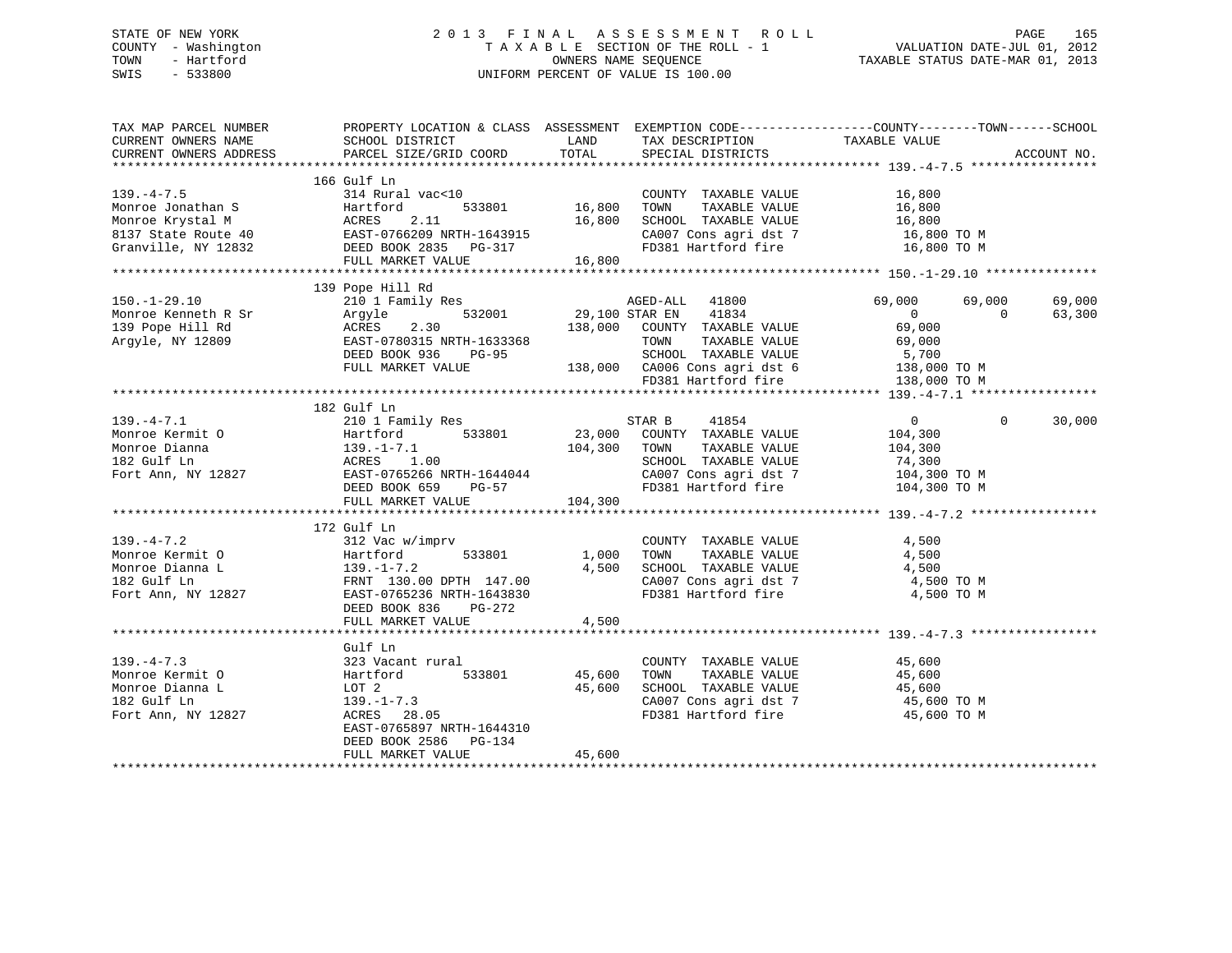## STATE OF NEW YORK 2 0 1 3 F I N A L A S S E S S M E N T R O L L PAGE 166 COUNTY - Washington T A X A B L E SECTION OF THE ROLL - 1 VALUATION DATE-JUL 01, 2012 TOWN - Hartford **TAXABLE STATUS DATE-MAR 01, 2013** OWNERS NAME SEQUENCE TAXABLE STATUS DATE-MAR 01, 2013 SWIS - 533800 UNIFORM PERCENT OF VALUE IS 100.00

| TAX MAP PARCEL NUMBER<br>CURRENT OWNERS NAME<br>CURRENT OWNERS ADDRESS                                        | PROPERTY LOCATION & CLASS ASSESSMENT EXEMPTION CODE----------------COUNTY-------TOWN------SCHOOL<br>SCHOOL DISTRICT<br>PARCEL SIZE/GRID COORD        | LAND<br>TOTAL    | TAX DESCRIPTION<br>SPECIAL DISTRICTS                                                                                                            | TAXABLE VALUE                                                                                                  | ACCOUNT NO.                                            |
|---------------------------------------------------------------------------------------------------------------|------------------------------------------------------------------------------------------------------------------------------------------------------|------------------|-------------------------------------------------------------------------------------------------------------------------------------------------|----------------------------------------------------------------------------------------------------------------|--------------------------------------------------------|
|                                                                                                               |                                                                                                                                                      |                  |                                                                                                                                                 |                                                                                                                |                                                        |
| $148. - 1 - 25.8$<br>Monroe Richard K<br>Monroe Marcia D<br>4D Autumn Terr<br>Ballston Lake, NY 12019         | 40 Mcdougal Rd<br>314 Rural vac<10<br>Hartford<br>533801<br>ACRES<br>5.00<br>EAST-0765899 NRTH-1636048<br>DEED BOOK 3237 PG-344                      | 26,000<br>26,000 | COUNTY TAXABLE VALUE<br>TOWN<br>TAXABLE VALUE<br>SCHOOL TAXABLE VALUE<br>CA006 Cons agri dst 6<br>FD381 Hartford fire                           | 26,000<br>26,000<br>26,000<br>26,000 TO M<br>26,000 TO M                                                       |                                                        |
| PRIOR OWNER ON 3/01/2013<br>Aubrey Richard J                                                                  | FULL MARKET VALUE                                                                                                                                    | 26,000           |                                                                                                                                                 |                                                                                                                |                                                        |
|                                                                                                               |                                                                                                                                                      |                  |                                                                                                                                                 |                                                                                                                |                                                        |
| $131. - 1 - 13.6$<br>Montague Susan J<br>3918 State Route 149<br>Fort Ann, NY 12827                           | 3918 State Route 149<br>240 Rural res<br>Hartford<br>533801<br>ACRES 14.24<br>EAST-0768673 NRTH-1653821<br>DEED BOOK 2467 PG-73<br>FULL MARKET VALUE | 176,900 TOWN     | STAR B<br>41854<br>41,800 COUNTY TAXABLE VALUE<br>TAXABLE VALUE<br>SCHOOL TAXABLE VALUE<br>CA007 Cons agri dst 7<br>176,900 FD381 Hartford fire | $\overline{0}$<br>$\Omega$<br>176,900<br>176,900<br>146,900<br>176,900 ТО М<br>176,900 TO M                    | 905J101411<br>30,000                                   |
|                                                                                                               | State Route 149                                                                                                                                      |                  |                                                                                                                                                 |                                                                                                                |                                                        |
| $131. - 1 - 13.9$<br>Montague Susan J<br>3918 State Route 149<br>Fort Ann, NY 12827                           | 311 Res vac land<br>533801<br>Hartford<br>FRNT 160.00 DPTH 192.00<br>ACRES 0.68<br>EAST-0768513 NRTH-1654142<br>DEED BOOK 2467 PG-73                 | 2,700<br>2,700   | COUNTY TAXABLE VALUE<br>TOWN<br>TAXABLE VALUE<br>SCHOOL TAXABLE VALUE<br>CA007 Cons agri dst 7<br>FD381 Hartford fire                           | 2,700<br>2,700<br>2,700<br>2,700 TO M<br>2,700 TO M                                                            |                                                        |
|                                                                                                               | FULL MARKET VALUE                                                                                                                                    | 2,700            |                                                                                                                                                 |                                                                                                                |                                                        |
|                                                                                                               |                                                                                                                                                      |                  |                                                                                                                                                 |                                                                                                                |                                                        |
| $139. -4-3$<br>Moore Leonard F<br>3491 State Route 196<br>Fort Ann, NY 12827                                  | 3491 State Route 196<br>112 Dairy farm<br>Hartford<br>533801<br>425/895-320/163<br>$139. - 1 - 3$<br>ACRES 181.00                                    | 215,500 AGED-CO  | 43 PCT OF VALUE USED FOR EXEMPTION PURPOSES<br>AG DIST<br>41720<br>41802<br>376,800 AGED-TOWN 41803<br>STAR EN<br>41834<br>COUNTY TAXABLE VALUE | 119,249<br>119,249<br>64,810<br>$\mathbf 0$<br>81,012<br>$\mathbf{0}$<br>$\overline{0}$<br>$\Omega$<br>192,741 | 905J100454<br>119,249<br>0<br>$\overline{0}$<br>63,300 |
| MAY BE SUBJECT TO PAYMENT<br>UNDER AGDIST LAW TIL 2017                                                        | EAST-0768074 NRTH-1644060<br>FULL MARKET VALUE                                                                                                       | 376,800          | TOWN<br>TAXABLE VALUE<br>SCHOOL TAXABLE VALUE<br>CA007 Cons agri dst 7<br>119,249 EX<br>FD381 Hartford fire                                     | 176,539<br>194,251<br>257,551 TO M<br>376,800 TO M                                                             |                                                        |
|                                                                                                               |                                                                                                                                                      |                  |                                                                                                                                                 |                                                                                                                |                                                        |
|                                                                                                               | State Route 196                                                                                                                                      |                  |                                                                                                                                                 |                                                                                                                | 905J100553                                             |
| $139. -4 - 4.1$<br>Moore Leonard F<br>3491 State Route 196<br>Fort Ann, NY 12827<br>MAY BE SUBJECT TO PAYMENT | 105 Vac farmland<br>533801<br>Hartford<br>$139. - 1 - 4.1$<br>ACRES 25.80<br>EAST-0766481 NRTH-1642689<br>DEED BOOK 1935 PG-17                       | 33,900 TOWN      | AGRI-D IND 41730<br>33,900 COUNTY TAXABLE VALUE<br>TAXABLE VALUE<br>SCHOOL TAXABLE VALUE<br>FD381 Hartford fire                                 | 22,470<br>22,470<br>11,430<br>11,430<br>11,430<br>33,900 TO M                                                  | 22,470                                                 |
| UNDER AGDIST LAW TIL 2020                                                                                     | FULL MARKET VALUE                                                                                                                                    | 33,900           |                                                                                                                                                 |                                                                                                                |                                                        |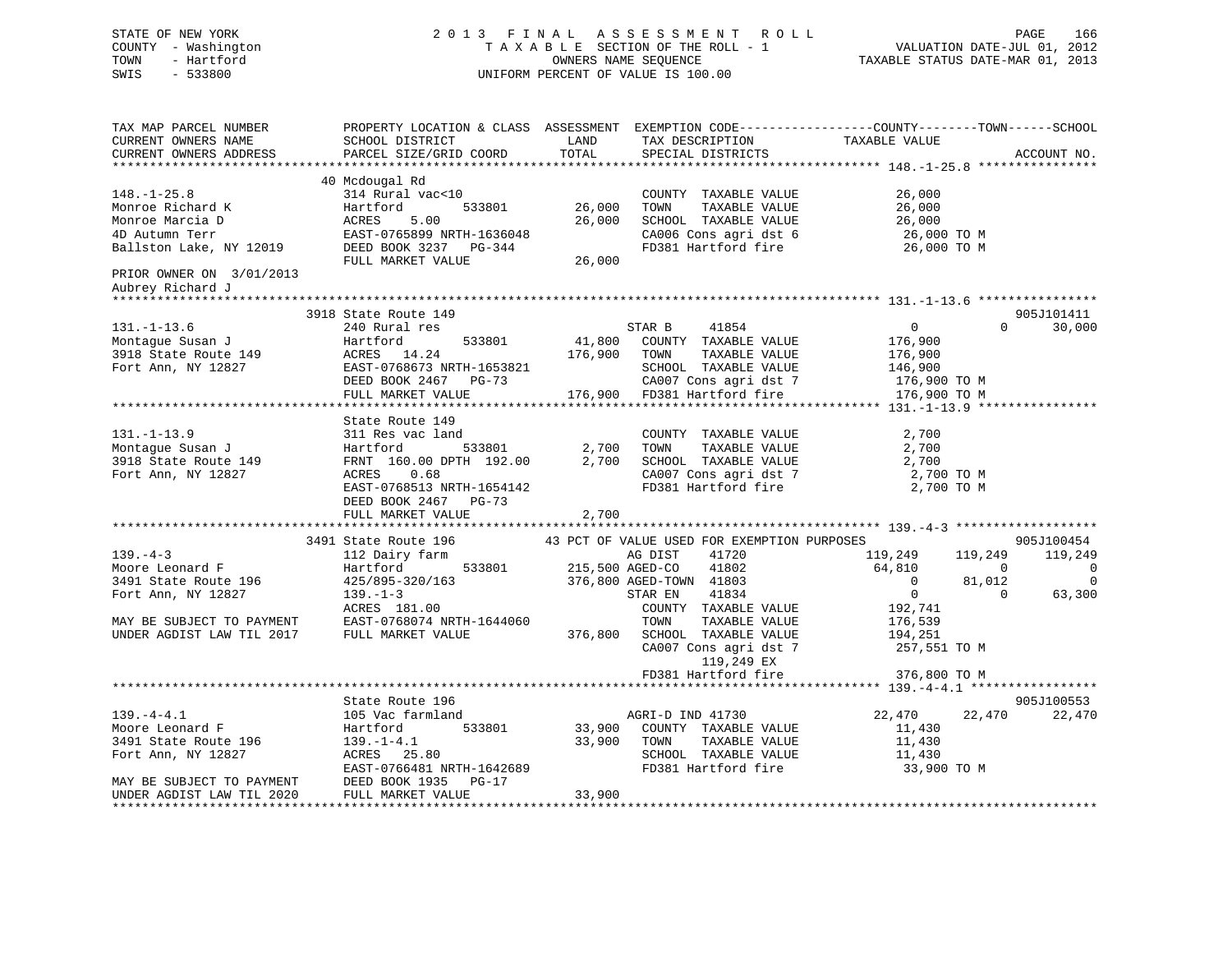## STATE OF NEW YORK 2 0 1 3 F I N A L A S S E S S M E N T R O L L PAGE 167 COUNTY - Washington T A X A B L E SECTION OF THE ROLL - 1 VALUATION DATE-JUL 01, 2012 TOWN - Hartford **TAXABLE STATUS DATE-MAR 01, 2013** SWIS - 533800 UNIFORM PERCENT OF VALUE IS 100.00

| State Route 196<br>323 Vacant rural<br>AG DIST<br>41720<br>32,688<br>32,688<br>32,688<br>Moore Leonard F<br>Hartford<br>533801<br>58,700<br>COUNTY TAXABLE VALUE<br>26,012<br>$139. - 1 - 4.3$<br>58,700<br>26,012<br>TOWN<br>TAXABLE VALUE<br>3491 State Route 196<br>ACRES 39.68<br>SCHOOL TAXABLE VALUE<br>26,012<br>CA007 Cons agri dst 7<br>EAST-0768741 NRTH-1641745<br>26,012 TO M<br>DEED BOOK 953<br>32,688 EX<br><b>PG-29</b><br>FULL MARKET VALUE<br>58,700<br>FD381 Hartford fire<br>58,700 TO M<br>State Route 196 OFF<br>AG DIST<br>105 Vac farmland<br>41720<br>18,208<br>18,208<br>18,208<br>Hartford<br>533801<br>25,100<br>COUNTY TAXABLE VALUE<br>6,892<br>TAXABLE VALUE<br>6,892<br>Moore Dawn<br>W527/335<br>25,100<br>TOWN<br>SCHOOL TAXABLE VALUE<br>$139. - 1 - 4.4$<br>6,892<br>Fort Ann, NY 12827<br>CA007 Cons agri dst 7<br>6,892 TO M<br>ACRES 17.90<br>EAST-0768704 NRTH-1642751<br>18,208 EX<br>FD381 Hartford fire<br>DEED BOOK 953<br>25,100 TO M<br>MAY BE SUBJECT TO PAYMENT<br>$PG-29$<br>25,100<br>FULL MARKET VALUE<br>Durkee Ln<br>323 Vacant rural<br>COUNTY TAXABLE VALUE<br>41,000<br>Morelli Jeanine<br>TAXABLE VALUE<br>Hartford<br>533801<br>41,000<br>TOWN<br>41,000<br>ACRES 25.85<br>41,000<br>SCHOOL TAXABLE VALUE<br>41,000<br>Middle Granville, NY 12849<br>CA007 Cons agri dst 7<br>EAST-0785329 NRTH-1663866<br>41,000 TO M<br>FD381 Hartford fire<br>DEED BOOK 1977 PG-1<br>41,000 TO M<br>41,000<br>FULL MARKET VALUE<br>142 Baker Rd<br>905J101069<br>$132 - 2 - 21.3$<br>210 1 Family Res<br>COUNTY TAXABLE VALUE<br>133,300<br>533801<br>34,500<br>TOWN<br>TAXABLE VALUE<br>Hartford<br>133,300<br>8 Geer Rd 59<br>SCHOOL TAXABLE VALUE<br>ACRES<br>4.03<br>133,300<br>133,300<br>FD381 Hartford fire<br>EAST-0793666 NRTH-1654121<br>133,300 TO M<br>DEED BOOK 2873 PG-143<br>133,300<br>FULL MARKET VALUE<br>146 Mcdougal Rd<br>905J100607<br>$148. - 1 - 23$<br>41854<br>$\overline{0}$<br>$\Omega$<br>30,000<br>240 Rural res<br>STAR B<br>533801<br>52,600<br>COUNTY TAXABLE VALUE<br>Hartford<br>229,400<br>ACRES 13.30<br>229,400<br>TOWN<br>TAXABLE VALUE<br>229,400<br>SCHOOL TAXABLE VALUE<br>EAST-0767571 NRTH-1634438<br>199,400<br>DEED BOOK 561<br>$PG-58$<br>CA006 Cons agri dst 6<br>229,400 TO M<br>229,400 FD381 Hartford fire<br>229,400 TO M<br>FULL MARKET VALUE | TAX MAP PARCEL NUMBER<br>CURRENT OWNERS NAME<br>CURRENT OWNERS ADDRESS | SCHOOL DISTRICT<br>PARCEL SIZE/GRID COORD | LAND<br>TAX DESCRIPTION<br>TOTAL<br>SPECIAL DISTRICTS | PROPERTY LOCATION & CLASS ASSESSMENT EXEMPTION CODE----------------COUNTY-------TOWN------SCHOOL<br>TAXABLE VALUE<br>ACCOUNT NO. |
|-------------------------------------------------------------------------------------------------------------------------------------------------------------------------------------------------------------------------------------------------------------------------------------------------------------------------------------------------------------------------------------------------------------------------------------------------------------------------------------------------------------------------------------------------------------------------------------------------------------------------------------------------------------------------------------------------------------------------------------------------------------------------------------------------------------------------------------------------------------------------------------------------------------------------------------------------------------------------------------------------------------------------------------------------------------------------------------------------------------------------------------------------------------------------------------------------------------------------------------------------------------------------------------------------------------------------------------------------------------------------------------------------------------------------------------------------------------------------------------------------------------------------------------------------------------------------------------------------------------------------------------------------------------------------------------------------------------------------------------------------------------------------------------------------------------------------------------------------------------------------------------------------------------------------------------------------------------------------------------------------------------------------------------------------------------------------------------------------------------------------------------------------------------------------------------------------------------------------------------------------------------------------------------------------------------------------------------------------|------------------------------------------------------------------------|-------------------------------------------|-------------------------------------------------------|----------------------------------------------------------------------------------------------------------------------------------|
|                                                                                                                                                                                                                                                                                                                                                                                                                                                                                                                                                                                                                                                                                                                                                                                                                                                                                                                                                                                                                                                                                                                                                                                                                                                                                                                                                                                                                                                                                                                                                                                                                                                                                                                                                                                                                                                                                                                                                                                                                                                                                                                                                                                                                                                                                                                                                 |                                                                        |                                           |                                                       |                                                                                                                                  |
|                                                                                                                                                                                                                                                                                                                                                                                                                                                                                                                                                                                                                                                                                                                                                                                                                                                                                                                                                                                                                                                                                                                                                                                                                                                                                                                                                                                                                                                                                                                                                                                                                                                                                                                                                                                                                                                                                                                                                                                                                                                                                                                                                                                                                                                                                                                                                 | $139. -4 - 4.3$                                                        |                                           |                                                       |                                                                                                                                  |
|                                                                                                                                                                                                                                                                                                                                                                                                                                                                                                                                                                                                                                                                                                                                                                                                                                                                                                                                                                                                                                                                                                                                                                                                                                                                                                                                                                                                                                                                                                                                                                                                                                                                                                                                                                                                                                                                                                                                                                                                                                                                                                                                                                                                                                                                                                                                                 | Moore Dawn                                                             |                                           |                                                       |                                                                                                                                  |
|                                                                                                                                                                                                                                                                                                                                                                                                                                                                                                                                                                                                                                                                                                                                                                                                                                                                                                                                                                                                                                                                                                                                                                                                                                                                                                                                                                                                                                                                                                                                                                                                                                                                                                                                                                                                                                                                                                                                                                                                                                                                                                                                                                                                                                                                                                                                                 | Fort Ann, NY 12827                                                     |                                           |                                                       |                                                                                                                                  |
|                                                                                                                                                                                                                                                                                                                                                                                                                                                                                                                                                                                                                                                                                                                                                                                                                                                                                                                                                                                                                                                                                                                                                                                                                                                                                                                                                                                                                                                                                                                                                                                                                                                                                                                                                                                                                                                                                                                                                                                                                                                                                                                                                                                                                                                                                                                                                 | MAY BE SUBJECT TO PAYMENT<br>UNDER AGDIST LAW TIL 2017                 |                                           |                                                       |                                                                                                                                  |
|                                                                                                                                                                                                                                                                                                                                                                                                                                                                                                                                                                                                                                                                                                                                                                                                                                                                                                                                                                                                                                                                                                                                                                                                                                                                                                                                                                                                                                                                                                                                                                                                                                                                                                                                                                                                                                                                                                                                                                                                                                                                                                                                                                                                                                                                                                                                                 |                                                                        |                                           |                                                       |                                                                                                                                  |
|                                                                                                                                                                                                                                                                                                                                                                                                                                                                                                                                                                                                                                                                                                                                                                                                                                                                                                                                                                                                                                                                                                                                                                                                                                                                                                                                                                                                                                                                                                                                                                                                                                                                                                                                                                                                                                                                                                                                                                                                                                                                                                                                                                                                                                                                                                                                                 | $139. -4 - 4.4$                                                        |                                           |                                                       |                                                                                                                                  |
|                                                                                                                                                                                                                                                                                                                                                                                                                                                                                                                                                                                                                                                                                                                                                                                                                                                                                                                                                                                                                                                                                                                                                                                                                                                                                                                                                                                                                                                                                                                                                                                                                                                                                                                                                                                                                                                                                                                                                                                                                                                                                                                                                                                                                                                                                                                                                 | Moore Leonard F                                                        |                                           |                                                       |                                                                                                                                  |
|                                                                                                                                                                                                                                                                                                                                                                                                                                                                                                                                                                                                                                                                                                                                                                                                                                                                                                                                                                                                                                                                                                                                                                                                                                                                                                                                                                                                                                                                                                                                                                                                                                                                                                                                                                                                                                                                                                                                                                                                                                                                                                                                                                                                                                                                                                                                                 | 3491 State Route 196                                                   |                                           |                                                       |                                                                                                                                  |
|                                                                                                                                                                                                                                                                                                                                                                                                                                                                                                                                                                                                                                                                                                                                                                                                                                                                                                                                                                                                                                                                                                                                                                                                                                                                                                                                                                                                                                                                                                                                                                                                                                                                                                                                                                                                                                                                                                                                                                                                                                                                                                                                                                                                                                                                                                                                                 |                                                                        |                                           |                                                       |                                                                                                                                  |
|                                                                                                                                                                                                                                                                                                                                                                                                                                                                                                                                                                                                                                                                                                                                                                                                                                                                                                                                                                                                                                                                                                                                                                                                                                                                                                                                                                                                                                                                                                                                                                                                                                                                                                                                                                                                                                                                                                                                                                                                                                                                                                                                                                                                                                                                                                                                                 | UNDER AGDIST LAW TIL 2017                                              |                                           |                                                       |                                                                                                                                  |
|                                                                                                                                                                                                                                                                                                                                                                                                                                                                                                                                                                                                                                                                                                                                                                                                                                                                                                                                                                                                                                                                                                                                                                                                                                                                                                                                                                                                                                                                                                                                                                                                                                                                                                                                                                                                                                                                                                                                                                                                                                                                                                                                                                                                                                                                                                                                                 |                                                                        |                                           |                                                       |                                                                                                                                  |
|                                                                                                                                                                                                                                                                                                                                                                                                                                                                                                                                                                                                                                                                                                                                                                                                                                                                                                                                                                                                                                                                                                                                                                                                                                                                                                                                                                                                                                                                                                                                                                                                                                                                                                                                                                                                                                                                                                                                                                                                                                                                                                                                                                                                                                                                                                                                                 | $114. - 1 - 20.2$                                                      |                                           |                                                       |                                                                                                                                  |
|                                                                                                                                                                                                                                                                                                                                                                                                                                                                                                                                                                                                                                                                                                                                                                                                                                                                                                                                                                                                                                                                                                                                                                                                                                                                                                                                                                                                                                                                                                                                                                                                                                                                                                                                                                                                                                                                                                                                                                                                                                                                                                                                                                                                                                                                                                                                                 | PO Box 82                                                              |                                           |                                                       |                                                                                                                                  |
|                                                                                                                                                                                                                                                                                                                                                                                                                                                                                                                                                                                                                                                                                                                                                                                                                                                                                                                                                                                                                                                                                                                                                                                                                                                                                                                                                                                                                                                                                                                                                                                                                                                                                                                                                                                                                                                                                                                                                                                                                                                                                                                                                                                                                                                                                                                                                 |                                                                        |                                           |                                                       |                                                                                                                                  |
|                                                                                                                                                                                                                                                                                                                                                                                                                                                                                                                                                                                                                                                                                                                                                                                                                                                                                                                                                                                                                                                                                                                                                                                                                                                                                                                                                                                                                                                                                                                                                                                                                                                                                                                                                                                                                                                                                                                                                                                                                                                                                                                                                                                                                                                                                                                                                 |                                                                        |                                           |                                                       |                                                                                                                                  |
|                                                                                                                                                                                                                                                                                                                                                                                                                                                                                                                                                                                                                                                                                                                                                                                                                                                                                                                                                                                                                                                                                                                                                                                                                                                                                                                                                                                                                                                                                                                                                                                                                                                                                                                                                                                                                                                                                                                                                                                                                                                                                                                                                                                                                                                                                                                                                 |                                                                        |                                           |                                                       |                                                                                                                                  |
|                                                                                                                                                                                                                                                                                                                                                                                                                                                                                                                                                                                                                                                                                                                                                                                                                                                                                                                                                                                                                                                                                                                                                                                                                                                                                                                                                                                                                                                                                                                                                                                                                                                                                                                                                                                                                                                                                                                                                                                                                                                                                                                                                                                                                                                                                                                                                 | Morizio Mark J                                                         |                                           |                                                       |                                                                                                                                  |
|                                                                                                                                                                                                                                                                                                                                                                                                                                                                                                                                                                                                                                                                                                                                                                                                                                                                                                                                                                                                                                                                                                                                                                                                                                                                                                                                                                                                                                                                                                                                                                                                                                                                                                                                                                                                                                                                                                                                                                                                                                                                                                                                                                                                                                                                                                                                                 | Hudson Falls, NY 12839                                                 |                                           |                                                       |                                                                                                                                  |
|                                                                                                                                                                                                                                                                                                                                                                                                                                                                                                                                                                                                                                                                                                                                                                                                                                                                                                                                                                                                                                                                                                                                                                                                                                                                                                                                                                                                                                                                                                                                                                                                                                                                                                                                                                                                                                                                                                                                                                                                                                                                                                                                                                                                                                                                                                                                                 |                                                                        |                                           |                                                       |                                                                                                                                  |
|                                                                                                                                                                                                                                                                                                                                                                                                                                                                                                                                                                                                                                                                                                                                                                                                                                                                                                                                                                                                                                                                                                                                                                                                                                                                                                                                                                                                                                                                                                                                                                                                                                                                                                                                                                                                                                                                                                                                                                                                                                                                                                                                                                                                                                                                                                                                                 |                                                                        |                                           |                                                       |                                                                                                                                  |
|                                                                                                                                                                                                                                                                                                                                                                                                                                                                                                                                                                                                                                                                                                                                                                                                                                                                                                                                                                                                                                                                                                                                                                                                                                                                                                                                                                                                                                                                                                                                                                                                                                                                                                                                                                                                                                                                                                                                                                                                                                                                                                                                                                                                                                                                                                                                                 |                                                                        |                                           |                                                       |                                                                                                                                  |
|                                                                                                                                                                                                                                                                                                                                                                                                                                                                                                                                                                                                                                                                                                                                                                                                                                                                                                                                                                                                                                                                                                                                                                                                                                                                                                                                                                                                                                                                                                                                                                                                                                                                                                                                                                                                                                                                                                                                                                                                                                                                                                                                                                                                                                                                                                                                                 | Morris Deborah A                                                       |                                           |                                                       |                                                                                                                                  |
|                                                                                                                                                                                                                                                                                                                                                                                                                                                                                                                                                                                                                                                                                                                                                                                                                                                                                                                                                                                                                                                                                                                                                                                                                                                                                                                                                                                                                                                                                                                                                                                                                                                                                                                                                                                                                                                                                                                                                                                                                                                                                                                                                                                                                                                                                                                                                 | 146 McDougal Rd                                                        |                                           |                                                       |                                                                                                                                  |
|                                                                                                                                                                                                                                                                                                                                                                                                                                                                                                                                                                                                                                                                                                                                                                                                                                                                                                                                                                                                                                                                                                                                                                                                                                                                                                                                                                                                                                                                                                                                                                                                                                                                                                                                                                                                                                                                                                                                                                                                                                                                                                                                                                                                                                                                                                                                                 | Arqyle, NY 12809                                                       |                                           |                                                       |                                                                                                                                  |
|                                                                                                                                                                                                                                                                                                                                                                                                                                                                                                                                                                                                                                                                                                                                                                                                                                                                                                                                                                                                                                                                                                                                                                                                                                                                                                                                                                                                                                                                                                                                                                                                                                                                                                                                                                                                                                                                                                                                                                                                                                                                                                                                                                                                                                                                                                                                                 |                                                                        |                                           |                                                       |                                                                                                                                  |
|                                                                                                                                                                                                                                                                                                                                                                                                                                                                                                                                                                                                                                                                                                                                                                                                                                                                                                                                                                                                                                                                                                                                                                                                                                                                                                                                                                                                                                                                                                                                                                                                                                                                                                                                                                                                                                                                                                                                                                                                                                                                                                                                                                                                                                                                                                                                                 |                                                                        |                                           |                                                       |                                                                                                                                  |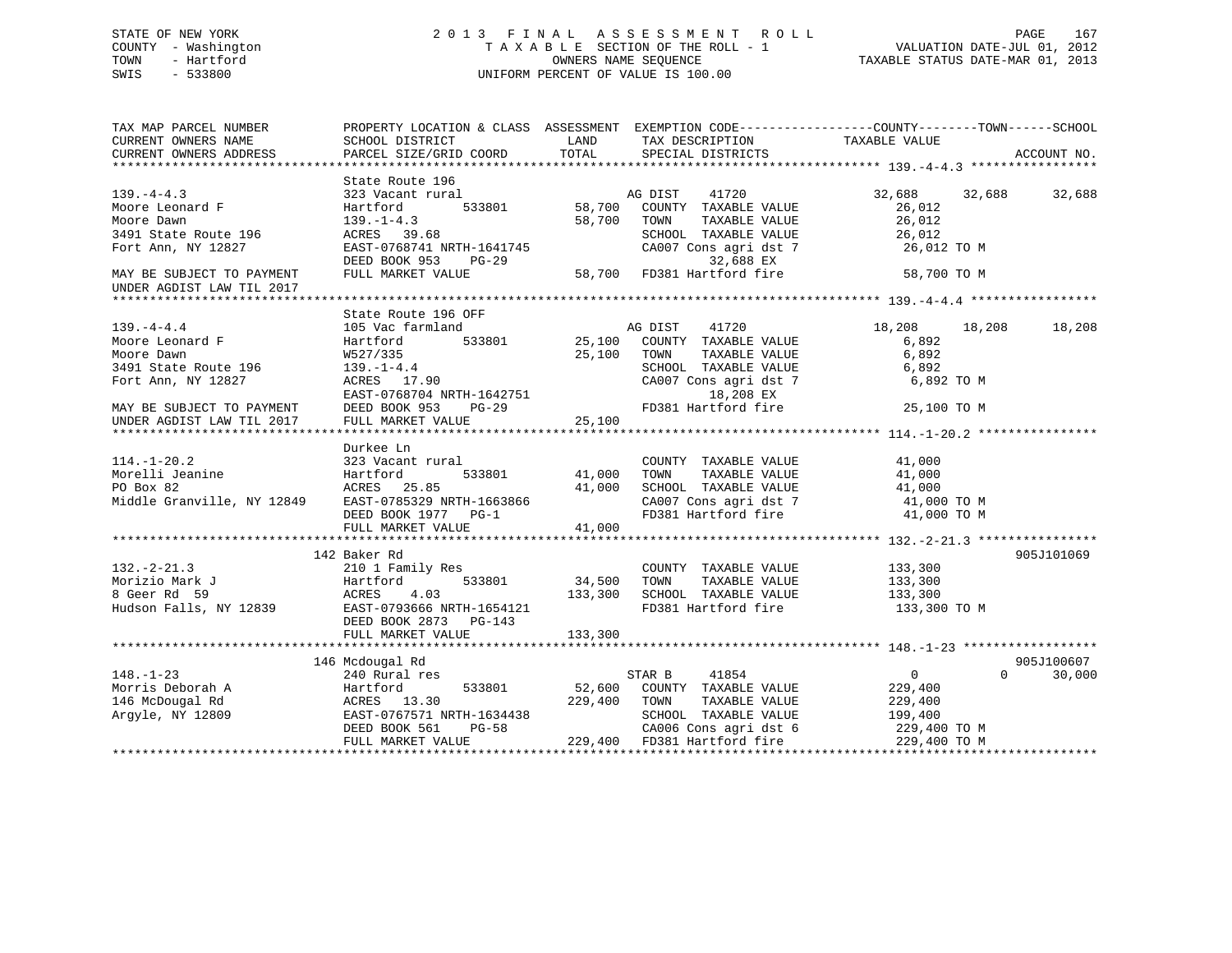## STATE OF NEW YORK 2 0 1 3 F I N A L A S S E S S M E N T R O L L PAGE 168 COUNTY - Washington T A X A B L E SECTION OF THE ROLL - 1 VALUATION DATE-JUL 01, 2012 TOWN - Hartford **TAXABLE STATUS DATE-MAR 01, 2013** SWIS - 533800 UNIFORM PERCENT OF VALUE IS 100.00

| TAX MAP PARCEL NUMBER<br>CURRENT OWNERS NAME<br>CURRENT OWNERS ADDRESS | SCHOOL DISTRICT<br>PARCEL SIZE/GRID COORD                                                                                                                                                                                                                                                                                                           | TOTAL                         | LAND TAX DESCRIPTION<br>SPECIAL DISTRICTS                                                                                                                                                                                                                                                                        | PROPERTY LOCATION & CLASS ASSESSMENT EXEMPTION CODE---------------COUNTY-------TOWN-----SCHOOL<br>TAXABLE VALUE                                                                                                                             | ACCOUNT NO.                     |
|------------------------------------------------------------------------|-----------------------------------------------------------------------------------------------------------------------------------------------------------------------------------------------------------------------------------------------------------------------------------------------------------------------------------------------------|-------------------------------|------------------------------------------------------------------------------------------------------------------------------------------------------------------------------------------------------------------------------------------------------------------------------------------------------------------|---------------------------------------------------------------------------------------------------------------------------------------------------------------------------------------------------------------------------------------------|---------------------------------|
|                                                                        |                                                                                                                                                                                                                                                                                                                                                     |                               |                                                                                                                                                                                                                                                                                                                  |                                                                                                                                                                                                                                             |                                 |
|                                                                        | 354 Shine Hill Rd                                                                                                                                                                                                                                                                                                                                   |                               |                                                                                                                                                                                                                                                                                                                  |                                                                                                                                                                                                                                             | 905J101380                      |
| $149. - 1 - 32.7$                                                      | 210 1 Family Res                                                                                                                                                                                                                                                                                                                                    |                               | 41854<br>STAR B                                                                                                                                                                                                                                                                                                  | $\overline{0}$                                                                                                                                                                                                                              | $\Omega$ and $\Omega$<br>30,000 |
|                                                                        | Hartford 533801<br>Morrison Patricia S<br>Morrison Patricia S<br>354 Shine Hill Rd<br>Fort Ann, NY 12827<br>ACRES 3.42<br>PRES 3.42<br>PRES 3.42                                                                                                                                                                                                    |                               | $32,200 \t\t\t  \begin{array}{l}\n 32,200 \t\t\t  \end{array} \t\t\t  \begin{array}{l}\n  \text{COUNTY} \t\t\t  \end{array} \t\t \begin{array}{l}\n  \text{TAXABLE} \t\t\t  \end{array} \t\t\t \begin{array}{l}\n  \text{ALUE} \t\t\t  \end{array} \t\t\t  \begin{array}{l}\n 151,100 \\  151,100\n \end{array}$ |                                                                                                                                                                                                                                             |                                 |
|                                                                        |                                                                                                                                                                                                                                                                                                                                                     |                               |                                                                                                                                                                                                                                                                                                                  |                                                                                                                                                                                                                                             |                                 |
|                                                                        | EAST-0775172 NRTH-1638019                                                                                                                                                                                                                                                                                                                           |                               |                                                                                                                                                                                                                                                                                                                  | SCHOOL TAXABLE VALUE 121,100<br>CA006 Cons agri dst 6 151,100 TO M                                                                                                                                                                          |                                 |
|                                                                        | DEED BOOK 2608 PG-183                                                                                                                                                                                                                                                                                                                               |                               |                                                                                                                                                                                                                                                                                                                  | FD381 Hartford fire 151,100 TO M                                                                                                                                                                                                            |                                 |
|                                                                        | FULL MARKET VALUE                                                                                                                                                                                                                                                                                                                                   | 151,100                       |                                                                                                                                                                                                                                                                                                                  |                                                                                                                                                                                                                                             |                                 |
|                                                                        |                                                                                                                                                                                                                                                                                                                                                     |                               |                                                                                                                                                                                                                                                                                                                  |                                                                                                                                                                                                                                             |                                 |
|                                                                        | 8492 State Route 40                                                                                                                                                                                                                                                                                                                                 |                               |                                                                                                                                                                                                                                                                                                                  |                                                                                                                                                                                                                                             |                                 |
|                                                                        | 123.-1-11.12<br>Morrow Brian 0<br>24 Pacific St 213 ACRES<br>Granville, NY 12832<br>24 Pacific St 20134<br>24 Pacific St 20134<br>24 Pacific St 201365<br>24 Pacific St 201365<br>22 DEED BOOK 2056<br>24 Pacific MY 12832<br>22 DEED BOOK 2056<br>                                                                                                 |                               | COUNTY TAXABLE VALUE 14,000<br>TOWN TAXABLE VALUE 14,000                                                                                                                                                                                                                                                         |                                                                                                                                                                                                                                             |                                 |
|                                                                        |                                                                                                                                                                                                                                                                                                                                                     | 0 COUNT<br>533801 14,000 TOWN |                                                                                                                                                                                                                                                                                                                  |                                                                                                                                                                                                                                             |                                 |
|                                                                        |                                                                                                                                                                                                                                                                                                                                                     |                               |                                                                                                                                                                                                                                                                                                                  | SCHOOL TAXABLE VALUE 14,000<br>CA007 Cons agri dst 7 14,000 TO M                                                                                                                                                                            |                                 |
|                                                                        |                                                                                                                                                                                                                                                                                                                                                     |                               |                                                                                                                                                                                                                                                                                                                  |                                                                                                                                                                                                                                             |                                 |
|                                                                        |                                                                                                                                                                                                                                                                                                                                                     |                               |                                                                                                                                                                                                                                                                                                                  | FD381 Hartford fire 14,000 TO M                                                                                                                                                                                                             |                                 |
|                                                                        |                                                                                                                                                                                                                                                                                                                                                     |                               |                                                                                                                                                                                                                                                                                                                  |                                                                                                                                                                                                                                             |                                 |
|                                                                        |                                                                                                                                                                                                                                                                                                                                                     |                               |                                                                                                                                                                                                                                                                                                                  |                                                                                                                                                                                                                                             |                                 |
|                                                                        | 13 Guilder Hollow Rd                                                                                                                                                                                                                                                                                                                                |                               | 56 PCT OF VALUE USED FOR EXEMPTION PURPOSES                                                                                                                                                                                                                                                                      |                                                                                                                                                                                                                                             | 905J100459                      |
|                                                                        |                                                                                                                                                                                                                                                                                                                                                     |                               |                                                                                                                                                                                                                                                                                                                  | CBT VET/TC 41131 50,000 45,000<br>533801 289,900 DIS VET/TC 41141 100,000 90,000                                                                                                                                                            | $\overline{\phantom{0}}$        |
|                                                                        |                                                                                                                                                                                                                                                                                                                                                     |                               |                                                                                                                                                                                                                                                                                                                  |                                                                                                                                                                                                                                             | $\overline{0}$                  |
|                                                                        |                                                                                                                                                                                                                                                                                                                                                     |                               | $41720$<br>$41834$<br>479,100 AG DIST<br>STAR EN 41834                                                                                                                                                                                                                                                           | $62,266$ $62,266$ $62,266$ $62$<br>0 0 63                                                                                                                                                                                                   | 62,266<br>63,300                |
|                                                                        |                                                                                                                                                                                                                                                                                                                                                     |                               | COUNTY TAXABLE VALUE                                                                                                                                                                                                                                                                                             | $\begin{smallmatrix}&&0\0&266\,,834\end{smallmatrix}$                                                                                                                                                                                       |                                 |
|                                                                        |                                                                                                                                                                                                                                                                                                                                                     |                               | TAXABLE VALUE                                                                                                                                                                                                                                                                                                    | 281,834                                                                                                                                                                                                                                     |                                 |
| MAY BE SUBJECT TO PAYMENT                                              |                                                                                                                                                                                                                                                                                                                                                     |                               |                                                                                                                                                                                                                                                                                                                  |                                                                                                                                                                                                                                             |                                 |
| UNDER AGDIST LAW TIL 2017                                              |                                                                                                                                                                                                                                                                                                                                                     |                               |                                                                                                                                                                                                                                                                                                                  | $\begin{tabular}{lllllllll} \texttt{SCHOOL} & \texttt{TAXABLE} & \texttt{VAUE} & & \texttt{353,534} \\ \texttt{CA007} & \texttt{Cons}\ \texttt{agri}\ \texttt{dst}\ \texttt{7} & & \texttt{416,834}\ \texttt{TO}\ \texttt{M} \end{tabular}$ |                                 |
|                                                                        |                                                                                                                                                                                                                                                                                                                                                     |                               | 62,266 EX                                                                                                                                                                                                                                                                                                        |                                                                                                                                                                                                                                             |                                 |
|                                                                        |                                                                                                                                                                                                                                                                                                                                                     |                               | FD381 Hartford fire                                                                                                                                                                                                                                                                                              | 479,100 TO M                                                                                                                                                                                                                                |                                 |
|                                                                        |                                                                                                                                                                                                                                                                                                                                                     |                               |                                                                                                                                                                                                                                                                                                                  |                                                                                                                                                                                                                                             |                                 |
|                                                                        | 8518 State Route 40                                                                                                                                                                                                                                                                                                                                 |                               |                                                                                                                                                                                                                                                                                                                  |                                                                                                                                                                                                                                             | 905J101321                      |
|                                                                        |                                                                                                                                                                                                                                                                                                                                                     |                               | AGED-ALL 41800                                                                                                                                                                                                                                                                                                   | 58,350 58,350                                                                                                                                                                                                                               | 58,350                          |
|                                                                        |                                                                                                                                                                                                                                                                                                                                                     |                               | 533801 27,800 STAR EN 41834                                                                                                                                                                                                                                                                                      | $\overline{0}$<br>$\overline{0}$                                                                                                                                                                                                            | 58,350                          |
|                                                                        |                                                                                                                                                                                                                                                                                                                                                     |                               | 116,700 COUNTY TAXABLE VALUE                                                                                                                                                                                                                                                                                     | 58,350                                                                                                                                                                                                                                      |                                 |
|                                                                        | $\begin{tabular}{llllllll} 123.-1-11.1 & \textit{210 10} & \textit{211 10} & \textit{212 10} & \textit{210 10} & \textit{210 10} & \textit{210 10} & \textit{210 10} & \textit{210 10} & \textit{210 10} & \textit{210 10} & \textit{210 10} & \textit{210 10} & \textit{210 10} & \textit{210 10} & \textit{210 10} & \textit{210 10} & \textit{2$ |                               |                                                                                                                                                                                                                                                                                                                  | 58,350<br>-1661043<br>PG-319<br>PG-319<br>116,700 CA007 Cons agri dst 7<br>FD381 Hartford fire<br>116,700 TOM PG381 Hartford fire<br>116,700 TOM PD381 Hartford fire<br>116,700 TOM                                                         |                                 |
|                                                                        |                                                                                                                                                                                                                                                                                                                                                     |                               |                                                                                                                                                                                                                                                                                                                  |                                                                                                                                                                                                                                             |                                 |
|                                                                        |                                                                                                                                                                                                                                                                                                                                                     |                               |                                                                                                                                                                                                                                                                                                                  |                                                                                                                                                                                                                                             |                                 |
|                                                                        |                                                                                                                                                                                                                                                                                                                                                     |                               |                                                                                                                                                                                                                                                                                                                  |                                                                                                                                                                                                                                             |                                 |
|                                                                        |                                                                                                                                                                                                                                                                                                                                                     |                               |                                                                                                                                                                                                                                                                                                                  |                                                                                                                                                                                                                                             |                                 |
|                                                                        | 8488 State Route 40                                                                                                                                                                                                                                                                                                                                 |                               |                                                                                                                                                                                                                                                                                                                  |                                                                                                                                                                                                                                             | 905J101323<br>$\Omega$          |
|                                                                        |                                                                                                                                                                                                                                                                                                                                                     |                               |                                                                                                                                                                                                                                                                                                                  |                                                                                                                                                                                                                                             | 30,000                          |
|                                                                        |                                                                                                                                                                                                                                                                                                                                                     |                               |                                                                                                                                                                                                                                                                                                                  |                                                                                                                                                                                                                                             |                                 |
|                                                                        |                                                                                                                                                                                                                                                                                                                                                     |                               |                                                                                                                                                                                                                                                                                                                  |                                                                                                                                                                                                                                             |                                 |
|                                                                        |                                                                                                                                                                                                                                                                                                                                                     |                               |                                                                                                                                                                                                                                                                                                                  |                                                                                                                                                                                                                                             |                                 |
|                                                                        | 123.-1-11.3<br>Morrow Paula J 270 Mfg housing<br>Morrow Paula J Hartford 533801<br>8518 State Route 40 ACRES 1.00<br>Granville, NY 12832 EAST-0792782 NRTH-1660044<br>DEED BOOK 561 PG-67 CA007 Cons agri dst 7 42,600 TO M<br>FULL MARKE                                                                                                           |                               |                                                                                                                                                                                                                                                                                                                  |                                                                                                                                                                                                                                             |                                 |
|                                                                        |                                                                                                                                                                                                                                                                                                                                                     |                               |                                                                                                                                                                                                                                                                                                                  |                                                                                                                                                                                                                                             |                                 |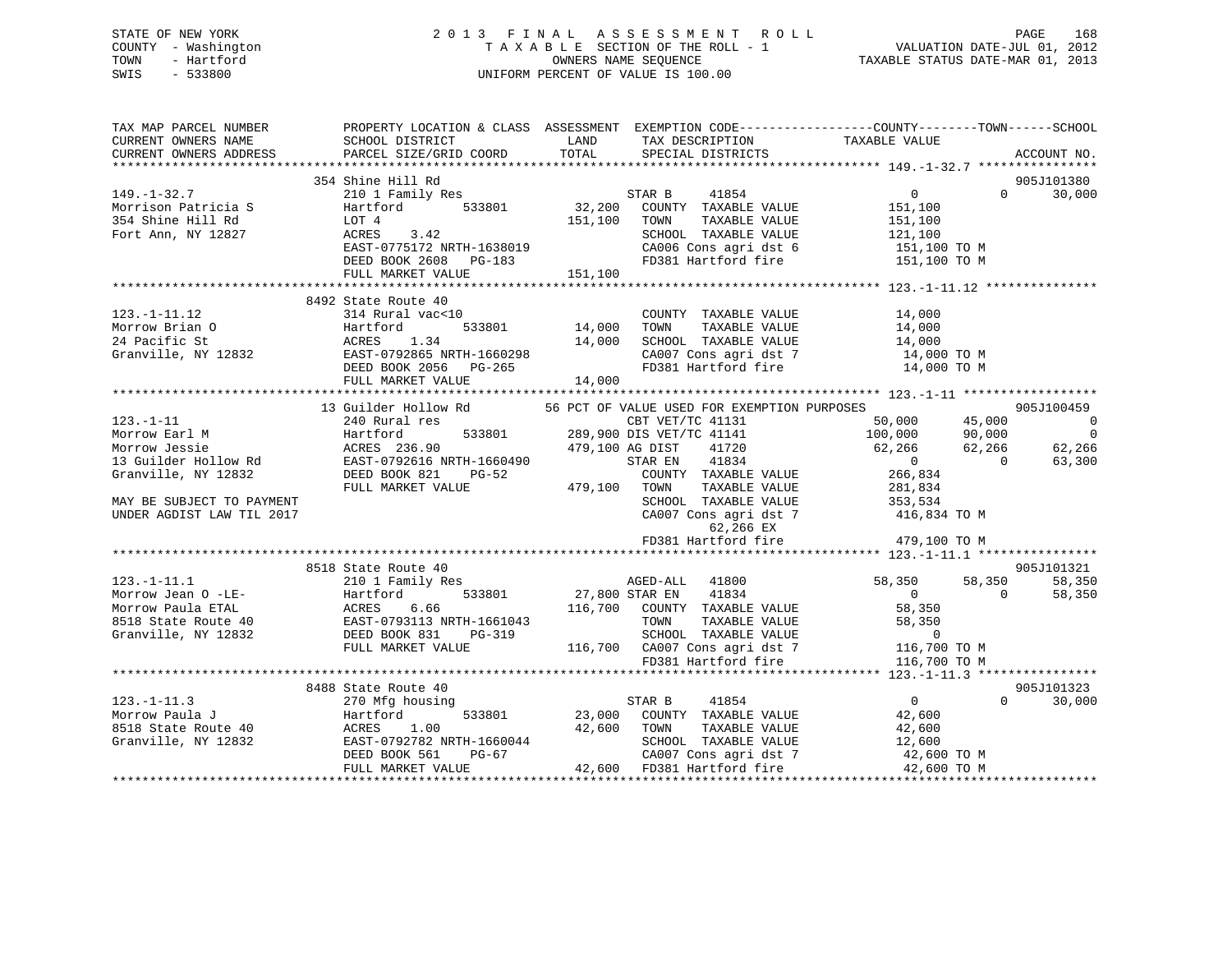# STATE OF NEW YORK 2013 FINAL ASSESSMENT ROLL PAGE 169 COUNTY - Washington  $T A X A B L E$  SECTION OF THE ROLL - 1<br>TOWN - Hartford SWIS - 533800 UNIFORM PERCENT OF VALUE IS 100.00

VALUATION DATE-JUL 01, 2012

TAXABLE STATUS DATE-MAR 01, 2013

| TAX MAP PARCEL NUMBER<br>CURRENT OWNERS NAME<br>CURRENT OWNERS ADDRESS | SCHOOL DISTRICT<br>PARCEL SIZE/GRID COORD | PROPERTY LOCATION & CLASS ASSESSMENT EXEMPTION CODE---------------COUNTY-------TOWN-----SCHOOL<br>LAND<br>TAX DESCRIPTION<br>TOTAL<br>SPECIAL DISTRICTS | TAXABLE VALUE                                 | ACCOUNT NO.         |
|------------------------------------------------------------------------|-------------------------------------------|---------------------------------------------------------------------------------------------------------------------------------------------------------|-----------------------------------------------|---------------------|
|                                                                        |                                           |                                                                                                                                                         |                                               |                     |
|                                                                        | 3216 Coach Rd                             |                                                                                                                                                         |                                               | 905J101157          |
| $149. - 1 - 24.3$                                                      | 210 1 Family Res                          | 41854<br>STAR B                                                                                                                                         | $\overline{0}$<br>$\Omega$                    | 30,000              |
| Morse Donald                                                           | 533801<br>Hartford                        | 40,100<br>COUNTY TAXABLE VALUE                                                                                                                          | 204,600                                       |                     |
| Morse Carol                                                            | <b>ACRES</b><br>5.50 BANK<br>150          | 204,600<br>TOWN<br>TAXABLE VALUE                                                                                                                        | 204,600                                       |                     |
| 3216 Coach Rd                                                          | EAST-0779665 NRTH-1638993                 | SCHOOL TAXABLE VALUE                                                                                                                                    | 174,600                                       |                     |
| Arqyle, NY 12809                                                       | DEED BOOK 477<br>PG-189                   | FD381 Hartford fire                                                                                                                                     | 204,600 TO M                                  |                     |
|                                                                        | FULL MARKET VALUE                         | 204,600                                                                                                                                                 |                                               |                     |
|                                                                        |                                           |                                                                                                                                                         |                                               |                     |
|                                                                        | 72 County Route 23                        |                                                                                                                                                         |                                               | 905J100161          |
| $132.15 - 2 - 35$<br>Morse LE Neal G                                   | 210 1 Family Res<br>533801                | EFVET CL/T 41003                                                                                                                                        | 74,200<br>$\mathbf 0$<br>5,000<br>$\Omega$    | $\overline{0}$<br>0 |
| Morse Diane S                                                          | Hartford<br>50.00 DPTH 427.00<br>FRNT     | 17,000 ELG FVT/CO 41102<br>74,200 STAR EN<br>41834                                                                                                      | $\Omega$<br>$\Omega$                          | 63,300              |
| 72 County Route 23                                                     | EAST-0786860 NRTH-1653161                 | COUNTY TAXABLE VALUE                                                                                                                                    | 69,200                                        |                     |
| Hartford, NY 12838                                                     | DEED BOOK 2917 PG-285                     | TOWN<br>TAXABLE VALUE                                                                                                                                   | $\Omega$                                      |                     |
|                                                                        | FULL MARKET VALUE                         | 74,200 SCHOOL TAXABLE VALUE                                                                                                                             | 10,900                                        |                     |
|                                                                        |                                           | CA007 Cons agri dst 7                                                                                                                                   | 74,200 TO M                                   |                     |
|                                                                        |                                           | FD381 Hartford fire                                                                                                                                     | 74,200 TO M                                   |                     |
|                                                                        |                                           |                                                                                                                                                         | *************** 132.-1-18.1 ***************** |                     |
|                                                                        | 8284 State Route 40                       |                                                                                                                                                         |                                               | 905J100686          |
| $132. - 1 - 18.1$                                                      | 240 Rural res                             | AGRI-D IND 41730                                                                                                                                        | 14,820<br>14,820                              | 14,820              |
| Moselle Bruce                                                          | 533801<br>Hartford                        | 57,100 STAR B<br>41854                                                                                                                                  | $\overline{0}$<br>$\Omega$                    | 30,000              |
| Moselle Darlene                                                        | 36.65<br>ACRES                            | 329,500<br>COUNTY TAXABLE VALUE                                                                                                                         | 314,680                                       |                     |
| 8284 State Route 40                                                    | EAST-0790034 NRTH-1655552                 | TOWN<br>TAXABLE VALUE                                                                                                                                   | 314,680                                       |                     |
| Granville, NY 12832                                                    | DEED BOOK 926<br>PG-89                    | SCHOOL TAXABLE VALUE                                                                                                                                    | 284,680                                       |                     |
|                                                                        | FULL MARKET VALUE                         | 329,500 FD381 Hartford fire                                                                                                                             | 329,500 TO M                                  |                     |
| MAY BE SUBJECT TO PAYMENT<br>UNDER AGDIST LAW TIL 2020                 |                                           |                                                                                                                                                         |                                               |                     |
|                                                                        |                                           |                                                                                                                                                         |                                               |                     |
|                                                                        | 232 Eldridge Ln                           |                                                                                                                                                         |                                               | 905J100204          |
| $140. - 1 - 2$                                                         | 240 Rural res                             | AG BUILD<br>41700                                                                                                                                       | 22,900<br>22,900                              | 22,900              |
| Moulton Daniel                                                         | Hartford<br>533801                        | 59,800 STAR B<br>41854                                                                                                                                  | $\overline{0}$<br>$\Omega$                    | 30,000              |
| Moulton Jane                                                           | ACRES<br>36.67                            | 168,300 COUNTY TAXABLE VALUE                                                                                                                            | 145,400                                       |                     |
| 232 Eldridge Ln                                                        | EAST-0772524 NRTH-1649696                 | TAXABLE VALUE<br>TOWN                                                                                                                                   | 145,400                                       |                     |
| Fort Ann, NY 12827                                                     | DEED BOOK 783<br>$PG-44$                  | SCHOOL TAXABLE VALUE                                                                                                                                    | 115,400                                       |                     |
|                                                                        | FULL MARKET VALUE                         | 168,300 FD381 Hartford fire                                                                                                                             | 168,300 TO M                                  |                     |
| MAY BE SUBJECT TO PAYMENT                                              |                                           |                                                                                                                                                         |                                               |                     |
| UNDER RPTL483 UNTIL 2020                                               |                                           |                                                                                                                                                         |                                               |                     |
|                                                                        |                                           |                                                                                                                                                         |                                               |                     |
|                                                                        | 187 North Rd                              |                                                                                                                                                         |                                               | 905J100645          |
| $140. - 1 - 21$                                                        | 210 1 Family Res                          | CBT VET/TC 41131                                                                                                                                        | 36,075<br>36,075                              | $\mathbf 0$         |
| Mulhall Michael S                                                      | 533801<br>Hartford                        | 31,700 STAR B<br>41854                                                                                                                                  | $\overline{0}$<br>$\Omega$                    | 30,000              |
| Mulhall Claudia J                                                      | 3.30<br>ACRES                             | 144,300<br>COUNTY TAXABLE VALUE                                                                                                                         | 108,225                                       |                     |
| 187 North Rd                                                           | EAST-0772456 NRTH-1643067                 | TOWN<br>TAXABLE VALUE                                                                                                                                   | 108,225                                       |                     |
| Fort Ann, NY 12827                                                     | DEED BOOK 464<br>PG-265                   | SCHOOL TAXABLE VALUE                                                                                                                                    | 114,300                                       |                     |
|                                                                        | FULL MARKET VALUE                         | 144,300 FD381 Hartford fire                                                                                                                             | 144,300 TO M                                  |                     |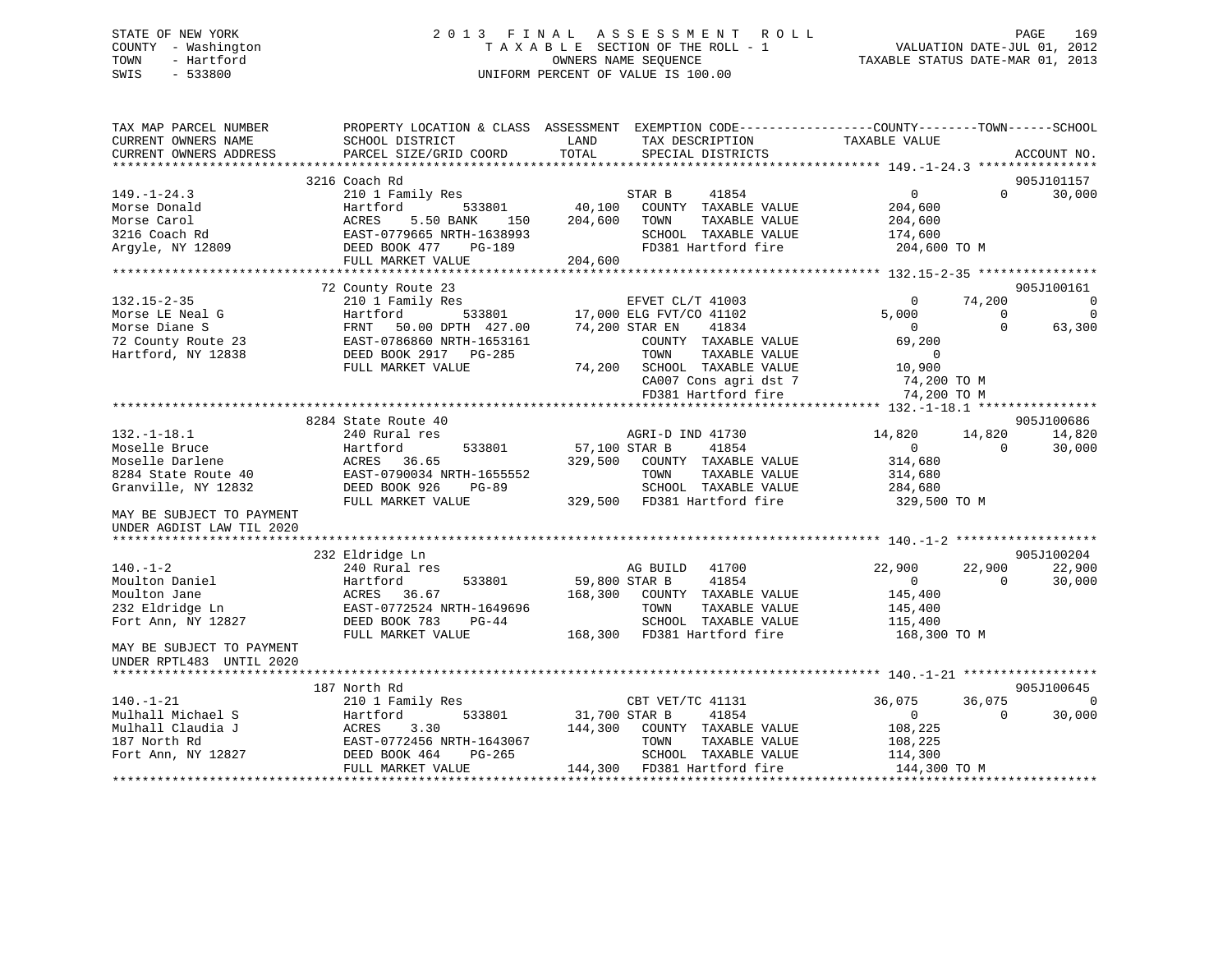## STATE OF NEW YORK 2 0 1 3 F I N A L A S S E S S M E N T R O L L PAGE 170 COUNTY - Washington T A X A B L E SECTION OF THE ROLL - 1 VALUATION DATE-JUL 01, 2012 TOWN - Hartford OWNERS NAME SEQUENCE TAXABLE STATUS DATE-MAR 01, 2013 SWIS - 533800 UNIFORM PERCENT OF VALUE IS 100.00UNIFORM PERCENT OF VALUE IS 100.00

| TAX MAP PARCEL NUMBER<br>CURRENT OWNERS NAME                                          | PROPERTY LOCATIO<br>SCHOOL DISTRICT | LAND TAX DESCRIPTION TAXABLE VALUE COORD TOTAL SPECIAL DISTRICTS                                                                                                                                | PROPERTY LOCATION & CLASS ASSESSMENT EXEMPTION CODE----------------COUNTY-------TOWN------SCHOOL                                                                                                                                                                                                                                                                                                                  |
|---------------------------------------------------------------------------------------|-------------------------------------|-------------------------------------------------------------------------------------------------------------------------------------------------------------------------------------------------|-------------------------------------------------------------------------------------------------------------------------------------------------------------------------------------------------------------------------------------------------------------------------------------------------------------------------------------------------------------------------------------------------------------------|
| CURRENT OWNERS ADDRESS                                                                | PARCEL SIZE/GRID COORD              |                                                                                                                                                                                                 | ACCOUNT NO.                                                                                                                                                                                                                                                                                                                                                                                                       |
|                                                                                       | 99 Shine Hill Rd                    |                                                                                                                                                                                                 | 905J100184                                                                                                                                                                                                                                                                                                                                                                                                        |
|                                                                                       |                                     |                                                                                                                                                                                                 |                                                                                                                                                                                                                                                                                                                                                                                                                   |
|                                                                                       |                                     |                                                                                                                                                                                                 |                                                                                                                                                                                                                                                                                                                                                                                                                   |
|                                                                                       |                                     |                                                                                                                                                                                                 |                                                                                                                                                                                                                                                                                                                                                                                                                   |
|                                                                                       |                                     |                                                                                                                                                                                                 |                                                                                                                                                                                                                                                                                                                                                                                                                   |
|                                                                                       |                                     |                                                                                                                                                                                                 |                                                                                                                                                                                                                                                                                                                                                                                                                   |
|                                                                                       |                                     |                                                                                                                                                                                                 |                                                                                                                                                                                                                                                                                                                                                                                                                   |
|                                                                                       |                                     |                                                                                                                                                                                                 | $\begin{tabular}{lllllllllllll} \textbf{149. -1-3} & \textbf{99} \text{ Shine Hill Rd} & \textbf{210 1 Family Res} & \textbf{STAR B} & \textbf{41854} & \textbf{0} & \textbf{99.5J100184} \\ & \textbf{210 1 Family Res} & \textbf{182,600} & \textbf{182,600} & \textbf{0} & \textbf{30,000} \\ \textbf{Multall Rebecca M} & \textbf{AcrES} & \textbf{5.10} & \textbf{182,600} & \textbf{200INTY} & \textbf{TAX$ |
|                                                                                       | 1806 Burch Rd                       |                                                                                                                                                                                                 |                                                                                                                                                                                                                                                                                                                                                                                                                   |
| $150. - 1 - 9.1$                                                                      | 210 1 Family Res                    | 41854<br>STAR B                                                                                                                                                                                 | $\overline{0}$<br>$\Omega$<br>30,000                                                                                                                                                                                                                                                                                                                                                                              |
|                                                                                       | Hartford                            |                                                                                                                                                                                                 |                                                                                                                                                                                                                                                                                                                                                                                                                   |
|                                                                                       |                                     | $533801$ 30,900 COUNTY TAXABLE VALUE 172,400<br>172,400 TOWN TAXABLE VALUE 172,400                                                                                                              |                                                                                                                                                                                                                                                                                                                                                                                                                   |
| Granville, NY 12832                                                                   | LOT 2<br>ACRES 3.07                 | SCHOOL TAXABLE VALUE 142,400                                                                                                                                                                    |                                                                                                                                                                                                                                                                                                                                                                                                                   |
|                                                                                       |                                     |                                                                                                                                                                                                 |                                                                                                                                                                                                                                                                                                                                                                                                                   |
|                                                                                       |                                     |                                                                                                                                                                                                 |                                                                                                                                                                                                                                                                                                                                                                                                                   |
|                                                                                       |                                     |                                                                                                                                                                                                 |                                                                                                                                                                                                                                                                                                                                                                                                                   |
|                                                                                       |                                     |                                                                                                                                                                                                 | 3.07 5CHOOL TAXABLE VALUE 12832<br>EAST-0792424 NRTH-1641554 CA008 Cons agri dst 8 172,400 TO M<br>DEED BOOK 1745 PG-111 FD381 Hartford fire 172,400 TO M<br>FULL MARKET VALUE 172,400<br>FULL MARKET VALUE 172,400                                                                                                                                                                                               |
|                                                                                       | Hall Rd                             |                                                                                                                                                                                                 | 905J101306                                                                                                                                                                                                                                                                                                                                                                                                        |
| $122. - 1 - 28.1$                                                                     | 314 Rural vac<10                    | COUNTY TAXABLE VALUE                                                                                                                                                                            | 34,900                                                                                                                                                                                                                                                                                                                                                                                                            |
|                                                                                       |                                     | TOWN                                                                                                                                                                                            |                                                                                                                                                                                                                                                                                                                                                                                                                   |
|                                                                                       |                                     | SCHOOL TAXABLE VALUE                                                                                                                                                                            | TAXABLE VALUE 34,900<br>TAXABLE VALUE 34,900                                                                                                                                                                                                                                                                                                                                                                      |
|                                                                                       |                                     | CA007 Cons agri dst 7 34,900 TO M                                                                                                                                                               |                                                                                                                                                                                                                                                                                                                                                                                                                   |
|                                                                                       |                                     | FD381 Hartford fire                                                                                                                                                                             | 34,900 TO M                                                                                                                                                                                                                                                                                                                                                                                                       |
|                                                                                       |                                     |                                                                                                                                                                                                 |                                                                                                                                                                                                                                                                                                                                                                                                                   |
|                                                                                       |                                     |                                                                                                                                                                                                 |                                                                                                                                                                                                                                                                                                                                                                                                                   |
|                                                                                       | 349 Hall Rd                         |                                                                                                                                                                                                 |                                                                                                                                                                                                                                                                                                                                                                                                                   |
| $122. - 1 - 28.3$                                                                     |                                     | 122.-1-28.3<br>Mullins Denis L 210 1 Family Res<br>Mullins Maria Lot A 2.00<br>Fort Ann, NY 12827 DEED BOOK 742 PG-243 PG-243 PG-243<br>TEED BOOK 742 PG-243 PG-243 PG-243 PG-243 PG-243 PG-243 | $\Omega$<br>30,000                                                                                                                                                                                                                                                                                                                                                                                                |
|                                                                                       |                                     |                                                                                                                                                                                                 |                                                                                                                                                                                                                                                                                                                                                                                                                   |
|                                                                                       |                                     |                                                                                                                                                                                                 |                                                                                                                                                                                                                                                                                                                                                                                                                   |
|                                                                                       |                                     |                                                                                                                                                                                                 |                                                                                                                                                                                                                                                                                                                                                                                                                   |
|                                                                                       |                                     | CA007 Cons agri dst 7 168,300 TO M                                                                                                                                                              |                                                                                                                                                                                                                                                                                                                                                                                                                   |
|                                                                                       |                                     | FD381 Hartford fire                                                                                                                                                                             | 168,300 TO M                                                                                                                                                                                                                                                                                                                                                                                                      |
|                                                                                       | FULL MARKET VALUE                   | 168,300                                                                                                                                                                                         |                                                                                                                                                                                                                                                                                                                                                                                                                   |
|                                                                                       |                                     |                                                                                                                                                                                                 |                                                                                                                                                                                                                                                                                                                                                                                                                   |
|                                                                                       | Mcdougal Rd OFF                     |                                                                                                                                                                                                 | 905J100467                                                                                                                                                                                                                                                                                                                                                                                                        |
| $148. - 1 - 17$                                                                       |                                     | 323 Vacant rural<br>Hartford 533801 17,400 COUNTY TAXABLE VALUE                                                                                                                                 | 20,465 20,465<br>20,465                                                                                                                                                                                                                                                                                                                                                                                           |
|                                                                                       |                                     |                                                                                                                                                                                                 | 26,935                                                                                                                                                                                                                                                                                                                                                                                                            |
| 148.-1-17<br>Munson Jenifer H<br>Munson Lori J<br>232 McDougal Rd<br>Argyle, NY 12809 | ACRES 52.10                         | 47,400<br>TOWN                                                                                                                                                                                  | TAXABLE VALUE 26,935                                                                                                                                                                                                                                                                                                                                                                                              |
|                                                                                       | EAST-0769587 NRTH-1633089           | H-1633089<br>PG-316                                                                                                                                                                             |                                                                                                                                                                                                                                                                                                                                                                                                                   |
| Argyle, NY 12809                                                                      | DEED BOOK 572                       |                                                                                                                                                                                                 |                                                                                                                                                                                                                                                                                                                                                                                                                   |
|                                                                                       | FULL MARKET VALUE                   | 47,400                                                                                                                                                                                          |                                                                                                                                                                                                                                                                                                                                                                                                                   |
| MAY BE SUBJECT TO PAYMENT                                                             |                                     | SCHOOL TAXABLE VALUE 26,935<br>CA006 Cons agri dst 6 26,935 TO M<br>20,465 EX<br>FD381 Hartford fire 47,400 TO M                                                                                |                                                                                                                                                                                                                                                                                                                                                                                                                   |
| UNDER AGDIST LAW TIL 2017                                                             |                                     |                                                                                                                                                                                                 |                                                                                                                                                                                                                                                                                                                                                                                                                   |
|                                                                                       |                                     |                                                                                                                                                                                                 |                                                                                                                                                                                                                                                                                                                                                                                                                   |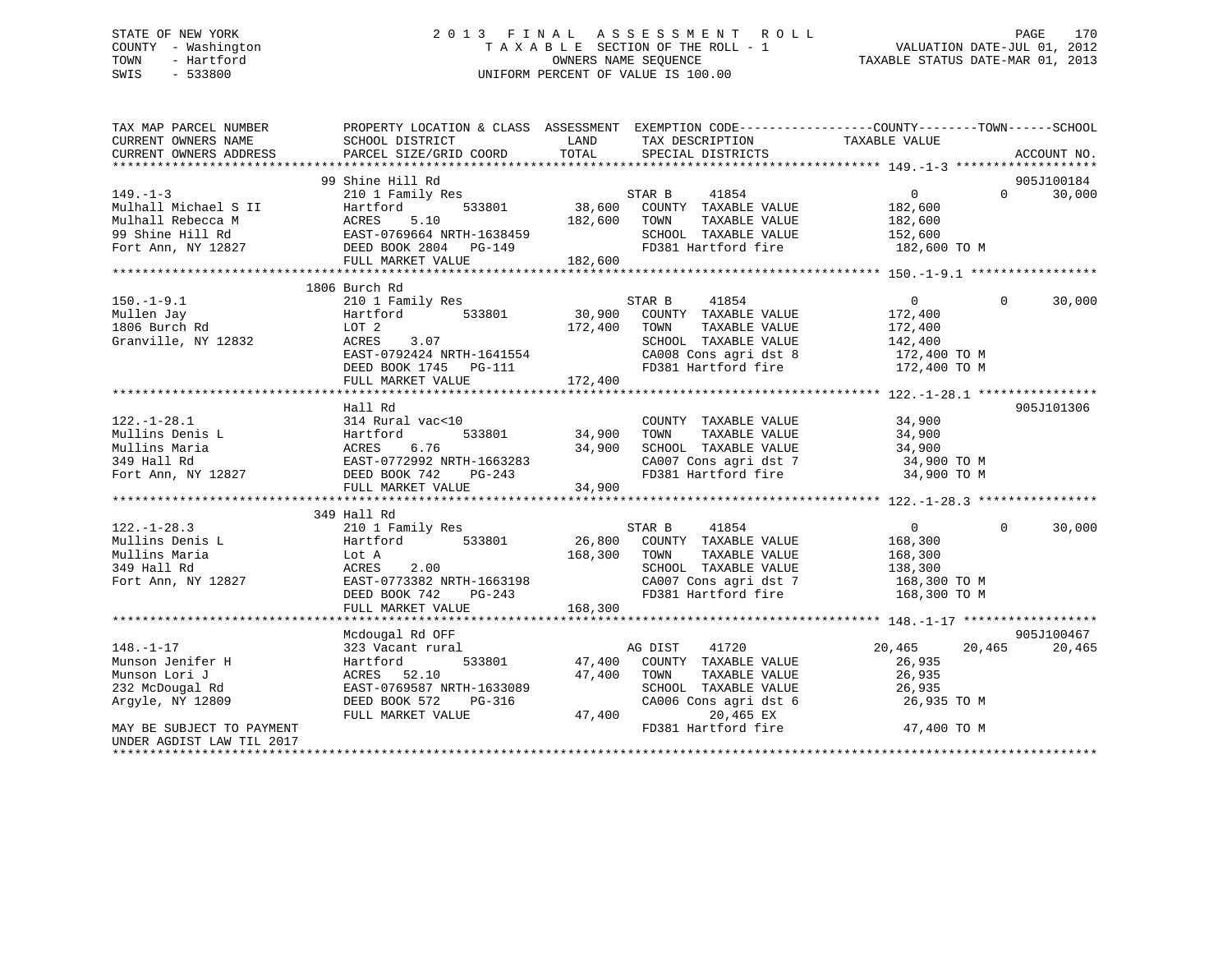## STATE OF NEW YORK 2 0 1 3 F I N A L A S S E S S M E N T R O L L PAGE 171 COUNTY - Washington T A X A B L E SECTION OF THE ROLL - 1 VALUATION DATE-JUL 01, 2012 TOWN - Hartford **TAXABLE STATUS DATE-MAR 01, 2013** SWIS - 533800 UNIFORM PERCENT OF VALUE IS 100.00

| TAX MAP PARCEL NUMBER<br>CURRENT OWNERS NAME | SCHOOL DISTRICT           | PROPERTY LOCATION & CLASS ASSESSMENT EXEMPTION CODE----------------COUNTY-------TOWN------SCHOOL<br>LAND<br>TAX DESCRIPTION | TAXABLE VALUE                        |
|----------------------------------------------|---------------------------|-----------------------------------------------------------------------------------------------------------------------------|--------------------------------------|
| CURRENT OWNERS ADDRESS                       | PARCEL SIZE/GRID COORD    | TOTAL<br>SPECIAL DISTRICTS                                                                                                  | ACCOUNT NO.                          |
|                                              |                           |                                                                                                                             |                                      |
|                                              | 232 Mcdougal Rd           |                                                                                                                             | 905J100466                           |
| $148. - 1 - 21$                              | 240 Rural res             | AG DIST<br>41720                                                                                                            | 30,760<br>30,760<br>30,760           |
| Munson Jenifer H                             | 533801<br>Hartford        | 105,600 STAR B<br>41854                                                                                                     | 30,000<br>$\Omega$<br>$\Omega$       |
| Munson Lori J                                | ACRES 80.20               | 243,000<br>COUNTY TAXABLE VALUE                                                                                             | 212,240                              |
| 232 McDougal Rd                              | EAST-0767231 NRTH-1632879 | TOWN<br>TAXABLE VALUE                                                                                                       | 212,240                              |
| Argyle, NY 12809                             | DEED BOOK 572<br>PG-316   | SCHOOL TAXABLE VALUE                                                                                                        | 182,240                              |
| MAY BE SUBJECT TO PAYMENT                    | FULL MARKET VALUE         | 243,000<br>CA006 Cons agri dst 6<br>30,760 EX                                                                               | 212,240 TO M                         |
| UNDER AGDIST LAW TIL 2017                    |                           | FD381 Hartford fire                                                                                                         | 243,000 TO M                         |
|                                              |                           |                                                                                                                             |                                      |
|                                              | Pope Hill Rd              |                                                                                                                             |                                      |
| $150. - 1 - 29.17$                           | 314 Rural vac<10          | 41720<br>AG DIST                                                                                                            | 20,713<br>20,713<br>20,713           |
| Murphy Brian                                 | 532001<br>Argyle          | 23,600<br>COUNTY TAXABLE VALUE                                                                                              | 2,887                                |
| Murphy Kathy L                               | 756/116                   | 23,600<br>TOWN<br>TAXABLE VALUE                                                                                             | 2,887                                |
| 823 Bay Rd                                   | ACRES<br>8.10             | SCHOOL TAXABLE VALUE                                                                                                        | 2,887                                |
| Queensbury, NY 12804                         | EAST-0780092 NRTH-1633762 | CA006 Cons agri dst 6                                                                                                       | 2,887 TO M                           |
|                                              | DEED BOOK 707<br>$PG-222$ | 20,713 EX                                                                                                                   |                                      |
| MAY BE SUBJECT TO PAYMENT                    | FULL MARKET VALUE         | 23,600<br>FD381 Hartford fire                                                                                               | 23,600 TO M                          |
| UNDER AGDIST LAW TIL 2017                    |                           |                                                                                                                             |                                      |
|                                              |                           |                                                                                                                             |                                      |
|                                              | 40 Christian Hill Rd      |                                                                                                                             | 905J100369                           |
| $132. - 1 - 28$                              | 210 1 Family Res          | STAR B<br>41854                                                                                                             | $\overline{0}$<br>$\Omega$<br>30,000 |
| Murphy Elise M                               | Hartford<br>533801        | 25,700 COUNTY TAXABLE VALUE                                                                                                 | 171,900                              |
| PO Box 218                                   | 1.40<br>ACRES             | 171,900<br>TAXABLE VALUE<br>TOWN                                                                                            | 171,900                              |
| Hartford, NY 12838                           | EAST-0785093 NRTH-1652136 | SCHOOL TAXABLE VALUE                                                                                                        | 141,900                              |
|                                              | DEED BOOK 700<br>PG-190   | CA007 Cons agri dst 7                                                                                                       | 171,900 TO M                         |
|                                              | FULL MARKET VALUE         | 171,900<br>FD381 Hartford fire                                                                                              | 171,900 TO M                         |
|                                              |                           |                                                                                                                             |                                      |
|                                              | Skyview Meadows Ln        |                                                                                                                             | 905J101021                           |
| $141. - 1 - 59$                              | 311 Res vac land          | COUNTY TAXABLE VALUE                                                                                                        | 1,500                                |
| Murphy Steven D                              | 533801<br>Hartford        | 1,500<br>TOWN<br>TAXABLE VALUE                                                                                              | 1,500                                |
| 44 Skyview Meadow Ln                         | FRNT 150.00 DPTH 532.00   | 1,500<br>SCHOOL TAXABLE VALUE                                                                                               | 1,500                                |
| Granville, NY 12832                          | EAST-0787592 NRTH-1648694 | CA007 Cons agri dst 7                                                                                                       | 1,500 TO M                           |
|                                              | DEED BOOK 2536 PG-1       | FD381 Hartford fire                                                                                                         | 1,500 TO M                           |
|                                              | FULL MARKET VALUE         | 1,500                                                                                                                       |                                      |
|                                              |                           |                                                                                                                             |                                      |
|                                              | 44 Skyview Meadows Ln     |                                                                                                                             | 905J101026                           |
| $141. - 1 - 65$                              | 210 1 Family Res          | STAR B<br>41854                                                                                                             | $\overline{0}$<br>$\Omega$<br>30,000 |
| Murphy Steven D                              | 533801<br>Hartford        | 32,300<br>COUNTY TAXABLE VALUE                                                                                              | 195,600                              |
| Murphy Salenda                               | 9.24<br>ACRES             | 195,600<br>TAXABLE VALUE<br>TOWN                                                                                            | 195,600                              |
| 44 Skyview Meadows Ln                        | EAST-0788343 NRTH-1648774 | SCHOOL TAXABLE VALUE                                                                                                        | 165,600                              |
| Granville, NY 12832                          | DEED BOOK 558<br>$PG-75$  | CA007 Cons agri dst 7                                                                                                       | 195,600 ТО М                         |
|                                              | FULL MARKET VALUE         | 195,600<br>FD381 Hartford fire                                                                                              | 195,600 ТО М                         |
|                                              |                           |                                                                                                                             |                                      |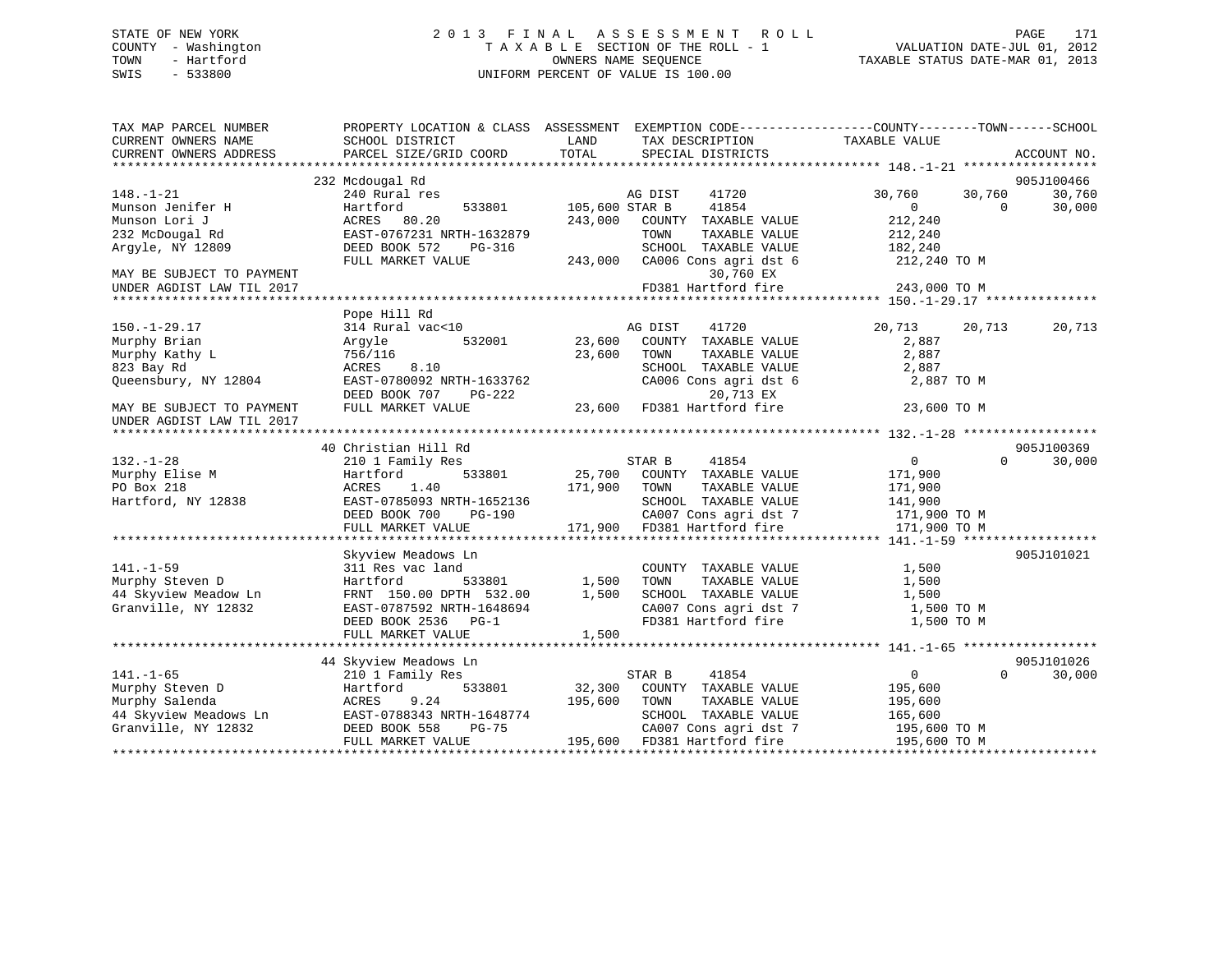## STATE OF NEW YORK 2 0 1 3 F I N A L A S S E S S M E N T R O L L PAGE 172 COUNTY - Washington T A X A B L E SECTION OF THE ROLL - 1 VALUATION DATE-JUL 01, 2012 TOWN - Hartford **TAXABLE STATUS DATE-MAR 01, 2013** SWIS - 533800 UNIFORM PERCENT OF VALUE IS 100.00

| TAX MAP PARCEL NUMBER<br>CURRENT OWNERS NAME<br>CURRENT OWNERS ADDRESS                                                                     | PROPERTY LOCATION & CLASS ASSESSMENT EXEMPTION CODE---------------COUNTY-------TOWN-----SCHOOL<br>SCHOOL DISTRICT<br>PARCEL SIZE/GRID COORD TOTAL SPECIAL DISTRICTS              |                              | LAND TAX DESCRIPTION                                                                                                                                                                               | TAXABLE VALUE                    | ACCOUNT NO.                 |
|--------------------------------------------------------------------------------------------------------------------------------------------|----------------------------------------------------------------------------------------------------------------------------------------------------------------------------------|------------------------------|----------------------------------------------------------------------------------------------------------------------------------------------------------------------------------------------------|----------------------------------|-----------------------------|
|                                                                                                                                            |                                                                                                                                                                                  |                              |                                                                                                                                                                                                    |                                  |                             |
|                                                                                                                                            |                                                                                                                                                                                  |                              |                                                                                                                                                                                                    |                                  | 905J100332                  |
|                                                                                                                                            |                                                                                                                                                                                  |                              |                                                                                                                                                                                                    | $\overline{0}$                   | $0 \qquad \qquad$<br>30,000 |
|                                                                                                                                            |                                                                                                                                                                                  |                              |                                                                                                                                                                                                    | 104,500                          |                             |
|                                                                                                                                            |                                                                                                                                                                                  |                              |                                                                                                                                                                                                    | TAXABLE VALUE 104,500            |                             |
|                                                                                                                                            |                                                                                                                                                                                  |                              | SCHOOL TAXABLE VALUE 74,500<br>FD381 Hartford fire 104,500 TO M                                                                                                                                    |                                  |                             |
|                                                                                                                                            |                                                                                                                                                                                  |                              | FD381 Hartford fire                                                                                                                                                                                |                                  |                             |
|                                                                                                                                            |                                                                                                                                                                                  |                              |                                                                                                                                                                                                    |                                  |                             |
|                                                                                                                                            |                                                                                                                                                                                  |                              |                                                                                                                                                                                                    |                                  |                             |
|                                                                                                                                            | 229 Blood St                                                                                                                                                                     |                              |                                                                                                                                                                                                    |                                  | 905J100469                  |
| $142. - 1 - 17$                                                                                                                            | 312 Vac w/imprv<br>$312$ Vac w/imprv<br>$Hartford$ 533801 20,000 TOWN                                                                                                            |                              | COUNTY TAXABLE VALUE 21,200                                                                                                                                                                        |                                  |                             |
|                                                                                                                                            |                                                                                                                                                                                  |                              | 20,000 TOWN TAXABLE VALUE 21,200<br>21,200 SCHOOL TAXABLE VALUE 21,200<br>FD381 Hartford film                                                                                                      |                                  |                             |
|                                                                                                                                            |                                                                                                                                                                                  |                              |                                                                                                                                                                                                    |                                  |                             |
| Myer Roy I Jr<br>Myer Roy I Jr<br>Myer Douglas A<br>C/O Myer Apiaries<br>148 Honey Hill Ln<br>Granville, NY 12832<br>DEED BOOK 3137 PG-149 |                                                                                                                                                                                  |                              | FD381 Hartford fire 21,200 TO M                                                                                                                                                                    |                                  |                             |
|                                                                                                                                            |                                                                                                                                                                                  |                              |                                                                                                                                                                                                    |                                  |                             |
|                                                                                                                                            |                                                                                                                                                                                  |                              |                                                                                                                                                                                                    |                                  |                             |
|                                                                                                                                            | FULL MARKET VALUE                                                                                                                                                                | 21,200                       |                                                                                                                                                                                                    |                                  |                             |
|                                                                                                                                            |                                                                                                                                                                                  |                              |                                                                                                                                                                                                    |                                  |                             |
|                                                                                                                                            | Country Ln Ext<br>323 Vacant rural                                                                                                                                               |                              |                                                                                                                                                                                                    |                                  | 905J101139                  |
| $122. - 1 - 34$                                                                                                                            |                                                                                                                                                                                  |                              |                                                                                                                                                                                                    |                                  |                             |
| Myhrberg Gustaf H                                                                                                                          | Hartford                                                                                                                                                                         | - COON<br>533801 56,000 TOWN | COUNTY TAXABLE VALUE 56,000<br>TOWN      TAXABLE VALUE 56,000                                                                                                                                      |                                  |                             |
| 12804<br>88 Everts Ave                                                                                                                     | ACRES 30.46 56,000 SCHOOL TAXABLE VALUE 56,000 56,000 EAST-0770902 NRTH-1660608 56,000 CA007 Cons agri dst 7 56,000 TO M<br>DEED BOOK 2677 PG-76 FD381 Hartford fire 56,000 TO M |                              |                                                                                                                                                                                                    |                                  |                             |
| Queensbury, NY 12804                                                                                                                       |                                                                                                                                                                                  |                              |                                                                                                                                                                                                    |                                  |                             |
|                                                                                                                                            |                                                                                                                                                                                  |                              |                                                                                                                                                                                                    |                                  |                             |
|                                                                                                                                            |                                                                                                                                                                                  |                              |                                                                                                                                                                                                    |                                  |                             |
|                                                                                                                                            |                                                                                                                                                                                  |                              |                                                                                                                                                                                                    |                                  |                             |
|                                                                                                                                            | Country Ln Ext                                                                                                                                                                   |                              |                                                                                                                                                                                                    |                                  |                             |
|                                                                                                                                            |                                                                                                                                                                                  | COUNTY<br>533801 24,600 TOWN |                                                                                                                                                                                                    |                                  |                             |
|                                                                                                                                            |                                                                                                                                                                                  |                              | $\begin{tabular}{lllllllll} \multicolumn{2}{c}{\textbf{COUNTY}} & \textbf{TAXABLE VALUE} & & & 24,600 \\ \multicolumn{2}{c}{\textbf{TONN}} & \textbf{TAXABLE VALUE} & & & 24,600 \\ \end{tabular}$ |                                  |                             |
|                                                                                                                                            |                                                                                                                                                                                  |                              |                                                                                                                                                                                                    |                                  |                             |
| 122.-1-34.1<br>Myhrberg Gustaf H 314 Rural vac<10<br>88 Everts Ave ACRES 4.04<br>Queensbury, NY 12804<br>There book 705                    | ACRES 4.04 24,600 SCHOOL TAXABLE VALUE 24,600 CRES<br>EAST-0770642 NRTH-1660116 24,600 CA007 Cons agri dst 7 24,600 TO M<br>DEED BOOK 785 PG-145 FD381 Hartford fire 24,600 TO M |                              |                                                                                                                                                                                                    |                                  |                             |
|                                                                                                                                            |                                                                                                                                                                                  |                              |                                                                                                                                                                                                    |                                  |                             |
|                                                                                                                                            | FULL MARKET VALUE                                                                                                                                                                | 24,600                       |                                                                                                                                                                                                    |                                  |                             |
|                                                                                                                                            |                                                                                                                                                                                  |                              |                                                                                                                                                                                                    |                                  |                             |
|                                                                                                                                            | 32 Brayton Rd                                                                                                                                                                    |                              |                                                                                                                                                                                                    |                                  | 905J101339                  |
| $114. - 1 - 1.1$                                                                                                                           | 210 1 Family Res                                                                                                                                                                 |                              | CBT VET/TC 41131                                                                                                                                                                                   | 17,975<br>17,975                 | $\overline{0}$              |
| Myott David T                                                                                                                              | Hartford                                                                                                                                                                         |                              | 41834                                                                                                                                                                                              | $\overline{0}$<br>$\overline{0}$ | 63,300                      |
| Myott Audrey J                                                                                                                             | Unrecord Tax Sale                                                                                                                                                                |                              | 71,900 COUNTY TAXABLE VALUE 53,925                                                                                                                                                                 |                                  |                             |
|                                                                                                                                            | FRNT 200.00 DPTH 150.00                                                                                                                                                          |                              |                                                                                                                                                                                                    |                                  |                             |
| 32 Brayton Rd<br>Fort Ann, NY 12827                                                                                                        | EAST-0780047 NRTH-1668045                                                                                                                                                        |                              | TOWN TAXABLE VALUE 53,925<br>SCHOOL TAXABLE VALUE 8,600                                                                                                                                            |                                  |                             |
|                                                                                                                                            | DEED BOOK 825                                                                                                                                                                    |                              | CA007 Cons agri dst 7 71,900 TO M                                                                                                                                                                  |                                  |                             |
|                                                                                                                                            | FULL MARKET VALUE                                                                                                                                                                |                              | PG-257 CA007 Cons agri dst 7<br>LUE 71,900 FD381 Hartford fire                                                                                                                                     | 71,900 TO M                      |                             |
|                                                                                                                                            |                                                                                                                                                                                  |                              |                                                                                                                                                                                                    |                                  |                             |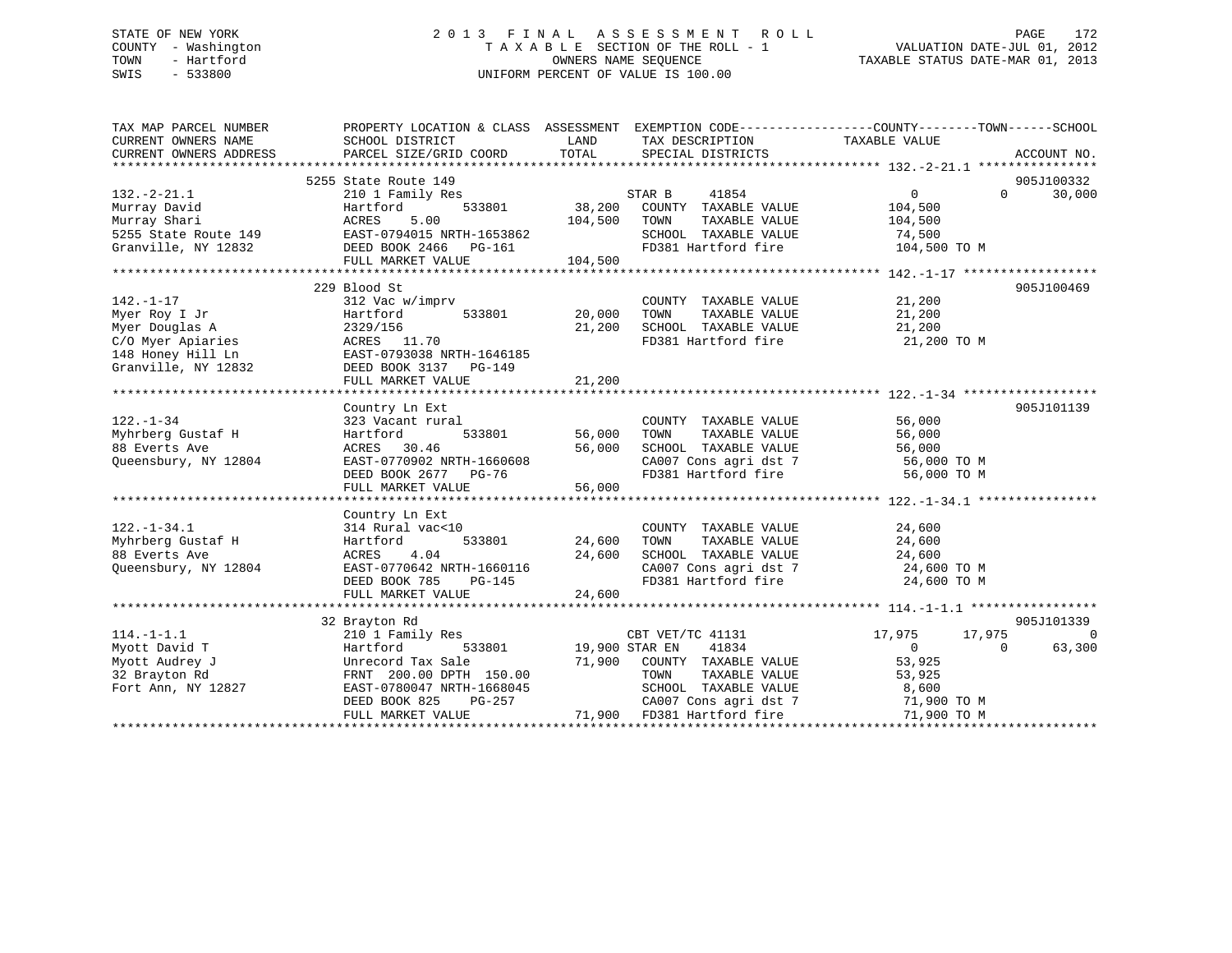## STATE OF NEW YORK 2 0 1 3 F I N A L A S S E S S M E N T R O L L PAGE 173 COUNTY - Washington T A X A B L E SECTION OF THE ROLL - 1 VALUATION DATE-JUL 01, 2012 TOWN - Hartford OWNERS NAME SEQUENCE TAXABLE STATUS DATE-MAR 01, 2013 SWIS - 533800 UNIFORM PERCENT OF VALUE IS 100.00

| TAX MAP PARCEL NUMBER<br>CURRENT OWNERS NAME<br>CURRENT OWNERS ADDRESS | PROPERTY LOCATION & CLASS ASSESSMENT EXEMPTION CODE----------------COUNTY-------TOWN------SCHOOL<br>SCHOOL DISTRICT<br>PARCEL SIZE/GRID COORD | LAND<br>TOTAL   | TAX DESCRIPTION TAXABLE VALUE<br>SPECIAL DISTRICTS  |                                   | ACCOUNT NO.        |
|------------------------------------------------------------------------|-----------------------------------------------------------------------------------------------------------------------------------------------|-----------------|-----------------------------------------------------|-----------------------------------|--------------------|
|                                                                        |                                                                                                                                               |                 |                                                     |                                   |                    |
|                                                                        | 65 County Route 23                                                                                                                            |                 |                                                     |                                   | 905J100011         |
| $132.15 - 1 - 6$                                                       | 210 1 Family Res                                                                                                                              |                 | STAR B<br>41854                                     | $\Omega$                          | $\Omega$<br>30,000 |
| Myott Margaret                                                         | Hartford                                                                                                                                      |                 | 533801 23,400 COUNTY TAXABLE VALUE                  | 91,700                            |                    |
| PO Box 158                                                             | 1.10<br>ACRES                                                                                                                                 | 91,700 TOWN     | TAXABLE VALUE                                       | 91,700                            |                    |
| PO Box 158<br>Hartford, NY 12838                                       | EAST-0786355 NRTH-1653206                                                                                                                     |                 | SCHOOL TAXABLE VALUE                                | 61,700                            |                    |
|                                                                        | DEED BOOK 502<br>PG-1027                                                                                                                      |                 |                                                     | 91,700 TO M                       |                    |
|                                                                        | FULL MARKET VALUE                                                                                                                             |                 | CA007 Cons agri dst 7<br>91,700 FD381 Hartford fire | 91,700 TO M                       |                    |
|                                                                        |                                                                                                                                               |                 |                                                     |                                   |                    |
|                                                                        | 56 Deer Run Way                                                                                                                               |                 |                                                     |                                   | 905J101348         |
| $141. -3 - 57$                                                         | 210 1 Family Res                                                                                                                              |                 | 41854<br>STAR B                                     | $\overline{0}$                    | 30,000<br>$\Omega$ |
| Narkiewicz Revocable Trust Pet Hartford 533801                         |                                                                                                                                               |                 | 39,300 COUNTY TAXABLE VALUE                         | 179,100                           |                    |
| Narkiewicz Peter D                                                     | LOT 8                                                                                                                                         | 179,100         | TOWN<br>TAXABLE VALUE                               | 179,100                           |                    |
| <b>ACRES</b><br>56 Deer Run Wa                                         | 6.95                                                                                                                                          |                 | SCHOOL TAXABLE VALUE 149,100                        |                                   |                    |
| Hartford, NY 12838 EAST-0783072 NRTH-1642057                           |                                                                                                                                               |                 |                                                     | FD381 Hartford fire 179,100 TO M  |                    |
|                                                                        | DEED BOOK 2277 PG-125                                                                                                                         |                 |                                                     |                                   |                    |
|                                                                        | FULL MARKET VALUE                                                                                                                             | 179,100         |                                                     |                                   |                    |
|                                                                        |                                                                                                                                               |                 |                                                     |                                   |                    |
|                                                                        | 1292 Baldwin Corners Rd 96 PCT OF VALUE USED FOR EXEMPTION PURPOSES                                                                           |                 |                                                     |                                   | 905J100471         |
| $121. -4 - 9$                                                          | 240 Rural res                                                                                                                                 |                 | AGED-CO/TN 41801                                    | 37,776 37,776                     | $\Omega$           |
| Neddo Thomas R Sr-LE-                                                  | Hartford<br>533801 41,700 STAR EN                                                                                                             |                 | 41834                                               | $\Omega$                          | 63,300<br>$\Omega$ |
| Neddo Scott E                                                          | $121. - 1 - 9$                                                                                                                                |                 | 78,700 COUNTY TAXABLE VALUE                         | 40,924                            |                    |
| 1292 Baldwin Corners Rd                                                | ACRES 11.02                                                                                                                                   |                 |                                                     |                                   |                    |
| Fort Ann, NY 12827                                                     | EAST-0766714 NRTH-1661267                                                                                                                     |                 |                                                     |                                   |                    |
|                                                                        | DEED BOOK 933                                                                                                                                 |                 |                                                     | CA007 Cons agri dst 7 78,700 TO M |                    |
|                                                                        | FULL MARKET VALUE                                                                                                                             |                 | PG-241<br>PG-241 78,700 FD381 Hartford fire         | 78,700 TO M                       |                    |
|                                                                        |                                                                                                                                               |                 |                                                     |                                   |                    |
|                                                                        | 24 Gibson Rd                                                                                                                                  |                 |                                                     |                                   | 905J100575         |
| $141. - 1 - 22$                                                        | 240 Rural res                                                                                                                                 |                 | STAR B<br>41854                                     | $\overline{0}$                    | $\Omega$<br>30,000 |
| Nestle Chrys P                                                         | Hartford                                                                                                                                      |                 | 533801 41,600 COUNTY TAXABLE VALUE                  | 173,500                           |                    |
| Nestle Frank D                                                         | ACRES 11.37                                                                                                                                   | 173,500 TOWN    | TAXABLE VALUE                                       | 173,500                           |                    |
| 24 Gibson Rd                                                           | EAST-0783642 NRTH-1645803                                                                                                                     |                 | SCHOOL TAXABLE VALUE                                | 143,500                           |                    |
| Hartford, NY 12838                                                     | DEED BOOK 506<br>PG-437                                                                                                                       |                 | FD381 Hartford fire                                 | 173,500 TO M                      |                    |
|                                                                        | FULL MARKET VALUE                                                                                                                             | 173,500         |                                                     |                                   |                    |
|                                                                        | Christian Hill Rd                                                                                                                             |                 |                                                     |                                   | 905J101415         |
| $132. - 1 - 27.2$                                                      | 311 Res vac land                                                                                                                              |                 | COUNTY TAXABLE VALUE                                | 500                               |                    |
| Nicholson Patricia L                                                   | Hartford                                                                                                                                      | -<br>533801 500 | TAXABLE VALUE<br>TOWN                               | 500                               |                    |
| Nicholson Phillip                                                      | FRNT<br>30.00 DPTH 143.00                                                                                                                     | 500             | SCHOOL TAXABLE VALUE                                | 500                               |                    |
| PO Box 71                                                              | EAST-0785583 NRTH-1652234                                                                                                                     |                 |                                                     | 500 TO M                          |                    |
| Hartford, NY 12838                                                     | DEED BOOK 1709 PG-112                                                                                                                         |                 | SCHOOL TAXABLE WILLIAM CA007 Cons agri dst 7        | 500 TO M                          |                    |
|                                                                        | FULL MARKET VALUE                                                                                                                             | 500             |                                                     |                                   |                    |
|                                                                        |                                                                                                                                               |                 |                                                     |                                   |                    |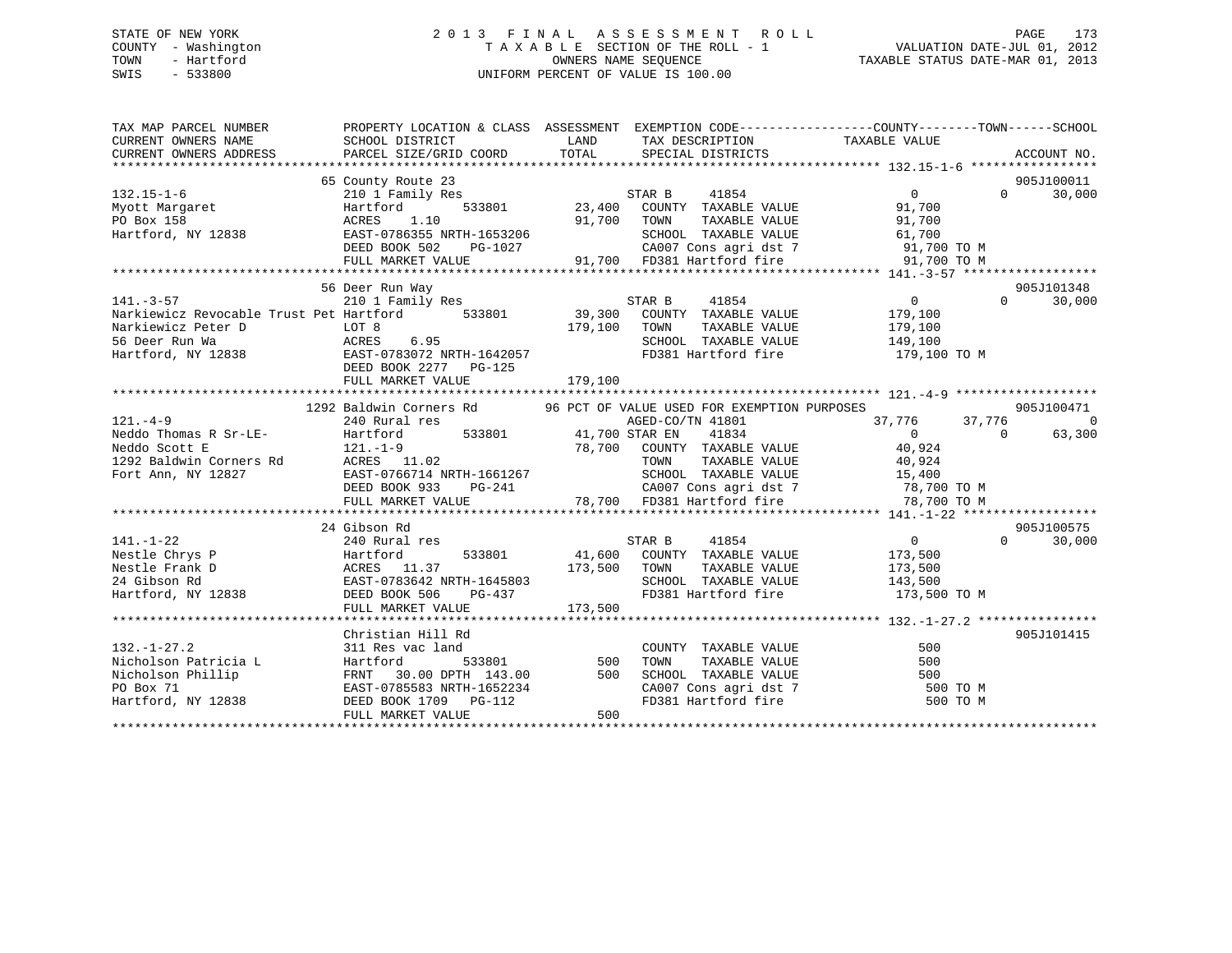## STATE OF NEW YORK 2 0 1 3 F I N A L A S S E S S M E N T R O L L PAGE 174 COUNTY - Washington T A X A B L E SECTION OF THE ROLL - 1 VALUATION DATE-JUL 01, 2012 TOWN - Hartford **TAXABLE STATUS DATE-MAR 01, 2013** SWIS - 533800 UNIFORM PERCENT OF VALUE IS 100.00

| TAX MAP PARCEL NUMBER<br>CURRENT OWNERS NAME<br>CURRENT OWNERS ADDRESS                                                                                                                                                                                                      | PROPERTY LOCATION & CLASS ASSESSMENT EXEMPTION CODE---------------COUNTY-------TOWN-----SCHOOL<br>SCHOOL DISTRICT<br>PARCEL SIZE/GRID COORD                | LAND<br>TOTAL              | TAX DESCRIPTION<br>SPECIAL DISTRICTS                                                                                                                                                                             | TAXABLE VALUE                          |                          | ACCOUNT NO.          |
|-----------------------------------------------------------------------------------------------------------------------------------------------------------------------------------------------------------------------------------------------------------------------------|------------------------------------------------------------------------------------------------------------------------------------------------------------|----------------------------|------------------------------------------------------------------------------------------------------------------------------------------------------------------------------------------------------------------|----------------------------------------|--------------------------|----------------------|
| ********************                                                                                                                                                                                                                                                        | ***************************                                                                                                                                |                            |                                                                                                                                                                                                                  |                                        |                          |                      |
|                                                                                                                                                                                                                                                                             | 62 Christian Hill Rd                                                                                                                                       |                            |                                                                                                                                                                                                                  |                                        | $\Omega$                 | 905J100123<br>30,000 |
|                                                                                                                                                                                                                                                                             | 7948 State Route 40                                                                                                                                        |                            |                                                                                                                                                                                                                  |                                        |                          | 905J100558           |
|                                                                                                                                                                                                                                                                             |                                                                                                                                                            |                            |                                                                                                                                                                                                                  |                                        | $\Omega$                 | 30,000               |
|                                                                                                                                                                                                                                                                             | 3376 State Route 196                                                                                                                                       |                            |                                                                                                                                                                                                                  |                                        |                          | 905J100690           |
| $140. - 1 - 42$<br>140.-1-42<br>Nims Chad<br>Nate Route 196<br>Nate Route 196<br>Fort Edward, NY 12828<br>EXST-0769942 NRTH-1641612<br>EXST-0769942 NRTH-1641612<br>DEED BOOK 2293<br>PG-345<br>FULL MARKET VALUE<br>169,800<br>FULL MARKET VALUE<br>169,800<br>FULL MARKET | 210 1 Family Res                                                                                                                                           |                            | STAR B<br>41854<br>FD381 Hartford fire 169,800 TO M                                                                                                                                                              | $\overline{0}$                         |                          | $0 \t 30,000$        |
|                                                                                                                                                                                                                                                                             |                                                                                                                                                            |                            |                                                                                                                                                                                                                  |                                        |                          |                      |
|                                                                                                                                                                                                                                                                             | 14 Hillcrest Way                                                                                                                                           |                            |                                                                                                                                                                                                                  |                                        |                          | 905J101110           |
| 132.-2-2.3<br>Noble Stanley<br>Noble Jean acres 1.16<br>14 Hillcrest Way EAST-0790051 NRTH-1656540<br>Granville, NY 12832<br>Noble Jean acres 1.16<br>132,500 COUNTY TAXABLE<br>132,500 COUNTY TAXABLE<br>TOWN TAXABLE<br>CFARABLE<br>CFARABLE<br>CF                        | FULL MARKET VALUE                                                                                                                                          |                            | WAR VET/TC 41121<br>132,500 COUNTY TAXABLE VALUE<br>-1656540<br>PG-282<br>PG-282<br>132,500 FD381 Hartford fire 102,500 TOWN TAXABLE VALUE<br>132,500 TO PD381 Hartford fire 132,500 TO M                        | 19,875<br>$\overline{0}$<br>112,625    | 19,875<br>$\overline{0}$ | $\Omega$<br>30,000   |
|                                                                                                                                                                                                                                                                             | 7936 State Route 40                                                                                                                                        |                            |                                                                                                                                                                                                                  |                                        |                          | 905J100179           |
| $141. - 1 - 33$<br>Nokes Barbara<br>2umbach John 1977<br>PO Box 777<br>PO Box 777<br>Vernon, VT 05354<br>PO BOX 1845<br>PO BOX 1845<br>PO BOX 1845<br>PO BOX 1845<br>PO BOX 1845<br>PO BOX 1845<br>PO BOX 1845<br>PO BOX 1845<br>PO BOX 1845<br>PULL MARKET VALUE           | 314 Rural vac<10<br>FULL MARKET VALUE                                                                                                                      | 24,000<br>24,000<br>24,000 | COUNTY TAXABLE VALUE<br>TAXABLE VALUE<br>TOWN<br>SCHOOL TAXABLE VALUE 24,000<br>CA007 Cons agri dst 7 24,000 TO M<br>FD381 Hartford fire                                                                         | $\frac{24,000}{24,000}$<br>24,000 TO M |                          |                      |
|                                                                                                                                                                                                                                                                             |                                                                                                                                                            |                            |                                                                                                                                                                                                                  |                                        |                          |                      |
| $132. -4 - 4.6$<br>Norman Andrew<br>166 Baker Rd<br>Granville, NY 12832                                                                                                                                                                                                     | 311 Res vac land<br>311 Res vac land<br>Hartford 533801<br>FRNT 144.00 DPTH 296.00<br>2832 ACRES 0.98<br>EAST-0794486 NRTH-1654126<br>DEED BOOK 2865 PG-61 |                            | COUNTY TAXABLE VALUE<br>$\begin{tabular}{lllllllllll} 9,600& {\tt TOWN} & {\tt TAXABLE} & {\tt VALUE} & 9,600 \\ 9,600& {\tt SCHOOL} & {\tt TAXABLE} & {\tt VALUE} & 9,600 \end{tabular}$<br>FD381 Hartford fire | 9,600<br>9,600 TO M                    |                          |                      |
|                                                                                                                                                                                                                                                                             | FULL MARKET VALUE                                                                                                                                          | 9,600                      |                                                                                                                                                                                                                  |                                        |                          |                      |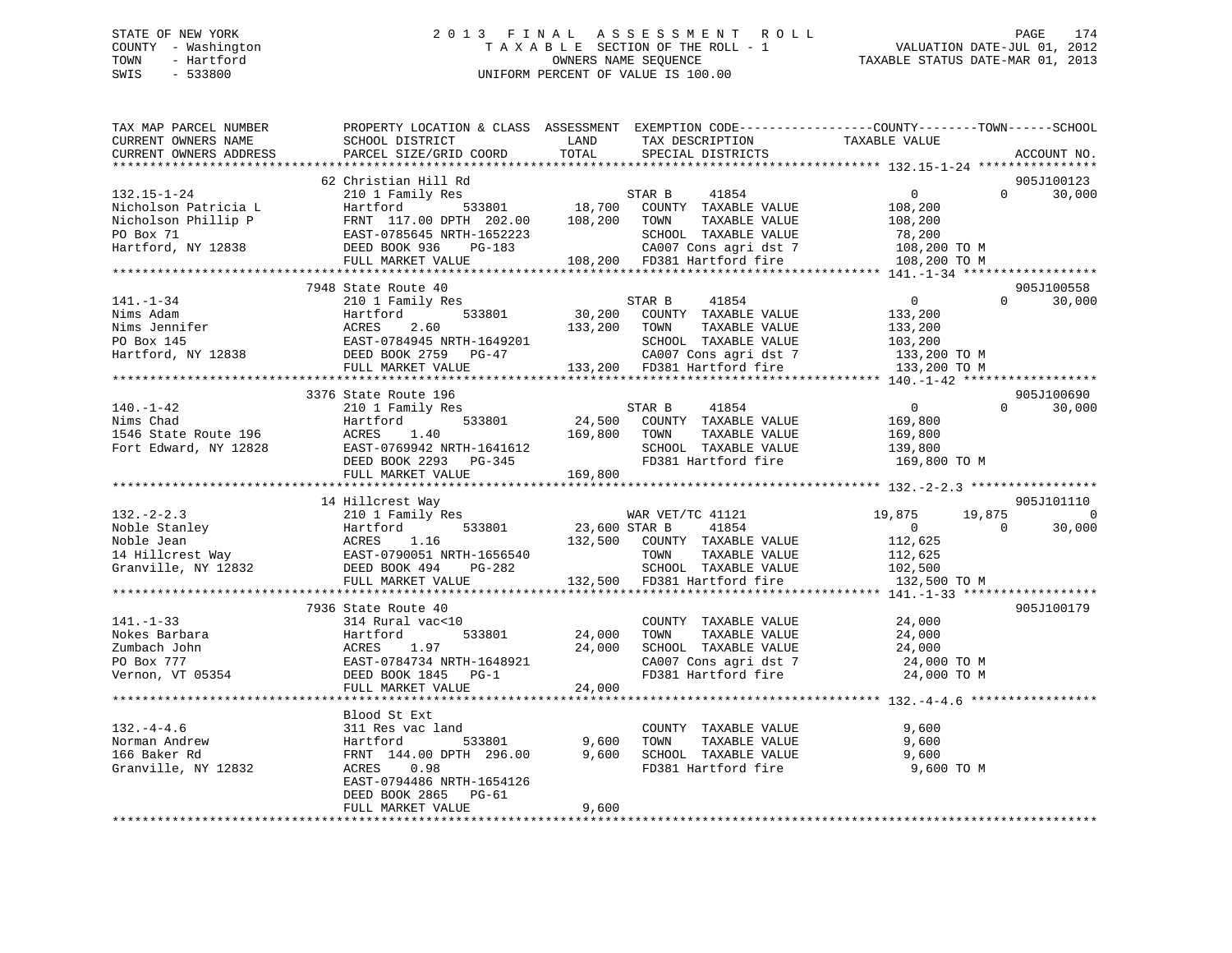## STATE OF NEW YORK 2 0 1 3 F I N A L A S S E S S M E N T R O L L PAGE 175 COUNTY - Washington T A X A B L E SECTION OF THE ROLL - 1 VALUATION DATE-JUL 01, 2012 TOWN - Hartford **TAXABLE STATUS DATE-MAR 01, 2013** SWIS - 533800 UNIFORM PERCENT OF VALUE IS 100.00

| TAX MAP PARCEL NUMBER     | PROPERTY LOCATION & CLASS ASSESSMENT EXEMPTION CODE---------------COUNTY-------TOWN-----SCHOOL |                |                               |                  |                    |
|---------------------------|------------------------------------------------------------------------------------------------|----------------|-------------------------------|------------------|--------------------|
| CURRENT OWNERS NAME       | SCHOOL DISTRICT                                                                                | LAND           | TAX DESCRIPTION               | TAXABLE VALUE    |                    |
| CURRENT OWNERS ADDRESS    | PARCEL SIZE/GRID COORD                                                                         | TOTAL          | SPECIAL DISTRICTS             |                  | ACCOUNT NO.        |
|                           |                                                                                                |                |                               |                  |                    |
|                           | 166 Baker Rd                                                                                   |                |                               |                  | 9079900745         |
| $132 - 4 - 4$             | 210 1 Family Res                                                                               |                | 41854<br>STAR B               | $\Omega$         | $\Omega$<br>30,000 |
|                           |                                                                                                |                |                               |                  |                    |
| Norman James A            | 533801<br>Hartford                                                                             | 24,700         | COUNTY TAXABLE VALUE          | 114,500          |                    |
| 166 Baker Rd              | FRNT 170.00 DPTH 369.00                                                                        | 114,500        | TAXABLE VALUE<br>TOWN         | 114,500          |                    |
| Granville, NY 12832       | EAST-0794313 NRTH-1654245                                                                      |                | SCHOOL TAXABLE VALUE          | 84,500           |                    |
|                           | DEED BOOK 1683 PG-216                                                                          |                | FD381 Hartford fire           | 114,500 TO M     |                    |
|                           | FULL MARKET VALUE                                                                              | 114,500        |                               |                  |                    |
|                           |                                                                                                |                |                               |                  |                    |
|                           | 7021 State Route 40                                                                            |                |                               |                  | 905J100680         |
| 149.–1–40                 | 240 Rural res                                                                                  |                | 41720<br>AG DIST              | 40,988<br>40,988 | 40,988             |
|                           |                                                                                                |                |                               |                  |                    |
| North Wayne               | Hartford<br>533801<br>Hartford<br>ACRES 68.30                                                  | 95,500 STAR EN | 41834                         | $\overline{0}$   | 63,300<br>$\Omega$ |
| North Marion              |                                                                                                |                | 194,700 COUNTY TAXABLE VALUE  | 153,712          |                    |
| 7021 State Route 40       | EAST-0770973 NRTH-1631805                                                                      |                | TAXABLE VALUE<br>TOWN         | 153,712          |                    |
| Argyle, NY 12809          | DEED BOOK 727<br>PG-127                                                                        |                | SCHOOL TAXABLE VALUE          | 90,412           |                    |
|                           | FULL MARKET VALUE                                                                              |                | 194,700 CA006 Cons agri dst 6 | 153,712 TO M     |                    |
| MAY BE SUBJECT TO PAYMENT |                                                                                                |                | 40,988 EX                     |                  |                    |
| UNDER AGDIST LAW TIL 2017 |                                                                                                |                | FD381 Hartford fire           | 194,700 TO M     |                    |
| *********************     |                                                                                                |                |                               |                  |                    |
|                           |                                                                                                |                |                               |                  |                    |
|                           | 34 Country Ln                                                                                  |                |                               |                  | 905J101102         |
| 122.-1-39                 | 210 1 Family Res                                                                               |                | 41854<br>STAR B               | $\overline{0}$   | $\Omega$<br>30,000 |
| Norton Dale               | 533801<br>Hartford 533801<br>ACRES 5.07<br>EAST-0771418 NRTH-1658489                           |                | 38,500 COUNTY TAXABLE VALUE   | 191,000          |                    |
| Norton Suzanne            |                                                                                                | 191,000        | TOWN<br>TAXABLE VALUE         | 191,000          |                    |
| 34 Country Ln             |                                                                                                |                | SCHOOL TAXABLE VALUE          | 161,000          |                    |
| Fort Ann, NY 12827        | DEED BOOK 564<br>PG-277                                                                        |                | CA007 Cons agri dst 7         | 191,000 TO M     |                    |
|                           | FULL MARKET VALUE                                                                              |                | 191,000 FD381 Hartford fire   | 191,000 TO M     |                    |
|                           |                                                                                                |                |                               |                  |                    |
|                           |                                                                                                |                |                               |                  |                    |
|                           | 280 Dick Hill Rd                                                                               |                |                               |                  | 905J100518         |
| $132 - 2 - 30$            | 240 Rural res                                                                                  |                | STAR B<br>41854               | $\overline{0}$   | $\Omega$<br>30,000 |
| Norton Forrest            | 533801                                                                                         | 34,400         | COUNTY TAXABLE VALUE          | 109,000          |                    |
| Norton Sheryl             |                                                                                                | 109,000        | TAXABLE VALUE<br>TOWN         | 109,000          |                    |
| 280 Dick Hill Rd          | Hartford<br>ACRES 13.70<br>EAST-0791768 M<br>EAST-0791768 NRTH-1651799                         |                | SCHOOL TAXABLE VALUE          | 79,000           |                    |
| Granville, NY 12832       | DEED BOOK 2241 PG-51                                                                           |                | FD381 Hartford fire           | 109,000 TO M     |                    |
|                           | FULL MARKET VALUE                                                                              | 109,000        |                               |                  |                    |
|                           |                                                                                                |                |                               |                  |                    |
|                           |                                                                                                |                |                               |                  |                    |
|                           | Brayton Rd                                                                                     |                |                               |                  | 905J100477         |
| $113. - 2 - 3$            | 311 Res vac land                                                                               |                | COUNTY TAXABLE VALUE          | 2,500            |                    |
| Norton Frederick H        | 533801<br>Hartford                                                                             | 2,500          | TOWN<br>TAXABLE VALUE         | 2,500            |                    |
| Norton Genevieve S        | 373/364                                                                                        | 2,500          | SCHOOL TAXABLE VALUE          | 2,500            |                    |
| 1218 Baker Rd             | Ex & Res 563/194                                                                               |                | CA007 Cons agri dst 7         | 2,500 TO M       |                    |
| Granville, NY 12832       | $113. - 1 - 3$                                                                                 |                | FD381 Hartford fire           | 2,500 TO M       |                    |
|                           | FRNT 160.00 DPTH 219.00                                                                        |                |                               |                  |                    |
|                           | EAST-0779820 NRTH-1668190                                                                      |                |                               |                  |                    |
|                           |                                                                                                |                |                               |                  |                    |
|                           | DEED BOOK 371<br>PG-712                                                                        |                |                               |                  |                    |
|                           | FULL MARKET VALUE                                                                              | 2,500          |                               |                  |                    |
|                           |                                                                                                |                |                               |                  |                    |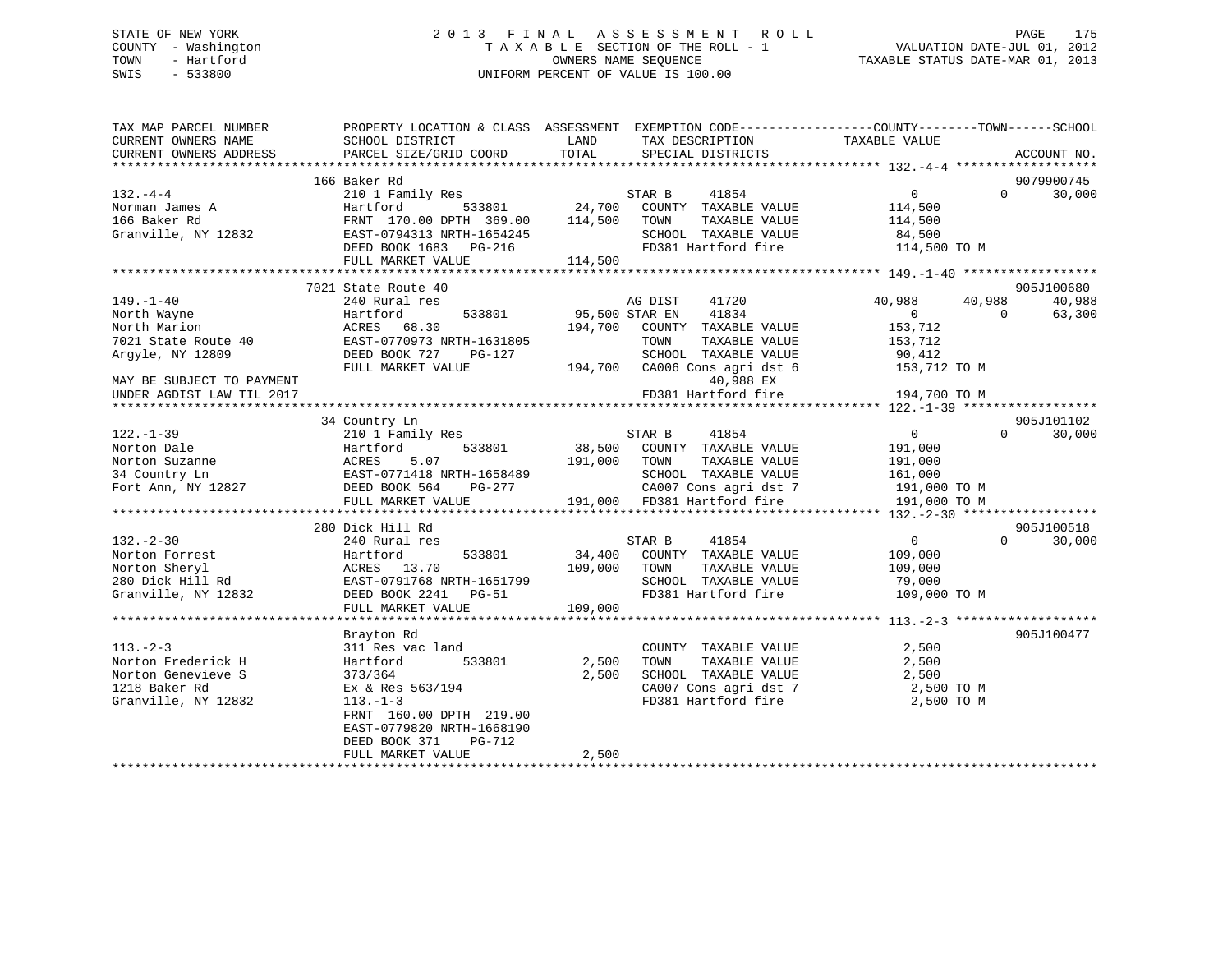## STATE OF NEW YORK 2 0 1 3 F I N A L A S S E S S M E N T R O L L PAGE 176 COUNTY - Washington T A X A B L E SECTION OF THE ROLL - 1 VALUATION DATE-JUL 01, 2012 TOWN - Hartford **TAXABLE STATUS DATE-MAR 01, 2013** SWIS - 533800 UNIFORM PERCENT OF VALUE IS 100.00

| TAX MAP PARCEL NUMBER<br>CURRENT OWNERS NAME<br>CURRENT OWNERS ADDRESS | PROPERTY LOCATION & CLASS ASSESSMENT EXEMPTION CODE---------------COUNTY-------TOWN-----SCHOOL<br>SCHOOL DISTRICT<br>PARCEL SIZE/GRID COORD | LAND<br>TOTAL   | TAX DESCRIPTION<br>SPECIAL DISTRICTS       | TAXABLE VALUE                                                        | ACCOUNT NO.    |
|------------------------------------------------------------------------|---------------------------------------------------------------------------------------------------------------------------------------------|-----------------|--------------------------------------------|----------------------------------------------------------------------|----------------|
|                                                                        |                                                                                                                                             |                 |                                            |                                                                      |                |
|                                                                        | 93 County Route 23                                                                                                                          |                 |                                            |                                                                      | 905J100654     |
| $132.15 - 1 - 2$                                                       | 210 1 Family Res                                                                                                                            | 12,200          | COUNTY TAXABLE VALUE                       | 89,300                                                               |                |
| Nowicki Allison                                                        | 533801<br>Hartford                                                                                                                          |                 | TAXABLE VALUE<br>TOWN                      | 89,300                                                               |                |
| 93 County Route 23                                                     | FRNT 88.00 DPTH 140.00                                                                                                                      | 89,300          | SCHOOL TAXABLE VALUE                       | 89,300                                                               |                |
| Granville, NY 12832                                                    | EAST-0786707 NRTH-1653785                                                                                                                   |                 |                                            |                                                                      |                |
|                                                                        | DEED BOOK 2411 PG-174                                                                                                                       |                 |                                            | CA007 Cons agri dst 7 89,300 TO M<br>FD381 Hartford fire 89,300 TO M |                |
|                                                                        | FULL MARKET VALUE                                                                                                                           | 89,300          |                                            |                                                                      |                |
|                                                                        |                                                                                                                                             |                 |                                            |                                                                      |                |
|                                                                        | Blood St                                                                                                                                    |                 |                                            |                                                                      | 905J100481     |
| $142. - 1 - 8$                                                         | 323 Vacant rural                                                                                                                            |                 | COUNTY TAXABLE VALUE                       | 36,800                                                               |                |
| Oatman Thomas Elliott                                                  | Hartford                                                                                                                                    |                 | TAXABLE VALUE<br>TOWN                      | 36,800                                                               |                |
| 2025 Hanson Ln                                                         | ACRES 37.60                                                                                                                                 | 36,800          | SCHOOL TAXABLE VALUE                       | 36,800                                                               |                |
| Woodbridge, VA 22191                                                   | EAST-0794656 NRTH-1648839                                                                                                                   |                 | ANDUL TAXABLE VALUE<br>FD381 Hartford fire | 36,800 TO M                                                          |                |
|                                                                        | DEED BOOK 840<br>PG-199                                                                                                                     |                 |                                            |                                                                      |                |
|                                                                        | FULL MARKET VALUE                                                                                                                           | 36,800          |                                            |                                                                      |                |
|                                                                        |                                                                                                                                             |                 |                                            |                                                                      |                |
|                                                                        | State Route 149 OFF                                                                                                                         |                 |                                            |                                                                      | 915J101387     |
| $132. - 2 - 38.8$                                                      | 314 Rural vac<10                                                                                                                            |                 | COUNTY TAXABLE VALUE 10,000                |                                                                      |                |
| Ogden Jason                                                            | Hartford                                                                                                                                    | 533801 10,000   | TOWN<br>TAXABLE VALUE                      | 10,000                                                               |                |
| 2 Goldfinch Rd                                                         | ACRES 2.91                                                                                                                                  |                 |                                            |                                                                      |                |
| Queensbury, NY 12804                                                   | EAST-0789365 NRTH-1651867                                                                                                                   | 10,000          |                                            |                                                                      |                |
|                                                                        | DEED BOOK 1913 PG-94                                                                                                                        |                 |                                            |                                                                      |                |
|                                                                        |                                                                                                                                             |                 |                                            |                                                                      |                |
|                                                                        |                                                                                                                                             |                 |                                            |                                                                      |                |
|                                                                        | 30 Baker Rd                                                                                                                                 |                 |                                            |                                                                      | 905J100571     |
| $132. - 2 - 18$                                                        |                                                                                                                                             |                 |                                            | 8,000<br>8,000                                                       | $\overline{0}$ |
| Olsen George Jr                                                        |                                                                                                                                             |                 |                                            | 8,000                                                                | $\Omega$       |
|                                                                        |                                                                                                                                             |                 |                                            | 8,000<br>$\overline{0}$<br>$\overline{0}$                            |                |
| Olsen Celine                                                           |                                                                                                                                             |                 |                                            |                                                                      | 30,000         |
| 30 Baker Rd                                                            |                                                                                                                                             |                 | COUNTY TAXABLE VALUE                       | 116,000                                                              |                |
| Granville, NY 12832                                                    |                                                                                                                                             |                 | TOWN<br>TAXABLE VALUE                      | 116,000                                                              |                |
|                                                                        |                                                                                                                                             |                 | SCHOOL TAXABLE VALUE 102,000               |                                                                      |                |
|                                                                        | EAST-0791351 NRTH-1653218<br>DEED BOOK 2634 PG-224<br>FULL MARKET VALUF                                                                     |                 | 132,000 FD381 Hartford fire                | 132,000 TO M                                                         |                |
|                                                                        |                                                                                                                                             |                 |                                            |                                                                      |                |
|                                                                        | 5499 County Route 30                                                                                                                        |                 |                                            |                                                                      | 905J100310     |
| $150. - 1 - 3$                                                         | 280 Res Multiple                                                                                                                            |                 | AG DIST<br>41720                           | 35,560 35,560                                                        | 35,560         |
| Oreschnick Robert LE                                                   | 533801<br>Hartford                                                                                                                          | 142,700 STAR EN | 41834                                      | $\overline{0}$<br>$\Omega$                                           | 63,300         |
| Oreschnick Hillary LE                                                  | 3189/42                                                                                                                                     |                 | 367,600 COUNTY TAXABLE VALUE               | 332,040                                                              |                |
| 5499 County Route 30                                                   | ACRES 117.48                                                                                                                                |                 | TOWN<br>TAXABLE VALUE                      | 332,040                                                              |                |
| Granville, NY 12832                                                    | EAST-0788861 NRTH-1640895                                                                                                                   |                 | SCHOOL TAXABLE VALUE                       | 268,740                                                              |                |
|                                                                        | DEED BOOK 3221 PG-201                                                                                                                       |                 | CA008 Cons agri dst 8                      | 332,040 TO M                                                         |                |
| MAY BE SUBJECT TO PAYMENT                                              | FULL MARKET VALUE                                                                                                                           | 367,600         | 35,560 EX                                  |                                                                      |                |
| UNDER AGDIST LAW TIL 2017                                              |                                                                                                                                             |                 | FD381 Hartford fire                        | 367,600 TO M                                                         |                |
|                                                                        |                                                                                                                                             |                 |                                            |                                                                      |                |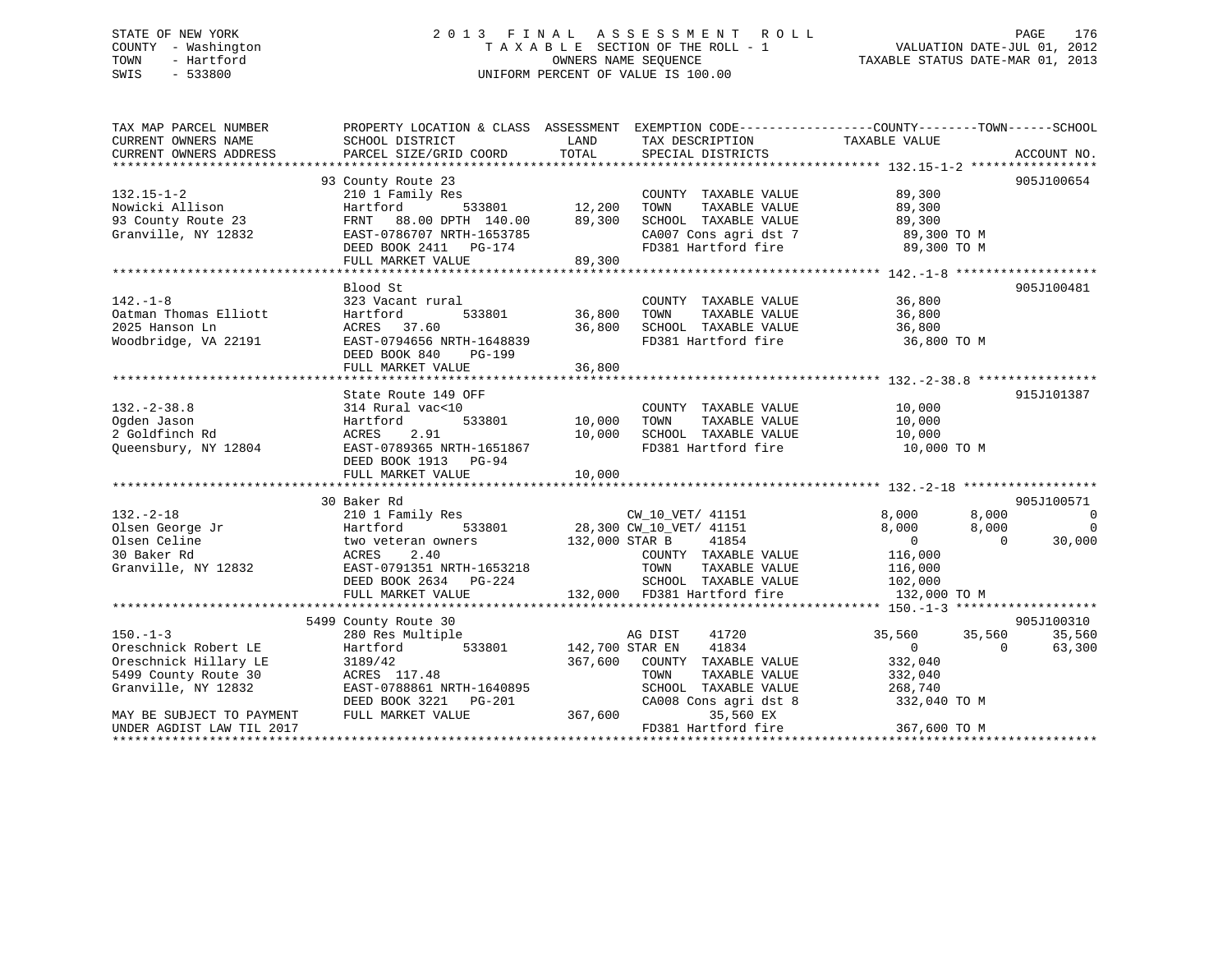## STATE OF NEW YORK 2 0 1 3 F I N A L A S S E S S M E N T R O L L PAGE 177 COUNTY - Washington T A X A B L E SECTION OF THE ROLL - 1 VALUATION DATE-JUL 01, 2012 TOWN - Hartford **TAXABLE STATUS DATE-MAR 01, 2013** SWIS - 533800 UNIFORM PERCENT OF VALUE IS 100.00

| TAX MAP PARCEL NUMBER<br>CURRENT OWNERS NAME           | SCHOOL DISTRICT           | LAND    | TAX DESCRIPTION       | PROPERTY LOCATION & CLASS ASSESSMENT EXEMPTION CODE----------------COUNTY-------TOWN------SCHOOL<br>TAXABLE VALUE |             |
|--------------------------------------------------------|---------------------------|---------|-----------------------|-------------------------------------------------------------------------------------------------------------------|-------------|
| CURRENT OWNERS ADDRESS                                 | PARCEL SIZE/GRID COORD    | TOTAL   | SPECIAL DISTRICTS     |                                                                                                                   | ACCOUNT NO. |
|                                                        |                           |         |                       |                                                                                                                   |             |
|                                                        | 5732 County Route 30      |         |                       |                                                                                                                   | 905J100488  |
| $141. - 1 - 70.1$                                      | 240 Rural res             |         | 41720<br>AG DIST      | 113,586<br>113,586                                                                                                | 113,586     |
| Osborne Franklin D                                     | Hartford<br>533801        | 193,000 | COUNTY TAXABLE VALUE  | 135,514                                                                                                           |             |
| Osborne Georgia                                        | LOT 5                     | 249,100 | TOWN<br>TAXABLE VALUE | 135,514                                                                                                           |             |
| 5836 County Route 30                                   | 421/1085 433/1098         |         | SCHOOL TAXABLE VALUE  | 135,514                                                                                                           |             |
| Granville, NY 12832                                    | ACRES 140.76              |         | CA007 Cons agri dst 7 | 135,514 TO M                                                                                                      |             |
|                                                        | EAST-0786993 NRTH-1646727 |         | 113,586 EX            |                                                                                                                   |             |
| MAY BE SUBJECT TO PAYMENT<br>UNDER AGDIST LAW TIL 2017 | DEED BOOK 433<br>PG-1098  |         | FD381 Hartford fire   | 249,100 TO M                                                                                                      |             |
|                                                        | FULL MARKET VALUE         | 249,100 |                       |                                                                                                                   |             |
|                                                        |                           |         |                       |                                                                                                                   |             |
|                                                        | 5711 County Route 30      |         |                       |                                                                                                                   |             |
| $141. - 1 - 70.7$                                      | 210 1 Family Res          |         | COUNTY TAXABLE VALUE  | 78,300                                                                                                            |             |
| Osborne Franklin D                                     | Hartford<br>533801        | 24,100  | TOWN<br>TAXABLE VALUE | 78,300                                                                                                            |             |
| Osborne Georgia I                                      | LOT 4                     | 78,300  | SCHOOL TAXABLE VALUE  | 78,300                                                                                                            |             |
| 5836 County Route 30                                   | 1.57<br>ACRES             |         | CA007 Cons agri dst 7 | 78,300 TO M                                                                                                       |             |
| Granville, NY 12832                                    | EAST-0787097 NRTH-1645906 |         | FD381 Hartford fire   | 78,300 TO M                                                                                                       |             |
|                                                        | DEED BOOK 2966 PG-268     |         |                       |                                                                                                                   |             |
|                                                        | FULL MARKET VALUE         | 78,300  |                       |                                                                                                                   |             |
|                                                        |                           |         |                       |                                                                                                                   |             |
|                                                        | 5836 County Route 30      |         |                       |                                                                                                                   |             |
| $141. - 1 - 70.8$                                      | 210 1 Family Res          |         | STAR EN<br>41834      | $\overline{0}$<br>$\Omega$                                                                                        | 63,300      |
| Osborne Franklin D                                     | 533801<br>Hartford        | 26,200  | COUNTY TAXABLE VALUE  | 160,600                                                                                                           |             |
| Osborne Georgia                                        | LOT 1                     | 160,600 | TOWN<br>TAXABLE VALUE | 160,600                                                                                                           |             |
| 5836 County Route 30                                   | ACRES<br>1.55             |         | SCHOOL TAXABLE VALUE  | 97,300                                                                                                            |             |
| Granville, NY 12832                                    | EAST-0785527 NRTH-1648083 |         | CA007 Cons agri dst 7 | 160,600 TO M                                                                                                      |             |
|                                                        | DEED BOOK 421<br>PG-1085  |         | FD381 Hartford fire   | 160,600 TO M                                                                                                      |             |
|                                                        | FULL MARKET VALUE         | 160,600 |                       |                                                                                                                   |             |
|                                                        | 7 Rowe Hill Rd            |         |                       |                                                                                                                   |             |
| $141. - 1 - 70.9$                                      | 210 1 Family Res          |         | COUNTY TAXABLE VALUE  | 32,800                                                                                                            |             |
| Osborne Franklin D                                     | Hartford<br>533801        | 27,400  | TOWN<br>TAXABLE VALUE | 32,800                                                                                                            |             |
| Osborne Georgia                                        | LOT 2                     | 32,800  | SCHOOL TAXABLE VALUE  | 32,800                                                                                                            |             |
| 5836 County Route 30                                   | ACRES<br>2.15             |         | CA007 Cons agri dst 7 | 32,800 TO M                                                                                                       |             |
| Granville, NY 12832                                    | EAST-0785834 NRTH-1648100 |         | FD381 Hartford fire   | 32,800 TO M                                                                                                       |             |
|                                                        | DEED BOOK 421<br>PG-1085  |         |                       |                                                                                                                   |             |
|                                                        |                           |         |                       |                                                                                                                   |             |
|                                                        |                           |         |                       |                                                                                                                   |             |
|                                                        | 25 Toad Ln                |         |                       |                                                                                                                   | 905J101420  |
| $141. - 3 - 15.1$                                      | 210 1 Family Res          |         | 41854<br>STAR B       | $\mathbf{0}$<br>$\Omega$                                                                                          | 30,000      |
| Osborne G Keith                                        | Hartford<br>533801        | 29,900  | COUNTY TAXABLE VALUE  | 173,600                                                                                                           |             |
| Osborne Brenda                                         | 2.81<br>ACRES             | 173,600 | TOWN<br>TAXABLE VALUE | 173,600                                                                                                           |             |
| 25 Toad Ln                                             | EAST-0785246 NRTH-1644351 |         | SCHOOL TAXABLE VALUE  | 143,600                                                                                                           |             |
| Hartford, NY 12838                                     | DEED BOOK 629<br>$PG-80$  |         | FD381 Hartford fire   | 173,600 TO M                                                                                                      |             |
|                                                        | FULL MARKET VALUE         | 173,600 |                       |                                                                                                                   |             |
|                                                        |                           |         |                       |                                                                                                                   |             |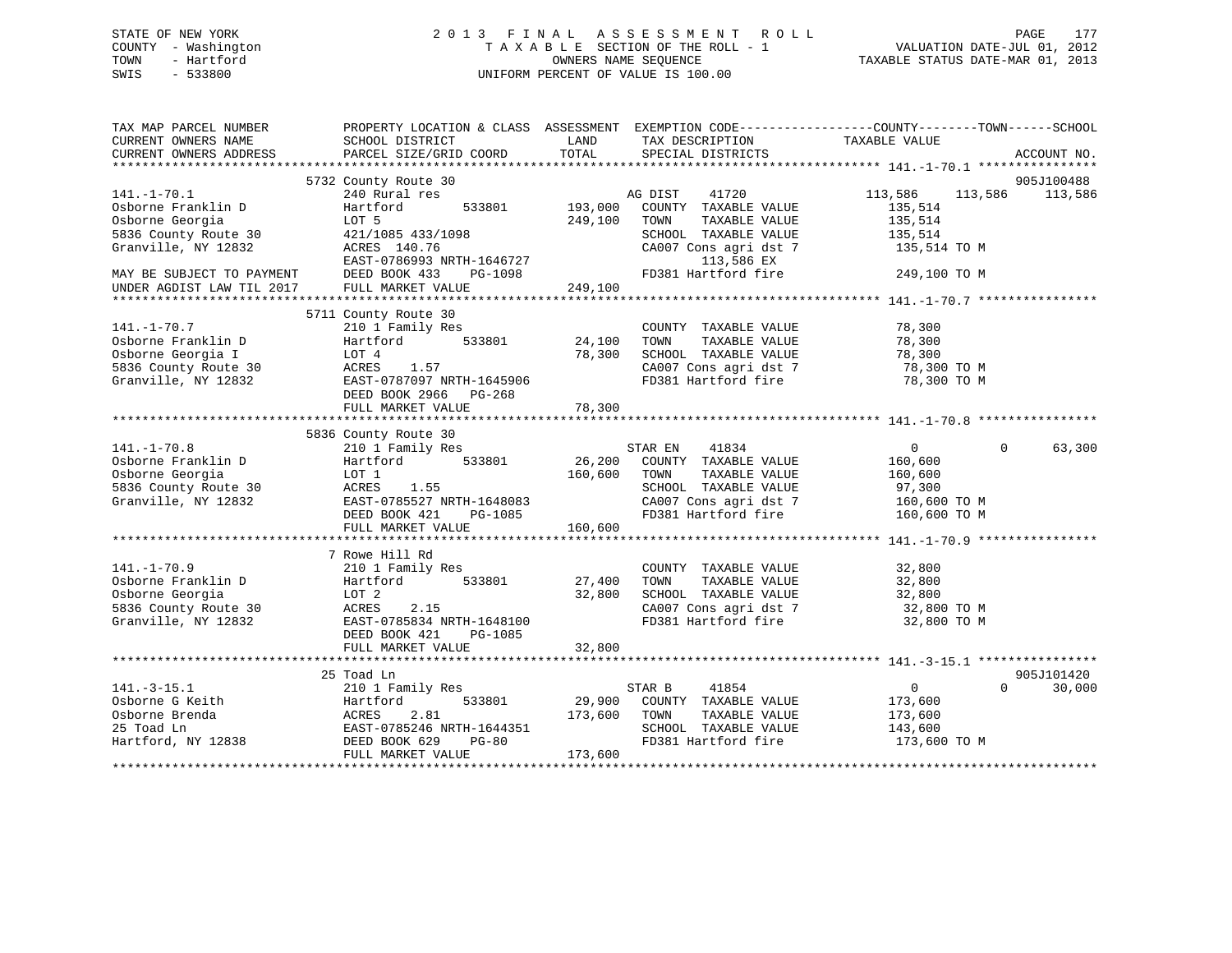## STATE OF NEW YORK 2 0 1 3 F I N A L A S S E S S M E N T R O L L PAGE 178 COUNTY - Washington T A X A B L E SECTION OF THE ROLL - 1 VALUATION DATE-JUL 01, 2012 TOWN - Hartford **TAXABLE STATUS DATE-MAR 01, 2013** SWIS - 533800 UNIFORM PERCENT OF VALUE IS 100.00

|        | LAND<br>TOTAL                                                                                                                                                                                                                                                                                                                                                                                                                                                                                                                  | TAX DESCRIPTION<br>SPECIAL DISTRICTS                                 |                                                                                                                                                                                                                                                                                         | ACCOUNT NO.                                                                                                                                                                                                                                                                                                                                                                                                                                                                                                                                                                                                                                                                                                                                                                                                                                               |
|--------|--------------------------------------------------------------------------------------------------------------------------------------------------------------------------------------------------------------------------------------------------------------------------------------------------------------------------------------------------------------------------------------------------------------------------------------------------------------------------------------------------------------------------------|----------------------------------------------------------------------|-----------------------------------------------------------------------------------------------------------------------------------------------------------------------------------------------------------------------------------------------------------------------------------------|-----------------------------------------------------------------------------------------------------------------------------------------------------------------------------------------------------------------------------------------------------------------------------------------------------------------------------------------------------------------------------------------------------------------------------------------------------------------------------------------------------------------------------------------------------------------------------------------------------------------------------------------------------------------------------------------------------------------------------------------------------------------------------------------------------------------------------------------------------------|
| PG-120 |                                                                                                                                                                                                                                                                                                                                                                                                                                                                                                                                | TOWN                                                                 | 14,500<br>14,500<br>14,500 TO M                                                                                                                                                                                                                                                         | 905J100688                                                                                                                                                                                                                                                                                                                                                                                                                                                                                                                                                                                                                                                                                                                                                                                                                                                |
|        |                                                                                                                                                                                                                                                                                                                                                                                                                                                                                                                                |                                                                      |                                                                                                                                                                                                                                                                                         |                                                                                                                                                                                                                                                                                                                                                                                                                                                                                                                                                                                                                                                                                                                                                                                                                                                           |
| 533801 |                                                                                                                                                                                                                                                                                                                                                                                                                                                                                                                                | STAR B<br>41854<br>TOWN                                              | $\Omega$<br>$\Omega$<br>232,800<br>232,800                                                                                                                                                                                                                                              | 30,000                                                                                                                                                                                                                                                                                                                                                                                                                                                                                                                                                                                                                                                                                                                                                                                                                                                    |
|        |                                                                                                                                                                                                                                                                                                                                                                                                                                                                                                                                |                                                                      |                                                                                                                                                                                                                                                                                         | 905J101051                                                                                                                                                                                                                                                                                                                                                                                                                                                                                                                                                                                                                                                                                                                                                                                                                                                |
|        |                                                                                                                                                                                                                                                                                                                                                                                                                                                                                                                                | STAR B<br>41854                                                      | $\overline{0}$<br>80,900<br>80,900<br>50,900<br>80,900 TO M                                                                                                                                                                                                                             | $\Omega$<br>30,000                                                                                                                                                                                                                                                                                                                                                                                                                                                                                                                                                                                                                                                                                                                                                                                                                                        |
|        | 28,400<br>28,400                                                                                                                                                                                                                                                                                                                                                                                                                                                                                                               |                                                                      | 28,400 TO M                                                                                                                                                                                                                                                                             |                                                                                                                                                                                                                                                                                                                                                                                                                                                                                                                                                                                                                                                                                                                                                                                                                                                           |
|        |                                                                                                                                                                                                                                                                                                                                                                                                                                                                                                                                |                                                                      |                                                                                                                                                                                                                                                                                         |                                                                                                                                                                                                                                                                                                                                                                                                                                                                                                                                                                                                                                                                                                                                                                                                                                                           |
|        |                                                                                                                                                                                                                                                                                                                                                                                                                                                                                                                                | TOWN<br>FD381 Hartford fire                                          | 32,725 32,725<br>32,725<br>32,725<br>$\overline{0}$<br>$\Omega$<br>65,450<br>130,900 TO M                                                                                                                                                                                               | $\mathbf 0$<br>0<br>30,000                                                                                                                                                                                                                                                                                                                                                                                                                                                                                                                                                                                                                                                                                                                                                                                                                                |
|        | SCHOOL DISTRICT<br>PARCEL SIZE/GRID COORD<br>Gilchrist Hill Ext<br>314 Rural vac<10<br>Hartford<br>ACRES 1.52<br>Hartford, NY 12838 DEED BOOK 872<br>3943 State Route 149<br>240 Rural res<br>Ostrander Melissa G<br>2011 Chata Poute 149 2608/317<br>ACRES 10.31<br>282 Dick Hill Rd<br>210 1 Family Res<br>FULL MARKET VALUE<br>Kelly Way<br>322 Rural vac>10<br>Hartford<br>121.-1-18.1<br>ACRES 24.68<br>DEED BOOK 939 PG-175<br>FULL MARKET VALUE<br>1434 Baldwin Corners Rd<br>DEED BOOK 897 PG-186<br>FULL MARKET VALUE | ACRES 1.52<br>EAST-0785024 NRTH-1644047<br>EAST-0767706 NRTH-1659434 | 533801 14,500<br>232,800<br>00 000 132.1-2-3.1<br>00 10 26,500<br>PO Box 42<br>Hartford, NY 12838<br>26,500<br>EAST-0791735 NRTH-1652251<br>DEED BOOK 2729<br>27.1<br>28.2251<br>28.2251<br>28.2251<br>29.2251<br>29.2251<br>29.2251<br>80,900<br>533801 28,400<br>130,900 STAR B 41854 | PROPERTY LOCATION & CLASS ASSESSMENT EXEMPTION CODE----------------COUNTY-------TOWN------SCHOOL<br>TAXABLE VALUE<br>COUNTY TAXABLE VALUE<br>TAXABLE VALUE<br>14,500 SCHOOL TAXABLE VALUE 14,500<br>FD381 Hartford fire<br>58,400 COUNTY TAXABLE VALUE<br>TAXABLE VALUE<br>SCHOOL TAXABLE VALUE $202,800$<br>CA007 Cons agri dst 7 $232,800$ TO M<br>FD381 Hartford fire 232,800 TO M<br>$10$ 533801 $26,500$ COUNTY TAXABLE VALUE<br>40 $80,900$ TOWN TAXABLE VALUE<br>SCHOOL TAXABLE VALUE<br>FD381 Hartford fire<br>COUNTY TAXABLE VALUE<br>TOWN TAXABLE VALUE 28,400<br>SCHOOL TAXABLE VALUE 28,400<br>CA007 Cons agri dst 7 28,400 TO M<br>FD381 Hartford fire<br>S<br>533801 27,200 DIS VET/TC 41141<br>COUNTY TAXABLE VALUE<br>TAXABLE VALUE 65,450<br>TAXABLE VALUE 100,900<br>130,900 SCHOOL TAXABLE VALUE<br>CA007 Cons agri dst 7 130,900 TO M |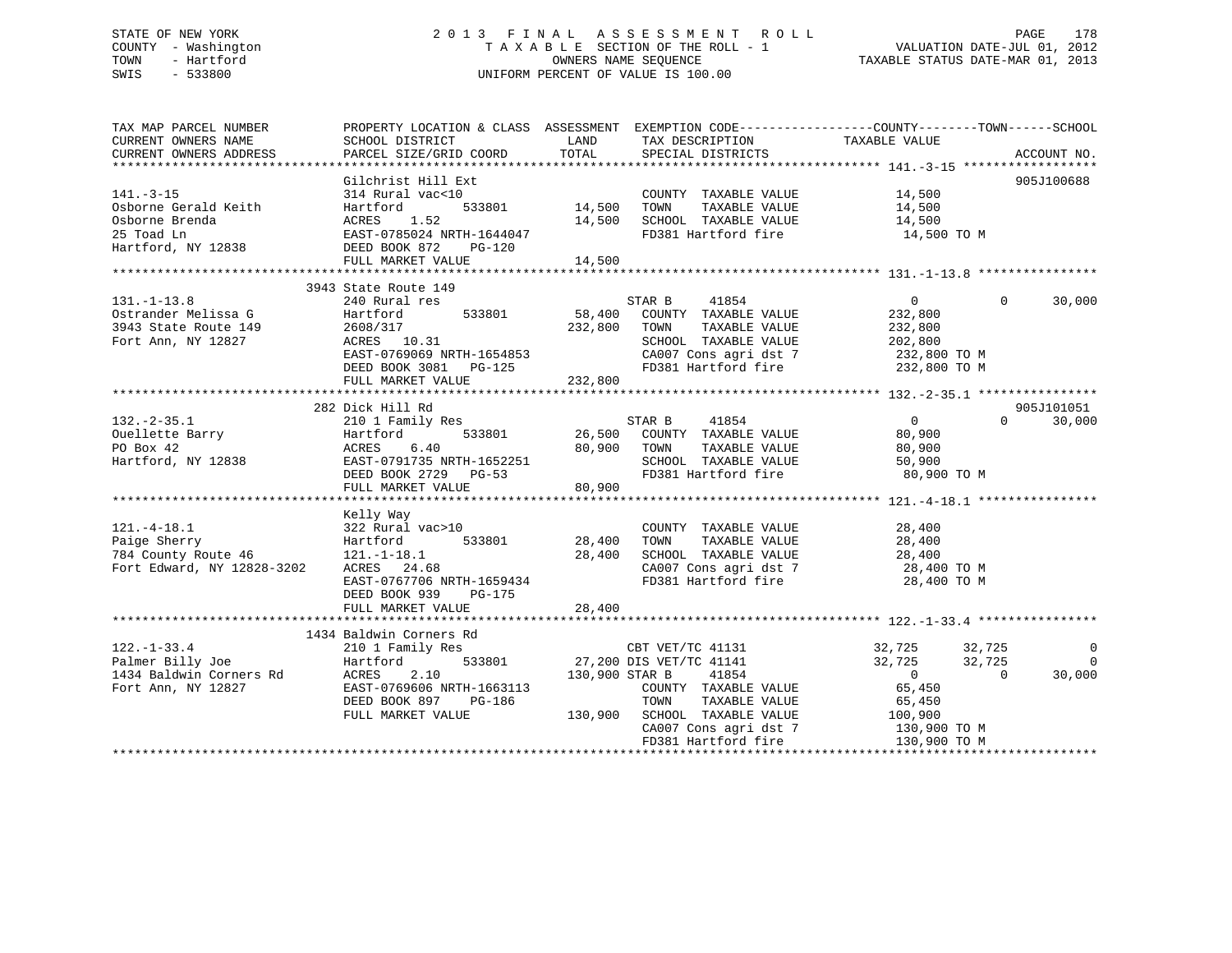| STATE OF NEW YORK<br>COUNTY - Washington<br>- Hartford<br>TOWN<br>$-533800$<br>SWIS                                                                                                                                            | OWNERS NAME SEQUERAL OF VALUE 18 100.00 |             | 2013 FINAL ASSESSMENT ROLL<br>3 FINAL ASSESSMENT ROLL<br>TAXABLE SECTION OF THE ROLL - 1 VALUATION DATE-JUL 01, 2012<br>OWNERS NAME SEQUENCE<br>ERCENT OF VALUE IS 100 00 |                | PAGE              | 179    |
|--------------------------------------------------------------------------------------------------------------------------------------------------------------------------------------------------------------------------------|-----------------------------------------|-------------|---------------------------------------------------------------------------------------------------------------------------------------------------------------------------|----------------|-------------------|--------|
| TAX MAP PARCEL NUMBER THE PROPERTY LOCATION & CLASS ASSESSMENT EXEMPTION CODE---------------COUNTY-------TOWN-----SCHOOL                                                                                                       |                                         |             |                                                                                                                                                                           |                |                   |        |
| CURRENT OWNERS NAME                                                                                                                                                                                                            | SCHOOL DISTRICT                         | <b>LAND</b> | TAX DESCRIPTION TAXABLE VALUE                                                                                                                                             |                |                   |        |
| CURRENT OWNERS ADDRESS                                                                                                                                                                                                         |                                         |             |                                                                                                                                                                           |                |                   |        |
|                                                                                                                                                                                                                                |                                         |             |                                                                                                                                                                           |                |                   |        |
|                                                                                                                                                                                                                                | 31 Slate Way                            |             |                                                                                                                                                                           |                |                   |        |
| $140.-1-41.6$                                                                                                                                                                                                                  | 210 1 Family Res                        |             | STAR B 41854                                                                                                                                                              | $\overline{0}$ | $0 \qquad \qquad$ | 30,000 |
| Palmer George 6136,100 Eartford 533801 38,000 COUNTY TAXABLE VALUE 136,100<br>Palmer Melody LOT 2                                                                                                                              |                                         |             |                                                                                                                                                                           |                |                   |        |
|                                                                                                                                                                                                                                |                                         | 136,100     | TOWN<br>TAXABLE VALUE                                                                                                                                                     | 136,100        |                   |        |
| 31 Slate Way 6.25                                                                                                                                                                                                              |                                         |             | SCHOOL TAXABLE VALUE<br>EAST-0770543 NRTH-1642043 FD381 Hartford fire                                                                                                     | 106,100        |                   |        |
| Fort Ann, NY 12827                                                                                                                                                                                                             | DEED BOOK 729<br>$PG-223$               |             |                                                                                                                                                                           | 136,100 TO M   |                   |        |
|                                                                                                                                                                                                                                | FULL MARKET VALUE                       | 136,100     |                                                                                                                                                                           |                |                   |        |
|                                                                                                                                                                                                                                |                                         |             |                                                                                                                                                                           |                |                   |        |
|                                                                                                                                                                                                                                | 3434 State Route 196                    |             |                                                                                                                                                                           |                |                   |        |
| $140.-1-41.3$                                                                                                                                                                                                                  | 210 1 Family Res                        |             | STAR EN 41834                                                                                                                                                             | $\overline{0}$ | $0 \qquad \qquad$ | 63,300 |
| Palmer John New York States and The States of the States of the States of the States of the States of the States of the States of the States of the States of the States of the States of the States of the States of the Stat | Hartford 533801 38,500 COUNTY           |             | TAXABLE VALUE                                                                                                                                                             | 94,500         |                   |        |
| Palmer Mildred and the Malmer Mildred                                                                                                                                                                                          | ACRES 5.00                              | 94,500      | TOWN<br>TAXABLE VALUE                                                                                                                                                     | 94,500         |                   |        |
| 3434 State Route 196                                                                                                                                                                                                           | EAST-0770449 NRTH-1643129               |             | SCHOOL TAXABLE VALUE                                                                                                                                                      | 31,200         |                   |        |
| Fort Ann, NY 12827                                                                                                                                                                                                             | DEED BOOK 654 PG-140                    |             | FD381 Hartford fire 94,500 TO M                                                                                                                                           |                |                   |        |
|                                                                                                                                                                                                                                | FULL MARKET VALUE                       | 94,500      |                                                                                                                                                                           |                |                   |        |

|                                | 5173 State Route 149                       |                                                                                                                                                                                                                                            |                            | 905J100383    |
|--------------------------------|--------------------------------------------|--------------------------------------------------------------------------------------------------------------------------------------------------------------------------------------------------------------------------------------------|----------------------------|---------------|
| $132. - 2 - 24$                |                                            | 210 1 Family Res CBT VET/TC 41131                                                                                                                                                                                                          | 40,625 40,625              |               |
|                                |                                            |                                                                                                                                                                                                                                            | $\overline{0}$             | $0 \t 30,000$ |
|                                |                                            |                                                                                                                                                                                                                                            |                            |               |
| Granville, NY 12832 ACRES 1.70 |                                            | $\begin{array}{cccccccccc} \texttt{ACRES} & & 1.70 & & & & & & \texttt{TOWN} & & \texttt{TAXABLE VALUE} & & & & & 121,875 \\ \texttt{EAST-0791881 NRTH-1653230} & & & & & & & \texttt{SCHOOL TAXABLE VALUE} & & & & & 132,500 \end{array}$ |                            |               |
|                                |                                            |                                                                                                                                                                                                                                            |                            |               |
|                                |                                            | DEED BOOK 2852 PG-171 FD381 Hartford fire 162,500 TO M                                                                                                                                                                                     |                            |               |
|                                | FULL MARKET VALUE 162,500                  |                                                                                                                                                                                                                                            |                            |               |
|                                |                                            |                                                                                                                                                                                                                                            |                            |               |
|                                | 5087 State Route 149                       |                                                                                                                                                                                                                                            |                            | 905J100362    |
|                                |                                            | 132.-2-10.1 240 Rural res AGRI-D IND 41730 16,650 16,650 16,650 16,650                                                                                                                                                                     |                            |               |
|                                |                                            |                                                                                                                                                                                                                                            | $\overline{0}$<br>$\Omega$ | 30,000        |
|                                |                                            |                                                                                                                                                                                                                                            | 177,750                    |               |
|                                |                                            | TAXABLE VALUE 177,750                                                                                                                                                                                                                      |                            |               |
|                                | DEED BOOK 3058 PG-231                      | SCHOOL TAXABLE VALUE                                                                                                                                                                                                                       | 147,750                    |               |
|                                |                                            | MAY BE SUBJECT TO PAYMENT FULL MARKET VALUE 194,400 FD381 Hartford fire 194,400 TO M                                                                                                                                                       |                            |               |
| UNDER AGDIST LAW TIL 2020      |                                            |                                                                                                                                                                                                                                            |                            |               |
|                                |                                            |                                                                                                                                                                                                                                            |                            |               |
|                                | Burch Rd                                   |                                                                                                                                                                                                                                            |                            |               |
| $151. - 2 - 4.6$               | 323 Vacant rural                           | COUNTY TAXABLE VALUE                                                                                                                                                                                                                       | 93,000                     |               |
|                                |                                            | 533801 93,000<br>TOWN<br>TAXABLE VALUE                                                                                                                                                                                                     | 93,000                     |               |
|                                |                                            | 93,000 SCHOOL TAXABLE VALUE                                                                                                                                                                                                                | 93,000                     |               |
|                                | Orwell, VT 05760 EAST-0795312 NRTH-1637681 | CA008 Cons agri dst 8 93,000 TO M                                                                                                                                                                                                          |                            |               |
|                                | DEED BOOK 3073 PG-96                       | FD381 Hartford fire 53,000 TO M                                                                                                                                                                                                            |                            |               |
| MAY BE SUBJECT TO PAYMENT      | FULL MARKET VALUE                          | 93,000                                                                                                                                                                                                                                     |                            |               |
| UNDER AGDIST LAW TIL 2016      |                                            |                                                                                                                                                                                                                                            |                            |               |
|                                |                                            |                                                                                                                                                                                                                                            |                            |               |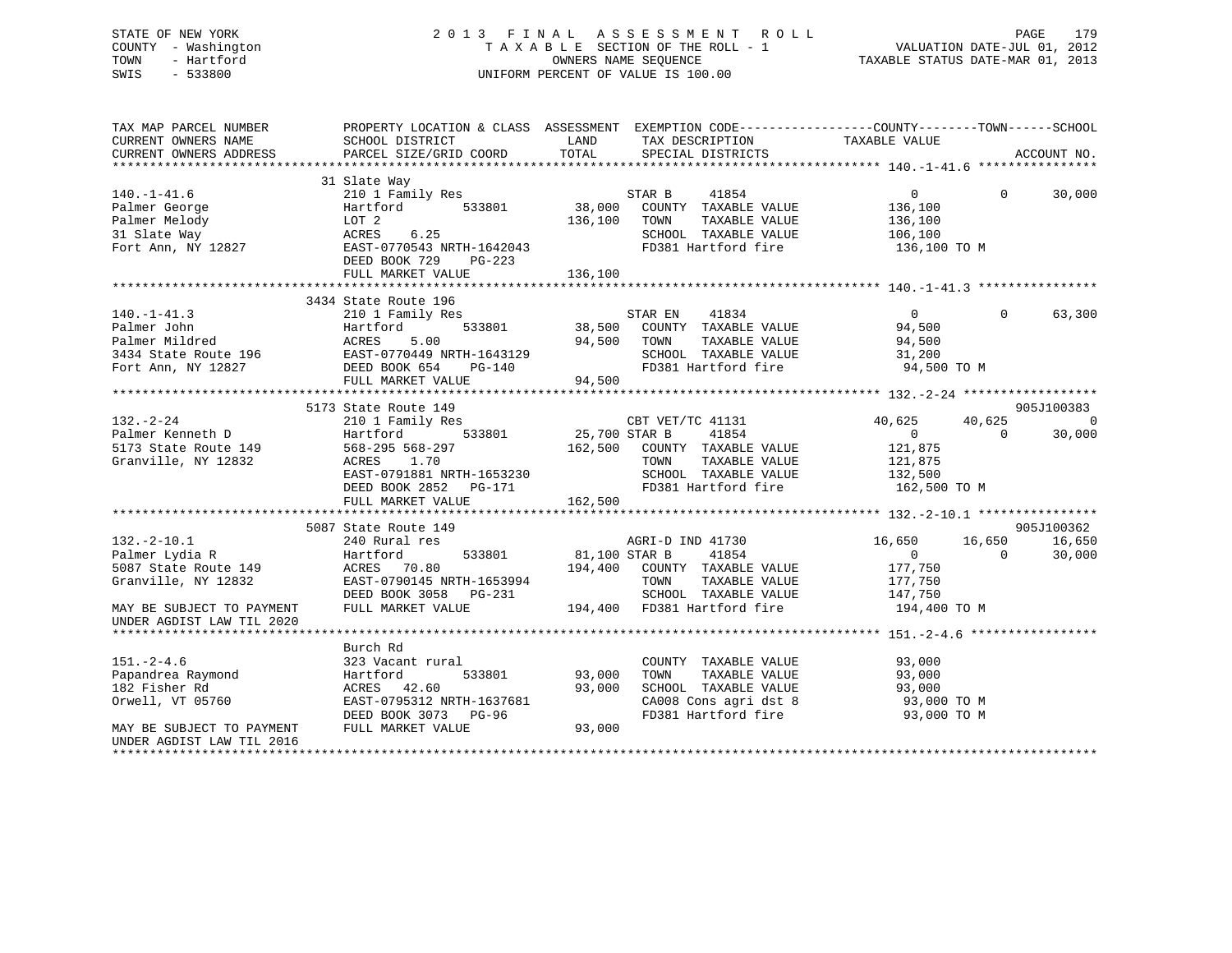## STATE OF NEW YORK 2 0 1 3 F I N A L A S S E S S M E N T R O L L PAGE 180 COUNTY - Washington T A X A B L E SECTION OF THE ROLL - 1 VALUATION DATE-JUL 01, 2012 TOWN - Hartford **TAXABLE STATUS DATE-MAR 01, 2013** SWIS - 533800 UNIFORM PERCENT OF VALUE IS 100.00

| TAX MAP PARCEL NUMBER<br>CURRENT OWNERS NAME<br>CURRENT OWNERS ADDRESS | SCHOOL DISTRICT<br>PARCEL SIZE/GRID COORD | LAND<br>TOTAL | TAX DESCRIPTION<br>SPECIAL DISTRICTS          | PROPERTY LOCATION & CLASS ASSESSMENT EXEMPTION CODE----------------COUNTY-------TOWN------SCHOOL<br>TAXABLE VALUE | ACCOUNT NO. |
|------------------------------------------------------------------------|-------------------------------------------|---------------|-----------------------------------------------|-------------------------------------------------------------------------------------------------------------------|-------------|
|                                                                        |                                           |               |                                               |                                                                                                                   |             |
|                                                                        | 122 County Route 23                       |               |                                               |                                                                                                                   | 905J100348  |
| $132.11 - 3 - 2$                                                       | 210 1 Family Res                          |               | STAR B<br>41854                               | $\overline{0}$<br>$\Omega$                                                                                        | 30,000      |
| Parrott-Fuller Linda W                                                 | 533801<br>Hartford                        | 17,000        | COUNTY TAXABLE VALUE                          | 170,000                                                                                                           |             |
| 122 County Route 23                                                    | $132 - 3 - 2$                             | 170,000       | TOWN<br>TAXABLE VALUE                         | 170,000                                                                                                           |             |
| Granville, NY 12832                                                    | FRNT 152.00 DPTH 140.00                   |               | SCHOOL TAXABLE VALUE                          | 140,000                                                                                                           |             |
|                                                                        | EAST-0787122 NRTH-1654360                 |               | CA007 Cons agri dst 7                         | 170,000 TO M                                                                                                      |             |
|                                                                        | DEED BOOK 2846 PG-144                     |               | FD381 Hartford fire                           | 170,000 TO M                                                                                                      |             |
|                                                                        | FULL MARKET VALUE                         | 170,000       |                                               |                                                                                                                   |             |
|                                                                        |                                           |               |                                               |                                                                                                                   |             |
|                                                                        | 12 Old Mill Ln                            |               |                                               |                                                                                                                   | 905J100495  |
| $141. - 1 - 23$                                                        | 210 1 Family Res                          |               | COUNTY TAXABLE VALUE                          | 107,000                                                                                                           |             |
| Patton William Estate                                                  | Hartford<br>533801                        | 23,700        | TAXABLE VALUE<br>TOWN                         | 107,000                                                                                                           |             |
| PO Box 774                                                             | 543/223                                   | 107,000       | SCHOOL TAXABLE VALUE                          | 107,000                                                                                                           |             |
| Trexlertown, PA 18087                                                  | FRNT 185.00 DPTH 224.00                   |               | FD381 Hartford fire                           | 107,000 TO M                                                                                                      |             |
|                                                                        | EAST-0783414 NRTH-1646313                 |               |                                               |                                                                                                                   |             |
|                                                                        | DEED BOOK 2645 PG-162                     |               |                                               |                                                                                                                   |             |
|                                                                        | FULL MARKET VALUE                         | 107,000       |                                               |                                                                                                                   |             |
|                                                                        |                                           |               |                                               |                                                                                                                   |             |
|                                                                        | 236 Dick Hill Rd                          |               |                                               |                                                                                                                   | 905J100496  |
| $132 - 2 - 32$                                                         | 323 Vacant rural                          |               | COUNTY TAXABLE VALUE                          | 77,300                                                                                                            |             |
| Pauling Geraldine                                                      | Hartford<br>533801                        | 77,300        | TOWN<br>TAXABLE VALUE                         | 77,300                                                                                                            |             |
| Attn: King                                                             | ACRES 34.40                               |               | 77,300 SCHOOL TAXABLE VALUE                   | 77,300                                                                                                            |             |
| 420 East 64Th St                                                       | EAST-0791257 NRTH-1651043                 |               | FD381 Hartford fire                           | 77,300 TO M                                                                                                       |             |
| New York, NY 10021                                                     | DEED BOOK 765<br><b>PG-59</b>             |               |                                               |                                                                                                                   |             |
|                                                                        | FULL MARKET VALUE                         | 77,300        |                                               |                                                                                                                   |             |
|                                                                        |                                           |               |                                               |                                                                                                                   |             |
|                                                                        | Dick Hill Rd OFF                          |               |                                               |                                                                                                                   |             |
| $132 - 2 - 32.1$                                                       | 322 Rural vac>10                          |               | COUNTY TAXABLE VALUE                          | 8,400                                                                                                             |             |
| Pauling Geraldine                                                      | Hartford<br>533801                        | 8,400         | TOWN<br>TAXABLE VALUE                         | 8,400                                                                                                             |             |
| Attn: King                                                             | $765 - 59$                                | 8,400         | SCHOOL TAXABLE VALUE                          | 8,400                                                                                                             |             |
| 420 East 64Th St                                                       | ACRES 14.32                               |               | FD381 Hartford fire                           | 8,400 TO M                                                                                                        |             |
| New York, NY 10021                                                     | EAST-0792731 NRTH-1651300                 |               |                                               |                                                                                                                   |             |
|                                                                        | DEED BOOK 777<br>PG-52                    |               |                                               |                                                                                                                   |             |
|                                                                        | FULL MARKET VALUE                         | 8,400         |                                               |                                                                                                                   |             |
|                                                                        |                                           |               |                                               |                                                                                                                   |             |
|                                                                        | 244 Dick Hill Rd                          |               |                                               |                                                                                                                   |             |
| $132 - 2 - 32.2$                                                       |                                           |               |                                               | 30,000                                                                                                            |             |
|                                                                        | 312 Vac w/imprv<br>533801                 | 23,400        | COUNTY TAXABLE VALUE<br>TOWN<br>TAXABLE VALUE | 30,000                                                                                                            |             |
| Pauling Geraldine                                                      | Hartford                                  |               |                                               |                                                                                                                   |             |
| Attn: King                                                             | $679/282 + 292$                           | 30,000        | SCHOOL TAXABLE VALUE                          | 30,000                                                                                                            |             |
| 420 East 64Th St                                                       | ACRES 17.00                               |               | FD381 Hartford fire                           | 30,000 TO M                                                                                                       |             |
| New York, NY 10021                                                     | EAST-0792245 NRTH-1651289                 |               |                                               |                                                                                                                   |             |
|                                                                        | DEED BOOK 679<br>PG-285                   |               |                                               |                                                                                                                   |             |
|                                                                        | FULL MARKET VALUE                         | 30,000        |                                               |                                                                                                                   |             |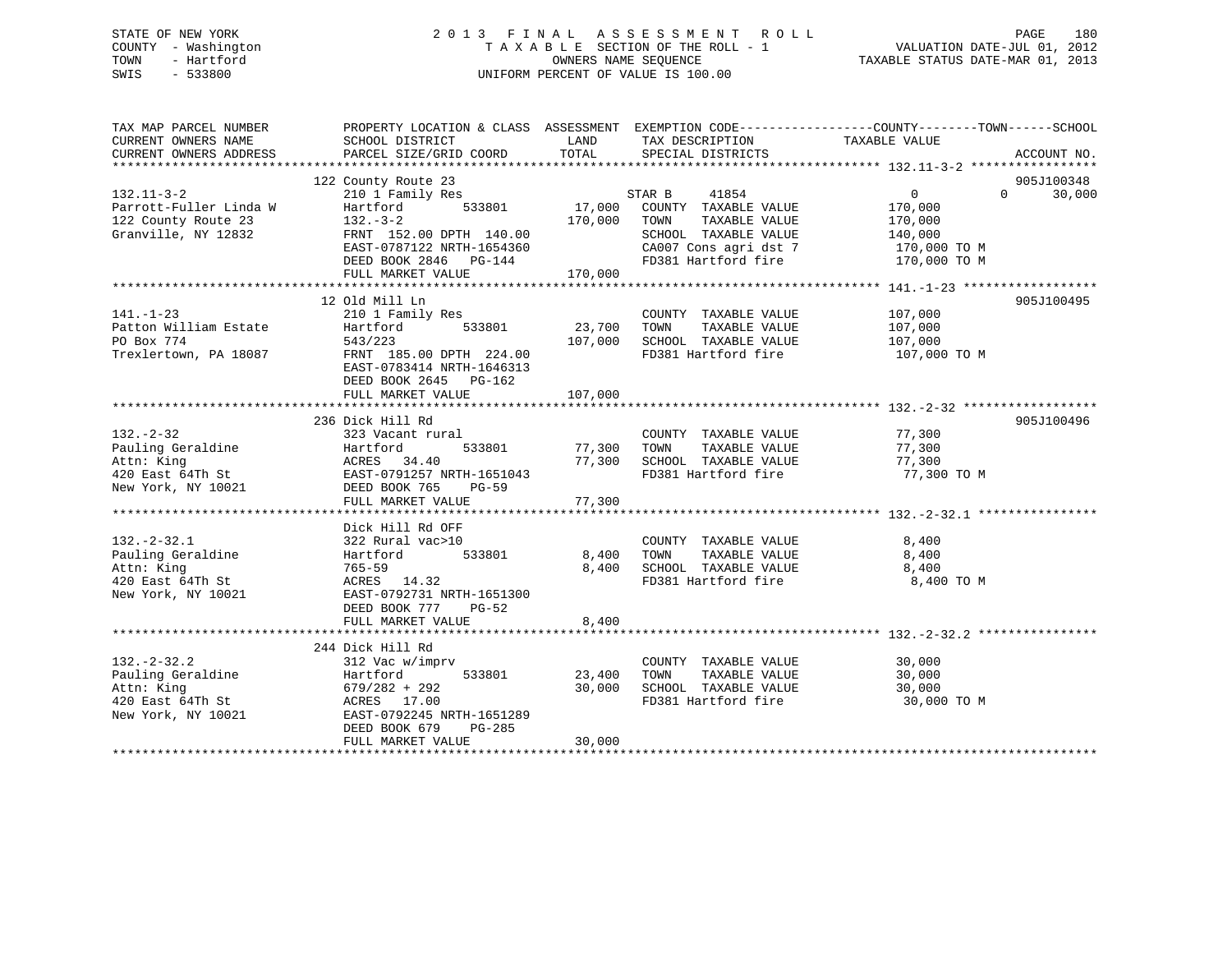# STATE OF NEW YORK 2 0 1 3 F I N A L A S S E S S M E N T R O L L PAGE 181 COUNTY - Washington T A X A B L E SECTION OF THE ROLL - 1 VALUATION DATE-JUL 01, 2012 TOWN - Hartford OWNERS NAME SEQUENCE TAXABLE STATUS DATE-MAR 01, 2013 SWIS - 533800 UNIFORM PERCENT OF VALUE IS 100.00

| TAX MAP PARCEL NUMBER<br>CURRENT OWNERS NAME | SCHOOL DISTRICT                                                                                                                                                                                                                                                                                                                                                                                                    | LAND   | TAX DESCRIPTION                                                                                    | PROPERTY LOCATION & CLASS ASSESSMENT EXEMPTION CODE----------------COUNTY-------TOWN------SCHOOL<br>TAXABLE VALUE |            |
|----------------------------------------------|--------------------------------------------------------------------------------------------------------------------------------------------------------------------------------------------------------------------------------------------------------------------------------------------------------------------------------------------------------------------------------------------------------------------|--------|----------------------------------------------------------------------------------------------------|-------------------------------------------------------------------------------------------------------------------|------------|
|                                              |                                                                                                                                                                                                                                                                                                                                                                                                                    |        |                                                                                                    |                                                                                                                   |            |
|                                              |                                                                                                                                                                                                                                                                                                                                                                                                                    |        |                                                                                                    |                                                                                                                   |            |
| $132 - 2 - 32.3$                             | 242 Dick Hill Rd<br>311 Res vac land<br>Pauling Geraldine<br>Att For Hartford 533801 5,300 TOWN<br>Attn: King FRNT 105.00 DPTH 170.00 5,300 SCHOOL<br>420 East 64Th St EAST-0790917 NRTH-1650735 FD381<br>New York, NY 10021 DEED BOOK 679 PG-298                                                                                                                                                                  |        | COUNTY TAXABLE VALUE 5,300<br>TAXABLE VALUE<br>L. TAXABLE VALUE<br>5,300 SCHOOL TAXABLE VALUE      | 5,300<br>5,300<br>FD381 Hartford fire 5,300 TO M                                                                  |            |
|                                              |                                                                                                                                                                                                                                                                                                                                                                                                                    |        |                                                                                                    |                                                                                                                   |            |
|                                              | 132.-2-32.4<br>Pauling Geraldine and the Hartford 533801 65,700 TOWN TAXABLE VALUE 65,700<br>Attn: King 679/292,288,301,313,307 65,700 SCHOOL TAXABLE VALUE 65,700<br>420 East 64Th St ACRES 33.59<br>New York, NY 10021 EAST POPOLY 1<br>DEED BOOK 679 PG-295                                                                                                                                                     |        |                                                                                                    | 65,700 TO M                                                                                                       |            |
|                                              | Dick Hill Rd OFF                                                                                                                                                                                                                                                                                                                                                                                                   |        |                                                                                                    |                                                                                                                   | 905J101211 |
|                                              | 132.-2-38.3<br>Pauling Geraldine<br>Pauling Geraldine Hartford 533801 17,000 TOWN<br>Attn: King ACRES 7.43 17,000 SCHOOI<br>420 East 64Th St EAST-0789913 NRTH-1651228 FD381<br>New York, NY 10021 DEED BOOK 679 PG-304<br>FULL MARKET V                                                                                                                                                                           |        | COUNTY TAXABLE VALUE 17,000                                                                        | FD381 Hartford fire 17,000 TO M                                                                                   |            |
|                                              |                                                                                                                                                                                                                                                                                                                                                                                                                    |        |                                                                                                    |                                                                                                                   |            |
| UNDER AGDIST LAW TIL 2017                    | 16 Brayton Rd<br>113.-2-3.2<br>Paulsen Paul H<br>Paulsen Cynthia<br>Paulsen Cynthia<br>142,541<br>Paulsen Cynthia<br>142,541<br>Paulsen Cynthia<br>142,541<br>Paulsen Cynthia<br>142,541<br>Paulsen Cynthia<br>142,541<br>Paulsen Cynthia<br>142,541<br>142,541<br>142,541<br>142                                                                                                                                  |        |                                                                                                    | 33 PCT OF VALUE USED FOR EXEMPTION PURPOSES<br>142,541 EX<br>FD381 Hartford fire 343,200 TO M                     | 905J101315 |
|                                              |                                                                                                                                                                                                                                                                                                                                                                                                                    |        |                                                                                                    |                                                                                                                   |            |
| $141. - 3 - 24.7$                            | 143 Marlboro Country Rd<br>210 1 Family Res<br>141.-3-24.7 210 1 Family Res<br>Pauquette Edmund Hartford 533801 24,000<br>Pauquette Margaret ACRES 2.50 93,500<br>5851 Gandy Blvd Lot B1023 EAST-0785766 NRTH-1643708<br>Tampa, FL 33611 DEED BOOK 3021 PG-143<br>$\begin{array}{cccc}\n 1 & 1 & 1 & 1 \\  24 & 0 & 0 & 1 \\  0 & 2 & 0 & 0 \\  0 & 2 & 0 & 0 \\  0 & 0 & 0 & 0\n\end{array}$<br>FULL MARKET VALUE | 93,500 | COUNTY TAXABLE VALUE 93,500<br>TAXABLE VALUE<br>SCHOOL TAXABLE VALUE 93,500<br>FD381 Hartford fire | 93,500<br>93,500 TO M                                                                                             | 905J101225 |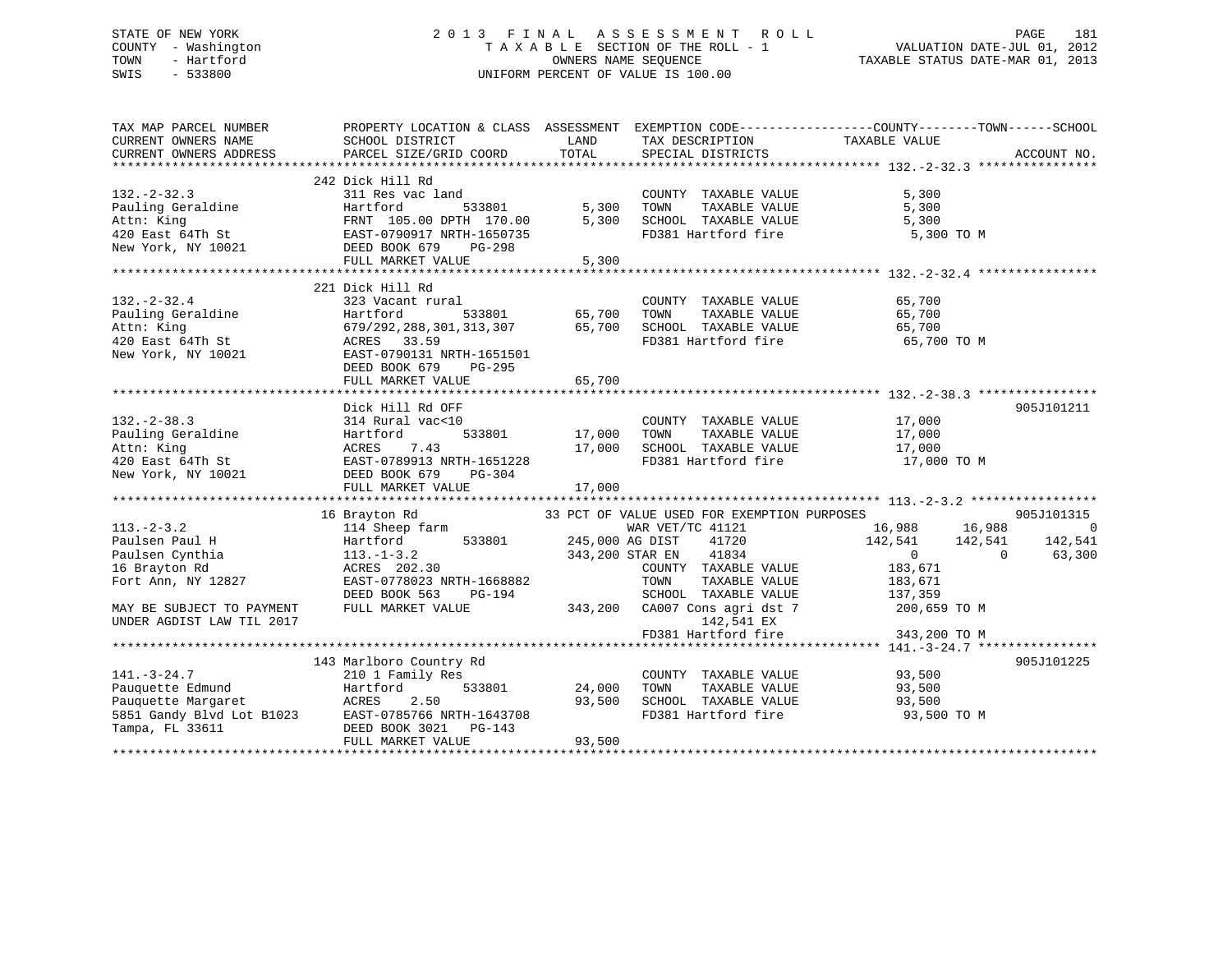# STATE OF NEW YORK 2 0 1 3 F I N A L A S S E S S M E N T R O L L PAGE 182 COUNTY - Washington T A X A B L E SECTION OF THE ROLL - 1 VALUATION DATE-JUL 01, 2012 TOWN - Hartford **TAXABLE STATUS DATE-MAR 01, 2013** OWNERS NAME SEQUENCE TAXABLE STATUS DATE-MAR 01, 2013 SWIS - 533800 UNIFORM PERCENT OF VALUE IS 100.00

| TAX MAP PARCEL NUMBER<br>CURRENT OWNERS NAME<br>CURRENT OWNERS ADDRESS                        | PROPERTY LOCATION & CLASS ASSESSMENT EXEMPTION CODE---------------COUNTY-------TOWN-----SCHOOL<br>SCHOOL DISTRICT<br>PARCEL SIZE/GRID COORD                | LAND<br>TOTAL                |                | SPECIAL DISTRICTS                                                                                             | TAX DESCRIPTION TAXABLE VALUE                                   |          | ACCOUNT NO.          |
|-----------------------------------------------------------------------------------------------|------------------------------------------------------------------------------------------------------------------------------------------------------------|------------------------------|----------------|---------------------------------------------------------------------------------------------------------------|-----------------------------------------------------------------|----------|----------------------|
| 140.-1-41.2<br>Pearson Jane<br>3446 State Route 196<br>Fort Ann, NY 12827                     | 3446 State Route 196<br>210 1 Family Res<br>533801<br>Hartford<br>ACRES<br>5.00<br>EAST-0770423 NRTH-1643413<br>DEED BOOK 2188 PG-106<br>FULL MARKET VALUE | 38,200<br>177,500<br>177,500 | STAR B<br>TOWN | 41854<br>COUNTY TAXABLE VALUE<br>TAXABLE VALUE<br>SCHOOL TAXABLE VALUE<br>FD381 Hartford fire                 | $\overline{0}$<br>177,500<br>177,500<br>147,500<br>177,500 TO M | $\Omega$ | 30,000               |
| 132.11-3-4<br>Pelkey William C                                                                | 108 County Route 23<br>210 1 Family Res<br>533801<br>Hartford                                                                                              | 22,600                       | STAR EN        | 41834<br>COUNTY TAXABLE VALUE                                                                                 | $\overline{0}$<br>165,600                                       | $\Omega$ | 905J100192<br>63,300 |
| Pelkey Kelly A<br>108 County Route 23<br>Granville, NY 12832                                  | $132 - 3 - 4$<br>FRNT 146.00 DPTH 168.00<br>BANK<br>151<br>EAST-0787006 NRTH-1654107<br>DEED BOOK 1968 PG-299<br>FULL MARKET VALUE                         | 165,600<br>165,600           | TOWN           | TAXABLE VALUE<br>SCHOOL TAXABLE VALUE<br>CA007 Cons agri dst 7<br>FD381 Hartford fire                         | 165,600<br>102,300<br>165,600 TO M<br>165,600 TO M              |          |                      |
|                                                                                               |                                                                                                                                                            |                              |                |                                                                                                               |                                                                 |          |                      |
| $142. - 1 - 47$<br>Pelletier Denis A<br>Pelletier Diane L<br>16 Malboeuf Rd<br>Ware, MA 01082 | 70 Camp A Way<br>260 Seasonal res<br>Hartford<br>533801<br>ACRES 10.17<br>EAST-0791643 NRTH-1647315<br>DEED BOOK 2256 PG-101<br>FULL MARKET VALUE          | 13,500<br>60,000<br>60,000   | TOWN           | COUNTY TAXABLE VALUE<br>TAXABLE VALUE<br>SCHOOL TAXABLE VALUE<br>FD381 Hartford fire                          | 60,000<br>60,000<br>60,000<br>60,000 TO M                       |          | 905J100029           |
|                                                                                               | 1842 Burch Rd                                                                                                                                              |                              |                |                                                                                                               |                                                                 |          | 905J100320           |
| $150. - 1 - 8$<br>Perkins Gregory<br>PO Box 632<br>Salem, NY 12865                            | 312 Vac w/imprv<br>Hartford<br>533801<br>ACRES<br>EAST-0<br>8.43<br>EAST-0791485 NRTH-1641256<br>DEED BOOK 2816 PG-124<br>FULL MARKET VALUE                | 32,300<br>32,300<br>32,300   | TOWN           | COUNTY TAXABLE VALUE<br>TAXABLE VALUE<br>SCHOOL TAXABLE VALUE<br>CA008 Cons agri dst 8<br>FD381 Hartford fire | 32,300<br>32,300<br>32,300<br>32,300 TO M<br>32,300 TO M        |          |                      |
|                                                                                               | 461 Blood St                                                                                                                                               |                              |                |                                                                                                               |                                                                 |          | 905J101059           |
| $132. - 4 - 11.2$<br>Pesha Charles R<br>Pesha Ronna<br>318 S Lubec Rd<br>Lubec, ME 04652      | 312 Vac w/imprv<br>Hartford<br>533801<br>ACRES<br>EAST-0<br>1.33<br>EAST-0794506 NRTH-1651021<br>DEED BOOK 2062<br>PG-62<br>FULL MARKET VALUE              | 14,300<br>17,700<br>17,700   | TOWN           | COUNTY TAXABLE VALUE<br>TAXABLE VALUE<br>SCHOOL TAXABLE VALUE<br>FD381 Hartford fire                          | 17,700<br>17,700<br>17,700<br>17,700 TO M                       |          |                      |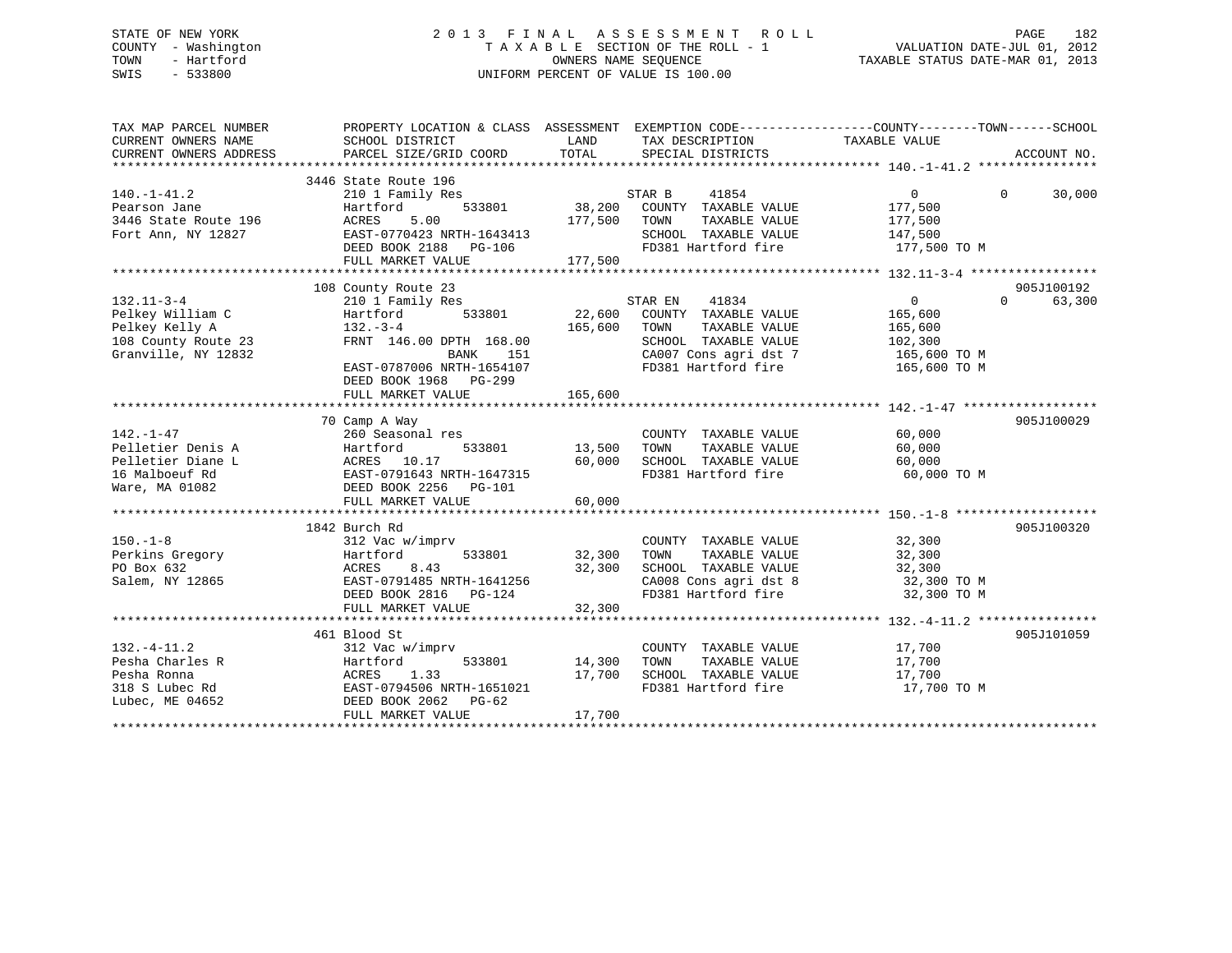# STATE OF NEW YORK 2 0 1 3 F I N A L A S S E S S M E N T R O L L PAGE 183 COUNTY - Washington T A X A B L E SECTION OF THE ROLL - 1 VALUATION DATE-JUL 01, 2012 TOWN - Hartford **TAXABLE STATUS DATE-MAR 01, 2013** SWIS - 533800 UNIFORM PERCENT OF VALUE IS 100.00

| TAX MAP PARCEL NUMBER<br>CURRENT OWNERS NAME | SCHOOL DISTRICT           | LAND<br>TOTAL     | TAX DESCRIPTION                               | PROPERTY LOCATION & CLASS ASSESSMENT EXEMPTION CODE----------------COUNTY-------TOWN------SCHOOL<br>TAXABLE VALUE | ACCOUNT NO. |
|----------------------------------------------|---------------------------|-------------------|-----------------------------------------------|-------------------------------------------------------------------------------------------------------------------|-------------|
| CURRENT OWNERS ADDRESS                       | PARCEL SIZE/GRID COORD    |                   | SPECIAL DISTRICTS                             |                                                                                                                   |             |
|                                              | 47 Marlboro Country Rd    |                   |                                               |                                                                                                                   | 905J101031  |
| $141. - 3 - 38.2$                            | 210 1 Family Res          |                   | COUNTY TAXABLE VALUE                          | 169,300                                                                                                           |             |
| Petit Chas R                                 | 533801<br>Hartford        | 28,600            | TOWN<br>TAXABLE VALUE                         | 169,300                                                                                                           |             |
| Petit Kim M                                  | 465/197-200               | 169,300           | SCHOOL TAXABLE VALUE                          | 169,300                                                                                                           |             |
| 47 Marlboro County Ln                        | ACRES<br>2.47             |                   | FD381 Hartford fire                           | 169,300 TO M                                                                                                      |             |
| Hartford, NY 12838                           | EAST-0786211 NRTH-1642614 |                   |                                               |                                                                                                                   |             |
|                                              | FULL MARKET VALUE         | 169,300           |                                               |                                                                                                                   |             |
|                                              |                           |                   |                                               |                                                                                                                   |             |
|                                              | 50 Harper Hill Rd         |                   |                                               |                                                                                                                   | 905J100504  |
| $123. - 1 - 20$                              | 312 Vac w/imprv           |                   | COUNTY TAXABLE VALUE                          | 106,100                                                                                                           |             |
| Petrie Carol C ETAL                          | Hartford<br>533801        | 97,700            | TAXABLE VALUE<br>TOWN                         | 106,100                                                                                                           |             |
| Cal Janice M ETAL                            | ACRES 100.08              | 106,100           | SCHOOL TAXABLE VALUE                          | 106,100                                                                                                           |             |
| ATT:Clark Miller                             | EAST-0784546 NRTH-1659993 |                   | CA007 Cons agri dst 7                         | 106,100 TO M                                                                                                      |             |
| 350 Essex St                                 | DEED BOOK 666<br>PG-216   |                   | FD381 Hartford fire                           | 106,100 TO M                                                                                                      |             |
| Swampsott, MA 01907                          | FULL MARKET VALUE         | 106,100           |                                               |                                                                                                                   |             |
|                                              | 89 Warren Rd              |                   |                                               |                                                                                                                   | 905J100515  |
| $122. - 1 - 12$                              | 113 Cattle farm           |                   | AG DIST<br>41720                              | 79,215<br>79,215                                                                                                  | 79,215      |
| Petteys Brent H                              | Hartford<br>533801        | 135,200           | COUNTY TAXABLE VALUE                          | 150,785                                                                                                           |             |
| Petteys Donna Lea                            | ACRES<br>88.80            | 230,000           | TOWN<br>TAXABLE VALUE                         | 150,785                                                                                                           |             |
| 299 County Route 17                          | EAST-0780394 NRTH-1663219 |                   | SCHOOL TAXABLE VALUE                          | 150,785                                                                                                           |             |
| Fort Ann, NY 12827                           | DEED BOOK 509<br>PG-312   |                   | CA007 Cons agri dst 7                         | 150,785 TO M                                                                                                      |             |
|                                              | FULL MARKET VALUE         | 230,000           | 79,215 EX                                     |                                                                                                                   |             |
| MAY BE SUBJECT TO PAYMENT                    |                           |                   | FD381 Hartford fire                           | 230,000 TO M                                                                                                      |             |
| UNDER AGDIST LAW TIL 2017                    |                           |                   |                                               |                                                                                                                   |             |
|                                              |                           |                   |                                               |                                                                                                                   |             |
|                                              | 299 + 322 County Route 17 |                   |                                               |                                                                                                                   | 905J100506  |
| $122. - 1 - 16$                              | 112 Dairy farm            |                   | AG DIST<br>41720                              | 164,545<br>164,545                                                                                                | 164,545     |
| Petteys Brent H                              | Hartford<br>533801        | 316,000 STAR EN   | 41834                                         | $\overline{0}$<br>$\Omega$                                                                                        | 63,300      |
| Petteys Donna Lea                            | ACRES 272.20              | 617,600           | COUNTY TAXABLE VALUE                          | 453,055                                                                                                           |             |
| 299 County Route 17                          | EAST-0776086 NRTH-1660342 |                   | TOWN<br>TAXABLE VALUE                         | 453,055                                                                                                           |             |
| Fort Ann, NY 12827                           | DEED BOOK 420<br>PG-217   |                   | SCHOOL TAXABLE VALUE                          | 389,755                                                                                                           |             |
|                                              | FULL MARKET VALUE         | 617,600           | CA007 Cons agri dst 7                         | 453,055 TO M                                                                                                      |             |
| MAY BE SUBJECT TO PAYMENT                    |                           |                   | 164,545 EX                                    |                                                                                                                   |             |
| UNDER AGDIST LAW TIL 2017                    |                           |                   | FD381 Hartford fire                           | 617,600 TO M                                                                                                      |             |
|                                              |                           |                   |                                               |                                                                                                                   |             |
|                                              | 336 Hall Rd               |                   |                                               |                                                                                                                   |             |
| $122. - 1 - 28.5$                            | 120 Field crops<br>533801 |                   | AG DIST<br>41720                              | 62,232<br>62,232                                                                                                  | 62,232      |
| Petteys Brent H<br>Petteys Donna             | Hartford<br>ACRES 83.50   | 96,500<br>111,100 | COUNTY TAXABLE VALUE<br>TAXABLE VALUE<br>TOWN | 48,868<br>48,868                                                                                                  |             |
| 299 County Route 17                          | EAST-0774858 NRTH-1662961 |                   | SCHOOL TAXABLE VALUE                          | 48,868                                                                                                            |             |
| Fort Ann, NY 12827                           | DEED BOOK 885<br>PG-164   |                   | CA007 Cons agri dst 7                         | 48,868 TO M                                                                                                       |             |
|                                              | FULL MARKET VALUE         | 111,100           | 62,232 EX                                     |                                                                                                                   |             |
| MAY BE SUBJECT TO PAYMENT                    |                           |                   | FD381 Hartford fire                           | 111,100 TO M                                                                                                      |             |
| UNDER AGDIST LAW TIL 2017                    |                           |                   |                                               |                                                                                                                   |             |
|                                              |                           |                   |                                               |                                                                                                                   |             |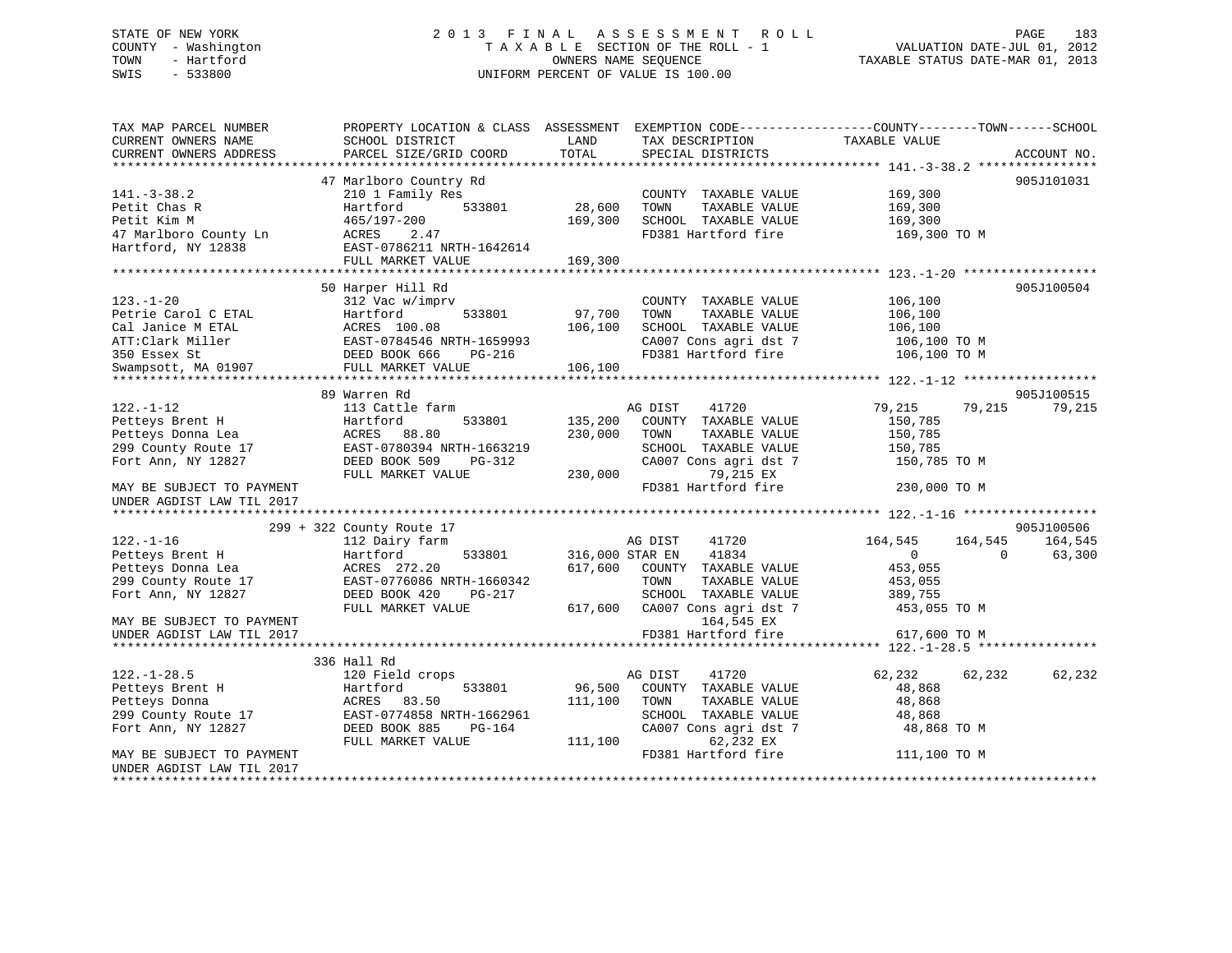# STATE OF NEW YORK 2 0 1 3 F I N A L A S S E S S M E N T R O L L PAGE 184 COUNTY - Washington T A X A B L E SECTION OF THE ROLL - 1 VALUATION DATE-JUL 01, 2012 TOWN - Hartford **TAXABLE STATUS DATE-MAR 01, 2013** OWNERS NAME SEQUENCE TAXABLE STATUS DATE-MAR 01, 2013 SWIS - 533800 UNIFORM PERCENT OF VALUE IS 100.00

| TAX MAP PARCEL NUMBER     |                                                                                        |               |                                                               | PROPERTY LOCATION & CLASS ASSESSMENT EXEMPTION CODE---------------COUNTY-------TOWN------SCHOOL |
|---------------------------|----------------------------------------------------------------------------------------|---------------|---------------------------------------------------------------|-------------------------------------------------------------------------------------------------|
| CURRENT OWNERS NAME       | SCHOOL DISTRICT                                                                        | LAND          | TAX DESCRIPTION                                               | TAXABLE VALUE                                                                                   |
| CURRENT OWNERS ADDRESS    | PARCEL SIZE/GRID COORD                                                                 | TOTAL         | SPECIAL DISTRICTS                                             | ACCOUNT NO.                                                                                     |
|                           |                                                                                        |               |                                                               |                                                                                                 |
|                           | State Route 149                                                                        |               |                                                               | 905J202523                                                                                      |
| $131. - 1 - 13.7$         | 105 Vac farmland                                                                       |               | AG DIST<br>41720                                              | 66,953 66,953<br>66,953                                                                         |
| Petteys Brent H           | 533801<br>Hartford                                                                     | 98,500        | COUNTY TAXABLE VALUE                                          | 31,547                                                                                          |
| Petteys Donna Lea         | ACRES 88.10                                                                            | 98,500        | TOWN<br>TAXABLE VALUE                                         | 31,547                                                                                          |
| 299 County Route 17       | EAST-0769709 NRTH-1653244                                                              |               |                                                               | 31,547                                                                                          |
| Fort Ann, NY 12827        | DEED BOOK 446<br>PG-514                                                                |               | SCHOOL TAXABLE VALUE<br>CA007 Cons agri dst 7                 | 31,547 TO M                                                                                     |
|                           | FULL MARKET VALUE                                                                      | 98,500        | 66,953 EX                                                     |                                                                                                 |
| MAY BE SUBJECT TO PAYMENT |                                                                                        |               | FD381 Hartford fire                                           | 98,500 TO M                                                                                     |
| UNDER AGDIST LAW TIL 2017 |                                                                                        |               |                                                               |                                                                                                 |
|                           |                                                                                        |               |                                                               |                                                                                                 |
|                           | Mcdougal Rd                                                                            |               |                                                               | 905J101244                                                                                      |
| $148. - 1 - 23.1$         | 314 Rural vac<10                                                                       |               | COUNTY TAXABLE VALUE                                          | 17,100                                                                                          |
| Petteys Glenn C           | Hartford                                                                               | 533801 17,100 | TAXABLE VALUE<br>TOWN                                         | 17,100                                                                                          |
| Petteys Brenda L          |                                                                                        | 17,100        | SCHOOL TAXABLE VALUE                                          | 17,100                                                                                          |
|                           |                                                                                        |               |                                                               | CA006 Cons agri dst 6 17,100 TO M                                                               |
|                           | 94 McDougal Rd<br>Fort Ann, NY 12827<br>Fort Ann, NY 12827<br>The DEED BOOK 503 PG-540 |               | FD381 Hartford fire                                           | 17,100 TO M                                                                                     |
|                           | FULL MARKET VALUE                                                                      | 17,100        |                                                               |                                                                                                 |
|                           |                                                                                        |               |                                                               |                                                                                                 |
|                           | 94 Mcdougal Rd                                                                         |               |                                                               | 905J100350                                                                                      |
|                           | 210 1 Family Res                                                                       |               |                                                               | $\overline{0}$<br>$\Omega$<br>30,000                                                            |
|                           |                                                                                        |               |                                                               |                                                                                                 |
|                           |                                                                                        |               |                                                               |                                                                                                 |
|                           |                                                                                        |               |                                                               |                                                                                                 |
|                           |                                                                                        |               |                                                               |                                                                                                 |
|                           |                                                                                        |               |                                                               |                                                                                                 |
|                           |                                                                                        |               |                                                               |                                                                                                 |
|                           |                                                                                        |               |                                                               | 905J100446                                                                                      |
| $140. - 2 - 25$           | 210 1 Family Res                                                                       |               | 41854<br>STAR B                                               | $\overline{0}$<br>$\Omega$ and $\Omega$<br>30,000                                               |
| Petteys Kimberly A        | Hartford                                                                               |               | 533801 11,000 COUNTY TAXABLE VALUE                            | 91,500                                                                                          |
| 7752 State Route 40       | FRNT 104.00 DPTH 102.00                                                                | 91,500        | TOWN<br>TAXABLE VALUE                                         | 91,500                                                                                          |
| Hartford, NY 12828        | FRNT 104.00 DPTH 102.00<br>EAST-0782226 NRTH-1645208                                   |               | SCHOOL TAXABLE VALUE 61,500                                   |                                                                                                 |
|                           | DEED BOOK 2812    PG-135                                                               |               | FD381 Hartford fire                                           | 91,500 TO M                                                                                     |
|                           | FULL MARKET VALUE                                                                      | 91,500        |                                                               |                                                                                                 |
|                           |                                                                                        |               |                                                               |                                                                                                 |
|                           | 8549 State Route 40                                                                    |               |                                                               | 905J101376                                                                                      |
| $123. - 1 - 11.5$         | 210 1 Family Res                                                                       |               | 41854<br>STAR B                                               | $\overline{0}$<br>$\Omega$<br>30,000                                                            |
| Petteys Phillip E         | Hartford                                                                               | 533801 26,700 | COUNTY TAXABLE VALUE                                          | 187,400                                                                                         |
| Petteys Emily             | ACRES 6.70                                                                             | 187,400 TOWN  | TAXABLE VALUE                                                 | 187,400                                                                                         |
| 8549 State Route 40       | ACRES 0.77<br>EAST-0792321 NRTH-1661577                                                |               | SCHOOL TAXABLE VALUE                                          | 157,400                                                                                         |
| Granville, NY 12832       | DEED BOOK 589                                                                          |               |                                                               |                                                                                                 |
|                           | FULL MARKET VALUE                                                                      |               | PG-237 CA007 Cons agri dst 7<br>E 187,400 FD381 Hartford fire | CA007 Cons agri dst 7 187,400 TO M<br>187,400 TO M                                              |
|                           |                                                                                        |               |                                                               |                                                                                                 |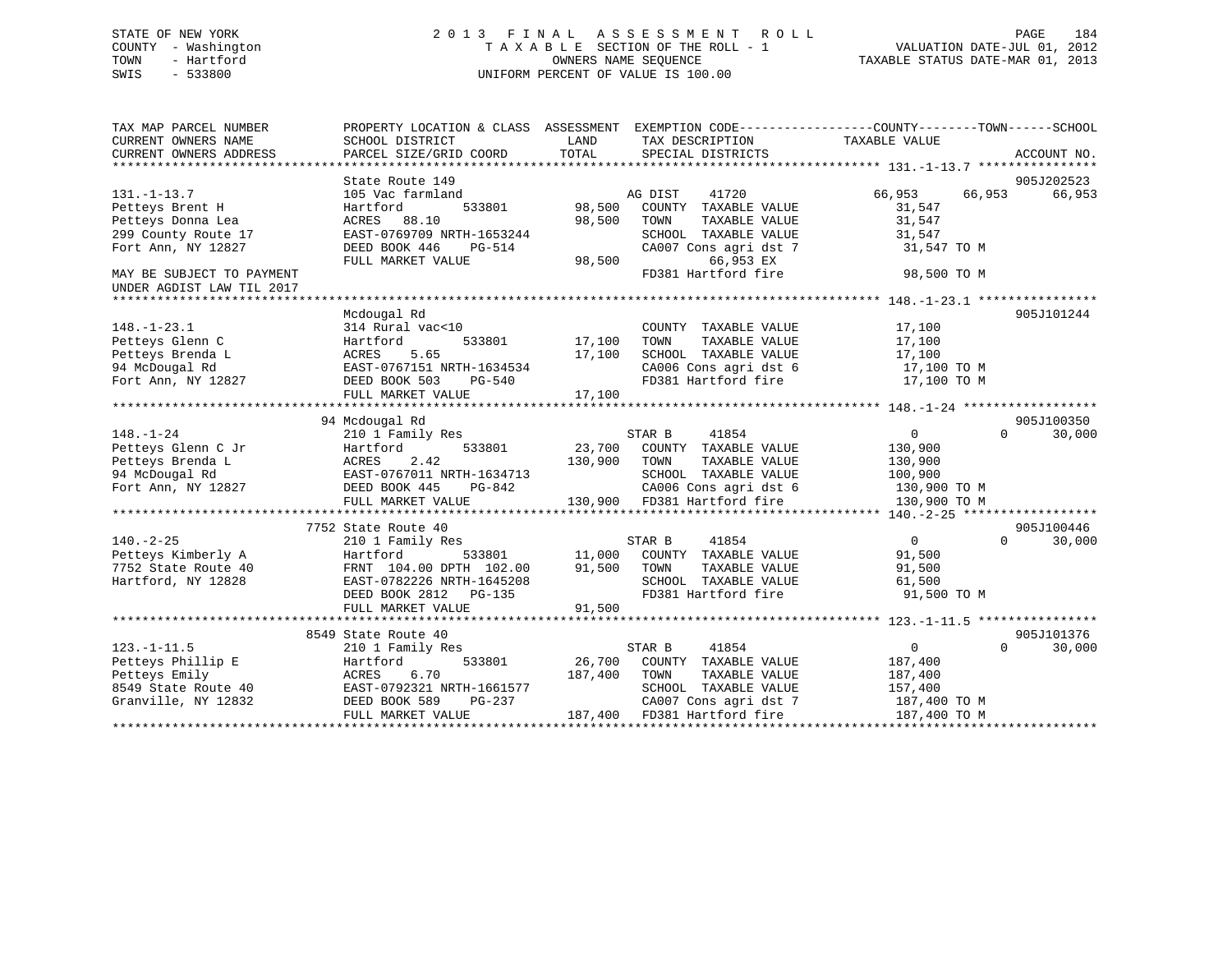# STATE OF NEW YORK 2 0 1 3 F I N A L A S S E S S M E N T R O L L PAGE 185 COUNTY - Washington T A X A B L E SECTION OF THE ROLL - 1 VALUATION DATE-JUL 01, 2012 TOWN - Hartford **TAXABLE STATUS DATE-MAR 01, 2013** SWIS - 533800 UNIFORM PERCENT OF VALUE IS 100.00

| TAX MAP PARCEL NUMBER                                                                                                                                     | PROPERTY LOCATION & CLASS ASSESSMENT EXEMPTION CODE----------------COUNTY-------TOWN------SCHOOL |              |                                    |                                                                                                                                                                                             |                                 |
|-----------------------------------------------------------------------------------------------------------------------------------------------------------|--------------------------------------------------------------------------------------------------|--------------|------------------------------------|---------------------------------------------------------------------------------------------------------------------------------------------------------------------------------------------|---------------------------------|
|                                                                                                                                                           |                                                                                                  |              |                                    |                                                                                                                                                                                             |                                 |
|                                                                                                                                                           | 7386 State Route 40                                                                              |              |                                    |                                                                                                                                                                                             | 905J101071                      |
| $149. - 1 - 22.3$                                                                                                                                         | 210 1 Family Res                                                                                 |              | STAR EN<br>41834                   | $\Omega$                                                                                                                                                                                    | $\Omega$ and $\Omega$<br>63,300 |
| Phillips John W                                                                                                                                           |                                                                                                  |              | 533801 23,800 COUNTY TAXABLE VALUE | 127,000                                                                                                                                                                                     |                                 |
|                                                                                                                                                           |                                                                                                  | 127,000      | TAXABLE VALUE<br>TOWN              | 127,000                                                                                                                                                                                     |                                 |
| Phillips John W Hartford 533801<br>Phillips Sharon ACRES 1.20<br>7386 State Route 40<br>Fort Ann, NY 12827 DEED BOOK 463 PG-14<br>FILL MAPKET VALUE PG-14 |                                                                                                  |              | SCHOOL TAXABLE VALUE               | 63,700                                                                                                                                                                                      |                                 |
|                                                                                                                                                           |                                                                                                  |              | FD381 Hartford fire                | 127,000 TO M                                                                                                                                                                                |                                 |
|                                                                                                                                                           | FULL MARKET VALUE                                                                                | 127,000      |                                    |                                                                                                                                                                                             |                                 |
|                                                                                                                                                           |                                                                                                  |              |                                    |                                                                                                                                                                                             |                                 |
|                                                                                                                                                           | 456 Gilchrist Hill Rd                                                                            |              |                                    |                                                                                                                                                                                             | 905J100510                      |
| $150. - 1 - 44$                                                                                                                                           | 210 1 Family Res                                                                                 |              | 41834<br>STAR EN                   | $\overline{0}$                                                                                                                                                                              | $\Omega$<br>63,300              |
| Pike William F                                                                                                                                            | 533801<br>Hartford                                                                               |              | 24,500 COUNTY TAXABLE VALUE        | 118,400<br>118,400                                                                                                                                                                          |                                 |
| Pike Mary Ellen                                                                                                                                           | ACRES<br>1.40                                                                                    | 118,400 TOWN | TAXABLE VALUE                      |                                                                                                                                                                                             |                                 |
| 456 Gilchrist Hill Rd<br>EAST-0782050 NRTH-1639291                                                                                                        |                                                                                                  |              | SCHOOL TAXABLE VALUE 55,100        |                                                                                                                                                                                             |                                 |
| Hartford, NY 12838                                                                                                                                        | DEED BOOK $424$ PG-1047                                                                          |              |                                    | FD381 Hartford fire 118,400 TO M                                                                                                                                                            |                                 |
|                                                                                                                                                           | FULL MARKET VALUE                                                                                | 118,400      |                                    |                                                                                                                                                                                             |                                 |
|                                                                                                                                                           |                                                                                                  |              |                                    |                                                                                                                                                                                             |                                 |
|                                                                                                                                                           | Gilchrist Hill Rd                                                                                |              |                                    |                                                                                                                                                                                             |                                 |
| $150. - 1 - 45.2$                                                                                                                                         | 323 Vacant rural                                                                                 |              | COUNTY TAXABLE VALUE               | 36,400                                                                                                                                                                                      |                                 |
| Pike William F                                                                                                                                            | 533801 36,400<br>Hartford                                                                        |              | TOWN                               | TAXABLE VALUE 36,400                                                                                                                                                                        |                                 |
| Pike Maryellen                                                                                                                                            | ACRES 30.30                                                                                      | 36,400       | SCHOOL TAXABLE VALUE               | 36,400                                                                                                                                                                                      |                                 |
| 456 Gilchrist Hill Rd                                                                                                                                     | EAST-0781602 NRTH-1639851                                                                        |              | FD381 Hartford fire                | 36,400 TO M                                                                                                                                                                                 |                                 |
| Hartford, NY 12838                                                                                                                                        | DEED BOOK 2109 PG-100                                                                            |              |                                    |                                                                                                                                                                                             |                                 |
|                                                                                                                                                           | FULL MARKET VALUE                                                                                | 36,400       |                                    |                                                                                                                                                                                             |                                 |
|                                                                                                                                                           |                                                                                                  |              |                                    |                                                                                                                                                                                             |                                 |
|                                                                                                                                                           | 1100 Lundy Rd/OFF                                                                                |              |                                    |                                                                                                                                                                                             | 905J100400                      |
| $158. - 2 - 5$                                                                                                                                            | 240 Rural res                                                                                    |              | COUNTY TAXABLE VALUE 102,800       |                                                                                                                                                                                             |                                 |
| Plechaty Miro M                                                                                                                                           | Hartford 533801                                                                                  | 41,400       | TOWN<br>TAXABLE VALUE              | 102,800                                                                                                                                                                                     |                                 |
| Plechaty Barbara                                                                                                                                          | ROW 609/102                                                                                      | 102,800      | SCHOOL TAXABLE VALUE               | 102,800<br>102,800 TO M                                                                                                                                                                     |                                 |
| 56 Croton Lake Rd                                                                                                                                         | $158. - 1 - 5$                                                                                   |              | FD381 Hartford fire                |                                                                                                                                                                                             |                                 |
| Katonah, NY 10536                                                                                                                                         | ACRES 10.09                                                                                      |              |                                    |                                                                                                                                                                                             |                                 |
|                                                                                                                                                           | EAST-0787646 NRTH-1633541                                                                        |              |                                    |                                                                                                                                                                                             |                                 |
|                                                                                                                                                           | DEED BOOK 609<br><b>PG-105</b>                                                                   |              |                                    |                                                                                                                                                                                             |                                 |
|                                                                                                                                                           | FULL MARKET VALUE                                                                                | 102,800      |                                    |                                                                                                                                                                                             |                                 |
|                                                                                                                                                           |                                                                                                  |              |                                    |                                                                                                                                                                                             |                                 |
|                                                                                                                                                           | Baldwin Corners Rd                                                                               |              |                                    |                                                                                                                                                                                             | 905J101358                      |
| $122. - 1 - 28.2$                                                                                                                                         | 311 Res vac land                                                                                 |              | COUNTY TAXABLE VALUE               | 7,400                                                                                                                                                                                       |                                 |
| Plude Theodore C                                                                                                                                          | 533801<br>Hartford                                                                               | 7,400        | TAXABLE VALUE<br>TOWN              | 7,400                                                                                                                                                                                       |                                 |
| Plude Alma L                                                                                                                                              | FRNT 79.00 DPTH 317.00                                                                           | 7,400        | SCHOOL TAXABLE VALUE               | 7,400                                                                                                                                                                                       |                                 |
| 1558 Baldwin Corners Rd                                                                                                                                   | EAST-0772687 NRTH-1663498                                                                        |              |                                    | $\begin{array}{lll} \texttt{CA007} \texttt{ Cons} & \texttt{agri} \texttt{dst} & 7 & \texttt{7,400 T0 M} \\ \texttt{FD381} & \texttt{Hartford} \texttt{fire} & & 7,400 T0 M \\ \end{array}$ |                                 |
| Fort Ann, NY 12827                                                                                                                                        | DEED BOOK 569<br>PG-224                                                                          |              |                                    |                                                                                                                                                                                             |                                 |
|                                                                                                                                                           | FULL MARKET VALUE                                                                                | 7,400        |                                    |                                                                                                                                                                                             |                                 |
|                                                                                                                                                           |                                                                                                  |              |                                    |                                                                                                                                                                                             |                                 |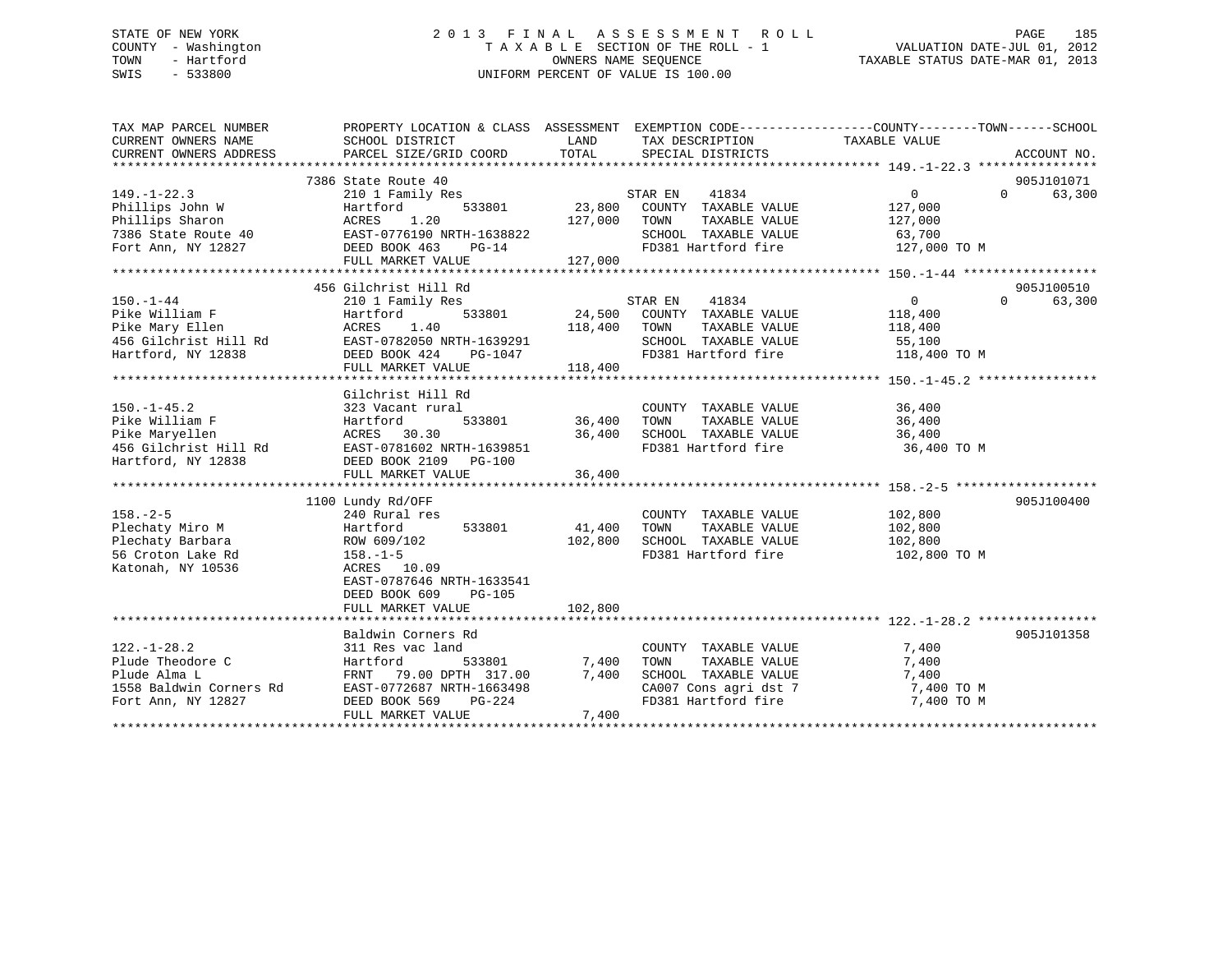# STATE OF NEW YORK 2 0 1 3 F I N A L A S S E S S M E N T R O L L PAGE 186 COUNTY - Washington T A X A B L E SECTION OF THE ROLL - 1 VALUATION DATE-JUL 01, 2012 TOWN - Hartford **TAXABLE STATUS DATE-MAR 01, 2013** OWNERS NAME SEQUENCE TAXABLE STATUS DATE-MAR 01, 2013 SWIS - 533800 UNIFORM PERCENT OF VALUE IS 100.00

| TAX MAP PARCEL NUMBER THE PROPERTY LOCATION & CLASS ASSESSMENT EXEMPTION CODE---------------COUNTY--------TOWN------SCHOOL                                                                                                                                |                         |        |                                                                        |                |                    |
|-----------------------------------------------------------------------------------------------------------------------------------------------------------------------------------------------------------------------------------------------------------|-------------------------|--------|------------------------------------------------------------------------|----------------|--------------------|
| CURRENT OWNERS NAME SCHOOL DISTRICT                                                                                                                                                                                                                       |                         |        | LAND TAX DESCRIPTION TAXABLE VALUE                                     |                |                    |
|                                                                                                                                                                                                                                                           |                         |        |                                                                        |                |                    |
|                                                                                                                                                                                                                                                           |                         |        |                                                                        |                |                    |
|                                                                                                                                                                                                                                                           |                         |        |                                                                        |                |                    |
|                                                                                                                                                                                                                                                           |                         |        |                                                                        |                |                    |
|                                                                                                                                                                                                                                                           |                         |        |                                                                        |                |                    |
|                                                                                                                                                                                                                                                           |                         |        |                                                                        |                |                    |
|                                                                                                                                                                                                                                                           |                         |        |                                                                        |                |                    |
|                                                                                                                                                                                                                                                           |                         |        |                                                                        |                |                    |
|                                                                                                                                                                                                                                                           |                         |        |                                                                        |                |                    |
| 132.-1-30<br>1558 Baldwin Corners Rd<br>210 1 Family Res<br>Plude Theodore C<br>1558 Baldwin Corners Rd<br>1558 Baldwin Corners Rd<br>FRNT 200.00 DPTH 200.00 78,000 TOWN TAXABLE VALUE<br>78,000 TOM TAXABLE VALUE<br>78,000 TOM TAXABLE VALU            |                         |        |                                                                        |                |                    |
|                                                                                                                                                                                                                                                           | 332 Hall Rd             |        |                                                                        |                |                    |
|                                                                                                                                                                                                                                                           |                         |        |                                                                        |                |                    |
|                                                                                                                                                                                                                                                           |                         |        |                                                                        |                |                    |
| 122.-1-27.5<br>Poirier Christopher P 314 Rural vac<10<br>Foirier Christopher P Hartford 533801 40,900 TOWN TAXABLE VALUE 40,900<br>649 Corinth Rd LOT 5 40,900 SCHOOL TAXABLE VALUE 40,900<br>Queensbury, NY 12804 ACRES 8.34 CAST-0                      |                         |        |                                                                        |                |                    |
|                                                                                                                                                                                                                                                           |                         |        | CA007 Cons agri dst 7 (40,900 TO M<br>FD381 Hartford fire (40,900 TO M |                |                    |
|                                                                                                                                                                                                                                                           |                         |        |                                                                        |                |                    |
|                                                                                                                                                                                                                                                           | DEED BOOK 937<br>PG-232 |        |                                                                        |                |                    |
|                                                                                                                                                                                                                                                           | FULL MARKET VALUE       | 40,900 |                                                                        |                |                    |
|                                                                                                                                                                                                                                                           |                         |        |                                                                        |                |                    |
|                                                                                                                                                                                                                                                           |                         |        |                                                                        |                | 905J100552         |
|                                                                                                                                                                                                                                                           |                         |        |                                                                        |                |                    |
|                                                                                                                                                                                                                                                           |                         |        |                                                                        |                |                    |
|                                                                                                                                                                                                                                                           |                         |        |                                                                        |                |                    |
|                                                                                                                                                                                                                                                           |                         |        |                                                                        |                |                    |
|                                                                                                                                                                                                                                                           |                         |        |                                                                        |                |                    |
| 3737 State Route 196<br>215,500 TOWNTY TAXABLE VALUE<br>215,500 TOWN TAXABLE VALUE<br>215,500 TOWN TAXABLE VALUE<br>215,500 TOWN TAXABLE VALUE<br>215,500 TOWN TAXABLE VALUE<br>215,500 TOWN TAXABLE VALUE<br>215,500 TOWN TAXABLE VALUE<br>27            |                         |        |                                                                        |                |                    |
|                                                                                                                                                                                                                                                           |                         |        |                                                                        |                |                    |
|                                                                                                                                                                                                                                                           | State Route 196         |        |                                                                        |                | 905J100053         |
| 140.-1-5 330 Vacant comm<br>Pole Valley Players Club Corp. Hartford 533801 47,200 TOWN                                                                                                                                                                    |                         |        |                                                                        |                |                    |
|                                                                                                                                                                                                                                                           |                         |        |                                                                        |                |                    |
|                                                                                                                                                                                                                                                           |                         |        |                                                                        |                |                    |
| PO Box 209<br>Hartford, NY 12838<br>Hartford, NY 12838<br>TAGES 43.95                                                                                                                                                                                     |                         |        |                                                                        |                |                    |
|                                                                                                                                                                                                                                                           |                         |        |                                                                        |                |                    |
|                                                                                                                                                                                                                                                           | DEED BOOK 828<br>PG-259 |        |                                                                        |                |                    |
|                                                                                                                                                                                                                                                           | FULL MARKET VALUE       | 47,200 |                                                                        |                |                    |
|                                                                                                                                                                                                                                                           |                         |        |                                                                        |                |                    |
|                                                                                                                                                                                                                                                           | 3898 State Route 196    |        |                                                                        |                |                    |
| $140. - 2 - 41.4$<br>140.-2-41.4 210 1 Family Res 57AR B 41854 0<br>Pollack Brian T Hartford 533801 37,500 COUNTY TAXABLE VALUE<br>217,500 Fort Ann, NY 12827 DEED BOOK 875 PG-78 217,500 FORES 217,500<br>Fort Ann, NY 12827 DEED BOOK 875 PG-78 217,500 |                         |        |                                                                        | $\overline{0}$ | $\Omega$<br>30,000 |
|                                                                                                                                                                                                                                                           |                         |        |                                                                        |                |                    |
|                                                                                                                                                                                                                                                           |                         |        |                                                                        |                |                    |
|                                                                                                                                                                                                                                                           |                         |        | CA007 Cons agri dst 7 217,500 TO M                                     |                |                    |
|                                                                                                                                                                                                                                                           |                         |        |                                                                        |                |                    |
|                                                                                                                                                                                                                                                           | FULL MARKET VALUE       |        | 217,500 FD381 Hartford fire 317,500 TO M                               |                |                    |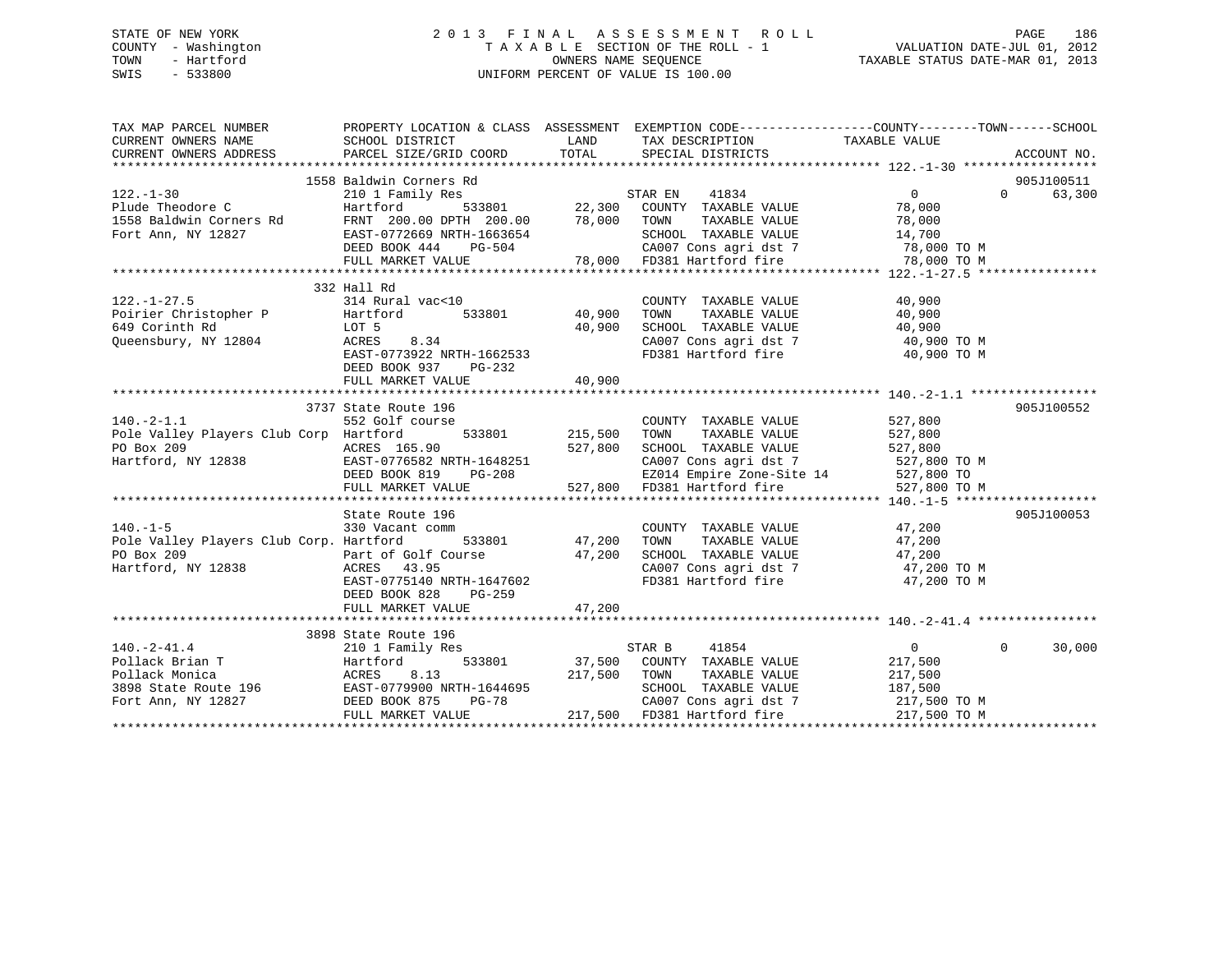# STATE OF NEW YORK 2 0 1 3 F I N A L A S S E S S M E N T R O L L PAGE 187 COUNTY - Washington T A X A B L E SECTION OF THE ROLL - 1 VALUATION DATE-JUL 01, 2012 TOWN - Hartford **TAXABLE STATUS DATE-MAR 01, 2013** SWIS - 533800 UNIFORM PERCENT OF VALUE IS 100.00

| TAX MAP PARCEL NUMBER<br>CURRENT OWNERS NAME                                                                                                | SCHOOL DISTRICT                                                                                                                                                  | LAND<br>TAX DESCRIPTION                                                                                                                                                                                                            | PROPERTY LOCATION & CLASS ASSESSMENT EXEMPTION CODE----------------COUNTY-------TOWN------SCHOOL<br>TAXABLE VALUE                                                                                                                              |
|---------------------------------------------------------------------------------------------------------------------------------------------|------------------------------------------------------------------------------------------------------------------------------------------------------------------|------------------------------------------------------------------------------------------------------------------------------------------------------------------------------------------------------------------------------------|------------------------------------------------------------------------------------------------------------------------------------------------------------------------------------------------------------------------------------------------|
| CURRENT OWNERS ADDRESS                                                                                                                      | PARCEL SIZE/GRID COORD                                                                                                                                           | TOTAL<br>SPECIAL DISTRICTS                                                                                                                                                                                                         | ACCOUNT NO.                                                                                                                                                                                                                                    |
|                                                                                                                                             | 3220 Coach Rd                                                                                                                                                    |                                                                                                                                                                                                                                    | 905J101332                                                                                                                                                                                                                                     |
| $149. - 1 - 24.6$<br>Pollack Kevin<br>3220 Coach Rd<br>Argyle, NY 12809                                                                     | 240 Rural res<br>Hartford<br>ACRES 10.00<br>EAST-0779984 NRTH-1639208<br>DEED BOOK 2978 PG-331<br>FULL MARKET VALUE                                              | WAR VET/TC 41121<br>533801 36,300 STAR B<br>41854<br>164,300 COUNTY TAXABLE VALUE<br>TOWN<br>TAXABLE VALUE<br>SCHOOL TAXABLE VALUE<br>164,300 FD381 Hartford fire                                                                  | 24,645<br>24,645<br>$\Omega$<br>30,000<br>$\overline{0}$<br>$\bigcap$<br>139,655<br>139,655<br>134,300<br>164,300 TO M                                                                                                                         |
| $149. - 1 - 43.3$<br>Pollack Thomas W<br>Pollack Debbie H<br>66 Russell Ln<br>Argyle, NY 12809<br>PRIOR OWNER ON 3/01/2013<br>Evans Lois LE | Russell Ln<br>323 Vacant rural<br>533801<br>Hartford<br>Lot 3<br>$ACRES$ 42.10<br>EAST-0771277 NRTH-1634331<br>DEED BOOK 3235 PG-97<br>FULL MARKET VALUE         | COUNTY TAXABLE VALUE<br>39,700<br>TOWN<br>TAXABLE VALUE<br>39,700<br>SCHOOL TAXABLE VALUE<br>SCHOOL TAXABLE VALUE 39,700<br>CA006 Cons agri dst 6 39,700 TO M<br>FD381 Hartford fire<br>39,700                                     | 39,700<br>39,700<br>39,700<br>39,700 TO M                                                                                                                                                                                                      |
| $149. - 1 - 51.1$<br>Pollack Thomas W<br>66 Russell Ln<br>Argyle, NY 12809                                                                  | Russell Ln OFF<br>314 Rural vac<10<br>Hartford<br>ACRES 9.30 BANK<br>EAST-0771620 NRTH-1636251<br>NERD BOOK 807 PG-122                                           | COUNT<br>18,400 TOWN<br>COUNTY TAXABLE VALUE<br>TAXABLE VALUE<br>SCHOOL TAXABLE VALUE<br>40 18,400<br>CA006 Cons agri dst 6<br>FD381 Hartford fire<br>18,400                                                                       | 905J100514<br>18,400<br>18,400<br>18,400<br>18,400 TO M<br>18,400 TO M                                                                                                                                                                         |
| $149. - 1 - 51.2$<br>Pollack Thomas W<br>66 Russell Ln<br>Argyle, NY 12809                                                                  | 66 Russell Ln<br>210 1 Family Res<br>533801<br>Hartford<br>2.48 BANK<br>ACRES<br>40<br>EAST-0771897 NRTH-1635797<br>DEED BOOK 807<br>PG-122<br>FULL MARKET VALUE | STAR EN 41834<br>29,800 COUNTY TAXABLE VALUE<br>149,800 TOWN<br>TAXABLE VALUE<br>SCHOOL TAXABLE VALUE<br>CA006 Cons agri dst 6 149,800 TO M<br>149,800 FD381 Hartford fire                                                         | 905J100513<br>$\overline{0}$<br>$\Omega$<br>63,300<br>149,800<br>149,800<br>86,500<br>149,800 TO M                                                                                                                                             |
| $122. - 1 - 15.2$<br>Pollock Faylene I<br>255 Viriable Pol<br>355 Wright Rd<br>Fort Ann, NY 12827                                           | 355 Wright Rd<br>210 1 Family Res<br>Hartford<br>FRNT 160.00 DPTH 245.00<br>EAST-0780844 NRTH-1658986<br>DEED BOOK 792<br>$PG-190$<br>FULL MARKET VALUE          | WAR VET/TC 41121<br>533801 22,100 CBT VET/TC 41131<br>113,400 DIS VET/TC 41141<br>STAR B<br>41854<br>COUNTY TAXABLE VALUE<br>113,400 TOWN<br>TAXABLE VALUE<br>SCHOOL TAXABLE VALUE<br>CA007 Cons agri dst 7<br>FD381 Hartford fire | 905J101318<br>17,010 17,010<br>$\overline{0}$<br>$\overline{0}$<br>28,350 28,350<br>34,020 34,020<br>34,020<br>$\Omega$<br>30,000<br>$\overline{0}$<br>$\bigcirc$<br>34,020<br>$\frac{1}{34}$ , 020<br>83, 020<br>113,400 TO M<br>113,400 TO M |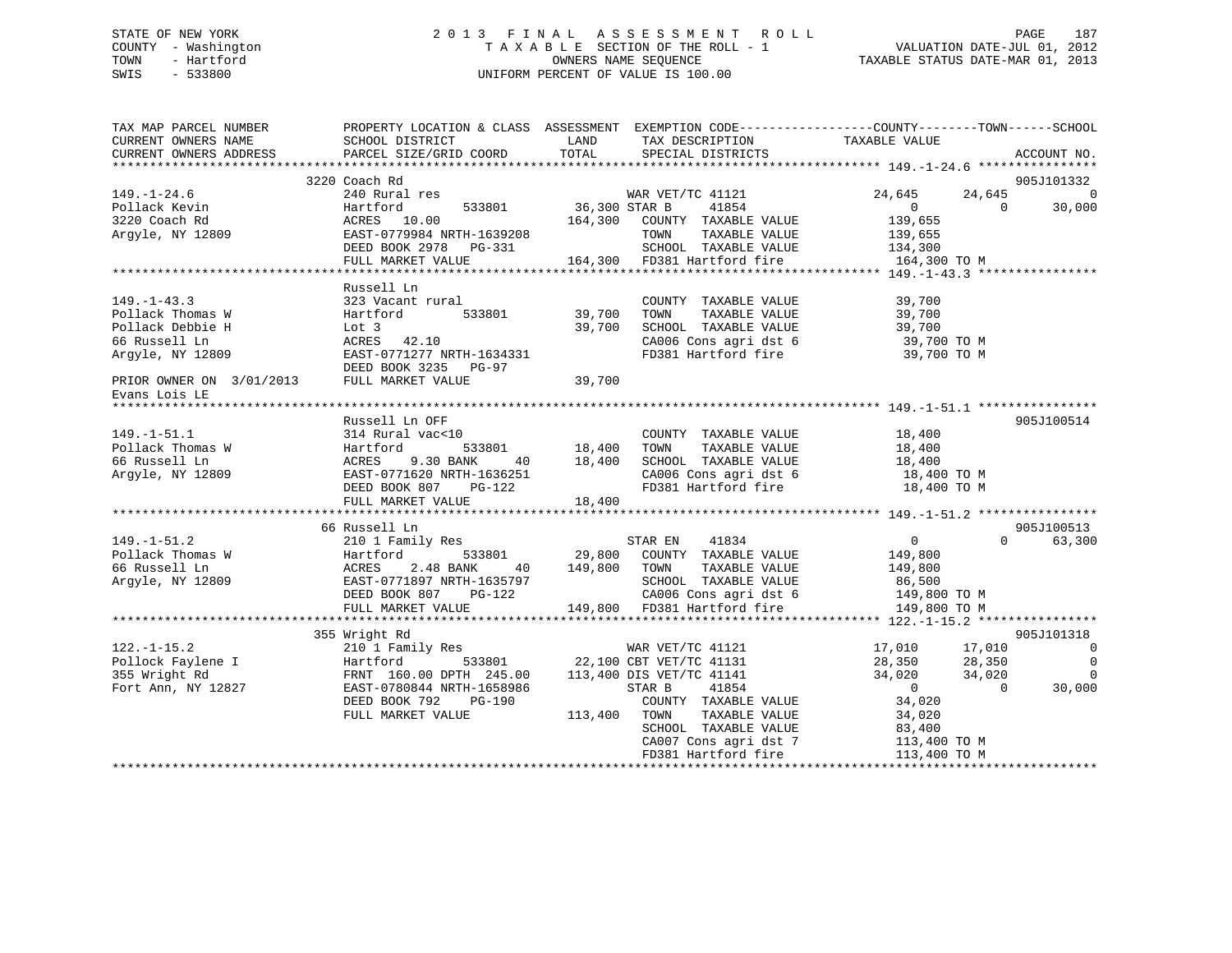# STATE OF NEW YORK 2 0 1 3 F I N A L A S S E S S M E N T R O L L PAGE 188 COUNTY - Washington T A X A B L E SECTION OF THE ROLL - 1 VALUATION DATE-JUL 01, 2012 TOWN - Hartford **TAXABLE STATUS DATE-MAR 01, 2013** SWIS - 533800 UNIFORM PERCENT OF VALUE IS 100.00

| TAX MAP PARCEL NUMBER                                                                                                                                                                                                                                                                                                                                                                                         |                                                                                                                                                       |       |                                                                                                                                                                       | PROPERTY LOCATION & CLASS ASSESSMENT EXEMPTION CODE---------------COUNTY-------TOWN-----SCHOOL |                                  |
|---------------------------------------------------------------------------------------------------------------------------------------------------------------------------------------------------------------------------------------------------------------------------------------------------------------------------------------------------------------------------------------------------------------|-------------------------------------------------------------------------------------------------------------------------------------------------------|-------|-----------------------------------------------------------------------------------------------------------------------------------------------------------------------|------------------------------------------------------------------------------------------------|----------------------------------|
| $149. - 1 - 4.3$                                                                                                                                                                                                                                                                                                                                                                                              | 123 Shine Hill Rd<br>Shine Hill Rd<br>210 1 Family Res 633801 (26,000 COUNTY TAXABLE VALUE 162,700 (201)<br>26,000 COUNTY TAXABLE VALUE 162,700 (201) |       |                                                                                                                                                                       | $\begin{matrix}0&0\end{matrix}$                                                                | 30,000                           |
| 132.-4-5<br>Potter Carol L 311 Res vac land<br>2533801 1,000 TOWN TAXABLE VALUE 1,000<br>311 Res vac land<br>253801 1,000 TOWN TAXABLE VALUE 1,000<br>35 Bacific St P/O Lot 5<br>378.00 DPTH 22.00<br>378.00 PTH 22.00<br>276.00 DPTH 22.00<br>2                                                                                                                                                              | Blood St<br>EAST-0794744 NRTH-1653562<br>DEED BOOK 867 PG-137<br>FULL MARKET VALUE                                                                    | 1,000 |                                                                                                                                                                       |                                                                                                | 905J100564                       |
| $121. -4 - 14$<br>1.1-1-14<br>Potter Charles W Fort Ann, NY 12827<br>Fort Ann, NY 12827<br>Fort Ann, NY 12827<br>DEED BOOK 464<br>DEED BOOK 464<br>PG-819<br>PEED BOOK 464<br>PG-819<br>PG-819<br>PG-819<br>PG-819<br>PG-819<br>PG-819                                                                                                                                                                        | Baldwin Corners Rd OFF<br>314 Rural vac<10<br>DEED BOOK 464 PG-819<br>FULL MARKET VALUE                                                               | 1,800 | COUNTY TAXABLE VALUE 1,800                                                                                                                                            |                                                                                                | 905J101316                       |
| MAY BE SUBJECT TO PAYMENT<br>UNDER AGDIST LAW TIL 2017                                                                                                                                                                                                                                                                                                                                                        | FULL MARKET VALUE                                                                                                                                     |       | COUNTY TAXABLE VALUE 196,985<br>TOWN TAXABLE VALUE 196,985<br>439,300 SCHOOL TAXABLE VALUE 133,685<br>CA007 Cons agri dst 7 172,027 EX<br>FD381 Hartford fire 439,300 | 172,027 172,027 172,027<br>$70,288$ $70,288$ $70,288$ $70,288$<br>0 0 63,300<br>267,273 TO M   | 905J100149                       |
| $\begin{tabular}{lllllllllll} $\texttt{122.}-1$--48 & $\texttt{239.300 TO M}$ & $\texttt{122.}-1$--48 $ & $\texttt{239.300 TO M}$ \\ & $\texttt{23.300 TO M}$ & $\texttt{24.100} $ & $\texttt{18.100} $ & $\texttt{18.100} $ \\ & $\texttt{29.101 Family Res}$ & $\texttt{28.300 COUNTY} $ & $\texttt{TAXABLE VALUE}$ & $94,500$ \\ & $\texttt{29.101 Family Res}$ & $\texttt{28.300 COUNTY} $ & $\texttt{TA$ |                                                                                                                                                       |       | WRTH-1660658 SCHOOL TAXABLE VALUE 64,500<br>PG-101 2A007 Cons agri dst 7 94,500 TO M<br>24,500 FD381 Hartford fire 94,500 TO M                                        |                                                                                                | 905J101141<br>$\Omega$<br>30,000 |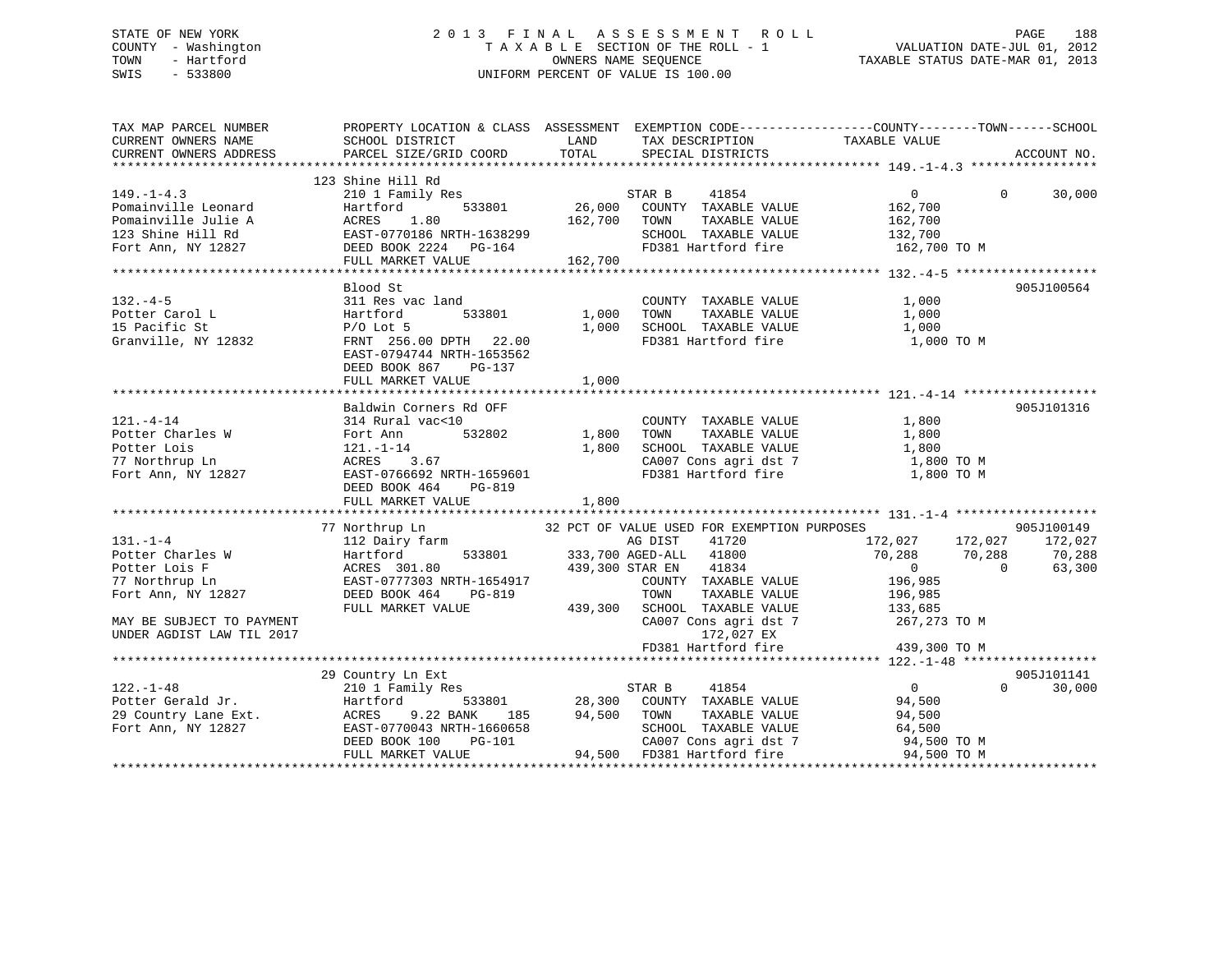# STATE OF NEW YORK 2 0 1 3 F I N A L A S S E S S M E N T R O L L PAGE 189 COUNTY - Washington T A X A B L E SECTION OF THE ROLL - 1 VALUATION DATE-JUL 01, 2012 TOWN - Hartford **TAXABLE STATUS DATE-MAR 01, 2013** SWIS - 533800 UNIFORM PERCENT OF VALUE IS 100.00

| TAX MAP PARCEL NUMBER                                                                                                                                                     | PROPERTY LOCATION & CLASS ASSESSMENT EXEMPTION CODE----------------COUNTY-------TOWN------SCHOOL                                                   |                              |                                                                                                                                               |                                                                 |                                  |
|---------------------------------------------------------------------------------------------------------------------------------------------------------------------------|----------------------------------------------------------------------------------------------------------------------------------------------------|------------------------------|-----------------------------------------------------------------------------------------------------------------------------------------------|-----------------------------------------------------------------|----------------------------------|
|                                                                                                                                                                           |                                                                                                                                                    |                              |                                                                                                                                               |                                                                 |                                  |
| $122. - 1 - 48.1$                                                                                                                                                         | 27 Country Ln Ext<br>314 Rural vac<10<br>DEED BOOK 1780 PG-325                                                                                     |                              | COUNTY TAXABLE VALUE<br>TAXABLE VALUE<br>TOWN<br>SCHOOL TAXABLE VALUE<br>CA007 Cons agri dst 7 12,500 TO M<br>FD381 Hartford fire 12,500 TO M | 12,500<br>12,500<br>12,500                                      |                                  |
|                                                                                                                                                                           | FULL MARKET VALUE                                                                                                                                  | 12,500                       |                                                                                                                                               |                                                                 |                                  |
| $142. - 1 - 11$<br>Powers Martin<br>PO Box 972<br>Bernardston, MA 01337                                                                                                   | 13 Camp A Way<br>$314$ Rural vac<10<br>533801<br>Hartford<br>ACRES 3.42<br>EAST-0793797 NRTH-1647664<br>DEED BOOK 2939 PG-341<br>FULL MARKET VALUE | 9,000<br>9,000<br>9,000      | COUNTY TAXABLE VALUE<br>TOWN<br>TAXABLE VALUE<br>9,000 SCHOOL TAXABLE VALUE 9,000<br>FD381 Hartford fire 9,000                                | 9,000<br>9,000<br>9,000 TO M                                    | 905J100136                       |
|                                                                                                                                                                           |                                                                                                                                                    |                              |                                                                                                                                               |                                                                 |                                  |
| $150. - 1 - 30$<br>Pritchard Timothy<br>Pritchard Elizabeth<br>185 Paisley Rd 69<br>Ballston Spa, NY 12020                                                                | Pope Hill Rd<br>LOT 5<br>ACRES 1.20<br>EAST-0782920 NRTH-1633475<br>DEED BOOK 2885 PG-234                                                          |                              | COUNTY TAXABLE VALUE<br>TAXABLE VALUE<br>13,800 SCHOOL TAXABLE VALUE 13,800<br>FD381 Hartford fire                                            | 13,800<br>13,800<br>13,800 TO M                                 | 905J100050                       |
|                                                                                                                                                                           | FULL MARKET VALUE                                                                                                                                  | 13,800                       |                                                                                                                                               |                                                                 |                                  |
|                                                                                                                                                                           | 21 Gilchrist Hill Ext<br>210 1 Family Res<br>FULL MARKET VALUE                                                                                     | 192,100                      | TAXABLE VALUE<br>SCHOOL TAXABLE VALUE<br>FD381 Hartford fire                                                                                  | $\overline{0}$<br>192,100<br>192,100<br>162,100<br>192,100 TO M | 905J100274<br>30,000<br>$\Omega$ |
|                                                                                                                                                                           |                                                                                                                                                    |                              |                                                                                                                                               |                                                                 |                                  |
| $132. - 1 - 1$<br>Pruiksma Trudy L<br>Attn: Richard & Nancy Armstron ACRES 1.00<br>143 Wright Rd<br>Granville, NY 12832<br>CHER BOOK 3132 PG-342<br>THER MOOK 3132 PG-342 | 149 Wright Rd<br>210 1 Family Res<br>533801<br>Hartford<br>FULL MARKET VALUE                                                                       | 24,200<br>125,800<br>125,800 | COUNTY TAXABLE VALUE 125,800<br>TOWN<br>CA007 Cons agri dst 7 125,800 TO M<br>FD381 Hartford fire                                             | 125,800 TO M                                                    | 905J100013                       |
|                                                                                                                                                                           |                                                                                                                                                    |                              |                                                                                                                                               |                                                                 |                                  |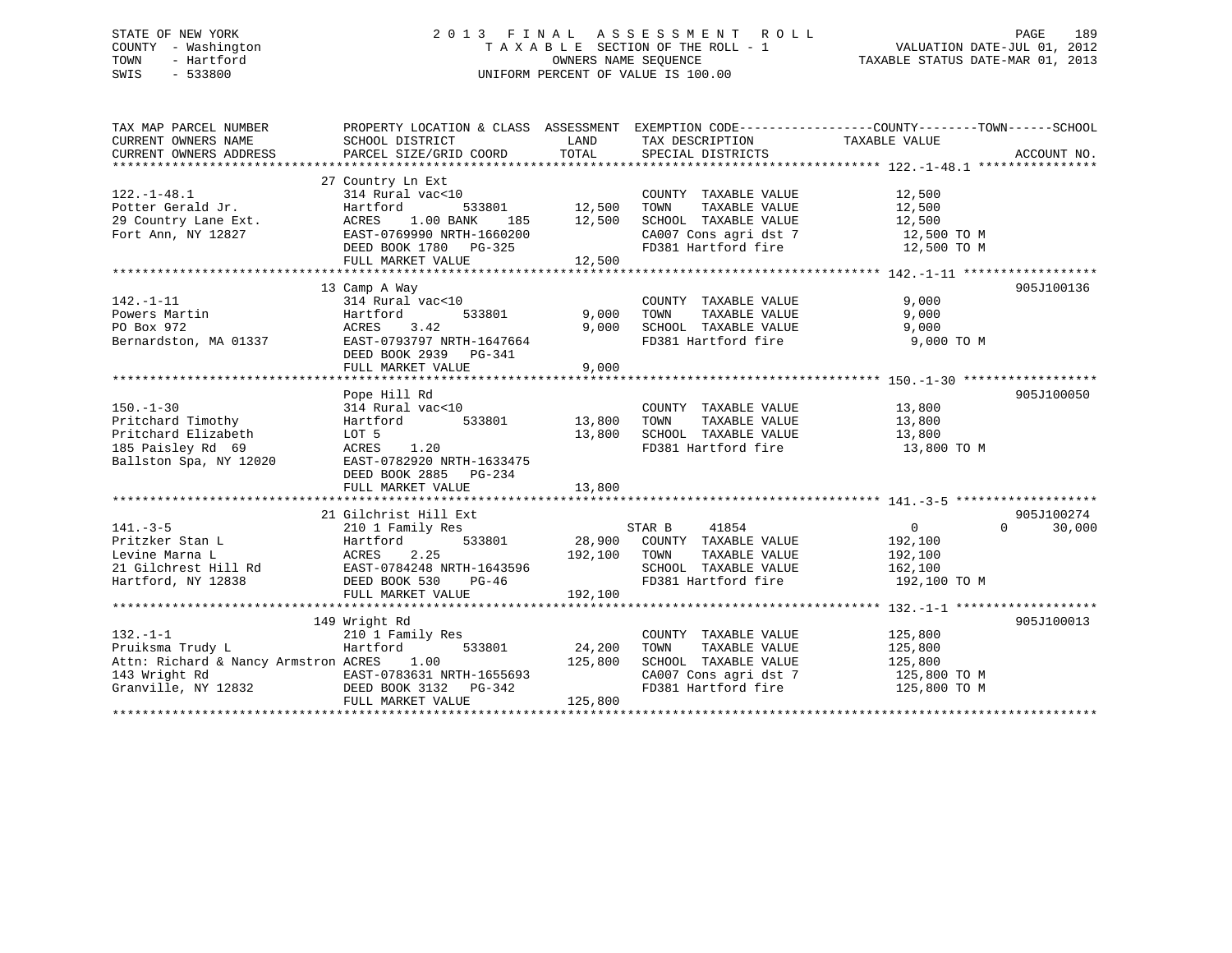| STATE OF NEW YORK   | 2013 FINAL ASSESSMENT ROLL         | 190<br>PAGE                      |
|---------------------|------------------------------------|----------------------------------|
| COUNTY - Washington | TAXABLE SECTION OF THE ROLL - 1    | VALUATION DATE-JUL 01, 2012      |
| TOWN<br>- Hartford  | OWNERS NAME SEOUENCE               | TAXABLE STATUS DATE-MAR 01, 2013 |
| SWIS<br>- 533800    | UNIFORM PERCENT OF VALUE IS 100.00 |                                  |

| TAX MAP PARCEL NUMBER<br>CURRENT OWNERS NAME | SCHOOL DISTRICT                                                                                                 | PROPERTY LOCATION & CLASS ASSESSMENT EXEMPTION CODE----------------COUNTY-------TOWN-----SCHOOL<br>LAND<br>TAX DESCRIPTION       | TAXABLE VALUE                        |
|----------------------------------------------|-----------------------------------------------------------------------------------------------------------------|----------------------------------------------------------------------------------------------------------------------------------|--------------------------------------|
| CURRENT OWNERS ADDRESS                       | PARCEL SIZE/GRID COORD                                                                                          | TOTAL<br>SPECIAL DISTRICTS                                                                                                       | ACCOUNT NO.                          |
|                                              |                                                                                                                 |                                                                                                                                  |                                      |
|                                              | 118 Townsend Rd                                                                                                 |                                                                                                                                  | 905J100643                           |
| $141. - 1 - 73$                              | 210 1 Family Res                                                                                                | s<br>533801 27,600 CBT VET/TC 41131                                                                                              | 16,050 16,050<br>$\overline{0}$      |
| Pugh Carol                                   | Hartford                                                                                                        |                                                                                                                                  | $\overline{0}$<br>26,750<br>26,750   |
| Pugh Kenneth                                 | 2.22<br>ACRES                                                                                                   | 107,000 STAR EN<br>41834                                                                                                         | $\overline{0}$<br>63,300<br>$\Omega$ |
| PO Box 83                                    | EAST-0781560 NRTH-1649329                                                                                       | COUNTY TAXABLE VALUE                                                                                                             | 64,200                               |
| Hartford, NY 12838                           | DEED BOOK 3019    PG-182                                                                                        | TOWN<br>TAXABLE VALUE                                                                                                            | 64,200                               |
|                                              | FULL MARKET VALUE                                                                                               | SCHOOL TAXABLE VALUE<br>CA007 Cons agri dst 7 (107,000 TO M<br>FD381 Hartford fire (107,000 TO M<br>107,000 SCHOOL TAXABLE VALUE |                                      |
|                                              |                                                                                                                 |                                                                                                                                  |                                      |
|                                              |                                                                                                                 |                                                                                                                                  |                                      |
|                                              |                                                                                                                 |                                                                                                                                  |                                      |
|                                              | 219 Shine Hill Rd                                                                                               |                                                                                                                                  | 905J100522                           |
| $149. - 1 - 7.1$                             | 240 Rural res                                                                                                   | COUNTY TAXABLE VALUE                                                                                                             | 162,300                              |
| Purdy Dorothy LE                             | 533801<br>Hartford<br>nartroru<br>ACRES 51.21                                                                   | 72,000<br>TOWN<br>TAXABLE VALUE                                                                                                  | 162,300                              |
| Purdy Kenneth R Etal                         |                                                                                                                 | SCHOOL TAXABLE VALUE<br>162,300                                                                                                  | 162,300                              |
|                                              |                                                                                                                 | FD381 Hartford fire 162,300 TO M                                                                                                 |                                      |
|                                              |                                                                                                                 |                                                                                                                                  |                                      |
|                                              | C/O Kenneth R Purdy<br>BAST-0772399 NRTH-1640231<br>BED BOOK 917 PG-320<br>Fort Ann, NY 12827 FULL MARKET VALUE | 162,300                                                                                                                          |                                      |
|                                              |                                                                                                                 |                                                                                                                                  |                                      |
|                                              | 83 North Rd                                                                                                     |                                                                                                                                  | 905J101030                           |
| $149. - 1 - 7.2$                             | 210 1 Family Res                                                                                                | CBT VET/TC 41131                                                                                                                 | 38,500<br>$\Omega$<br>38,500         |
| Purdy Kenneth R                              | 533801<br>Hartford 533801<br>ACRES 3.04<br>EAST-0773303 NRTH-1640662                                            | $30,800$ STAR B<br>41854                                                                                                         | 30,000<br>$\overline{0}$<br>$\Omega$ |
| Purdy Marie P                                |                                                                                                                 | 154,000 COUNTY TAXABLE VALUE                                                                                                     | 115,500                              |
| 83 North Rd                                  |                                                                                                                 | TOWN<br>TAXABLE VALUE                                                                                                            | 115,500                              |
| Fort Ann, NY 12827                           | DEED BOOK 3094 PG-214                                                                                           | SCHOOL TAXABLE VALUE<br>SCHOOL TAXABLE VALUE 124,000<br>154,000 FD381 Hartford fire 154,000 TO M                                 |                                      |
|                                              | FULL MARKET VALUE                                                                                               |                                                                                                                                  |                                      |
|                                              |                                                                                                                 |                                                                                                                                  |                                      |
|                                              | 58 North Rd                                                                                                     |                                                                                                                                  |                                      |
| $149. - 1 - 9.1$                             | 210 1 Family Res                                                                                                | 41854<br>STAR B                                                                                                                  | $\Omega$<br>$\Omega$<br>30,000       |
| Hartfo<br>ACRES<br>Purdy Lester M            | 533801<br>Hartford                                                                                              | 29,800 COUNTY TAXABLE VALUE                                                                                                      | 101,700                              |
| 58 North Rd                                  | 2.80                                                                                                            | 101,700<br>TOWN<br>TAXABLE VALUE                                                                                                 | 101,700                              |
| Fort Ann, NY 12827                           | EAST-0773743 NRTH-1640522                                                                                       | SCHOOL TAXABLE VALUE                                                                                                             | 71,700                               |
|                                              | DEED BOOK 850<br>$PG-10$                                                                                        | FD381 Hartford fire                                                                                                              | 101,700 TO M                         |
|                                              | FULL MARKET VALUE                                                                                               | 101,700                                                                                                                          |                                      |
|                                              | *****************************                                                                                   |                                                                                                                                  |                                      |
|                                              | 57 North Rd                                                                                                     | 83 PCT OF VALUE USED FOR EXEMPTION PURPOSES                                                                                      | 905J100523                           |
| $149. - 1 - 9$                               | 240 Rural res                                                                                                   | WAR VET/TC 41121                                                                                                                 | 24,527<br>24,527<br>$\Omega$         |
| Purdy Lester T                               | 533801<br>Hartford                                                                                              | 57,900 STAR B<br>41854                                                                                                           | $\sim$ 0<br>$\Omega$<br>30,000       |
| 85 North Rd                                  | ACRES 25.90                                                                                                     | 197,000 COUNTY TAXABLE VALUE                                                                                                     | 172,473                              |
| Fort Ann, NY 12827                           | EAST-0774192 NRTH-1640090                                                                                       | TOWN<br>TAXABLE VALUE                                                                                                            | 172,473                              |
|                                              | DEED BOOK 907<br>PG-204                                                                                         | SCHOOL TAXABLE VALUE                                                                                                             | 167,000                              |
|                                              | FULL MARKET VALUE                                                                                               | 197,000 FD381 Hartford fire                                                                                                      | 197,000 TO M                         |
|                                              |                                                                                                                 |                                                                                                                                  |                                      |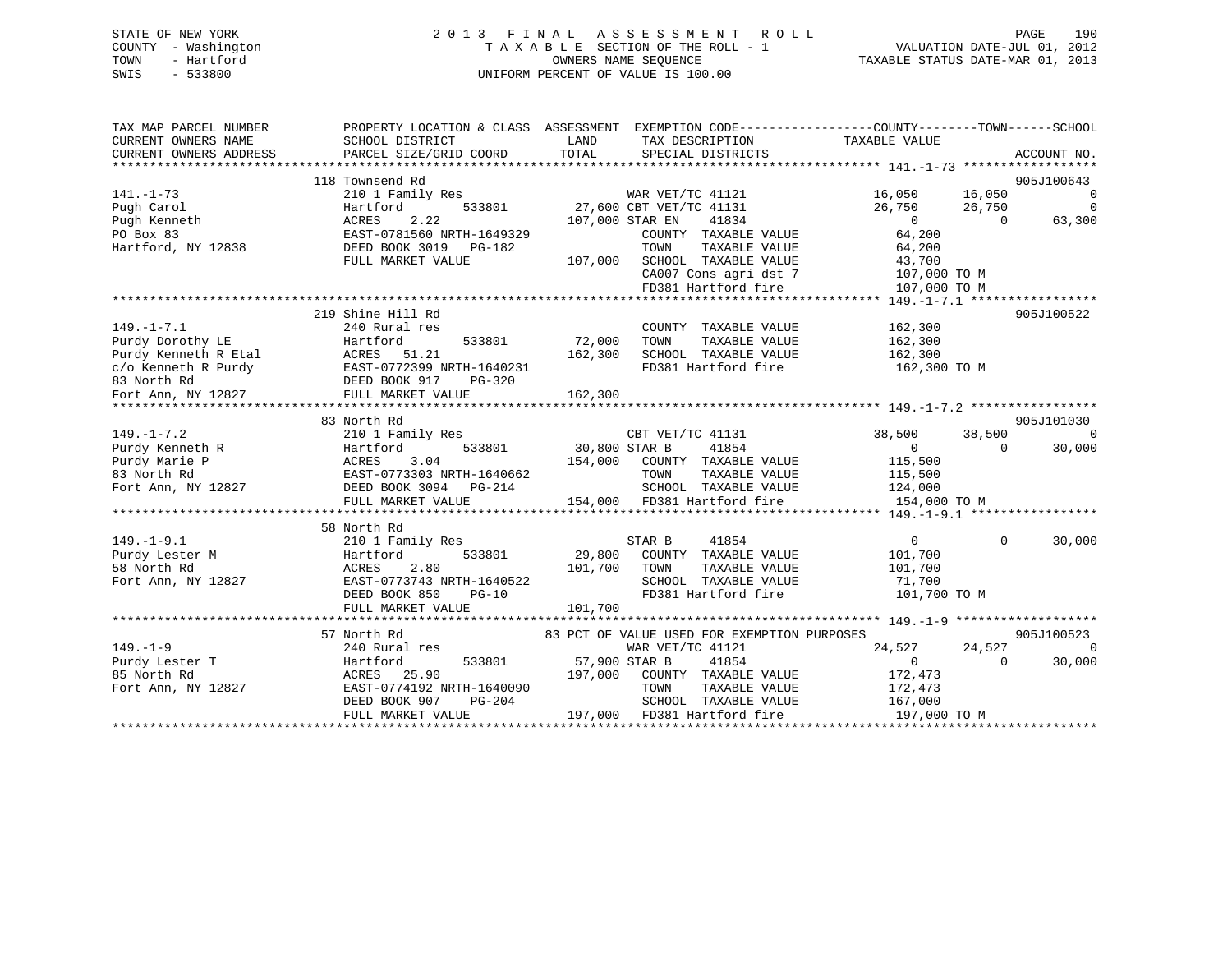# STATE OF NEW YORK 2 0 1 3 F I N A L A S S E S S M E N T R O L L PAGE 191 COUNTY - Washington T A X A B L E SECTION OF THE ROLL - 1 VALUATION DATE-JUL 01, 2012 TOWN - Hartford **TAXABLE STATUS DATE-MAR 01, 2013** SWIS - 533800 UNIFORM PERCENT OF VALUE IS 100.00

| TAX MAP PARCEL NUMBER<br>CURRENT OWNERS NAME<br>CURRENT OWNERS ADDRESS | PROPERTY LOCATION & CLASS ASSESSMENT<br>SCHOOL DISTRICT<br>PARCEL SIZE/GRID COORD | LAND<br>TAX DESCRIPTION<br>TOTAL<br>SPECIAL DISTRICTS | EXEMPTION CODE-----------------COUNTY-------TOWN------SCHOOL<br>TAXABLE VALUE<br>ACCOUNT NO. |
|------------------------------------------------------------------------|-----------------------------------------------------------------------------------|-------------------------------------------------------|----------------------------------------------------------------------------------------------|
|                                                                        |                                                                                   |                                                       |                                                                                              |
|                                                                        | 91 County Route 23                                                                |                                                       | 905J100633                                                                                   |
| $132.15 - 1 - 3$                                                       | 210 1 Family Res                                                                  | WAR VET/TC 41121                                      | 22,605<br>22,605<br>$\overline{0}$                                                           |
| Ouirk Richard P                                                        | 533801<br>Hartford                                                                | 28,100 STAR EN<br>41834                               | 63,300<br>$\Omega$<br>$\Omega$                                                               |
| Ouirk Margaret E                                                       | ACRES<br>2.35                                                                     | 150,700<br>COUNTY TAXABLE VALUE                       | 128,095                                                                                      |
| PO Box 176                                                             | EAST-0786482 NRTH-1653731                                                         | TAXABLE VALUE<br>TOWN                                 | 128,095                                                                                      |
| Hartford, NY 12838                                                     | DEED BOOK 583<br>PG-161                                                           | SCHOOL TAXABLE VALUE                                  | 87,400                                                                                       |
|                                                                        | FULL MARKET VALUE                                                                 | 150,700 CA007 Cons agri dst 7<br>FD381 Hartford fire  | 150,700 TO M                                                                                 |
|                                                                        |                                                                                   |                                                       | 150,700 TO M                                                                                 |
|                                                                        | 43 Cedar Ridge Way                                                                |                                                       | 905J101178                                                                                   |
| $122. - 1 - 51$                                                        | 210 1 Family Res                                                                  | COUNTY TAXABLE VALUE                                  | 93,500                                                                                       |
| Rane Anoo                                                              | Hartford<br>533801                                                                | 34,400<br>TAXABLE VALUE<br>TOWN                       | 93,500                                                                                       |
| 3 York Wa                                                              | ACRES<br>4.00                                                                     | 93,500<br>SCHOOL TAXABLE VALUE                        | 93,500                                                                                       |
| PO Box 182                                                             | EAST-0769374 NRTH-1659055                                                         | CA007 Cons agri dst 7                                 | 93,500 TO M                                                                                  |
| N Granville, NY 12854                                                  | DEED BOOK 2281 PG-339                                                             | FD381 Hartford fire                                   | 93,500 TO M                                                                                  |
|                                                                        | FULL MARKET VALUE                                                                 | 93,500                                                |                                                                                              |
|                                                                        |                                                                                   |                                                       |                                                                                              |
|                                                                        | 104 Durkee Ln                                                                     |                                                       |                                                                                              |
| $114. - 1 - 20.1$                                                      | 240 Rural res                                                                     | AG DIST<br>41720                                      | 103,536<br>103,536<br>103,536                                                                |
| Ranney Thomas K                                                        | 533801<br>Hartford                                                                | 205,700 STAR B<br>41854                               | $\Omega$<br>30,000<br>$\overline{0}$                                                         |
| Ranney Debra                                                           | ACRES 156.77                                                                      | 356,900<br>COUNTY TAXABLE VALUE                       | 253,364                                                                                      |
| 104 Durkee Ln                                                          | EAST-0783433 NRTH-1664854                                                         | TOWN<br>TAXABLE VALUE                                 | 253,364                                                                                      |
| Fort Ann, NY 12827                                                     | DEED BOOK 2628<br>PG-188<br>FULL MARKET VALUE                                     | SCHOOL TAXABLE VALUE                                  | 223,364<br>253,364 TO M                                                                      |
| MAY BE SUBJECT TO PAYMENT                                              |                                                                                   | 356,900 CA007 Cons agri dst 7<br>103,536 EX           |                                                                                              |
| UNDER AGDIST LAW TIL 2017                                              |                                                                                   | FD381 Hartford fire                                   | 356,900 TO M                                                                                 |
|                                                                        |                                                                                   |                                                       |                                                                                              |
|                                                                        | LOT 14 Provincial Pat                                                             |                                                       | 905J101215                                                                                   |
| $122. - 1 - 10.4$                                                      | 314 Rural vac<10                                                                  | AG DIST<br>41720                                      | 6,754<br>6,754<br>6,754                                                                      |
| Ranney Thomas K                                                        | Hartford<br>533801                                                                | 10,500 COUNTY TAXABLE VALUE                           | 3,746                                                                                        |
| Ranney Debra P                                                         | 8.00<br>ACRES                                                                     | 10,500<br>TOWN<br>TAXABLE VALUE                       | 3,746                                                                                        |
| 104 Durkee Ln                                                          | EAST-0782551 NRTH-1664305                                                         | SCHOOL TAXABLE VALUE                                  | 3,746                                                                                        |
| Fort Ann, NY 12827                                                     | DEED BOOK 2307 PG-172                                                             | CA007 Cons agri dst 7                                 | 3,746 TO M                                                                                   |
|                                                                        | FULL MARKET VALUE                                                                 | 6,754 EX<br>10,500                                    |                                                                                              |
| MAY BE SUBJECT TO PAYMENT                                              |                                                                                   | FD381 Hartford fire                                   | 10,500 TO M                                                                                  |
| UNDER AGDIST LAW TIL 2017                                              |                                                                                   |                                                       |                                                                                              |
|                                                                        | 1108 Lundy Rd                                                                     |                                                       | 905J100529                                                                                   |
| $158. - 2 - 6.4$                                                       | 312 Vac w/imprv                                                                   | COUNTY TAXABLE VALUE                                  | 39,500                                                                                       |
| Rasweiler Frances H                                                    | 533801<br>Hartford                                                                | 38,500<br>TAXABLE VALUE<br>TOWN                       | 39,500                                                                                       |
| 514 Madison Green                                                      | 1683-292                                                                          | SCHOOL TAXABLE VALUE<br>39,500                        | 39,500                                                                                       |
| Pompton Plains, NJ 07444                                               | $158. - 1 - 6.4$                                                                  | FD381 Hartford fire                                   | 39,500 TO M                                                                                  |
|                                                                        | ACRES 29.94                                                                       |                                                       |                                                                                              |
|                                                                        | EAST-0786871 NRTH-1632395                                                         |                                                       |                                                                                              |
|                                                                        | DEED BOOK 519<br>PG-66                                                            |                                                       |                                                                                              |
|                                                                        | FULL MARKET VALUE                                                                 | 39,500                                                |                                                                                              |
|                                                                        |                                                                                   |                                                       |                                                                                              |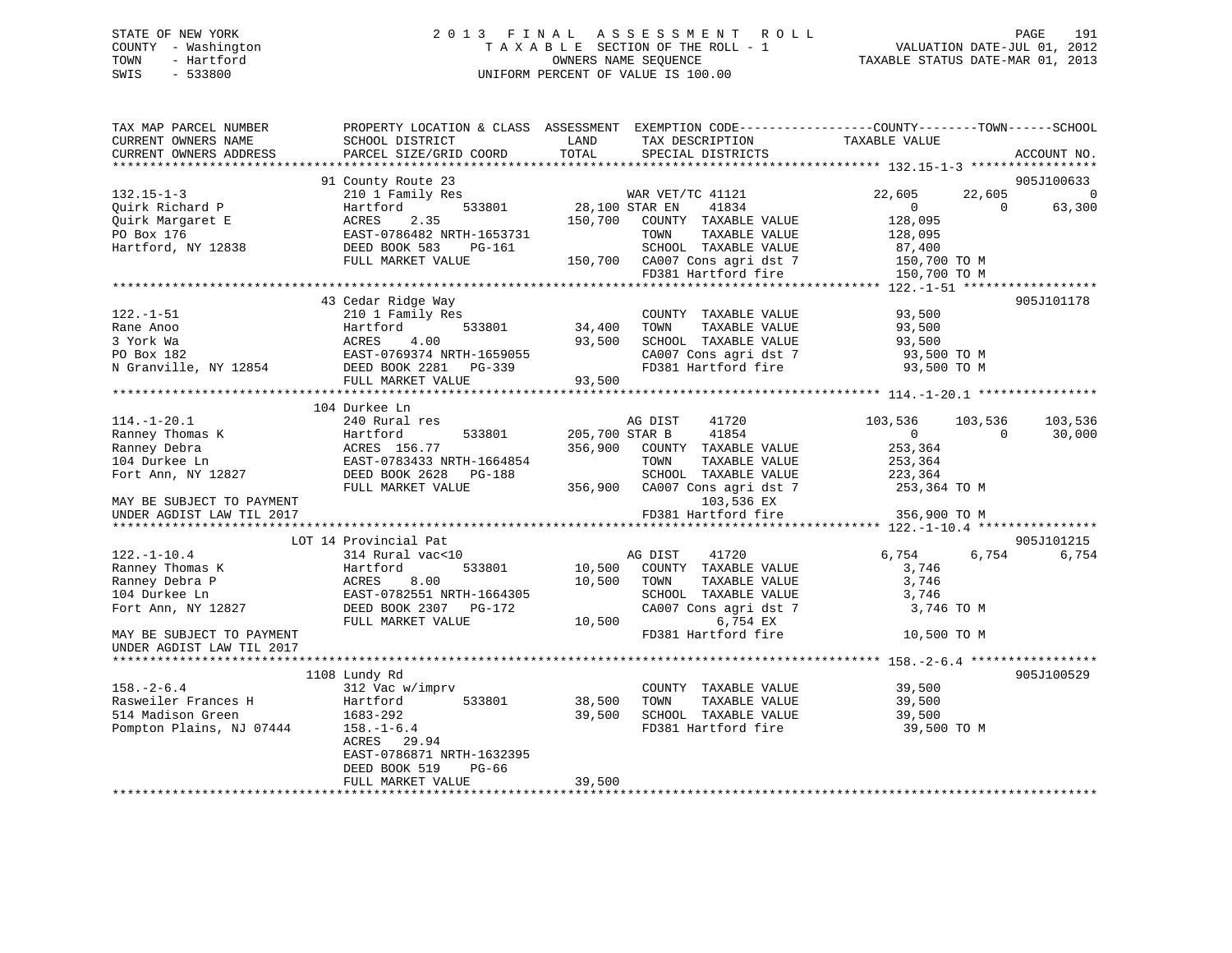# STATE OF NEW YORK 2 0 1 3 F I N A L A S S E S S M E N T R O L L PAGE 192 COUNTY - Washington T A X A B L E SECTION OF THE ROLL - 1 VALUATION DATE-JUL 01, 2012 TOWN - Hartford **TAXABLE STATUS DATE-MAR 01, 2013** SWIS - 533800 UNIFORM PERCENT OF VALUE IS 100.00

| TAX MAP PARCEL NUMBER                                 | PROPERTY LOCATION & CLASS ASSESSMENT EXEMPTION CODE---------------COUNTY-------TOWN-----SCHOOL |               |                                                                                                                                                                                                     |                            |                    |
|-------------------------------------------------------|------------------------------------------------------------------------------------------------|---------------|-----------------------------------------------------------------------------------------------------------------------------------------------------------------------------------------------------|----------------------------|--------------------|
| CURRENT OWNERS NAME<br>CURRENT OWNERS ADDRESS         | SCHOOL DISTRICT<br>PARCEL SIZE/GRID COORD                                                      | LAND<br>TOTAL | TAX DESCRIPTION<br>SPECIAL DISTRICTS                                                                                                                                                                | TAXABLE VALUE              | ACCOUNT NO.        |
|                                                       |                                                                                                |               |                                                                                                                                                                                                     |                            |                    |
|                                                       | Townsend Rd OFF                                                                                |               |                                                                                                                                                                                                     |                            | 905J101117         |
| $131. - 1 - 17$                                       | 314 Rural vac<10                                                                               |               | COUNTY TAXABLE VALUE                                                                                                                                                                                | 12,500                     |                    |
| Ratcliff Elizabeth H                                  | Hartford<br>533801                                                                             | 12,500        | TAXABLE VALUE<br>TOWN                                                                                                                                                                               | 12,500                     |                    |
| PO Box 45                                             | ACRES<br>2.80                                                                                  | 12,500        | SCHOOL TAXABLE VALUE                                                                                                                                                                                | 12,500                     |                    |
| Hartford, NY 12838                                    | EAST-0778389 NRTH-1650751                                                                      |               |                                                                                                                                                                                                     |                            |                    |
|                                                       | DEED BOOK 475<br>PG-242                                                                        |               | $\begin{array}{lll} \texttt{CA007} \texttt{ Cons} & \texttt{agri} \texttt{dst} & 7 & 12,500 \texttt{ TO M} \\ \texttt{FD381} & \texttt{Hartford} \texttt{fire} & 12,500 \texttt{ TO M} \end{array}$ |                            |                    |
|                                                       | FULL MARKET VALUE                                                                              | 12,500        |                                                                                                                                                                                                     |                            |                    |
|                                                       |                                                                                                |               |                                                                                                                                                                                                     |                            |                    |
|                                                       | 257 Townsend Rd                                                                                |               |                                                                                                                                                                                                     |                            | 905J100271         |
| $131. - 1 - 18$                                       | 210 1 Family Res                                                                               |               | STAR B<br>41854                                                                                                                                                                                     | $\overline{0}$             | $\Omega$<br>30,000 |
| Ratcliff Elizabeth H                                  | Hartford<br>533801                                                                             |               | 26,800 COUNTY TAXABLE VALUE 146,400                                                                                                                                                                 |                            |                    |
| PO Box 45                                             | ACRES<br>2.00                                                                                  | 146,400       | TAXABLE VALUE<br>TOWN                                                                                                                                                                               | 146,400                    |                    |
| Hartford, NY 12838                                    | EAST-0778694 NRTH-1650807                                                                      |               | SCHOOL TAXABLE VALUE                                                                                                                                                                                | 116,400                    |                    |
|                                                       | DEED BOOK 475<br>PG-240                                                                        |               | CA007 Cons agri dst 7 146,400 TO M                                                                                                                                                                  |                            |                    |
|                                                       | FULL MARKET VALUE                                                                              |               | 146,400 FD381 Hartford fire                                                                                                                                                                         | 146,400 TO M               |                    |
|                                                       |                                                                                                |               |                                                                                                                                                                                                     |                            |                    |
|                                                       | 191 County Route 23                                                                            |               |                                                                                                                                                                                                     |                            | 905J100530         |
| $132. - 1 - 16$                                       | 210 1 Family Res                                                                               |               | 41802<br>AGED-CO                                                                                                                                                                                    | 25,920<br>$\Omega$         | $\overline{0}$     |
| Rathbun Dorothy                                       | 533801<br>Hartford                                                                             |               | 27,900 AGED-TOWN 41803                                                                                                                                                                              | 51,840<br>$\overline{0}$   | $\overline{0}$     |
| 191 County Route 23                                   | 8.10<br>ACRES                                                                                  |               | 172,800 STAR EN 41834                                                                                                                                                                               | $\overline{0}$<br>$\Omega$ | 63,300             |
| Granville, NY 12832                                   | EAST-0788028 NRTH-1656060                                                                      |               | COUNTY TAXABLE VALUE                                                                                                                                                                                | 146,880                    |                    |
|                                                       | DEED BOOK 443<br>PG-181                                                                        |               | TOWN<br>TAXABLE VALUE                                                                                                                                                                               | 120,960                    |                    |
|                                                       | FULL MARKET VALUE                                                                              |               | 172,800 SCHOOL TAXABLE VALUE                                                                                                                                                                        | 109,500                    |                    |
|                                                       |                                                                                                |               | CA007 Cons agri dst 7                                                                                                                                                                               | 172,800 TO M               |                    |
|                                                       |                                                                                                |               | FD381 Hartford fire                                                                                                                                                                                 | 172,800 TO M               |                    |
|                                                       |                                                                                                |               |                                                                                                                                                                                                     |                            |                    |
|                                                       | 419 Blood St                                                                                   |               |                                                                                                                                                                                                     |                            | 905J101064         |
| $132 - 4 - 9.2$                                       | 323 Vacant rural                                                                               |               | COUNTY TAXABLE VALUE                                                                                                                                                                                | 29,400                     |                    |
| Ratti David B                                         | 533801<br>Hartford                                                                             | 29,400        | TOWN<br>TAXABLE VALUE                                                                                                                                                                               | 29,400                     |                    |
| PO Box 1951                                           | ACRES 27.30                                                                                    |               | 29,400 SCHOOL TAXABLE VALUE                                                                                                                                                                         | 29,400                     |                    |
| Manchester Center, VT 05255 EAST-0793837 NRTH-1649793 |                                                                                                |               | FD381 Hartford fire 29,400 TO M                                                                                                                                                                     |                            |                    |
|                                                       | DEED BOOK 875<br>PG-226                                                                        |               |                                                                                                                                                                                                     |                            |                    |
|                                                       | FULL MARKET VALUE                                                                              | 29,400        |                                                                                                                                                                                                     |                            |                    |
|                                                       |                                                                                                |               |                                                                                                                                                                                                     |                            |                    |
|                                                       | Swamp Ln OFF                                                                                   |               |                                                                                                                                                                                                     |                            | 905J101267         |
| $149. - 1 - 30.8$                                     | 314 Rural vac<10                                                                               |               | COUNTY TAXABLE VALUE                                                                                                                                                                                | 9,000                      |                    |
| Rattlesnake Hill LLC                                  | 533801<br>Hartford                                                                             | 9,000         | TAXABLE VALUE<br>TOWN                                                                                                                                                                               | 9,000                      |                    |
| PO Box 1140                                           | LOT 8                                                                                          | 9,000         | SCHOOL TAXABLE VALUE                                                                                                                                                                                | 9,000                      |                    |
| Gardiner, ME 04345                                    | ACRES<br>8.03                                                                                  |               | CA006 Cons agri dst 6                                                                                                                                                                               | 9,000 TO M                 |                    |
|                                                       | EAST-0775386 NRTH-1633798                                                                      |               | FD381 Hartford fire                                                                                                                                                                                 | 9,000 TO M                 |                    |
|                                                       | DEED BOOK 2595 PG-213                                                                          |               |                                                                                                                                                                                                     |                            |                    |
|                                                       | FULL MARKET VALUE                                                                              | 9,000         |                                                                                                                                                                                                     |                            |                    |
|                                                       |                                                                                                |               |                                                                                                                                                                                                     |                            |                    |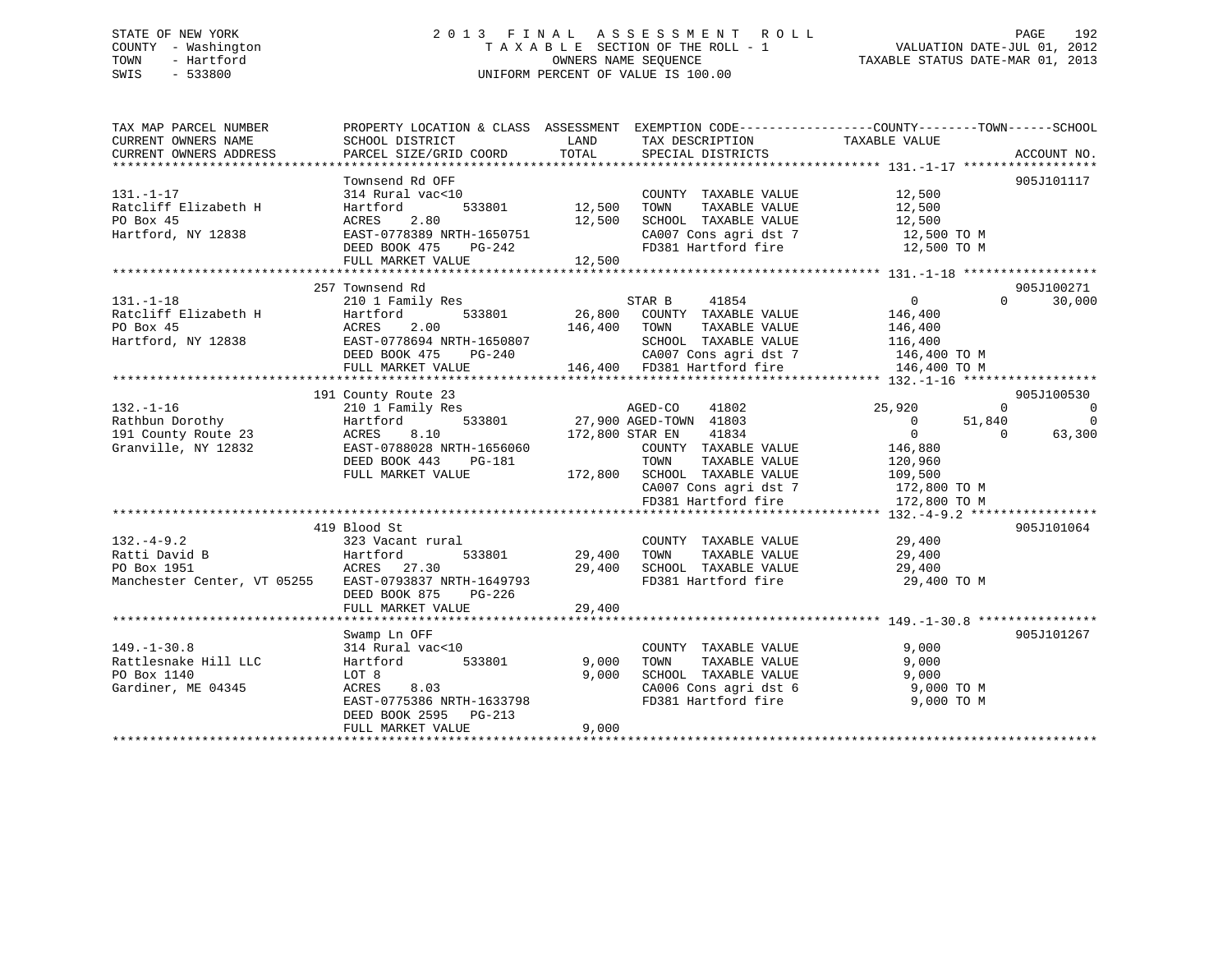# STATE OF NEW YORK 2 0 1 3 F I N A L A S S E S S M E N T R O L L PAGE 193 COUNTY - Washington T A X A B L E SECTION OF THE ROLL - 1 VALUATION DATE-JUL 01, 2012 TOWN - Hartford **TAXABLE STATUS DATE-MAR 01, 2013** SWIS - 533800 UNIFORM PERCENT OF VALUE IS 100.00

| TAX MAP PARCEL NUMBER<br>CURRENT OWNERS NAME | PROPERTY LOCATION & CLASS ASSESSMENT EXEMPTION CODE---------------COUNTY-------TOWN------SCHOOL<br>SCHOOL DISTRICT | LAND   | TAX DESCRIPTION                                                         | TAXABLE VALUE |             |
|----------------------------------------------|--------------------------------------------------------------------------------------------------------------------|--------|-------------------------------------------------------------------------|---------------|-------------|
| CURRENT OWNERS ADDRESS                       | PARCEL SIZE/GRID COORD                                                                                             | TOTAL  | SPECIAL DISTRICTS                                                       |               | ACCOUNT NO. |
|                                              |                                                                                                                    |        |                                                                         |               |             |
|                                              | Swamp Ln OFF                                                                                                       |        |                                                                         |               | 905J101304  |
| $149. - 1 - 30.9$                            | 314 Rural vac<10                                                                                                   |        | COUNTY TAXABLE VALUE                                                    | 7,500         |             |
| Rattlesnake Hill LLC                         | Hartford<br>533801                                                                                                 | 7,500  | TAXABLE VALUE<br>TOWN                                                   | 7,500         |             |
| PO Box 1140                                  | LOT 9                                                                                                              | 7,500  | SCHOOL TAXABLE VALUE                                                    | 7,500         |             |
| Gardiner, ME 04345                           | ACRES 5.24                                                                                                         |        | CA006 Cons agri dst 6                                                   | 7,500 TO M    |             |
|                                              | EAST-0775707 NRTH-1634016                                                                                          |        | FD381 Hartford fire                                                     | 7,500 TO M    |             |
|                                              | DEED BOOK 2595 PG-213                                                                                              |        |                                                                         |               |             |
|                                              | FULL MARKET VALUE                                                                                                  | 7,500  |                                                                         |               |             |
|                                              |                                                                                                                    |        |                                                                         |               |             |
|                                              | Swamp Ln OFF                                                                                                       |        |                                                                         |               | 905J101268  |
| $149. - 1 - 30.10$                           | 314 Rural vac<10                                                                                                   |        | COUNTY TAXABLE VALUE                                                    | 5,000         |             |
| Rattlesnake Hill LLC                         | Hartford 533801                                                                                                    | 5,000  | TOWN<br>TAXABLE VALUE                                                   | 5,000         |             |
| PO Box 1140                                  | LOT 10                                                                                                             | 5,000  | SCHOOL TAXABLE VALUE                                                    | 5,000         |             |
| Gardiner, ME 04345                           | 2.82<br>ACRES                                                                                                      |        | CA006 Cons agri dst 6                                                   | 5,000 TO M    |             |
|                                              | EAST-0776015 NRTH-1634163                                                                                          |        | FD381 Hartford fire                                                     | 5,000 TO M    |             |
|                                              | DEED BOOK 2595 PG-213                                                                                              |        |                                                                         |               |             |
|                                              | FULL MARKET VALUE                                                                                                  | 5,000  |                                                                         |               |             |
|                                              |                                                                                                                    |        |                                                                         |               |             |
|                                              | Swamp Ln OFF                                                                                                       |        |                                                                         |               | 905J101269  |
| $149. - 1 - 30.11$                           | 322 Rural vac>10                                                                                                   | 14,500 | COUNTY TAXABLE VALUE 14,500                                             |               |             |
| Rattlesnake Hill LLC                         | Hartford 533801                                                                                                    |        | TOWN TAXABLE VALUE                                                      | 14,500        |             |
| PO Box 1140                                  | LOT 11                                                                                                             |        | 14,500 SCHOOL TAXABLE VALUE 14,500<br>CA006 Cons agri dst 6 14,500 TO M |               |             |
| Gardiner, ME 04345                           | ACRES 18.78                                                                                                        |        |                                                                         |               |             |
|                                              | EAST-0775582 NRTH-1632718                                                                                          |        | FD381 Hartford fire                                                     | 14,500 TO M   |             |
|                                              | DEED BOOK 2595 PG-213                                                                                              |        |                                                                         |               |             |
|                                              | FULL MARKET VALUE                                                                                                  | 14,500 |                                                                         |               |             |
|                                              |                                                                                                                    |        |                                                                         |               |             |
|                                              | Swamp Ln OFF                                                                                                       |        |                                                                         |               | 905J101270  |
| $149. - 1 - 30.12$                           | 314 Rural vac<10                                                                                                   |        | COUNTY TAXABLE VALUE                                                    | 9,000         |             |
| Rattlesnake Hill LLC                         | 533801<br>Hartford                                                                                                 | 9,000  | TOWN<br>TAXABLE VALUE                                                   | 9,000         |             |
| PO Box 1140                                  | LOT 12                                                                                                             | 9.000  | SCHOOL TAXABLE VALUE                                                    | 9,000         |             |
| Gardiner, ME 04345                           | 8.61<br>ACRES                                                                                                      |        | CA006 Cons agri dst 6                                                   | 9,000 TO M    |             |
|                                              | EAST-0775979 NRTH-1632828                                                                                          |        | FD381 Hartford fire                                                     | 9,000 TO M    |             |
|                                              | DEED BOOK 2595 PG-213                                                                                              |        |                                                                         |               |             |
|                                              | FULL MARKET VALUE                                                                                                  | 9,000  |                                                                         |               |             |
|                                              |                                                                                                                    |        |                                                                         |               |             |
|                                              | Swamp Ln OFF                                                                                                       |        |                                                                         |               | 905J101271  |
| $149. - 1 - 30.13$                           | 314 Rural vac<10                                                                                                   |        | COUNTY TAXABLE VALUE                                                    | 9,500         |             |
| Rattlesnake Hill LLC                         | 533801<br>Hartford                                                                                                 | 9,500  | TAXABLE VALUE<br>TOWN                                                   | 9,500         |             |
| PO Box 1140                                  | LOT 13                                                                                                             | 9,500  | SCHOOL TAXABLE VALUE                                                    | 9,500         |             |
| Gardiner, ME 04345                           | ACRES<br>9.13                                                                                                      |        | CA006 Cons agri dst 6                                                   | 9,500 TO M    |             |
|                                              | EAST-0776170 NRTH-1633074                                                                                          |        | FD381 Hartford fire                                                     | 9,500 TO M    |             |
|                                              | DEED BOOK 2595 PG-213                                                                                              |        |                                                                         |               |             |
|                                              | FULL MARKET VALUE                                                                                                  | 9,500  |                                                                         |               |             |
|                                              |                                                                                                                    |        |                                                                         |               |             |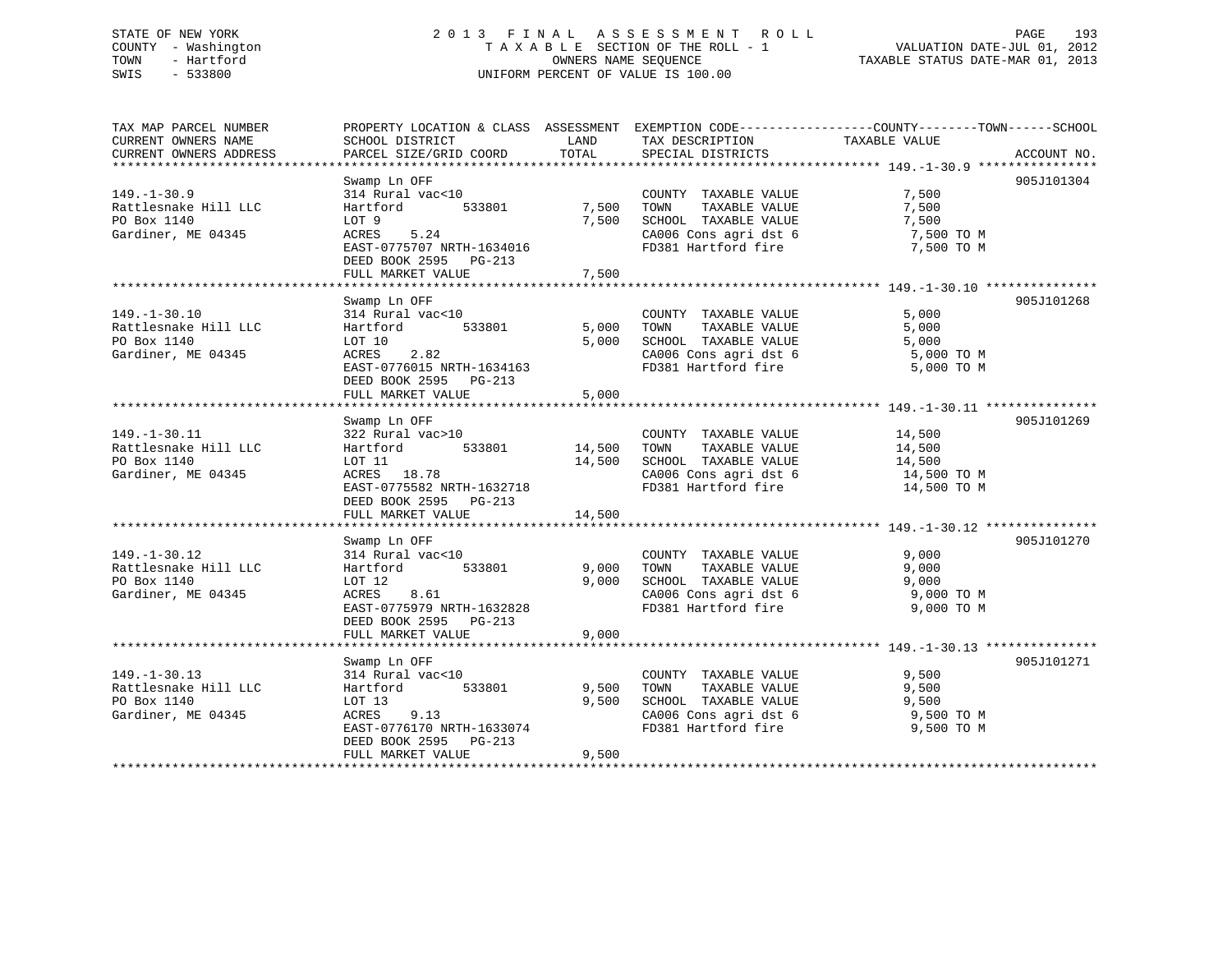# STATE OF NEW YORK 2 0 1 3 F I N A L A S S E S S M E N T R O L L PAGE 194 COUNTY - Washington T A X A B L E SECTION OF THE ROLL - 1 VALUATION DATE-JUL 01, 2012 TOWN - Hartford **TAXABLE STATUS DATE-MAR 01, 2013** OWNERS NAME SEQUENCE TAXABLE STATUS DATE-MAR 01, 2013 SWIS - 533800 UNIFORM PERCENT OF VALUE IS 100.00

| TAX MAP PARCEL NUMBER<br>CURRENT OWNERS NAME                                    | SCHOOL DISTRICT                                                                                                                                            | LAND                              | TAX DESCRIPTION                                                                                                       | PROPERTY LOCATION & CLASS ASSESSMENT EXEMPTION CODE---------------COUNTY-------TOWN------SCHOOL<br>TAXABLE VALUE |
|---------------------------------------------------------------------------------|------------------------------------------------------------------------------------------------------------------------------------------------------------|-----------------------------------|-----------------------------------------------------------------------------------------------------------------------|------------------------------------------------------------------------------------------------------------------|
| CURRENT OWNERS ADDRESS                                                          | PARCEL SIZE/GRID COORD                                                                                                                                     | TOTAL                             | SPECIAL DISTRICTS                                                                                                     | ACCOUNT NO.                                                                                                      |
| $149. - 1 - 30.14$<br>Rattlesnake Hill LLC<br>PO Box 1140<br>Gardiner, ME 04345 | Swamp Ln OFF<br>314 Rural vac<10<br>Hartford<br>LOT 14<br>ACRES 9.64<br>EAST-0776364 NRTH-1633385<br>DEED BOOK 2595 PG-213<br>FULL MARKET VALUE            | 533801 10,000<br>10,000<br>10,000 | COUNTY TAXABLE VALUE<br>TOWN<br>TAXABLE VALUE<br>SCHOOL TAXABLE VALUE<br>FD381 Hartford fire                          | 905J101272<br>10,000<br>10,000<br>10,000<br>CA006 Cons agri dst 6 10,000 TO M<br>10,000 TO M                     |
| $149. - 1 - 30.15$<br>Rattlesnake Hill LLC<br>PO Box 1140<br>Gardiner, ME 04345 | Swamp Ln OFF<br>314 Rural vac<10<br>Hartford<br>LOT 15<br>$ACRES$ 9.94<br>EAST-0776530 NRTH-1633771<br>DEED BOOK 2595 PG-213<br>FULL MARKET VALUE          | 533801 10,000<br>10,000<br>10,000 | COUNTY TAXABLE VALUE<br>TOWN<br>TAXABLE VALUE<br>SCHOOL TAXABLE VALUE                                                 | 905J101273<br>10,000<br>10,000<br>10,000<br>CA006 Cons agri dst 6 10,000 TO M<br>FD381 Hartford fire 10,000 TO M |
| $149. - 1 - 30.16$<br>Rattlesnake Hill LLC<br>PO Box 1140<br>Gardiner, ME 04345 | Swamp Ln OFF<br>314 Rural vac<10<br>Hartford<br>LOT 16<br>8.49<br>ACRES<br>EAST-0776790 NRTH-1633956<br>DEED BOOK 2595 PG-213<br>FULL MARKET VALUE         | 533801 9,000<br>9,000<br>9,000    | COUNTY TAXABLE VALUE<br>TAXABLE VALUE<br>TOWN<br>SCHOOL TAXABLE VALUE<br>CA006 Cons agri dst 6                        | 905J101274<br>9,000<br>9,000<br>9,000<br>$9,000$ TO M<br>9,000 TO M<br>FD381 Hartford fire 9,000 TO M            |
| $149. - 1 - 30.27$<br>Rattlesnake Hill LLC<br>PO Box 1140<br>Gardiner, ME 04345 | Coach Rd<br>323 Vacant rural<br>Hartford<br>LOT 27<br>ACRES 40.60<br>EAST-0777259 NRTH-1633150<br>DEED BOOK 2595 PG-213<br>FULL MARKET VALUE               | 533801 28,000<br>28,000<br>28,000 | COUNTY TAXABLE VALUE<br>TOWN<br>TAXABLE VALUE<br>SCHOOL TAXABLE VALUE<br>CA006 Cons agri dst 6<br>FD381 Hartford fire | 905J101285<br>28,000<br>28,000<br>$28,000$ TO M<br>$28,000$ TO M<br>28,000 TO M                                  |
| $149. - 1 - 37.5$<br>Rattlesnake Hill LLC<br>PO Box 1140<br>Gardiner, ME 04345  | State Route 40<br>311 Res vac land<br>Hartford<br>FRNT 100.00 DPTH 380.00 12,000<br>EAST-0772984 NRTH-1634866<br>DEED BOOK 2839 PG-18<br>FULL MARKET VALUE | 533801 12,000<br>12,000           | COUNTY TAXABLE VALUE<br>TOWN<br>TAXABLE VALUE<br>SCHOOL TAXABLE VALUE<br>CA006 Cons agri dst 6<br>FD381 Hartford fire | 12,000<br>12,000<br>12,000<br>12,000 TO M<br>12,000 TO M                                                         |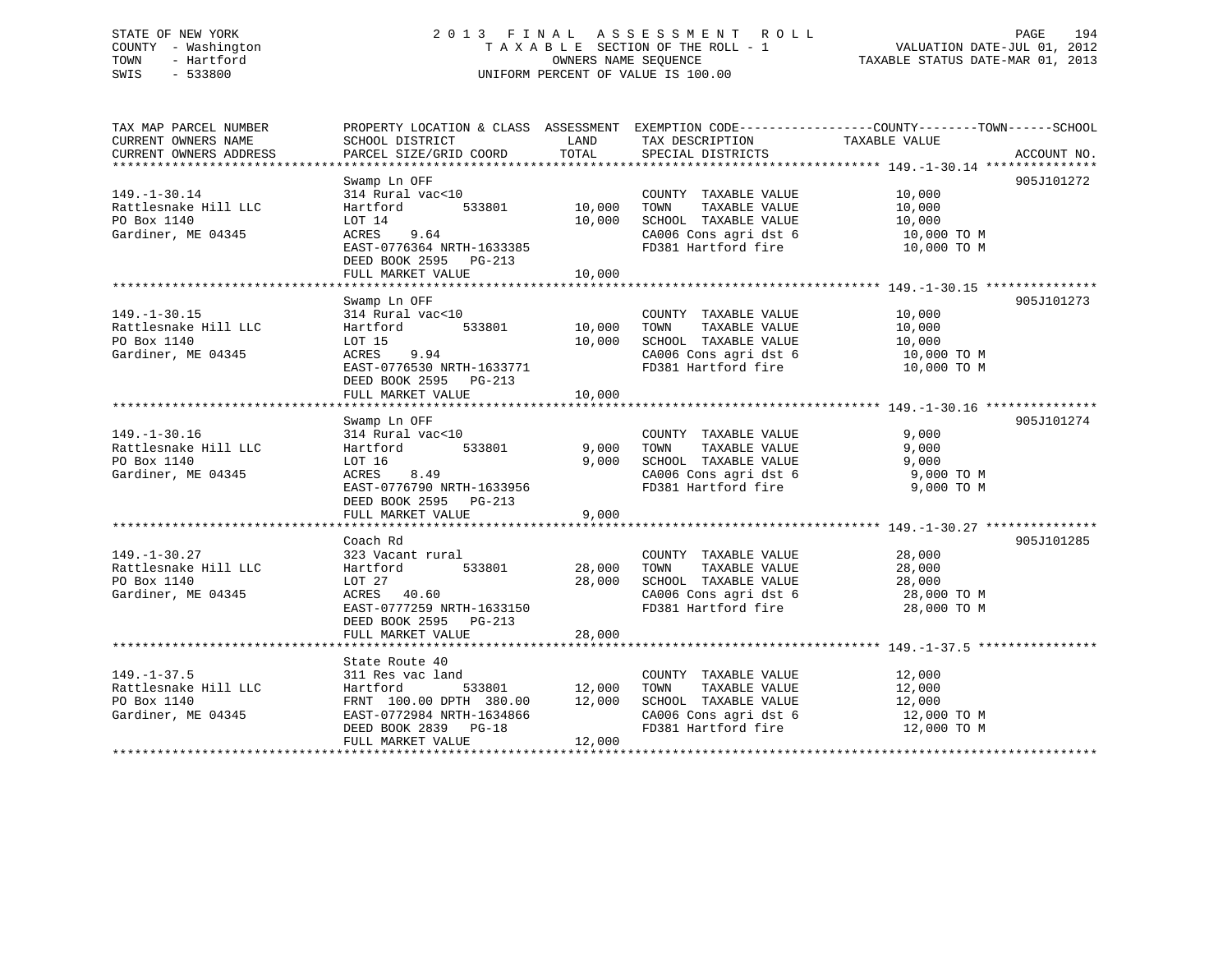# STATE OF NEW YORK 2 0 1 3 F I N A L A S S E S S M E N T R O L L PAGE 195 COUNTY - Washington T A X A B L E SECTION OF THE ROLL - 1 VALUATION DATE-JUL 01, 2012 TOWN - Hartford **TAXABLE STATUS DATE-MAR 01, 2013** SWIS - 533800 UNIFORM PERCENT OF VALUE IS 100.00

| THA WAP PARCEL NOWBER<br>CURRENT OWNERS NAME<br>CURRENT OWNERS ADDRESS<br>PARCEL SIZE/GRIL<br>State Route 40 OFF<br>149.-1-37.6<br>Rattlesnake Hill LLC Hartford 533801<br>PO Box 1140 FRNT 98.00 DPTH 106.00 600 SCHOOL TAXABLE VALUE<br>Gardiner, ME 04345 EAST-0773983 NRTH-1634219 CA006 Cons agri dst 6<br>DEED BOOK 2348 PG-149 FD381 Hartford fir<br>600<br>600<br>600<br>CA006 Cons agri dst 6 600 TO M<br>600 TO M |
|-----------------------------------------------------------------------------------------------------------------------------------------------------------------------------------------------------------------------------------------------------------------------------------------------------------------------------------------------------------------------------------------------------------------------------|
|                                                                                                                                                                                                                                                                                                                                                                                                                             |
|                                                                                                                                                                                                                                                                                                                                                                                                                             |
|                                                                                                                                                                                                                                                                                                                                                                                                                             |
|                                                                                                                                                                                                                                                                                                                                                                                                                             |
|                                                                                                                                                                                                                                                                                                                                                                                                                             |
|                                                                                                                                                                                                                                                                                                                                                                                                                             |
|                                                                                                                                                                                                                                                                                                                                                                                                                             |
|                                                                                                                                                                                                                                                                                                                                                                                                                             |
|                                                                                                                                                                                                                                                                                                                                                                                                                             |
|                                                                                                                                                                                                                                                                                                                                                                                                                             |
|                                                                                                                                                                                                                                                                                                                                                                                                                             |
| 7186 State Route 40<br>905J100604                                                                                                                                                                                                                                                                                                                                                                                           |
| 180 Beach Road 10<br>480 Mult-use bld<br>COUNTY TAXABLE VALUE 389,800<br>$149. - 1 - 39.1$                                                                                                                                                                                                                                                                                                                                  |
| 533801 88,700 TOWN<br>TAXABLE VALUE 389,800                                                                                                                                                                                                                                                                                                                                                                                 |
|                                                                                                                                                                                                                                                                                                                                                                                                                             |
| SCHOOL TAXABLE VALUE 389,800<br>CA006 Cons agri dst 6 389,800 TO M<br>FD381 Hartford fire 389,800 TO M                                                                                                                                                                                                                                                                                                                      |
| Rattlesnake Hill LLC<br>PO Box 1140<br>Gardiner, ME 04345<br>CRES CON BOX 1140<br>CRES CON 2389,800<br>CRES CON 289,800<br>DEED BOOK 2899<br>CRES CON 289,800<br>CRES CON 289,800<br>CRES CON 289,800<br>CRES CON 289,800<br>CRES CON 289,800<br>CRES                                                                                                                                                                       |
|                                                                                                                                                                                                                                                                                                                                                                                                                             |
|                                                                                                                                                                                                                                                                                                                                                                                                                             |
| 7162 State Route 40<br>905J101167                                                                                                                                                                                                                                                                                                                                                                                           |
| $\begin{tabular}{lllllllllll} \multicolumn{2}{c}{\textbf{COUNTY}} & \textbf{TAXABLE VALUE} & & & 13\, ,000 \\ \multicolumn{2}{c}{\textbf{TOWN}} & \textbf{TAXABLE VALUE} & & & 13\, ,000 \\ \end{tabular}$                                                                                                                                                                                                                  |
|                                                                                                                                                                                                                                                                                                                                                                                                                             |
|                                                                                                                                                                                                                                                                                                                                                                                                                             |
| 149.-1-39.2<br>Rattlesnake Hill LLC 311 Res vac land COUNTY<br>PO Box 1140 ACRES 1.10 13,000 SCHOOL<br>Gardiner, ME 04345 BEED BOOK 2410 PG-214 FD381 Ha<br>13,000 SCHOOL TAXABLE VALUE 13,000<br>CA006 Cons agri dst 6 13,000 TO M<br>FD381 Hartford fire 13,000 TO M                                                                                                                                                      |
|                                                                                                                                                                                                                                                                                                                                                                                                                             |
| 13,000<br>FULL MARKET VALUE                                                                                                                                                                                                                                                                                                                                                                                                 |
|                                                                                                                                                                                                                                                                                                                                                                                                                             |
| 905J101168<br>State Route 40                                                                                                                                                                                                                                                                                                                                                                                                |
| COUNTY TAXABLE VALUE 2,500<br>$149. - 1 - 39.3$<br>311 Res vac land                                                                                                                                                                                                                                                                                                                                                         |
|                                                                                                                                                                                                                                                                                                                                                                                                                             |
|                                                                                                                                                                                                                                                                                                                                                                                                                             |
|                                                                                                                                                                                                                                                                                                                                                                                                                             |
| Partlesnake Hill LLC<br>PO Box 1140<br>FRATE 150.00 DPTH 200.00<br>Cardiner, ME 04345<br>DEED BOOK 2410<br>PC BOOK 2410<br>PC BOOK 2410<br>PC-214<br>PULL MARKET VALUE<br>PC 2,500<br>PC 2014<br>PC 2,500<br>PC 2016<br>PC 2016<br>PC 2016<br>PC 2,500<br>PC 2<br>2,500                                                                                                                                                     |
| FULL MARKET VALUE                                                                                                                                                                                                                                                                                                                                                                                                           |
| 7190 State Route 40                                                                                                                                                                                                                                                                                                                                                                                                         |
| AG DIST 41720<br>$149. - 1 - 39.4$<br>35,363 35,363<br>35,363<br>331 Com vac w/im                                                                                                                                                                                                                                                                                                                                           |
|                                                                                                                                                                                                                                                                                                                                                                                                                             |
|                                                                                                                                                                                                                                                                                                                                                                                                                             |
|                                                                                                                                                                                                                                                                                                                                                                                                                             |
|                                                                                                                                                                                                                                                                                                                                                                                                                             |
| 149.-1-39.4<br>Rattlesnake Hill LLC Martford 533801 196,700 COUNTY TAXABLE VALUE<br>PO Box 1140 ACRES 132.30 264,300 TOWN TAXABLE VALUE 228,937<br>Gardiner, ME 04345 EAST-0773894 NRTH-1632955 SCHOOL TAXABLE VALUE 228,937<br>FRED R                                                                                                                                                                                      |
| FULL MARKET VALUE 264,300<br>MAY BE SUBJECT TO PAYMENT<br>35,363 EX<br>FD381 Hartford fire 264,300 TO M<br>UNDER AGDIST LAW TIL 2017                                                                                                                                                                                                                                                                                        |
|                                                                                                                                                                                                                                                                                                                                                                                                                             |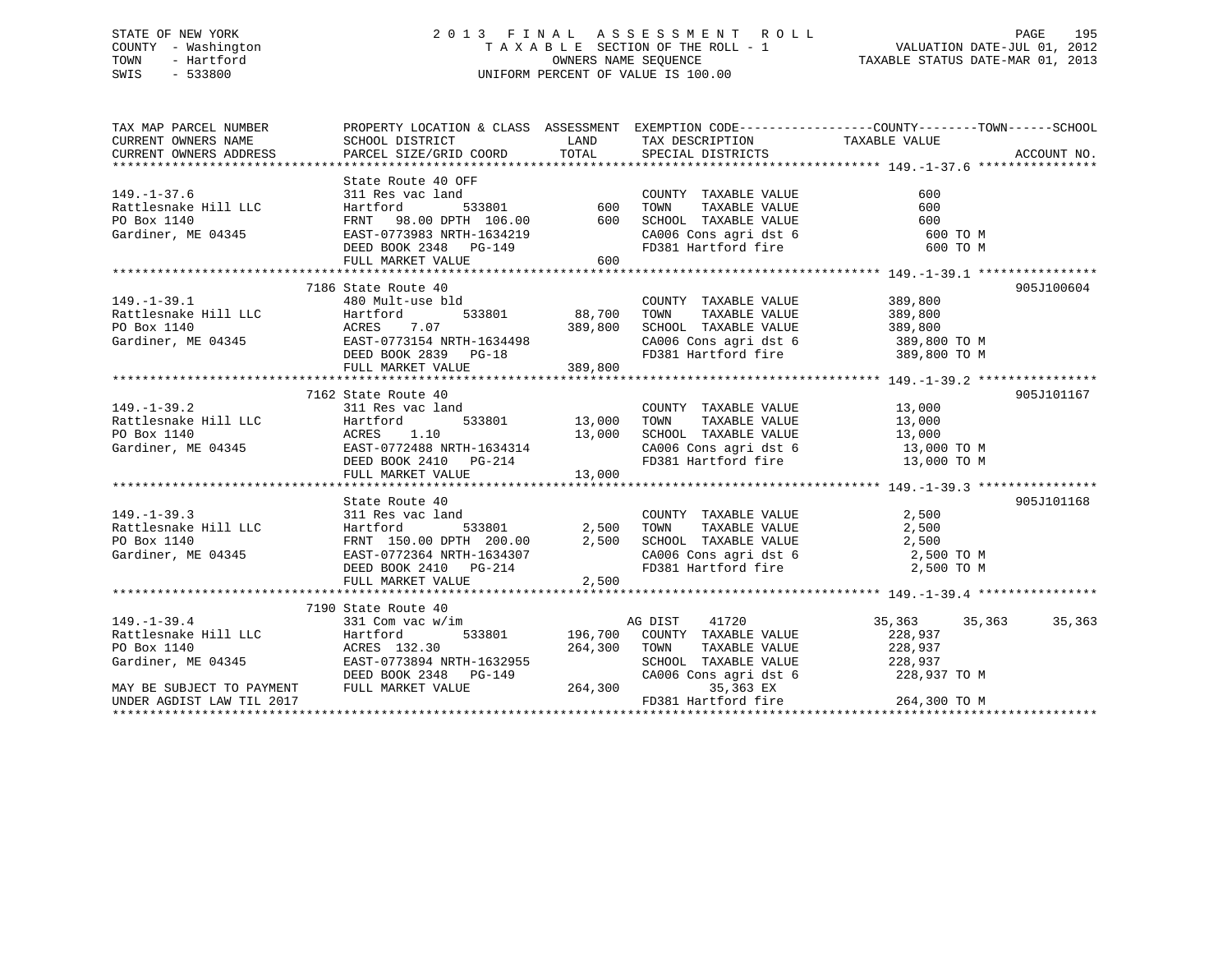# STATE OF NEW YORK 2 0 1 3 F I N A L A S S E S S M E N T R O L L PAGE 196 COUNTY - Washington T A X A B L E SECTION OF THE ROLL - 1 VALUATION DATE-JUL 01, 2012 TOWN - Hartford **TAXABLE STATUS DATE-MAR 01, 2013** OWNERS NAME SEQUENCE TAXABLE STATUS DATE-MAR 01, 2013 SWIS - 533800 UNIFORM PERCENT OF VALUE IS 100.00

| TAX MAP PARCEL NUMBER<br>CURRENT OWNERS NAME<br>CURRENT OWNERS ADDRESS | PROPERTY LOCATION & CLASS ASSESSMENT EXEMPTION CODE---------------COUNTY-------TOWN------SCHOOL<br>SCHOOL DISTRICT<br>PARCEL SIZE/GRID COORD | LAND<br>TOTAL   | TAX DESCRIPTION TAXABLE VALUE<br>SPECIAL DISTRICTS                                                    |                |          | ACCOUNT NO.    |
|------------------------------------------------------------------------|----------------------------------------------------------------------------------------------------------------------------------------------|-----------------|-------------------------------------------------------------------------------------------------------|----------------|----------|----------------|
|                                                                        |                                                                                                                                              |                 |                                                                                                       |                |          |                |
|                                                                        | 7312 State Route 40                                                                                                                          |                 |                                                                                                       |                |          | 905J100337     |
| 149.-1-33<br>Rawson Toni                                               | 210 1 Family Res                                                                                                                             |                 | 3<br>533801 46,000 AGED-TOWN 41803                                                                    | 68,400         | $\Omega$ | $\overline{0}$ |
|                                                                        | Hartford                                                                                                                                     |                 |                                                                                                       | $\overline{0}$ | 76,000   | $\overline{0}$ |
| 7312 State Route 40                                                    | 5.00<br>ACRES                                                                                                                                | 152,000 STAR EN | 41834                                                                                                 | $\overline{0}$ | $\Omega$ | 63,300         |
| Fort Ann, NY 12827                                                     | EAST-0775199 NRTH-1637214                                                                                                                    |                 | COUNTY TAXABLE VALUE                                                                                  | 83,600         |          |                |
|                                                                        | DEED BOOK 776<br>PG-236                                                                                                                      |                 | TAXABLE VALUE<br>TOWN                                                                                 | 76,000         |          |                |
|                                                                        | FULL MARKET VALUE                                                                                                                            |                 | 152,000 SCHOOL TAXABLE VALUE                                                                          |                |          |                |
|                                                                        |                                                                                                                                              |                 |                                                                                                       |                |          |                |
|                                                                        |                                                                                                                                              |                 | SCHOOL TAXABLE VALUE 88,700<br>CA006 Cons agri dst 6 152,000 TO M<br>FD381 Hartford fire 152,000 TO M |                |          |                |
|                                                                        |                                                                                                                                              |                 |                                                                                                       |                |          |                |
|                                                                        | 289 Hall Rd                                                                                                                                  |                 |                                                                                                       |                |          |                |
| $122. - 1 - 27.2$                                                      | 210 1 Family Res                                                                                                                             |                 | STAR EN<br>41834                                                                                      | $\overline{0}$ | $\Omega$ | 63,300         |
| Reaffel Joanne M                                                       | Hartford<br>533801                                                                                                                           |                 | 31,500 COUNTY TAXABLE VALUE                                                                           | 201,600        |          |                |
| Smith Sandra E                                                         | LOT 1                                                                                                                                        | 201,600         | TAXABLE VALUE<br>TOWN                                                                                 | 201,600        |          |                |
| 289 Hall Rd                                                            | ACRES<br>4.45                                                                                                                                |                 | SCHOOL TAXABLE VALUE                                                                                  | 138,300        |          |                |
| Fort Ann, NY 12827                                                     | EAST-0772849 NRTH-1661684                                                                                                                    |                 | CA007 Cons agri dst 7 201,600 TO M                                                                    |                |          |                |
|                                                                        | DEED BOOK 937<br>PG-284                                                                                                                      |                 | FD381 Hartford fire 201,600 TO M                                                                      |                |          |                |
|                                                                        | FULL MARKET VALUE                                                                                                                            | 201,600         |                                                                                                       |                |          |                |
|                                                                        |                                                                                                                                              |                 |                                                                                                       |                |          |                |
|                                                                        | 3388 State Route 196                                                                                                                         |                 |                                                                                                       |                |          | 905J100532     |
| $140. - 1 - 44$                                                        | 220 2 Family Res                                                                                                                             |                 | 41834<br>STAR EN                                                                                      | $\overline{0}$ | $\Omega$ | 63,300         |
| Reid Mildred F                                                         | 533801<br>Hartford                                                                                                                           | 25,300          | COUNTY TAXABLE VALUE                                                                                  | 132,300        |          |                |
|                                                                        | ACRES<br>1.60                                                                                                                                |                 | TAXABLE VALUE                                                                                         |                |          |                |
| 3388 State Route 196                                                   |                                                                                                                                              | 132,300         | TOWN                                                                                                  | 132,300        |          |                |
| Fort Ann, NY 12827                                                     | EAST-0769967 NRTH-1641941                                                                                                                    |                 | SCHOOL TAXABLE VALUE                                                                                  | 69,000         |          |                |
|                                                                        | DEED BOOK 384<br>$PG-353$                                                                                                                    |                 | FD381 Hartford fire                                                                                   | 132,300 TO M   |          |                |
|                                                                        | FULL MARKET VALUE                                                                                                                            | 132,300         |                                                                                                       |                |          |                |
|                                                                        |                                                                                                                                              |                 |                                                                                                       |                |          |                |
|                                                                        | Pope Hill Rd                                                                                                                                 |                 |                                                                                                       |                |          |                |
| $150. - 1 - 29.19$                                                     | 311 Res vac land                                                                                                                             |                 | COUNTY TAXABLE VALUE<br>TAXABLE VALUE<br>TAXABLE VALUE                                                | 1,000          |          |                |
| Reid Steven                                                            | Argyle                                                                                                                                       |                 | TOWN                                                                                                  | 1,000          |          |                |
| Reid Marlene                                                           | FRNT 220.00 DPTH 125.00                                                                                                                      | 1,000           | SCHOOL TAXABLE VALUE                                                                                  | 1,000          |          |                |
| PO Box 156                                                             | EAST-0778998 NRTH-1632589                                                                                                                    |                 | CA006 Cons agri dst 6<br>FD381 Hartford fire                                                          | 1,000 TO M     |          |                |
| Argyle, NY 12809                                                       | DEED BOOK 1973 PG-176                                                                                                                        |                 |                                                                                                       | 1,000 TO M     |          |                |
|                                                                        | FULL MARKET VALUE                                                                                                                            | 1,000           |                                                                                                       |                |          |                |
|                                                                        |                                                                                                                                              |                 |                                                                                                       |                |          |                |
|                                                                        | County Route 23                                                                                                                              |                 |                                                                                                       |                |          | 905J100119     |
| $132. - 1 - 27$                                                        | 314 Rural vac<10                                                                                                                             |                 | COUNTY TAXABLE VALUE                                                                                  | 21,400         |          |                |
| Reinman David E                                                        | 533801<br>Hartford                                                                                                                           | 21,400          | TAXABLE VALUE<br>TOWN                                                                                 | 21,400         |          |                |
| Reinman Cynthia                                                        | ACRES 3.20                                                                                                                                   | 21,400          | SCHOOL TAXABLE VALUE                                                                                  | 21,400         |          |                |
| PO Box 115                                                             | EAST-0785722 NRTH-1651870                                                                                                                    |                 | SCHOOL TAXABLE VALUE 21,400<br>CA007 Cons agri dst 7 21,400 TO M                                      |                |          |                |
| Elizabethtown, NY 12932                                                | DEED BOOK 960<br>PG-178                                                                                                                      |                 | FD381 Hartford fire 21,400 TO M                                                                       |                |          |                |
|                                                                        | FULL MARKET VALUE                                                                                                                            | 21,400          |                                                                                                       |                |          |                |
|                                                                        |                                                                                                                                              |                 |                                                                                                       |                |          |                |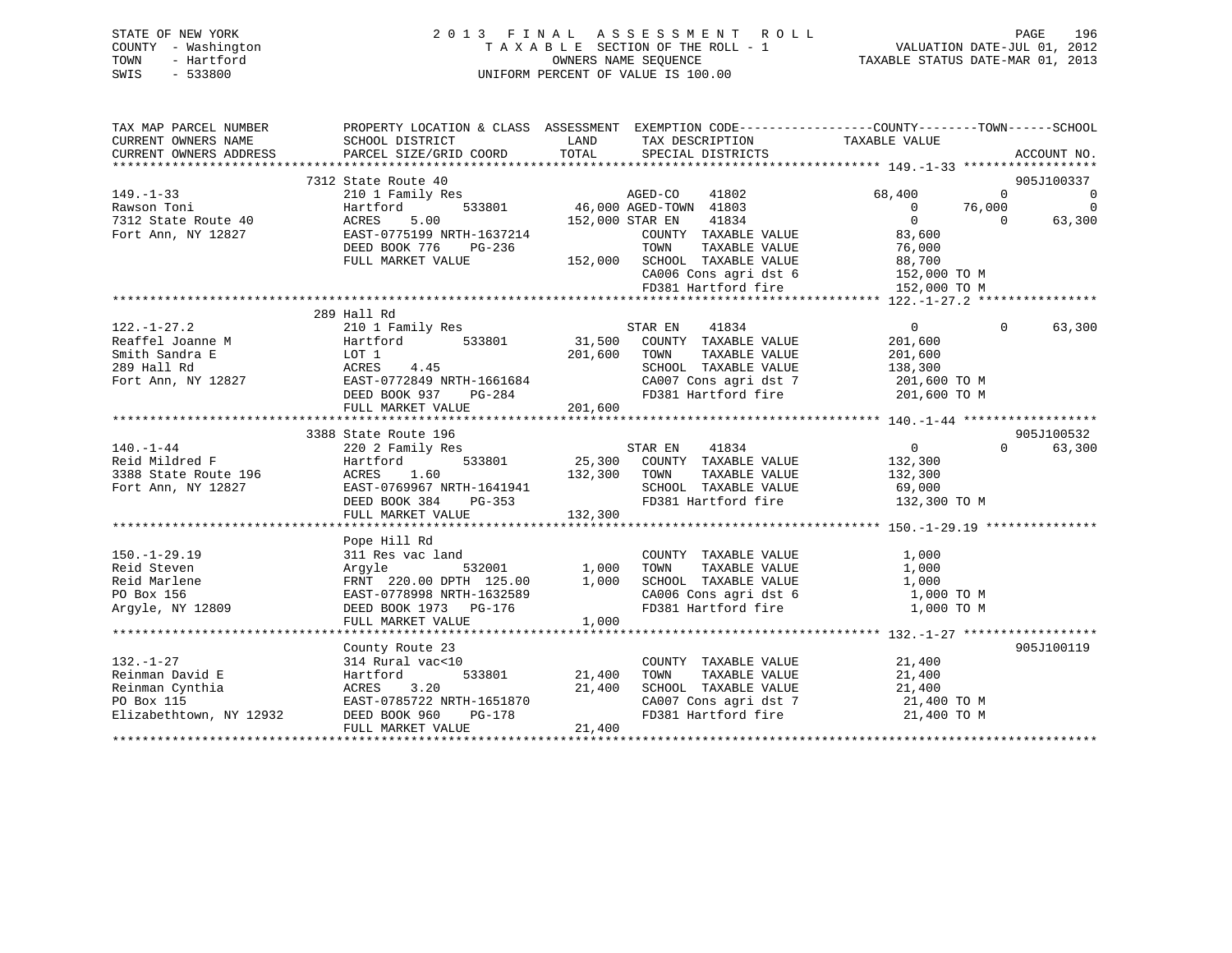# STATE OF NEW YORK 2 0 1 3 F I N A L A S S E S S M E N T R O L L PAGE 197 COUNTY - Washington T A X A B L E SECTION OF THE ROLL - 1 VALUATION DATE-JUL 01, 2012 TOWN - Hartford **TAXABLE STATUS DATE-MAR 01, 2013** SWIS - 533800 UNIFORM PERCENT OF VALUE IS 100.00

| TAX MAP PARCEL NUMBER<br>CURRENT OWNERS NAME<br>CURRENT OWNERS ADDRESS                                                                                          | PROPERTY LOCATION & CLASS ASSESSMENT<br>SCHOOL DISTRICT<br>PARCEL SIZE/GRID COORD                                                                                                 | LAND<br>TOTAL                       | TAX DESCRIPTION<br>SPECIAL DISTRICTS                                                                                                                                                                      | EXEMPTION CODE-----------------COUNTY-------TOWN------SCHOOL<br>TAXABLE VALUE                                                                         | ACCOUNT NO.                         |
|-----------------------------------------------------------------------------------------------------------------------------------------------------------------|-----------------------------------------------------------------------------------------------------------------------------------------------------------------------------------|-------------------------------------|-----------------------------------------------------------------------------------------------------------------------------------------------------------------------------------------------------------|-------------------------------------------------------------------------------------------------------------------------------------------------------|-------------------------------------|
| $142. - 1 - 35$<br>Reisinger Adam<br>Reisinger Olga<br>1 Elder Ave<br>Farmingville, NY 11738<br>*********************                                           | Camp A Way<br>322 Rural vac>10<br>Hartford<br>533801<br>ACRES 10.12<br>EAST-0792218 NRTH-1646821<br>DEED BOOK 444<br><b>PG-81</b><br>FULL MARKET VALUE                            | 13,400<br>13,400<br>13,400          | COUNTY TAXABLE VALUE<br>TOWN<br>TAXABLE VALUE<br>SCHOOL TAXABLE VALUE<br>FD381 Hartford fire                                                                                                              | 13,400<br>13,400<br>13,400<br>13,400 TO M                                                                                                             | 905J100534                          |
| $142. - 1 - 30.2$<br>Rentas Jennifer M<br>61 Blood St<br>Granville, NY 12832                                                                                    | 61 Blood St<br>210 1 Family Res<br>533801<br>Hartford<br>LOT 2<br>2.00<br>ACRES<br>EAST-0790638 NRTH-1642952<br>DEED BOOK 2650<br>PG-205<br>FULL MARKET VALUE                     | 193,000                             | STAR B<br>41854<br>26,800 DISAB-C/T 41931<br>COUNTY TAXABLE VALUE<br>TOWN<br>TAXABLE VALUE<br>SCHOOL TAXABLE VALUE<br>CA008 Cons agri dst 8<br>193,000 FD381 Hartford fire<br>*************************** | $\Omega$<br>$\Omega$<br>96,500<br>96,500<br>96,500<br>96,500<br>163,000<br>193,000 TO M<br>193,000 TO M                                               | 30,000<br>$\Omega$                  |
| $150. - 1 - 29.18$<br>Reynolds Daniel J<br>Reynolds Melissa A<br>111 Pope Hill Rd<br>Argyle, NY 12809<br>MAY BE SUBJECT TO PAYMENT<br>UNDER AGDIST LAW TIL 2017 | 111 Pope Hill Rd<br>240 Rural res<br>532001<br>Argyle<br>$875/83 + 85$<br>ACRES 16.98<br>EAST-0779419 NRTH-1633480<br>DEED BOOK 707<br>$PG-219$<br>FULL MARKET VALUE              | 46,500 STAR B<br>174,500<br>174,500 | AG DIST<br>41720<br>41854<br>COUNTY TAXABLE VALUE<br>TOWN<br>TAXABLE VALUE<br>SCHOOL TAXABLE VALUE<br>CA006 Cons agri dst 6<br>15,862 EX<br>FD381 Hartford fire                                           | ***************** 150.-1-29.18 ***<br>15,862<br>15,862<br>$\overline{0}$<br>$\Omega$<br>158,638<br>158,638<br>128,638<br>158,638 TO M<br>174,500 TO M | 15,862<br>30,000                    |
| $150. - 1 - 29.23$<br>Reynolds Daniel J<br>Reynolds Melissa A<br>111 Pope Hill Rd<br>Argyle, NY 12809                                                           | Pope Hill Rd<br>312 Vac w/imprv<br>532001<br>Argyle<br>2.10<br>ACRES<br>EAST-0779591 NRTH-1632906<br>DEED BOOK 3178<br>PG-174<br>FULL MARKET VALUE<br>*************************** | 17,200<br>38,100<br>38,100          | COUNTY TAXABLE VALUE<br>TOWN<br>TAXABLE VALUE<br>SCHOOL TAXABLE VALUE<br>CA006 Cons agri dst 6<br>FD381 Hartford fire                                                                                     | 38,100<br>38,100<br>38,100<br>38,100 TO M<br>38,100 TO M                                                                                              |                                     |
| $150. - 1 - 26$<br>Reynolds Merritt A Jr<br>Reynolds Naomi<br>85 Pope Hill Rd<br>Arqyle, NY 12809                                                               | 85 Pope Hill Rd<br>210 1 Family Res<br>532001<br>Argyle<br>875/80<br>6.36<br>ACRES<br>EAST-0779176 NRTH-1632863<br>DEED BOOK 707<br>PG-210<br>FULL MARKET VALUE                   | 150,600                             | AGED-CO/TN 41801<br>44,500 AGED-SCH<br>41804<br>150,600 STAR EN<br>41834<br>COUNTY TAXABLE VALUE<br>TOWN<br>TAXABLE VALUE<br>SCHOOL TAXABLE VALUE<br>CA006 Cons agri dst 6<br>FD381 Hartford fire         | 75,300<br>75,300<br>$\Omega$<br>0<br>$\mathbf 0$<br>$\Omega$<br>75,300<br>75,300<br>27,060<br>150,600 TO M<br>150,600 TO M                            | 905J100536<br>0<br>60,240<br>63,300 |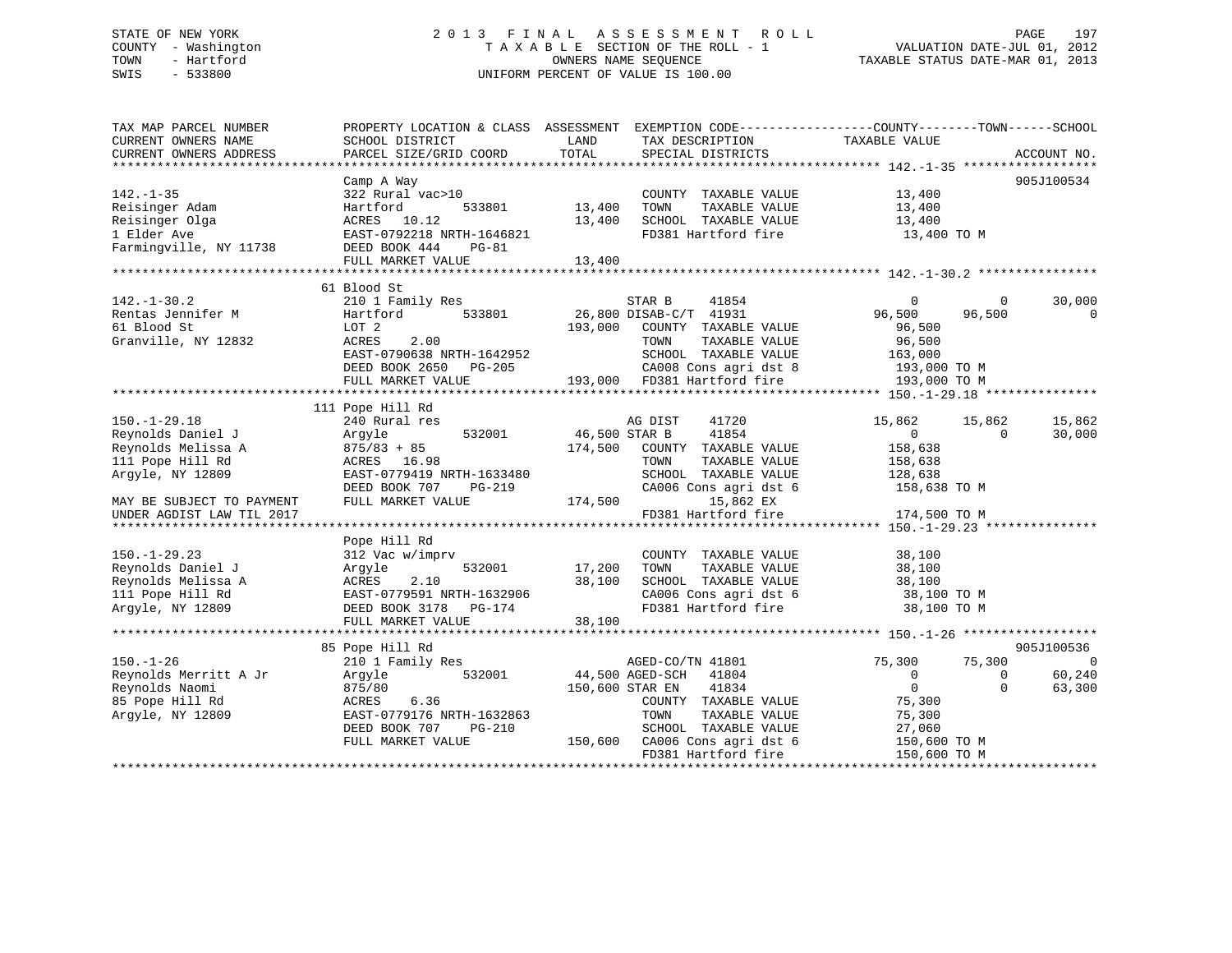# STATE OF NEW YORK 2 0 1 3 F I N A L A S S E S S M E N T R O L L PAGE 198 COUNTY - Washington T A X A B L E SECTION OF THE ROLL - 1 VALUATION DATE-JUL 01, 2012 TOWN - Hartford **TAXABLE STATUS DATE-MAR 01, 2013** SWIS - 533800 UNIFORM PERCENT OF VALUE IS 100.00

| TAX MAP PARCEL NUMBER<br>CURRENT OWNERS NAME                                                                                                                                                                                                                                                                                          | PROPERTY LOCATION & CLASS ASSESSMENT EXEMPTION CODE---------------COUNTY-------TOWN-----SCHOOL<br>SCHOOL DISTRICT | LAND              | TAX DESCRIPTION                                                                                                                           | TAXABLE VALUE  |          |             |
|---------------------------------------------------------------------------------------------------------------------------------------------------------------------------------------------------------------------------------------------------------------------------------------------------------------------------------------|-------------------------------------------------------------------------------------------------------------------|-------------------|-------------------------------------------------------------------------------------------------------------------------------------------|----------------|----------|-------------|
| CURRENT OWNERS ADDRESS                                                                                                                                                                                                                                                                                                                | PARCEL SIZE/GRID COORD                                                                                            |                   | TOTAL SPECIAL DISTRICTS                                                                                                                   |                |          | ACCOUNT NO. |
|                                                                                                                                                                                                                                                                                                                                       | 447 Gilchrist Hill Rd                                                                                             |                   |                                                                                                                                           |                |          | 905J100069  |
| $150. - 1 - 42$                                                                                                                                                                                                                                                                                                                       | 270 Mfg housing                                                                                                   |                   | STAR B<br>41854                                                                                                                           | $\overline{0}$ | $\Omega$ | 30,000      |
| Reynolds Richard<br>"" Gilchrist Hill Rd                                                                                                                                                                                                                                                                                              | Hartford                                                                                                          |                   | $533801 \qquad 26,000 \qquad \text{COUNTY} \quad \text{TAXABLE VALUE} \\ 80 \qquad 38,800 \qquad \text{TOWN} \qquad \text{TAXABLE VALUE}$ | 38,800         |          |             |
|                                                                                                                                                                                                                                                                                                                                       |                                                                                                                   | 38,800 TOWN       |                                                                                                                                           | 38,800         |          |             |
| Hartford, NY 12838                                                                                                                                                                                                                                                                                                                    |                                                                                                                   |                   | SCHOOL TAXABLE VALUE 8,800                                                                                                                |                |          |             |
|                                                                                                                                                                                                                                                                                                                                       |                                                                                                                   |                   | FD381 Hartford fire                                                                                                                       | 38,800 TO M    |          |             |
|                                                                                                                                                                                                                                                                                                                                       | Hartiora<br>ACRES 1.80<br>EAST-0782378 NRTH-1638966<br>PEED BOOK 3003 PG-310<br>38,800<br>139,800                 |                   |                                                                                                                                           |                |          |             |
|                                                                                                                                                                                                                                                                                                                                       |                                                                                                                   |                   |                                                                                                                                           |                |          |             |
|                                                                                                                                                                                                                                                                                                                                       | Pope Hill Rd<br>311 Res vac land                                                                                  |                   | COUNTY TAXABLE VALUE                                                                                                                      | 1,000          |          |             |
|                                                                                                                                                                                                                                                                                                                                       |                                                                                                                   | 532001 1,000 TOWN | TAXABLE VALUE                                                                                                                             | 1,000          |          |             |
|                                                                                                                                                                                                                                                                                                                                       |                                                                                                                   |                   |                                                                                                                                           |                |          |             |
|                                                                                                                                                                                                                                                                                                                                       |                                                                                                                   |                   |                                                                                                                                           |                |          |             |
|                                                                                                                                                                                                                                                                                                                                       |                                                                                                                   |                   | SCHOOL TAXABLE VALUE $1,000$<br>CA006 Cons agri dst 6 $1,000$ TO M<br>FD381 Hartford fire $1,000$ TO M                                    |                |          |             |
|                                                                                                                                                                                                                                                                                                                                       | FULL MARKET VALUE                                                                                                 | 1,000             |                                                                                                                                           |                |          |             |
|                                                                                                                                                                                                                                                                                                                                       |                                                                                                                   |                   |                                                                                                                                           |                |          |             |
|                                                                                                                                                                                                                                                                                                                                       | 3568 State Route 196                                                                                              |                   |                                                                                                                                           |                |          | 905J100063  |
| $\begin{tabular}{l l l l} 140.-1-26 & 2101 Family Res & 517AK B \\ \text{Rich Matthew J & 196 & 7000} & 533801 & 21,700 & 200NT \\ 3568 State Route 196 & 3587 & 533801 & 21,700 & 200NT \\ 3568 State Route 196 & 3587-0772351 NRTH-1644731 & 250.00 & 132,400 & 70WN \\ 3568 State Route 196 & 3587-0772351 NRTH-1644731 & 2000 & $ |                                                                                                                   |                   | s<br>533801 21,700 COUNTY TAXABLE VALUE 132,400                                                                                           | $\overline{0}$ | $\Omega$ | 30,000      |
|                                                                                                                                                                                                                                                                                                                                       |                                                                                                                   |                   |                                                                                                                                           |                |          |             |
|                                                                                                                                                                                                                                                                                                                                       |                                                                                                                   |                   | TAXABLE VALUE 132,400                                                                                                                     |                |          |             |
|                                                                                                                                                                                                                                                                                                                                       | EAST-0772351 NRTH-1644731<br>DEED BOOK 941 PG-153                                                                 |                   |                                                                                                                                           |                |          |             |
|                                                                                                                                                                                                                                                                                                                                       | FULL MARKET VALUE                                                                                                 | 132,400           |                                                                                                                                           |                |          |             |
|                                                                                                                                                                                                                                                                                                                                       |                                                                                                                   |                   |                                                                                                                                           |                |          |             |
|                                                                                                                                                                                                                                                                                                                                       | 5126 County Route 30                                                                                              |                   |                                                                                                                                           |                |          |             |
| $150. - 1 - 21.1$                                                                                                                                                                                                                                                                                                                     | 210 1 Family Res                                                                                                  |                   | STAR B<br>41854                                                                                                                           | $\Omega$       | $\Omega$ | 30,000      |
| Richards Gretchen                                                                                                                                                                                                                                                                                                                     | Hartford                                                                                                          |                   | 533801 29,200 COUNTY TAXABLE VALUE                                                                                                        | 226,600        |          |             |
| Richards Gretchen Hartfo<br>Richards Jeffrey W BLA 19<br>5126 County Route 30 ACRES                                                                                                                                                                                                                                                   | BLA 1963-180                                                                                                      | 226,600 TOWN      | TAXABLE VALUE                                                                                                                             | 226,600        |          |             |
|                                                                                                                                                                                                                                                                                                                                       |                                                                                                                   |                   | SCHOOL TAXABLE VALUE                                                                                                                      | 196,600        |          |             |
| Granville, NY 12832                                                                                                                                                                                                                                                                                                                   |                                                                                                                   |                   | CA008 Cons agri dst 8 226,600 TO M<br>FD381 Hartford fire 226,600 TO M                                                                    |                |          |             |
|                                                                                                                                                                                                                                                                                                                                       | ----- - --20<br>EAST-0785910 NRTH-1633463<br>DEED BOOK 919 PG-54<br>FIILL MARKET WII---                           |                   |                                                                                                                                           |                |          |             |
|                                                                                                                                                                                                                                                                                                                                       | FULL MARKET VALUE                                                                                                 | 226,600           |                                                                                                                                           |                |          |             |
|                                                                                                                                                                                                                                                                                                                                       | 7336 State Route 40                                                                                               |                   |                                                                                                                                           |                |          | 905J101189  |
| $149. - 1 - 32.3$                                                                                                                                                                                                                                                                                                                     | 210 1 Family Res                                                                                                  |                   | 41854<br>STAR B                                                                                                                           | $\overline{0}$ | $\Omega$ | 30,000      |
|                                                                                                                                                                                                                                                                                                                                       |                                                                                                                   |                   |                                                                                                                                           |                |          |             |
| Pichards Michael Rev<br>Richards Michael Rev<br>Weber Sharon Rev<br>7336 State Route 40<br>Fort Ann, NY 12827<br>Fort Ann, NY 12827<br>PEED BOOK 857 PG-170<br>PEED BOOK 857 PG-170<br>PEED BOOK 857 PG-170<br>235,700 FD381 Ha                                                                                                       |                                                                                                                   |                   | 58,100 COUNTY TAXABLE VALUE 335,700<br>335,700 TOWN TAXABLE VALUE 335,700                                                                 |                |          |             |
|                                                                                                                                                                                                                                                                                                                                       |                                                                                                                   |                   | SCHOOL TAXABLE VALUE 305,700                                                                                                              |                |          |             |
|                                                                                                                                                                                                                                                                                                                                       |                                                                                                                   |                   |                                                                                                                                           |                |          |             |
|                                                                                                                                                                                                                                                                                                                                       | FULL MARKET VALUE                                                                                                 |                   | 70 CA006 Cons agri dst 6 335,700 TO M<br>335,700 FD381 Hartford fire 335,700 TO M                                                         |                |          |             |
|                                                                                                                                                                                                                                                                                                                                       |                                                                                                                   |                   |                                                                                                                                           |                |          |             |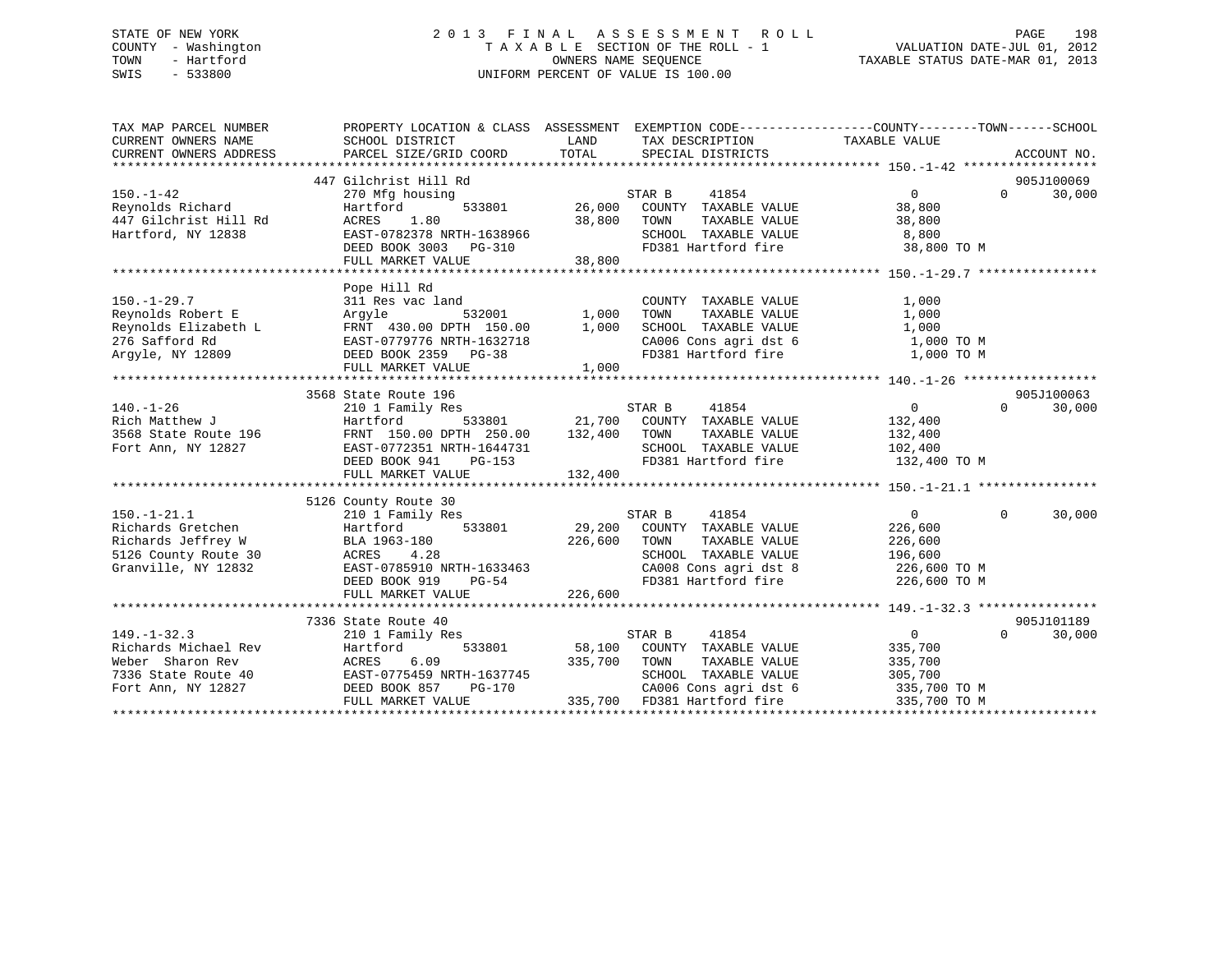# STATE OF NEW YORK 2 0 1 3 F I N A L A S S E S S M E N T R O L L PAGE 199 COUNTY - Washington T A X A B L E SECTION OF THE ROLL - 1 VALUATION DATE-JUL 01, 2012 TOWN - Hartford OWNERS NAME SEQUENCE TAXABLE STATUS DATE-MAR 01, 2013 SWIS - 533800 UNIFORM PERCENT OF VALUE IS 100.00UNIFORM PERCENT OF VALUE IS 100.00

| TAX MAP PARCEL NUMBER<br>CURRENT OWNERS NAME<br>CURRENT OWNERS ADDRESS | PROPERTY LOCATION & CLASS ASSESSMENT EXEMPTION CODE----------------COUNTY-------TOWN------SCHOOL<br>SCHOOL DISTRICT<br>PARCEL SIZE/GRID COORD | LAND<br>TOTAL | TAX DESCRIPTION<br>SPECIAL DISTRICTS | TAXABLE VALUE  | ACCOUNT NO.            |
|------------------------------------------------------------------------|-----------------------------------------------------------------------------------------------------------------------------------------------|---------------|--------------------------------------|----------------|------------------------|
|                                                                        |                                                                                                                                               |               |                                      |                |                        |
|                                                                        | Swamp Ln                                                                                                                                      |               |                                      |                |                        |
| $149. - 1 - 32.12$                                                     | 314 Rural vac<10                                                                                                                              |               | COUNTY TAXABLE VALUE                 | 3,000          |                        |
| Richards Michael Rev                                                   | 533801<br>Hartford                                                                                                                            | 3,000         | TOWN<br>TAXABLE VALUE                | 3,000          |                        |
| Weber Sharon Rev                                                       | ACRES<br>1.86                                                                                                                                 | 3,000         | SCHOOL TAXABLE VALUE                 | 3,000          |                        |
| 7336 State Route 40                                                    | EAST-0775561 NRTH-1637516                                                                                                                     |               | CA006 Cons agri dst 6                | 3,000 TO M     |                        |
| Fort Ann, NY 12827                                                     | DEED BOOK 857<br>PG-170                                                                                                                       |               | FD381 Hartford fire                  | 3,000 TO M     |                        |
|                                                                        | FULL MARKET VALUE                                                                                                                             | 3,000         |                                      |                |                        |
|                                                                        |                                                                                                                                               |               |                                      |                |                        |
|                                                                        | 220 Blood St                                                                                                                                  |               |                                      |                | 905J100542             |
| $142. - 1 - 18$                                                        | 210 1 Family Res                                                                                                                              |               | 41834<br>STAR EN                     | $\overline{0}$ | 32,200<br>$\Omega$     |
| Ricketts Harold R                                                      | Hartford<br>533801                                                                                                                            |               | 29,100 COUNTY TAXABLE VALUE          | 32,200         |                        |
| Ricketts Mae Wade                                                      | ACRES<br>2.60                                                                                                                                 | 32,200        | TOWN<br>TAXABLE VALUE                | 32,200         |                        |
| 220 Blood St                                                           | EAST-0793349 NRTH-1645749                                                                                                                     |               | SCHOOL TAXABLE VALUE                 | $\sim$ 0       |                        |
| Granville, NY 12832                                                    | DEED BOOK 410<br>PG-892                                                                                                                       |               | FD381 Hartford fire                  | 32,200 TO M    |                        |
|                                                                        | FULL MARKET VALUE                                                                                                                             | 32,200        |                                      |                |                        |
|                                                                        |                                                                                                                                               |               |                                      |                |                        |
|                                                                        | 230 Blood St                                                                                                                                  |               |                                      |                |                        |
| $142. - 1 - 18.1$                                                      | 210 1 Family Res                                                                                                                              |               | STAR B<br>41854                      | $\overline{0}$ | 30,000<br>$\Omega$     |
| Ricketts Harold W                                                      | Hartford<br>533801                                                                                                                            |               | 23,000 COUNTY TAXABLE VALUE          | 106,800        |                        |
| Ricketts Penny                                                         | 1.00<br>ACRES                                                                                                                                 | 106,800       | TOWN<br>TAXABLE VALUE                | 106,800        |                        |
| 230 Blood St                                                           | EAST-0793376 NRTH-1645904                                                                                                                     |               | SCHOOL TAXABLE VALUE                 | 76,800         |                        |
| Granville, NY 12832                                                    | DEED BOOK 669<br>PG-199                                                                                                                       |               | FD381 Hartford fire                  | 106,800 TO M   |                        |
|                                                                        | FULL MARKET VALUE                                                                                                                             | 106,800       |                                      |                |                        |
|                                                                        |                                                                                                                                               |               |                                      |                |                        |
|                                                                        | 3 Eldridge Ln                                                                                                                                 |               |                                      |                |                        |
| $140. -1 - 1.3$                                                        | 210 1 Family Res                                                                                                                              |               | STAR B<br>41854                      | $\overline{0}$ | $\Omega$<br>30,000     |
| Riley Terry                                                            | 533801<br>Hartford                                                                                                                            | 41,100        | COUNTY TAXABLE VALUE                 | 142,000        |                        |
| Riley Donna J                                                          | ACRES<br>5.75                                                                                                                                 | 142,000       | TAXABLE VALUE<br>TOWN                | 142,000        |                        |
| 3 Eldridge Ln                                                          | EAST-0771751 NRTH-1644846                                                                                                                     |               | SCHOOL TAXABLE VALUE                 | 112,000        |                        |
| Fort Ann, NY 12827                                                     | DEED BOOK 1939 PG-304                                                                                                                         |               | FD381 Hartford fire                  | 142,000 TO M   |                        |
|                                                                        | FULL MARKET VALUE                                                                                                                             | 142,000       |                                      |                |                        |
|                                                                        |                                                                                                                                               |               |                                      |                |                        |
|                                                                        | Blood St                                                                                                                                      |               |                                      |                | 905J100543             |
| $132. - 4 - 13$                                                        | 322 Rural vac>10                                                                                                                              |               | COUNTY TAXABLE VALUE                 | 15,700         |                        |
| Ritchie William Jr                                                     | 533801<br>Hartford                                                                                                                            | 15,700        | TAXABLE VALUE<br>TOWN                | 15,700         |                        |
| Box 50                                                                 | ACRES 13.60                                                                                                                                   | 15,700        | SCHOOL TAXABLE VALUE                 | 15,700         |                        |
| Middle Granville, NY 12849                                             | EAST-0794022 NRTH-1652641                                                                                                                     |               | FD381 Hartford fire                  | 15,700 TO M    |                        |
|                                                                        | DEED BOOK 423<br>PG-337                                                                                                                       |               |                                      |                |                        |
|                                                                        | FULL MARKET VALUE                                                                                                                             | 15,700        |                                      |                |                        |
|                                                                        |                                                                                                                                               |               |                                      |                |                        |
|                                                                        | 3251 Coach Rd                                                                                                                                 |               |                                      |                |                        |
|                                                                        |                                                                                                                                               |               |                                      |                |                        |
| $149. - 1 - 24.9$                                                      | 210 1 Family Res<br>533801                                                                                                                    |               | STAR B<br>41854                      | $\overline{0}$ | 30,000<br>$\mathbf{0}$ |
| Robbins Darrell W                                                      | Hartford                                                                                                                                      | 32,500        | COUNTY TAXABLE VALUE                 | 160,100        |                        |
| Robbins Jodi A                                                         | ACRES<br>3.50                                                                                                                                 | 160,100       | TOWN<br>TAXABLE VALUE                | 160,100        |                        |
| PO Box 132                                                             | EAST-0779027 NRTH-1640389                                                                                                                     |               | SCHOOL TAXABLE VALUE                 | 130,100        |                        |
| Hartford, NY 12838                                                     | DEED BOOK 2442 PG-135                                                                                                                         |               | FD381 Hartford fire                  | 160,100 TO M   |                        |
|                                                                        | FULL MARKET VALUE                                                                                                                             | 160,100       |                                      |                |                        |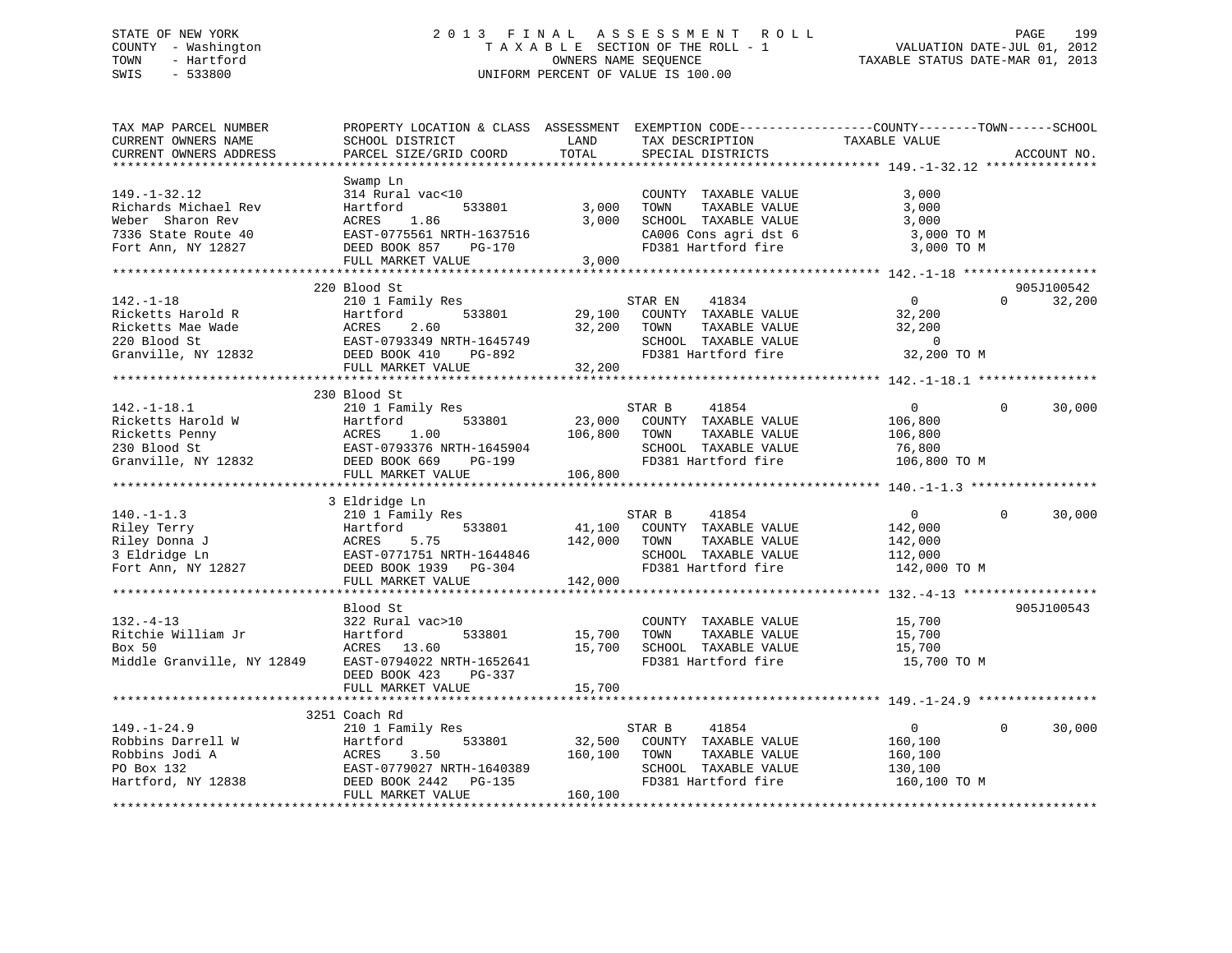| STATE OF NEW YORK   | 2013 FINAL ASSESSMENT ROLL         | PAGE                             | 200 |
|---------------------|------------------------------------|----------------------------------|-----|
| COUNTY - Washington | TAXABLE SECTION OF THE ROLL - 1    | VALUATION DATE-JUL 01, 2012      |     |
| - Hartford<br>TOWN  | OWNERS NAME SEOUENCE               | TAXABLE STATUS DATE-MAR 01, 2013 |     |
| $-533800$<br>SWIS   | UNIFORM PERCENT OF VALUE IS 100.00 |                                  |     |

| TAX MAP PARCEL NUMBER<br>CURRENT OWNERS NAME | SCHOOL DISTRICT                                   | LAND    | TAX DESCRIPTION TAXABLE VALUE                | PROPERTY LOCATION & CLASS ASSESSMENT EXEMPTION CODE----------------COUNTY-------TOWN-----SCHOOL |                |
|----------------------------------------------|---------------------------------------------------|---------|----------------------------------------------|-------------------------------------------------------------------------------------------------|----------------|
| CURRENT OWNERS ADDRESS                       | PARCEL SIZE/GRID COORD                            | TOTAL   | SPECIAL DISTRICTS                            |                                                                                                 | ACCOUNT NO.    |
|                                              | 119 Gilchrist Hill Rd                             |         |                                              |                                                                                                 | 905J100544     |
| $141. - 3 - 3$                               | 210 1 Family Res                                  |         | EFVET CL/T 41003                             | $\Omega$<br>28,552                                                                              | $\overline{0}$ |
| Robbins Virginia                             | Hartford                                          |         | 533801 31,400 ELG FVT/CO 41102               | 1,500<br>$\Omega$                                                                               | $\overline{0}$ |
| Robbins Davis                                | 3.20<br>ACRES                                     |         | 67,600 AGED-CO/TN 41801                      | 33,050<br>19,524                                                                                | $\overline{0}$ |
| 119 Gilchrist Hill Rd                        | EAST-0783890 NRTH-1643457                         |         | AGED-SCH 41804                               | $\overline{0}$<br>$\Omega$                                                                      | 23,660         |
| Hartford, NY 12838                           | DEED BOOK 437<br>PG-560                           |         | STAR EN<br>41834                             | $\overline{0}$<br>$\Omega$                                                                      | 43,940         |
|                                              | FULL MARKET VALUE                                 |         | 67,600 COUNTY TAXABLE VALUE                  | 33,050                                                                                          |                |
|                                              |                                                   |         | TAXABLE VALUE<br>TOWN                        | 19,524                                                                                          |                |
|                                              |                                                   |         | SCHOOL TAXABLE VALUE                         | $\mathbf{0}$                                                                                    |                |
|                                              |                                                   |         | FD381 Hartford fire                          | 67,600 TO M                                                                                     |                |
|                                              |                                                   |         |                                              |                                                                                                 |                |
|                                              | Coach Rd                                          |         |                                              |                                                                                                 | 905J100252     |
| $149. - 1 - 24.1$                            | 323 Vacant rural                                  |         | COUNTY TAXABLE VALUE                         | 118,500                                                                                         |                |
| Robbins Virginia                             | Hartford<br>533801                                | 118,500 | TOWN<br>TAXABLE VALUE                        | 118,500                                                                                         |                |
| 119 Gilchrist Hill Rd                        | ACRES 70.20                                       | 118,500 | SCHOOL TAXABLE VALUE                         | 118,500                                                                                         |                |
| Hartford, NY 12838                           | EAST-0778729 NRTH-1639371                         |         | FD381 Hartford fire                          | 118,500 TO M                                                                                    |                |
|                                              | DEED BOOK 841<br>PG-167                           |         |                                              |                                                                                                 |                |
|                                              | FULL MARKET VALUE                                 | 118,500 |                                              |                                                                                                 |                |
|                                              |                                                   |         |                                              |                                                                                                 |                |
|                                              | 96 County Route 23                                |         |                                              |                                                                                                 | 905J100299     |
| $132.15 - 2 - 40$                            | 210 1 Family Res                                  |         | STAR B<br>41854                              | $\overline{0}$<br>$\Omega$                                                                      | 30,000         |
| Roberts David M                              | Hartford                                          |         | 533801 12,400 COUNTY TAXABLE VALUE           | 136,900                                                                                         |                |
| Roberts Nancy M                              | 55.00 DPTH 230.00<br>FRNT                         | 136,900 | TOWN<br>TAXABLE VALUE                        | 136,900                                                                                         |                |
| 96 County Route 23                           | EAST-0786941 NRTH-1653797                         |         | SCHOOL TAXABLE VALUE                         | 106,900                                                                                         |                |
| Hartford, NY 12838                           | DEED BOOK 2314 PG-257                             |         | CA007 Cons agri dst 7                        | 136,900 TO M                                                                                    |                |
|                                              | FULL MARKET VALUE                                 |         | 136,900 FD381 Hartford fire                  | 136,900 TO M                                                                                    |                |
|                                              |                                                   |         |                                              |                                                                                                 |                |
|                                              | State Route 40                                    |         |                                              |                                                                                                 | 905J100199     |
| $141. - 1 - 35$                              | 311 Res vac land                                  |         | COUNTY TAXABLE VALUE                         | 1,000                                                                                           |                |
| Roberts David M                              | Hartford<br>533801                                | 1,000   | TAXABLE VALUE<br>TOWN                        | 1,000                                                                                           |                |
| 96 County Route 23                           | FRNT 402.00 DPTH 76.00                            | 1,000   | SCHOOL TAXABLE VALUE                         | 1,000                                                                                           |                |
| Hartford, NY 12838                           | EAST-0786315 NRTH-1651016                         |         | CA007 Cons agri dst 7                        | 1,000 TO M                                                                                      |                |
|                                              | DEED BOOK 911<br>$PG-11$                          |         | FD381 Hartford fire                          | 1,000 TO M                                                                                      |                |
|                                              | FULL MARKET VALUE                                 | 1,000   |                                              |                                                                                                 |                |
|                                              |                                                   |         |                                              |                                                                                                 |                |
|                                              | 57 Strainer Ln                                    |         |                                              |                                                                                                 |                |
| $131. - 1 - 2.2$                             | 210 1 Family Res                                  |         | COUNTY TAXABLE VALUE                         | 170,000                                                                                         |                |
| Roberts Joseph W                             | Hartford<br>533801                                | 28,600  | TOWN<br>TAXABLE VALUE                        | 170,000                                                                                         |                |
| 311 Butler Rd                                | 2.47<br>ACRES                                     | 170,000 | SCHOOL TAXABLE VALUE                         | 170,000                                                                                         |                |
| Hampton, NY 12837                            | EAST-0771220 NRTH-1654020<br>DEED BOOK 2730 PG-19 |         | CA007 Cons agri dst 7<br>FD381 Hartford fire | 170,000 TO M<br>170,000 TO M                                                                    |                |
|                                              |                                                   |         |                                              |                                                                                                 |                |

\*\*\*\*\*\*\*\*\*\*\*\*\*\*\*\*\*\*\*\*\*\*\*\*\*\*\*\*\*\*\*\*\*\*\*\*\*\*\*\*\*\*\*\*\*\*\*\*\*\*\*\*\*\*\*\*\*\*\*\*\*\*\*\*\*\*\*\*\*\*\*\*\*\*\*\*\*\*\*\*\*\*\*\*\*\*\*\*\*\*\*\*\*\*\*\*\*\*\*\*\*\*\*\*\*\*\*\*\*\*\*\*\*\*\*\*\*\*\*\*\*\*\*\*\*\*\*\*\*\*\*\*

DEED BOOK 2730 PG-19<br>FULL MARKET VALUE 170,000

FULL MARKET VALUE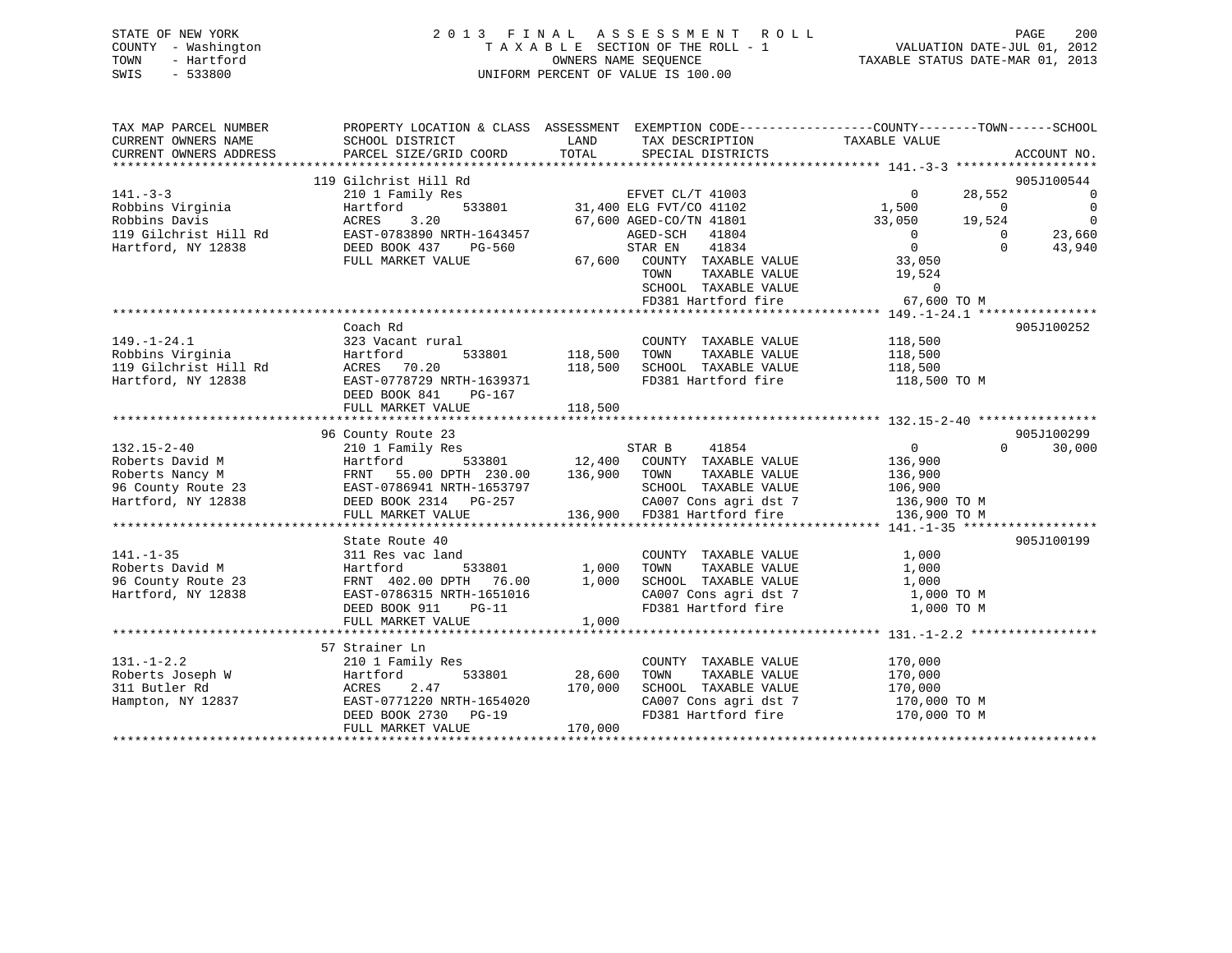# STATE OF NEW YORK 2 0 1 3 F I N A L A S S E S S M E N T R O L L PAGE 201 COUNTY - Washington T A X A B L E SECTION OF THE ROLL - 1 VALUATION DATE-JUL 01, 2012 TOWN - Hartford **TAXABLE STATUS DATE-MAR 01, 2013** SWIS - 533800 UNIFORM PERCENT OF VALUE IS 100.00

| TAX MAP PARCEL NUMBER<br>CURRENT OWNERS NAME | SCHOOL DISTRICT                         | PROPERTY LOCATION & CLASS ASSESSMENT EXEMPTION CODE----------------COUNTY-------TOWN------SCHOOL<br>LAND<br>TAX DESCRIPTION | TAXABLE VALUE                                      |
|----------------------------------------------|-----------------------------------------|-----------------------------------------------------------------------------------------------------------------------------|----------------------------------------------------|
| CURRENT OWNERS ADDRESS                       | PARCEL SIZE/GRID COORD                  | TOTAL<br>SPECIAL DISTRICTS                                                                                                  | ACCOUNT NO.                                        |
|                                              |                                         |                                                                                                                             |                                                    |
| $132. - 1 - 22$                              | 206 County Route 23<br>210 1 Family Res | STAR B<br>41854                                                                                                             | 905J100367<br>$\overline{0}$<br>30,000<br>$\Omega$ |
| Robillard Mark E                             | 533801<br>Hartford                      | 20,600<br>COUNTY TAXABLE VALUE                                                                                              | 120,500                                            |
| 206 County Route 23                          | FRNT 107.00 DPTH 300.00                 | 120,500<br>TOWN<br>TAXABLE VALUE                                                                                            | 120,500                                            |
| Granville, NY 12832                          | EAST-0788653 NRTH-1655591               | SCHOOL TAXABLE VALUE                                                                                                        | 90,500                                             |
|                                              | DEED BOOK 2637 PG-143                   | CA007 Cons agri dst 7                                                                                                       | 120,500 TO M                                       |
|                                              | FULL MARKET VALUE                       | 120,500 FD381 Hartford fire                                                                                                 | 120,500 TO M                                       |
|                                              |                                         |                                                                                                                             |                                                    |
|                                              | 659 Halls Pond Rd                       | 65 PCT OF VALUE USED FOR EXEMPTION PURPOSES                                                                                 | 905J100255                                         |
| $150. - 1 - 17.1$                            | 241 Rural res&ag                        | CBT VET/TC 41131                                                                                                            | 50,000<br>45,000<br>- 0                            |
| Rock Stanley D                               | 533801<br>Hartford                      | 147,300 AG DIST<br>41720                                                                                                    | 83,295<br>83,295<br>83,295                         |
| Rock Janet R                                 | ACRES 105.50                            | 309,600 STAR EN<br>41834                                                                                                    | $\overline{0}$<br>$\bigcirc$<br>63,300             |
| 659 Halls Pond Rd                            | EAST-0790896 NRTH-1634324               | COUNTY TAXABLE VALUE                                                                                                        | 176,305                                            |
| Granville, NY 12832                          | DEED BOOK 872<br>PG-343                 | TOWN<br>TAXABLE VALUE                                                                                                       | 181,305                                            |
|                                              | FULL MARKET VALUE                       | 309,600<br>SCHOOL TAXABLE VALUE                                                                                             | 163,005                                            |
| MAY BE SUBJECT TO PAYMENT                    |                                         | CA008 Cons agri dst 8                                                                                                       | 226,305 TO M                                       |
| UNDER AGDIST LAW TIL 2017                    |                                         | 83,295 EX                                                                                                                   |                                                    |
|                                              |                                         | FD381 Hartford fire                                                                                                         | 309,600 TO M                                       |
|                                              |                                         |                                                                                                                             |                                                    |
|                                              | 5601 County Route 30                    |                                                                                                                             | 905J100548                                         |
| $141. - 3 - 30$                              | 240 Rural res                           | 41834<br>STAR EN                                                                                                            | $\Omega$<br>$\overline{0}$<br>63,300               |
| Rogers Marcus B Rev                          | Hartford<br>533801                      | 36,100<br>COUNTY TAXABLE VALUE                                                                                              | 236,600                                            |
| Rogers June Q                                | $870 - 64$                              | 236,600<br>TOWN<br>TAXABLE VALUE                                                                                            | 236,600                                            |
| 5601 County Route 30                         | ACRES 12.44                             | SCHOOL TAXABLE VALUE                                                                                                        | 173,300                                            |
| Granville, NY 12832                          | EAST-0787677 NRTH-1643032               | CA008 Cons agri dst 8                                                                                                       | 236,600 TO M                                       |
|                                              | DEED BOOK 655<br>$PG-85$                | FD381 Hartford fire                                                                                                         | 236,600 TO M                                       |
|                                              | FULL MARKET VALUE                       | 236,600                                                                                                                     |                                                    |
|                                              |                                         |                                                                                                                             |                                                    |
|                                              | 40 Skyview Meadows Ln                   |                                                                                                                             | 905J101020                                         |
| $141. - 1 - 58$                              | 210 1 Family Res                        | 41854<br>STAR B                                                                                                             | $\overline{0}$<br>$\Omega$<br>30,000               |
| Rogers Joshua L                              | 533801<br>Hartford                      | 24,000<br>COUNTY TAXABLE VALUE                                                                                              | 165,000                                            |
| 40 Skyview Meadows Ln                        | 1.25<br>ACRES                           | 165,000 TOWN<br>TAXABLE VALUE                                                                                               | 165,000                                            |
| Granville, NY 12832                          | EAST-0787514 NRTH-1648544               | SCHOOL TAXABLE VALUE                                                                                                        | 135,000                                            |
|                                              | DEED BOOK 2535 PG-349                   | CA007 Cons agri dst 7                                                                                                       | 165,000 TO M                                       |
|                                              | FULL MARKET VALUE                       | 165,000 FD381 Hartford fire                                                                                                 | 165,000 TO M                                       |
|                                              |                                         |                                                                                                                             |                                                    |
|                                              | 11 East St                              |                                                                                                                             | 905J100580                                         |
| $132.15 - 2 - 9$                             | 210 1 Family Res                        | STAR B<br>41854                                                                                                             | $\Omega$<br>30,000<br>$\overline{0}$               |
| Rogers Matthew A                             | Hartford<br>533801                      | 24,300<br>COUNTY TAXABLE VALUE                                                                                              | 106,000                                            |
| 11 East St                                   | ACRES<br>1.35                           | 106,000<br>TAXABLE VALUE<br>TOWN                                                                                            | 106,000                                            |
| Hartford, NY 12838                           | EAST-0786732 NRTH-1652513               | SCHOOL TAXABLE VALUE                                                                                                        | 76,000                                             |
|                                              | DEED BOOK 554<br>$PG-205$               | CA007 Cons agri dst 7                                                                                                       | 106,000 TO M                                       |
|                                              | FULL MARKET VALUE                       | 106,000 FD381 Hartford fire                                                                                                 | 106,000 TO M                                       |
|                                              |                                         |                                                                                                                             |                                                    |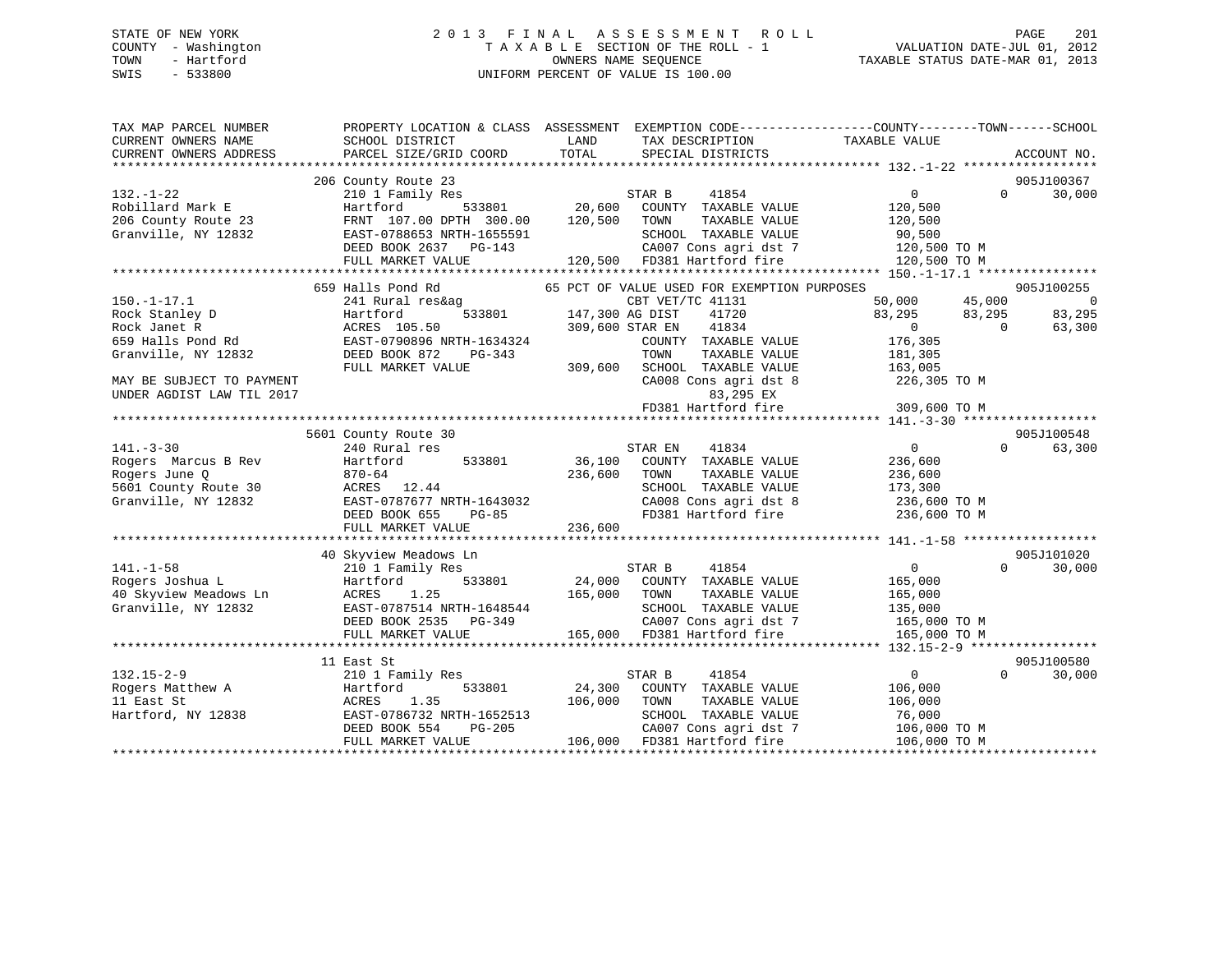# STATE OF NEW YORK 2 0 1 3 F I N A L A S S E S S M E N T R O L L PAGE 202 COUNTY - Washington T A X A B L E SECTION OF THE ROLL - 1 VALUATION DATE-JUL 01, 2012 TOWN - Hartford **TAXABLE STATUS DATE-MAR 01, 2013** OWNERS NAME SEQUENCE TAXABLE STATUS DATE-MAR 01, 2013 SWIS - 533800 UNIFORM PERCENT OF VALUE IS 100.00

| TAX MAP PARCEL NUMBER                                                                                                                                          | PROPERTY LOCATION & CLASS ASSESSMENT EXEMPTION CODE----------------COUNTY-------TOWN------SCHOOL |               |                                                |                        |                          |
|----------------------------------------------------------------------------------------------------------------------------------------------------------------|--------------------------------------------------------------------------------------------------|---------------|------------------------------------------------|------------------------|--------------------------|
| CURRENT OWNERS NAME                                                                                                                                            | SCHOOL DISTRICT                                                                                  | LAND          | TAX DESCRIPTION                                | TAXABLE VALUE          |                          |
| CURRENT OWNERS ADDRESS                                                                                                                                         | PARCEL SIZE/GRID COORD                                                                           | TOTAL         | SPECIAL DISTRICTS                              |                        | ACCOUNT NO.              |
|                                                                                                                                                                |                                                                                                  |               |                                                |                        |                          |
|                                                                                                                                                                | 419 Gilchrist Hill Rd                                                                            |               |                                                |                        | 905J101402               |
| $150. - 1 - 64.1$                                                                                                                                              | 210 1 Family Res                                                                                 |               | STAR B<br>41854                                | $\overline{0}$         | $0 \t30,000$             |
| Rogers Paul W                                                                                                                                                  | 533801<br>Hartford                                                                               |               | 33,800 COUNTY TAXABLE VALUE                    | 215,700                |                          |
| Rogers Wendy C                                                                                                                                                 | $P/O$ 11                                                                                         | 215,700 TOWN  | TAXABLE VALUE                                  |                        |                          |
| Rogers wendy C<br>419 Gilchrist Hill Rd                                                                                                                        | ACRES<br>7.17 BANK<br>40                                                                         |               | SCHOOL TAXABLE VALUE                           | 215,700<br>185,700     |                          |
| Hartford, NY 12838                                                                                                                                             | EAST-0783049 NRTH-1638601                                                                        |               | FD381 Hartford fire 215,700 TO M               |                        |                          |
|                                                                                                                                                                | DEED BOOK 692<br>PG-292                                                                          |               |                                                |                        |                          |
|                                                                                                                                                                | FULL MARKET VALUE                                                                                | 215,700       |                                                |                        |                          |
|                                                                                                                                                                |                                                                                                  |               |                                                |                        |                          |
|                                                                                                                                                                | Blood St                                                                                         |               |                                                |                        | 905J100574               |
| $142. - 1 - 15$                                                                                                                                                | 323 Vacant rural                                                                                 |               | COUNTY TAXABLE VALUE                           | 50,100                 |                          |
| Rogers Richard C Major                                                                                                                                         | 533801 50,100<br>Hartford                                                                        |               | TAXABLE VALUE<br>TOWN                          | 50,100                 |                          |
|                                                                                                                                                                |                                                                                                  | 50,100        | SCHOOL TAXABLE VALUE 50,100                    |                        |                          |
|                                                                                                                                                                | EAST-0794844 NRTH-1646462                                                                        |               | FD381 Hartford fire                            | 50,100 TO M            |                          |
| Rogers Margaret A<br>Rogers Margaret A<br>PO Box 31173<br>Fort Greely, AK 99731-1173<br>DEED BOOK 2338 PG-161                                                  |                                                                                                  |               |                                                |                        |                          |
|                                                                                                                                                                | FULL MARKET VALUE                                                                                | 50,100        |                                                |                        |                          |
|                                                                                                                                                                |                                                                                                  |               |                                                |                        |                          |
|                                                                                                                                                                | Coach Rd                                                                                         |               |                                                |                        | 905J101186               |
| $149. - 1 - 26.9$                                                                                                                                              | 314 Rural vac<10                                                                                 |               | COUNTY TAXABLE VALUE                           | 26,000<br>26,000       |                          |
| Ross Gerald F                                                                                                                                                  | Hartford                                                                                         | 533801 26,000 | TOWN<br>TAXABLE VALUE                          |                        |                          |
|                                                                                                                                                                |                                                                                                  | 26,000        | SCHOOL TAXABLE VALUE 26,000                    |                        |                          |
|                                                                                                                                                                | EAST-0779593 NRTH-1637825                                                                        |               | FD381 Hartford fire                            | 26,000 TO M            |                          |
| Noss extrains<br>Ross Patricia<br>3144 Coach Rd<br>Argyle, NY 12809<br>DEED BOOK 658                                                                           | PG-67                                                                                            |               |                                                |                        |                          |
|                                                                                                                                                                |                                                                                                  |               |                                                |                        |                          |
|                                                                                                                                                                |                                                                                                  |               |                                                |                        |                          |
|                                                                                                                                                                | 3144 Coach Rd                                                                                    |               |                                                |                        | 905J101187               |
| $149. - 1 - 26.10$                                                                                                                                             | 210 1 Family Res                                                                                 |               | WAR VET/TC 41121                               | 20,940                 | 20,940<br>$\overline{0}$ |
| Ross Gerald F                                                                                                                                                  | Hartford 533801 37,400 STAR B                                                                    |               | 41854                                          | $\overline{0}$         | 30,000<br>$\Omega$       |
| Ross Patricia                                                                                                                                                  | 594/257<br>ACRES       7.36                                                                      |               | 139,600 COUNTY TAXABLE VALUE                   | 118,660<br>118,660     |                          |
| 3144 Coach Rd                                                                                                                                                  |                                                                                                  |               | TOWN<br>TAXABLE VALUE                          |                        |                          |
| Argyle, NY 12809 EAST-0779653 NRTH-1637475                                                                                                                     |                                                                                                  |               | SCHOOL TAXABLE VALUE 109,600                   |                        |                          |
|                                                                                                                                                                | DEED BOOK 658<br>PG-65                                                                           |               | FD381 Hartford fire                            | 139,600 TO M           |                          |
|                                                                                                                                                                | FULL MARKET VALUE                                                                                | 139,600       |                                                |                        |                          |
|                                                                                                                                                                |                                                                                                  |               |                                                |                        |                          |
|                                                                                                                                                                | 33 Gilchrist Hill Ext                                                                            |               |                                                |                        | 905J100270               |
| $141 - 3 - 7$                                                                                                                                                  | 210 1 Family Res                                                                                 |               | AGED-CO/TN 41801                               | 72,250                 | 72,250<br>$\overline{0}$ |
| 141.-3-7<br>Ross Joseph J<br>Ross Joseph J<br>Ross Olga R<br>33 Gilchrest Hill Ext<br>Hartford, NY 12838<br>Hartford, NY 12838<br>Ross DEED BOOK 466<br>PG-233 |                                                                                                  |               | 533801 30,100 AGED-SCH 41804                   | $\overline{0}$         | 36,125<br>$\overline{0}$ |
|                                                                                                                                                                |                                                                                                  |               | 144,500 STAR EN 41834                          | $\overline{0}$         | $\Omega$<br>63,300       |
|                                                                                                                                                                |                                                                                                  |               | COUNTY TAXABLE VALUE<br>TOWN     TAXABLE VALUE | 72,250                 |                          |
|                                                                                                                                                                |                                                                                                  |               |                                                | 72,250                 |                          |
|                                                                                                                                                                | FULL MARKET VALUE                                                                                |               | 144,500 SCHOOL TAXABLE VALUE                   | 45,075<br>144,500 TO M |                          |
|                                                                                                                                                                |                                                                                                  |               | FD381 Hartford fire                            |                        |                          |
|                                                                                                                                                                |                                                                                                  |               |                                                |                        |                          |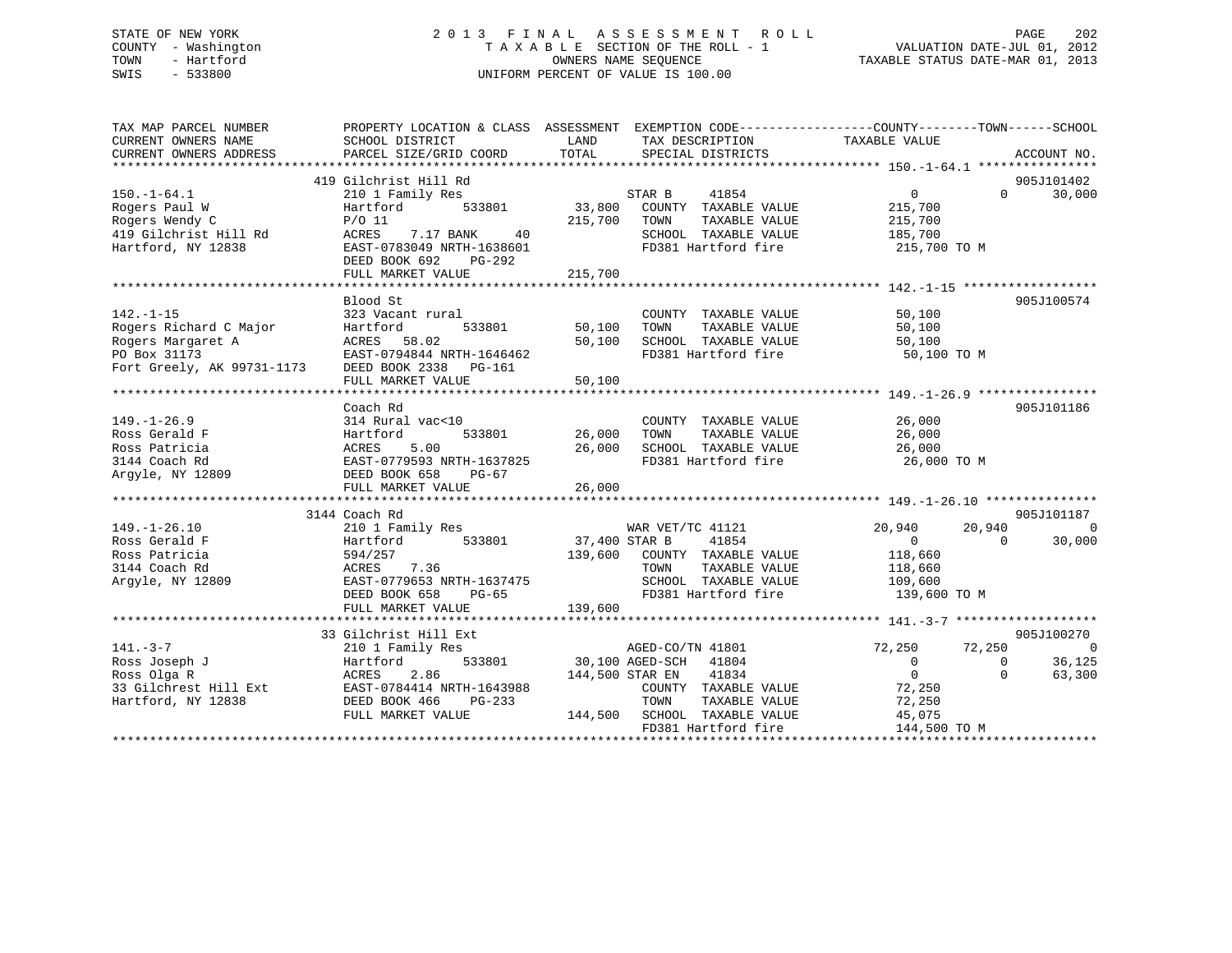# STATE OF NEW YORK 2 0 1 3 F I N A L A S S E S S M E N T R O L L PAGE 203 COUNTY - Washington T A X A B L E SECTION OF THE ROLL - 1 VALUATION DATE-JUL 01, 2012 TOWN - Hartford **TAXABLE STATUS DATE-MAR 01, 2013** SWIS - 533800 UNIFORM PERCENT OF VALUE IS 100.00

| TAX MAP PARCEL NUMBER<br>CURRENT OWNERS NAME<br>CURRENT OWNERS ADDRESS                                                                                                                                 | PROPERTY LOCATION & CLASS ASSESSMENT EXEMPTION CODE----------------COUNTY-------TOWN------SCHOOL<br>SCHOOL DISTRICT<br>PARCEL SIZE/GRID COORD | LAND<br>TOTAL | TAX DESCRIPTION<br>SPECIAL DISTRICTS                                                                                                                              | TAXABLE VALUE       | ACCOUNT NO.        |
|--------------------------------------------------------------------------------------------------------------------------------------------------------------------------------------------------------|-----------------------------------------------------------------------------------------------------------------------------------------------|---------------|-------------------------------------------------------------------------------------------------------------------------------------------------------------------|---------------------|--------------------|
|                                                                                                                                                                                                        | 5538 County Route 30                                                                                                                          |               |                                                                                                                                                                   |                     | 905J100424         |
| $141. - 3 - 33$                                                                                                                                                                                        | 240 Rural res                                                                                                                                 |               | STAR B<br>41854                                                                                                                                                   | $\overline{0}$      | 30,000<br>$\Omega$ |
| Roy Diane                                                                                                                                                                                              | Hartford                                                                                                                                      |               |                                                                                                                                                                   | 105,800             |                    |
| 5538 County Route 30                                                                                                                                                                                   | ACRES 10.43                                                                                                                                   | 105,800       | 533801 27,700 COUNTY TAXABLE VALUE<br>TAXABLE VALUE<br>TOWN                                                                                                       | 105,800             |                    |
| Granville, NY 12832                                                                                                                                                                                    | EAST-0789488 NRTH-1642326                                                                                                                     |               | SCHOOL TAXABLE VALUE                                                                                                                                              | 75,800              |                    |
|                                                                                                                                                                                                        | DEED BOOK 918                                                                                                                                 |               |                                                                                                                                                                   |                     |                    |
|                                                                                                                                                                                                        | FULL MARKET VALUE                                                                                                                             |               | - 2008 Cons agri dst 8<br>PG-116 CA008 Cons agri dst 8<br>E 105,800 FD381 Hartford fire<br>CA008 Cons agri dst 8 105,800 TO M<br>FD381 Hartford fire 105,800 TO M |                     |                    |
|                                                                                                                                                                                                        |                                                                                                                                               |               |                                                                                                                                                                   |                     |                    |
|                                                                                                                                                                                                        | County Route 30 OFF                                                                                                                           |               |                                                                                                                                                                   |                     |                    |
| $141. - 3 - 33.2$                                                                                                                                                                                      | 323 Vacant rural                                                                                                                              |               | COUNTY TAXABLE VALUE                                                                                                                                              | 48,300              |                    |
| Roy Diane                                                                                                                                                                                              | Hartford                                                                                                                                      | 533801 48,300 | TAXABLE VALUE<br>TOWN                                                                                                                                             | 48,300              |                    |
| 5538 County Route 30                                                                                                                                                                                   | ACRES 58.57                                                                                                                                   | 48,300        | SCHOOL TAXABLE VALUE                                                                                                                                              | 48,300              |                    |
| Granville, NY 12832                                                                                                                                                                                    |                                                                                                                                               |               |                                                                                                                                                                   |                     |                    |
|                                                                                                                                                                                                        | EAST-0790029 NRTH-1643948<br>DEED BOOK 918 PG-116                                                                                             |               | CA008 Cons agri dst 8 48,300 TO M<br>FD381 Hartford fire 48,300 TO M                                                                                              |                     |                    |
|                                                                                                                                                                                                        | FULL MARKET VALUE                                                                                                                             | 48,300        |                                                                                                                                                                   |                     |                    |
|                                                                                                                                                                                                        |                                                                                                                                               |               |                                                                                                                                                                   |                     |                    |
|                                                                                                                                                                                                        | 128 North Rd                                                                                                                                  |               |                                                                                                                                                                   |                     | 905J100170         |
| $140. - 1 - 13$                                                                                                                                                                                        | 240 Rural res                                                                                                                                 |               | 41854<br>STAR B                                                                                                                                                   | $\overline{0}$      | 30,000<br>$\Omega$ |
|                                                                                                                                                                                                        |                                                                                                                                               |               |                                                                                                                                                                   | 159,300             |                    |
| Roycewicz Clifford L<br>Roycewicz Denise A<br>128 North Rd<br>Fort Ann, NY 12827<br>Roycewicz Denise A<br>EAST-0773792 NRTH-1641729<br>DEED BOOK 845<br>NGLE DEED BOOK 845<br>NGLE PG-40<br>NGLE PG-40 |                                                                                                                                               | 159,300 TOWN  | 87,400 COUNTY TAXABLE VALUE<br>TAXABLE VALUE                                                                                                                      | 159,300             |                    |
|                                                                                                                                                                                                        |                                                                                                                                               |               |                                                                                                                                                                   |                     |                    |
|                                                                                                                                                                                                        |                                                                                                                                               |               | SCHOOL TAXABLE VALUE 129,300                                                                                                                                      | 159,300 TO M        |                    |
|                                                                                                                                                                                                        | FULL MARKET VALUE                                                                                                                             | 159,300       | FD381 Hartford fire                                                                                                                                               |                     |                    |
|                                                                                                                                                                                                        |                                                                                                                                               |               |                                                                                                                                                                   |                     |                    |
|                                                                                                                                                                                                        | North Rd                                                                                                                                      |               |                                                                                                                                                                   |                     | 905J100549         |
| $140. - 1 - 15$                                                                                                                                                                                        | 314 Rural vac<10                                                                                                                              |               | COUNTY TAXABLE VALUE                                                                                                                                              | 15,000              |                    |
| Roycewicz Clifford L                                                                                                                                                                                   |                                                                                                                                               |               |                                                                                                                                                                   |                     |                    |
|                                                                                                                                                                                                        | Hartford                                                                                                                                      | 533801 15,000 | TOWN<br>TAXABLE VALUE                                                                                                                                             | 15,000              |                    |
| 128 North Rd                                                                                                                                                                                           | 2.40<br>ACRES                                                                                                                                 | 15,000        | SCHOOL TAXABLE VALUE<br>FD381 Hartford fire                                                                                                                       |                     |                    |
| Fort Ann, NY 12827                                                                                                                                                                                     | EAST-0772889 NRTH-1641230                                                                                                                     |               |                                                                                                                                                                   | $15,000$ TO M       |                    |
|                                                                                                                                                                                                        | DEED BOOK 504<br>PG-135                                                                                                                       | 15,000        |                                                                                                                                                                   |                     |                    |
|                                                                                                                                                                                                        | FULL MARKET VALUE                                                                                                                             |               |                                                                                                                                                                   |                     |                    |
|                                                                                                                                                                                                        | Shine Hill Rd OFF                                                                                                                             |               |                                                                                                                                                                   |                     | 905J101184         |
|                                                                                                                                                                                                        |                                                                                                                                               |               |                                                                                                                                                                   | $\frac{2}{2}$ , 700 |                    |
| $149. - 1 - 6.2$                                                                                                                                                                                       | 314 Rural vac<10                                                                                                                              |               | COUNTY TAXABLE VALUE<br>TOWN      TAXABLE VALUE                                                                                                                   |                     |                    |
| Roycewicz Clifford L                                                                                                                                                                                   | 533801<br>Hartford                                                                                                                            | 2,700         |                                                                                                                                                                   | 2,700               |                    |
| 128 North Rd                                                                                                                                                                                           | $149. - 1 - 6.2 - 1$                                                                                                                          | 2,700         | SCHOOL TAXABLE VALUE 2,700                                                                                                                                        |                     |                    |
| Fort Ann, NY 12827                                                                                                                                                                                     | 4.12<br>ACRES                                                                                                                                 |               | FD381 Hartford fire                                                                                                                                               | 2,700 TO M          |                    |
|                                                                                                                                                                                                        | EAST-0771494 NRTH-1640594                                                                                                                     |               |                                                                                                                                                                   |                     |                    |
|                                                                                                                                                                                                        | $PG-135$<br>DEED BOOK 504                                                                                                                     |               |                                                                                                                                                                   |                     |                    |
|                                                                                                                                                                                                        | FULL MARKET VALUE                                                                                                                             | 2,700         |                                                                                                                                                                   |                     |                    |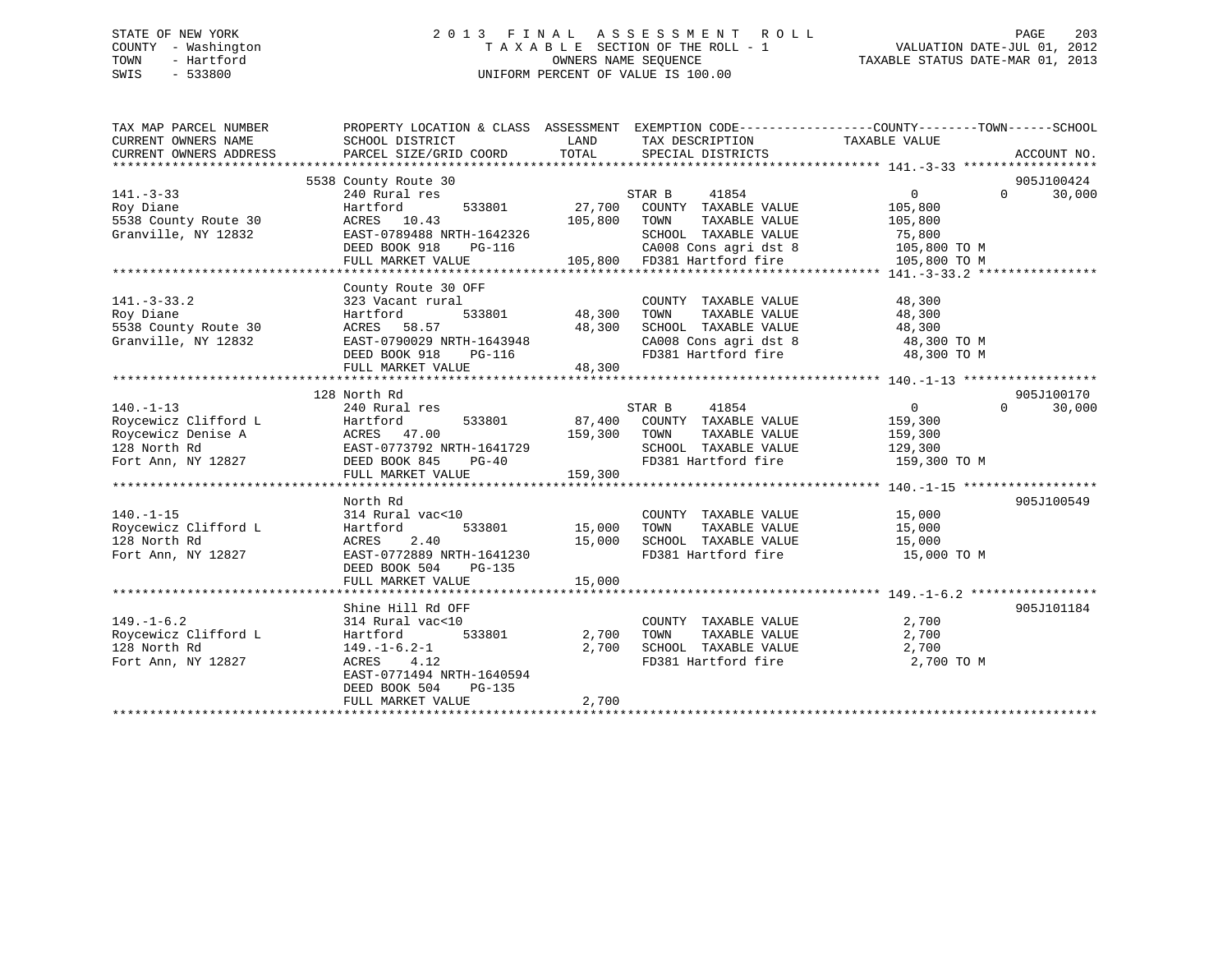# STATE OF NEW YORK 2 0 1 3 F I N A L A S S E S S M E N T R O L L PAGE 204 COUNTY - Washington T A X A B L E SECTION OF THE ROLL - 1 VALUATION DATE-JUL 01, 2012 TOWN - Hartford **TAXABLE STATUS DATE-MAR 01, 2013** SWIS - 533800 UNIFORM PERCENT OF VALUE IS 100.00

| TAX MAP PARCEL NUMBER<br>CURRENT OWNERS NAME                                                                                                                            | SCHOOL DISTRICT                                                                                                                                                                                                               | TAX DESCRIPTION TAXABLE VALUE SPECIAL DISTRICTS<br>LAND                                                                                                                                                                                                                                                                                                                 | PROPERTY LOCATION & CLASS ASSESSMENT EXEMPTION CODE---------------COUNTY-------TOWN-----SCHOOL                                                                                                                                               |
|-------------------------------------------------------------------------------------------------------------------------------------------------------------------------|-------------------------------------------------------------------------------------------------------------------------------------------------------------------------------------------------------------------------------|-------------------------------------------------------------------------------------------------------------------------------------------------------------------------------------------------------------------------------------------------------------------------------------------------------------------------------------------------------------------------|----------------------------------------------------------------------------------------------------------------------------------------------------------------------------------------------------------------------------------------------|
| CURRENT OWNERS ADDRESS                                                                                                                                                  | PARCEL SIZE/GRID COORD                                                                                                                                                                                                        | TOTAL                                                                                                                                                                                                                                                                                                                                                                   | ACCOUNT NO.                                                                                                                                                                                                                                  |
|                                                                                                                                                                         | 5630 County Route 30                                                                                                                                                                                                          |                                                                                                                                                                                                                                                                                                                                                                         |                                                                                                                                                                                                                                              |
| $141.-3-29.2$<br>Rozell Matthew A                                                                                                                                       | 240 Rural res<br>533801<br>Hartford                                                                                                                                                                                           | STAR B<br>41854<br>75,800 COUNTY TAXABLE VALUE                                                                                                                                                                                                                                                                                                                          | $\overline{0}$<br>$\Omega$<br>30,000<br>297,700                                                                                                                                                                                              |
|                                                                                                                                                                         |                                                                                                                                                                                                                               | Rozell Matthew A CRES 64.08<br>Rozell Laura L (2011,100 TO M 2511,100 COMP 2011,100 CAO 2012)<br>SCHOOL TAXABLE VALUE 2011,100 TO M 26100 COMP 2011,100 TO M 297,700 TO M 297,700 TO M 297,700 TO M 297,700 TO M 297,700 TO M 297,                                                                                                                                      |                                                                                                                                                                                                                                              |
|                                                                                                                                                                         |                                                                                                                                                                                                                               |                                                                                                                                                                                                                                                                                                                                                                         |                                                                                                                                                                                                                                              |
|                                                                                                                                                                         |                                                                                                                                                                                                                               |                                                                                                                                                                                                                                                                                                                                                                         |                                                                                                                                                                                                                                              |
| $149. - 1 - 53.1$<br>Rubin Mary<br>293 Shine Hill Rd<br>Fort Ann, NY 12827<br>$150. - 1 - 45.1$<br>Ruckert Christopher J<br>427 Gilchrist Hill Rd<br>Hartford, NY 12838 | 210 1 Family Res<br>Hartford<br>LOT 1<br>700/293. 2707/111<br>ACRES<br>3.00<br>EAST-0774001 NRTH-1638940<br>DEED BOOK 2707 PG-111<br>FULL MARKET VALUE<br>427 Gilchrist Hill Rd<br>210 1 Family Res<br>Hartford<br>ACRES 5.56 | STAR B<br>41854<br>533801 30,600 COUNTY TAXABLE VALUE<br>230,700<br>TOWN<br>TAXABLE VALUE<br>SCHOOL TAXABLE VALUE<br>CA007 Cons agri dst 7<br>230,700<br>STAR B<br>41854<br>533801 40,300 COUNTY TAXABLE VALUE<br>198,500 TOWN<br>SCHOOL TAXABLE VALUE                                                                                                                  | 905J101373<br>$\overline{0}$<br>$\Omega$<br>30,000<br>230,700<br>230,700<br>200,700<br>230,700 TO M<br>FD381 Hartford fire 230,700 TO M<br>905J101374<br>$\overline{0}$<br>$\Omega$<br>30,000<br>198,500<br>TAXABLE VALUE 198,500<br>168,500 |
|                                                                                                                                                                         | EAST-0782524 NRTH-1638685<br>DEED BOOK 2622 PG-70<br>FULL MARKET VALUE                                                                                                                                                        | 198,500                                                                                                                                                                                                                                                                                                                                                                 | FD381 Hartford fire 198,500 TO M                                                                                                                                                                                                             |
|                                                                                                                                                                         |                                                                                                                                                                                                                               |                                                                                                                                                                                                                                                                                                                                                                         |                                                                                                                                                                                                                                              |
| $150. - 1 - 53$<br>Russell Robert H<br>352 Gilchrist Hill Rd<br>Hartford, NY 12838                                                                                      | 210 1 Family Res<br>Hartford                                                                                                                                                                                                  | 350 Gilchrist Hill Rd 83 PCT OF VALUE USED FOR EXEMPTION PURPOSES<br>CBT VET/TC 41131<br>533801 46,900 STAR EN<br>41834<br>ACRES 9.10 72,200 COUNTY TAXABLE VALUE<br>EAST-0784221 NRTH-1640468 TOWN TAXABLE VALUE<br>DEED BOOK 518 PG-5 SCHOOL TAXABLE VALUE<br>FULL MARKET VALUE 72,200 FD381 Hartford fire<br>TOWN TAXABLE VALUE 57,218<br>SCHOOL TAXABLE VALUE 8,900 | 905J101290<br>14,982<br>14,982<br>$\Omega$<br>$\overline{0}$<br>63,300<br>$\overline{0}$<br>57,218                                                                                                                                           |
|                                                                                                                                                                         |                                                                                                                                                                                                                               |                                                                                                                                                                                                                                                                                                                                                                         | 72,200 TO M                                                                                                                                                                                                                                  |
|                                                                                                                                                                         | 1121 Lundy Rd                                                                                                                                                                                                                 |                                                                                                                                                                                                                                                                                                                                                                         | 905J101000                                                                                                                                                                                                                                   |
| $158. - 2 - 6.2$<br>Rutter Joel<br>Rutter Claudia<br>PO Box 17<br>Hartford, NY 12838                                                                                    | 240 Rural res<br>Hartford<br>158.-1-6.2<br>ACRES 10.<br>EAST-078636<br>----- 2008.1<br>ACRES 10.06<br>EAST-0786365 NRTH-1633355                                                                                               | 41802<br>AGED-CO<br>533801 35,400 AGED-TOWN 41803<br>126,300 STAR EN<br>41834<br>COUNTY TAXABLE VALUE 107,355<br>TOWN<br>TAXABLE VALUE                                                                                                                                                                                                                                  | 18,945<br>$\overline{0}$<br>$\Omega$<br>31,575<br>$\Omega$<br>$\overline{0}$<br>$\overline{0}$<br>$\bigcirc$<br>63,300<br>94,725                                                                                                             |
|                                                                                                                                                                         | DEED BOOK 819<br>FULL MARKET VALUE                                                                                                                                                                                            | SCHOOL TAXABLE VALUE 63,000<br>$PG-218$<br>126,300 FD381 Hartford fire                                                                                                                                                                                                                                                                                                  | 126,300 TO M                                                                                                                                                                                                                                 |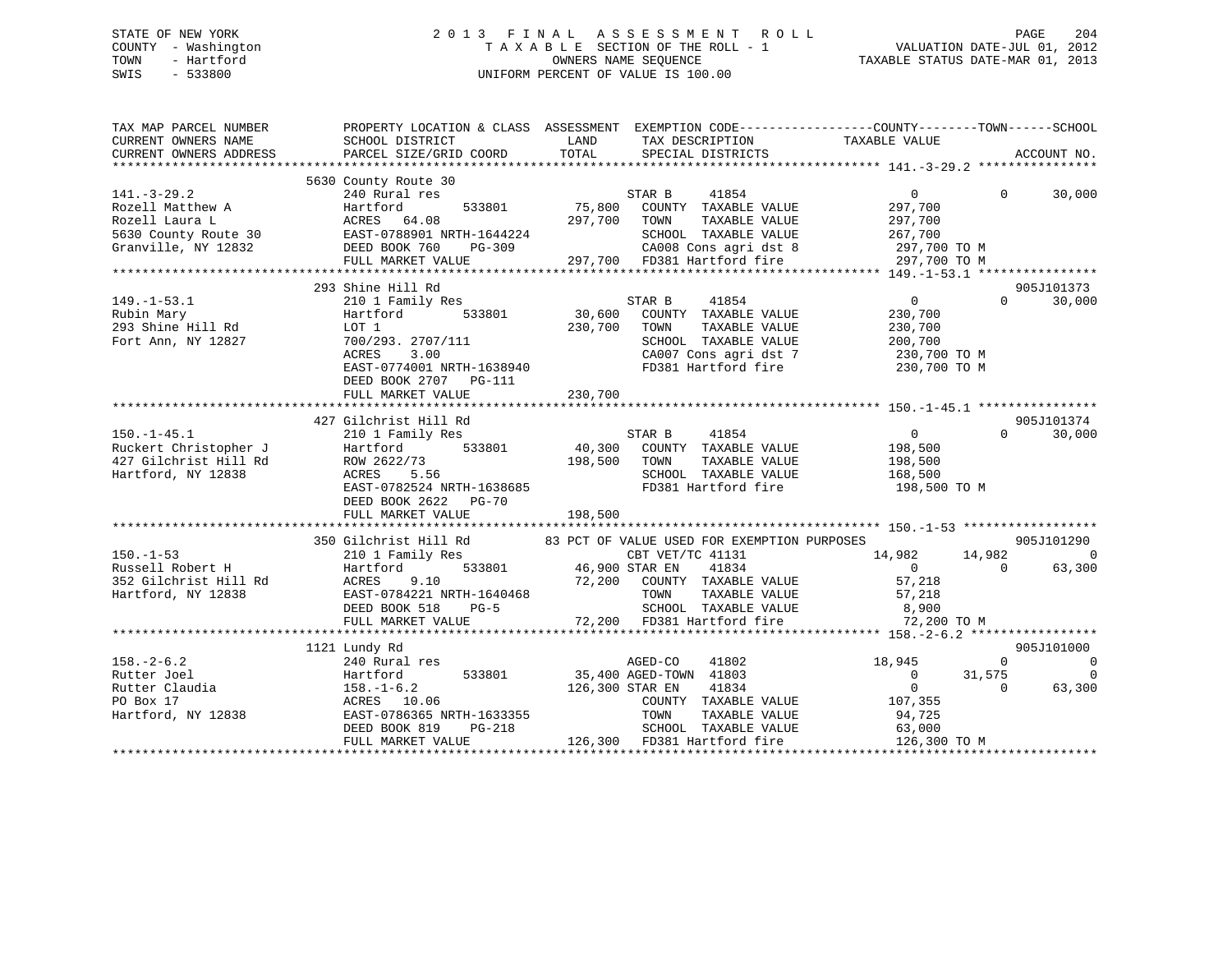# STATE OF NEW YORK 2 0 1 3 F I N A L A S S E S S M E N T R O L L PAGE 205 COUNTY - Washington T A X A B L E SECTION OF THE ROLL - 1 VALUATION DATE-JUL 01, 2012 TOWN - Hartford **TAXABLE STATUS DATE-MAR 01, 2013** SWIS - 533800 UNIFORM PERCENT OF VALUE IS 100.00

| TAX MAP PARCEL NUMBER<br>CURRENT OWNERS NAME<br>CURRENT OWNERS ADDRESS                                | SCHOOL DISTRICT<br>PARCEL SIZE/GRID COORD                                                                                                                                                             | TAX DESCRIPTION TAXABLE VALUE<br>LAND<br>TOTAL<br>SPECIAL DISTRICTS                                                                                                                                | PROPERTY LOCATION & CLASS ASSESSMENT EXEMPTION CODE----------------COUNTY-------TOWN-----SCHOOL<br>ACCOUNT NO.                            |
|-------------------------------------------------------------------------------------------------------|-------------------------------------------------------------------------------------------------------------------------------------------------------------------------------------------------------|----------------------------------------------------------------------------------------------------------------------------------------------------------------------------------------------------|-------------------------------------------------------------------------------------------------------------------------------------------|
| $132. - 2 - 17$<br>Saboski Albert<br>Saboski Kellie<br>PO Box 695<br>Hudson Falls, NY 12839           | 7 Baker Rd<br>210 1 Family Res<br>Hartford<br>FRNT 300.00 DPTH 130.00 129,500<br>FRNT 300.00 DE 11 - 10<br>EAST-0790601 NRTH-1653258<br>101-1011 DG-274<br>DEED BOOK 2431 PG-274<br>FULL MARKET VALUE | 41854<br>STAR B<br>533801 22,100<br>COUNTY TAXABLE VALUE<br>TOWN<br>TAXABLE VALUE<br>SCHOOL TAXABLE VALUE<br>129,500                                                                               | 905J100587<br>$\Omega$<br>$\Omega$<br>30,000<br>129,500<br>129,500<br>99,500<br>FD381 Hartford fire 129,500 TO M                          |
| $132.15 - 1 - 10.1$<br>Sage Marsha<br>51 County Route 23<br>Hartford, NY 12838                        | 51 County Route 23<br>210 1 Family Res<br>533801<br>Hartford<br>1.40<br>ACRES<br>EAST-0786191 NRTH-1652881<br>DEED BOOK 2551 PG-1<br>FULL MARKET VALUE                                                | 41854<br>STAR B<br>24,500 COUNTY TAXABLE VALUE<br>146,800<br>TOWN<br>TAXABLE VALUE<br>SCHOOL TAXABLE VALUE<br>146,800 FD381 Hartford fire                                                          | 905J100182<br>$\overline{0}$<br>$\Omega$<br>30,000<br>146,800<br>146,800<br>116,800<br>CA007 Cons agri dst 7 146,800 TO M<br>146,800 TO M |
| $150. - 1 - 29.14$<br>Sands George R<br>176 Pope Hill Rd<br>Argyle, NY 12809                          | 176 Pope Hill Rd<br>314 Rural vac<10<br>532001<br>Argyle<br>ACRES<br>6.50<br>EAST-0781181 NRTH-1633248<br>DEED BOOK 686<br>PG-345                                                                     | COUNTY TAXABLE VALUE<br>16,500<br>TOWN TAXABLE VALUE 16,500<br>SCHOOL TAXABLE VALUE 16,500<br>16,500<br>$\overline{8}$<br>FD381 Hartford fire                                                      | 16,500<br>CA006 Cons agri dst 6 16,500 TO M<br>16,500 TO M                                                                                |
| $132 - 4 - 6$<br>Sargent Robert<br>Sargent Marie<br>502 Blood St<br>Granville, NY 12832               | 502 Blood St<br>210 1 Family Res<br>Hartford<br>FRNT 113.00 DPTH 263.00<br>EAST-0794446 NRTH-1652126<br>AST-0794446 NRTH-1652126<br>DEED BOOK 506<br>$PG-20$<br>FULL MARKET VALUE                     | 41834<br>STAR EN<br>533801 19,700 COUNTY TAXABLE VALUE 43,200<br>43,200<br>TOWN TAXABLE VALUE 43,2<br>SCHOOL TAXABLE VALUE<br>FD381 Hartford fire<br>43,200                                        | 905J100693<br>$\overline{0}$<br>$\Omega$<br>43,200<br>43,200<br>$\overline{0}$<br>43,200 TO M                                             |
| $132. - 1 - 18.4$<br>Sargent Robert R<br>Sweet Sheila A<br>250 County Route 23<br>Granville, NY 12832 | 250 County Route 23<br>270 Mfg housing<br>533801<br>Hartford<br>1.90<br>ACRES<br>EAST-0789200 NRTH-1656094<br>DEED BOOK 2890 PG-289<br>FULL MARKET VALUE                                              | DISAB-C/T 41931<br>41854<br>26,400 STAR B<br>52,200 COUNTY TAXABLE VALUE 26,100<br>TOWN TAXABLE VALUE 26,100<br>SCHOOL TAXABLE VALUE 22,200<br>52,200 CA007 Cons agri dst 7<br>FD381 Hartford fire | 905J101255<br>26,100<br>$\bigcap$<br>26,100<br>$\Omega$<br>30,000<br>$\Omega$<br>52,200 TO M<br>52,200 TO M                               |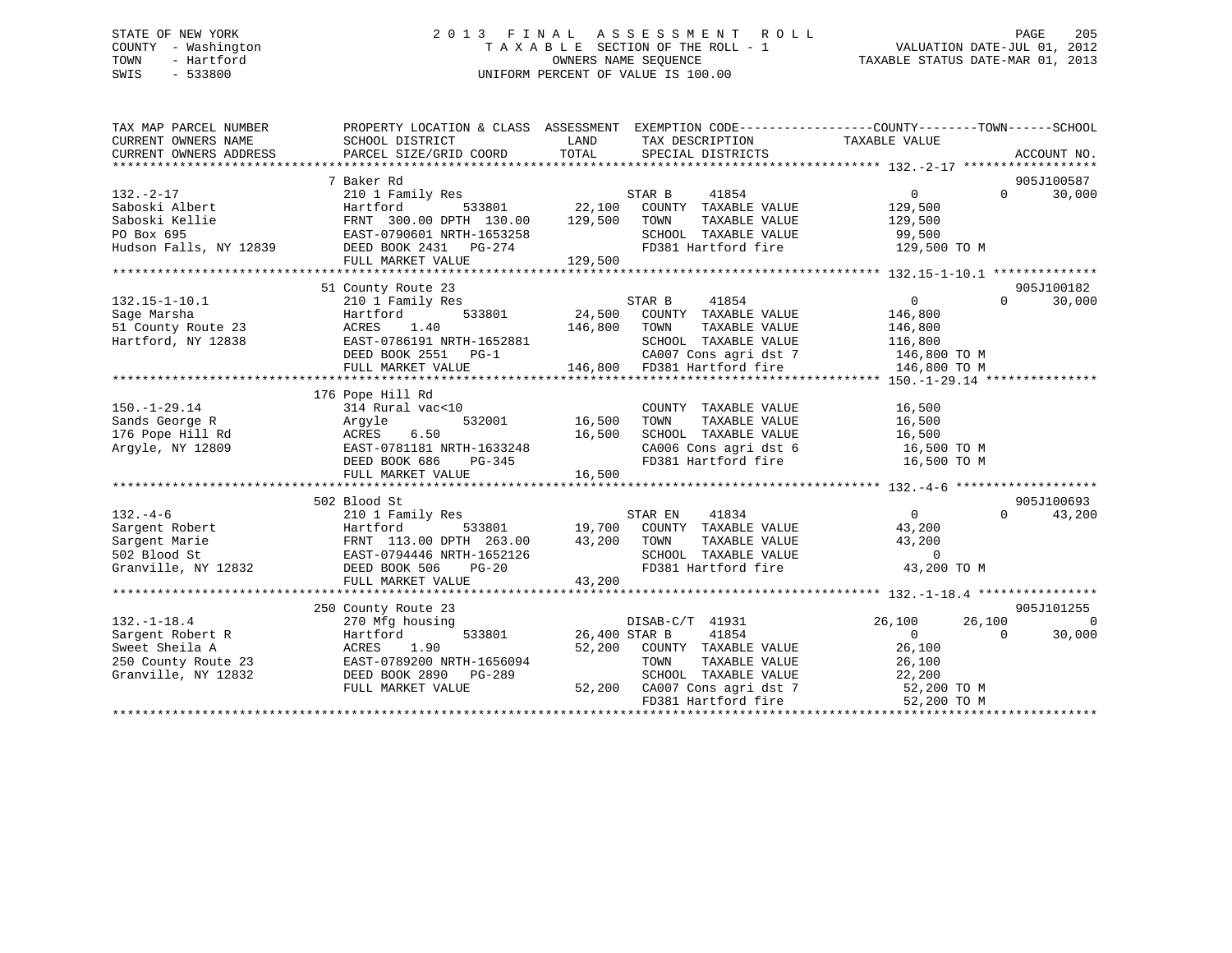# STATE OF NEW YORK 2 0 1 3 F I N A L A S S E S S M E N T R O L L PAGE 206 COUNTY - Washington T A X A B L E SECTION OF THE ROLL - 1 VALUATION DATE-JUL 01, 2012 TOWN - Hartford **TAXABLE STATUS DATE-MAR 01, 2013** SWIS - 533800 UNIFORM PERCENT OF VALUE IS 100.00

| TAX MAP PARCEL NUMBER<br>CURRENT OWNERS NAME<br>CURRENT OWNERS ADDRESS | PROPERTY LOCATION & CLASS ASSESSMENT EXEMPTION CODE----------------COUNTY-------TOWN------SCHOOL<br>SCHOOL DISTRICT<br>PARCEL SIZE/GRID COORD | LAND<br>TOTAL | TAX DESCRIPTION TAXABLE VALUE<br>SPECIAL DISTRICTS                |                    |          | ACCOUNT NO. |
|------------------------------------------------------------------------|-----------------------------------------------------------------------------------------------------------------------------------------------|---------------|-------------------------------------------------------------------|--------------------|----------|-------------|
|                                                                        | 16 Hastings Rd                                                                                                                                |               |                                                                   |                    |          | 905J100458  |
| $132. - 1 - 14$                                                        | 210 1 Family Res                                                                                                                              |               | STAR B<br>41854                                                   | $\Omega$           | $\Omega$ | 30,000      |
| Sasselman Karl W                                                       | Hartford                                                                                                                                      | 533801 23,000 | COUNTY TAXABLE VALUE<br>TOWN                                      | 119,000            |          |             |
| 16 Hastings Rd                                                         | ACRES<br>1.00 BANK<br>185<br>EAST-0787796 NRTH-1655628                                                                                        | 119,000       | TAXABLE VALUE<br>SCHOOL TAXABLE VALUE                             | 119,000            |          |             |
| Granville, NY 12832                                                    | DEED BOOK 932<br>PG-245                                                                                                                       |               |                                                                   | 89,000             |          |             |
|                                                                        |                                                                                                                                               |               | CA007 Cons agri dst 7 119,000 TO M<br>119,000 FD381 Hartford fire |                    |          |             |
|                                                                        | FULL MARKET VALUE                                                                                                                             |               |                                                                   | 119,000 TO M       |          |             |
|                                                                        | County Route 23                                                                                                                               |               |                                                                   |                    |          |             |
| $132. - 1 - 15.3$                                                      | 314 Rural vac<10                                                                                                                              |               | COUNTY TAXABLE VALUE                                              | 21,000             |          |             |
| Sassone Mario Estate                                                   | 533801<br>Hartford                                                                                                                            | 21,000        | TAXABLE VALUE<br>TOWN                                             | 21,000             |          |             |
| C/O Cathy Mularz, Executrix                                            | 3.76<br>ACRES                                                                                                                                 | 21,000        | SCHOOL TAXABLE VALUE                                              | 21,000             |          |             |
|                                                                        |                                                                                                                                               |               |                                                                   | 21,000 TO M        |          |             |
|                                                                        |                                                                                                                                               |               | CA007 Cons agri dst 7<br>FD381 Hartford fire                      | 21,000 TO M        |          |             |
|                                                                        | FULL MARKET VALUE                                                                                                                             | 21,000        |                                                                   |                    |          |             |
|                                                                        |                                                                                                                                               |               |                                                                   |                    |          |             |
|                                                                        | 4683 State Route 149                                                                                                                          |               |                                                                   |                    |          | 905J101416  |
| $132. - 1 - 27.3$                                                      | 210 1 Family Res                                                                                                                              |               | STAR B<br>41854                                                   | $\overline{0}$     | $\Omega$ | 30,000      |
| Saunders Steven L                                                      | 533801<br>Hartford                                                                                                                            |               | 24,200 COUNTY TAXABLE VALUE                                       | 135,700            |          |             |
| Saunders Karen                                                         | 1.00<br>ACRES                                                                                                                                 | 135,700       | TOWN<br>TAXABLE VALUE                                             | 135,700            |          |             |
| 4683 State Route 149 EAST-0785307 NRTH-1651856                         |                                                                                                                                               |               | SCHOOL TAXABLE VALUE                                              | 105,700            |          |             |
| Hartford, NY 12838                                                     | DEED BOOK 641<br>PG-153                                                                                                                       |               |                                                                   | 135,700 TO M       |          |             |
|                                                                        | FULL MARKET VALUE                                                                                                                             |               | CA007 Cons agri dst 7<br>135,700 FD381 Hartford fire              | 135,700 TO M       |          |             |
|                                                                        |                                                                                                                                               |               |                                                                   |                    |          |             |
|                                                                        | State Route 149                                                                                                                               |               |                                                                   |                    |          | 905J101417  |
| $132. - 1 - 27.4$                                                      | 314 Rural vac<10                                                                                                                              |               | COUNTY TAXABLE VALUE                                              | 12,500             |          |             |
| Saunders Steven L                                                      | Hartford                                                                                                                                      | 533801 12,500 | TAXABLE VALUE<br>TOWN                                             | 12,500             |          |             |
| 4683 State Route 149                                                   | 1.00<br>ACRES                                                                                                                                 | 12,500        | SCHOOL TAXABLE VALUE                                              | 12,500             |          |             |
| Hartford, NY 12838                                                     | EAST-0785467 NRTH-1651869                                                                                                                     |               |                                                                   |                    |          |             |
|                                                                        | DEED BOOK 682<br>PG-131                                                                                                                       |               | FD381 Hartford fire                                               | 12,500 TO M        |          |             |
|                                                                        | FULL MARKET VALUE                                                                                                                             | 12,500        |                                                                   |                    |          |             |
|                                                                        |                                                                                                                                               |               |                                                                   |                    |          |             |
|                                                                        | 151 Pope Hill Rd                                                                                                                              |               |                                                                   |                    |          | 905J100158  |
| $150. - 1 - 27$                                                        | 210 1 Family Res                                                                                                                              |               | 41854<br>STAR B                                                   | $\overline{0}$     | $\Omega$ | 30,000      |
| Savage Rose Ann                                                        | Arqyle<br>532001                                                                                                                              | 33,500        | COUNTY TAXABLE VALUE                                              | 145,900            |          |             |
|                                                                        |                                                                                                                                               | 145,900       | TAXABLE VALUE<br>TOWN                                             |                    |          |             |
| 151 Pope Hill Rd<br>Argyle, NY 12809                                   | BLA 707/207<br>2.26<br>ACRES                                                                                                                  |               |                                                                   | 145,900<br>115,900 |          |             |
|                                                                        | EAST-0780457 NRTH-1633807                                                                                                                     |               | SCHOOL TAXABLE VALUE<br>CA006 Cons agri dst 6                     | 145,900 TO M       |          |             |
|                                                                        | DEED BOOK 919<br>PG-87                                                                                                                        |               | FD381 Hartford fire                                               | 145,900 TO M       |          |             |
|                                                                        | FULL MARKET VALUE                                                                                                                             | 145,900       |                                                                   |                    |          |             |
|                                                                        |                                                                                                                                               |               |                                                                   |                    |          |             |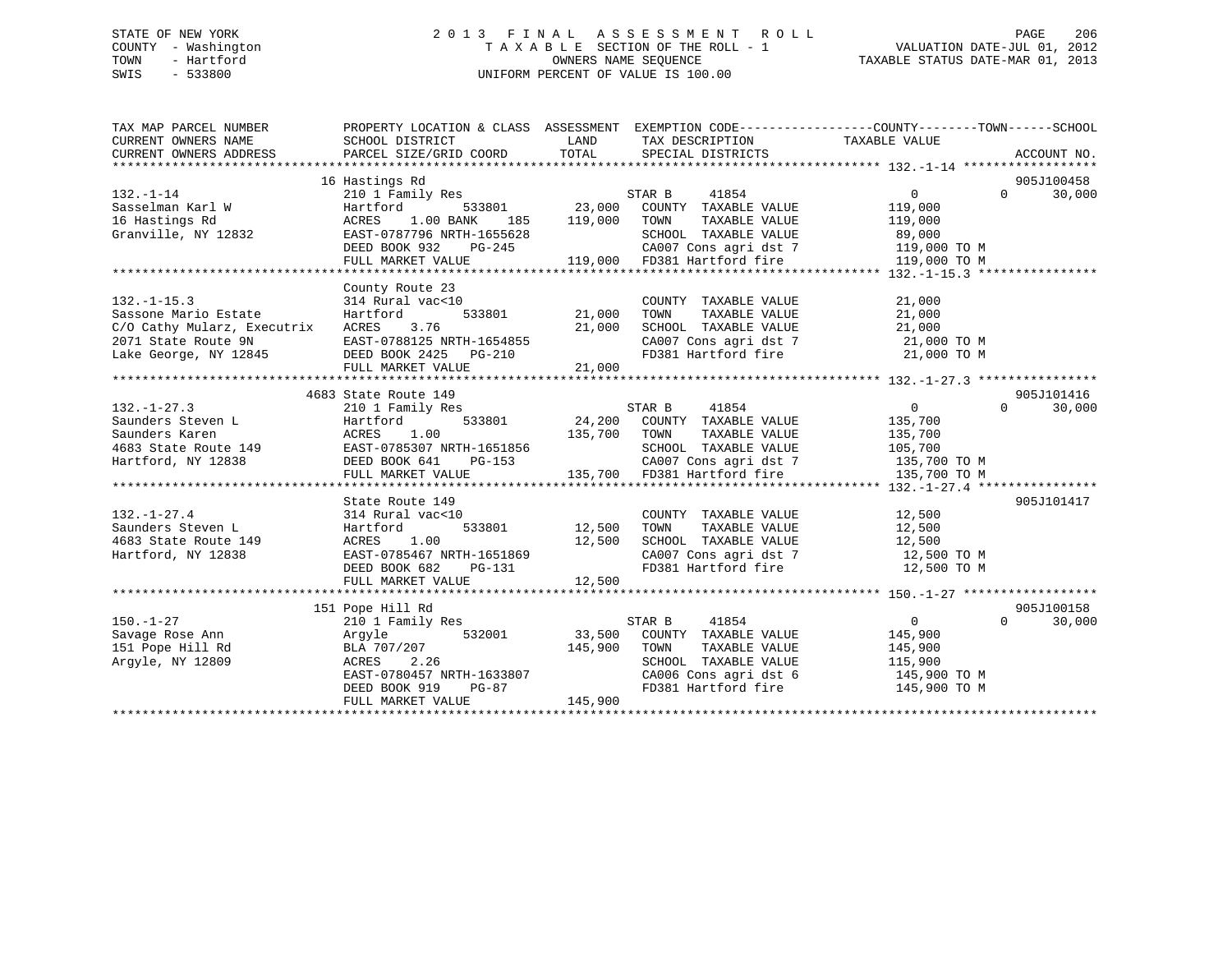# STATE OF NEW YORK 2 0 1 3 F I N A L A S S E S S M E N T R O L L PAGE 207 COUNTY - Washington T A X A B L E SECTION OF THE ROLL - 1 VALUATION DATE-JUL 01, 2012 TOWN - Hartford **TAXABLE STATUS DATE-MAR 01, 2013** SWIS - 533800 UNIFORM PERCENT OF VALUE IS 100.00

| TAX MAP PARCEL NUMBER<br>CURRENT OWNERS NAME<br>CURRENT OWNERS ADDRESS                                                                                                   | PROPERTY LOCATION & CLASS ASSESSMENT EXEMPTION CODE----------------COUNTY-------TOWN-----SCHOOL<br>SCHOOL DISTRICT<br>PARCEL SIZE/GRID COORD | LAND<br>TOTAL | TAX DESCRIPTION<br>SPECIAL DISTRICTS               | TAXABLE VALUE                    | ACCOUNT NO. |
|--------------------------------------------------------------------------------------------------------------------------------------------------------------------------|----------------------------------------------------------------------------------------------------------------------------------------------|---------------|----------------------------------------------------|----------------------------------|-------------|
|                                                                                                                                                                          |                                                                                                                                              |               |                                                    |                                  |             |
|                                                                                                                                                                          | County Route 30                                                                                                                              |               |                                                    |                                  | 905J100447  |
| $150. - 1 - 20$                                                                                                                                                          | 323 Vacant rural                                                                                                                             |               | COUNTY TAXABLE VALUE 38,500                        |                                  |             |
| Saville Jay                                                                                                                                                              | Hartford                                                                                                                                     | 533801 38,500 | TOWN<br>TAXABLE VALUE                              | 38,500                           |             |
| Saville Lisa                                                                                                                                                             | 916/47                                                                                                                                       | 38,500        | SCHOOL TAXABLE VALUE<br>CA008 Cons agri dst 8      | 38,500                           |             |
| 128 Hudson St                                                                                                                                                            | ACRES 29.90                                                                                                                                  |               |                                                    | 38,500 TO M                      |             |
| So Glens Falls, NY 12803                                                                                                                                                 | EAST-0788091 NRTH-1634260                                                                                                                    |               | FD381 Hartford fire                                | 38,500 TO M                      |             |
|                                                                                                                                                                          | DEED BOOK 913<br>PG-305                                                                                                                      |               |                                                    |                                  |             |
|                                                                                                                                                                          | FULL MARKET VALUE                                                                                                                            | 38,500        |                                                    |                                  |             |
|                                                                                                                                                                          | 29 County Route 23                                                                                                                           |               |                                                    |                                  | 905J100399  |
| $132.15 - 1 - 19$                                                                                                                                                        |                                                                                                                                              |               |                                                    | 115,000                          | $\bigcirc$  |
|                                                                                                                                                                          |                                                                                                                                              |               |                                                    | $\overline{0}$<br>$\Omega$       | 63,300      |
|                                                                                                                                                                          |                                                                                                                                              |               |                                                    | 115,000                          |             |
| Sawn Sandra R<br>PO Box 195<br>Hartford, NY 12838                                                                                                                        | EAST-0786148 NRTH-1652334                                                                                                                    |               | TAXABLE VALUE<br>TOWN                              |                                  |             |
|                                                                                                                                                                          | DEED BOOK 1803 PG-26                                                                                                                         |               | SCHOOL TAXABLE VALUE                               | 115,000<br>166,700               |             |
|                                                                                                                                                                          | FULL MARKET VALUE                                                                                                                            |               | 230,000 CA007 Cons agri dst 7 230,000 TO M         |                                  |             |
|                                                                                                                                                                          |                                                                                                                                              |               | FD381 Hartford fire                                | 230,000 TO M                     |             |
|                                                                                                                                                                          |                                                                                                                                              |               |                                                    |                                  |             |
|                                                                                                                                                                          | 7382 State Route 40                                                                                                                          |               |                                                    |                                  | 905J100527  |
| $149. - 1 - 19$                                                                                                                                                          | 210 1 Family Res                                                                                                                             |               |                                                    | CBT VET/TC 41131 24,500 24,500 0 |             |
| Sawtell Paul E LE Hartford 533801<br>Sawtell Gary C FRNT 140.00 DPTH 205.00<br>7382 State Route 40 EAST-0776049 NRTH-1638736<br>Fort Ann, NY 12827 DEED BOOK 3211 PG-330 |                                                                                                                                              |               |                                                    | $36,750$<br>0<br>36,750          | 49,000      |
|                                                                                                                                                                          |                                                                                                                                              |               | 98,000 STAR EN<br>41834                            | $\Omega$                         | 49,000      |
|                                                                                                                                                                          |                                                                                                                                              |               | COUNTY TAXABLE VALUE                               | 36,750                           |             |
|                                                                                                                                                                          |                                                                                                                                              |               | TOWN<br>TAXABLE VALUE                              | 36,750                           |             |
|                                                                                                                                                                          | FULL MARKET VALUE                                                                                                                            |               | 98,000 SCHOOL TAXABLE VALUE<br>FD381 Hartford fire | $\overline{0}$                   |             |
|                                                                                                                                                                          |                                                                                                                                              |               | FD381 Hartford fire                                | 98,000 TO M                      |             |
|                                                                                                                                                                          |                                                                                                                                              |               |                                                    |                                  |             |
|                                                                                                                                                                          | State Route 40                                                                                                                               |               |                                                    |                                  | 905J101254  |
| $123. - 1 - 13.5$                                                                                                                                                        | 314 Rural vac<10                                                                                                                             | 24,700        | COUNTY TAXABLE VALUE                               | 24,700                           |             |
| Schiavoni Frank J                                                                                                                                                        | Hartford<br>533801                                                                                                                           |               | TOWN<br>TAXABLE VALUE                              | 24,700                           |             |
| Sellingham Linda                                                                                                                                                         | ACRES<br>4.08                                                                                                                                | 24,700        | SCHOOL TAXABLE VALUE                               | 24,700                           |             |
| 3220 Del Monte Ct                                                                                                                                                        | EAST-0790307 NRTH-1658216                                                                                                                    |               | CA007 Cons agri dst 7                              | 24,700 TO M                      |             |
| Fairfield, CA 94534                                                                                                                                                      | DEED BOOK 686<br>PG-231                                                                                                                      |               | FD381 Hartford fire                                | 24,700 TO M                      |             |
|                                                                                                                                                                          | FULL MARKET VALUE                                                                                                                            | 24,700        |                                                    |                                  |             |
|                                                                                                                                                                          | State Route 40                                                                                                                               |               |                                                    |                                  | 905J100185  |
| $123. - 1 - 15$                                                                                                                                                          | 323 Vacant rural                                                                                                                             |               | 41720<br>AG DIST                                   | 71,092<br>71,092                 | 71,092      |
| Schneider William A                                                                                                                                                      | 533801<br>Hartford                                                                                                                           | 163,200       | COUNTY TAXABLE VALUE                               | 92,108                           |             |
| Schneider Joanne K                                                                                                                                                       | 3185/82                                                                                                                                      | 163,200       | TOWN<br>TAXABLE VALUE                              | 92,108                           |             |
| 60 Country Club Rd                                                                                                                                                       | ACRES 120.60                                                                                                                                 |               |                                                    | 92,108                           |             |
| Middletown, CT 06457                                                                                                                                                     | EAST-0789290 NRTH-1658580                                                                                                                    |               | SCHOOL TAXABLE VALUE<br>CA007 Cons agri dst 7      | 92,108 TO M                      |             |
|                                                                                                                                                                          | DEED BOOK 2611 PG-25                                                                                                                         |               | 71,092 EX                                          |                                  |             |
| MAY BE SUBJECT TO PAYMENT                                                                                                                                                | FULL MARKET VALUE                                                                                                                            |               | 163,200 FD381 Hartford fire                        | 163,200 TO M                     |             |
| UNDER AGDIST LAW TIL 2017                                                                                                                                                |                                                                                                                                              |               |                                                    |                                  |             |
|                                                                                                                                                                          |                                                                                                                                              |               |                                                    |                                  |             |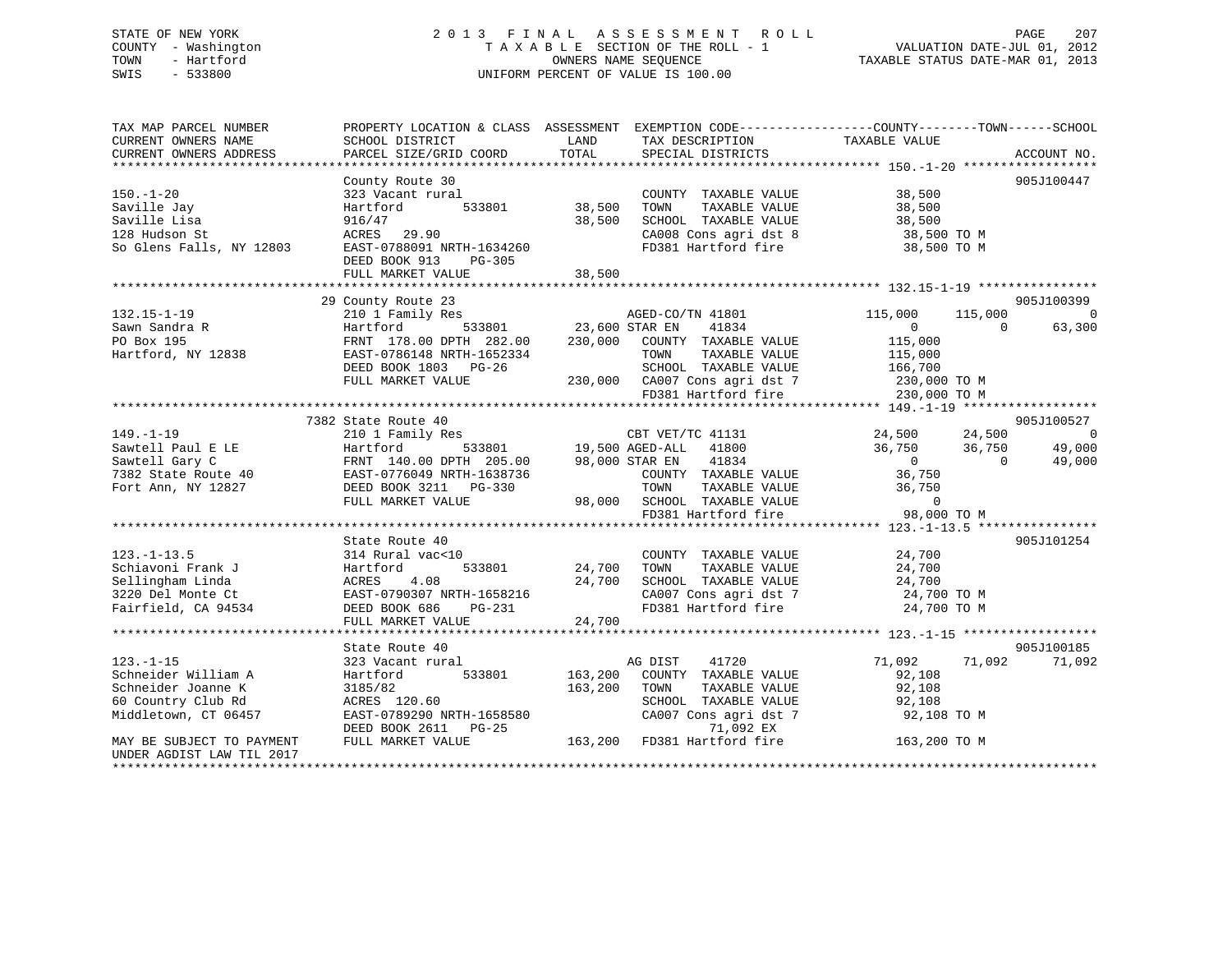# STATE OF NEW YORK 2 0 1 3 F I N A L A S S E S S M E N T R O L L PAGE 208 COUNTY - Washington T A X A B L E SECTION OF THE ROLL - 1 VALUATION DATE-JUL 01, 2012 TOWN - Hartford **TAXABLE STATUS DATE-MAR 01, 2013** SWIS - 533800 UNIFORM PERCENT OF VALUE IS 100.00

| TAX MAP PARCEL NUMBER<br>CURRENT OWNERS NAME<br>CURRENT OWNERS ADDRESS | PROPERTY LOCATION & CLASS ASSESSMENT<br>SCHOOL DISTRICT<br>PARCEL SIZE/GRID COORD | LAND<br>TOTAL | TAX DESCRIPTION<br>SPECIAL DISTRICTS | EXEMPTION CODE----------------COUNTY-------TOWN------SCHOOL<br>TAXABLE VALUE | ACCOUNT NO.        |
|------------------------------------------------------------------------|-----------------------------------------------------------------------------------|---------------|--------------------------------------|------------------------------------------------------------------------------|--------------------|
|                                                                        |                                                                                   |               |                                      |                                                                              |                    |
|                                                                        | 7735 State Route 40                                                               |               |                                      |                                                                              | 905J100642         |
| $140. - 2 - 33$                                                        | 210 1 Family Res                                                                  |               | STAR B<br>41854                      | $\mathbf{0}$                                                                 | 30,000<br>$\Omega$ |
| Schofield Peter H                                                      | Hartford<br>533801                                                                | 15,200        | COUNTY TAXABLE VALUE                 | 136,600                                                                      |                    |
| Schofield Sharon                                                       | 71.00 DPTH 355.00<br>FRNT                                                         | 136,600       | TOWN<br>TAXABLE VALUE                | 136,600                                                                      |                    |
| 7735 State Route 40                                                    | EAST-0781777 NRTH-1645124                                                         |               | SCHOOL TAXABLE VALUE                 | 106,600                                                                      |                    |
| Hartford, NY 12838                                                     | DEED BOOK 937<br>PG-250                                                           |               | FD381 Hartford fire                  | 136,600 TO M                                                                 |                    |
|                                                                        | FULL MARKET VALUE                                                                 | 136,600       |                                      |                                                                              |                    |
|                                                                        |                                                                                   |               |                                      |                                                                              |                    |
|                                                                        | 8852 State Route 40                                                               |               |                                      |                                                                              | 905J100318         |
| $114. - 1 - 8$                                                         | 210 1 Family Res                                                                  |               | 41854<br>STAR B                      | $\mathbf 0$                                                                  | $\Omega$<br>30,000 |
| Schroeder Mark                                                         | 533801<br>Hartford                                                                | 34,400        | COUNTY TAXABLE VALUE                 | 232,600                                                                      |                    |
| 8852 State Route 40                                                    | ROW 710/277                                                                       | 232,600       | TAXABLE VALUE<br>TOWN                | 232,600                                                                      |                    |
| Fort Ann, NY 12827                                                     | ACRES<br>6.31                                                                     |               | SCHOOL TAXABLE VALUE                 | 202,600                                                                      |                    |
|                                                                        | EAST-0791729 NRTH-1668566                                                         |               | CA007 Cons agri dst 7                | 232,600 TO M                                                                 |                    |
|                                                                        | DEED BOOK 1883<br>PG-114                                                          |               | FD381 Hartford fire                  | 232,600 TO M                                                                 |                    |
|                                                                        | FULL MARKET VALUE                                                                 | 232,600       |                                      |                                                                              |                    |
|                                                                        |                                                                                   |               |                                      |                                                                              |                    |
|                                                                        | State Route 40                                                                    |               |                                      |                                                                              | 905J101040         |
| $123. - 1 - 13.2$                                                      | 322 Rural vac>10                                                                  |               | COUNTY TAXABLE VALUE                 | 11,500                                                                       |                    |
| Schult Roy A                                                           | 533801<br>Hartford                                                                | 11,500        | TAXABLE VALUE<br>TOWN                | 11,500                                                                       |                    |
| Schult Lucille N                                                       | ACRES 24.40                                                                       | 11,500        | SCHOOL TAXABLE VALUE                 | 11,500                                                                       |                    |
| 30 Hillcrest Way                                                       | EAST-0790901 NRTH-1657654                                                         |               | FD381 Hartford fire                  | 11,500 TO M                                                                  |                    |
| Granville, NY 12832                                                    | DEED BOOK 903<br>PG-289                                                           |               |                                      |                                                                              |                    |
|                                                                        | FULL MARKET VALUE                                                                 | 11,500        |                                      |                                                                              |                    |
|                                                                        |                                                                                   |               |                                      |                                                                              |                    |
|                                                                        | 30 Hillcrest Way                                                                  |               |                                      |                                                                              | 905J100566         |
| $132 - 2 - 2.1$                                                        | 240 Rural res                                                                     |               | 41854<br>STAR B                      | $\overline{0}$                                                               | $\Omega$<br>30,000 |
| Schult Roy A                                                           | Hartford<br>533801                                                                | 70,200        | COUNTY TAXABLE VALUE                 | 175,400                                                                      |                    |
| Schult Lucille N                                                       | ACRES 30.00                                                                       | 175,400       | TOWN<br>TAXABLE VALUE                | 175,400                                                                      |                    |
| 30 Hillcrest Way                                                       | EAST-0790726 NRTH-1656231                                                         |               | SCHOOL TAXABLE VALUE                 | 145,400                                                                      |                    |
| Granville, NY 12832                                                    | DEED BOOK 2355<br>$PG-144$                                                        |               | FD381 Hartford fire                  | 175,400 TO M                                                                 |                    |
|                                                                        | FULL MARKET VALUE                                                                 | 175,400       |                                      |                                                                              |                    |
|                                                                        |                                                                                   |               |                                      |                                                                              |                    |
|                                                                        | 8322 State Route 40                                                               |               |                                      |                                                                              |                    |
| $123. - 1 - 13.7$                                                      | 210 1 Family Res                                                                  |               | COUNTY TAXABLE VALUE                 | 139,900                                                                      |                    |
| Schult Roy A -LE-                                                      | Hartford<br>533801                                                                | 24,800        | TOWN<br>TAXABLE VALUE                | 139,900                                                                      |                    |
| Schult Lucille -LE-                                                    | LOT B                                                                             | 139,900       | SCHOOL TAXABLE VALUE                 | 139,900                                                                      |                    |
| 8322 State Route 40                                                    | ACRES<br>4.56                                                                     |               | FD381 Hartford fire                  | 139,900 TO M                                                                 |                    |
| Granville, NY 12832                                                    | EAST-0790326 NRTH-1657055                                                         |               |                                      |                                                                              |                    |
|                                                                        | DEED BOOK 2140 PG-194                                                             |               |                                      |                                                                              |                    |
|                                                                        | FULL MARKET VALUE                                                                 | 139,900       |                                      |                                                                              |                    |
|                                                                        |                                                                                   |               |                                      |                                                                              |                    |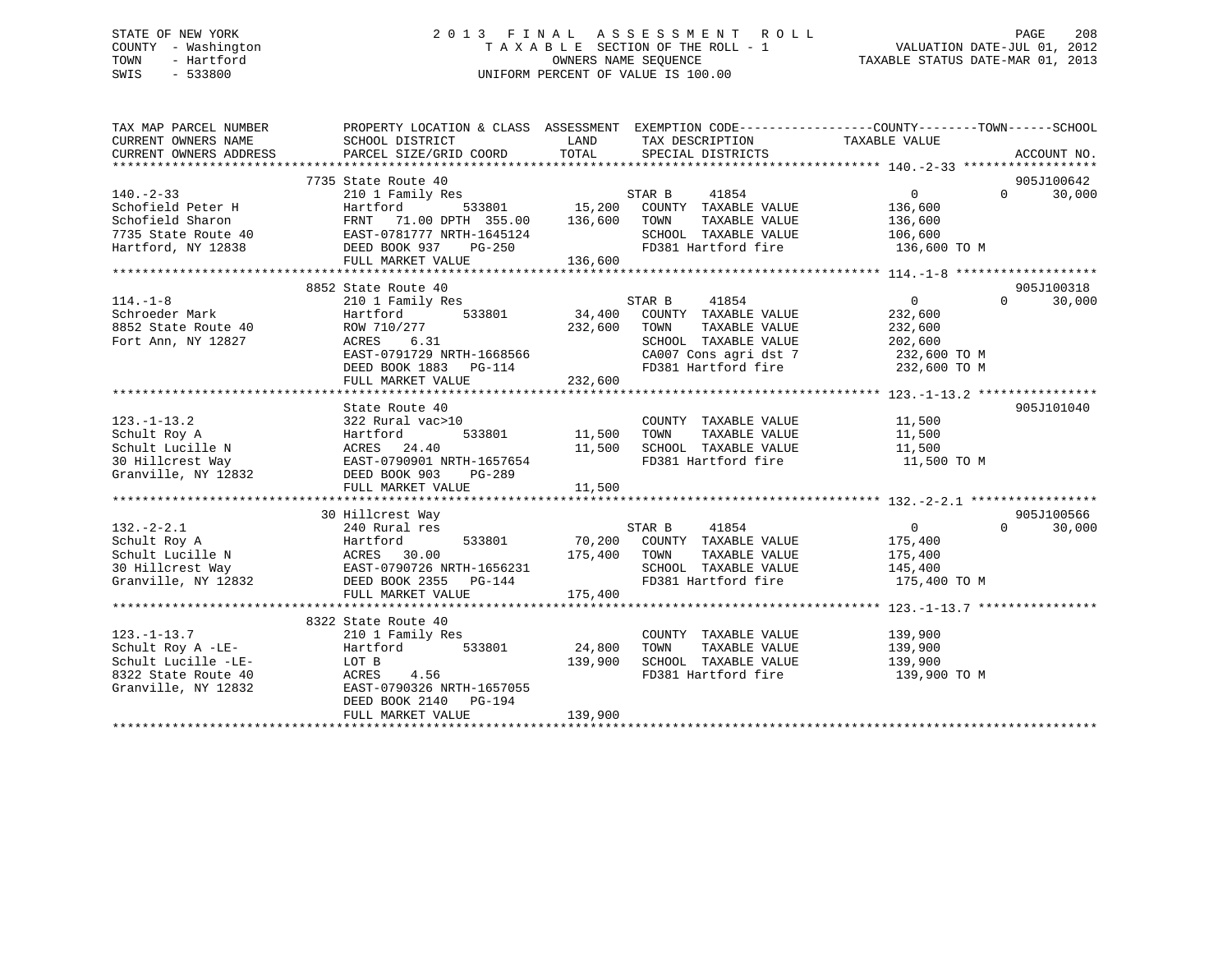| STATE OF NEW YORK<br>COUNTY - Washington<br>TOWN<br>- Hartford |                                                                                                   |              | 2013 FINAL ASSESSMENT ROLL<br>TAXABLE SECTION OF THE ROLL - 1 VALUATION DATE-JUL 01, 2012<br>OWNERS NAME SEQUENCE | TAXABLE STATUS DATE-MAR 01, 2013 |                | 209<br>PAGE    |
|----------------------------------------------------------------|---------------------------------------------------------------------------------------------------|--------------|-------------------------------------------------------------------------------------------------------------------|----------------------------------|----------------|----------------|
| SWIS<br>$-533800$                                              |                                                                                                   |              | UNIFORM PERCENT OF VALUE IS 100.00                                                                                |                                  |                |                |
| TAX MAP PARCEL NUMBER                                          | PROPERTY LOCATION & CLASS ASSESSMENT EXEMPTION CODE-----------------COUNTY-------TOWN------SCHOOL |              |                                                                                                                   |                                  |                |                |
| CURRENT OWNERS NAME                                            | SCHOOL DISTRICT                                                                                   | LAND         | TAX DESCRIPTION TAXABLE VALUE                                                                                     |                                  |                |                |
| CURRENT OWNERS ADDRESS                                         | PARCEL SIZE/GRID COORD                                                                            |              | TOTAL SPECIAL DISTRICTS                                                                                           |                                  |                | ACCOUNT NO.    |
|                                                                |                                                                                                   |              |                                                                                                                   |                                  |                |                |
| $132. - 2 - 2.6$                                               | 6 Hillcrest Way<br>210 1 Family Res                                                               |              | COUNTY TAXABLE VALUE                                                                                              |                                  |                |                |
|                                                                | Hartford 533801                                                                                   | 23,500 TOWN  | TAXABLE VALUE                                                                                                     | 123,200<br>123,200<br>123,200    |                |                |
| Schult Roy A -LE-<br>Schult Eric S                             | 2140/190                                                                                          |              | 123,200 SCHOOL TAXABLE VALUE                                                                                      | 123,200                          |                |                |
|                                                                | Sub Lot A                                                                                         |              | FD381 Hartford fire                                                                                               | 123,200 TO M                     |                |                |
| 6 Hillcrest Way<br>Granville, NY 12832                         | FRNT 218.00 DPTH 226.00                                                                           |              |                                                                                                                   |                                  |                |                |
|                                                                | EAST-0789925 NRTH-1656652                                                                         |              |                                                                                                                   |                                  |                |                |
|                                                                | DEED BOOK 2174 PG-227                                                                             |              |                                                                                                                   |                                  |                |                |
|                                                                | FULL MARKET VALUE                                                                                 | 123,200      |                                                                                                                   |                                  |                |                |
|                                                                |                                                                                                   |              |                                                                                                                   |                                  |                |                |
|                                                                | 90 County Route 23                                                                                |              |                                                                                                                   |                                  |                | 905J100281     |
| $132.15 - 2 - 1$                                               | 210 1 Family Res                                                                                  |              | AG DIST<br>41720                                                                                                  | 9,490                            | 9,490          | 9,490          |
| Schultz Gertrude                                               | Hartford                                                                                          |              | 533801 32,600 COUNTY TAXABLE VALUE                                                                                | 134,810                          |                |                |
| 203 County Road 67                                             | ACRES 9.70                                                                                        | 144,300 TOWN | TAXABLE VALUE                                                                                                     | 134,810                          |                |                |
| Stillwater, NY 12170                                           | EAST-0787221 NRTH-1653352                                                                         |              | SCHOOL TAXABLE VALUE<br>CA007 Cons agri dst 7                                                                     | 134,810<br>134,810 TO M          |                |                |
|                                                                | DEED BOOK 3166 PG-284                                                                             |              |                                                                                                                   |                                  |                |                |
| MAY BE SUBJECT TO PAYMENT FULL MARKET VALUE                    |                                                                                                   | 144,300      | 9,490 EX                                                                                                          |                                  |                |                |
| UNDER AGDIST LAW TIL 2017                                      |                                                                                                   |              | FD381 Hartford fire 144,300 TO M                                                                                  |                                  |                |                |
|                                                                | 23 East St                                                                                        |              |                                                                                                                   |                                  |                | 905J100413     |
| $132.15 - 2 - 7$                                               | 220 2 Family Res                                                                                  |              |                                                                                                                   | 11,910 11,910                    |                | $\overline{0}$ |
| Scott Eleanor Colleen                                          | Hartford                                                                                          |              | % WAR VET/TC 41121<br>533801 15,400 STAR B 41854                                                                  | $\overline{0}$                   | $\overline{0}$ | 30,000         |
| 23 East St                                                     | FRNT 100.00 DPTH 183.00 79,400 COUNTY TAXABLE VALUE                                               |              |                                                                                                                   | 67,490                           |                |                |
| Hartford, NY 12838                                             | EAST-0786881 NRTH-1652376                                                                         |              | TAXABLE VALUE<br>TOWN                                                                                             | 67,490                           |                |                |
|                                                                | DEED BOOK 2012    PG-316                                                                          |              | SCHOOL TAXABLE VALUE 49,400                                                                                       |                                  |                |                |
|                                                                | FULL MARKET VALUE                                                                                 |              | 79,400 CA007 Cons agri dst 7 79,400 TO M                                                                          |                                  |                |                |
|                                                                |                                                                                                   |              | FD381 Hartford fire                                                                                               | 79,400 TO M                      |                |                |
|                                                                |                                                                                                   |              |                                                                                                                   |                                  |                |                |
|                                                                | 7848 State Route 40                                                                               |              |                                                                                                                   |                                  |                | 905J100301     |
| $141 - 1 - 27$                                                 | $210 \t1$ Family Req.                                                                             |              | COUNTY TAYARLE VALUE                                                                                              | 82.500                           |                |                |

| 141.-1-27           | 210 1 Family Res          |        | TAXABLE VALUE<br>COUNTY | 82,500      |  |
|---------------------|---------------------------|--------|-------------------------|-------------|--|
| Scribner Timothy J  | Hartford<br>533801        | 24,400 | TOWN<br>TAXABLE VALUE   | 82,500      |  |
| 7848 State Route 40 | FRNT 255.00 DPTH 233.00   | 82,500 | SCHOOL TAXABLE VALUE    | 82,500      |  |
| Hartford, NY 12838  | EAST-0783591 NRTH-1647034 |        | FD381 Hartford fire     | 82,500 TO M |  |
|                     | DEED BOOK 894<br>PG-151   |        |                         |             |  |
|                     | FULL MARKET VALUE         | 82,500 |                         |             |  |
|                     |                           |        |                         |             |  |
|                     | State Route 40            |        |                         | 905J100316  |  |
| 149.–1–15           | 311 Res vac land          |        | COUNTY<br>TAXABLE VALUE | 9,500       |  |
| Scripture Victor M  | 533801<br>Hartford        | 9.500  | TOWN<br>TAXABLE VALUE   | 9,500       |  |
| Scripture Martha A  | FRNT 150.00 DPTH 150.00   | 9,500  | SCHOOL TAXABLE VALUE    | 9.500       |  |
| 7364 State Route 40 | EAST-0775648 NRTH-1638130 |        | FD381 Hartford fire     | 9,500 TO M  |  |
| Fort Ann, NY 12827  | DEED BOOK 1843 PG-275     |        |                         |             |  |
|                     | FULL MARKET VALUE         | 9.500  |                         |             |  |
|                     |                           |        |                         |             |  |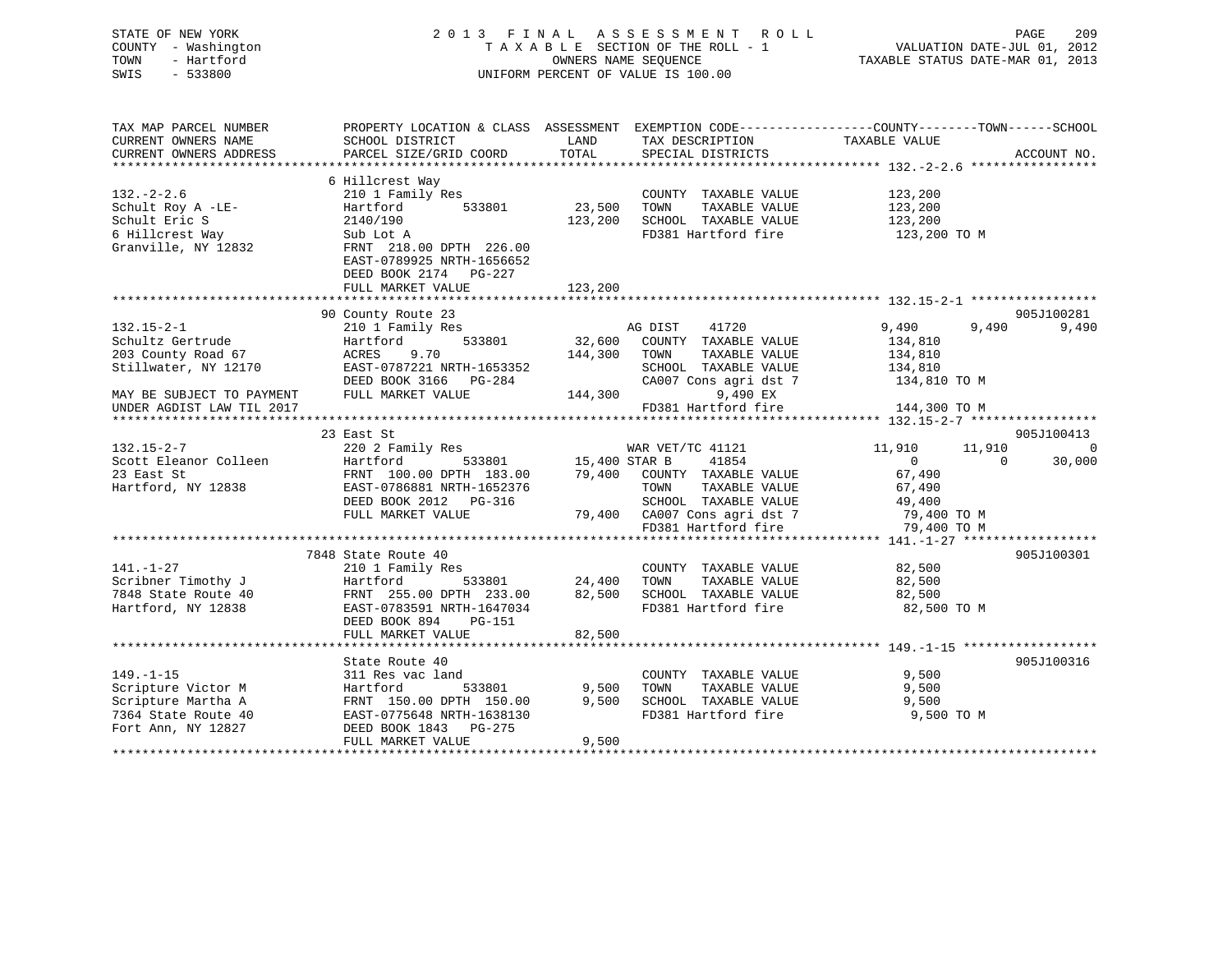# STATE OF NEW YORK 2 0 1 3 F I N A L A S S E S S M E N T R O L L PAGE 210 COUNTY - Washington T A X A B L E SECTION OF THE ROLL - 1 VALUATION DATE-JUL 01, 2012 TOWN - Hartford **TAXABLE STATUS DATE-MAR 01, 2013** SWIS - 533800 UNIFORM PERCENT OF VALUE IS 100.00

| TAX MAP PARCEL NUMBER<br>CURRENT OWNERS NAME<br>CURRENT OWNERS ADDRESS | PROPERTY LOCATION & CLASS ASSESSMENT EXEMPTION CODE----------------COUNTY-------TOWN------SCHOOL<br>SCHOOL DISTRICT<br>PARCEL SIZE/GRID COORD | LAND<br>TOTAL | TAX DESCRIPTION TAXABLE VALUE<br>SPECIAL DISTRICTS        |                |          | ACCOUNT NO. |
|------------------------------------------------------------------------|-----------------------------------------------------------------------------------------------------------------------------------------------|---------------|-----------------------------------------------------------|----------------|----------|-------------|
|                                                                        | 7364 State Route 40                                                                                                                           |               |                                                           |                |          | 905J101312  |
| $149. - 1 - 22.4$                                                      | 210 1 Family Res                                                                                                                              |               | STAR B<br>41854                                           | $\Omega$       | $\Omega$ | 30,000      |
| Scripture Victor M                                                     | Hartford                                                                                                                                      |               | $533801$ 36,800 COUNTY TAXABLE VALUE                      | 95,400         |          |             |
| Scripture Martha A                                                     |                                                                                                                                               | 95,400 TOWN   | TAXABLE VALUE                                             | 95,400         |          |             |
| 7364 State Route 40                                                    | ACRES 4.63 95,400<br>EAST-0775961 NRTH-1638140<br>DEED BOOK 1817 PG-120                                                                       |               | SCHOOL TAXABLE VALUE                                      | 65,400         |          |             |
| Fort Ann, NY 12827                                                     |                                                                                                                                               |               |                                                           |                |          |             |
|                                                                        | FULL MARKET VALUE                                                                                                                             | 95,400        |                                                           |                |          |             |
|                                                                        |                                                                                                                                               |               |                                                           |                |          |             |
|                                                                        | 50 Christian Hill Rd                                                                                                                          |               |                                                           |                |          | 905J101414  |
| $132. - 1 - 27.1$                                                      | 210 1 Family Res                                                                                                                              |               | COUNTY TAXABLE VALUE                                      | 137,400        |          |             |
| Searles Kenneth A                                                      | Hartford                                                                                                                                      | 533801 25,100 | TAXABLE VALUE<br>TOWN                                     | 137,400        |          |             |
| Searles Wanda R                                                        |                                                                                                                                               | 137,400       | SCHOOL TAXABLE VALUE                                      | 137,400        |          |             |
| 57 Terry Rd                                                            |                                                                                                                                               |               | CA007 Cons agri dst 7 137,400 TO M                        |                |          |             |
| Patchogue, NY 11772                                                    | DEED BOOK 1683 PG-286                                                                                                                         |               | FD381 Hartford fire 137,400 TO M                          |                |          |             |
|                                                                        | FULL MARKET VALUE                                                                                                                             | 137,400       |                                                           |                |          |             |
|                                                                        |                                                                                                                                               |               |                                                           |                |          |             |
|                                                                        | Christian Hill Rd                                                                                                                             |               |                                                           |                |          |             |
| $132. - 1 - 27.5$                                                      | 314 Rural vac<10                                                                                                                              |               | COUNTY TAXABLE VALUE                                      | 13,000         |          |             |
| Searles Kenneth A                                                      | 533801<br>Hartford                                                                                                                            | 13,000        | TAXABLE VALUE<br>TOWN                                     | 13,000         |          |             |
| Searles Wanda R                                                        | 1.00<br>ACRES                                                                                                                                 | 13,000        | SCHOOL TAXABLE VALUE                                      | 13,000         |          |             |
| 57 Terry Rd                                                            |                                                                                                                                               |               | CA007 Cons agri dst 7 13,000 TO M                         |                |          |             |
| Patchogue, NY 11772                                                    | EAST-0785506 NRTH-1652145<br>DEED BOOK 1683 PG-286                                                                                            |               | FD381 Hartford fire                                       | 13,000 TO M    |          |             |
|                                                                        | FULL MARKET VALUE                                                                                                                             | 13,000        |                                                           |                |          |             |
|                                                                        |                                                                                                                                               |               |                                                           |                |          |             |
|                                                                        | 5245 State Route 149                                                                                                                          |               |                                                           |                |          | 905J101104  |
| $132 - 2 - 21.4$                                                       | 210 1 Family Res                                                                                                                              |               | STAR B<br>41854                                           | $\overline{0}$ | $\Omega$ | 30,000      |
| Sears Robert J                                                         | 533801<br>Hartford                                                                                                                            |               | 29,700 COUNTY TAXABLE VALUE                               | 119,000        |          |             |
| Sears Debra A                                                          | 2.76<br>ACRES                                                                                                                                 | 119,000       | TOWN                                                      |                |          |             |
|                                                                        |                                                                                                                                               |               | TOWN TAXABLE VALUE 119,000<br>SCHOOL TAXABLE VALUE 89,000 |                |          |             |
| Granville, NY 12832                                                    | DEED BOOK 887<br>$PG-317$                                                                                                                     |               | FD381 Hartford fire 119,000 TO M                          |                |          |             |
|                                                                        | FULL MARKET VALUE                                                                                                                             | 119,000       |                                                           |                |          |             |
|                                                                        |                                                                                                                                               |               |                                                           |                |          |             |
|                                                                        | 5253 State Route 149                                                                                                                          |               |                                                           |                |          | 905J101169  |
| $132 - 2 - 21.5$                                                       | 210 1 Family Res                                                                                                                              |               | STAR B<br>41854                                           | $\overline{0}$ | $\Omega$ | 30,000      |
| Seitz Linda A                                                          | 533801<br>Hartford                                                                                                                            |               | 29,700 COUNTY TAXABLE VALUE                               | 120,500        |          |             |
| 5253 State Route 149                                                   | ACRES<br>2.77                                                                                                                                 | 120,500       | TOWN<br>TAXABLE VALUE                                     | 120,500        |          |             |
| Granville, NY 12832                                                    | EAST-0793521 NRTH-1653797                                                                                                                     |               | SCHOOL TAXABLE VALUE                                      | 90,500         |          |             |
|                                                                        | DEED BOOK 925<br>$PG-66$                                                                                                                      |               | FD381 Hartford fire                                       | 120,500 TO M   |          |             |
|                                                                        | FULL MARKET VALUE                                                                                                                             | 120,500       |                                                           |                |          |             |
|                                                                        |                                                                                                                                               |               |                                                           |                |          |             |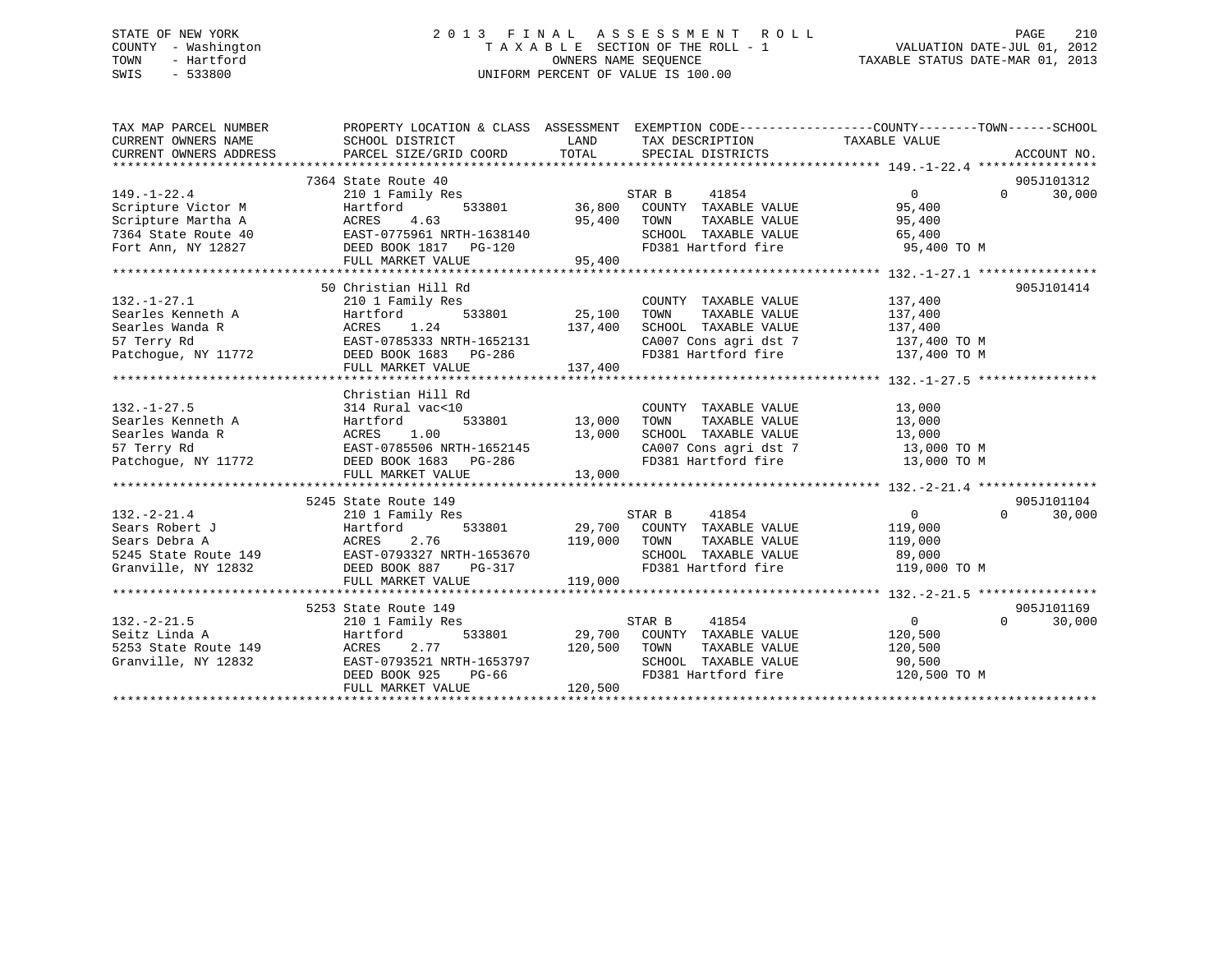# STATE OF NEW YORK 2 0 1 3 F I N A L A S S E S S M E N T R O L L PAGE 211 COUNTY - Washington T A X A B L E SECTION OF THE ROLL - 1 VALUATION DATE-JUL 01, 2012 TOWN - Hartford **TAXABLE STATUS DATE-MAR 01, 2013** SWIS - 533800 UNIFORM PERCENT OF VALUE IS 100.00

| TAX MAP PARCEL NUMBER<br>CURRENT OWNERS NAME<br>CURRENT OWNERS ADDRESS                                       | PROPERTY LOCATION & CLASS ASSESSMENT EXEMPTION CODE----------------COUNTY-------TOWN-----SCHOOL<br>SCHOOL DISTRICT<br>PARCEL SIZE/GRID COORD                  | LAND<br>TOTAL            | TAX DESCRIPTION<br>SPECIAL DISTRICTS                                                                                                                    | TAXABLE VALUE                                                                   |                    | ACCOUNT NO.                      |
|--------------------------------------------------------------------------------------------------------------|---------------------------------------------------------------------------------------------------------------------------------------------------------------|--------------------------|---------------------------------------------------------------------------------------------------------------------------------------------------------|---------------------------------------------------------------------------------|--------------------|----------------------------------|
|                                                                                                              |                                                                                                                                                               |                          |                                                                                                                                                         |                                                                                 |                    |                                  |
| $123. - 1 - 13.3$<br>Sellingham Robert P<br>Sellingham Linda L<br>8341 State Route 40<br>Granville, NY 12832 | 8341 State Route 40<br>280 Res Multiple<br>533801<br>Hartford<br>ACRES<br>1.40<br>EAST-0790114 NRTH-1657836<br>DEED BOOK 665<br>$PG-41$<br>FULL MARKET VALUE  | 38,000<br>176,400        | 41854<br>STAR B<br>COUNTY TAXABLE VALUE<br>TAXABLE VALUE<br>TOWN<br>SCHOOL TAXABLE VALUE<br>CA007 Cons agri dst 7<br>176,400 FD381 Hartford fire        | $\overline{0}$<br>176,400<br>176,400<br>146,400<br>176,400 TO M<br>176,400 TO M | $\Omega$           | 905J101158<br>30,000             |
|                                                                                                              |                                                                                                                                                               |                          |                                                                                                                                                         |                                                                                 |                    |                                  |
| $150. - 1 - 34.1$<br>Semanscin Michael J<br>Semanscin Margaret A<br>71 Old Town Way<br>Granville, NY 12832   | 71 Old Town Way<br>240 Rural res<br>533801<br>Hartford<br>ACRES 36.10<br>EAST-0784638 NRTH-1635274<br>DEED ROOK 829 PG-158                                    | 58,200 STAR B<br>182,800 | 82 PCT OF VALUE USED FOR EXEMPTION PURPOSES<br>CBT VET/TC 41131<br>41854<br>COUNTY TAXABLE VALUE<br>TOWN<br>TAXABLE VALUE<br>SCHOOL TAXABLE VALUE       | 37,474<br>$\overline{0}$<br>145,326<br>145,326<br>152,800                       | 37,474<br>$\Omega$ | 905J100519<br>$\Omega$<br>30,000 |
|                                                                                                              | FULL MARKET VALUE                                                                                                                                             |                          | 182,800 FD381 Hartford fire                                                                                                                             | 182,800 TO M                                                                    |                    |                                  |
|                                                                                                              |                                                                                                                                                               |                          |                                                                                                                                                         |                                                                                 |                    |                                  |
| $140. - 1 - 41.5$<br>Severance Joseph C<br>Severance Angie J<br>19 Slate Way<br>Fort Ann, NY 12827           | 19 Slate Way<br>270 Mfg housing<br>Hartford<br>533801<br>LOT 3<br>6.19<br>ACRES<br>EAST-0770598 NRTH-1642354<br>DEED BOOK 756<br>PG-286                       | 66,000                   | STAR B<br>41854<br>42,700 COUNTY TAXABLE VALUE<br>TOWN<br>TAXABLE VALUE<br>SCHOOL TAXABLE VALUE<br>FD381 Hartford fire                                  | $\Omega$<br>66,000<br>66,000<br>36,000<br>66,000 TO M                           | $\Omega$           | 30,000                           |
|                                                                                                              | FULL MARKET VALUE                                                                                                                                             | 66,000                   |                                                                                                                                                         |                                                                                 |                    |                                  |
|                                                                                                              | *************************************                                                                                                                         |                          |                                                                                                                                                         |                                                                                 |                    |                                  |
| $132.15 - 2 - 14$<br>Severance Nicholas A<br>Severance Lori A<br>22 East St<br>Hartford, NY 12832            | 22 East St<br>210 1 Family Res<br>Hartford<br>533801<br>FRNT 155.00 DPTH 158.00<br>EAST-0786787 NRTH-1652155<br>DEED BOOK 2181    PG-216<br>FULL MARKET VALUE | 114,300                  | STAR B<br>41854<br>15,600 COUNTY TAXABLE VALUE<br>TOWN<br>TAXABLE VALUE<br>SCHOOL TAXABLE VALUE<br>CA007 Cons agri dst 7<br>114,300 FD381 Hartford fire | $\overline{0}$<br>114,300<br>114,300<br>84,300<br>114,300 TO M<br>114,300 TO M  | $\Omega$           | 905J100559<br>30,000             |
|                                                                                                              |                                                                                                                                                               |                          |                                                                                                                                                         |                                                                                 |                    |                                  |
|                                                                                                              | 69 Townsend Rd                                                                                                                                                |                          |                                                                                                                                                         |                                                                                 |                    | 905J101212                       |
| $140.-2-2.1$<br>Sharp Matthew S<br>Sharp Jennifer M<br>69 Townsend Rd<br>Hartford, NY 12838                  | 210 1 Family Res<br>533801<br>Hartford<br>ACRES<br>4.00<br>EAST-0781557 NRTH-1647491<br>DEED BOOK 932<br>PG-206                                               | 132,500                  | 41854<br>STAR B<br>34,400 COUNTY TAXABLE VALUE<br>TOWN<br>TAXABLE VALUE<br>SCHOOL TAXABLE VALUE<br>CA007 Cons agri dst 7                                | $\overline{0}$<br>132,500<br>132,500<br>102,500<br>132,500 TO M                 | $\Omega$           | 30,000                           |
|                                                                                                              | FULL MARKET VALUE                                                                                                                                             | 132,500                  | FD381 Hartford fire                                                                                                                                     | 132,500 TO M                                                                    |                    |                                  |
| $132. -4 - 9.1$<br>Shaw David E<br>Shaw Nina<br>423 Blood St<br>Granville, NY 12832                          | Blood St<br>312 Vac w/imprv<br>Hartford<br>533801<br>FRNT 150.00 DPTH 150.00<br>EAST-0794618 NRTH-1650111<br>DEED BOOK 604<br>$PG-27$                         | 1,000<br>8,000           | COUNTY TAXABLE VALUE<br>TOWN<br>TAXABLE VALUE<br>SCHOOL TAXABLE VALUE<br>FD381 Hartford fire                                                            | 8,000<br>8,000<br>8,000<br>8,000 TO M                                           |                    | 905J100498                       |
|                                                                                                              | FULL MARKET VALUE                                                                                                                                             | 8,000                    |                                                                                                                                                         |                                                                                 |                    |                                  |
|                                                                                                              |                                                                                                                                                               |                          |                                                                                                                                                         |                                                                                 |                    |                                  |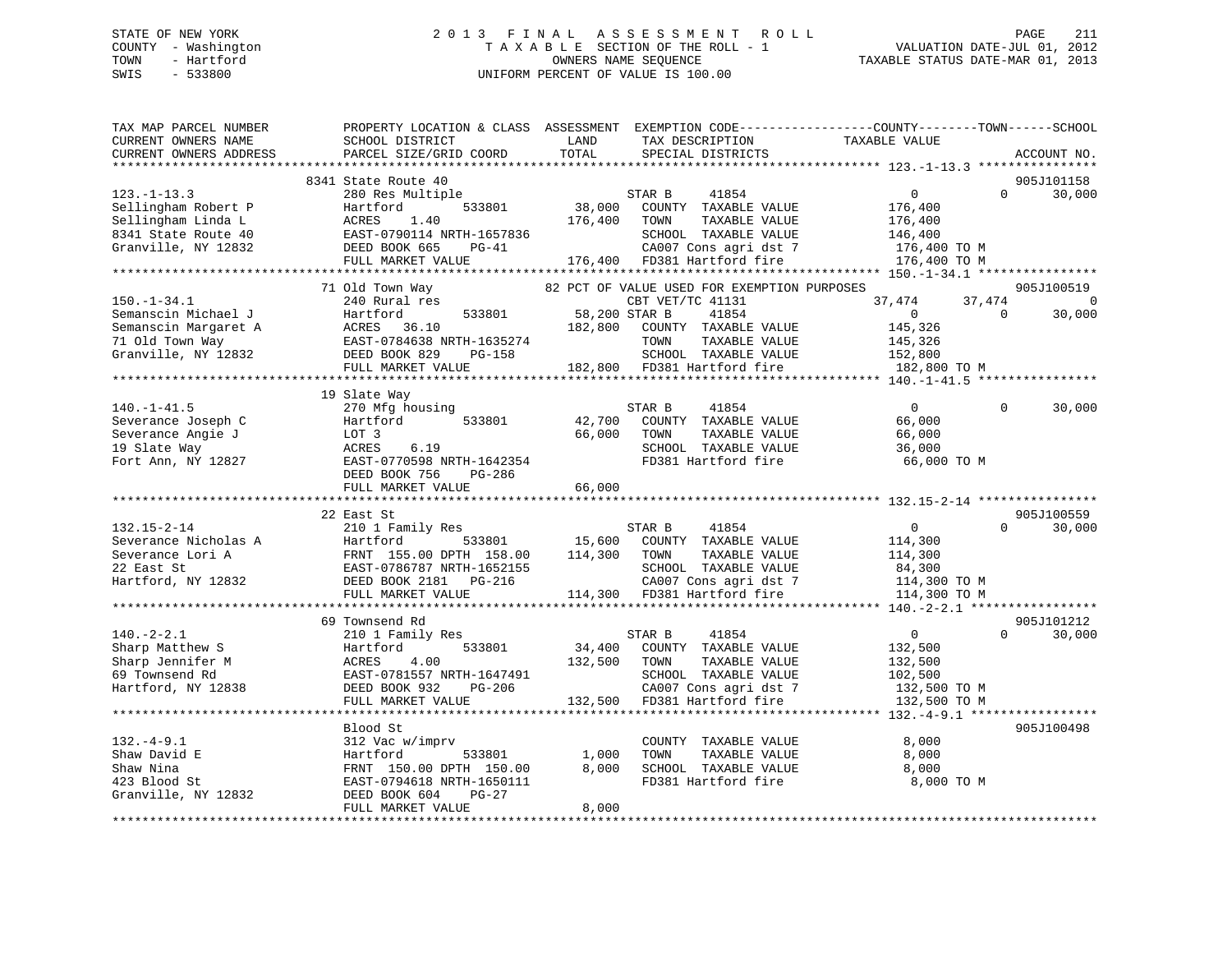# STATE OF NEW YORK 2 0 1 3 F I N A L A S S E S S M E N T R O L L PAGE 212 COUNTY - Washington T A X A B L E SECTION OF THE ROLL - 1 VALUATION DATE-JUL 01, 2012 TOWN - Hartford **TAXABLE STATUS DATE-MAR 01, 2013** SWIS - 533800 UNIFORM PERCENT OF VALUE IS 100.00

| TAX MAP PARCEL NUMBER<br>CURRENT OWNERS NAME | SCHOOL DISTRICT           | LAND<br>TAX DESCRIPTION          | PROPERTY LOCATION & CLASS ASSESSMENT EXEMPTION CODE----------------COUNTY-------TOWN------SCHOOL<br>TAXABLE VALUE |
|----------------------------------------------|---------------------------|----------------------------------|-------------------------------------------------------------------------------------------------------------------|
| CURRENT OWNERS ADDRESS                       | PARCEL SIZE/GRID COORD    | TOTAL<br>SPECIAL DISTRICTS       | ACCOUNT NO.                                                                                                       |
|                                              |                           |                                  |                                                                                                                   |
|                                              | 423 Blood St              |                                  | 905J100117                                                                                                        |
| $132. -4 - 10$                               | 210 1 Family Res          | STAR B<br>41854                  | $\mathbf{0}$<br>$\Omega$<br>30,000                                                                                |
| Shaw David E                                 | 533801<br>Hartford        | 26,400<br>COUNTY TAXABLE VALUE   | 148,400                                                                                                           |
| Shaw Nina L                                  | ACRES<br>1.90             | 148,400<br>TOWN<br>TAXABLE VALUE | 148,400                                                                                                           |
| 423 Blood St                                 | EAST-0794485 NRTH-1650322 | SCHOOL TAXABLE VALUE             | 118,400                                                                                                           |
| Granville, NY 12832                          | DEED BOOK 477<br>PG-876   | FD381 Hartford fire              | 148,400 TO M                                                                                                      |
|                                              | FULL MARKET VALUE         | 148,400                          |                                                                                                                   |
|                                              | 1485 Baldwin Corners Rd   |                                  | 905J100573                                                                                                        |
| $122. - 1 - 2$                               | 270 Mfg housing           | STAR EN<br>41834                 | $\overline{0}$<br>$\Omega$<br>45,300                                                                              |
| Shaw Walter                                  | 533801<br>Hartford        | 29,500<br>COUNTY TAXABLE VALUE   | 45,300                                                                                                            |
| Shaw Phyllis                                 | ACRES<br>2.70             | 45,300<br>TOWN<br>TAXABLE VALUE  | 45,300                                                                                                            |
| 1485 Baldwin Corners Rd                      | EAST-0770714 NRTH-1663785 | SCHOOL TAXABLE VALUE             | $\overline{0}$                                                                                                    |
| Fort Ann, NY 12827                           | DEED BOOK 422<br>PG-822   | FD381 Hartford fire              | 45,300 TO M                                                                                                       |
|                                              | FULL MARKET VALUE         | 45,300                           |                                                                                                                   |
|                                              |                           |                                  |                                                                                                                   |
|                                              | 41 Skyview Meadows Ln     |                                  | 905J101018                                                                                                        |
| $141. - 1 - 55$                              | 210 1 Family Res          | AGED-CO<br>41802                 | 27,960<br>$\overline{0}$<br>$\Omega$                                                                              |
| Sherman Solon I                              | 533801<br>Hartford        | 30,600 AGED-TOWN 41803           | 46,600<br>$\Omega$<br>$\overline{0}$                                                                              |
| Sherman Mary E                               | 2.70<br>ACRES             | 186,400 STAR EN<br>41834         | $\mathbf{0}$<br>63,300<br>$\Omega$                                                                                |
| 41 Skyview Meadows Ln                        | EAST-0787085 NRTH-1648719 | COUNTY TAXABLE VALUE             | 158,440                                                                                                           |
| Granville, NY 12832                          | DEED BOOK 468<br>PG-331   | TOWN<br>TAXABLE VALUE            | 139,800                                                                                                           |
|                                              | FULL MARKET VALUE         | 186,400 SCHOOL TAXABLE VALUE     | 123,100                                                                                                           |
|                                              |                           | CA007 Cons agri dst 7            | 186,400 TO M                                                                                                      |
|                                              |                           | FD381 Hartford fire              | 186,400 TO M                                                                                                      |
|                                              |                           |                                  |                                                                                                                   |
|                                              | 31 Townsend Rd            |                                  | 905J100338                                                                                                        |
| $140. - 2 - 6$                               | 210 1 Family Res          | STAR B<br>41854                  | $\overline{0}$<br>$\Omega$<br>30,000                                                                              |
| Sherwin Jack L Jr                            | Hartford<br>533801        | 23,200 COUNTY TAXABLE VALUE      | 118,900                                                                                                           |
| Sherwin Melanie J                            | ACRES<br>1.06             | 118,900<br>TOWN<br>TAXABLE VALUE | 118,900                                                                                                           |
| 31 Townsend Rd                               | EAST-0782335 NRTH-1646842 | SCHOOL TAXABLE VALUE             | 88,900                                                                                                            |
| Hartford, NY 12838                           | DEED BOOK 735<br>PG-247   | CA007 Cons agri dst 7            | 118,900 TO M                                                                                                      |
|                                              | FULL MARKET VALUE         | 118,900 FD381 Hartford fire      | 118,900 TO M                                                                                                      |
|                                              |                           |                                  |                                                                                                                   |
|                                              | 638 Warren Rd             |                                  |                                                                                                                   |
| $123. - 1 - 11.11$                           | 270 Mfg housing           | STAR B<br>41854                  | $\overline{0}$<br>$\Omega$<br>30,000                                                                              |
| Shields Timothy J                            | 533801<br>Hartford        | 25,600<br>COUNTY TAXABLE VALUE   | 51,100                                                                                                            |
| PO Box 37                                    | ACRES<br>5.01             | 51,100<br>TOWN<br>TAXABLE VALUE  | 51,100                                                                                                            |
| Hartford, NY 12838                           | EAST-0792084 NRTH-1663969 | SCHOOL TAXABLE VALUE             | 21,100                                                                                                            |
|                                              | DEED BOOK 788<br>PG-187   | CA007 Cons agri dst 7            | 51,100 TO M                                                                                                       |
|                                              | FULL MARKET VALUE         | 51,100<br>FD381 Hartford fire    | 51,100 TO M                                                                                                       |
|                                              |                           |                                  |                                                                                                                   |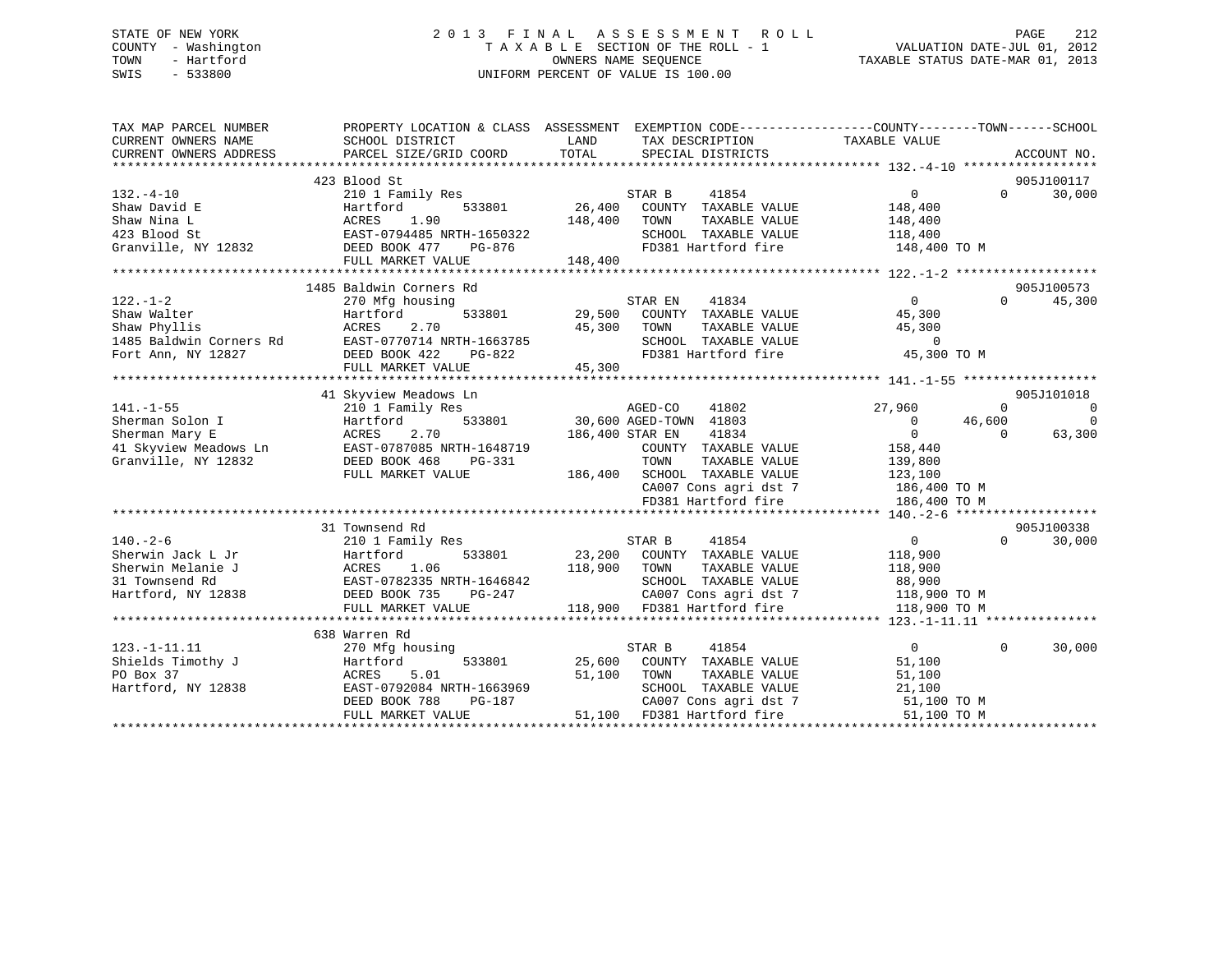# STATE OF NEW YORK 2 0 1 3 F I N A L A S S E S S M E N T R O L L PAGE 213 COUNTY - Washington T A X A B L E SECTION OF THE ROLL - 1 VALUATION DATE-JUL 01, 2012 TOWN - Hartford **TAXABLE STATUS DATE-MAR 01, 2013** SWIS - 533800 UNIFORM PERCENT OF VALUE IS 100.00

| TAX MAP PARCEL NUMBER<br>CURRENT OWNERS NAME<br>CURRENT OWNERS ADDRESS | PROPERTY LOCATION & CLASS ASSESSMENT EXEMPTION CODE---------------COUNTY-------TOWN-----SCHOOL<br>SCHOOL DISTRICT<br>PARCEL SIZE/GRID COORD                                                                                            | LAND<br>TOTAL       | TAX DESCRIPTION TAXABLE VALUE<br>SPECIAL DISTRICTS                                                                                                                                                 |                | ACCOUNT NO.                 |
|------------------------------------------------------------------------|----------------------------------------------------------------------------------------------------------------------------------------------------------------------------------------------------------------------------------------|---------------------|----------------------------------------------------------------------------------------------------------------------------------------------------------------------------------------------------|----------------|-----------------------------|
|                                                                        |                                                                                                                                                                                                                                        |                     |                                                                                                                                                                                                    |                |                             |
|                                                                        | 747 County Route 17                                                                                                                                                                                                                    |                     |                                                                                                                                                                                                    |                | 905J101355                  |
| $114. -1 - 1.2$                                                        | 210 1 Family Res                                                                                                                                                                                                                       |                     | STAR B<br>41854                                                                                                                                                                                    | $\overline{0}$ | 30,000<br>$0 \qquad \qquad$ |
| Sill Brenda                                                            | 533801 34,400<br>Hartford                                                                                                                                                                                                              |                     | COUNTY TAXABLE VALUE                                                                                                                                                                               | 162,900        |                             |
| 747 County Route 17                                                    | 573/103                                                                                                                                                                                                                                | 162,900             | TAXABLE VALUE<br>TOWN                                                                                                                                                                              | 162,900        |                             |
| Fort Ann, NY 12827                                                     | ACRES 4.00                                                                                                                                                                                                                             |                     | SCHOOL TAXABLE VALUE                                                                                                                                                                               | 132,900        |                             |
|                                                                        | EAST-0780477 NRTH-1668611<br>DEED BOOK 929 PG-23<br>FIIII MADFER YTT---                                                                                                                                                                |                     | CA007 Cons agri dst 7 162,900 TO M<br>FD381 Hartford fire 162,900 TO M                                                                                                                             |                |                             |
|                                                                        |                                                                                                                                                                                                                                        |                     |                                                                                                                                                                                                    |                |                             |
|                                                                        | FULL MARKET VALUE                                                                                                                                                                                                                      | 162,900             |                                                                                                                                                                                                    |                |                             |
|                                                                        |                                                                                                                                                                                                                                        |                     |                                                                                                                                                                                                    |                |                             |
|                                                                        | 8095 State Route 40                                                                                                                                                                                                                    |                     |                                                                                                                                                                                                    |                | 905J100044                  |
| $132.15 - 2 - 5$                                                       | 210 1 Family Res                                                                                                                                                                                                                       |                     |                                                                                                                                                                                                    |                |                             |
| 132.15-2-5<br>Sipowicz James<br>PO Box 169<br>Hartford, NY 12838       | Hartford                                                                                                                                                                                                                               |                     | $\begin{tabular}{lllllllllll} \multicolumn{2}{c}{\textbf{COUNTY}} & \textbf{TXABLE VALUE} & & & 83,600 \\ \multicolumn{2}{c}{\textbf{TOWN}} & \textbf{TXABLE VALUE} & & & 83,600 \\ \end{tabular}$ |                |                             |
|                                                                        | FRNT 184.00 DPTH 70.00 83,600                                                                                                                                                                                                          |                     | SCHOOL TAXABLE VALUE 83,600                                                                                                                                                                        |                |                             |
|                                                                        | BANK 26<br>EAST-0787161 NRTH-1652295                                                                                                                                                                                                   |                     | CA007 Cons agri dst 7 83,600 TO M<br>FD381 Hartford fire 83,600 TO M                                                                                                                               |                |                             |
|                                                                        |                                                                                                                                                                                                                                        |                     |                                                                                                                                                                                                    |                |                             |
|                                                                        | DEED BOOK 920<br>PG-147                                                                                                                                                                                                                |                     |                                                                                                                                                                                                    |                |                             |
|                                                                        | FULL MARKET VALUE                                                                                                                                                                                                                      | 83,600              |                                                                                                                                                                                                    |                |                             |
|                                                                        |                                                                                                                                                                                                                                        |                     |                                                                                                                                                                                                    |                |                             |
|                                                                        | 20 Skyview Meadows Ln                                                                                                                                                                                                                  |                     |                                                                                                                                                                                                    |                | 905J101370                  |
| $141. - 1 - 66.3$                                                      | Xangle of the STAR B 210 1 Family Res Allo 1 Family Res Allo 200 and STAR B 41854                                                                                                                                                      |                     |                                                                                                                                                                                                    | $\overline{0}$ | $\Omega$<br>30,000          |
|                                                                        |                                                                                                                                                                                                                                        |                     |                                                                                                                                                                                                    |                |                             |
|                                                                        |                                                                                                                                                                                                                                        |                     |                                                                                                                                                                                                    |                |                             |
|                                                                        |                                                                                                                                                                                                                                        |                     |                                                                                                                                                                                                    |                |                             |
|                                                                        | 141.-1-06.3<br>Sipowicz James Hartford 533801 38,100 COUNTY TAXABLE VALUE 210,400<br>FO Box 169 EAST-0787416 NRTH-1647959 SCHOOL TAXABLE VALUE 210,400<br>Hartford, NY 12838 DEEP BOOK 100 COUNTY TAXABLE VALUE 210,400<br>Hartford, N |                     | CA007 Cons agri dst 7 210,400 TO M                                                                                                                                                                 |                |                             |
|                                                                        | FULL MARKET VALUE 210,400 FD381 Hartford fire                                                                                                                                                                                          |                     |                                                                                                                                                                                                    | 210,400 TO M   |                             |
|                                                                        |                                                                                                                                                                                                                                        |                     |                                                                                                                                                                                                    |                |                             |
|                                                                        | Dick Hill Rd                                                                                                                                                                                                                           |                     |                                                                                                                                                                                                    |                |                             |
| $141. - 1 - 66.4$                                                      | 314 Rural vac<10                                                                                                                                                                                                                       |                     |                                                                                                                                                                                                    |                |                             |
|                                                                        |                                                                                                                                                                                                                                        |                     | $\begin{tabular}{llllllll} \multicolumn{2}{c}{\textbf{COUNTY}} & \textbf{TAXABLE VALUE} & & & 14,000 \\ \multicolumn{2}{c}{\textbf{TOWN}} & \textbf{TAXABLE VALUE} & & 14,000 \\ \end{tabular}$    |                |                             |
|                                                                        | Sipowicz Melody<br>PO Box 169<br>Hartford, NY 12838<br>Hartford, NY 12838<br>CEED BOOK 764<br>PC-136                                                                                                                                   | 14,000              | SCHOOL TAXABLE VALUE $14,000$<br>CA007 Cons agri dst 7 $14,000$ TO M<br>FD381 Hartford fire $14,000$ TO M                                                                                          |                |                             |
|                                                                        |                                                                                                                                                                                                                                        |                     |                                                                                                                                                                                                    |                |                             |
|                                                                        |                                                                                                                                                                                                                                        | H-1647915<br>PG-136 |                                                                                                                                                                                                    |                |                             |
|                                                                        | FULL MARKET VALUE                                                                                                                                                                                                                      | 14,000              |                                                                                                                                                                                                    |                |                             |
|                                                                        |                                                                                                                                                                                                                                        |                     |                                                                                                                                                                                                    |                |                             |
|                                                                        | 3498 State Route 196                                                                                                                                                                                                                   |                     |                                                                                                                                                                                                    |                |                             |
| $140. - 1 - 22.3$                                                      | 270 Mfg housing                                                                                                                                                                                                                        |                     | STAR B 41854                                                                                                                                                                                       | $\overline{0}$ | $\Omega$<br>30,000          |
| Sisco Craig                                                            | Hartford                                                                                                                                                                                                                               |                     | 533801 23,400 COUNTY TAXABLE VALUE                                                                                                                                                                 | 36,700         |                             |
|                                                                        |                                                                                                                                                                                                                                        | 36,700 TOWN         | TAXABLE VALUE                                                                                                                                                                                      | 36,700         |                             |
|                                                                        |                                                                                                                                                                                                                                        |                     |                                                                                                                                                                                                    | 6,700          |                             |
|                                                                        | ACRES 1.10 36,700<br>EAST-0770761 NRTH-1644223<br>DEED BOOK 1778 PG-41                                                                                                                                                                 |                     | SCHOOL TAXABLE VALUE<br>FD381 Hartford fire                                                                                                                                                        | 36,700 TO M    |                             |
|                                                                        | FULL MARKET VALUE                                                                                                                                                                                                                      | 36,700              |                                                                                                                                                                                                    |                |                             |
|                                                                        |                                                                                                                                                                                                                                        |                     |                                                                                                                                                                                                    |                |                             |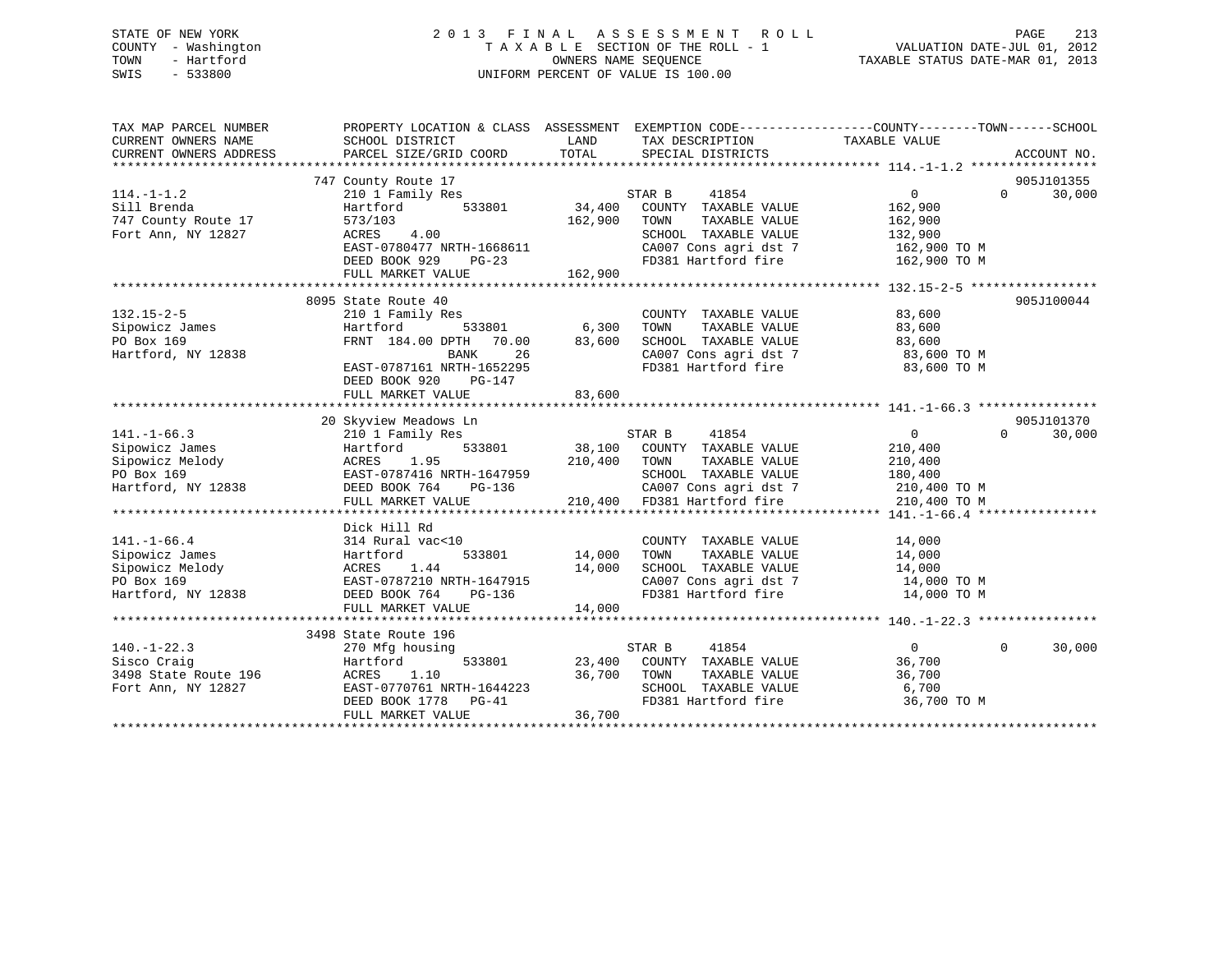# STATE OF NEW YORK 2 0 1 3 F I N A L A S S E S S M E N T R O L L PAGE 214 COUNTY - Washington T A X A B L E SECTION OF THE ROLL - 1 VALUATION DATE-JUL 01, 2012 TOWN - Hartford **TAXABLE STATUS DATE-MAR 01, 2013** SWIS - 533800 UNIFORM PERCENT OF VALUE IS 100.00

| TAX MAP PARCEL NUMBER<br>CURRENT OWNERS NAME<br>CURRENT OWNERS ADDRESS                                                                                             | PROPERTY LOCATION & CLASS ASSESSMENT EXEMPTION CODE----------------COUNTY-------TOWN------SCHOOL<br>SCHOOL DISTRICT<br>PARCEL SIZE/GRID COORD TOTAL                                                                                                                                                                                     | LAND                                                                                                                                                                                                            | TAX DESCRIPTION TAXABLE VALUE<br>SPECIAL DISTRICTS<br>SPECIAL DISTRICTS |                                           |                    | ACCOUNT NO.        |
|--------------------------------------------------------------------------------------------------------------------------------------------------------------------|-----------------------------------------------------------------------------------------------------------------------------------------------------------------------------------------------------------------------------------------------------------------------------------------------------------------------------------------|-----------------------------------------------------------------------------------------------------------------------------------------------------------------------------------------------------------------|-------------------------------------------------------------------------|-------------------------------------------|--------------------|--------------------|
|                                                                                                                                                                    | 3531 State Route 196                                                                                                                                                                                                                                                                                                                    |                                                                                                                                                                                                                 |                                                                         |                                           |                    | 905J100585         |
| $140. - 1 - 31$                                                                                                                                                    | 210 1 Family Res                                                                                                                                                                                                                                                                                                                        |                                                                                                                                                                                                                 |                                                                         | 35,280                                    | $\Omega$           | $\Omega$           |
| Sisco Kenneth W                                                                                                                                                    |                                                                                                                                                                                                                                                                                                                                         |                                                                                                                                                                                                                 |                                                                         |                                           |                    | $\mathbf 0$        |
| 3531 State Route 196                                                                                                                                               | Hartford<br>ACRES<br>1.40                                                                                                                                                                                                                                                                                                               | 1978<br>1972 MGED-CO 41802<br>533801 24,500 AGED-TOWN 41803<br>100,800 STAR EN 41834                                                                                                                            | 41834                                                                   | $\overline{0}$<br>$\overline{0}$          | 45,360<br>$\Omega$ | 63,300             |
| Fort Ann, NY 12827                                                                                                                                                 | EAST-0771411 NRTH-1644691                                                                                                                                                                                                                                                                                                               |                                                                                                                                                                                                                 |                                                                         |                                           |                    |                    |
|                                                                                                                                                                    | ---- 1999-1991<br>DEED BOOK 824 PG-284<br>RIILI MARYTE :                                                                                                                                                                                                                                                                                | TOWN                                                                                                                                                                                                            | COUNTY TAXABLE VALUE<br>TAXABLE VALUE                                   | 65,520<br>55.440<br>55,440                |                    |                    |
|                                                                                                                                                                    | FULL MARKET VALUE                                                                                                                                                                                                                                                                                                                       |                                                                                                                                                                                                                 |                                                                         |                                           |                    |                    |
|                                                                                                                                                                    |                                                                                                                                                                                                                                                                                                                                         | 100,800 SCHOOL TAXABLE VALUE 37,500                                                                                                                                                                             |                                                                         |                                           |                    |                    |
|                                                                                                                                                                    |                                                                                                                                                                                                                                                                                                                                         |                                                                                                                                                                                                                 |                                                                         | FD381 Hartford fire 100,800 TO M          |                    |                    |
|                                                                                                                                                                    |                                                                                                                                                                                                                                                                                                                                         |                                                                                                                                                                                                                 |                                                                         |                                           |                    |                    |
|                                                                                                                                                                    | State Route 196                                                                                                                                                                                                                                                                                                                         |                                                                                                                                                                                                                 | COUNTY TAXABLE VALUE 16,700                                             |                                           |                    | 905J100381         |
| $140. - 1 - 32$                                                                                                                                                    | 312 Vac w/imprv                                                                                                                                                                                                                                                                                                                         |                                                                                                                                                                                                                 |                                                                         |                                           |                    |                    |
| Sisco Kenneth W                                                                                                                                                    | $\begin{tabular}{lcccc} 312 \text{Vac w/imprv} & & & & & & & \text{TAXABLE VALUE} \\ \text{Hartford} & & 533801 & & 1,500 & \text{TOWN} & \text{TAXABLE VALUE} \\ \text{FRNT} & 100.00 \text{ DPTH} & 167.00 & & 16,700 & \text{SCHOOL} & \text{TAXABLE VALUE} \\ \text{ACRES} & & 0.39 & & & \text{FD381 Hartford fire} \end{tabular}$ |                                                                                                                                                                                                                 |                                                                         | TAXABLE VALUE 16,700                      |                    |                    |
| 3531 State Route 196                                                                                                                                               |                                                                                                                                                                                                                                                                                                                                         |                                                                                                                                                                                                                 |                                                                         | 16,700<br>FD381 Hartford fire 16,700 TO M |                    |                    |
| Fort Ann, NY 12827                                                                                                                                                 |                                                                                                                                                                                                                                                                                                                                         |                                                                                                                                                                                                                 |                                                                         |                                           |                    |                    |
|                                                                                                                                                                    | EAST-0771349 NRTH-1644570                                                                                                                                                                                                                                                                                                               |                                                                                                                                                                                                                 |                                                                         |                                           |                    |                    |
|                                                                                                                                                                    | DEED BOOK 824 PG-284                                                                                                                                                                                                                                                                                                                    |                                                                                                                                                                                                                 |                                                                         |                                           |                    |                    |
|                                                                                                                                                                    | FULL MARKET VALUE                                                                                                                                                                                                                                                                                                                       | 16,700                                                                                                                                                                                                          |                                                                         |                                           |                    |                    |
|                                                                                                                                                                    |                                                                                                                                                                                                                                                                                                                                         |                                                                                                                                                                                                                 |                                                                         |                                           |                    |                    |
|                                                                                                                                                                    | 190 North Rd                                                                                                                                                                                                                                                                                                                            |                                                                                                                                                                                                                 |                                                                         |                                           |                    | 905J101257         |
| 140.-1-22.1 210 1 Family Res<br>Sisco Roberta A Hartford 533801<br>190 North Rd ACRES 1.09<br>Fort Ann, NY 12827 EAST-0772670 NRTH-1643379                         |                                                                                                                                                                                                                                                                                                                                         | $\begin{array}{ccccccccc}\n & & & & & \text{STAR B} & & 41854 & & & & & 0 \\  & & & & & & & & 0 & & & & 0 \\ 533801 & & & & & & 23,300 & & \text{COUNTY} & \text{TAXABLE VALUE} & & & & & 139,000\n\end{array}$ |                                                                         |                                           |                    | $\Omega$<br>30,000 |
|                                                                                                                                                                    |                                                                                                                                                                                                                                                                                                                                         |                                                                                                                                                                                                                 |                                                                         |                                           |                    |                    |
|                                                                                                                                                                    |                                                                                                                                                                                                                                                                                                                                         | 139,000 TOWN                                                                                                                                                                                                    | TAXABLE VALUE                                                           | 139,000<br>109,000                        |                    |                    |
|                                                                                                                                                                    |                                                                                                                                                                                                                                                                                                                                         |                                                                                                                                                                                                                 | SCHOOL TAXABLE VALUE                                                    |                                           |                    |                    |
|                                                                                                                                                                    | DEED BOOK 936<br>PG-11                                                                                                                                                                                                                                                                                                                  |                                                                                                                                                                                                                 |                                                                         | FD381 Hartford fire 139,000 TO M          |                    |                    |
|                                                                                                                                                                    | FULL MARKET VALUE                                                                                                                                                                                                                                                                                                                       | 139,000                                                                                                                                                                                                         |                                                                         |                                           |                    |                    |
|                                                                                                                                                                    |                                                                                                                                                                                                                                                                                                                                         |                                                                                                                                                                                                                 |                                                                         |                                           |                    |                    |
|                                                                                                                                                                    | 3518 State Route 196                                                                                                                                                                                                                                                                                                                    |                                                                                                                                                                                                                 |                                                                         |                                           |                    |                    |
| $140. - 1 - 22.4$                                                                                                                                                  | 210 1 Family Res                                                                                                                                                                                                                                                                                                                        | STAR B 41854                                                                                                                                                                                                    |                                                                         | $\sim$ 0                                  | $\Omega$           | 30,000             |
|                                                                                                                                                                    |                                                                                                                                                                                                                                                                                                                                         | 533801 23,700 COUNTY TAXABLE VALUE 165,700                                                                                                                                                                      |                                                                         |                                           |                    |                    |
|                                                                                                                                                                    |                                                                                                                                                                                                                                                                                                                                         | 165,700 TOWN TAXABLE VALUE 165,700<br>1644285 SCHOOL TAXABLE VALUE 135,700<br>2G-310 CA007 Cons agri dst 7 165,700 TO M<br>165,700 FD381 Hartford fire 165,700 TO M                                             |                                                                         |                                           |                    |                    |
|                                                                                                                                                                    |                                                                                                                                                                                                                                                                                                                                         |                                                                                                                                                                                                                 |                                                                         |                                           |                    |                    |
| Fort Ann, NY 12827                                                                                                                                                 | DEED BOOK 826<br>PG-310                                                                                                                                                                                                                                                                                                                 |                                                                                                                                                                                                                 |                                                                         |                                           |                    |                    |
|                                                                                                                                                                    | FULL MARKET VALUE                                                                                                                                                                                                                                                                                                                       |                                                                                                                                                                                                                 |                                                                         |                                           |                    |                    |
|                                                                                                                                                                    |                                                                                                                                                                                                                                                                                                                                         |                                                                                                                                                                                                                 |                                                                         |                                           |                    |                    |
|                                                                                                                                                                    | 24 Blood St                                                                                                                                                                                                                                                                                                                             |                                                                                                                                                                                                                 |                                                                         |                                           |                    |                    |
|                                                                                                                                                                    |                                                                                                                                                                                                                                                                                                                                         |                                                                                                                                                                                                                 | WAR VET/TC 41121                                                        | 17,505 17,505                             |                    | 0                  |
|                                                                                                                                                                    |                                                                                                                                                                                                                                                                                                                                         | 533801 23,600 STAR B 41854<br>6 116,700 COUNTY TAXABLE VALUE                                                                                                                                                    |                                                                         | $\overline{0}$                            | $\overline{0}$     | 30,000             |
|                                                                                                                                                                    |                                                                                                                                                                                                                                                                                                                                         |                                                                                                                                                                                                                 |                                                                         | 99,195                                    |                    |                    |
| 142.-1-28.1<br>Smelik Ricky<br>Smelik Nancy<br>210 1 Family Res<br>Hartford 533801<br>Smelik Nancy<br>24 Blood St<br>Cranville, NY 12832<br>DEED BOOK 687<br>PG-11 |                                                                                                                                                                                                                                                                                                                                         | TOWN                                                                                                                                                                                                            | TAXABLE VALUE                                                           | 99,195<br>86.700                          |                    |                    |
|                                                                                                                                                                    |                                                                                                                                                                                                                                                                                                                                         |                                                                                                                                                                                                                 | SCHOOL TAXABLE VALUE                                                    | 86,700                                    |                    |                    |
|                                                                                                                                                                    | FULL MARKET VALUE                                                                                                                                                                                                                                                                                                                       | 116,700 CA008 Cons agri dst 8 116,700 TO M                                                                                                                                                                      |                                                                         |                                           |                    |                    |
|                                                                                                                                                                    |                                                                                                                                                                                                                                                                                                                                         |                                                                                                                                                                                                                 | FD381 Hartford fire                                                     | 116,700 TO M                              |                    |                    |
|                                                                                                                                                                    |                                                                                                                                                                                                                                                                                                                                         |                                                                                                                                                                                                                 |                                                                         |                                           |                    |                    |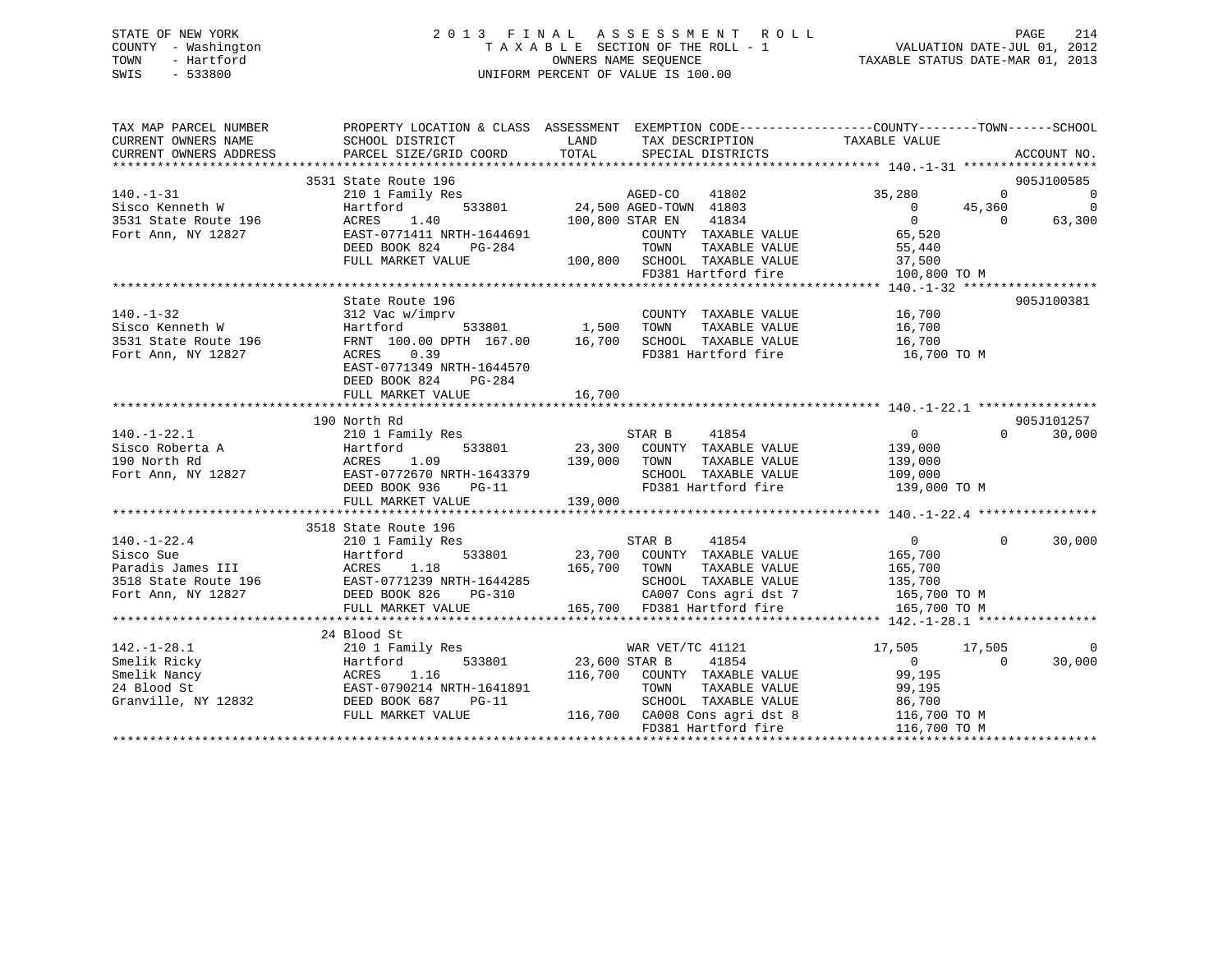# STATE OF NEW YORK 2 0 1 3 F I N A L A S S E S S M E N T R O L L PAGE 215 COUNTY - Washington T A X A B L E SECTION OF THE ROLL - 1 VALUATION DATE-JUL 01, 2012 TOWN - Hartford **TAXABLE STATUS DATE-MAR 01, 2013** SWIS - 533800 UNIFORM PERCENT OF VALUE IS 100.00

| TAX MAP PARCEL NUMBER  | PROPERTY LOCATION & CLASS ASSESSMENT EXEMPTION CODE---------------COUNTY-------TOWN-----SCHOOL |                |                             |                |                |                |
|------------------------|------------------------------------------------------------------------------------------------|----------------|-----------------------------|----------------|----------------|----------------|
| CURRENT OWNERS NAME    | SCHOOL DISTRICT                                                                                | LAND           | TAX DESCRIPTION             | TAXABLE VALUE  |                |                |
| CURRENT OWNERS ADDRESS | PARCEL SIZE/GRID COORD                                                                         | TOTAL          | SPECIAL DISTRICTS           |                |                | ACCOUNT NO.    |
|                        |                                                                                                |                |                             |                |                |                |
| $150. - 1 - 34.4$      | Old Town Way                                                                                   |                |                             |                |                | 905J101400     |
|                        | 322 Rural vac>10                                                                               |                | COUNTY TAXABLE VALUE        | 28,600         |                |                |
| Smelik Ricky           | Hartford<br>533801                                                                             | 28,600         | TOWN<br>TAXABLE VALUE       | 28,600         |                |                |
| Smelik Nancy           | ACRES<br>24.10                                                                                 | 28,600         | SCHOOL TAXABLE VALUE        | 28,600         |                |                |
| 24 Blood St            | EAST-0784371 NRTH-1636042                                                                      |                | FD381 Hartford fire         | 28,600 TO M    |                |                |
| Granville, NY 12832    | DEED BOOK 841<br>PG-335                                                                        |                |                             |                |                |                |
|                        | FULL MARKET VALUE                                                                              | 28,600         |                             |                |                |                |
|                        | Baker Rd                                                                                       |                |                             |                |                | 905J100596     |
| $132 - 2 - 5$          | 314 Rural vac<10                                                                               |                | COUNTY TAXABLE VALUE        | 15,000         |                |                |
| Smith Betty L          | Hartford<br>533801                                                                             | 15,000         | TOWN<br>TAXABLE VALUE       | 15,000         |                |                |
| 92 Baker Rd            | 1.70<br>ACRES                                                                                  | 15,000         | SCHOOL TAXABLE VALUE        | 15,000         |                |                |
| Granville, NY 12832    | EAST-0792812 NRTH-1654191                                                                      |                | FD381 Hartford fire         | 15,000 TO M    |                |                |
|                        | DEED BOOK 503<br>PG-1128                                                                       |                |                             |                |                |                |
|                        | FULL MARKET VALUE                                                                              | 15,000         |                             |                |                |                |
|                        |                                                                                                |                |                             |                |                |                |
|                        | 92 Baker Rd                                                                                    |                |                             |                |                | 905J100594     |
| $132 - 2 - 20$         | 210 1 Family Res                                                                               |                | CBT VET/TC 41131            | 33,325         | 33,325         | - 0            |
| Smith Betty L          | 533801<br>Hartford                                                                             | 28,300 AGED-CO | 41802                       | 29,993         | $\overline{0}$ | $\overline{0}$ |
| 92 Baker Rd            | 2.40<br>ACRES                                                                                  |                | 133,300 AGED-TOWN 41803     | $\overline{0}$ | 39,990         | $\mathbf 0$    |
| Granville, NY 12832    | EAST-0792703 NRTH-1653793                                                                      |                | STAR EN<br>41834            | $\overline{0}$ | $\Omega$       | 63,300         |
|                        | DEED BOOK 416<br>PG-518                                                                        |                | COUNTY TAXABLE VALUE        | 69,982         |                |                |
|                        | FULL MARKET VALUE                                                                              | 133,300 TOWN   | TAXABLE VALUE               | 59,985         |                |                |
|                        |                                                                                                |                | SCHOOL TAXABLE VALUE        | 70,000         |                |                |
|                        |                                                                                                |                | FD381 Hartford fire         | 133,300 TO M   |                |                |
|                        |                                                                                                |                |                             |                |                |                |
|                        | 85 Baker Rd                                                                                    |                |                             |                |                | 905J100588     |
| $132 - 2 - 6$          | 240 Rural res                                                                                  |                | STAR B<br>41854             | $\overline{0}$ | $\Omega$       | 30,000         |
| Smith Bonnie L         | 533801<br>Hartford                                                                             |                | 41,800 COUNTY TAXABLE VALUE | 163,200        |                |                |
| Walls Larry A          | ACRES 10.50                                                                                    | 163,200        | TAXABLE VALUE<br>TOWN       | 163,200        |                |                |
| 85 Baker Rd            | EAST-0792559 NRTH-1654457                                                                      |                | SCHOOL TAXABLE VALUE        | 133,200        |                |                |
| Granville, NY 12832    | DEED BOOK 922<br>PG-229                                                                        |                | FD381 Hartford fire         | 163,200 TO M   |                |                |
|                        | FULL MARKET VALUE                                                                              | 163,200        |                             |                |                |                |
|                        |                                                                                                |                |                             |                |                |                |
|                        | Baker Rd                                                                                       |                |                             |                |                | 905J100589     |
| $132 - 2 - 7$          | 322 Rural vac>10                                                                               |                | COUNTY TAXABLE VALUE        | 32,000         |                |                |
| Smith Bonnie L         | 533801<br>Hartford                                                                             | 32,000         | TOWN<br>TAXABLE VALUE       | 32,000         |                |                |
| Walls Larry A          | ACRES 10.70                                                                                    | 32,000         | SCHOOL TAXABLE VALUE        | 32,000         |                |                |
| 85 Baker Rd            | EAST-0792120 NRTH-1654306                                                                      |                | FD381 Hartford fire         | 32,000 TO M    |                |                |
| Granville, NY 12832    | DEED BOOK 922<br>PG-229                                                                        |                |                             |                |                |                |
|                        | FULL MARKET VALUE                                                                              | 32,000         |                             |                |                |                |
|                        |                                                                                                |                |                             |                |                |                |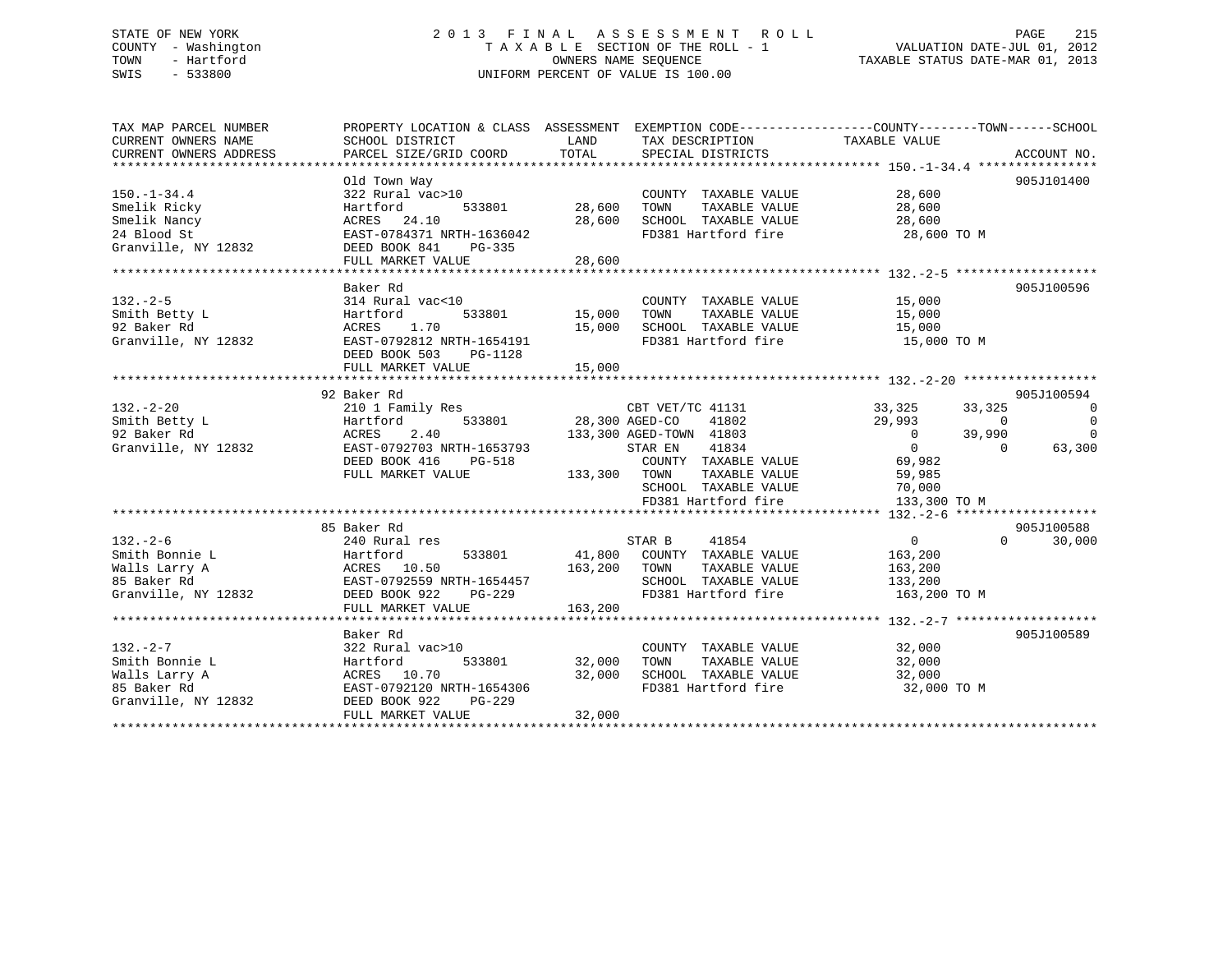# STATE OF NEW YORK 2 0 1 3 F I N A L A S S E S S M E N T R O L L PAGE 216 COUNTY - Washington T A X A B L E SECTION OF THE ROLL - 1 VALUATION DATE-JUL 01, 2012 TOWN - Hartford OWNERS NAME SEQUENCE TAXABLE STATUS DATE-MAR 01, 2013 SWIS - 533800 UNIFORM PERCENT OF VALUE IS 100.00

| TAX MAP PARCEL NUMBER<br>CURRENT OWNERS NAME       | SCHOOL DISTRICT                                | LAND                    | TAX DESCRIPTION                               | PROPERTY LOCATION & CLASS ASSESSMENT EXEMPTION CODE----------------COUNTY-------TOWN------SCHOOL<br>TAXABLE VALUE |             |
|----------------------------------------------------|------------------------------------------------|-------------------------|-----------------------------------------------|-------------------------------------------------------------------------------------------------------------------|-------------|
| CURRENT OWNERS ADDRESS                             | PARCEL SIZE/GRID COORD                         | TOTAL                   | SPECIAL DISTRICTS                             |                                                                                                                   | ACCOUNT NO. |
|                                                    |                                                |                         |                                               |                                                                                                                   |             |
|                                                    | 179 Washburn Hill Rd                           |                         |                                               |                                                                                                                   | 905J101375  |
| $151. - 2 - 13.1$                                  | 210 1 Family Res                               |                         | 41854<br>STAR B                               | $\Omega$<br>$\overline{0}$                                                                                        | 30,000      |
| Smith Daniel J                                     | 533801<br>Hartford                             | 28,500                  | COUNTY TAXABLE VALUE                          | 178,200                                                                                                           |             |
| PO Box 3                                           | $151. - 1 - 13.1$                              | 178,200                 | TOWN<br>TAXABLE VALUE                         | 178,200                                                                                                           |             |
| Hartford, NY 12838                                 | ACRES<br>2.45                                  |                         | SCHOOL TAXABLE VALUE                          | 148,200                                                                                                           |             |
|                                                    | EAST-0793350 NRTH-1637947                      |                         | CA008 Cons agri dst 8                         | 178,200 ТО М                                                                                                      |             |
|                                                    | DEED BOOK 2348<br>PG-241                       |                         | FD381 Hartford fire                           | 178,200 TO M                                                                                                      |             |
|                                                    | FULL MARKET VALUE                              | 178,200                 |                                               |                                                                                                                   |             |
|                                                    |                                                |                         |                                               |                                                                                                                   |             |
|                                                    | 72 Skyview Meadows Ln                          |                         |                                               |                                                                                                                   | 905J101024  |
| $141. - 1 - 62$                                    | 210 1 Family Res                               |                         | STAR B<br>41854                               | 0<br>$\Omega$                                                                                                     | 30,000      |
| Smith David W                                      | 533801<br>Hartford                             | 31,000                  | COUNTY TAXABLE VALUE                          | 218,800                                                                                                           |             |
| Smith Bonny A                                      | 495/34                                         | 218,800                 | TAXABLE VALUE<br>TOWN                         | 218,800                                                                                                           |             |
| 72 Skyview Meadows Ln                              | ACRES<br>3.10                                  |                         | SCHOOL TAXABLE VALUE                          | 188,800                                                                                                           |             |
| Granville, NY 12832                                | EAST-0788017 NRTH-1649035                      |                         | CA007 Cons agri dst 7                         | 218,800 TO M                                                                                                      |             |
|                                                    | DEED BOOK 470<br>PG-153                        |                         | FD381 Hartford fire                           | 218,800 TO M                                                                                                      |             |
|                                                    | FULL MARKET VALUE                              | 218,800                 |                                               |                                                                                                                   |             |
|                                                    |                                                |                         |                                               |                                                                                                                   |             |
|                                                    | 41 Townsend Rd                                 |                         |                                               |                                                                                                                   |             |
| $140. -2 - 2.3$                                    | 312 Vac w/imprv                                |                         | COUNTY TAXABLE VALUE                          | 24,000                                                                                                            |             |
|                                                    | 533801<br>Hartford                             | 23,000                  | TOWN<br>TAXABLE VALUE                         | 24,000                                                                                                            |             |
| Smith Francis Jr<br>Carty Shena<br>36 Middleton Rd | FRNT 208.00 DPTH 210.00                        | 24,000                  | SCHOOL TAXABLE VALUE                          | 24,000                                                                                                            |             |
|                                                    | EAST-0782139 NRTH-1647136                      |                         | CA007 Cons agri dst 7                         | 24,000 TO M                                                                                                       |             |
| Granville, NY 12832-1214                           | DEED BOOK 2042 PG-90                           |                         | FD381 Hartford fire                           | 24,000 TO M                                                                                                       |             |
|                                                    | FULL MARKET VALUE                              | 24,000                  |                                               |                                                                                                                   |             |
|                                                    |                                                |                         |                                               |                                                                                                                   |             |
|                                                    | 488 Blood St                                   |                         |                                               |                                                                                                                   | 905J100590  |
| $132 - 4 - 7$                                      | 210 1 Family Res                               |                         | STAR B<br>41854                               | $\overline{0}$<br>$\Omega$                                                                                        | 30,000      |
| Smith Garry                                        | 533801<br>Hartford                             | 24,100                  | COUNTY TAXABLE VALUE                          | 51,300                                                                                                            |             |
| Smith Marsha                                       | 445/298                                        | 51,300                  | TAXABLE VALUE<br>TOWN                         | 51,300                                                                                                            |             |
| 488 Blood St                                       | ACRES<br>1.30                                  |                         | SCHOOL TAXABLE VALUE                          | 21,300                                                                                                            |             |
| Granville, NY 12832                                | EAST-0794534 NRTH-1651735                      |                         | FD381 Hartford fire                           | 51,300 TO M                                                                                                       |             |
|                                                    | DEED BOOK 427<br>PG-342                        |                         |                                               |                                                                                                                   |             |
|                                                    | FULL MARKET VALUE<br>************************* | 51,300<br>************* |                                               |                                                                                                                   |             |
|                                                    |                                                |                         |                                               |                                                                                                                   |             |
|                                                    | 1330 Baldwin Corners Rd                        |                         |                                               | $\Omega$                                                                                                          | 905J101162  |
| $121. -4 - 5.3$                                    | 240 Rural res                                  |                         | STAR B<br>41854<br>COUNTY TAXABLE VALUE       | 0                                                                                                                 | 30,000      |
| Smith Kenneth                                      | 532802<br>Fort Ann                             | 60,200<br>195,400       | TOWN<br>TAXABLE VALUE                         | 195,400                                                                                                           |             |
| Smith Cathy                                        | $121. - 1 - 5.3$                               |                         |                                               | 195,400                                                                                                           |             |
| 1330 Baldwin Corners Rd                            | ACRES 43.67<br>EAST-0767507 NRTH-1661616       |                         | SCHOOL TAXABLE VALUE<br>CA007 Cons agri dst 7 | 165,400                                                                                                           |             |
| Fort Ann, NY 12827                                 | DEED BOOK 497<br>PG-409                        |                         | FD381 Hartford fire                           | 195,400 TO M<br>195,400 TO M                                                                                      |             |
| MAY BE SUBJECT TO PAYMENT                          | FULL MARKET VALUE                              | 195,400                 |                                               |                                                                                                                   |             |
| UNDER AGDIST LAW TIL 2017                          |                                                |                         |                                               |                                                                                                                   |             |
|                                                    |                                                |                         |                                               |                                                                                                                   |             |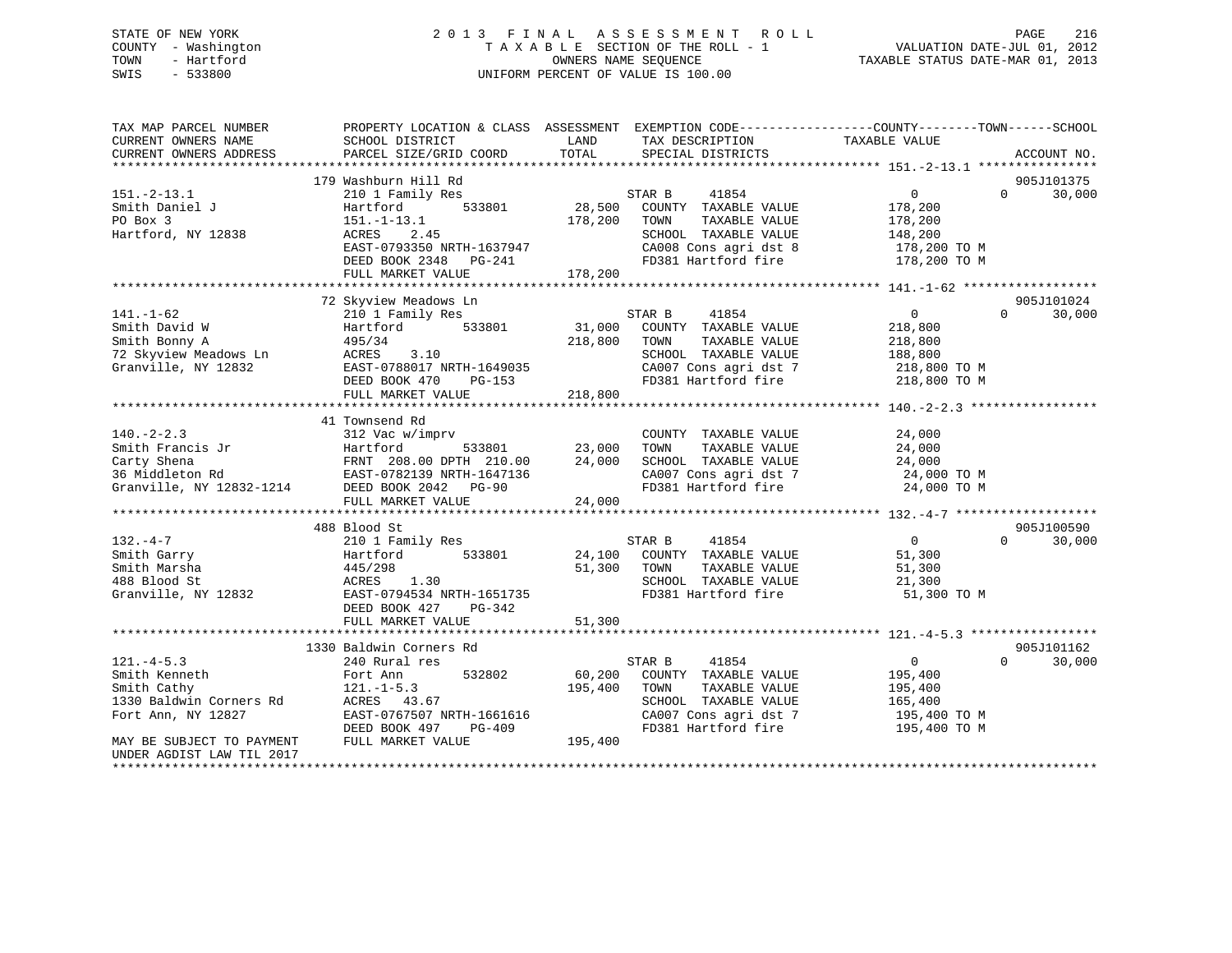# STATE OF NEW YORK 2 0 1 3 F I N A L A S S E S S M E N T R O L L PAGE 217 COUNTY - Washington T A X A B L E SECTION OF THE ROLL - 1 VALUATION DATE-JUL 01, 2012 TOWN - Hartford **TAXABLE STATUS DATE-MAR 01, 2013** SWIS - 533800 UNIFORM PERCENT OF VALUE IS 100.00

| TAX MAP PARCEL NUMBER<br>CURRENT OWNERS NAME<br>CURRENT OWNERS ADDRESS                                                                                        | PROPERTY LOCATION & CLASS ASSESSMENT EXEMPTION CODE---------------COUNTY-------TOWN------SCHOOL<br>SCHOOL DISTRICT<br>PARCEL SIZE/GRID COORD             | LAND<br>TOTAL              | TAX DESCRIPTION<br>SPECIAL DISTRICTS                                                                                             | TAXABLE VALUE                                                  | ACCOUNT NO.                      |
|---------------------------------------------------------------------------------------------------------------------------------------------------------------|----------------------------------------------------------------------------------------------------------------------------------------------------------|----------------------------|----------------------------------------------------------------------------------------------------------------------------------|----------------------------------------------------------------|----------------------------------|
|                                                                                                                                                               |                                                                                                                                                          |                            |                                                                                                                                  |                                                                |                                  |
|                                                                                                                                                               | 192 Marlboro Country Rd                                                                                                                                  |                            |                                                                                                                                  |                                                                | 905J100545                       |
| $141.-3-16$<br>141.-3-10<br>Smith Medrick<br>Costh                                                                                                            | 210 1 Family Res<br>533801<br>Hartford<br>1.06<br>ACRES                                                                                                  | 189,000 TOWN               | STAR B<br>41854<br>23,200 COUNTY TAXABLE VALUE<br>TAXABLE VALUE<br>SCHOOL TAXABLE VALUE 159,000                                  | $\overline{0}$<br>189,000<br>189,000                           | $\Omega$<br>30,000               |
| Hartford, NY 12838                                                                                                                                            | FULL MARKET VALUE                                                                                                                                        | 189,000                    | FD381 Hartford fire                                                                                                              | 189,000 TO M                                                   |                                  |
|                                                                                                                                                               |                                                                                                                                                          |                            |                                                                                                                                  |                                                                |                                  |
|                                                                                                                                                               | 152 Baker Rd                                                                                                                                             |                            |                                                                                                                                  |                                                                | 905J101038                       |
| $132. -2 - 21.2$                                                                                                                                              | 210 1 Family Res<br>119,200 TOWN                                                                                                                         |                            | STAR B<br>41854<br>30,600 COUNTY TAXABLE VALUE<br>TAXABLE VALUE<br>SCHOOL TAXABLE VALUE<br>FD381 Hartford fire 119,200 TO M      | $\overline{0}$<br>119,200<br>119,200<br>89,200                 | $\Omega$<br>30,000               |
|                                                                                                                                                               | FULL MARKET VALUE                                                                                                                                        | 119,200                    |                                                                                                                                  |                                                                |                                  |
|                                                                                                                                                               |                                                                                                                                                          |                            |                                                                                                                                  |                                                                |                                  |
| $132 - 4 - 8.3$<br>Smith Patrick G<br>Smith Lori M<br>478 Blood St<br>Smith Patrick G<br>Smith Lori M<br>478 Blood St<br>Granville, NY 12832<br>EEED BOOK 823 | 478 Blood St<br>210 1 Family Res<br>533801<br>EAST-0794667 NRTH-1651590<br>DG-112<br>PG-112<br>FULL MARKET VALUE                                         | 119,900 TOWN<br>119,900    | STAR B<br>41854<br>23,000 COUNTY TAXABLE VALUE<br>TAXABLE VALUE<br>SCHOOL TAXABLE VALUE<br>FD381 Hartford fire                   | $\overline{0}$<br>119,900<br>119,900<br>89,900<br>119,900 TO M | 905J101418<br>$\Omega$<br>30,000 |
|                                                                                                                                                               |                                                                                                                                                          |                            |                                                                                                                                  |                                                                |                                  |
| $132 - 4 - 8.6$<br>Smith Patrick G<br>Smith Lori M<br>478 Blood St<br>Granville, NY 12832                                                                     | Blood St OFF<br>314 Rural vac<10<br>Hartford 533801<br>ACRES 1.09<br>EAST-0794679 NRTH-1651857<br>DEED BOOK 1997 PG-270                                  | 533801 3,500 TOWN<br>3,500 | COUNTY TAXABLE VALUE<br>TOWN      TAXABLE VALUE<br>SCHOOL TAXABLE VALUE<br>FD381 Hartford fire                                   | 3,500<br>3,500<br>3,500<br>3,500 TO M                          |                                  |
|                                                                                                                                                               | FULL MARKET VALUE                                                                                                                                        | 3,500                      |                                                                                                                                  |                                                                |                                  |
|                                                                                                                                                               |                                                                                                                                                          |                            |                                                                                                                                  |                                                                |                                  |
| $149. - 1 - 48.1$<br>Smith Randy G Trustee<br>Smith Diane G Trustee<br>125 Smith Ln<br>Argyle, NY 12809                                                       | 240 Rural res<br>Hartford 533801<br>ACRES 10.55<br>EAST-0770805 NRTH-1626111<br>FULL MARKET VALUE                                                        | 222,300 TOWN<br>222,300    | STAR B<br>41854<br>38,400 COUNTY TAXABLE VALUE<br>TAXABLE VALUE<br>SCHOOL TAXABLE VALUE<br>FD381 Hartford fire 222,300 TO M      | 0<br>222,300<br>222,300<br>192,300                             | 30,000<br>0                      |
|                                                                                                                                                               | **************************************                                                                                                                   |                            |                                                                                                                                  | ************************************ 148.-1-18.2 ****          |                                  |
| $148. - 1 - 18.2$<br>Smith Robert F Jr<br>Smith Ruth A<br>97 Smith Ln<br>Fort Ann, NY 12827                                                                   | Smith Ln<br>314 Rural vac<10<br>533801<br>Hartford<br>504/710<br>ACRES 6.03<br>EAST-0768514 NRTH-1634853<br>DEED BOOK 504<br>PG-710<br>FULL MARKET VALUE | 32,100<br>32,100<br>32,100 | COUNTY TAXABLE VALUE<br>TOWN TAXABLE VALUE 32,100<br>SCHOOL TAXABLE VALUE 32,100<br>CA006 Cons agri dst 6<br>FD381 Hartford fire | 32,100<br>32,100 TO M<br>32,100 TO M                           |                                  |
|                                                                                                                                                               |                                                                                                                                                          |                            |                                                                                                                                  |                                                                |                                  |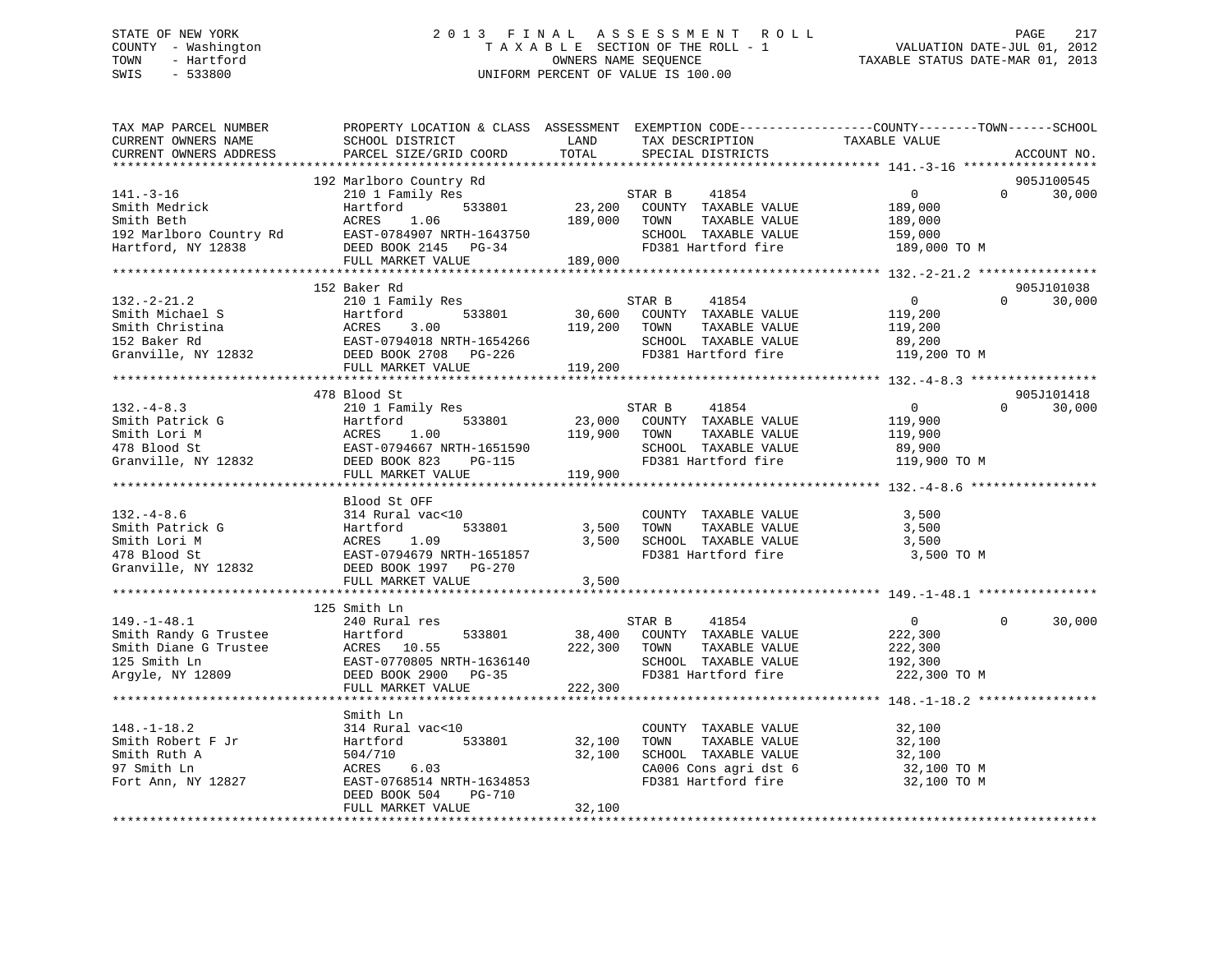# STATE OF NEW YORK 2 0 1 3 F I N A L A S S E S S M E N T R O L L PAGE 218 COUNTY - Washington T A X A B L E SECTION OF THE ROLL - 1 VALUATION DATE-JUL 01, 2012 TOWN - Hartford **TAXABLE STATUS DATE-MAR 01, 2013** SWIS - 533800 UNIFORM PERCENT OF VALUE IS 100.00

| TAX MAP PARCEL NUMBER<br>CURRENT OWNERS NAME<br>CURRENT OWNERS ADDRESS                                       | PROPERTY LOCATION & CLASS ASSESSMENT EXEMPTION CODE----------------COUNTY-------TOWN------SCHOOL<br>SCHOOL DISTRICT<br>PARCEL SIZE/GRID COORD                           | LAND<br>TOTAL                | TAX DESCRIPTION<br>SPECIAL DISTRICTS                                                                                                     | TAXABLE VALUE                                                                                 | ACCOUNT NO.          |
|--------------------------------------------------------------------------------------------------------------|-------------------------------------------------------------------------------------------------------------------------------------------------------------------------|------------------------------|------------------------------------------------------------------------------------------------------------------------------------------|-----------------------------------------------------------------------------------------------|----------------------|
|                                                                                                              |                                                                                                                                                                         |                              |                                                                                                                                          |                                                                                               |                      |
| $149. - 1 - 47$<br>Smith Robert F Jr<br>Smith Roger G<br>97 Smith Ln<br>Fort Ann, NY 12827                   | 94 Smith Ln<br>240 Rural res<br>533801<br>Hartford<br>LOT A<br>BLA 925-259<br>ACRES 10.59<br>EAST-0770083 NRTH-1634652<br>DEED BOOK 2006 PG-41<br>FULL MARKET VALUE     | 29,200<br>129,200<br>129,200 | STAR B<br>41854<br>COUNTY TAXABLE VALUE<br>TOWN<br>TAXABLE VALUE<br>SCHOOL TAXABLE VALUE<br>CA006 Cons agri dst 6<br>FD381 Hartford fire | $0 \qquad \qquad$<br>$\Omega$<br>129,200<br>129,200<br>99,200<br>129,200 TO M<br>129,200 TO M | 905J100593<br>30,000 |
|                                                                                                              |                                                                                                                                                                         |                              |                                                                                                                                          |                                                                                               |                      |
| $149. - 1 - 47.2$<br>Smith Robert G<br>Smith Gayle<br>120 Smith Ln<br>Argyle, NY 12809                       | 120 Smith Ln<br>210 1 Family Res<br>533801<br>Hartford<br>LOT C<br>8.94<br>ACRES<br>EAST-0770743 NRTH-1635412<br>DEED BOOK 686<br>PG-354<br>FULL MARKET VALUE           | 53,200<br>167,400<br>167,400 | 41854<br>STAR B<br>COUNTY TAXABLE VALUE<br>TAXABLE VALUE<br>TOWN<br>SCHOOL TAXABLE VALUE<br>CA006 Cons agri dst 6<br>FD381 Hartford fire | $\mathbf{0}$<br>$\Omega$<br>167,400<br>167,400<br>137,400<br>167,400 TO M<br>167,400 TO M     | 30,000               |
|                                                                                                              | 97 Gilchrist Hill Ext                                                                                                                                                   |                              |                                                                                                                                          |                                                                                               | 905J100103           |
| $141. - 3 - 10.1$<br>Smith Roderick W -LE-<br>Frawley Donna C<br>97 Gilchrist Hill Ext<br>Hartford, NY 12838 | 210 1 Family Res<br>533801<br>Hartford<br>ACRES<br>2.40<br>EAST-0785257 NRTH-1645260<br>DEED BOOK 698<br>PG-76<br>FULL MARKET VALUE                                     | 37,600<br>105,000<br>105,000 | COUNTY TAXABLE VALUE<br>TAXABLE VALUE<br>TOWN<br>SCHOOL TAXABLE VALUE<br>FD381 Hartford fire                                             | 105,000<br>105,000<br>105,000<br>105,000 TO M                                                 |                      |
|                                                                                                              | 143 Mcdougal Rd                                                                                                                                                         |                              |                                                                                                                                          |                                                                                               | 905J101241           |
| $148. - 1 - 18.1$<br>Smith Ronald G<br>102 Smith Ln<br>Fort Ann, NY 12827                                    | 322 Rural vac>10<br>533801<br>Hartford<br>2807/21<br>ACRES 23.97<br>EAST-0768374 NRTH-1634260<br>DEED BOOK 2950<br>$PG-103$                                             | 40,700<br>40,700             | COUNTY TAXABLE VALUE<br>TOWN<br>TAXABLE VALUE<br>SCHOOL TAXABLE VALUE<br>CA006 Cons agri dst 6<br>FD381 Hartford fire                    | 40,700<br>40,700<br>40,700<br>40,700 TO M<br>40,700 TO M                                      |                      |
|                                                                                                              | FULL MARKET VALUE                                                                                                                                                       | 40,700                       |                                                                                                                                          |                                                                                               |                      |
|                                                                                                              |                                                                                                                                                                         |                              |                                                                                                                                          |                                                                                               |                      |
| $149. - 1 - 47.1$<br>Smith Ronald G<br>102 Smith Ln<br>Fort Ann, NY 12827                                    | 102 Smith Ln<br>240 Rural res<br>533801<br>Hartford<br>LOT B<br>BLA 925/259<br>ACRES 17.43<br>EAST-0770534 NRTH-1634640<br>DEED BOOK 359<br>PG-188<br>FULL MARKET VALUE | 42,500<br>230,600<br>230,600 | 41854<br>STAR B<br>COUNTY TAXABLE VALUE<br>TAXABLE VALUE<br>TOWN<br>SCHOOL TAXABLE VALUE<br>CA006 Cons agri dst 6<br>FD381 Hartford fire | $\overline{0}$<br>$\Omega$<br>230,600<br>230,600<br>200,600<br>230,600 TO M<br>230,600 TO M   | 30,000               |
|                                                                                                              |                                                                                                                                                                         |                              |                                                                                                                                          |                                                                                               |                      |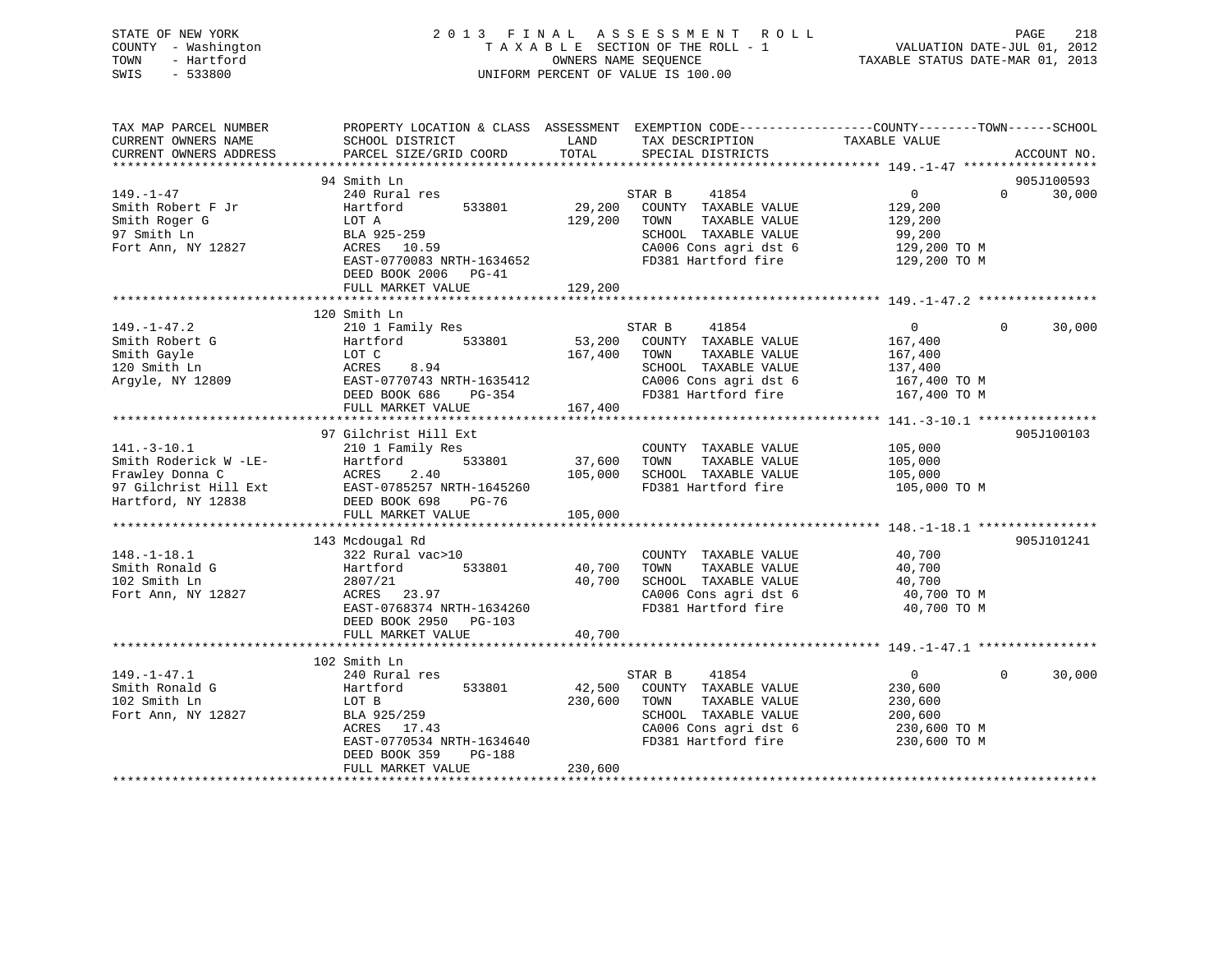# STATE OF NEW YORK 2 0 1 3 F I N A L A S S E S S M E N T R O L L PAGE 219 COUNTY - Washington T A X A B L E SECTION OF THE ROLL - 1 VALUATION DATE-JUL 01, 2012 TOWN - Hartford **TAXABLE STATUS DATE-MAR 01, 2013** SWIS - 533800 UNIFORM PERCENT OF VALUE IS 100.00

| TAX MAP PARCEL NUMBER<br>CURRENT OWNERS NAME | PROPERTY LOCATION & CLASS ASSESSMENT EXEMPTION CODE----------------COUNTY-------TOWN------SCHOOL<br>SCHOOL DISTRICT                                        | LAND                  | TAX DESCRIPTION                                                                    | TAXABLE VALUE        |                |                |
|----------------------------------------------|------------------------------------------------------------------------------------------------------------------------------------------------------------|-----------------------|------------------------------------------------------------------------------------|----------------------|----------------|----------------|
| CURRENT OWNERS ADDRESS                       | PARCEL SIZE/GRID COORD                                                                                                                                     | TOTAL                 | SPECIAL DISTRICTS                                                                  |                      |                | ACCOUNT NO.    |
|                                              |                                                                                                                                                            |                       |                                                                                    |                      |                |                |
| $149. - 1 - 48.2$                            | Smith Ln<br>323 Vacant rural<br>Hartford<br>533801                                                                                                         | 67,100                | COUNTY TAXABLE VALUE<br>TAXABLE VALUE                                              | 67,100<br>67,100     |                |                |
| Smith Ronald G<br>102 Smith Ln               | 2483/249,2757/63                                                                                                                                           | 67,100                | TOWN<br>SCHOOL TAXABLE VALUE                                                       | 67,100               |                |                |
| Fort Ann, NY 12827                           | ACRES 50.34                                                                                                                                                |                       | FD381 Hartford fire                                                                | 67,100 TO M          |                |                |
|                                              | EAST-0769369 NRTH-1636082<br>DEED BOOK 2483 PG-249<br>FULL MARKET VALUE                                                                                    | 67,100                |                                                                                    |                      |                |                |
|                                              |                                                                                                                                                            |                       |                                                                                    |                      |                |                |
|                                              | 97 Smith Ln                                                                                                                                                |                       |                                                                                    |                      |                | 905J100592     |
| $149. - 1 - 48$                              | 210 1 Family Res                                                                                                                                           |                       |                                                                                    | 61,150               | 61,150         | 0              |
| Smith Ruth                                   |                                                                                                                                                            |                       |                                                                                    | $\overline{0}$       | $\overline{0}$ | 55,035         |
|                                              |                                                                                                                                                            |                       | 41834<br>122,300 STAR EN                                                           | $\overline{0}$       | $\Omega$       | 63,300         |
|                                              | Smith Robert F<br>97 Smith Ln<br>Port Ann, NY 12827<br>Fort Ann, NY 12827<br>EAST-0770065 NRTH-1635612                                                     |                       | COUNTY TAXABLE VALUE                                                               | 61,150               |                |                |
|                                              |                                                                                                                                                            |                       | TAXABLE VALUE<br>TOWN                                                              | 61,150               |                |                |
|                                              | DEED BOOK 406<br>PG-415                                                                                                                                    |                       |                                                                                    |                      |                |                |
|                                              | FULL MARKET VALUE                                                                                                                                          |                       | 3,965 5-415 SCHOOL TAXABLE VALUE 3,965<br>122,300 FD381 Hartford fire 122,300 TO M |                      |                |                |
|                                              |                                                                                                                                                            |                       |                                                                                    |                      |                |                |
|                                              | 212 Blood St                                                                                                                                               |                       |                                                                                    |                      |                | 905J101032     |
|                                              |                                                                                                                                                            |                       | STAR B<br>41854                                                                    | $\overline{0}$       | $\Omega$       | 30,000         |
|                                              |                                                                                                                                                            |                       | 25,700 COUNTY TAXABLE VALUE                                                        | 69,300               |                |                |
|                                              |                                                                                                                                                            | 69,300 TOWN           | TAXABLE VALUE                                                                      | 69,300               |                |                |
|                                              |                                                                                                                                                            |                       |                                                                                    |                      |                |                |
|                                              |                                                                                                                                                            |                       | SCHOOL TAXABLE VALUE 39,300<br>FD381 Hartford fire 69,300 TO M                     |                      |                |                |
|                                              |                                                                                                                                                            |                       |                                                                                    |                      |                |                |
|                                              | FULL MARKET VALUE                                                                                                                                          | 69,300                |                                                                                    |                      |                |                |
|                                              |                                                                                                                                                            |                       |                                                                                    |                      |                |                |
| $121. -4 - 4$                                | 1227 Baldwin Corners Rd                                                                                                                                    |                       |                                                                                    |                      |                | 905J100598     |
|                                              | 210 1 Family Res                                                                                                                                           |                       | COUNTY TAXABLE VALUE                                                               | 56,100               |                |                |
| Snow Clyde H                                 | 210 1 raw<br>Fort Ann<br>121.-1-4<br>532802                                                                                                                | 34,800                | TOWN                                                                               | TAXABLE VALUE 56,100 |                |                |
| Snow Mary A                                  |                                                                                                                                                            | 56,100                | SCHOOL TAXABLE VALUE                                                               | 56,100               |                |                |
| 1227 Baldwin Corners Rd                      | ACRES 4.10                                                                                                                                                 |                       | FD381 Hartford fire                                                                | 56,100 TO M          |                |                |
| Fort Ann, NY 12827                           | EAST-0765032 NRTH-1661968                                                                                                                                  |                       |                                                                                    |                      |                |                |
|                                              | DEED BOOK 728<br>PG-223                                                                                                                                    |                       |                                                                                    |                      |                |                |
|                                              | FULL MARKET VALUE                                                                                                                                          | 56,100                |                                                                                    |                      |                |                |
|                                              |                                                                                                                                                            |                       |                                                                                    |                      |                |                |
|                                              | 7090 State Route 40                                                                                                                                        |                       | 71 PCT OF VALUE USED FOR EXEMPTION PURPOSES                                        |                      |                | 905J100601     |
| $149. - 1 - 41$                              | 240 Rural res                                                                                                                                              |                       | CBT VET/TC 41131                                                                   | 35,482               | 35,482         | $\overline{0}$ |
|                                              | 149.-1-41<br>Sollosy Frank J<br>7090 State Route 40 (ACRES 75.00<br>2009 (EAST-0771553 NRTH-1632971<br>2008 EAST-0771553 NRTH-1632971<br>2008 1008 129-947 | 533801 111,600 STAR B | 41854                                                                              | $\overline{0}$       | $\Omega$       | 30,000         |
|                                              |                                                                                                                                                            | 199,900               | COUNTY TAXABLE VALUE                                                               | 164,418              |                |                |
|                                              |                                                                                                                                                            |                       | TAXABLE VALUE<br>TOWN                                                              | 164,418              |                |                |
|                                              |                                                                                                                                                            |                       |                                                                                    |                      |                |                |
|                                              | FULL MARKET VALUE                                                                                                                                          |                       |                                                                                    |                      |                |                |
|                                              |                                                                                                                                                            |                       | FD381 Hartford fire                                                                | 199,900 TO M         |                |                |
|                                              |                                                                                                                                                            |                       |                                                                                    |                      |                |                |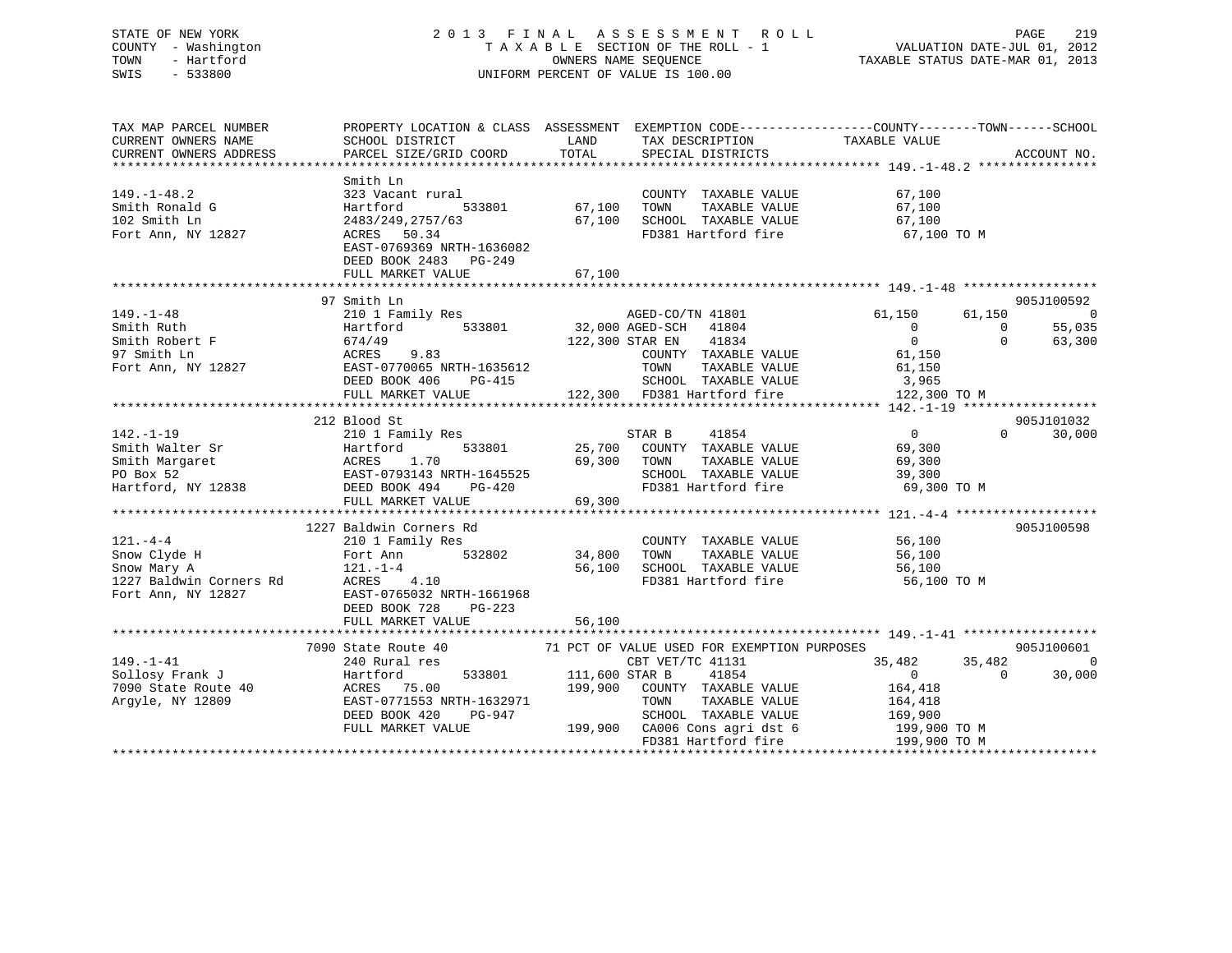# STATE OF NEW YORK 2 0 1 3 F I N A L A S S E S S M E N T R O L L PAGE 220 COUNTY - Washington T A X A B L E SECTION OF THE ROLL - 1 VALUATION DATE-JUL 01, 2012 TOWN - Hartford **TAXABLE STATUS DATE-MAR 01, 2013** SWIS - 533800 UNIFORM PERCENT OF VALUE IS 100.00

| TAX MAP PARCEL NUMBER<br>CURRENT OWNERS NAME<br>CURRENT OWNERS ADDRESS                     | SCHOOL DISTRICT<br>PARCEL SIZE/GRID COORD                                                                                                                                                                             | LAND<br>TAX DESCRIPTION<br>TOTAL<br>SPECIAL DISTRICTS                                                                                                                                                                                                                                  | PROPERTY LOCATION & CLASS ASSESSMENT EXEMPTION CODE----------------COUNTY-------TOWN------SCHOOL<br>TAXABLE VALUE<br>ACCOUNT NO.                                                                                                                                                             |
|--------------------------------------------------------------------------------------------|-----------------------------------------------------------------------------------------------------------------------------------------------------------------------------------------------------------------------|----------------------------------------------------------------------------------------------------------------------------------------------------------------------------------------------------------------------------------------------------------------------------------------|----------------------------------------------------------------------------------------------------------------------------------------------------------------------------------------------------------------------------------------------------------------------------------------------|
| $122.-1-50.1$<br>Sorli Raymond                                                             | 62 Cedar Ridge Way<br>210 1 Family Res<br>533801<br>Hartford                                                                                                                                                          | STAR B<br>41854<br>30,600 COUNTY TAXABLE VALUE<br>SOFII AgNuolo 2011 ACRES 3.00<br>Fort Ann, NY 12827 EAST-0768364 NRTH-1659305 EED BOOK 645 PG-5 CA007 Cons agri dst 7 111,700 TO M<br>FULL MARKET VALUE 111,700 TO M CA007 Cons agri dst 7 111,700 TO M<br>FULL MARKET VALUE 111,700 | $\overline{0}$<br>$\Omega$<br>30,000<br>111,700                                                                                                                                                                                                                                              |
| $150. - 1 - 55$<br>Sperry Susan R<br>264 Gilchrist Hill Rd<br>Hartford, NY 12838           | 264 Gilchrist Hill Rd<br>210 1 Family Res<br>533801<br>Hartford<br>LOT 8<br>ACRES 5.20<br>EAST-0784951 NRTH-1640820<br>DEED BOOK 3172 PG-81                                                                           | COUNTY TAXABLE VALUE<br>39,000<br>96,100<br>FD381 Hartford fire                                                                                                                                                                                                                        | 905J101292<br>96,100<br>96,100 TO M                                                                                                                                                                                                                                                          |
| $122. - 1 - 16.3$                                                                          | 284 Hall Rd<br>210 1 Family Res                                                                                                                                                                                       | STAR B<br>41854<br>37,300 COUNTY TAXABLE VALUE<br>217 000 TOWN TAXABLE VALUE                                                                                                                                                                                                           | $\Omega$<br>$\Omega$<br>30,000<br>122.1-1.0.00<br>284 Hall Rd<br>284 Hall Rd<br>284 Hall Rd<br>284 Hall Rd<br>284 Hall Rd<br>284 Hall Rd<br>284 Hall Rd<br>284 Hall Rd<br>2827 EATABLE VALUE<br>217,000 TOWN<br>217,000 TOWN<br>217,000 TOWN<br>217,000 TAXABLE VALUE<br>217,000 TO CAOOT OF |
| $141. - 1 - 8.3$<br>St Louis Robert<br>St Louis Brenda<br>PO Box 124<br>Hartford, NY 12838 | 7939 State Route 40<br>210 1 Family Res<br>Hartford 533801 24,<br>781/195:2826/99 179,<br>ACRES 1.08<br>EAST-0784463 NRTH-1649161<br>DEED BOOK 2826 PG-99<br>FULL MARKET VALUE                                        | STAR B<br>41854<br>24,500 BUSIN97 47610<br>179,100 COUNTY TAXABLE VALUE<br>CONSERVANCE CONSIDER AND CONSIDER A CONSIDER A CONSIDER A CONSIDERATION OF THE CONSIDERATION OF THE CONSIDERAT<br>179,100 TO M TO 381 Hartford fire 179,100 TO M                                            | 30,000<br>$\overline{0}$<br>$\overline{0}$<br>3,200<br>3,200<br>3,200<br>175,900                                                                                                                                                                                                             |
| $112. - 2 - 5$                                                                             | 98 West Starbuck Ln<br>240 Rural res<br>Fort Ann 532802<br>Attn: Fallimento Flex 112.-1-5<br>14 Diaz St ACRES 548.10<br>Latina, Italy 04100 EAST-0768099 NRTH-1666541<br>DEED BOOK 595<br>PG-164<br>FULL MARKET VALUE | COUNTY TAXABLE VALUE<br>496,500<br>TAXABLE VALUE<br>TOWN<br>SCHOOL TAXABLE VALUE<br>626,900<br>626,900                                                                                                                                                                                 | 905J101047<br>626,900<br>626,900<br>626,900<br>FD381 Hartford fire 626,900 TO M                                                                                                                                                                                                              |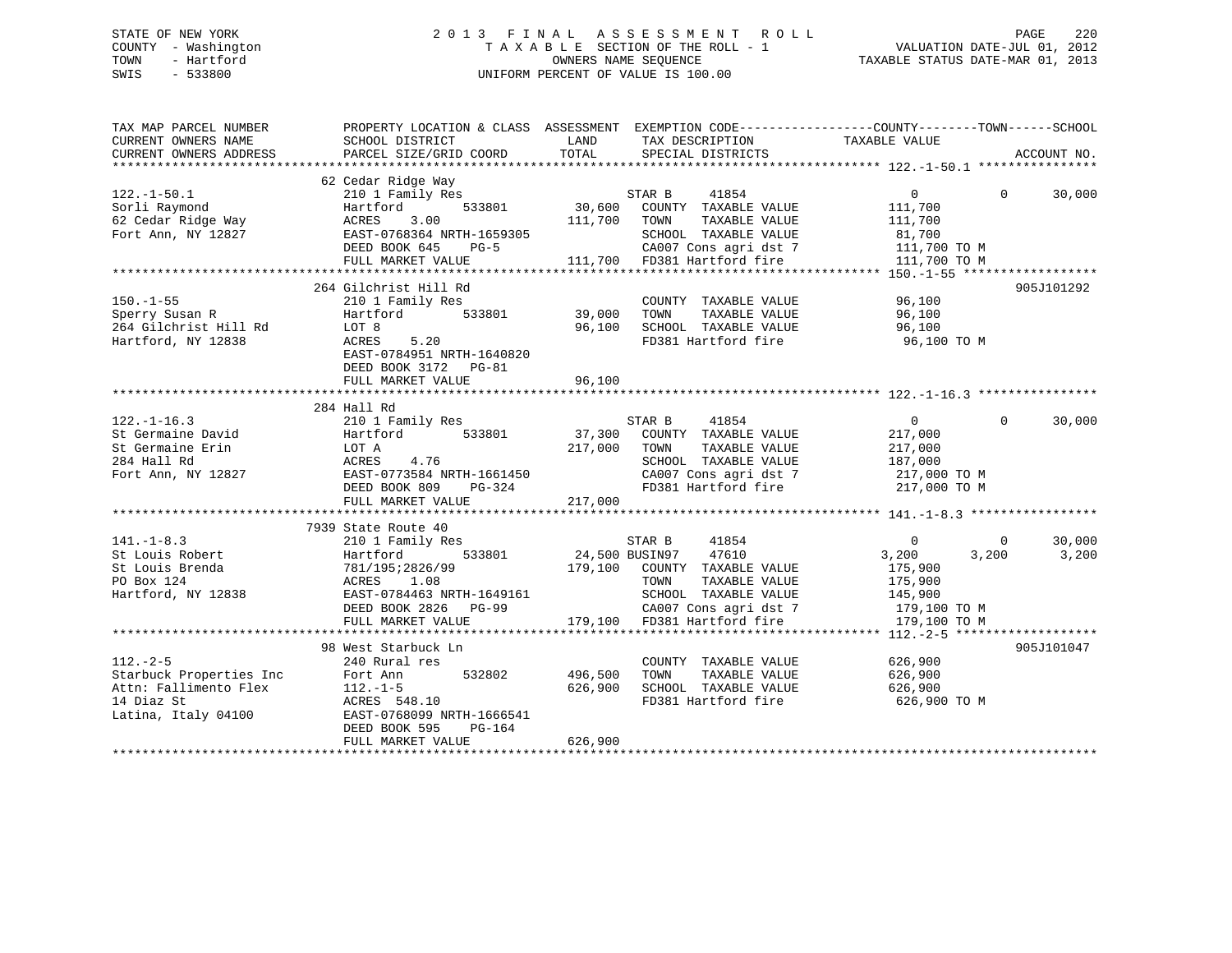| STATE OF NEW YORK<br>COUNTY - Washington<br>- Hartford<br>TOWN<br>SWIS<br>$-533800$ |                                                                                            |               | 2013 FINAL ASSESSMENT ROLL<br>TAXABLE SECTION OF THE ROLL - 1<br>OWNERS NAME SEQUENCE<br>UNIFORM PERCENT OF VALUE IS 100.00 | PAGE<br>221<br>VALUATION DATE-JUL 01, 2012<br>TAXABLE STATUS DATE-MAR 01, 2013                                                  |
|-------------------------------------------------------------------------------------|--------------------------------------------------------------------------------------------|---------------|-----------------------------------------------------------------------------------------------------------------------------|---------------------------------------------------------------------------------------------------------------------------------|
| TAX MAP PARCEL NUMBER<br>CURRENT OWNERS NAME<br>CURRENT OWNERS ADDRESS              | SCHOOL DISTRICT<br>PARCEL SIZE/GRID COORD                                                  | LAND<br>TOTAL | TAX DESCRIPTION<br>SPECIAL DISTRICTS                                                                                        | PROPERTY LOCATION & CLASS ASSESSMENT EXEMPTION CODE---------------COUNTY-------TOWN------SCHOOL<br>TAXABLE VALUE<br>ACCOUNT NO. |
|                                                                                     | 152 West Starbuck Ln                                                                       |               |                                                                                                                             |                                                                                                                                 |
| $112.-2-5.1$                                                                        | 210 1 Family Res                                                                           |               | COUNTY TAXABLE VALUE                                                                                                        | 140,600                                                                                                                         |
| Starbuck Properties Inc                                                             | Fort Ann<br>532802                                                                         | 27,100        | TOWN<br>TAXABLE VALUE                                                                                                       | 140,600                                                                                                                         |
| Attn: Fallimento Flex                                                               | LOT 1                                                                                      | 140,600       | SCHOOL TAXABLE VALUE                                                                                                        | 140,600                                                                                                                         |
| 14 Diaz St                                                                          | $112.-1-5.1$                                                                               |               | FD381 Hartford fire                                                                                                         | 140,600 TO M                                                                                                                    |
| Latina, Italy 04100                                                                 | ACRES<br>2.07<br>EAST-0766642 NRTH-1667955<br>DEED BOOK 595<br>PG-164<br>FULL MARKET VALUE | 140,600       |                                                                                                                             |                                                                                                                                 |
|                                                                                     |                                                                                            |               |                                                                                                                             |                                                                                                                                 |
|                                                                                     | 160 West Starbuck Ln                                                                       |               |                                                                                                                             |                                                                                                                                 |
| $112.-2-5.2$                                                                        | 210 1 Family Res                                                                           |               | COUNTY TAXABLE VALUE                                                                                                        | 143,500                                                                                                                         |
| Starbuck Properties Inc                                                             | 532802<br>Fort Ann                                                                         | 27,100        | TOWN<br>TAXABLE VALUE                                                                                                       | 143,500                                                                                                                         |
| Attn: Fallimento Flex                                                               | LOT 2                                                                                      | 143,500       | SCHOOL TAXABLE VALUE                                                                                                        | 143,500                                                                                                                         |
| 14 Diaz St                                                                          | $112.-1-5.2$                                                                               |               | FD381 Hartford fire                                                                                                         | 143,500 TO M                                                                                                                    |
| Latina, Italy 04100                                                                 | ACRES<br>2.08<br>EAST-0766864 NRTH-1667986<br>DEED BOOK 595<br>PG-164                      |               |                                                                                                                             |                                                                                                                                 |
|                                                                                     | FULL MARKET VALUE                                                                          | 143,500       |                                                                                                                             |                                                                                                                                 |
|                                                                                     |                                                                                            |               |                                                                                                                             |                                                                                                                                 |
|                                                                                     | 170 West Starbuck Ln                                                                       |               |                                                                                                                             |                                                                                                                                 |
| $112.-2-5.3$                                                                        | 210 1 Family Res                                                                           |               | COUNTY TAXABLE VALUE                                                                                                        | 134,000                                                                                                                         |
| Starbuck Properties Inc                                                             | Fort Ann<br>532802                                                                         | 29,700        | TOWN<br>TAXABLE VALUE                                                                                                       | 134,000                                                                                                                         |
| Attn: Fallimento Flex<br>14 Diaz St                                                 | LOT 3<br>$112. - 1 - 5.3$                                                                  | 134,000       | SCHOOL TAXABLE VALUE<br>FD381 Hartford fire                                                                                 | 134,000                                                                                                                         |
| Latina, Italy 04100                                                                 | ACRES<br>2.77<br>EAST-0767122 NRTH-1668025<br>DEED BOOK 595<br>PG-164                      |               |                                                                                                                             | 134,000 TO M                                                                                                                    |
|                                                                                     | FULL MARKET VALUE                                                                          | 134,000       |                                                                                                                             |                                                                                                                                 |
|                                                                                     |                                                                                            |               |                                                                                                                             |                                                                                                                                 |
|                                                                                     | 8876 State Route 40                                                                        |               |                                                                                                                             | 905J100667                                                                                                                      |
| $114. - 1 - 7$                                                                      | 210 1 Family Res                                                                           |               | STAR B<br>41854                                                                                                             | 30,000<br>$\Omega$<br>$\Omega$                                                                                                  |
| Stautner Monica                                                                     | 533801<br>Hartford                                                                         | 31,800        | COUNTY TAXABLE VALUE                                                                                                        | 119,200                                                                                                                         |
| 8876 State Route 40                                                                 | ACRES<br>1.79                                                                              | 119,200       | TOWN<br>TAXABLE VALUE                                                                                                       | 119,200                                                                                                                         |
| Fort Ann, NY 12827                                                                  | EAST-0791757 NRTH-1668837                                                                  |               | SCHOOL TAXABLE VALUE                                                                                                        | 89,200                                                                                                                          |
|                                                                                     | DEED BOOK 1977 PG-109<br>FULL MARKET VALUE                                                 |               | CA007 Cons agri dst 7<br>119,200 FD381 Hartford fire                                                                        | 119,200 TO M<br>119,200 TO M                                                                                                    |
|                                                                                     |                                                                                            |               |                                                                                                                             |                                                                                                                                 |
|                                                                                     | Baldwin Corners Rd OFF                                                                     |               |                                                                                                                             | 905J101356                                                                                                                      |
| $121. - 4 - 2.1$                                                                    | 105 Vac farmland                                                                           |               | AGRI-D IND 41730                                                                                                            | 20,159<br>20,159<br>20,159                                                                                                      |
| Steck Danna                                                                         | 532802<br>Fort Ann                                                                         | 70,700        | COUNTY TAXABLE VALUE                                                                                                        | 50,541                                                                                                                          |
| 313 Araneo Dr                                                                       | $121. - 1 - 2.1$                                                                           | 70,700        | TOWN<br>TAXABLE VALUE                                                                                                       | 50,541                                                                                                                          |
| West Orange, NJ 07052                                                               | ACRES 83.50                                                                                |               | SCHOOL TAXABLE VALUE                                                                                                        | 50,541                                                                                                                          |
|                                                                                     | EAST-0763485 NRTH-1664629                                                                  |               | FD381 Hartford fire                                                                                                         | 70,700 TO M                                                                                                                     |
| MAY BE SUBJECT TO PAYMENT                                                           | DEED BOOK 818<br>PG-334                                                                    |               |                                                                                                                             |                                                                                                                                 |
| UNDER AGDIST LAW TIL 2020                                                           | FULL MARKET VALUE                                                                          | 70,700        |                                                                                                                             |                                                                                                                                 |
|                                                                                     |                                                                                            |               |                                                                                                                             |                                                                                                                                 |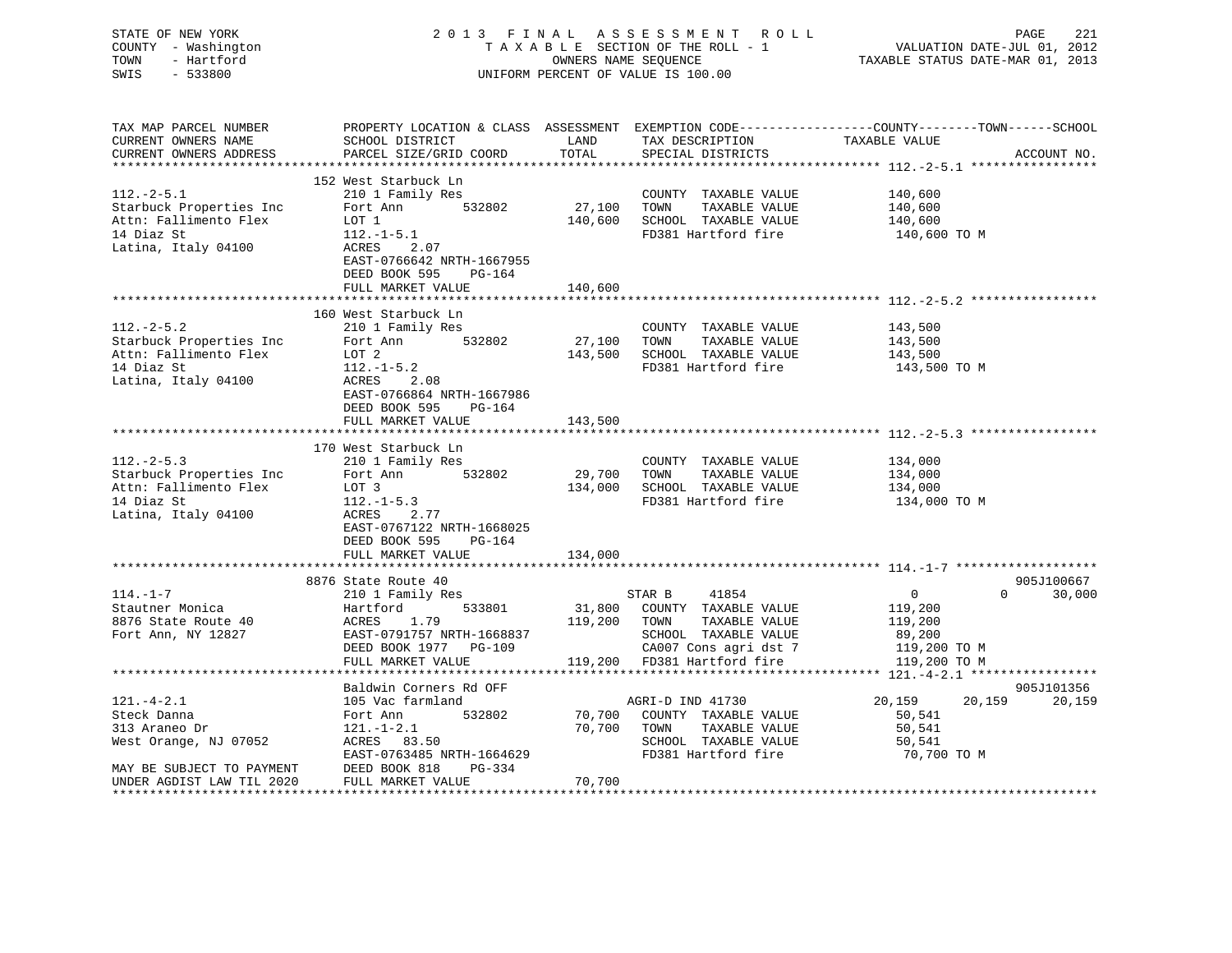# STATE OF NEW YORK 2 0 1 3 F I N A L A S S E S S M E N T R O L L PAGE 222 COUNTY - Washington T A X A B L E SECTION OF THE ROLL - 1 VALUATION DATE-JUL 01, 2012 TOWN - Hartford **TAXABLE STATUS DATE-MAR 01, 2013** SWIS - 533800 UNIFORM PERCENT OF VALUE IS 100.00

| TAX MAP PARCEL NUMBER                       | PROPERTY LOCATION & CLASS ASSESSMENT EXEMPTION CODE---------------COUNTY-------TOWN-----SCHOOL                                                                        |              |                                                                                                                        |                |          |             |
|---------------------------------------------|-----------------------------------------------------------------------------------------------------------------------------------------------------------------------|--------------|------------------------------------------------------------------------------------------------------------------------|----------------|----------|-------------|
| CURRENT OWNERS NAME                         | SCHOOL DISTRICT                                                                                                                                                       | LAND         | TAX DESCRIPTION                                                                                                        | TAXABLE VALUE  |          |             |
| CURRENT OWNERS ADDRESS                      | PARCEL SIZE/GRID COORD                                                                                                                                                | TOTAL        | SPECIAL DISTRICTS                                                                                                      |                |          | ACCOUNT NO. |
|                                             |                                                                                                                                                                       |              |                                                                                                                        |                |          |             |
|                                             | 1187 Baldwin Corners Rd                                                                                                                                               |              |                                                                                                                        |                |          | 905J100462  |
| $121. -4-3$                                 | 240 Rural res                                                                                                                                                         |              | AGRI-D IND 41730                                                                                                       | 73,914 73,914  |          | 73,914      |
| Steck Danna                                 | 532802<br>Fort Ann                                                                                                                                                    | 149,500      | COUNTY TAXABLE VALUE                                                                                                   | 272,486        |          |             |
| 313 Araneo Dr                               | $121. - 1 - 3$                                                                                                                                                        | 346,400      | TAXABLE VALUE<br>TOWN                                                                                                  | 272,486        |          |             |
| West Orange, NJ 07052                       | ACRES 90.29                                                                                                                                                           |              | SCHOOL TAXABLE VALUE 272,486                                                                                           |                |          |             |
|                                             | EAST-0764082 NRTH-1662703                                                                                                                                             |              | FD381 Hartford fire                                                                                                    | 346,400 TO M   |          |             |
| MAY BE SUBJECT TO PAYMENT                   | DEED BOOK 818<br>PG-334                                                                                                                                               |              |                                                                                                                        |                |          |             |
| UNDER AGDIST LAW TIL 2020 FULL MARKET VALUE |                                                                                                                                                                       | 346,400      |                                                                                                                        |                |          |             |
|                                             | 309 Dick Hill Rd                                                                                                                                                      |              |                                                                                                                        |                |          | 905J100476  |
| $132. - 2 - 36$                             | 240 Rural res                                                                                                                                                         |              | STAR B<br>41854                                                                                                        | $\overline{0}$ | $\Omega$ | 30,000      |
|                                             |                                                                                                                                                                       |              | COUNTY TAXABLE VALUE 142,000                                                                                           |                |          |             |
|                                             |                                                                                                                                                                       |              | TAXABLE VALUE<br>TOWN                                                                                                  | 142,000        |          |             |
|                                             |                                                                                                                                                                       |              | SCHOOL TAXABLE VALUE                                                                                                   | 112,000        |          |             |
|                                             | 12.1.2.1.3.<br>Stein Terry B (1.70 Martford 533801 44,100<br>Stein Susan M (1.70 142,000 101)<br>309 Dick Hill Rd (1.70 142,000 142,000 168 EAST-0790984 NRTH-1652658 |              | FD381 Hartford fire 142,000 TO M                                                                                       |                |          |             |
|                                             | FULL MARKET VALUE                                                                                                                                                     | 142,000      |                                                                                                                        |                |          |             |
|                                             |                                                                                                                                                                       |              |                                                                                                                        |                |          |             |
|                                             | 1472 Baldwin Corners Rd                                                                                                                                               |              |                                                                                                                        |                |          |             |
|                                             |                                                                                                                                                                       |              | STAR B<br>41854                                                                                                        | $\overline{0}$ | $\Omega$ | 30,000      |
|                                             |                                                                                                                                                                       |              | 26,400 COUNTY TAXABLE VALUE                                                                                            | 135,000        |          |             |
|                                             |                                                                                                                                                                       | 135,000 TOWN | TAXABLE VALUE                                                                                                          | 135,000        |          |             |
|                                             |                                                                                                                                                                       |              |                                                                                                                        |                |          |             |
|                                             |                                                                                                                                                                       |              | SCHOOL TAXABLE VALUE 105,000<br>CA007 Cons agri dst 7 135,000 TO M                                                     |                |          |             |
|                                             |                                                                                                                                                                       |              | 135,000 FD381 Hartford fire                                                                                            | 135,000 TO M   |          |             |
|                                             |                                                                                                                                                                       |              |                                                                                                                        |                |          |             |
|                                             | 1524 Baldwin Corners Rd                                                                                                                                               |              |                                                                                                                        |                |          | 905J101406  |
| $122. - 1 - 31.5$                           | 210 1 Family Res                                                                                                                                                      |              |                                                                                                                        | $\overline{0}$ | $\Omega$ | 30,000      |
| Stevens Thomas G                            | Hartford<br>533801                                                                                                                                                    |              | STAR B 41854<br>29,200 COUNTY TAXABLE VALUE                                                                            | 72,400         |          |             |
| 1524 Baldwin Corners Rd                     | 210 1<br>Hartfc<br>Rd ACRES<br>2.62                                                                                                                                   | 72,400 TOWN  | TAXABLE VALUE                                                                                                          | 72,400         |          |             |
| Fort Ann, NY 12827                          | EAST-0771613 NRTH-1663721                                                                                                                                             |              |                                                                                                                        |                |          |             |
|                                             | DEED BOOK 625<br>$PG-2$                                                                                                                                               |              |                                                                                                                        |                |          |             |
|                                             | FULL MARKET VALUE                                                                                                                                                     |              | SCHOOL TAXABLE VALUE 42,400<br>CA007 Cons agri dst 7 (2,400 TD381 Hartford fire 72,400 TD381 Hartford fire 72,400 TO M |                |          |             |
|                                             |                                                                                                                                                                       |              |                                                                                                                        |                |          |             |
|                                             | 54 Skyview Meadows Ln                                                                                                                                                 |              |                                                                                                                        |                |          | 905J101022  |
| $141. - 1 - 60$                             | 210 1 Family Res                                                                                                                                                      |              | 41854<br>STAR B                                                                                                        | $\overline{0}$ | $\Omega$ | 30,000      |
| Steves Beth                                 | 533801<br>Hartford                                                                                                                                                    | 23,000       | COUNTY TAXABLE VALUE                                                                                                   | 185,800        |          |             |
| Steves Robert                               | LOT 13                                                                                                                                                                | 185,800      | TOWN<br>TAXABLE VALUE                                                                                                  | 185,800        |          |             |
| 54 Skyview Meadows Ln                       | ACRES<br>1.00                                                                                                                                                         |              | SCHOOL TAXABLE VALUE                                                                                                   | 155,800        |          |             |
| PO Box 153                                  | EAST-0787725 NRTH-1648753                                                                                                                                             |              | CA007 Cons agri dst 7<br>FD381 Hartford fire                                                                           | 185,800 TO M   |          |             |
| Hartford, NY 12838                          | DEED BOOK 950                                                                                                                                                         | $PG-57$      |                                                                                                                        | 185,800 TO M   |          |             |
|                                             | FULL MARKET VALUE                                                                                                                                                     | 185,800      |                                                                                                                        |                |          |             |
|                                             |                                                                                                                                                                       |              |                                                                                                                        |                |          |             |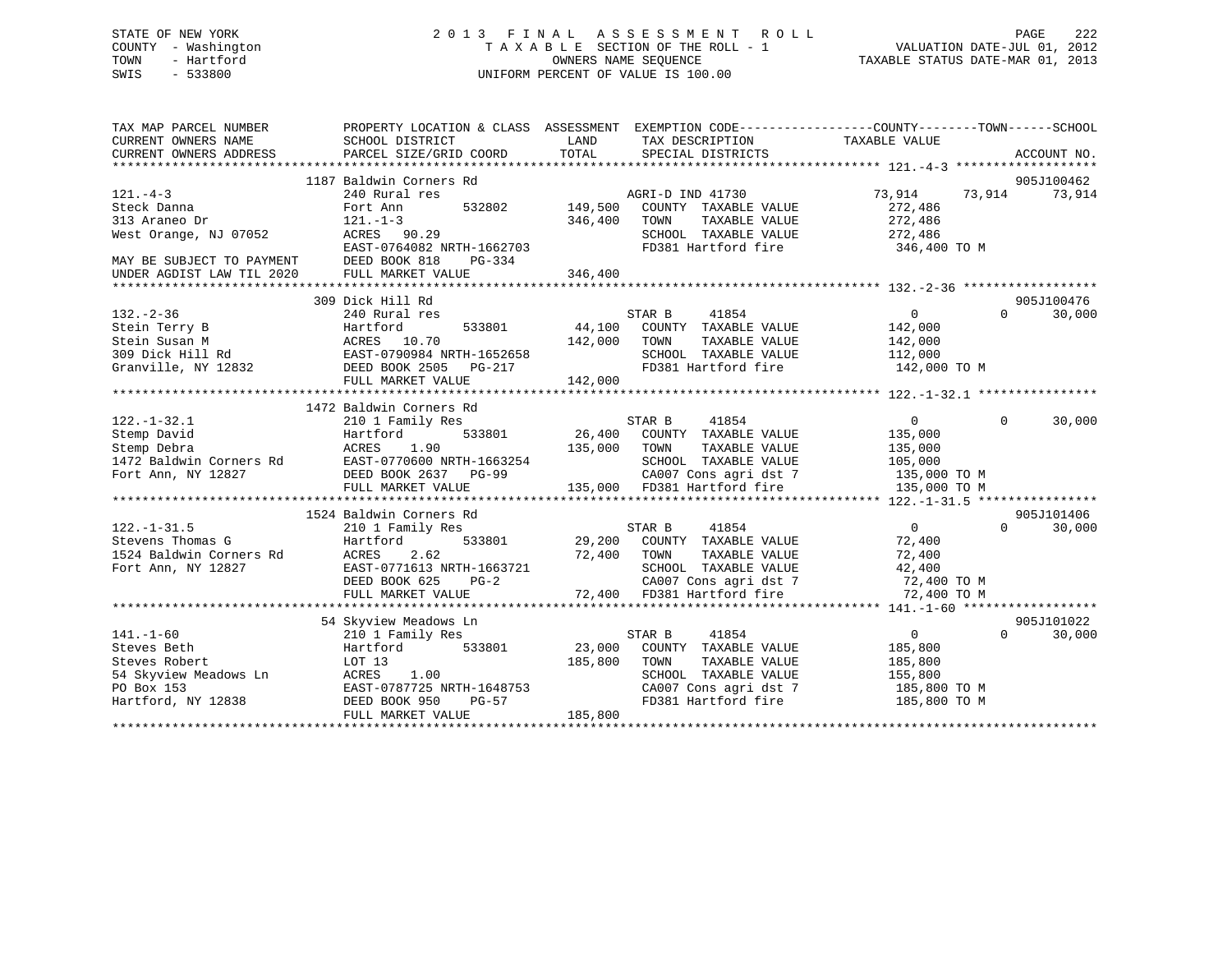## STATE OF NEW YORK 2 0 1 3 F I N A L A S S E S S M E N T R O L L PAGE 223COUNTY - Washington  $\begin{array}{ccc}\n\text{T A X A B L E} & \text{SECTION OF THE ROLL} - 1 \\
\text{TOWN} & - \text{ Hartford}\n\end{array}$ OWNERS NAME SEQUENCE TAXABLE STATUS DATE-MAR 01, 2013 SWIS - 533800 UNIFORM PERCENT OF VALUE IS 100.00

| SCHOOL DISTRICT<br><b>LAND</b><br>TAX DESCRIPTION<br>TAXABLE VALUE<br>CURRENT OWNERS NAME<br>CURRENT OWNERS ADDRESS<br>905J101428<br>283 Townsend Rd<br>$\Omega$<br>30,000<br>131.-1-5.5<br>283 Townsend Rd 283 Townsend Rd 283 Townsend Rd 283 Townsend Rd 283 Townsend Rd 283 Townsend Rd 283 Townsend Rd 283 Townsend Rd 283 Townsend Rd 283 Townsend Rd 283 Townsend Rd 283 Townsend Rd 283 Townsend Rd 28<br>905J100443<br>MG DIST 41720<br>533801 58,000 COUNTY TAXABLE VALUE<br>26,215 26,215<br>26,215<br>131.-1-5<br>131.-1-5<br>Stewart Richard E<br>Stewart Mary<br>1495 State Route 149<br>1495 State Route 149<br>1495 State Route 149<br>1495 State Route 149<br>1495 State Route 149<br>1495 State Route 149<br>1495 State Route 149<br>1495 State Rout<br>35,785<br>35,785<br>TAXABLE VALUE<br>TOWN TAAADDE VALUE<br>SCHOOL TAXABLE VALUE 35,785<br>2009 Constanti dst 7 35,785 TO M<br>CA007 Cons agri dst 7<br>26,215 EX<br>FD381 Hartford fire<br>62,000 TO M<br>905J100409<br>4495 State Route 149<br>MG BUILD 41700<br>533801 341,300 AG DIST 41720<br>$100,000$ $100,000$<br>$183,135$ $183,135$<br>$132. - 1 - 29$<br>100,000<br>112 Dairy farm<br>132.-1-29<br>Stewart Richard E 12 Dairy farm<br>Stewart Mary ACRES 329.60<br>4495 State Route 149<br>Hartford, NY 12838<br>ERST-0781745 NRTH-1652327<br>DEED BOOK 592<br>PG-312<br>183,135<br>750,700 STAR EN 41834<br>$\begin{array}{c} 0 \\ 467,565 \end{array}$<br>63,300<br>$\overline{0}$<br>COUNTY TAXABLE VALUE<br>RTH-1652327<br>PG-312 TOWN TAXABLE VALUE<br>TOWN TAXABLE VALUE<br>TOWN TAXABLE VALUE<br>TOWN TAXABLE VALUE<br>CA007 Cons agri dst 7 567,565 TO M<br>FULL MARKET VALUE<br>MAY BE SUBJECT TO PAYMENT<br>UNDER AGDIST LAW TIL 2020<br>905J100259<br>8062 State Route 40<br>81,200 81,200<br>81,200<br>$132 - 2 - 40$<br>486 Mini-mart<br>BUSIN97 47610<br>1920 1920 1920 1920 1938 11 1930 1938 11 1930 1939 11 1930 1938 11 1930 1938 11 1930 1938 11 1930 1938 11 193<br>1920 1920 1938 11 1930 1938 11 1930 1938 1286 1939 12866 1845,500 1938 12866 1935<br>1920 1938 1939 1938 1939 193<br>State Route 40<br><sup>1</sup><br>533801 16,500<br>COUNTY TAXABLE VALUE<br>16,500<br>16,500<br>TOWN<br>TAXABLE VALUE<br>SCHOOL TAXABLE VALUE 16,500<br>Saratoga Springs, NY 12866<br>EAST-0786845 NRTH-1651574<br>DEED BOOK 2198 PG-315<br>CA007 Cons agri dst 7<br>FD381 Hartford fire<br>16,500 TO M<br>16,500 TO M<br>16,500<br>FULL MARKET VALUE | TAX MAP PARCEL NUMBER | PROPERTY LOCATION & CLASS ASSESSMENT EXEMPTION CODE-----------------COUNTY-------TOWN------SCHOOL |  |  |  |
|-------------------------------------------------------------------------------------------------------------------------------------------------------------------------------------------------------------------------------------------------------------------------------------------------------------------------------------------------------------------------------------------------------------------------------------------------------------------------------------------------------------------------------------------------------------------------------------------------------------------------------------------------------------------------------------------------------------------------------------------------------------------------------------------------------------------------------------------------------------------------------------------------------------------------------------------------------------------------------------------------------------------------------------------------------------------------------------------------------------------------------------------------------------------------------------------------------------------------------------------------------------------------------------------------------------------------------------------------------------------------------------------------------------------------------------------------------------------------------------------------------------------------------------------------------------------------------------------------------------------------------------------------------------------------------------------------------------------------------------------------------------------------------------------------------------------------------------------------------------------------------------------------------------------------------------------------------------------------------------------------------------------------------------------------------------------------------------------------------------------------------------------------------------------------------------------------------------------------------------------------------------------------------------------------------------------------------------------------------------------------------------------------------------------------------------------------------|-----------------------|---------------------------------------------------------------------------------------------------|--|--|--|
|                                                                                                                                                                                                                                                                                                                                                                                                                                                                                                                                                                                                                                                                                                                                                                                                                                                                                                                                                                                                                                                                                                                                                                                                                                                                                                                                                                                                                                                                                                                                                                                                                                                                                                                                                                                                                                                                                                                                                                                                                                                                                                                                                                                                                                                                                                                                                                                                                                                       |                       |                                                                                                   |  |  |  |
|                                                                                                                                                                                                                                                                                                                                                                                                                                                                                                                                                                                                                                                                                                                                                                                                                                                                                                                                                                                                                                                                                                                                                                                                                                                                                                                                                                                                                                                                                                                                                                                                                                                                                                                                                                                                                                                                                                                                                                                                                                                                                                                                                                                                                                                                                                                                                                                                                                                       |                       |                                                                                                   |  |  |  |
|                                                                                                                                                                                                                                                                                                                                                                                                                                                                                                                                                                                                                                                                                                                                                                                                                                                                                                                                                                                                                                                                                                                                                                                                                                                                                                                                                                                                                                                                                                                                                                                                                                                                                                                                                                                                                                                                                                                                                                                                                                                                                                                                                                                                                                                                                                                                                                                                                                                       |                       |                                                                                                   |  |  |  |
|                                                                                                                                                                                                                                                                                                                                                                                                                                                                                                                                                                                                                                                                                                                                                                                                                                                                                                                                                                                                                                                                                                                                                                                                                                                                                                                                                                                                                                                                                                                                                                                                                                                                                                                                                                                                                                                                                                                                                                                                                                                                                                                                                                                                                                                                                                                                                                                                                                                       |                       |                                                                                                   |  |  |  |
|                                                                                                                                                                                                                                                                                                                                                                                                                                                                                                                                                                                                                                                                                                                                                                                                                                                                                                                                                                                                                                                                                                                                                                                                                                                                                                                                                                                                                                                                                                                                                                                                                                                                                                                                                                                                                                                                                                                                                                                                                                                                                                                                                                                                                                                                                                                                                                                                                                                       | $131. -1 - 5.3$       |                                                                                                   |  |  |  |
|                                                                                                                                                                                                                                                                                                                                                                                                                                                                                                                                                                                                                                                                                                                                                                                                                                                                                                                                                                                                                                                                                                                                                                                                                                                                                                                                                                                                                                                                                                                                                                                                                                                                                                                                                                                                                                                                                                                                                                                                                                                                                                                                                                                                                                                                                                                                                                                                                                                       |                       |                                                                                                   |  |  |  |
|                                                                                                                                                                                                                                                                                                                                                                                                                                                                                                                                                                                                                                                                                                                                                                                                                                                                                                                                                                                                                                                                                                                                                                                                                                                                                                                                                                                                                                                                                                                                                                                                                                                                                                                                                                                                                                                                                                                                                                                                                                                                                                                                                                                                                                                                                                                                                                                                                                                       |                       |                                                                                                   |  |  |  |
|                                                                                                                                                                                                                                                                                                                                                                                                                                                                                                                                                                                                                                                                                                                                                                                                                                                                                                                                                                                                                                                                                                                                                                                                                                                                                                                                                                                                                                                                                                                                                                                                                                                                                                                                                                                                                                                                                                                                                                                                                                                                                                                                                                                                                                                                                                                                                                                                                                                       |                       |                                                                                                   |  |  |  |
|                                                                                                                                                                                                                                                                                                                                                                                                                                                                                                                                                                                                                                                                                                                                                                                                                                                                                                                                                                                                                                                                                                                                                                                                                                                                                                                                                                                                                                                                                                                                                                                                                                                                                                                                                                                                                                                                                                                                                                                                                                                                                                                                                                                                                                                                                                                                                                                                                                                       |                       |                                                                                                   |  |  |  |
|                                                                                                                                                                                                                                                                                                                                                                                                                                                                                                                                                                                                                                                                                                                                                                                                                                                                                                                                                                                                                                                                                                                                                                                                                                                                                                                                                                                                                                                                                                                                                                                                                                                                                                                                                                                                                                                                                                                                                                                                                                                                                                                                                                                                                                                                                                                                                                                                                                                       |                       |                                                                                                   |  |  |  |
|                                                                                                                                                                                                                                                                                                                                                                                                                                                                                                                                                                                                                                                                                                                                                                                                                                                                                                                                                                                                                                                                                                                                                                                                                                                                                                                                                                                                                                                                                                                                                                                                                                                                                                                                                                                                                                                                                                                                                                                                                                                                                                                                                                                                                                                                                                                                                                                                                                                       |                       |                                                                                                   |  |  |  |
|                                                                                                                                                                                                                                                                                                                                                                                                                                                                                                                                                                                                                                                                                                                                                                                                                                                                                                                                                                                                                                                                                                                                                                                                                                                                                                                                                                                                                                                                                                                                                                                                                                                                                                                                                                                                                                                                                                                                                                                                                                                                                                                                                                                                                                                                                                                                                                                                                                                       |                       |                                                                                                   |  |  |  |
|                                                                                                                                                                                                                                                                                                                                                                                                                                                                                                                                                                                                                                                                                                                                                                                                                                                                                                                                                                                                                                                                                                                                                                                                                                                                                                                                                                                                                                                                                                                                                                                                                                                                                                                                                                                                                                                                                                                                                                                                                                                                                                                                                                                                                                                                                                                                                                                                                                                       |                       |                                                                                                   |  |  |  |
|                                                                                                                                                                                                                                                                                                                                                                                                                                                                                                                                                                                                                                                                                                                                                                                                                                                                                                                                                                                                                                                                                                                                                                                                                                                                                                                                                                                                                                                                                                                                                                                                                                                                                                                                                                                                                                                                                                                                                                                                                                                                                                                                                                                                                                                                                                                                                                                                                                                       |                       |                                                                                                   |  |  |  |
|                                                                                                                                                                                                                                                                                                                                                                                                                                                                                                                                                                                                                                                                                                                                                                                                                                                                                                                                                                                                                                                                                                                                                                                                                                                                                                                                                                                                                                                                                                                                                                                                                                                                                                                                                                                                                                                                                                                                                                                                                                                                                                                                                                                                                                                                                                                                                                                                                                                       |                       |                                                                                                   |  |  |  |
|                                                                                                                                                                                                                                                                                                                                                                                                                                                                                                                                                                                                                                                                                                                                                                                                                                                                                                                                                                                                                                                                                                                                                                                                                                                                                                                                                                                                                                                                                                                                                                                                                                                                                                                                                                                                                                                                                                                                                                                                                                                                                                                                                                                                                                                                                                                                                                                                                                                       |                       |                                                                                                   |  |  |  |
|                                                                                                                                                                                                                                                                                                                                                                                                                                                                                                                                                                                                                                                                                                                                                                                                                                                                                                                                                                                                                                                                                                                                                                                                                                                                                                                                                                                                                                                                                                                                                                                                                                                                                                                                                                                                                                                                                                                                                                                                                                                                                                                                                                                                                                                                                                                                                                                                                                                       |                       |                                                                                                   |  |  |  |
|                                                                                                                                                                                                                                                                                                                                                                                                                                                                                                                                                                                                                                                                                                                                                                                                                                                                                                                                                                                                                                                                                                                                                                                                                                                                                                                                                                                                                                                                                                                                                                                                                                                                                                                                                                                                                                                                                                                                                                                                                                                                                                                                                                                                                                                                                                                                                                                                                                                       |                       |                                                                                                   |  |  |  |
|                                                                                                                                                                                                                                                                                                                                                                                                                                                                                                                                                                                                                                                                                                                                                                                                                                                                                                                                                                                                                                                                                                                                                                                                                                                                                                                                                                                                                                                                                                                                                                                                                                                                                                                                                                                                                                                                                                                                                                                                                                                                                                                                                                                                                                                                                                                                                                                                                                                       |                       |                                                                                                   |  |  |  |
|                                                                                                                                                                                                                                                                                                                                                                                                                                                                                                                                                                                                                                                                                                                                                                                                                                                                                                                                                                                                                                                                                                                                                                                                                                                                                                                                                                                                                                                                                                                                                                                                                                                                                                                                                                                                                                                                                                                                                                                                                                                                                                                                                                                                                                                                                                                                                                                                                                                       |                       |                                                                                                   |  |  |  |
|                                                                                                                                                                                                                                                                                                                                                                                                                                                                                                                                                                                                                                                                                                                                                                                                                                                                                                                                                                                                                                                                                                                                                                                                                                                                                                                                                                                                                                                                                                                                                                                                                                                                                                                                                                                                                                                                                                                                                                                                                                                                                                                                                                                                                                                                                                                                                                                                                                                       |                       |                                                                                                   |  |  |  |
|                                                                                                                                                                                                                                                                                                                                                                                                                                                                                                                                                                                                                                                                                                                                                                                                                                                                                                                                                                                                                                                                                                                                                                                                                                                                                                                                                                                                                                                                                                                                                                                                                                                                                                                                                                                                                                                                                                                                                                                                                                                                                                                                                                                                                                                                                                                                                                                                                                                       |                       |                                                                                                   |  |  |  |
|                                                                                                                                                                                                                                                                                                                                                                                                                                                                                                                                                                                                                                                                                                                                                                                                                                                                                                                                                                                                                                                                                                                                                                                                                                                                                                                                                                                                                                                                                                                                                                                                                                                                                                                                                                                                                                                                                                                                                                                                                                                                                                                                                                                                                                                                                                                                                                                                                                                       |                       |                                                                                                   |  |  |  |
|                                                                                                                                                                                                                                                                                                                                                                                                                                                                                                                                                                                                                                                                                                                                                                                                                                                                                                                                                                                                                                                                                                                                                                                                                                                                                                                                                                                                                                                                                                                                                                                                                                                                                                                                                                                                                                                                                                                                                                                                                                                                                                                                                                                                                                                                                                                                                                                                                                                       |                       |                                                                                                   |  |  |  |
|                                                                                                                                                                                                                                                                                                                                                                                                                                                                                                                                                                                                                                                                                                                                                                                                                                                                                                                                                                                                                                                                                                                                                                                                                                                                                                                                                                                                                                                                                                                                                                                                                                                                                                                                                                                                                                                                                                                                                                                                                                                                                                                                                                                                                                                                                                                                                                                                                                                       |                       |                                                                                                   |  |  |  |
|                                                                                                                                                                                                                                                                                                                                                                                                                                                                                                                                                                                                                                                                                                                                                                                                                                                                                                                                                                                                                                                                                                                                                                                                                                                                                                                                                                                                                                                                                                                                                                                                                                                                                                                                                                                                                                                                                                                                                                                                                                                                                                                                                                                                                                                                                                                                                                                                                                                       |                       |                                                                                                   |  |  |  |
|                                                                                                                                                                                                                                                                                                                                                                                                                                                                                                                                                                                                                                                                                                                                                                                                                                                                                                                                                                                                                                                                                                                                                                                                                                                                                                                                                                                                                                                                                                                                                                                                                                                                                                                                                                                                                                                                                                                                                                                                                                                                                                                                                                                                                                                                                                                                                                                                                                                       |                       |                                                                                                   |  |  |  |
|                                                                                                                                                                                                                                                                                                                                                                                                                                                                                                                                                                                                                                                                                                                                                                                                                                                                                                                                                                                                                                                                                                                                                                                                                                                                                                                                                                                                                                                                                                                                                                                                                                                                                                                                                                                                                                                                                                                                                                                                                                                                                                                                                                                                                                                                                                                                                                                                                                                       |                       |                                                                                                   |  |  |  |
|                                                                                                                                                                                                                                                                                                                                                                                                                                                                                                                                                                                                                                                                                                                                                                                                                                                                                                                                                                                                                                                                                                                                                                                                                                                                                                                                                                                                                                                                                                                                                                                                                                                                                                                                                                                                                                                                                                                                                                                                                                                                                                                                                                                                                                                                                                                                                                                                                                                       |                       |                                                                                                   |  |  |  |
|                                                                                                                                                                                                                                                                                                                                                                                                                                                                                                                                                                                                                                                                                                                                                                                                                                                                                                                                                                                                                                                                                                                                                                                                                                                                                                                                                                                                                                                                                                                                                                                                                                                                                                                                                                                                                                                                                                                                                                                                                                                                                                                                                                                                                                                                                                                                                                                                                                                       |                       |                                                                                                   |  |  |  |
|                                                                                                                                                                                                                                                                                                                                                                                                                                                                                                                                                                                                                                                                                                                                                                                                                                                                                                                                                                                                                                                                                                                                                                                                                                                                                                                                                                                                                                                                                                                                                                                                                                                                                                                                                                                                                                                                                                                                                                                                                                                                                                                                                                                                                                                                                                                                                                                                                                                       |                       |                                                                                                   |  |  |  |
|                                                                                                                                                                                                                                                                                                                                                                                                                                                                                                                                                                                                                                                                                                                                                                                                                                                                                                                                                                                                                                                                                                                                                                                                                                                                                                                                                                                                                                                                                                                                                                                                                                                                                                                                                                                                                                                                                                                                                                                                                                                                                                                                                                                                                                                                                                                                                                                                                                                       |                       |                                                                                                   |  |  |  |
|                                                                                                                                                                                                                                                                                                                                                                                                                                                                                                                                                                                                                                                                                                                                                                                                                                                                                                                                                                                                                                                                                                                                                                                                                                                                                                                                                                                                                                                                                                                                                                                                                                                                                                                                                                                                                                                                                                                                                                                                                                                                                                                                                                                                                                                                                                                                                                                                                                                       |                       |                                                                                                   |  |  |  |
|                                                                                                                                                                                                                                                                                                                                                                                                                                                                                                                                                                                                                                                                                                                                                                                                                                                                                                                                                                                                                                                                                                                                                                                                                                                                                                                                                                                                                                                                                                                                                                                                                                                                                                                                                                                                                                                                                                                                                                                                                                                                                                                                                                                                                                                                                                                                                                                                                                                       |                       |                                                                                                   |  |  |  |
|                                                                                                                                                                                                                                                                                                                                                                                                                                                                                                                                                                                                                                                                                                                                                                                                                                                                                                                                                                                                                                                                                                                                                                                                                                                                                                                                                                                                                                                                                                                                                                                                                                                                                                                                                                                                                                                                                                                                                                                                                                                                                                                                                                                                                                                                                                                                                                                                                                                       |                       |                                                                                                   |  |  |  |
|                                                                                                                                                                                                                                                                                                                                                                                                                                                                                                                                                                                                                                                                                                                                                                                                                                                                                                                                                                                                                                                                                                                                                                                                                                                                                                                                                                                                                                                                                                                                                                                                                                                                                                                                                                                                                                                                                                                                                                                                                                                                                                                                                                                                                                                                                                                                                                                                                                                       |                       |                                                                                                   |  |  |  |
|                                                                                                                                                                                                                                                                                                                                                                                                                                                                                                                                                                                                                                                                                                                                                                                                                                                                                                                                                                                                                                                                                                                                                                                                                                                                                                                                                                                                                                                                                                                                                                                                                                                                                                                                                                                                                                                                                                                                                                                                                                                                                                                                                                                                                                                                                                                                                                                                                                                       |                       |                                                                                                   |  |  |  |
|                                                                                                                                                                                                                                                                                                                                                                                                                                                                                                                                                                                                                                                                                                                                                                                                                                                                                                                                                                                                                                                                                                                                                                                                                                                                                                                                                                                                                                                                                                                                                                                                                                                                                                                                                                                                                                                                                                                                                                                                                                                                                                                                                                                                                                                                                                                                                                                                                                                       |                       |                                                                                                   |  |  |  |
|                                                                                                                                                                                                                                                                                                                                                                                                                                                                                                                                                                                                                                                                                                                                                                                                                                                                                                                                                                                                                                                                                                                                                                                                                                                                                                                                                                                                                                                                                                                                                                                                                                                                                                                                                                                                                                                                                                                                                                                                                                                                                                                                                                                                                                                                                                                                                                                                                                                       |                       |                                                                                                   |  |  |  |
|                                                                                                                                                                                                                                                                                                                                                                                                                                                                                                                                                                                                                                                                                                                                                                                                                                                                                                                                                                                                                                                                                                                                                                                                                                                                                                                                                                                                                                                                                                                                                                                                                                                                                                                                                                                                                                                                                                                                                                                                                                                                                                                                                                                                                                                                                                                                                                                                                                                       |                       |                                                                                                   |  |  |  |
|                                                                                                                                                                                                                                                                                                                                                                                                                                                                                                                                                                                                                                                                                                                                                                                                                                                                                                                                                                                                                                                                                                                                                                                                                                                                                                                                                                                                                                                                                                                                                                                                                                                                                                                                                                                                                                                                                                                                                                                                                                                                                                                                                                                                                                                                                                                                                                                                                                                       |                       |                                                                                                   |  |  |  |
|                                                                                                                                                                                                                                                                                                                                                                                                                                                                                                                                                                                                                                                                                                                                                                                                                                                                                                                                                                                                                                                                                                                                                                                                                                                                                                                                                                                                                                                                                                                                                                                                                                                                                                                                                                                                                                                                                                                                                                                                                                                                                                                                                                                                                                                                                                                                                                                                                                                       |                       |                                                                                                   |  |  |  |
|                                                                                                                                                                                                                                                                                                                                                                                                                                                                                                                                                                                                                                                                                                                                                                                                                                                                                                                                                                                                                                                                                                                                                                                                                                                                                                                                                                                                                                                                                                                                                                                                                                                                                                                                                                                                                                                                                                                                                                                                                                                                                                                                                                                                                                                                                                                                                                                                                                                       |                       |                                                                                                   |  |  |  |
|                                                                                                                                                                                                                                                                                                                                                                                                                                                                                                                                                                                                                                                                                                                                                                                                                                                                                                                                                                                                                                                                                                                                                                                                                                                                                                                                                                                                                                                                                                                                                                                                                                                                                                                                                                                                                                                                                                                                                                                                                                                                                                                                                                                                                                                                                                                                                                                                                                                       |                       |                                                                                                   |  |  |  |
|                                                                                                                                                                                                                                                                                                                                                                                                                                                                                                                                                                                                                                                                                                                                                                                                                                                                                                                                                                                                                                                                                                                                                                                                                                                                                                                                                                                                                                                                                                                                                                                                                                                                                                                                                                                                                                                                                                                                                                                                                                                                                                                                                                                                                                                                                                                                                                                                                                                       |                       |                                                                                                   |  |  |  |
|                                                                                                                                                                                                                                                                                                                                                                                                                                                                                                                                                                                                                                                                                                                                                                                                                                                                                                                                                                                                                                                                                                                                                                                                                                                                                                                                                                                                                                                                                                                                                                                                                                                                                                                                                                                                                                                                                                                                                                                                                                                                                                                                                                                                                                                                                                                                                                                                                                                       |                       |                                                                                                   |  |  |  |
|                                                                                                                                                                                                                                                                                                                                                                                                                                                                                                                                                                                                                                                                                                                                                                                                                                                                                                                                                                                                                                                                                                                                                                                                                                                                                                                                                                                                                                                                                                                                                                                                                                                                                                                                                                                                                                                                                                                                                                                                                                                                                                                                                                                                                                                                                                                                                                                                                                                       |                       |                                                                                                   |  |  |  |
|                                                                                                                                                                                                                                                                                                                                                                                                                                                                                                                                                                                                                                                                                                                                                                                                                                                                                                                                                                                                                                                                                                                                                                                                                                                                                                                                                                                                                                                                                                                                                                                                                                                                                                                                                                                                                                                                                                                                                                                                                                                                                                                                                                                                                                                                                                                                                                                                                                                       |                       |                                                                                                   |  |  |  |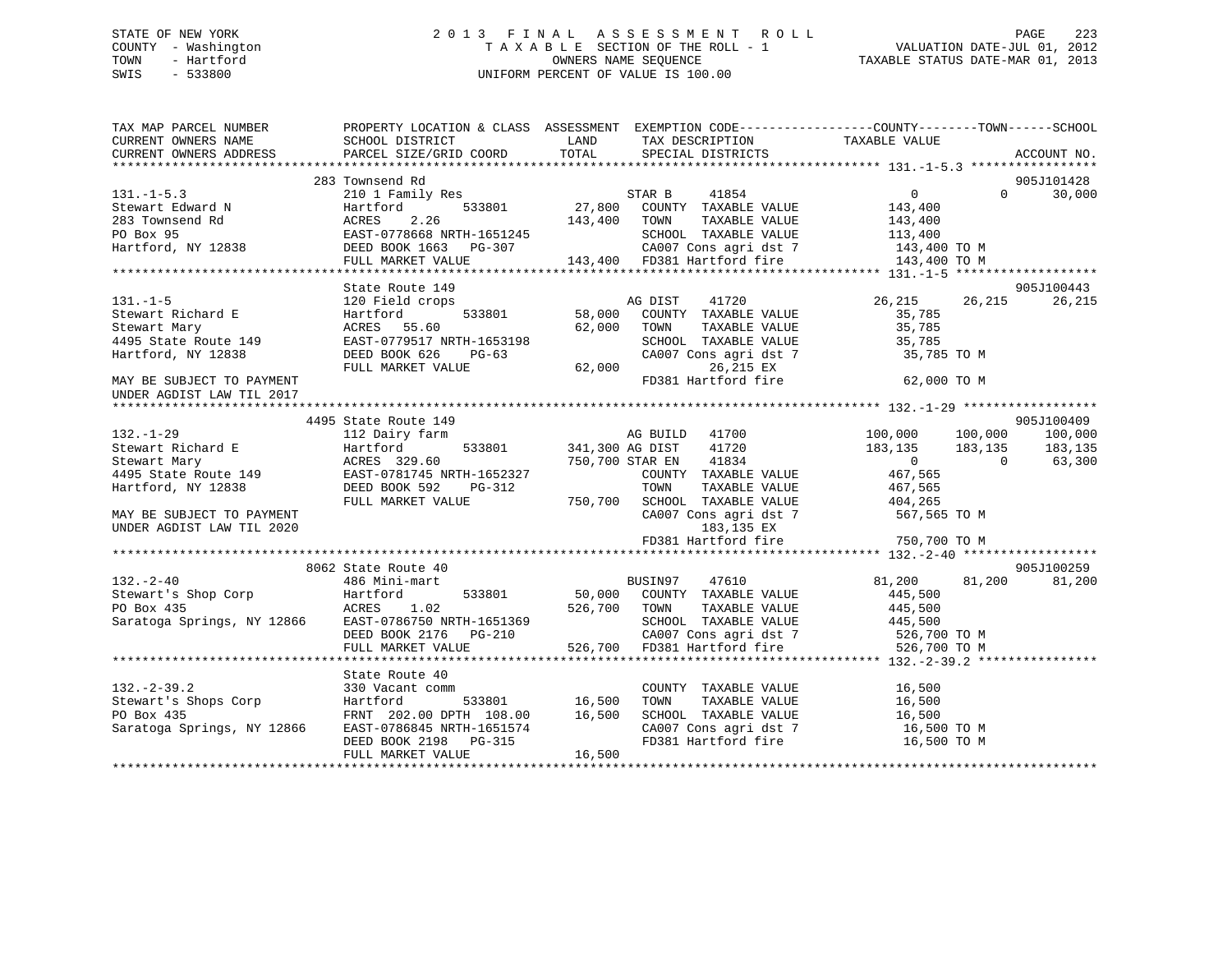# STATE OF NEW YORK 2 0 1 3 F I N A L A S S E S S M E N T R O L L PAGE 224 COUNTY - Washington T A X A B L E SECTION OF THE ROLL - 1 VALUATION DATE-JUL 01, 2012 TOWN - Hartford **TAXABLE STATUS DATE-MAR 01, 2013** OWNERS NAME SEQUENCE TAXABLE STATUS DATE-MAR 01, 2013 SWIS - 533800 UNIFORM PERCENT OF VALUE IS 100.00

| TAX MAP PARCEL NUMBER                 |                                 |               |                                                   | PROPERTY LOCATION & CLASS ASSESSMENT EXEMPTION CODE---------------COUNTY-------TOWN------SCHOOL                                                                                                                                        |        |
|---------------------------------------|---------------------------------|---------------|---------------------------------------------------|----------------------------------------------------------------------------------------------------------------------------------------------------------------------------------------------------------------------------------------|--------|
| CURRENT OWNERS NAME                   | SCHOOL DISTRICT                 | LAND          | TAX DESCRIPTION                                   | TAXABLE VALUE                                                                                                                                                                                                                          |        |
| CURRENT OWNERS ADDRESS                | PARCEL SIZE/GRID COORD          | TOTAL         | SPECIAL DISTRICTS                                 | ACCOUNT NO.                                                                                                                                                                                                                            |        |
|                                       |                                 |               |                                                   |                                                                                                                                                                                                                                        |        |
|                                       | 8060 State Route 40             |               |                                                   |                                                                                                                                                                                                                                        |        |
| $132. - 2 - 40.1$                     | 464 Office bldg.                |               | COUNTY TAXABLE VALUE                              | 105,200                                                                                                                                                                                                                                |        |
| Stewart's Shops Corp Flartford        |                                 | 533801 39,500 | TOWN<br>TAXABLE VALUE                             | 105,200                                                                                                                                                                                                                                |        |
|                                       | FRNT 101.00 DPTH 232.00 105,200 |               | SCHOOL TAXABLE VALUE                              | 105,200                                                                                                                                                                                                                                |        |
| ru box 435<br>Saratoga Springs, NY    | EAST-0786613 NRTH-1651262       |               | CA007 Cons agri dst 7                             | 105,200 TO M                                                                                                                                                                                                                           |        |
|                                       |                                 |               |                                                   |                                                                                                                                                                                                                                        |        |
|                                       |                                 |               |                                                   |                                                                                                                                                                                                                                        |        |
|                                       |                                 |               |                                                   | 3aracoga Springs, Nietropolity 1986–0435 DEED BOOK 2202 PG-230<br>Intervention of DEED BOOK 2202 PG-230<br>FULL MARKET VALUE 105,200<br>Attervention and the strategies of the strategies and the strategies and the strategies of the |        |
|                                       | LOT 22 Provincial Pat           |               |                                                   | 905J101170                                                                                                                                                                                                                             |        |
| $121. - 4 - 13$                       | 314 Rural vac<10                |               | COUNTY TAXABLE VALUE                              | 2,500                                                                                                                                                                                                                                  |        |
| Stockbridge-Munsee Community Fort Ann |                                 | 532802 2,500  | TOWN<br>TAXABLE VALUE                             | 2,500                                                                                                                                                                                                                                  |        |
| PO Box 70                             | $121. - 1 - 13$                 | 2,500         | SCHOOL TAXABLE VALUE                              | 2,500                                                                                                                                                                                                                                  |        |
| Bowler, WI 54416                      | ACRES 5.05                      |               |                                                   | CA007 Cons agri dst 7 2,500 TO M                                                                                                                                                                                                       |        |
|                                       | EAST-0766179 NRTH-1660136       |               | FD381 Hartford fire                               | 2,500 TO M                                                                                                                                                                                                                             |        |
|                                       | DEED BOOK 927<br>PG-44          |               |                                                   |                                                                                                                                                                                                                                        |        |
|                                       |                                 |               |                                                   |                                                                                                                                                                                                                                        |        |
|                                       | FULL MARKET VALUE               | 2,500         |                                                   |                                                                                                                                                                                                                                        |        |
|                                       |                                 |               |                                                   |                                                                                                                                                                                                                                        |        |
|                                       | LOT 22 Provincial Pat           |               |                                                   | 905J101209                                                                                                                                                                                                                             |        |
| $121. - 4 - 17$                       | 314 Rural vac<10                |               | COUNTY TAXABLE VALUE<br>TOWN TAXABLE VALUE        | 2,900                                                                                                                                                                                                                                  |        |
| Stockbridge-Munsee Community Fort Ann |                                 | 532802 2,900  |                                                   | 2,900                                                                                                                                                                                                                                  |        |
| PO Box 70                             | 121.-1-17                       | 2,900         |                                                   | SCHOOL TAXABLE VALUE 2,900<br>CA007 Cons agri dst 7 2,900 TO M                                                                                                                                                                         |        |
| Bowler, WI 54416                      | ACRES 5.73                      |               |                                                   |                                                                                                                                                                                                                                        |        |
|                                       | EAST-0766801 NRTH-1660555       |               | FD381 Hartford fire                               | 2,900 TO M                                                                                                                                                                                                                             |        |
|                                       | DEED BOOK 927<br>$PG-44$        |               |                                                   |                                                                                                                                                                                                                                        |        |
|                                       | FULL MARKET VALUE               | 2,900         |                                                   |                                                                                                                                                                                                                                        |        |
|                                       |                                 |               |                                                   |                                                                                                                                                                                                                                        |        |
|                                       | 23 Townsend Rd                  |               |                                                   | 905J101182                                                                                                                                                                                                                             |        |
| $140. - 2 - 8.2$                      | 210 1 Family Res                |               | STAR B 41854<br>23,300 COUNTY TAXABLE VALUE       | $\overline{0}$<br>$\Omega$                                                                                                                                                                                                             | 30,000 |
|                                       | 533801                          |               |                                                   | 191,300                                                                                                                                                                                                                                |        |
|                                       |                                 | 191,300       | TAXABLE VALUE<br>TOWN                             | 191,300                                                                                                                                                                                                                                |        |
|                                       | EAST-0782506 NRTH-1646660       |               | SCHOOL TAXABLE VALUE                              | 161,300                                                                                                                                                                                                                                |        |
|                                       | PG-159                          |               | FD381 Hartford fire                               | 191,300 TO M                                                                                                                                                                                                                           |        |
|                                       | FULL MARKET VALUE               | 191,300       |                                                   |                                                                                                                                                                                                                                        |        |
|                                       |                                 |               |                                                   |                                                                                                                                                                                                                                        |        |
|                                       | 327 Blood St                    |               |                                                   | 905J100401                                                                                                                                                                                                                             |        |
| $142. - 1 - 10$                       | 210 1 Family Res                |               | STAR B<br>41854                                   | $\overline{0}$<br>$\Omega$                                                                                                                                                                                                             | 30,000 |
| Stoddard William                      | Hartford                        | 533801 32,500 | COUNTY TAXABLE VALUE                              | 73,900                                                                                                                                                                                                                                 |        |
| 327 Blood St                          | $142. - 1 - 10. - 1$            | 73,900 TOWN   |                                                   | 73,900                                                                                                                                                                                                                                 |        |
| Granville, NY 12832                   | ACRES 3.50                      |               | TOWN      TAXABLE VALUE<br>SCHOOL   TAXABLE VALUE | 43,900                                                                                                                                                                                                                                 |        |
|                                       | EAST-0794270 NRTH-1647774       |               | FD381 Hartford fire                               | 73,900 TO M                                                                                                                                                                                                                            |        |
|                                       | DEED BOOK 752<br>PG-77          |               |                                                   |                                                                                                                                                                                                                                        |        |
|                                       |                                 |               |                                                   |                                                                                                                                                                                                                                        |        |
|                                       |                                 |               |                                                   |                                                                                                                                                                                                                                        |        |
|                                       |                                 |               |                                                   |                                                                                                                                                                                                                                        |        |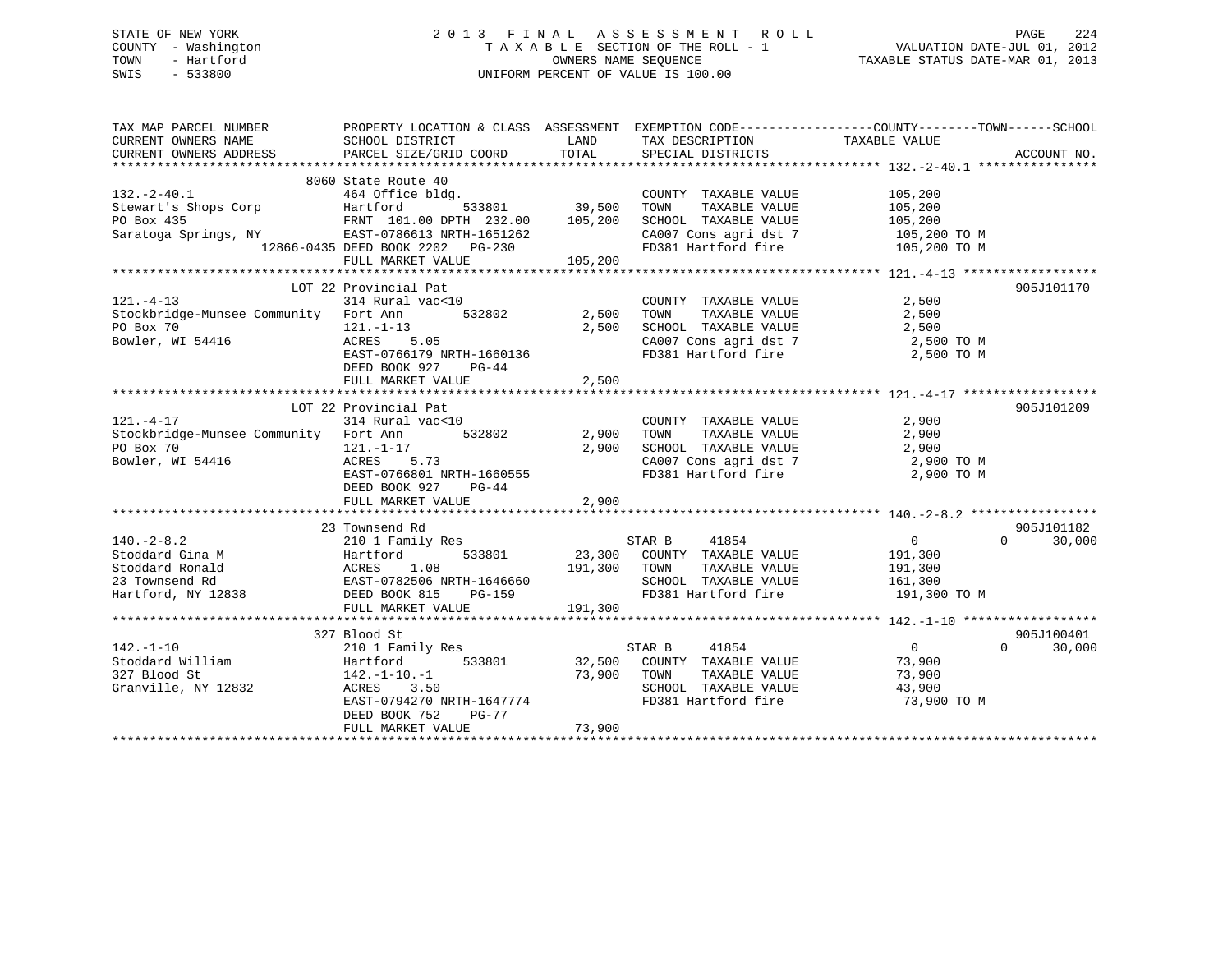# STATE OF NEW YORK 2 0 1 3 F I N A L A S S E S S M E N T R O L L PAGE 225 COUNTY - Washington T A X A B L E SECTION OF THE ROLL - 1 VALUATION DATE-JUL 01, 2012 TOWN - Hartford **TAXABLE STATUS DATE-MAR 01, 2013** OWNERS NAME SEQUENCE TAXABLE STATUS DATE-MAR 01, 2013 SWIS - 533800 UNIFORM PERCENT OF VALUE IS 100.00

| TAX MAP PARCEL NUMBER<br>CURRENT OWNERS NAME           | PROPERTY LOCATION & CLASS ASSESSMENT EXEMPTION CODE----------------COUNTY-------TOWN------SCHOOL<br>SCHOOL DISTRICT | LAND           | TAX DESCRIPTION                             | TAXABLE VALUE         |                    |
|--------------------------------------------------------|---------------------------------------------------------------------------------------------------------------------|----------------|---------------------------------------------|-----------------------|--------------------|
| CURRENT OWNERS ADDRESS                                 | PARCEL SIZE/GRID COORD                                                                                              | TOTAL          | SPECIAL DISTRICTS                           |                       | ACCOUNT NO.        |
|                                                        | 60 Skyview Meadows Ln                                                                                               |                |                                             |                       | 905J101023         |
| $141. - 1 - 61$                                        | 210 1 Family Res                                                                                                    |                | CBT VET/TC 41131                            | 41,800<br>41,800      | $\overline{0}$     |
| Stokem George                                          | 533801<br>Hartford                                                                                                  | 23,000 STAR EN | 41834                                       | $\Omega$              | 63,300<br>$\Omega$ |
| Stokem Marion                                          | ACRES<br>1.00                                                                                                       |                | 167,200 COUNTY TAXABLE VALUE                | 125,400               |                    |
| PO Box 144                                             |                                                                                                                     |                | TAXABLE VALUE<br>TOWN                       | 125,400               |                    |
| Hartford, NY 12838                                     |                                                                                                                     |                | SCHOOL TAXABLE VALUE                        | 103,900               |                    |
|                                                        | FULL MARKET VALUE                                                                                                   |                | 167,200 CA007 Cons agri dst 7               | 167,200 TO M          |                    |
|                                                        |                                                                                                                     |                | FD381 Hartford fire                         | 167,200 TO M          |                    |
|                                                        |                                                                                                                     |                |                                             |                       |                    |
|                                                        | 107 Blood St                                                                                                        |                |                                             |                       | 905J100374         |
| $142. - 1 - 32$                                        | 240 Rural res                                                                                                       |                | 41854<br>STAR B                             | $\Omega$              | 30,000<br>$\Omega$ |
| Stokowski John T 111                                   | 533801<br>Hartford                                                                                                  |                | 30,800 FOR 480A 47460                       | 4,700<br>4,700        | 4,700              |
| Vargas Olga M                                          | ACRES 10.50                                                                                                         | 194,100        | COUNTY TAXABLE VALUE                        | 189,400               |                    |
| 107 Blood St                                           | EAST-0792149 NRTH-1644808                                                                                           |                | TOWN<br>TAXABLE VALUE                       | 189,400               |                    |
| Granville, NY 12832                                    | DEED BOOK 2051 PG-258                                                                                               |                | SCHOOL TAXABLE VALUE                        | 159,400               |                    |
| MAY BE SUBJECT TO PAYMENT<br>UNDER RPTL480A UNTIL 2022 | FULL MARKET VALUE                                                                                                   |                | 194,100 FD381 Hartford fire                 | 194,100 TO M          |                    |
|                                                        | Blood St                                                                                                            |                |                                             |                       |                    |
| $142. - 1 - 32.1$                                      | 323 Vacant rural                                                                                                    |                | FOR 480A 47460                              | 24,400<br>24,400      | 24,400             |
| Stokowski John T 111                                   | 533801<br>Hartford                                                                                                  | 43,600         | COUNTY TAXABLE VALUE                        | 19,200                |                    |
| Vargas Olga M                                          | ACRES 48.00                                                                                                         | 43,600         | TOWN<br>TAXABLE VALUE                       | 19,200                |                    |
| 107 Blood St                                           | EAST-0791374 NRTH-1644546                                                                                           |                | SCHOOL TAXABLE VALUE                        | 19,200                |                    |
| Granville, NY 12832                                    | DEED BOOK 2051 PG-258                                                                                               |                | FD381 Hartford fire                         | 43,600 TO M           |                    |
|                                                        | FULL MARKET VALUE                                                                                                   | 43,600         |                                             |                       |                    |
| MAY BE SUBJECT TO PAYMENT                              |                                                                                                                     |                |                                             |                       |                    |
| UNDER RPTL480A UNTIL 2022                              |                                                                                                                     |                |                                             |                       |                    |
|                                                        |                                                                                                                     |                |                                             |                       |                    |
|                                                        | 418 Blood St                                                                                                        |                |                                             |                       | 905J101378         |
| $132. - 4 - 8.2$                                       | 312 Vac w/imprv                                                                                                     |                | COUNTY TAXABLE VALUE                        | 18,600                |                    |
| Storm Allyson                                          | Hartford<br>533801                                                                                                  | 12,000         | TAXABLE VALUE<br>TOWN                       | 18,600                |                    |
| PO Box 155<br>Granville, NY 12832                      | ACRES<br>2.00<br>EAST-0795042 NRTH-1649844                                                                          | 18,600         | SCHOOL TAXABLE VALUE<br>FD381 Hartford fire | 18,600<br>18,600 TO M |                    |
|                                                        | DEED BOOK 3040 PG-50                                                                                                |                |                                             |                       |                    |
|                                                        | FULL MARKET VALUE                                                                                                   | 18,600         |                                             |                       |                    |
|                                                        |                                                                                                                     |                |                                             |                       |                    |
|                                                        | Blood St OFF                                                                                                        |                |                                             |                       |                    |
| $132. - 4 - 8.7$                                       | 311 Res vac land                                                                                                    |                | COUNTY TAXABLE VALUE                        | 2,900                 |                    |
| Storm Allyson                                          | Hartford<br>533801                                                                                                  | 2,900          | TOWN<br>TAXABLE VALUE                       | 2,900                 |                    |
| PO Box 155                                             | FRNT 290.00 DPTH 148.00                                                                                             | 2,900          | SCHOOL TAXABLE VALUE                        | 2,900                 |                    |
| Granville, NY 12832                                    | EAST-0795247 NRTH-1649856                                                                                           |                | FD381 Hartford fire                         | 2,900 TO M            |                    |
|                                                        | DEED BOOK 3040 PG-50                                                                                                |                |                                             |                       |                    |
|                                                        | FULL MARKET VALUE                                                                                                   | 2,900          |                                             |                       |                    |
|                                                        |                                                                                                                     |                |                                             |                       |                    |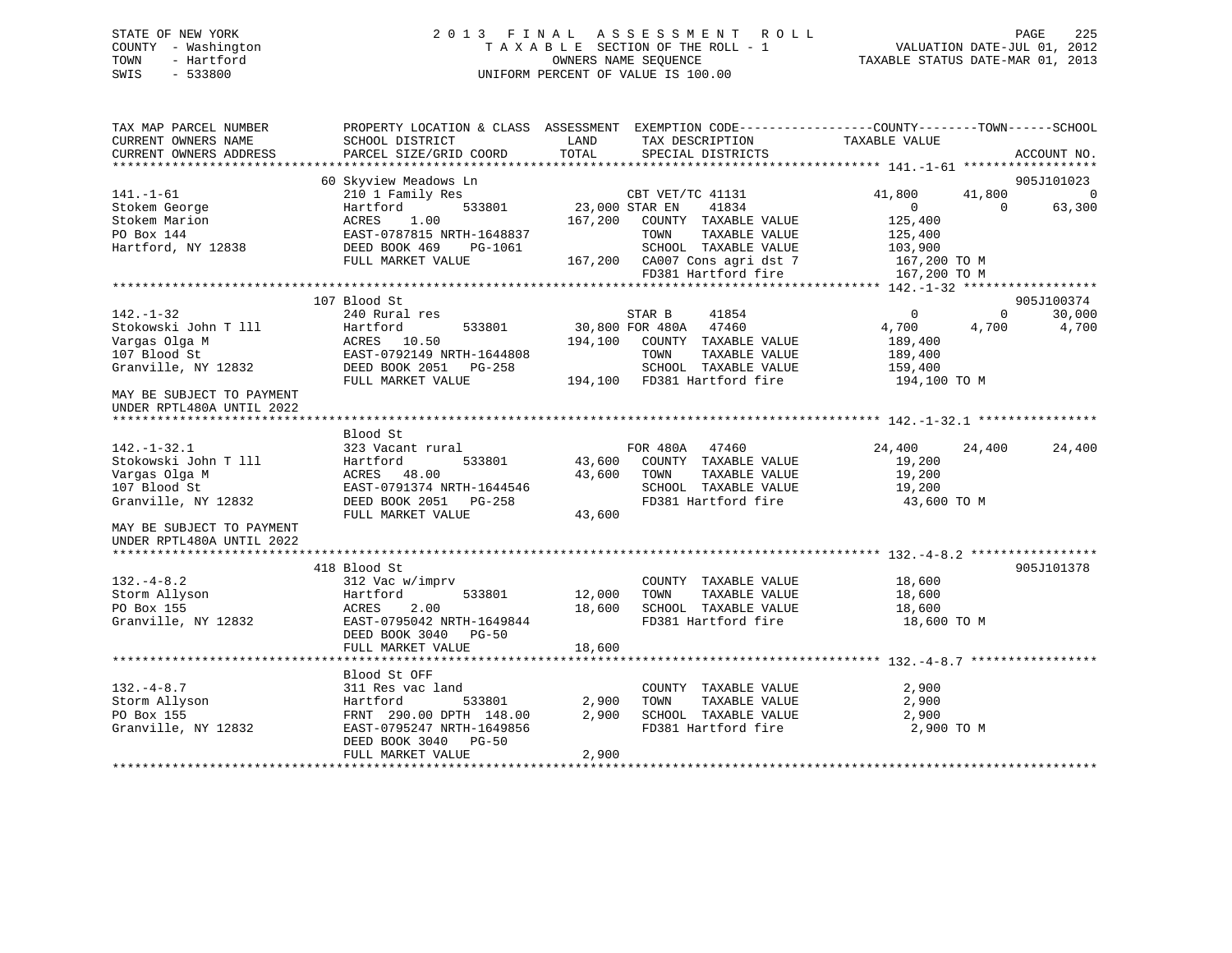# STATE OF NEW YORK 2 0 1 3 F I N A L A S S E S S M E N T R O L L PAGE 226 COUNTY - Washington T A X A B L E SECTION OF THE ROLL - 1 VALUATION DATE-JUL 01, 2012 TOWN - Hartford **TAXABLE STATUS DATE-MAR 01, 2013** SWIS - 533800 UNIFORM PERCENT OF VALUE IS 100.00

| TAX MAP PARCEL NUMBER<br>CURRENT OWNERS NAME | SCHOOL DISTRICT           | PROPERTY LOCATION & CLASS ASSESSMENT EXEMPTION CODE----------------COUNTY-------TOWN------SCHOOL<br>LAND<br>TAX DESCRIPTION | TAXABLE VALUE              |             |
|----------------------------------------------|---------------------------|-----------------------------------------------------------------------------------------------------------------------------|----------------------------|-------------|
| CURRENT OWNERS ADDRESS                       | PARCEL SIZE/GRID COORD    | TOTAL<br>SPECIAL DISTRICTS                                                                                                  |                            | ACCOUNT NO. |
|                                              | 3290 County Route 43      |                                                                                                                             |                            | 905J100618  |
| $148. - 1 - 3$                               | 210 1 Family Res          | AGED-CO<br>41802                                                                                                            | 12,570<br>$\Omega$         | 0           |
| Story Jane -LE-                              | 533801<br>Hartford        | 33,300 AGED-TOWN 41803                                                                                                      | 25,140<br>$\overline{0}$   | $\mathbf 0$ |
| Story Albert H                               | 3.70<br>ACRES             | 41834<br>125,700 STAR EN                                                                                                    | $\Omega$<br>$\Omega$       | 63,300      |
|                                              |                           |                                                                                                                             |                            |             |
| 3290 County Route 43                         | EAST-0765016 NRTH-1641273 | COUNTY TAXABLE VALUE                                                                                                        | 113,130                    |             |
| Fort Ann, NY 12827                           | DEED BOOK 2330 PG-153     | TOWN<br>TAXABLE VALUE                                                                                                       | 100,560                    |             |
|                                              | FULL MARKET VALUE         | 125,700 SCHOOL TAXABLE VALUE                                                                                                | 62,400                     |             |
|                                              |                           | CA007 Cons agri dst 7                                                                                                       | 125,700 TO M               |             |
|                                              |                           | FD381 Hartford fire                                                                                                         | 125,700 TO M               |             |
|                                              |                           |                                                                                                                             |                            |             |
|                                              | 3294 County Route 43      |                                                                                                                             |                            | 905J100639  |
| $148. - 1 - 1.1$                             | 210 1 Family Res          | 41854<br>STAR B                                                                                                             | $\Omega$<br>$\overline{0}$ | 30,000      |
| Story M Alexander II                         | Hartford<br>533801        | 31,400<br>COUNTY TAXABLE VALUE                                                                                              | 125,000                    |             |
| Story Dorothy M                              | ACRES<br>3.20             | 125,000<br>TOWN<br>TAXABLE VALUE                                                                                            | 125,000                    |             |
| 3294 County Route 43                         | EAST-0764869 NRTH-1641478 | SCHOOL TAXABLE VALUE                                                                                                        | 95,000                     |             |
| Fort Ann, NY 12827                           | DEED BOOK 2168 PG-27      | CA007 Cons agri dst 7                                                                                                       | 125,000 TO M               |             |
|                                              | FULL MARKET VALUE         | $125,000$ FD381 Hartford fire                                                                                               | 125,000 TO M               |             |
|                                              |                           |                                                                                                                             |                            |             |
|                                              | 3292 County Route 43      |                                                                                                                             |                            | 905J101192  |
| $148. - 1 - 1.2$                             | 312 Vac w/imprv           | COUNTY TAXABLE VALUE                                                                                                        | 2,200                      |             |
| Story M Alexander II                         | Hartford<br>533801        | 1,200<br>TOWN<br>TAXABLE VALUE                                                                                              | 2,200                      |             |
| 3294 County Route 43                         | unrecorded t/s deed       | 2,200<br>SCHOOL TAXABLE VALUE                                                                                               | 2,200                      |             |
| Fort Ann, NY 12827                           | FRNT 50.00 DPTH 165.00    | CA007 Cons agri dst 7                                                                                                       | 2,200 TO M                 |             |
|                                              | EAST-0764799 NRTH-1641229 | FD381 Hartford fire                                                                                                         | 2,200 TO M                 |             |
|                                              | DEED BOOK 2838 PG-332     |                                                                                                                             |                            |             |
|                                              | FULL MARKET VALUE         | 2,200                                                                                                                       |                            |             |
|                                              |                           |                                                                                                                             |                            |             |
|                                              | Mcdougal Rd               |                                                                                                                             |                            | 905J100615  |
| $148. - 1 - 22$                              | 323 Vacant rural          | COUNTY TAXABLE VALUE                                                                                                        | 30,600                     |             |
| Story Thomas F                               | Hartford<br>533801        | TAXABLE VALUE<br>30,600<br>TOWN                                                                                             | 30,600                     |             |
| 2022 County Route 43                         | ACRES 42.50               | 30,600<br>SCHOOL TAXABLE VALUE                                                                                              | 30,600                     |             |
| Fort Edward, NY 12828                        | EAST-0766315 NRTH-1634109 | CA006 Cons agri dst 6                                                                                                       | 30,600 TO M                |             |
|                                              | DEED BOOK 910<br>$PG-1$   | FD381 Hartford fire                                                                                                         | 30,600 TO M                |             |
|                                              | FULL MARKET VALUE         | 30,600                                                                                                                      |                            |             |
|                                              |                           |                                                                                                                             |                            |             |
|                                              | 1296 Baldwin Corners Rd   |                                                                                                                             |                            |             |
| $121. -4 - 5.12$                             | 210 1 Family Res          | WAR VET/TC 41121                                                                                                            | 26,565<br>26,565           | 0           |
| Stowhas Alejandro                            | 532802<br>Fort Ann        | 28,800 STAR B<br>41854                                                                                                      | $\overline{0}$<br>$\Omega$ | 30,000      |
| Stowhas Elizabeth                            | 5.00<br>ACRES             | 177,100<br>COUNTY TAXABLE VALUE                                                                                             | 150,535                    |             |
| 1296 Baldwin Corners Rd                      | EAST-0766980 NRTH-1661622 | TOWN<br>TAXABLE VALUE                                                                                                       | 150,535                    |             |
| Fort Ann, NY 12827                           | DEED BOOK 3199 PG-134     | SCHOOL TAXABLE VALUE                                                                                                        | 147,100                    |             |
|                                              | FULL MARKET VALUE         | 177,100 CA007 Cons agri dst 7                                                                                               | 177,100 TO M               |             |
|                                              |                           | FD381 Hartford fire                                                                                                         | 177,100 TO M               |             |
|                                              |                           |                                                                                                                             |                            |             |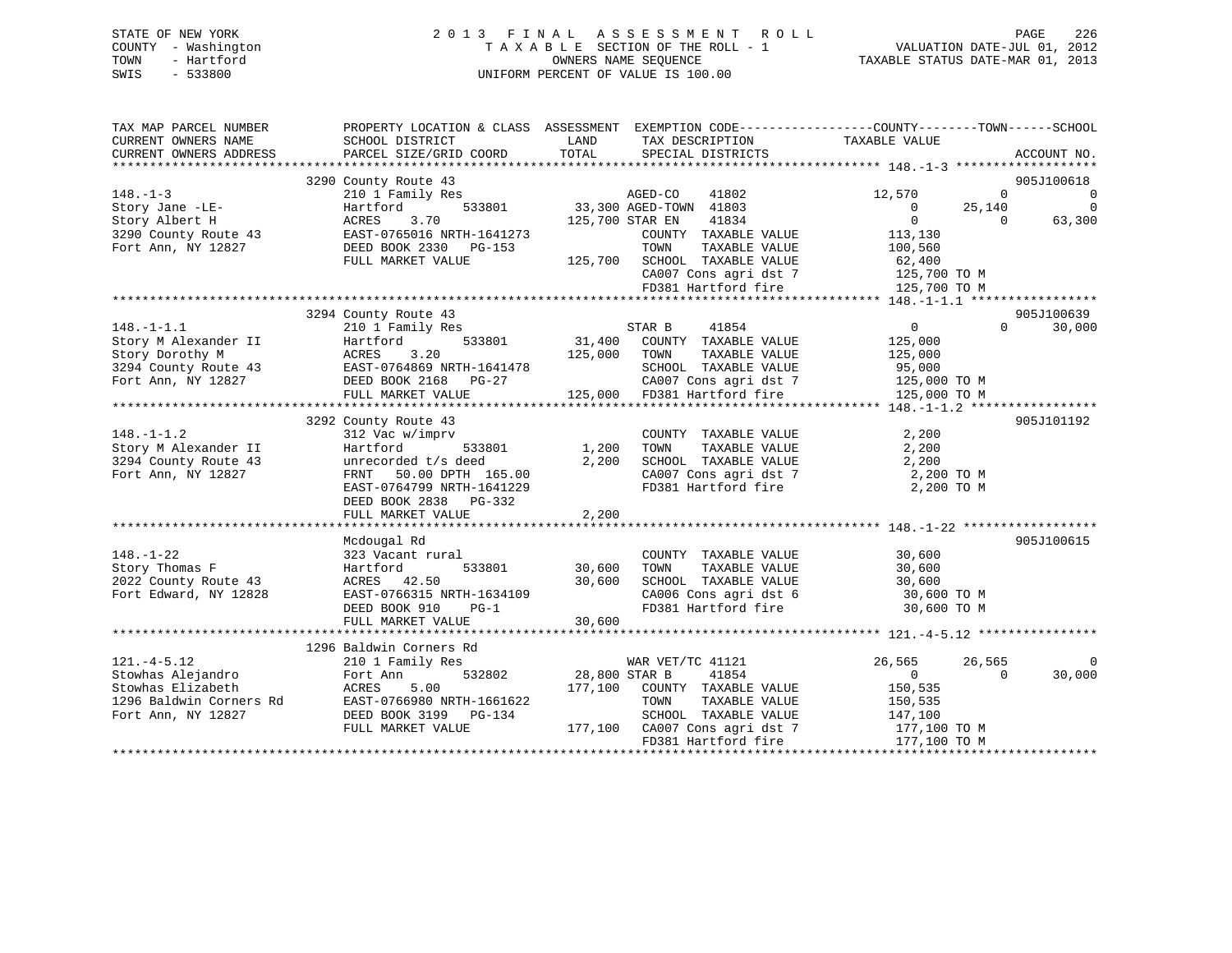# STATE OF NEW YORK 2 0 1 3 F I N A L A S S E S S M E N T R O L L PAGE 227 COUNTY - Washington T A X A B L E SECTION OF THE ROLL - 1 VALUATION DATE-JUL 01, 2012 TOWN - Hartford **TAXABLE STATUS DATE-MAR 01, 2013** SWIS - 533800 UNIFORM PERCENT OF VALUE IS 100.00

| TAX MAP PARCEL NUMBER<br>CURRENT OWNERS NAME<br>CURRENT OWNERS ADDRESS | PROPERTY LOCATION & CLASS ASSESSMENT EXEMPTION CODE----------------COUNTY-------TOWN------SCHOOL<br>SCHOOL DISTRICT<br>PARCEL SIZE/GRID COORD | LAND<br>TOTAL   | TAX DESCRIPTION<br>SPECIAL DISTRICTS        | TAXABLE VALUE           |          | ACCOUNT NO.    |
|------------------------------------------------------------------------|-----------------------------------------------------------------------------------------------------------------------------------------------|-----------------|---------------------------------------------|-------------------------|----------|----------------|
|                                                                        |                                                                                                                                               |                 |                                             |                         |          |                |
|                                                                        | 168 Eldridge Ln                                                                                                                               |                 |                                             |                         |          | 905J100382     |
| $140. - 1 - 3$                                                         | 240 Rural res                                                                                                                                 |                 | STAR B<br>41854                             | $\overline{0}$          | $\Omega$ | 30,000         |
| Strainer Stanley                                                       | 533801<br>Hartford                                                                                                                            | 31,800          | COUNTY TAXABLE VALUE                        | 179,500                 |          |                |
| Strainer Kelly                                                         | ACRES 15.00                                                                                                                                   | 179,500         | TOWN<br>TAXABLE VALUE                       | 179,500                 |          |                |
| 168 Eldridge Ln<br>Fort Ann, NY 12839                                  | EAST-0772823 NRTH-1648598<br>DEED BOOK 703<br><b>PG-86</b>                                                                                    |                 | SCHOOL TAXABLE VALUE<br>FD381 Hartford fire | 149,500<br>179,500 TO M |          |                |
|                                                                        | FULL MARKET VALUE                                                                                                                             | 179,500         |                                             |                         |          |                |
|                                                                        |                                                                                                                                               |                 |                                             |                         |          |                |
|                                                                        | 131 Pope Hill Rd                                                                                                                              |                 |                                             |                         |          | 905J101436     |
| $150. - 1 - 29.4$                                                      | 210 1 Family Res                                                                                                                              |                 | CBT VET/TC 41131                            | 30,450                  | 30,450   | $\overline{0}$ |
| Streit Peter L Jr                                                      | 532001<br>Arqyle                                                                                                                              |                 | 39,400 DIS VET/TC 41141                     | 6,090                   | 6,090    | $\mathbf 0$    |
| Streit Theresa                                                         | 5.00<br>ACRES                                                                                                                                 | 121,800 STAR EN | 41834                                       | $\Omega$                | $\Omega$ | 63,300         |
| 131 Pope Hill Rd                                                       | EAST-0779967 NRTH-1633159                                                                                                                     |                 | COUNTY TAXABLE VALUE                        | 85,260                  |          |                |
| Argyle, NY 12809                                                       | DEED BOOK 684<br>PG-267                                                                                                                       |                 | TOWN<br>TAXABLE VALUE                       | 85,260                  |          |                |
|                                                                        | FULL MARKET VALUE                                                                                                                             | 121,800         | SCHOOL TAXABLE VALUE                        | 58,500                  |          |                |
|                                                                        |                                                                                                                                               |                 | CA006 Cons agri dst 6                       | 121,800 TO M            |          |                |
|                                                                        |                                                                                                                                               |                 | FD381 Hartford fire                         | 121,800 TO M            |          |                |
|                                                                        |                                                                                                                                               |                 |                                             |                         |          |                |
|                                                                        | 66 Hastings Rd                                                                                                                                |                 |                                             |                         |          | 905J100148     |
| $132 - 1 - 10$                                                         | 240 Rural res                                                                                                                                 |                 | AG DIST<br>41720                            | 11,070                  | 11,070   | 11,070         |
| Strong Geraldine                                                       | 533801<br>Hartford                                                                                                                            | 43,000 STAR B   | 41854                                       | $\Omega$                | $\Omega$ | 30,000         |
| 66 Hastings Rd                                                         | BLA 764/233                                                                                                                                   | 142,000         | COUNTY TAXABLE VALUE                        | 130,930                 |          |                |
| Granville, NY 12832                                                    | ACRES 23.00                                                                                                                                   |                 | TOWN<br>TAXABLE VALUE                       | 130,930                 |          |                |
|                                                                        | EAST-0787218 NRTH-1657557                                                                                                                     |                 | SCHOOL TAXABLE VALUE                        | 100,930                 |          |                |
| MAY BE SUBJECT TO PAYMENT<br>UNDER AGDIST LAW TIL 2017                 | DEED BOOK 2901<br>PG-146<br>FULL MARKET VALUE                                                                                                 | 142,000         | CA007 Cons agri dst 7<br>11,070 EX          | 130,930 TO M            |          |                |
|                                                                        |                                                                                                                                               |                 | FD381 Hartford fire                         | 142,000 TO M            |          |                |
|                                                                        |                                                                                                                                               |                 |                                             |                         |          |                |
|                                                                        | Mcdougal Rd                                                                                                                                   |                 |                                             |                         |          | 905J100022     |
| $148. - 1 - 25$                                                        | 314 Rural vac<10                                                                                                                              |                 | COUNTY TAXABLE VALUE                        | 23,700                  |          |                |
| Sullivan Richard E                                                     | 533801<br>Hartford                                                                                                                            | 23,700          | TOWN<br>TAXABLE VALUE                       | 23,700                  |          |                |
| Sullivan Elizabeth                                                     | LOT 6                                                                                                                                         | 23,700          | SCHOOL TAXABLE VALUE                        | 23,700                  |          |                |
| 64 Mcdougal Rd                                                         | 3.81<br>ACRES                                                                                                                                 |                 | CA006 Cons agri dst 6                       | 23,700 TO M             |          |                |
| Fort Ann, NY 12827                                                     | EAST-0766125 NRTH-1635704                                                                                                                     |                 | FD381 Hartford fire                         | 23,700 TO M             |          |                |
|                                                                        | DEED BOOK 2224 PG-313                                                                                                                         |                 |                                             |                         |          |                |
|                                                                        | FULL MARKET VALUE                                                                                                                             | 23,700          |                                             |                         |          |                |
|                                                                        |                                                                                                                                               |                 |                                             |                         |          |                |
|                                                                        | 64 Mcdougal Rd                                                                                                                                |                 |                                             |                         |          |                |
| $148. - 1 - 25.7$                                                      | 210 1 Family Res                                                                                                                              |                 | CBT VET/TC 41131                            | 50,000                  | 45,000   | $\Omega$       |
| Sullivan Richard E                                                     | 533801<br>Hartford                                                                                                                            | 37,900 STAR EN  | 41834                                       | $\Omega$                | $\Omega$ | 63,300         |
| Sullivan Elizabeth                                                     | LOT 5                                                                                                                                         | 230,700         | COUNTY TAXABLE VALUE                        | 180,700                 |          |                |
| 64 Mcdougal Rd                                                         | ACRES<br>7.53                                                                                                                                 |                 | TOWN<br>TAXABLE VALUE                       | 185,700                 |          |                |
| Fort Ann, NY 12827                                                     | EAST-0766371 NRTH-1635467                                                                                                                     |                 | SCHOOL TAXABLE VALUE                        | 167,400                 |          |                |
|                                                                        | DEED BOOK 2177<br>$PG-1$                                                                                                                      |                 | CA006 Cons agri dst 6                       | 230,700 TO M            |          |                |
|                                                                        | FULL MARKET VALUE                                                                                                                             |                 | 230,700 FD381 Hartford fire                 | 230,700 TO M            |          |                |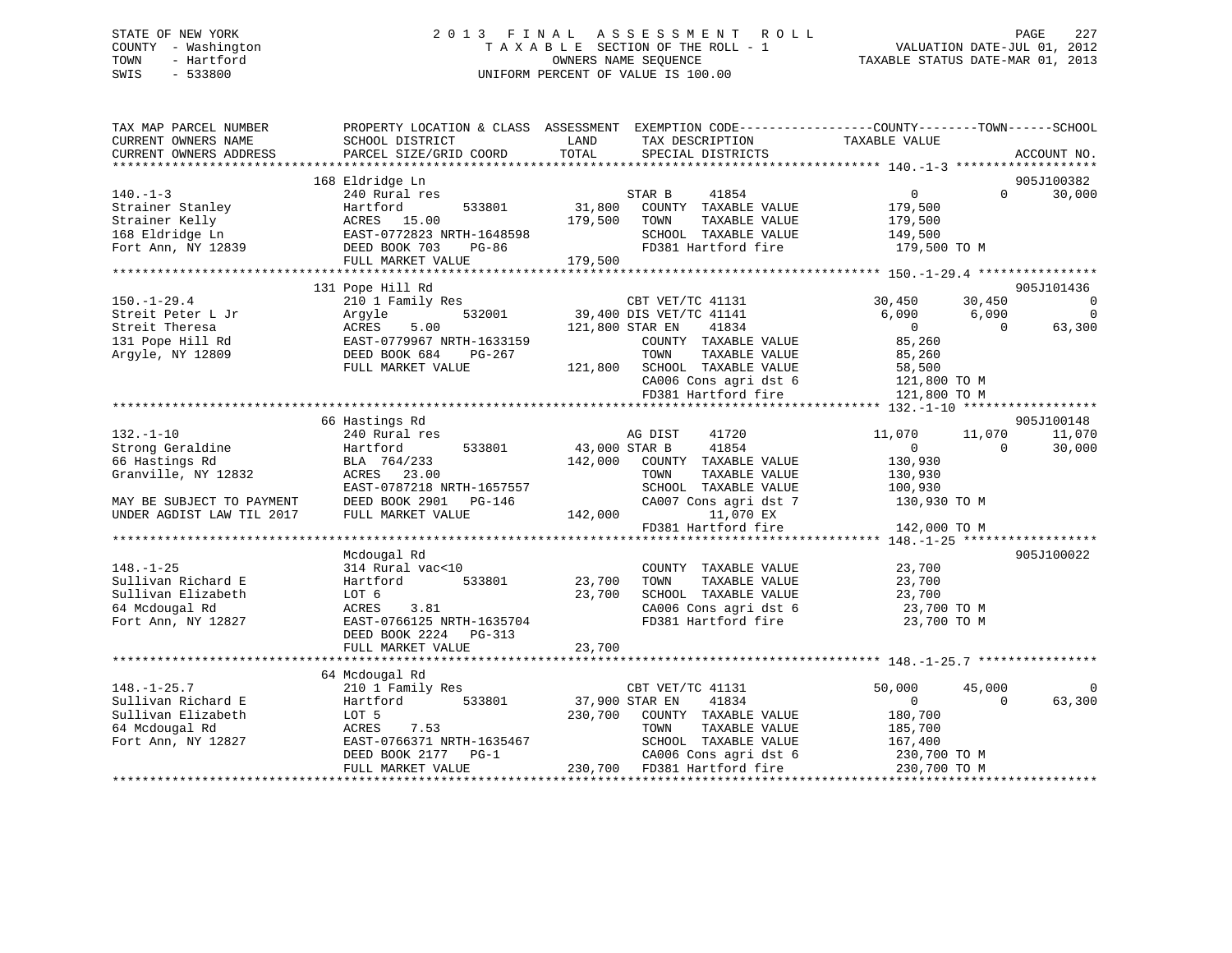# STATE OF NEW YORK 2 0 1 3 F I N A L A S S E S S M E N T R O L L PAGE 228 COUNTY - Washington T A X A B L E SECTION OF THE ROLL - 1 VALUATION DATE-JUL 01, 2012 TOWN - Hartford **TAXABLE STATUS DATE-MAR 01, 2013** OWNERS NAME SEQUENCE TAXABLE STATUS DATE-MAR 01, 2013 SWIS - 533800 UNIFORM PERCENT OF VALUE IS 100.00

| TAX MAP PARCEL NUMBER     |                                                                                              |                                                | PROPERTY LOCATION & CLASS ASSESSMENT EXEMPTION CODE----------------COUNTY-------TOWN-----SCHOOL |
|---------------------------|----------------------------------------------------------------------------------------------|------------------------------------------------|-------------------------------------------------------------------------------------------------|
| CURRENT OWNERS NAME       | SCHOOL DISTRICT                                                                              | LAND<br>TAX DESCRIPTION                        | TAXABLE VALUE                                                                                   |
| CURRENT OWNERS ADDRESS    | PARCEL SIZE/GRID COORD                                                                       | TOTAL<br>SPECIAL DISTRICTS                     | ACCOUNT NO.                                                                                     |
|                           |                                                                                              |                                                |                                                                                                 |
|                           | 1532 Baldwin Corners Rd                                                                      |                                                | 905J101179                                                                                      |
| $122. - 1 - 31.2$         | 210 1 Family Res                                                                             | STAR B<br>41854                                | 0<br>$\Omega$<br>30,000                                                                         |
| Sullivan Steven T         | 533801<br>Hartford                                                                           | 37,800<br>COUNTY TAXABLE VALUE                 | 170,200                                                                                         |
| Sullivan Ann              | ACRES<br>7.39                                                                                | 170,200<br>TOWN<br>TAXABLE VALUE               | 170,200                                                                                         |
| 1532 Baldwin Corners Rd   | EAST-0771809 NRTH-1663500                                                                    | SCHOOL TAXABLE VALUE                           | 140,200                                                                                         |
| Fort Ann, NY 12827        | DEED BOOK 672<br>PG-258                                                                      | CA007 Cons agri dst 7                          | 170,200 TO M                                                                                    |
|                           | FULL MARKET VALUE                                                                            | 170,200 FD381 Hartford fire                    | 170,200 TO M                                                                                    |
|                           | 164 County Route 23                                                                          |                                                | 905J100622                                                                                      |
| $132. - 1 - 25.2$         | 210 1 Family Res                                                                             | COUNTY TAXABLE VALUE                           | 51,200                                                                                          |
| Sullivan Steven T         | 533801<br>Hartford                                                                           | TAXABLE VALUE<br>29,800<br>TOWN                | 51,200                                                                                          |
| Sullivan Ann M            | ACRES<br>2.80                                                                                | 51,200<br>SCHOOL TAXABLE VALUE                 | 51,200                                                                                          |
| 1532 Baldwin Corners Rd   |                                                                                              | CA007 Cons agri dst 7                          | 51,200 TO M                                                                                     |
| Fort Ann, NY 12827        |                                                                                              | FD381 Hartford fire                            | 51,200 TO M                                                                                     |
|                           | EAST-0787821 NRTH-1654995<br>DEED BOOK 2684 PG-244<br>FULL MARKET VALUE<br>FULL MARKET VALUE | 51,200                                         |                                                                                                 |
|                           |                                                                                              |                                                |                                                                                                 |
|                           | 5622 County Route 30                                                                         |                                                |                                                                                                 |
| $141. - 3 - 29.1$         | 210 1 Family Res                                                                             | AG BUILD 41700                                 | 7,500<br>7,500<br>7,500                                                                         |
| Suozzo Thomas S           | 533801<br>Hartford                                                                           | 28,700 STAR B<br>41854                         | $\overline{0}$<br>30,000<br>$\Omega$                                                            |
| Suozzo Gail A             | ACRES<br>4.00                                                                                | 230,200<br>COUNTY TAXABLE VALUE                | 222,700                                                                                         |
| 5622 County Route 30      | EAST-0788271 NRTH-1643859                                                                    | TOWN<br>TAXABLE VALUE                          | 222,700                                                                                         |
| Granville, NY 12832       | DEED BOOK 2271 PG-197                                                                        | SCHOOL TAXABLE VALUE                           | 192,700                                                                                         |
|                           | FULL MARKET VALUE                                                                            | 230,200 CA008 Cons agri dst 8                  | 230,200 TO M                                                                                    |
| MAY BE SUBJECT TO PAYMENT |                                                                                              | FD381 Hartford fire                            | 230,200 TO M                                                                                    |
| UNDER RPTL483 UNTIL 2021  |                                                                                              |                                                |                                                                                                 |
|                           |                                                                                              |                                                |                                                                                                 |
|                           | 1149 Baldwin Corners Rd                                                                      |                                                | 905J100261                                                                                      |
| $121. - 4 - 2$            | 240 Rural res                                                                                | AGRI-D IND 41730                               | 50,499<br>50,499<br>50,499                                                                      |
| Sutherland Peter W        | 532802<br>Fort Ann                                                                           | 115,800 STAR B<br>41854                        | $\overline{0}$<br>$\Omega$<br>30,000                                                            |
| Sutherland Nancy L        | 557/244                                                                                      | 329,500<br>COUNTY TAXABLE VALUE                | 279,001                                                                                         |
| 1161 Dix Ave              | $121. - 1 - 2$                                                                               | TAXABLE VALUE<br>TOWN                          | 279,001                                                                                         |
| Hudson Falls, NY 12839    | ACRES 81.50                                                                                  | SCHOOL TAXABLE VALUE                           | 249,001                                                                                         |
|                           | EAST-0762744 NRTH-1662452                                                                    | FD381 Hartford fire                            | 329,500 TO M                                                                                    |
| MAY BE SUBJECT TO PAYMENT | DEED BOOK 557<br>PG-241                                                                      |                                                |                                                                                                 |
| UNDER AGDIST LAW TIL 2020 | FULL MARKET VALUE                                                                            | 329,500                                        |                                                                                                 |
|                           |                                                                                              |                                                |                                                                                                 |
|                           | Swamp Ln                                                                                     |                                                | 905J100335                                                                                      |
| $149. - 1 - 32.1$         | 323 Vacant rural                                                                             | COUNTY TAXABLE VALUE                           | 44,500                                                                                          |
| Sutliff Arthur            | Hartford<br>533801                                                                           | 44,500<br>TOWN<br>TAXABLE VALUE                | 44,500                                                                                          |
| 257 Burgoyne Ave          | ACRES 43.70                                                                                  | 44,500<br>SCHOOL TAXABLE VALUE                 | 44,500                                                                                          |
| Schuylerville, NY 12871   | EAST-0776921 NRTH-1636828                                                                    | CA006 Cons agri dst 6<br>CA006 Cons agri dst 6 | 44,500 TO M                                                                                     |
|                           | DEED BOOK 1781<br>PG-236                                                                     | FD381 Hartford fire                            | 44,500 TO M                                                                                     |
|                           | FULL MARKET VALUE                                                                            | 44,500                                         |                                                                                                 |
|                           |                                                                                              |                                                |                                                                                                 |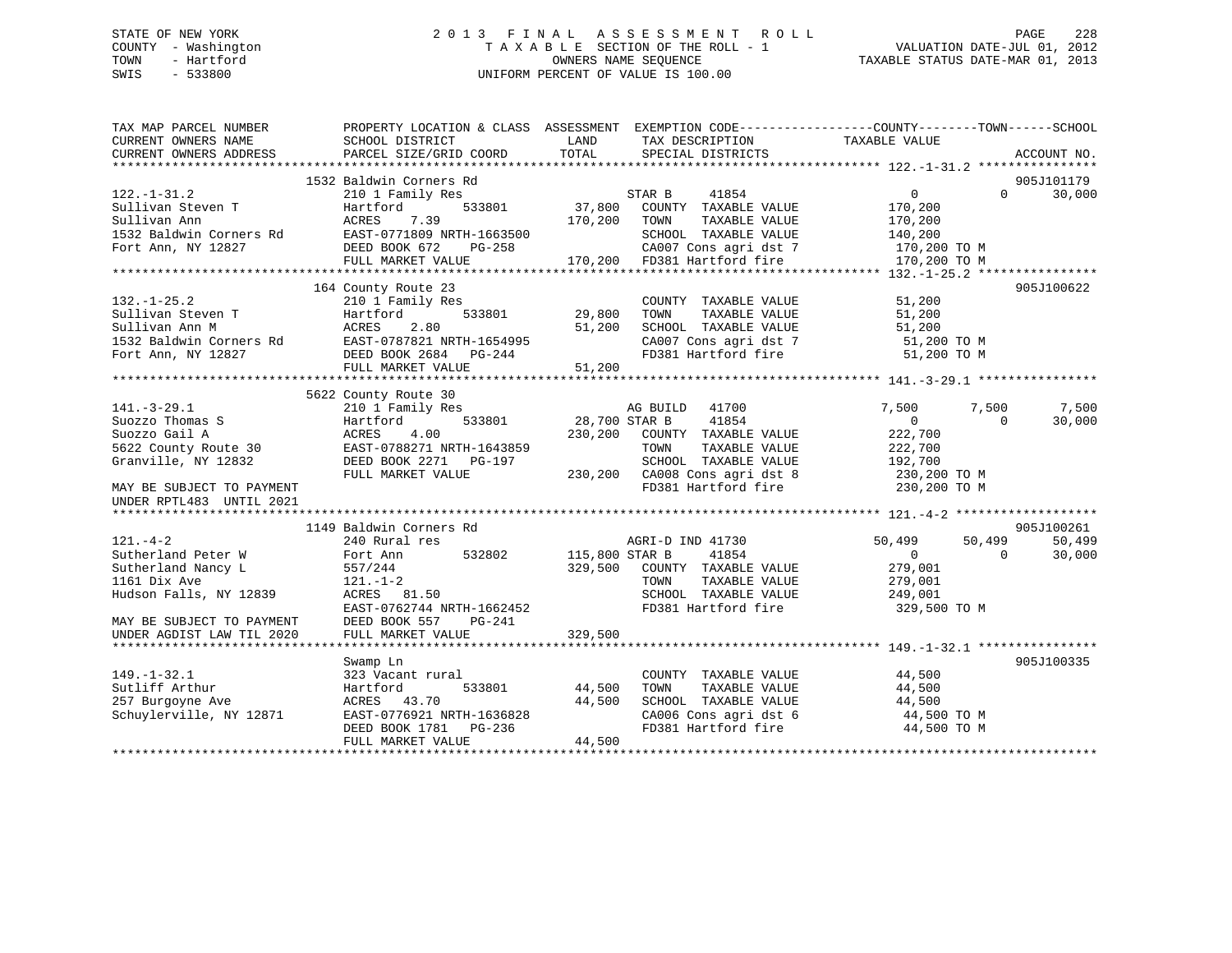# STATE OF NEW YORK 2 0 1 3 F I N A L A S S E S S M E N T R O L L PAGE 229 COUNTY - Washington T A X A B L E SECTION OF THE ROLL - 1 VALUATION DATE-JUL 01, 2012 TOWN - Hartford OWNERS NAME SEQUENCE TAXABLE STATUS DATE-MAR 01, 2013 SWIS - 533800 UNIFORM PERCENT OF VALUE IS 100.00

| TAX MAP PARCEL NUMBER<br>CURRENT OWNERS NAME<br>CURRENT OWNERS ADDRESS                                                                                                                     | SCHOOL DISTRICT<br>PARCEL SIZE/GRID COORD | <b>EXAMPLE TO A LAND THE SECOND SERVICE SERVICE SERVICE SERVICE SERVICE SERVICE SERVICE SERVICE SERVICE SERVICE</b><br>TOTAL | TAX DESCRIPTION TAXABLE VALUE<br>SPECIAL DISTRICTS<br>SPECIAL DISTRICTS                                                                                                                                                                   | PROPERTY LOCATION & CLASS ASSESSMENT EXEMPTION CODE---------------COUNTY-------TOWN------SCHOOL<br>ACCOUNT NO. |
|--------------------------------------------------------------------------------------------------------------------------------------------------------------------------------------------|-------------------------------------------|------------------------------------------------------------------------------------------------------------------------------|-------------------------------------------------------------------------------------------------------------------------------------------------------------------------------------------------------------------------------------------|----------------------------------------------------------------------------------------------------------------|
|                                                                                                                                                                                            |                                           |                                                                                                                              |                                                                                                                                                                                                                                           |                                                                                                                |
|                                                                                                                                                                                            | Gilchrist Hill Rd                         |                                                                                                                              |                                                                                                                                                                                                                                           | 905J101346                                                                                                     |
| $141. - 3 - 54$                                                                                                                                                                            | 314 Rural vac<10                          |                                                                                                                              |                                                                                                                                                                                                                                           |                                                                                                                |
| Swears Allie                                                                                                                                                                               | Hartford                                  | $533801$ 15,800 TOWN                                                                                                         | COUNTY TAXABLE VALUE 15,800<br>TOWN TAXABLE VALUE 15,800                                                                                                                                                                                  |                                                                                                                |
| 79 Old West Rd                                                                                                                                                                             | LOT 5                                     |                                                                                                                              | 15,800 SCHOOL TAXABLE VALUE 15,800 TO M<br>IS,800 FD381 Hartford fire 15,800 TO M                                                                                                                                                         |                                                                                                                |
| Gansevoort, NY 12831                                                                                                                                                                       | 5.31<br>ACRES                             |                                                                                                                              |                                                                                                                                                                                                                                           |                                                                                                                |
|                                                                                                                                                                                            | EAST-0783425 NRTH-1643593                 |                                                                                                                              |                                                                                                                                                                                                                                           |                                                                                                                |
|                                                                                                                                                                                            | DEED BOOK 2869 PG-294                     |                                                                                                                              |                                                                                                                                                                                                                                           |                                                                                                                |
|                                                                                                                                                                                            |                                           |                                                                                                                              |                                                                                                                                                                                                                                           |                                                                                                                |
|                                                                                                                                                                                            |                                           |                                                                                                                              |                                                                                                                                                                                                                                           |                                                                                                                |
|                                                                                                                                                                                            | State Route 149                           |                                                                                                                              |                                                                                                                                                                                                                                           | 36,300                                                                                                         |
| $131. - 1 - 5.6$                                                                                                                                                                           | 322 Rural vac>10<br>szz kurai<br>Hartford | 0 COUNT<br>533801 36,300 TOWN                                                                                                | COUNTY TAXABLE VALUE<br>TAXABLE VALUE                                                                                                                                                                                                     |                                                                                                                |
|                                                                                                                                                                                            |                                           |                                                                                                                              |                                                                                                                                                                                                                                           | 36,300                                                                                                         |
| Sweeney Donald P<br>Sweeney Margaret A                                                                                                                                                     | LOT 1<br>ACRES 12.55                      | 36,300                                                                                                                       | SCHOOL TAXABLE VALUE                                                                                                                                                                                                                      |                                                                                                                |
| 38 Outatha Way<br>Fort Ann, NY 12827                                                                                                                                                       | EAST-0776422 NRTH-1650824                 |                                                                                                                              | CA007 Cons agri dst 7 36,300 TO M<br>FD381 Hartford fire 36,300 TO M                                                                                                                                                                      |                                                                                                                |
|                                                                                                                                                                                            |                                           |                                                                                                                              |                                                                                                                                                                                                                                           |                                                                                                                |
|                                                                                                                                                                                            | DEED BOOK 1779 PG-167                     | 36,300                                                                                                                       |                                                                                                                                                                                                                                           |                                                                                                                |
|                                                                                                                                                                                            | FULL MARKET VALUE                         |                                                                                                                              |                                                                                                                                                                                                                                           |                                                                                                                |
|                                                                                                                                                                                            | State Route 149                           |                                                                                                                              |                                                                                                                                                                                                                                           |                                                                                                                |
| $131. - 1 - 5.7$                                                                                                                                                                           | 322 Rural vac>10                          |                                                                                                                              | COUNTY TAXABLE VALUE                                                                                                                                                                                                                      | 31,500                                                                                                         |
| Sweeney Donald P                                                                                                                                                                           | 322 Rural<br>Hartford                     |                                                                                                                              | TAXABLE VALUE                                                                                                                                                                                                                             | 31,500                                                                                                         |
|                                                                                                                                                                                            |                                           |                                                                                                                              | 31,500 SCHOOL TAXABLE VALUE                                                                                                                                                                                                               | 31,500                                                                                                         |
|                                                                                                                                                                                            | LOT 2<br>ACRES 10.00                      |                                                                                                                              |                                                                                                                                                                                                                                           |                                                                                                                |
| Sweeney Margaret A<br>38 Outatha Way<br>Fort Ann, NY 12827                                                                                                                                 | EAST-0776706 NRTH-1650766                 |                                                                                                                              | $\begin{array}{lll} \texttt{CA007} \texttt{ Cons} & \texttt{agri} \texttt{dst} & 7 & 31,500 \texttt{ TO M} \\ \texttt{FD381} & \texttt{Hartford} \texttt{fire} & 31,500 \texttt{ TO M} \end{array}$                                       |                                                                                                                |
|                                                                                                                                                                                            | DEED BOOK 1885 PG-77                      |                                                                                                                              |                                                                                                                                                                                                                                           |                                                                                                                |
|                                                                                                                                                                                            |                                           |                                                                                                                              |                                                                                                                                                                                                                                           |                                                                                                                |
|                                                                                                                                                                                            |                                           |                                                                                                                              |                                                                                                                                                                                                                                           |                                                                                                                |
|                                                                                                                                                                                            | State Route 149                           |                                                                                                                              |                                                                                                                                                                                                                                           |                                                                                                                |
| $131. -1 - 5.8$                                                                                                                                                                            | 322 Rural vac>10                          |                                                                                                                              | COUNTY TAXABLE VALUE                                                                                                                                                                                                                      | 31,500                                                                                                         |
| Sweeney Donald P                                                                                                                                                                           | vac>10<br>533801 31,500<br>Hartford       |                                                                                                                              | TAXABLE VALUE<br>TOWN                                                                                                                                                                                                                     | 31,500                                                                                                         |
| Sweeney Margaret A                                                                                                                                                                         | LOT 3                                     | 31,500                                                                                                                       | SCHOOL TAXABLE VALUE                                                                                                                                                                                                                      | 31,500                                                                                                         |
| 38 Outatha Way                                                                                                                                                                             |                                           |                                                                                                                              |                                                                                                                                                                                                                                           |                                                                                                                |
| Fort Ann, NY 12827                                                                                                                                                                         | ACRES 10.00<br>EAST-0776989 NRTH-1650835  |                                                                                                                              | CA007 Cons agri dst 7 31,500 TO M<br>FD381 Hartford fire 31,500 TO M                                                                                                                                                                      |                                                                                                                |
|                                                                                                                                                                                            | DEED BOOK 1885 PG-77                      |                                                                                                                              |                                                                                                                                                                                                                                           |                                                                                                                |
|                                                                                                                                                                                            | FULL MARKET VALUE                         | 31,500                                                                                                                       |                                                                                                                                                                                                                                           |                                                                                                                |
|                                                                                                                                                                                            |                                           |                                                                                                                              |                                                                                                                                                                                                                                           |                                                                                                                |
|                                                                                                                                                                                            | State Route 149                           |                                                                                                                              |                                                                                                                                                                                                                                           | 905J100551                                                                                                     |
|                                                                                                                                                                                            |                                           |                                                                                                                              | COUNTY TAXABLE VALUE                                                                                                                                                                                                                      | 144,800                                                                                                        |
|                                                                                                                                                                                            | 533801 144,800                            |                                                                                                                              | TAXABLE VALUE<br>TOWN                                                                                                                                                                                                                     | 144,800                                                                                                        |
|                                                                                                                                                                                            |                                           | 144,800                                                                                                                      | SCHOOL TAXABLE VALUE                                                                                                                                                                                                                      | 144,800                                                                                                        |
|                                                                                                                                                                                            |                                           |                                                                                                                              |                                                                                                                                                                                                                                           |                                                                                                                |
| 131.-1-9.1 323 Vacant rural<br>Sweeney Donald P Hartford 533801<br>Sweeney Margaret A ACRES 148.68<br>38 Outatha Way EAST-0774520 NRTH-1651306<br>Fort Ann, NY 12827 DEED BOOK 2416 PG-140 |                                           |                                                                                                                              | $\begin{array}{lll} \texttt{CA007} \texttt{ Cons} & \texttt{aspti} & \texttt{dst} & \texttt{7} & \texttt{144,800} & \texttt{TO M} \\ \texttt{FD381} & \texttt{Hartford} & \texttt{fire} & & \texttt{144,800} & \texttt{TO M} \end{array}$ |                                                                                                                |
|                                                                                                                                                                                            | FULL MARKET VALUE                         | 144,800                                                                                                                      |                                                                                                                                                                                                                                           |                                                                                                                |
|                                                                                                                                                                                            |                                           |                                                                                                                              |                                                                                                                                                                                                                                           |                                                                                                                |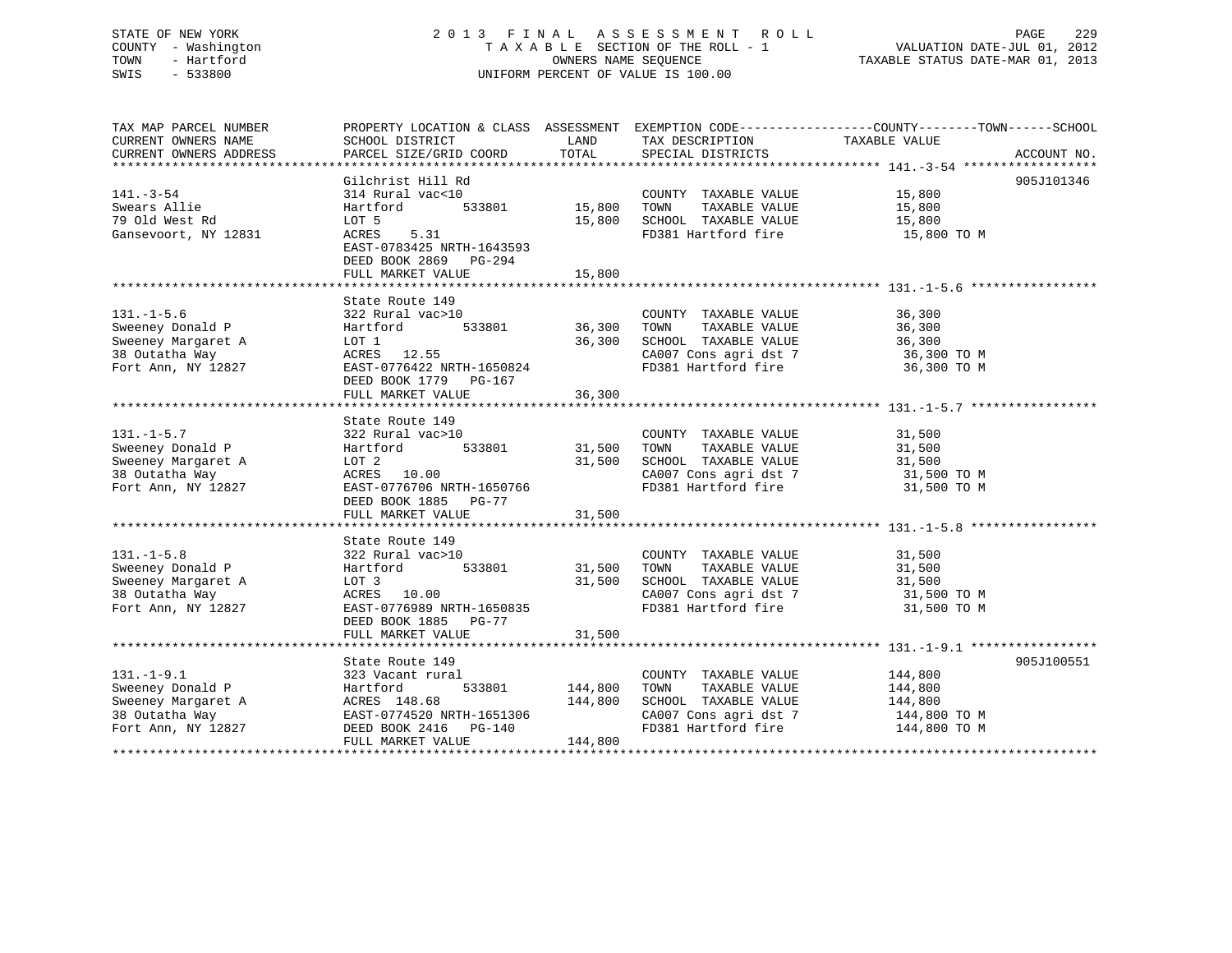# STATE OF NEW YORK 2 0 1 3 F I N A L A S S E S S M E N T R O L L PAGE 230 COUNTY - Washington T A X A B L E SECTION OF THE ROLL - 1 VALUATION DATE-JUL 01, 2012 TOWN - Hartford **TAXABLE STATUS DATE-MAR 01, 2013** SWIS - 533800 UNIFORM PERCENT OF VALUE IS 100.00

| TAX MAP PARCEL NUMBER<br>CURRENT OWNERS NAME<br>CURRENT OWNERS ADDRESS | SCHOOL DISTRICT<br>PARCEL SIZE/GRID COORD | LAND<br>TOTAL  | TAX DESCRIPTION TAXABLE VALUE<br>SPECIAL DISTRICTS<br>SPECIAL DISTRICTS | PROPERTY LOCATION & CLASS ASSESSMENT EXEMPTION CODE---------------COUNTY-------TOWN-----SCHOOL | ACCOUNT NO. |
|------------------------------------------------------------------------|-------------------------------------------|----------------|-------------------------------------------------------------------------|------------------------------------------------------------------------------------------------|-------------|
|                                                                        |                                           |                |                                                                         |                                                                                                |             |
|                                                                        | 38 Outatha Way                            |                |                                                                         |                                                                                                |             |
| $131. - 1 - 9.3$                                                       | 240 Rural res                             |                | COUNTY TAXABLE VALUE                                                    | 218,700                                                                                        |             |
| Sweeney Donald P                                                       | Hartford<br>533801                        | 80,800         | TOWN<br>TAXABLE VALUE                                                   | 218,700                                                                                        |             |
| Sweeney Margaret A                                                     | 1702/242                                  | 218,700        | SCHOOL TAXABLE VALUE                                                    | 218,700                                                                                        |             |
| 38 Outatha Way                                                         | ACRES 30.02                               |                | CA007 Cons agri dst 7<br>FD381 Hartford fire                            | 218,700 TO M<br>218,700 TO M                                                                   |             |
| Fort Ann, NY 12827                                                     | EAST-0775267 NRTH-1650482                 |                |                                                                         |                                                                                                |             |
|                                                                        | DEED BOOK 1702 PG-242                     |                |                                                                         |                                                                                                |             |
|                                                                        | FULL MARKET VALUE                         | 218,700        |                                                                         |                                                                                                |             |
|                                                                        |                                           |                |                                                                         |                                                                                                |             |
|                                                                        | 164 Gilchrist Hill Rd                     |                |                                                                         |                                                                                                | 905J101343  |
| $141. - 3 - 51$                                                        | 210 1 Family Res                          |                | COUNTY TAXABLE VALUE                                                    | 115,300                                                                                        |             |
| Sweeney Family Nominee Trust Hartford                                  | 533801                                    | 28,700         | TAXABLE VALUE<br>TOWN                                                   | 115,300                                                                                        |             |
| Sweeney Brian J Trustee                                                | LOT 2                                     | 115,300        | SCHOOL TAXABLE VALUE                                                    | 115,300                                                                                        |             |
| 105 Lenox Ave                                                          | ACRES<br>2.51                             |                |                                                                         | FD381 Hartford fire 115,300 TO M                                                               |             |
| Pittsfield, MA 01201                                                   | EAST-0784230 NRTH-1642839                 |                |                                                                         |                                                                                                |             |
|                                                                        | DEED BOOK 2357 PG-178                     |                |                                                                         |                                                                                                |             |
|                                                                        | FULL MARKET VALUE                         | 115,300        |                                                                         |                                                                                                |             |
|                                                                        |                                           |                |                                                                         |                                                                                                |             |
|                                                                        | 301 Gibbs Rd                              |                |                                                                         |                                                                                                | 905J100239  |
| $123. - 1 - 9$                                                         | 112 Dairy farm                            |                | AG DIST<br>41720                                                        | 134,646<br>134,646                                                                             | 134,646     |
| Swezey Michael                                                         | 533801<br>Hartford                        | 224,000 STAR B | 41854                                                                   | $\overline{0}$<br>$\overline{\phantom{0}}$                                                     | 30,000      |
| Swezey Rita                                                            | ACRES 170.00                              |                | 327,000 COUNTY TAXABLE VALUE                                            | 192,354                                                                                        |             |
| 327 Gibbs Rd                                                           | EAST-0789486 NRTH-1661479                 |                | TOWN<br>TAXABLE VALUE                                                   | 192,354                                                                                        |             |
| Fort Ann, NY 12827                                                     | DEED BOOK 783 PG-193                      |                | SCHOOL TAXABLE VALUE                                                    | 162,354                                                                                        |             |
|                                                                        | FULL MARKET VALUE                         |                | $327,000$ CA007 Cons agri dst 7 192,354 TO M                            |                                                                                                |             |
| MAY BE SUBJECT TO PAYMENT                                              |                                           |                | 134,646 EX                                                              |                                                                                                |             |
| UNDER AGDIST LAW TIL 2017                                              |                                           |                | FD381 Hartford fire                                                     | 327,000 TO M                                                                                   |             |
|                                                                        |                                           |                |                                                                         |                                                                                                |             |
|                                                                        | 327 Gibbs Rd                              |                |                                                                         |                                                                                                | 905J100240  |
| $123.-1-16.1$                                                          | 112 Dairy farm                            |                | AG DIST 41720                                                           | 114,927<br>114,927                                                                             | 114,927     |
| Swezey Michael                                                         | 533801<br>Hartford                        | 210,000 STAR B | 41854                                                                   | $\overline{0}$<br>$\overline{0}$                                                               | 30,000      |
| Swezey Rita                                                            | ConsEas 3019/260                          |                | 276,000 COUNTY TAXABLE VALUE                                            | 161,073                                                                                        |             |
| 327 Gibbs Rd                                                           | ACRES 169.80                              |                | TOWN<br>TAXABLE VALUE                                                   | 161,073                                                                                        |             |
| Fort Ann, NY 12827                                                     | EAST-0787119 NRTH-1660403                 |                | SCHOOL TAXABLE VALUE                                                    | 131,073                                                                                        |             |
|                                                                        | DEED BOOK 494<br>PG-801                   |                | CA007 Cons agri dst 7                                                   | 161,073 TO M                                                                                   |             |
| MAY BE SUBJECT TO PAYMENT                                              | FULL MARKET VALUE                         | 276,000        | 114,927 EX                                                              |                                                                                                |             |
| UNDER AGDIST LAW TIL 2017                                              |                                           |                | FD381 Hartford fire                                                     | 276,000 TO M                                                                                   |             |
|                                                                        |                                           |                |                                                                         |                                                                                                |             |
|                                                                        | County Route 30                           |                |                                                                         |                                                                                                |             |
| $141. - 3 - 28.3$                                                      | 322 Rural vac>10                          |                | COUNTY TAXABLE VALUE                                                    | 33,500                                                                                         |             |
| Tanner Valen                                                           | 533801<br>Hartford                        | 33,500         | TOWN<br>TAXABLE VALUE                                                   | 33,500                                                                                         |             |
| 138 S Main St                                                          | Sub Div Lot 2                             | 33,500         | SCHOOL TAXABLE VALUE 33,500                                             |                                                                                                |             |
| Washington, UT 84780                                                   | ACRES 11.98                               |                | FD381 Hartford fire                                                     | 33,500 TO M                                                                                    |             |
|                                                                        | EAST-0788260 NRTH-1645931                 |                |                                                                         |                                                                                                |             |
|                                                                        | DEED BOOK 2012 PG-232                     |                |                                                                         |                                                                                                |             |
|                                                                        | FULL MARKET VALUE                         | 33,500         |                                                                         |                                                                                                |             |
|                                                                        |                                           |                |                                                                         |                                                                                                |             |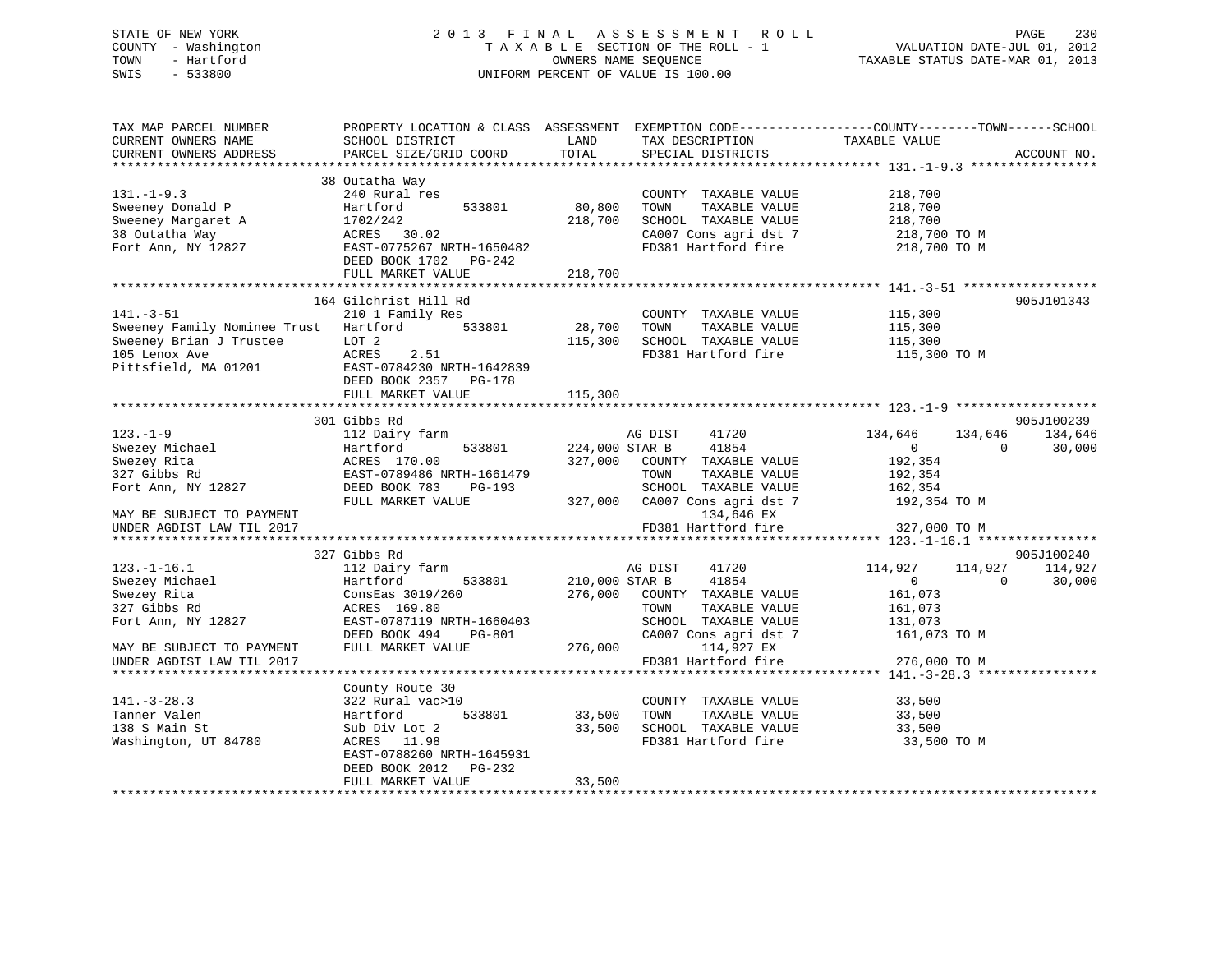# STATE OF NEW YORK 2 0 1 3 F I N A L A S S E S S M E N T R O L L PAGE 231 COUNTY - Washington T A X A B L E SECTION OF THE ROLL - 1 VALUATION DATE-JUL 01, 2012 TOWN - Hartford **TAXABLE STATUS DATE-MAR 01, 2013** SWIS - 533800 UNIFORM PERCENT OF VALUE IS 100.00

| TAX MAP PARCEL NUMBER                                             | PROPERTY LOCATION & CLASS ASSESSMENT EXEMPTION CODE----------------COUNTY-------TOWN------SCHOOL |                |                                               |                                  |                |
|-------------------------------------------------------------------|--------------------------------------------------------------------------------------------------|----------------|-----------------------------------------------|----------------------------------|----------------|
| CURRENT OWNERS NAME                                               | SCHOOL DISTRICT                                                                                  | LAND           | TAX DESCRIPTION                               | TAXABLE VALUE                    |                |
| CURRENT OWNERS ADDRESS                                            | PARCEL SIZE/GRID COORD                                                                           | TOTAL          | SPECIAL DISTRICTS                             |                                  | ACCOUNT NO.    |
|                                                                   |                                                                                                  |                |                                               |                                  |                |
|                                                                   | County Route 30                                                                                  |                |                                               |                                  |                |
| $141. - 3 - 28.4$                                                 | 322 Rural vac>10                                                                                 |                | COUNTY TAXABLE VALUE                          | 34,500                           |                |
| Tanner Valen                                                      | 533801<br>Hartford                                                                               | 34,500 TOWN    | TAXABLE VALUE                                 | 34,500                           |                |
| 138 S Main St                                                     | Sub Div Lot 3                                                                                    | 34,500         | SCHOOL TAXABLE VALUE                          | 34,500                           |                |
| Washington, UT 84780                                              | ACRES 12.81                                                                                      |                | FD381 Hartford fire                           | 34,500 TO M                      |                |
|                                                                   | EAST-0788373 NRTH-1645264                                                                        |                |                                               |                                  |                |
|                                                                   | DEED BOOK 2012 PG-232                                                                            |                |                                               |                                  |                |
|                                                                   | FULL MARKET VALUE                                                                                | 34,500         |                                               |                                  |                |
|                                                                   |                                                                                                  |                |                                               |                                  |                |
|                                                                   | County Route 30                                                                                  |                |                                               |                                  |                |
| $141. - 3 - 28.5$                                                 | 323 Vacant rural                                                                                 |                | COUNTY TAXABLE VALUE                          | 33,700                           |                |
| Tanner Valen                                                      | 533801<br>Hartford                                                                               |                | TAXABLE VALUE<br>33,700 TOWN                  | 33,700                           |                |
| 138 S Main St                                                     | Sub Div Lot 4                                                                                    |                | 33,700 SCHOOL TAXABLE VALUE                   | 33,700                           |                |
| Washington, UT 84780                                              | ACRES 32.86                                                                                      |                | FD381 Hartford fire                           | 33,700 TO M                      |                |
|                                                                   | EAST-0789151 NRTH-1645843                                                                        |                |                                               |                                  |                |
|                                                                   | DEED BOOK 2012 PG-232                                                                            |                |                                               |                                  |                |
|                                                                   | FULL MARKET VALUE                                                                                | 33,700         |                                               |                                  |                |
|                                                                   |                                                                                                  |                |                                               |                                  |                |
|                                                                   | County Route 30                                                                                  |                |                                               |                                  | 905J101240     |
| $141. - 3 - 28.1$                                                 | 314 Rural vac<10                                                                                 |                | COUNTY TAXABLE VALUE                          | 19,500                           |                |
| Tanner Valen J Trustee                                            | Hartford 533801                                                                                  | 19,500         | TOWN<br>TAXABLE VALUE                         | 19,500                           |                |
| 138 South Main St                                                 | Sub Div Lot                                                                                      |                | 19,500 SCHOOL TAXABLE VALUE                   | 19,500                           |                |
| Washington, UT 84780                                              | ACRES 2.96                                                                                       |                | FD381 Hartford fire                           | 19,500 TO M                      |                |
|                                                                   | EAST-0787652 NRTH-1645832                                                                        |                |                                               |                                  |                |
|                                                                   | DEED BOOK 2012 PG-232                                                                            |                |                                               |                                  |                |
|                                                                   | FULL MARKET VALUE                                                                                | 19,500         |                                               |                                  |                |
|                                                                   | Halls Pond Rd OFF                                                                                |                |                                               |                                  | 905J101208     |
| $158. - 2 - 8.2$                                                  | 311 Res vac land                                                                                 |                | COUNTY TAXABLE VALUE                          | 500                              |                |
| Taylor John                                                       | Hartford<br>533801                                                                               | 500 TOWN       | TAXABLE VALUE                                 | 500                              |                |
|                                                                   | Ex & Res 488/977                                                                                 |                | 500 SCHOOL TAXABLE VALUE                      | 500                              |                |
| Taylor Marjorie Johnson<br>201 Shine Will Pd<br>301 Shine Hill Rd | $158. - 1 - 8.2$                                                                                 |                | SCHOOL TAXABLE VALUE<br>CA008 Cons agri dst 8 | 500 TO M                         |                |
| Fort Ann, NY 12827                                                | FRNT 111.00 DPTH 194.00                                                                          |                | FD381 Hartford fire                           | 500 TO M                         |                |
|                                                                   | EAST-0789481 NRTH-1631486                                                                        |                |                                               |                                  |                |
|                                                                   | DEED BOOK 2331 PG-284                                                                            |                |                                               |                                  |                |
|                                                                   | FULL MARKET VALUE                                                                                | 500            |                                               |                                  |                |
|                                                                   |                                                                                                  |                |                                               |                                  |                |
|                                                                   | 3359 State Route 196                                                                             |                | 59 PCT OF VALUE USED FOR EXEMPTION PURPOSES   |                                  | 905J100308     |
| $148. - 1 - 6$                                                    | 240 Rural res                                                                                    |                | WAR VET/TC 41121                              | 16,231 16,231                    | $\overline{0}$ |
| Taylor Michael M                                                  | 533801<br>Hartford                                                                               | 90,800 AG DIST | 41720                                         | 40,632<br>40,632                 | 40,632         |
| Taylor Ida M                                                      | ACRES 63.40                                                                                      |                | 183,400 STAR B<br>41854                       | $\overline{0}$<br>$\overline{0}$ | 30,000         |
| 3359 State Route 196                                              | EAST-0767748 NRTH-1641089                                                                        |                | COUNTY TAXABLE VALUE                          | 126,537                          |                |
| Fort Ann, NY 12827                                                | DEED BOOK 860<br>$PG-7$                                                                          |                | TOWN<br>TAXABLE VALUE                         | 126,537                          |                |
|                                                                   | FULL MARKET VALUE                                                                                |                | 183,400 SCHOOL TAXABLE VALUE 112,768          |                                  |                |
| MAY BE SUBJECT TO PAYMENT                                         |                                                                                                  |                | FD381 Hartford fire                           | 183,400 TO M                     |                |
| UNDER AGDIST LAW TIL 2017                                         |                                                                                                  |                |                                               |                                  |                |
|                                                                   |                                                                                                  |                |                                               |                                  |                |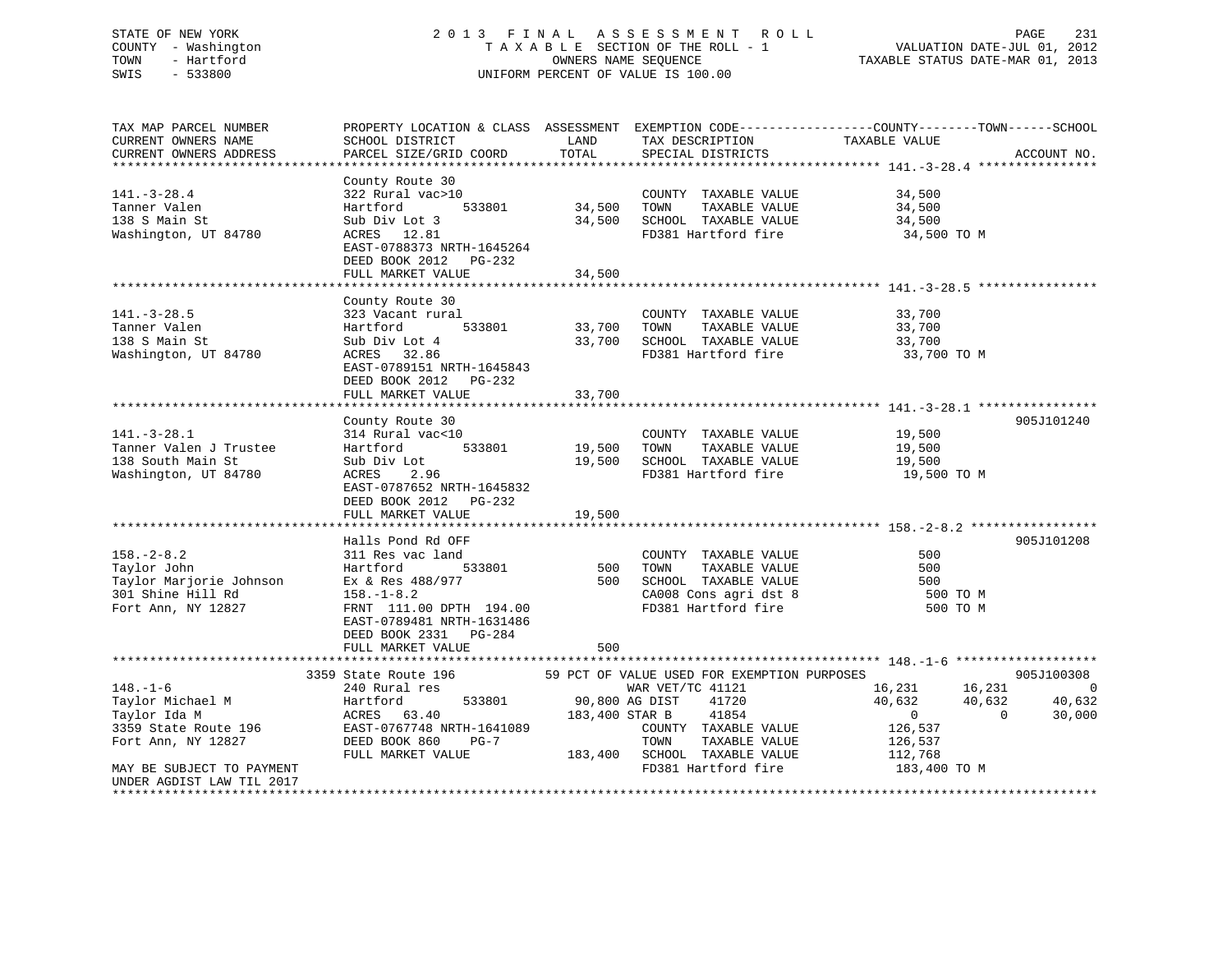# STATE OF NEW YORK 2 0 1 3 F I N A L A S S E S S M E N T R O L L PAGE 232 COUNTY - Washington T A X A B L E SECTION OF THE ROLL - 1 VALUATION DATE-JUL 01, 2012 TOWN - Hartford **TAXABLE STATUS DATE-MAR 01, 2013** SWIS - 533800 UNIFORM PERCENT OF VALUE IS 100.00

| TAX MAP PARCEL NUMBER                        | PROPERTY LOCATION & CLASS ASSESSMENT EXEMPTION CODE---------------COUNTY-------TOWN------SCHOOL |                |                                                                                 |                                          |                |
|----------------------------------------------|-------------------------------------------------------------------------------------------------|----------------|---------------------------------------------------------------------------------|------------------------------------------|----------------|
| CURRENT OWNERS NAME                          | SCHOOL DISTRICT                                                                                 | LAND           | TAX DESCRIPTION                                                                 | TAXABLE VALUE                            |                |
| CURRENT OWNERS ADDRESS                       | PARCEL SIZE/GRID COORD                                                                          | TOTAL          | SPECIAL DISTRICTS                                                               |                                          | ACCOUNT NO.    |
|                                              |                                                                                                 |                |                                                                                 |                                          |                |
|                                              | 626 Halls Pond Rd                                                                               |                |                                                                                 |                                          | 905J100392     |
| $150. - 1 - 16$                              | 210 1 Family Res                                                                                | ST<br>26,100   | 41834<br>STAR EN                                                                | $0 \qquad \qquad$<br>$\Omega$            | 63,300         |
| Taylor Nancy J                               | Hartford<br>533801                                                                              |                | COUNTY TAXABLE VALUE                                                            | 156,000                                  |                |
| 626 Halls Pond Rd                            | ACRES<br>1.50                                                                                   | 156,000        | TOWN<br>TAXABLE VALUE                                                           | 156,000                                  |                |
| Granville, NY 12832                          | EAST-0791742 NRTH-1634554                                                                       |                | SCHOOL TAXABLE VALUE                                                            | 92,700                                   |                |
|                                              | DEED BOOK 723<br>$PG-24$                                                                        |                | CA008 Cons agri dst 8 156,000 TO M                                              |                                          |                |
|                                              | FULL MARKET VALUE                                                                               |                | 156,000 FD381 Hartford fire                                                     | 156,000 TO M                             |                |
|                                              |                                                                                                 |                |                                                                                 |                                          |                |
|                                              | Halls Pond Rd                                                                                   |                |                                                                                 |                                          | 905J101045     |
| $150. - 1 - 17.2$                            | 314 Rural vac<10                                                                                |                | COUNTY TAXABLE VALUE                                                            | 21,400                                   |                |
| Taylor Nancy J                               | Hartford                                                                                        | 533801 21,400  | TAXABLE VALUE<br>TOWN                                                           | 21,400                                   |                |
| 626 Halls Pond Rd                            | 3.20<br>ACRES                                                                                   | 21,400         | SCHOOL TAXABLE VALUE<br>SCHOOL TAXABLE VALUE<br>CA008 Cons agri dst 8           | 21,400<br>$21,400$ TO M<br>$21,400$ TO M |                |
| Granville, NY 12832                          | EAST-0791299 NRTH-1634105                                                                       |                |                                                                                 |                                          |                |
|                                              | DEED BOOK 723<br>$PG-24$                                                                        |                | FD381 Hartford fire                                                             | 21,400 TO M                              |                |
|                                              | FULL MARKET VALUE                                                                               | 21,400         |                                                                                 |                                          |                |
|                                              |                                                                                                 |                |                                                                                 |                                          |                |
|                                              | 301 Shine Hill Rd                                                                               |                |                                                                                 |                                          | 905J101434     |
| $149. - 1 - 13.1$                            | 210 1 Family Res                                                                                |                | COUNTY TAXABLE VALUE                                                            | 139,800                                  |                |
| Taylor Trust Joseph                          | 533801<br>Hartford                                                                              | 32,400         | TAXABLE VALUE<br>TOWN                                                           | 139,800                                  |                |
| Taylor Trust Betty                           | ACRES 3.18                                                                                      | 139,800        | SCHOOL TAXABLE VALUE                                                            | 139,800                                  |                |
| 29 Hills Rd                                  | EAST-0774288 NRTH-1638865                                                                       |                | CA007 Cons agri dst 7 139,800 TO M                                              |                                          |                |
| Loudonville, NY 12211                        | DEED BOOK 3269 PG-341                                                                           |                | FD381 Hartford fire                                                             | 139,800 TO M                             |                |
|                                              | FULL MARKET VALUE                                                                               | 139,800        |                                                                                 |                                          |                |
| PRIOR OWNER ON 3/01/2013                     |                                                                                                 |                |                                                                                 |                                          |                |
| Hermo Sharon N                               |                                                                                                 |                |                                                                                 |                                          |                |
|                                              |                                                                                                 |                |                                                                                 |                                          |                |
|                                              | 5871 County Route 30                                                                            |                |                                                                                 |                                          | 905J100359     |
| $141. - 1 - 28$                              | 210 1 Family Res                                                                                |                | AGED-TOWN 41803                                                                 | 14,950<br>$\overline{0}$                 | $\overline{0}$ |
| The Gerald Jones Irrevoc Trust Hartford      | 533801                                                                                          | 29,000 STAR EN | 41834                                                                           | $\overline{0}$<br>$\Omega$               | 63,300         |
| 5871 County Route 30 ACRES                   | 2.59                                                                                            |                | 149,500 COUNTY TAXABLE VALUE                                                    | 149,500                                  |                |
| Hartford, NY 12838 EAST-0784674 NRTH-1647509 |                                                                                                 |                | TOWN                                                                            | TAXABLE VALUE 134,550                    |                |
|                                              | DEED BOOK 3213 PG-263                                                                           |                | SCHOOL TAXABLE VALUE<br>SCHOOL   TAXABLE VALUE<br>149,500   FD381 Hartford fire | 86,200                                   |                |
|                                              | FULL MARKET VALUE                                                                               |                |                                                                                 | 149,500 TO M                             |                |
|                                              |                                                                                                 |                |                                                                                 |                                          |                |
|                                              | 5625 County Route 30                                                                            |                |                                                                                 |                                          |                |
| $141. - 3 - 29.4$                            | 240 Rural res                                                                                   |                | COUNTY TAXABLE VALUE                                                            | 127,900                                  |                |
| Therrien Rickie L                            | 533801<br>Hartford                                                                              | 37,500         | TAXABLE VALUE<br>TOWN                                                           | 127,900                                  |                |
| Therrien Maria C                             | LOT 3                                                                                           | 127,900        | SCHOOL TAXABLE VALUE                                                            | 127,900                                  |                |
| 123 Rock City Rd                             | ACRES 13.94                                                                                     |                | CA008 Cons agri dst 8                                                           | 127,900 TO M                             |                |
| Hudson Falls, NY 12839                       | EAST-0787486 NRTH-1643420                                                                       |                | FD381 Hartford fire                                                             | 127,900 TO M                             |                |
|                                              | DEED BOOK 2393 PG-214                                                                           |                |                                                                                 |                                          |                |
|                                              | FULL MARKET VALUE                                                                               | 127,900        |                                                                                 |                                          |                |
|                                              |                                                                                                 |                |                                                                                 |                                          |                |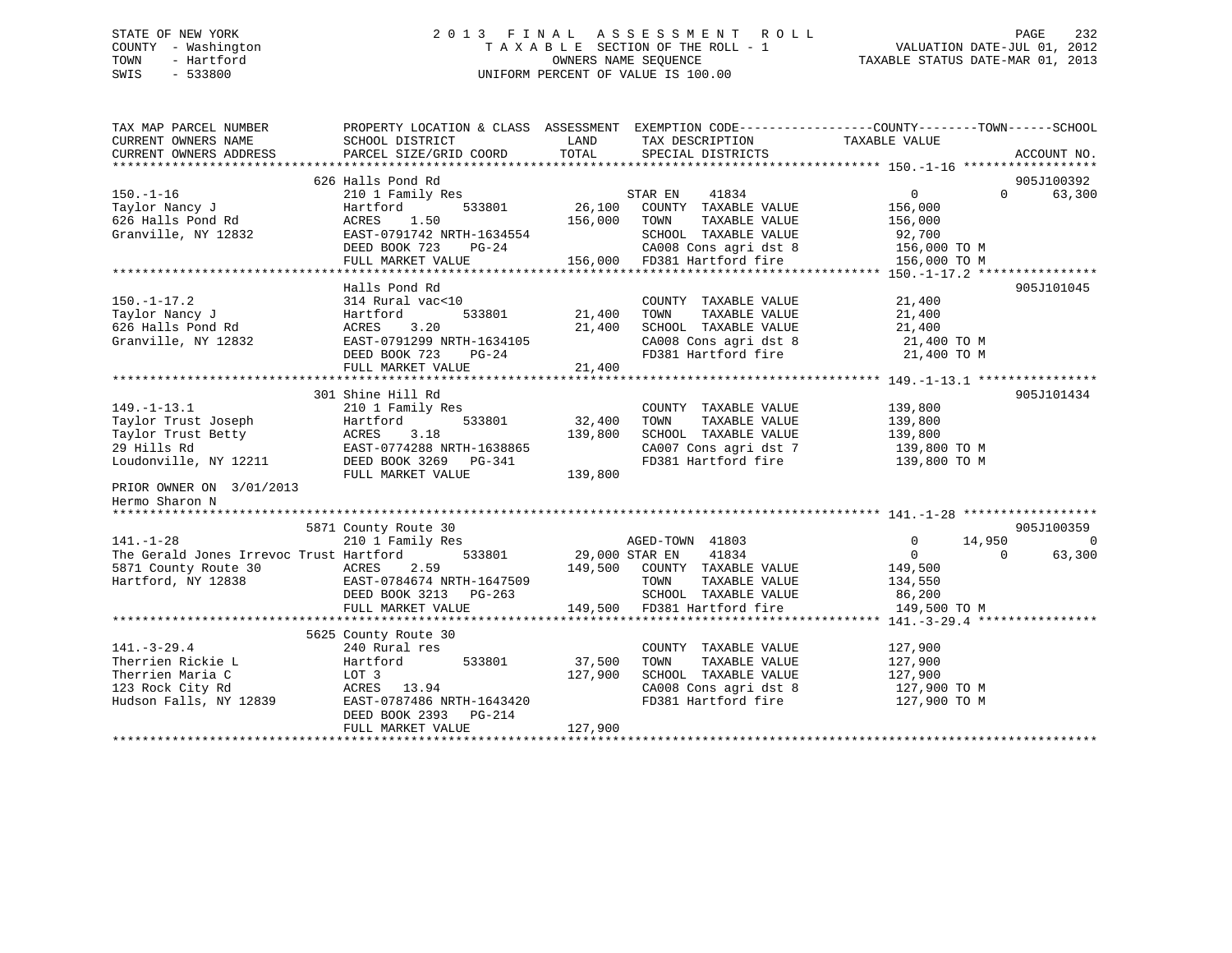# STATE OF NEW YORK 2 0 1 3 F I N A L A S S E S S M E N T R O L L PAGE 233 COUNTY - Washington T A X A B L E SECTION OF THE ROLL - 1 VALUATION DATE-JUL 01, 2012 TOWN - Hartford **TAXABLE STATUS DATE-MAR 01, 2013** SWIS - 533800 UNIFORM PERCENT OF VALUE IS 100.00

| TAX MAP PARCEL NUMBER<br>CURRENT OWNERS NAME | PROPERTY LOCATION & CLASS ASSESSMENT EXEMPTION CODE---------------COUNTY-------TOWN-----SCHOOL<br>SCHOOL DISTRICT | LAND           | TAX DESCRIPTION                               | TAXABLE VALUE            |                    |                |
|----------------------------------------------|-------------------------------------------------------------------------------------------------------------------|----------------|-----------------------------------------------|--------------------------|--------------------|----------------|
| CURRENT OWNERS ADDRESS                       | PARCEL SIZE/GRID COORD                                                                                            | TOTAL          | SPECIAL DISTRICTS                             |                          |                    | ACCOUNT NO.    |
|                                              |                                                                                                                   |                |                                               |                          |                    |                |
|                                              | 363 Hall Rd                                                                                                       |                |                                               |                          |                    | 905J100233     |
| $122. - 1 - 29$                              | 270 Mfg housing                                                                                                   |                | STAR B<br>41854                               | $\overline{0}$           | $\Omega$           | 30,000         |
| Theusch Patricia A                           | Hartford<br>533801                                                                                                | 22,300         | COUNTY TAXABLE VALUE                          | 46,100                   |                    |                |
| 363 Hall Rd                                  | FRNT 200.00 DPTH 200.00                                                                                           | 46,100         | TAXABLE VALUE<br>TOWN                         | 46,100                   |                    |                |
| Fort Ann, NY 12827                           | EAST-0773342 NRTH-1663504                                                                                         |                | SCHOOL TAXABLE VALUE                          | 16,100                   |                    |                |
|                                              | DEED BOOK 2563<br>PG-320                                                                                          |                | CA007 Cons agri dst 7                         | 46,100 TO M              |                    |                |
|                                              | FULL MARKET VALUE                                                                                                 |                | 46,100 FD381 Hartford fire                    | 46,100 TO M              |                    |                |
|                                              |                                                                                                                   |                |                                               |                          |                    |                |
|                                              | 240 Hall Rd                                                                                                       |                |                                               |                          |                    | 905J101253     |
| $122. - 1 - 16.1$                            | 240 Rural res                                                                                                     |                | 41854<br>STAR B                               | $\overline{0}$           | $\Omega$           | 30,000         |
| Thomas Bruce A                               | 533801<br>Hartford                                                                                                | 50,600         | COUNTY TAXABLE VALUE                          | 246,500                  |                    |                |
| Thomas Janine T                              | ACRES 11.59                                                                                                       | 246,500        | TAXABLE VALUE<br>TOWN                         | 246,500                  |                    |                |
| PO Box 29<br>Hartford, NY 12838              | EAST-0773411 NRTH-1660732                                                                                         |                | SCHOOL TAXABLE VALUE                          | 216,500                  |                    |                |
|                                              | DEED BOOK 506<br>$PG-219$                                                                                         |                | CA007 Cons agri dst 7                         | 246,500 TO M             |                    |                |
|                                              | FULL MARKET VALUE                                                                                                 |                | 246,500 FD381 Hartford fire                   | 246,500 TO M             |                    |                |
|                                              |                                                                                                                   |                |                                               |                          |                    | 905J100606     |
|                                              | 43 Rowe Hill Rd                                                                                                   |                |                                               |                          |                    | $\overline{0}$ |
| $141. - 1 - 41$<br>Thomas John W             | 210 1 Family Res<br>533801                                                                                        | 27,900 STAR EN | CBT VET/TC 41131<br>41834                     | 50,000<br>$\overline{0}$ | 45,000<br>$\Omega$ | 63,300         |
|                                              | Hartford<br>2.30<br>ACRES                                                                                         | 228,000        |                                               | 178,000                  |                    |                |
| Thomas Christine E<br>43 Rowe Hill Rd        | EAST-0785552 NRTH-1648912                                                                                         |                | COUNTY TAXABLE VALUE<br>TAXABLE VALUE<br>TOWN | 183,000                  |                    |                |
| Hartford, NY 12838                           | DEED BOOK 2647<br>PG-188                                                                                          |                | SCHOOL TAXABLE VALUE                          | 164,700                  |                    |                |
|                                              | FULL MARKET VALUE                                                                                                 |                | 228,000 CA007 Cons agri dst 7                 | 228,000 TO M             |                    |                |
|                                              |                                                                                                                   |                | FD381 Hartford fire                           | 228,000 TO M             |                    |                |
|                                              |                                                                                                                   |                |                                               |                          |                    |                |
|                                              | 19 County Route 23                                                                                                |                |                                               |                          |                    | 905J100632     |
| $132.15 - 1 - 23$                            | 210 1 Family Res                                                                                                  |                | CBT VET/TC 41131                              | 38,025                   | 38,025             | 0              |
| Thompson Gilman Burton                       | 533801<br>Hartford                                                                                                | 14,300 AGED-CO | 41802                                         | 34,223                   | $\Omega$           | $\overline{0}$ |
| Thompson Christine S                         |                                                                                                                   |                | 152,100 AGED-TOWN 41803                       | $\overline{0}$           | 45,630             | $\Omega$       |
| PO Box 16                                    | FRNT 50.00 DPTH 324.00<br>EAST-0785977 NRTH-1652119<br>EAST-0785977 NRTH-1652119                                  |                | 41834<br>STAR EN                              | $\overline{0}$           | $\Omega$           | 63,300         |
| Hartford, NY 12838                           | PG-451<br>DEED BOOK 448                                                                                           |                | COUNTY TAXABLE VALUE                          | 79,852                   |                    |                |
|                                              | FULL MARKET VALUE                                                                                                 | 152,100        | TOWN<br>TAXABLE VALUE                         | 68,445                   |                    |                |
|                                              |                                                                                                                   |                | SCHOOL TAXABLE VALUE                          | 88,800                   |                    |                |
|                                              |                                                                                                                   |                | CA007 Cons agri dst 7                         | 152,100 TO M             |                    |                |
|                                              |                                                                                                                   |                | FD381 Hartford fire                           | 152,100 TO M             |                    |                |
|                                              |                                                                                                                   |                |                                               |                          |                    |                |
|                                              | 276 Shine Hill Rd                                                                                                 |                |                                               |                          |                    | 905J100043     |
| $149. - 1 - 53$                              | 240 Rural res                                                                                                     |                | AG DIST<br>41720                              | 44,160                   | 44,160             | 44,160         |
| Thorne Jacqlyn H B                           | 533801<br>Hartford                                                                                                | 79,900 STAR B  | 41854                                         | 0                        | $\Omega$           | 30,000         |
| 276 Shine Hill Rd                            | ACRES 41.10                                                                                                       | 211,500        | COUNTY TAXABLE VALUE                          | 167,340                  |                    |                |
| Fort Ann, NY 12827                           | EAST-0772779 NRTH-1638064                                                                                         |                | TOWN<br>TAXABLE VALUE                         | 167,340                  |                    |                |
|                                              | DEED BOOK 3038<br>PG-86                                                                                           |                | SCHOOL TAXABLE VALUE                          | 137,340                  |                    |                |
| MAY BE SUBJECT TO PAYMENT                    | FULL MARKET VALUE                                                                                                 | 211,500        | CA006 Cons agri dst 6                         | 167,340 TO M             |                    |                |
| UNDER AGDIST LAW TIL 2017                    |                                                                                                                   |                | 44,160 EX                                     |                          |                    |                |
|                                              |                                                                                                                   |                | FD381 Hartford fire                           | 211,500 TO M             |                    |                |
|                                              |                                                                                                                   |                |                                               |                          |                    |                |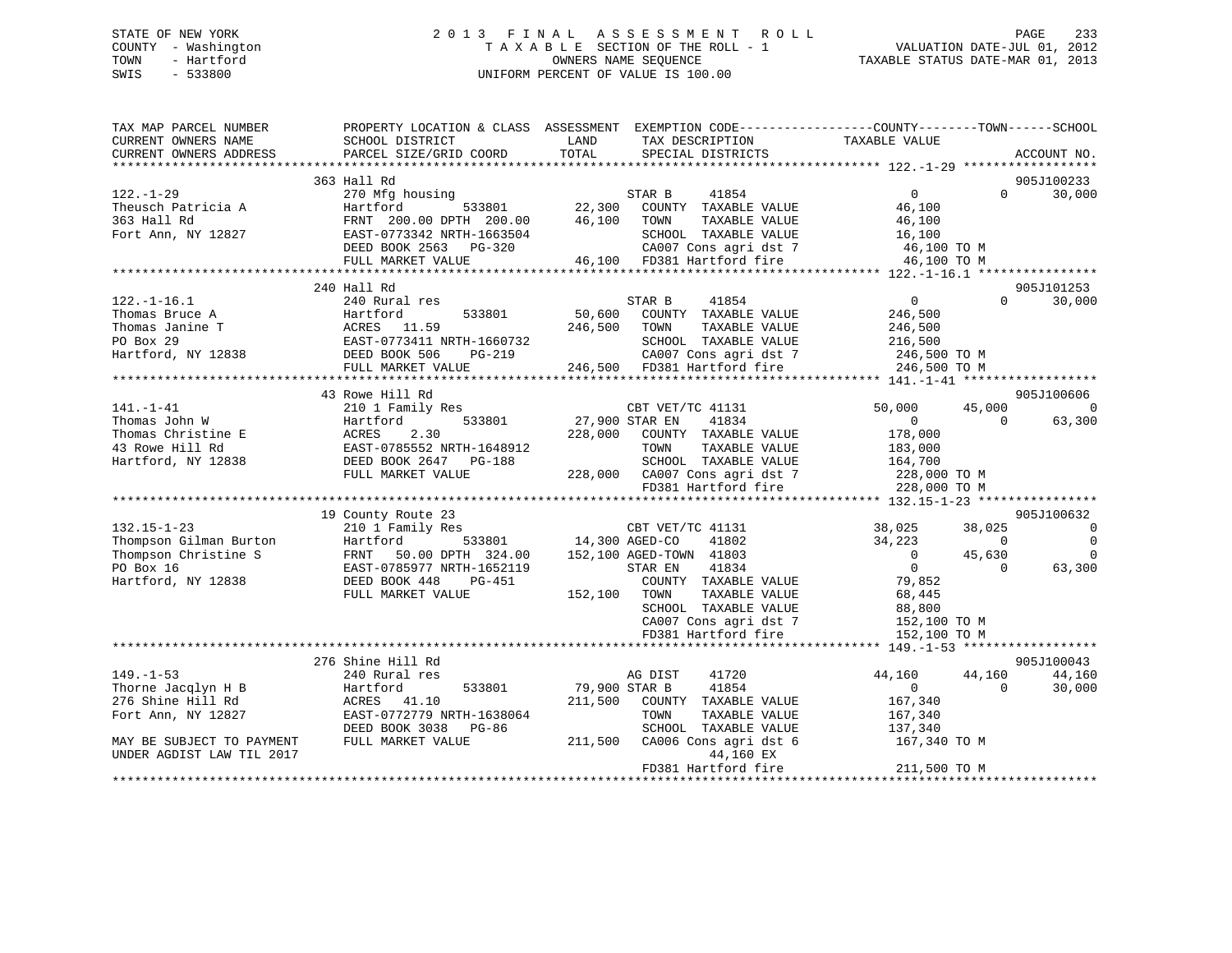# STATE OF NEW YORK 2 0 1 3 F I N A L A S S E S S M E N T R O L L PAGE 234 COUNTY - Washington T A X A B L E SECTION OF THE ROLL - 1 VALUATION DATE-JUL 01, 2012 TOWN - Hartford **TAXABLE STATUS DATE-MAR 01, 2013** OWNERS NAME SEQUENCE TAXABLE STATUS DATE-MAR 01, 2013 SWIS - 533800 UNIFORM PERCENT OF VALUE IS 100.00

| TAX MAP PARCEL NUMBER                                                                                                                                                                                                                                                                                                                                                                                                       | PROPERTY LOCATION & CLASS ASSESSMENT EXEMPTION CODE----------------COUNTY-------TOWN------SCHOOL |               |                                                                             |                                                                                                       |                             |
|-----------------------------------------------------------------------------------------------------------------------------------------------------------------------------------------------------------------------------------------------------------------------------------------------------------------------------------------------------------------------------------------------------------------------------|--------------------------------------------------------------------------------------------------|---------------|-----------------------------------------------------------------------------|-------------------------------------------------------------------------------------------------------|-----------------------------|
| CURRENT OWNERS NAME                                                                                                                                                                                                                                                                                                                                                                                                         | SCHOOL DISTRICT                                                                                  | LAND          | TAX DESCRIPTION                                                             | TAXABLE VALUE                                                                                         |                             |
| CURRENT OWNERS ADDRESS                                                                                                                                                                                                                                                                                                                                                                                                      | PARCEL SIZE/GRID COORD TOTAL                                                                     |               | SPECIAL DISTRICTS                                                           |                                                                                                       | ACCOUNT NO.                 |
|                                                                                                                                                                                                                                                                                                                                                                                                                             |                                                                                                  |               |                                                                             |                                                                                                       |                             |
|                                                                                                                                                                                                                                                                                                                                                                                                                             | 109 Dick Hill Rd                                                                                 |               |                                                                             |                                                                                                       | 905J100591                  |
|                                                                                                                                                                                                                                                                                                                                                                                                                             |                                                                                                  |               |                                                                             | $\overline{0}$                                                                                        | $0 \qquad \qquad$<br>30,000 |
|                                                                                                                                                                                                                                                                                                                                                                                                                             |                                                                                                  |               |                                                                             | 50,900                                                                                                |                             |
|                                                                                                                                                                                                                                                                                                                                                                                                                             |                                                                                                  |               | TAXABLE VALUE                                                               | 50,900                                                                                                |                             |
|                                                                                                                                                                                                                                                                                                                                                                                                                             |                                                                                                  |               |                                                                             | SCHOOL TAXABLE VALUE 20,900<br>CA007 Cons agri dst 7 50,900 TO M                                      |                             |
|                                                                                                                                                                                                                                                                                                                                                                                                                             |                                                                                                  |               | CA007 Cons agri dst 7 50,900 TO M<br>50,900 FD381 Hartford fire 50,900 TO M |                                                                                                       |                             |
| $\begin{tabular}{lllllllllllllllllll} \multicolumn{4}{c}{141.-1-68} & 109\text{ DLCK null K} & \multicolumn{4}{c}{109\text{ DLCK null K}} & \multicolumn{4}{c}{141.-1-68} & \multicolumn{4}{c}{STAR B} & 41854 \\ & 210&\text{Family Res} & S33801 & 24,100 & \text{COUNTY TAXABLE VALUE} \\ \text{Allen Barbara} & \multicolumn{4}{c}{\text{ERNT 400.00 DPTH 140.00}} & 50,900 & \text{TOWN} & TAXABLE VALUE \\ 109\text{$ |                                                                                                  |               |                                                                             |                                                                                                       |                             |
|                                                                                                                                                                                                                                                                                                                                                                                                                             |                                                                                                  |               |                                                                             |                                                                                                       |                             |
|                                                                                                                                                                                                                                                                                                                                                                                                                             | 26 Hastings Rd                                                                                   |               |                                                                             |                                                                                                       | 905J100638                  |
| $132. - 1 - 13$                                                                                                                                                                                                                                                                                                                                                                                                             | 314 Rural vac<10                                                                                 |               | COUNTY TAXABLE VALUE 15,600                                                 |                                                                                                       |                             |
| Tifft Harvey C                                                                                                                                                                                                                                                                                                                                                                                                              | Hartford 533801 15,600                                                                           |               | TOWN                                                                        | TAXABLE VALUE 15,600                                                                                  |                             |
| Attn: Tifft Jack<br>S Prenda Dr                                                                                                                                                                                                                                                                                                                                                                                             | 417/686<br>ACRES 6.10                                                                            | 15,600        |                                                                             | SCHOOL TAXABLE VALUE 15,600<br>CA007 Cons agri dst 7 15,600 TO M                                      |                             |
|                                                                                                                                                                                                                                                                                                                                                                                                                             |                                                                                                  |               |                                                                             | FD381 Hartford fire 15,600 TO M                                                                       |                             |
| Hudson Falls, NY 12839 EAST-0787713 NRTH-1656061                                                                                                                                                                                                                                                                                                                                                                            | DEED BOOK 411<br>$PG-213$                                                                        |               |                                                                             |                                                                                                       |                             |
|                                                                                                                                                                                                                                                                                                                                                                                                                             |                                                                                                  |               |                                                                             |                                                                                                       |                             |
|                                                                                                                                                                                                                                                                                                                                                                                                                             |                                                                                                  |               |                                                                             |                                                                                                       |                             |
|                                                                                                                                                                                                                                                                                                                                                                                                                             | 124 Pope Hill Rd                                                                                 |               |                                                                             |                                                                                                       | 905J101424                  |
| $150. - 1 - 29.3$                                                                                                                                                                                                                                                                                                                                                                                                           | 312 Vac w/imprv                                                                                  |               | COUNTY TAXABLE VALUE                                                        | 67,600                                                                                                |                             |
|                                                                                                                                                                                                                                                                                                                                                                                                                             |                                                                                                  | 532001 26,800 | TOWN                                                                        | TAXABLE VALUE 67,600                                                                                  |                             |
|                                                                                                                                                                                                                                                                                                                                                                                                                             |                                                                                                  |               |                                                                             |                                                                                                       |                             |
|                                                                                                                                                                                                                                                                                                                                                                                                                             |                                                                                                  |               |                                                                             | SCHOOL TAXABLE VALUE 67,600<br>CA006 Cons agri dst 6 67,600 TO M                                      |                             |
|                                                                                                                                                                                                                                                                                                                                                                                                                             | DEED BOOK 2901<br>$PG-33$                                                                        |               |                                                                             | FD381 Hartford fire 67,600 TO M                                                                       |                             |
|                                                                                                                                                                                                                                                                                                                                                                                                                             | FULL MARKET VALUE                                                                                | 67,600        |                                                                             |                                                                                                       |                             |
|                                                                                                                                                                                                                                                                                                                                                                                                                             |                                                                                                  |               |                                                                             |                                                                                                       |                             |
|                                                                                                                                                                                                                                                                                                                                                                                                                             |                                                                                                  |               |                                                                             |                                                                                                       |                             |
|                                                                                                                                                                                                                                                                                                                                                                                                                             |                                                                                                  |               | 41854<br>STAR B                                                             | $\overline{0}$                                                                                        | $\Omega$<br>30,000          |
|                                                                                                                                                                                                                                                                                                                                                                                                                             |                                                                                                  |               | 532001 28,300 COUNTY TAXABLE VALUE                                          | 127,700                                                                                               |                             |
|                                                                                                                                                                                                                                                                                                                                                                                                                             |                                                                                                  | 127,700 TOWN  |                                                                             | TAXABLE VALUE 127,700                                                                                 |                             |
|                                                                                                                                                                                                                                                                                                                                                                                                                             |                                                                                                  |               |                                                                             |                                                                                                       |                             |
|                                                                                                                                                                                                                                                                                                                                                                                                                             | NAUL-V/0V301 NRIH-1633023<br>DEED BOOK 2901 PG-29<br>THIT WITH-2008                              |               |                                                                             | SCHOOL TAXABLE VALUE 97,700<br>CA006 Cons agri dst 6 127,700 TO M                                     |                             |
| 150.-1-29.20<br>Townsend Jessica D<br>Comme Hill Rd<br>Comme Hill Rd<br>Comme Hill Rd<br>EAST-0780381 NRTH-1633023<br>Comme ROOK 2901<br>PG-29                                                                                                                                                                                                                                                                              |                                                                                                  |               | 127,700 FD381 Hartford fire                                                 | 127,700 TO M                                                                                          |                             |
|                                                                                                                                                                                                                                                                                                                                                                                                                             |                                                                                                  |               |                                                                             |                                                                                                       |                             |
|                                                                                                                                                                                                                                                                                                                                                                                                                             | 177 Townsend Rd                                                                                  |               |                                                                             |                                                                                                       |                             |
|                                                                                                                                                                                                                                                                                                                                                                                                                             | 210 1 Family Res                                                                                 |               | STAR B<br>41854                                                             | $0 \qquad \qquad$                                                                                     | 30,000<br>$\Omega$          |
| 141. $-1-1.4$<br>Townsend Linda M                                                                                                                                                                                                                                                                                                                                                                                           | 533801<br>Hartford                                                                               |               | 24,500 COUNTY TAXABLE VALUE                                                 | 105,800                                                                                               |                             |
|                                                                                                                                                                                                                                                                                                                                                                                                                             | 1.10<br>ACRES                                                                                    | 105,800       | TAXABLE VALUE<br>TOWN                                                       | 105,800                                                                                               |                             |
| Hartford, NY 12838                                                                                                                                                                                                                                                                                                                                                                                                          |                                                                                                  |               |                                                                             |                                                                                                       |                             |
|                                                                                                                                                                                                                                                                                                                                                                                                                             | EAST-0779983 NRTH-1649119<br>DEED BOOK 756 PG-177                                                |               |                                                                             |                                                                                                       |                             |
|                                                                                                                                                                                                                                                                                                                                                                                                                             | FULL MARKET VALUE                                                                                |               | 105,800 FD381 Hartford fire                                                 | SCHOOL TAXABLE VALUE 75,800<br>CA007 Cons agri dst 7 105,800 TO M<br>FD381 Hartford fire 105,800 TO M |                             |
|                                                                                                                                                                                                                                                                                                                                                                                                                             |                                                                                                  |               |                                                                             |                                                                                                       |                             |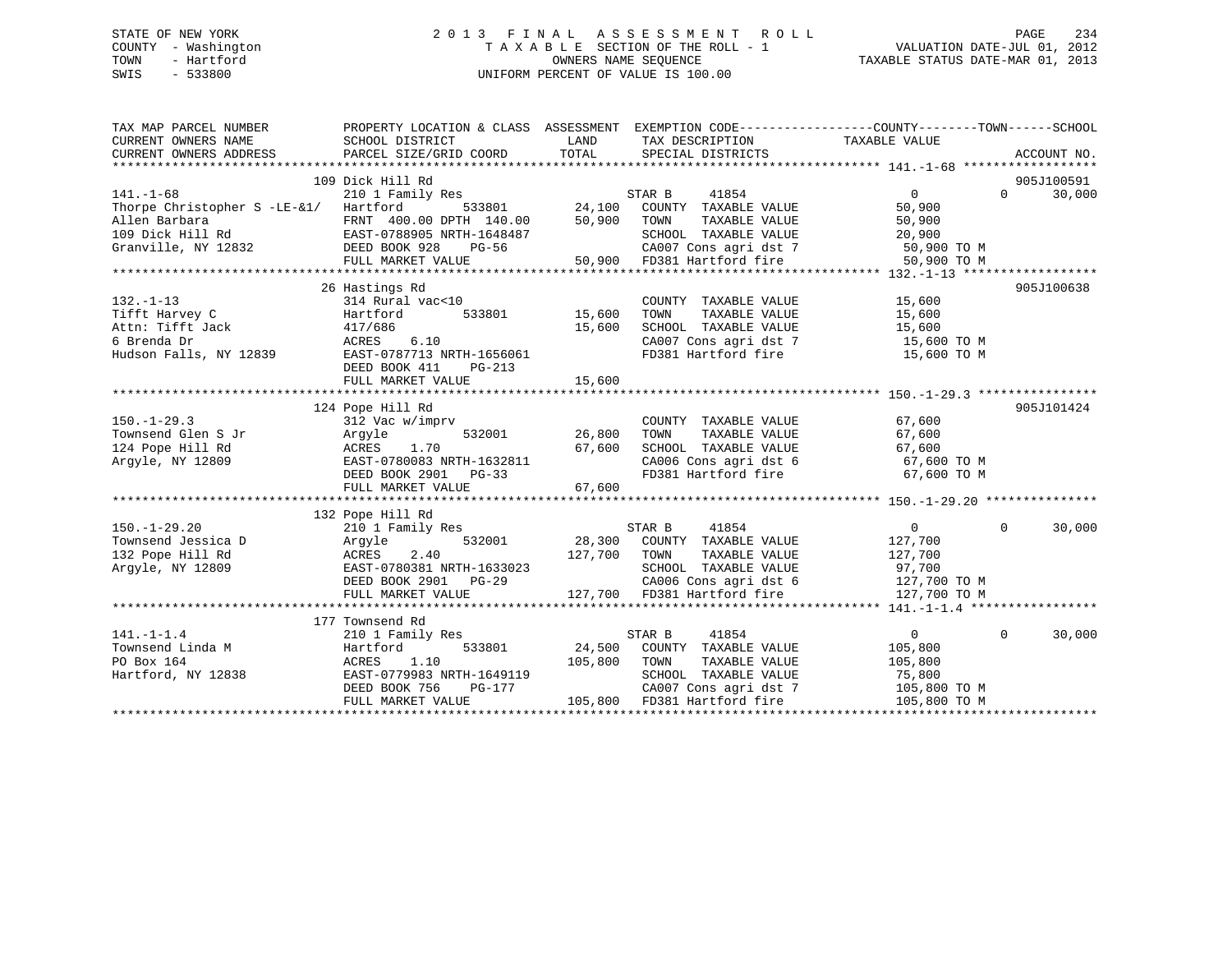# STATE OF NEW YORK 2 0 1 3 F I N A L A S S E S S M E N T R O L L PAGE 235 COUNTY - Washington T A X A B L E SECTION OF THE ROLL - 1 VALUATION DATE-JUL 01, 2012 TOWN - Hartford **TAXABLE STATUS DATE-MAR 01, 2013** SWIS - 533800 UNIFORM PERCENT OF VALUE IS 100.00

| TAX MAP PARCEL NUMBER<br>CURRENT OWNERS NAME<br>CURRENT OWNERS ADDRESS                                                           | SCHOOL DISTRICT<br>PARCEL SIZE/GRID COORD                                                                                                                      | <b>EXAMPLE DESCRIPTION OF STREET AND SERVICE STREET AND STREET AND STREET AND STREET AND STREET AND STREET AND S</b><br>TAX DESCRIPTION TAXABLE VALUE SPECIAL DISTRICTS<br>TOTAL                         | PROPERTY LOCATION & CLASS ASSESSMENT EXEMPTION CODE---------------COUNTY-------TOWN------SCHOOL<br>ACCOUNT NO.                                                                                                                                                                               |
|----------------------------------------------------------------------------------------------------------------------------------|----------------------------------------------------------------------------------------------------------------------------------------------------------------|----------------------------------------------------------------------------------------------------------------------------------------------------------------------------------------------------------|----------------------------------------------------------------------------------------------------------------------------------------------------------------------------------------------------------------------------------------------------------------------------------------------|
| $141. - 1 - 1.7$<br>Townsend Linda M<br>PO Box 164<br>Hartford, NY 12838                                                         | Townsend Rd                                                                                                                                                    | COUNTY TAXABLE VALUE<br>TAXABLE VALUE<br>TOWN<br>SCHOOL TAXABLE VALUE<br>SCHOOL TAXABLE VALUE 1,000<br>CA007 Cons agri dst 7 1,000 TO M<br>FD381 Hartford fire                                           | 1,000<br>1,000<br>1,000 TO M                                                                                                                                                                                                                                                                 |
| $141. - 1 - 1.3$<br>Townsend Peter C<br>128 Townsend Rd                                                                          | 128 Townsend Rd<br>210 1 Family Res<br>Hartford 533801<br>ACRES                                                                                                | Family Res<br>rd 533801 34,600 COUNTY TAXABLE VALUE<br>4.04 131,900 TOWN TAXABLE VALUE<br>781334 NDTY 1640110                                                                                            | $\overline{0}$<br>$\Omega$<br>30,000<br>131,900<br>131,900<br>120 Iowisend Ax (12838 (12837-0781334 NRTH-1649113 (1280) CANABLE VALUE (12838 (12838 (12857-0781334 NRTH-1649113 (128000L) TAXABLE VALUE (12838 (12838 (12857-0781334 NRTH-1649113 (128000L) TAXABLE VALUE (131,900 TO M FULL |
|                                                                                                                                  |                                                                                                                                                                |                                                                                                                                                                                                          |                                                                                                                                                                                                                                                                                              |
| $141. - 1 - 72$<br>Townsend William M<br>Townsend Colleen M<br>78 Townsend Rd<br>Hartford, NY 12838<br>MAY BE SUBJECT TO PAYMENT | 78 Townsend Rd<br>240 Rural res<br>Hartford<br>770-319<br>ACRES 50.90<br>ACRES 50.90<br>EAST-0782263 NRTH-1648816<br>DEED BOOK 457 PG-551<br>FULL MARKET VALUE | 41720<br>AG DIST<br>533801 92,100 STAR B<br>41854<br>245,500 COUNTY TAXABLE VALUE<br>TAXABLE VALUE<br>TOWN<br>SCHOOL TAXABLE VALUE 167,246<br>CA007 Cons agri dst 7 197,246 TO M<br>245,500<br>48,254 EX | 905J101052<br>48,254<br>48,254<br>48,254<br>$\overline{0}$<br>$\Omega$<br>30,000<br>197,246<br>197,246                                                                                                                                                                                       |
| UNDER AGDIST LAW TIL 2017                                                                                                        |                                                                                                                                                                | FD381 Hartford fire                                                                                                                                                                                      | 245,500 TO M                                                                                                                                                                                                                                                                                 |
| $148. - 1 - 15$<br>Tripp Helene B<br>248 McDougal Rd<br>Argyle, NY 12809<br>MAY BE SUBJECT TO PAYMENT                            | Mcdougal Rd<br>533801<br>Hartford<br>ACRES 34.62<br>EAST-0767317 NRTH-1635817<br>DEED BOOK W 477 PG-911<br>FULL MARKET VALUE                                   | 323 Vacant rural Martin AG DIST 41720<br>60,500 COUNTY TAXABLE VALUE<br>60,500 TOWN<br>TAXABLE VALUE<br>SCHOOL TAXABLE VALUE<br>CA006 Cons agri dst 6<br>$60,500$ $47,059$ EX                            | 905J100474<br>47,059 47,059<br>47,059<br>13,441<br>13,441<br>13,441<br>13,441 TO M                                                                                                                                                                                                           |
| UNDER AGDIST LAW TIL 2017                                                                                                        |                                                                                                                                                                | FD381 Hartford fire                                                                                                                                                                                      | 60,500 TO M                                                                                                                                                                                                                                                                                  |
| $148. - 1 - 18$<br>Tripp Helene B<br>248 McDougal Rd                                                                             | 248 Mcdougal Rd<br>240 Rural res<br>Hartford 533801 160,000 STAR EN                                                                                            | 41720<br>AG DIST<br>41834<br>W 477/911 Ref 249/502 256,900 COUNTY TAXABLE VALUE                                                                                                                          | 905J100472<br>96,650<br>96,650<br>96,650<br>$\overline{0}$<br>$\Omega$<br>63,300<br>160,250                                                                                                                                                                                                  |
| Arqyle, NY 12809<br>MAY BE SUBJECT TO PAYMENT<br>UNDER AGDIST LAW TIL 2017                                                       | ACRES 92.00<br>EAST-0767963 NRTH-1631871<br>FULL MARKET VALUE                                                                                                  | TAXABLE VALUE<br>TOWN<br>SCHOOL TAXABLE VALUE<br>256,900<br>CA006 Cons agri dst 6<br>96,650 EX<br>FD381 Hartford fire                                                                                    | 160,250<br>96,950<br>160,250 TO M<br>256,900 TO M                                                                                                                                                                                                                                            |
|                                                                                                                                  |                                                                                                                                                                |                                                                                                                                                                                                          |                                                                                                                                                                                                                                                                                              |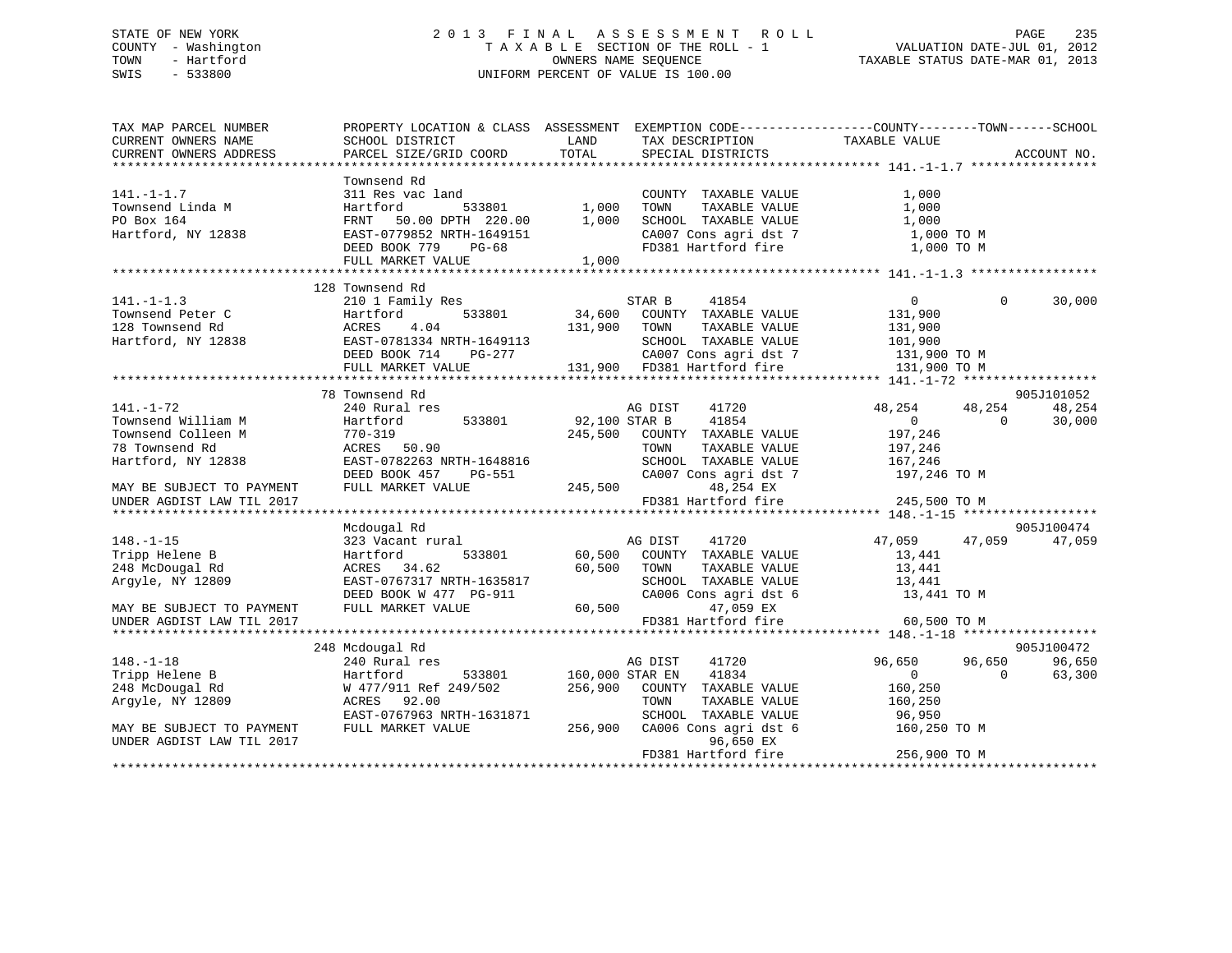# STATE OF NEW YORK 2 0 1 3 F I N A L A S S E S S M E N T R O L L PAGE 236 COUNTY - Washington T A X A B L E SECTION OF THE ROLL - 1 VALUATION DATE-JUL 01, 2012 TOWN - Hartford **TAXABLE STATUS DATE-MAR 01, 2013** SWIS - 533800 UNIFORM PERCENT OF VALUE IS 100.00

| TAX MAP PARCEL NUMBER<br>CURRENT OWNERS NAME<br>CURRENT OWNERS ADDRESS                                              | PROPERTY LOCATION & CLASS ASSESSMENT EXEMPTION CODE---------------COUNTY-------TOWN------SCHOOL<br>SCHOOL DISTRICT<br>PARCEL SIZE/GRID COORD                                               | LAND<br>TOTAL                       | TAX DESCRIPTION<br>SPECIAL DISTRICTS                                                                                                                                                                                   | TAXABLE VALUE                                        |                          | ACCOUNT NO.           |
|---------------------------------------------------------------------------------------------------------------------|--------------------------------------------------------------------------------------------------------------------------------------------------------------------------------------------|-------------------------------------|------------------------------------------------------------------------------------------------------------------------------------------------------------------------------------------------------------------------|------------------------------------------------------|--------------------------|-----------------------|
| $148. - 1 - 8.4$<br>Tripp Philip L<br>Tripp Elizabeth A<br>3174 County Route 43<br>Fort Ann, NY 12827 DEED BOOK 635 | 3174 County Route 43<br>210 1 Family Res<br>533801<br>Hartford<br>3.14<br>ACRES<br>EAST-0765475 NRTH-1638247<br>PG-170<br>FULL MARKET VALUE                                                | 191,500<br>191,500                  | STAR B<br>41854<br>32,300 COUNTY TAXABLE VALUE<br>TOWN<br>TAXABLE VALUE<br>SCHOOL TAXABLE VALUE 161,500<br>FD381 Hartford fire 191,500 TO M                                                                            | $\overline{0}$<br>191,500<br>191,500                 | $\Omega$                 | 905J101433<br>30,000  |
| $123. - 1 - 25.1$<br>Truehart Anthony C<br>Truehart Patricia R<br>51 Harper Hill Rd<br>Granville, NY 12832          | 51 Harper Hill Rd<br>ndiper niii ka<br>210 1 Family Res<br>Hartford<br>ACRES 1.12<br>EAST-0783921 NRTH-1658668<br>DEED BOOK 952<br>PG-87<br>FULL MARKET VALUE                              |                                     | STAR B<br>41854<br>533801 24,600 DISAB-C/T 41931<br>88,400 COUNTY TAXABLE VALUE<br>TOWN<br>TAXABLE VALUE<br>SCHOOL TAXABLE VALUE 58,400<br>88,400 CA007 Cons agri dst 7 88,400 TO M<br>FD381 Hartford fire 88,400 TO M | $\overline{0}$<br>44,200<br>44,200<br>44,200         | $\overline{0}$<br>44,200 | 30,000<br>$\mathbf 0$ |
| $123. - 1 - 25.2$<br>Truehart Anthony Jr<br>75 Harper Hill Rd<br>Granville, NY 12832                                | 75 Harper Hill Rd<br>210 1 Family Res<br>Hartford<br>ACRES<br>3.08<br>EAST-0783714 NRTH-1658800<br>DEED BOOK 2662 PG-339<br>FULL MARKET VALUE                                              | 533801 25,500<br>163,300<br>163,300 | COUNTY TAXABLE VALUE<br>TOWN<br>TAXABLE VALUE<br>SCHOOL TAXABLE VALUE<br>SCHOOL TAXABLE VALUE 163,300<br>CA007 Cons agri dst 7 163,300 TO M<br>FD381 Hartford fire 163,300 TO M                                        | 163,300<br>163,300<br>163,300                        |                          |                       |
| $123. - 1 - 25.3$<br>Truehart Anthony Jr<br>51 Harper Hill Rd<br>Granville, NY 12832                                | Harper Hill Rd W/off<br>311 Res vac land<br>Hartford<br>533801<br>ACRES<br>2.40<br>EACH<br>== 0783356 NRTH-1658633<br>=== 0007 3154 - 00.252<br>DEED BOOK 3154 PG-252<br>FULL MARKET VALUE | 1,600<br>1,600<br>1,600             | COUNTY TAXABLE VALUE<br>COUNTY TAXABLE VALUE<br>TOWN     TAXABLE VALUE<br>SCHOOL   TAXABLE VALUE<br>CA007 Cons agri dst 7<br>FD381 Hartford fire                                                                       | 1,600<br>1,600<br>1,600<br>1,600 TO M<br>1,600 TO M  |                          |                       |
| $140. - 1 - 20$<br>Tucker James P<br>Tucker Darlene K<br>173 North Rd<br>Ft Ann, NY 12827                           | 173 North Rd<br>210 1 Family Res<br>533801<br>Hartford 533801<br>ACRES 2.40<br>EAST-0772383 NRTH-1642833<br>DEED BOOK 469<br>PG-839<br>FULL MARKET VALUE                                   | 28,300<br>145,000<br>145,000        | 41854<br>STAR B<br>COUNTY TAXABLE VALUE<br>TAXABLE VALUE<br>TOWN<br>SCHOOL TAXABLE VALUE 115,000<br>FD381 Hartford fire                                                                                                | $\overline{0}$<br>145,000<br>145,000<br>145,000 TO M | $\Omega$                 | 905J100463<br>30,000  |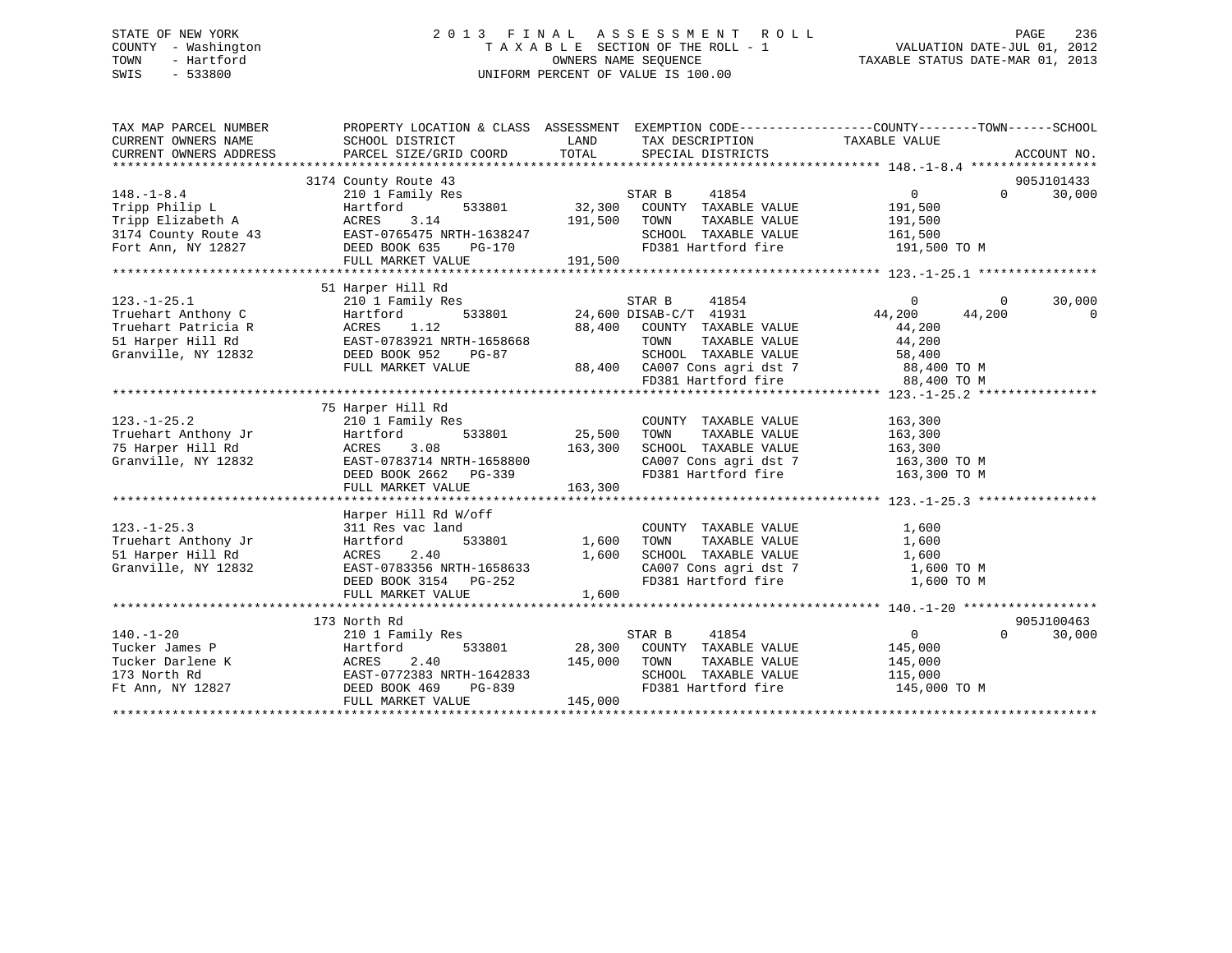# STATE OF NEW YORK 2 0 1 3 F I N A L A S S E S S M E N T R O L L PAGE 237 COUNTY - Washington T A X A B L E SECTION OF THE ROLL - 1 VALUATION DATE-JUL 01, 2012 TOWN - Hartford OWNERS NAME SEQUENCE TAXABLE STATUS DATE-MAR 01, 2013 SWIS - 533800 UNIFORM PERCENT OF VALUE IS 100.00

| TAX MAP PARCEL NUMBER          | PROPERTY LOCATION & CLASS ASSESSMENT EXEMPTION CODE----------------COUNTY-------TOWN------SCHOOL |               |                                             |                        |                    |
|--------------------------------|--------------------------------------------------------------------------------------------------|---------------|---------------------------------------------|------------------------|--------------------|
| CURRENT OWNERS NAME            | SCHOOL DISTRICT                                                                                  | LAND          | TAX DESCRIPTION                             | TAXABLE VALUE          |                    |
| CURRENT OWNERS ADDRESS         | PARCEL SIZE/GRID COORD                                                                           | TOTAL         | SPECIAL DISTRICTS                           |                        | ACCOUNT NO.        |
|                                |                                                                                                  |               |                                             |                        |                    |
|                                | 1494 Baldwin Corners Rd                                                                          |               |                                             |                        | 905J101381         |
| $122. - 1 - 31.4$              | 210 1 Family Res                                                                                 |               | COUNTY TAXABLE VALUE                        | 140,300                |                    |
| Tyler Darren H                 | 533801<br>Hartford                                                                               | 26,000        | TOWN<br>TAXABLE VALUE                       | 140,300                |                    |
| Tyler Brenda                   | ACRES<br>1.80                                                                                    | 140,300       | SCHOOL TAXABLE VALUE                        | 140,300                |                    |
| 331 Warren Rd                  | EAST-0771098 NRTH-1663504                                                                        |               | CA007 Cons agri dst 7                       | 140,300 TO M           |                    |
| Fort Ann, NY 12827             | DEED BOOK 905<br>PG-303                                                                          |               | FD381 Hartford fire                         | 140,300 TO M           |                    |
|                                | FULL MARKET VALUE                                                                                | 140,300       |                                             |                        |                    |
|                                | 331 Warren Rd                                                                                    |               |                                             |                        |                    |
| $123. - 1 - 19.1$              | 240 Rural res                                                                                    |               | AG DIST<br>41720                            | 28,742<br>28,742       | 28,742             |
|                                | 533801<br>Hartford                                                                               | 57,600 STAR B | 41854                                       | $\overline{0}$         | $\Omega$<br>30,000 |
| Tyler Darren H<br>Tyler Brenda | ACRES 25.74 BANK<br>40                                                                           | 134,600       | COUNTY TAXABLE VALUE                        | 105,858                |                    |
| 331 Warren Rd                  | EAST-0785315 NRTH-1662827                                                                        |               | TOWN<br>TAXABLE VALUE                       | 105,858                |                    |
|                                |                                                                                                  |               | SCHOOL TAXABLE VALUE                        |                        |                    |
| Fort Ann, NY 12827             | DEED BOOK 2427 PG-201<br>FULL MARKET VALUE                                                       |               | CA007 Cons agri dst 7                       | 75,858<br>105,858 TO M |                    |
|                                |                                                                                                  | 134,600       | 28,742 EX                                   |                        |                    |
| MAY BE SUBJECT TO PAYMENT      |                                                                                                  |               | FD381 Hartford fire                         |                        |                    |
| UNDER AGDIST LAW TIL 2017      |                                                                                                  |               |                                             | 134,600 TO M           |                    |
|                                | Wright Rd                                                                                        |               |                                             |                        | 905J101111         |
| $122. - 1 - 13.2$              | 105 Vac farmland                                                                                 |               | 41720<br>AG DIST                            | 17,453 17,453          | 17,453             |
| Tyler Jane                     | 533801<br>Hartford                                                                               | 19,900        | COUNTY TAXABLE VALUE                        | 2,447                  |                    |
| Tyler Milton G                 | ACRES<br>8.10                                                                                    | 19,900        | TOWN<br>TAXABLE VALUE                       | 2,447                  |                    |
| 188 Warren Rd                  | EAST-0781013 NRTH-1661013                                                                        |               | SCHOOL TAXABLE VALUE                        | 2,447                  |                    |
| Fort Ann, NY 12827             | DEED BOOK 499<br>PG-757                                                                          |               | CA007 Cons agri dst 7                       | 2,447 TO M             |                    |
|                                | FULL MARKET VALUE                                                                                | 19,900        | 17,453 EX                                   |                        |                    |
| MAY BE SUBJECT TO PAYMENT      |                                                                                                  |               | FD381 Hartford fire                         | 19,900 TO M            |                    |
| UNDER AGDIST LAW TIL 2017      |                                                                                                  |               |                                             |                        |                    |
|                                |                                                                                                  |               |                                             |                        |                    |
|                                | 188 Warren Rd                                                                                    |               | 57 PCT OF VALUE USED FOR EXEMPTION PURPOSES |                        | 905J100650         |
| $123. - 1 - 26$                | 112 Dairy farm                                                                                   |               | 41720<br>AG DIST                            | 160,292                | 160,292 160,292    |
| Tyler Jane                     | 533801<br>Hartford                                                                               |               | 308,600 AGED-ALL<br>41800                   | 157,833<br>157,833     | 157,833            |
| Tyler Milton G                 | ACRES 249.15                                                                                     |               | 553,800 STAR EN<br>41834                    | $\overline{0}$         | $\Omega$<br>63,300 |
| 188 Warren Rd                  | EAST-0782820 NRTH-1661662                                                                        |               | COUNTY TAXABLE VALUE                        | 235,675                |                    |
| Fort Ann, NY 12827             | DEED BOOK 358<br>PG-162                                                                          |               | TAXABLE VALUE<br>TOWN                       | 235,675                |                    |
|                                | FULL MARKET VALUE                                                                                | 553,800       | SCHOOL TAXABLE VALUE                        | 172,375                |                    |
| MAY BE SUBJECT TO PAYMENT      |                                                                                                  |               | CA007 Cons agri dst 7                       | 393,508 TO M           |                    |
| UNDER AGDIST LAW TIL 2017      |                                                                                                  |               | 160,292 EX                                  |                        |                    |
|                                |                                                                                                  |               | FD381 Hartford fire                         | 553,800 TO M           |                    |
|                                |                                                                                                  |               |                                             |                        |                    |
|                                | 104 Rowe Hill Rd                                                                                 |               |                                             |                        | 905J100444         |
| $141. - 1 - 46$                | 210 1 Family Res                                                                                 |               | 41854<br>STAR B                             | $\overline{0}$         | $\Omega$<br>30,000 |
| Tyler Jared M                  | Hartford<br>533801                                                                               | 25,300        | COUNTY TAXABLE VALUE                        | 135,800                |                    |
| Tyler Stacey L                 | ACRES<br>1.60                                                                                    | 135,800       | TAXABLE VALUE<br>TOWN                       | 135,800                |                    |
| 104 Rowe Hill Rd               | EAST-0786558 NRTH-1650387                                                                        |               | SCHOOL TAXABLE VALUE                        | 105,800                |                    |
| Hartford, NY 12838             | DEED BOOK 804<br>PG-194                                                                          |               | CA007 Cons agri dst 7                       | 135,800 TO M           |                    |
|                                | FULL MARKET VALUE                                                                                |               | 135,800 FD381 Hartford fire                 | 135,800 TO M           |                    |
|                                |                                                                                                  |               |                                             |                        |                    |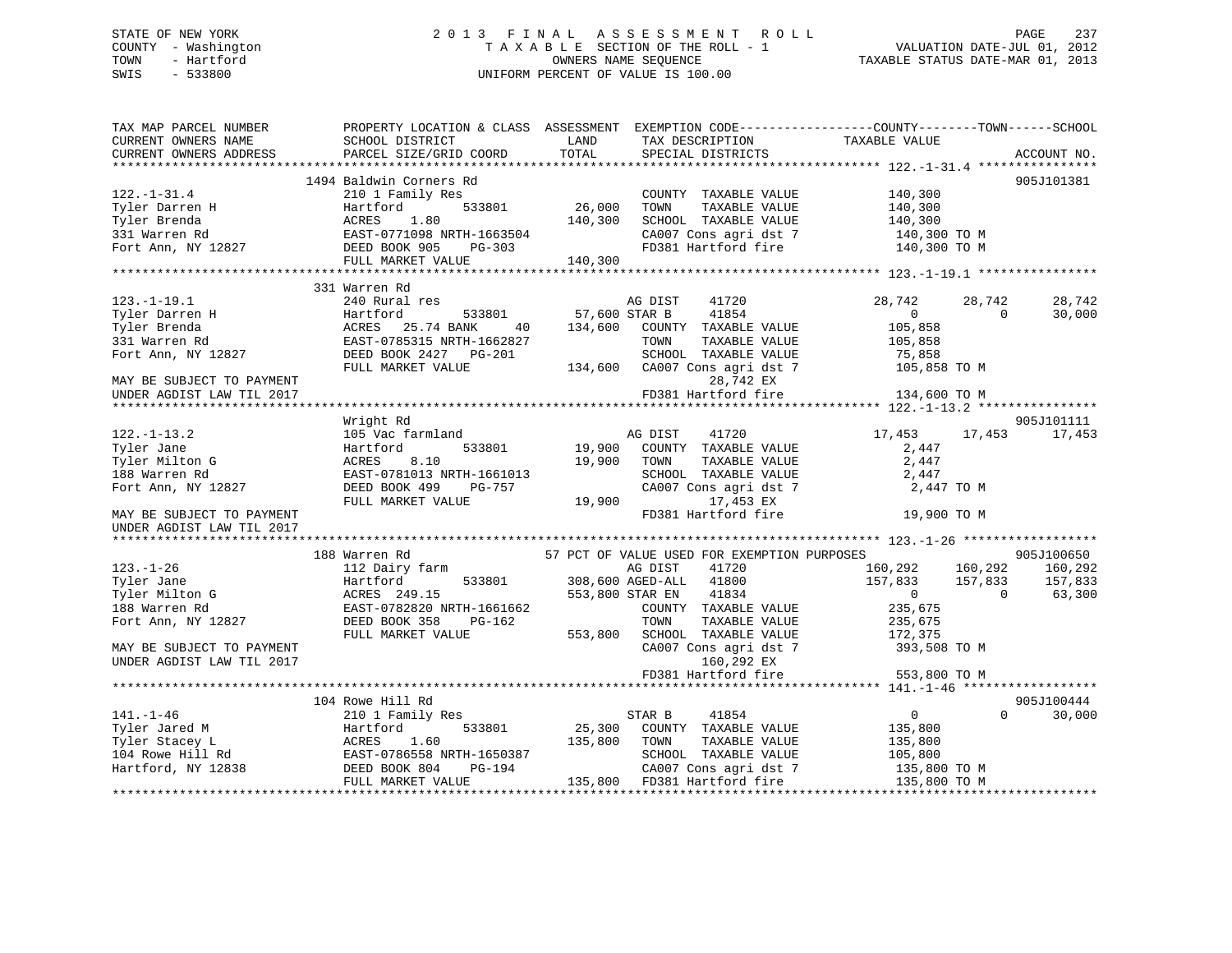| STATE OF NEW YORK |              |
|-------------------|--------------|
| COUNTY            | - Washington |
| TOWN<br>$-$       | Hartford     |
| SWIS              | $-533800$    |

# STATE OF NEW YORK 2 0 1 3 F I N A L A S S E S S M E N T R O L L PAGE 238 COUNTY - Washington T A X A B L E SECTION OF THE ROLL - 1 VALUATION DATE-JUL 01, 2012 TOWN - Hartford OWNERS NAME SEQUENCE TAXABLE STATUS DATE-MAR 01, 2013 SWIS - 533800 UNIFORM PERCENT OF VALUE IS 100.00

| TAX MAP PARCEL NUMBER<br>CURRENT OWNERS NAME<br>CURRENT OWNERS ADDRESS                                   | PROPERTY LOCATION & CLASS ASSESSMENT<br>SCHOOL DISTRICT<br>PARCEL SIZE/GRID COORD                                                                                       | LAND<br>TOTAL                | EXEMPTION CODE----------------COUNTY-------TOWN-----SCHOOL<br>TAX DESCRIPTION TAXABLE VALUE<br>SPECIAL DISTRICTS                                             |                                                                 | ACCOUNT NO.                      |
|----------------------------------------------------------------------------------------------------------|-------------------------------------------------------------------------------------------------------------------------------------------------------------------------|------------------------------|--------------------------------------------------------------------------------------------------------------------------------------------------------------|-----------------------------------------------------------------|----------------------------------|
| $140. -2 - 41.3$<br>Utopia Enterprises of Hartford Hartford<br>7769 State Route 40<br>Hartford, NY 12838 | 3840 State Route 196<br>710 Manufacture<br>533801<br>ACRES<br>5.50<br>EAST-0778610 NRTH-1645239<br>DEED BOOK 811<br><b>PG-59</b><br>FULL MARKET VALUE                   | 82,500<br>341,300<br>341,300 | COUNTY TAXABLE VALUE<br>TOWN<br>TAXABLE VALUE<br>SCHOOL TAXABLE VALUE<br>CA007 Cons agri dst 7 341,300 TO M<br>FD381 Hartford fire                           | 341,300<br>341,300<br>341,300<br>341,300 TO M                   |                                  |
|                                                                                                          | 7684 State Route 40                                                                                                                                                     |                              |                                                                                                                                                              |                                                                 | 905J100168                       |
| $140. - 2 - 37$<br>Valenzuela Wanda<br>Waring Benjamin<br>7684 State Route 40<br>Hartford, NY 12838      | 240 Rural res<br>Hartford<br>533801<br>ACRES 39.00<br>EAST-0781074 NRTH-1643311<br>DEED BOOK 1854 PG-220<br>FULL MARKET VALUE                                           | 131,000<br>293,500           | STAR B 41854<br>COUNTY TAXABLE VALUE<br>TOWN<br>TAXABLE VALUE<br>SCHOOL TAXABLE VALUE<br>CA007 Cons agri dst 7 293,500 TO M<br>293,500 FD381 Hartford fire   | $\overline{0}$<br>293,500<br>293,500<br>263,500<br>293,500 TO M | $\Omega$<br>30,000               |
|                                                                                                          |                                                                                                                                                                         |                              |                                                                                                                                                              |                                                                 |                                  |
| $150. - 1 - 30.4$<br>Van Buskirk Keith<br>350 Flat Rock Rd<br>Lake George, NY 12845                      | Pope Hill Rd<br>314 Rural vac<10<br>533801<br>Hartford<br>LOT 4<br>0.63<br>ACRES<br>EAST-0782974 NRTH-1633725<br>DEED BOOK 2617 PG-345<br>FULL MARKET VALUE             | 12,000<br>12,000<br>12,000   | COUNTY TAXABLE VALUE<br>TOWN<br>TAXABLE VALUE<br>SCHOOL TAXABLE VALUE 12,000<br>FD381 Hartford fire 12,000 TO M                                              | 12,000<br>12,000                                                | 905J101336                       |
|                                                                                                          |                                                                                                                                                                         |                              |                                                                                                                                                              |                                                                 |                                  |
| $141. - 1 - 74$<br>Vandenburg Lloyd<br>6149 Veeder Rd<br>Slingerlands, NY 12159                          | 200 Townsend Rd<br>210 1 Family Res<br>Hartford<br>533801<br>1.69 BANK<br>ACRES<br>185<br>EAST-0779591 NRTH-1649523<br>DEED BOOK 2611 PG-259<br>FULL MARKET VALUE       | 150,800 TOWN<br>150,800      | STAR B<br>41854<br>25,600 COUNTY TAXABLE VALUE<br>TAXABLE VALUE<br>SCHOOL TAXABLE VALUE 120,800<br>CA007 Cons agri dst 7 150,800 TO M<br>FD381 Hartford fire | $\Omega$<br>150,800<br>150,800<br>150,800 TO M                  | 905J100470<br>30,000<br>$\Omega$ |
|                                                                                                          |                                                                                                                                                                         |                              |                                                                                                                                                              |                                                                 | 905J100096                       |
| $140. - 1 - 38$<br>vanuerwarker Jacqueline<br>3474 State Route 196<br>Fort 1:<br>Fort Ann, NY 12827      | 3474 State Route 196<br>210 1 Family Res<br>Hartford<br>533801<br>FRNT 300.00 DPTH 295.00<br>EAST-0770313 NRTH-1644029<br>DEED BOOK 2482    PG-141<br>FULL MARKET VALUE | 97,800                       | 41854<br>STAR B<br>19,900 COUNTY TAXABLE VALUE<br>97,800 TOWN TAXABLE VALUE<br>TAXABLE VALUE<br>SCHOOL TAXABLE VALUE<br>FD381 Hartford fire                  | $\overline{0}$<br>97,800<br>97,800<br>67,800<br>97,800 TO M     | $\Omega$<br>30,000               |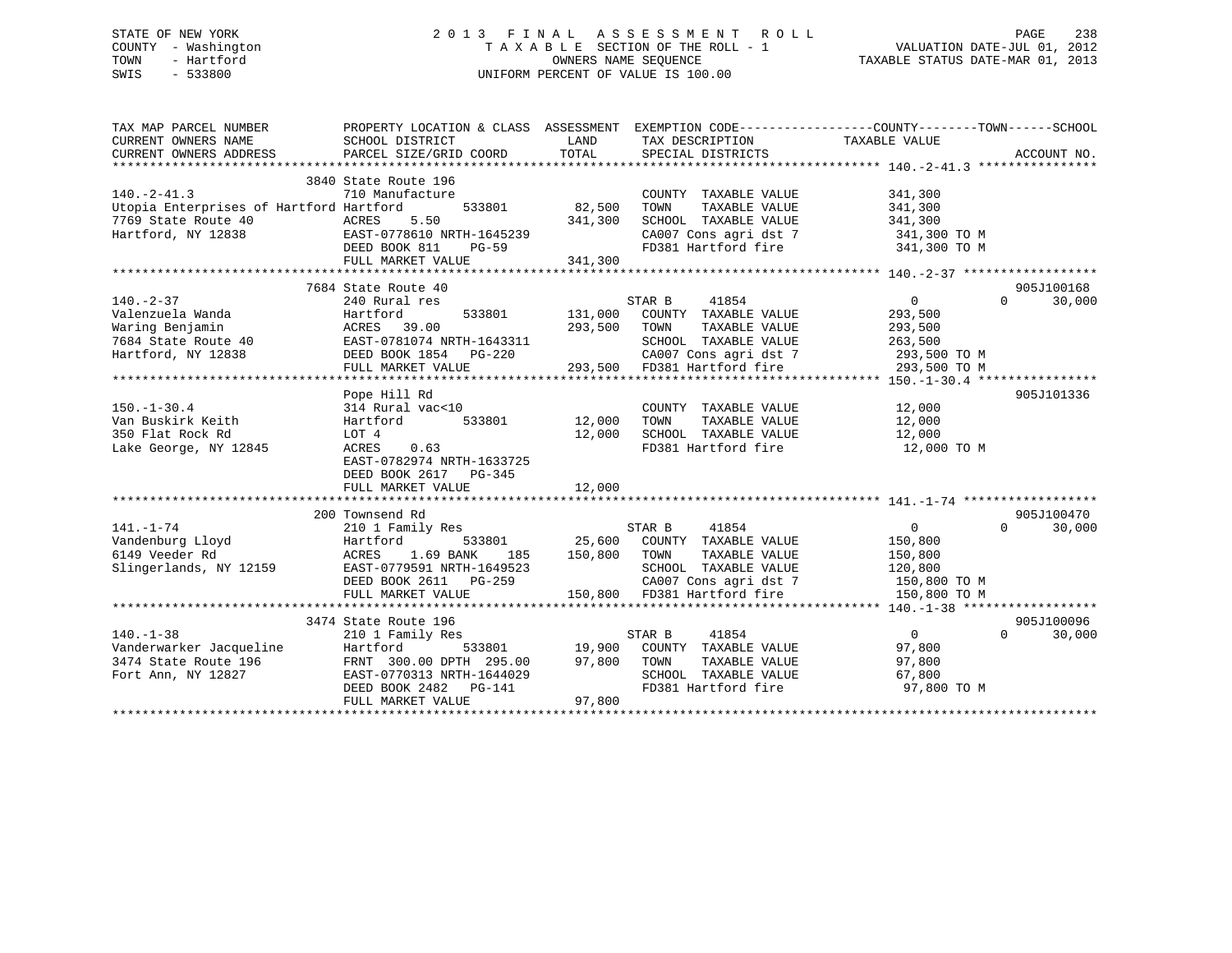# STATE OF NEW YORK 2 0 1 3 F I N A L A S S E S S M E N T R O L L PAGE 239 COUNTY - Washington T A X A B L E SECTION OF THE ROLL - 1 VALUATION DATE-JUL 01, 2012 TOWN - Hartford **TAXABLE STATUS DATE-MAR 01, 2013** SWIS - 533800 UNIFORM PERCENT OF VALUE IS 100.00

| TAX MAP PARCEL NUMBER  | PROPERTY LOCATION & CLASS ASSESSMENT EXEMPTION CODE---------------COUNTY-------TOWN-----SCHOOL |               |                                  |                         |                    |
|------------------------|------------------------------------------------------------------------------------------------|---------------|----------------------------------|-------------------------|--------------------|
| CURRENT OWNERS NAME    | SCHOOL DISTRICT                                                                                | LAND          | TAX DESCRIPTION                  | TAXABLE VALUE           |                    |
| CURRENT OWNERS ADDRESS | PARCEL SIZE/GRID COORD                                                                         | TOTAL         | SPECIAL DISTRICTS                |                         | ACCOUNT NO.        |
|                        |                                                                                                |               |                                  |                         |                    |
|                        | 30 Mcdougal Rd                                                                                 |               |                                  |                         |                    |
| $148. - 1 - 25.1$      | 210 1 Family Res                                                                               |               | WAR VET/TC 41121                 | 30,000<br>27,000        | $\Omega$           |
| Vanderwarker Ronald L  | 533801<br>Hartford                                                                             | 26,400 STAR B | 41854                            | $\overline{0}$          | 30,000<br>$\Omega$ |
| Neuhaus Dara B         | LOT 2                                                                                          |               | 275,100 COUNTY TAXABLE VALUE     | 245,100                 |                    |
| 30 Mcdougal Rd         | 897/249                                                                                        |               | TAXABLE VALUE<br>TOWN            | 248,100                 |                    |
| Fort Ann, NY 12827     | 1.90<br>ACRES                                                                                  |               | SCHOOL TAXABLE VALUE             | 245,100<br>275,100 TO M |                    |
|                        | EAST-0766459 NRTH-1636495                                                                      |               | CA006 Cons agri dst 6            |                         |                    |
|                        | DEED BOOK 2830 PG-107                                                                          |               | FD381 Hartford fire 275,100 TO M |                         |                    |
|                        | FULL MARKET VALUE                                                                              | 275,100       |                                  |                         |                    |
|                        |                                                                                                |               |                                  |                         |                    |
|                        | Mcdougal Rd                                                                                    |               |                                  |                         |                    |
| $148. - 1 - 25.9$      | 311 Res vac land                                                                               |               | COUNTY TAXABLE VALUE             | 500                     |                    |
| Vanderwarker Ronald L  | 533801<br>Hartford                                                                             | 500           | TOWN<br>TAXABLE VALUE            | 500                     |                    |
| 30 McDougal Rd         | LOT 3                                                                                          | 500           | SCHOOL TAXABLE VALUE             | 500                     |                    |
| Fort Ann, NY 12827     | FRNT 36.00 DPTH 221.00                                                                         |               | CA006 Cons agri dst 6            | 500 TO M                |                    |
|                        | EAST-0766504 NRTH-1636643                                                                      |               | FD381 Hartford fire              | 500 TO M                |                    |
|                        | DEED BOOK 2356 PG-247                                                                          |               |                                  |                         |                    |
|                        | FULL MARKET VALUE                                                                              | 500           |                                  |                         |                    |
|                        |                                                                                                |               |                                  |                         |                    |
|                        | Mcdougal Rd                                                                                    |               |                                  |                         |                    |
| $148. - 1 - 25.10$     | 314 Rural vac<10                                                                               |               | COUNTY TAXABLE VALUE             | 21,000                  |                    |
| Vanderwarker Ronald L  | 533801<br>Hartford                                                                             | 21,000        | TOWN<br>TAXABLE VALUE            | 21,000                  |                    |
| 30 McDougal Rd         | LOT 1                                                                                          | 21,000        | SCHOOL TAXABLE VALUE             | 21,000                  |                    |
| Fort Ann, NY 12827     | 3.11<br>ACRES                                                                                  |               | CA006 Cons agri dst 6            | 21,000 TO M             |                    |
|                        | EAST-0766089 NRTH-1636387                                                                      |               | FD381 Hartford fire              | 21,000 TO M             |                    |
|                        | DEED BOOK 2356 PG-243                                                                          |               |                                  |                         |                    |
|                        | FULL MARKET VALUE                                                                              | 21,000        |                                  |                         |                    |
|                        |                                                                                                |               |                                  |                         |                    |
|                        | 5659 County Route 30                                                                           |               |                                  |                         | 905J100635         |
| $141. - 3 - 26$        | 210 1 Family Res                                                                               |               | STAR B<br>41854                  | $\overline{0}$          | $\Omega$<br>30,000 |
| Vanek Frederick F      | 533801<br>Hartford                                                                             |               | 31,100 COUNTY TAXABLE VALUE      | 107,400                 |                    |
| Vanek Pamela A         | ACRES<br>8.11                                                                                  | 107,400       | TOWN<br>TAXABLE VALUE            | 107,400                 |                    |
| 5659 County Route 30   | EAST-0787460 NRTH-1644730                                                                      |               | SCHOOL TAXABLE VALUE             | 77,400                  |                    |
| Granville, NY 12832    | DEED BOOK 506<br>PG-409                                                                        |               | FD381 Hartford fire              | 107,400 TO M            |                    |
|                        | FULL MARKET VALUE                                                                              | 107,400       |                                  |                         |                    |
|                        |                                                                                                |               |                                  |                         |                    |
|                        | 3817 State Route 149                                                                           |               |                                  |                         | 905J101072         |
| $130. - 1 - 6$         | 210 1 Family Res                                                                               |               | 41854<br>STAR B                  | $\overline{0}$          | $\Omega$<br>30,000 |
| Vanlint Gordon R       | Hudson Falls<br>534401                                                                         | 20,500        | COUNTY TAXABLE VALUE             | 108,300                 |                    |
| Vanlint Joreen L       | ACRES<br>1.54 BANK<br>40                                                                       | 108,300       | TOWN<br>TAXABLE VALUE            | 108,300                 |                    |
| 3817 State Route 149   | EAST-0767116 NRTH-1652626                                                                      |               | SCHOOL TAXABLE VALUE             | 78,300                  |                    |
| Fort Ann, NY 12827     | EAST-0767116 N<br>DEED BOOK 542<br>PG-102                                                      |               | CA007 Cons agri dst 7            | 108,300 TO M            |                    |
|                        | FULL MARKET VALUE                                                                              |               | 108,300 FD381 Hartford fire      | 108,300 TO M            |                    |
|                        |                                                                                                |               |                                  |                         |                    |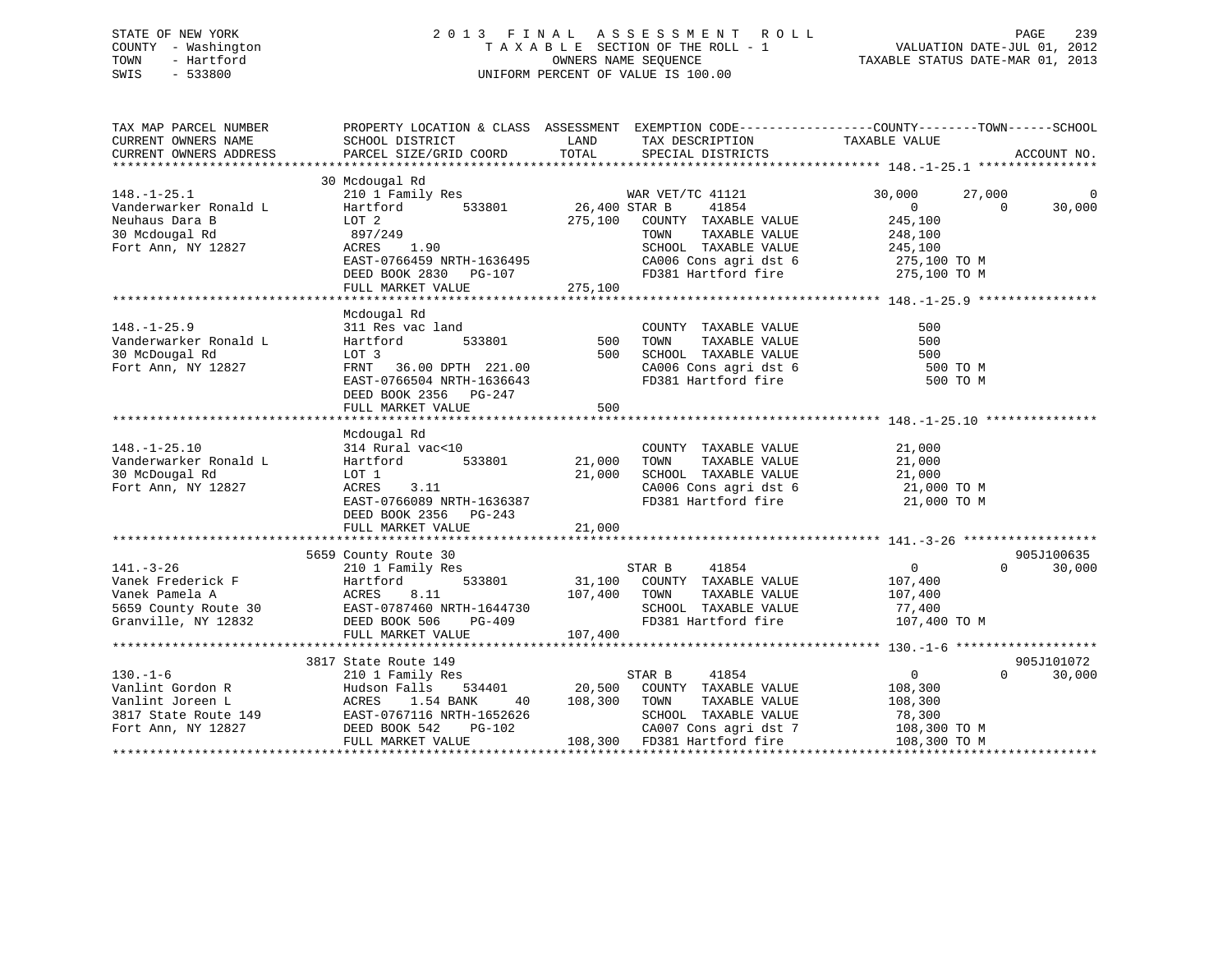# STATE OF NEW YORK 2 0 1 3 F I N A L A S S E S S M E N T R O L L PAGE 240 COUNTY - Washington T A X A B L E SECTION OF THE ROLL - 1 VALUATION DATE-JUL 01, 2012 TOWN - Hartford **TAXABLE STATUS DATE-MAR 01, 2013** OWNERS NAME SEQUENCE TAXABLE STATUS DATE-MAR 01, 2013 SWIS - 533800 UNIFORM PERCENT OF VALUE IS 100.00

| TAX MAP PARCEL NUMBER  |                                                               |                                                                                                            | PROPERTY LOCATION & CLASS ASSESSMENT EXEMPTION CODE---------------COUNTY-------TOWN------SCHOOL |
|------------------------|---------------------------------------------------------------|------------------------------------------------------------------------------------------------------------|-------------------------------------------------------------------------------------------------|
| CURRENT OWNERS NAME    | SCHOOL DISTRICT                                               | <b>EXAMPLE LAND</b><br>TAX DESCRIPTION                                                                     | TAXABLE VALUE                                                                                   |
| CURRENT OWNERS ADDRESS | PARCEL SIZE/GRID COORD                                        | TOTAL<br>SPECIAL DISTRICTS                                                                                 | ACCOUNT NO.                                                                                     |
|                        |                                                               |                                                                                                            |                                                                                                 |
|                        | 7764 State Route 40                                           |                                                                                                            | 905J100475                                                                                      |
| $140. -2 - 23$         | 210 1 Family Res                                              | STAR B<br>41854                                                                                            | 30,000<br>$\overline{0}$<br>$\Omega$                                                            |
| Vanness Arthur W       | 533801<br>Hartford                                            | 14,500 COUNTY TAXABLE VALUE                                                                                | 112,000                                                                                         |
| Vanness Diana          | FRNT 135.00 DPTH 122.00                                       | 112,000<br>TAXABLE VALUE<br>TOWN                                                                           | 112,000                                                                                         |
| 7764 State Route 40    | EAST-0782424 NRTH-1645443                                     | SCHOOL TAXABLE VALUE                                                                                       | 82,000                                                                                          |
| Hartford, NY 12838     | DEED BOOK 511<br>PG-316                                       | FD381 Hartford fire                                                                                        | 112,000 TO M                                                                                    |
|                        | FULL MARKET VALUE                                             | 112,000                                                                                                    |                                                                                                 |
|                        |                                                               |                                                                                                            |                                                                                                 |
|                        | 3 Dick Hill Rd                                                |                                                                                                            |                                                                                                 |
| $141. - 1 - 70.4$      | 270 Mfg housing                                               | 41854<br>STAR B                                                                                            | 30,000<br>$\overline{0}$<br>$\Omega$                                                            |
| Vaughn Linda A         | Hartford                                                      | 533801 24,500 COUNTY TAXABLE VALUE                                                                         | 60,100                                                                                          |
| 3 Dick Hill Rd         | ACRES 1.40<br>60 1.40 ACRES 1.40<br>EAST-0786474 NRTH-1647703 | 60,100 TOWN                                                                                                | 60,100                                                                                          |
| Granville, NY 12832    |                                                               | SCHOOL TAXABLE VALUE<br>SCHOOL TAXABLE VALUE                                                               | 30,100                                                                                          |
|                        |                                                               | DEED BOOK 2314 PG-345<br>FULL MARKET VALUE 60,100 FD381 Hartford fire<br>CA007 Cons agri dst 7 60,100 TO M |                                                                                                 |
|                        |                                                               |                                                                                                            | 60,100 TO M                                                                                     |
|                        |                                                               |                                                                                                            |                                                                                                 |
|                        | 68 Rowe Hill Rd                                               |                                                                                                            | 905J101392                                                                                      |
| $141. - 1 - 44.1$      | 210 1 Family Res<br>Hartford 533801                           | STAR EN $41834$<br>37,500 COUNTY TAXABLE VALUE                                                             | $\Omega$<br>63,300<br>0                                                                         |
| Velsini Louis P        |                                                               |                                                                                                            | 171,400                                                                                         |
| Velsini Barbara        | $628 - 115, 636 - 33$                                         | 171,400 TOWN<br>TAXABLE VALUE                                                                              | 171,400                                                                                         |
| PO Box 161             | ACRES 4.81                                                    | SCHOOL TAXABLE VALUE                                                                                       | 108,100                                                                                         |
| Hartford, NY 12838     | EAST-0786176 NRTH-1649326                                     | CA007 Cons agri dst 7<br>CA007 Cons agri dst 7                                                             | $100, 100$ TO M<br>171,400 TO M                                                                 |
|                        | DEED BOOK 599<br>PG-316                                       | FD381 Hartford fire                                                                                        | 171,400 TO M                                                                                    |
|                        | FULL MARKET VALUE                                             | 171,400                                                                                                    |                                                                                                 |
|                        | 68 Baker Rd                                                   |                                                                                                            | 905J101044                                                                                      |
| $132. - 2 - 19.2$      | 210 1 Family Res                                              | STAR B<br>41854                                                                                            | $\overline{0}$<br>30,000<br>$\Omega$                                                            |
| Venner William H       | 533801<br>Hartford                                            | 31,000 COUNTY TAXABLE VALUE                                                                                | 157,800                                                                                         |
| Venner Shirley P       | 3.10<br>ACRES                                                 | 157,800 TOWN<br>TAXABLE VALUE                                                                              | 157,800                                                                                         |
| 68 Baker Rd            | יב<br>EAST-0792164 NRTH-1653543<br>המספט הקמת המשור           | SCHOOL TAXABLE VALUE                                                                                       | 127,800                                                                                         |
| Granville, NY 12832    | DEED BOOK 607 PG-74                                           | FD381 Hartford fire                                                                                        | 157,800 TO M                                                                                    |
|                        | FULL MARKET VALUE                                             | 157,800                                                                                                    |                                                                                                 |
|                        |                                                               |                                                                                                            |                                                                                                 |
|                        | Northrup Ln                                                   |                                                                                                            | 905J101409                                                                                      |
| $131. - 1 - 5.1$       | 314 Rural vac<10                                              | COUNTY TAXABLE VALUE                                                                                       | 26,000                                                                                          |
| Verdi John G           | 533801<br>Hartford                                            | 26,000<br>TOWN<br>TAXABLE VALUE                                                                            | 26,000                                                                                          |
| Verdi Ellen M          | 5.00<br>ACRES                                                 | 26,000<br>SCHOOL TAXABLE VALUE                                                                             | 26,000                                                                                          |
| 77 South St            | EAST-0776729 NRTH-1652088                                     |                                                                                                            | CA007 Cons agri dst 7 26,000 TO M                                                               |
| Bethel, CT 06801       | DEED BOOK 2513 PG-142                                         | FD381 Hartford fire                                                                                        | 26,000 TO M                                                                                     |
|                        | FULL MARKET VALUE                                             | 26,000                                                                                                     |                                                                                                 |
|                        |                                                               |                                                                                                            |                                                                                                 |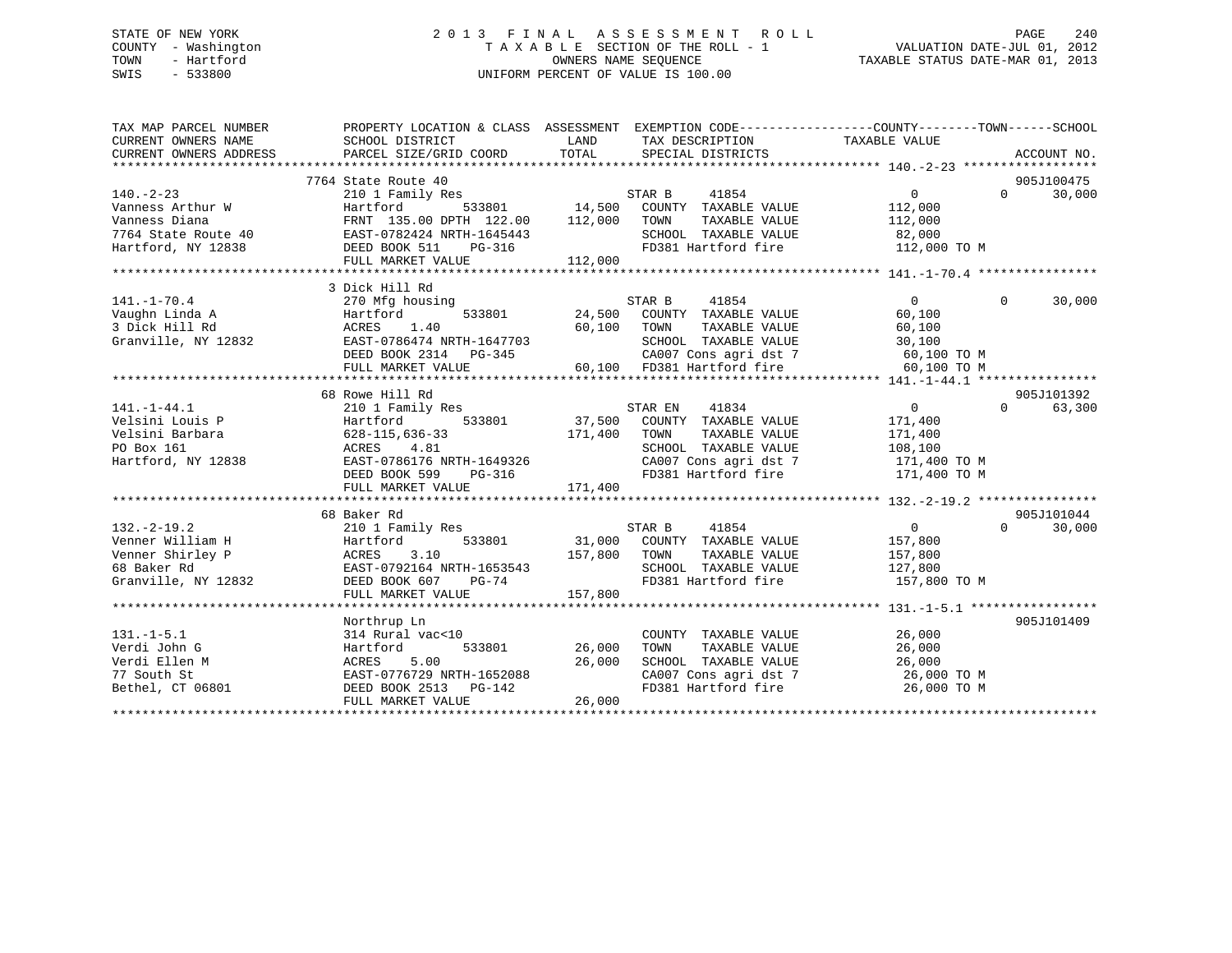# STATE OF NEW YORK 2 0 1 3 F I N A L A S S E S S M E N T R O L L PAGE 241 COUNTY - Washington T A X A B L E SECTION OF THE ROLL - 1 VALUATION DATE-JUL 01, 2012 TOWN - Hartford **TAXABLE STATUS DATE-MAR 01, 2013** SWIS - 533800 UNIFORM PERCENT OF VALUE IS 100.00

| TAX MAP PARCEL NUMBER<br>CURRENT OWNERS NAME<br>CURRENT OWNERS ADDRESS                                | SCHOOL DISTRICT<br>PARCEL SIZE/GRID COORD                                                                                                           | LAND<br>TOTAL              | TAX DESCRIPTION<br>SPECIAL DISTRICTS                                                                                  | PROPERTY LOCATION & CLASS ASSESSMENT EXEMPTION CODE---------------COUNTY-------TOWN------SCHOOL<br>TAXABLE VALUE | ACCOUNT NO.          |
|-------------------------------------------------------------------------------------------------------|-----------------------------------------------------------------------------------------------------------------------------------------------------|----------------------------|-----------------------------------------------------------------------------------------------------------------------|------------------------------------------------------------------------------------------------------------------|----------------------|
|                                                                                                       |                                                                                                                                                     |                            |                                                                                                                       |                                                                                                                  |                      |
| $131. - 1 - 5.4$<br>Verdi John G<br>Verdi Ellen M<br>77 South St<br>Bethel, CT 06801                  | 18 Northrup Ln<br>312 Vac w/imprv<br>Hartford<br>533801<br>ACRES<br>4.90<br>EAST-0776983 NRTH-1652117<br>DEED BOOK 2513 PG-142<br>FULL MARKET VALUE | 43,600<br>67,600<br>67,600 | COUNTY TAXABLE VALUE<br>TOWN<br>TAXABLE VALUE<br>SCHOOL TAXABLE VALUE<br>CA007 Cons agri dst 7<br>FD381 Hartford fire | 67,600<br>67,600<br>67,600<br>67,600 TO M<br>67,600 TO M                                                         |                      |
|                                                                                                       |                                                                                                                                                     |                            |                                                                                                                       |                                                                                                                  |                      |
| $149. - 1 - 17$<br>Vigilante Charles J<br>Piller Nancy L<br>7369 State Route 40<br>Fort Ann, NY 12827 | 7369 State Route 40<br>210 1 Family Res<br>533801<br>Hartford<br>ACRES<br>9.10<br>EAST-0775395 NRTH-1638716<br>DEED BOOK 2052 PG-43                 | 42,300<br>234,000          | 41854<br>STAR B<br>COUNTY TAXABLE VALUE<br>TOWN<br>TAXABLE VALUE<br>SCHOOL TAXABLE VALUE<br>FD381 Hartford fire       | $\overline{0}$<br>$\Omega$<br>234,000<br>234,000<br>204,000<br>234,000 TO M                                      | 905J100004<br>30,000 |
|                                                                                                       | FULL MARKET VALUE                                                                                                                                   | 234,000                    |                                                                                                                       |                                                                                                                  |                      |
|                                                                                                       |                                                                                                                                                     |                            |                                                                                                                       |                                                                                                                  |                      |
| $150. - 1 - 30.5$<br>Vincini Robert<br>Vincini Denise<br>9 Karen Ct<br>Rock Tavern, NY 12575          | Pope Hill Rd<br>323 Vacant rural<br>533801<br>Hartford<br>FRNT 296.00 DPTH<br>ACRES 51.34<br>EAST-0783365 NRTH-1634928<br>DEED BOOK 2859 PG-150     | 96,400<br>96,400           | COUNTY TAXABLE VALUE<br>TOWN<br>TAXABLE VALUE<br>SCHOOL TAXABLE VALUE<br>FD381 Hartford fire                          | 96,400<br>96,400<br>96,400<br>96,400 TO M                                                                        |                      |
|                                                                                                       | FULL MARKET VALUE                                                                                                                                   | 96,400                     |                                                                                                                       |                                                                                                                  |                      |
|                                                                                                       |                                                                                                                                                     |                            |                                                                                                                       |                                                                                                                  |                      |
|                                                                                                       | 197 Shine Hill Rd                                                                                                                                   |                            |                                                                                                                       |                                                                                                                  | 905J100085           |
| $149. - 1 - 6.1$<br>Wade Patricia A<br>Wade Randy L<br>199 Shine Hill Rd<br>Fort Ann, NY 12827        | 270 Mfg housing<br>533801<br>Hartford<br>ACRES<br>6.00<br>EAST-0771610 NRTH-1639807<br>DEED BOOK 3127 PG-95                                         | 32,600<br>58,300           | COUNTY TAXABLE VALUE<br>TOWN<br>TAXABLE VALUE<br>SCHOOL TAXABLE VALUE<br>FD381 Hartford fire                          | 58,300<br>58,300<br>58,300<br>58,300 TO M                                                                        |                      |
|                                                                                                       | FULL MARKET VALUE                                                                                                                                   | 58,300                     |                                                                                                                       |                                                                                                                  |                      |
|                                                                                                       | 194 Shine Hill Rd                                                                                                                                   |                            |                                                                                                                       |                                                                                                                  | 905J100146           |
| $149. - 1 - 54$<br>Wade Rocky E Jr<br>Wade Desiree<br>194 Shine Hill Rd<br>Fort Ann, NY 12827         | 210 1 Family Res<br>533801<br>Hartford<br>ACRES<br>5.00<br>EAST-0771422 NRTH-1638561<br>DEED BOOK 1875 PG-106                                       | 25,500<br>60,200           | STAR B<br>41854<br>COUNTY TAXABLE VALUE<br>TOWN<br>TAXABLE VALUE<br>SCHOOL TAXABLE VALUE<br>FD381 Hartford fire       | $\overline{0}$<br>$\Omega$<br>60,200<br>60,200<br>30,200<br>60,200 TO M                                          | 30,000               |
|                                                                                                       | FULL MARKET VALUE                                                                                                                                   | 60,200                     |                                                                                                                       |                                                                                                                  |                      |
| $149. - 1 - 54.1$<br>Wade Rocky E Jr<br>Wade Desiree C                                                | Shine Hill Rd<br>322 Rural vac>10<br>Hartford<br>533801<br>20.00<br>ACRES                                                                           | 23,300<br>23,300           | COUNTY TAXABLE VALUE<br>TOWN<br>TAXABLE VALUE<br>SCHOOL TAXABLE VALUE                                                 | 23,300<br>23,300<br>23,300                                                                                       |                      |
| 194 Shine Hill Rd<br>Fort Ann, NY 12827                                                               | EAST-0771322 NRTH-1637808<br>DEED BOOK 1875 PG-69<br>FULL MARKET VALUE                                                                              | 23,300                     | FD381 Hartford fire                                                                                                   | 23,300 TO M                                                                                                      |                      |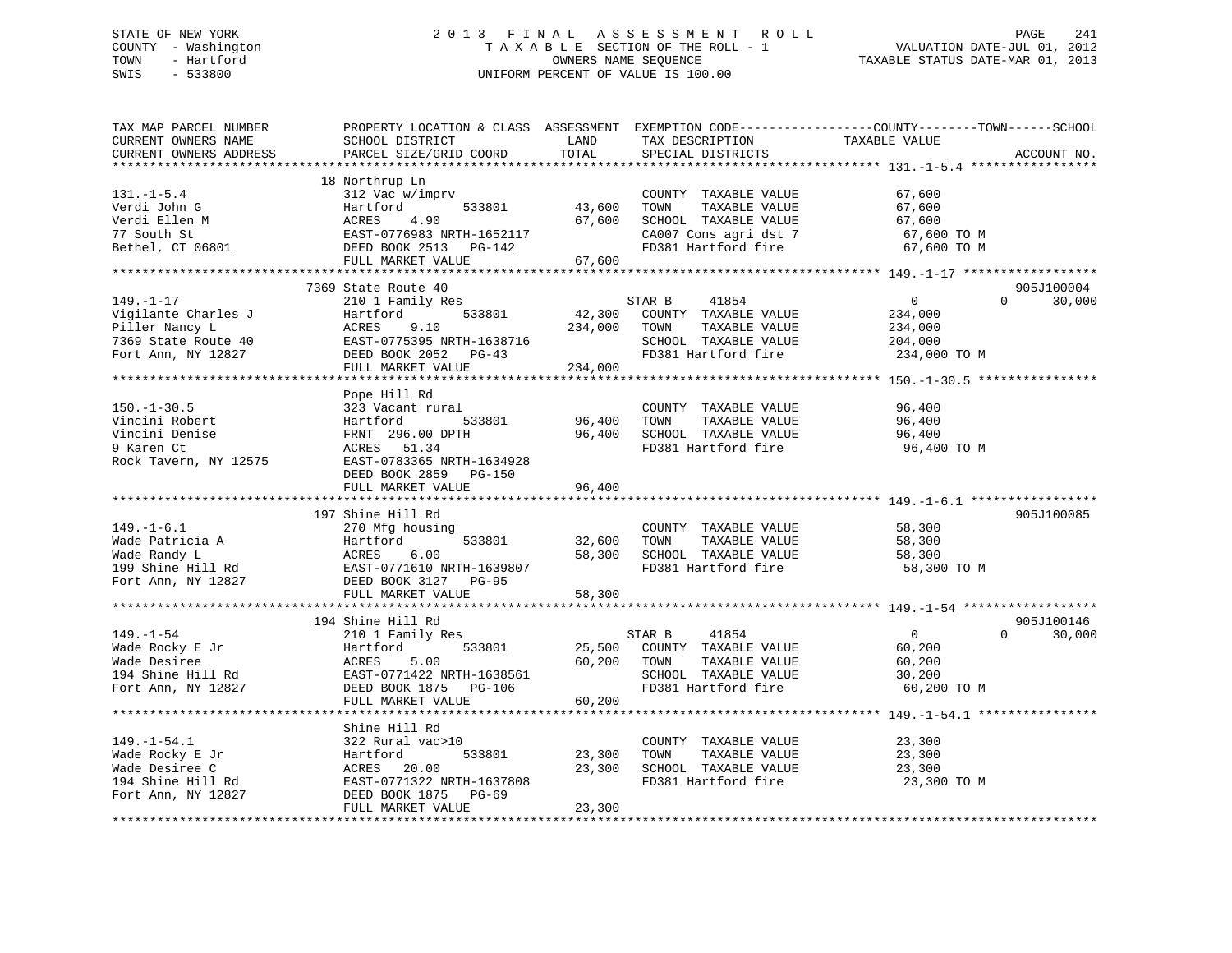# STATE OF NEW YORK 2 0 1 3 F I N A L A S S E S S M E N T R O L L PAGE 242 COUNTY - Washington T A X A B L E SECTION OF THE ROLL - 1 VALUATION DATE-JUL 01, 2012 TOWN - Hartford **TAXABLE STATUS DATE-MAR 01, 2013** OWNERS NAME SEQUENCE TAXABLE STATUS DATE-MAR 01, 2013 SWIS - 533800 UNIFORM PERCENT OF VALUE IS 100.00

| TAX MAP PARCEL NUMBER<br>CURRENT OWNERS NAME<br>CURRENT OWNERS ADDRESS                                                                    | PROPERTY LOCATION & CLASS ASSESSMENT EXEMPTION CODE----------------COUNTY-------TOWN-----SCHOOL<br>SCHOOL DISTRICT<br>PARCEL SIZE/GRID COORD | LAND<br>TOTAL | TAX DESCRIPTION<br>SPECIAL DISTRICTS | TAXABLE VALUE              | ACCOUNT NO. |
|-------------------------------------------------------------------------------------------------------------------------------------------|----------------------------------------------------------------------------------------------------------------------------------------------|---------------|--------------------------------------|----------------------------|-------------|
|                                                                                                                                           |                                                                                                                                              |               |                                      |                            |             |
|                                                                                                                                           | 9 Brodie Way                                                                                                                                 |               |                                      |                            | 905J101085  |
| $132 - 2 - 35.2$                                                                                                                          | 210 1 Family Res                                                                                                                             |               | STAR B<br>41854                      | $\overline{0}$<br>$\Omega$ | 30,000      |
| Wade Roy M                                                                                                                                | 533801<br>Hartford                                                                                                                           | 23,500        | COUNTY TAXABLE VALUE                 | 103,900                    |             |
| Wade Diane R                                                                                                                              | 1.70<br>ACRES                                                                                                                                | 103,900       | TOWN<br>TAXABLE VALUE                | 103,900                    |             |
| 288 Dick Hill Rd                                                                                                                          | EAST-0791211 NRTH-1652405                                                                                                                    |               | SCHOOL TAXABLE VALUE                 | 73,900                     |             |
| Granville, NY 12832                                                                                                                       | DEED BOOK 460<br>PG-945                                                                                                                      |               | FD381 Hartford fire                  | 103,900 TO M               |             |
|                                                                                                                                           | FULL MARKET VALUE                                                                                                                            | 103,900       |                                      |                            |             |
|                                                                                                                                           |                                                                                                                                              |               |                                      |                            |             |
|                                                                                                                                           | Dick Hill Rd                                                                                                                                 |               |                                      |                            |             |
| $132. - 2 - 35.4$                                                                                                                         | 311 Res vac land                                                                                                                             |               | COUNTY TAXABLE VALUE                 | 1,500                      |             |
| Wade Roy M                                                                                                                                | 533801<br>Hartford                                                                                                                           | 1,500         | TOWN<br>TAXABLE VALUE                | 1,500                      |             |
|                                                                                                                                           | FRNT 385.00 DPTH 145.00                                                                                                                      | 1,500         | SCHOOL TAXABLE VALUE                 | 1,500                      |             |
|                                                                                                                                           | EAST-0791395 NRTH-1652719                                                                                                                    |               | FD381 Hartford fire                  | 1,500 TO M                 |             |
|                                                                                                                                           | PG-134                                                                                                                                       |               |                                      |                            |             |
|                                                                                                                                           | FULL MARKET VALUE                                                                                                                            | 1,500         |                                      |                            |             |
|                                                                                                                                           |                                                                                                                                              |               |                                      |                            |             |
|                                                                                                                                           | Brodie Way                                                                                                                                   |               |                                      |                            |             |
| $132 - 2 - 35.5$                                                                                                                          | 314 Rural vac<10                                                                                                                             |               | COUNTY TAXABLE VALUE                 | 13,000                     |             |
|                                                                                                                                           |                                                                                                                                              | 13,000        | TAXABLE VALUE<br>TOWN                | 13,000                     |             |
|                                                                                                                                           |                                                                                                                                              | 13,000        | SCHOOL TAXABLE VALUE                 | 13,000                     |             |
|                                                                                                                                           |                                                                                                                                              |               | FD381 Hartford fire                  | 13,000 TO M                |             |
|                                                                                                                                           |                                                                                                                                              |               |                                      |                            |             |
|                                                                                                                                           | FULL MARKET VALUE                                                                                                                            | 13,000        |                                      |                            |             |
|                                                                                                                                           |                                                                                                                                              |               |                                      |                            |             |
|                                                                                                                                           | 4 Brodie Way                                                                                                                                 |               |                                      |                            |             |
| $132. - 2 - 35.6$                                                                                                                         | 210 1 Family Res                                                                                                                             |               | COUNTY TAXABLE VALUE                 | 35,500                     |             |
|                                                                                                                                           | 533801                                                                                                                                       | 23,000        | TOWN<br>TAXABLE VALUE                | 35,500                     |             |
|                                                                                                                                           |                                                                                                                                              | 35,500        | SCHOOL TAXABLE VALUE                 | 35,500                     |             |
|                                                                                                                                           | EAST-0791058 NRTH-1652078                                                                                                                    |               | FD381 Hartford fire                  | 35,500 TO M                |             |
| Wade Roy M<br>Wade Diane Martford 533801<br>288 Dick Hill Rd<br>Cranville, NY 12832<br>287-0791058 NRTH-16520<br>288 DEED BOOK 3026 PG-55 |                                                                                                                                              |               |                                      |                            |             |
|                                                                                                                                           | FULL MARKET VALUE                                                                                                                            | 35,500        |                                      |                            |             |
|                                                                                                                                           |                                                                                                                                              |               |                                      |                            |             |
|                                                                                                                                           |                                                                                                                                              |               |                                      |                            |             |
|                                                                                                                                           | 4 North Rd                                                                                                                                   |               |                                      |                            |             |
| $149. - 1 - 53.3$                                                                                                                         | 210 1 Family Res                                                                                                                             |               | STAR B<br>41854                      | $\overline{0}$<br>$\Omega$ | 30,000      |
| Wade Russell M                                                                                                                            | Hartford<br>533801                                                                                                                           | 28,300        | COUNTY TAXABLE VALUE                 | 192,000                    |             |
| Wade Andrea L                                                                                                                             | LOT 2                                                                                                                                        | 192,000       | TOWN<br>TAXABLE VALUE                | 192,000                    |             |
| 4 North Rd                                                                                                                                | 697/205 2327/233                                                                                                                             |               | SCHOOL TAXABLE VALUE                 | 162,000                    |             |
| Fort Ann, NY 12827                                                                                                                        | 5.39<br>ACRES                                                                                                                                |               | CA007 Cons agri dst 7                | 192,000 TO M               |             |
|                                                                                                                                           | EAST-0773800 NRTH-1639160                                                                                                                    |               | FD381 Hartford fire                  | 192,000 TO M               |             |
|                                                                                                                                           | DEED BOOK 950<br>$PG-35$                                                                                                                     |               |                                      |                            |             |
|                                                                                                                                           | FULL MARKET VALUE                                                                                                                            | 192,000       |                                      |                            |             |
|                                                                                                                                           |                                                                                                                                              |               |                                      |                            |             |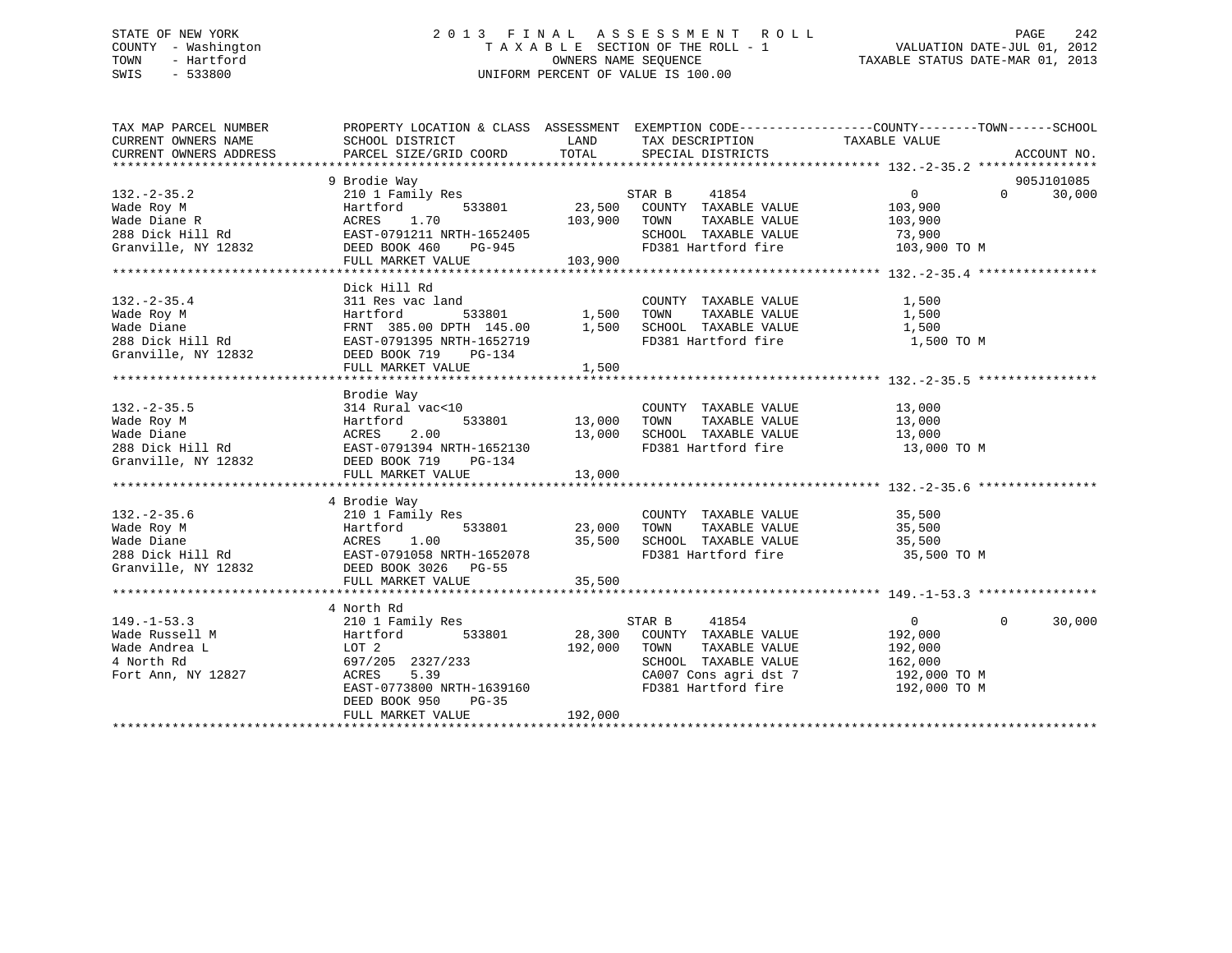# STATE OF NEW YORK 2 0 1 3 F I N A L A S S E S S M E N T R O L L PAGE 243 COUNTY - Washington T A X A B L E SECTION OF THE ROLL - 1 VALUATION DATE-JUL 01, 2012 TOWN - Hartford **TAXABLE STATUS DATE-MAR 01, 2013** SWIS - 533800 UNIFORM PERCENT OF VALUE IS 100.00

| LOT 1 Provincial Pat<br>905J101151<br>13,020<br>$112. - 2 - 9$<br>105 Vac farmland<br>AG DIST<br>41720<br>13,020<br>13,020<br>Walker Farms LLC<br>532802<br>19,600<br>COUNTY TAXABLE VALUE<br>Fort Ann<br>6,580<br>5565 State Route 4<br>$112. - 1 - 9$<br>19,600<br>TAXABLE VALUE<br>6,580<br>TOWN<br>Fort Ann, NY 12827<br>ACRES 14.00<br>SCHOOL TAXABLE VALUE<br>6,580<br>EAST-0761574 NRTH-1665779<br>CA007 Cons agri dst 7<br>6,580 ТО М<br>13,020 EX<br>DEED BOOK 822<br>$PG-104$<br>MAY BE SUBJECT TO PAYMENT<br>19,600 FD381 Hartford fire<br>FULL MARKET VALUE<br>UNDER AGDIST LAW TIL 2017<br>19,600 TO M<br>Rojcewicz Ln<br>905J101098<br>90,829<br>$140. - 1 - 12$<br>120 Field crops<br>AG DIST<br>41720<br>90,829<br>90,829<br>Walker Farms LLC<br>533801<br>238,300<br>COUNTY TAXABLE VALUE<br>Hartford<br>149,471<br>5565 State Route 4<br>ACRES 146.90<br>240,300<br>TOWN<br>TAXABLE VALUE<br>149,471<br>Fort Ann, NY 12827<br>EAST-0775371 NRTH-1643327<br>SCHOOL TAXABLE VALUE<br>149,471<br>DEED BOOK 822<br>CA007 Cons agri dst 7<br>PG-104<br>149,471 TO M<br>FULL MARKET VALUE<br>240,300<br>90,829 EX<br>MAY BE SUBJECT TO PAYMENT<br>FD381 Hartford fire<br>240,300 TO M<br>UNDER AGDIST LAW TIL 2017<br>905J100269<br>9 Mcdougal Rd<br>$148. - 1 - 14$<br>241 Rural res&ag<br>AGRI-D IND 41730<br>96,100<br>96,100<br>96,100<br>533801<br>193,600 COUNTY TAXABLE VALUE<br>Walker Farms LLC<br>Hartford<br>176,500<br>5565 State Route 4<br>ACRES 114.90<br>272,600 TOWN<br>TAXABLE VALUE<br>176,500<br>SCHOOL TAXABLE VALUE<br>Fort Ann, NY 12827<br>EAST-0768897 NRTH-1637266<br>176,500<br>DEED BOOK 876<br>$PG-322$<br>FD381 Hartford fire<br>272,600 TO M<br>FULL MARKET VALUE<br>272,600<br>MAY BE SUBJECT TO PAYMENT<br>UNDER AGDIST LAW TIL 2020<br>905J100617<br>Russell Ln OFF<br>$149. - 1 - 50$<br>322 Rural vac>10<br>AGRI-D IND 41730<br>3,393<br>3,393<br>3,393<br>Walker Farms LLC<br>Hartford<br>533801<br>7,900<br>COUNTY TAXABLE VALUE<br>4,507<br>7,900<br>TAXABLE VALUE<br>4,507<br>5565 State Route 4<br>ACRES 12.18<br>TOWN<br>Fort Ann, NY 12827<br>EAST-0771368 NRTH-1636929<br>SCHOOL TAXABLE VALUE<br>4,507<br>DEED BOOK 876<br>FD381 Hartford fire<br>7,900 TO M<br>PG-322<br>FULL MARKET VALUE<br>7,900<br>MAY BE SUBJECT TO PAYMENT<br>UNDER AGDIST LAW TIL 2020<br>320 Pope Hill Rd<br>$150. - 1 - 31.1$<br>240 Rural res<br>STAR B<br>41854<br>$0 \qquad \qquad$<br>$\Omega$<br>30,000<br>533801<br>28,900<br>COUNTY TAXABLE VALUE<br>Walker James S<br>Hartford<br>136,900<br>Walker Elaine A<br>LOT 2<br>136,900<br>TAXABLE VALUE<br>TOWN<br>136,900<br>10.01<br>SCHOOL TAXABLE VALUE<br>320 Pope Hill Rd<br>ACRES<br>106,900<br>Granville, NY 12832<br>EAST-0783686 NRTH-1633560<br>CA006 Cons agri dst 6<br>136,900 TO M<br>FD381 Hartford fire<br>$PG-102$<br>136,900 TO M<br>DEED BOOK 771<br>FULL MARKET VALUE<br>136,900 | TAX MAP PARCEL NUMBER<br>CURRENT OWNERS NAME<br>CURRENT OWNERS ADDRESS | PROPERTY LOCATION & CLASS ASSESSMENT EXEMPTION CODE----------------COUNTY-------TOWN-----SCHOOL<br>SCHOOL DISTRICT<br>PARCEL SIZE/GRID COORD | LAND<br>TOTAL | TAX DESCRIPTION<br>SPECIAL DISTRICTS | TAXABLE VALUE | ACCOUNT NO. |
|-------------------------------------------------------------------------------------------------------------------------------------------------------------------------------------------------------------------------------------------------------------------------------------------------------------------------------------------------------------------------------------------------------------------------------------------------------------------------------------------------------------------------------------------------------------------------------------------------------------------------------------------------------------------------------------------------------------------------------------------------------------------------------------------------------------------------------------------------------------------------------------------------------------------------------------------------------------------------------------------------------------------------------------------------------------------------------------------------------------------------------------------------------------------------------------------------------------------------------------------------------------------------------------------------------------------------------------------------------------------------------------------------------------------------------------------------------------------------------------------------------------------------------------------------------------------------------------------------------------------------------------------------------------------------------------------------------------------------------------------------------------------------------------------------------------------------------------------------------------------------------------------------------------------------------------------------------------------------------------------------------------------------------------------------------------------------------------------------------------------------------------------------------------------------------------------------------------------------------------------------------------------------------------------------------------------------------------------------------------------------------------------------------------------------------------------------------------------------------------------------------------------------------------------------------------------------------------------------------------------------------------------------------------------------------------------------------------------------------------------------------------------------------------------------------------------------------------------------------------------------------------------|------------------------------------------------------------------------|----------------------------------------------------------------------------------------------------------------------------------------------|---------------|--------------------------------------|---------------|-------------|
|                                                                                                                                                                                                                                                                                                                                                                                                                                                                                                                                                                                                                                                                                                                                                                                                                                                                                                                                                                                                                                                                                                                                                                                                                                                                                                                                                                                                                                                                                                                                                                                                                                                                                                                                                                                                                                                                                                                                                                                                                                                                                                                                                                                                                                                                                                                                                                                                                                                                                                                                                                                                                                                                                                                                                                                                                                                                                           |                                                                        |                                                                                                                                              |               |                                      |               |             |
|                                                                                                                                                                                                                                                                                                                                                                                                                                                                                                                                                                                                                                                                                                                                                                                                                                                                                                                                                                                                                                                                                                                                                                                                                                                                                                                                                                                                                                                                                                                                                                                                                                                                                                                                                                                                                                                                                                                                                                                                                                                                                                                                                                                                                                                                                                                                                                                                                                                                                                                                                                                                                                                                                                                                                                                                                                                                                           |                                                                        |                                                                                                                                              |               |                                      |               |             |
|                                                                                                                                                                                                                                                                                                                                                                                                                                                                                                                                                                                                                                                                                                                                                                                                                                                                                                                                                                                                                                                                                                                                                                                                                                                                                                                                                                                                                                                                                                                                                                                                                                                                                                                                                                                                                                                                                                                                                                                                                                                                                                                                                                                                                                                                                                                                                                                                                                                                                                                                                                                                                                                                                                                                                                                                                                                                                           |                                                                        |                                                                                                                                              |               |                                      |               |             |
|                                                                                                                                                                                                                                                                                                                                                                                                                                                                                                                                                                                                                                                                                                                                                                                                                                                                                                                                                                                                                                                                                                                                                                                                                                                                                                                                                                                                                                                                                                                                                                                                                                                                                                                                                                                                                                                                                                                                                                                                                                                                                                                                                                                                                                                                                                                                                                                                                                                                                                                                                                                                                                                                                                                                                                                                                                                                                           |                                                                        |                                                                                                                                              |               |                                      |               |             |
|                                                                                                                                                                                                                                                                                                                                                                                                                                                                                                                                                                                                                                                                                                                                                                                                                                                                                                                                                                                                                                                                                                                                                                                                                                                                                                                                                                                                                                                                                                                                                                                                                                                                                                                                                                                                                                                                                                                                                                                                                                                                                                                                                                                                                                                                                                                                                                                                                                                                                                                                                                                                                                                                                                                                                                                                                                                                                           |                                                                        |                                                                                                                                              |               |                                      |               |             |
|                                                                                                                                                                                                                                                                                                                                                                                                                                                                                                                                                                                                                                                                                                                                                                                                                                                                                                                                                                                                                                                                                                                                                                                                                                                                                                                                                                                                                                                                                                                                                                                                                                                                                                                                                                                                                                                                                                                                                                                                                                                                                                                                                                                                                                                                                                                                                                                                                                                                                                                                                                                                                                                                                                                                                                                                                                                                                           |                                                                        |                                                                                                                                              |               |                                      |               |             |
|                                                                                                                                                                                                                                                                                                                                                                                                                                                                                                                                                                                                                                                                                                                                                                                                                                                                                                                                                                                                                                                                                                                                                                                                                                                                                                                                                                                                                                                                                                                                                                                                                                                                                                                                                                                                                                                                                                                                                                                                                                                                                                                                                                                                                                                                                                                                                                                                                                                                                                                                                                                                                                                                                                                                                                                                                                                                                           |                                                                        |                                                                                                                                              |               |                                      |               |             |
|                                                                                                                                                                                                                                                                                                                                                                                                                                                                                                                                                                                                                                                                                                                                                                                                                                                                                                                                                                                                                                                                                                                                                                                                                                                                                                                                                                                                                                                                                                                                                                                                                                                                                                                                                                                                                                                                                                                                                                                                                                                                                                                                                                                                                                                                                                                                                                                                                                                                                                                                                                                                                                                                                                                                                                                                                                                                                           |                                                                        |                                                                                                                                              |               |                                      |               |             |
|                                                                                                                                                                                                                                                                                                                                                                                                                                                                                                                                                                                                                                                                                                                                                                                                                                                                                                                                                                                                                                                                                                                                                                                                                                                                                                                                                                                                                                                                                                                                                                                                                                                                                                                                                                                                                                                                                                                                                                                                                                                                                                                                                                                                                                                                                                                                                                                                                                                                                                                                                                                                                                                                                                                                                                                                                                                                                           |                                                                        |                                                                                                                                              |               |                                      |               |             |
|                                                                                                                                                                                                                                                                                                                                                                                                                                                                                                                                                                                                                                                                                                                                                                                                                                                                                                                                                                                                                                                                                                                                                                                                                                                                                                                                                                                                                                                                                                                                                                                                                                                                                                                                                                                                                                                                                                                                                                                                                                                                                                                                                                                                                                                                                                                                                                                                                                                                                                                                                                                                                                                                                                                                                                                                                                                                                           |                                                                        |                                                                                                                                              |               |                                      |               |             |
|                                                                                                                                                                                                                                                                                                                                                                                                                                                                                                                                                                                                                                                                                                                                                                                                                                                                                                                                                                                                                                                                                                                                                                                                                                                                                                                                                                                                                                                                                                                                                                                                                                                                                                                                                                                                                                                                                                                                                                                                                                                                                                                                                                                                                                                                                                                                                                                                                                                                                                                                                                                                                                                                                                                                                                                                                                                                                           |                                                                        |                                                                                                                                              |               |                                      |               |             |
|                                                                                                                                                                                                                                                                                                                                                                                                                                                                                                                                                                                                                                                                                                                                                                                                                                                                                                                                                                                                                                                                                                                                                                                                                                                                                                                                                                                                                                                                                                                                                                                                                                                                                                                                                                                                                                                                                                                                                                                                                                                                                                                                                                                                                                                                                                                                                                                                                                                                                                                                                                                                                                                                                                                                                                                                                                                                                           |                                                                        |                                                                                                                                              |               |                                      |               |             |
|                                                                                                                                                                                                                                                                                                                                                                                                                                                                                                                                                                                                                                                                                                                                                                                                                                                                                                                                                                                                                                                                                                                                                                                                                                                                                                                                                                                                                                                                                                                                                                                                                                                                                                                                                                                                                                                                                                                                                                                                                                                                                                                                                                                                                                                                                                                                                                                                                                                                                                                                                                                                                                                                                                                                                                                                                                                                                           |                                                                        |                                                                                                                                              |               |                                      |               |             |
|                                                                                                                                                                                                                                                                                                                                                                                                                                                                                                                                                                                                                                                                                                                                                                                                                                                                                                                                                                                                                                                                                                                                                                                                                                                                                                                                                                                                                                                                                                                                                                                                                                                                                                                                                                                                                                                                                                                                                                                                                                                                                                                                                                                                                                                                                                                                                                                                                                                                                                                                                                                                                                                                                                                                                                                                                                                                                           |                                                                        |                                                                                                                                              |               |                                      |               |             |
|                                                                                                                                                                                                                                                                                                                                                                                                                                                                                                                                                                                                                                                                                                                                                                                                                                                                                                                                                                                                                                                                                                                                                                                                                                                                                                                                                                                                                                                                                                                                                                                                                                                                                                                                                                                                                                                                                                                                                                                                                                                                                                                                                                                                                                                                                                                                                                                                                                                                                                                                                                                                                                                                                                                                                                                                                                                                                           |                                                                        |                                                                                                                                              |               |                                      |               |             |
|                                                                                                                                                                                                                                                                                                                                                                                                                                                                                                                                                                                                                                                                                                                                                                                                                                                                                                                                                                                                                                                                                                                                                                                                                                                                                                                                                                                                                                                                                                                                                                                                                                                                                                                                                                                                                                                                                                                                                                                                                                                                                                                                                                                                                                                                                                                                                                                                                                                                                                                                                                                                                                                                                                                                                                                                                                                                                           |                                                                        |                                                                                                                                              |               |                                      |               |             |
|                                                                                                                                                                                                                                                                                                                                                                                                                                                                                                                                                                                                                                                                                                                                                                                                                                                                                                                                                                                                                                                                                                                                                                                                                                                                                                                                                                                                                                                                                                                                                                                                                                                                                                                                                                                                                                                                                                                                                                                                                                                                                                                                                                                                                                                                                                                                                                                                                                                                                                                                                                                                                                                                                                                                                                                                                                                                                           |                                                                        |                                                                                                                                              |               |                                      |               |             |
|                                                                                                                                                                                                                                                                                                                                                                                                                                                                                                                                                                                                                                                                                                                                                                                                                                                                                                                                                                                                                                                                                                                                                                                                                                                                                                                                                                                                                                                                                                                                                                                                                                                                                                                                                                                                                                                                                                                                                                                                                                                                                                                                                                                                                                                                                                                                                                                                                                                                                                                                                                                                                                                                                                                                                                                                                                                                                           |                                                                        |                                                                                                                                              |               |                                      |               |             |
|                                                                                                                                                                                                                                                                                                                                                                                                                                                                                                                                                                                                                                                                                                                                                                                                                                                                                                                                                                                                                                                                                                                                                                                                                                                                                                                                                                                                                                                                                                                                                                                                                                                                                                                                                                                                                                                                                                                                                                                                                                                                                                                                                                                                                                                                                                                                                                                                                                                                                                                                                                                                                                                                                                                                                                                                                                                                                           |                                                                        |                                                                                                                                              |               |                                      |               |             |
|                                                                                                                                                                                                                                                                                                                                                                                                                                                                                                                                                                                                                                                                                                                                                                                                                                                                                                                                                                                                                                                                                                                                                                                                                                                                                                                                                                                                                                                                                                                                                                                                                                                                                                                                                                                                                                                                                                                                                                                                                                                                                                                                                                                                                                                                                                                                                                                                                                                                                                                                                                                                                                                                                                                                                                                                                                                                                           |                                                                        |                                                                                                                                              |               |                                      |               |             |
|                                                                                                                                                                                                                                                                                                                                                                                                                                                                                                                                                                                                                                                                                                                                                                                                                                                                                                                                                                                                                                                                                                                                                                                                                                                                                                                                                                                                                                                                                                                                                                                                                                                                                                                                                                                                                                                                                                                                                                                                                                                                                                                                                                                                                                                                                                                                                                                                                                                                                                                                                                                                                                                                                                                                                                                                                                                                                           |                                                                        |                                                                                                                                              |               |                                      |               |             |
|                                                                                                                                                                                                                                                                                                                                                                                                                                                                                                                                                                                                                                                                                                                                                                                                                                                                                                                                                                                                                                                                                                                                                                                                                                                                                                                                                                                                                                                                                                                                                                                                                                                                                                                                                                                                                                                                                                                                                                                                                                                                                                                                                                                                                                                                                                                                                                                                                                                                                                                                                                                                                                                                                                                                                                                                                                                                                           |                                                                        |                                                                                                                                              |               |                                      |               |             |
|                                                                                                                                                                                                                                                                                                                                                                                                                                                                                                                                                                                                                                                                                                                                                                                                                                                                                                                                                                                                                                                                                                                                                                                                                                                                                                                                                                                                                                                                                                                                                                                                                                                                                                                                                                                                                                                                                                                                                                                                                                                                                                                                                                                                                                                                                                                                                                                                                                                                                                                                                                                                                                                                                                                                                                                                                                                                                           |                                                                        |                                                                                                                                              |               |                                      |               |             |
|                                                                                                                                                                                                                                                                                                                                                                                                                                                                                                                                                                                                                                                                                                                                                                                                                                                                                                                                                                                                                                                                                                                                                                                                                                                                                                                                                                                                                                                                                                                                                                                                                                                                                                                                                                                                                                                                                                                                                                                                                                                                                                                                                                                                                                                                                                                                                                                                                                                                                                                                                                                                                                                                                                                                                                                                                                                                                           |                                                                        |                                                                                                                                              |               |                                      |               |             |
|                                                                                                                                                                                                                                                                                                                                                                                                                                                                                                                                                                                                                                                                                                                                                                                                                                                                                                                                                                                                                                                                                                                                                                                                                                                                                                                                                                                                                                                                                                                                                                                                                                                                                                                                                                                                                                                                                                                                                                                                                                                                                                                                                                                                                                                                                                                                                                                                                                                                                                                                                                                                                                                                                                                                                                                                                                                                                           |                                                                        |                                                                                                                                              |               |                                      |               |             |
|                                                                                                                                                                                                                                                                                                                                                                                                                                                                                                                                                                                                                                                                                                                                                                                                                                                                                                                                                                                                                                                                                                                                                                                                                                                                                                                                                                                                                                                                                                                                                                                                                                                                                                                                                                                                                                                                                                                                                                                                                                                                                                                                                                                                                                                                                                                                                                                                                                                                                                                                                                                                                                                                                                                                                                                                                                                                                           |                                                                        |                                                                                                                                              |               |                                      |               |             |
|                                                                                                                                                                                                                                                                                                                                                                                                                                                                                                                                                                                                                                                                                                                                                                                                                                                                                                                                                                                                                                                                                                                                                                                                                                                                                                                                                                                                                                                                                                                                                                                                                                                                                                                                                                                                                                                                                                                                                                                                                                                                                                                                                                                                                                                                                                                                                                                                                                                                                                                                                                                                                                                                                                                                                                                                                                                                                           |                                                                        |                                                                                                                                              |               |                                      |               |             |
|                                                                                                                                                                                                                                                                                                                                                                                                                                                                                                                                                                                                                                                                                                                                                                                                                                                                                                                                                                                                                                                                                                                                                                                                                                                                                                                                                                                                                                                                                                                                                                                                                                                                                                                                                                                                                                                                                                                                                                                                                                                                                                                                                                                                                                                                                                                                                                                                                                                                                                                                                                                                                                                                                                                                                                                                                                                                                           |                                                                        |                                                                                                                                              |               |                                      |               |             |
|                                                                                                                                                                                                                                                                                                                                                                                                                                                                                                                                                                                                                                                                                                                                                                                                                                                                                                                                                                                                                                                                                                                                                                                                                                                                                                                                                                                                                                                                                                                                                                                                                                                                                                                                                                                                                                                                                                                                                                                                                                                                                                                                                                                                                                                                                                                                                                                                                                                                                                                                                                                                                                                                                                                                                                                                                                                                                           |                                                                        |                                                                                                                                              |               |                                      |               |             |
|                                                                                                                                                                                                                                                                                                                                                                                                                                                                                                                                                                                                                                                                                                                                                                                                                                                                                                                                                                                                                                                                                                                                                                                                                                                                                                                                                                                                                                                                                                                                                                                                                                                                                                                                                                                                                                                                                                                                                                                                                                                                                                                                                                                                                                                                                                                                                                                                                                                                                                                                                                                                                                                                                                                                                                                                                                                                                           |                                                                        |                                                                                                                                              |               |                                      |               |             |
|                                                                                                                                                                                                                                                                                                                                                                                                                                                                                                                                                                                                                                                                                                                                                                                                                                                                                                                                                                                                                                                                                                                                                                                                                                                                                                                                                                                                                                                                                                                                                                                                                                                                                                                                                                                                                                                                                                                                                                                                                                                                                                                                                                                                                                                                                                                                                                                                                                                                                                                                                                                                                                                                                                                                                                                                                                                                                           |                                                                        |                                                                                                                                              |               |                                      |               |             |
|                                                                                                                                                                                                                                                                                                                                                                                                                                                                                                                                                                                                                                                                                                                                                                                                                                                                                                                                                                                                                                                                                                                                                                                                                                                                                                                                                                                                                                                                                                                                                                                                                                                                                                                                                                                                                                                                                                                                                                                                                                                                                                                                                                                                                                                                                                                                                                                                                                                                                                                                                                                                                                                                                                                                                                                                                                                                                           |                                                                        |                                                                                                                                              |               |                                      |               |             |
|                                                                                                                                                                                                                                                                                                                                                                                                                                                                                                                                                                                                                                                                                                                                                                                                                                                                                                                                                                                                                                                                                                                                                                                                                                                                                                                                                                                                                                                                                                                                                                                                                                                                                                                                                                                                                                                                                                                                                                                                                                                                                                                                                                                                                                                                                                                                                                                                                                                                                                                                                                                                                                                                                                                                                                                                                                                                                           |                                                                        |                                                                                                                                              |               |                                      |               |             |
|                                                                                                                                                                                                                                                                                                                                                                                                                                                                                                                                                                                                                                                                                                                                                                                                                                                                                                                                                                                                                                                                                                                                                                                                                                                                                                                                                                                                                                                                                                                                                                                                                                                                                                                                                                                                                                                                                                                                                                                                                                                                                                                                                                                                                                                                                                                                                                                                                                                                                                                                                                                                                                                                                                                                                                                                                                                                                           |                                                                        |                                                                                                                                              |               |                                      |               |             |
|                                                                                                                                                                                                                                                                                                                                                                                                                                                                                                                                                                                                                                                                                                                                                                                                                                                                                                                                                                                                                                                                                                                                                                                                                                                                                                                                                                                                                                                                                                                                                                                                                                                                                                                                                                                                                                                                                                                                                                                                                                                                                                                                                                                                                                                                                                                                                                                                                                                                                                                                                                                                                                                                                                                                                                                                                                                                                           |                                                                        |                                                                                                                                              |               |                                      |               |             |
|                                                                                                                                                                                                                                                                                                                                                                                                                                                                                                                                                                                                                                                                                                                                                                                                                                                                                                                                                                                                                                                                                                                                                                                                                                                                                                                                                                                                                                                                                                                                                                                                                                                                                                                                                                                                                                                                                                                                                                                                                                                                                                                                                                                                                                                                                                                                                                                                                                                                                                                                                                                                                                                                                                                                                                                                                                                                                           |                                                                        |                                                                                                                                              |               |                                      |               |             |
|                                                                                                                                                                                                                                                                                                                                                                                                                                                                                                                                                                                                                                                                                                                                                                                                                                                                                                                                                                                                                                                                                                                                                                                                                                                                                                                                                                                                                                                                                                                                                                                                                                                                                                                                                                                                                                                                                                                                                                                                                                                                                                                                                                                                                                                                                                                                                                                                                                                                                                                                                                                                                                                                                                                                                                                                                                                                                           |                                                                        |                                                                                                                                              |               |                                      |               |             |
|                                                                                                                                                                                                                                                                                                                                                                                                                                                                                                                                                                                                                                                                                                                                                                                                                                                                                                                                                                                                                                                                                                                                                                                                                                                                                                                                                                                                                                                                                                                                                                                                                                                                                                                                                                                                                                                                                                                                                                                                                                                                                                                                                                                                                                                                                                                                                                                                                                                                                                                                                                                                                                                                                                                                                                                                                                                                                           |                                                                        |                                                                                                                                              |               |                                      |               |             |
|                                                                                                                                                                                                                                                                                                                                                                                                                                                                                                                                                                                                                                                                                                                                                                                                                                                                                                                                                                                                                                                                                                                                                                                                                                                                                                                                                                                                                                                                                                                                                                                                                                                                                                                                                                                                                                                                                                                                                                                                                                                                                                                                                                                                                                                                                                                                                                                                                                                                                                                                                                                                                                                                                                                                                                                                                                                                                           |                                                                        |                                                                                                                                              |               |                                      |               |             |
|                                                                                                                                                                                                                                                                                                                                                                                                                                                                                                                                                                                                                                                                                                                                                                                                                                                                                                                                                                                                                                                                                                                                                                                                                                                                                                                                                                                                                                                                                                                                                                                                                                                                                                                                                                                                                                                                                                                                                                                                                                                                                                                                                                                                                                                                                                                                                                                                                                                                                                                                                                                                                                                                                                                                                                                                                                                                                           |                                                                        |                                                                                                                                              |               |                                      |               |             |
|                                                                                                                                                                                                                                                                                                                                                                                                                                                                                                                                                                                                                                                                                                                                                                                                                                                                                                                                                                                                                                                                                                                                                                                                                                                                                                                                                                                                                                                                                                                                                                                                                                                                                                                                                                                                                                                                                                                                                                                                                                                                                                                                                                                                                                                                                                                                                                                                                                                                                                                                                                                                                                                                                                                                                                                                                                                                                           |                                                                        |                                                                                                                                              |               |                                      |               |             |
|                                                                                                                                                                                                                                                                                                                                                                                                                                                                                                                                                                                                                                                                                                                                                                                                                                                                                                                                                                                                                                                                                                                                                                                                                                                                                                                                                                                                                                                                                                                                                                                                                                                                                                                                                                                                                                                                                                                                                                                                                                                                                                                                                                                                                                                                                                                                                                                                                                                                                                                                                                                                                                                                                                                                                                                                                                                                                           |                                                                        |                                                                                                                                              |               |                                      |               |             |
|                                                                                                                                                                                                                                                                                                                                                                                                                                                                                                                                                                                                                                                                                                                                                                                                                                                                                                                                                                                                                                                                                                                                                                                                                                                                                                                                                                                                                                                                                                                                                                                                                                                                                                                                                                                                                                                                                                                                                                                                                                                                                                                                                                                                                                                                                                                                                                                                                                                                                                                                                                                                                                                                                                                                                                                                                                                                                           |                                                                        |                                                                                                                                              |               |                                      |               |             |
|                                                                                                                                                                                                                                                                                                                                                                                                                                                                                                                                                                                                                                                                                                                                                                                                                                                                                                                                                                                                                                                                                                                                                                                                                                                                                                                                                                                                                                                                                                                                                                                                                                                                                                                                                                                                                                                                                                                                                                                                                                                                                                                                                                                                                                                                                                                                                                                                                                                                                                                                                                                                                                                                                                                                                                                                                                                                                           |                                                                        |                                                                                                                                              |               |                                      |               |             |
|                                                                                                                                                                                                                                                                                                                                                                                                                                                                                                                                                                                                                                                                                                                                                                                                                                                                                                                                                                                                                                                                                                                                                                                                                                                                                                                                                                                                                                                                                                                                                                                                                                                                                                                                                                                                                                                                                                                                                                                                                                                                                                                                                                                                                                                                                                                                                                                                                                                                                                                                                                                                                                                                                                                                                                                                                                                                                           |                                                                        |                                                                                                                                              |               |                                      |               |             |
|                                                                                                                                                                                                                                                                                                                                                                                                                                                                                                                                                                                                                                                                                                                                                                                                                                                                                                                                                                                                                                                                                                                                                                                                                                                                                                                                                                                                                                                                                                                                                                                                                                                                                                                                                                                                                                                                                                                                                                                                                                                                                                                                                                                                                                                                                                                                                                                                                                                                                                                                                                                                                                                                                                                                                                                                                                                                                           |                                                                        |                                                                                                                                              |               |                                      |               |             |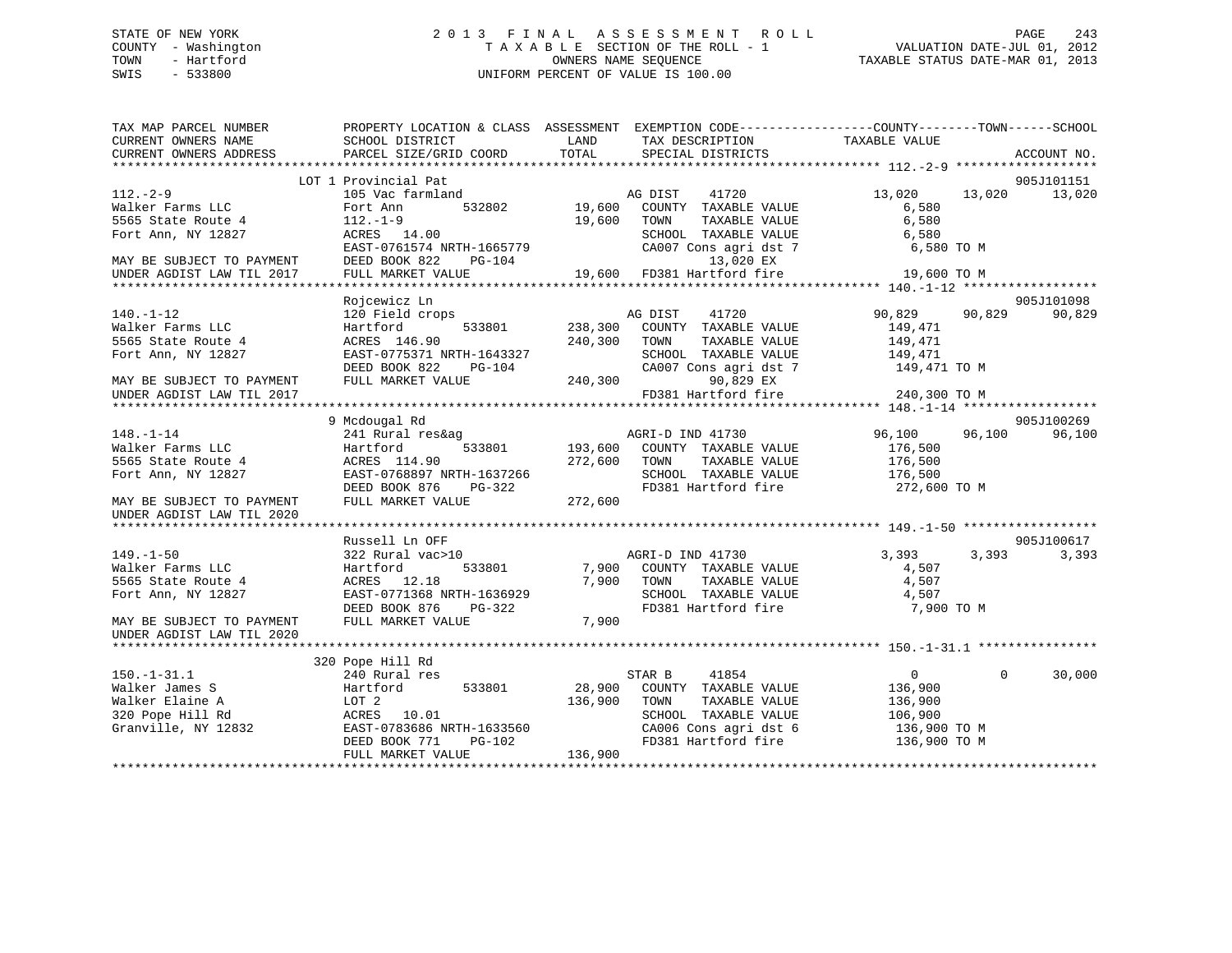# STATE OF NEW YORK 2 0 1 3 F I N A L A S S E S S M E N T R O L L PAGE 244 COUNTY - Washington T A X A B L E SECTION OF THE ROLL - 1 VALUATION DATE-JUL 01, 2012 TOWN - Hartford **TAXABLE STATUS DATE-MAR 01, 2013** OWNERS NAME SEQUENCE TAXABLE STATUS DATE-MAR 01, 2013 SWIS - 533800 UNIFORM PERCENT OF VALUE IS 100.00

| TOTAL<br>CURRENT OWNERS ADDRESS<br>PARCEL SIZE/GRID COORD<br>SPECIAL DISTRICTS<br>ACCOUNT NO.<br>70 Gilchrist Hill Rd<br>240 Rural res<br>905J100461<br>41854<br>$\overline{0}$<br>$0 \t 30,000$<br>$141. -3 - 1$<br>STAR B<br>533801 45,600 COUNTY TAXABLE VALUE<br>Walldorff Andrew<br>70 Gilchrist Hill Rd<br>146,400<br>Hartford<br>ACRES 15.23<br>146,400 TOWN<br>TAXABLE VALUE<br>146,400<br>EAST-0783320 NRTH-1644195<br>DEED BOOK 804 PG-199<br>Hartford, NY 12838<br>SCHOOL TAXABLE VALUE<br>116,400<br>FD381 Hartford fire<br>146,400 TO M<br>146,400<br>FULL MARKET VALUE<br>Baker Rd<br>905J101202<br>$132 - 2 - 18.1$<br>311 Res vac land<br>COUNTY TAXABLE VALUE<br>3,900<br>3,900<br>Hartford<br>FRNT 360.00 I<br>ACRES 0.30<br>533801 3,900<br>TAXABLE VALUE<br>Walls Larry A<br>TOWN<br>FRNT 360.00 DPTH 53.00 3,900 SCHOOL TAXABLE VALUE<br>Smith Bonnie L<br>3,900<br>85 Baker Rd<br>FD381 Hartford fire<br>3,900 TO M<br>Granville, NY 12832<br>EAST-0790915 NRTH-1653178<br>DEED BOOK 2625 PG-253 |
|------------------------------------------------------------------------------------------------------------------------------------------------------------------------------------------------------------------------------------------------------------------------------------------------------------------------------------------------------------------------------------------------------------------------------------------------------------------------------------------------------------------------------------------------------------------------------------------------------------------------------------------------------------------------------------------------------------------------------------------------------------------------------------------------------------------------------------------------------------------------------------------------------------------------------------------------------------------------------------------------------------------------|
|                                                                                                                                                                                                                                                                                                                                                                                                                                                                                                                                                                                                                                                                                                                                                                                                                                                                                                                                                                                                                        |
|                                                                                                                                                                                                                                                                                                                                                                                                                                                                                                                                                                                                                                                                                                                                                                                                                                                                                                                                                                                                                        |
|                                                                                                                                                                                                                                                                                                                                                                                                                                                                                                                                                                                                                                                                                                                                                                                                                                                                                                                                                                                                                        |
|                                                                                                                                                                                                                                                                                                                                                                                                                                                                                                                                                                                                                                                                                                                                                                                                                                                                                                                                                                                                                        |
|                                                                                                                                                                                                                                                                                                                                                                                                                                                                                                                                                                                                                                                                                                                                                                                                                                                                                                                                                                                                                        |
|                                                                                                                                                                                                                                                                                                                                                                                                                                                                                                                                                                                                                                                                                                                                                                                                                                                                                                                                                                                                                        |
|                                                                                                                                                                                                                                                                                                                                                                                                                                                                                                                                                                                                                                                                                                                                                                                                                                                                                                                                                                                                                        |
|                                                                                                                                                                                                                                                                                                                                                                                                                                                                                                                                                                                                                                                                                                                                                                                                                                                                                                                                                                                                                        |
|                                                                                                                                                                                                                                                                                                                                                                                                                                                                                                                                                                                                                                                                                                                                                                                                                                                                                                                                                                                                                        |
|                                                                                                                                                                                                                                                                                                                                                                                                                                                                                                                                                                                                                                                                                                                                                                                                                                                                                                                                                                                                                        |
|                                                                                                                                                                                                                                                                                                                                                                                                                                                                                                                                                                                                                                                                                                                                                                                                                                                                                                                                                                                                                        |
|                                                                                                                                                                                                                                                                                                                                                                                                                                                                                                                                                                                                                                                                                                                                                                                                                                                                                                                                                                                                                        |
|                                                                                                                                                                                                                                                                                                                                                                                                                                                                                                                                                                                                                                                                                                                                                                                                                                                                                                                                                                                                                        |
|                                                                                                                                                                                                                                                                                                                                                                                                                                                                                                                                                                                                                                                                                                                                                                                                                                                                                                                                                                                                                        |
|                                                                                                                                                                                                                                                                                                                                                                                                                                                                                                                                                                                                                                                                                                                                                                                                                                                                                                                                                                                                                        |
|                                                                                                                                                                                                                                                                                                                                                                                                                                                                                                                                                                                                                                                                                                                                                                                                                                                                                                                                                                                                                        |
| FULL MARKET VALUE<br>3,900                                                                                                                                                                                                                                                                                                                                                                                                                                                                                                                                                                                                                                                                                                                                                                                                                                                                                                                                                                                             |
|                                                                                                                                                                                                                                                                                                                                                                                                                                                                                                                                                                                                                                                                                                                                                                                                                                                                                                                                                                                                                        |
| 905J100610<br>state noute 40<br>314 Rural vac<10                                                                                                                                                                                                                                                                                                                                                                                                                                                                                                                                                                                                                                                                                                                                                                                                                                                                                                                                                                       |
| 14,300<br>COUNTY TAXABLE VALUE                                                                                                                                                                                                                                                                                                                                                                                                                                                                                                                                                                                                                                                                                                                                                                                                                                                                                                                                                                                         |
| 14,300<br>533801 14,300<br>TOWN<br>TAXABLE VALUE                                                                                                                                                                                                                                                                                                                                                                                                                                                                                                                                                                                                                                                                                                                                                                                                                                                                                                                                                                       |
| 14,300<br>SCHOOL TAXABLE VALUE 14,300<br>CA006 Cons agri dst 6 14,300 TO M                                                                                                                                                                                                                                                                                                                                                                                                                                                                                                                                                                                                                                                                                                                                                                                                                                                                                                                                             |
| FD381 Hartford fire                                                                                                                                                                                                                                                                                                                                                                                                                                                                                                                                                                                                                                                                                                                                                                                                                                                                                                                                                                                                    |
| EAST-0774680 NRTH-1636773<br>14,300 TO M<br>$PG-210$                                                                                                                                                                                                                                                                                                                                                                                                                                                                                                                                                                                                                                                                                                                                                                                                                                                                                                                                                                   |
| 14,300<br>FULL MARKET VALUE                                                                                                                                                                                                                                                                                                                                                                                                                                                                                                                                                                                                                                                                                                                                                                                                                                                                                                                                                                                            |
|                                                                                                                                                                                                                                                                                                                                                                                                                                                                                                                                                                                                                                                                                                                                                                                                                                                                                                                                                                                                                        |
| 7280 State Route 40<br>905J100610                                                                                                                                                                                                                                                                                                                                                                                                                                                                                                                                                                                                                                                                                                                                                                                                                                                                                                                                                                                      |
| 210 1 Family Res<br>$149. - 1 - 34.1$<br>AGED-CO<br>41802<br>69,705<br>$\Omega$<br>$\overline{0}$                                                                                                                                                                                                                                                                                                                                                                                                                                                                                                                                                                                                                                                                                                                                                                                                                                                                                                                      |
| 25,900 AGED-TOWN 41803<br>Hartford 533801<br>77,450<br>Walsh Charles F<br>$\overline{0}$<br>$\overline{\phantom{0}}$                                                                                                                                                                                                                                                                                                                                                                                                                                                                                                                                                                                                                                                                                                                                                                                                                                                                                                   |
| 154,900 STAR EN<br>$\overline{0}$<br>41834<br>$\Omega$<br>63,300<br>Walsh Vickie D<br>Sub Div Lot 2                                                                                                                                                                                                                                                                                                                                                                                                                                                                                                                                                                                                                                                                                                                                                                                                                                                                                                                    |
| COUNTY TAXABLE VALUE<br>85,195<br>2.21                                                                                                                                                                                                                                                                                                                                                                                                                                                                                                                                                                                                                                                                                                                                                                                                                                                                                                                                                                                 |
| 7280 State Route 40 ACRES<br>Fort Ann, NY 12827 EAST-0<br>EAST-0774503 NRTH-1636584<br>TAXABLE VALUE<br>Fort Ann, NY 12827<br>TOWN<br>77,450                                                                                                                                                                                                                                                                                                                                                                                                                                                                                                                                                                                                                                                                                                                                                                                                                                                                           |
| SCHOOL TAXABLE VALUE 91,600<br>DEED BOOK 2723 PG-48                                                                                                                                                                                                                                                                                                                                                                                                                                                                                                                                                                                                                                                                                                                                                                                                                                                                                                                                                                    |
| FULL MARKET VALUE<br>154,900 CA006 Cons agri dst 6<br>154,900 TO M                                                                                                                                                                                                                                                                                                                                                                                                                                                                                                                                                                                                                                                                                                                                                                                                                                                                                                                                                     |
| FD381 Hartford fire<br>154,900 TO M                                                                                                                                                                                                                                                                                                                                                                                                                                                                                                                                                                                                                                                                                                                                                                                                                                                                                                                                                                                    |
|                                                                                                                                                                                                                                                                                                                                                                                                                                                                                                                                                                                                                                                                                                                                                                                                                                                                                                                                                                                                                        |
| 905J100203<br>3583 State Route 196                                                                                                                                                                                                                                                                                                                                                                                                                                                                                                                                                                                                                                                                                                                                                                                                                                                                                                                                                                                     |
| $\Omega$<br>$140. - 1 - 29$<br>$\overline{0}$<br>30,000<br>210 1 Family Res<br>41854<br>STAR B                                                                                                                                                                                                                                                                                                                                                                                                                                                                                                                                                                                                                                                                                                                                                                                                                                                                                                                         |
| 33,400 COUNTY TAXABLE VALUE<br>Hartford 533801<br>193,700<br>Ward Arthur G                                                                                                                                                                                                                                                                                                                                                                                                                                                                                                                                                                                                                                                                                                                                                                                                                                                                                                                                             |
| TAXABLE VALUE<br>Ward B Monica<br>LOT 1<br>193,700<br>TOWN<br>193,700                                                                                                                                                                                                                                                                                                                                                                                                                                                                                                                                                                                                                                                                                                                                                                                                                                                                                                                                                  |
| 163,700<br>3583 State Route 196 ACRES 5.30<br>SCHOOL TAXABLE VALUE                                                                                                                                                                                                                                                                                                                                                                                                                                                                                                                                                                                                                                                                                                                                                                                                                                                                                                                                                     |
| EAST-0772344 NRTH-1645487<br>FD381 Hartford fire<br>193,700 TO M<br>Fort Ann, NY 12827                                                                                                                                                                                                                                                                                                                                                                                                                                                                                                                                                                                                                                                                                                                                                                                                                                                                                                                                 |
| DEED BOOK 2848 PG-142                                                                                                                                                                                                                                                                                                                                                                                                                                                                                                                                                                                                                                                                                                                                                                                                                                                                                                                                                                                                  |
| 193,700<br>FULL MARKET VALUE                                                                                                                                                                                                                                                                                                                                                                                                                                                                                                                                                                                                                                                                                                                                                                                                                                                                                                                                                                                           |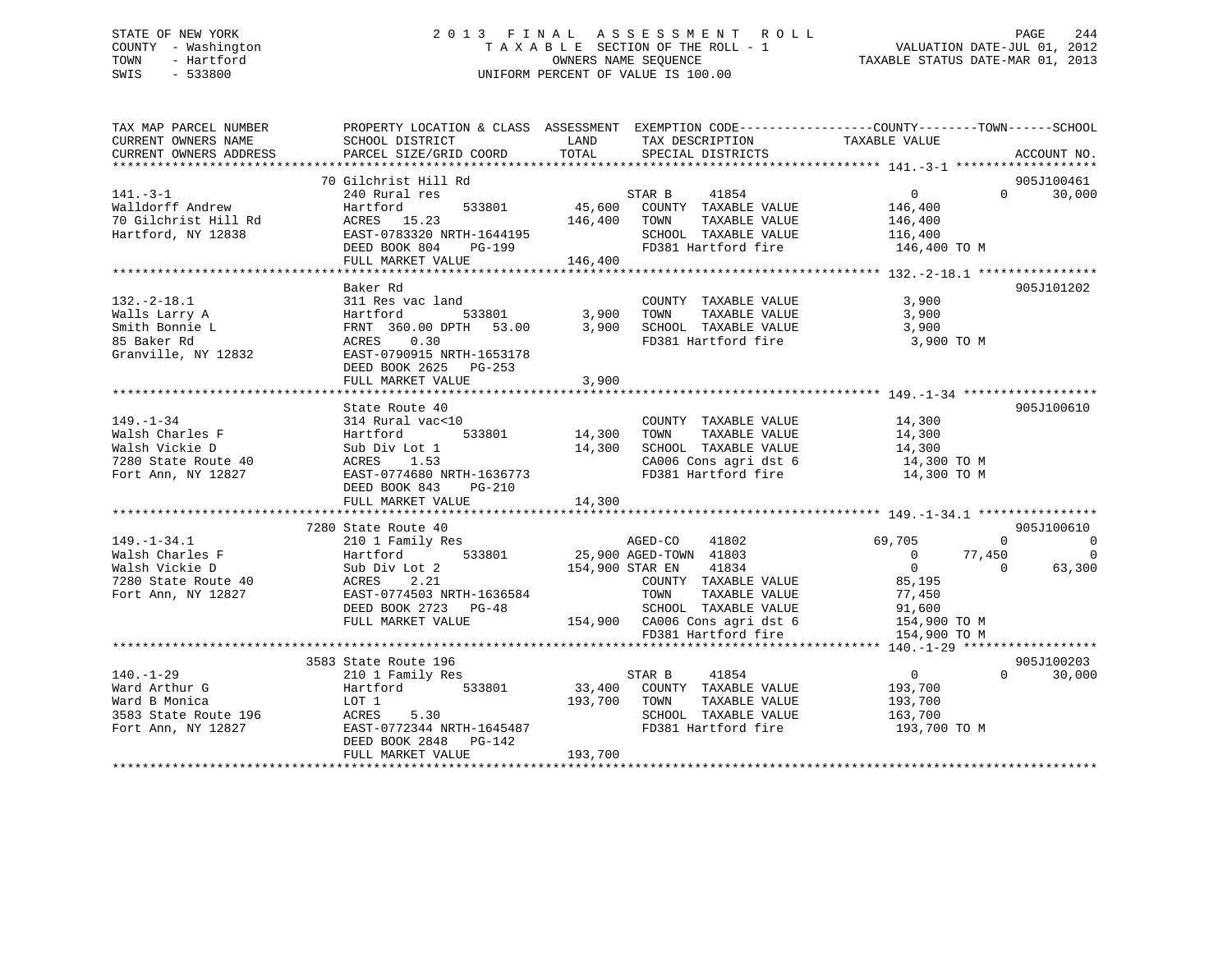# STATE OF NEW YORK 2 0 1 3 F I N A L A S S E S S M E N T R O L L PAGE 245 COUNTY - Washington T A X A B L E SECTION OF THE ROLL - 1 VALUATION DATE-JUL 01, 2012 TOWN - Hartford **TAXABLE STATUS DATE-MAR 01, 2013** OWNERS NAME SEQUENCE TAXABLE STATUS DATE-MAR 01, 2013 SWIS - 533800 UNIFORM PERCENT OF VALUE IS 100.00

| TAX MAP PARCEL NUMBER<br>CURRENT OWNERS NAME<br>CURRENT OWNERS ADDRESS                                                                 | PROPERTY LOCATION & CLASS ASSESSMENT EXEMPTION CODE----------------COUNTY-------TOWN-----SCHOOL<br>SCHOOL DISTRICT<br>PARCEL SIZE/GRID COORD                              | LAND<br>TOTAL              | TAX DESCRIPTION<br>SPECIAL DISTRICTS<br>SPECIAL DISTRICTS                                                                                                                                                                                                        |                                                                                                                      |                        | ACCOUNT NO.                                           |
|----------------------------------------------------------------------------------------------------------------------------------------|---------------------------------------------------------------------------------------------------------------------------------------------------------------------------|----------------------------|------------------------------------------------------------------------------------------------------------------------------------------------------------------------------------------------------------------------------------------------------------------|----------------------------------------------------------------------------------------------------------------------|------------------------|-------------------------------------------------------|
| $140.-1-29.1$<br>Ward Arthur G<br>Ward B Monica<br>3583 State Route 196<br>Fort Ann, NY 12827                                          | Eldridge Ln<br>314 Rural vac<10<br>Hartford 533801<br>LOT 2<br>ACRES 3.98<br>EAST-0772156 NRTH-1645140<br>DEED BOOK 2848 PG-142<br>FULL MARKET VALUE                      | 14,500<br>14,500           | COUNTY TAXABLE VALUE 14,500<br>TOWN<br>TAXABLE VALUE<br>14,500 SCHOOL TAXABLE VALUE<br>FD381 Hartford fire                                                                                                                                                       | 14,500<br>$14,500$<br>$14,500$<br>14,500 TO M                                                                        |                        |                                                       |
|                                                                                                                                        |                                                                                                                                                                           |                            |                                                                                                                                                                                                                                                                  |                                                                                                                      |                        |                                                       |
| $113. - 2 - 2$<br>Ward Charles S<br>671 County Route 17<br>Fort Ann, NY 12827                                                          | East Starbuck Ln OFF<br>322 Rural vac>10<br>533801<br>Hartford<br>$113. - 1 - 2$<br>ACRES 15.50<br>EAST-0775031 NRTH-1669271<br>DEED BOOK 455 PG-185<br>FULL MARKET VALUE | 10,000<br>10,000<br>10,000 | COUNTY TAXABLE VALUE<br>TAXABLE VALUE<br>TOWN<br>SCHOOL TAXABLE VALUE<br>CA007 Cons agri dst 7<br>FD381 Hartford fire 10,000 TO M                                                                                                                                | 10,000<br>10,000<br>10,000<br>10,000 TO M                                                                            |                        | 905J100629                                            |
|                                                                                                                                        |                                                                                                                                                                           |                            |                                                                                                                                                                                                                                                                  |                                                                                                                      |                        |                                                       |
| $113. - 2 - 4$<br>Ward Charles S<br>671 County Route 17<br>Fort Ann, NY 12827                                                          | 671 County Route 17<br>210 1 Family Res<br>Hartford<br>$113. - 1 - 4$<br>FRNT 150.00 DPTH 200.00<br>EAST-0779084 NRTH-1666913<br>DEED BOOK 669 PG-69<br>FULL MARKET VALUE | 112,700 STAR EN            | 41834<br>COUNTY TAXABLE VALUE<br>SCHOOL TAXABLE VALUE<br>SCHOOL TAXABLE VALUE<br>112,700 CA007 Cons agri dst 7 26,860<br>FD381 Hartford fire<br>112.700 TO M<br>112.700 TO M<br>112.700 TO M<br>112.700 TO M<br>112.700 TO M<br>112.700 TO M<br>2011.12.700 TO M | 56,350<br>$\overline{0}$<br>$\Omega$<br>56,350                                                                       | $\Omega$<br>$\Omega$   | 905J100661<br>56,350 0<br>22,540<br>63,300            |
|                                                                                                                                        |                                                                                                                                                                           |                            |                                                                                                                                                                                                                                                                  |                                                                                                                      |                        |                                                       |
| $141. - 1 - 44$<br>Ward Edward S<br>Ward Beth G<br>80 Rowe Hill Rd<br>Hartford, NY 12838<br>Hartford, NY 12838<br>DEED BOOK 725 PG-141 | 80 Rowe Hill Rd<br>280 Res Multiple<br>NRTH-1649808<br>PG-141<br>FULL MARKET VALUE                                                                                        | 240,600 TOWN               | STAR B<br>41854<br>53,800 COUNTY TAXABLE VALUE<br>TAXABLE VALUE<br>SCHOOL TAXABLE VALUE<br>CA007 Cons agri dst 7<br>240,600 FD381 Hartford fire                                                                                                                  | $\overline{0}$<br>240,600<br>240,600<br>210,600<br>240,600 TO M<br>240,600 TO M                                      | $\Omega$               | 905J100626<br>30,000                                  |
|                                                                                                                                        |                                                                                                                                                                           |                            |                                                                                                                                                                                                                                                                  |                                                                                                                      |                        |                                                       |
| $122. - 1 - 13.1$<br>Ward Hiram<br>392 Wright Rd<br>Fort Ann, NY 12827<br>MAY BE SUBJECT TO PAYMENT<br>UNDER AGDIST LAW TIL 2017       | 392 Wright Rd<br>240 Rural res<br>Hartford<br>533801<br>ACRES 257.00<br>EAST-0779406 NRTH-1660388<br>PG-1061<br>DEED BOOK 499<br>FULL MARKET VALUE                        | $345,900$ TOWN             | 34 PCT OF VALUE USED FOR EXEMPTION PURPOSES<br>AG DIST<br>41720<br>304,800 AGED-CO/TN 41801<br>345,900 AGED-SCH 41804<br>41834<br>STAR EN<br>COUNTY TAXABLE VALUE<br>TAXABLE VALUE<br>SCHOOL TAXABLE VALUE<br>CA007 Cons agri dst 7<br>175,296 EX                | 175,296 175,296<br>58,803 58,803<br>$\overline{0}$<br>$\overline{0}$<br>111,801<br>111,801<br>72,022<br>170,604 TO M | $\bigcirc$<br>$\Omega$ | 905J100704<br>175,296<br>$\sim$ 0<br>35,282<br>63,300 |
|                                                                                                                                        |                                                                                                                                                                           |                            | FD381 Hartford fire                                                                                                                                                                                                                                              | 345,900 TO M                                                                                                         |                        |                                                       |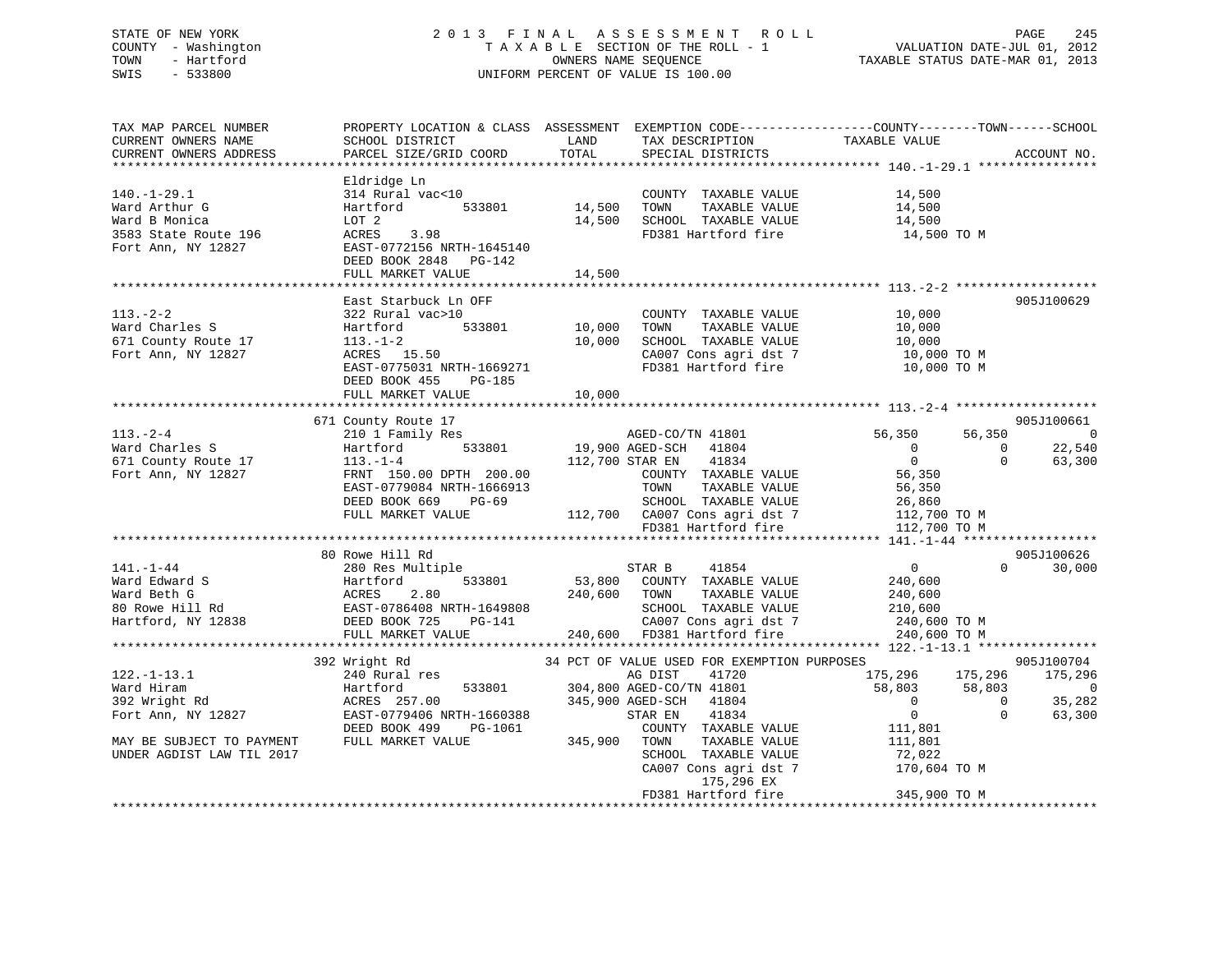# STATE OF NEW YORK 2 0 1 3 F I N A L A S S E S S M E N T R O L L PAGE 246 COUNTY - Washington T A X A B L E SECTION OF THE ROLL - 1 VALUATION DATE-JUL 01, 2012 TOWN - Hartford OWNERS NAME SEQUENCE TAXABLE STATUS DATE-MAR 01, 2013 SWIS - 533800 UNIFORM PERCENT OF VALUE IS 100.00

| TAX MAP PARCEL NUMBER<br>CURRENT OWNERS NAME<br>CURRENT OWNERS ADDRESS                                                                    | PROPERTY LOCATION & CLASS ASSESSMENT<br>SCHOOL DISTRICT<br>PARCEL SIZE/GRID COORD                                                                 | LAND<br>TOTAL              | TAX DESCRIPTION<br>SPECIAL DISTRICTS                                                                                                                                                 | EXEMPTION CODE-----------------COUNTY-------TOWN------SCHOOL<br>TAXABLE VALUE                                      | ACCOUNT NO.                |
|-------------------------------------------------------------------------------------------------------------------------------------------|---------------------------------------------------------------------------------------------------------------------------------------------------|----------------------------|--------------------------------------------------------------------------------------------------------------------------------------------------------------------------------------|--------------------------------------------------------------------------------------------------------------------|----------------------------|
| $122. - 1 - 13.3$<br>Ward Hiram<br>Ward Judith<br>392 Wright Rd<br>Fort Ann, NY 12827                                                     | Wright Rd<br>322 Rural vac>10<br>533801<br>Hartford<br>ACRES 11.75<br>EAST-0782155 NRTH-1657675<br>DEED BOOK 499<br>PG-1060<br>FULL MARKET VALUE  | 21,500<br>21,500<br>21,500 | COUNTY TAXABLE VALUE<br>TOWN<br>TAXABLE VALUE<br>SCHOOL TAXABLE VALUE<br>CA007 Cons agri dst 7                                                                                       | 21,500<br>21,500<br>21,500<br>21,500 TO M<br>FD381 Hartford fire 21,500 TO M                                       | 905J101314                 |
|                                                                                                                                           | 300 Wright Rd                                                                                                                                     |                            |                                                                                                                                                                                      |                                                                                                                    | 905J101228                 |
| $122. - 1 - 15.1$<br>Ward Hiram S Jr<br>Ward Carol<br>300 Wright Rd<br>Granville, NY 12832                                                | 270 Mfg housing<br>Hartford<br>533801<br>LOT 1<br>1.77<br>ACRES<br>EAST-0781449 NRTH-1657889<br>DEED BOOK 500<br>PG-582<br>FULL MARKET VALUE      | 25,900<br>74,100<br>74,100 | STAR B<br>41854<br>COUNTY TAXABLE VALUE<br>TOWN<br>TAXABLE VALUE<br>SCHOOL TAXABLE VALUE<br>CA007 Cons agri dst 7<br>FD381 Hartford fire                                             | $\overline{0}$<br>$\Omega$<br>74,100<br>74,100<br>44,100<br>74,100 TO M<br>74,100 TO M                             | 30,000                     |
|                                                                                                                                           | 304 Wright Rd                                                                                                                                     |                            |                                                                                                                                                                                      |                                                                                                                    |                            |
| $122. - 1 - 15.3$<br>Ward Hiram S Jr<br>300 Wright Rd<br>Granville, NY 12832                                                              | 270 Mfg housing<br>Hartford<br>533801<br>LOT 3<br>ACRES<br>1.78<br>EAST-0781616 NRTH-1657968<br>DEED BOOK 761<br>$PG-84$<br>FULL MARKET VALUE     | 13,000<br>30,000<br>30,000 | COUNTY TAXABLE VALUE<br>TAXABLE VALUE<br>TOWN<br>SCHOOL TAXABLE VALUE<br>CA007 Cons agri dst 7<br>FD381 Hartford fire                                                                | 30,000<br>30,000<br>30,000<br>30,000 TO M<br>30,000 TO M                                                           |                            |
|                                                                                                                                           | 1397 Baldwin Corners Rd                                                                                                                           |                            | 71 PCT OF VALUE USED FOR EXEMPTION PURPOSES                                                                                                                                          |                                                                                                                    | 905J100665                 |
| $121. - 4 - 7$<br>Ward Marilyn<br>1397 Baldwin Corners Rd<br>Fort Ann, NY 12827<br>MAY BE SUBJECT TO PAYMENT<br>UNDER AGDIST LAW TIL 2017 | 240 Rural res<br>533801<br>Hartford<br>$121. - 1 - 7$<br>ACRES 63.00<br>EAST-0768522 NRTH-1663947<br>DEED BOOK 406<br>PG-575<br>FULL MARKET VALUE | 208,700                    | AG DIST<br>41720<br>91,800 AGED-ALL 41800<br>208,700 STAR EN<br>41834<br>COUNTY TAXABLE VALUE<br>TAXABLE VALUE<br>TOWN<br>SCHOOL TAXABLE VALUE<br>CA007 Cons agri dst 7<br>34,233 EX | 34,233<br>34,233<br>74,089<br>74,089<br>$\overline{0}$<br>$\Omega$<br>100,378<br>100,378<br>37,078<br>174,467 TO M | 34,233<br>74,089<br>63,300 |
|                                                                                                                                           |                                                                                                                                                   |                            | FD381 Hartford fire                                                                                                                                                                  | 208,700 TO M<br>********************* 141.-3-10.2 ****************                                                 |                            |
| $141. - 3 - 10.2$<br>Ward R Kevin<br>Ward Elizabeth M                                                                                     | 71 Gilchrist Hill Ext<br>210 1 Family Res<br>533801<br>Hartford<br>3.96<br>ACRES                                                                  | 35,400<br>175,000          | STAR B<br>41854<br>COUNTY TAXABLE VALUE<br>TAXABLE VALUE<br>TOWN                                                                                                                     | $\overline{0}$<br>$\Omega$<br>175,000<br>175,000                                                                   | 905J100228<br>30,000       |
| 71 Gilchrist Hill Ext<br>Hartford, NY 12838                                                                                               | EAST-0784843 NRTH-1644609<br>DEED BOOK 709<br>PG-144<br>FULL MARKET VALUE                                                                         | 175,000                    | SCHOOL TAXABLE VALUE<br>FD381 Hartford fire                                                                                                                                          | 145,000<br>175,000 TO M                                                                                            |                            |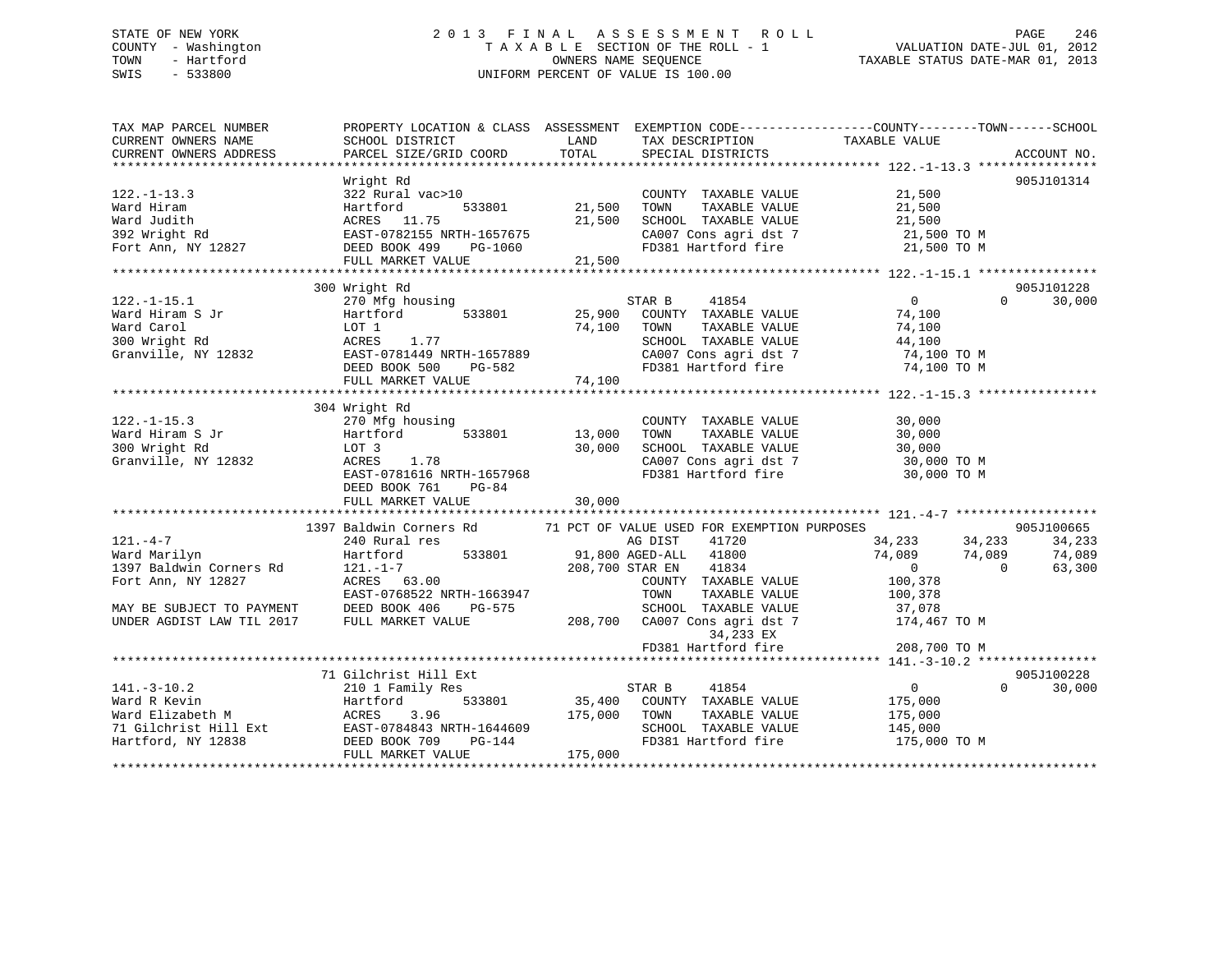| STATE OF NEW YORK   | 2013 FINAL ASSESSMENT ROLL         | 247<br>PAGE                      |
|---------------------|------------------------------------|----------------------------------|
| COUNTY - Washington | TAXABLE SECTION OF THE ROLL - 1    | VALUATION DATE-JUL 01, 2012      |
| TOWN<br>- Hartford  | OWNERS NAME SEOUENCE               | TAXABLE STATUS DATE-MAR 01, 2013 |
| - 533800<br>SWIS    | UNIFORM PERCENT OF VALUE IS 100.00 |                                  |

| TAX MAP PARCEL NUMBER                   | PROPERTY LOCATION & CLASS ASSESSMENT EXEMPTION CODE---------------COUNTY-------TOWN------SCHOOL                                               |              |                                                                                                                               |                                                                                                                                                                          |          |                          |
|-----------------------------------------|-----------------------------------------------------------------------------------------------------------------------------------------------|--------------|-------------------------------------------------------------------------------------------------------------------------------|--------------------------------------------------------------------------------------------------------------------------------------------------------------------------|----------|--------------------------|
| CURRENT OWNERS NAME                     | SCHOOL DISTRICT                                                                                                                               | LAND         | TAX DESCRIPTION                                                                                                               | TAXABLE VALUE                                                                                                                                                            |          |                          |
| CURRENT OWNERS ADDRESS                  | PARCEL SIZE/GRID COORD                                                                                                                        | TOTAL        | SPECIAL DISTRICTS                                                                                                             |                                                                                                                                                                          |          | ACCOUNT NO.              |
|                                         |                                                                                                                                               |              |                                                                                                                               |                                                                                                                                                                          |          |                          |
|                                         | 3499 State Route 196                                                                                                                          |              |                                                                                                                               |                                                                                                                                                                          |          | 905J100001               |
| $140. - 1 - 36$                         | 270 Mfg housing                                                                                                                               |              | 9 196<br>196<br>1971 1983 16,800 CW_DISBLD_ 41171<br>533801 26,800 CW_DISBLD_ 41171<br>69 400 AGED-CO 41802<br>11,798         |                                                                                                                                                                          | 6,940    | $\overline{\phantom{0}}$ |
| Washburn Gerald W Sr                    |                                                                                                                                               |              |                                                                                                                               |                                                                                                                                                                          | 3,470    | $\overline{0}$           |
| Washburn Marilla                        |                                                                                                                                               |              |                                                                                                                               |                                                                                                                                                                          |          | $\overline{0}$           |
| 3499 State Route 196                    | 270 Mfg housing<br>Hartford 533801<br>ACRES 3.00<br>EAST-0770669 NRTH-1644720<br>DEED BOOK 683 PG-90                                          |              | AGED-TOWN 41803<br>STAR EN 41834                                                                                              | $\begin{array}{ccc} & & 3,470 \\ -1,798 & & 0 \\ & & 0 & 17,697 \\ & & & 0 & \\ & & & & \\ & & & & \\ & & & & & \\ & & & & & \\ & & & & & \\ & & & & & & \\ \end{array}$ |          | $\overline{0}$           |
| Fort Ann, NY 12827                      |                                                                                                                                               |              |                                                                                                                               |                                                                                                                                                                          |          | 63,300                   |
|                                         | FULL MARKET VALUE                                                                                                                             |              | 69,400 COUNTY TAXABLE VALUE                                                                                                   | 47,192                                                                                                                                                                   |          |                          |
|                                         |                                                                                                                                               |              | TOWN                                                                                                                          | TAXABLE VALUE 41,293<br>TAXABLE VALUE 6,100                                                                                                                              |          |                          |
|                                         |                                                                                                                                               |              |                                                                                                                               |                                                                                                                                                                          |          |                          |
|                                         |                                                                                                                                               |              | SCHOOL TAXABLE VALUE 6,100<br>FD381 Hartford fire 69,400 TO M                                                                 |                                                                                                                                                                          |          |                          |
|                                         |                                                                                                                                               |              |                                                                                                                               |                                                                                                                                                                          |          |                          |
|                                         | 7401 State Route 40                                                                                                                           |              |                                                                                                                               |                                                                                                                                                                          |          | 905J100111               |
| $149. - 1 - 21$                         | 210 1 Family Res                                                                                                                              | STAR B       | 41854                                                                                                                         | $\overline{0}$                                                                                                                                                           | $\Omega$ | 30,000                   |
| Washburn Michael                        | Hartford                                                                                                                                      |              | 533801 19,900 COUNTY TAXABLE VALUE                                                                                            | 128,100                                                                                                                                                                  |          |                          |
| 7401 State Route 40                     | $\begin{tabular}{lllll} 744/286 & 556/183 & & 128,100 & TOWN \\ \texttt{FRNT} & 200.00 \texttt{ DPTH} & 150.00 & & & SCHOOL \\ \end{tabular}$ |              | TAXABLE VALUE                                                                                                                 | 128,100                                                                                                                                                                  |          |                          |
| Fort Ann, NY 12827                      |                                                                                                                                               |              | SCHOOL TAXABLE VALUE 98,100                                                                                                   |                                                                                                                                                                          |          |                          |
|                                         | EAST-0776131 NRTH-1639313                                                                                                                     |              | FD381 Hartford fire                                                                                                           | 128,100 TO M                                                                                                                                                             |          |                          |
|                                         | DEED BOOK 721<br>$PG-80$                                                                                                                      |              |                                                                                                                               |                                                                                                                                                                          |          |                          |
|                                         | FULL MARKET VALUE                                                                                                                             | 128,100      |                                                                                                                               |                                                                                                                                                                          |          |                          |
|                                         |                                                                                                                                               |              |                                                                                                                               |                                                                                                                                                                          |          |                          |
|                                         | 3876 State Route 196                                                                                                                          |              |                                                                                                                               |                                                                                                                                                                          |          |                          |
|                                         | 210 1 Family Res                                                                                                                              |              | STAR B 41854                                                                                                                  | $\overline{0}$                                                                                                                                                           | $\Omega$ | 30,000                   |
|                                         | Hartford 533801                                                                                                                               |              | 23,800 COUNTY TAXABLE VALUE                                                                                                   | 110,600                                                                                                                                                                  |          |                          |
|                                         |                                                                                                                                               | 110,600 TOWN |                                                                                                                               | TAXABLE VALUE 110,600                                                                                                                                                    |          |                          |
| Fort Ann, NY 12827                      | ACRES 1.20                                                                                                                                    |              | SCHOOL TAXABLE VALUE                                                                                                          | 80,600                                                                                                                                                                   |          |                          |
|                                         | EAST-0779465 NRTH-1645430                                                                                                                     |              | $\frac{30000 \text{ T}}{10000 \text{ T}}$ $\frac{30000 \text{ T}}{10000 \text{ T}}$ $\frac{30000 \text{ T}}{10000 \text{ T}}$ |                                                                                                                                                                          |          |                          |
|                                         | DEED BOOK 2372 PG-310                                                                                                                         |              | FD381 Hartford fire                                                                                                           | 110,600 TO M                                                                                                                                                             |          |                          |
|                                         | FULL MARKET VALUE                                                                                                                             | 110,600      |                                                                                                                               |                                                                                                                                                                          |          |                          |
|                                         |                                                                                                                                               |              |                                                                                                                               |                                                                                                                                                                          |          |                          |
|                                         | 8808 State Route 40                                                                                                                           |              |                                                                                                                               |                                                                                                                                                                          |          | 905J100372               |
| $114. - 1 - 10$                         | 210 1 Family Res                                                                                                                              |              | STAR B 41854                                                                                                                  | $\overline{0}$                                                                                                                                                           | $\Omega$ | 30,000                   |
| West Paul D Jr                          | Hartford                                                                                                                                      |              | $533801$ 21,300 COUNTY TAXABLE VALUE 165,600                                                                                  |                                                                                                                                                                          |          |                          |
| Nest family<br>8808 State Route 40      | FRNT 196.00 DPTH 180.00 165,600 TOWN                                                                                                          |              | TAXABLE VALUE                                                                                                                 | 165,600<br>135,600                                                                                                                                                       |          |                          |
| Fort Ann, NY 12827                      |                                                                                                                                               |              | SCHOOL TAXABLE VALUE                                                                                                          |                                                                                                                                                                          |          |                          |
|                                         | BANK 26<br>EAST-0791525 NRTH-1667561<br>DEED BOOK 2526 PG-285                                                                                 |              | CA007 Cons agri dst 7<br>ED201 Hartford fire                                                                                  | 165,600 ТО М<br>165,600 ТО М                                                                                                                                             |          |                          |
|                                         |                                                                                                                                               |              | FD381 Hartford fire                                                                                                           |                                                                                                                                                                          |          |                          |
|                                         | FULL MARKET VALUE                                                                                                                             | 165,600      |                                                                                                                               |                                                                                                                                                                          |          |                          |
|                                         |                                                                                                                                               |              |                                                                                                                               |                                                                                                                                                                          |          |                          |
|                                         | 20 Country Ln Ext                                                                                                                             |              |                                                                                                                               |                                                                                                                                                                          |          |                          |
| $122. - 1 - 35.3$                       | 210 1 Family Res                                                                                                                              |              | 41854<br>STAR B                                                                                                               | $\overline{0}$                                                                                                                                                           | $\Omega$ | 30,000                   |
| West Ronald                             | Hartford                                                                                                                                      |              | 533801 26,800 COUNTY TAXABLE VALUE                                                                                            |                                                                                                                                                                          |          |                          |
| West Karin                              | 2.00<br>ACRES                                                                                                                                 | 127,000      | TOWN<br>TAXABLE VALUE                                                                                                         | 127,000<br>127,000                                                                                                                                                       |          |                          |
|                                         |                                                                                                                                               |              | SCHOOL TAXABLE VALUE                                                                                                          | 97,000<br>127,000 TO M                                                                                                                                                   |          |                          |
| 20 Country Ln Ext<br>Fort Ann, NY 12827 | EAST-0770288 NRTH-1659844<br>DEED BOOK 1886 PG-349                                                                                            |              | CA007 Cons agri dst 7                                                                                                         |                                                                                                                                                                          |          |                          |
|                                         | FULL MARKET VALUE                                                                                                                             |              | 127,000 FD381 Hartford fire                                                                                                   | 127,000 TO M                                                                                                                                                             |          |                          |
|                                         |                                                                                                                                               |              |                                                                                                                               |                                                                                                                                                                          |          |                          |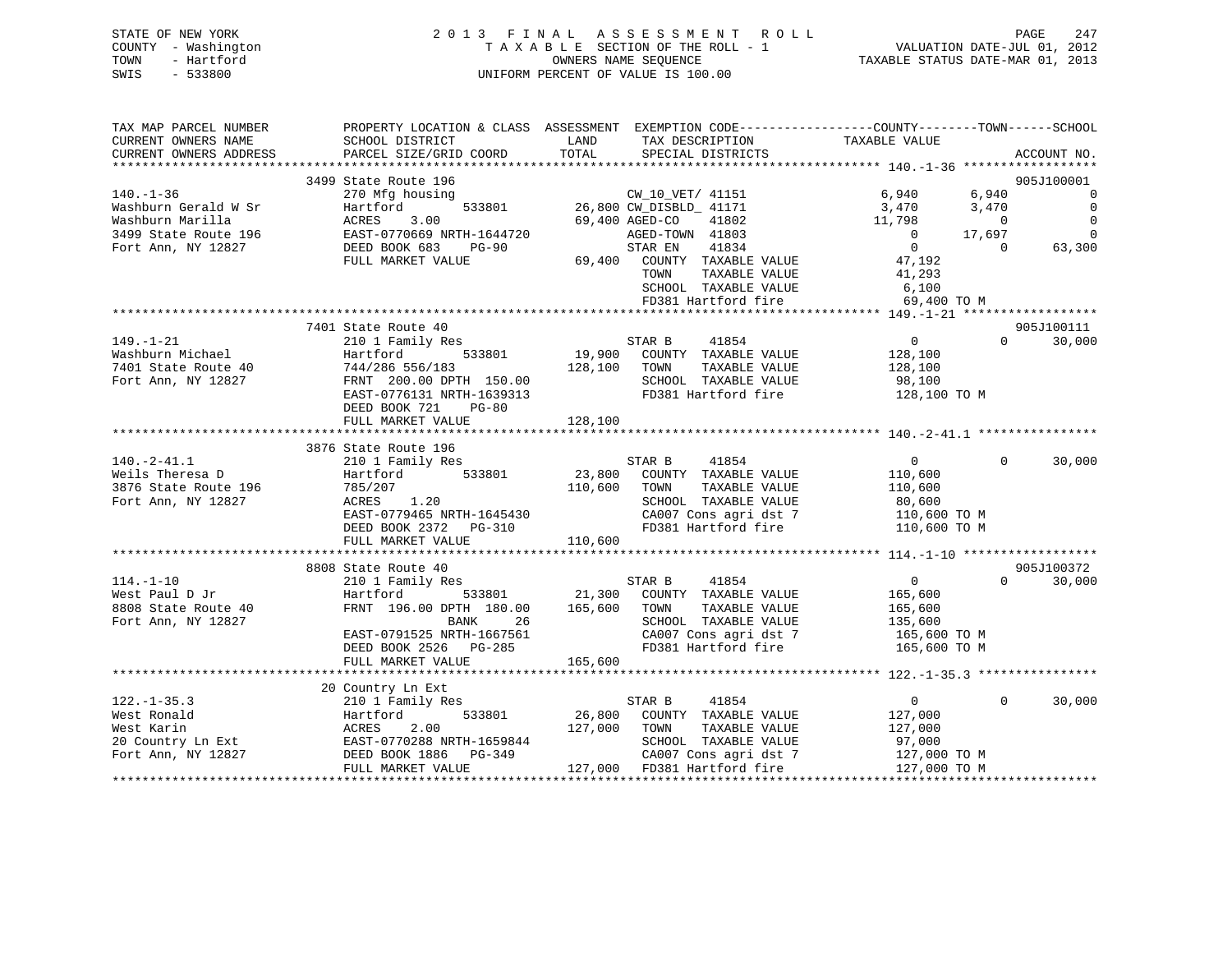# STATE OF NEW YORK 2 0 1 3 F I N A L A S S E S S M E N T R O L L PAGE 248 COUNTY - Washington T A X A B L E SECTION OF THE ROLL - 1 VALUATION DATE-JUL 01, 2012 TOWN - Hartford **TAXABLE STATUS DATE-MAR 01, 2013** OWNERS NAME SEQUENCE TAXABLE STATUS DATE-MAR 01, 2013 SWIS - 533800 UNIFORM PERCENT OF VALUE IS 100.00

| TAX MAP PARCEL NUMBER<br>CURRENT OWNERS NAME<br>CURRENT OWNERS ADDRESS                                                                                                                                                                                                                                                                                                                  | PROPERTY LOCATION & CLASS ASSESSMENT EXEMPTION CODE---------------COUNTY-------TOWN-----SCHOOL<br>SCHOOL DISTRICT<br>PARCEL SIZE/GRID COORD |              | LAND TAX DESCRIPTION<br>TOTAL SPECIAL DISTRICTS                                  | TAXABLE VALUE                                                          | ACCOUNT NO. |        |
|-----------------------------------------------------------------------------------------------------------------------------------------------------------------------------------------------------------------------------------------------------------------------------------------------------------------------------------------------------------------------------------------|---------------------------------------------------------------------------------------------------------------------------------------------|--------------|----------------------------------------------------------------------------------|------------------------------------------------------------------------|-------------|--------|
|                                                                                                                                                                                                                                                                                                                                                                                         |                                                                                                                                             |              |                                                                                  |                                                                        |             |        |
|                                                                                                                                                                                                                                                                                                                                                                                         | 3142 County Route 43                                                                                                                        |              |                                                                                  |                                                                        | 905J100093  |        |
| $\begin{tabular}{lllllllllllllllllllllll} \hline 148.-1-9 & 2101 Family Res & 533801 & 14,000 & 20UNTY TAXABLE VALUE \\ \hline 3142 County Route 43 & FRNT 115.00 DPTH 135.00 & 65,000 TOWN TAXABLE VALUE \\ \hline 537AR B & 41854 & 533801 & 14,000 COUNTY TAXABLE VALUE \\ \hline 70rt Ann, NY 12827 & EAST-0765356 NRTH-1637442 & SCHOOL TAXABLE VALUE \\ \hline & 5380KTH-1637442$ |                                                                                                                                             |              |                                                                                  | $\overline{0}$                                                         | $\Omega$    | 30,000 |
|                                                                                                                                                                                                                                                                                                                                                                                         |                                                                                                                                             |              |                                                                                  | 65,000                                                                 |             |        |
|                                                                                                                                                                                                                                                                                                                                                                                         |                                                                                                                                             |              | TAXABLE VALUE                                                                    | 65,000                                                                 |             |        |
|                                                                                                                                                                                                                                                                                                                                                                                         |                                                                                                                                             |              | SCHOOL TAXABLE VALUE 35,000                                                      |                                                                        |             |        |
|                                                                                                                                                                                                                                                                                                                                                                                         |                                                                                                                                             |              | FD381 Hartford fire                                                              | 65,000 TO M                                                            |             |        |
|                                                                                                                                                                                                                                                                                                                                                                                         | FULL MARKET VALUE                                                                                                                           | 65,000       |                                                                                  |                                                                        |             |        |
|                                                                                                                                                                                                                                                                                                                                                                                         |                                                                                                                                             |              |                                                                                  |                                                                        |             |        |
|                                                                                                                                                                                                                                                                                                                                                                                         | 85 North Rd                                                                                                                                 |              |                                                                                  |                                                                        | 905J100526  |        |
| $149. - 1 - 8$                                                                                                                                                                                                                                                                                                                                                                          | 210 1 Family Res                                                                                                                            |              | STAR B<br>41854                                                                  | $\overline{0}$                                                         | $\Omega$    | 30,000 |
|                                                                                                                                                                                                                                                                                                                                                                                         |                                                                                                                                             |              |                                                                                  |                                                                        |             |        |
|                                                                                                                                                                                                                                                                                                                                                                                         |                                                                                                                                             |              |                                                                                  |                                                                        |             |        |
|                                                                                                                                                                                                                                                                                                                                                                                         |                                                                                                                                             |              |                                                                                  |                                                                        |             |        |
| Wheeler Randy L<br>Wheeler Barbara A<br>Meeler Barbara A<br>Meeler Barbara A<br>ACRES 1.10<br>S5 North Rd<br>EAST-0773279 NRTH-1640994<br>EAST-0773279 NRTH-1640994<br>EAST-0773279 NRTH-1640994<br>DEED BOOK 929 PG-42<br>Ft Ann, NY 12827<br>FILI,                                                                                                                                    |                                                                                                                                             |              |                                                                                  |                                                                        |             |        |
|                                                                                                                                                                                                                                                                                                                                                                                         | FULL MARKET VALUE                                                                                                                           | 118,700      |                                                                                  |                                                                        |             |        |
|                                                                                                                                                                                                                                                                                                                                                                                         |                                                                                                                                             |              |                                                                                  |                                                                        |             |        |
|                                                                                                                                                                                                                                                                                                                                                                                         | 205 Townsend Rd                                                                                                                             |              |                                                                                  |                                                                        |             |        |
| $140. - 2 - 2.5$                                                                                                                                                                                                                                                                                                                                                                        | 210 1 Family Res                                                                                                                            |              | STAR B<br>41854                                                                  | $\overline{0}$                                                         | $\Omega$    | 30,000 |
|                                                                                                                                                                                                                                                                                                                                                                                         |                                                                                                                                             |              | 533801 24,300 COUNTY TAXABLE VALUE                                               | 199,400<br>199,400                                                     |             |        |
| White Charles D Jr<br>White Charles D Jr<br>White Deborah B MCRES 1.05 199,400<br>205 Townsend Rd EAST-0779346 NRTH-1649099<br>Hartford, NY 12838 DEED BOOK 903 PG-7<br>FIITL MARKET VALUE 199 400                                                                                                                                                                                      |                                                                                                                                             | 199,400 TOWN | TAXABLE VALUE                                                                    |                                                                        |             |        |
|                                                                                                                                                                                                                                                                                                                                                                                         |                                                                                                                                             |              | SCHOOL TAXABLE VALUE                                                             | 169,400                                                                |             |        |
|                                                                                                                                                                                                                                                                                                                                                                                         |                                                                                                                                             |              | 7 (2007 Cons agri dst 7 199,400 TO M<br>199,400 FD381 Hartford fire 199,400 TO M |                                                                        |             |        |
|                                                                                                                                                                                                                                                                                                                                                                                         | FULL MARKET VALUE                                                                                                                           |              |                                                                                  |                                                                        |             |        |
|                                                                                                                                                                                                                                                                                                                                                                                         |                                                                                                                                             |              |                                                                                  |                                                                        |             |        |
|                                                                                                                                                                                                                                                                                                                                                                                         | Blood St                                                                                                                                    |              |                                                                                  |                                                                        |             |        |
| $132 - 4 - 5.1$                                                                                                                                                                                                                                                                                                                                                                         | 311 Res vac land                                                                                                                            |              | COUNTY TAXABLE VALUE                                                             | 1,000                                                                  |             |        |
| White Deb                                                                                                                                                                                                                                                                                                                                                                               | 533801                                                                                                                                      | 1,000 TOWN   | TAXABLE VALUE                                                                    | 1,000                                                                  |             |        |
| Hartford<br>P/O Lot 3<br>FRNT 266.<br>251 EAST-07947<br>Gyori Liz                                                                                                                                                                                                                                                                                                                       |                                                                                                                                             |              | 1,000 SCHOOL TAXABLE VALUE 1,000<br>FD381 Hartford fire 1,000 TO M               |                                                                        |             |        |
| PO Box 494                                                                                                                                                                                                                                                                                                                                                                              | FRNT 266.00 DPTH 58.00                                                                                                                      |              |                                                                                  |                                                                        |             |        |
| Dorset, VT 05251                                                                                                                                                                                                                                                                                                                                                                        | EAST-0794770 NRTH-1653306                                                                                                                   |              |                                                                                  |                                                                        |             |        |
|                                                                                                                                                                                                                                                                                                                                                                                         | DEED BOOK 2527 PG-342                                                                                                                       |              |                                                                                  |                                                                        |             |        |
|                                                                                                                                                                                                                                                                                                                                                                                         | FULL MARKET VALUE                                                                                                                           | 1,000        |                                                                                  |                                                                        |             |        |
|                                                                                                                                                                                                                                                                                                                                                                                         |                                                                                                                                             |              |                                                                                  |                                                                        |             |        |
|                                                                                                                                                                                                                                                                                                                                                                                         | 7952 State Route 40                                                                                                                         |              |                                                                                  |                                                                        | 905J101239  |        |
| $141. - 1 - 34.1$                                                                                                                                                                                                                                                                                                                                                                       | 484 1 use sm bld                                                                                                                            |              | COUNTY TAXABLE VALUE                                                             | 111,200                                                                |             |        |
| White Debora B                                                                                                                                                                                                                                                                                                                                                                          | 533801                                                                                                                                      | 20,000 TOWN  | TAXABLE VALUE                                                                    | 111,200                                                                |             |        |
| Hartford<br>Ease 937/305<br>FRNT 375.00<br>205 Townsend Rd                                                                                                                                                                                                                                                                                                                              | Ease 937/305 211,200<br>FRNT 375.00 DPTH 203.00<br>EAST-0785046 NRTH-1649475                                                                |              | SCHOOL TAXABLE VALUE                                                             | 111,200                                                                |             |        |
| Hartford, NY 12838                                                                                                                                                                                                                                                                                                                                                                      |                                                                                                                                             |              |                                                                                  | CA007 Cons agri dst 7 111,200 TO M<br>FD381 Hartford fire 111,200 TO M |             |        |
|                                                                                                                                                                                                                                                                                                                                                                                         | DEED BOOK 775<br>$PG-13$                                                                                                                    |              |                                                                                  |                                                                        |             |        |
|                                                                                                                                                                                                                                                                                                                                                                                         | FULL MARKET VALUE                                                                                                                           | 111,200      |                                                                                  |                                                                        |             |        |
|                                                                                                                                                                                                                                                                                                                                                                                         |                                                                                                                                             |              |                                                                                  |                                                                        |             |        |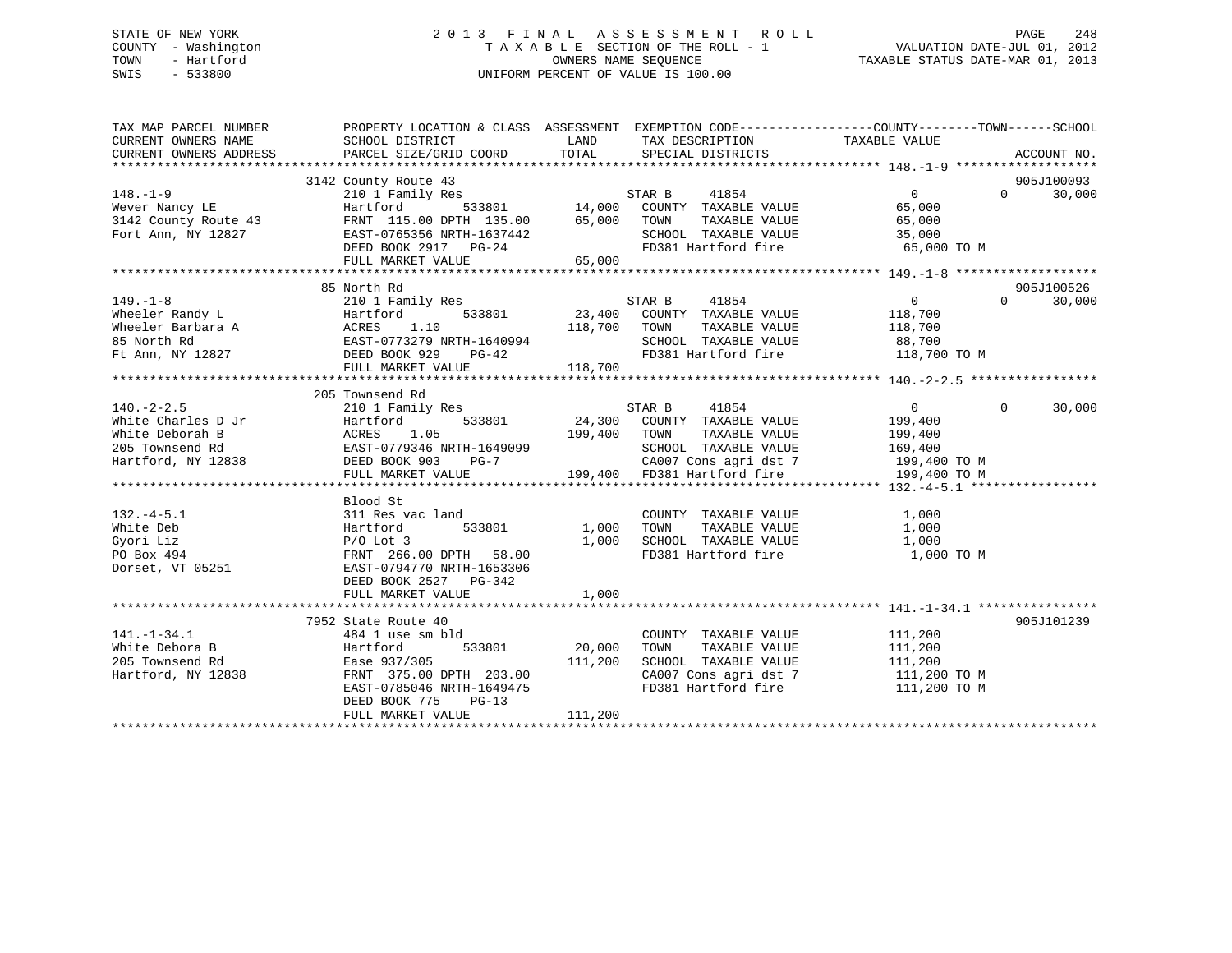# STATE OF NEW YORK 2 0 1 3 F I N A L A S S E S S M E N T R O L L PAGE 249 COUNTY - Washington T A X A B L E SECTION OF THE ROLL - 1 VALUATION DATE-JUL 01, 2012 TOWN - Hartford OWNERS NAME SEQUENCE TAXABLE STATUS DATE-MAR 01, 2013 SWIS - 533800 UNIFORM PERCENT OF VALUE IS 100.00

| TAX MAP PARCEL NUMBER<br>CURRENT OWNERS NAME                                            | PROPERTY LOCATION & CLASS ASSESSMENT EXEMPTION CODE---------------COUNTY-------TOWN-----SCHOOL<br>SCHOOL DISTRICT | LAND                                        | TAX DESCRIPTION                                                                                                                      | TAXABLE VALUE                                                        |          |                          |
|-----------------------------------------------------------------------------------------|-------------------------------------------------------------------------------------------------------------------|---------------------------------------------|--------------------------------------------------------------------------------------------------------------------------------------|----------------------------------------------------------------------|----------|--------------------------|
| CURRENT OWNERS ADDRESS                                                                  | PARCEL SIZE/GRID COORD                                                                                            | TOTAL                                       | SPECIAL DISTRICTS                                                                                                                    |                                                                      |          | ACCOUNT NO.              |
|                                                                                         | 212 Warren Rd                                                                                                     |                                             | 55 PCT OF VALUE USED FOR EXEMPTION PURPOSES                                                                                          |                                                                      |          | 905J100675               |
| $123. - 1 - 25$                                                                         | 240 Rural res                                                                                                     |                                             | CBT VET/TC 41131                                                                                                                     | 13,791 13,791                                                        |          | $\overline{0}$           |
| White Donna M LE                                                                        | 533801<br>Hartford                                                                                                | 54,000 DIS VET/TC 41141                     |                                                                                                                                      |                                                                      |          | $\overline{\phantom{0}}$ |
| White Charles L                                                                         |                                                                                                                   | 100,300 AGED-ALL 41800                      |                                                                                                                                      |                                                                      |          | 27,583                   |
| 212 Warren Rd                                                                           |                                                                                                                   | STAR EN                                     | 41834                                                                                                                                | $13,791$<br>$8,275$<br>$16,550$<br>$16,550$<br>$0$<br>$\overline{0}$ |          | 63,300                   |
| Fort Ann, NY 12827                                                                      | ACRES 30.10<br>EAST-0783354 NRTH-1659299<br>DEED BOOK 3203 PG-316                                                 |                                             | COUNTY TAXABLE VALUE                                                                                                                 | 61,684                                                               |          |                          |
|                                                                                         | FULL MARKET VALUE                                                                                                 | 100,300 TOWN                                | TAXABLE VALUE                                                                                                                        | 61,684                                                               |          |                          |
|                                                                                         |                                                                                                                   |                                             | ${\tt SCHOOD\quad} {\tt TAXABLE\ VALUE\quad} \qquad {\tt 9,417\atop \tt CAO07\ Cons\ agri\ dat\ 7\quad} \qquad {\tt 100,300\ TO\ M}$ |                                                                      |          |                          |
|                                                                                         |                                                                                                                   |                                             |                                                                                                                                      |                                                                      |          |                          |
|                                                                                         |                                                                                                                   |                                             | FD381 Hartford fire                                                                                                                  | 100,300 TO M                                                         |          |                          |
|                                                                                         |                                                                                                                   |                                             |                                                                                                                                      |                                                                      |          |                          |
|                                                                                         | 57 Cedar Ridge Way                                                                                                |                                             |                                                                                                                                      |                                                                      |          | 905J101154               |
| $122. - 1 - 53$                                                                         | 210 1 Family Res                                                                                                  | STAR B                                      | 41854                                                                                                                                | $\overline{0}$                                                       | $\Omega$ | 30,000                   |
| White Michael A III                                                                     | 533801<br>Hartford<br>Hartfo<br>ACRES                                                                             | 28,600                                      | COUNTY TAXABLE VALUE                                                                                                                 | 159,000                                                              |          |                          |
| White Erin A                                                                            | 9.56                                                                                                              | 159,000<br>TOWN                             | TAXABLE VALUE                                                                                                                        | 159,000                                                              |          |                          |
|                                                                                         |                                                                                                                   |                                             | SCHOOL TAXABLE VALUE                                                                                                                 | 129,000                                                              |          |                          |
|                                                                                         | 57 Cedar Ridge Way<br>Fort Ann, NY 12827<br>Fort Ann, NY 12827<br>FILL MARKET VALUE VALUE                         |                                             | CA007 Cons agri dst 7                                                                                                                | 159,000 TO M                                                         |          |                          |
|                                                                                         | FULL MARKET VALUE                                                                                                 |                                             | 159,000 FD381 Hartford fire                                                                                                          | 159,000 TO M                                                         |          |                          |
|                                                                                         |                                                                                                                   |                                             |                                                                                                                                      |                                                                      |          |                          |
| $132 - 2 - 1$                                                                           | State Route 40<br>322 Rural vac>10                                                                                |                                             | COUNTY TAXABLE VALUE                                                                                                                 | 41,200                                                               |          | 905J100366               |
| White Orin Jr                                                                           | Hartford                                                                                                          | 533801 41,200<br>TOWN                       | TAXABLE VALUE                                                                                                                        | 41,200                                                               |          |                          |
| 8642 State Route 40                                                                     | ACRES 16.72                                                                                                       | 41,200                                      | SCHOOL TAXABLE VALUE                                                                                                                 | 41,200                                                               |          |                          |
| Granville, NY 12832                                                                     | EAST-0789258 NRTH-1654930                                                                                         |                                             | FD381 Hartford fire                                                                                                                  | 41,200 TO M                                                          |          |                          |
|                                                                                         | DEED BOOK 651<br>PG-178                                                                                           |                                             |                                                                                                                                      |                                                                      |          |                          |
|                                                                                         | FULL MARKET VALUE                                                                                                 | 41,200                                      |                                                                                                                                      |                                                                      |          |                          |
|                                                                                         |                                                                                                                   |                                             |                                                                                                                                      |                                                                      |          |                          |
|                                                                                         | 90 Rowe Hill Rd                                                                                                   |                                             |                                                                                                                                      |                                                                      |          | 905J100494               |
| $141. - 1 - 45$                                                                         | 210 1 Family Res                                                                                                  |                                             |                                                                                                                                      |                                                                      |          | $\overline{0}$           |
| White Randy A                                                                           | 533801<br>Hartford                                                                                                | CBT VET/TC 41131<br>26,300 DIS VET/TC 41141 |                                                                                                                                      | 39,875 39,875<br>23,925 23,925                                       |          | $\overline{0}$           |
| White Suzanne M                                                                         | ACRES 1.88<br>EAST-0786482 NRTH-1650200                                                                           | 159,500 STAR B                              | 41854                                                                                                                                | $\overline{0}$                                                       | $\Omega$ | 30,000                   |
| 90 Rowe Hill Rd                                                                         |                                                                                                                   |                                             | COUNTY TAXABLE VALUE                                                                                                                 | 95,700                                                               |          |                          |
| Hartford, NY 12838                                                                      | DEED BOOK 1924 PG-203                                                                                             | TOWN                                        | TAXABLE VALUE                                                                                                                        | 95,700                                                               |          |                          |
|                                                                                         | FULL MARKET VALUE                                                                                                 |                                             | 159,500 SCHOOL TAXABLE VALUE                                                                                                         | 129,500                                                              |          |                          |
|                                                                                         |                                                                                                                   |                                             | CA007 Cons agri dst 7 159,500 TO M                                                                                                   |                                                                      |          |                          |
|                                                                                         |                                                                                                                   |                                             | FD381 Hartford fire                                                                                                                  | 159,500 TO M                                                         |          |                          |
|                                                                                         |                                                                                                                   |                                             |                                                                                                                                      |                                                                      |          |                          |
|                                                                                         | 27 Swamp Ln                                                                                                       |                                             |                                                                                                                                      |                                                                      |          |                          |
| $149. - 1 - 32.11$                                                                      | 240 Rural res                                                                                                     | STAR B                                      | 41854                                                                                                                                | $\overline{0}$                                                       | $\Omega$ | 30,000                   |
| White Scott A                                                                           | 533801<br>Hartford                                                                                                | 53,500                                      | COUNTY TAXABLE VALUE                                                                                                                 | 203,700                                                              |          |                          |
|                                                                                         |                                                                                                                   | 203,700<br>TOWN                             | TAXABLE VALUE                                                                                                                        | 203,700                                                              |          |                          |
|                                                                                         | EAST-0775699 NRTH-1637181                                                                                         |                                             | SCHOOL TAXABLE VALUE                                                                                                                 | 173,700                                                              |          |                          |
| White Billie Jo<br>27 Swamp Ln<br>Argyle, NY 12809<br>Argyle, NY 12809<br>DEED BOOK 840 | $PG-345$                                                                                                          |                                             | CA006 Cons agri dst 6                                                                                                                | 203,700 TO M                                                         |          |                          |
|                                                                                         | FULL MARKET VALUE                                                                                                 | 203,700 FD381 Hartford fire                 |                                                                                                                                      | 203,700 TO M                                                         |          |                          |
|                                                                                         |                                                                                                                   |                                             |                                                                                                                                      |                                                                      |          |                          |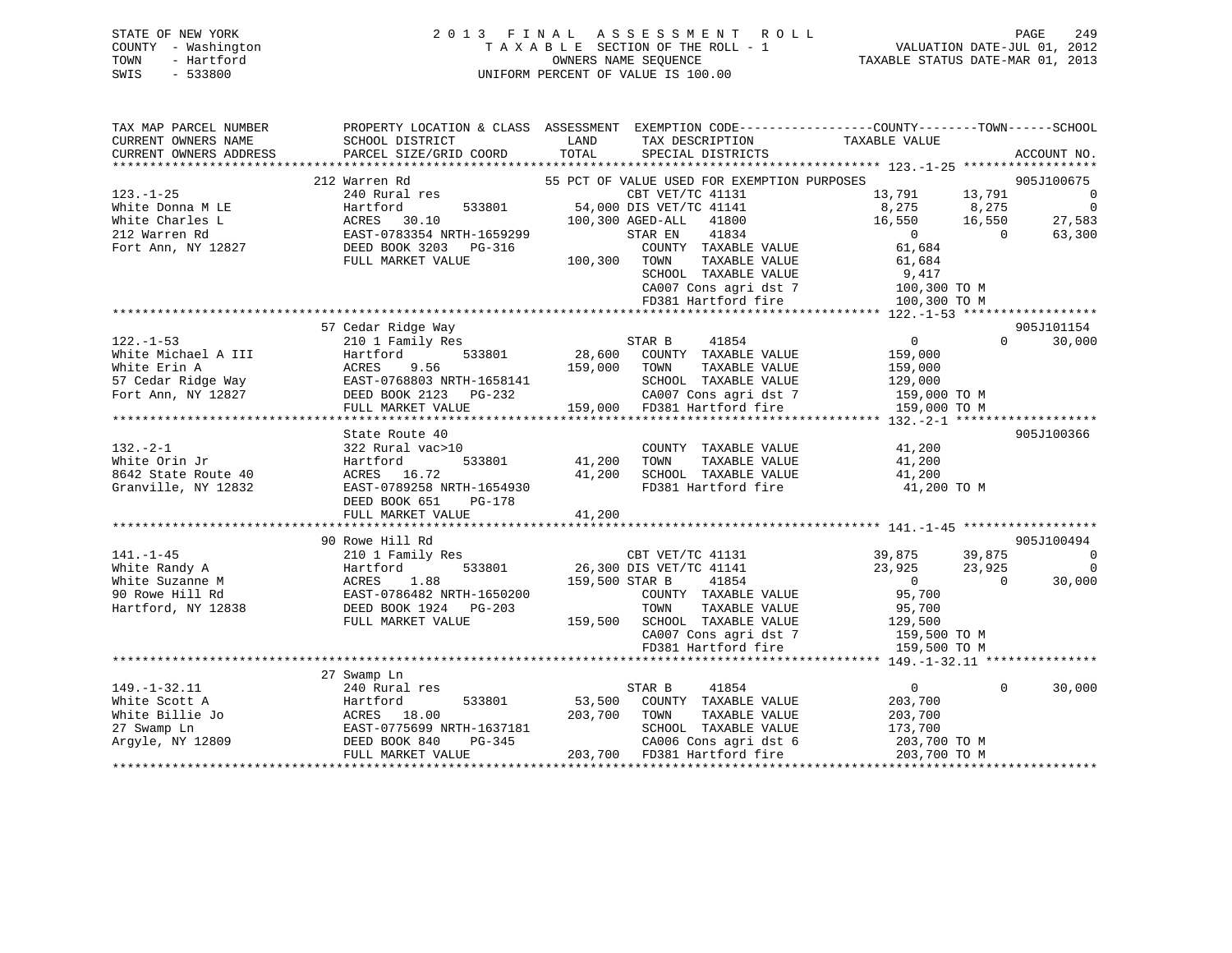# STATE OF NEW YORK 2 0 1 3 F I N A L A S S E S S M E N T R O L L PAGE 250 COUNTY - Washington T A X A B L E SECTION OF THE ROLL - 1 VALUATION DATE-JUL 01, 2012 TOWN - Hartford **TAXABLE STATUS DATE-MAR 01, 2013** SWIS - 533800 UNIFORM PERCENT OF VALUE IS 100.00

| TAX MAP PARCEL NUMBER<br>CURRENT OWNERS NAME<br>CURRENT OWNERS ADDRESS                                                                    | PROPERTY LOCATION & CLASS ASSESSMENT EXEMPTION CODE---------------COUNTY-------TOWN------SCHOOL<br>SCHOOL DISTRICT<br>PARCEL SIZE/GRID COORD                          | LAND<br>TOTAL                      | TAX DESCRIPTION<br>SPECIAL DISTRICTS                                                                                                                   | TAXABLE VALUE                                                                     | ACCOUNT NO.                       |
|-------------------------------------------------------------------------------------------------------------------------------------------|-----------------------------------------------------------------------------------------------------------------------------------------------------------------------|------------------------------------|--------------------------------------------------------------------------------------------------------------------------------------------------------|-----------------------------------------------------------------------------------|-----------------------------------|
| $140. - 2 - 35$<br>Whitney Carolyn G<br>Whitney James<br>1177 County Route 23 EAST-0781537 NRTH-1644595<br>Granville, NY 12832            | 7711 State Route 40<br>230 3 Family Res<br>Hartford<br>FRNT 100.00 DPTH 100.00<br>DEED BOOK 672<br>PG-216<br>FULL MARKET VALUE                                        | 533801 7,900<br>102,400<br>102,400 | COUNTY TAXABLE VALUE<br>TOWN<br>TAXABLE VALUE<br>SCHOOL TAXABLE VALUE<br>FD381 Hartford fire                                                           | 102,400<br>102,400<br>102,400<br>102,400 TO M                                     | 905J100038                        |
| $140. - 1 - 1.5$<br>Whitney Keith Allen<br>White Cheryl<br>278 Eldridge Ln<br>Fort Ann, NY 12827                                          | 278 Eldridge Ln<br>210 1 Family Res CW_10_VET/ 41151<br>Hartford<br>ACRES 1.00 BANK<br>EAST-0770139 NRTH-1649993<br>DEED BOOK 830 PG-82<br>FULL MARKET VALUE          | 533801 24,200 STAR B               | 41854<br>6 197,000 COUNTY TAXABLE VALUE<br>TOWN<br>TAXABLE VALUE<br>SCHOOL TAXABLE VALUE 167,000<br>197,000 FD381 Hartford fire                        | 8,000<br>8,000<br>$\overline{0}$<br>189,000<br>189,000<br>197,000 TO M            | $\mathbf 0$<br>30,000<br>$\Omega$ |
| $114. - 1 - 13$<br>Whitney Richard<br>Whitney Shirley<br>Morth Shirley<br>Box 140<br>North Granville, NY 12854<br>DEED BOOK 765           | State Route 40<br>314 Rural vac<10<br>533801<br>Hartford<br>EAST-0792720 NRTH-1666044<br>PG-67<br>FULL MARKET VALUE                                                   | 15,200<br>15,200<br>15,200         | COUNTY TAXABLE VALUE<br>TOWN<br>TAXABLE VALUE<br>SCHOOL TAXABLE VALUE<br>CA007 Cons agri dst 7<br>FD381 Hartford fire                                  | 15,200<br>15,200<br>15,200<br>15,200 TO M<br>15,200 TO M                          | 905J100238                        |
| $114. - 1 - 6$<br>Whitney Robert F<br>8007 State Route 40<br>Hartford, NY 12838<br>MAY BE SUBJECT TO PAYMENT<br>UNDER AGDIST LAW TIL 2017 | 8909 State Route 40<br>113 Cattle farm<br>533801<br>Hartford<br>ACRES 44.80<br>EAST-0790404 NRTH-1669819<br>DEED BOOK 3105 PG-333<br>FULL MARKET VALUE                | 72,000<br>144,500<br>144,500       | 41720<br>AG DIST<br>COUNTY TAXABLE VALUE<br>TAXABLE VALUE<br>TOWN<br>SCHOOL TAXABLE VALUE<br>CA007 Cons agri dst 7<br>31,540 EX<br>FD381 Hartford fire | 31,540<br>31,540<br>112,960<br>112,960<br>112,960<br>112,960 TO M<br>144,500 TO M | 905J100295<br>31,540              |
| $132.15 - 1 - 29$<br>Whitney Robert F<br>8007 State Route 40<br>Hartford, NY 12838                                                        | 73 Christian Hill Rd<br>210 1 Family Res<br>Hartford<br>533801<br>FRNT 95.00 DPTH 200.00<br>EAST-0785929 NRTH-1652516<br>DEED BOOK 827<br>PG-181<br>FULL MARKET VALUE | $15,900$<br>$35,900$<br>35,900     | COUNTY TAXABLE VALUE<br>TOWN<br>TAXABLE VALUE<br>SCHOOL TAXABLE VALUE<br>FD381 Hartford fire                                                           | 35,900<br>35,900<br>35,900<br>CA007 Cons agri dst 7 35,900 TO M<br>35,900 TO M    | 905J100080                        |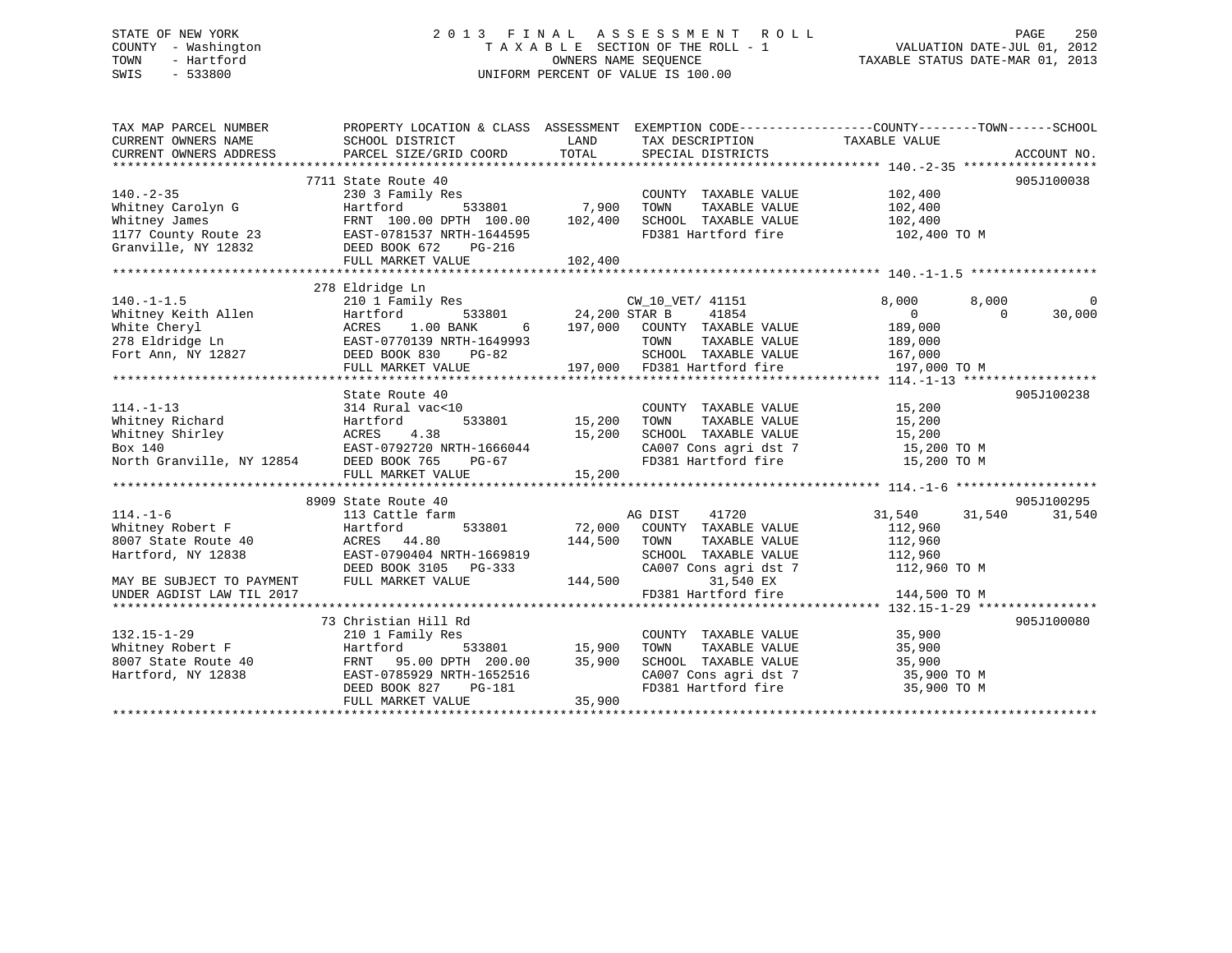# STATE OF NEW YORK 2 0 1 3 F I N A L A S S E S S M E N T R O L L PAGE 251 COUNTY - Washington T A X A B L E SECTION OF THE ROLL - 1 VALUATION DATE-JUL 01, 2012 TOWN - Hartford **TAXABLE STATUS DATE-MAR 01, 2013** SWIS - 533800 UNIFORM PERCENT OF VALUE IS 100.00

| TAX MAP PARCEL NUMBER<br>CURRENT OWNERS NAME<br>CURRENT OWNERS ADDRESS                     | PROPERTY LOCATION & CLASS ASSESSMENT<br>SCHOOL DISTRICT<br>PARCEL SIZE/GRID COORD                                                           | LAND<br>TAX DESCRIPTION<br>TOTAL<br>SPECIAL DISTRICTS                                                                                                         | EXEMPTION CODE-----------------COUNTY-------TOWN------SCHOOL<br>TAXABLE VALUE<br>ACCOUNT NO.       |
|--------------------------------------------------------------------------------------------|---------------------------------------------------------------------------------------------------------------------------------------------|---------------------------------------------------------------------------------------------------------------------------------------------------------------|----------------------------------------------------------------------------------------------------|
|                                                                                            |                                                                                                                                             |                                                                                                                                                               |                                                                                                    |
| $141. - 1 - 4.1$<br>Whitney Robert F                                                       | State Route 40<br>314 Rural vac<10<br>Hartford<br>533801                                                                                    | AG DIST<br>41720<br>7,500<br>COUNTY TAXABLE VALUE                                                                                                             | 4,772<br>4,772<br>4,772<br>2,728                                                                   |
| 8007 State Route 40<br>Hartford, NY 12838                                                  | 6.23<br>ACRES<br>EAST-0786013 NRTH-1650475                                                                                                  | 7,500<br>TOWN<br>TAXABLE VALUE<br>SCHOOL TAXABLE VALUE                                                                                                        | 2,728<br>2,728                                                                                     |
| MAY BE SUBJECT TO PAYMENT<br>UNDER AGDIST LAW TIL 2017                                     | DEED BOOK 1727 PG-332<br>FULL MARKET VALUE                                                                                                  | CA007 Cons agri dst 7<br>7,500<br>4,772 EX<br>FD381 Hartford fire                                                                                             | 2,728 TO M<br>7,500 TO M                                                                           |
|                                                                                            |                                                                                                                                             |                                                                                                                                                               |                                                                                                    |
|                                                                                            | 8009 State Route 40                                                                                                                         |                                                                                                                                                               | 905J100653                                                                                         |
| $141. - 1 - 6$<br>Whitney Robert F<br>8007 State Route 40<br>Hartford, NY 12838            | 411 Apartment<br>Hartford<br>533801<br>10 Apts<br>385/47 470/361<br>ACRES<br>1.50<br>EAST-0785620 NRTH-1650487<br>DEED BOOK 506<br>$PG-122$ | 41854<br>STAR B<br>39,300<br>COUNTY TAXABLE VALUE<br>298,300<br>TOWN<br>TAXABLE VALUE<br>SCHOOL TAXABLE VALUE<br>CA007 Cons agri dst 7<br>FD381 Hartford fire | $\Omega$<br>30,000<br>0<br>298,300<br>298,300<br>268,300<br>298,300 TO M<br>298,300 TO M           |
|                                                                                            | FULL MARKET VALUE                                                                                                                           | 298,300                                                                                                                                                       |                                                                                                    |
|                                                                                            |                                                                                                                                             |                                                                                                                                                               |                                                                                                    |
|                                                                                            | 18 Pope Hill Rd                                                                                                                             |                                                                                                                                                               | 905J101055                                                                                         |
| $149. - 1 - 29.2$<br>Wicks Leslie<br>Wicks Nicole<br>18 Pope Hill Rd                       | 210 1 Family Res<br>533801<br>Hartford<br>ACRES<br>2.70<br>EAST-0778087 NRTH-1633534                                                        | 41854<br>STAR B<br>27,500 COUNTY TAXABLE VALUE<br>191,300 TOWN<br>TAXABLE VALUE<br>SCHOOL TAXABLE VALUE                                                       | $\overline{0}$<br>30,000<br>$\Omega$<br>191,300<br>191,300<br>161,300                              |
| Argyle, NY 12809                                                                           | DEED BOOK 1971    PG-109<br>FULL MARKET VALUE                                                                                               | CA006 Cons agri dst 6<br>191,300 FD381 Hartford fire                                                                                                          | 191,300 TO M<br>191,300 TO M                                                                       |
|                                                                                            |                                                                                                                                             |                                                                                                                                                               |                                                                                                    |
|                                                                                            | 16 County Route 23                                                                                                                          |                                                                                                                                                               | 905J100679                                                                                         |
| $132.15 - 2 - 18$<br>Wilkins Robert<br>Wilkins Roberta<br>PO Box 102<br>Hartford, NY 12838 | 210 1 Family Res<br>533801<br>Hartford<br>84.00 DPTH 190.00<br>FRNT<br>EAST-0786207 NRTH-1651872<br>DEED BOOK 387<br>PG-691                 | WAR VET/TC 41121<br>14,300 STAR EN<br>41834<br>85,700<br>COUNTY TAXABLE VALUE<br>TOWN<br>TAXABLE VALUE<br>SCHOOL TAXABLE VALUE                                | 12,855<br>12,855<br>$\Omega$<br>$\overline{0}$<br>63,300<br>$\Omega$<br>72,845<br>72,845<br>22,400 |
|                                                                                            | FULL MARKET VALUE                                                                                                                           | 85,700 CA007 Cons agri dst 7<br>FD381 Hartford fire                                                                                                           | 85,700 TO M<br>85,700 TO M                                                                         |
|                                                                                            |                                                                                                                                             |                                                                                                                                                               |                                                                                                    |
| $142. - 1 - 44$                                                                            | 90 Camp A Way<br>260 Seasonal res                                                                                                           | COUNTY TAXABLE VALUE                                                                                                                                          | 905J100026<br>19,900                                                                               |
| Williams Bonnie E<br>13 Dayton Hill Rd<br>Middle Granville, NY 12849                       | 533801<br>Hartford<br>ACRES<br>2.36<br>EAST-0791026 NRTH-1646229                                                                            | 8,400<br>TAXABLE VALUE<br>TOWN<br>19,900<br>SCHOOL TAXABLE VALUE<br>FD381 Hartford fire                                                                       | 19,900<br>19,900<br>19,900 TO M                                                                    |
|                                                                                            | DEED BOOK 752<br>PG-204<br>FULL MARKET VALUE                                                                                                | 19,900                                                                                                                                                        |                                                                                                    |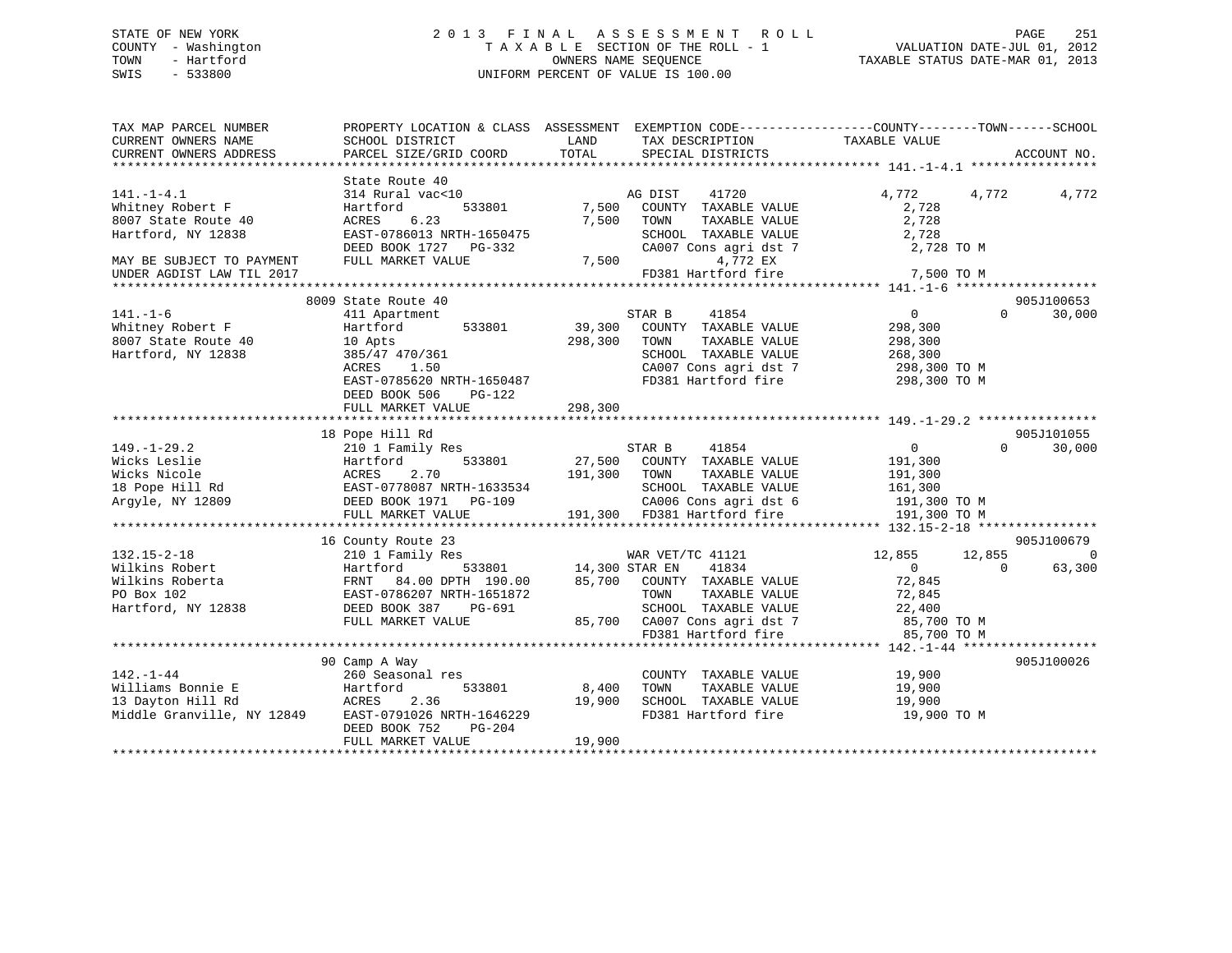# STATE OF NEW YORK 2 0 1 3 F I N A L A S S E S S M E N T R O L L PAGE 252 COUNTY - Washington T A X A B L E SECTION OF THE ROLL - 1 VALUATION DATE-JUL 01, 2012 TOWN - Hartford **TAXABLE STATUS DATE-MAR 01, 2013** SWIS - 533800 UNIFORM PERCENT OF VALUE IS 100.00

| TAX MAP PARCEL NUMBER<br>CURRENT OWNERS NAME                                                                                                                                                                                                    | PROPERTY LOCATION & CLASS ASSESSMENT<br>SCHOOL DISTRICT | LAND<br>TOTAL      | EXEMPTION CODE----------------COUNTY-------TOWN------SCHOOL<br>TAX DESCRIPTION TAXABLE VALUE<br>SPECIAL DISTRICTS |                                              | ACCOUNT NO.             |
|-------------------------------------------------------------------------------------------------------------------------------------------------------------------------------------------------------------------------------------------------|---------------------------------------------------------|--------------------|-------------------------------------------------------------------------------------------------------------------|----------------------------------------------|-------------------------|
|                                                                                                                                                                                                                                                 |                                                         |                    |                                                                                                                   |                                              |                         |
|                                                                                                                                                                                                                                                 | 28 Hayes Way                                            |                    |                                                                                                                   |                                              | 905J101238              |
| $132 - 2 - 38.5$                                                                                                                                                                                                                                | 210 1 Family Res                                        |                    | COUNTY TAXABLE VALUE                                                                                              | 86,000                                       |                         |
|                                                                                                                                                                                                                                                 |                                                         |                    | TOWN<br>TAXABLE VALUE                                                                                             | 86,000                                       |                         |
|                                                                                                                                                                                                                                                 |                                                         | 185 86,000         | SCHOOL TAXABLE VALUE 86,000                                                                                       |                                              |                         |
|                                                                                                                                                                                                                                                 |                                                         |                    |                                                                                                                   | FD381 Hartford fire 36,000 TO M              |                         |
| 132.-2-38.5<br>Williams Kristi<br>Williams Michael G<br>28 Hayes Way<br>Granville, NY 12832<br>PHIC MORES 4.00 BANK<br>28 Hayes Way<br>EAST-0789021 NRTH-1652067<br>CEED BOOK 2665<br>PENTLE MAPKET VALUE<br>PHIC MAPKET VALUE                  |                                                         |                    |                                                                                                                   |                                              |                         |
|                                                                                                                                                                                                                                                 | FULL MARKET VALUE                                       | 86,000             |                                                                                                                   |                                              |                         |
|                                                                                                                                                                                                                                                 |                                                         |                    |                                                                                                                   |                                              |                         |
| 123.-1-17<br>Williams Michael G<br>Williams Tami (ACRES 11.19 BANK 59<br>379 Gibbs Rd<br>Michael G<br>279 Gibbs Rd<br>Michael GAST-0788072 NRTH-1663412<br>DEED BOOK 589 PG-8<br>Michael Michael DEED BOOK 589 PG-8<br>Michael Michael DEED BOO | 379 Gibbs Rd                                            |                    | 85 PCT OF VALUE USED FOR EXEMPTION PURPOSES                                                                       | 90<br>$34,000$ $34,000$<br>$20,400$ $20,400$ | 905J100630              |
|                                                                                                                                                                                                                                                 |                                                         |                    | CBT VET/TC 41131<br>533801 37,700 DIS VET/TC 41141                                                                |                                              | $\overline{0}$          |
|                                                                                                                                                                                                                                                 |                                                         | 59 160,000 AG DIST |                                                                                                                   |                                              | $\overline{0}$<br>9,464 |
|                                                                                                                                                                                                                                                 |                                                         |                    | STAR B                                                                                                            | 41720 9,464 9,464                            | 30,000<br>$\sim$ 0      |
|                                                                                                                                                                                                                                                 |                                                         |                    | TAR B       41854<br>COUNTY   TAXABLE VALUE                                                                       | $0$<br>96,136                                |                         |
|                                                                                                                                                                                                                                                 |                                                         | 160,000 TOWN       |                                                                                                                   | TAXABLE VALUE 96,136                         |                         |
| MAY BE SUBJECT TO PAYMENT                                                                                                                                                                                                                       |                                                         |                    | SCHOOL TAXABLE VALUE 120,536                                                                                      |                                              |                         |
| UNDER AGDIST LAW TIL 2017                                                                                                                                                                                                                       |                                                         |                    |                                                                                                                   | CA007 Cons agri dst 7 150,536 TO M           |                         |
|                                                                                                                                                                                                                                                 |                                                         |                    | 9,464 EX                                                                                                          |                                              |                         |
|                                                                                                                                                                                                                                                 |                                                         |                    | FD381 Hartford fire                                                                                               | 160,000 TO M                                 |                         |
|                                                                                                                                                                                                                                                 |                                                         |                    |                                                                                                                   |                                              |                         |
|                                                                                                                                                                                                                                                 | 23 County Route 23                                      |                    |                                                                                                                   |                                              | 905J100486              |
| $132.15 - 1 - 22$                                                                                                                                                                                                                               | 210 1 Family Res                                        |                    | WAR VET/TC 41121 19,530 19,530                                                                                    |                                              | $\overline{0}$          |
| Williamson Bonnie L                                                                                                                                                                                                                             | Hartford                                                |                    | 533801 18,500 AGED-CO<br>41802                                                                                    | 5,534 0                                      | $\Omega$                |
| 23 County Route 23                                                                                                                                                                                                                              | FRNT 78.00 DPTH 332.00 130,200 AGED-TOWN 41803          |                    |                                                                                                                   | $0 \t 16,601$                                | $\Omega$                |
| Hartford, NY 12838                                                                                                                                                                                                                              | EAST-0786006 NRTH-1652185                               |                    | STAR EN                                                                                                           |                                              | 63,300<br>$\Omega$      |
|                                                                                                                                                                                                                                                 | DEED BOOK 746 PG-58                                     |                    |                                                                                                                   |                                              |                         |
|                                                                                                                                                                                                                                                 | FULL MARKET VALUE                                       | 130,200 TOWN       |                                                                                                                   | TAXABLE VALUE 94,069                         |                         |
|                                                                                                                                                                                                                                                 |                                                         |                    | SCHOOL TAXABLE VALUE 66,900<br>CA007 Cons agri dst 7 130,200 TO M<br>FD381 Hartford fire 130,200 TO M             |                                              |                         |
|                                                                                                                                                                                                                                                 |                                                         |                    |                                                                                                                   |                                              |                         |
|                                                                                                                                                                                                                                                 |                                                         |                    |                                                                                                                   |                                              |                         |
|                                                                                                                                                                                                                                                 |                                                         |                    |                                                                                                                   |                                              |                         |
|                                                                                                                                                                                                                                                 | 3456 State Route 196                                    |                    |                                                                                                                   |                                              | 905J100180              |
| $140. - 1 - 40$                                                                                                                                                                                                                                 | 210 1 Family Res                                        | 533801 14,300      | COUNTY TAXABLE VALUE<br>TAXABLE VALUE                                                                             | 125,000                                      |                         |
| Willig Michael<br>115 River St                                                                                                                                                                                                                  | Hartford                                                |                    | TOWN                                                                                                              | 125,000                                      |                         |
| Hudson Falls, NY 12839                                                                                                                                                                                                                          | FRNT 112.00 DPTH 142.00 125,000                         |                    | SCHOOL TAXABLE VALUE 125,000                                                                                      |                                              |                         |
|                                                                                                                                                                                                                                                 | EAST-0770117 NRTH-1643591<br>DEED BOOK 2333 PG-224      |                    |                                                                                                                   | FD381 Hartford fire 125,000 TO M             |                         |
|                                                                                                                                                                                                                                                 | FULL MARKET VALUE                                       | 125,000            |                                                                                                                   |                                              |                         |
|                                                                                                                                                                                                                                                 |                                                         |                    |                                                                                                                   |                                              |                         |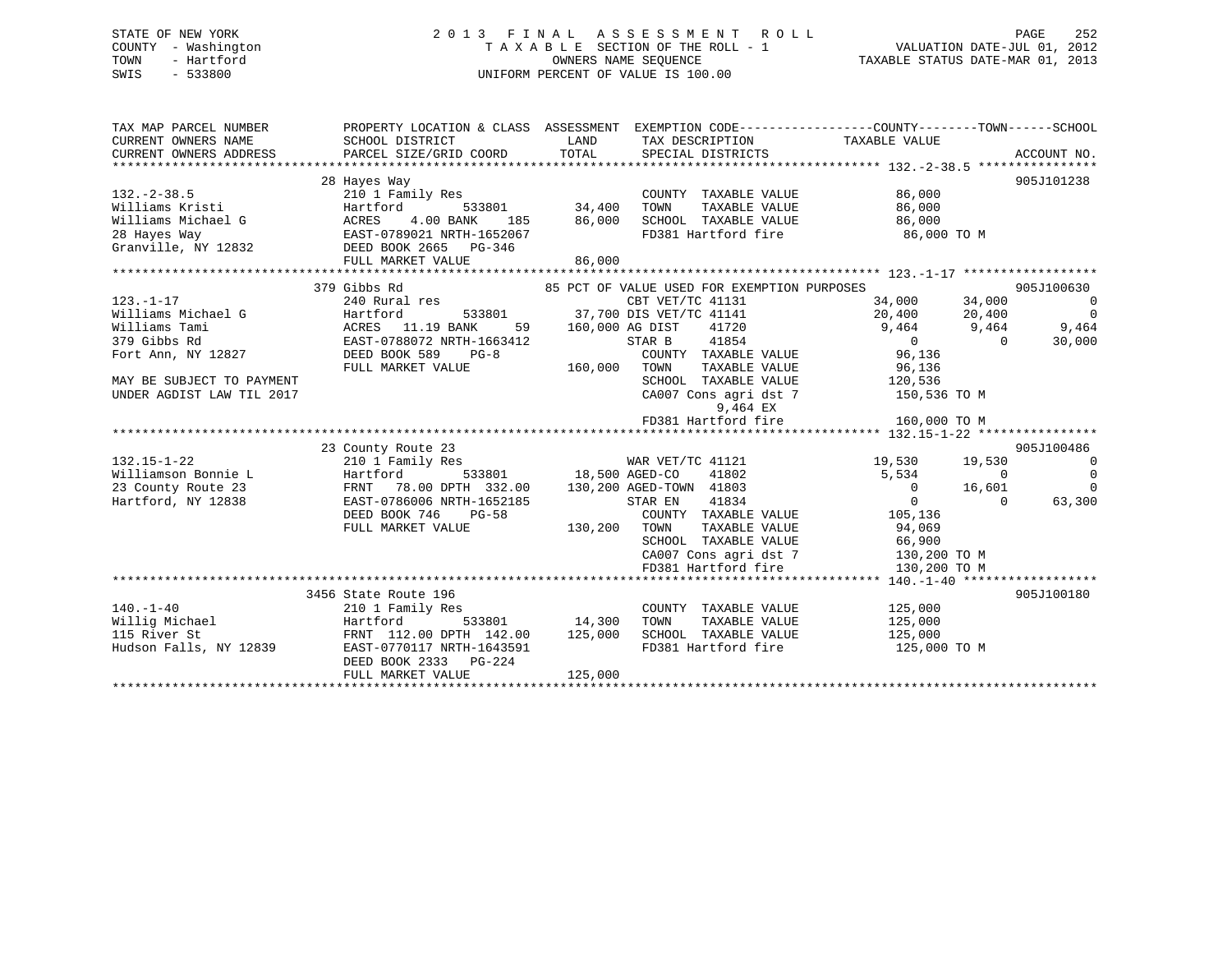# STATE OF NEW YORK 2 0 1 3 F I N A L A S S E S S M E N T R O L L PAGE 253 COUNTY - Washington T A X A B L E SECTION OF THE ROLL - 1 VALUATION DATE-JUL 01, 2012 TOWN - Hartford OWNERS NAME SEQUENCE TAXABLE STATUS DATE-MAR 01, 2013 SWIS - 533800 UNIFORM PERCENT OF VALUE IS 100.00

| TAX MAP PARCEL NUMBER<br>CURRENT OWNERS NAME<br>CURRENT OWNERS ADDRESS                                                         | PROPERTY LOCATION & CLASS ASSESSMENT EXEMPTION CODE---------------COUNTY-------TOWN------SCHOOL<br>SCHOOL DISTRICT<br>PARCEL SIZE/GRID COORD                            | LAND<br>TOTAL           | TAX DESCRIPTION<br>SPECIAL DISTRICTS                                                                                                                                        | TAXABLE VALUE                                                                       |                                | ACCOUNT NO.                                               |
|--------------------------------------------------------------------------------------------------------------------------------|-------------------------------------------------------------------------------------------------------------------------------------------------------------------------|-------------------------|-----------------------------------------------------------------------------------------------------------------------------------------------------------------------------|-------------------------------------------------------------------------------------|--------------------------------|-----------------------------------------------------------|
|                                                                                                                                |                                                                                                                                                                         |                         |                                                                                                                                                                             |                                                                                     |                                |                                                           |
| $151. - 2 - 4.7$<br>Willis Richard<br>3152 State Rte 4<br>Hudson Falls, NY 12839                                               | 1661 Burch Rd<br>323 Vacant rural<br>Hartford<br>533801<br>ACRES 75.80<br>EAST-0794687 NRTH-1640171<br>DEED BOOK 3073 PG-96                                             | 98,200<br>98,200        | AG DIST<br>41720<br>COUNTY TAXABLE VALUE<br>TOWN<br>TAXABLE VALUE<br>SCHOOL TAXABLE VALUE<br>CA008 Cons agri dst 8                                                          | 42,259 42,259<br>55,941<br>55,941<br>55,941<br>55,941 TO M                          |                                | 42,259                                                    |
| MAY BE SUBJECT TO PAYMENT<br>UNDER AGDIST LAW TIL 2017                                                                         | FULL MARKET VALUE                                                                                                                                                       |                         | 42,259 EX<br>98,200<br>FD381 Hartford fire                                                                                                                                  | 98,200 TO M                                                                         |                                |                                                           |
|                                                                                                                                |                                                                                                                                                                         |                         |                                                                                                                                                                             |                                                                                     |                                |                                                           |
| $149. - 1 - 49$<br>Wilson Guy R<br>Wilson Shaun M<br>RD <sub>2</sub><br>Granville, NY 12832                                    | Russell Ln OFF<br>314 Rural vac<10<br>533801<br>Hartford<br>5.00<br>ACRES<br>EAST-0771206 NRTH-1636357<br>DEED BOOK 560<br>PG-286<br>FULL MARKET VALUE                  | 3,300<br>3,300<br>3,300 | COUNTY TAXABLE VALUE<br>TOWN<br>TAXABLE VALUE<br>SCHOOL TAXABLE VALUE<br>FD381 Hartford fire                                                                                | 3,300<br>3,300<br>3,300<br>3,300 TO M                                               |                                | 905J100682                                                |
|                                                                                                                                |                                                                                                                                                                         |                         |                                                                                                                                                                             |                                                                                     |                                |                                                           |
| $123. - 1 - 14$<br>Wilson Joshua L<br>Williams Kristi L<br>8311 State Route 40<br>Granville, NY 12832                          | 8311 State Route 40<br>210 1 Family Res<br>Hartford<br>533801<br>Sub Div Lot 3<br>ACRES 1.33<br>EAST-0789620 NRTH-1657090<br>DEED BOOK 3133 PG-293<br>FULL MARKET VALUE | 129,500<br>129,500      | STAR B<br>41854<br>24,100 COUNTY TAXABLE VALUE<br>TAXABLE VALUE<br>TOWN<br>SCHOOL TAXABLE VALUE<br>CA007 Cons agri dst 7<br>FD381 Hartford fire                             | $\overline{0}$<br>129,500<br>129,500<br>99,500<br>129,500 TO M<br>129,500 TO M      | $\Omega$                       | 905J100625<br>30,000                                      |
|                                                                                                                                |                                                                                                                                                                         |                         |                                                                                                                                                                             |                                                                                     |                                |                                                           |
| $114. - 1 - 15$<br>Wilson Lee M<br>587 Warren Rd<br>Ft Ann, NY 12827<br>MAY BE SUBJECT TO PAYMENT<br>UNDER AGDIST LAW TIL 2017 | 587 Warren Rd<br>112 Dairy farm<br>533801<br>Hartford<br>ACRES 213.40<br>EAST-0790945 NRTH-1666109<br>DEED BOOK 479<br>PG-137<br>FULL MARKET VALUE                      | 262,700 STAR B          | AG DIST<br>41720<br>41854<br>347,700 COUNTY TAXABLE VALUE<br>TOWN<br>TAXABLE VALUE<br>SCHOOL TAXABLE VALUE<br>347,700 CA007 Cons agri dst 7<br>143,828 EX                   | 143,828<br>$\overline{0}$<br>203,872<br>203,872<br>173,872<br>203,872 TO M          | 143,828<br>$\Omega$            | 905J100480<br>143,828<br>30,000                           |
|                                                                                                                                |                                                                                                                                                                         |                         | FD381 Hartford fire                                                                                                                                                         | 347,700 TO M                                                                        |                                |                                                           |
|                                                                                                                                |                                                                                                                                                                         |                         |                                                                                                                                                                             |                                                                                     |                                |                                                           |
| $149. - 1 - 26.1$<br>Winch Charles LE<br>Boucher Brian D<br>78 Winch Way<br>Argyle, NY 12809                                   | 78 Winch Way<br>210 1 Family Res<br>533801<br>Hartford<br>7.80<br>ACRES<br>EAST-0780504 NRTH-1636459<br>DEED BOOK 931<br>PG-238<br>FULL MARKET VALUE                    |                         | AGED-CO/TN 41801<br>27,600 AGED-SCH 41804<br>35,400 STAR EN<br>41834<br>COUNTY TAXABLE VALUE<br>TOWN<br>TAXABLE VALUE<br>35,400 SCHOOL TAXABLE VALUE<br>FD381 Hartford fire | 17,700<br>$\Omega$<br>$\overline{0}$<br>17,700<br>17,700<br>$\Omega$<br>35,400 TO M | 17,700<br>$\Omega$<br>$\Omega$ | 905J100077<br>$\overline{\phantom{0}}$<br>7,080<br>28,320 |
|                                                                                                                                |                                                                                                                                                                         |                         |                                                                                                                                                                             |                                                                                     |                                |                                                           |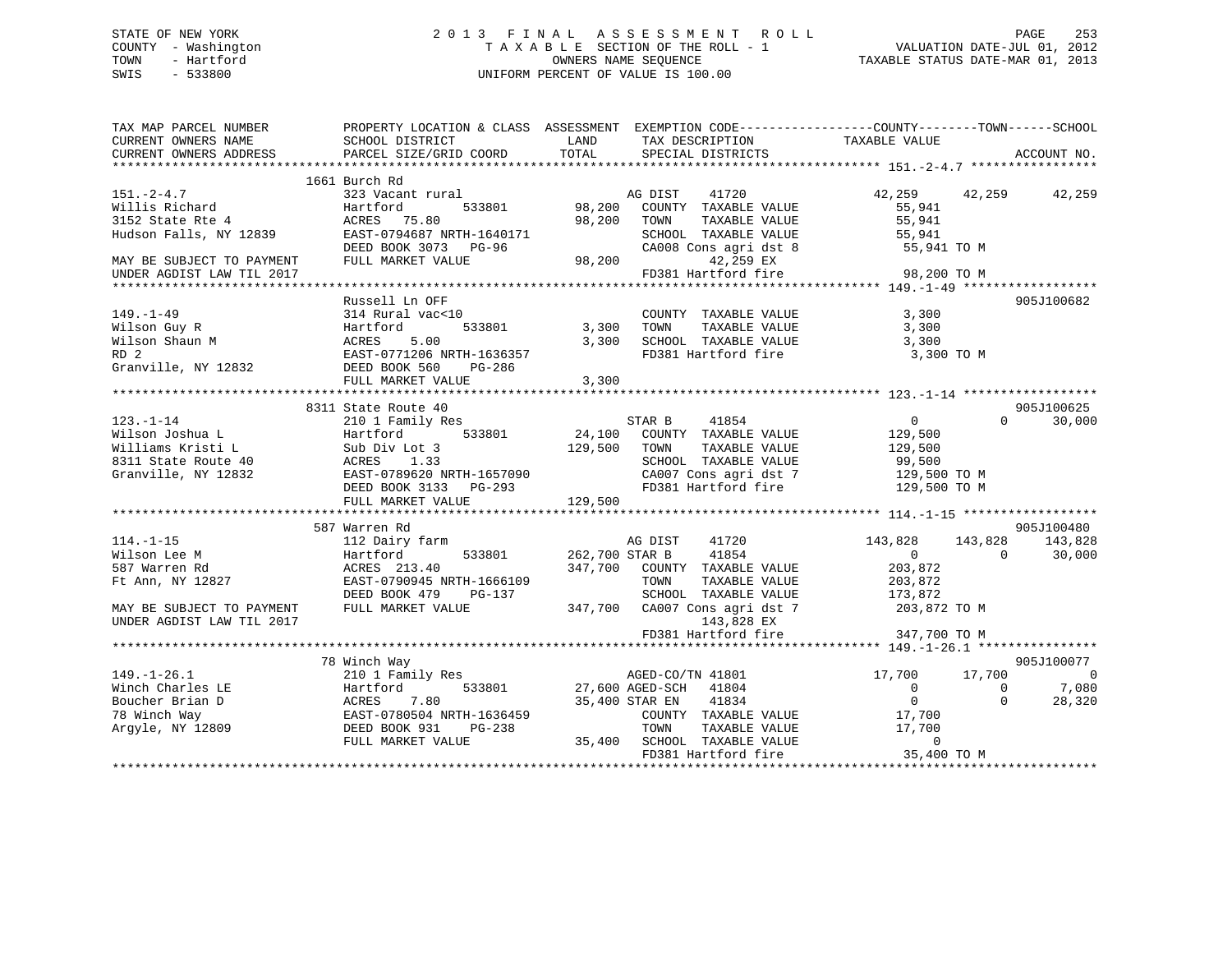# STATE OF NEW YORK 2 0 1 3 F I N A L A S S E S S M E N T R O L L PAGE 254 COUNTY - Washington T A X A B L E SECTION OF THE ROLL - 1 VALUATION DATE-JUL 01, 2012 TOWN - Hartford **TAXABLE STATUS DATE-MAR 01, 2013** SWIS - 533800 UNIFORM PERCENT OF VALUE IS 100.00

| TAX MAP PARCEL NUMBER<br>CURRENT OWNERS NAME                                                                                                         | SCHOOL DISTRICT                                                                                                                                                                                                                                                         | LAND<br>TAX DESCRIPTION                                                                                                                                                                                                                                                                   | PROPERTY LOCATION & CLASS ASSESSMENT EXEMPTION CODE---------------COUNTY-------TOWN-----SCHOOL<br>TAXABLE VALUE                              |                                            |
|------------------------------------------------------------------------------------------------------------------------------------------------------|-------------------------------------------------------------------------------------------------------------------------------------------------------------------------------------------------------------------------------------------------------------------------|-------------------------------------------------------------------------------------------------------------------------------------------------------------------------------------------------------------------------------------------------------------------------------------------|----------------------------------------------------------------------------------------------------------------------------------------------|--------------------------------------------|
| CURRENT OWNERS ADDRESS                                                                                                                               | PARCEL SIZE/GRID COORD                                                                                                                                                                                                                                                  | TOTAL<br>SPECIAL DISTRICTS                                                                                                                                                                                                                                                                |                                                                                                                                              | ACCOUNT NO.                                |
| $141. - 3 - 18$                                                                                                                                      | Gilchrist Hill Ext<br>311 Res vac land                                                                                                                                                                                                                                  | COUNTY TAXABLE VALUE                                                                                                                                                                                                                                                                      | 1,000                                                                                                                                        | 905J100195                                 |
| Winchell George<br>1335 County Route 23<br>Granville, NY 12832                                                                                       | Hartford<br>FRNT 167.00 DPTH 138.00 1,000<br>EAST-0784628 NRTH-1643513<br>DEED BOOK 749<br>PG-292                                                                                                                                                                       | 533801 1,000<br>TOWN<br>SCHOOL TAXABLE VALUE<br>FD381 Hartford fire                                                                                                                                                                                                                       | 1,000<br>TAXABLE VALUE<br>1,000<br>1,000 TO M                                                                                                |                                            |
|                                                                                                                                                      | FULL MARKET VALUE                                                                                                                                                                                                                                                       | 1,000                                                                                                                                                                                                                                                                                     |                                                                                                                                              |                                            |
|                                                                                                                                                      | 319 Shine Hill Rd                                                                                                                                                                                                                                                       |                                                                                                                                                                                                                                                                                           |                                                                                                                                              | 905J100683                                 |
| $149. - 1 - 14$                                                                                                                                      | 210 1 Family Res<br>$533801$ /459<br>Winchell Harold Martford 533801 24,000<br>Winchell Beatrice 463/216 480/459 134,400<br>319 Shine Hill Rd FRNT 250.00 DPTH 170.00<br>Fort Ann, NY 12827 EAST-0774637 NRTH-1638611<br>FULL MARKET VALUE 134,400<br>FULL MARKET VALUE | 41834<br>STAR EN<br>$24,000$ $24,000$ $72.1034$ $72.100$ $72.100$ $72.100$ $72.100$ $72.100$ $72.100$ $72.100$ $72.100$ $72.100$ $72.100$ $72.100$ $72.100$ $72.100$ $72.100$ $72.100$ $72.100$ $72.100$ $72.100$ $72.100$ $72.100$ $72.100$ $72.$<br>TOWN<br>134,400 FD381 Hartford fire | $\overline{0}$<br>134,400<br>134,400<br>TAXABLE VALUE<br>SCHOOL TAXABLE VALUE $71,100$<br>CA007 Cons agri dst 7 134,400 TO M<br>134,400 TO M | $0 \qquad \qquad$<br>63,300                |
|                                                                                                                                                      | 1355 Baldwin Corners Rd                                                                                                                                                                                                                                                 |                                                                                                                                                                                                                                                                                           |                                                                                                                                              |                                            |
| $121. -4 - 5.6$<br>Winfield Peter M<br>Winfield Alice H<br>PO Box 31<br>Hartford, NY 12838<br>MAY BE SUBJECT TO PAYMENT<br>UNDER RPTL480A UNTIL 2022 | 240 Rural res<br>Fort Ann<br>532802<br>928/225<br>Forest Tax 2305/134(1/200<br>$121. - 1 - 5.6$<br>ACRES 145.87<br>EAST-0766141 NRTH-1663234<br>DEED BOOK 922<br>PG-204<br>FULL MARKET VALUE                                                                            | 41854<br>STAR B<br>178,800 FOR 480A 47460<br>407,600 COUNTY TAXABLE VALUE<br>TOWN<br>SCHOOL TAXABLE VALUE<br>FD381 Hartford fire<br>407,600                                                                                                                                               | $\Omega$<br>52,000<br>355,600<br>TAXABLE VALUE<br>355,600<br>325,600<br>407,600 TO M                                                         | 30,000<br>$\mathbf{0}$<br>52,000<br>52,000 |
| $149. - 1 - 10.1$<br>Winn Stephen C<br>Winn Sandra A<br>241 Shine Hill Rd<br>Fort Ann, NY 12827                                                      | 241 Shine Hill Rd<br>240 Rural res<br>533801<br>Hartford<br>850/10<br>ACRES 19.70<br>EAST-0773134 NRTH-1639448<br>DEED BOOK 902<br>$PG-36$                                                                                                                              | STAR B<br>41854<br>53,100 COUNTY TAXABLE VALUE<br>163,400 TOWN<br>SCHOOL TAXABLE VALUE<br>FD381 Hartford fire                                                                                                                                                                             | 0<br>163,400<br>TAXABLE VALUE<br>163,400<br>133,400<br>163,400 TO M                                                                          | 30,000<br>$\Omega$                         |
|                                                                                                                                                      |                                                                                                                                                                                                                                                                         |                                                                                                                                                                                                                                                                                           |                                                                                                                                              |                                            |
| $123. - 1 - 11.8$<br>Withrow Ronald L Jr<br>Withrow Shalene M<br>10 Cardinal Ln<br>Gales Ferry, CT 06335                                             | Warren Rd<br>322 Rural vac>10<br>Hartford<br>533801<br>ACRES 10.00<br>EAST-0791763 NRTH-1663910<br>DEED BOOK 2097 PG-70                                                                                                                                                 | COUNTY TAXABLE VALUE<br>31,500<br>TOWN<br>31,500<br>SCHOOL TAXABLE VALUE<br>CA007 Cons agri dst 7<br>FD381 Hartford fire                                                                                                                                                                  | 31,500<br>TAXABLE VALUE<br>31,500<br>31,500<br>31,500 TO M<br>31,500 TO M                                                                    | 905J101426                                 |
|                                                                                                                                                      | FULL MARKET VALUE                                                                                                                                                                                                                                                       | 31,500                                                                                                                                                                                                                                                                                    |                                                                                                                                              |                                            |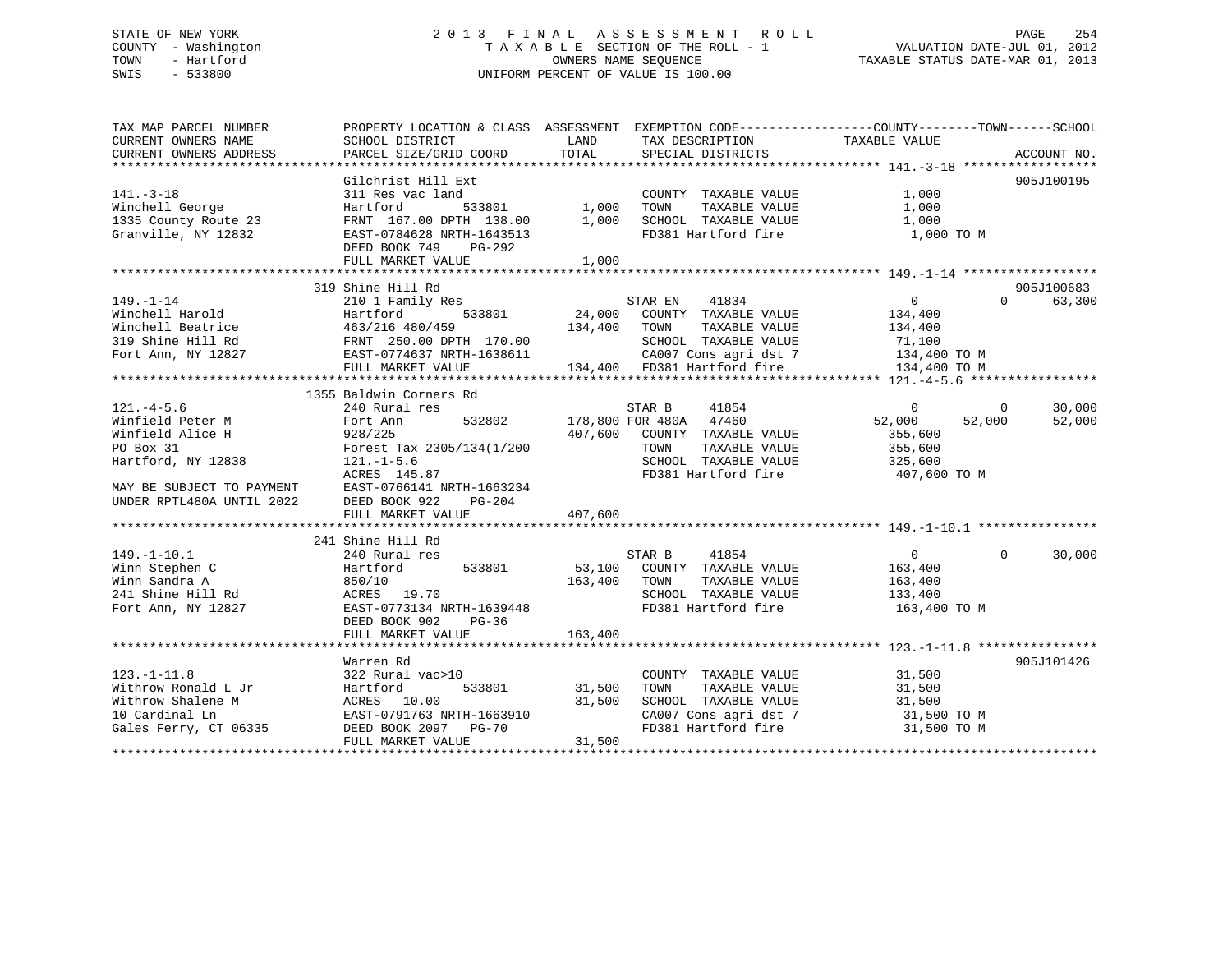# STATE OF NEW YORK 2 0 1 3 F I N A L A S S E S S M E N T R O L L PAGE 255 COUNTY - Washington T A X A B L E SECTION OF THE ROLL - 1 VALUATION DATE-JUL 01, 2012 TOWN - Hartford **TAXABLE STATUS DATE-MAR 01, 2013** OWNERS NAME SEQUENCE TAXABLE STATUS DATE-MAR 01, 2013 SWIS - 533800 UNIFORM PERCENT OF VALUE IS 100.00

| TAX MAP PARCEL NUMBER                          | PROPERTY LOCATION & CLASS ASSESSMENT EXEMPTION CODE----------------COUNTY-------TOWN------SCHOOL |                    |                                               |                                                    |                    |
|------------------------------------------------|--------------------------------------------------------------------------------------------------|--------------------|-----------------------------------------------|----------------------------------------------------|--------------------|
| CURRENT OWNERS NAME                            | SCHOOL DISTRICT                                                                                  | LAND<br>TOTAL      | TAX DESCRIPTION                               | TAXABLE VALUE                                      |                    |
| CURRENT OWNERS ADDRESS                         | PARCEL SIZE/GRID COORD                                                                           |                    | SPECIAL DISTRICTS                             |                                                    | ACCOUNT NO.        |
|                                                |                                                                                                  |                    |                                               |                                                    | 9079900721         |
|                                                | 49 County Route 23<br>280 Res Multiple                                                           |                    |                                               |                                                    |                    |
| $132.15 - 1 - 12$<br>Woodard Franklin L        | Hartford                                                                                         | 533801 13,300      | COUNTY TAXABLE VALUE<br>TOWN<br>TAXABLE VALUE | 130,800<br>130,800                                 |                    |
| Woodard Sandra E                               | 76.00 DPTH 187.00<br>FRNT                                                                        | 130,800            | SCHOOL TAXABLE VALUE                          | 130,800                                            |                    |
| 49 County Route 23                             | EAST-0786307 NRTH-1652769                                                                        |                    |                                               |                                                    |                    |
| Hartford, NY 12838                             | DEED BOOK 847<br>PG-283                                                                          |                    | FD381 Hartford fire                           | CA007 Cons agri dst 7 130,800 TO M<br>130,800 TO M |                    |
|                                                | FULL MARKET VALUE                                                                                | 130,800            |                                               |                                                    |                    |
|                                                |                                                                                                  |                    |                                               |                                                    |                    |
|                                                | North Rd                                                                                         |                    |                                               |                                                    | 905J100691         |
| $140. - 1 - 27$                                | 314 Rural vac<10                                                                                 |                    | COUNTY TAXABLE VALUE                          | 11,000                                             |                    |
| Woodcock James E                               | Hartford<br>533801                                                                               | 11,000             | TOWN<br>TAXABLE VALUE                         | 11,000                                             |                    |
| 3572 State Route 196                           | 2.40<br>ACRES                                                                                    | 11,000             | SCHOOL TAXABLE VALUE                          | 11,000                                             |                    |
| Fort Ann, NY 12827                             | EAST-0772408 NRTH-1644469                                                                        |                    | FD381 Hartford fire                           | 11,000 TO M                                        |                    |
|                                                | DEED BOOK 850<br>PG-339                                                                          |                    |                                               |                                                    |                    |
|                                                | FULL MARKET VALUE                                                                                | 11,000             |                                               |                                                    |                    |
|                                                |                                                                                                  |                    |                                               |                                                    |                    |
|                                                | 3572 State Route 196                                                                             |                    |                                               |                                                    |                    |
| $140. - 1 - 27.1$                              | 210 1 Family Res                                                                                 |                    | 41834<br>STAR EN                              | $\overline{0}$                                     | 63,300<br>$\Omega$ |
| Woodcock James E                               | Hartford                                                                                         | 533801 21,700      | COUNTY TAXABLE VALUE                          | 125,800                                            |                    |
| Woodcock Madge T                               | FRNT 150.00 DPTH 250.00                                                                          | 125,800            | TAXABLE VALUE<br>TOWN                         | 125,800                                            |                    |
| 3572 State Route 196 EAST-0772440 NRTH-1644852 |                                                                                                  |                    | SCHOOL TAXABLE VALUE                          | 62,500                                             |                    |
| Fort Ann, NY 12827                             | DEED BOOK 826<br>$PG-273$                                                                        |                    | FD381 Hartford fire                           | 125,800 TO M                                       |                    |
|                                                | FULL MARKET VALUE                                                                                | 125,800            |                                               |                                                    |                    |
|                                                |                                                                                                  |                    |                                               |                                                    |                    |
|                                                | State Route 196                                                                                  |                    |                                               |                                                    |                    |
| $140. - 1 - 27.2$                              | 312 Vac w/imprv                                                                                  |                    | COUNTY TAXABLE VALUE                          | 42,700                                             |                    |
| Woodcock James E                               | 533801<br>Hartford                                                                               | 18,000             | TOWN<br>TAXABLE VALUE                         | 42,700                                             |                    |
| Woodcock Madge T                               | 2.32<br>ACRES                                                                                    | 42,700             | SCHOOL TAXABLE VALUE                          | 42,700                                             |                    |
| 3572 State Route 196                           | EAST-0772578 NRTH-1644841                                                                        |                    | FD381 Hartford fire                           | 42,700 TO M                                        |                    |
| Fort Ann, NY 12827                             | DEED BOOK 826<br>PG-270                                                                          |                    |                                               |                                                    |                    |
|                                                | FULL MARKET VALUE                                                                                | 42,700             |                                               |                                                    |                    |
|                                                |                                                                                                  |                    |                                               |                                                    |                    |
|                                                | 5 Durkee Ln                                                                                      |                    |                                               |                                                    | 905J100696         |
| $114. - 1 - 17$                                | 112 Dairy farm                                                                                   |                    | 41720<br>AG DIST                              | 144,236<br>144,236                                 | 144,236            |
|                                                |                                                                                                  |                    |                                               |                                                    |                    |
| Wooddell Michael D<br>Wooddell Louise          | Hartford<br>533801<br>ACRES 165.90                                                               | 218,100<br>342,700 | COUNTY TAXABLE VALUE<br>TOWN<br>TAXABLE VALUE | 198,464<br>198,464                                 |                    |
| 406 Warren Rd                                  | EAST-0786723 NRTH-1665384                                                                        |                    | SCHOOL TAXABLE VALUE                          | 198,464                                            |                    |
| Fort Ann, NY 12827                             | DEED BOOK 829<br>PG-123                                                                          |                    | CA007 Cons agri dst 7                         | 198,464 TO M                                       |                    |
|                                                |                                                                                                  | 342,700            | 144,236 EX                                    |                                                    |                    |
| MAY BE SUBJECT TO PAYMENT                      | FULL MARKET VALUE                                                                                |                    | FD381 Hartford fire                           | 342,700 TO M                                       |                    |
| UNDER AGDIST LAW TIL 2017                      |                                                                                                  |                    |                                               |                                                    |                    |
|                                                |                                                                                                  |                    |                                               |                                                    |                    |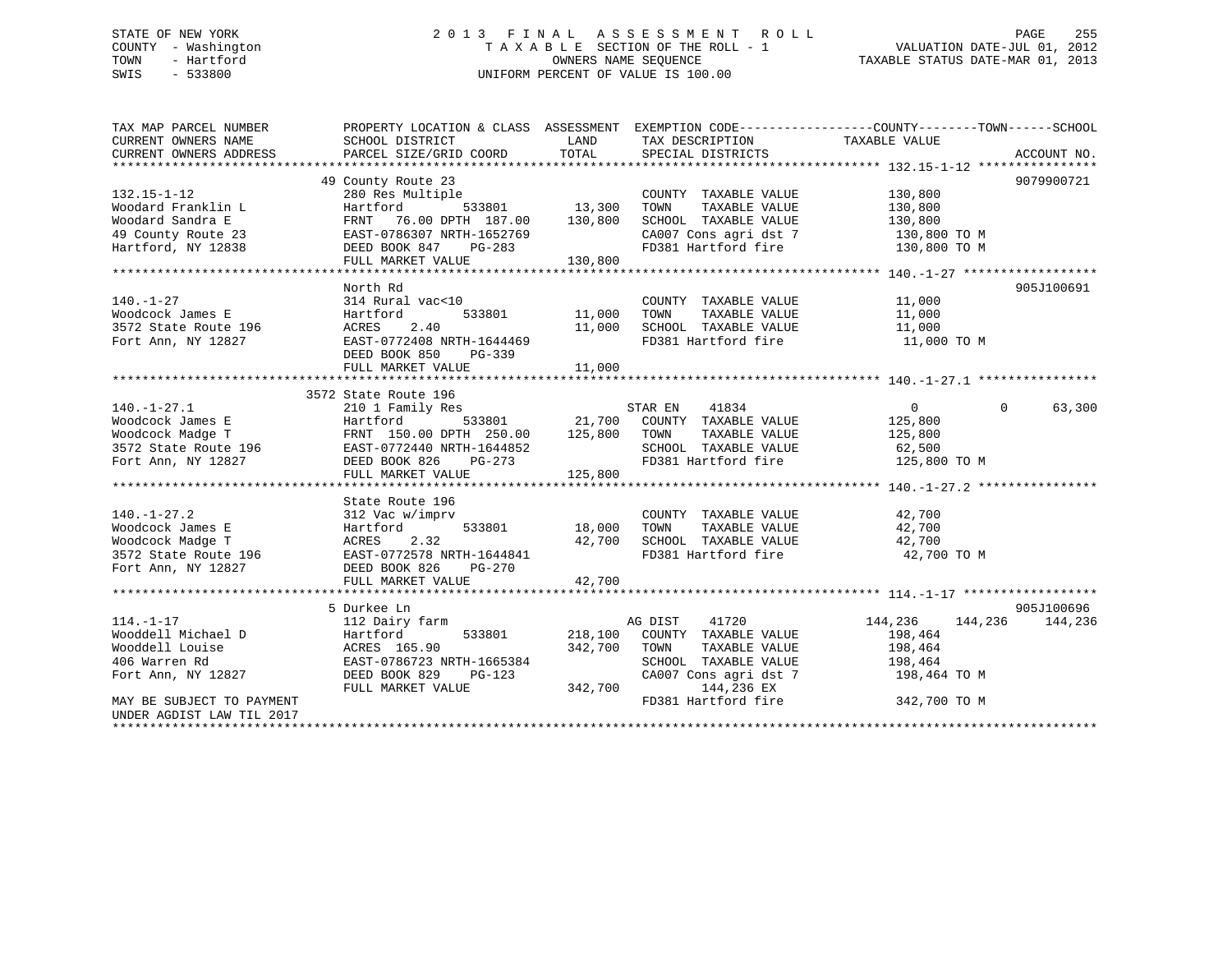# STATE OF NEW YORK 2 0 1 3 F I N A L A S S E S S M E N T R O L L PAGE 256 COUNTY - Washington T A X A B L E SECTION OF THE ROLL - 1 VALUATION DATE-JUL 01, 2012 TOWN - Hartford OWNERS NAME SEQUENCE TAXABLE STATUS DATE-MAR 01, 2013 SWIS - 533800 UNIFORM PERCENT OF VALUE IS 100.00

| TAX MAP PARCEL NUMBER<br>CURRENT OWNERS NAME<br>CURRENT OWNERS ADDRESS                                                                                                     | PROPERTY LOCATION & CLASS ASSESSMENT EXEMPTION CODE----------------COUNTY-------TOWN------SCHOOL<br>SCHOOL DISTRICT<br>PARCEL SIZE/GRID COORD | LAND<br>TOTAL  | TAX DESCRIPTION TAXABLE VALUE SPECIAL DISTRICTS          |                 | ACCOUNT NO.        |
|----------------------------------------------------------------------------------------------------------------------------------------------------------------------------|-----------------------------------------------------------------------------------------------------------------------------------------------|----------------|----------------------------------------------------------|-----------------|--------------------|
| $114. - 1 - 17.1$                                                                                                                                                          | Warren Rd<br>105 Vac farmland                                                                                                                 |                | 41720<br>AG DIST                                         | 141,699 141,699 | 141,699            |
| Wooddell Michael D                                                                                                                                                         | Hartford                                                                                                                                      | 533801 197,200 | COUNTY TAXABLE VALUE                                     | 57,501          |                    |
| Wooddell Louise                                                                                                                                                            | 1800/67                                                                                                                                       | 199,200        | TOWN<br>TAXABLE VALUE                                    | 57,501          |                    |
| 406 Warren Rd                                                                                                                                                              | ACRES 145.20                                                                                                                                  |                | SCHOOL TAXABLE VALUE                                     | 57,501          |                    |
| Fort Ann, NY 12827                                                                                                                                                         | EAST-0788888 NRTH-1665702                                                                                                                     |                | CA007 Cons agri dst 7                                    | 57,501 TO M     |                    |
|                                                                                                                                                                            | DEED BOOK 1800 PG-81<br>FULL MARKET VALUE 199,200 FD381 Hartford fire                                                                         |                |                                                          |                 |                    |
| MAY BE SUBJECT TO PAYMENT<br>UNDER AGDIST LAW TIL 2017                                                                                                                     |                                                                                                                                               |                |                                                          | 199,200 TO M    |                    |
|                                                                                                                                                                            |                                                                                                                                               |                |                                                          |                 |                    |
|                                                                                                                                                                            | 368 Warren Rd                                                                                                                                 |                |                                                          |                 |                    |
| $123. - 1 - 16.4$                                                                                                                                                          | 120 Field crops                                                                                                                               | AG DIST        | 41720                                                    | 18,979 18,979   | 18,979             |
| Nooddell Michael D<br>Wooddell Louise Bartford 533801<br>Rooddell Louise ACRES 21.13<br>406 Warren Rd EAST-0786362 NRTH-1663054<br>Fort Ann, NY 12827 DEED BOOK 1800 PG-77 |                                                                                                                                               |                | 533801 37,200 COUNTY TAXABLE VALUE                       | 73,221          |                    |
|                                                                                                                                                                            |                                                                                                                                               | 92,200 TOWN    | TAXABLE VALUE                                            | 73,221          |                    |
|                                                                                                                                                                            |                                                                                                                                               |                | SCHOOL TAXABLE VALUE                                     | 73,221          |                    |
|                                                                                                                                                                            |                                                                                                                                               |                | CA007 Cons agri dst 7                                    | 73,221 TO M     |                    |
|                                                                                                                                                                            | FULL MARKET VALUE                                                                                                                             | 92,200         | 18,979 EX                                                |                 |                    |
| MAY BE SUBJECT TO PAYMENT                                                                                                                                                  |                                                                                                                                               |                | FD381 Hartford fire                                      | 92,200 TO M     |                    |
| UNDER AGDIST LAW TIL 2017                                                                                                                                                  |                                                                                                                                               |                |                                                          |                 |                    |
|                                                                                                                                                                            |                                                                                                                                               |                |                                                          |                 |                    |
|                                                                                                                                                                            | 406 Warren Rd                                                                                                                                 |                |                                                          |                 |                    |
| $123. - 1 - 16.5$                                                                                                                                                          | 210 1 Family Res                                                                                                                              | STAR B         | 41854                                                    | $\overline{0}$  | $\Omega$<br>30,000 |
|                                                                                                                                                                            | 533801                                                                                                                                        |                | 24,900 COUNTY TAXABLE VALUE                              | 201,000         |                    |
|                                                                                                                                                                            |                                                                                                                                               | 201,000 TOWN   | TAXABLE VALUE                                            | 201,000         |                    |
|                                                                                                                                                                            |                                                                                                                                               |                | SCHOOL TAXABLE VALUE 171,000                             |                 |                    |
| Wooddell Michael D<br>Wooddell Louise Mooddell Louise ACRES 1.50 201,000<br>406 Warren Rd<br>Fort Ann, NY 12827 DEED BOOK 651 PG-87<br>FULL MARKET VALUE 201.000           |                                                                                                                                               |                | -87 CA007 Cons agri dst 7<br>201,000 FD381 Hartford fire | 201,000 TO M    |                    |
|                                                                                                                                                                            | FULL MARKET VALUE                                                                                                                             |                |                                                          | 201,000 TO M    |                    |
|                                                                                                                                                                            |                                                                                                                                               |                |                                                          |                 |                    |
|                                                                                                                                                                            | 360 Warren Rd                                                                                                                                 |                |                                                          |                 |                    |
| $123. - 1 - 16.6$                                                                                                                                                          | 210 1 Family Res                                                                                                                              |                | STAR B<br>41854                                          | $\overline{0}$  | $\Omega$<br>30,000 |
| Wooddell Paul E                                                                                                                                                            | 533801<br>Hartford                                                                                                                            |                | 23,100 COUNTY TAXABLE VALUE                              | 111,700         |                    |
| 360 Warren Rd                                                                                                                                                              | LOT B                                                                                                                                         | 111,700 TOWN   | TAXABLE VALUE                                            | 111,700         |                    |
| Fort Ann, NY 12827                                                                                                                                                         | ACRES<br>1.02                                                                                                                                 |                | SCHOOL TAXABLE VALUE                                     | 81,700          |                    |
|                                                                                                                                                                            | EAST-0785950 NRTH-1662976<br>DEED BOOK 1941    PG-232                                                                                         |                | CA007 Cons agri dst 7                                    | 111,700 TO M    |                    |
|                                                                                                                                                                            |                                                                                                                                               |                | FD381 Hartford fire                                      | 111,700 TO M    |                    |
|                                                                                                                                                                            | FULL MARKET VALUE                                                                                                                             | 111,700        |                                                          |                 |                    |
|                                                                                                                                                                            |                                                                                                                                               |                |                                                          |                 | 905J101265         |
|                                                                                                                                                                            | 114 Swamp Ln<br>210 1 Family Res                                                                                                              |                |                                                          | $\overline{0}$  | $\Omega$           |
| $149. - 1 - 30.6$                                                                                                                                                          | Hartford 533801                                                                                                                               |                | STAR B $41854$<br>37,100 COUNTY TAXABLE VALUE            | 157,600         | 30,000             |
| Wooddell Stephanie A<br>Bates James M<br>114 Swamp Ln<br>Argyle, NY 12809                                                                                                  | LOT 6                                                                                                                                         | 157,600        | TOWN<br>TAXABLE VALUE                                    | 157,600         |                    |
|                                                                                                                                                                            | ACRES<br>6.94                                                                                                                                 |                | SCHOOL TAXABLE VALUE                                     | 127,600         |                    |
|                                                                                                                                                                            | EAST-0775838 NRTH-1634596                                                                                                                     |                | CA006 Cons agri dst 6 157,600 TO M                       |                 |                    |
|                                                                                                                                                                            | DEED BOOK 2156 PG-76                                                                                                                          |                | FD381 Hartford fire                                      | 157,600 TO M    |                    |
|                                                                                                                                                                            | FULL MARKET VALUE                                                                                                                             | 157,600        |                                                          |                 |                    |
|                                                                                                                                                                            |                                                                                                                                               |                |                                                          |                 |                    |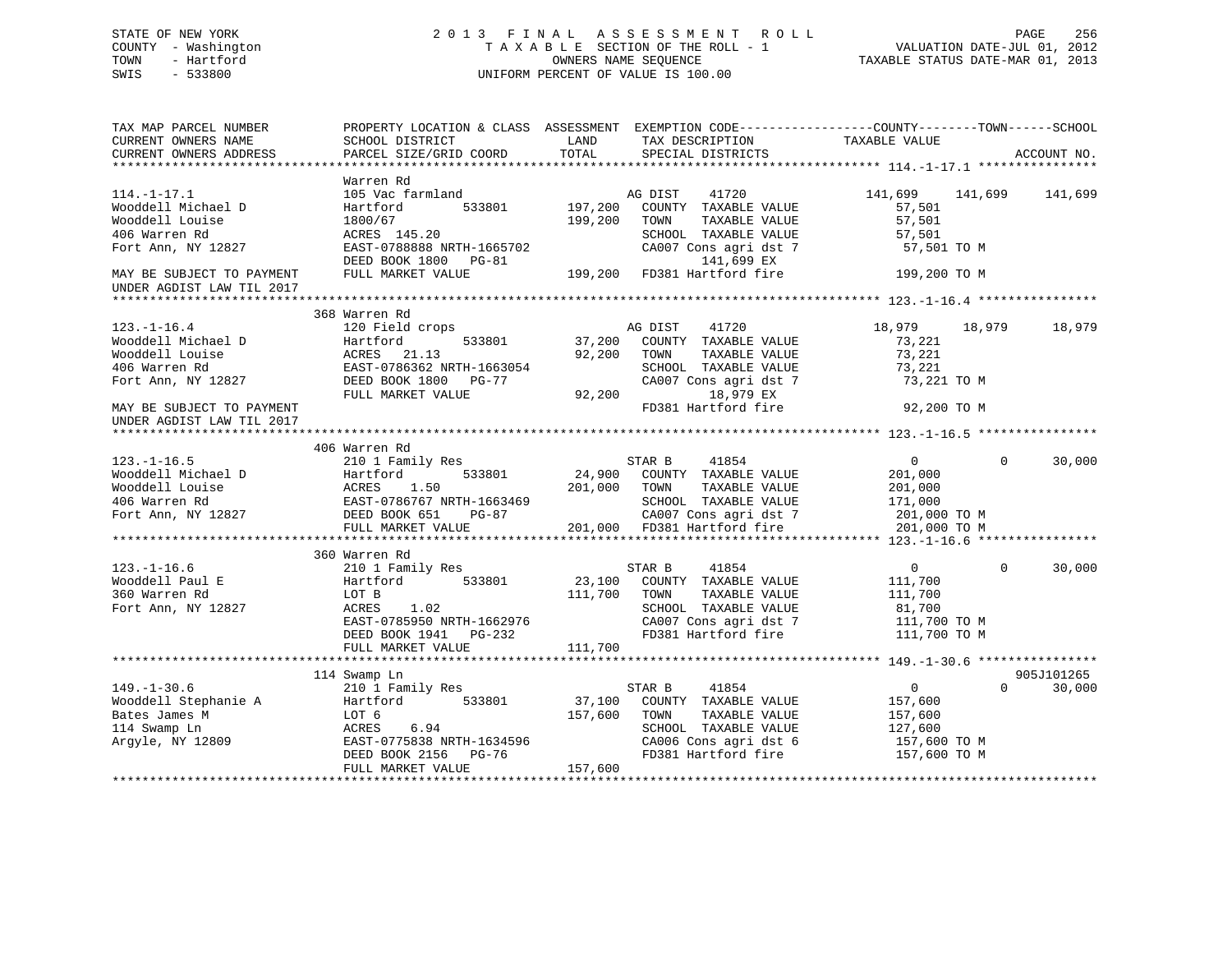| STATE OF NEW YORK   | 2013 FINAL ASSESSMENT ROLL         | 257<br>PAGE                      |
|---------------------|------------------------------------|----------------------------------|
| COUNTY - Washington | TAXABLE SECTION OF THE ROLL - 1    | VALUATION DATE-JUL 01, 2012      |
| TOWN<br>- Hartford  | OWNERS NAME SEOUENCE               | TAXABLE STATUS DATE-MAR 01, 2013 |
| $-533800$<br>SWIS   | UNIFORM PERCENT OF VALUE IS 100.00 |                                  |
|                     |                                    |                                  |

| TAX MAP PARCEL NUMBER                                                                                                                                                                                                                                   | PROPERTY LOCATION & CLASS ASSESSMENT EXEMPTION CODE---------------COUNTY-------TOWN-----SCHOOL                     |             |                                                                            |                                  |                |
|---------------------------------------------------------------------------------------------------------------------------------------------------------------------------------------------------------------------------------------------------------|--------------------------------------------------------------------------------------------------------------------|-------------|----------------------------------------------------------------------------|----------------------------------|----------------|
| CURRENT OWNERS NAME                                                                                                                                                                                                                                     | SCHOOL DISTRICT                                                                                                    | LAND        | TAX DESCRIPTION                                                            | TAXABLE VALUE                    |                |
| CURRENT OWNERS ADDRESS                                                                                                                                                                                                                                  | PARCEL SIZE/GRID COORD                                                                                             | TOTAL       | SPECIAL DISTRICTS                                                          |                                  | ACCOUNT NO.    |
|                                                                                                                                                                                                                                                         |                                                                                                                    |             |                                                                            |                                  |                |
|                                                                                                                                                                                                                                                         | 1939 Burch Rd                                                                                                      |             |                                                                            |                                  | 905J100698     |
| 150.-1-7<br>Woodell Edna T<br>Woodell George H Jr.<br>1939 Burch Rd<br>1939 Burch Rd<br>1939 Burch Rd<br>1939 Burch Rd<br>1939 Burch Rd<br>1939 Burch Rd<br>1939 Burch Rd<br>1939 Burch Rd<br>1949 BEED BOOK 1704 PG-91<br>1949 PG-91<br>1959 BOOK 1704 |                                                                                                                    |             | 8 AGED-CO/TN 41801<br>533801 20,300 AGED-SCH 41804                         | 47,650<br>47,650                 | $\overline{0}$ |
|                                                                                                                                                                                                                                                         |                                                                                                                    |             |                                                                            | $\overline{0}$<br>$\overline{0}$ | 38,120         |
|                                                                                                                                                                                                                                                         |                                                                                                                    |             | 95,300 STAR EN 41834                                                       | 0<br>$\Omega$                    | 57,180         |
|                                                                                                                                                                                                                                                         |                                                                                                                    |             | COUNTY TAXABLE VALUE                                                       | 47,650                           |                |
|                                                                                                                                                                                                                                                         |                                                                                                                    |             | TOWN<br>TAXABLE VALUE                                                      | 47,650                           |                |
|                                                                                                                                                                                                                                                         |                                                                                                                    |             | 95,300 SCHOOL TAXABLE VALUE                                                |                                  |                |
|                                                                                                                                                                                                                                                         |                                                                                                                    |             | CA008 Cons agri dst 8<br>FD381 Hartford fire                               | $95,300$ TO M                    |                |
|                                                                                                                                                                                                                                                         |                                                                                                                    |             |                                                                            | 95,300 TO M                      |                |
|                                                                                                                                                                                                                                                         |                                                                                                                    |             |                                                                            |                                  |                |
|                                                                                                                                                                                                                                                         | 114 County Route 23                                                                                                |             |                                                                            |                                  | 905J100700     |
| $132.11 - 3 - 3$                                                                                                                                                                                                                                        | 312 Vac w/imprv                                                                                                    |             | COUNTY TAXABLE VALUE                                                       | 6,400                            |                |
| Woods Donald N                                                                                                                                                                                                                                          | Hartford<br>533801                                                                                                 | 6,400       | TOWN<br>TAXABLE VALUE                                                      | 6,400                            |                |
| Woods Bonnie L                                                                                                                                                                                                                                          | BLA 876/190                                                                                                        | 6,400       | SCHOOL TAXABLE VALUE                                                       | 6,400                            |                |
| 104 County Route 23                                                                                                                                                                                                                                     | $132 - 3 - 3$                                                                                                      |             | CA007 Cons agri dst 7 6,400 TO M                                           |                                  |                |
| Granville, NY 12832                                                                                                                                                                                                                                     | FRNT 137.00 DPTH 156.00                                                                                            |             | FD381 Hartford fire                                                        | 6,400 TO M                       |                |
|                                                                                                                                                                                                                                                         | EAST-0787061 NRTH-1654232                                                                                          |             |                                                                            |                                  |                |
|                                                                                                                                                                                                                                                         | DEED BOOK 3004 PG-342                                                                                              |             |                                                                            |                                  |                |
|                                                                                                                                                                                                                                                         | FULL MARKET VALUE                                                                                                  | 6,400       |                                                                            |                                  |                |
|                                                                                                                                                                                                                                                         |                                                                                                                    |             |                                                                            |                                  |                |
|                                                                                                                                                                                                                                                         | County Route 23                                                                                                    |             |                                                                            |                                  |                |
| $132.11 - 3 - 4.1$                                                                                                                                                                                                                                      | 311 Res vac land                                                                                                   |             | COUNTY TAXABLE VALUE                                                       | 500                              |                |
| Woods Donald N                                                                                                                                                                                                                                          | 533801<br>Hartford                                                                                                 | 500         | TAXABLE VALUE<br>TOWN                                                      | 500                              |                |
| Woods Bonnie L                                                                                                                                                                                                                                          | BLA 876/186+190                                                                                                    | 500         | SCHOOL TAXABLE VALUE                                                       | 500                              |                |
| 104 County Route 23                                                                                                                                                                                                                                     | $132.-3-4.1$                                                                                                       |             | CA007 Cons agri dst 7<br>FD381 Hartford fire                               | 500 TO M                         |                |
| Granville, NY 12832                                                                                                                                                                                                                                     | FRNT 10.00 DPTH 156.00                                                                                             |             |                                                                            | 500 TO M                         |                |
|                                                                                                                                                                                                                                                         | EAST-0787058 NRTH-1654159                                                                                          |             |                                                                            |                                  |                |
|                                                                                                                                                                                                                                                         | DEED BOOK 3004 PG-342                                                                                              | 500         |                                                                            |                                  |                |
|                                                                                                                                                                                                                                                         | FULL MARKET VALUE                                                                                                  |             |                                                                            |                                  |                |
|                                                                                                                                                                                                                                                         | 104 County Route 23                                                                                                |             |                                                                            |                                  | 905J100457     |
| $132.11 - 3 - 5$                                                                                                                                                                                                                                        | 210 1 Family Res                                                                                                   |             | COUNTY TAXABLE VALUE 62,300                                                |                                  |                |
|                                                                                                                                                                                                                                                         |                                                                                                                    | 17,500 TOWN |                                                                            |                                  |                |
|                                                                                                                                                                                                                                                         |                                                                                                                    |             | $62,300$ SCHOOL TAXABLE VALUE 62,300<br>CA007 Cons agri<br>$45 + 7$ 62,300 |                                  |                |
|                                                                                                                                                                                                                                                         |                                                                                                                    |             |                                                                            | 62,300 TO M                      |                |
| Woods Verona A Estate Hartford 533801<br>Morehouse Forrest R BLA 876/186<br>C/O Forrest Morehose FRNT 66.00 DPTH 238.00<br>19 Nolan Rd EAST-0787039 NRTH-1653988                                                                                        |                                                                                                                    |             | CA007 Cons agri dst 7<br>FD381 Hartford fire                               | 62,300 TO M                      |                |
| South Glens Falls, NY 12803 DEED BOOK 2103 PG-123                                                                                                                                                                                                       |                                                                                                                    |             |                                                                            |                                  |                |
|                                                                                                                                                                                                                                                         | FULL MARKET VALUE                                                                                                  | 62,300      |                                                                            |                                  |                |
|                                                                                                                                                                                                                                                         |                                                                                                                    |             |                                                                            |                                  |                |
|                                                                                                                                                                                                                                                         | 1461 Baldwin Corners Rd                                                                                            |             |                                                                            |                                  | 905J100492     |
| $122. - 1 - 1$                                                                                                                                                                                                                                          | 210 1 Family Res                                                                                                   |             | STAR B<br>41854                                                            | $\overline{0}$<br>$\Omega$       | 30,000         |
|                                                                                                                                                                                                                                                         | 533801<br>Hartford                                                                                                 |             | 21,700 COUNTY TAXABLE VALUE                                                | 84,600                           |                |
| Woodward Randy S<br>1461 Baldwin Corners Rd<br>Fort Ann, NY 12827                                                                                                                                                                                       |                                                                                                                    | 84,600 TOWN | TAXABLE VALUE                                                              | 84,600                           |                |
|                                                                                                                                                                                                                                                         |                                                                                                                    |             | SCHOOL TAXABLE VALUE                                                       | 54,600                           |                |
|                                                                                                                                                                                                                                                         | FRNT 192.00 DPTH 195.00 84,60<br>FRNT 192.00 DPTH 1663530 84,60<br>DREP BOOK 825 PG-206<br>DEED BOOK 825<br>PG-206 |             | FD381 Hartford fire                                                        | 84,600 TO M                      |                |
|                                                                                                                                                                                                                                                         | FULL MARKET VALUE                                                                                                  | 84,600      |                                                                            |                                  |                |
|                                                                                                                                                                                                                                                         |                                                                                                                    |             |                                                                            |                                  |                |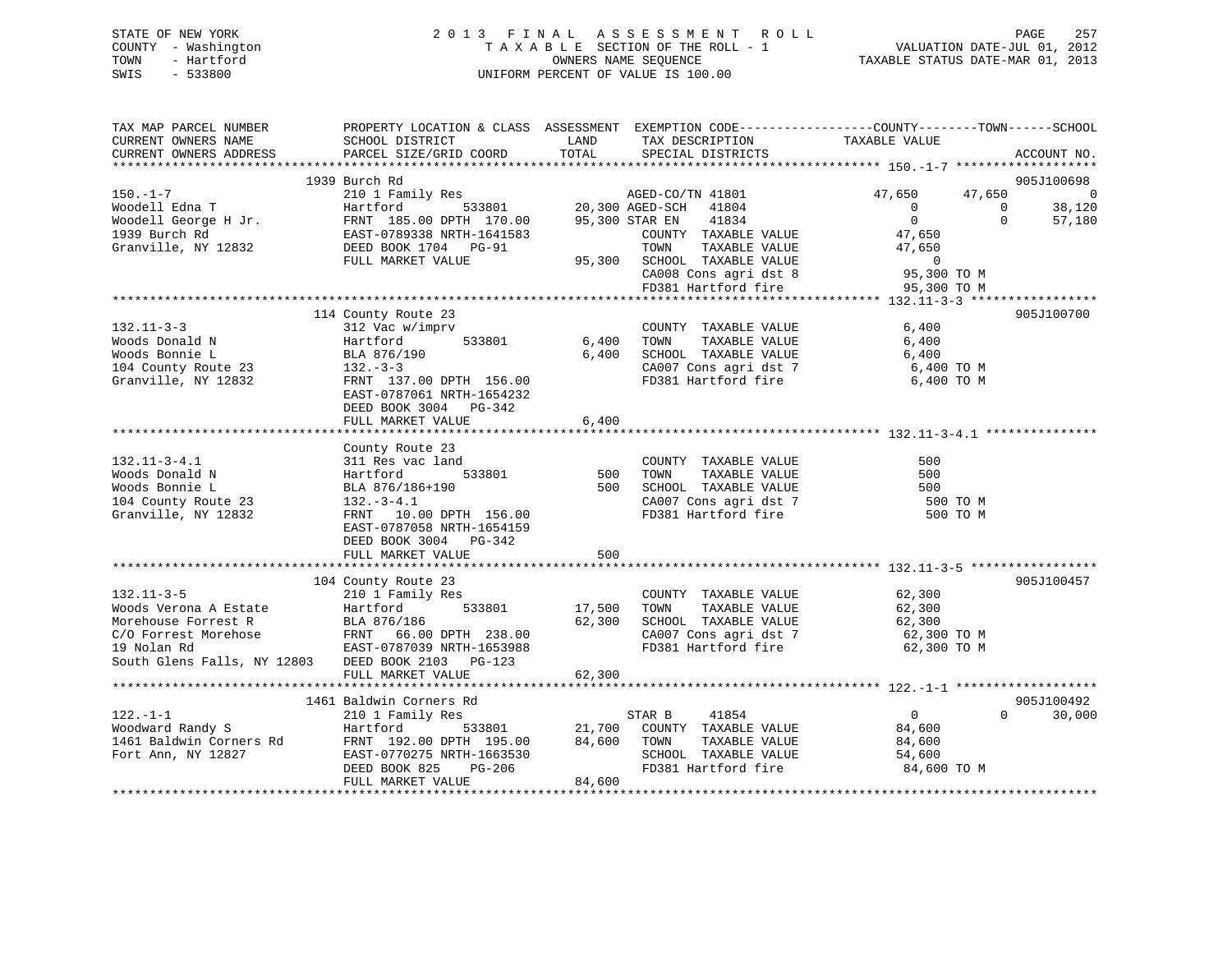# STATE OF NEW YORK 2 0 1 3 F I N A L A S S E S S M E N T R O L L PAGE 258 COUNTY - Washington T A X A B L E SECTION OF THE ROLL - 1 VALUATION DATE-JUL 01, 2012 TOWN - Hartford **TAXABLE STATUS DATE-MAR 01, 2013** SWIS - 533800 UNIFORM PERCENT OF VALUE IS 100.00

| TAX MAP PARCEL NUMBER  | PROPERTY LOCATION & CLASS ASSESSMENT EXEMPTION CODE---------------COUNTY-------TOWN-----SCHOOL                                                                                                         |                               |                                                                                                                        |                       |                    |
|------------------------|--------------------------------------------------------------------------------------------------------------------------------------------------------------------------------------------------------|-------------------------------|------------------------------------------------------------------------------------------------------------------------|-----------------------|--------------------|
| CURRENT OWNERS NAME    | SCHOOL DISTRICT                                                                                                                                                                                        | LAND                          | TAX DESCRIPTION                                                                                                        | TAXABLE VALUE         |                    |
| CURRENT OWNERS ADDRESS | PARCEL SIZE/GRID COORD                                                                                                                                                                                 | TOTAL                         | SPECIAL DISTRICTS                                                                                                      |                       | ACCOUNT NO.        |
|                        |                                                                                                                                                                                                        |                               |                                                                                                                        |                       |                    |
|                        | 1460 Baldwin Corners Rd                                                                                                                                                                                |                               |                                                                                                                        |                       |                    |
| $122. - 1 - 33.5$      | 314 Rural vac<10                                                                                                                                                                                       |                               | COUNTY TAXABLE VALUE                                                                                                   | 15,000                |                    |
|                        |                                                                                                                                                                                                        | 533801 15,000 TOWN            |                                                                                                                        | TAXABLE VALUE 15,000  |                    |
|                        |                                                                                                                                                                                                        | 15,000                        |                                                                                                                        |                       |                    |
|                        |                                                                                                                                                                                                        |                               | SCHOOL   TAXABLE  VALUE                           15,000<br>FD381  Hartford fire                           15,000 TO M |                       |                    |
|                        |                                                                                                                                                                                                        |                               |                                                                                                                        |                       |                    |
|                        |                                                                                                                                                                                                        |                               |                                                                                                                        |                       |                    |
|                        |                                                                                                                                                                                                        |                               |                                                                                                                        |                       |                    |
|                        | Baldwin Corners Rd                                                                                                                                                                                     |                               |                                                                                                                        |                       |                    |
|                        |                                                                                                                                                                                                        |                               | COUNTY TAXABLE VALUE                                                                                                   | 15,600                |                    |
|                        |                                                                                                                                                                                                        | , COUNT<br>533801 15,600 TOWN | TAXABLE VALUE                                                                                                          | 15,600                |                    |
|                        |                                                                                                                                                                                                        |                               |                                                                                                                        |                       |                    |
|                        |                                                                                                                                                                                                        |                               | 15,600 10, -<br>15,600 SCHOOL TAXABLE VALUE 15,600 TO M                                                                |                       |                    |
|                        |                                                                                                                                                                                                        |                               |                                                                                                                        |                       |                    |
|                        | FULL MARKET VALUE                                                                                                                                                                                      | 15,600                        |                                                                                                                        |                       |                    |
|                        |                                                                                                                                                                                                        |                               |                                                                                                                        |                       |                    |
|                        | 263 Wright Rd                                                                                                                                                                                          |                               |                                                                                                                        |                       | 905J100048         |
|                        |                                                                                                                                                                                                        |                               | COUNTY TAXABLE VALUE                                                                                                   | 97,600                |                    |
|                        |                                                                                                                                                                                                        |                               | TAXABLE VALUE<br>TOWN                                                                                                  | 97,600                |                    |
|                        |                                                                                                                                                                                                        |                               | SCHOOL TAXABLE VALUE                                                                                                   |                       |                    |
|                        |                                                                                                                                                                                                        |                               |                                                                                                                        | 97,600<br>97,600 TO M |                    |
|                        |                                                                                                                                                                                                        |                               | CA007 Cons agri dst 7 97,600 TO M<br>FD381 Hartford fire 97,600 TO M                                                   |                       |                    |
|                        | 122.-1-14<br>Wordelmann Mary Estate Hartford 533801<br>263 Wright Rd FRNT 150.00 DPTH 160.00 97,600<br>Granville, NY 12832 EAST-0781467 NRTH-1656938<br>DEED BOOK 684 PG-98<br>THE MADVET VALUE 97,600 |                               |                                                                                                                        |                       |                    |
|                        |                                                                                                                                                                                                        |                               |                                                                                                                        |                       |                    |
|                        | 109 Gilchrist Hill Ext                                                                                                                                                                                 |                               |                                                                                                                        |                       | 905J100701         |
| $141. - 3 - 13$        | 210 1 Family Res                                                                                                                                                                                       |                               | STAR B 41854                                                                                                           | $\overline{0}$        | $\Omega$<br>30,000 |
| Wright Bruce           | Hartford 533801                                                                                                                                                                                        |                               | 27,600 COUNTY TAXABLE VALUE 186,000                                                                                    |                       |                    |
| 109 Gilchrist Hill Ext | 513/206                                                                                                                                                                                                | 186,000 TOWN                  |                                                                                                                        | TAXABLE VALUE 186,000 |                    |
| Hartford, NY 12838     | ACRES 1.92 BANK 165                                                                                                                                                                                    |                               | SCHOOL TAXABLE VALUE                                                                                                   | 156,000               |                    |
|                        | EAST-0785488 NRTH-1645476                                                                                                                                                                              |                               | FD381 Hartford fire 186,000 TO M                                                                                       |                       |                    |
|                        | DEED BOOK 429<br>PG-761                                                                                                                                                                                |                               |                                                                                                                        |                       |                    |
|                        | FULL MARKET VALUE                                                                                                                                                                                      | 186,000                       |                                                                                                                        |                       |                    |
|                        |                                                                                                                                                                                                        |                               |                                                                                                                        |                       |                    |
|                        | 365 Gilchrist Hill Rd                                                                                                                                                                                  |                               |                                                                                                                        |                       |                    |
| $150. - 1 - 57.3$      | 311 Res vac land                                                                                                                                                                                       |                               | COUNTY TAXABLE VALUE 32,100                                                                                            |                       |                    |
| Wynn Raymond           | Hartford                                                                                                                                                                                               | 533801 32,100                 | TAXABLE VALUE<br>TOWN                                                                                                  | 32,100                |                    |
| Wynn Ethel             | LOT 3                                                                                                                                                                                                  |                               |                                                                                                                        | 32,100                |                    |
| 1 Garrison Rd          | ACRES 3.39                                                                                                                                                                                             |                               | 32,100 SCHOOL TAXABLE VALUE<br>FD381 Hartford fire                                                                     | 32,100 TO M           |                    |
| Queensbury, NY 12804   | EAST-0784009 NRTH-1639487                                                                                                                                                                              |                               |                                                                                                                        |                       |                    |
|                        | DEED BOOK 3011 PG-21                                                                                                                                                                                   |                               |                                                                                                                        |                       |                    |
|                        | FULL MARKET VALUE                                                                                                                                                                                      | 32,100                        |                                                                                                                        |                       |                    |
|                        |                                                                                                                                                                                                        |                               |                                                                                                                        |                       |                    |
|                        |                                                                                                                                                                                                        |                               |                                                                                                                        |                       |                    |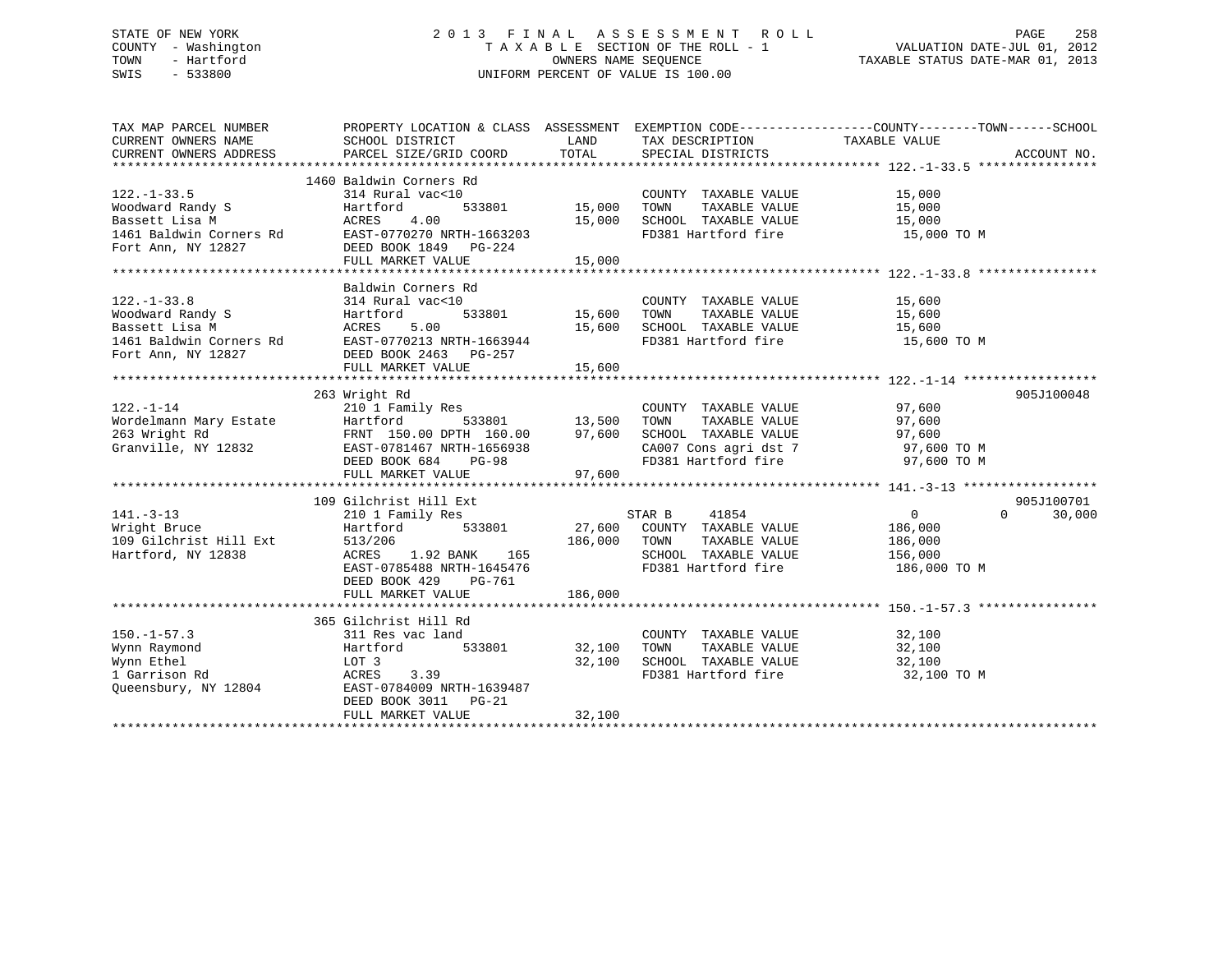# STATE OF NEW YORK 2 0 1 3 F I N A L A S S E S S M E N T R O L L PAGE 259 COUNTY - Washington T A X A B L E SECTION OF THE ROLL - 1 VALUATION DATE-JUL 01, 2012 TOWN - Hartford **TAXABLE STATUS DATE-MAR 01, 2013** SWIS - 533800 UNIFORM PERCENT OF VALUE IS 100.00

| TAX MAP PARCEL NUMBER<br>CURRENT OWNERS NAME<br>CURRENT OWNERS ADDRESS                             | SCHOOL DISTRICT<br>PARCEL SIZE/GRID COORD                                                                                                                                | PROPERTY LOCATION & CLASS ASSESSMENT EXEMPTION CODE---------------COUNTY-------TOWN-----SCHOOL<br>LAND<br>TAX DESCRIPTION<br>TOTAL<br>SPECIAL DISTRICTS         | TAXABLE VALUE<br>ACCOUNT NO.                                                                                                                                            |
|----------------------------------------------------------------------------------------------------|--------------------------------------------------------------------------------------------------------------------------------------------------------------------------|-----------------------------------------------------------------------------------------------------------------------------------------------------------------|-------------------------------------------------------------------------------------------------------------------------------------------------------------------------|
| $150. - 1 - 57.4$<br>Wynn Raymond<br>Wynn Ethel<br>1 Garrison Rd<br>Queensbury, NY 12804           | 363 Gilchrist Hill Rd<br>314 Rural vac<10<br>533801<br>Hartford<br>LOT 4<br>3.19<br>ACRES<br>EAST-0784182 NRTH-1639647<br>DEED BOOK 3011<br>$PG-21$<br>FULL MARKET VALUE | COUNTY TAXABLE VALUE<br>20,000<br>TAXABLE VALUE<br>TOWN<br>20,000<br>SCHOOL TAXABLE VALUE<br>FD381 Hartford fire<br>20,000                                      | 20,000<br>20,000<br>20,000<br>20,000 TO M                                                                                                                               |
|                                                                                                    | 34 Deer Run Way                                                                                                                                                          |                                                                                                                                                                 | 905J101350                                                                                                                                                              |
| $141. - 3 - 59$<br>Yando Nathan<br>34 Deer Run Way<br>Hartford, NY 12838                           | 210 1 Family Res<br>533801<br>Hartford<br>LOT 10<br>ACRES<br>6.10<br>EAST-0783334 NRTH-1642569<br>DEED BOOK 2663 PG-332                                                  | WAR VET/C 41122<br>34,100 WAR VET/T 41123<br>41854<br>189,000 STAR B<br>COUNTY TAXABLE VALUE<br>TOWN<br>TAXABLE VALUE<br>SCHOOL TAXABLE VALUE                   | 28,350<br>$\overline{0}$<br>$\overline{0}$<br>27,000<br>$\overline{0}$<br>$\overline{0}$<br>$\overline{0}$<br>$\overline{0}$<br>30,000<br>160,650<br>162,000<br>159,000 |
|                                                                                                    | FULL MARKET VALUE                                                                                                                                                        | 189,000 FD381 Hartford fire                                                                                                                                     | 189,000 TO M                                                                                                                                                            |
|                                                                                                    | 23 Deer Run Way                                                                                                                                                          |                                                                                                                                                                 | 905J101349                                                                                                                                                              |
| $141. - 3 - 58$<br>Yando Robert<br>Yando Margaret<br>23 Deer Run Way                               | 240 Rural res<br>533801<br>Hartford<br>LOT 9<br>ACRES 10.15<br>Hartford, NY 12838 EAST-0783632 NRTH-1642044<br>DEED BOOK 639<br>$PG-152$                                 | CBT VET/<br>31,000 STAR EN<br>CBT VET/TC 41131<br>41834<br>128,000 COUNTY TAXABLE VALUE<br>TAXABLE VALUE<br>TOWN<br>SCHOOL TAXABLE VALUE<br>FD381 Hartford fire | 32,000<br>32,000<br>0<br>63,300<br>$\overline{0}$<br>$\Omega$<br>96,000<br>96,000<br>64,700<br>128,000 TO M                                                             |
|                                                                                                    | FULL MARKET VALUE                                                                                                                                                        | 128,000                                                                                                                                                         |                                                                                                                                                                         |
| $158. - 2 - 8.1$                                                                                   | Halls Pond Rd OFF<br>322 Rural vac>10                                                                                                                                    | COUNTY TAXABLE VALUE                                                                                                                                            | 905J100685<br>7,700                                                                                                                                                     |
| Yarish Theodore M<br>Yarish Diane L<br>50 Wolfe Ln<br>Salem, NY 12865                              | 533801<br>Hartford<br>$158. - 1 - 8.1$<br>ACRES 11.90<br>EAST-0789114 NRTH-1631571<br>DEED BOOK 921<br>PG-198                                                            | 7,700<br>TAXABLE VALUE<br>7,700<br>SCHOOL TAXABLE VALUE<br>CA008 Cons agri dst 8<br>FD381 Hartford fire                                                         | 7,700<br>7,700<br>7,700 TO M<br>7,700 TO M                                                                                                                              |
|                                                                                                    | FULL MARKET VALUE<br>***********************                                                                                                                             | 7,700                                                                                                                                                           |                                                                                                                                                                         |
| $149. - 1 - 30.20$<br>Yarter Harold S<br>Yarter Debra L<br>305B Lindsay Rd<br>Gansevoort, NY 12831 | Swamp Ln<br>314 Rural vac<10<br>533801<br>Hartford<br>LOT 20<br>6.32<br>ACRES<br>EAST-0776319 NRTH-1635566<br>DEED BOOK 802<br>$PG-103$                                  | COUNTY TAXABLE VALUE<br>27,500<br>TOWN<br>TAXABLE VALUE<br>SCHOOL TAXABLE VALUE<br>27,500<br>CA006 Cons agri dst 6<br>FD381 Hartford fire                       | 905J101278<br>27,500<br>27,500<br>27,500<br>27,500 TO M<br>27,500 TO M                                                                                                  |
|                                                                                                    | FULL MARKET VALUE                                                                                                                                                        | 27,500                                                                                                                                                          |                                                                                                                                                                         |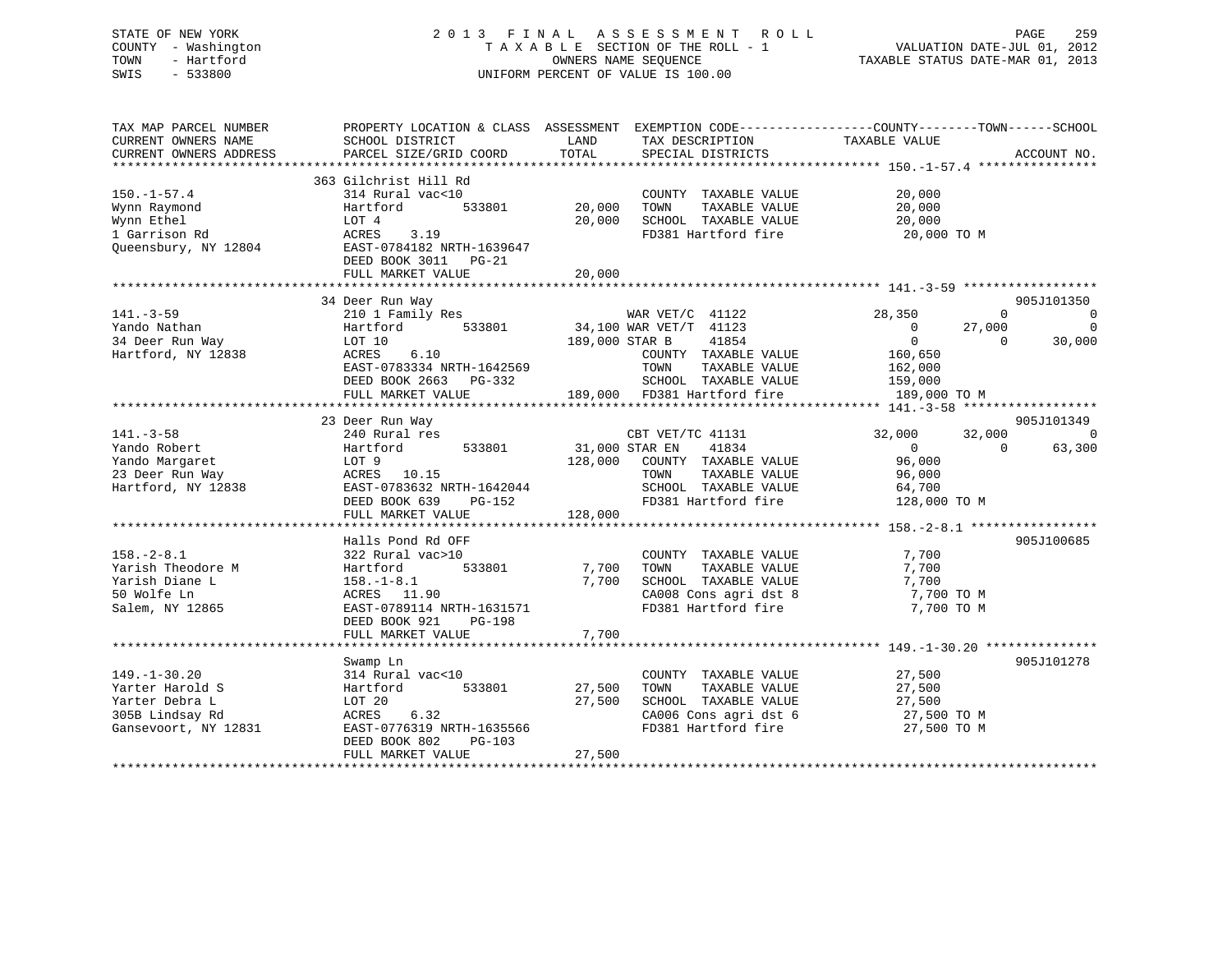# STATE OF NEW YORK 2 0 1 3 F I N A L A S S E S S M E N T R O L L PAGE 260 COUNTY - Washington T A X A B L E SECTION OF THE ROLL - 1 VALUATION DATE-JUL 01, 2012 TOWN - Hartford **TAXABLE STATUS DATE-MAR 01, 2013** SWIS - 533800 UNIFORM PERCENT OF VALUE IS 100.00

| TAX MAP PARCEL NUMBER<br>CURRENT OWNERS NAME<br>CURRENT OWNERS ADDRESS                               | PROPERTY LOCATION & CLASS ASSESSMENT EXEMPTION CODE----------------COUNTY-------TOWN------SCHOOL<br>SCHOOL DISTRICT<br>PARCEL SIZE/GRID COORD         | LAND<br>TOTAL              | TAX DESCRIPTION TAXABLE VALUE<br>SPECIAL DISTRICTS                                                                                                      |                                                                                 | ACCOUNT NO.        |
|------------------------------------------------------------------------------------------------------|-------------------------------------------------------------------------------------------------------------------------------------------------------|----------------------------|---------------------------------------------------------------------------------------------------------------------------------------------------------|---------------------------------------------------------------------------------|--------------------|
|                                                                                                      | Swamp Ln                                                                                                                                              |                            |                                                                                                                                                         |                                                                                 | 905J101279         |
| $149. - 1 - 30.21$<br>Yarter Harold S<br>Yarter Debra L                                              | 314 Rural vac<10<br>Hartford<br>533801<br>LOT 21                                                                                                      | 26,500<br>26,500           | COUNTY TAXABLE VALUE<br>TAXABLE VALUE<br>TOWN<br>SCHOOL TAXABLE VALUE                                                                                   | 26,500<br>26,500<br>26,500                                                      |                    |
| 305B Lindsay Rd<br>Gansevoort, NY 12831                                                              | 5.23<br>ACRES<br>EAST-0776480 NRTH-1635411<br>DEED BOOK 802<br>PG-103<br>FULL MARKET VALUE                                                            | 26,500                     | CA006 Cons agri dst 6<br>FD381 Hartford fire                                                                                                            | 26,500 TO M<br>26,500 TO M                                                      |                    |
|                                                                                                      |                                                                                                                                                       |                            |                                                                                                                                                         |                                                                                 |                    |
| $149. - 1 - 32.14$<br>Yattaw Jeffrey A<br>Yattaw Vickie L<br>326 Shine Hill Rd<br>Fort Ann, NY 12827 | 326 Shine Hill Rd<br>210 1 Family Res<br>533801<br>Hartford<br>$P/O$ LOT 2B<br>1.00<br>ACRES<br>EAST-0774648 NRTH-1638335<br>DEED BOOK 831<br>$PG-62$ | 33,000<br>154,200          | STAR B<br>41854<br>COUNTY TAXABLE VALUE<br>TAXABLE VALUE<br>TOWN<br>SCHOOL TAXABLE VALUE<br>CA006 Cons agri dst 6<br>FD381 Hartford fire                | $\overline{0}$<br>154,200<br>154,200<br>124,200<br>154,200 TO M<br>154,200 TO M | $\Omega$<br>30,000 |
|                                                                                                      | FULL MARKET VALUE                                                                                                                                     | 154,200                    |                                                                                                                                                         |                                                                                 |                    |
|                                                                                                      | 1604 Baldwin Corners Rd                                                                                                                               |                            |                                                                                                                                                         |                                                                                 |                    |
| $122. - 1 - 5.1$<br>Yole James<br>Yole Sandra<br>1604 Baldwin Corners Rd<br>Fort Ann, NY 12827       | 210 1 Family Res<br>Hartford<br>533801<br>ACRES<br>2.00<br>ACRES 2.00<br>EAST-0773773 NRTH-1663869<br>DEED BOOK 821<br>PG-349<br>FULL MARKET VALUE    | 150,700                    | 41854<br>STAR B<br>26,800 COUNTY TAXABLE VALUE<br>TOWN<br>TAXABLE VALUE<br>SCHOOL TAXABLE VALUE<br>CA007 Cons agri dst 7<br>150,700 FD381 Hartford fire | $\overline{0}$<br>150,700<br>150,700<br>120,700<br>150,700 TO M<br>150,700 TO M | $\Omega$<br>30,000 |
|                                                                                                      | 567 Blood St                                                                                                                                          |                            |                                                                                                                                                         |                                                                                 | 905J100658         |
| $132. -4 - 15$<br>Young Robert Jr.<br>Quimby Douglas<br>567 Blood St<br>Granville, NY 12832          | 210 1 Family Res<br>Hartford 533801<br>ACRES 1.00<br>EAST-0794502 NRTH-1653645<br>DEED BOOK 909<br>PG-186                                             | 23,000<br>50,500           | COUNTY TAXABLE VALUE<br>TOWN<br>TAXABLE VALUE<br>SCHOOL TAXABLE VALUE<br>FD381 Hartford fire                                                            | 50,500<br>50,500<br>50,500<br>50,500 TO M                                       |                    |
|                                                                                                      | FULL MARKET VALUE                                                                                                                                     | 50,500                     |                                                                                                                                                         |                                                                                 |                    |
|                                                                                                      | 5106 County Route 30                                                                                                                                  |                            |                                                                                                                                                         |                                                                                 | 905J100586         |
| $150. - 1 - 21$<br>Zayachek Peter M<br>PO Box 321<br>Argyle, NY 12809                                | 314 Rural vac<10<br>533801<br>Hartford<br>BLA 1963-180<br>ACRES<br>8.54<br>EAST-0785608 NRTH-1632930<br>DEED BOOK 1782<br>PG-282<br>FULL MARKET VALUE | 17,900<br>17,900<br>17,900 | COUNTY TAXABLE VALUE<br>TAXABLE VALUE<br>TOWN<br>SCHOOL TAXABLE VALUE<br>CA008 Cons agri dst 8<br>FD381 Hartford fire                                   | 17,900<br>17,900<br>17,900<br>17,900 TO M<br>17,900 TO M                        |                    |
|                                                                                                      |                                                                                                                                                       |                            |                                                                                                                                                         |                                                                                 |                    |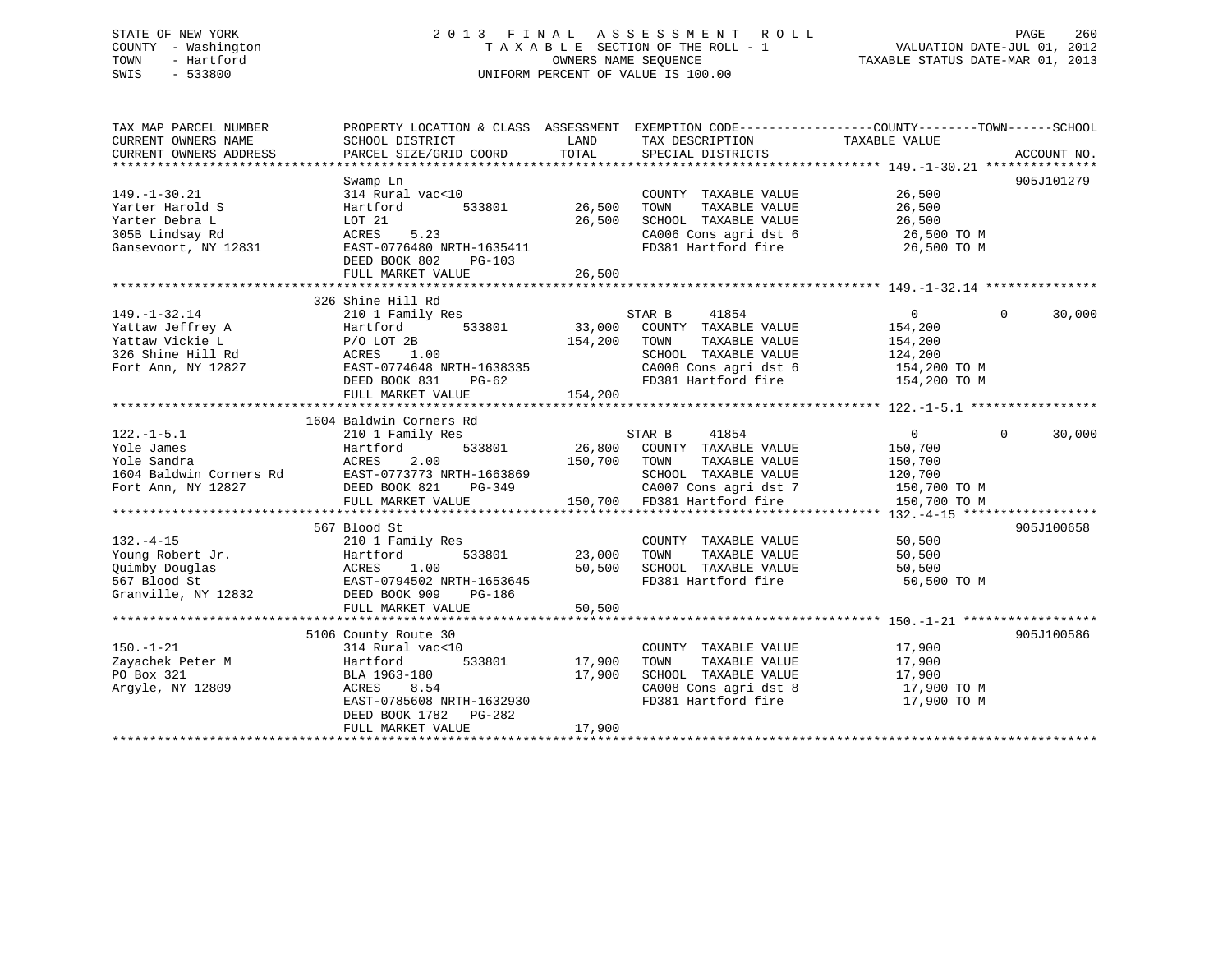# STATE OF NEW YORK 2 0 1 3 F I N A L A S S E S S M E N T R O L L PAGE 261 COUNTY - Washington T A X A B L E SECTION OF THE ROLL - 1 VALUATION DATE-JUL 01, 2012 TOWN - Hartford **TAXABLE STATUS DATE-MAR 01, 2013** SWIS - 533800 UNIFORM PERCENT OF VALUE IS 100.00

| TAX MAP PARCEL NUMBER<br>CURRENT OWNERS NAME<br>CURRENT OWNERS ADDRESS | SCHOOL DISTRICT<br>PARCEL SIZE/GRID COORD TOTAL SPECIAL DISTRICTS                                                                                                                                                                     |                    | LAND TAX DESCRIPTION TAXABLE VALUE                                                                     | PROPERTY LOCATION & CLASS ASSESSMENT EXEMPTION CODE----------------COUNTY-------TOWN-----SCHOOL | ACCOUNT NO.    |
|------------------------------------------------------------------------|---------------------------------------------------------------------------------------------------------------------------------------------------------------------------------------------------------------------------------------|--------------------|--------------------------------------------------------------------------------------------------------|-------------------------------------------------------------------------------------------------|----------------|
|                                                                        | 7781 State Route 40                                                                                                                                                                                                                   |                    |                                                                                                        |                                                                                                 | 905J100226     |
| $140. -2 - 14$                                                         |                                                                                                                                                                                                                                       |                    |                                                                                                        | $\Omega$                                                                                        | 30,000         |
| Zeller April                                                           |                                                                                                                                                                                                                                       |                    |                                                                                                        |                                                                                                 |                |
|                                                                        |                                                                                                                                                                                                                                       |                    |                                                                                                        | TAXABLE VALUE 48,200                                                                            |                |
|                                                                        |                                                                                                                                                                                                                                       |                    | SCHOOL TAXABLE VALUE 18,200                                                                            |                                                                                                 |                |
|                                                                        |                                                                                                                                                                                                                                       |                    | FD381 Hartford fire 48,200 TO M                                                                        |                                                                                                 |                |
|                                                                        | Expect Sandra K<br>TRNT 71.00 DPTH 191.00 48,200 TOWN<br>7781 State Route 40 EAST-0782546 NRTH-1645975 SCHOO<br>Hartford, NY 12838 DEED BOOK 2120 PG-297 FD381<br>FULL MARKET VALUE 48,200 FD381                                      |                    |                                                                                                        |                                                                                                 |                |
|                                                                        |                                                                                                                                                                                                                                       |                    |                                                                                                        |                                                                                                 |                |
|                                                                        | 7300 State Route 40                                                                                                                                                                                                                   |                    |                                                                                                        |                                                                                                 |                |
|                                                                        | 149.-1-33.1 210 1 Family Res<br>210 1 Family Res<br>210 1 Family Res<br>214,000<br>214,300<br>214,300<br>7300 State Route 40<br>Fort Ann, NY 12827-9659<br>BEED BOOK 2290 PG-143<br>PILE MARKET VALUE<br>PILE MARKET VALUE<br>214,300 |                    | COUNTY TAXABLE VALUE 214,300                                                                           |                                                                                                 |                |
|                                                                        |                                                                                                                                                                                                                                       | 533801 46,000 TOWN | TAXABLE VALUE                                                                                          | 214,300                                                                                         |                |
|                                                                        |                                                                                                                                                                                                                                       |                    |                                                                                                        |                                                                                                 |                |
|                                                                        |                                                                                                                                                                                                                                       |                    |                                                                                                        |                                                                                                 |                |
|                                                                        |                                                                                                                                                                                                                                       |                    | SCHOOL TAXABLE VALUE 214,300<br>CA006 Cons agri dst 6 214,300 TO M<br>FD381 Hartford fire 214,300 TO M |                                                                                                 |                |
|                                                                        | FULL MARKET VALUE                                                                                                                                                                                                                     | 214,300            |                                                                                                        |                                                                                                 |                |
|                                                                        |                                                                                                                                                                                                                                       |                    |                                                                                                        |                                                                                                 |                |
|                                                                        | 65 Skyview Meadows Ln                                                                                                                                                                                                                 |                    |                                                                                                        |                                                                                                 | 905J100709     |
| $141. - 1 - 51$                                                        | 210 1 Family Res                                                                                                                                                                                                                      |                    | CBT VET/TC 41131                                                                                       | 21,275<br>21,275                                                                                | $\overline{0}$ |
| Zmitrovitch Charles                                                    |                                                                                                                                                                                                                                       |                    |                                                                                                        |                                                                                                 |                |
|                                                                        | Hartford                                                                                                                                                                                                                              |                    | 533801 25,000 STAR EN 41834                                                                            | $\overline{0}$<br>$\Omega$                                                                      | 63,300         |
| Zmitrovitch Mary                                                       | 423/477                                                                                                                                                                                                                               |                    |                                                                                                        | 63,825                                                                                          |                |
| 65 Skyview Meadows Ln                                                  | ACRES 1.53                                                                                                                                                                                                                            |                    | 85,100 COUNTY TAXABLE VALUE<br>TOWN TAXABLE VALUE                                                      | TAXABLE VALUE 63,825                                                                            |                |
| Granville, NY 12832                                                    | EAST-0787654 NRTH-1649143                                                                                                                                                                                                             |                    | SCHOOL TAXABLE VALUE 21,800                                                                            |                                                                                                 |                |
|                                                                        | DEED BOOK 417                                                                                                                                                                                                                         | $PG-585$           | CA007 Cons agri dst 7 85,100 TO M                                                                      |                                                                                                 |                |
|                                                                        | FULL MARKET VALUE                                                                                                                                                                                                                     |                    | 85,100 FD381 Hartford fire 35,100 TO M                                                                 |                                                                                                 |                |
|                                                                        |                                                                                                                                                                                                                                       |                    |                                                                                                        |                                                                                                 |                |
|                                                                        | Halls Pond Rd                                                                                                                                                                                                                         |                    |                                                                                                        |                                                                                                 | 905J100710     |
| $158. - 2 - 10$                                                        | 322 Rural vac>10                                                                                                                                                                                                                      |                    | COUNTY TAXABLE VALUE 21,800                                                                            |                                                                                                 |                |
| Zweig Felice                                                           | 533801<br>Hartford                                                                                                                                                                                                                    | 21,800             | TOWN                                                                                                   | TAXABLE VALUE 21,800                                                                            |                |
| 461 Halls Pond Rd 158.-1-10                                            |                                                                                                                                                                                                                                       | 21,800             | SCHOOL TAXABLE VALUE 21,800                                                                            |                                                                                                 |                |
| Salem, NY 12865                                                        | 158.-1-10<br>ACRES 11.10                                                                                                                                                                                                              |                    | CA008 Cons agri dst 8 21,800 TO M                                                                      |                                                                                                 |                |
|                                                                        | EAST-0791203 NRTH-1631965                                                                                                                                                                                                             |                    | FD381 Hartford fire                                                                                    | 21,800 TO M                                                                                     |                |
|                                                                        | DEED BOOK 385<br><b>PG-88</b>                                                                                                                                                                                                         |                    |                                                                                                        |                                                                                                 |                |
|                                                                        | FULL MARKET VALUE                                                                                                                                                                                                                     | 21,800             |                                                                                                        |                                                                                                 |                |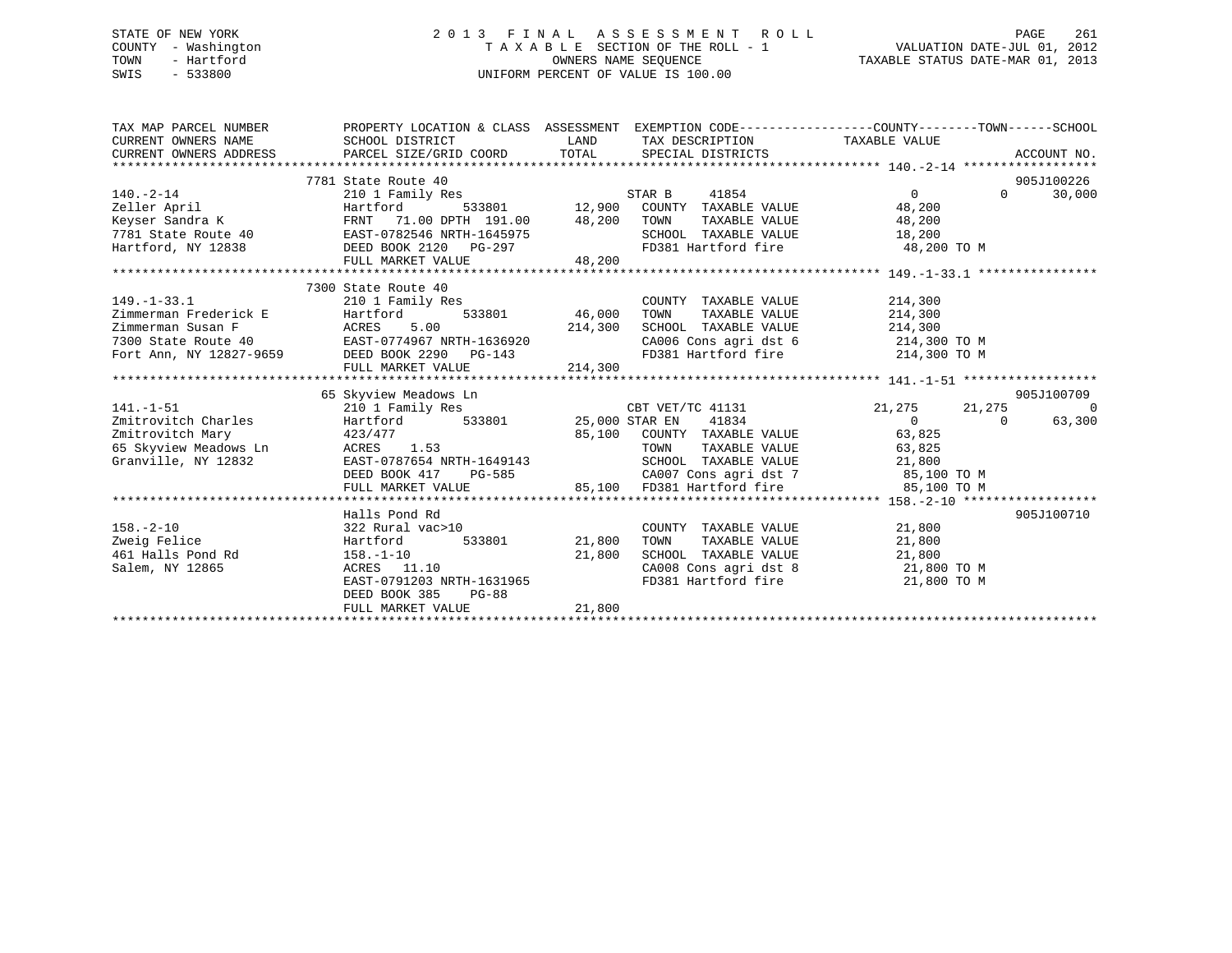TOWN - Hartford TAXABLE STATUS DATE-MAR 01, 2013 SWIS - 533800 RPS150/V04/L015 UNIFORM PERCENT OF VALUE IS 100.00 CURRENT DATE 6/19/2013

R O L L S U B S E C T I O N - - T O T A L S

### \*\*\* S P E C I A L D I S T R I C T S U M M A R Y \*\*\*

| CODE | DISTRICT NAME        | TOTAL<br>PARCELS | EXTENSION<br>TYPE | EXTENSION<br>VALUE | AD VALOREM<br>VALUE | EXEMPT<br>AMOUNT | TAXABLE<br>VALUE |
|------|----------------------|------------------|-------------------|--------------------|---------------------|------------------|------------------|
|      | TE533 Trans exmt rep |                  | 6 MOVTAX          |                    |                     |                  |                  |
|      | EZ014 Empire Zone-Si |                  | 1 TOTAL           |                    | 527,800             |                  | 527,800          |
|      | CA006 Cons agri dst  |                  | 137 TOTAL M       |                    | 13530,100           | 439,477          | 13090,623        |
|      | CA007 Cons agri dst  |                  | 581 TOTAL M       |                    | 73991,500           | 7223,390         | 66768,110        |
|      | CA008 Cons agri dst  |                  | 92 TOTAL M        |                    | 10592,800           | 1179,641         | 9413,159         |
|      | FD381 Hartford fire  |                  | 1,314 TOTAL M     |                    | 150014,400          | 63,212           | 149951,188       |

# \*\*\* S C H O O L D I S T R I C T S U M M A R Y \*\*\*

| CODE                                 | DISTRICT NAME                                  | TOTAL<br>PARCELS        | ASSESSED<br>LAND                             | ASSESSED<br>TOTAL                              | EXEMPT<br>AMOUNT                           | TOTAL<br>TAXABLE                               | STAR<br>AMOUNT                             | STAR<br>TAXABLE                                |
|--------------------------------------|------------------------------------------------|-------------------------|----------------------------------------------|------------------------------------------------|--------------------------------------------|------------------------------------------------|--------------------------------------------|------------------------------------------------|
| 532001<br>532802<br>533801<br>534401 | Arqyle<br>Fort Ann<br>Hartford<br>Hudson Falls | 23<br>34<br>1,247<br>10 | 744,000<br>2536,700<br>50179,500<br>1192,100 | 2596,700<br>4752,400<br>140718,000<br>1947,300 | 167,315<br>352,286<br>11317,097<br>281,814 | 2429,385<br>4400,114<br>129400,903<br>1665,486 | 493,200<br>366,600<br>25195,390<br>186,600 | 1936,185<br>4033,514<br>104205,513<br>1478,886 |
|                                      | SUB-TOTAL                                      | 1,314                   | 54652,300                                    | 150014,400                                     | 12118,512                                  | 137895,888                                     | 26241,790                                  | 111654,098                                     |
|                                      | TOTAL                                          | 1,314                   | 54652,300                                    | 150014,400                                     | 12118,512                                  | 137895,888                                     | 26241,790                                  | 111654,098                                     |

### \*\*\* S Y S T E M C O D E S S U M M A R Y \*\*\*

### NO SYSTEM EXEMPTIONS AT THIS LEVEL

# \*\*\* E X E M P T I O N S U M M A R Y \*\*\*

| CODE  | DESCRIPTION | TOTAL<br>PARCELS | COUNTY   | TOWN     | SCHOOL |
|-------|-------------|------------------|----------|----------|--------|
| 41003 | EFVET CL/T  |                  |          | 305,546  |        |
| 41102 | ELG FVT/CO  |                  | 18,550   |          |        |
| 41121 | WAR VET/TC  | 52               | 1028,217 | 1015,347 |        |
| 41122 | WAR VET/C   |                  | 28,350   |          |        |
| 41123 | WAR VET/T   |                  |          | 27,000   |        |
| 41131 | CBT VET/TC  | 49               | 1650,945 | 1617,860 |        |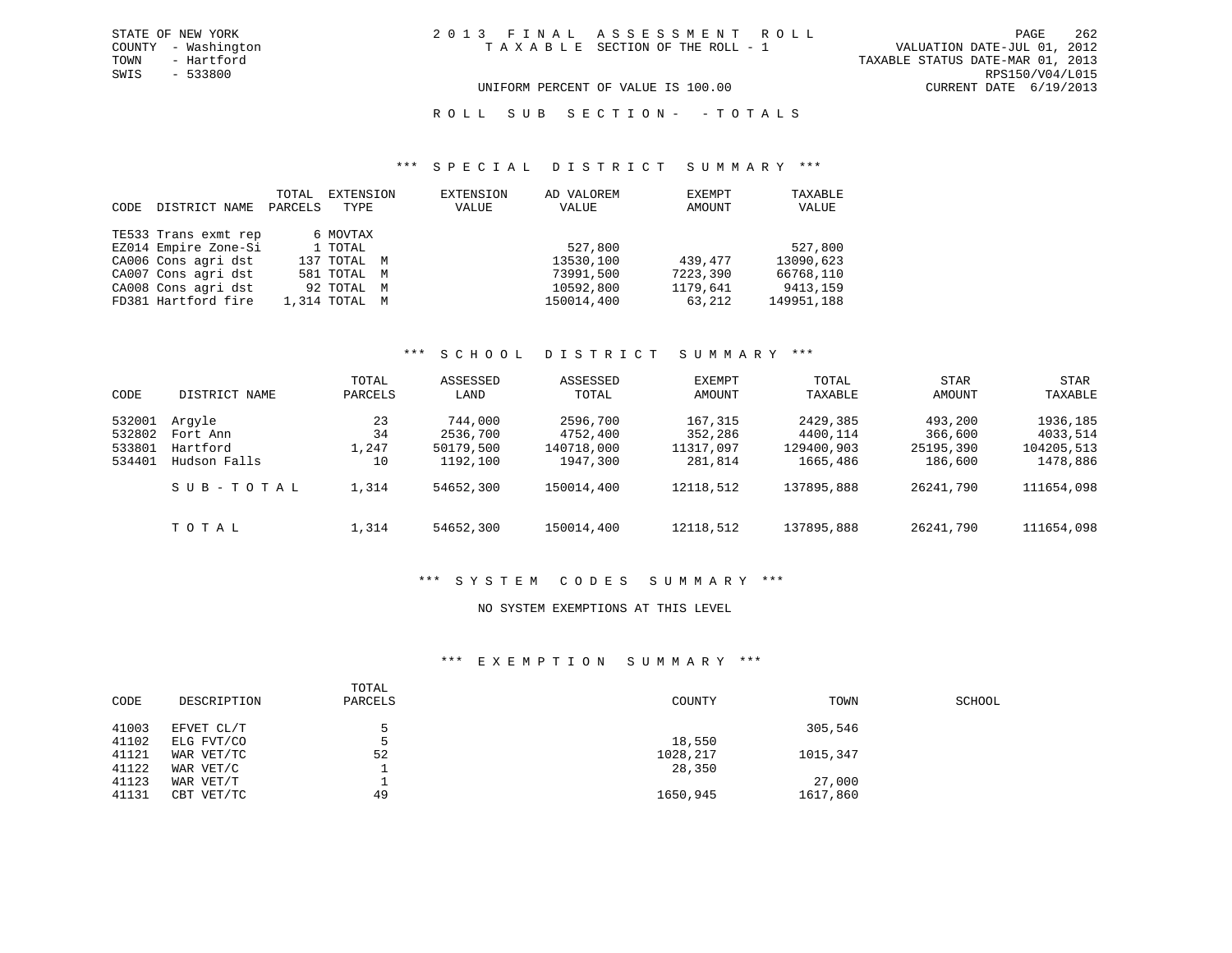| STATE OF NEW YORK |          |              |
|-------------------|----------|--------------|
| COUNTY            |          | - Washington |
| TOWN              |          | - Hartford   |
| SWIS              | - 533800 |              |

TAXABLE STATUS DATE-MAR 01, 2013 SWIS - 533800 RPS150/V04/L015 UNIFORM PERCENT OF VALUE IS 100.00 CURRENT DATE 6/19/2013

ROLL SUB SECTION - - TOTALS

### \*\*\* E X E M P T I O N S U M M A R Y \*\*\*

|       |              | TOTAL   |           |           |               |
|-------|--------------|---------|-----------|-----------|---------------|
| CODE  | DESCRIPTION  | PARCELS | COUNTY    | TOWN      | <b>SCHOOL</b> |
| 41141 | DIS VET/TC   | 22      | 979,817   | 966,297   |               |
| 41151 | $CW_10_VET/$ | 6       | 54,940    | 54,940    |               |
| 41171 | CW_DISBLD_   |         | 3,470     | 3,470     |               |
| 41400 | CLERGY       |         | 1,500     | 1,500     | 1,500         |
| 41500 | RPTL1138     | 4       | 3,200     | 3,200     | 3,200         |
| 41700 | AG BUILD     | 9       | 238,049   | 238,049   | 238,049       |
| 41720 | AG DIST      | 129     | 8821,128  | 8821,128  | 8821,128      |
| 41730 | AGRI-D IND   | 16      | 522,389   | 522,389   | 522,389       |
| 41800 | AGED-ALL     | 16      | 878,450   | 878,450   | 908,421       |
| 41801 | AGED-CO/TN   | 27      | 1579,538  | 1543,794  |               |
| 41802 | AGED-CO      | 21      | 633,310   |           |               |
| 41803 | AGED-TOWN    | 23      |           | 824,687   |               |
| 41804 | AGED-SCH     | 21      |           |           | 832,467       |
| 41834 | STAR EN      | 182     |           |           | 11157,390     |
| 41854 | STAR B       | 502     |           |           | 15056,400     |
| 41864 | STAR B MH    |         |           |           | 28,000        |
| 41931 | DISAB-C/T    | 5       | 286,991   | 286,991   |               |
| 42120 | TEMP GRHSE   | 2       | 60,012    | 60,012    | 60,012        |
| 47460 | FOR 480A     | 15      | 577,460   | 577,460   | 577,460       |
| 47610 | BUSIN97      |         | 153,886   | 153,886   | 153,886       |
|       | TOTAL        | 1,121   | 17520,202 | 17902,006 | 38360,302     |

| ROLL |             | TOTAL   | ASSESSED  | ASSESSED   | TAXABLE    | TAXABLE    | TAXABLE    | STAR       |
|------|-------------|---------|-----------|------------|------------|------------|------------|------------|
| SEC  | DESCRIPTION | PARCELS | LAND      | TOTAL      | COUNTY     | TOWN       | SCHOOL     | TAXABLE    |
|      | TAXABLE     | ,314    | 54652,300 | 150014,400 | 132494,198 | 132112,394 | 137895,888 | 111654,098 |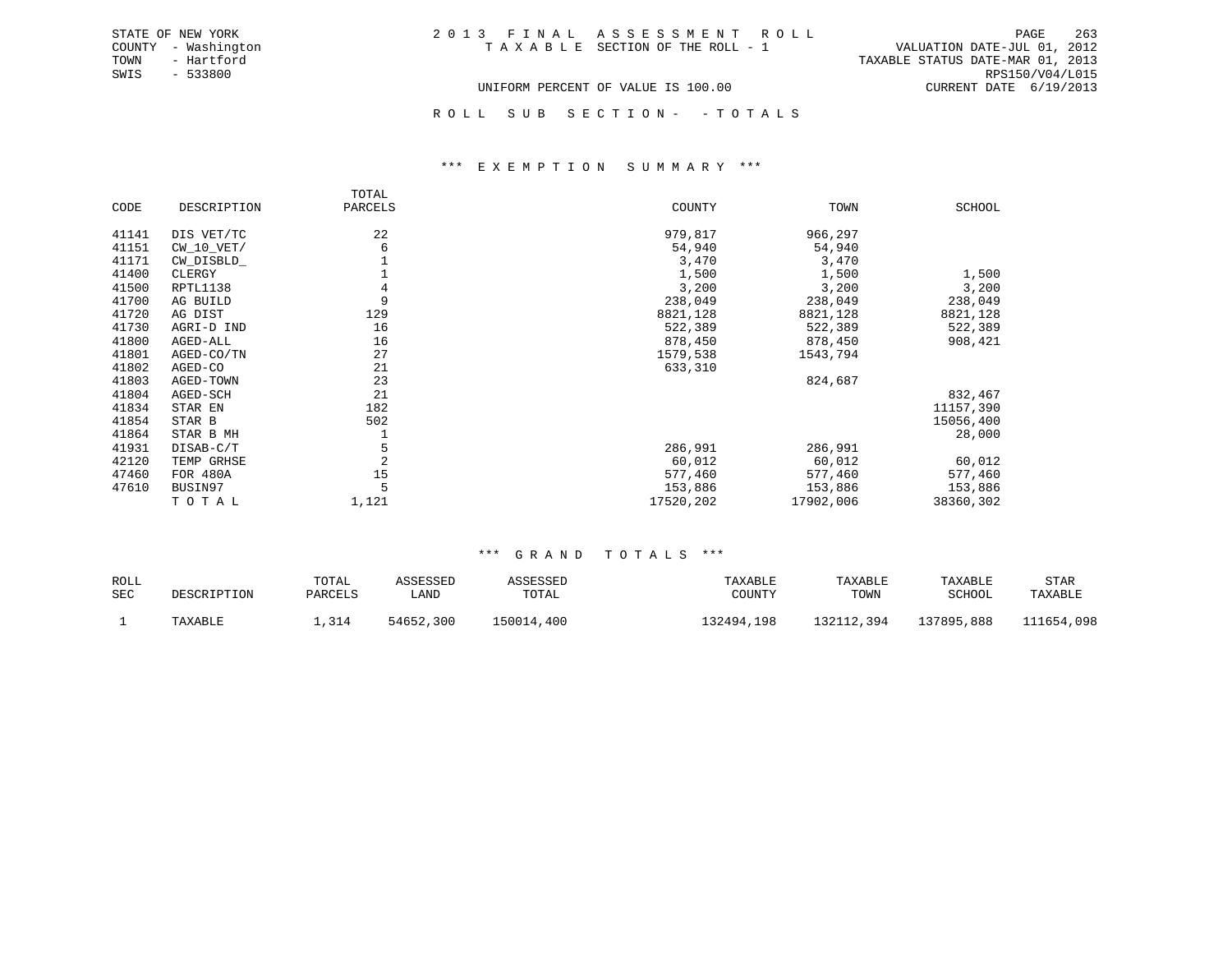|      | STATE OF NEW YORK   | 2013 FINAL ASSESSMENT ROLL |                                    |                                  |                        | PAGE | 264 |
|------|---------------------|----------------------------|------------------------------------|----------------------------------|------------------------|------|-----|
|      | COUNTY - Washington |                            | TAXABLE SECTION OF THE ROLL - 1    | VALUATION DATE-JUL 01, 2012      |                        |      |     |
| TOWN | - Hartford          |                            |                                    | TAXABLE STATUS DATE-MAR 01, 2013 |                        |      |     |
| SWIS | - 533800            |                            | UNIFORM PERCENT OF VALUE IS 100.00 |                                  | RPS150/V04/L015        |      |     |
|      |                     |                            |                                    |                                  | CURRENT DATE 6/19/2013 |      |     |

### R O L L S E C T I O N T O T A L S

### \*\*\* S P E C I A L D I S T R I C T S U M M A R Y \*\*\*

|      |                      | TOTAL   | EXTENSION     | EXTENSION | AD VALOREM | EXEMPT   | TAXABLE    |
|------|----------------------|---------|---------------|-----------|------------|----------|------------|
| CODE | DISTRICT NAME        | PARCELS | TYPE          | VALUE     | VALUE      | AMOUNT   | VALUE      |
|      |                      |         |               |           |            |          |            |
|      | TE533 Trans exmt rep |         | 6 MOVTAX      |           |            |          |            |
|      | EZ014 Empire Zone-Si |         | 1 TOTAL       |           | 527,800    |          | 527,800    |
|      | CA006 Cons agri dst  |         | 137 TOTAL M   |           | 13530,100  | 439,477  | 13090,623  |
|      | CA007 Cons agri dst  |         | 581 TOTAL M   |           | 73991,500  | 7223,390 | 66768,110  |
|      | CA008 Cons agri dst  |         | 92 TOTAL M    |           | 10592,800  | 1179,641 | 9413,159   |
|      | FD381 Hartford fire  |         | 1,314 TOTAL M |           | 150014,400 | 63,212   | 149951,188 |

# \*\*\* S C H O O L D I S T R I C T S U M M A R Y \*\*\*

| CODE   | DISTRICT NAME | TOTAL<br>PARCELS | ASSESSED<br>LAND | ASSESSED<br>TOTAL | EXEMPT<br>AMOUNT | TOTAL<br>TAXABLE | <b>STAR</b><br>AMOUNT | STAR<br>TAXABLE |
|--------|---------------|------------------|------------------|-------------------|------------------|------------------|-----------------------|-----------------|
| 532001 | Arqyle        | 23               | 744,000          | 2596,700          | 167,315          | 2429,385         | 493,200               | 1936,185        |
| 532802 | Fort Ann      | 34               | 2536,700         | 4752,400          | 352,286          | 4400,114         | 366,600               | 4033,514        |
| 533801 | Hartford      | 1,247            | 50179,500        | 140718,000        | 11317,097        | 129400,903       | 25195,390             | 104205,513      |
| 534401 | Hudson Falls  | 10               | 1192,100         | 1947,300          | 281,814          | 1665,486         | 186,600               | 1478,886        |
|        | SUB-TOTAL     | 1,314            | 54652,300        | 150014,400        | 12118,512        | 137895,888       | 26241,790             | 111654,098      |
|        | TOTAL         | 1,314            | 54652,300        | 150014,400        | 12118,512        | 137895,888       | 26241,790             | 111654,098      |

### \*\*\* S Y S T E M C O D E S S U M M A R Y \*\*\*

### NO SYSTEM EXEMPTIONS AT THIS LEVEL

### \*\*\* E X E M P T I O N S U M M A R Y \*\*\*

| CODE  | DESCRIPTION | TOTAL<br>PARCELS | COUNTY   | TOWN     | SCHOOL |
|-------|-------------|------------------|----------|----------|--------|
| 41003 | EFVET CL/T  |                  |          | 305,546  |        |
| 41102 | ELG FVT/CO  |                  | 18,550   |          |        |
| 41121 | WAR VET/TC  | 52               | 1028,217 | 1015,347 |        |
| 41122 | WAR VET/C   |                  | 28,350   |          |        |
| 41123 | WAR VET/T   |                  |          | 27,000   |        |
| 41131 | CBT VET/TC  | 49               | 1650,945 | 1617,860 |        |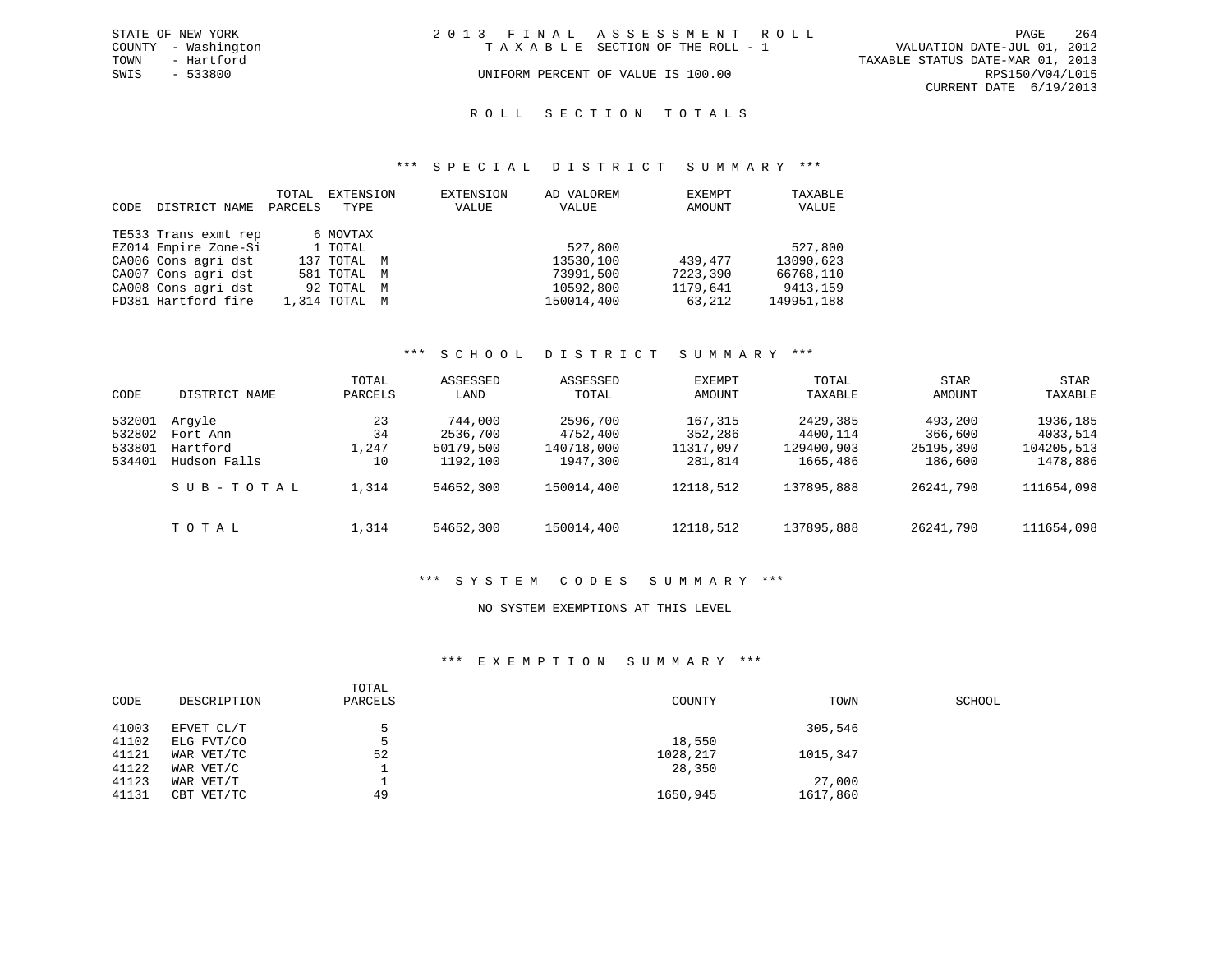|      | STATE OF NEW YORK   | 2013 FINAL ASSESSMENT ROLL         |                                  | PAGE            | 265 |
|------|---------------------|------------------------------------|----------------------------------|-----------------|-----|
|      | COUNTY - Washington | TAXABLE SECTION OF THE ROLL - 1    | VALUATION DATE-JUL 01, 2012      |                 |     |
| TOWN | - Hartford          |                                    | TAXABLE STATUS DATE-MAR 01, 2013 |                 |     |
| SWIS | $-533800$           | UNIFORM PERCENT OF VALUE IS 100.00 |                                  | RPS150/V04/L015 |     |
|      |                     |                                    | CURRENT DATE 6/19/2013           |                 |     |
|      |                     |                                    |                                  |                 |     |

### R O L L S E C T I O N T O T A L S

### \*\*\* E X E M P T I O N S U M M A R Y \*\*\*

|       |              | TOTAL          |           |           |           |
|-------|--------------|----------------|-----------|-----------|-----------|
| CODE  | DESCRIPTION  | PARCELS        | COUNTY    | TOWN      | SCHOOL    |
| 41141 | DIS VET/TC   | 22             | 979,817   | 966,297   |           |
| 41151 | $CW_10_VET/$ | 6              | 54,940    | 54,940    |           |
| 41171 | CW_DISBLD_   |                | 3,470     | 3,470     |           |
| 41400 | CLERGY       |                | 1,500     | 1,500     | 1,500     |
| 41500 | RPTL1138     | 4              | 3,200     | 3,200     | 3,200     |
| 41700 | AG BUILD     | 9              | 238,049   | 238,049   | 238,049   |
| 41720 | AG DIST      | 129            | 8821,128  | 8821,128  | 8821,128  |
| 41730 | AGRI-D IND   | 16             | 522,389   | 522,389   | 522,389   |
| 41800 | AGED-ALL     | 16             | 878,450   | 878,450   | 908,421   |
| 41801 | AGED-CO/TN   | 27             | 1579,538  | 1543,794  |           |
| 41802 | AGED-CO      | 21             | 633,310   |           |           |
| 41803 | AGED-TOWN    | 23             |           | 824,687   |           |
| 41804 | AGED-SCH     | 21             |           |           | 832,467   |
| 41834 | STAR EN      | 182            |           |           | 11157,390 |
| 41854 | STAR B       | 502            |           |           | 15056,400 |
| 41864 | STAR B MH    |                |           |           | 28,000    |
| 41931 | DISAB-C/T    | 5              | 286,991   | 286,991   |           |
| 42120 | TEMP GRHSE   | $\overline{2}$ | 60,012    | 60,012    | 60,012    |
| 47460 | FOR 480A     | 15             | 577,460   | 577,460   | 577,460   |
| 47610 | BUSIN97      | 5              | 153,886   | 153,886   | 153,886   |
|       | TOTAL        | 1,121          | 17520,202 | 17902,006 | 38360,302 |

| ROLL |             | TOTAL   | ASSESSED  | ASSESSED   | TAXABLE    | TAXABLE    | TAXABLE    | STAR       |
|------|-------------|---------|-----------|------------|------------|------------|------------|------------|
| SEC  | DESCRIPTION | PARCELS | úAND      | TOTAL      | COUNTY     | TOWN       | SCHOOL     | TAXABLE    |
|      | TAXABLE     | 1,314   | 54652,300 | 150014,400 | 132494,198 | 132112,394 | 137895,888 | 111654,098 |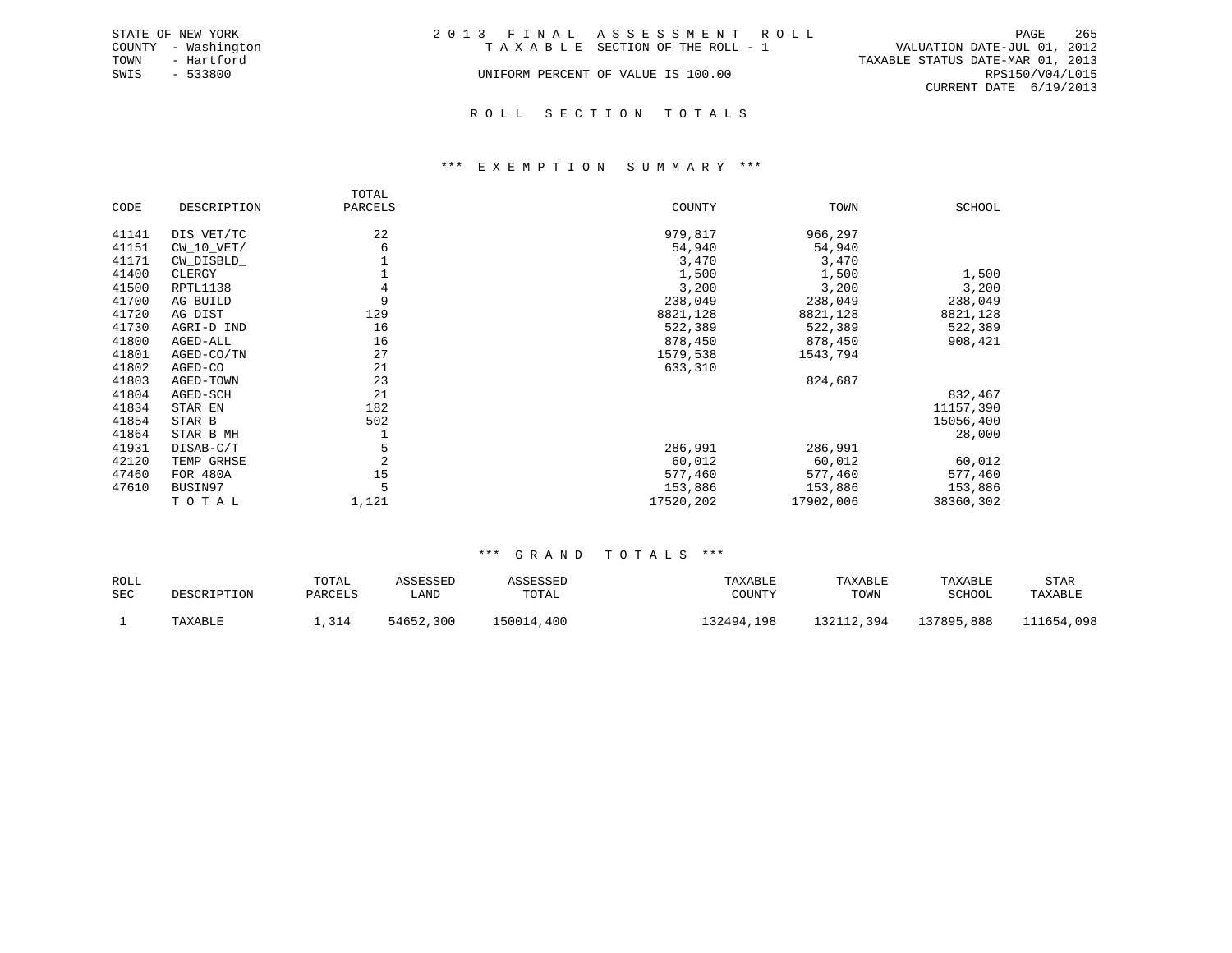| STATE OF NEW YORK<br>- Washington<br>COUNTY<br>- Hartford<br>TOWN<br>$-533800$<br>SWIS     | FINAL ASSESSMENT ROLL<br>2 0 1 3<br>STATE OWNED LAND SECTION OF THE ROLL - 3<br>OWNERS NAME SEQUENCE<br>UNIFORM PERCENT OF VALUE IS 100.00 |                    |                    |                                | TAXABLE STATUS DATE-MAR 01, 2013                                              | PAGE<br>VALUATION DATE-JUL 01, 2012 | 266         |
|--------------------------------------------------------------------------------------------|--------------------------------------------------------------------------------------------------------------------------------------------|--------------------|--------------------|--------------------------------|-------------------------------------------------------------------------------|-------------------------------------|-------------|
| TAX MAP PARCEL NUMBER<br>CURRENT OWNERS NAME<br>CURRENT OWNERS ADDRESS                     | PROPERTY LOCATION & CLASS<br>SCHOOL DISTRICT<br>PARCEL SIZE/GRID COORD TOTAL SPECIAL DISTRICTS                                             | ASSESSMENT<br>LAND |                    | TAX DESCRIPTION                | EXEMPTION CODE-----------------COUNTY-------TOWN------SCHOOL<br>TAXABLE VALUE |                                     | ACCOUNT NO. |
| $112. - 2 - 8$<br>New York State                                                           | Parcel 429, 425, 427, 423, 42<br>972 Underwater<br>532802<br>Fort Ann                                                                      | 51,400             | NY STATE<br>COUNTY | 32301<br>TAXABLE VALUE         | 51,400                                                                        | 0150001<br>51,400                   | $\Omega$    |
| Bailey Franklin Estate         Canal Lands<br>Attn: Washington County Treas 112.-1-8.-8801 |                                                                                                                                            | 51,400             | TOWN<br>SCHOOL     | TAXABLE VALUE<br>TAXABLE VALUE | 51,400                                                                        |                                     |             |

\*\*\*\*\*\*\*\*\*\*\*\*\*\*\*\*\*\*\*\*\*\*\*\*\*\*\*\*\*\*\*\*\*\*\*\*\*\*\*\*\*\*\*\*\*\*\*\*\*\*\*\*\*\*\*\*\*\*\*\*\*\*\*\*\*\*\*\*\*\*\*\*\*\*\*\*\*\*\*\*\*\*\*\*\*\*\*\*\*\*\*\*\*\*\*\*\*\*\*\*\*\*\*\*\*\*\*\*\*\*\*\*\*\*\*\*\*\*\*\*\*\*\*\*\*\*\*\*\*\*\*\*

FULL MARKET VALUE 51,400

383 Broadway ACRES 71.95

Fort Edward, NY 12828 EAST-0762012 NRTH-1664697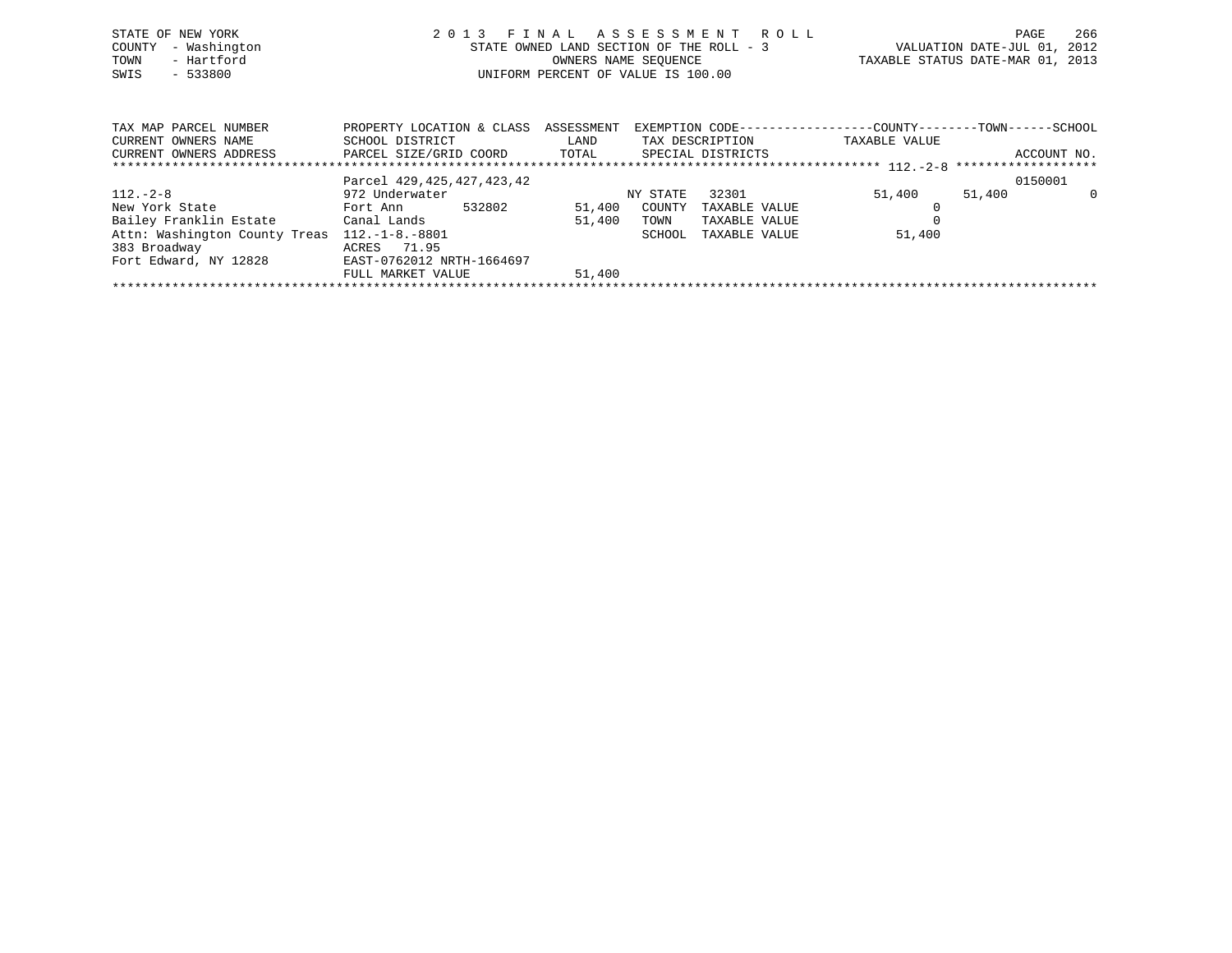| 2013 FINAL ASSESSMENT ROLL               |                                    |  |                                  | PAGE | 267 |
|------------------------------------------|------------------------------------|--|----------------------------------|------|-----|
| STATE OWNED LAND SECTION OF THE ROLL - 3 |                                    |  | VALUATION DATE-JUL 01, 2012      |      |     |
|                                          |                                    |  | TAXABLE STATUS DATE-MAR 01, 2013 |      |     |
|                                          |                                    |  | RPS150/V04/L015                  |      |     |
|                                          | UNIFORM PERCENT OF VALUE IS 100.00 |  | CURRENT DATE 6/19/2013           |      |     |

ROLL SUB SECTION - - TOTALS

### \*\*\* S P E C I A L D I S T R I C T S U M M A R Y \*\*\*

|                    |    | זור<br>вv. | $\cdots$<br>-- |  |
|--------------------|----|------------|----------------|--|
| חר<br>,,,,,,<br>ľМ | m. |            |                |  |

STATE OF NEW YORK COUNTY - Washington TOWN - Hartford SWIS - 533800

### NO SPECIAL DISTRICTS AT THIS LEVEL

# \*\*\* S C H O O L D I S T R I C T S U M M A R Y \*\*\*

| CODE   | DISTRICT NAME | TOTAL<br>PARCELS | ASSESSED<br>LAND | ASSESSED<br>TOTAL | EXEMPT<br>AMOUNT | TOTAL<br>TAXABLE | STAR<br>AMOUNT | <b>STAR</b><br>TAXABLE |
|--------|---------------|------------------|------------------|-------------------|------------------|------------------|----------------|------------------------|
| 532802 | Fort Ann      |                  | 51,400           | 51,400            |                  | 51,400           |                | 51,400                 |
|        | SUB-TOTAL     |                  | 51,400           | 51,400            |                  | 51,400           |                | 51,400                 |
|        | TOTAL         |                  | 51,400           | 51,400            |                  | 51,400           |                | 51,400                 |

### \*\*\* S Y S T E M C O D E S S U M M A R Y \*\*\*

### NO SYSTEM EXEMPTIONS AT THIS LEVEL

# \*\*\* E X E M P T I O N S U M M A R Y \*\*\*

| CODE  | DESCRIPTION       | TOTAL<br>PARCELS | COUNTY           | TOWN             | SCHOOL |
|-------|-------------------|------------------|------------------|------------------|--------|
| 32301 | NY STATE<br>ТОТАЬ |                  | 51,400<br>51,400 | 51,400<br>51,400 |        |

| ROLL |                         | TOTAL   |      |       | TAXABLE | TAXABLE | TAXABLE       | STAR    |
|------|-------------------------|---------|------|-------|---------|---------|---------------|---------|
| SEC  | DESCRIPTION             | PARCELS | LAND | TOTAL | TOUNTY  | TOWN    | <b>SCHOOL</b> | TAXABLF |
|      |                         |         |      |       |         |         |               |         |
|      | OWNED.<br>STATE<br>JAND |         | 400  | ,400  |         |         | 51,400        | 51,400  |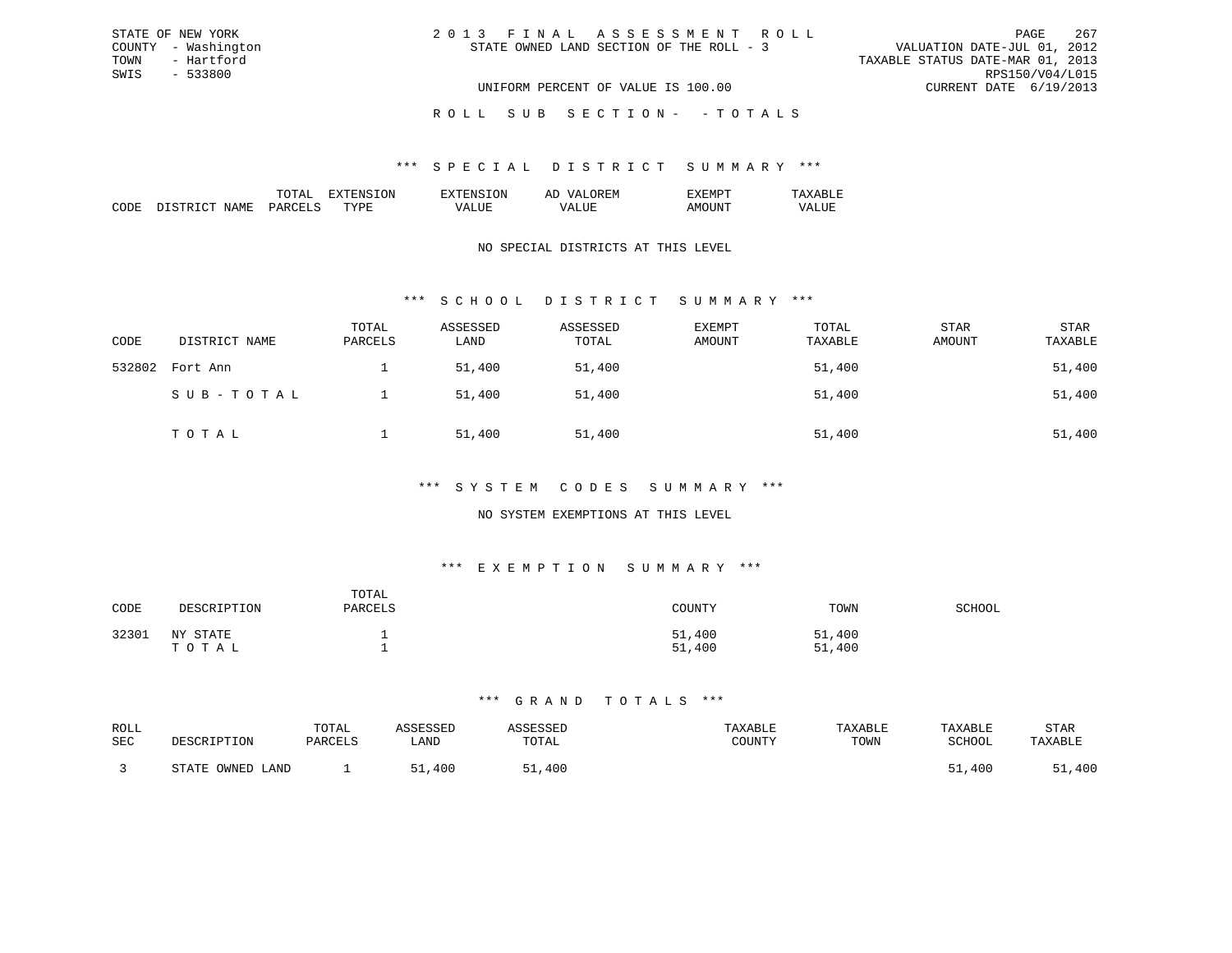| STATE OF NEW YORK   | 2013 FINAL ASSESSMENT ROLL               | 268<br>PAGE                      |
|---------------------|------------------------------------------|----------------------------------|
| COUNTY - Washington | STATE OWNED LAND SECTION OF THE ROLL - 3 | VALUATION DATE-JUL 01, 2012      |
| TOWN<br>- Hartford  |                                          | TAXABLE STATUS DATE-MAR 01, 2013 |
| SWIS<br>- 533800    | UNIFORM PERCENT OF VALUE IS 100.00       | RPS150/V04/L015                  |
|                     |                                          | CURRENT DATE 6/19/2013           |
|                     |                                          |                                  |

R O L L S E C T I O N T O T A L S

### \*\*\* S P E C I A L D I S T R I C T S U M M A R Y \*\*\*

|                                                                                                                              |                      | $\cdots$ | $\cdots$ | . IVI<br>-- |  |
|------------------------------------------------------------------------------------------------------------------------------|----------------------|----------|----------|-------------|--|
| ┓<br>IVI.<br>the contract of the contract of the contract of the contract of the contract of the contract of the contract of | $\sim$ $\sim$ $\sim$ | . пт     |          |             |  |

## NO SPECIAL DISTRICTS AT THIS LEVEL

# \*\*\* S C H O O L D I S T R I C T S U M M A R Y \*\*\*

| CODE   | DISTRICT NAME | TOTAL<br>PARCELS | ASSESSED<br>LAND | ASSESSED<br>TOTAL | <b>EXEMPT</b><br>AMOUNT | TOTAL<br>TAXABLE | STAR<br>AMOUNT | <b>STAR</b><br>TAXABLE |
|--------|---------------|------------------|------------------|-------------------|-------------------------|------------------|----------------|------------------------|
| 532802 | Fort Ann      |                  | 51,400           | 51,400            |                         | 51,400           |                | 51,400                 |
|        | SUB-TOTAL     |                  | 51,400           | 51,400            |                         | 51,400           |                | 51,400                 |
|        | TOTAL         |                  | 51,400           | 51,400            |                         | 51,400           |                | 51,400                 |

### \*\*\* S Y S T E M C O D E S S U M M A R Y \*\*\*

## NO SYSTEM EXEMPTIONS AT THIS LEVEL

# \*\*\* E X E M P T I O N S U M M A R Y \*\*\*

| CODE  | DESCRIPTION       | TOTAL<br>PARCELS | COUNTY           | TOWN             | SCHOOL |
|-------|-------------------|------------------|------------------|------------------|--------|
| 32301 | NY STATE<br>ТОТАЬ |                  | 51,400<br>51,400 | 51,400<br>51,400 |        |

| ROLL<br><b>SEC</b> | DESCRIPTION      | TOTAL<br>PARCELS | <b>\SSESSED</b><br>LAND | <b><i>SSESSED</i></b><br>TOTAL | TAXABLE<br>COUNTY | TAXABLE<br>TOWN | TAXABLE<br>SCHOOL | STAR<br>TAXABLE |
|--------------------|------------------|------------------|-------------------------|--------------------------------|-------------------|-----------------|-------------------|-----------------|
|                    | STATE OWNED LAND |                  | 51<br>400               | 51,400                         |                   |                 | 51,400            | 51,400          |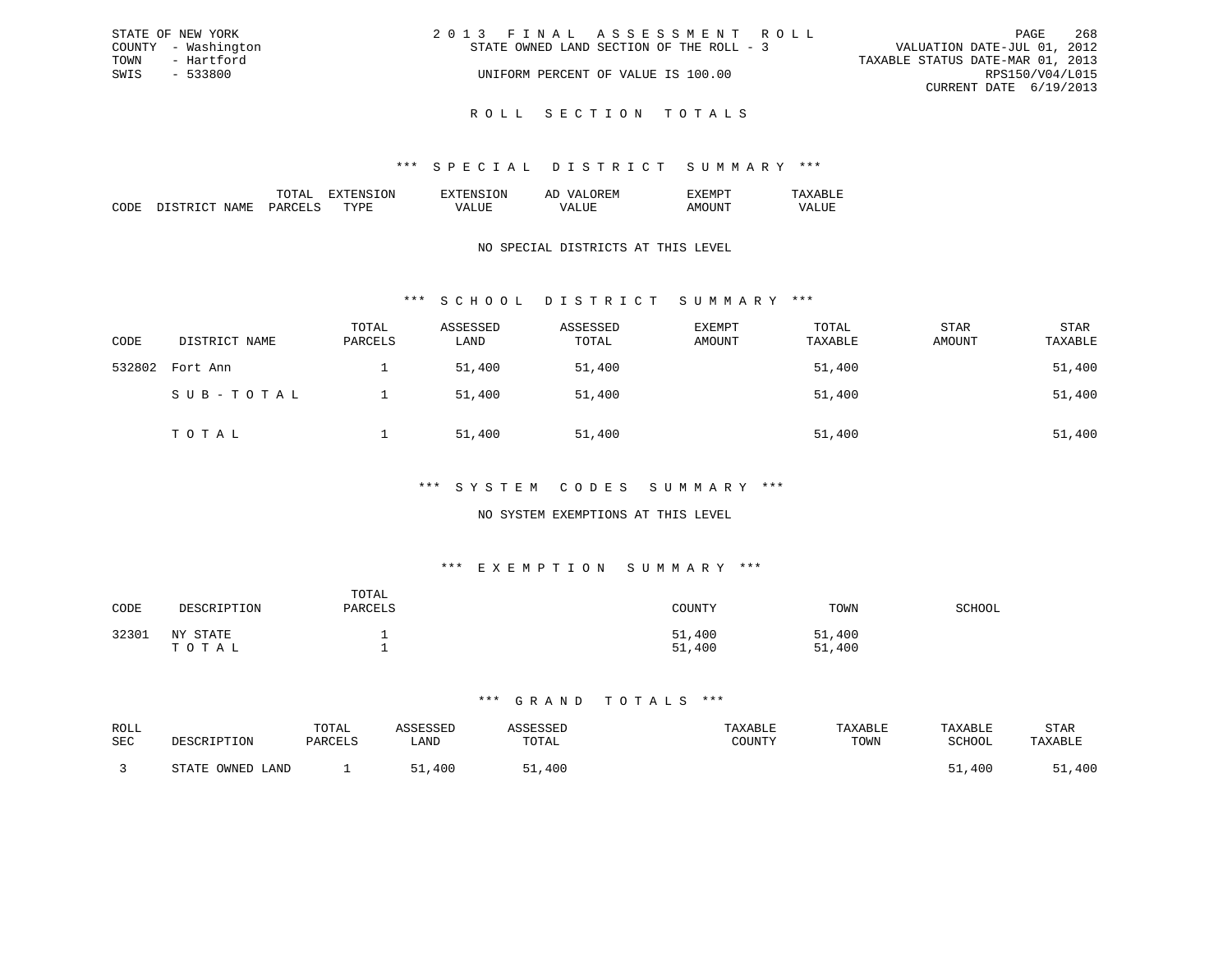# STATE OF NEW YORK 2 0 1 3 F I N A L A S S E S S M E N T R O L L PAGE 269 COUNTY - Washington SPECIAL FRANCHISE SECTION OF THE ROLL - 5 VALUATION DATE-JUL 01, 2012 TOWN - Hartford OWNERS NAME SEQUENCE TAXABLE STATUS DATE-MAR 01, 2013 SWIS - 533800 UNIFORM PERCENT OF VALUE IS 100.00

| TAX MAP PARCEL NUMBER<br>CURRENT OWNERS NAME<br>CURRENT OWNERS ADDRESS | PROPERTY LOCATION & CLASS ASSESSMENT<br>SCHOOL DISTRICT<br>PARCEL SIZE/GRID COORD | LAND<br>TOTAL | EXEMPTION CODE-----------------COUNTY-------TOWN------SCHOOL<br>TAX DESCRIPTION<br>SPECIAL DISTRICTS | TAXABLE VALUE                                | ACCOUNT NO.  |
|------------------------------------------------------------------------|-----------------------------------------------------------------------------------|---------------|------------------------------------------------------------------------------------------------------|----------------------------------------------|--------------|
|                                                                        |                                                                                   |               |                                                                                                      |                                              |              |
|                                                                        | Special Franchise Propert                                                         |               |                                                                                                      |                                              | 9050300718   |
| $500. -15 - 2. -1$                                                     | 861 Elec & gas                                                                    |               | COUNTY TAXABLE VALUE                                                                                 | 1374,886                                     |              |
| National Grid                                                          | Hartford<br>533801                                                                | $\Omega$      | TOWN<br>TAXABLE VALUE                                                                                | 1374,886                                     |              |
| Real Estate Tax Dept                                                   | Apport For Sch 96.3%                                                              | 1374,886      | SCHOOL TAXABLE VALUE                                                                                 | 1374,886                                     |              |
| 300 Erie Boulevard West                                                | Parcel 1 Of 3                                                                     |               | FD381 Hartford fire                                                                                  | 1374,886 TO M                                |              |
| Syracuse, NY 13202                                                     | FULL MARKET VALUE                                                                 | 1374,886      |                                                                                                      |                                              |              |
| ******************************                                         |                                                                                   |               |                                                                                                      |                                              |              |
|                                                                        | Special Franchise Propert                                                         |               |                                                                                                      |                                              | 9076300765   |
| $500. -15 - 2. -2$                                                     | 861 Elec & gas                                                                    |               | COUNTY TAXABLE VALUE                                                                                 | 44,231                                       |              |
| National Grid                                                          | 532802<br>Fort Ann                                                                | $\Omega$      | TAXABLE VALUE<br>TOWN                                                                                | 44,231                                       |              |
| Real Estate Tax Dept                                                   | Apport For Sch 3.098%                                                             | 44,231        | SCHOOL TAXABLE VALUE                                                                                 | 44,231                                       |              |
| 300 Erie Boulevard West                                                | Parcel 2 Of 3                                                                     |               | FD381 Hartford fire                                                                                  | 44,231 TO M                                  |              |
| Syracuse, NY 13202                                                     | FULL MARKET VALUE                                                                 | 44,231        |                                                                                                      |                                              |              |
| ******************                                                     |                                                                                   |               |                                                                                                      | *************** 500.-15-2.-3 *************** |              |
|                                                                        | Special Franchise Propert                                                         |               |                                                                                                      |                                              | 9076300766   |
| $500. -15 - 2. -3$                                                     | 861 Elec & gas                                                                    |               | COUNTY TAXABLE VALUE                                                                                 | 8,595                                        |              |
| National Grid                                                          | Hudson Falls<br>534401                                                            | $\Omega$      | TAXABLE VALUE<br>TOWN                                                                                | 8,595                                        |              |
| Real Estate Tax Dept                                                   | Apport For Sch. 602%                                                              | 8,595         | SCHOOL TAXABLE VALUE                                                                                 | 8,595                                        |              |
| 300 Erie Boulevard West                                                | Parcel 3 Of 3                                                                     |               | FD381 Hartford fire                                                                                  | 8,595 TO M                                   |              |
| Syracuse, NY 13202                                                     | FULL MARKET VALUE                                                                 | 8,595         |                                                                                                      |                                              |              |
|                                                                        | **********************************                                                |               |                                                                                                      | ********************** 500.-51-1 ********    |              |
|                                                                        | Special Franchise Prop                                                            |               |                                                                                                      |                                              |              |
| $500.-51-1$                                                            | 869 Television                                                                    |               | COUNTY TAXABLE VALUE                                                                                 | 83,001                                       |              |
| TW Telecom                                                             | Hartford<br>533801                                                                | $\mathbf 0$   | TOWN<br>TAXABLE VALUE                                                                                | 83,001                                       |              |
| Adirondack 994                                                         |                                                                                   | 83,001        | SCHOOL TAXABLE VALUE                                                                                 | 83,001                                       |              |
| PO Box 7467                                                            | FULL MARKET VALUE                                                                 | 83,001        | FD381 Hartford fire                                                                                  | 83,001 TO M                                  |              |
| Charlotte, NC 28241-7467                                               |                                                                                   |               |                                                                                                      |                                              |              |
| *****************************                                          |                                                                                   |               |                                                                                                      |                                              | ************ |
|                                                                        | Special Franchise Propert                                                         |               |                                                                                                      |                                              | 9050300717   |
| $500. -60 - 5. -1$                                                     | 866 Telephone                                                                     |               | COUNTY TAXABLE VALUE                                                                                 | 307,605                                      |              |
| Verizon New York Inc                                                   | Hartford<br>533801                                                                | 0             | TAXABLE VALUE<br>TOWN                                                                                | 307,605                                      |              |
| PO Box 2749                                                            | Apport For Sch 97.002%                                                            | 307,605       | SCHOOL TAXABLE VALUE                                                                                 | 307,605                                      |              |
| Addison, TX 75001                                                      | Parcel 1 Of 3                                                                     |               | FD381 Hartford fire                                                                                  | 307,605 TO M                                 |              |
|                                                                        | FULL MARKET VALUE                                                                 | 307,605       |                                                                                                      |                                              |              |
|                                                                        |                                                                                   |               |                                                                                                      |                                              |              |
|                                                                        | Special Franchise Propert                                                         |               |                                                                                                      |                                              | 9076300762   |
| $500. -60 - 5. -2$                                                     | 866 Telephone                                                                     |               | COUNTY TAXABLE VALUE                                                                                 | 8,245                                        |              |
| Verizon New York Inc                                                   | Fort Ann<br>532802                                                                | 0             | TOWN<br>TAXABLE VALUE                                                                                | 8,245                                        |              |
| PO Box 2749                                                            | Apport For Sch 2.6%                                                               | 8,245         | SCHOOL TAXABLE VALUE                                                                                 | 8,245                                        |              |
| Addison, TX 75001                                                      | Parcel 2 Of 3                                                                     |               | FD381 Hartford fire                                                                                  | 8,245 TO M                                   |              |
|                                                                        | FULL MARKET VALUE                                                                 | 8,245         |                                                                                                      |                                              |              |
| * * * * * * * * * * * * * * * * * * * *                                |                                                                                   |               |                                                                                                      |                                              |              |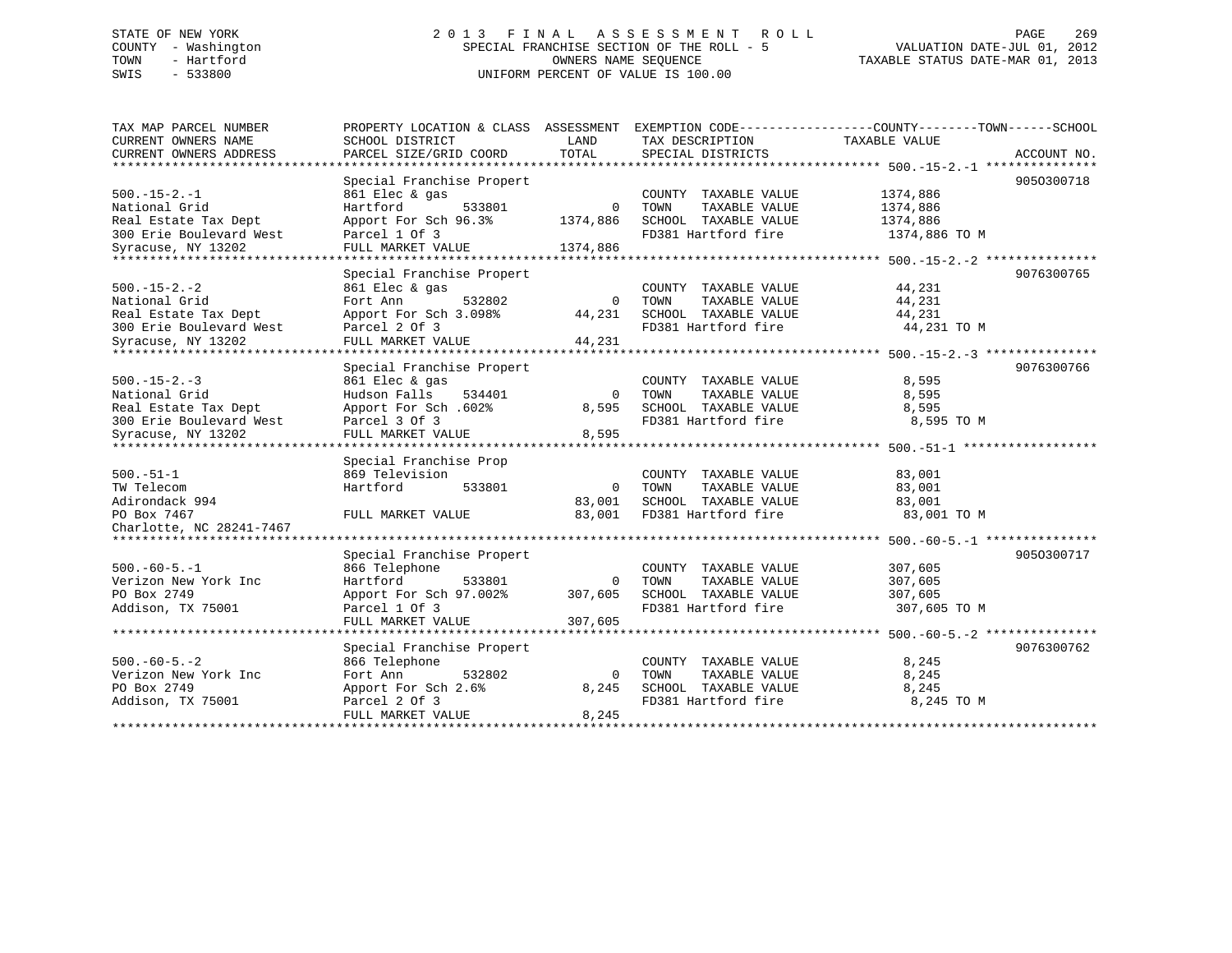| STATE OF NEW YORK   | 2013 FINAL ASSESSMENT ROLL                | 2.70<br>PAGE                     |
|---------------------|-------------------------------------------|----------------------------------|
| COUNTY - Washington | SPECIAL FRANCHISE SECTION OF THE ROLL - 5 | VALUATION DATE-JUL 01, 2012      |
| - Hartford<br>TOWN  | OWNERS NAME SEOUENCE                      | TAXABLE STATUS DATE-MAR 01, 2013 |
| SWIS<br>$-533800$   | UNIFORM PERCENT OF VALUE IS 100.00        |                                  |
|                     |                                           |                                  |
|                     |                                           |                                  |

| TAX MAP PARCEL NUMBER  | PROPERTY LOCATION & CLASS ASSESSMENT |       |                         |               |             |
|------------------------|--------------------------------------|-------|-------------------------|---------------|-------------|
| CURRENT OWNERS NAME    | SCHOOL DISTRICT                      | LAND  | TAX DESCRIPTION         | TAXABLE VALUE |             |
| CURRENT OWNERS ADDRESS | PARCEL SIZE/GRID COORD               | TOTAL | SPECIAL DISTRICTS       |               | ACCOUNT NO. |
|                        |                                      |       |                         |               |             |
|                        | Special Franchise Propert            |       |                         |               | 9076300763  |
| $500. -60 - 5. -3$     | 866 Telephone                        |       | TAXABLE VALUE<br>COUNTY | 1,262         |             |
| Verizon New York Inc   | Hudson Falls<br>534401               |       | TAXABLE VALUE<br>TOWN   | 1,262         |             |
| PO Box 2749            | 198%. Apport For Sch                 | 1,262 | TAXABLE VALUE<br>SCHOOL | 1,262         |             |
| Addison, TX 75001      | Parcel 3 Of 3                        |       | FD381 Hartford fire     | 1,262 TO M    |             |
|                        | FULL MARKET VALUE                    | 1,262 |                         |               |             |
|                        |                                      |       |                         |               |             |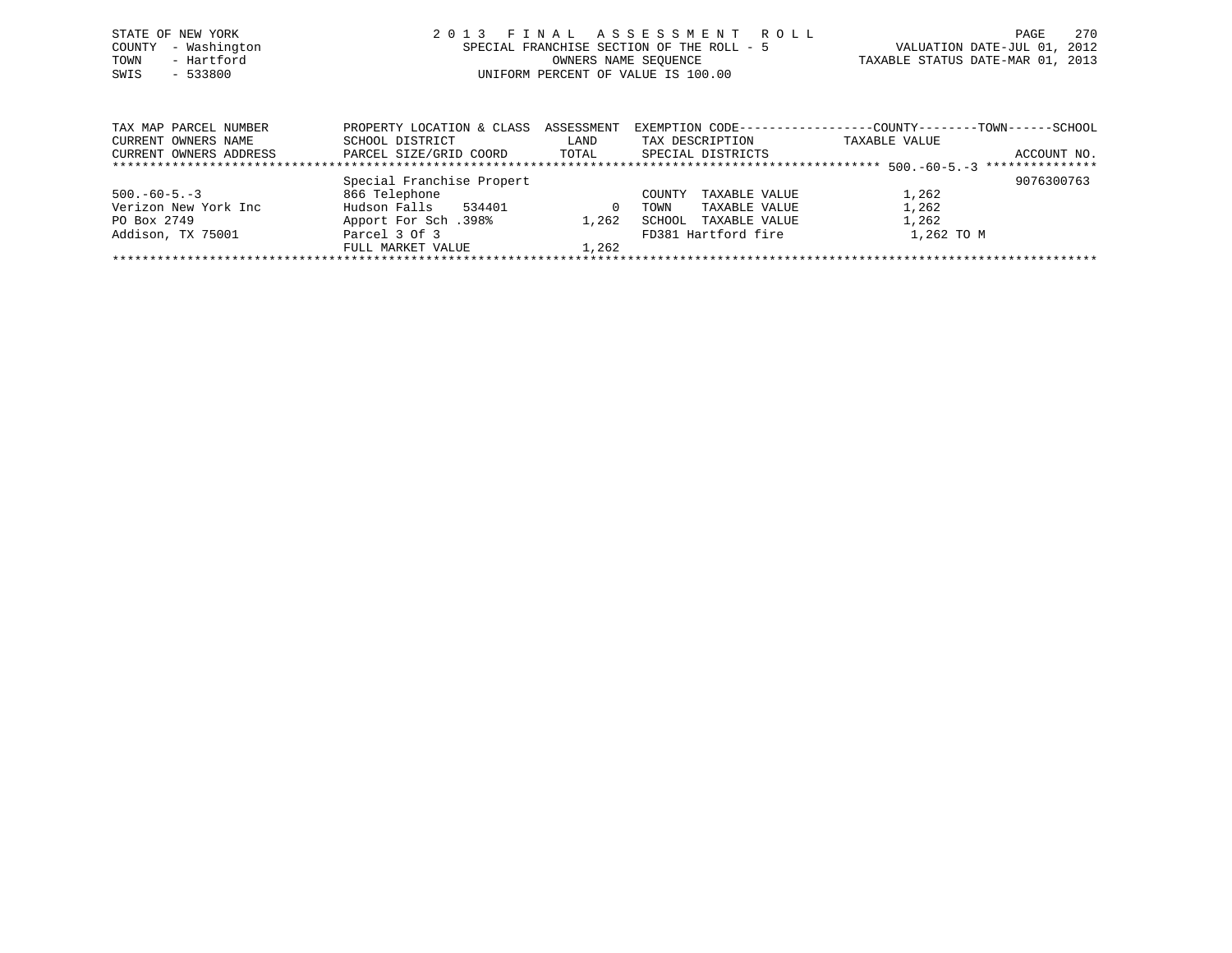| 2013 FINAL ASSESSMENT ROLL |                                           |                                  | PAGE                   | 2.71 |
|----------------------------|-------------------------------------------|----------------------------------|------------------------|------|
|                            | SPECIAL FRANCHISE SECTION OF THE ROLL - 5 | VALUATION DATE-JUL 01, 2012      |                        |      |
|                            |                                           | TAXABLE STATUS DATE-MAR 01, 2013 |                        |      |
|                            |                                           |                                  | RPS150/V04/L015        |      |
|                            | UNIFORM PERCENT OF VALUE IS 100.00        |                                  | CURRENT DATE 6/19/2013 |      |

#### \*\*\* S P E C I A L D I S T R I C T S U M M A R Y \*\*\*

|      |                     | TOTAL   | EXTENSION | EXTENSION | AD VALOREM | EXEMPT | TAXABLE  |
|------|---------------------|---------|-----------|-----------|------------|--------|----------|
| CODE | DISTRICT NAME       | PARCELS | TYPE      | VALUE     | VALUE      | AMOUNT | VALUE    |
|      |                     |         |           |           |            |        |          |
|      | FD381 Hartford fire |         | 7 TOTAL M |           | 1827,825   |        | 1827,825 |

STATE OF NEW YORK COUNTY - Washington TOWN - Hartford SWIS - 533800

### \*\*\* S C H O O L D I S T R I C T S U M M A R Y \*\*\*

| CODE                       | DISTRICT NAME                        | TOTAL<br>PARCELS | ASSESSED<br>LAND | ASSESSED<br>TOTAL           | EXEMPT<br>AMOUNT | TOTAL<br>TAXABLE            | <b>STAR</b><br>AMOUNT | STAR<br>TAXABLE             |
|----------------------------|--------------------------------------|------------------|------------------|-----------------------------|------------------|-----------------------------|-----------------------|-----------------------------|
| 532802<br>533801<br>534401 | Fort Ann<br>Hartford<br>Hudson Falls | 2                |                  | 52,476<br>1765,492<br>9,857 |                  | 52,476<br>1765,492<br>9,857 |                       | 52,476<br>1765,492<br>9,857 |
|                            | SUB-TOTAL                            |                  |                  | 1827,825                    |                  | 1827,825                    |                       | 1827,825                    |
|                            | TOTAL                                |                  |                  | 1827,825                    |                  | 1827,825                    |                       | 1827,825                    |

### \*\*\* S Y S T E M C O D E S S U M M A R Y \*\*\*

### NO SYSTEM EXEMPTIONS AT THIS LEVEL

### \*\*\* E X E M P T I O N S U M M A R Y \*\*\*

### NO EXEMPTIONS AT THIS LEVEL

| ROLL       | DESCRIPTION       | TOTAL   | ASSESSED | ASSESSED | TAXABLE             | TAXABLE            | TAXABLE  | STAR         |
|------------|-------------------|---------|----------|----------|---------------------|--------------------|----------|--------------|
| <b>SEC</b> |                   | PARCELS | ≒AND     | TOTAL    | COUNTY              | TOWN               | SCHOOL   | TAXABLE      |
|            | SPECIAL FRANCHISE |         |          | 1827,825 | 825.<br>027<br>⊥ ర∠ | 1827,825<br>⊥ 8∠ ∶ | 1827,825 | .825<br>⊥827 |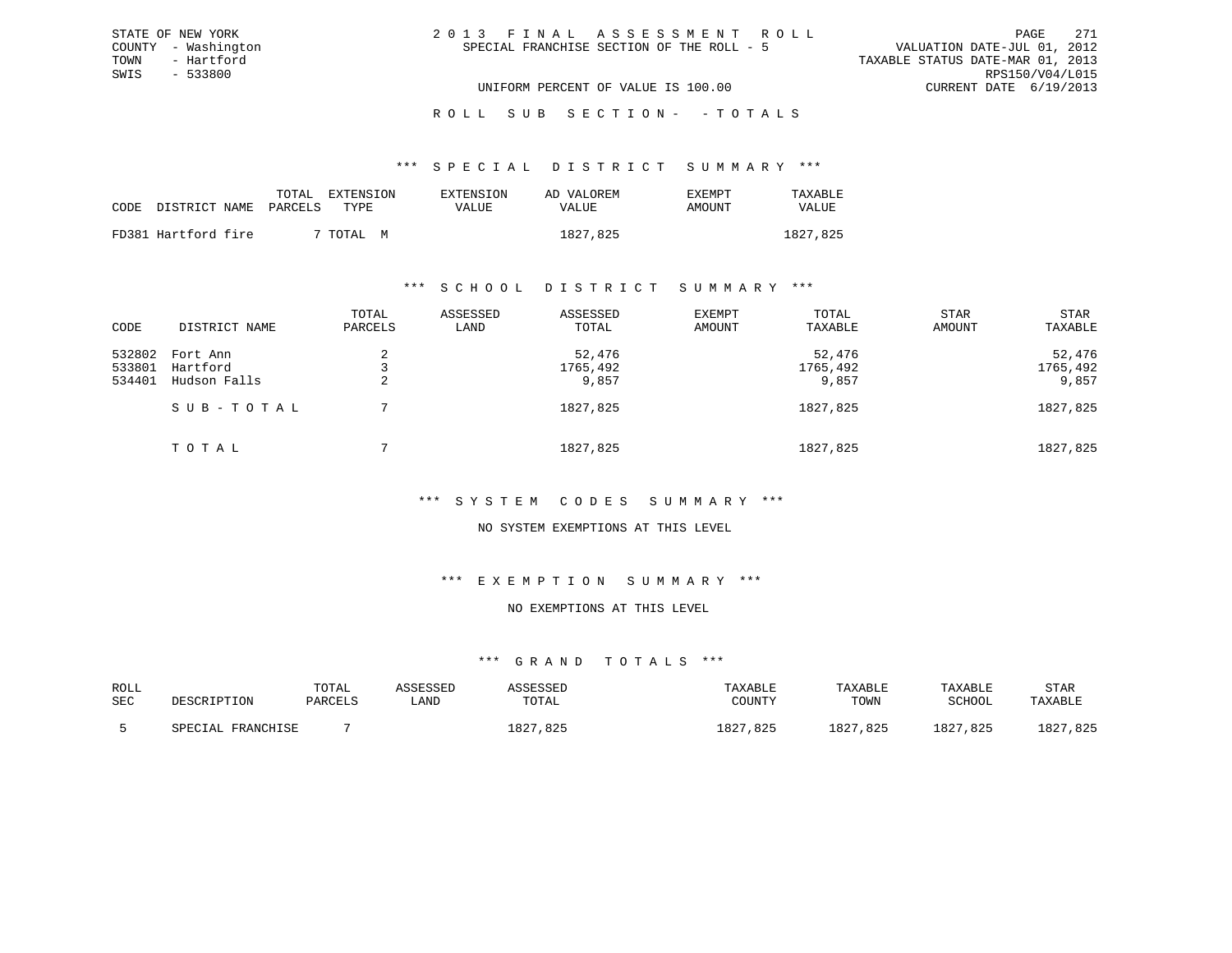|      | STATE OF NEW YORK   | 2013 FINAL ASSESSMENT ROLL                                               | PAGE            | 2.72 |
|------|---------------------|--------------------------------------------------------------------------|-----------------|------|
|      | COUNTY - Washington | VALUATION DATE-JUL 01, 2012<br>SPECIAL FRANCHISE SECTION OF THE ROLL - 5 |                 |      |
| TOWN | - Hartford          | TAXABLE STATUS DATE-MAR 01, 2013                                         |                 |      |
| SWIS | $-533800$           | UNIFORM PERCENT OF VALUE IS 100.00                                       | RPS150/V04/L015 |      |
|      |                     | CURRENT DATE 6/19/2013                                                   |                 |      |
|      |                     |                                                                          |                 |      |

# ROLL SECTION TOTALS

### \*\*\* S P E C I A L D I S T R I C T S U M M A R Y \*\*\*

| CODE DISTRICT NAME PARCELS | TOTAL | EXTENSION<br>TYPE. | <b>EXTENSION</b><br>VALUE | AD VALOREM<br>VALUE | EXEMPT<br>AMOUNT | TAXABLE<br><b>VALUE</b> |
|----------------------------|-------|--------------------|---------------------------|---------------------|------------------|-------------------------|
|                            |       |                    |                           |                     |                  |                         |
| FD381 Hartford fire        |       | 7 TOTAL<br>M       |                           | 1827,825            |                  | 1827,825                |

### \*\*\* S C H O O L D I S T R I C T S U M M A R Y \*\*\*

| CODE                       | DISTRICT NAME                        | TOTAL<br>PARCELS | ASSESSED<br>LAND | ASSESSED<br>TOTAL           | EXEMPT<br>AMOUNT | TOTAL<br>TAXABLE            | <b>STAR</b><br>AMOUNT | STAR<br>TAXABLE             |
|----------------------------|--------------------------------------|------------------|------------------|-----------------------------|------------------|-----------------------------|-----------------------|-----------------------------|
| 532802<br>533801<br>534401 | Fort Ann<br>Hartford<br>Hudson Falls | 2                |                  | 52,476<br>1765,492<br>9,857 |                  | 52,476<br>1765,492<br>9,857 |                       | 52,476<br>1765,492<br>9,857 |
|                            | SUB-TOTAL                            |                  |                  | 1827,825                    |                  | 1827,825                    |                       | 1827,825                    |
|                            | TOTAL                                |                  |                  | 1827,825                    |                  | 1827,825                    |                       | 1827,825                    |

### \*\*\* S Y S T E M C O D E S S U M M A R Y \*\*\*

### NO SYSTEM EXEMPTIONS AT THIS LEVEL

### \*\*\* E X E M P T I O N S U M M A R Y \*\*\*

### NO EXEMPTIONS AT THIS LEVEL

| ROLL | DESCRIPTION       | TOTAL   | ASSESSED | ASSESSED | TAXABLE      | TAXABLE  | TAXABLE  | STAR     |
|------|-------------------|---------|----------|----------|--------------|----------|----------|----------|
| SEC  |                   | PARCELS | ∟AND     | TOTAL    | COUNTY       | TOWN     | SCHOOL   | TAXABLE  |
|      | SPECIAL FRANCHISE |         |          | 1827,825 | .825<br>1827 | 1827,825 | 1827,825 | 1827,825 |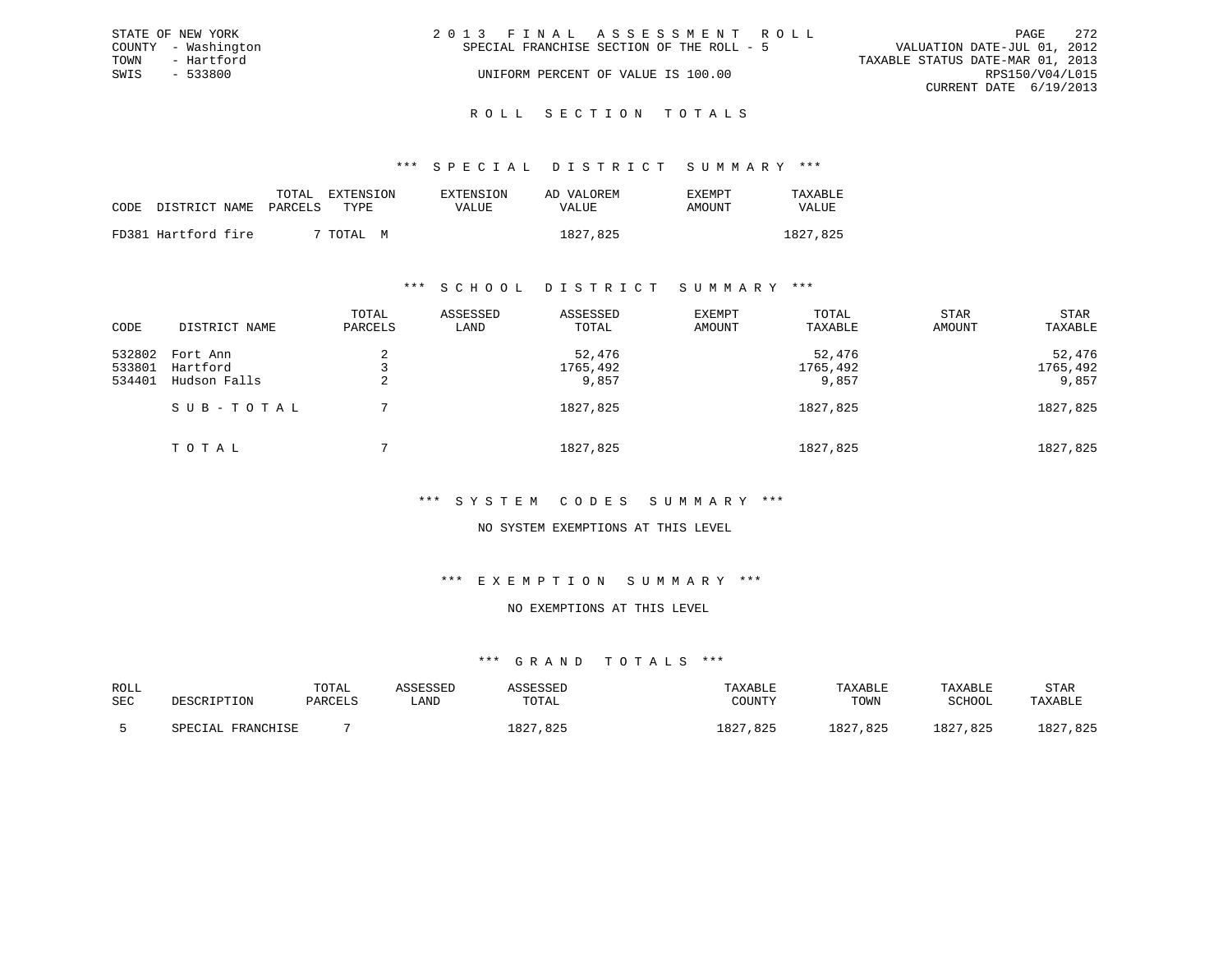# STATE OF NEW YORK 2 0 1 3 F I N A L A S S E S S M E N T R O L L PAGE 273 COUNTY - Washington UTILITY & R.R. SECTION OF THE ROLL - 6 VALUATION DATE-JUL 01, 2012 TOWN - Hartford OWNERS NAME SEQUENCE TAXABLE STATUS DATE-MAR 01, 2013 SWIS - 533800 UNIFORM PERCENT OF VALUE IS 100.00

| Outside Plant<br>884 Elec Dist Out<br>638.000-9999-132.350-1882<br>COUNTY TAXABLE VALUE<br>23,324<br>National Grid<br>Fort Ann<br>532802<br>$\overline{0}$<br>TOWN<br>TAXABLE VALUE<br>23,324<br>Real Estate Tax Dept<br>Poles Wires Cables<br>23,324<br>SCHOOL TAXABLE VALUE<br>23,324<br>FULL MARKET VALUE<br>23,324<br>FD381 Hartford fire<br>300 Erie Boulevard West<br>23,324 TO M<br>Syracuse, NY 13202<br>Outside Plant<br>638.000-9999-132.350-1883<br>884 Elec Dist Out<br>COUNTY TAXABLE VALUE<br>715,791<br>National Grid<br>Hartford<br>533801<br>$\mathbf 0$<br>TOWN<br>TAXABLE VALUE<br>715,791<br>Poles Wires Cables<br>SCHOOL TAXABLE VALUE<br>Real Estate Tax Dept<br>715,791<br>715,791<br>FD381 Hartford fire<br>FULL MARKET VALUE<br>715,791<br>715,791 TO M<br>300 Erie Boulevard West<br>Syracuse, NY 13202<br>Outside Plant<br>638.000-9999-132.350-1884<br>884 Elec Dist Out<br>COUNTY TAXABLE VALUE<br>8,447<br>Hudson Falls<br>National Grid<br>534401<br>$\overline{0}$<br>TOWN<br>TAXABLE VALUE<br>8,447<br>SCHOOL TAXABLE VALUE<br>8,447<br>Real Estate Tax Dept<br>Apport For Sch. 6%<br>8,447<br>FULL MARKET VALUE<br>8,447<br>FD381 Hartford fire<br>8,447 TO M<br>300 Erie Boulevard West<br>Syracuse, NY 13202<br>5900 County Route 30<br>$141. - 1 - 31$<br>831 Tele Comm<br>COUNTY TAXABLE VALUE<br>95,500<br>Verizon New York Inc<br>Hartford<br>533801<br>10,600<br>TOWN<br>TAXABLE VALUE<br>95,500<br>PO Box 2749<br>456/69 221/422<br>95,500<br>SCHOOL TAXABLE VALUE<br>95,500<br>Addison, TX 75001<br>CA007 Cons agri dst 7<br>FRNT 100.00 DPTH 103.00<br>95,500 TO M<br>FD381 Hartford fire<br>EAST-0783963 NRTH-1647888<br>95,500 TO M<br>FULL MARKET VALUE<br>95,500 | ACCOUNT NO. |
|------------------------------------------------------------------------------------------------------------------------------------------------------------------------------------------------------------------------------------------------------------------------------------------------------------------------------------------------------------------------------------------------------------------------------------------------------------------------------------------------------------------------------------------------------------------------------------------------------------------------------------------------------------------------------------------------------------------------------------------------------------------------------------------------------------------------------------------------------------------------------------------------------------------------------------------------------------------------------------------------------------------------------------------------------------------------------------------------------------------------------------------------------------------------------------------------------------------------------------------------------------------------------------------------------------------------------------------------------------------------------------------------------------------------------------------------------------------------------------------------------------------------------------------------------------------------------------------------------------------------------------------------------------------------------------------------------------------|-------------|
|                                                                                                                                                                                                                                                                                                                                                                                                                                                                                                                                                                                                                                                                                                                                                                                                                                                                                                                                                                                                                                                                                                                                                                                                                                                                                                                                                                                                                                                                                                                                                                                                                                                                                                                  | 9075200759  |
|                                                                                                                                                                                                                                                                                                                                                                                                                                                                                                                                                                                                                                                                                                                                                                                                                                                                                                                                                                                                                                                                                                                                                                                                                                                                                                                                                                                                                                                                                                                                                                                                                                                                                                                  |             |
|                                                                                                                                                                                                                                                                                                                                                                                                                                                                                                                                                                                                                                                                                                                                                                                                                                                                                                                                                                                                                                                                                                                                                                                                                                                                                                                                                                                                                                                                                                                                                                                                                                                                                                                  | 905N200716  |
|                                                                                                                                                                                                                                                                                                                                                                                                                                                                                                                                                                                                                                                                                                                                                                                                                                                                                                                                                                                                                                                                                                                                                                                                                                                                                                                                                                                                                                                                                                                                                                                                                                                                                                                  |             |
|                                                                                                                                                                                                                                                                                                                                                                                                                                                                                                                                                                                                                                                                                                                                                                                                                                                                                                                                                                                                                                                                                                                                                                                                                                                                                                                                                                                                                                                                                                                                                                                                                                                                                                                  | 9075200760  |
|                                                                                                                                                                                                                                                                                                                                                                                                                                                                                                                                                                                                                                                                                                                                                                                                                                                                                                                                                                                                                                                                                                                                                                                                                                                                                                                                                                                                                                                                                                                                                                                                                                                                                                                  |             |
|                                                                                                                                                                                                                                                                                                                                                                                                                                                                                                                                                                                                                                                                                                                                                                                                                                                                                                                                                                                                                                                                                                                                                                                                                                                                                                                                                                                                                                                                                                                                                                                                                                                                                                                  | 905N200712  |
|                                                                                                                                                                                                                                                                                                                                                                                                                                                                                                                                                                                                                                                                                                                                                                                                                                                                                                                                                                                                                                                                                                                                                                                                                                                                                                                                                                                                                                                                                                                                                                                                                                                                                                                  |             |
| Outside Plant<br>638.000-9999-631.900-1882<br>836 Telecom. eq.<br>COUNTY TAXABLE VALUE<br>4,199<br>Verizon New York Inc<br>Fort Ann<br>532802<br>$\overline{0}$<br>TOWN<br>TAXABLE VALUE<br>4,199<br>PO Box 2749<br>Poles Wires Cables<br>SCHOOL TAXABLE VALUE<br>4,199<br>4,199<br>Addison, TX 75001<br>FULL MARKET VALUE<br>4,199<br>FD381 Hartford fire<br>4,199 TO M                                                                                                                                                                                                                                                                                                                                                                                                                                                                                                                                                                                                                                                                                                                                                                                                                                                                                                                                                                                                                                                                                                                                                                                                                                                                                                                                         | 9075200756  |
| Outside Plant                                                                                                                                                                                                                                                                                                                                                                                                                                                                                                                                                                                                                                                                                                                                                                                                                                                                                                                                                                                                                                                                                                                                                                                                                                                                                                                                                                                                                                                                                                                                                                                                                                                                                                    | 905N200711  |
| 638.000-9999-631.900-1883<br>836 Telecom. eq.<br>COUNTY TAXABLE VALUE<br>128,865<br>Verizon New York Inc<br>Hartford<br>533801<br>$\mathbf 0$<br>TOWN<br>TAXABLE VALUE<br>128,865<br>PO Box 2749<br>Poles Wires Cables<br>128,865<br>SCHOOL TAXABLE VALUE<br>128,865<br>Addison, TX 75001<br>FULL MARKET VALUE<br>128,865<br>FD381 Hartford fire<br>128,865 TO M                                                                                                                                                                                                                                                                                                                                                                                                                                                                                                                                                                                                                                                                                                                                                                                                                                                                                                                                                                                                                                                                                                                                                                                                                                                                                                                                                 |             |
| Outside Plant                                                                                                                                                                                                                                                                                                                                                                                                                                                                                                                                                                                                                                                                                                                                                                                                                                                                                                                                                                                                                                                                                                                                                                                                                                                                                                                                                                                                                                                                                                                                                                                                                                                                                                    | 9075200757  |
| 638.000-9999-631.900-1884<br>836 Telecom. eq.<br>COUNTY TAXABLE VALUE<br>1,521<br>Hudson Falls<br>Verizon New York Inc<br>534401<br>$\mathbf{0}$<br>TOWN<br>TAXABLE VALUE<br>1,521<br>PO Box 2749<br>Apport For Sch.399%<br>SCHOOL TAXABLE VALUE<br>1,521<br>1,521<br>FD381 Hartford fire<br>Addison, TX 75001<br>1,521 TO M<br>Poles Wires Cables<br>FULL MARKET VALUE<br>1,521                                                                                                                                                                                                                                                                                                                                                                                                                                                                                                                                                                                                                                                                                                                                                                                                                                                                                                                                                                                                                                                                                                                                                                                                                                                                                                                                 |             |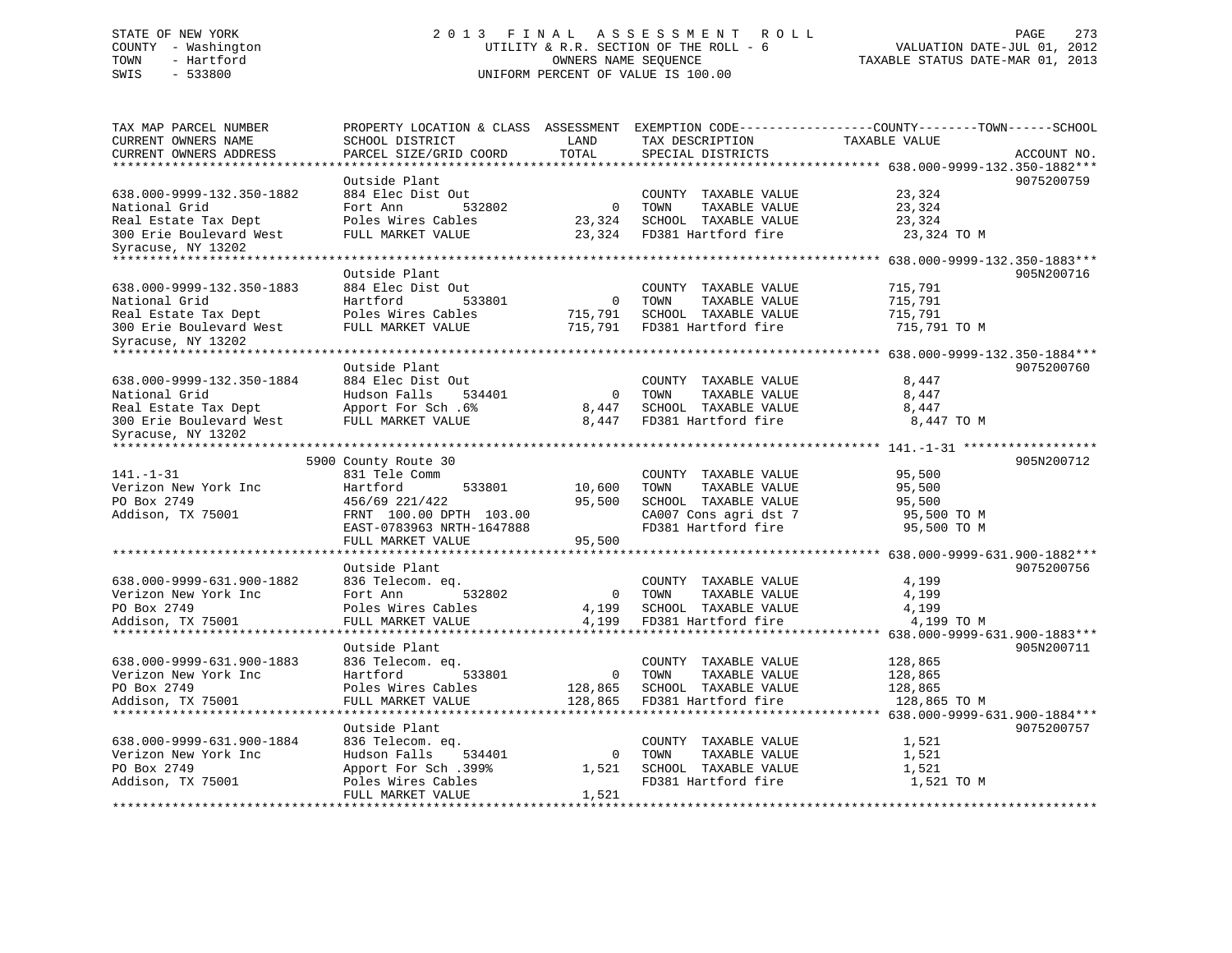#### \*\*\* S P E C I A L D I S T R I C T S U M M A R Y \*\*\*

| CODE DISTRICT NAME PARCELS                 | TOTAL | EXTENSION<br>TYPE.     | EXTENSION<br><b>VALUE</b> | AD VALOREM<br>VALUE | EXEMPT<br>AMOUNT | TAXABLE<br>VALUE  |
|--------------------------------------------|-------|------------------------|---------------------------|---------------------|------------------|-------------------|
| CA007 Cons agri dst<br>FD381 Hartford fire |       | 1 TOTAL M<br>7 TOTAL M |                           | 95,500<br>977.647   |                  | 95,500<br>977,647 |

# \*\*\* S C H O O L D I S T R I C T S U M M A R Y \*\*\*

| CODE                       | DISTRICT NAME                        | TOTAL<br>PARCELS | ASSESSED<br>LAND | ASSESSED<br>TOTAL          | EXEMPT<br>AMOUNT | TOTAL<br>TAXABLE           | <b>STAR</b><br>AMOUNT | STAR<br>TAXABLE            |
|----------------------------|--------------------------------------|------------------|------------------|----------------------------|------------------|----------------------------|-----------------------|----------------------------|
| 532802<br>533801<br>534401 | Fort Ann<br>Hartford<br>Hudson Falls | 2<br>2           | 10,600           | 27,523<br>940,156<br>9,968 |                  | 27,523<br>940,156<br>9,968 |                       | 27,523<br>940,156<br>9,968 |
|                            | SUB-TOTAL                            |                  | 10,600           | 977,647                    |                  | 977,647                    |                       | 977,647                    |
|                            | TOTAL                                |                  | 10,600           | 977,647                    |                  | 977,647                    |                       | 977,647                    |

### \*\*\* S Y S T E M C O D E S S U M M A R Y \*\*\*

### NO SYSTEM EXEMPTIONS AT THIS LEVEL

### \*\*\* E X E M P T I O N S U M M A R Y \*\*\*

### NO EXEMPTIONS AT THIS LEVEL

| ROLL<br>SEC | DESCRIPTION              | TOTAL<br>PARCELS | ASSESSED<br>LAND | ASSESSEL<br>TOTAL | TAXABLE<br>COUNTY | TAXABLE<br>TOWN | TAXABLE<br>SCHOOL | STAR<br>TAXABLE |
|-------------|--------------------------|------------------|------------------|-------------------|-------------------|-----------------|-------------------|-----------------|
|             | LILITIES & N.C<br>ת ידיד |                  | 10,600           | 07r<br>.647       | 077<br>,647       | $0.7 -$<br>,647 | 077<br>.647       | , 647<br>077    |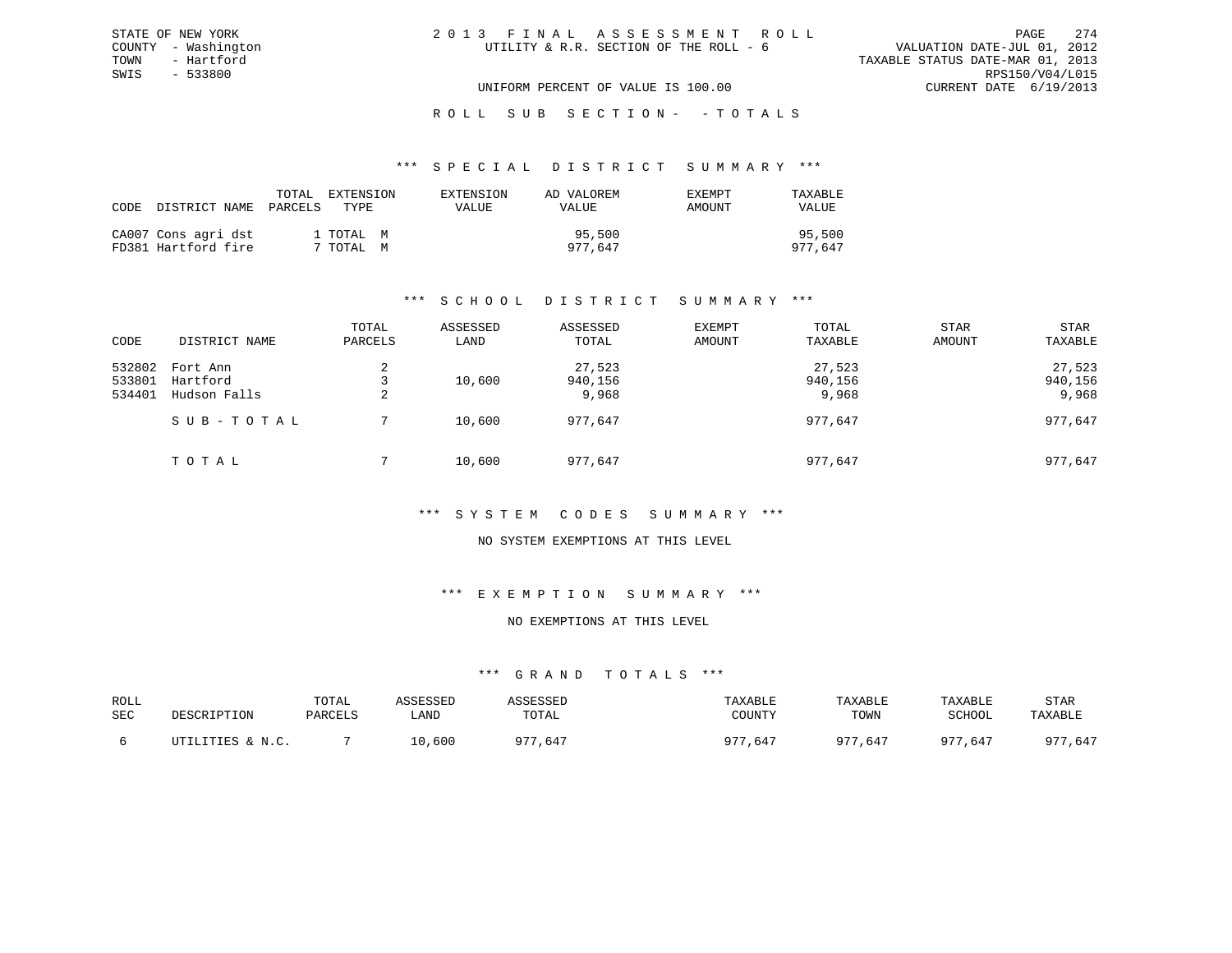|      | STATE OF NEW YORK   | 2013 FINAL ASSESSMENT ROLL                                            | PAGE            | - 275 |
|------|---------------------|-----------------------------------------------------------------------|-----------------|-------|
|      | COUNTY - Washington | VALUATION DATE-JUL 01, 2012<br>UTILITY & R.R. SECTION OF THE ROLL - 6 |                 |       |
| TOWN | - Hartford          | TAXABLE STATUS DATE-MAR 01, 2013                                      |                 |       |
| SWIS | - 533800            | UNIFORM PERCENT OF VALUE IS 100.00                                    | RPS150/V04/L015 |       |
|      |                     | CURRENT DATE 6/19/2013                                                |                 |       |
|      |                     |                                                                       |                 |       |

# ROLL SECTION TOTALS

### \*\*\* S P E C I A L D I S T R I C T S U M M A R Y \*\*\*

| CODE | DISTRICT NAME                              | TOTAL<br>PARCELS | <b>EXTENSION</b><br>TYPE | EXTENSION<br>VALUE | AD VALOREM<br>VALUE | EXEMPT<br>AMOUNT | TAXABLE<br><b>VALUE</b> |
|------|--------------------------------------------|------------------|--------------------------|--------------------|---------------------|------------------|-------------------------|
|      | CA007 Cons agri dst<br>FD381 Hartford fire |                  | 1 TOTAL M<br>TOTAL M     |                    | 95,500<br>977,647   |                  | 95,500<br>977,647       |

# \*\*\* S C H O O L D I S T R I C T S U M M A R Y \*\*\*

| CODE                       | DISTRICT NAME                        | TOTAL<br>PARCELS | ASSESSED<br>LAND | ASSESSED<br>TOTAL          | EXEMPT<br>AMOUNT | TOTAL<br>TAXABLE           | <b>STAR</b><br>AMOUNT | <b>STAR</b><br>TAXABLE     |
|----------------------------|--------------------------------------|------------------|------------------|----------------------------|------------------|----------------------------|-----------------------|----------------------------|
| 532802<br>533801<br>534401 | Fort Ann<br>Hartford<br>Hudson Falls | 2<br>2           | 10,600           | 27,523<br>940,156<br>9,968 |                  | 27,523<br>940,156<br>9,968 |                       | 27,523<br>940,156<br>9,968 |
|                            | SUB-TOTAL                            |                  | 10,600           | 977,647                    |                  | 977,647                    |                       | 977,647                    |
|                            | TOTAL                                |                  | 10,600           | 977,647                    |                  | 977,647                    |                       | 977,647                    |

# \*\*\* S Y S T E M C O D E S S U M M A R Y \*\*\*

### NO SYSTEM EXEMPTIONS AT THIS LEVEL

### \*\*\* E X E M P T I O N S U M M A R Y \*\*\*

### NO EXEMPTIONS AT THIS LEVEL

| ROLL<br>SEC | DESCRIPTION             | TOTAL<br>PARCELS | <i><b>SSESSED</b></i><br>LAND | TOTAL       | TAXABLE<br>COUNTY | TAXABLE<br>TOWN | TAXABLE<br>SCHOOL | STAR<br>TAXABLE |
|-------------|-------------------------|------------------|-------------------------------|-------------|-------------------|-----------------|-------------------|-----------------|
|             | LITIES & N.C.<br>┎┰┯╍┰┰ |                  | 600                           | 077<br>.647 | . 77<br>,647      | 075<br>,647     | 077<br>.647       | 077<br>,647     |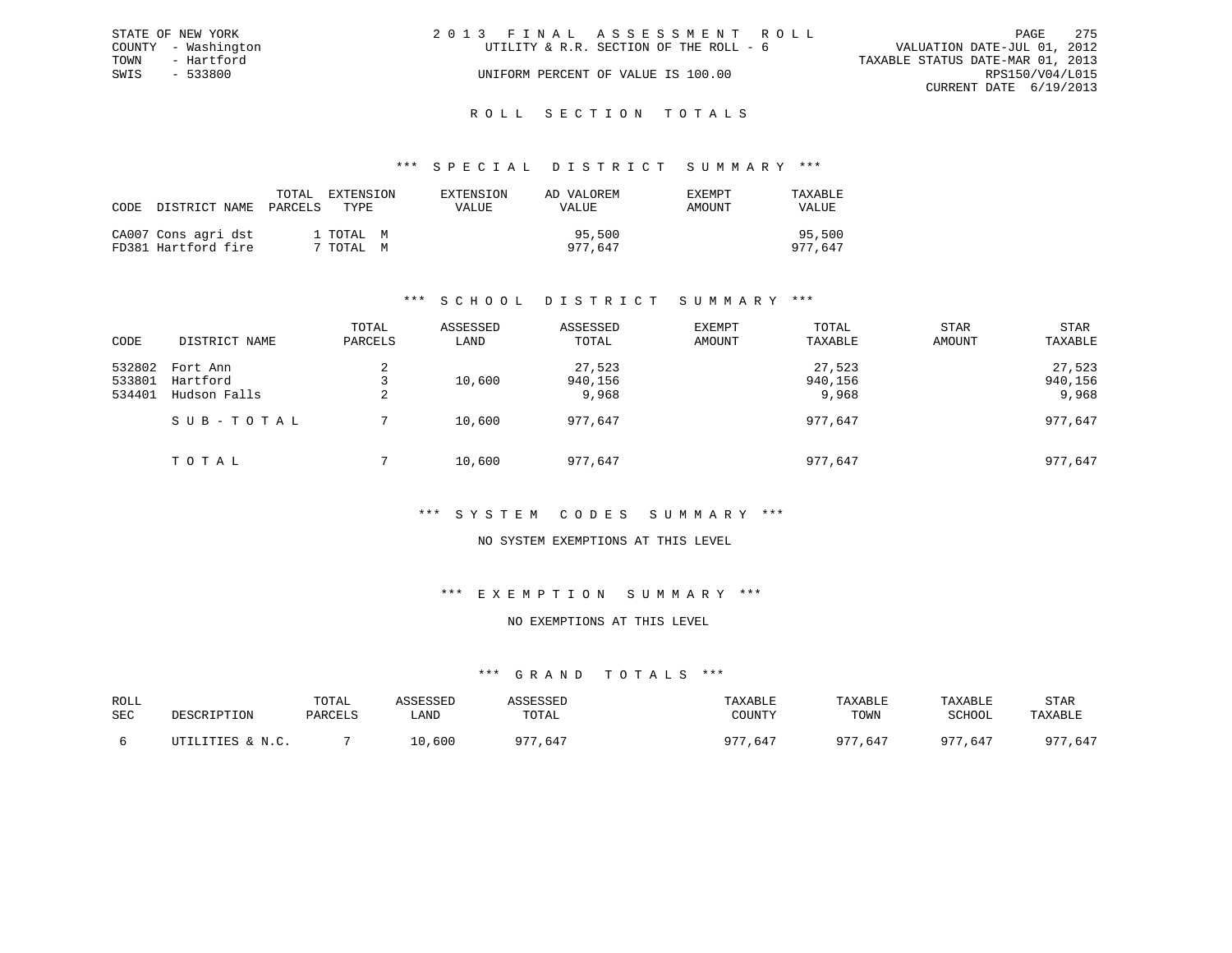| STATE OF NEW YORK<br>- Washington<br>COUNTY<br>- Hartford<br>TOWN<br>$-533800$<br>SWIS | 2 0 1 3                                                 | OWNERS NAME SEOUENCE | FINAL ASSESSMENT ROLL<br>CEILING RAILROAD SECTION OF THE ROLL - 7<br>UNIFORM PERCENT OF VALUE IS 100.00 | TAXABLE STATUS DATE-MAR 01, 2013 | 276<br>PAGE<br>VALUATION DATE-JUL 01, 2012 |
|----------------------------------------------------------------------------------------|---------------------------------------------------------|----------------------|---------------------------------------------------------------------------------------------------------|----------------------------------|--------------------------------------------|
| TAX MAP PARCEL NUMBER<br>CURRENT OWNERS NAME                                           | PROPERTY LOCATION & CLASS ASSESSMENT<br>SCHOOL DISTRICT | LAND                 | EXEMPTION CODE-----------------COUNTY-------TOWN------SCHOOL<br>TAX DESCRIPTION                         | TAXABLE VALUE                    |                                            |
| CURRENT OWNERS ADDRESS             PARCEL SIZE/GRID COORD         TOTAL                |                                                         |                      | SPECIAL DISTRICTS                                                                                       |                                  | ACCOUNT NO.                                |
|                                                                                        |                                                         |                      |                                                                                                         |                                  |                                            |
|                                                                                        | Fort Ann Town Line                                      |                      |                                                                                                         |                                  | 905N201144                                 |
| $112.-2-10$                                                                            | 842 Ceiling rr                                          |                      | TAXABLE VALUE<br>COUNTY                                                                                 | 16,231                           |                                            |
| Delaware & Hudson Railway Corp Fort Ann 532802                                         |                                                         | 13,550               | TOWN<br>TAXABLE VALUE                                                                                   | 16,231                           |                                            |
| Tax Department                                                                         | Land/.22 Mi Main Tr                                     | 16,231               | SCHOOL<br>TAXABLE VALUE                                                                                 | 16,231                           |                                            |
| 7th Floor                                                                              | $112. - 1 - 10$                                         |                      | CA007 Cons agri dst 7                                                                                   | 16,231 TO M                      |                                            |
| 120 S 6th St                                                                           | ACRES 4.50                                              |                      | FD381 Hartford fire                                                                                     | 16,231 TO M                      |                                            |
| Minneapolis, MN 55402-1201 EAST-0761440 NRTH-1666053                                   |                                                         |                      |                                                                                                         |                                  |                                            |

FULL MARKET VALUE 16,231 \*\*\*\*\*\*\*\*\*\*\*\*\*\*\*\*\*\*\*\*\*\*\*\*\*\*\*\*\*\*\*\*\*\*\*\*\*\*\*\*\*\*\*\*\*\*\*\*\*\*\*\*\*\*\*\*\*\*\*\*\*\*\*\*\*\*\*\*\*\*\*\*\*\*\*\*\*\*\*\*\*\*\*\*\*\*\*\*\*\*\*\*\*\*\*\*\*\*\*\*\*\*\*\*\*\*\*\*\*\*\*\*\*\*\*\*\*\*\*\*\*\*\*\*\*\*\*\*\*\*\*\*

DEED BOOK 639 PG-168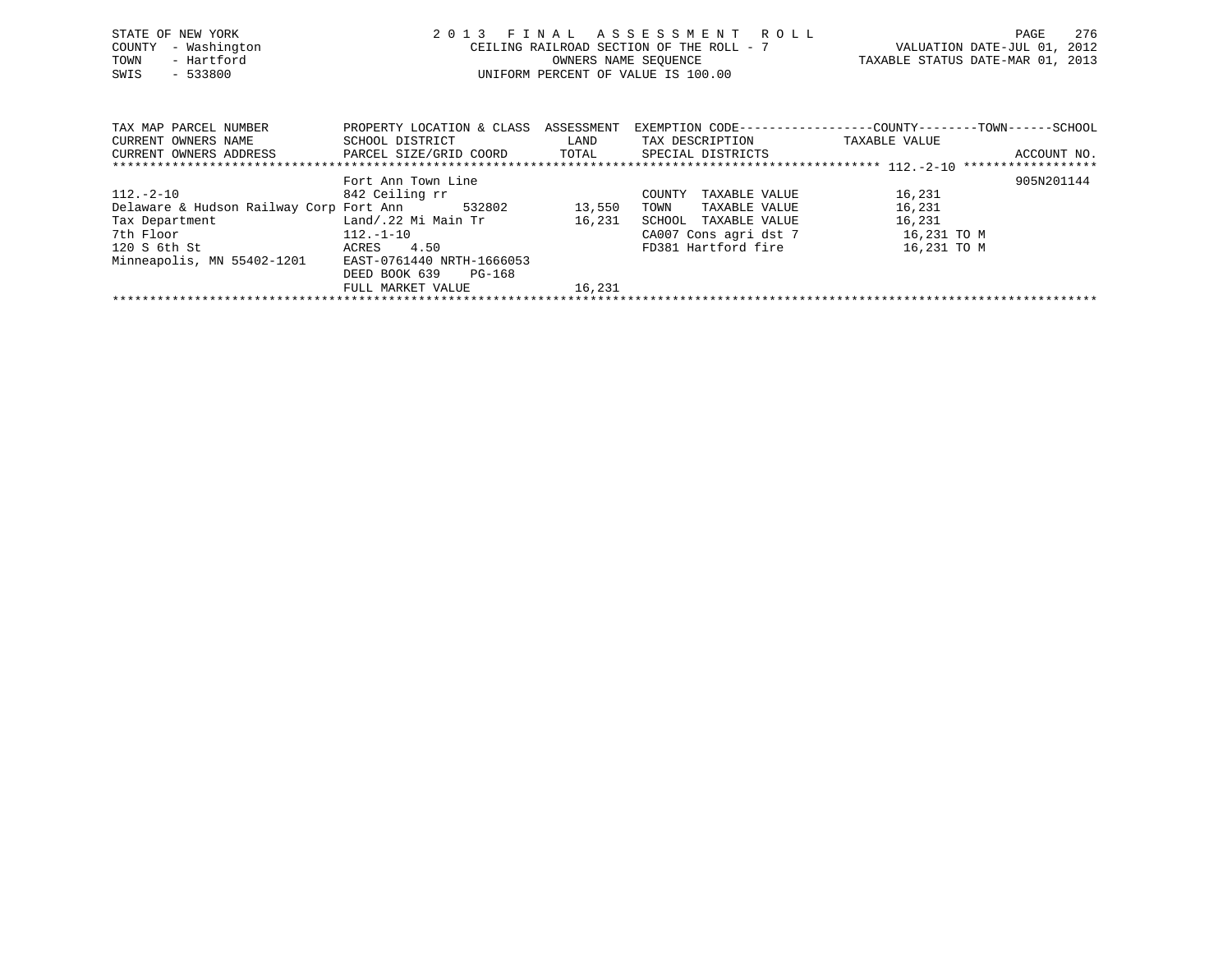| 2013 FINAL ASSESSMENT ROLL               | 2.77<br>PAGE.                    |
|------------------------------------------|----------------------------------|
| CEILING RAILROAD SECTION OF THE ROLL - 7 | VALUATION DATE-JUL 01, 2012      |
|                                          | TAXABLE STATUS DATE-MAR 01, 2013 |
|                                          | RPS150/V04/L015                  |
| UNIFORM PERCENT OF VALUE IS 100.00       | CURRENT DATE 6/19/2013           |

### \*\*\* S P E C I A L D I S T R I C T S U M M A R Y \*\*\*

| CODE DISTRICT NAME                         | TOTAL<br>PARCELS | EXTENSION<br>TYPE.     | EXTENSION<br>VALUE | AD VALOREM<br>VALUE | EXEMPT<br>AMOUNT | TAXABLE<br>VALUE |
|--------------------------------------------|------------------|------------------------|--------------------|---------------------|------------------|------------------|
| CA007 Cons agri dst<br>FD381 Hartford fire |                  | 1 TOTAL M<br>1 TOTAL M |                    | 16,231<br>16,231    |                  | 16,231<br>16,231 |

STATE OF NEW YORK COUNTY - Washington TOWN - Hartford SWIS - 533800

# \*\*\* S C H O O L D I S T R I C T S U M M A R Y \*\*\*

| CODE   | DISTRICT NAME | TOTAL<br>PARCELS | ASSESSED<br>LAND | ASSESSED<br>TOTAL | EXEMPT<br>AMOUNT | TOTAL<br>TAXABLE | STAR<br>AMOUNT | STAR<br>TAXABLE |
|--------|---------------|------------------|------------------|-------------------|------------------|------------------|----------------|-----------------|
| 532802 | Fort Ann      |                  | 13,550           | 16,231            |                  | 16,231           |                | 16,231          |
|        | SUB-TOTAL     |                  | 13,550           | 16,231            |                  | 16,231           |                | 16,231          |
|        | TOTAL         |                  | 13,550           | 16,231            |                  | 16,231           |                | 16,231          |

### \*\*\* S Y S T E M C O D E S S U M M A R Y \*\*\*

### NO SYSTEM EXEMPTIONS AT THIS LEVEL

### \*\*\* E X E M P T I O N S U M M A R Y \*\*\*

#### NO EXEMPTIONS AT THIS LEVEL

| ROLL |                       | TOTAL   | SSESSEL |       | TAXABLE                                      | TAXABLE | TAXABLE           | STAR                 |
|------|-----------------------|---------|---------|-------|----------------------------------------------|---------|-------------------|----------------------|
| SEC  | DESCRIPTION           | PARCELS | . AND   | TOTAL | COUNTY                                       | TOWN    | SCHOOL            | TAXABLE              |
|      | IJUC RATIROADS<br>וסר |         | 550     | , 201 | ່າ ລະ<br>⊥ د ∠ ر<br>$\overline{\phantom{a}}$ | 10,4J1  | ົງ 2 '<br>⊥ د ∠ ر | $\sim$ 001<br>10,4J1 |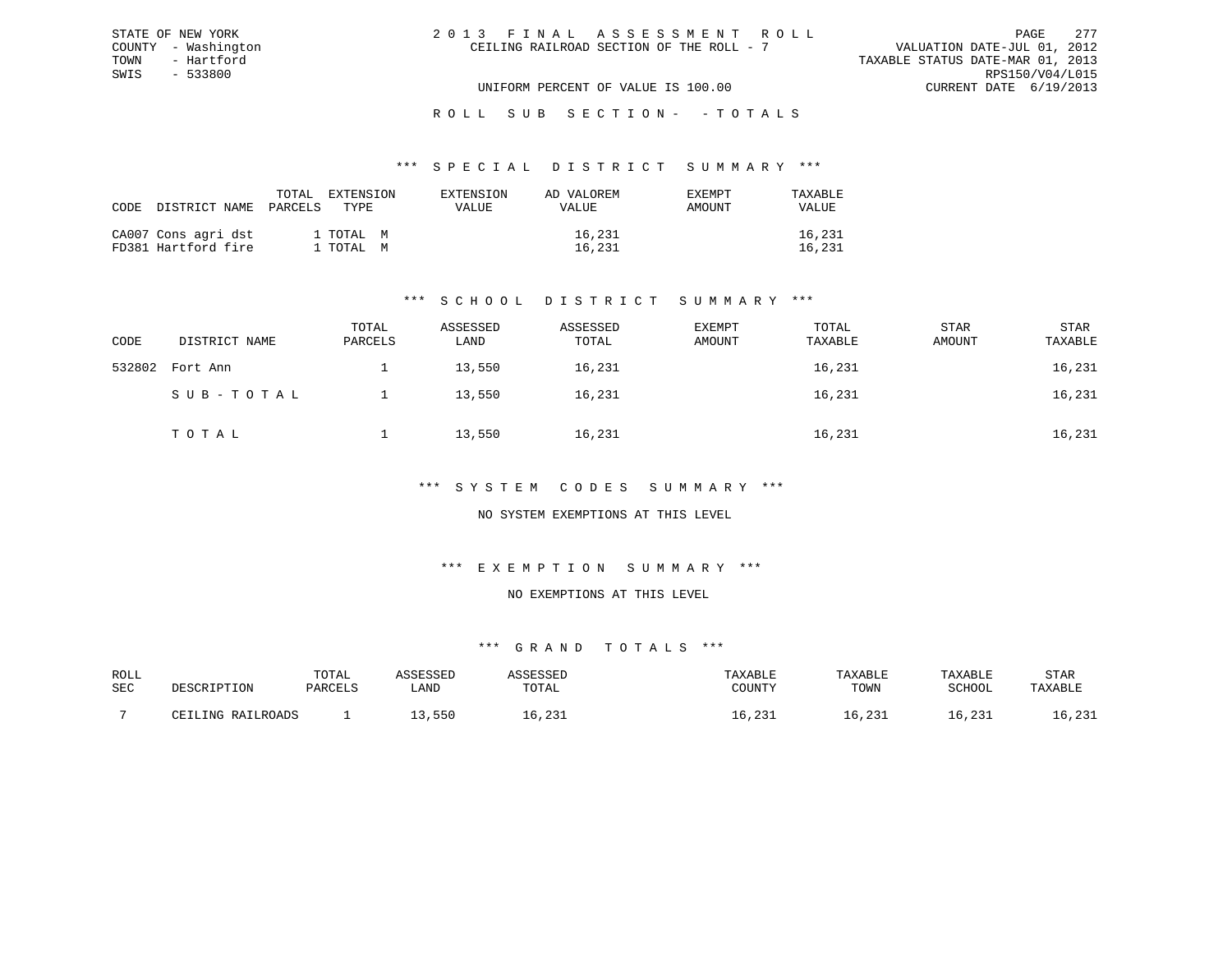|      | STATE OF NEW YORK   | 2013 FINAL ASSESSMENT ROLL |                                          |                                  | PAGE                   | 278 |
|------|---------------------|----------------------------|------------------------------------------|----------------------------------|------------------------|-----|
|      | COUNTY - Washington |                            | CEILING RAILROAD SECTION OF THE ROLL - 7 | VALUATION DATE-JUL 01, 2012      |                        |     |
| TOWN | - Hartford          |                            |                                          | TAXABLE STATUS DATE-MAR 01, 2013 |                        |     |
| SWIS | $-533800$           |                            | UNIFORM PERCENT OF VALUE IS 100.00       |                                  | RPS150/V04/L015        |     |
|      |                     |                            |                                          |                                  | CURRENT DATE 6/19/2013 |     |
|      |                     |                            |                                          |                                  |                        |     |

### R O L L S E C T I O N T O T A L S

### \*\*\* S P E C I A L D I S T R I C T S U M M A R Y \*\*\*

| CODE | DISTRICT NAME                              | TOTAL<br>PARCELS | EXTENSION<br>TYPE      | EXTENSION<br>VALUE | AD VALOREM<br>VALUE | <b>EXEMPT</b><br>AMOUNT | TAXABLE<br><b>VALUE</b> |
|------|--------------------------------------------|------------------|------------------------|--------------------|---------------------|-------------------------|-------------------------|
|      | CA007 Cons agri dst<br>FD381 Hartford fire |                  | 1 TOTAL M<br>1 TOTAL M |                    | 16,231<br>16,231    |                         | 16,231<br>16,231        |

# \*\*\* S C H O O L D I S T R I C T S U M M A R Y \*\*\*

| CODE   | DISTRICT NAME | TOTAL<br>PARCELS | ASSESSED<br>LAND | ASSESSED<br>TOTAL | EXEMPT<br>AMOUNT | TOTAL<br>TAXABLE | STAR<br>AMOUNT | STAR<br>TAXABLE |
|--------|---------------|------------------|------------------|-------------------|------------------|------------------|----------------|-----------------|
| 532802 | Fort Ann      |                  | 13,550           | 16,231            |                  | 16,231           |                | 16,231          |
|        | SUB-TOTAL     |                  | 13,550           | 16,231            |                  | 16,231           |                | 16,231          |
|        | TOTAL         |                  | 13,550           | 16,231            |                  | 16,231           |                | 16,231          |

### \*\*\* S Y S T E M C O D E S S U M M A R Y \*\*\*

### NO SYSTEM EXEMPTIONS AT THIS LEVEL

# \*\*\* E X E M P T I O N S U M M A R Y \*\*\*

#### NO EXEMPTIONS AT THIS LEVEL

| ROLL |                       | TOTAL   | SSESSEL |       | TAXABLE                                      | TAXABLE | TAXABLE           | STAR                 |
|------|-----------------------|---------|---------|-------|----------------------------------------------|---------|-------------------|----------------------|
| SEC  | DESCRIPTION           | PARCELS | . AND   | TOTAL | COUNTY                                       | TOWN    | SCHOOL            | TAXABLE              |
|      | IJUC RATIROADS<br>וסר |         | 550     | , 201 | ່າ ລະ<br>⊥ د ∠ ر<br>$\overline{\phantom{a}}$ | 10,4J1  | ົງ 2 '<br>⊥ د ∠ ر | $\sim$ 001<br>10,4J1 |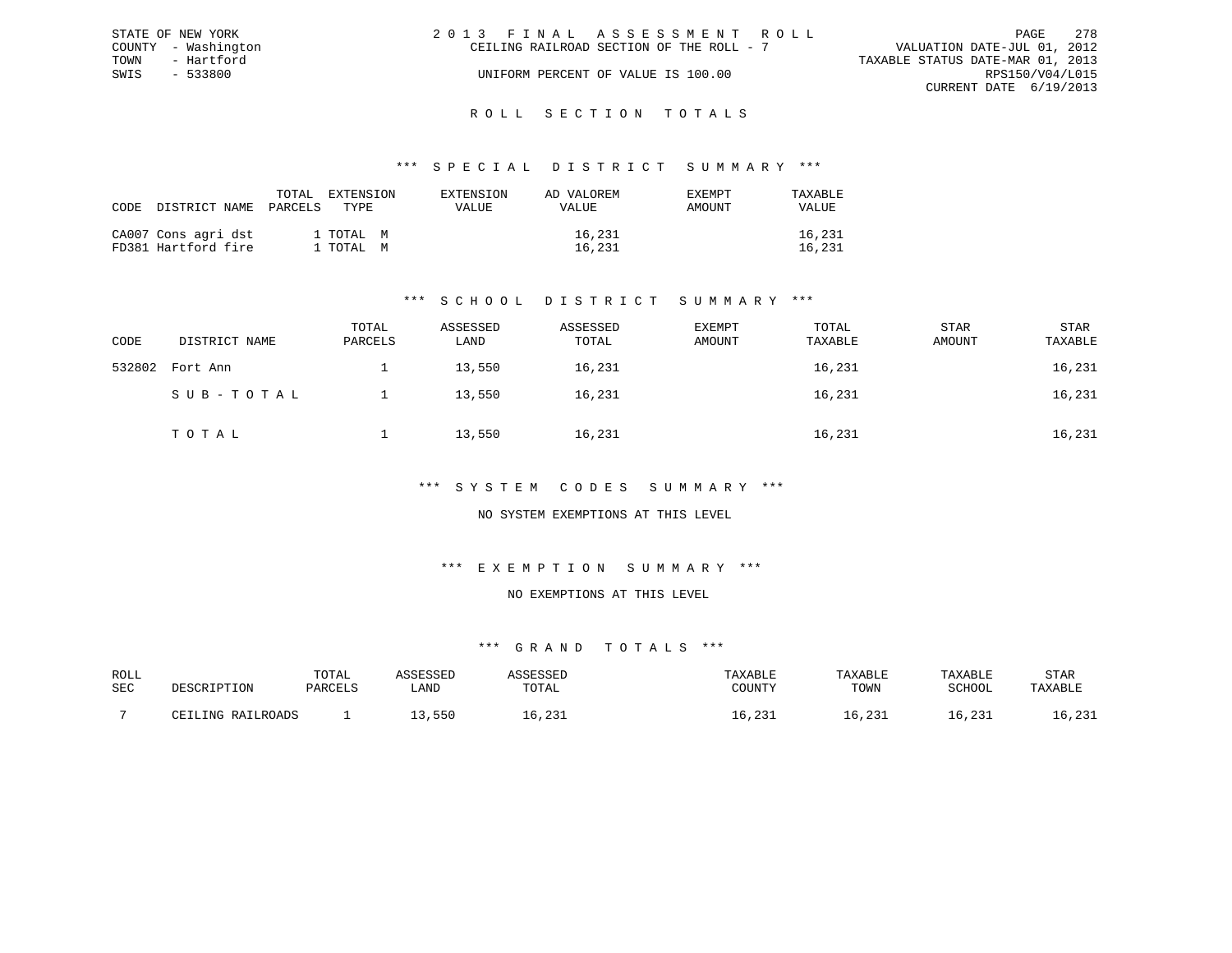| STATE OF NEW YORK<br>- Washington<br>COUNTY<br>- Hartford<br>TOWN<br>SWIS<br>$-533800$ | 2 0 1 3                                      | FINAL ASSESSMENT ROLL<br>WHOLLY EXEMPT SECTION OF THE ROLL - 8<br>OWNERS NAME SEOUENCE<br>UNIFORM PERCENT OF VALUE IS 100.00 |                   |               | 279<br>PAGE<br>VALUATION DATE-JUL 01, 2012<br>TAXABLE STATUS DATE-MAR 01, 2013 |
|----------------------------------------------------------------------------------------|----------------------------------------------|------------------------------------------------------------------------------------------------------------------------------|-------------------|---------------|--------------------------------------------------------------------------------|
| TAX MAP PARCEL NUMBER<br>CURRENT OWNERS NAME                                           | PROPERTY LOCATION & CLASS<br>SCHOOL DISTRICT | ASSESSMENT<br>TAX DESCRIPTION<br>LAND                                                                                        |                   | TAXABLE VALUE | EXEMPTION CODE-----------------COUNTY-------TOWN------SCHOOL                   |
| CURRENT OWNERS ADDRESS                                                                 | PARCEL SIZE/GRID COORD                       | TOTAL                                                                                                                        | SPECIAL DISTRICTS |               | ACCOUNT NO.                                                                    |
|                                                                                        |                                              |                                                                                                                              |                   |               |                                                                                |
|                                                                                        | State Route 149                              |                                                                                                                              |                   |               | 9079900732                                                                     |
| $141. - 1 - 5$                                                                         | 330 Vacant comm                              | VOL FIRE                                                                                                                     | 26400             | 3,000         | 3,000<br>3,000                                                                 |
| Hartford Vol Fire Co Inc                                                               | Hartford<br>533801                           | 3,000<br>COUNTY                                                                                                              | TAXABLE VALUE     |               |                                                                                |

\*\*\*\*\*\*\*\*\*\*\*\*\*\*\*\*\*\*\*\*\*\*\*\*\*\*\*\*\*\*\*\*\*\*\*\*\*\*\*\*\*\*\*\*\*\*\*\*\*\*\*\*\*\*\*\*\*\*\*\*\*\*\*\*\*\*\*\*\*\*\*\*\*\*\*\*\*\*\*\*\*\*\*\*\*\*\*\*\*\*\*\*\*\*\*\*\*\*\*\*\*\*\* 132.15-2-30 \*\*\*\*\*\*\*\*\*\*\*\*\*\*\*\*

132.15-2-30 620 Religious NON-PR REL 25110 246,300 246,300 246,300

EAST-0786663 NRTH-1652879 SCHOOL TAXABLE VALUE 0

DEED BOOK 397 PG-901 CA007 Cons agri dst 7 0 TO M FULL MARKET VALUE 3,000 CA007 Cons agri dst 7

FD381 Hartford fire 0 TO M

9079900720

3,000 EX

246, 300 TOWN TAXABLE VALUE 0

PO Box 121 ACRES 2.00 3,000 TOWN TAXABLE VALUE 0 Hartford, NY 12838 EAST-0786113 NRTH-1651268 SCHOOL TAXABLE VALUE 0

Baptist Church Hartford 533801 18,900 COUNTY TAXABLE VALUE 0

FULL MARKET VALUE

56 County Route 23

|                    | PG-544<br>DEED BOOK DD    | CA007 Cons agri dst 7            | 0 TO M                        |
|--------------------|---------------------------|----------------------------------|-------------------------------|
|                    | FULL MARKET VALUE         | 246,300<br>246,300 EX            |                               |
|                    |                           | FD381 Hartford fire              | 0 TO M                        |
|                    |                           | 246,300 EX                       |                               |
|                    |                           |                                  |                               |
|                    | 7788 State Route 40       |                                  | 9079900724                    |
| $141. - 1 - 18$    | 620 Religious             | NON-PR REL 25110                 | 173,000<br>173,000<br>173,000 |
| Cong Church        | 533801<br>Hartford        | 7,500<br>COUNTY TAXABLE VALUE    |                               |
| Hartford, NY 12838 | 108/192                   | 173,000<br>TOWN<br>TAXABLE VALUE |                               |
|                    | FRNT 50.00 DPTH 150.00    | SCHOOL TAXABLE VALUE             |                               |
|                    | EAST-0782795 NRTH-1645900 | FD381 Hartford fire              | 0 TO M                        |
|                    | DEED BOOK 107<br>PG-569   | 173,000 EX                       |                               |
|                    | FULL MARKET VALUE         | 173,000                          |                               |
|                    |                           |                                  |                               |
|                    | Warren Rd                 |                                  | 9079900725                    |
| $114. - 1 - 19$    | 330 Vacant comm           | 13800<br>SCH DIST                | 300<br>300<br>300             |
| District No 9      | Hartford<br>533801        | 300 COUNTY TAXABLE VALUE         |                               |
| Hartford, NY 12838 | FRNT 50.00 DPTH<br>80.00  | 300<br>TOWN<br>TAXABLE VALUE     |                               |
|                    | EAST-0787326 NRTH-1663833 | TAXABLE VALUE<br>SCHOOL          |                               |
|                    | DEED BOOK 19<br>PG-287    | CA007 Cons agri dst 7            | 0 TO M                        |
|                    | FULL MARKET VALUE         | 300 EX<br>300                    |                               |
|                    |                           | FD381 Hartford fire              | 0 TO M                        |
|                    |                           |                                  |                               |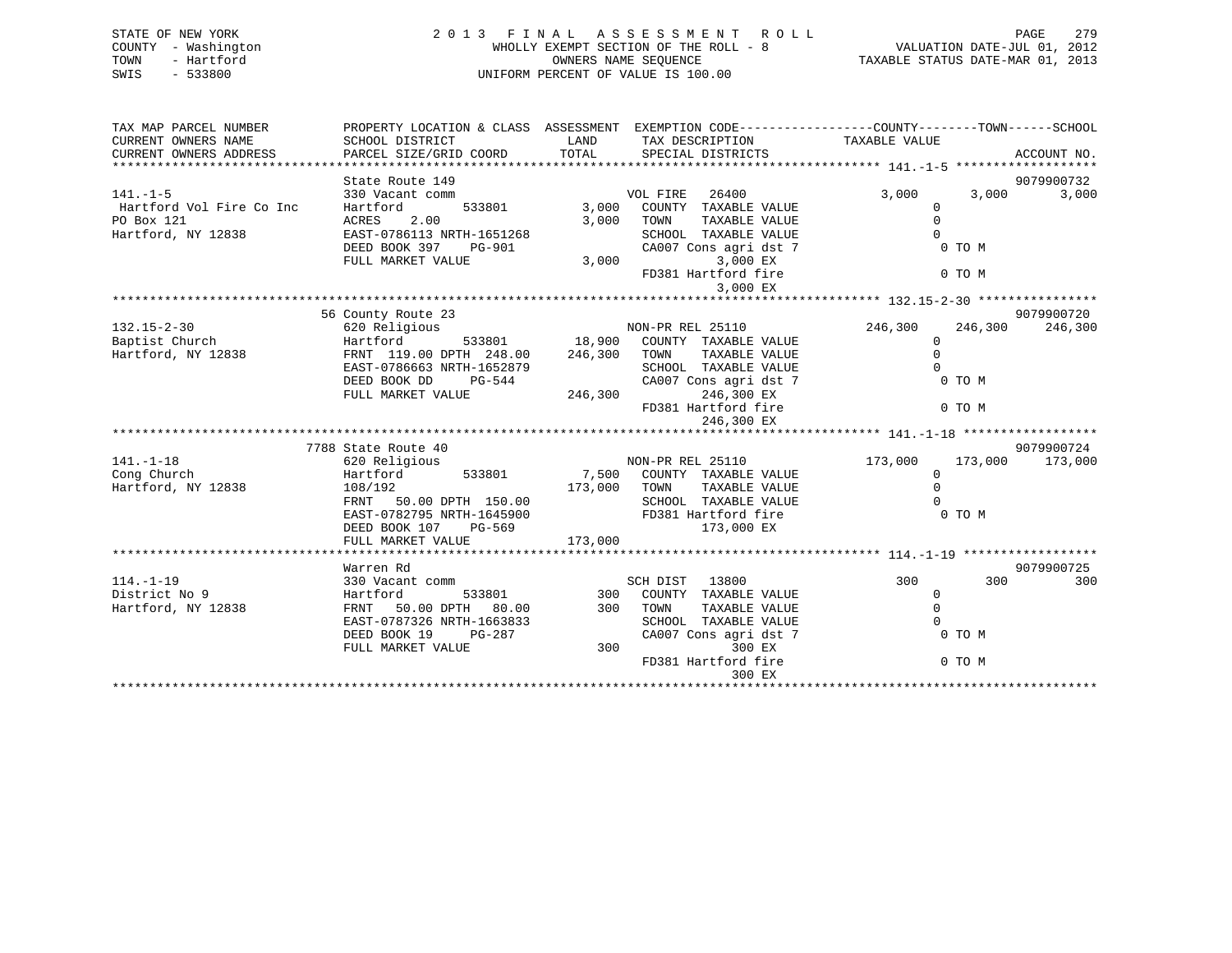| STATE OF NEW YORK<br>COUNTY - Washington<br>TOWN<br>- Hartford<br>SWIS<br>$-533800$ | 2013 FINAL ASSESSMENT ROLL<br>UNIFORM PERCENT OF VALUE IS 100.00                                | WHOLLY EXEMPT SECTION OF THE ROLL - 8<br>WALUATION DATE-JUL 01, 2012<br>ONNERS NAME SEQUENCE CONSIDERED AND CONSIDER TAXABLE STATUS DATE-MAR 01, 2013 |                                                                                                  | PAGE<br>280             |                     |             |
|-------------------------------------------------------------------------------------|-------------------------------------------------------------------------------------------------|-------------------------------------------------------------------------------------------------------------------------------------------------------|--------------------------------------------------------------------------------------------------|-------------------------|---------------------|-------------|
| TAX MAP PARCEL NUMBER                                                               |                                                                                                 |                                                                                                                                                       | PROPERTY LOCATION & CLASS ASSESSMENT EXEMPTION CODE----------------COUNTY-------TOWN------SCHOOL |                         |                     |             |
| CURRENT OWNERS NAME                                                                 | SCHOOL DISTRICT                                                                                 | LAND                                                                                                                                                  | TAX DESCRIPTION                                                                                  | TAXABLE VALUE           |                     |             |
| CURRENT OWNERS ADDRESS                                                              | PARCEL SIZE/GRID COORD                                                                          | TOTAL                                                                                                                                                 | SPECIAL DISTRICTS                                                                                |                         |                     | ACCOUNT NO. |
|                                                                                     | Blood St                                                                                        |                                                                                                                                                       |                                                                                                  |                         |                     | 9079900726  |
| $142. - 1 - 29$                                                                     | 695 Cemetery                                                                                    |                                                                                                                                                       | TN CEM<br>13510                                                                                  | 10,700                  | 10,700              | 10,700      |
| East Hartford Cemetery                                                              | 533801 10,700<br>™™ 120.00 10,700<br>Hartford                                                   |                                                                                                                                                       | COUNTY TAXABLE VALUE                                                                             | $\mathbf{0}$            |                     |             |
| Hartford, NY 12838                                                                  | FRNT 115.00 DPTH 120.00                                                                         |                                                                                                                                                       | TAXABLE VALUE<br>TOWN                                                                            | $\Omega$                |                     |             |
|                                                                                     | EAST-0790546 NRTH-1642446                                                                       |                                                                                                                                                       | SCHOOL TAXABLE VALUE                                                                             | $\Omega$                |                     |             |
|                                                                                     | DEED BOOK O<br>PG-250                                                                           |                                                                                                                                                       | CA008 Cons agri dst 8                                                                            |                         | 0 TO M              |             |
|                                                                                     | FULL MARKET VALUE                                                                               | 10,700                                                                                                                                                | 10,700 EX<br>FD381 Hartford fire                                                                 |                         | 0 TO M              |             |
|                                                                                     |                                                                                                 |                                                                                                                                                       | 10,700 EX                                                                                        |                         |                     |             |
|                                                                                     |                                                                                                 |                                                                                                                                                       |                                                                                                  |                         |                     |             |
|                                                                                     | State Route 149                                                                                 |                                                                                                                                                       |                                                                                                  |                         |                     | 905J100125  |
| $141. - 1 - 3$                                                                      | 612 School                                                                                      |                                                                                                                                                       | SCH DIST 13800                                                                                   | 76,700                  | 76,700              | 76,700      |
| Hartford Central School                                                             | Hartford<br>533801                                                                              |                                                                                                                                                       | 76,700 COUNTY TAXABLE VALUE                                                                      | $\overline{0}$          |                     |             |
| 4704 State Route 149<br>Hartford, NY 12838                                          | 5.46<br>ACRES<br>EAST-0785026 NRTH-1651261                                                      |                                                                                                                                                       | 76,700 TOWN<br>TAXABLE VALUE<br>SCHOOL TAXABLE VALUE                                             | $\mathbf 0$<br>$\Omega$ |                     |             |
|                                                                                     | DEED BOOK 2348<br>$PG-19$                                                                       |                                                                                                                                                       | CA007 Cons agri dst 7                                                                            |                         | 0 TO M              |             |
|                                                                                     | FULL MARKET VALUE                                                                               | 76,700                                                                                                                                                | 76,700 EX                                                                                        |                         |                     |             |
|                                                                                     |                                                                                                 |                                                                                                                                                       | FD381 Hartford fire                                                                              |                         | 0 TO M              |             |
|                                                                                     |                                                                                                 |                                                                                                                                                       | 76,700 EX                                                                                        |                         |                     |             |
|                                                                                     |                                                                                                 |                                                                                                                                                       |                                                                                                  |                         |                     |             |
| $141. - 1 - 4$                                                                      | 4704 State Route 149<br>612 School                                                              |                                                                                                                                                       | SCH DIST 13800                                                                                   | 26833,100               | 26833,100 26833,100 | 9079900722  |
| Hartford Central School                                                             |                                                                                                 |                                                                                                                                                       |                                                                                                  | $\overline{0}$          |                     |             |
| Hartford, NY 12838                                                                  | Hartford 533801 91,300 COUNTY TAXABLE VALUE 213/57 411/121 413/411 26833,100 TOWN TAXABLE VALUE |                                                                                                                                                       |                                                                                                  | $\Omega$                |                     |             |
|                                                                                     | ACRES<br>14.30                                                                                  |                                                                                                                                                       | SCHOOL TAXABLE VALUE                                                                             | $\Omega$                |                     |             |
|                                                                                     | EAST-0785594 NRTH-1651250                                                                       |                                                                                                                                                       | CA007 Cons agri dst 7                                                                            |                         | 0 TO M              |             |
|                                                                                     | DEED BOOK 406<br>PG-164                                                                         |                                                                                                                                                       | 26833,100 EX                                                                                     |                         |                     |             |
|                                                                                     | FULL MARKET VALUE                                                                               |                                                                                                                                                       | 26833,100 FD381 Hartford fire                                                                    |                         | 0 TO M              |             |
|                                                                                     |                                                                                                 |                                                                                                                                                       | 26833,100 EX                                                                                     |                         |                     |             |
|                                                                                     | 3867 State Route 196                                                                            |                                                                                                                                                       |                                                                                                  |                         |                     | 905J100600  |
| $140 - 2 - 3$                                                                       | 612 School                                                                                      |                                                                                                                                                       | SCH DIST<br>13800                                                                                | 211,000                 | 211,000             | 211,000     |
| Hartford Central School Distri Hartford                                             | 533801                                                                                          | 60,600                                                                                                                                                | COUNTY TAXABLE VALUE                                                                             | $\mathbf 0$             |                     |             |
| 4704 State Route 149                                                                | ACRES<br>3.57                                                                                   | 211,000                                                                                                                                               | TOWN<br>TAXABLE VALUE                                                                            | $\Omega$                |                     |             |
| Hartford, NY 12838                                                                  | EAST-0779327 NRTH-1645799                                                                       |                                                                                                                                                       | SCHOOL TAXABLE VALUE                                                                             |                         |                     |             |
|                                                                                     | DEED BOOK 2614 PG-142                                                                           |                                                                                                                                                       | CA007 Cons agri dst 7                                                                            |                         | 0 TO M              |             |
|                                                                                     | FULL MARKET VALUE                                                                               | 211,000                                                                                                                                               | 211,000 EX                                                                                       |                         |                     |             |

\*\*\*\*\*\*\*\*\*\*\*\*\*\*\*\*\*\*\*\*\*\*\*\*\*\*\*\*\*\*\*\*\*\*\*\*\*\*\*\*\*\*\*\*\*\*\*\*\*\*\*\*\*\*\*\*\*\*\*\*\*\*\*\*\*\*\*\*\*\*\*\*\*\*\*\*\*\*\*\*\*\*\*\*\*\*\*\*\*\*\*\*\*\*\*\*\*\*\*\*\*\*\*\*\*\*\*\*\*\*\*\*\*\*\*\*\*\*\*\*\*\*\*\*\*\*\*\*\*\*\*\*

FD381 Hartford fire

211,000 EX

0 TO M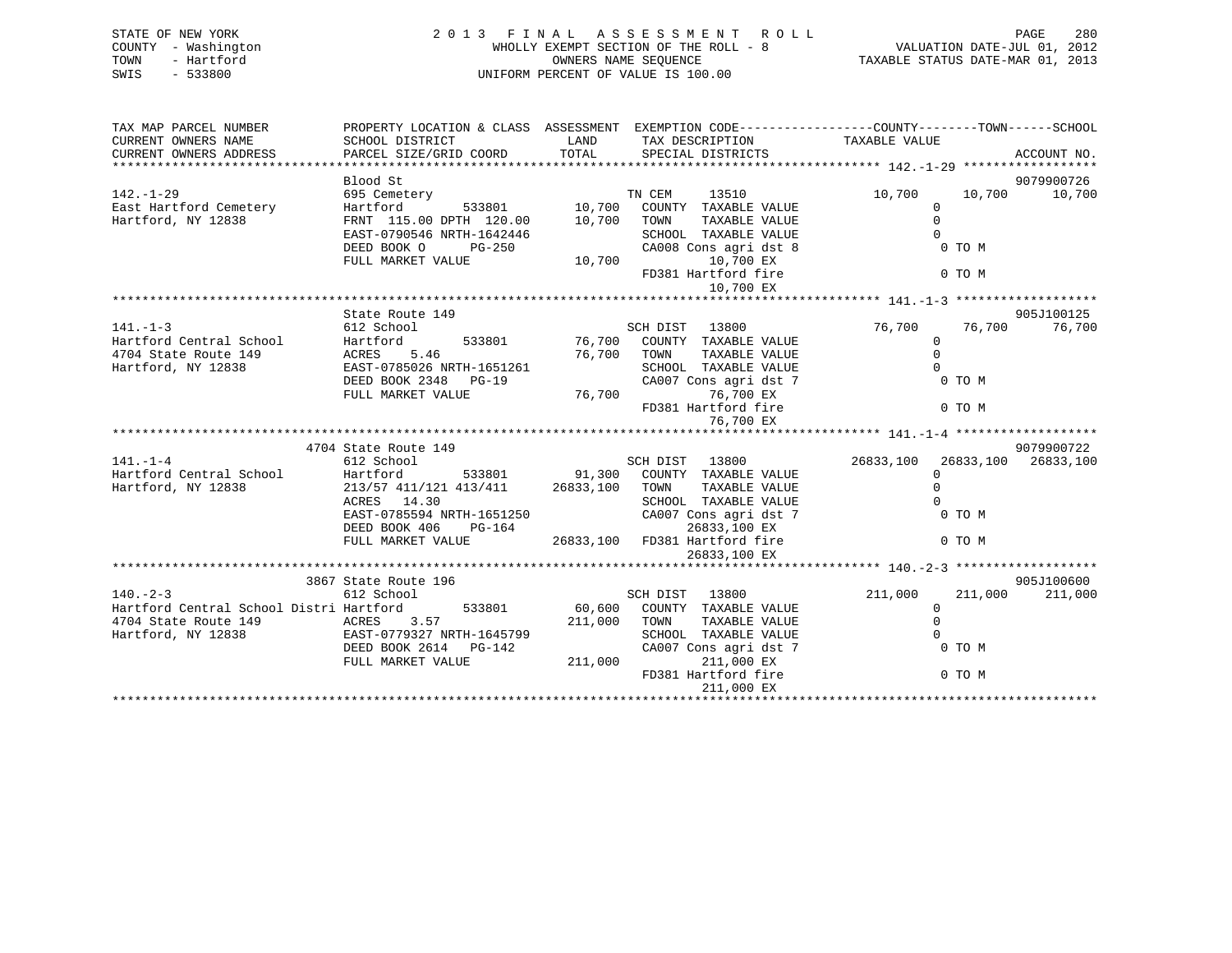# STATE OF NEW YORK 2 0 1 3 F I N A L A S S E S S M E N T R O L L PAGE 281 COUNTY - Washington WHOLLY EXEMPT SECTION OF THE ROLL - 8 VALUATION DATE-JUL 01, 2012 TOWN - Hartford OWNERS NAME SEQUENCE TAXABLE STATUS DATE-MAR 01, 2013 SWIS - 533800 UNIFORM PERCENT OF VALUE IS 100.00

| TAX MAP PARCEL NUMBER<br>CURRENT OWNERS NAME<br>CURRENT OWNERS ADDRESS                                                          | PROPERTY LOCATION & CLASS ASSESSMENT EXEMPTION CODE----------------COUNTY-------TOWN------SCHOOL<br>SCHOOL DISTRICT<br>PARCEL SIZE/GRID COORD              | LAND<br>TOTAL      | TAX DESCRIPTION TAXABLE VALUE<br>SPECIAL DISTRICTS                                                                                                                                |                                                     |                            | ACCOUNT NO.           |
|---------------------------------------------------------------------------------------------------------------------------------|------------------------------------------------------------------------------------------------------------------------------------------------------------|--------------------|-----------------------------------------------------------------------------------------------------------------------------------------------------------------------------------|-----------------------------------------------------|----------------------------|-----------------------|
| $140. - 1 - 24$<br>Hartford Christian Fellowship Hartford 533801<br>Attn: Assemblies of God<br>PO Box 146<br>Hartford, NY 12838 | 3556 State Route 196<br>620 Religious<br>677/199<br>ACRES 1.16<br>EAST-0772111 NRTH-1644507<br>DEED BOOK 605<br>PG-94<br>FULL MARKET VALUE                 | 203,000<br>203,000 | NON-PR REL 25110<br>24,400 COUNTY TAXABLE VALUE<br>TAXABLE VALUE<br>TOWN<br>SCHOOL TAXABLE VALUE<br>FD381 Hartford fire<br>203,000 EX                                             | 203,000<br>0<br>$\Omega$<br>$\Omega$                | 203,000<br>0 TO M          | 905J100657<br>203,000 |
| $132. -1 - 5$<br>Hartford Town Highway<br>Hartford, NY 12838                                                                    | 165 County Route 23<br>651 Highway gar<br>Hartford<br>ACRES<br>1.86<br>EAST-0787620 NRTH-1655414<br>DEED BOOK 350<br>PG-371                                | 208,800            | OTHER TOWN 13500<br>OTHER TOWN 13500<br>533801 28,600 COUNTY TAXABLE VALUE<br>TOWN<br>TAXABLE VALUE<br>SCHOOL TAXABLE VALUE<br>CA007 Cons agri dst 7                              | 208,800<br>$\mathbf 0$<br>$\Omega$<br>$\Omega$      | 208,800<br>0 TO M          | 9079900743<br>208,800 |
|                                                                                                                                 | FULL MARKET VALUE                                                                                                                                          | 208,800            | 208,800 EX<br>FD381 Hartford fire<br>208,800 EX                                                                                                                                   |                                                     | 0 TO M                     |                       |
| $132.15 - 1 - 1$<br>Hartford Town Highway<br>Hartford, NY 12838                                                                 | 97 County Route 23<br>331 Com vac w/im<br>Hartford<br>FRNT 180.00 DPTH 110.00<br>EAST-0786773 NRTH-1653883<br>DEED BOOK 379<br>PG-580<br>FULL MARKET VALUE | 20,800<br>20,800   | OTHER TOWN 13500<br>533801 15,400 COUNTY TAXABLE VALUE<br>TAXABLE VALUE<br>TOWN<br>SCHOOL TAXABLE VALUE<br>CA007 Cons agri dst 7<br>20,800 EX<br>FD381 Hartford fire<br>20,800 EX | 20,800<br>$\mathbf{0}$<br>$\Omega$<br>$\Omega$      | 20,800<br>0 TO M<br>0 TO M | 9079900741<br>20,800  |
| $132.15 - 2 - 29$<br>Hartford Village Cemetery<br>Hartford, NY 12838                                                            | 52 County Route 23<br>695 Cemetery<br>Hartford<br>3.14<br>ACRES<br>EAST-0786765 NRTH-1652771<br>DEED BOOK 41<br>PG-576<br>FULL MARKET VALUE                | 41,400<br>41,400   | TN CEM<br>13510<br>533801 41,400 COUNTY TAXABLE VALUE<br>TOWN<br>TAXABLE VALUE<br>SCHOOL TAXABLE VALUE<br>CA007 Cons agri dst 7<br>41,400 EX<br>FD381 Hartford fire<br>41,400 EX  | 41,400<br>$\mathbf 0$<br>$\mathbf 0$<br>$\mathbf 0$ | 41,400<br>0 TO M<br>0 TO M | 9079900731<br>41,400  |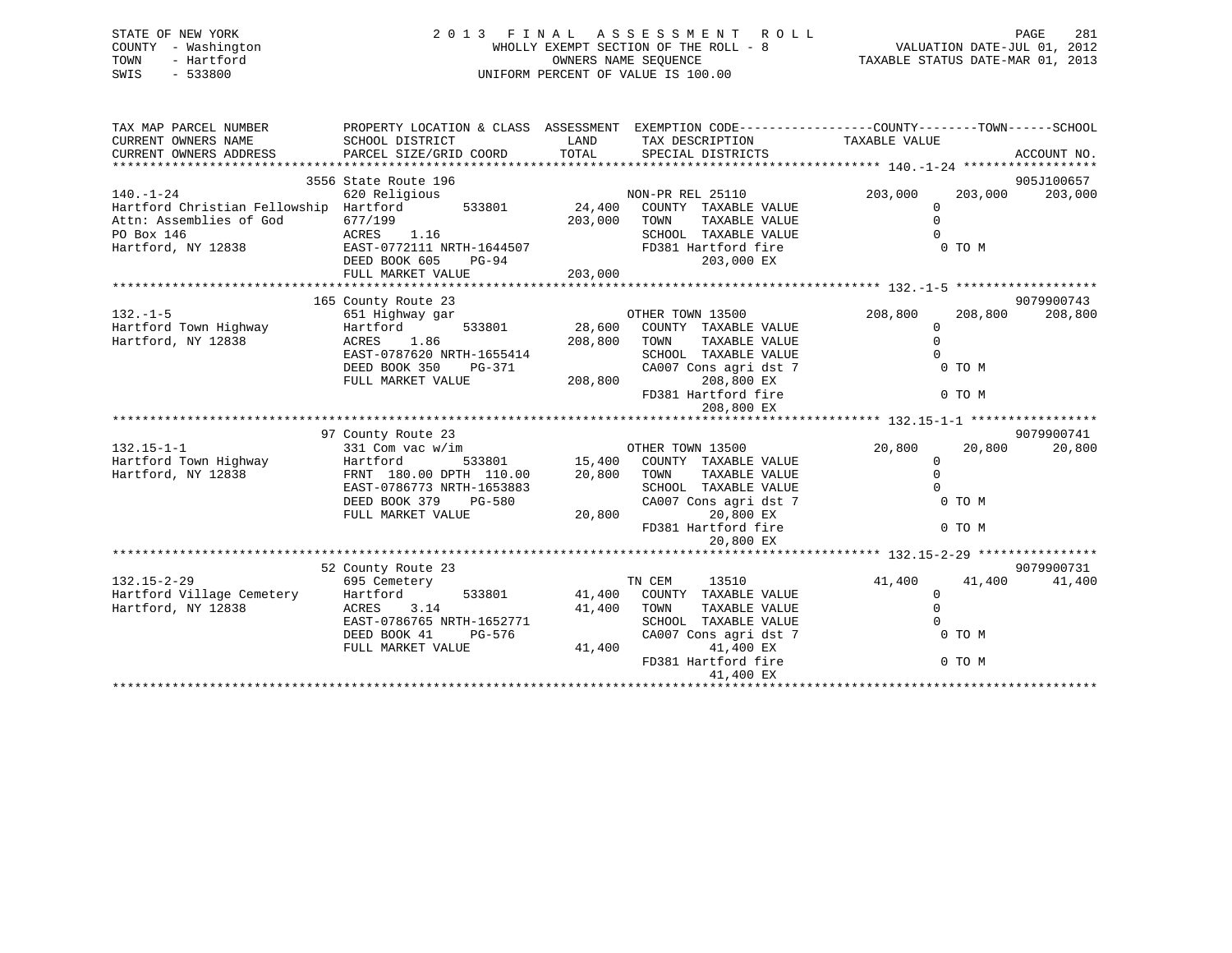| STATE OF NEW YORK<br>COUNTY - Washington<br>- Hartford<br>TOWN<br>$-533800$<br>SWIS | 2013 FINAL ASSESSMENT ROLL<br>WHOLLY EXEMPT SECTION OF THE ROLL - 8<br>UNIFORM PERCENT OF VALUE IS 100.00                         | PAGE 282<br>VALUATION DATE-JUL 01, 2012<br>TAXABLE STATIE DATE 11: |                                                                                                                                                |                                                         |             |
|-------------------------------------------------------------------------------------|-----------------------------------------------------------------------------------------------------------------------------------|--------------------------------------------------------------------|------------------------------------------------------------------------------------------------------------------------------------------------|---------------------------------------------------------|-------------|
| TAX MAP PARCEL NUMBER<br>CURRENT OWNERS NAME                                        | SCHOOL DISTRICT                                                                                                                   | LAND                                                               | PROPERTY LOCATION & CLASS ASSESSMENT EXEMPTION CODE----------------COUNTY-------TOWN------SCHOOL<br>TAX DESCRIPTION                            | TAXABLE VALUE                                           |             |
| CURRENT OWNERS ADDRESS                                                              | PARCEL SIZE/GRID COORD                                                                                                            |                                                                    | TOTAL SPECIAL DISTRICTS                                                                                                                        |                                                         | ACCOUNT NO. |
|                                                                                     | 8118 State Route 40                                                                                                               |                                                                    |                                                                                                                                                |                                                         |             |
| $132.15 - 2 - 4.2$<br>Hartford Vol Fire Co Inc<br>PO Box 121<br>Hartford, NY 12838  | 662 Police/fire<br>Hartford<br>533801<br>ACRES<br>4.03<br>EAST-0787785 NRTH-1652459<br>DEED BOOK 871<br>PG-166                    | 387,500                                                            | VOL FIRE<br>26400<br>33,500 COUNTY TAXABLE VALUE<br>TOWN<br>TAXABLE VALUE<br>SCHOOL TAXABLE VALUE<br>CA007 Cons agri dst 7                     | 387,500<br>387,500<br>0<br>0 TO M                       | 387,500     |
|                                                                                     | FULL MARKET VALUE                                                                                                                 | 387,500                                                            | 387,500 EX<br>FD381 Hartford fire<br>387,500 EX                                                                                                | 0 TO M                                                  |             |
|                                                                                     |                                                                                                                                   |                                                                    |                                                                                                                                                |                                                         |             |
|                                                                                     | 47 County Route 23                                                                                                                |                                                                    |                                                                                                                                                |                                                         | 9079900735  |
| $132.15 - 1 - 13$<br>M E Church<br>Hartford, NY 12838                               | 620 Religious<br>Hartford<br>BLA 589/69 1701/215<br>FRNT 87.00 DPTH 206.00<br>EAST-0786283 NRTH-1652691<br>DEED BOOK 11<br>PG-126 | 209,800                                                            | NON-PR REL 25110<br>533801 14,500 COUNTY TAXABLE VALUE<br>TOWN<br>TAXABLE VALUE<br>SCHOOL TAXABLE VALUE<br>CA007 Cons agri dst 7<br>209,800 EX | 209,800<br>209,800<br>$\mathbf 0$<br>$\Omega$<br>0 TO M | 209,800     |
|                                                                                     | FULL MARKET VALUE                                                                                                                 |                                                                    | 209,800 FD381 Hartford fire                                                                                                                    | 0 TO M                                                  |             |
|                                                                                     |                                                                                                                                   |                                                                    | 209,800 EX                                                                                                                                     |                                                         |             |
|                                                                                     |                                                                                                                                   |                                                                    |                                                                                                                                                |                                                         | 9079900737  |
| $132. - 1 - 25.3$                                                                   | County Route 23<br>695 Cemetery                                                                                                   |                                                                    | TN CEM<br>13510                                                                                                                                | 96,000<br>96,000                                        | 96,000      |
| Morning Side Cemetery<br>Hartford, NY 12838                                         | Hartford<br>533801<br>ACRES 12.20<br>$FACTL0787475 NDTH-1654464$                                                                  | 96,000<br>96,000                                                   | COUNTY TAXABLE VALUE<br>TOWN<br>TAXABLE VALUE<br>SURVOL.<br>סוו. זגזו ס. זם גצגיד                                                              | $\Omega$                                                |             |

|                          | LASI-0767473 NRIH-1094404 |        | SURUUL IAAABLE VALUE    |                  |        |
|--------------------------|---------------------------|--------|-------------------------|------------------|--------|
|                          | FULL MARKET VALUE         | 96,000 | CA007 Cons agri dst 7   | 0 TO M           |        |
|                          |                           |        | 96,000 EX               |                  |        |
|                          |                           |        | FD381 Hartford fire     | 0 TO M           |        |
|                          |                           |        | 96,000 EX               |                  |        |
|                          |                           |        |                         |                  |        |
|                          | County Route 23 OFF       |        |                         |                  |        |
| $132.15 - 2 - 1.1$       | 695 Cemetery              |        | 13510<br>TN CEM         | 36,900<br>36,900 | 36,900 |
| Morningside Cemetery Inc | 533801<br>Hartford        | 36,900 | COUNTY<br>TAXABLE VALUE |                  |        |
| ATT: Janet Rock          | 1.99<br>ACRES             | 36,900 | TOWN<br>TAXABLE VALUE   |                  |        |
| 659 Halls Pond Rd        | EAST-0787334 NRTH-1653852 |        | SCHOOL<br>TAXABLE VALUE |                  |        |
| Granville, NY 12832      | DEED BOOK 763<br>PG-13    |        | CA007 Cons agri dst 7   | 0 TO M           |        |
|                          | FULL MARKET VALUE         | 36,900 | 36,900 EX               |                  |        |
|                          |                           |        | FD381 Hartford fire     | 0 TO M           |        |
|                          |                           |        | 36,900 EX               |                  |        |
|                          |                           |        |                         |                  |        |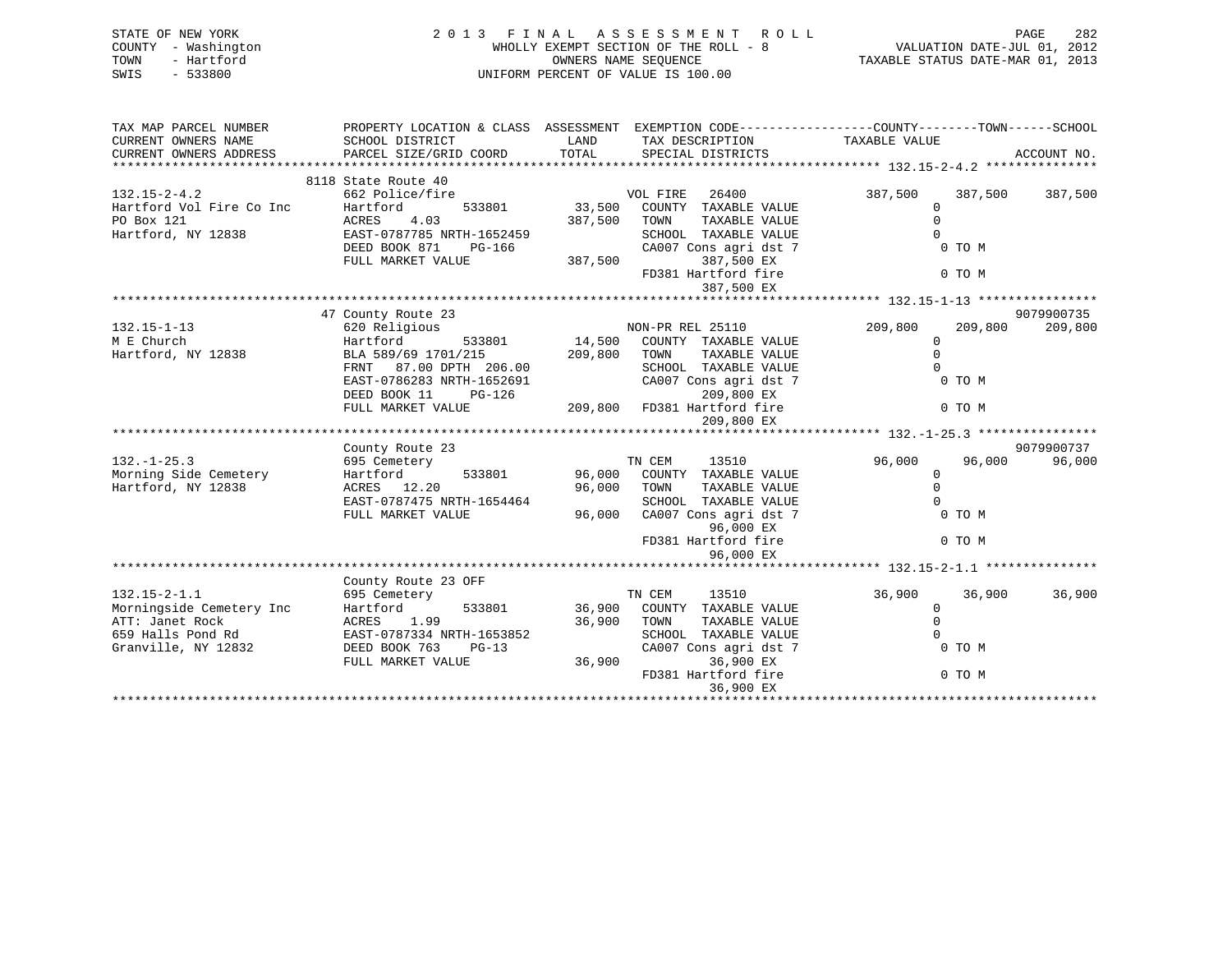| STATE OF NEW YORK   | 2013 FINAL ASSESSMENT ROLL            | 283<br>PAGE                      |
|---------------------|---------------------------------------|----------------------------------|
| COUNTY - Washington | WHOLLY EXEMPT SECTION OF THE ROLL - 8 | VALUATION DATE-JUL 01, 2012      |
| TOWN<br>- Hartford  | OWNERS NAME SEOUENCE                  | TAXABLE STATUS DATE-MAR 01, 2013 |
| SWIS<br>$-533800$   | UNIFORM PERCENT OF VALUE IS 100.00    |                                  |
|                     |                                       |                                  |

| TAX MAP PARCEL NUMBER                                                                                                                                                                                                         | PROPERTY LOCATION & CLASS ASSESSMENT EXEMPTION CODE-----------------COUNTY-------TOWN------SCHOOL                                 |             |                                                                                                                                                                                                                                |               |        |            |
|-------------------------------------------------------------------------------------------------------------------------------------------------------------------------------------------------------------------------------|-----------------------------------------------------------------------------------------------------------------------------------|-------------|--------------------------------------------------------------------------------------------------------------------------------------------------------------------------------------------------------------------------------|---------------|--------|------------|
| CURRENT OWNERS NAME                                                                                                                                                                                                           | SCHOOL DISTRICT                                                                                                                   | LAND        | TAX DESCRIPTION                                                                                                                                                                                                                | TAXABLE VALUE |        |            |
|                                                                                                                                                                                                                               |                                                                                                                                   |             |                                                                                                                                                                                                                                |               |        |            |
|                                                                                                                                                                                                                               |                                                                                                                                   |             |                                                                                                                                                                                                                                |               |        |            |
|                                                                                                                                                                                                                               | 7790 State Route 40                                                                                                               |             |                                                                                                                                                                                                                                |               |        | 9079900738 |
| $141. - 1 - 17$                                                                                                                                                                                                               | 620 Religious                                                                                                                     |             | ious<br>533801 7,500 COUNTY TAXABLE VALUE                                                                                                                                                                                      | 95,500        | 95,500 | 95,500     |
| Phillips Memorial Church House Hartford                                                                                                                                                                                       |                                                                                                                                   |             |                                                                                                                                                                                                                                | $\Omega$      |        |            |
| Hartford, NY 12838                                                                                                                                                                                                            | FRNT 50.00 DPTH 150.00 95,500 TOWN<br>EAST-0782824 NRTH-1645942 SCHOC                                                             |             | TAXABLE VALUE                                                                                                                                                                                                                  | $\Omega$      |        |            |
|                                                                                                                                                                                                                               |                                                                                                                                   |             |                                                                                                                                                                                                                                | $\Omega$      |        |            |
|                                                                                                                                                                                                                               | FULL MARKET VALUE                                                                                                                 |             | 545942 SCHOOL TAXABLE VALUE<br>95,500 FD381 Hartford fire                                                                                                                                                                      |               | 0 TO M |            |
|                                                                                                                                                                                                                               |                                                                                                                                   |             | 95,500 EX                                                                                                                                                                                                                      |               |        |            |
|                                                                                                                                                                                                                               |                                                                                                                                   |             |                                                                                                                                                                                                                                |               |        |            |
|                                                                                                                                                                                                                               | State Route 40 OFF                                                                                                                |             |                                                                                                                                                                                                                                |               |        | 9079900739 |
| $141. - 1 - 19$                                                                                                                                                                                                               | 695 Cemetery                                                                                                                      |             |                                                                                                                                                                                                                                | 11,400 11,400 |        | 11,400     |
|                                                                                                                                                                                                                               | Hartford                                                                                                                          |             | EXTY FOR THE STRIP TO THE STRIP OF THE STRIP OF STRIPS STRIPS ON THE STRIPS OF STRIPS OF THE STRIPS OF STRIPS THE STRIPS OF STRIPS OF STRIPS OF STRIPS OF STRIPS OF STRIPS OF STRIPS OF STRIPS OF STRIPS OF STRIPS OF STRIPS O | $\Omega$      |        |            |
| South Hartford Cemetery<br>Hartford, NY 12838                                                                                                                                                                                 |                                                                                                                                   |             | TAXABLE VALUE                                                                                                                                                                                                                  | $\Omega$      |        |            |
|                                                                                                                                                                                                                               | FRNT 150.00 DPTH 100.00 11,400 TOWN                                                                                               |             |                                                                                                                                                                                                                                | $\Omega$      |        |            |
|                                                                                                                                                                                                                               | EAST-0782941 NRTH-1645851                                                                                                         |             | SCHOOL TAXABLE VALUE                                                                                                                                                                                                           |               |        |            |
|                                                                                                                                                                                                                               | FULL MARKET VALUE 11,400 FD381 Hartford fire                                                                                      |             |                                                                                                                                                                                                                                |               | 0 TO M |            |
|                                                                                                                                                                                                                               |                                                                                                                                   |             | 11,400 EX                                                                                                                                                                                                                      |               |        |            |
|                                                                                                                                                                                                                               |                                                                                                                                   |             |                                                                                                                                                                                                                                |               |        |            |
|                                                                                                                                                                                                                               | County Route 43 OFF                                                                                                               |             |                                                                                                                                                                                                                                |               |        | 9079900740 |
| $148. - 1 - 2$                                                                                                                                                                                                                |                                                                                                                                   |             |                                                                                                                                                                                                                                | 12,000 12,000 |        | 12,000     |
| Storey Cemetery                                                                                                                                                                                                               |                                                                                                                                   |             |                                                                                                                                                                                                                                | $\Omega$      |        |            |
| Processor of Hartford and the set of the set of the set of the set of the set of the set of the set of the set of the Hartford and the Hartford school of the Hartford school set of the Hartford school school school school |                                                                                                                                   |             | TAXABLE VALUE                                                                                                                                                                                                                  | $\Omega$      |        |            |
| Hartford, NY 12838                                                                                                                                                                                                            |                                                                                                                                   |             | SCHOOL TAXABLE VALUE                                                                                                                                                                                                           | $\Omega$      |        |            |
|                                                                                                                                                                                                                               | FRNT 110.00 DPTH 150.00 SCHOOL TAXABLE VAL<br>EAST-0765090 NRTH-1640795 CA007 Cons agri dst<br>FULL MARKET VALUE 12,000 12,000 EX |             | CA007 Cons agri dst 7                                                                                                                                                                                                          | O TO M        |        |            |
|                                                                                                                                                                                                                               |                                                                                                                                   |             |                                                                                                                                                                                                                                |               |        |            |
|                                                                                                                                                                                                                               |                                                                                                                                   |             | FD381 Hartford fire                                                                                                                                                                                                            |               | 0 TO M |            |
|                                                                                                                                                                                                                               |                                                                                                                                   |             | 12,000 EX                                                                                                                                                                                                                      |               |        |            |
|                                                                                                                                                                                                                               |                                                                                                                                   |             |                                                                                                                                                                                                                                |               |        |            |
|                                                                                                                                                                                                                               | Hastings Rd                                                                                                                       |             |                                                                                                                                                                                                                                |               |        | 9079901028 |
| $132. - 1 - 12$                                                                                                                                                                                                               | 852 Landfill                                                                                                                      |             | OTHER TOWN 13500                                                                                                                                                                                                               | 30,500        | 30,500 | 30,500     |
| Town of Hartford                                                                                                                                                                                                              | Hartford 533801                                                                                                                   |             | OIHER IOWN 13500<br>30,500 COUNTY TAXABLE VALUE                                                                                                                                                                                | $\Omega$      |        |            |
| Hartford, NY 12838                                                                                                                                                                                                            | 780/334                                                                                                                           | 30,500 TOWN | TAXABLE VALUE                                                                                                                                                                                                                  | $\Omega$      |        |            |
|                                                                                                                                                                                                                               | ACRES 2.05                                                                                                                        |             | SCHOOL TAXABLE VALUE                                                                                                                                                                                                           | $\Omega$      |        |            |
|                                                                                                                                                                                                                               | EAST-0787817 NRTH-1656736                                                                                                         |             | CA007 Cons agri dst 7                                                                                                                                                                                                          | O TO M        |        |            |
|                                                                                                                                                                                                                               | DEED BOOK 291 PG-297                                                                                                              |             | 30,500 EX                                                                                                                                                                                                                      |               |        |            |
|                                                                                                                                                                                                                               | FULL MARKET VALUE                                                                                                                 |             | 30,500 FD381 Hartford fire                                                                                                                                                                                                     |               | 0 TO M |            |
|                                                                                                                                                                                                                               |                                                                                                                                   |             | 30,500 EX                                                                                                                                                                                                                      |               |        |            |
|                                                                                                                                                                                                                               |                                                                                                                                   |             |                                                                                                                                                                                                                                |               |        |            |
|                                                                                                                                                                                                                               | 55 County Route 23                                                                                                                |             |                                                                                                                                                                                                                                |               |        | 9079901108 |
| 132.15-1-10.2<br>Town of Hartford 681 Culture bldg<br>Hartford 133801 6,900 COUNTY TAXABLE VALUE<br>Hartford, NY 12838 FRNT 70.00 DPTH 92.00 48,000 TOWN TAXABLE VALUE                                                        |                                                                                                                                   |             |                                                                                                                                                                                                                                | 48,000        | 48,000 | 48,000     |
|                                                                                                                                                                                                                               |                                                                                                                                   |             |                                                                                                                                                                                                                                | $\Omega$      |        |            |
|                                                                                                                                                                                                                               |                                                                                                                                   |             |                                                                                                                                                                                                                                |               |        |            |
|                                                                                                                                                                                                                               |                                                                                                                                   |             |                                                                                                                                                                                                                                | $\Omega$      |        |            |
|                                                                                                                                                                                                                               | EAST-0786404 NRTH-1652873                                                                                                         |             | SCHOOL TAXABLE VALUE                                                                                                                                                                                                           | $\Omega$      |        |            |
|                                                                                                                                                                                                                               | DEED BOOK 470 PG-18                                                                                                               |             | CA007 Cons agri dst 7                                                                                                                                                                                                          | 0 TO M        |        |            |
|                                                                                                                                                                                                                               | FULL MARKET VALUE                                                                                                                 |             | 48,000<br>48,000 EX                                                                                                                                                                                                            |               |        |            |
|                                                                                                                                                                                                                               |                                                                                                                                   |             | FD381 Hartford fire                                                                                                                                                                                                            |               | 0 TO M |            |
|                                                                                                                                                                                                                               |                                                                                                                                   |             |                                                                                                                                                                                                                                |               |        |            |
|                                                                                                                                                                                                                               |                                                                                                                                   |             |                                                                                                                                                                                                                                |               |        |            |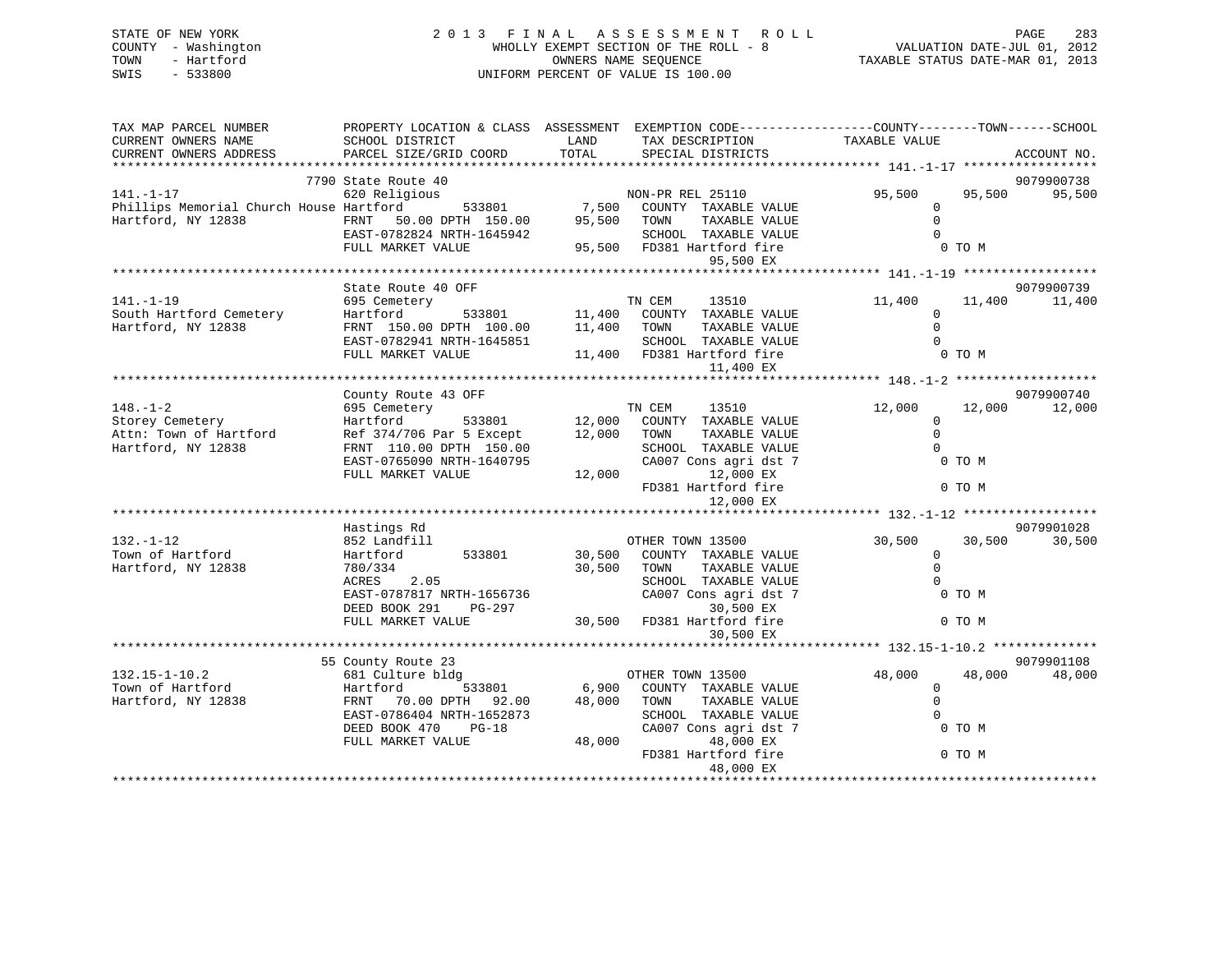# STATE OF NEW YORK 2 0 1 3 F I N A L A S S E S S M E N T R O L L PAGE 284 COUNTY - Washington WHOLLY EXEMPT SECTION OF THE ROLL - 8 VALUATION DATE-JUL 01, 2012 TOWN - Hartford OWNERS NAME SEQUENCE TAXABLE STATUS DATE-MAR 01, 2013 SWIS - 533800 UNIFORM PERCENT OF VALUE IS 100.00

| TAX MAP PARCEL NUMBER<br>CURRENT OWNERS NAME<br>CURRENT OWNERS ADDRESS                                                                | PROPERTY LOCATION & CLASS ASSESSMENT EXEMPTION CODE---------------COUNTY-------TOWN-----SCHOOL<br>SCHOOL DISTRICT<br>PARCEL SIZE/GRID COORD             | LAND<br>TOTAL             | TAX DESCRIPTION<br>SPECIAL DISTRICTS                                                                                         | TAXABLE VALUE                                        | ACCOUNT NO.                    |
|---------------------------------------------------------------------------------------------------------------------------------------|---------------------------------------------------------------------------------------------------------------------------------------------------------|---------------------------|------------------------------------------------------------------------------------------------------------------------------|------------------------------------------------------|--------------------------------|
| $148. - 1 - 11$<br>Town of Hartford<br>C/O Adamsville Cemetery<br>Hartford, NY 12838                                                  | State Route 196<br>695 Cemetery<br>Hartford<br>533801<br>FRNT 100.00 DPTH 200.00<br>EAST-0765764 NRTH-1636721                                           | 13,000<br>13,000          | TN CEM<br>13510<br>COUNTY TAXABLE VALUE<br>TOWN<br>TAXABLE VALUE                                                             | 13,000<br>0<br>$\Omega$<br>$\Omega$                  | 9079900719<br>13,000<br>13,000 |
|                                                                                                                                       | FULL MARKET VALUE                                                                                                                                       |                           | SCHOOL TAXABLE VALUE<br>13,000 FD381 Hartford fire<br>13,000 EX                                                              | 0 TO M                                               |                                |
|                                                                                                                                       |                                                                                                                                                         |                           |                                                                                                                              |                                                      |                                |
| $140. - 2 - 17$<br>Townsend Cemetery                                                                                                  | State Route 40<br>695 Cemetery<br>533801<br>Hartford                                                                                                    | 9,500                     | TN CEM<br>13510<br>COUNTY TAXABLE VALUE                                                                                      | 9,500<br>$\Omega$                                    | 9079900744<br>9,500<br>9,500   |
| Hartford, NY 12838                                                                                                                    | FRNT<br>50.00 DPTH 150.00<br>EAST-0782730 NRTH-1645811<br>FULL MARKET VALUE                                                                             | 9,500                     | TOWN<br>TAXABLE VALUE<br>SCHOOL TAXABLE VALUE<br>9,500 FD381 Hartford fire<br>9,500 EX                                       | $\mathbf 0$<br>$\Omega$                              | 0 TO M                         |
|                                                                                                                                       |                                                                                                                                                         |                           |                                                                                                                              |                                                      |                                |
|                                                                                                                                       | Eldridge Ln                                                                                                                                             |                           |                                                                                                                              |                                                      | 905J100202                     |
| $140. -1 - 1$<br>Washington County<br>Attn: Washington County Treas 662/73 663/272<br>383 Broadway                                    | 852 Landfill<br>Hartford<br>ACRES 485.30                                                                                                                | 533801 707,800<br>707,800 | OTHER CTY 13100<br>COUNTY TAXABLE VALUE<br>TOWN<br>TAXABLE VALUE<br>SCHOOL TAXABLE VALUE                                     | 707,800<br>$\Omega$<br>$\mathbf 0$<br>$\Omega$       | 707,800<br>707,800             |
| Fort Edward, NY 12828                                                                                                                 | EAST-0770273 NRTH-1647681<br>DEED BOOK 662<br>$PG-68$<br>FULL MARKET VALUE                                                                              | 707,800                   | FD381 Hartford fire<br>707,800 EX                                                                                            |                                                      | 0 TO M                         |
|                                                                                                                                       |                                                                                                                                                         |                           |                                                                                                                              |                                                      |                                |
| $140. - 1 - 1.2$<br>Washington County<br>Attn: Washington County Treasu Ts #14715<br>383 Broadway<br>Fort Edward, NY 12828            | Eldridge Ln<br>852 Landfill<br>Hartford<br>533801<br>FRNT 335.00 DPTH 40.00<br>EAST-0772287 NRTH-1648828<br>DEED BOOK 770<br>PG-91<br>FULL MARKET VALUE | 900<br>900<br>900         | OTHER CTY 13100<br>COUNTY TAXABLE VALUE<br>TOWN<br>TAXABLE VALUE<br>SCHOOL TAXABLE VALUE<br>FD381 Hartford fire<br>900 EX    | 900<br>$\mathbf 0$<br>$\Omega$<br>$\Omega$<br>0 TO M | 900<br>900                     |
|                                                                                                                                       |                                                                                                                                                         |                           |                                                                                                                              |                                                      |                                |
| $140. - 1 - 1.4$<br>Washington County<br>Attn: Washington County Treas Part Of Dump Property<br>383 Broadway<br>Fort Edward, NY 12828 | Eldridge Ln<br>852 Landfill<br>533801<br>Hartford<br>FRNT 249.00 DPTH 165.00<br>EAST-0772071 NRTH-1644786<br>DEED BOOK 662<br>$PG-68$                   | 21,500<br>21,500          | OTHER CTY 13100<br>COUNTY TAXABLE VALUE<br>TOWN<br>TAXABLE VALUE<br>SCHOOL TAXABLE VALUE<br>FD381 Hartford fire<br>21,500 EX | 21,500<br>$\mathbf 0$<br>$\mathbf 0$                 | 21,500<br>21,500<br>0 TO M     |
|                                                                                                                                       | FULL MARKET VALUE                                                                                                                                       | 21,500                    |                                                                                                                              |                                                      |                                |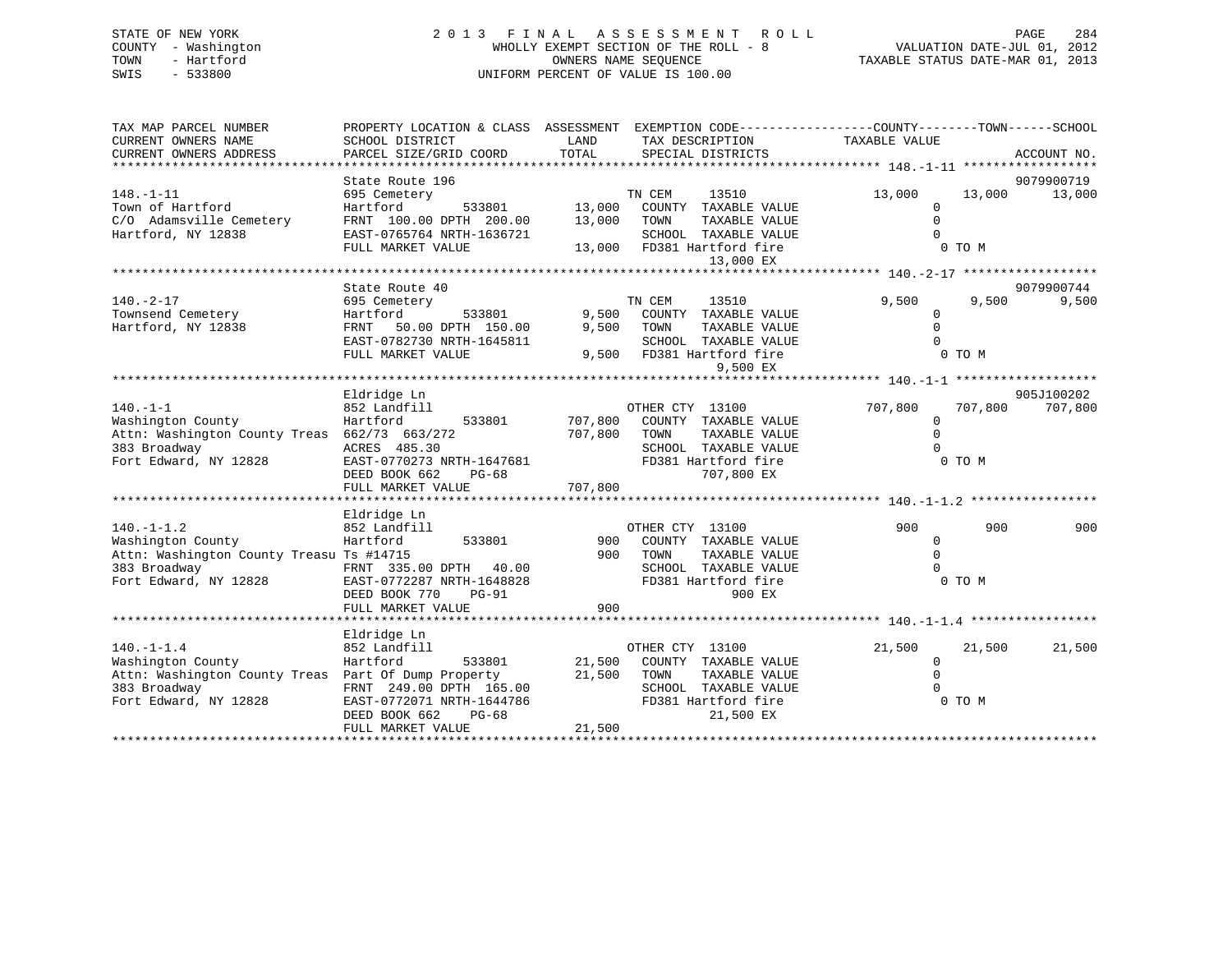| STATE OF NEW YORK<br>- Washington<br>COUNTY<br>- Hartford<br>TOWN<br>SWIS<br>$-533800$ |                                              | WHOLLY EXEMPT SECTION OF THE ROLL - 8<br>OWNERS NAME SEQUENCE<br>UNIFORM PERCENT OF VALUE IS 100.00 |                 | 2013 FINAL ASSESSMENT ROLL | TAXABLE STATUS DATE-MAR 01, 2013                                             | PAGE<br>VALUATION DATE-JUL 01, 2012 | 285         |
|----------------------------------------------------------------------------------------|----------------------------------------------|-----------------------------------------------------------------------------------------------------|-----------------|----------------------------|------------------------------------------------------------------------------|-------------------------------------|-------------|
| TAX MAP PARCEL NUMBER<br>CURRENT OWNERS NAME                                           | PROPERTY LOCATION & CLASS<br>SCHOOL DISTRICT | ASSESSMENT<br>LAND                                                                                  | TAX DESCRIPTION |                            | EXEMPTION CODE----------------COUNTY-------TOWN------SCHOOL<br>TAXABLE VALUE |                                     |             |
| CURRENT OWNERS ADDRESS                                                                 | PARCEL SIZE/GRID COORD                       | TOTAL                                                                                               |                 | SPECIAL DISTRICTS          |                                                                              |                                     | ACCOUNT NO. |
|                                                                                        | County Route 17                              |                                                                                                     |                 |                            |                                                                              |                                     | 9079900746  |
| 122.-1-20                                                                              | 695 Cemetery                                 |                                                                                                     | TN CEM          | 13510                      | 21,000                                                                       | 21,000                              | 21,000      |

\*\*\*\*\*\*\*\*\*\*\*\*\*\*\*\*\*\*\*\*\*\*\*\*\*\*\*\*\*\*\*\*\*\*\*\*\*\*\*\*\*\*\*\*\*\*\*\*\*\*\*\*\*\*\*\*\*\*\*\*\*\*\*\*\*\*\*\*\*\*\*\*\*\*\*\*\*\*\*\*\*\*\*\*\*\*\*\*\*\*\*\*\*\*\*\*\*\*\*\*\*\*\*\*\*\*\*\*\*\*\*\*\*\*\*\*\*\*\*\*\*\*\*\*\*\*\*\*\*\*\*\*

 EAST-0772257 NRTH-1657713 SCHOOL TAXABLE VALUE 0FULL MARKET VALUE  $21,000$  CA007 Cons agri dst 7 0 TO M

21,000 EX

21,000 EX

FD381 Hartford fire 0 TO M

West Hartford Cemetery Hartford 533801 21,000 COUNTY TAXABLE VALUE 0 Hartford, NY 12838 ACRES 1.10 21,000 TOWN TAXABLE VALUE 0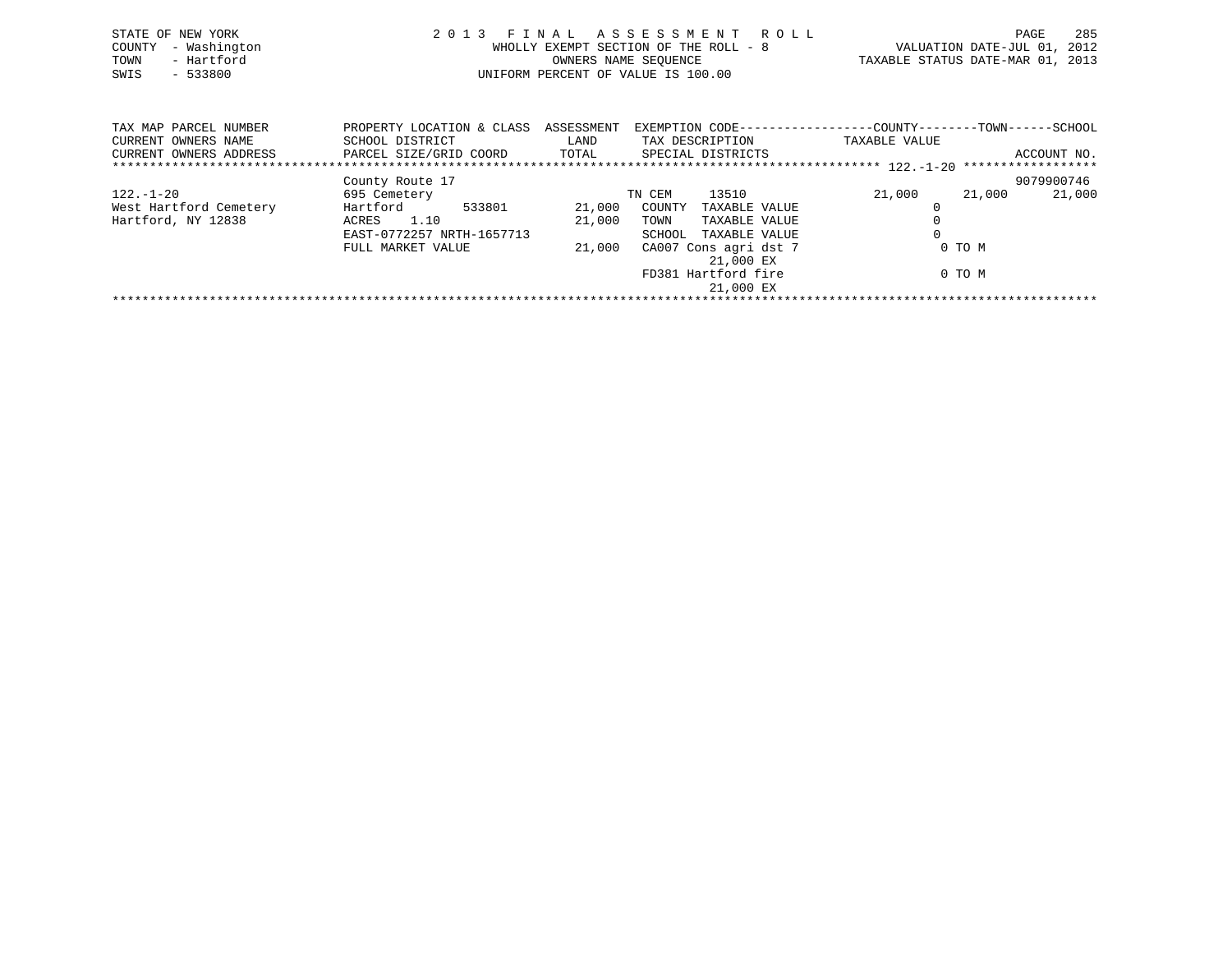# R O L L S U B S E C T I O N - - T O T A L S

#### \*\*\* S P E C I A L D I S T R I C T S U M M A R Y \*\*\*

| CODE | DISTRICT NAME       | PARCELS | TOTAL EXTENSION<br>TYPE | EXTENSION<br>VALUE | AD VALOREM<br>VALUE | EXEMPT<br>AMOUNT | TAXABLE<br>VALUE |
|------|---------------------|---------|-------------------------|--------------------|---------------------|------------------|------------------|
|      | CA007 Cons agri dst |         | 17 TOTAL M              |                    | 28483,100           | 28483,100        |                  |
|      | CA008 Cons agri dst |         | 1 TOTAL M               |                    | 10,700              | 10,700           |                  |
|      | FD381 Hartford fire |         | 27 TOTAL M              |                    | 29729,400           | 29729,400        |                  |

### \*\*\* S C H O O L D I S T R I C T S U M M A R Y \*\*\*

| CODE   | DISTRICT NAME | TOTAL<br>PARCELS | ASSESSED<br>LAND | ASSESSED<br>TOTAL | EXEMPT<br>AMOUNT | TOTAL<br>TAXABLE | <b>STAR</b><br>AMOUNT | <b>STAR</b><br>TAXABLE |
|--------|---------------|------------------|------------------|-------------------|------------------|------------------|-----------------------|------------------------|
| 533801 | Hartford      | 27               | 1401,700         | 29729,400         | 29729,400        |                  |                       |                        |
|        | SUB-TOTAL     | 27               | 1401,700         | 29729,400         | 29729,400        |                  |                       |                        |
|        | TOTAL         | 27               | 1401,700         | 29729,400         | 29729,400        |                  |                       |                        |

### \*\*\* S Y S T E M C O D E S S U M M A R Y \*\*\*

### NO SYSTEM EXEMPTIONS AT THIS LEVEL

### \*\*\* E X E M P T I O N S U M M A R Y \*\*\*

| CODE  | DESCRIPTION | TOTAL<br>PARCELS | COUNTY    | TOWN      | SCHOOL    |
|-------|-------------|------------------|-----------|-----------|-----------|
| 13100 | OTHER CTY   |                  | 730,200   | 730,200   | 730,200   |
| 13500 | OTHER TOWN  |                  | 308,100   | 308,100   | 308,100   |
| 13510 | TN CEM      |                  | 251,900   | 251,900   | 251,900   |
| 13800 | SCH DIST    |                  | 27121,100 | 27121,100 | 27121,100 |
| 25110 | NON-PR REL  |                  | 927,600   | 927,600   | 927,600   |
| 26400 | VOL FIRE    |                  | 390,500   | 390,500   | 390,500   |
|       | TOTAL       | 27               | 29729,400 | 29729,400 | 29729,400 |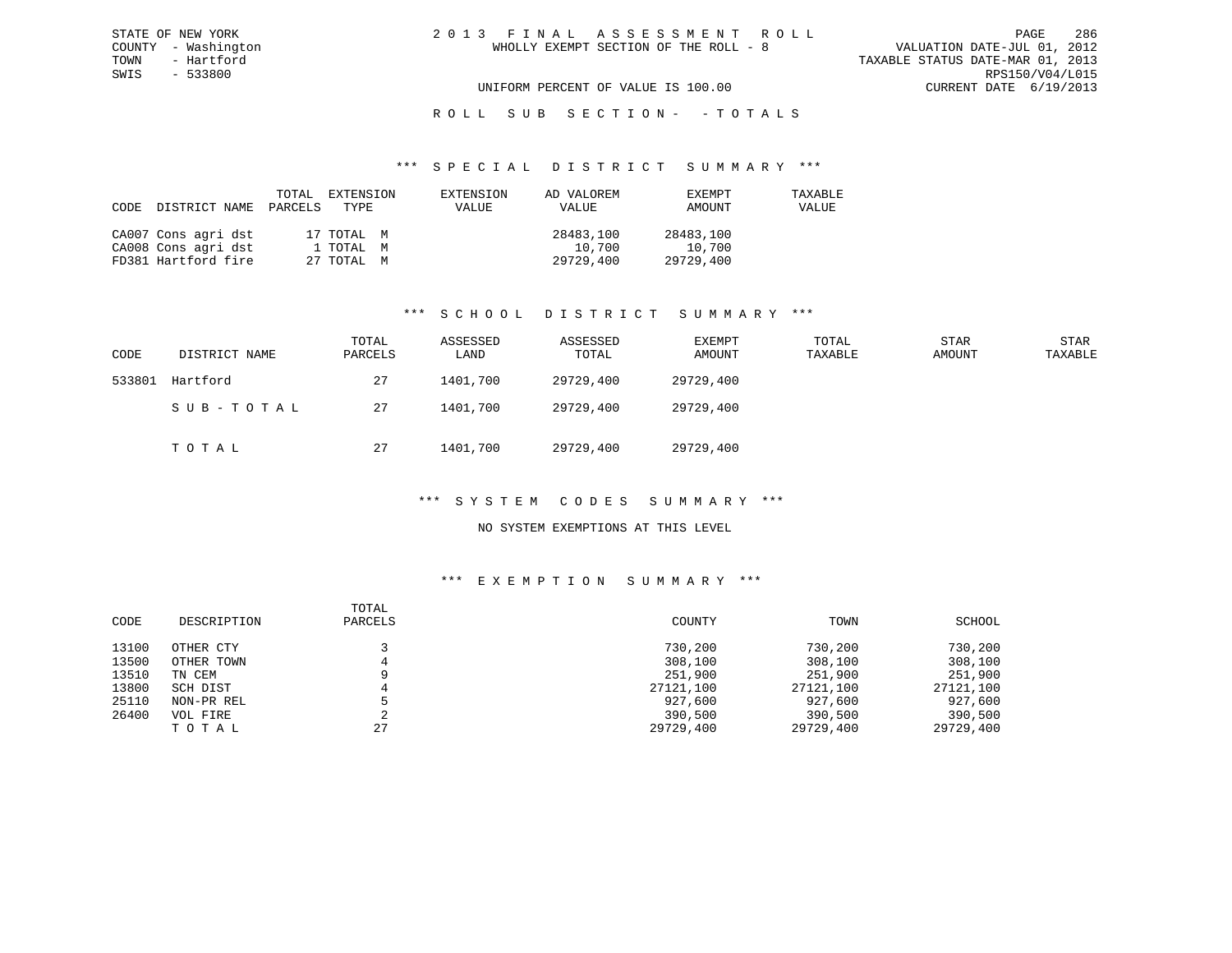| STATE OF NEW YORK   | 2013 FINAL ASSESSMENT ROLL            | 287<br>PAGE                      |
|---------------------|---------------------------------------|----------------------------------|
| COUNTY - Washington | WHOLLY EXEMPT SECTION OF THE ROLL - 8 | VALUATION DATE-JUL 01, 2012      |
| TOWN<br>- Hartford  |                                       | TAXABLE STATUS DATE-MAR 01, 2013 |
| SWIS - 533800       |                                       | RPS150/V04/L015                  |
|                     | UNIFORM PERCENT OF VALUE IS 100.00    | CURRENT DATE 6/19/2013           |
|                     |                                       |                                  |

R O L L S U B S E C T I O N - - T O T A L S

| ROLL       |               | TOTAL    |            |              |        | TAXABLE | TAXABLE           | STAR    |
|------------|---------------|----------|------------|--------------|--------|---------|-------------------|---------|
| <b>SEC</b> |               | DARCFI.S | LAND       | <b>TOTAL</b> | COUNTY | TOWN    | $\alpha$ $\alpha$ | TAXABLE |
|            | <b>TVEMDT</b> | . .      | 700<br>401 | 20720<br>400 |        |         |                   |         |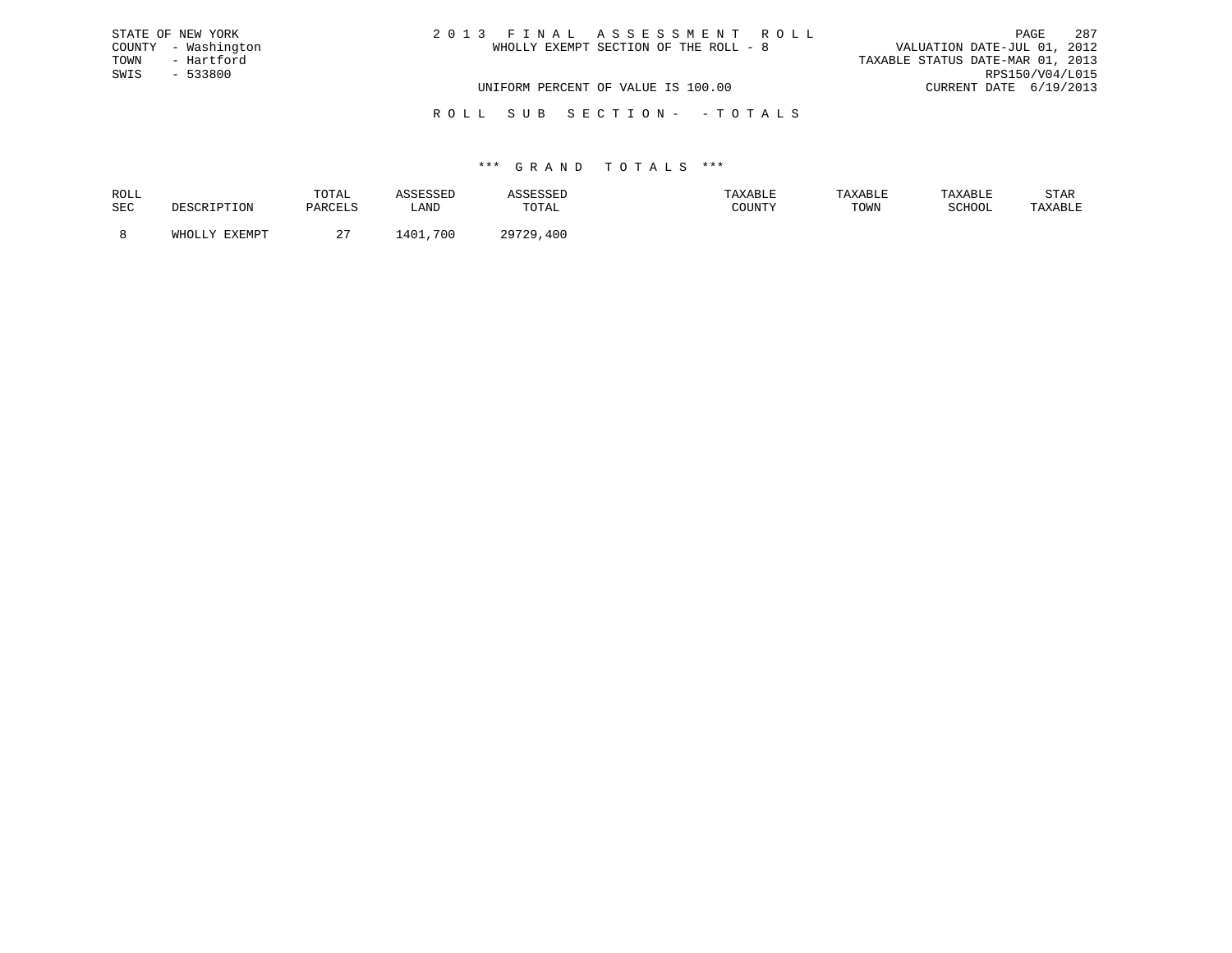| STATE OF NEW YORK   | 2013 FINAL ASSESSMENT ROLL            | 288<br><b>PAGE</b>               |
|---------------------|---------------------------------------|----------------------------------|
| COUNTY - Washington | WHOLLY EXEMPT SECTION OF THE ROLL - 8 | VALUATION DATE-JUL 01, 2012      |
| TOWN<br>- Hartford  |                                       | TAXABLE STATUS DATE-MAR 01, 2013 |
| SWIS<br>$-533800$   | UNIFORM PERCENT OF VALUE IS 100.00    | RPS150/V04/L015                  |
|                     |                                       | CURRENT DATE 6/19/2013           |
|                     |                                       |                                  |

# ROLL SECTION TOTALS

#### \*\*\* S P E C I A L D I S T R I C T S U M M A R Y \*\*\*

| CODE | DISTRICT NAME       | TOTAL<br>PARCELS | EXTENSION<br>TYPE | EXTENSION<br>VALUE | AD VALOREM<br>VALUE | EXEMPT<br>AMOUNT | TAXABLE<br>VALUE |
|------|---------------------|------------------|-------------------|--------------------|---------------------|------------------|------------------|
|      | CA007 Cons agri dst |                  | 17 TOTAL M        |                    | 28483,100           | 28483,100        |                  |
|      | CA008 Cons agri dst |                  | 1 TOTAL M         |                    | 10,700              | 10,700           |                  |
|      | FD381 Hartford fire |                  | 27 TOTAL M        |                    | 29729,400           | 29729,400        |                  |

### \*\*\* S C H O O L D I S T R I C T S U M M A R Y \*\*\*

| CODE   | DISTRICT NAME | TOTAL<br>PARCELS | ASSESSED<br>LAND | ASSESSED<br>TOTAL | EXEMPT<br>AMOUNT | TOTAL<br>TAXABLE | <b>STAR</b><br>AMOUNT | STAR<br>TAXABLE |
|--------|---------------|------------------|------------------|-------------------|------------------|------------------|-----------------------|-----------------|
| 533801 | Hartford      | 27               | 1401,700         | 29729,400         | 29729,400        |                  |                       |                 |
|        | SUB-TOTAL     | 27               | 1401,700         | 29729,400         | 29729,400        |                  |                       |                 |
|        | TOTAL         | 27               | 1401,700         | 29729,400         | 29729,400        |                  |                       |                 |

### \*\*\* S Y S T E M C O D E S S U M M A R Y \*\*\*

### NO SYSTEM EXEMPTIONS AT THIS LEVEL

### \*\*\* E X E M P T I O N S U M M A R Y \*\*\*

| CODE  | DESCRIPTION | TOTAL<br>PARCELS | COUNTY    | TOWN      | SCHOOL    |
|-------|-------------|------------------|-----------|-----------|-----------|
| 13100 | OTHER CTY   |                  | 730,200   | 730,200   | 730,200   |
| 13500 | OTHER TOWN  |                  | 308,100   | 308,100   | 308,100   |
| 13510 | TN CEM      |                  | 251,900   | 251,900   | 251,900   |
| 13800 | SCH DIST    |                  | 27121,100 | 27121,100 | 27121,100 |
| 25110 | NON-PR REL  |                  | 927,600   | 927,600   | 927,600   |
| 26400 | VOL FIRE    |                  | 390,500   | 390,500   | 390,500   |
|       | TOTAL       | 27               | 29729,400 | 29729,400 | 29729,400 |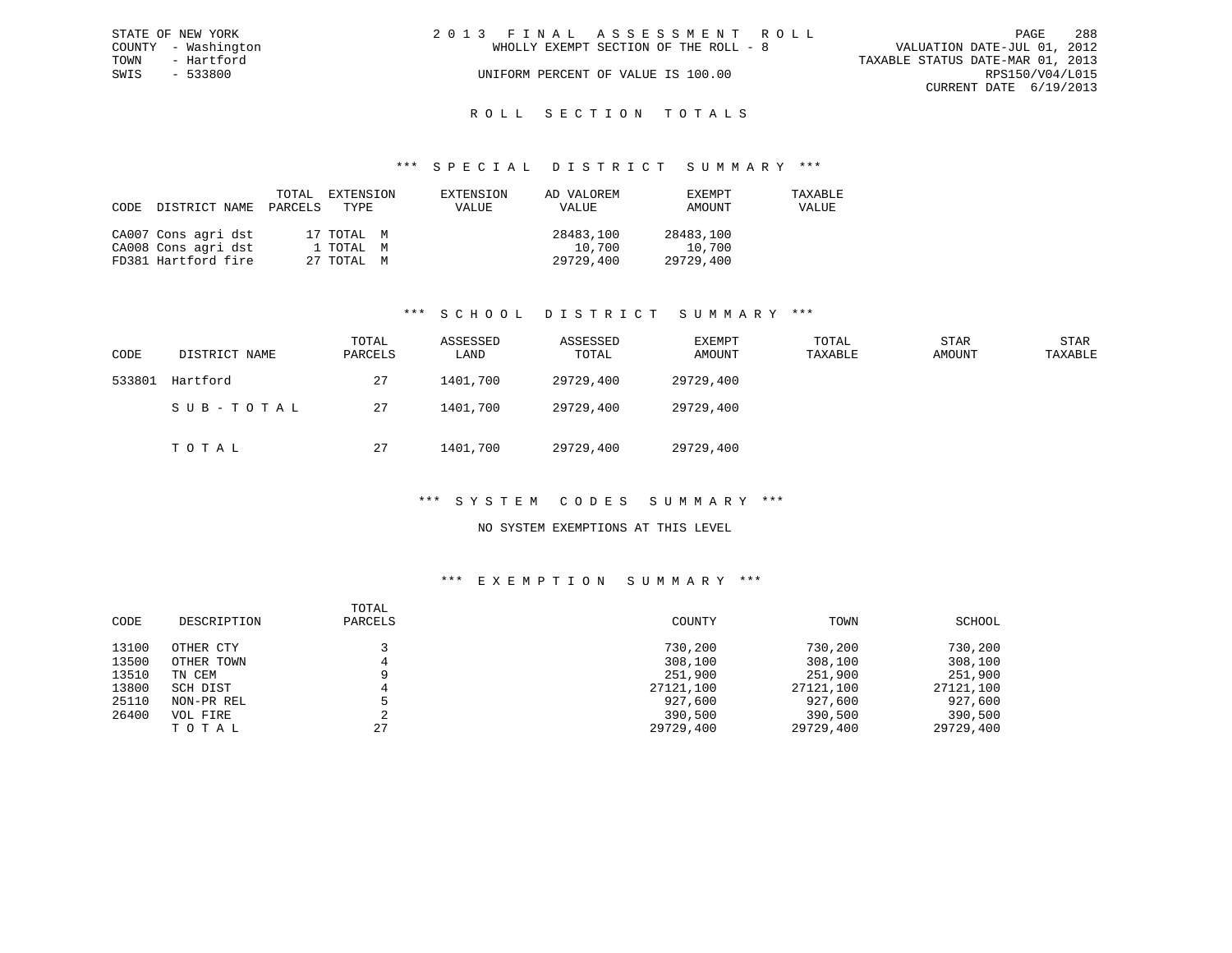| STATE OF NEW YORK   |            | 2013 FINAL ASSESSMENT ROLL            | 289<br>PAGE                      |
|---------------------|------------|---------------------------------------|----------------------------------|
| COUNTY - Washington |            | WHOLLY EXEMPT SECTION OF THE ROLL - 8 | VALUATION DATE-JUL 01, 2012      |
| TOWN                | - Hartford |                                       | TAXABLE STATUS DATE-MAR 01, 2013 |
| SWIS                | - 533800   | UNIFORM PERCENT OF VALUE IS 100.00    | RPS150/V04/L015                  |
|                     |            |                                       | CURRENT DATE 6/19/2013           |
|                     |            |                                       |                                  |

R O L L S E C T I O N T O T A L S

### \*\*\* G R A N D T O T A L S \*\*\*

| ROLL |        | TOTAL   | <i><b>\SSESSED</b></i> | חתכפה         | TAXABLE | TAXABLE | TAXABLE | STAR    |
|------|--------|---------|------------------------|---------------|---------|---------|---------|---------|
| SEC  |        | PARCELS | LAND                   | TOTAL         | COUNTY  | TOWN    | SCHOOL  | TAXABLE |
|      | FYFMDT |         | 401<br>,700            | 20720<br>,400 |         |         |         |         |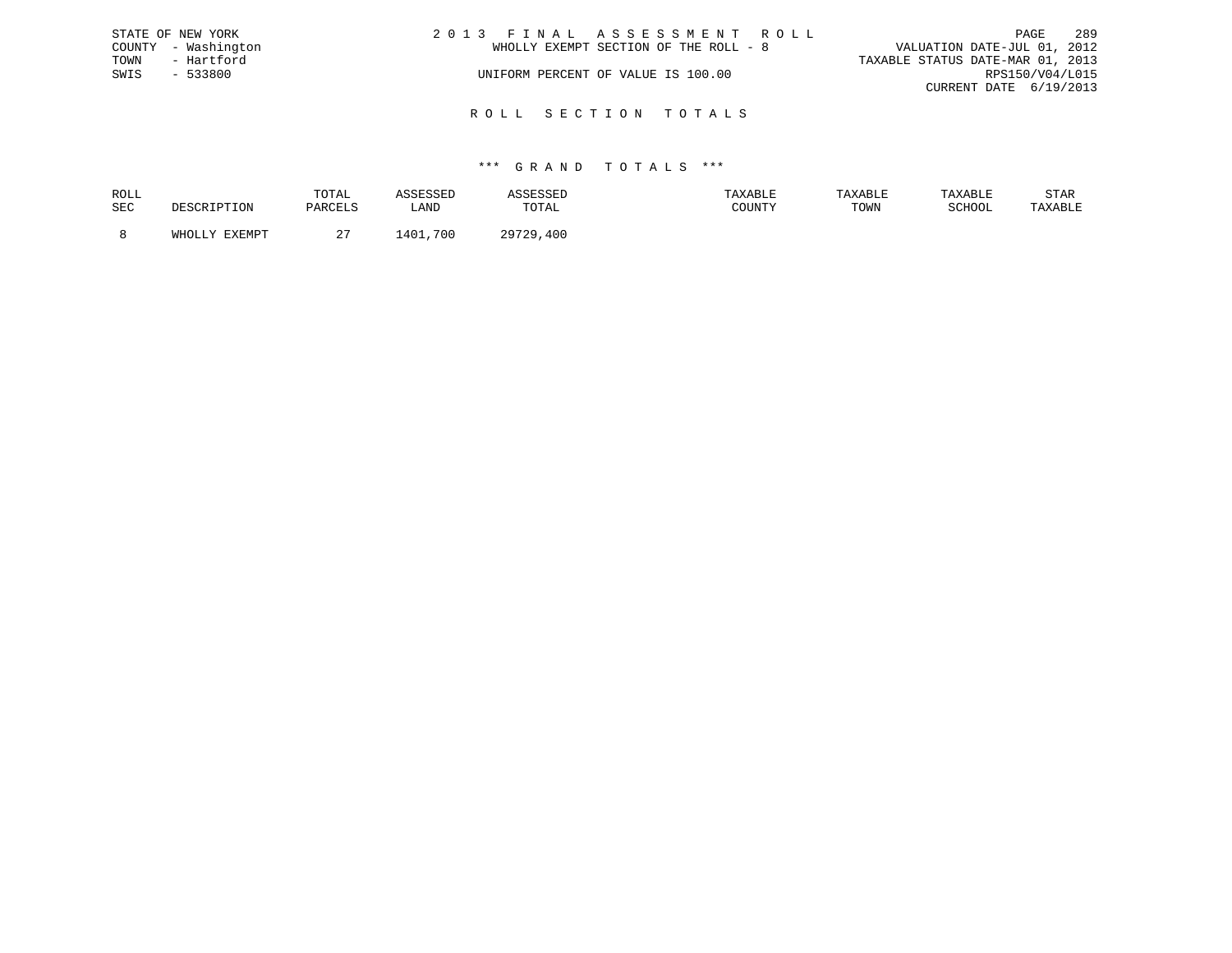COUNTY - Washington VALUATION DATE-JUL 01, 2012 CURRENT DATE 6/19/2013

# TOWN - Hartford S W I S T O T A L S TO T A L S TAXABLE STATUS DATE-MAR 01, 2013

SWIS - 533800 UNIFORM PERCENT OF VALUE IS 100.00 RPS150/V04/L015

# \*\*\* S P E C I A L D I S T R I C T S U M M A R Y \*\*\*

|      |                      | TOTAL   | EXTENSION     | EXTENSION | AD VALOREM | EXEMPT    | TAXABLE    |
|------|----------------------|---------|---------------|-----------|------------|-----------|------------|
| CODE | DISTRICT NAME        | PARCELS | TYPE          | VALUE     | VALUE      | AMOUNT    | VALUE      |
|      |                      |         |               |           |            |           |            |
|      | TE533 Trans exmt rep |         | 6 MOVTAX      |           |            |           |            |
|      | EZ014 Empire Zone-Si |         | 1 TOTAL       |           | 527,800    |           | 527,800    |
|      | CA006 Cons agri dst  |         | 137 TOTAL M   |           | 13530,100  | 439,477   | 13090,623  |
|      | CA007 Cons agri dst  |         | 600 TOTAL M   |           | 102586,331 | 35706,490 | 66879,841  |
|      | CA008 Cons agri dst  |         | 93 TOTAL M    |           | 10603,500  | 1190,341  | 9413,159   |
|      | FD381 Hartford fire  |         | 1,356 TOTAL M |           | 182565,503 | 29792,612 | 152772,891 |

### \*\*\* S C H O O L D I S T R I C T S U M M A R Y \*\*\*

| CODE                                 | DISTRICT NAME                                  | TOTAL<br>PARCELS        | ASSESSED<br>LAND                             | ASSESSED<br>TOTAL                              | EXEMPT<br>AMOUNT                           | TOTAL<br>TAXABLE                               | STAR<br>AMOUNT                             | STAR<br>TAXABLE                                |
|--------------------------------------|------------------------------------------------|-------------------------|----------------------------------------------|------------------------------------------------|--------------------------------------------|------------------------------------------------|--------------------------------------------|------------------------------------------------|
| 532001<br>532802<br>533801<br>534401 | Arqyle<br>Fort Ann<br>Hartford<br>Hudson Falls | 23<br>40<br>1,280<br>14 | 744,000<br>2601,650<br>51591,800<br>1192,100 | 2596,700<br>4900,030<br>173153,048<br>1967,125 | 167,315<br>352,286<br>41046,497<br>281,814 | 2429,385<br>4547.744<br>132106,551<br>1685,311 | 493,200<br>366,600<br>25195,390<br>186,600 | 1936,185<br>4181,144<br>106911,161<br>1498,711 |
|                                      | SUB-TOTAL                                      | 1,357                   | 56129,550                                    | 182616,903                                     | 41847,912                                  | 140768,991                                     | 26241,790                                  | 114527,201                                     |
|                                      | TOTAL                                          | 1,357                   | 56129,550                                    | 182616,903                                     | 41847,912                                  | 140768,991                                     | 26241,790                                  | 114527,201                                     |

# \*\*\* S Y S T E M C O D E S S U M M A R Y \*\*\*

### NO SYSTEM EXEMPTIONS AT THIS LEVEL

| CODE  | DESCRIPTION | TOTAL<br>PARCELS | COUNTY    | TOWN      | SCHOOL    |
|-------|-------------|------------------|-----------|-----------|-----------|
| 13100 | OTHER CTY   |                  | 730,200   | 730,200   | 730,200   |
| 13500 | OTHER TOWN  |                  | 308,100   | 308,100   | 308,100   |
| 13510 | TN CEM      |                  | 251,900   | 251,900   | 251,900   |
| 13800 | SCH DIST    |                  | 27121,100 | 27121,100 | 27121,100 |
| 25110 | NON-PR REL  |                  | 927,600   | 927,600   | 927,600   |
| 26400 | VOL FIRE    |                  | 390,500   | 390,500   | 390,500   |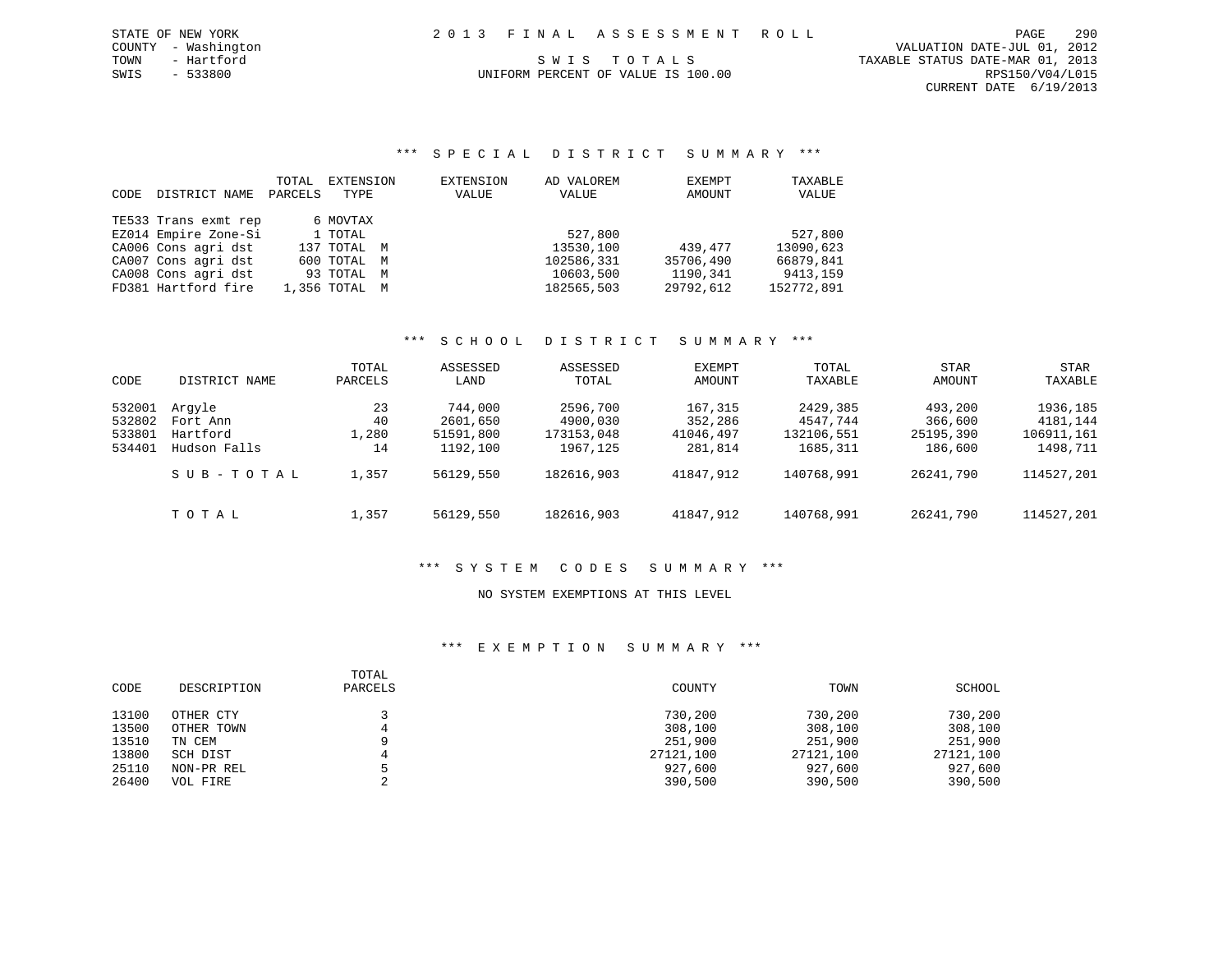SWIS - 533800 UNIFORM PERCENT OF VALUE IS 100.00 RPS150/V04/L015

 COUNTY - Washington VALUATION DATE-JUL 01, 2012 TOWN - Hartford SWIS TO TALS TO THE STATUS DATE-MAR 01, 2013 CURRENT DATE 6/19/2013

|       |              | TOTAL          |           |           |               |
|-------|--------------|----------------|-----------|-----------|---------------|
| CODE  | DESCRIPTION  | PARCELS        | COUNTY    | TOWN      | <b>SCHOOL</b> |
| 32301 | NY STATE     | 1              | 51,400    | 51,400    |               |
| 41003 | EFVET CL/T   | 5              |           | 305,546   |               |
| 41102 | ELG FVT/CO   | 5              | 18,550    |           |               |
| 41121 | WAR VET/TC   | 52             | 1028,217  | 1015,347  |               |
| 41122 | WAR VET/C    |                | 28,350    |           |               |
| 41123 | WAR VET/T    | 1              |           | 27,000    |               |
| 41131 | CBT VET/TC   | 49             | 1650,945  | 1617,860  |               |
| 41141 | DIS VET/TC   | 22             | 979,817   | 966,297   |               |
| 41151 | $CW_10_VET/$ | 6              | 54,940    | 54,940    |               |
| 41171 | CW_DISBLD_   |                | 3,470     | 3,470     |               |
| 41400 | CLERGY       |                | 1,500     | 1,500     | 1,500         |
| 41500 | RPTL1138     | 4              | 3,200     | 3,200     | 3,200         |
| 41700 | AG BUILD     | 9              | 238,049   | 238,049   | 238,049       |
| 41720 | AG DIST      | 129            | 8821,128  | 8821,128  | 8821,128      |
| 41730 | AGRI-D IND   | 16             | 522,389   | 522,389   | 522,389       |
| 41800 | AGED-ALL     | 16             | 878,450   | 878,450   | 908,421       |
| 41801 | AGED-CO/TN   | 27             | 1579,538  | 1543,794  |               |
| 41802 | AGED-CO      | 21             | 633,310   |           |               |
| 41803 | AGED-TOWN    | 23             |           | 824,687   |               |
| 41804 | AGED-SCH     | 21             |           |           | 832,467       |
| 41834 | STAR EN      | 182            |           |           | 11157,390     |
| 41854 | STAR B       | 502            |           |           | 15056,400     |
| 41864 | STAR B MH    | 1              |           |           | 28,000        |
| 41931 | DISAB-C/T    | 5              | 286,991   | 286,991   |               |
| 42120 | TEMP GRHSE   | $\overline{a}$ | 60,012    | 60,012    | 60,012        |
| 47460 | FOR 480A     | 15             | 577,460   | 577,460   | 577,460       |
| 47610 | BUSIN97      | 5              | 153,886   | 153,886   | 153,886       |
|       | TOTAL        | 1,149          | 47301,002 | 47682,806 | 68089,702     |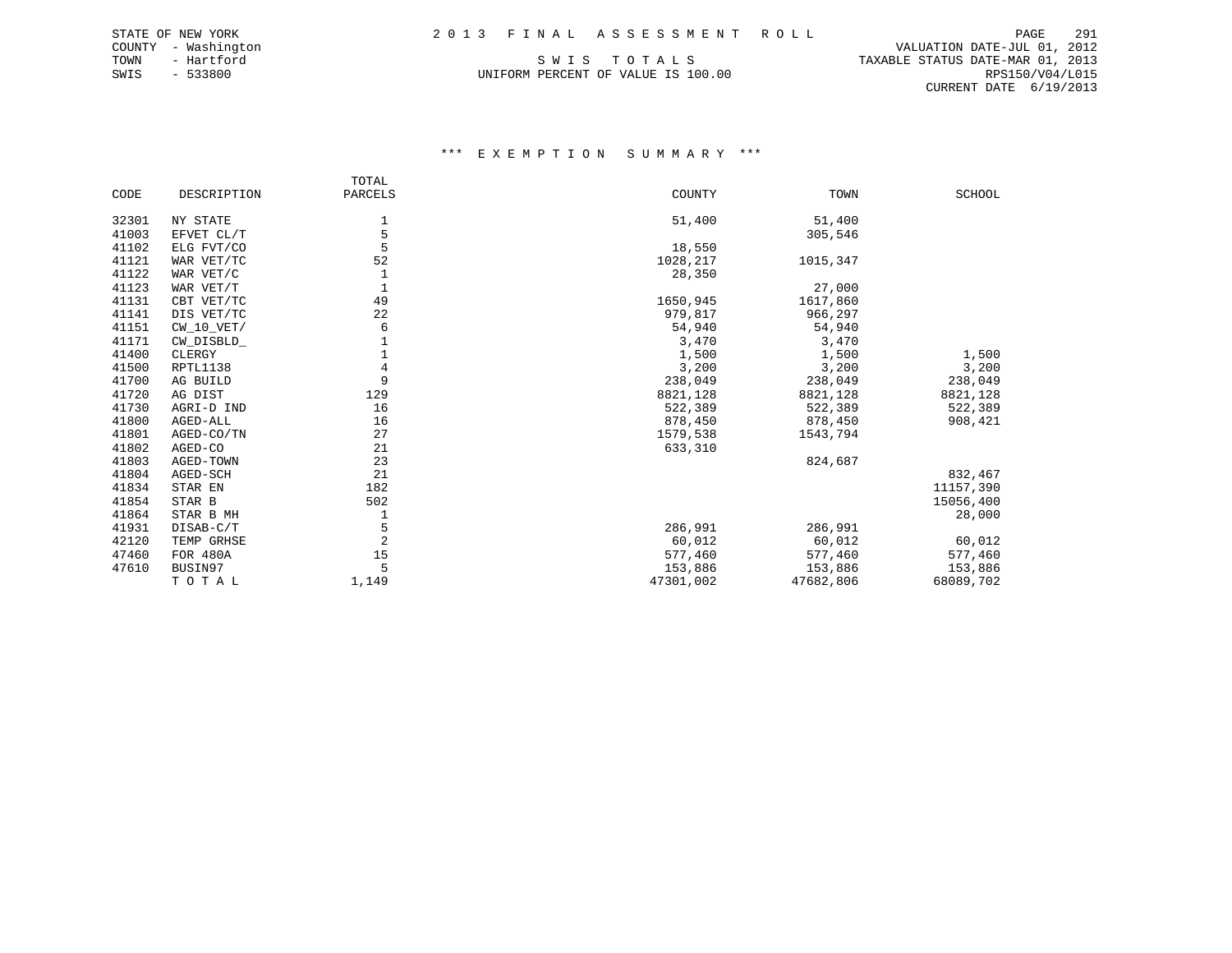| STATE OF NEW YORK      |  | 2013 FINAL ASSESSMENT ROLL | PAGE                        | 292 |
|------------------------|--|----------------------------|-----------------------------|-----|
| COUNTY<br>- Washington |  |                            | VALUATION DATE-JUL 01, 2012 |     |

TOWN - Hartford S W I S T O T A L S TAXABLE STATUS DATE-MAR 01, 2013 UNIFORM PERCENT OF VALUE IS 100.00 RPS150/V04/L015 CURRENT DATE 6/19/2013

## \*\*\* G R A N D T O T A L S \*\*\*

| <b>ROLL</b><br>SEC | DESCRIPTION       | TOTAL<br>PARCELS | ASSESSED<br>LAND | ASSESSED<br>TOTAL | TAXABLE<br>COUNTY | TAXABLE<br>TOWN | TAXABLE<br>SCHOOL | <b>STAR</b><br>TAXABLE |
|--------------------|-------------------|------------------|------------------|-------------------|-------------------|-----------------|-------------------|------------------------|
| $\mathbf{1}$       | TAXABLE           | 1,314            | 54652,300        | 150014,400        | 132494,198        | 132112,394      | 137895,888        | 111654,098             |
| 3                  | STATE OWNED LAND  | $\mathbf{1}$     | 51,400           | 51,400            |                   |                 | 51,400            | 51,400                 |
| 5                  | SPECIAL FRANCHISE | 7                |                  | 1827,825          | 1827,825          | 1827,825        | 1827,825          | 1827,825               |
| 6                  | UTILITIES & N.C.  | 7                | 10,600           | 977,647           | 977,647           | 977,647         | 977,647           | 977,647                |
|                    | CEILING RAILROADS | $\mathbf{1}$     | 13,550           | 16,231            | 16,231            | 16,231          | 16,231            | 16,231                 |
| 8                  | WHOLLY EXEMPT     | 27               | 1401,700         | 29729,400         |                   |                 |                   |                        |
| $\star$            | SUB<br>TOTAL      | 1,357            | 56129,550        | 182616,903        | 135315,901        | 134934,097      | 140768,991        | 114527,201             |
| $***$              | GRAND TOTAL       | 1,357            | 56129,550        | 182616,903        | 135315,901        | 134934,097      | 140768,991        | 114527,201             |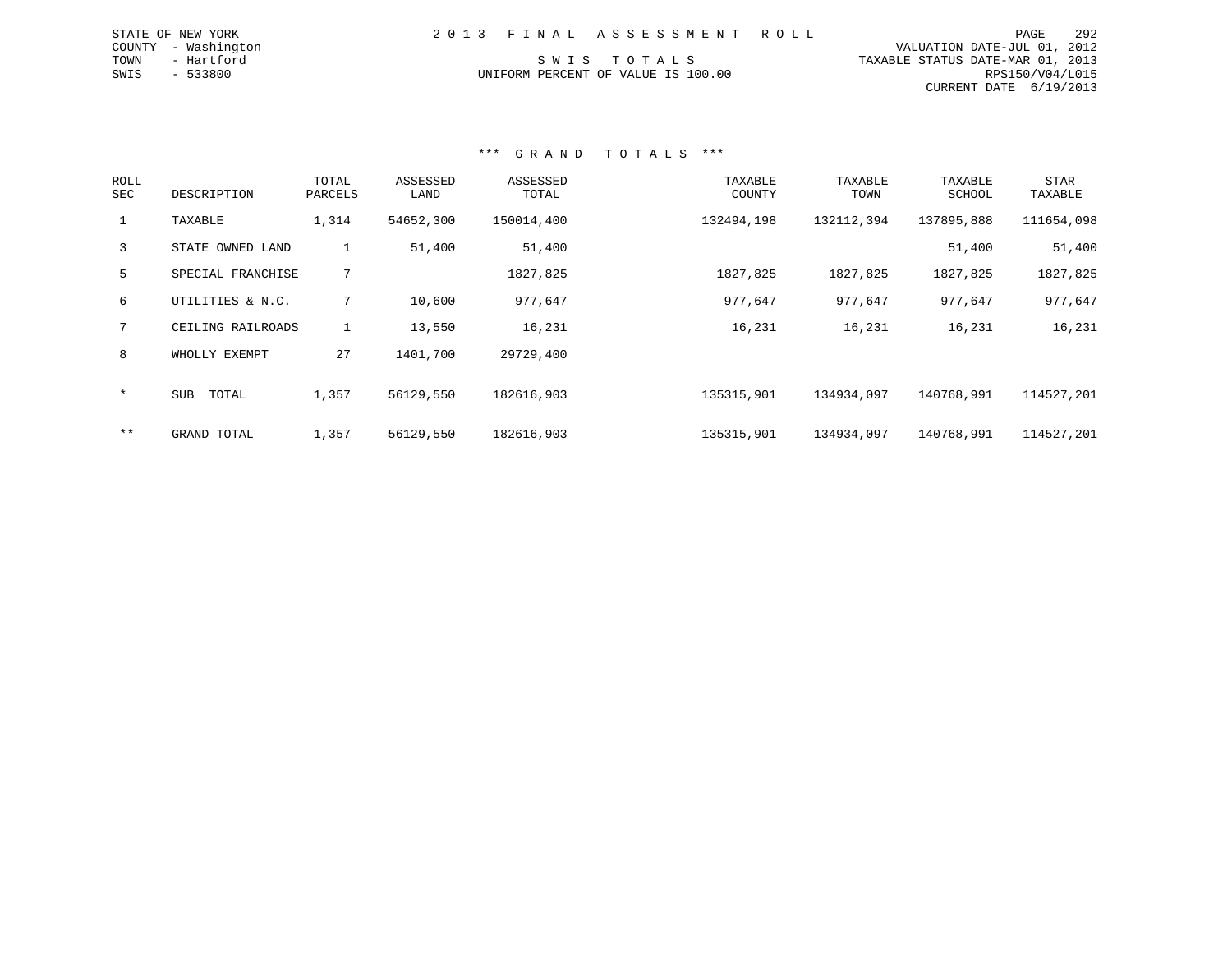|      | STATE OF NEW YORK   | 2013 FINAL ASSESSMENT ROLL         | 293<br>PAGE                      |
|------|---------------------|------------------------------------|----------------------------------|
|      | COUNTY - Washington | TOWN TOTALS                        | VALUATION DATE-JUL 01, 2012      |
| TOWN | - Hartford          |                                    | TAXABLE STATUS DATE-MAR 01, 2013 |
| SWIS | $-5338$             | UNIFORM PERCENT OF VALUE IS 100.00 | RPS150/V04/L015                  |
|      |                     |                                    | CURRENT DATE 6/19/2013           |

### \*\*\* S P E C I A L D I S T R I C T S U M M A R Y \*\*\*

| CODE | DISTRICT NAME        | TOTAL<br>PARCELS | EXTENSION<br>TYPE | EXTENSION<br>VALUE | AD VALOREM<br>VALUE | EXEMPT<br>AMOUNT | TAXABLE<br>VALUE |
|------|----------------------|------------------|-------------------|--------------------|---------------------|------------------|------------------|
|      | TE533 Trans exmt rep |                  | 6 MOVTAX          |                    |                     |                  |                  |
|      | EZ014 Empire Zone-Si |                  | 1 TOTAL           |                    | 527,800             |                  | 527,800          |
|      | CA006 Cons agri dst  |                  | 137 TOTAL M       |                    | 13530,100           | 439,477          | 13090,623        |
|      | CA007 Cons agri dst  |                  | 600 TOTAL M       |                    | 102586,331          | 35706,490        | 66879,841        |
|      | CA008 Cons agri dst  |                  | 93 TOTAL M        |                    | 10603,500           | 1190,341         | 9413,159         |
|      | FD381 Hartford fire  |                  | 1,356 TOTAL M     |                    | 182565,503          | 29792,612        | 152772,891       |

### \*\*\* S C H O O L D I S T R I C T S U M M A R Y \*\*\*

|        |               | TOTAL   | ASSESSED  | ASSESSED   | EXEMPT    | TOTAL      | <b>STAR</b> | <b>STAR</b> |
|--------|---------------|---------|-----------|------------|-----------|------------|-------------|-------------|
| CODE   | DISTRICT NAME | PARCELS | LAND      | TOTAL      | AMOUNT    | TAXABLE    | AMOUNT      | TAXABLE     |
| 532001 | Arqyle        | 23      | 744,000   | 2596,700   | 167,315   | 2429,385   | 493,200     | 1936,185    |
| 532802 | Fort Ann      | 40      | 2601,650  | 4900,030   | 352,286   | 4547.744   | 366,600     | 4181,144    |
| 533801 | Hartford      | 1,280   | 51591,800 | 173153,048 | 41046,497 | 132106,551 | 25195,390   | 106911,161  |
| 534401 | Hudson Falls  | 14      | 1192,100  | 1967,125   | 281,814   | 1685,311   | 186,600     | 1498,711    |
|        | SUB-TOTAL     | 1,357   | 56129,550 | 182616,903 | 41847,912 | 140768,991 | 26241,790   | 114527,201  |
|        | TOTAL         | 1,357   | 56129,550 | 182616,903 | 41847,912 | 140768,991 | 26241,790   | 114527,201  |

# \*\*\* S Y S T E M C O D E S S U M M A R Y \*\*\*

### NO SYSTEM EXEMPTIONS AT THIS LEVEL

| CODE  | DESCRIPTION | TOTAL<br>PARCELS | COUNTY    | TOWN      | SCHOOL    |
|-------|-------------|------------------|-----------|-----------|-----------|
| 13100 | OTHER CTY   |                  | 730,200   | 730,200   | 730,200   |
| 13500 | OTHER TOWN  |                  | 308,100   | 308,100   | 308,100   |
| 13510 | TN CEM      |                  | 251,900   | 251,900   | 251,900   |
| 13800 | SCH DIST    |                  | 27121,100 | 27121,100 | 27121,100 |
| 25110 | NON-PR REL  |                  | 927,600   | 927,600   | 927,600   |
| 26400 | VOL FIRE    |                  | 390,500   | 390,500   | 390,500   |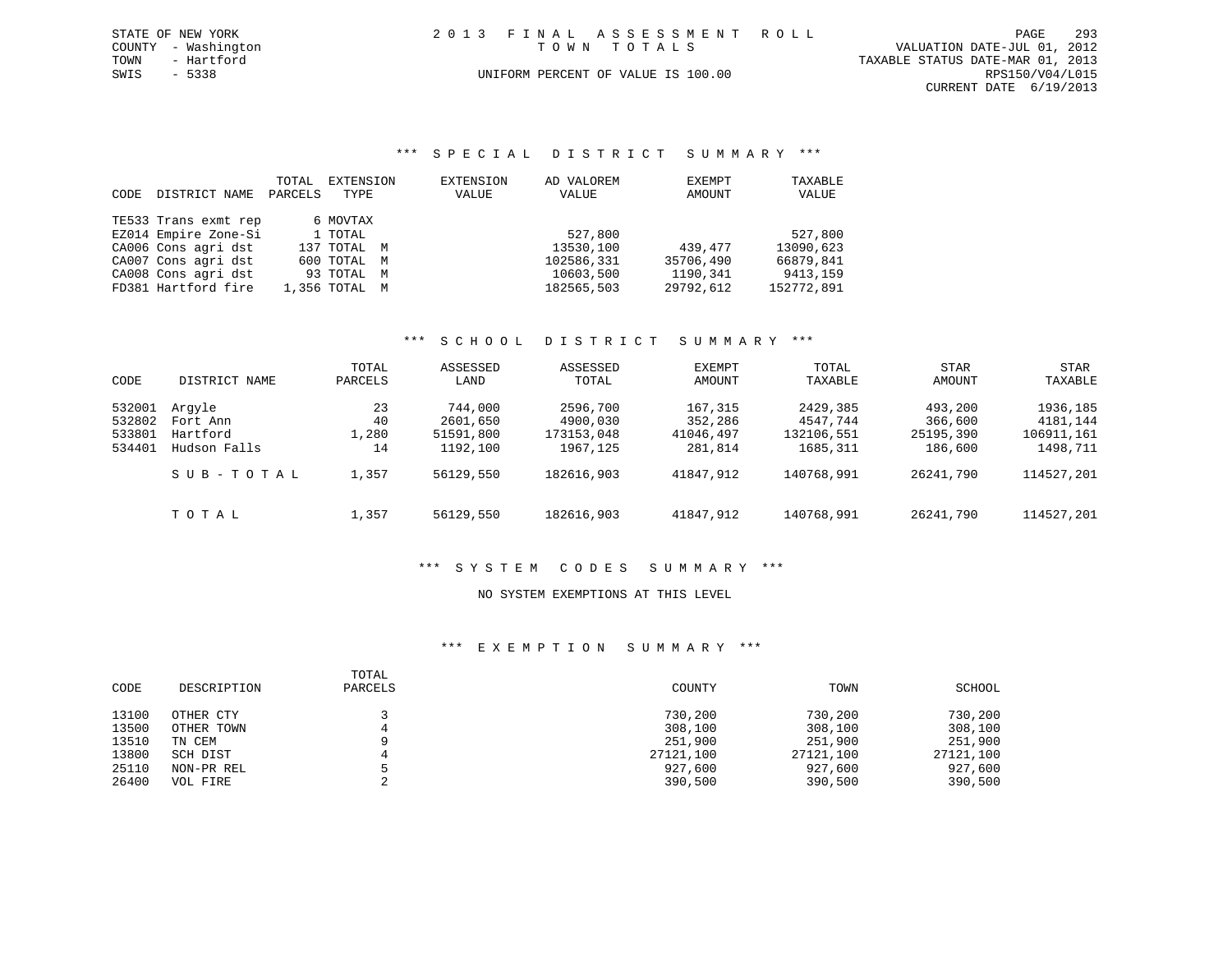|      | STATE OF NEW YORK   | 2013 FINAL ASSESSMENT ROLL |                                    |  |                                  | PAGE            | 294 |
|------|---------------------|----------------------------|------------------------------------|--|----------------------------------|-----------------|-----|
|      | COUNTY - Washington |                            | TOWN TOTALS                        |  | VALUATION DATE-JUL 01, 2012      |                 |     |
| TOWN | - Hartford          |                            |                                    |  | TAXABLE STATUS DATE-MAR 01, 2013 |                 |     |
| SWIS | $-5338$             |                            | UNIFORM PERCENT OF VALUE IS 100.00 |  |                                  | RPS150/V04/L015 |     |
|      |                     |                            |                                    |  | CURRENT DATE $6/19/2013$         |                 |     |

|       |              | TOTAL   |           |           |               |
|-------|--------------|---------|-----------|-----------|---------------|
| CODE  | DESCRIPTION  | PARCELS | COUNTY    | TOWN      | <b>SCHOOL</b> |
| 32301 | NY STATE     | 1       | 51,400    | 51,400    |               |
| 41003 | EFVET CL/T   | 5       |           | 305,546   |               |
| 41102 | ELG FVT/CO   | 5       | 18,550    |           |               |
| 41121 | WAR VET/TC   | 52      | 1028,217  | 1015,347  |               |
| 41122 | WAR VET/C    | 1       | 28,350    |           |               |
| 41123 | WAR VET/T    | 1       |           | 27,000    |               |
| 41131 | CBT VET/TC   | 49      | 1650,945  | 1617,860  |               |
| 41141 | DIS VET/TC   | 22      | 979,817   | 966,297   |               |
| 41151 | $CW_10_VET/$ | 6       | 54,940    | 54,940    |               |
| 41171 | CW DISBLD    | 1       | 3,470     | 3,470     |               |
| 41400 | CLERGY       |         | 1,500     | 1,500     | 1,500         |
| 41500 | RPTL1138     | 4       | 3,200     | 3,200     | 3,200         |
| 41700 | AG BUILD     | 9       | 238,049   | 238,049   | 238,049       |
| 41720 | AG DIST      | 129     | 8821,128  | 8821,128  | 8821,128      |
| 41730 | AGRI-D IND   | 16      | 522,389   | 522,389   | 522,389       |
| 41800 | AGED-ALL     | 16      | 878,450   | 878,450   | 908,421       |
| 41801 | AGED-CO/TN   | 27      | 1579,538  | 1543,794  |               |
| 41802 | AGED-CO      | 21      | 633,310   |           |               |
| 41803 | AGED-TOWN    | 23      |           | 824,687   |               |
| 41804 | AGED-SCH     | 21      |           |           | 832,467       |
| 41834 | STAR EN      | 182     |           |           | 11157,390     |
| 41854 | STAR B       | 502     |           |           | 15056,400     |
| 41864 | STAR B MH    | 1       |           |           | 28,000        |
| 41931 | DISAB-C/T    | 5       | 286,991   | 286,991   |               |
| 42120 | TEMP GRHSE   | 2       | 60,012    | 60,012    | 60,012        |
| 47460 | FOR 480A     | 15      | 577,460   | 577,460   | 577,460       |
| 47610 | BUSIN97      | 5       | 153,886   | 153,886   | 153,886       |
|       | TOTAL        | 1,149   | 47301,002 | 47682,806 | 68089,702     |